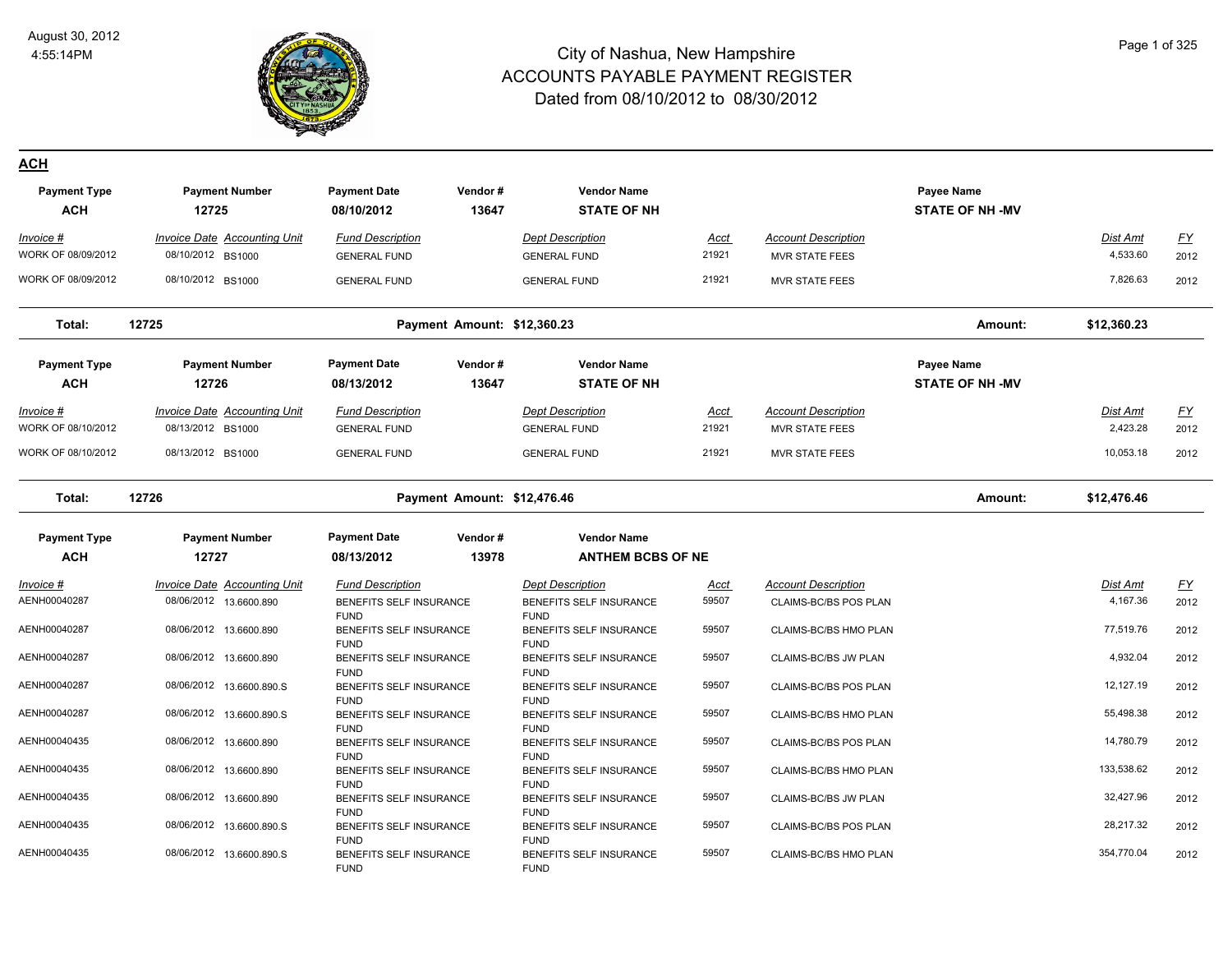

| Total:                                   | 12727                                                         |                                                                   |                  | Payment Amount: \$717,979.46                                             |                      |                                                       | Amount:                              | \$717,979.46                 |                   |
|------------------------------------------|---------------------------------------------------------------|-------------------------------------------------------------------|------------------|--------------------------------------------------------------------------|----------------------|-------------------------------------------------------|--------------------------------------|------------------------------|-------------------|
| <b>Payment Type</b><br><b>ACH</b>        | <b>Payment Number</b><br>12728                                | <b>Payment Date</b><br>08/13/2012                                 | Vendor#<br>12837 | <b>Vendor Name</b><br><b>HARVARD PILGRIM HEALTH CARE</b>                 |                      |                                                       |                                      |                              |                   |
| <u> Invoice #</u><br>262364              | <b>Invoice Date Accounting Unit</b><br>08/08/2012 13.6600.890 | <b>Fund Description</b><br>BENEFITS SELF INSURANCE                |                  | <b>Dept Description</b><br>BENEFITS SELF INSURANCE                       | Acct<br>59507        | <b>Account Description</b><br><b>CLAIMS-HPHC PLAN</b> |                                      | <b>Dist Amt</b><br>36,913.95 | <u>FY</u><br>2012 |
| 262364                                   | 08/08/2012 13.6600.890.S                                      | <b>FUND</b><br>BENEFITS SELF INSURANCE<br><b>FUND</b>             |                  | <b>FUND</b><br>BENEFITS SELF INSURANCE<br><b>FUND</b>                    | 59507                | CLAIMS-HPHC PLAN                                      |                                      | 98,109.34                    | 2012              |
| Total:                                   | 12728                                                         |                                                                   |                  | Payment Amount: \$135,023.29                                             |                      |                                                       | Amount:                              | \$135,023.29                 |                   |
| <b>Payment Type</b><br><b>ACH</b>        | <b>Payment Number</b><br>12729                                | <b>Payment Date</b><br>08/13/2012                                 | Vendor#<br>14555 | <b>Vendor Name</b><br>NORTHEAST DELTA DENTAL                             |                      |                                                       |                                      |                              |                   |
| Invoice #<br>0134-00004200<br>08/06/12   | Invoice Date Accounting Unit<br>08/06/2012 13.6600.890.S      | <b>Fund Description</b><br>BENEFITS SELF INSURANCE<br><b>FUND</b> |                  | <b>Dept Description</b><br><b>BENEFITS SELF INSURANCE</b><br><b>FUND</b> | Acct<br>59525        | <b>Account Description</b><br><b>CLAIMS-DENTAL</b>    |                                      | Dist Amt<br>14,090.84        | EY<br>2012        |
| 4336-00004285<br>08/06/12                | 08/06/2012 13.6600.890                                        | BENEFITS SELF INSURANCE<br><b>FUND</b>                            |                  | BENEFITS SELF INSURANCE<br><b>FUND</b>                                   | 59525                | <b>CLAIMS-DENTAL</b>                                  |                                      | 17,456.13                    | 2012              |
| Total:                                   | 12729                                                         |                                                                   |                  | Payment Amount: \$31,546.97                                              |                      |                                                       | Amount:                              | \$31,546.97                  |                   |
| <b>Payment Type</b><br><b>ACH</b>        | <b>Payment Number</b><br>12730                                | <b>Payment Date</b><br>08/14/2012                                 | Vendor#<br>13647 | <b>Vendor Name</b><br><b>STATE OF NH</b>                                 |                      |                                                       | Payee Name<br><b>STATE OF NH -MV</b> |                              |                   |
| Invoice #<br>WORK OF 08/13/2012          | <b>Invoice Date Accounting Unit</b><br>08/14/2012 BS1000      | <b>Fund Description</b><br><b>GENERAL FUND</b>                    |                  | <b>Dept Description</b><br><b>GENERAL FUND</b>                           | <b>Acct</b><br>21921 | <b>Account Description</b><br><b>MVR STATE FEES</b>   |                                      | Dist Amt<br>3,436.96         | <u>FY</u><br>2012 |
| WORK OF 08/13/2012                       | 08/14/2012 BS1000                                             | <b>GENERAL FUND</b>                                               |                  | <b>GENERAL FUND</b>                                                      | 21921                | <b>MVR STATE FEES</b>                                 |                                      | 10,200.36                    | 2012              |
| Total:                                   | 12730                                                         |                                                                   |                  | Payment Amount: \$13,637.32                                              |                      |                                                       | Amount:                              | \$13,637.32                  |                   |
| <b>Payment Type</b><br><b>ACH</b>        | <b>Payment Number</b><br>12731                                | <b>Payment Date</b><br>08/15/2012                                 | Vendor#<br>13647 | <b>Vendor Name</b><br><b>STATE OF NH</b>                                 |                      |                                                       | Payee Name<br><b>STATE OF NH -MV</b> |                              |                   |
| Invoice #                                | Invoice Date Accounting Unit                                  | <b>Fund Description</b>                                           |                  | <b>Dept Description</b>                                                  | Acct                 | <b>Account Description</b>                            |                                      | Dist Amt                     | <u>FY</u>         |
| WORK OF 08/14/2012<br>WORK OF 08/14/2012 | 08/15/2012 BS1000<br>08/15/2012 BS1000                        | <b>GENERAL FUND</b><br><b>GENERAL FUND</b>                        |                  | <b>GENERAL FUND</b><br><b>GENERAL FUND</b>                               | 21921<br>21921       | <b>MVR STATE FEES</b><br><b>MVR STATE FEES</b>        |                                      | 6,509.96<br>8,122.43         | 2012<br>2012      |
| Total:                                   | 12731                                                         |                                                                   |                  | Payment Amount: \$14,632.39                                              |                      |                                                       | Amount:                              | \$14,632.39                  |                   |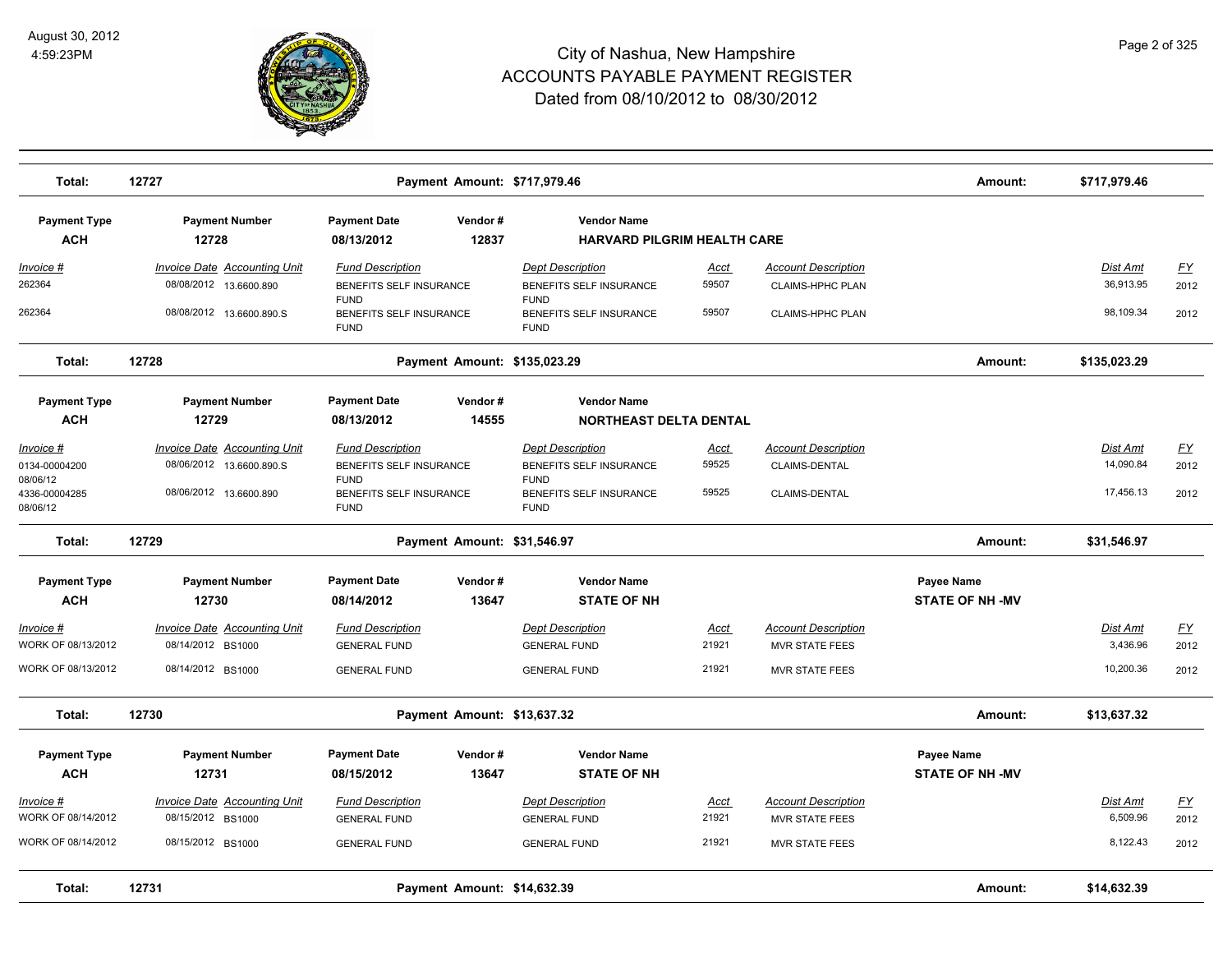

| <b>Payment Type</b><br><b>ACH</b> | <b>Payment Number</b><br>12732      | <b>Payment Date</b><br>08/16/2012 | Vendor#<br>13647            | <b>Vendor Name</b><br><b>STATE OF NH</b> |             |                            | Payee Name<br><b>STATE OF NH -MV</b> |                 |                  |
|-----------------------------------|-------------------------------------|-----------------------------------|-----------------------------|------------------------------------------|-------------|----------------------------|--------------------------------------|-----------------|------------------|
| Invoice #                         | <b>Invoice Date Accounting Unit</b> | <b>Fund Description</b>           |                             | <b>Dept Description</b>                  | Acct        | <b>Account Description</b> |                                      | Dist Amt        | $\underline{FY}$ |
| WORK OF 08/15/2012                | 08/16/2012 BS1000                   | <b>GENERAL FUND</b>               |                             | <b>GENERAL FUND</b>                      | 21921       | <b>MVR STATE FEES</b>      |                                      | 16,829.92       | 2012             |
| WORK OF 08/15/2012                | 08/16/2012 BS1000                   | <b>GENERAL FUND</b>               |                             | <b>GENERAL FUND</b>                      | 21921       | <b>MVR STATE FEES</b>      |                                      | 8,321.18        | 2012             |
| Total:                            | 12732                               |                                   | Payment Amount: \$25,151.10 |                                          |             |                            | Amount:                              | \$25,151.10     |                  |
| <b>Payment Type</b>               | <b>Payment Number</b>               | <b>Payment Date</b>               | Vendor#                     | <b>Vendor Name</b>                       |             |                            |                                      |                 |                  |
| <b>ACH</b>                        | 12733                               | 08/16/2012                        | 14109                       | <b>CITIZENS BANK</b>                     |             |                            |                                      |                 |                  |
| $Invoice$ #                       | <b>Invoice Date Accounting Unit</b> | <b>Fund Description</b>           |                             | <b>Dept Description</b>                  | <u>Acct</u> | <b>Account Description</b> |                                      | <b>Dist Amt</b> | <u>FY</u>        |
| 01-330059-448-2<br>JUL12          | 08/14/2012 69.6200.500              | <b>WASTEWATER FUND</b>            |                             | <b>WASTEWATER</b>                        | 55618       | <b>LOCKBOX SERVICES</b>    |                                      | 1,030.55        | 2012             |
| Total:                            | 12733                               |                                   | Payment Amount: \$1,030.55  |                                          |             |                            | Amount:                              | \$1,030.55      |                  |
| <b>Payment Type</b>               | <b>Payment Number</b>               | <b>Payment Date</b>               | Vendor#                     | <b>Vendor Name</b>                       |             |                            |                                      |                 |                  |
| <b>ACH</b>                        | 12734                               | 08/16/2012                        | 14109                       | <b>CITIZENS BANK</b>                     |             |                            |                                      |                 |                  |
| Invoice #                         | Invoice Date Accounting Unit        | <b>Fund Description</b>           |                             | <b>Dept Description</b>                  | <b>Acct</b> | <b>Account Description</b> |                                      | Dist Amt        | $\underline{FY}$ |
| 01-330004-680-9<br>JUL12          | 08/14/2012 69.6200.500              | <b>WASTEWATER FUND</b>            |                             | <b>WASTEWATER</b>                        | 55618       | <b>LOCKBOX SERVICES</b>    |                                      | 626.18          | 2012             |
| Total:                            | 12734                               |                                   | Payment Amount: \$626.18    |                                          |             |                            | Amount:                              | \$626.18        |                  |
| <b>Payment Type</b>               | <b>Payment Number</b>               | <b>Payment Date</b>               | Vendor#                     | <b>Vendor Name</b>                       |             |                            | Payee Name                           |                 |                  |
| <b>ACH</b>                        | 12735                               | 08/17/2012                        | 13647                       | <b>STATE OF NH</b>                       |             |                            | <b>STATE OF NH -MV</b>               |                 |                  |
| Invoice #                         | <b>Invoice Date Accounting Unit</b> | <b>Fund Description</b>           |                             | <b>Dept Description</b>                  | <u>Acct</u> | <b>Account Description</b> |                                      | <b>Dist Amt</b> | $\underline{FY}$ |
| WORK OF 08/16/2012                | 08/17/2012 BS1000                   | <b>GENERAL FUND</b>               |                             | <b>GENERAL FUND</b>                      | 21921       | <b>MVR STATE FEES</b>      |                                      | 6,869.12        | 2012             |
| WORK OF 08/16/2012                | 08/17/2012 BS1000                   | <b>GENERAL FUND</b>               |                             | <b>GENERAL FUND</b>                      | 21921       | <b>MVR STATE FEES</b>      |                                      | 9,433.77        | 2012             |
| Total:                            | 12735                               |                                   | Payment Amount: \$16,302.89 |                                          |             |                            | Amount:                              | \$16,302.89     |                  |
| <b>Payment Type</b>               | <b>Payment Number</b>               | <b>Payment Date</b>               | Vendor#                     | <b>Vendor Name</b>                       |             |                            | Payee Name                           |                 |                  |
| <b>ACH</b>                        | 12736                               | 08/20/2012                        | 13647                       | <b>STATE OF NH</b>                       |             |                            | <b>STATE OF NH -MV</b>               |                 |                  |
| Invoice #                         | <b>Invoice Date Accounting Unit</b> | <b>Fund Description</b>           |                             | <b>Dept Description</b>                  | <u>Acct</u> | <b>Account Description</b> |                                      | <b>Dist Amt</b> | $\underline{FY}$ |
| WORK OF 08/17/2012                | 08/20/2012 BS1000                   | <b>GENERAL FUND</b>               |                             | <b>GENERAL FUND</b>                      | 21921       | <b>MVR STATE FEES</b>      |                                      | 10,034.60       | 2012             |
| WORK OF 08/17/2012                | 08/20/2012 BS1000                   | <b>GENERAL FUND</b>               |                             | <b>GENERAL FUND</b>                      | 21921       | MVR STATE FEES             |                                      | 11,906.11       | 2012             |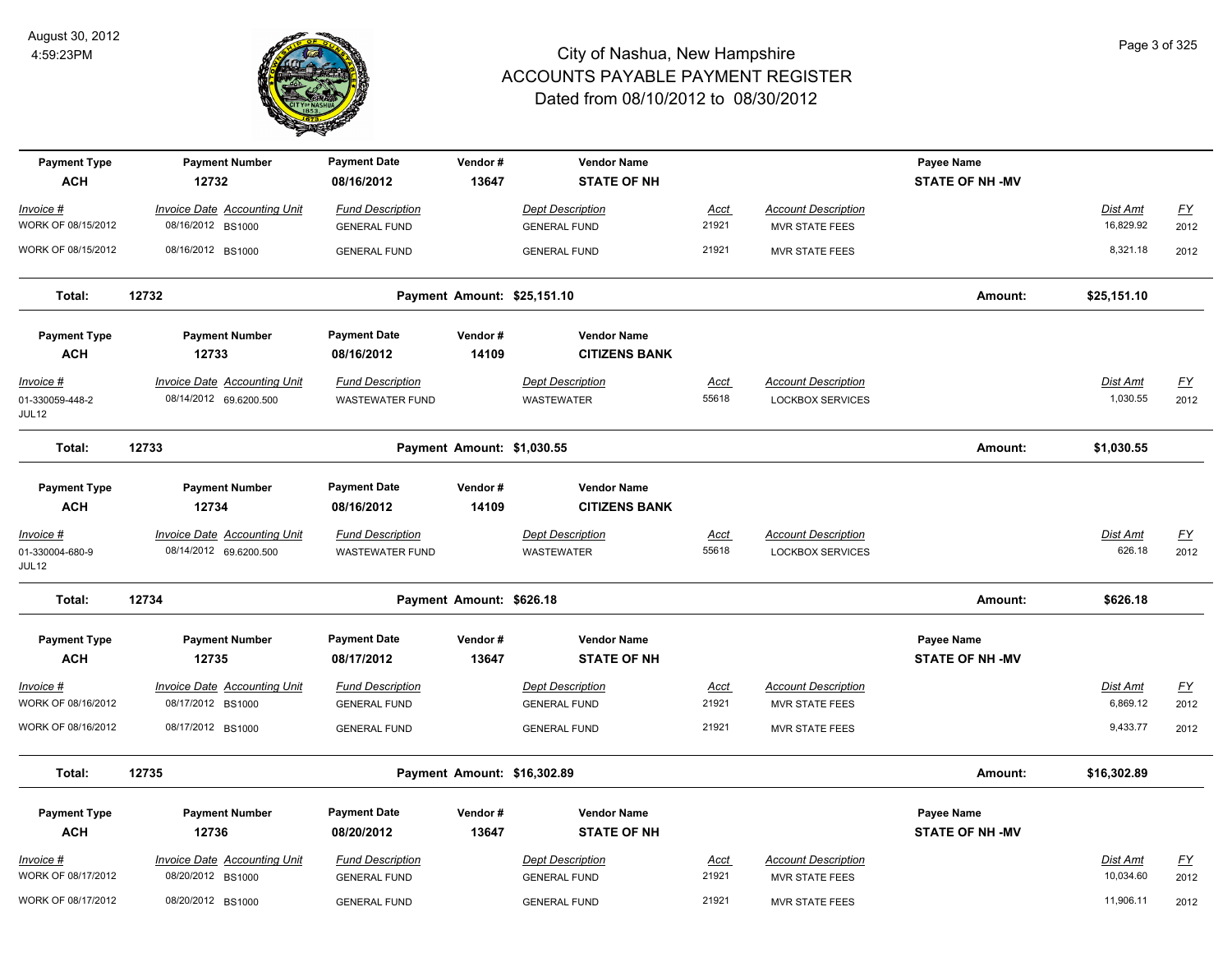

| Total:                            | 12736                                                         |                                                                   | Payment Amount: \$21,940.71 |                                                                   |                      |                                                            | Amount:      | \$21,940.71           |                                   |
|-----------------------------------|---------------------------------------------------------------|-------------------------------------------------------------------|-----------------------------|-------------------------------------------------------------------|----------------------|------------------------------------------------------------|--------------|-----------------------|-----------------------------------|
| <b>Payment Type</b><br><b>ACH</b> | <b>Payment Number</b><br>12737                                | <b>Payment Date</b><br>08/20/2012                                 | Vendor#<br>13978            | <b>Vendor Name</b><br><b>ANTHEM BCBS OF NE</b>                    |                      |                                                            |              |                       |                                   |
| <u> Invoice #</u><br>AENH00040557 | <b>Invoice Date Accounting Unit</b><br>08/07/2012 13.6600.890 | <b>Fund Description</b><br>BENEFITS SELF INSURANCE                |                             | <b>Dept Description</b><br>BENEFITS SELF INSURANCE                | <u>Acct</u><br>59500 | <b>Account Description</b><br><b>CLAIMS ADMINISTRATION</b> |              | Dist Amt<br>56,972.22 | $\underline{\mathsf{FY}}$<br>2012 |
| AENH00040557                      | 08/07/2012 13.6600.890.S                                      | <b>FUND</b><br>BENEFITS SELF INSURANCE<br><b>FUND</b>             |                             | <b>FUND</b><br>BENEFITS SELF INSURANCE<br><b>FUND</b>             | 59500                | <b>CLAIMS ADMINISTRATION</b>                               |              | 44,890.02             | 2012                              |
| AENH00040583                      | 08/13/2012 13.6600.890                                        | BENEFITS SELF INSURANCE<br><b>FUND</b>                            |                             | BENEFITS SELF INSURANCE<br><b>FUND</b>                            | 59507                | CLAIMS-BC/BS POS PLAN                                      |              | 10,148.15             | 2012                              |
| AENH00040583                      | 08/13/2012 13.6600.890                                        | BENEFITS SELF INSURANCE<br><b>FUND</b>                            |                             | BENEFITS SELF INSURANCE<br><b>FUND</b>                            | 59507                | CLAIMS-BC/BS HMO PLAN                                      |              | 169,161.37            | 2012                              |
| AENH00040583                      | 08/13/2012 13.6600.890                                        | BENEFITS SELF INSURANCE<br><b>FUND</b>                            |                             | BENEFITS SELF INSURANCE<br><b>FUND</b>                            | 59507                | CLAIMS-BC/BS JW PLAN                                       |              | 15,970.85             | 2012                              |
| AENH00040583                      | 08/13/2012 13.6600.890.S                                      | BENEFITS SELF INSURANCE<br><b>FUND</b>                            |                             | BENEFITS SELF INSURANCE<br><b>FUND</b>                            | 59507                | CLAIMS-BC/BS POS PLAN                                      |              | 48,422.23             | 2012                              |
| AENH00040583                      | 08/13/2012 13.6600.890.S                                      | BENEFITS SELF INSURANCE<br><b>FUND</b>                            |                             | BENEFITS SELF INSURANCE<br><b>FUND</b>                            | 59507                | CLAIMS-BC/BS HMO PLAN                                      |              | 199,986.07            | 2012                              |
| Total:                            | 12737                                                         |                                                                   |                             | Payment Amount: \$545,550.91                                      |                      | Amount:                                                    | \$545,550.91 |                       |                                   |
| <b>Payment Type</b>               | <b>Payment Number</b>                                         | <b>Payment Date</b>                                               | Vendor#                     | <b>Vendor Name</b>                                                |                      |                                                            |              |                       |                                   |
| <b>ACH</b>                        | 12738                                                         | 08/20/2012                                                        | 12837                       | <b>HARVARD PILGRIM HEALTH CARE</b>                                |                      |                                                            |              |                       |                                   |
| Invoice #                         | Invoice Date Accounting Unit                                  | <b>Fund Description</b>                                           |                             | <b>Dept Description</b>                                           | Acct                 | <b>Account Description</b>                                 |              | Dist Amt              | <u>FY</u>                         |
| 082012                            | 08/20/2012 13.6600.890                                        | BENEFITS SELF INSURANCE<br><b>FUND</b>                            |                             | BENEFITS SELF INSURANCE<br><b>FUND</b>                            | 59500                | <b>CLAIMS ADMINISTRATION</b>                               |              | 14,403.56             | 2012                              |
| 082012                            | 08/20/2012 13.6600.890.S                                      | BENEFITS SELF INSURANCE<br><b>FUND</b>                            |                             | BENEFITS SELF INSURANCE<br><b>FUND</b>                            | 59500                | <b>CLAIMS ADMINISTRATION</b>                               |              | 20,112.33             | 2012                              |
| 262984                            | 08/20/2012 13.6600.890                                        | BENEFITS SELF INSURANCE<br><b>FUND</b>                            |                             | BENEFITS SELF INSURANCE<br><b>FUND</b>                            | 59507                | CLAIMS-HPHC PLAN                                           |              | 54,719.29             | 2012                              |
| 262984                            | 08/20/2012 13.6600.890.S                                      | BENEFITS SELF INSURANCE<br><b>FUND</b>                            |                             | BENEFITS SELF INSURANCE<br><b>FUND</b>                            | 59507                | CLAIMS-HPHC PLAN                                           |              | 58,888.22             | 2012                              |
| Total:                            | 12738                                                         |                                                                   |                             | Payment Amount: \$148,123.40                                      |                      |                                                            | Amount:      | \$148,123.40          |                                   |
| <b>Payment Type</b>               | <b>Payment Number</b>                                         | <b>Payment Date</b>                                               | Vendor#                     | <b>Vendor Name</b>                                                |                      |                                                            |              |                       |                                   |
| <b>ACH</b>                        | 12739                                                         | 08/20/2012                                                        | 10803                       | <b>HM LIFE INSURANCE CO</b>                                       |                      |                                                            |              |                       |                                   |
| Invoice #<br>403708-0010 AUG2012  | <b>Invoice Date Accounting Unit</b><br>08/20/2012 13.6600.890 | <b>Fund Description</b><br>BENEFITS SELF INSURANCE<br><b>FUND</b> |                             | <b>Dept Description</b><br>BENEFITS SELF INSURANCE<br><b>FUND</b> | <b>Acct</b><br>59165 | <b>Account Description</b><br>STOP LOSS COVERAGE           |              | Dist Amt<br>88,778.87 | <u>FY</u><br>2012                 |
| Total:                            | 12739                                                         |                                                                   | Payment Amount: \$88,778.87 |                                                                   |                      |                                                            | Amount:      | \$88,778.87           |                                   |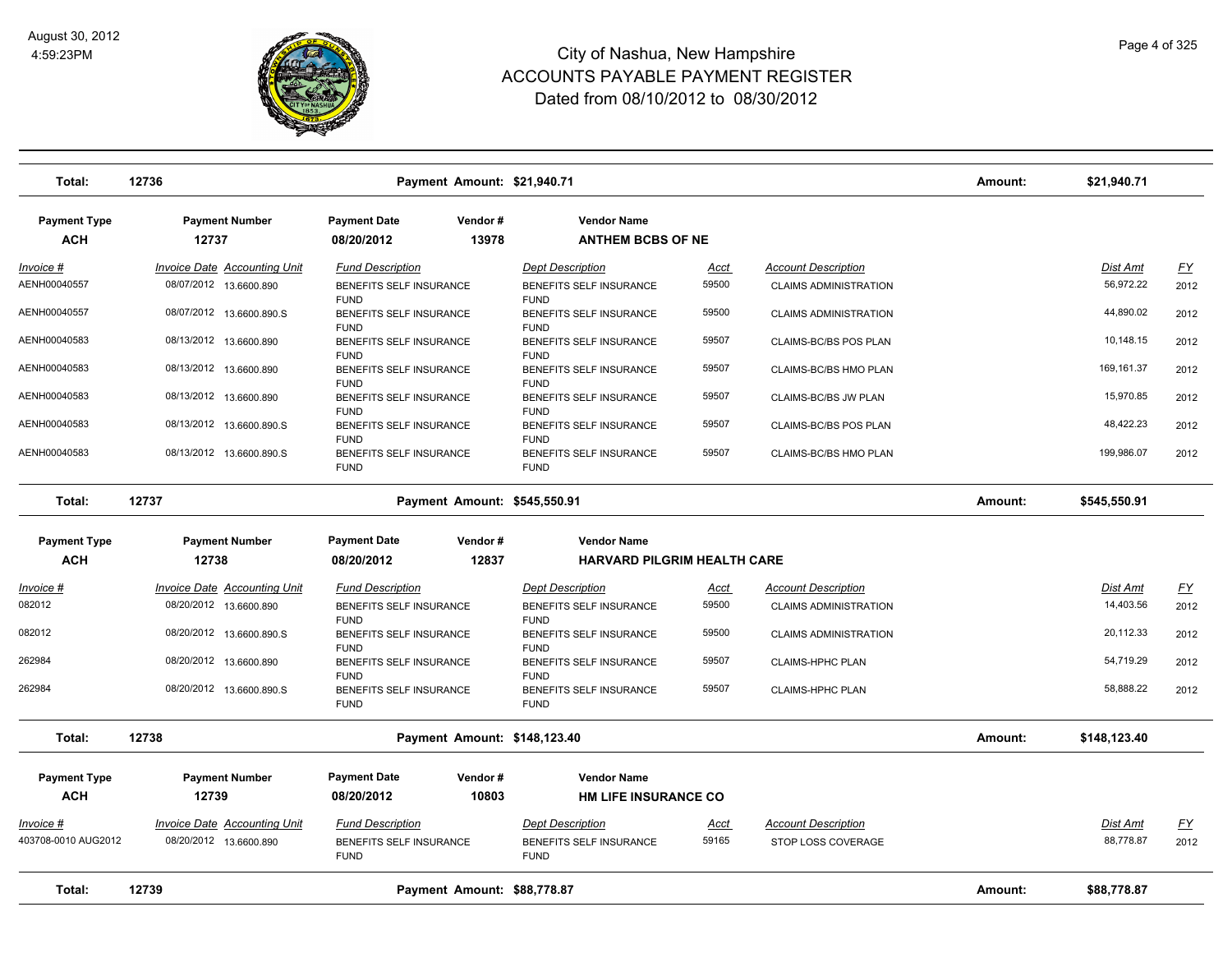

| <b>Payment Type</b>          | <b>Payment Number</b>               | <b>Payment Date</b>                    | Vendor#                     | <b>Vendor Name</b>                          |             |                            |                        |                 |                           |
|------------------------------|-------------------------------------|----------------------------------------|-----------------------------|---------------------------------------------|-------------|----------------------------|------------------------|-----------------|---------------------------|
| <b>ACH</b>                   | 12740                               | 08/20/2012                             | 14555                       | <b>NORTHEAST DELTA DENTAL</b>               |             |                            |                        |                 |                           |
| Invoice #                    | Invoice Date Accounting Unit        | <b>Fund Description</b>                |                             | <b>Dept Description</b>                     | <b>Acct</b> | <b>Account Description</b> |                        | <b>Dist Amt</b> | $\underline{\mathsf{FY}}$ |
| 0134-00004200                | 08/20/2012 13.6600.890.S            | BENEFITS SELF INSURANCE                |                             | BENEFITS SELF INSURANCE                     | 59525       | CLAIMS-DENTAL              |                        | 16,439.91       | 2012                      |
| 08/13/12<br>4336-00004285    | 08/20/2012 13.6600.890              | <b>FUND</b><br>BENEFITS SELF INSURANCE |                             | <b>FUND</b><br>BENEFITS SELF INSURANCE      | 59525       | CLAIMS-DENTAL              |                        | 23,018.71       | 2012                      |
| 08/13/12                     |                                     | <b>FUND</b>                            |                             | <b>FUND</b>                                 |             |                            |                        |                 |                           |
| Total:                       | 12740                               |                                        | Payment Amount: \$39,458.62 |                                             |             |                            | Amount:                | \$39,458.62     |                           |
| <b>Payment Type</b>          | <b>Payment Number</b>               | <b>Payment Date</b>                    | Vendor#                     | <b>Vendor Name</b>                          |             |                            |                        |                 |                           |
| <b>ACH</b>                   | 12741                               | 08/20/2012                             | 13197                       | <b>NORTHERN NEW ENGLAND BENEFIT T</b>       |             |                            |                        |                 |                           |
| $Invoice$ #                  | <b>Invoice Date Accounting Unit</b> | <b>Fund Description</b>                |                             | <b>Dept Description</b>                     | <u>Acct</u> | <b>Account Description</b> |                        | <b>Dist Amt</b> | <u>FY</u>                 |
| <b>SEPT 2012</b><br>COVERAGE | 08/20/2012 13.6600.525              | BENEFITS SELF INSURANCE<br><b>FUND</b> |                             | BENEFITS SELF INSURANCE<br><b>FUND</b>      | 59000       | <b>HEALTH POLICIES</b>     |                        | 39,768.27       | 2012                      |
| Total:                       | 12741                               |                                        | Payment Amount: \$39,768.27 |                                             |             |                            | Amount:                | \$39,768.27     |                           |
| <b>Payment Type</b>          | <b>Payment Number</b>               | <b>Payment Date</b>                    | Vendor#                     | <b>Vendor Name</b>                          |             |                            | Payee Name             |                 |                           |
| <b>ACH</b>                   | 12742                               | 08/21/2012                             | 13647                       | <b>STATE OF NH</b>                          |             |                            | <b>STATE OF NH -MV</b> |                 |                           |
| Invoice #                    | <b>Invoice Date Accounting Unit</b> | <b>Fund Description</b>                |                             | <b>Dept Description</b>                     | <u>Acct</u> | <b>Account Description</b> |                        | <b>Dist Amt</b> | $\underline{\mathsf{FY}}$ |
| WORK OF 08/20/2012           | 08/21/2012 BS1000                   | <b>GENERAL FUND</b>                    |                             | <b>GENERAL FUND</b>                         | 21921       | <b>MVR STATE FEES</b>      |                        | 7,506.00        | 2012                      |
| WORK OF 08/20/2012           | 08/21/2012 BS1000                   | <b>GENERAL FUND</b>                    |                             | <b>GENERAL FUND</b>                         | 21921       | <b>MVR STATE FEES</b>      |                        | 11,335.17       | 2012                      |
| Total:                       | 12742                               |                                        | Payment Amount: \$18,841.17 |                                             |             |                            | Amount:                | \$18,841.17     |                           |
| <b>Payment Type</b>          | <b>Payment Number</b>               | <b>Payment Date</b>                    | Vendor#                     | <b>Vendor Name</b>                          |             |                            |                        |                 |                           |
| <b>ACH</b>                   | 12743                               | 08/21/2012                             | 12746                       | <b>FRED C CHURCH INC</b>                    |             |                            |                        |                 |                           |
| Invoice #                    | <b>Invoice Date Accounting Unit</b> | <b>Fund Description</b>                |                             | <b>Dept Description</b>                     | <u>Acct</u> | <b>Account Description</b> |                        | Dist Amt        | $\underline{FY}$          |
| 528316                       | 05/27/2012 28.6500.500              | PROPERTY & CASUALTY FUND               |                             | <b>RISK MGMT-PROPERTY &amp;</b><br>CASUALTY | 53142       | <b>CONSULTING SERVICES</b> |                        | 5,825.00        | 2012                      |
| 528317                       | 06/27/2012 28.6500.500              | PROPERTY & CASUALTY FUND               |                             | RISK MGMT-PROPERTY &<br>CASUALTY            | 53142       | <b>CONSULTING SERVICES</b> |                        | 5,825.00        | 2012                      |
| Total:                       | 12743                               |                                        | Payment Amount: \$11,650.00 |                                             |             |                            | Amount:                | \$11,650.00     |                           |
| <b>Payment Type</b>          | <b>Payment Number</b>               | <b>Payment Date</b>                    | Vendor#                     | <b>Vendor Name</b>                          |             |                            |                        |                 |                           |
| <b>ACH</b>                   | 12744                               | 08/21/2012                             | 12837                       | <b>HARVARD PILGRIM HEALTH CARE</b>          |             |                            |                        |                 |                           |
| Invoice #                    | <b>Invoice Date Accounting Unit</b> | <b>Fund Description</b>                |                             | <b>Dept Description</b>                     | <u>Acct</u> | <b>Account Description</b> |                        | Dist Amt        | $\underline{FY}$          |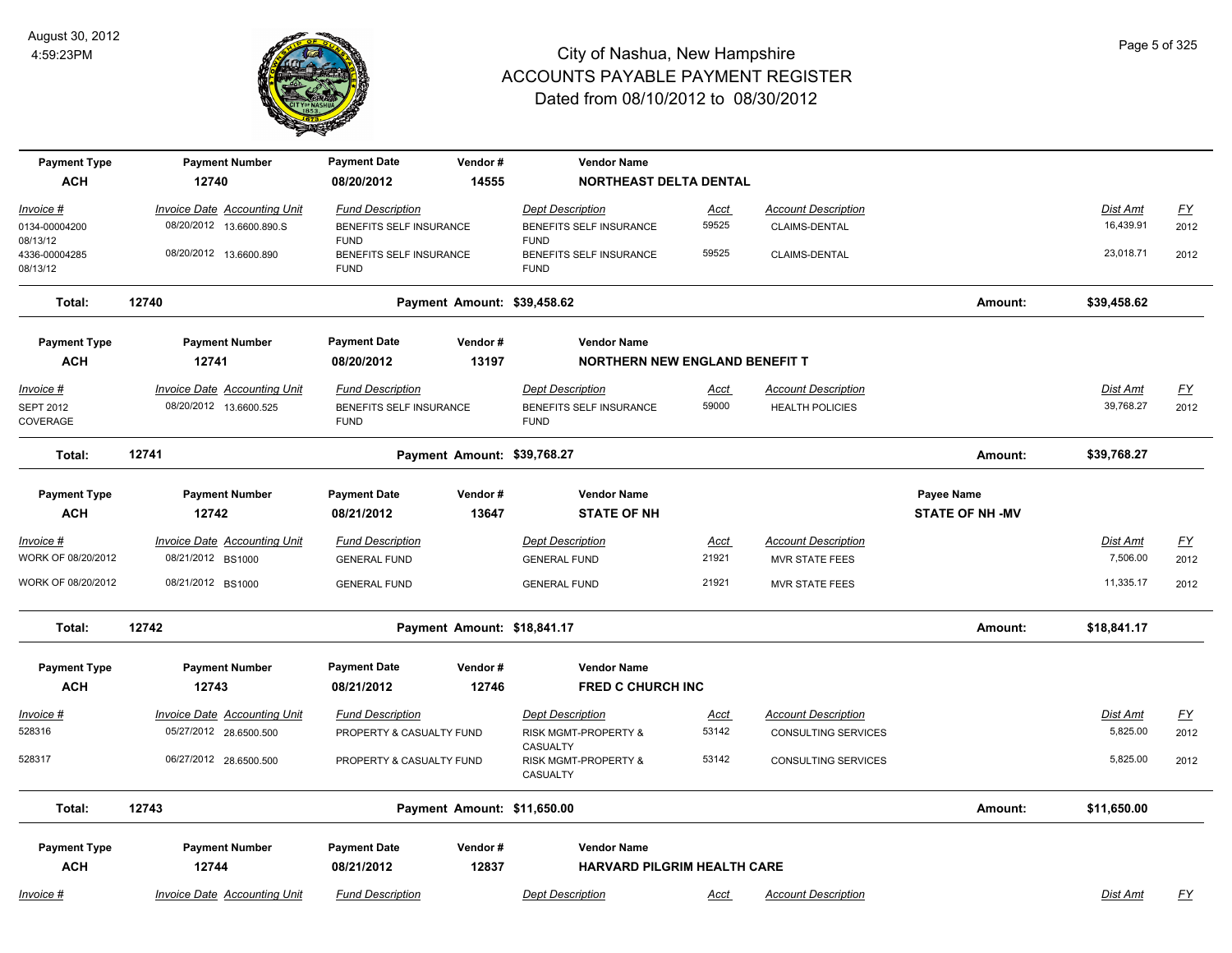

| Total:                            | 12747                                                         | Payment Amount: \$571,254.87                          |                              |                                                       |                      |                                                     | Amount:                              | \$571,254.87          |                  |
|-----------------------------------|---------------------------------------------------------------|-------------------------------------------------------|------------------------------|-------------------------------------------------------|----------------------|-----------------------------------------------------|--------------------------------------|-----------------------|------------------|
| AENH00040719                      | 08/20/2012 13.6600.890.S                                      | BENEFITS SELF INSURANCE<br><b>FUND</b>                |                              | BENEFITS SELF INSURANCE<br><b>FUND</b>                | 59507                | CLAIMS-BC/BS HMO PLAN                               |                                      | 250,513.75            | 2012             |
| AENH00040719                      | 08/20/2012 13.6600.890.S                                      | BENEFITS SELF INSURANCE<br><b>FUND</b>                |                              | BENEFITS SELF INSURANCE<br><b>FUND</b>                | 59507                | CLAIMS-BC/BS POS PLAN                               |                                      | $-3,376.01$           | 2012             |
| AENH00040719                      | 08/20/2012 13.6600.890                                        | BENEFITS SELF INSURANCE<br><b>FUND</b>                |                              | BENEFITS SELF INSURANCE<br><b>FUND</b>                | 59507                | CLAIMS-BC/BS JW PLAN                                |                                      | 65,703.05             | 2012             |
| AENH00040719                      | 08/20/2012 13.6600.890                                        | <b>FUND</b><br>BENEFITS SELF INSURANCE<br><b>FUND</b> |                              | <b>FUND</b><br>BENEFITS SELF INSURANCE<br><b>FUND</b> | 59507                | CLAIMS-BC/BS HMO PLAN                               |                                      | 240,998.58            | 2012             |
| <b>Invoice #</b><br>AENH00040719  | <b>Invoice Date Accounting Unit</b><br>08/20/2012 13.6600.890 | <b>Fund Description</b><br>BENEFITS SELF INSURANCE    |                              | <b>Dept Description</b><br>BENEFITS SELF INSURANCE    | <u>Acct</u><br>59507 | <b>Account Description</b><br>CLAIMS-BC/BS POS PLAN |                                      | Dist Amt<br>17,415.50 | EY<br>2012       |
| <b>ACH</b>                        | 12747                                                         | 08/23/2012                                            | 13978                        | <b>ANTHEM BCBS OF NE</b>                              |                      |                                                     |                                      |                       |                  |
| <b>Payment Type</b>               | <b>Payment Number</b>                                         | <b>Payment Date</b>                                   | Vendor#                      | <b>Vendor Name</b>                                    |                      |                                                     |                                      |                       |                  |
| Total:                            | 12746                                                         |                                                       | Payment Amount: \$18,723.77  |                                                       |                      |                                                     | Amount:                              | \$18,723.77           |                  |
| WORK OF 08/22/2012                | 08/23/2012 BS1000                                             | <b>GENERAL FUND</b>                                   |                              | <b>GENERAL FUND</b>                                   | 21921                | <b>MVR STATE FEES</b>                               |                                      | 9,152.01              | 2012             |
| WORK OF 08/22/2012                | 08/23/2012 BS1000                                             | <b>GENERAL FUND</b>                                   |                              | <b>GENERAL FUND</b>                                   | 21921                | MVR STATE FEES                                      |                                      | 9,571.76              | 2012             |
| Invoice #                         | Invoice Date Accounting Unit                                  | <b>Fund Description</b>                               |                              | <b>Dept Description</b>                               | <u>Acct</u>          | <b>Account Description</b>                          |                                      | Dist Amt              | $\underline{FY}$ |
| <b>Payment Type</b><br><b>ACH</b> | <b>Payment Number</b><br>12746                                | <b>Payment Date</b><br>08/23/2012                     | Vendor#<br>13647             | <b>Vendor Name</b><br><b>STATE OF NH</b>              |                      |                                                     | Payee Name<br><b>STATE OF NH -MV</b> |                       |                  |
| Total:                            | 12745                                                         |                                                       | Payment Amount: \$20,445.66  |                                                       |                      |                                                     | Amount:                              | \$20,445.66           |                  |
| WORK OF 08/21/2012                | 08/22/2012 BS1000                                             | <b>GENERAL FUND</b>                                   |                              | <b>GENERAL FUND</b>                                   | 21921                | <b>MVR STATE FEES</b>                               |                                      | 9,544.62              | 2012             |
| WORK OF 08/21/2012                | 08/22/2012 BS1000                                             | <b>GENERAL FUND</b>                                   |                              | <b>GENERAL FUND</b>                                   | 21921                | <b>MVR STATE FEES</b>                               |                                      | 10,901.04             | 2012             |
| <u>Invoice #</u>                  | <b>Invoice Date Accounting Unit</b>                           | <b>Fund Description</b>                               |                              | <b>Dept Description</b>                               | <u>Acct</u>          | <b>Account Description</b>                          |                                      | <u>Dist Amt</u>       | <u>FY</u>        |
| <b>Payment Type</b><br><b>ACH</b> | <b>Payment Number</b><br>12745                                | <b>Payment Date</b><br>08/22/2012                     | Vendor#<br>13647             | <b>Vendor Name</b><br><b>STATE OF NH</b>              |                      |                                                     | Payee Name<br><b>STATE OF NH -MV</b> |                       |                  |
| Total:                            | 12744                                                         |                                                       | Payment Amount: \$148,275.00 |                                                       |                      |                                                     | Amount:                              | \$148,275.00          |                  |
| 102300470022                      | 07/20/2012 BS6600                                             | BENEFITS SELF INSURANCE<br><b>FUND</b>                |                              | BENEFITS SELF INSURANCE<br><b>FUND</b>                | 21550                | HARVARD MEDICARE<br><b>ENHANCED PLAN</b>            |                                      | 30,225.00             | 2012             |
| 102300470021                      | 07/20/2012 BS6600                                             | BENEFITS SELF INSURANCE<br><b>FUND</b>                |                              | BENEFITS SELF INSURANCE<br><b>FUND</b>                | 21550                | HARVARD MEDICARE<br><b>ENHANCED PLAN</b>            |                                      | 118,050.00            | 2012             |
|                                   |                                                               |                                                       |                              |                                                       |                      |                                                     |                                      |                       |                  |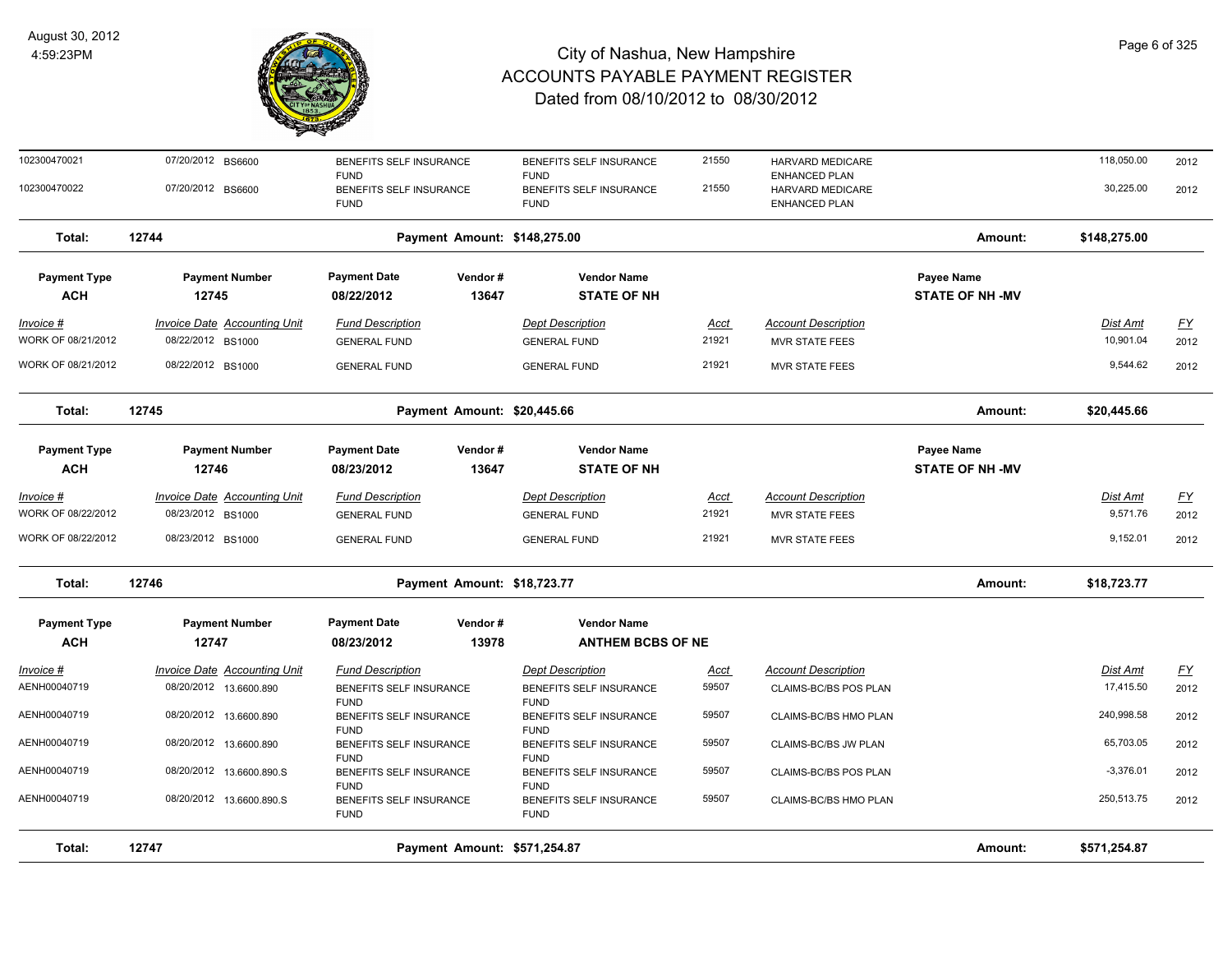

| <b>Payment Type</b><br><b>ACH</b> | <b>Payment Number</b><br>12748                           | <b>Payment Date</b><br>08/24/2012              | Vendor#<br>13647             | <b>Vendor Name</b><br><b>STATE OF NH</b>                 |               |                                                     | Payee Name<br><b>STATE OF NH -MV</b> |                      |                   |
|-----------------------------------|----------------------------------------------------------|------------------------------------------------|------------------------------|----------------------------------------------------------|---------------|-----------------------------------------------------|--------------------------------------|----------------------|-------------------|
| Invoice #<br>WORK OF 08/23/2012   | <b>Invoice Date Accounting Unit</b><br>08/23/2012 BS1000 | <b>Fund Description</b><br><b>GENERAL FUND</b> |                              | <b>Dept Description</b><br><b>GENERAL FUND</b>           | Acct<br>21921 | <b>Account Description</b><br><b>MVR STATE FEES</b> |                                      | Dist Amt<br>4,927.00 | <u>FY</u><br>2012 |
| WORK OF 08/23/2012                | 08/23/2012 BS1000                                        | <b>GENERAL FUND</b>                            |                              | <b>GENERAL FUND</b>                                      | 21921         | <b>MVR STATE FEES</b>                               |                                      | 8,992.63             | 2012              |
| Total:                            | 12748                                                    |                                                | Payment Amount: \$13,919.63  |                                                          |               |                                                     | Amount:                              | \$13,919.63          |                   |
| <b>Payment Type</b><br><b>ACH</b> | <b>Payment Number</b><br>12749                           | <b>Payment Date</b><br>08/24/2012              | Vendor#<br>12837             | <b>Vendor Name</b><br><b>HARVARD PILGRIM HEALTH CARE</b> |               |                                                     |                                      |                      |                   |
| Invoice #                         | <b>Invoice Date Accounting Unit</b>                      | <b>Fund Description</b>                        |                              | <b>Dept Description</b>                                  | <u>Acct</u>   | <b>Account Description</b>                          |                                      | <b>Dist Amt</b>      | <u>FY</u>         |
| 263604                            | 08/21/2012 13.6600.890                                   | BENEFITS SELF INSURANCE<br><b>FUND</b>         |                              | BENEFITS SELF INSURANCE<br><b>FUND</b>                   | 59507         | <b>CLAIMS-HPHC PLAN</b>                             |                                      | 29,211.34            | 2012              |
| 263604                            | 08/21/2012 13.6600.890.S                                 | BENEFITS SELF INSURANCE<br><b>FUND</b>         |                              | BENEFITS SELF INSURANCE<br><b>FUND</b>                   | 59507         | <b>CLAIMS-HPHC PLAN</b>                             |                                      | 72,883.91            | 2012              |
| Total:                            | 12749                                                    |                                                | Payment Amount: \$102,095.25 |                                                          |               |                                                     | Amount:                              | \$102,095.25         |                   |
| <b>Payment Type</b>               | <b>Payment Number</b>                                    | <b>Payment Date</b>                            | Vendor#                      | <b>Vendor Name</b>                                       |               |                                                     |                                      |                      |                   |
| <b>ACH</b>                        | 12750                                                    | 08/24/2012                                     | 14555                        | <b>NORTHEAST DELTA DENTAL</b>                            |               |                                                     |                                      |                      |                   |
| Invoice #                         | <b>Invoice Date Accounting Unit</b>                      | <b>Fund Description</b>                        |                              | <b>Dept Description</b>                                  | <b>Acct</b>   | <b>Account Description</b>                          |                                      | Dist Amt             | $\underline{FY}$  |
| 0134-00004200<br>8/24/201         | 08/24/2012 13.6600.890.S                                 | BENEFITS SELF INSURANCE<br><b>FUND</b>         |                              | BENEFITS SELF INSURANCE<br><b>FUND</b>                   | 59525         | CLAIMS-DENTAL                                       |                                      | 12,916.46            | 2012              |
| 04336-00004285<br>8/24/12         | 08/24/2012 13.6600.890                                   | BENEFITS SELF INSURANCE<br><b>FUND</b>         |                              | BENEFITS SELF INSURANCE<br><b>FUND</b>                   | 59525         | CLAIMS-DENTAL                                       |                                      | 23,046.29            | 2012              |
| Total:                            | 12750                                                    |                                                | Payment Amount: \$35,962.75  |                                                          |               |                                                     | Amount:                              | \$35,962.75          |                   |
| <b>Payment Type</b>               | <b>Payment Number</b>                                    | <b>Payment Date</b>                            | Vendor#                      | <b>Vendor Name</b>                                       |               |                                                     | Payee Name                           |                      |                   |
| <b>ACH</b>                        | 12751                                                    | 08/27/2012                                     | 13647                        | <b>STATE OF NH</b>                                       |               |                                                     | <b>STATE OF NH -MV</b>               |                      |                   |
| Invoice #                         | Invoice Date Accounting Unit                             | <b>Fund Description</b>                        |                              | <b>Dept Description</b>                                  | Acct          | <b>Account Description</b>                          |                                      | Dist Amt             | <u>FY</u>         |
| WORK OF 08/24/2012                | 08/27/2012 BS1000                                        | <b>GENERAL FUND</b>                            |                              | <b>GENERAL FUND</b>                                      | 21921         | <b>MVR STATE FEES</b>                               |                                      | 4,436.00             | 2012              |
| WORK OF 08/24/2012                | 08/27/2012 BS1000                                        | <b>GENERAL FUND</b>                            |                              | <b>GENERAL FUND</b>                                      | 21921         | <b>MVR STATE FEES</b>                               |                                      | 13,230.15            | 2012              |
| Total:                            | 12751                                                    |                                                | Payment Amount: \$17,666.15  |                                                          |               |                                                     | Amount:                              | \$17,666.15          |                   |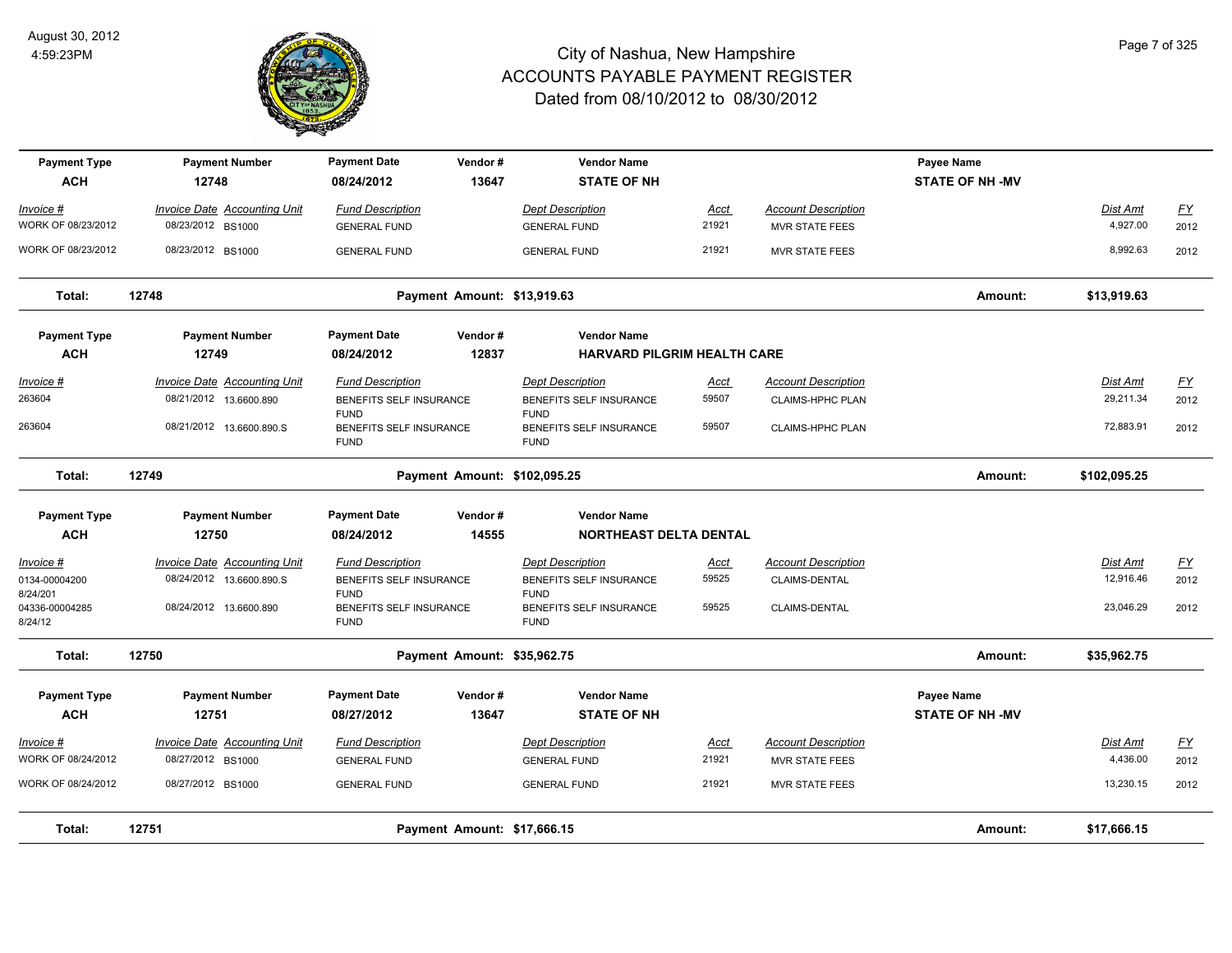

| <b>Payment Type</b><br><b>ACH</b>    | <b>Payment Number</b><br>12752                           | <b>Payment Date</b><br>08/28/2012              | Vendor#<br>13647            | <b>Vendor Name</b><br><b>STATE OF NH</b>       |               |                                                     | Payee Name<br><b>STATE OF NH -MV</b> |                      |                   |
|--------------------------------------|----------------------------------------------------------|------------------------------------------------|-----------------------------|------------------------------------------------|---------------|-----------------------------------------------------|--------------------------------------|----------------------|-------------------|
| Invoice #<br>WORK OF 08/27/2012      | Invoice Date Accounting Unit<br>08/28/2012 BS1000        | <b>Fund Description</b><br><b>GENERAL FUND</b> |                             | <b>Dept Description</b><br><b>GENERAL FUND</b> | Acct<br>21921 | <b>Account Description</b><br><b>MVR STATE FEES</b> |                                      | Dist Amt<br>2,595.60 | <u>FY</u><br>2012 |
| WORK OF 08/27/2012                   | 08/28/2012 BS1000                                        | <b>GENERAL FUND</b>                            |                             | <b>GENERAL FUND</b>                            | 21921         | <b>MVR STATE FEES</b>                               |                                      | 12,701.64            | 2012              |
| Total:                               | 12752                                                    |                                                | Payment Amount: \$15,297.24 |                                                |               |                                                     | Amount:                              | \$15,297.24          |                   |
| <b>Payment Type</b><br><b>ACH</b>    | <b>Payment Number</b><br>12753                           | <b>Payment Date</b><br>08/29/2012              | Vendor#<br>13647            | <b>Vendor Name</b><br><b>STATE OF NH</b>       |               |                                                     | Payee Name<br><b>STATE OF NH -MV</b> |                      |                   |
| Invoice #<br>WORK OF 08/28/2012      | <b>Invoice Date Accounting Unit</b><br>08/29/2012 BS1000 | <b>Fund Description</b><br><b>GENERAL FUND</b> |                             | <b>Dept Description</b><br><b>GENERAL FUND</b> | Acct<br>21921 | <b>Account Description</b><br>MVR STATE FEES        |                                      | Dist Amt<br>3,177.96 | <b>FY</b><br>2012 |
| WORK OF 08/28/2012                   | 08/29/2012 BS1000                                        | <b>GENERAL FUND</b>                            |                             | <b>GENERAL FUND</b>                            | 21921         | <b>MVR STATE FEES</b>                               |                                      | 11,200.29            | 2012              |
| Total:                               | 12753                                                    |                                                | Payment Amount: \$14,378.25 |                                                |               |                                                     | Amount:                              | \$14,378.25          |                   |
| <b>Payment Type</b>                  | <b>Payment Number</b>                                    | <b>Payment Date</b>                            | Vendor#                     | <b>Vendor Name</b>                             |               |                                                     | Payee Name                           |                      |                   |
| <b>ACH</b>                           | 12754                                                    | 08/29/2012                                     | 13805                       | UNITED STATES POSTAL SERVICE                   |               |                                                     | US POSTAL SERVICEACCT#14658595       |                      |                   |
| Invoice #<br>082912 POSTAGE<br>REIMB | Invoice Date Accounting Unit<br>08/29/2012 50.1.500      | <b>Fund Description</b><br><b>GENERAL FUND</b> |                             | <b>Dept Description</b><br>POLICE              | Acct<br>55607 | <b>Account Description</b><br>POSTAGE & DELIVERY    |                                      | Dist Amt<br>1,000.00 | <u>FY</u><br>2012 |
| Total:                               | 12754                                                    |                                                | Payment Amount: \$1,000.00  |                                                |               |                                                     | Amount:                              | \$1,000.00           |                   |
| <b>Payment Type</b><br><b>ACH</b>    | <b>Payment Number</b><br>12755                           | <b>Payment Date</b><br>08/30/2012              | Vendor#<br>13647            | <b>Vendor Name</b><br><b>STATE OF NH</b>       |               |                                                     | Payee Name<br><b>STATE OF NH-MV</b>  |                      |                   |
| Invoice #<br>WORK OF 08/29/2012      | Invoice Date Accounting Unit<br>08/30/2012 BS1000        | <b>Fund Description</b><br><b>GENERAL FUND</b> |                             | <b>Dept Description</b><br><b>GENERAL FUND</b> | Acct<br>21921 | <b>Account Description</b><br><b>MVR STATE FEES</b> |                                      | Dist Amt<br>5,133.72 | <u>FY</u><br>2012 |
| WORK OF 08/29/2012                   | 08/30/2012 BS1000                                        | <b>GENERAL FUND</b>                            |                             | <b>GENERAL FUND</b>                            | 21921         | <b>MVR STATE FEES</b>                               |                                      | 10,701.14            | 2012              |
| Total:                               | 12755                                                    |                                                | Payment Amount: \$15,834.86 |                                                |               |                                                     | Amount:                              | \$15,834.86          |                   |

Page 8 of 325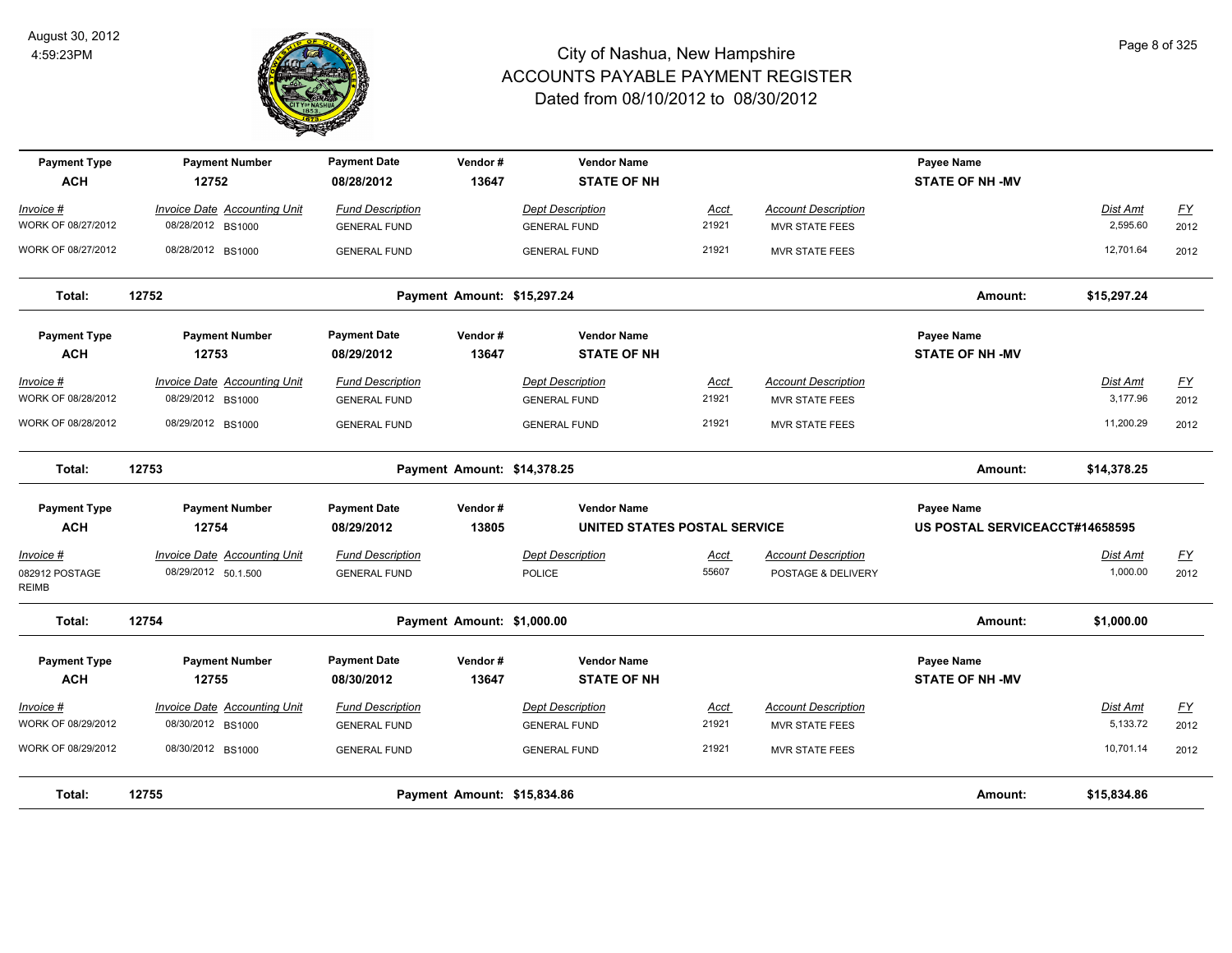

| Total<br><b>ACH</b> | Transaction<br>Amount: | \$2.869.732.22 | Amount: | \$2.869.732.22 |
|---------------------|------------------------|----------------|---------|----------------|
|                     |                        |                |         |                |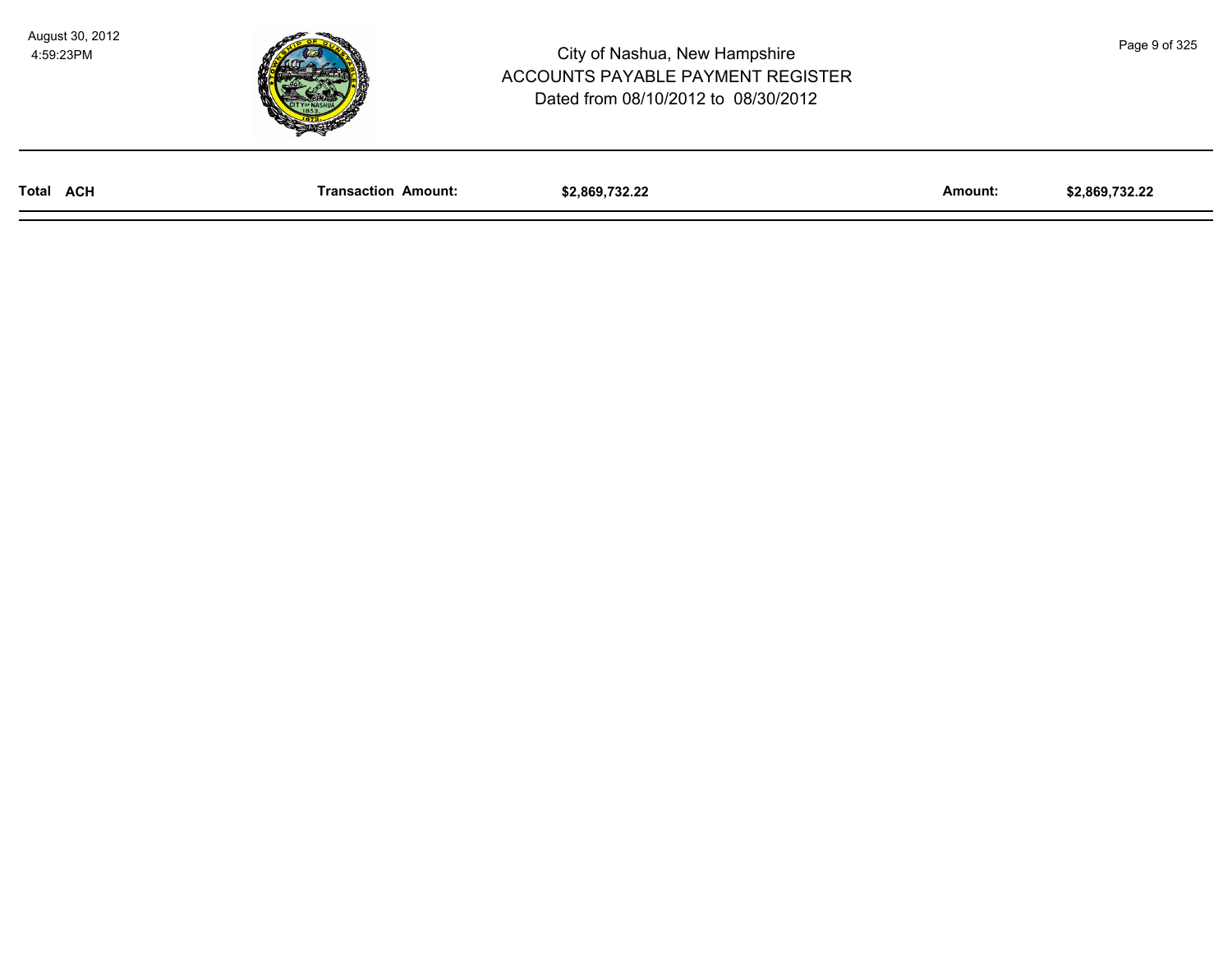

# Page 10 of 325

#### **SYS**

| <b>Payment Type</b><br><b>SYS</b>          | <b>Payment Number</b><br>208903                                  | <b>Payment Date</b><br>08/10/2012               | Vendor#<br>10995           | <b>Vendor Name</b><br>YOUTH BEATZ                    |                      |                                                         |         |                          |                   |
|--------------------------------------------|------------------------------------------------------------------|-------------------------------------------------|----------------------------|------------------------------------------------------|----------------------|---------------------------------------------------------|---------|--------------------------|-------------------|
| Invoice #<br><b>JULY SUMMER</b><br>PROGRAM | <b>Invoice Date Accounting Unit</b><br>08/10/2012 91.2222.991490 | <b>Fund Description</b><br>AFTER SCHOOL PROGRAM |                            | <b>Dept Description</b><br>SCHOOL                    | <u>Acct</u><br>61299 | <b>Account Description</b><br>MISCELLANEOUS SUPPLIES    |         | Dist Amt<br>900.00       | <u>FY</u><br>2012 |
| Total:                                     | 208903                                                           |                                                 | Payment Amount: \$900.00   |                                                      |                      |                                                         | Amount: | \$900.00                 |                   |
| <b>Payment Type</b><br><b>SYS</b>          | <b>Payment Number</b><br>208904                                  | <b>Payment Date</b><br>08/10/2012               | Vendor#<br>13372           | <b>Vendor Name</b><br><b>PSNH</b>                    |                      |                                                         |         |                          |                   |
| <b>Invoice #</b><br>30261-7901312          | <b>Invoice Date Accounting Unit</b><br>07/31/2012 75.1.500       | <b>Fund Description</b><br><b>GENERAL FUND</b>  |                            | <b>Dept Description</b><br><b>WELFARE ASSISTANCE</b> | <u>Acct</u><br>55800 | <b>Account Description</b><br><b>GENERAL ASSISTANCE</b> |         | <b>Dist Amt</b><br>79.70 | <u>FY</u><br>2012 |
| 34695-7901297                              | 07/24/2012 75.1.500                                              | <b>GENERAL FUND</b>                             |                            | <b>WELFARE ASSISTANCE</b>                            | 55800                | <b>GENERAL ASSISTANCE</b>                               |         | 232.68                   | 2012              |
| 35118-5908384                              | 07/27/2012 75.1.500                                              | <b>GENERAL FUND</b>                             |                            | <b>WELFARE ASSISTANCE</b>                            | 55800                | <b>GENERAL ASSISTANCE</b>                               |         | 39.48                    | 2012              |
| 36503-5908391                              | 07/31/2012 75.1.500                                              | <b>GENERAL FUND</b>                             |                            | <b>WELFARE ASSISTANCE</b>                            | 55800                | <b>GENERAL ASSISTANCE</b>                               |         | 160.93                   | 2012              |
| 39414-5908370                              | 07/24/2012 75.1.500                                              | <b>GENERAL FUND</b>                             |                            | <b>WELFARE ASSISTANCE</b>                            | 55800                | <b>GENERAL ASSISTANCE</b>                               |         | 132.36                   | 2012              |
| 39641-6908726                              | 07/30/2012 75.1.500                                              | <b>GENERAL FUND</b>                             |                            | <b>WELFARE ASSISTANCE</b>                            | 55800                | <b>GENERAL ASSISTANCE</b>                               |         | 64.60                    | 2012              |
| 40193-6908715                              | 07/25/2012 75.1.500                                              | <b>GENERAL FUND</b>                             |                            | <b>WELFARE ASSISTANCE</b>                            | 55800                | <b>GENERAL ASSISTANCE</b>                               |         | 64.28                    | 2012              |
| 40365-5908389                              | 07/30/2012 75.1.500                                              | <b>GENERAL FUND</b>                             |                            | <b>WELFARE ASSISTANCE</b>                            | 55800                | <b>GENERAL ASSISTANCE</b>                               |         | 83.08                    | 2012              |
| 40726-6908701                              | 07/19/2012 75.1.500                                              | <b>GENERAL FUND</b>                             |                            | <b>WELFARE ASSISTANCE</b>                            | 55800                | <b>GENERAL ASSISTANCE</b>                               |         | 23.48                    | 2012              |
| 41502-7901320                              | 08/06/2012 75.1.500                                              | <b>GENERAL FUND</b>                             |                            | <b>WELFARE ASSISTANCE</b>                            | 55800                | <b>GENERAL ASSISTANCE</b>                               |         | 57.47                    | 2012              |
| 41586-7901300                              | 07/25/2012 75.1.500                                              | <b>GENERAL FUND</b>                             |                            | WELFARE ASSISTANCE                                   | 55800                | <b>GENERAL ASSISTANCE</b>                               |         | 19.16                    | 2012              |
| 41612-5908402                              | 08/06/2012 75.1.500                                              | <b>GENERAL FUND</b>                             |                            | <b>WELFARE ASSISTANCE</b>                            | 55800                | <b>GENERAL ASSISTANCE</b>                               |         | 77.73                    | 2012              |
| 876-6908711                                | 07/24/2012 75.1.500                                              | <b>GENERAL FUND</b>                             |                            | <b>WELFARE ASSISTANCE</b>                            | 55800                | <b>GENERAL ASSISTANCE</b>                               |         | 127.44                   | 2012              |
| Total:                                     | 208904                                                           |                                                 | Payment Amount: \$1,162.39 |                                                      |                      |                                                         | Amount: | \$1,162.39               |                   |
| <b>Payment Type</b>                        | <b>Payment Number</b>                                            | <b>Payment Date</b>                             | Vendor#                    | <b>Vendor Name</b>                                   |                      |                                                         |         |                          |                   |

| <b>SYS</b>    | 208905                       | 08/10/2012              | 11498 | <b>18-24 ASH STREET LLC</b> |             |                            |          |        |
|---------------|------------------------------|-------------------------|-------|-----------------------------|-------------|----------------------------|----------|--------|
| Invoice #     | Invoice Date Accounting Unit | <b>Fund Description</b> |       | <b>Dept Description</b>     | <u>Acct</u> | <b>Account Description</b> | Dist Amt | $\sim$ |
| 33884-7901308 | 07/30/2012 75.1.500          | GENERAL FUND            |       | <b>WELFARE ASSISTANCE</b>   | 55810       | RENTAL ASSISTANCE          | 650.00   | 2012   |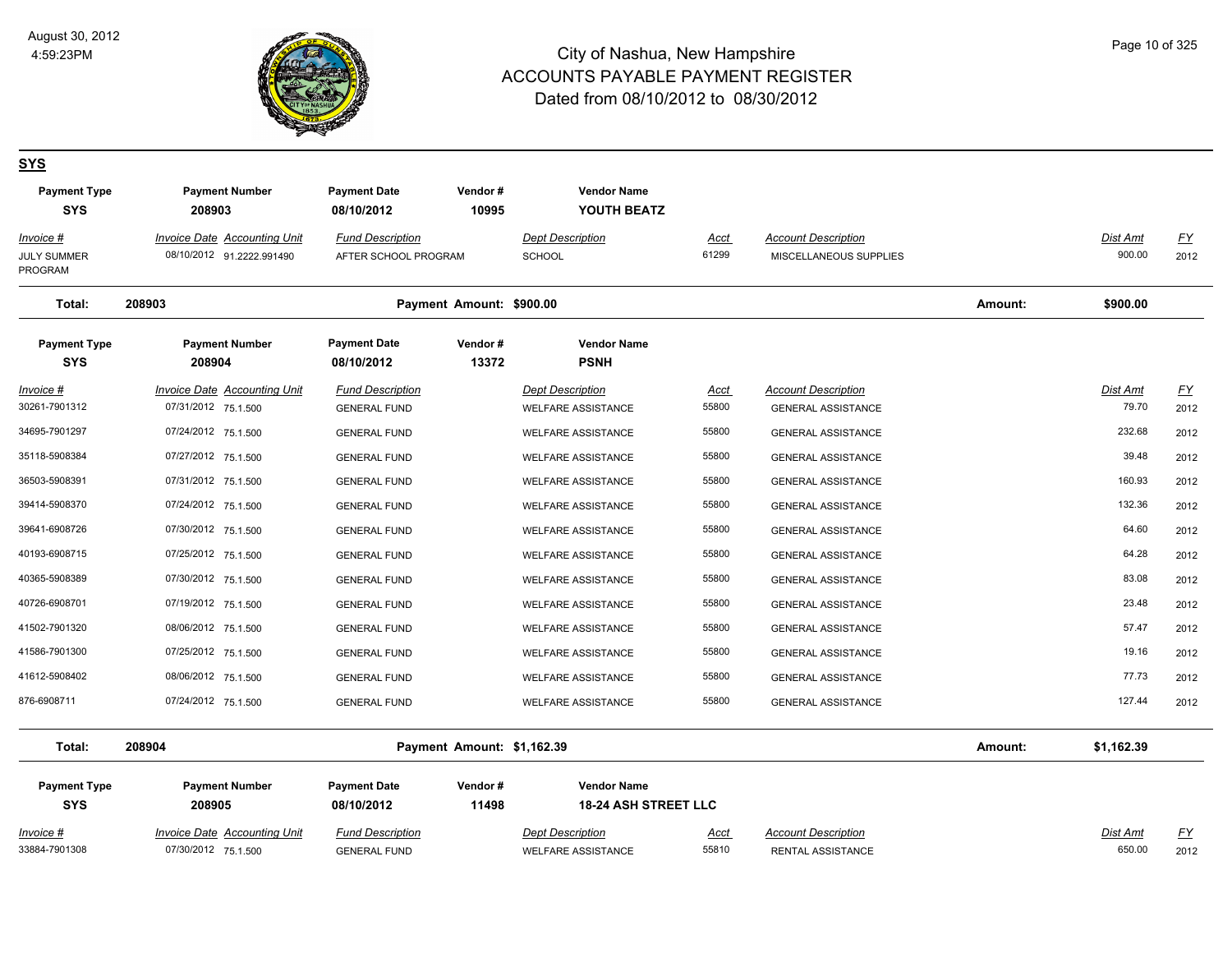

| Total:                            | 208905                              |                                   | Payment Amount: \$650.00   |                                                 |             |                            | Amount: | \$650.00        |                           |
|-----------------------------------|-------------------------------------|-----------------------------------|----------------------------|-------------------------------------------------|-------------|----------------------------|---------|-----------------|---------------------------|
| <b>Payment Type</b><br><b>SYS</b> | <b>Payment Number</b><br>208906     | <b>Payment Date</b><br>08/10/2012 | Vendor#<br>12253           | <b>Vendor Name</b><br><b>188 CONCORD ST LLC</b> |             |                            |         |                 |                           |
| Invoice #                         | <b>Invoice Date Accounting Unit</b> | <b>Fund Description</b>           |                            | <b>Dept Description</b>                         | <u>Acct</u> | <b>Account Description</b> |         | Dist Amt        | EY                        |
| 36642-5908387                     | 07/30/2012 75.1.500                 | <b>GENERAL FUND</b>               |                            | <b>WELFARE ASSISTANCE</b>                       | 55810       | RENTAL ASSISTANCE          |         | 301.00          | 2012                      |
| 36642-6908707                     | 07/23/2012 75.1.500                 | <b>GENERAL FUND</b>               |                            | <b>WELFARE ASSISTANCE</b>                       | 55810       | <b>RENTAL ASSISTANCE</b>   |         | 301.00          | 2012                      |
| 40323-5908356                     | 07/18/2012 75.1.500                 | <b>GENERAL FUND</b>               |                            | <b>WELFARE ASSISTANCE</b>                       | 55810       | RENTAL ASSISTANCE          |         | 287.00          | 2012                      |
| 40323-7901299                     | 07/25/2012 75.1.500                 | <b>GENERAL FUND</b>               |                            | WELFARE ASSISTANCE                              | 55810       | RENTAL ASSISTANCE          |         | 287.00          | 2012                      |
| 41466-4945099                     | 06/12/2012 75.1.500                 | <b>GENERAL FUND</b>               |                            | <b>WELFARE ASSISTANCE</b>                       | 55810       | RENTAL ASSISTANCE          |         | 273.00          | 2012                      |
| Total:                            | 208906                              |                                   | Payment Amount: \$1,449.00 |                                                 |             |                            | Amount: | \$1,449.00      |                           |
| <b>Payment Type</b>               | <b>Payment Number</b>               | <b>Payment Date</b>               | Vendor#                    | <b>Vendor Name</b>                              |             |                            |         |                 |                           |
| <b>SYS</b>                        | 208907                              | 08/10/2012                        | 12254                      | 23 TO 25 TEMPLE ST REALTY LLC                   |             |                            |         |                 |                           |
| Invoice #                         | <b>Invoice Date Accounting Unit</b> | <b>Fund Description</b>           |                            | <b>Dept Description</b>                         | Acct        | <b>Account Description</b> |         | Dist Amt        | $\underline{\mathsf{FY}}$ |
| 36379-6908710                     | 07/24/2012 75.1.500                 | <b>GENERAL FUND</b>               |                            | <b>WELFARE ASSISTANCE</b>                       | 55810       | <b>RENTAL ASSISTANCE</b>   |         | 240.00          | 2012                      |
| 39411-6908704                     | 07/20/2012 75.1.500                 | <b>GENERAL FUND</b>               |                            | <b>WELFARE ASSISTANCE</b>                       | 55810       | RENTAL ASSISTANCE          |         | 480.00          | 2012                      |
| 41449-6908712                     | 07/25/2012 75.1.500                 | <b>GENERAL FUND</b>               |                            | <b>WELFARE ASSISTANCE</b>                       | 55810       | RENTAL ASSISTANCE          |         | 400.00          | 2012                      |
| Total:                            | 208907                              |                                   | Payment Amount: \$1,120.00 |                                                 |             |                            | Amount: | \$1,120.00      |                           |
| <b>Payment Type</b>               | <b>Payment Number</b>               | <b>Payment Date</b>               | Vendor#                    | <b>Vendor Name</b>                              |             |                            |         |                 |                           |
| <b>SYS</b>                        | 208908                              | 08/10/2012                        | 12255                      | <b>28 - 34 RAILROAD SQUARE LLC</b>              |             |                            |         |                 |                           |
| Invoice #                         | <b>Invoice Date Accounting Unit</b> | <b>Fund Description</b>           |                            | <b>Dept Description</b>                         | <b>Acct</b> | <b>Account Description</b> |         | Dist Amt        | <u>FY</u>                 |
| 41544-1946795                     | 07/19/2012 75.1.500                 | <b>GENERAL FUND</b>               |                            | <b>WELFARE ASSISTANCE</b>                       | 55810       | RENTAL ASSISTANCE          |         | 450.00          | 2012                      |
| Total:                            | 208908                              |                                   | Payment Amount: \$450.00   |                                                 |             |                            | Amount: | \$450.00        |                           |
| <b>Payment Type</b>               | <b>Payment Number</b>               | <b>Payment Date</b>               | Vendor#                    | <b>Vendor Name</b>                              |             |                            |         |                 |                           |
| <b>SYS</b>                        | 208909                              | 08/10/2012                        | 11032                      | 3-5 ALLDS LLC                                   |             |                            |         |                 |                           |
| Invoice #                         | <b>Invoice Date Accounting Unit</b> | <b>Fund Description</b>           |                            | <b>Dept Description</b>                         | Acct        | <b>Account Description</b> |         | <b>Dist Amt</b> | <u>FY</u>                 |
| 41389-5908381                     | 07/26/2012 75.1.500                 | <b>GENERAL FUND</b>               |                            | <b>WELFARE ASSISTANCE</b>                       | 55810       | RENTAL ASSISTANCE          |         | 379.51          | 2012                      |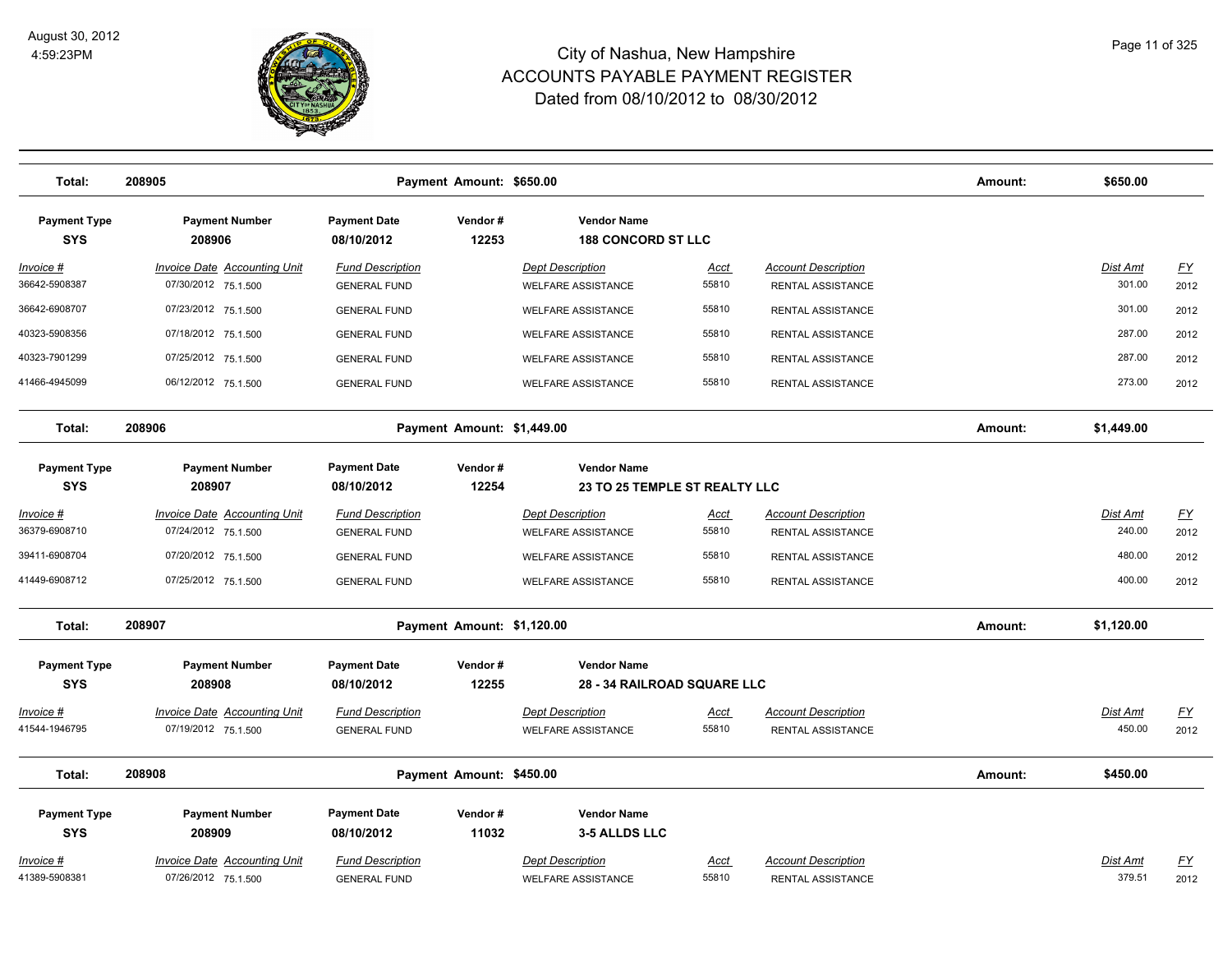

| Total:                            | 208909                                                     |                                                | Payment Amount: \$379.51 |                                                      |                      |                                                         | Amount: | \$379.51                  |                                   |
|-----------------------------------|------------------------------------------------------------|------------------------------------------------|--------------------------|------------------------------------------------------|----------------------|---------------------------------------------------------|---------|---------------------------|-----------------------------------|
| <b>Payment Type</b><br><b>SYS</b> | <b>Payment Number</b><br>208910                            | <b>Payment Date</b><br>08/10/2012              | Vendor#<br>12258         | <b>Vendor Name</b><br>35 TO 37 CROWN ST REALTY LLC   |                      |                                                         |         |                           |                                   |
| <u>Invoice #</u><br>39244-6908716 | <b>Invoice Date Accounting Unit</b><br>07/25/2012 75.1.500 | <b>Fund Description</b><br><b>GENERAL FUND</b> |                          | <b>Dept Description</b><br><b>WELFARE ASSISTANCE</b> | <u>Acct</u><br>55810 | <b>Account Description</b><br>RENTAL ASSISTANCE         |         | Dist Amt<br>640.00        | $\underline{\mathsf{FY}}$<br>2012 |
| Total:                            | 208910                                                     |                                                | Payment Amount: \$640.00 |                                                      |                      |                                                         | Amount: | \$640.00                  |                                   |
| <b>Payment Type</b>               | <b>Payment Number</b>                                      | <b>Payment Date</b>                            | Vendor#                  | <b>Vendor Name</b>                                   |                      |                                                         |         |                           |                                   |
| <b>SYS</b>                        | 208911                                                     | 08/10/2012                                     | 12407                    | <b>BISHOP REAL ESTATE MGMT INC</b>                   |                      |                                                         |         |                           |                                   |
| Invoice #<br>33406-7901260        | <b>Invoice Date Accounting Unit</b><br>07/02/2012 75.1.500 | <b>Fund Description</b><br><b>GENERAL FUND</b> |                          | <b>Dept Description</b><br><b>WELFARE ASSISTANCE</b> | Acct<br>55810        | <b>Account Description</b><br>RENTAL ASSISTANCE         |         | <b>Dist Amt</b><br>500.00 | <u>FY</u><br>2012                 |
| Total:                            | 208911                                                     |                                                | Payment Amount: \$500.00 |                                                      |                      |                                                         | Amount: | \$500.00                  |                                   |
| <b>Payment Type</b><br><b>SYS</b> | <b>Payment Number</b><br>208912                            | <b>Payment Date</b><br>08/10/2012              | Vendor#<br>12563         | <b>Vendor Name</b><br><b>COUNTRY BARN MOTEL</b>      |                      |                                                         |         |                           |                                   |
| Invoice #<br>39245-6908733        | <b>Invoice Date Accounting Unit</b>                        | <b>Fund Description</b>                        |                          | <b>Dept Description</b>                              | <u>Acct</u>          | <b>Account Description</b>                              |         | Dist Amt<br>329.00        | <u>FY</u>                         |
|                                   | 07/31/2012 75.1.500                                        | <b>GENERAL FUND</b>                            |                          | <b>WELFARE ASSISTANCE</b>                            | 55810                | RENTAL ASSISTANCE                                       |         |                           | 2012                              |
| 39335-5908335                     | 06/29/2012 75.1.500                                        | <b>GENERAL FUND</b>                            |                          | <b>WELFARE ASSISTANCE</b>                            | 55810                | RENTAL ASSISTANCE                                       |         | 252.00                    | 2012                              |
| 41322-4945153                     | 07/05/2012 75.1.500                                        | <b>GENERAL FUND</b>                            |                          | <b>WELFARE ASSISTANCE</b>                            | 55810                | RENTAL ASSISTANCE                                       |         | 259.00                    | 2012                              |
| Total:                            | 208912                                                     |                                                | Payment Amount: \$840.00 |                                                      |                      |                                                         | Amount: | \$840.00                  |                                   |
| <b>Payment Type</b><br><b>SYS</b> | <b>Payment Number</b><br>208913                            | <b>Payment Date</b><br>08/10/2012              | Vendor#<br>12577         | <b>Vendor Name</b><br><b>CREMATION SOCIETY OF NH</b> |                      |                                                         |         |                           |                                   |
| Invoice #<br>36081-1946796        | Invoice Date Accounting Unit<br>07/24/2012 75.1.500        | <b>Fund Description</b><br><b>GENERAL FUND</b> |                          | <b>Dept Description</b><br><b>WELFARE ASSISTANCE</b> | Acct<br>55800        | <b>Account Description</b><br><b>GENERAL ASSISTANCE</b> |         | Dist Amt<br>750.00        | <u>FY</u><br>2012                 |
| Total:                            | 208913                                                     |                                                | Payment Amount: \$750.00 |                                                      |                      |                                                         | Amount: | \$750.00                  |                                   |
| <b>Payment Type</b><br><b>SYS</b> | <b>Payment Number</b><br>208914                            | <b>Payment Date</b><br>08/10/2012              | Vendor#<br>12181         | <b>Vendor Name</b><br><b>DANIEL A LALIBERTE</b>      |                      |                                                         |         |                           |                                   |
| Invoice #                         | <b>Invoice Date Accounting Unit</b>                        | <b>Fund Description</b>                        |                          | <b>Dept Description</b>                              | Acct                 | <b>Account Description</b>                              |         | <b>Dist Amt</b>           | <u>FY</u>                         |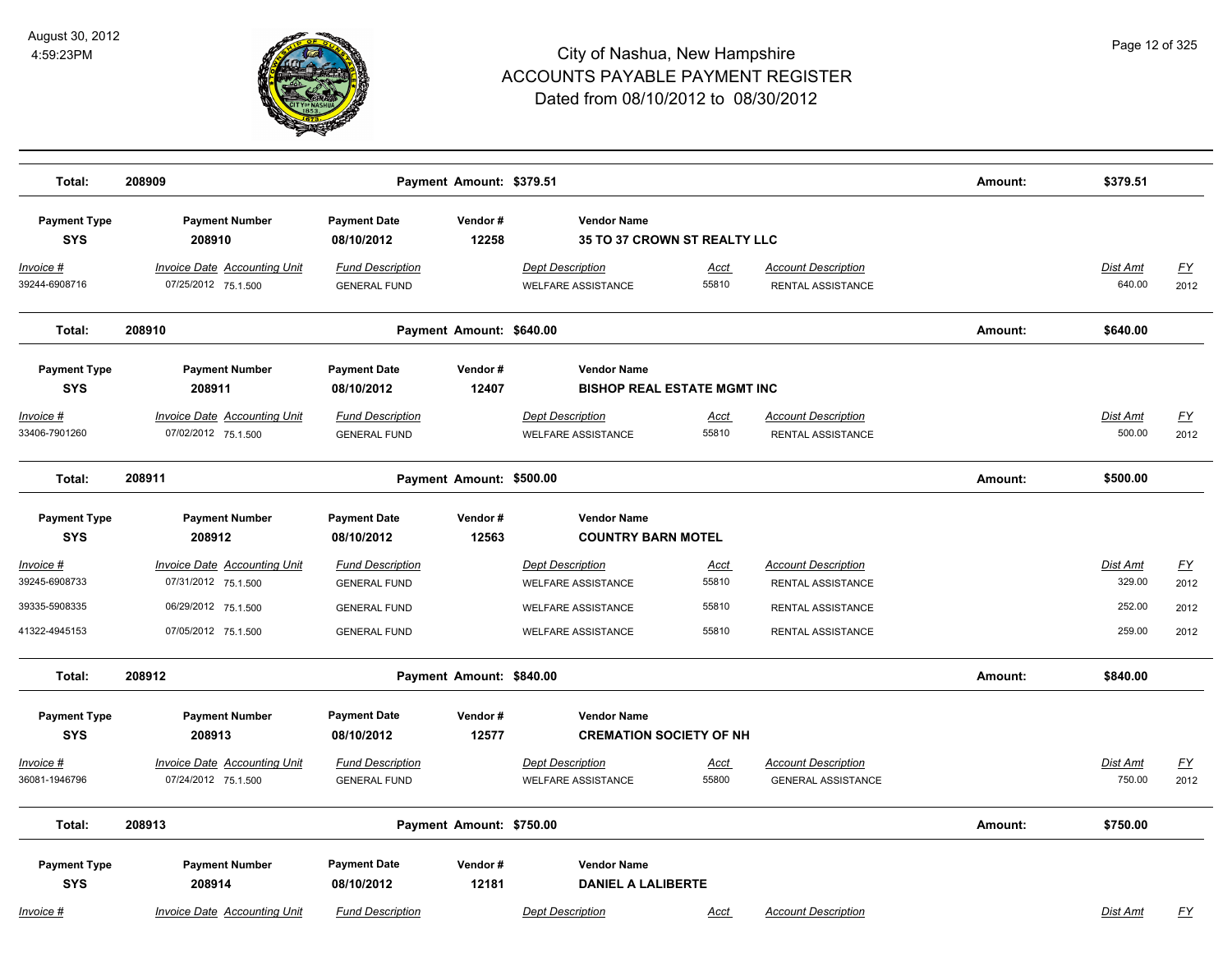

| 34165-7901321                     | 08/06/2012 75.1.500                                        | <b>GENERAL FUND</b>                            |                            | <b>WELFARE ASSISTANCE</b>                               | 55810                | RENTAL ASSISTANCE                               |         | 700.00             | 2012                     |
|-----------------------------------|------------------------------------------------------------|------------------------------------------------|----------------------------|---------------------------------------------------------|----------------------|-------------------------------------------------|---------|--------------------|--------------------------|
| Total:                            | 208914                                                     |                                                | Payment Amount: \$700.00   |                                                         |                      |                                                 | Amount: | \$700.00           |                          |
| <b>Payment Type</b><br><b>SYS</b> | <b>Payment Number</b><br>208915                            | <b>Payment Date</b><br>08/10/2012              | Vendor#<br>12685           | <b>Vendor Name</b><br><b>NATHAN ENG</b>                 |                      |                                                 |         |                    |                          |
| <u>Invoice #</u><br>40676-5908331 | <b>Invoice Date Accounting Unit</b><br>06/28/2012 75.1.500 | <b>Fund Description</b><br><b>GENERAL FUND</b> |                            | <b>Dept Description</b><br><b>WELFARE ASSISTANCE</b>    | <u>Acct</u><br>55810 | <b>Account Description</b><br>RENTAL ASSISTANCE |         | Dist Amt<br>975.00 | $\underline{FY}$<br>2012 |
| Total:                            | 208915                                                     |                                                | Payment Amount: \$975.00   |                                                         |                      |                                                 | Amount: | \$975.00           |                          |
| <b>Payment Type</b><br><b>SYS</b> | <b>Payment Number</b><br>208916                            | <b>Payment Date</b><br>08/10/2012              | Vendor#<br>14574           | <b>Vendor Name</b><br><b>FIELDS GROVE FLATS LLC</b>     |                      |                                                 |         |                    |                          |
| <u>Invoice #</u><br>41616-5908376 | <b>Invoice Date Accounting Unit</b><br>07/25/2012 75.1.500 | <b>Fund Description</b><br><b>GENERAL FUND</b> |                            | <b>Dept Description</b><br><b>WELFARE ASSISTANCE</b>    | <u>Acct</u><br>55810 | <b>Account Description</b><br>RENTAL ASSISTANCE |         | Dist Amt<br>501.98 | $\underline{FY}$<br>2012 |
| Total:                            | 208916                                                     |                                                | Payment Amount: \$501.98   |                                                         |                      |                                                 | Amount: | \$501.98           |                          |
| <b>Payment Type</b><br><b>SYS</b> | <b>Payment Number</b><br>208917                            | <b>Payment Date</b><br>08/10/2012              | Vendor#<br>12759           | <b>Vendor Name</b><br><b>GANDER PROP MANAGEMENT LLC</b> |                      |                                                 |         |                    |                          |
| Invoice #<br>38922-6908702        | <b>Invoice Date Accounting Unit</b><br>07/19/2012 75.1.500 | <b>Fund Description</b><br><b>GENERAL FUND</b> |                            | <b>Dept Description</b><br><b>WELFARE ASSISTANCE</b>    | <u>Acct</u><br>55810 | <b>Account Description</b><br>RENTAL ASSISTANCE |         | Dist Amt<br>630.00 | $\underline{FY}$<br>2012 |
| 41279-5908308<br>41279-6908693    | 06/18/2012 75.1.500<br>07/16/2012 75.1.500                 | <b>GENERAL FUND</b><br><b>GENERAL FUND</b>     |                            | <b>WELFARE ASSISTANCE</b><br><b>WELFARE ASSISTANCE</b>  | 55810<br>55810       | RENTAL ASSISTANCE<br>RENTAL ASSISTANCE          |         | 518.32<br>200.00   | 2012<br>2012             |
| Total:                            | 208917                                                     |                                                | Payment Amount: \$1,348.32 |                                                         |                      |                                                 | Amount: | \$1,348.32         |                          |
| <b>Payment Type</b><br><b>SYS</b> | <b>Payment Number</b><br>208918                            | <b>Payment Date</b><br>08/10/2012              | Vendor#<br>12766           | <b>Vendor Name</b><br><b>GARY GAUVIN</b>                |                      |                                                 |         |                    |                          |
| Invoice #<br>41492-5908399        | <b>Invoice Date Accounting Unit</b><br>08/06/2012 75.1.500 | <b>Fund Description</b><br><b>GENERAL FUND</b> |                            | <b>Dept Description</b><br><b>WELFARE ASSISTANCE</b>    | <u>Acct</u><br>55810 | <b>Account Description</b><br>RENTAL ASSISTANCE |         | Dist Amt<br>155.00 | $\underline{FY}$<br>2012 |
| Total:                            | 208918                                                     |                                                | Payment Amount: \$155.00   |                                                         |                      |                                                 | Amount: | \$155.00           |                          |

Page 13 of 325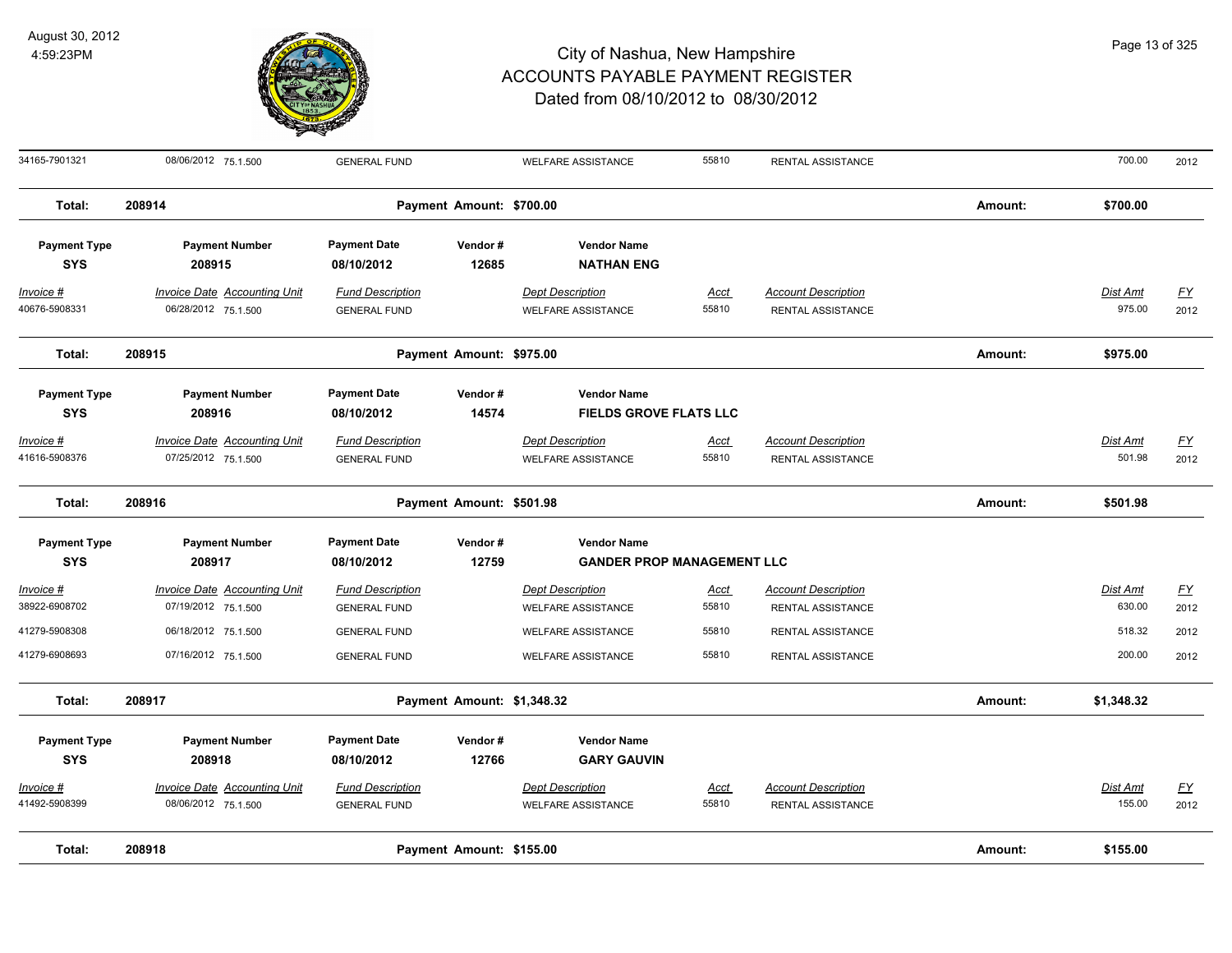

| <b>Payment Type</b><br><b>SYS</b> | <b>Payment Number</b><br>208919                            | <b>Payment Date</b><br>08/10/2012              | Vendor#<br>12790         | <b>Vendor Name</b><br><b>GP NASHUA LIMITED PARTNERSHIP</b> |                      |                                                        | Payee Name<br><b>GP NASHUA LTD PARTNERSHIP</b> |                           |                          |
|-----------------------------------|------------------------------------------------------------|------------------------------------------------|--------------------------|------------------------------------------------------------|----------------------|--------------------------------------------------------|------------------------------------------------|---------------------------|--------------------------|
| Invoice #<br>41407-7901315        | <b>Invoice Date Accounting Unit</b><br>08/01/2012 75.1.500 | <b>Fund Description</b><br><b>GENERAL FUND</b> |                          | <b>Dept Description</b><br><b>WELFARE ASSISTANCE</b>       | <b>Acct</b><br>55810 | <b>Account Description</b><br>RENTAL ASSISTANCE        |                                                | Dist Amt<br>537.50        | $\underline{FY}$<br>2012 |
| Total:                            | 208919                                                     |                                                | Payment Amount: \$537.50 |                                                            |                      |                                                        | Amount:                                        | \$537.50                  |                          |
| <b>Payment Type</b>               | <b>Payment Number</b>                                      | <b>Payment Date</b>                            | Vendor#                  | <b>Vendor Name</b>                                         |                      |                                                        |                                                |                           |                          |
| <b>SYS</b>                        | 208920                                                     | 08/10/2012                                     | 11438                    | <b>KATHLEEN M KARAWSKI</b>                                 |                      |                                                        |                                                |                           |                          |
| $Invoice$ #<br>37951-7901302      | <b>Invoice Date Accounting Unit</b><br>07/26/2012 75.1.500 | <b>Fund Description</b><br><b>GENERAL FUND</b> |                          | <b>Dept Description</b><br><b>WELFARE ASSISTANCE</b>       | <u>Acct</u><br>55810 | <b>Account Description</b><br>RENTAL ASSISTANCE        |                                                | <b>Dist Amt</b><br>680.00 | <u>FY</u><br>2012        |
| Total:                            | 208920                                                     |                                                | Payment Amount: \$680.00 |                                                            |                      |                                                        | Amount:                                        | \$680.00                  |                          |
| <b>Payment Type</b><br><b>SYS</b> | <b>Payment Number</b><br>208921                            | <b>Payment Date</b><br>08/10/2012              | Vendor#<br>14641         | <b>Vendor Name</b><br><b>ANDRE E LALIBERTE</b>             |                      |                                                        |                                                |                           |                          |
| Invoice #<br>38210-7901303        | <b>Invoice Date Accounting Unit</b><br>07/26/2012 75.1.500 | <b>Fund Description</b><br><b>GENERAL FUND</b> |                          | <b>Dept Description</b><br><b>WELFARE ASSISTANCE</b>       | Acct<br>55810        | <b>Account Description</b><br>RENTAL ASSISTANCE        |                                                | Dist Amt<br>350.00        | $\underline{FY}$<br>2012 |
| Total:                            | 208921                                                     |                                                | Payment Amount: \$350.00 |                                                            |                      |                                                        | Amount:                                        | \$350.00                  |                          |
| <b>Payment Type</b><br><b>SYS</b> | <b>Payment Number</b><br>208922                            | <b>Payment Date</b><br>08/10/2012              | Vendor#<br>13433         | <b>Vendor Name</b><br><b>FOTIOS LIAKAKOS</b>               |                      |                                                        |                                                |                           |                          |
| Invoice #<br>40374-7901284        | <b>Invoice Date Accounting Unit</b><br>07/17/2012 75.1.500 | <b>Fund Description</b><br><b>GENERAL FUND</b> |                          | <b>Dept Description</b><br><b>WELFARE ASSISTANCE</b>       | <u>Acct</u><br>55810 | <b>Account Description</b><br><b>RENTAL ASSISTANCE</b> |                                                | Dist Amt<br>650.00        | <u>FY</u><br>2012        |
| Total:                            | 208922                                                     |                                                | Payment Amount: \$650.00 |                                                            |                      |                                                        | Amount:                                        | \$650.00                  |                          |
| <b>Payment Type</b><br><b>SYS</b> | <b>Payment Number</b><br>208923                            | <b>Payment Date</b><br>08/10/2012              | Vendor#<br>14575         | <b>Vendor Name</b><br><b>MCGRANITE LLC</b>                 |                      |                                                        |                                                |                           |                          |
| Invoice #<br>41584-7901273        | Invoice Date Accounting Unit<br>07/10/2012 75.1.500        | <b>Fund Description</b><br><b>GENERAL FUND</b> |                          | <b>Dept Description</b><br><b>WELFARE ASSISTANCE</b>       | Acct<br>55810        | <b>Account Description</b><br><b>RENTAL ASSISTANCE</b> |                                                | Dist Amt<br>676.00        | $\underline{FY}$<br>2012 |
| Total:                            | 208923                                                     |                                                | Payment Amount: \$676.00 |                                                            |                      |                                                        | Amount:                                        | \$676.00                  |                          |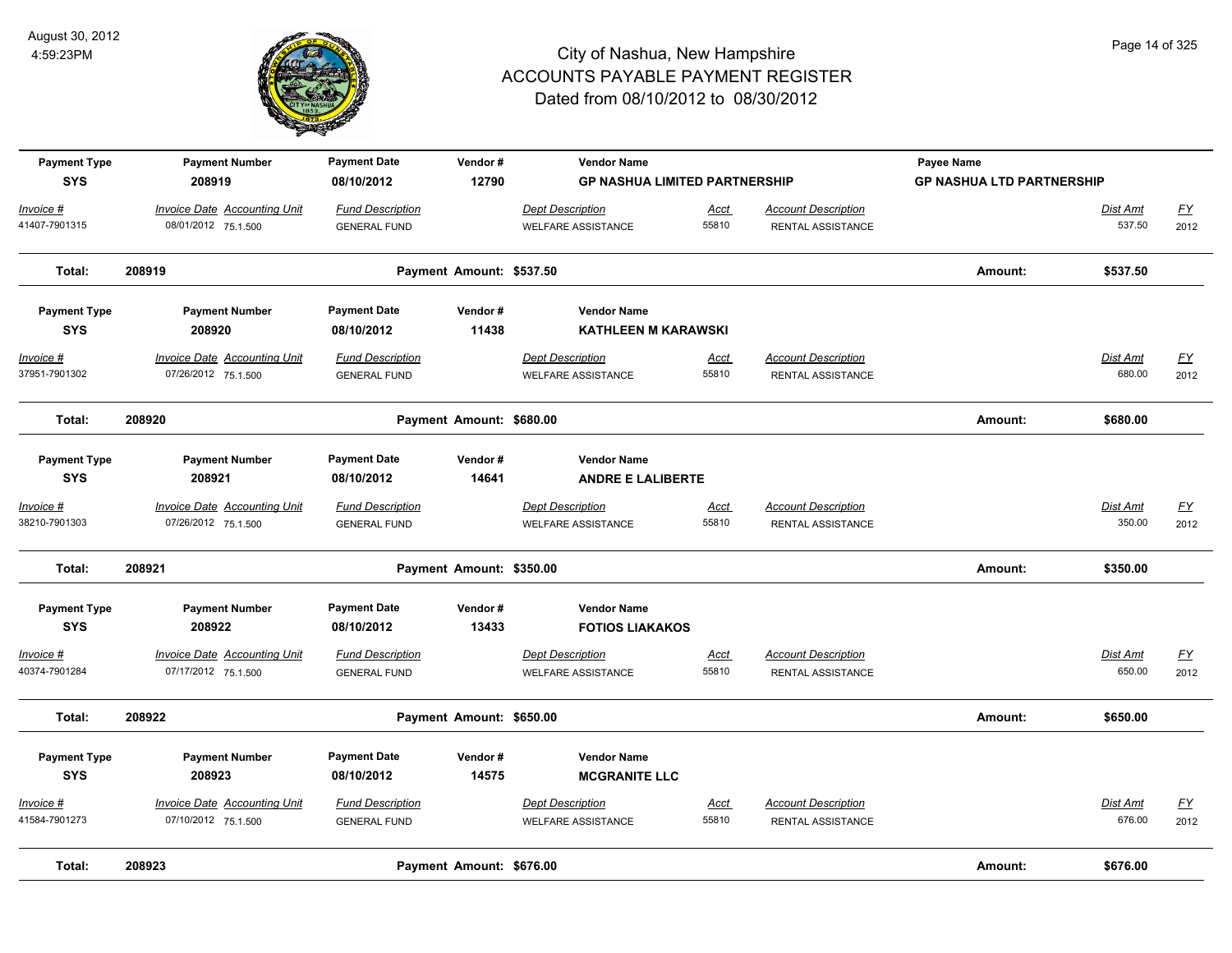

| <b>Payment Type</b><br><b>SYS</b> | <b>Payment Number</b><br>208924     | <b>Payment Date</b><br>08/10/2012 | Vendor#<br>14571         | <b>Vendor Name</b><br><b>MIDTOWN HOUSING LLC</b> |             |                            |         |                 |                  |
|-----------------------------------|-------------------------------------|-----------------------------------|--------------------------|--------------------------------------------------|-------------|----------------------------|---------|-----------------|------------------|
|                                   |                                     |                                   |                          |                                                  |             |                            |         |                 |                  |
| Invoice #                         | <b>Invoice Date Accounting Unit</b> | <b>Fund Description</b>           |                          | <b>Dept Description</b>                          | Acct        | <b>Account Description</b> |         | Dist Amt        | <u>FY</u>        |
| 37819-6908699                     | 07/18/2012 75.1.500                 | <b>GENERAL FUND</b>               |                          | <b>WELFARE ASSISTANCE</b>                        | 55810       | RENTAL ASSISTANCE          |         | 750.00          | 2012             |
| Total:                            | 208924                              |                                   | Payment Amount: \$750.00 |                                                  |             |                            | Amount: | \$750.00        |                  |
| <b>Payment Type</b>               | <b>Payment Number</b>               | <b>Payment Date</b>               | Vendor#                  | <b>Vendor Name</b>                               |             |                            |         |                 |                  |
| <b>SYS</b>                        | 208925                              | 08/10/2012                        | 13149                    | <b>NASHUA SOUP KITCHEN &amp; SHELTER</b>         |             |                            |         |                 |                  |
| Invoice #                         | <b>Invoice Date Accounting Unit</b> | <b>Fund Description</b>           |                          | <b>Dept Description</b>                          | <u>Acct</u> | <b>Account Description</b> |         | <u>Dist Amt</u> | <u>FY</u>        |
| 40180-6908738                     | 08/01/2012 75.1.500                 | <b>GENERAL FUND</b>               |                          | <b>WELFARE ASSISTANCE</b>                        | 55810       | RENTAL ASSISTANCE          |         | 425.00          | 2012             |
| Total:                            | 208925                              |                                   | Payment Amount: \$425.00 |                                                  |             |                            | Amount: | \$425.00        |                  |
| <b>Payment Type</b>               | <b>Payment Number</b>               | <b>Payment Date</b>               | Vendor#                  | <b>Vendor Name</b>                               |             |                            |         |                 |                  |
| <b>SYS</b>                        | 208926                              | 08/10/2012                        | 13449                    | <b>DEAN NEUBERT</b>                              |             |                            |         |                 |                  |
| Invoice #                         | <b>Invoice Date Accounting Unit</b> | <b>Fund Description</b>           |                          | <b>Dept Description</b>                          | Acct        | <b>Account Description</b> |         | Dist Amt        | $\underline{FY}$ |
| 41583-5908343                     | 07/09/2012 75.1.500                 | <b>GENERAL FUND</b>               |                          | <b>WELFARE ASSISTANCE</b>                        | 55810       | RENTAL ASSISTANCE          |         | 186.77          | 2012             |
| 41583-5908392                     | 08/01/2012 75.1.500                 | <b>GENERAL FUND</b>               |                          | <b>WELFARE ASSISTANCE</b>                        | 55810       | RENTAL ASSISTANCE          |         | 750.00          | 2012             |
| Total:                            | 208926                              |                                   | Payment Amount: \$936.77 |                                                  |             |                            | Amount: | \$936.77        |                  |
| <b>Payment Type</b>               | <b>Payment Number</b>               | <b>Payment Date</b>               | Vendor#                  | <b>Vendor Name</b>                               |             |                            |         |                 |                  |
| <b>SYS</b>                        | 208927                              | 08/10/2012                        | 13571                    | <b>NWGM TITLE HOLDING CO II</b>                  |             |                            |         |                 |                  |
| Invoice #                         | <b>Invoice Date Accounting Unit</b> | <b>Fund Description</b>           |                          | <b>Dept Description</b>                          | <u>Acct</u> | <b>Account Description</b> |         | Dist Amt        | EY               |
| 41360-6908705                     | 07/20/2012 75.1.500                 | <b>GENERAL FUND</b>               |                          | <b>WELFARE ASSISTANCE</b>                        | 55810       | RENTAL ASSISTANCE          |         | 400.00          | 2012             |
| Total:                            | 208927                              |                                   | Payment Amount: \$400.00 |                                                  |             |                            | Amount: | \$400.00        |                  |
| <b>Payment Type</b>               | <b>Payment Number</b>               | <b>Payment Date</b>               | Vendor#                  | <b>Vendor Name</b>                               |             |                            |         |                 |                  |
| <b>SYS</b>                        | 208928                              | 08/10/2012                        | 13233                    | <b>OTD REALTY LLC</b>                            |             |                            |         |                 |                  |
| Invoice #                         | <b>Invoice Date Accounting Unit</b> | <b>Fund Description</b>           |                          | <b>Dept Description</b>                          | <u>Acct</u> | <b>Account Description</b> |         | Dist Amt        | <u>FY</u>        |
| 41371-6908703                     | 07/20/2012 75.1.500                 | <b>GENERAL FUND</b>               |                          | <b>WELFARE ASSISTANCE</b>                        | 55810       | RENTAL ASSISTANCE          |         | 500.00          | 2012             |
| Total:                            | 208928                              |                                   | Payment Amount: \$500.00 |                                                  |             |                            | Amount: | \$500.00        |                  |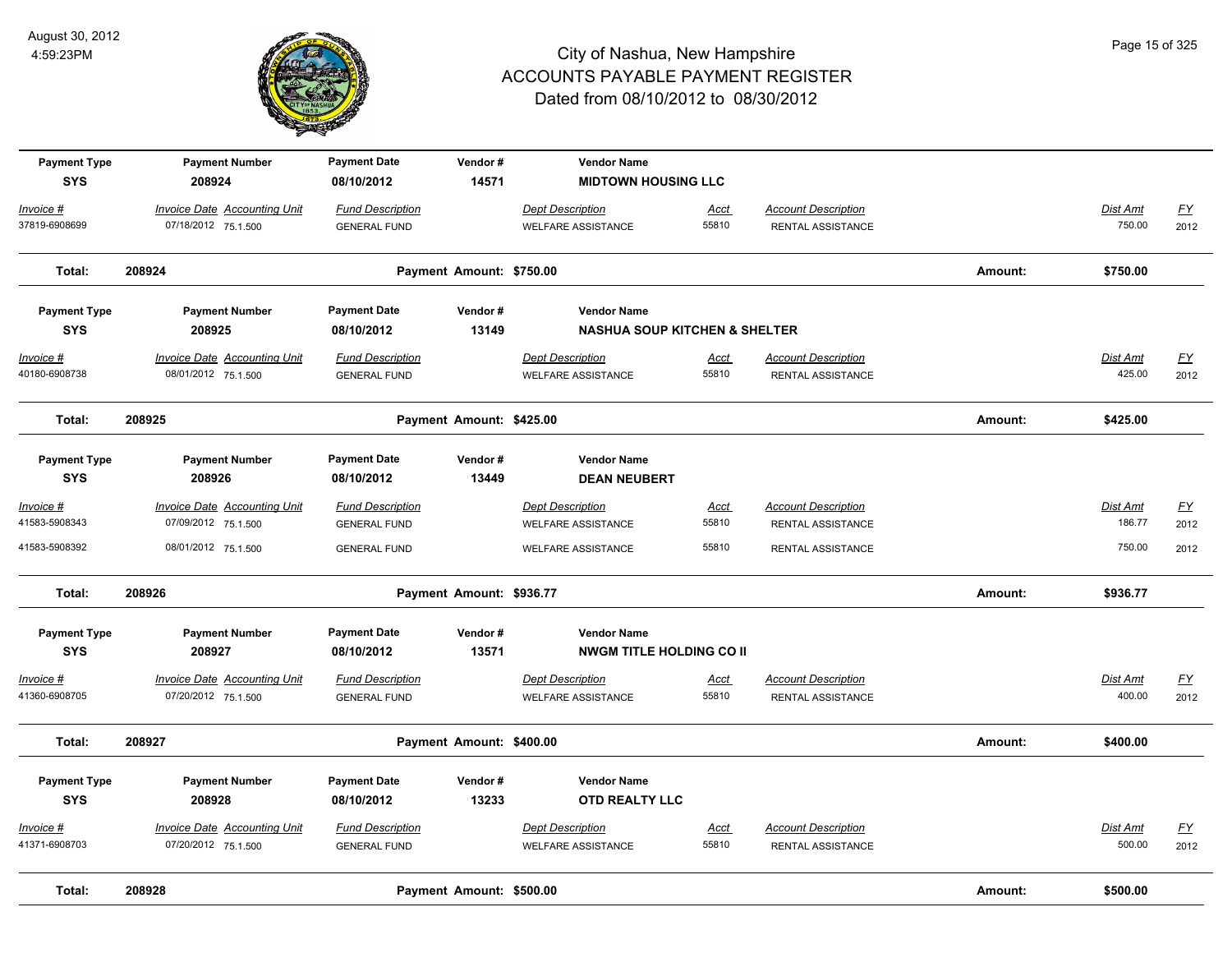

| <b>Payment Type</b><br><b>SYS</b>                    | <b>Payment Number</b><br>208929                            | <b>Payment Date</b><br>08/10/2012                  | Vendor#<br>13487           | <b>Vendor Name</b><br><b>MAURICE A OUELLETTE</b>     |                      |                                                         |                                         |                           |                          |
|------------------------------------------------------|------------------------------------------------------------|----------------------------------------------------|----------------------------|------------------------------------------------------|----------------------|---------------------------------------------------------|-----------------------------------------|---------------------------|--------------------------|
| Invoice #                                            | <b>Invoice Date Accounting Unit</b>                        | <b>Fund Description</b>                            |                            | <b>Dept Description</b>                              | <b>Acct</b>          | <b>Account Description</b>                              |                                         | Dist Amt                  | $\underline{FY}$         |
| 39459-5908348                                        | 07/11/2012 75.1.500                                        | <b>GENERAL FUND</b>                                |                            | <b>WELFARE ASSISTANCE</b>                            | 55810                | <b>RENTAL ASSISTANCE</b>                                |                                         | 167.53                    | 2012                     |
| Total:                                               | 208929                                                     |                                                    | Payment Amount: \$167.53   |                                                      |                      |                                                         | Amount:                                 | \$167.53                  |                          |
| <b>Payment Type</b>                                  | <b>Payment Number</b>                                      | <b>Payment Date</b>                                | Vendor#                    | <b>Vendor Name</b>                                   |                      |                                                         |                                         |                           |                          |
| <b>SYS</b>                                           | 208930                                                     | 08/10/2012                                         | 13421                      | <b>REGENT PARK ASSOC</b>                             |                      |                                                         |                                         |                           |                          |
| Invoice #<br>39986-6908706                           | <b>Invoice Date Accounting Unit</b><br>07/23/2012 75.1.500 | <b>Fund Description</b><br><b>GENERAL FUND</b>     |                            | <b>Dept Description</b><br><b>WELFARE ASSISTANCE</b> | <u>Acct</u><br>55810 | <b>Account Description</b><br>RENTAL ASSISTANCE         |                                         | <b>Dist Amt</b><br>500.00 | EY<br>2012               |
| Total:                                               | 208930                                                     |                                                    | Payment Amount: \$500.00   |                                                      |                      |                                                         | Amount:                                 | \$500.00                  |                          |
|                                                      |                                                            |                                                    |                            |                                                      |                      |                                                         |                                         |                           |                          |
| <b>Payment Type</b><br><b>SYS</b>                    | <b>Payment Number</b><br>208931                            | <b>Payment Date</b><br>08/10/2012                  | Vendor#<br>13423           | <b>Vendor Name</b><br><b>LINDA B REGISTER</b>        |                      |                                                         |                                         |                           |                          |
| Invoice #<br>35664-7901287                           | <b>Invoice Date Accounting Unit</b><br>07/18/2012 75.1.500 | <b>Fund Description</b><br><b>GENERAL FUND</b>     |                            | <b>Dept Description</b><br><b>WELFARE ASSISTANCE</b> | Acct<br>55810        | <b>Account Description</b><br>RENTAL ASSISTANCE         |                                         | Dist Amt<br>900.00        | $\underline{FY}$<br>2012 |
| Total:                                               | 208931                                                     |                                                    | Payment Amount: \$900.00   |                                                      |                      |                                                         | Amount:                                 | \$900.00                  |                          |
| <b>Payment Type</b>                                  | <b>Payment Number</b>                                      | <b>Payment Date</b>                                | Vendor#                    | <b>Vendor Name</b>                                   |                      |                                                         |                                         |                           |                          |
| <b>SYS</b>                                           | 208932                                                     | 08/10/2012                                         | 13636                      | <b>ST JOSEPHS PHARMACY</b>                           |                      |                                                         |                                         |                           |                          |
| Invoice #<br>41626-5908371                           | <b>Invoice Date Accounting Unit</b><br>07/24/2012 75.1.500 | <b>Fund Description</b><br><b>GENERAL FUND</b>     |                            | <b>Dept Description</b><br><b>WELFARE ASSISTANCE</b> | <b>Acct</b><br>55800 | <b>Account Description</b><br><b>GENERAL ASSISTANCE</b> |                                         | Dist Amt<br>164.65        | $\underline{FY}$<br>2012 |
| Total:                                               | 208932                                                     |                                                    | Payment Amount: \$164.65   |                                                      |                      |                                                         | Amount:                                 | \$164.65                  |                          |
| <b>Payment Type</b><br><b>SYS</b>                    | <b>Payment Number</b><br>208933                            | <b>Payment Date</b><br>08/14/2012                  | Vendor#<br>999000766       | <b>Vendor Name</b><br><b>DEBORAH DELIMA AND</b>      |                      |                                                         | Payee Name<br><b>DEBORAY DELIMA AND</b> |                           |                          |
| Invoice #<br><b>CHARLES H AUSTIN</b><br><b>SCHOL</b> | Invoice Date Accounting Unit<br>08/14/2012 TF91.8614       | <b>Fund Description</b><br><b>CHARLES H AUSTIN</b> |                            | <b>Dept Description</b><br><b>SCHOOL</b>             | <u>Acct</u><br>68370 | <b>Account Description</b><br><b>SCHOLARSHIPS</b>       |                                         | Dist Amt<br>5,166.00      | <u>FY</u><br>2012        |
| Total:                                               | 208933                                                     |                                                    | Payment Amount: \$5,166.00 |                                                      |                      |                                                         | Amount:                                 | \$5,166.00                |                          |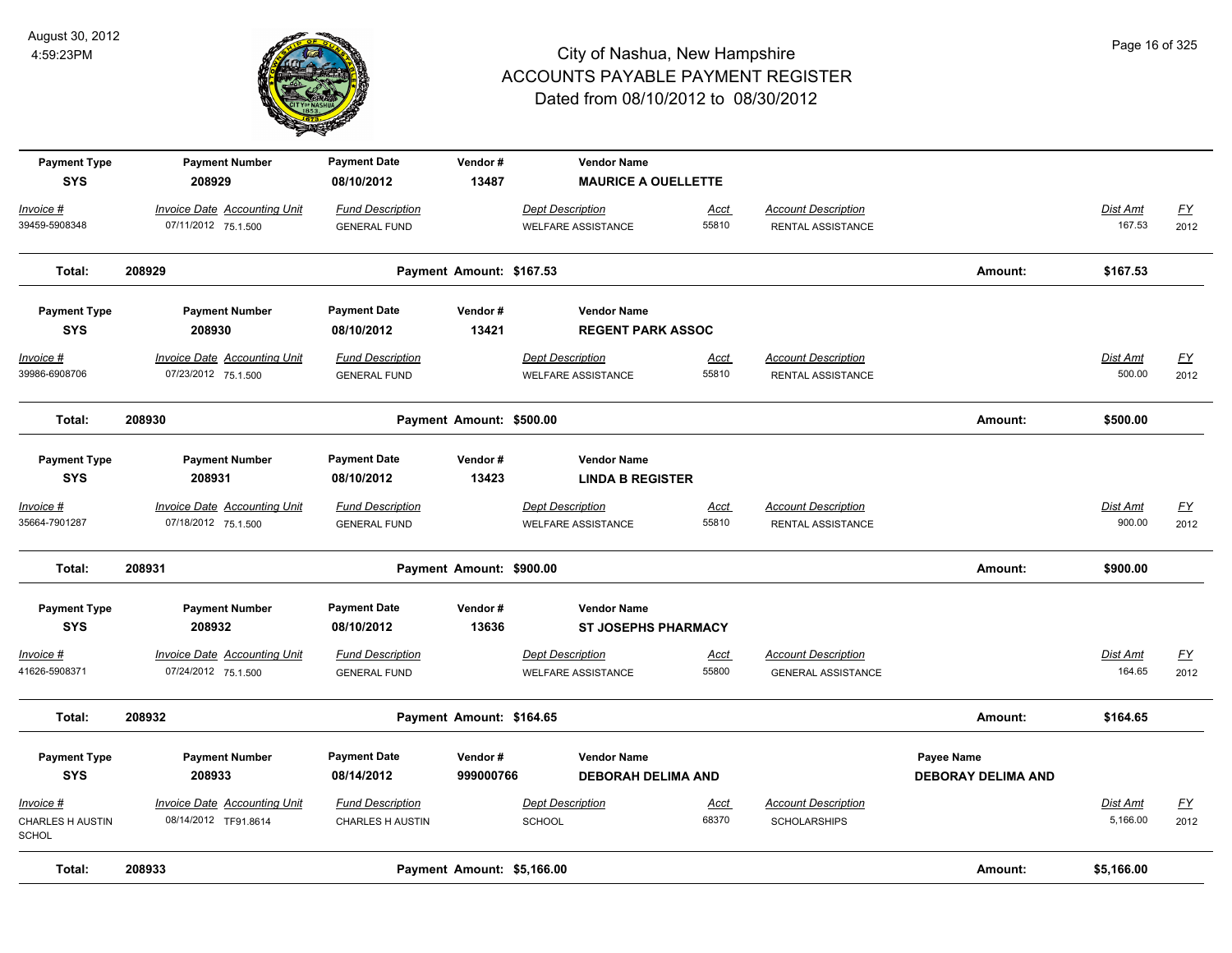

| <b>Payment Type</b><br><b>SYS</b>                     | <b>Payment Number</b><br>208934                             | <b>Payment Date</b><br>08/14/2012                  | Vendor#<br>999000860        | <b>Vendor Name</b><br><b>JANE KENNERY AND</b> |                      |                                                                         |         |                              |                   |
|-------------------------------------------------------|-------------------------------------------------------------|----------------------------------------------------|-----------------------------|-----------------------------------------------|----------------------|-------------------------------------------------------------------------|---------|------------------------------|-------------------|
| Invoice #<br><b>RUTH MILAN</b><br>SCHOLARSHIP         | <b>Invoice Date Accounting Unit</b><br>08/14/2012 TF91.8616 | <b>Fund Description</b><br><b>RUTH MILAN SCHOL</b> | <b>SCHOOL</b>               | <b>Dept Description</b>                       | <u>Acct</u><br>68370 | <b>Account Description</b><br><b>SCHOLARSHIPS</b>                       |         | Dist Amt<br>10,000.00        | <u>FY</u><br>2012 |
| Total:                                                | 208934                                                      |                                                    | Payment Amount: \$10,000.00 |                                               |                      |                                                                         | Amount: | \$10,000.00                  |                   |
| <b>Payment Type</b><br><b>SYS</b>                     | <b>Payment Number</b><br>208935                             | <b>Payment Date</b><br>08/14/2012                  | Vendor#<br>999000859        | <b>Vendor Name</b><br><b>MARY VIDAL AND</b>   |                      |                                                                         |         |                              |                   |
| <u> Invoice #</u><br><b>RUTH MILAN</b><br>SCHOLARSHIP | <b>Invoice Date Accounting Unit</b><br>08/14/2012 TF91.8616 | <b>Fund Description</b><br>RUTH MILAN SCHOL        | SCHOOL                      | <b>Dept Description</b>                       | <u>Acct</u><br>68370 | <b>Account Description</b><br><b>SCHOLARSHIPS</b>                       |         | <b>Dist Amt</b><br>10,000.00 | <u>FY</u><br>2012 |
| Total:                                                | 208935                                                      |                                                    | Payment Amount: \$10,000.00 |                                               |                      |                                                                         | Amount: | \$10,000.00                  |                   |
| <b>Payment Type</b><br><b>SYS</b>                     | <b>Payment Number</b><br>208936                             | <b>Payment Date</b><br>08/14/2012                  | Vendor#<br>999000785        | <b>Vendor Name</b><br><b>SAMUEL IRWIN AND</b> |                      |                                                                         |         |                              |                   |
| Invoice #<br><b>MATSIS</b><br>MATH.ACHIEVEMEN         | Invoice Date Accounting Unit<br>08/14/2012 TF91.8605        | <b>Fund Description</b><br>MATSIS MATH ACH AWARD   | SCHOOL                      | <b>Dept Description</b>                       | Acct<br>68370        | <b>Account Description</b><br><b>SCHOLARSHIPS</b>                       |         | Dist Amt<br>350.00           | EY<br>2012        |
| Total:                                                | 208936                                                      |                                                    | Payment Amount: \$350.00    |                                               |                      |                                                                         | Amount: | \$350.00                     |                   |
| <b>Payment Type</b><br><b>SYS</b>                     | <b>Payment Number</b><br>208937                             | <b>Payment Date</b><br>08/17/2012                  | Vendor#<br>13960            | <b>Vendor Name</b><br><b>JOSHUA ALBERT</b>    |                      |                                                                         |         |                              |                   |
| Invoice #<br>7/19-SHIRTS                              | Invoice Date Accounting Unit<br>07/19/2012 50.1.500         | <b>Fund Description</b><br><b>GENERAL FUND</b>     | POLICE                      | <b>Dept Description</b>                       | Acct<br>61107        | <b>Account Description</b><br><b>CLOTHING &amp; UNIFORMS</b>            |         | Dist Amt<br>31.90            | <u>FY</u><br>2012 |
| Total:                                                | 208937                                                      |                                                    | Payment Amount: \$31.90     |                                               |                      |                                                                         | Amount: | \$31.90                      |                   |
| <b>Payment Type</b><br><b>SYS</b>                     | <b>Payment Number</b><br>208938                             | <b>Void Date</b><br>08/17/2012                     | Vendor#<br>14630            | <b>Vendor Name</b><br><b>ADAM ANDERSON</b>    |                      |                                                                         |         |                              |                   |
| Invoice #<br>8/14-16-TRAINING                         | Invoice Date Accounting Unit<br>08/09/2012 50.1.635         | <b>Fund Description</b><br><b>GENERAL FUND</b>     | POLICE                      | <b>Dept Description</b>                       | Acct<br>55400        | <b>Account Description</b><br><b>CONFERENCES AND</b><br><b>SEMINARS</b> |         | Dist Amt<br>180.00           | <u>FY</u><br>2012 |
| Total:                                                | 208938                                                      |                                                    | Payment Amount: \$180.00    |                                               |                      |                                                                         | Amount: | \$180.00                     |                   |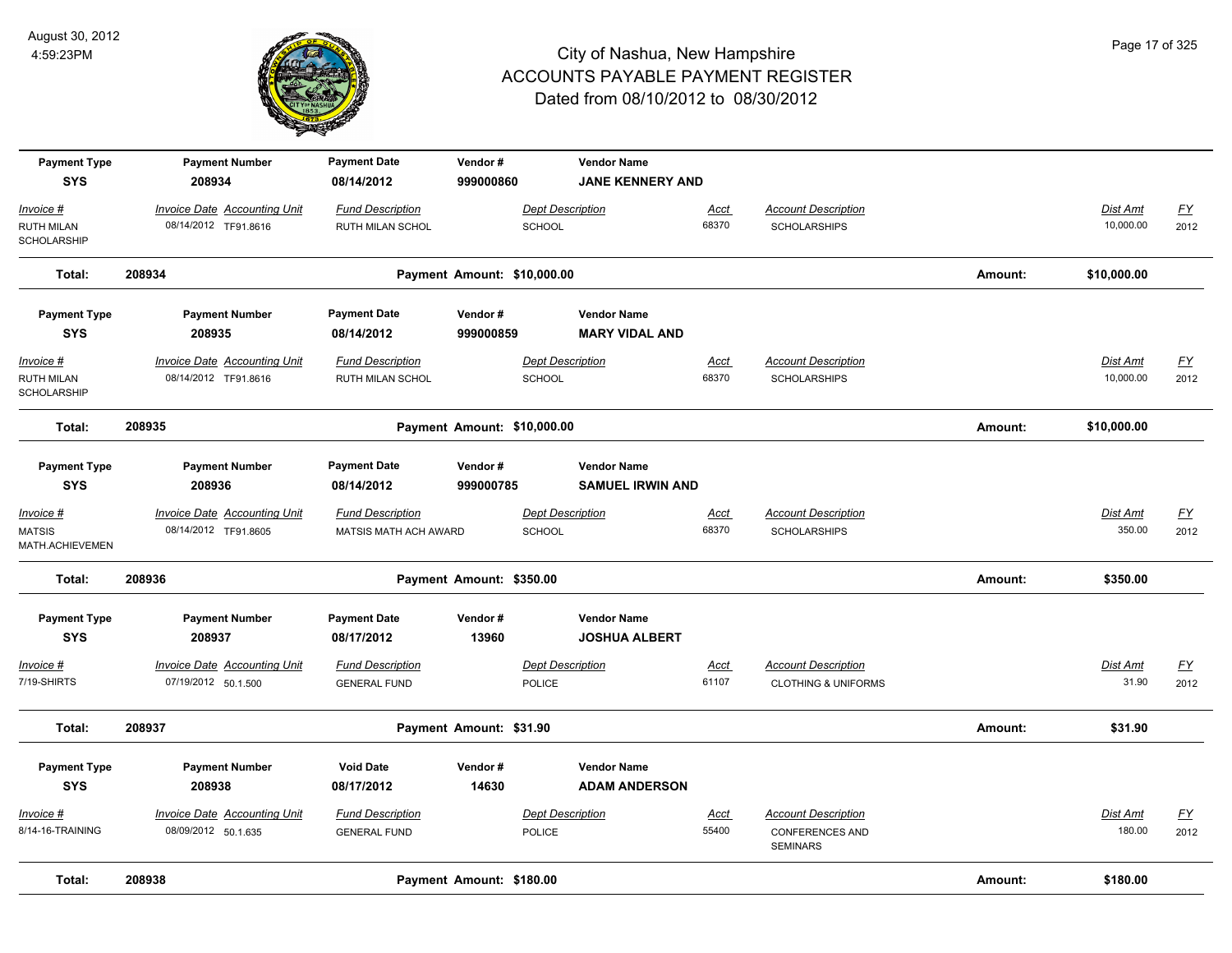

| <b>Payment Type</b><br><b>SYS</b> | <b>Payment Number</b><br>208939     | <b>Payment Date</b><br>08/17/2012 | Vendor#<br>14014         | <b>Vendor Name</b><br><b>AARON BELANGER</b> |             |                                |         |                 |                  |
|-----------------------------------|-------------------------------------|-----------------------------------|--------------------------|---------------------------------------------|-------------|--------------------------------|---------|-----------------|------------------|
| Invoice #                         | <b>Invoice Date Accounting Unit</b> | <b>Fund Description</b>           |                          | <b>Dept Description</b>                     | Acct        | <b>Account Description</b>     |         | Dist Amt        | $\underline{FY}$ |
| 8/2-AARON BELANGER                | 08/02/2012 50.1.500                 | <b>GENERAL FUND</b>               |                          | <b>POLICE</b>                               | 61107       | <b>CLOTHING &amp; UNIFORMS</b> |         | 182.79          | 2012             |
| Total:                            | 208939                              |                                   | Payment Amount: \$182.79 |                                             |             |                                | Amount: | \$182.79        |                  |
| <b>Payment Type</b>               | <b>Payment Number</b>               | <b>Payment Date</b>               | Vendor#                  | <b>Vendor Name</b>                          |             |                                |         |                 |                  |
| <b>SYS</b>                        | 208940                              | 08/17/2012                        | 12464                    | <b>CANAL ART &amp; FRAMING</b>              |             |                                |         |                 |                  |
| Invoice #                         | <b>Invoice Date Accounting Unit</b> | <b>Fund Description</b>           |                          | <b>Dept Description</b>                     | <b>Acct</b> | <b>Account Description</b>     |         | <b>Dist Amt</b> | EY               |
| 8/8/12                            | 08/08/2012 01.1.500                 | <b>GENERAL FUND</b>               |                          | <b>MAYOR</b>                                | 68300       | MAYORS EXPENSE ACCOUNT         |         | 51.34           | 2012             |
| Total:                            | 208940                              |                                   | Payment Amount: \$51.34  |                                             |             |                                | Amount: | \$51.34         |                  |
| <b>Payment Type</b>               | <b>Payment Number</b>               | <b>Payment Date</b>               | Vendor#                  | <b>Vendor Name</b>                          |             |                                |         |                 |                  |
| <b>SYS</b>                        | 208941                              | 08/17/2012                        | 14081                    | <b>MICHAEL CARIGNAN</b>                     |             |                                |         |                 |                  |
| Invoice #                         | Invoice Date Accounting Unit        | <b>Fund Description</b>           |                          | <b>Dept Description</b>                     | Acct        | <b>Account Description</b>     |         | Dist Amt        | EY               |
| 7/2-8/9-TUITION                   | 08/14/2012 50.1.635                 | <b>GENERAL FUND</b>               |                          | <b>POLICE</b>                               | 52800       | EDUCATIONAL ASSISTANCE         |         | 748.00          | 2012             |
| Total:                            | 208941                              |                                   | Payment Amount: \$748.00 |                                             |             |                                | Amount: | \$748.00        |                  |
| <b>Payment Type</b>               | <b>Payment Number</b>               | <b>Payment Date</b>               | Vendor#                  | <b>Vendor Name</b>                          |             |                                |         |                 |                  |
| <b>SYS</b>                        | 208942                              | 08/17/2012                        | 14105                    | PETER CINFO                                 |             |                                |         |                 |                  |
| Invoice #                         | <b>Invoice Date Accounting Unit</b> | <b>Fund Description</b>           |                          | <b>Dept Description</b>                     | Acct        | <b>Account Description</b>     |         | Dist Amt        | <u>FY</u>        |
| 7/30/12 - 8/29/12                 | 07/28/2012 50.1.500                 | <b>GENERAL FUND</b>               |                          | <b>POLICE</b>                               | 54849       | <b>TELEPHONE LEASE</b>         |         | 45.96           | 2012             |
| Total:                            | 208942                              |                                   | Payment Amount: \$45.96  |                                             |             |                                | Amount: | \$45.96         |                  |
| <b>Payment Type</b>               | <b>Payment Number</b>               | <b>Payment Date</b>               | Vendor#                  | <b>Vendor Name</b>                          |             |                                |         |                 |                  |
| <b>SYS</b>                        | 208943                              | 08/17/2012                        | 11857                    | <b>KEVIN COLLINS</b>                        |             |                                |         |                 |                  |
| Invoice #                         | <b>Invoice Date Accounting Unit</b> | <b>Fund Description</b>           |                          | <b>Dept Description</b>                     | Acct        | <b>Account Description</b>     |         | Dist Amt        | $\underline{FY}$ |
| 7/5/12-KEVIN COLLINS              | 07/05/2012 50.1.500                 | <b>GENERAL FUND</b>               |                          | <b>POLICE</b>                               | 61107       | <b>CLOTHING &amp; UNIFORMS</b> |         | 54.97           | 2012             |
| Total:                            | 208943                              |                                   | Payment Amount: \$54.97  |                                             |             |                                | Amount: | \$54.97         |                  |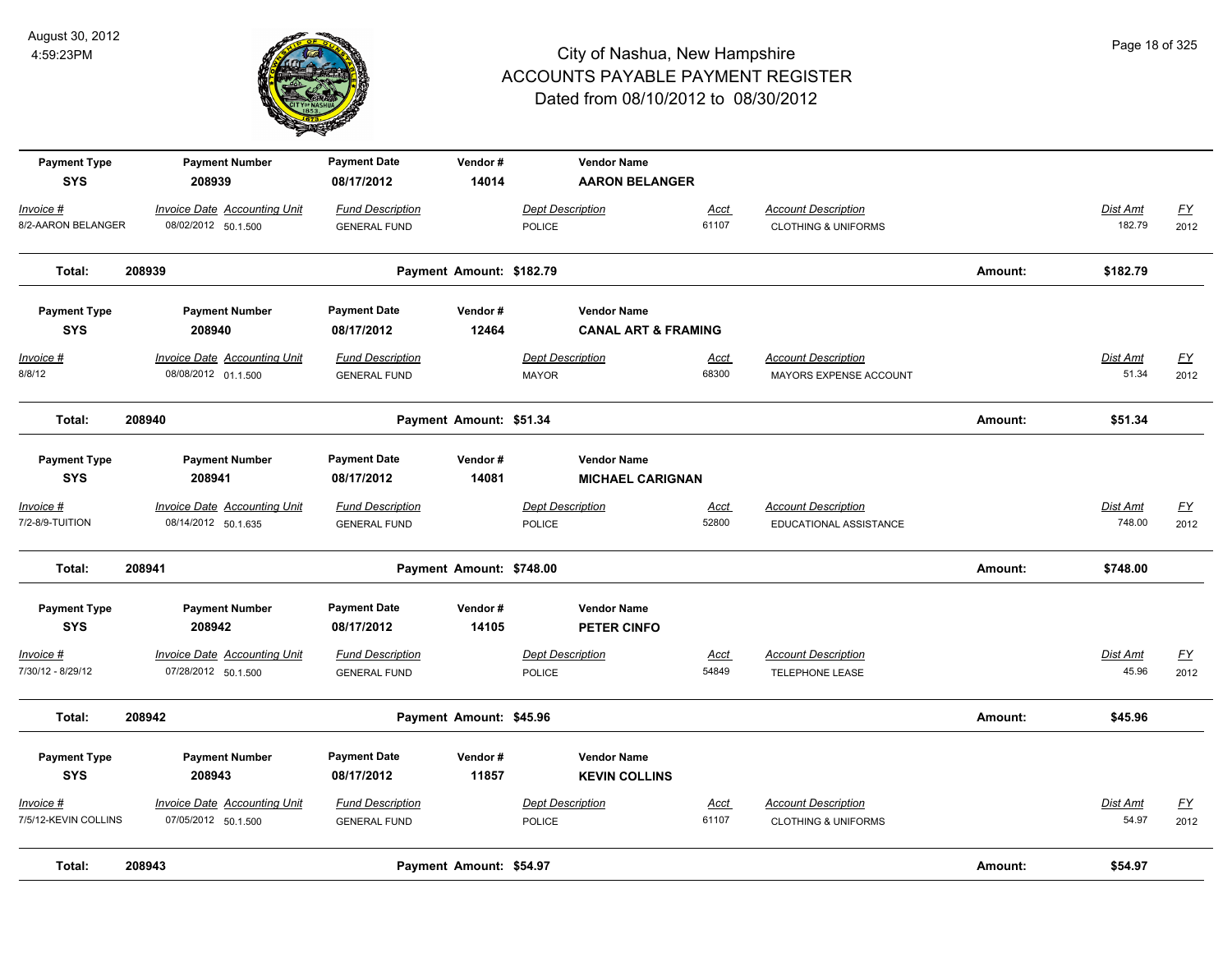

| <b>Payment Type</b>   | <b>Payment Number</b>               | <b>Payment Date</b>                        | Vendor#                  | <b>Vendor Name</b>                         |             |                                             |                 |                 |                           |
|-----------------------|-------------------------------------|--------------------------------------------|--------------------------|--------------------------------------------|-------------|---------------------------------------------|-----------------|-----------------|---------------------------|
| <b>SYS</b>            | 208944                              | 08/17/2012                                 | 14148                    | <b>PATRICIA CROOKER</b>                    |             |                                             |                 |                 |                           |
| Invoice #             | <b>Invoice Date Accounting Unit</b> | <b>Fund Description</b>                    |                          | <b>Dept Description</b>                    | Acct        | <b>Account Description</b>                  | <b>Activity</b> | Dist Amt        | $\underline{\mathsf{FY}}$ |
| 8/5-18-MILEAGE        | 08/14/2012 71.3068                  | <b>COMMUNITY SERVICES</b><br><b>GRANTS</b> |                          | <b>COMMUNITY SERVICES</b><br><b>GRANTS</b> | 55300       | <b>TRAVEL</b>                               | 71.1004.13.01   | 204.85          | 2012                      |
| Total:                | 208944                              |                                            | Payment Amount: \$204.85 |                                            |             |                                             | Amount:         | \$204.85        |                           |
| <b>Payment Type</b>   | <b>Payment Number</b>               | <b>Payment Date</b>                        | Vendor#                  | <b>Vendor Name</b>                         |             |                                             |                 |                 |                           |
| <b>SYS</b>            | 208945                              | 08/17/2012                                 | 12607                    | <b>DEFELICE CORPORATION</b>                |             |                                             |                 |                 |                           |
| $Invoice$ #           | <b>Invoice Date Accounting Unit</b> | <b>Fund Description</b>                    |                          | <b>Dept Description</b>                    | <b>Acct</b> | <b>Account Description</b>                  | Activity        | <b>Dist Amt</b> | <u>FY</u>                 |
| REQUISITION 13        | 07/31/2012 69.6200.950              | <b>WASTEWATER FUND</b>                     |                          | <b>WASTEWATER</b>                          | 81700       | <b>INFRASTRUCTURE</b>                       | 1047.69.01.30   | 628,997.34      | 2012                      |
| Total:                | 208945                              |                                            |                          | Payment Amount: \$628,997.34               |             |                                             | Amount:         | \$628,997.34    |                           |
| <b>Payment Type</b>   | <b>Payment Number</b>               | <b>Payment Date</b>                        | Vendor#                  | <b>Vendor Name</b>                         |             |                                             |                 |                 |                           |
| <b>SYS</b>            | 208946                              | 08/17/2012                                 | 14169                    | <b>CORINN DEMBKOSKI</b>                    |             |                                             |                 |                 |                           |
| Invoice #             | Invoice Date Accounting Unit        | <b>Fund Description</b>                    |                          | <b>Dept Description</b>                    | <u>Acct</u> | <b>Account Description</b>                  | Activity        | Dist Amt        | <u>FY</u>                 |
| 8/6-8/10-HEP C CLINIC | 08/13/2012 71.1.500                 | <b>GENERAL FUND</b>                        |                          | <b>COMMUNITY SERVICES</b>                  | 55300       | <b>TRAVEL</b>                               |                 | 54.73           | 2012                      |
| 8/6-8/10-MEETING      | 08/13/2012 71.3068                  | <b>COMMUNITY SERVICES</b><br><b>GRANTS</b> |                          | <b>COMMUNITY SERVICES</b><br><b>GRANTS</b> | 55300       | <b>TRAVEL</b>                               | 71.1001.13.01   | 24.20           | 2012                      |
| Total:                | 208946                              |                                            | Payment Amount: \$78.93  |                                            |             |                                             | Amount:         | \$78.93         |                           |
| <b>Payment Type</b>   | <b>Payment Number</b>               | <b>Payment Date</b>                        | Vendor#                  | <b>Vendor Name</b>                         |             |                                             |                 |                 |                           |
| <b>SYS</b>            | 208947                              | 08/17/2012                                 | 14176                    | <b>MATTHEW DIFAVA</b>                      |             |                                             |                 |                 |                           |
| Invoice #             | <b>Invoice Date Accounting Unit</b> | <b>Fund Description</b>                    |                          | Dept Description                           | Acct        | <b>Account Description</b>                  |                 | Dist Amt        | <u>FY</u>                 |
| 8/9-MATTHEW DIFAVA    | 08/09/2012 50.1.500                 | <b>GENERAL FUND</b>                        |                          | <b>POLICE</b>                              | 61107       | <b>CLOTHING &amp; UNIFORMS</b>              |                 | 87.40           | 2012                      |
| Total:                | 208947                              |                                            | Payment Amount: \$87.40  |                                            |             |                                             | Amount:         | \$87.40         |                           |
| <b>Payment Type</b>   | <b>Payment Number</b>               | <b>Payment Date</b>                        | Vendor#                  | <b>Vendor Name</b>                         |             |                                             |                 |                 |                           |
| <b>SYS</b>            | 208948                              | 08/17/2012                                 | 14756                    | <b>NICOLE JOHNSON AND</b>                  |             |                                             |                 |                 |                           |
| Invoice #             | Invoice Date Accounting Unit        | <b>Fund Description</b>                    |                          | <b>Dept Description</b>                    | <u>Acct</u> | <b>Account Description</b>                  | Activity        | Dist Amt        | <u>FY</u>                 |
| 8/13/12 - 79 ALLDS ST | 08/13/2012 84.3090                  | <b>URBAN PROGRAM GRANTS</b>                |                          | <b>URBAN PROGRAM GRANTS</b>                | 69025       | <b>HOUSING PROGRAM</b><br><b>ACTIVITIES</b> | 1018.84.01.30   | 15,700.00       | 2012                      |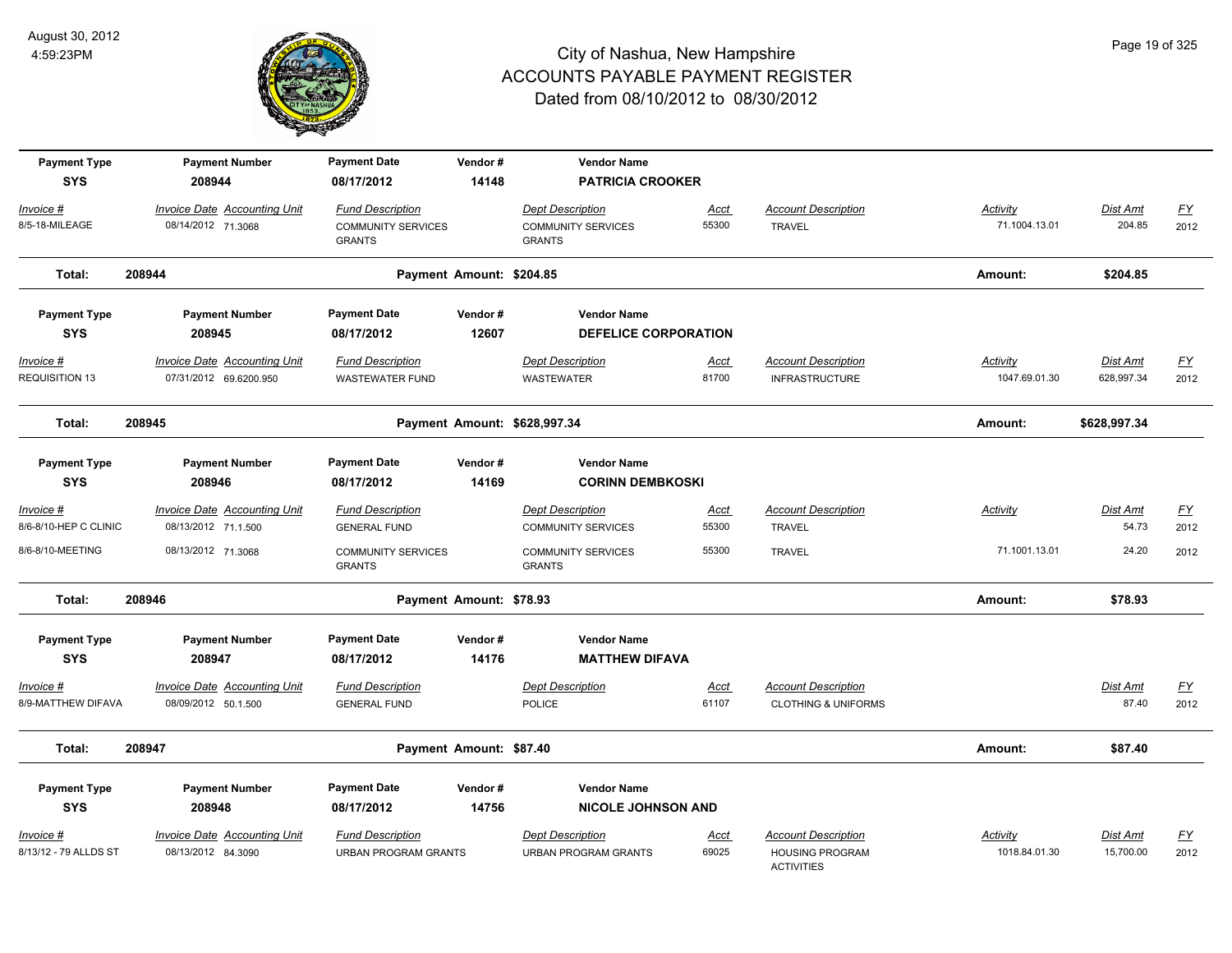

| Total:                                | 208948                                                     |                                                |                  | Payment Amount: \$15,700.00                            |                      |                                                                         | Amount: | \$15,700.00              |                   |
|---------------------------------------|------------------------------------------------------------|------------------------------------------------|------------------|--------------------------------------------------------|----------------------|-------------------------------------------------------------------------|---------|--------------------------|-------------------|
| <b>Payment Type</b><br><b>SYS</b>     | <b>Payment Number</b><br>208949                            | <b>Payment Date</b><br>08/17/2012              | Vendor#<br>10897 | <b>Vendor Name</b><br><b>JUSTIN KATES</b>              |                      |                                                                         |         |                          |                   |
| Invoice #<br>8/10-JUSTIN KATES        | <b>Invoice Date Accounting Unit</b><br>08/10/2012 56.1.500 | <b>Fund Description</b><br><b>GENERAL FUND</b> |                  | <b>Dept Description</b><br><b>EMERGENCY MANAGEMENT</b> | <u>Acct</u><br>55421 | <b>Account Description</b><br><b>TRAINING &amp; CERTIFICATIONS</b>      |         | <b>Dist Amt</b><br>50.00 | EY<br>2012        |
| 8/10-JUSTIN KATES                     | 08/10/2012 56.1.500                                        | <b>GENERAL FUND</b>                            |                  | <b>EMERGENCY MANAGEMENT</b>                            | 55421                | TRAINING & CERTIFICATIONS                                               |         | 25.00                    | 2012              |
| Total:                                | 208949                                                     | Payment Amount: \$75.00                        |                  |                                                        |                      |                                                                         | Amount: | \$75.00                  |                   |
| <b>Payment Type</b><br><b>SYS</b>     | <b>Payment Number</b><br>208950                            | <b>Payment Date</b><br>08/17/2012              | Vendor#<br>14406 | <b>Vendor Name</b><br><b>DENIS LINEHAN</b>             |                      |                                                                         |         |                          |                   |
| Invoice #<br>31234                    | <b>Invoice Date Accounting Unit</b><br>07/19/2012 50.1.500 | <b>Fund Description</b><br><b>GENERAL FUND</b> |                  | <b>Dept Description</b><br><b>POLICE</b>               | <u>Acct</u><br>61107 | <b>Account Description</b><br><b>CLOTHING &amp; UNIFORMS</b>            |         | Dist Amt<br>49.85        | EY<br>2012        |
| Total:                                | 208950                                                     | Payment Amount: \$49.85                        |                  |                                                        |                      |                                                                         | Amount: | \$49.85                  |                   |
| <b>Payment Type</b><br><b>SYS</b>     | <b>Payment Number</b><br>208951                            | <b>Payment Date</b><br>08/17/2012              | Vendor#<br>11804 | <b>Vendor Name</b><br><b>FRANK LOMBARDI</b>            |                      |                                                                         |         |                          |                   |
| Invoice #<br>8/6-FRANK LOMBARDI       | <b>Invoice Date Accounting Unit</b><br>08/06/2012 50.1.500 | <b>Fund Description</b><br><b>GENERAL FUND</b> |                  | <b>Dept Description</b><br><b>POLICE</b>               | <u>Acct</u><br>61110 | <b>Account Description</b><br>PROTECTIVE CLOTHING                       |         | <b>Dist Amt</b><br>40.00 | <u>FY</u><br>2012 |
| <b>CUSTOM EAR</b>                     | 07/26/2012 50.1.500                                        | <b>GENERAL FUND</b>                            |                  | <b>POLICE</b>                                          | 61107                | <b>CLOTHING &amp; UNIFORMS</b>                                          |         | 57.55                    | 2012              |
| RODS.COM                              | 07/26/2012 50.1.500                                        | <b>GENERAL FUND</b>                            |                  | <b>POLICE</b>                                          | 61107                | <b>CLOTHING &amp; UNIFORMS</b>                                          |         | 19.90                    | 2012              |
| Total:                                | 208951                                                     | Payment Amount: \$117.45                       |                  |                                                        |                      |                                                                         | Amount: | \$117.45                 |                   |
| <b>Payment Type</b><br><b>SYS</b>     | <b>Payment Number</b><br>208952                            | <b>Payment Date</b><br>08/17/2012              | Vendor#<br>14750 | <b>Vendor Name</b><br><b>AMY MICHAUD</b>               |                      |                                                                         |         |                          |                   |
| Invoice #<br>MILEAGE 08/07/12<br>CONF | Invoice Date Accounting Unit<br>08/07/2012 50.1.635        | <b>Fund Description</b><br><b>GENERAL FUND</b> |                  | <b>Dept Description</b><br>POLICE                      | <u>Acct</u><br>55400 | <b>Account Description</b><br><b>CONFERENCES AND</b><br><b>SEMINARS</b> |         | Dist Amt<br>24.42        | EY<br>2012        |
| Total:                                | 208952                                                     | Payment Amount: \$24.42                        |                  |                                                        |                      |                                                                         | Amount: | \$24.42                  |                   |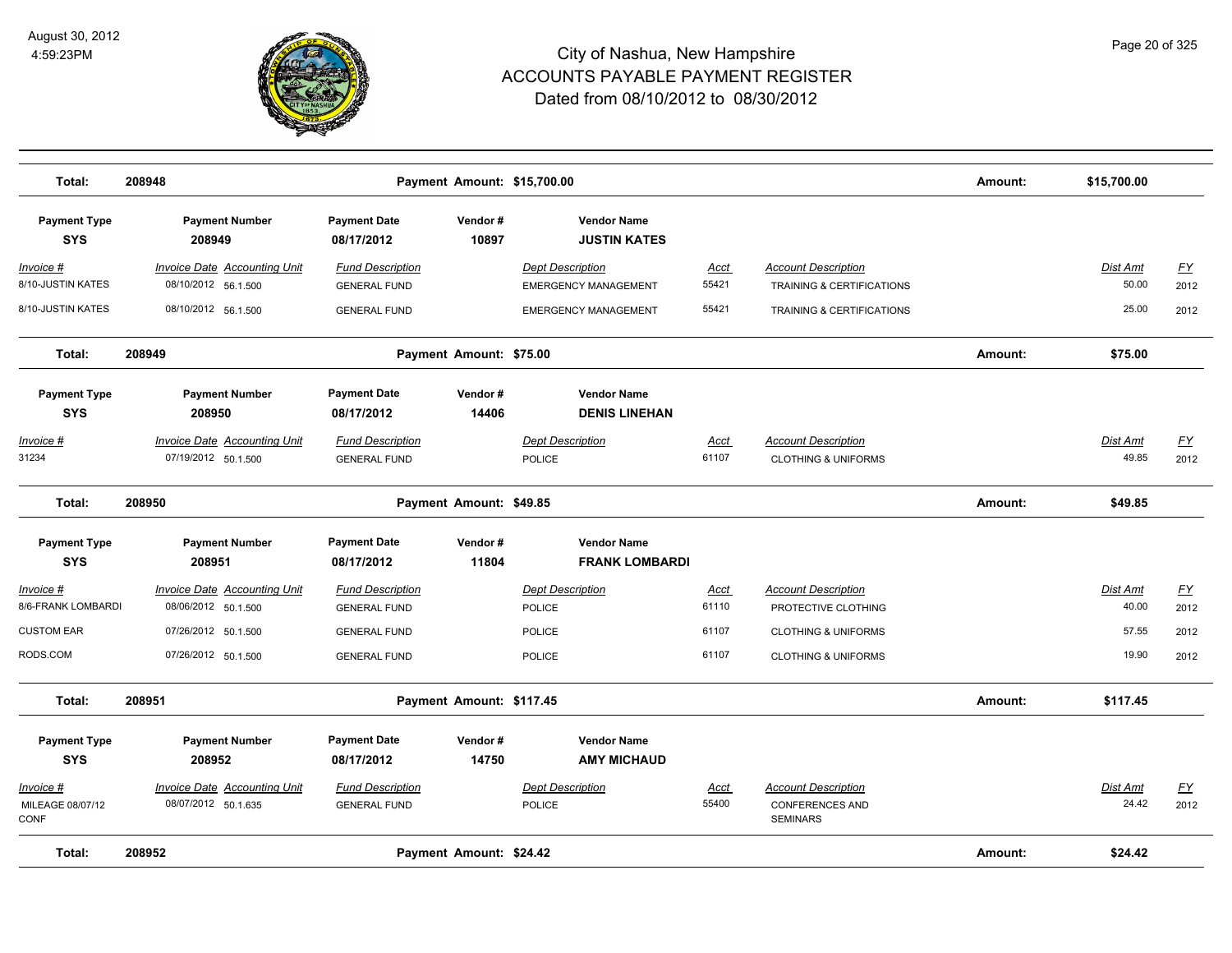

| <b>Payment Type</b><br><b>SYS</b>      | <b>Payment Number</b><br>208953                            | <b>Payment Date</b><br>08/17/2012              | Vendor#<br>13232        | <b>Vendor Name</b><br><b>DANIEL C OSTLER</b> |                      |                                                                         |         |                          |                          |
|----------------------------------------|------------------------------------------------------------|------------------------------------------------|-------------------------|----------------------------------------------|----------------------|-------------------------------------------------------------------------|---------|--------------------------|--------------------------|
| <u> Invoice #</u><br>8/5-DANIEL OSTLER | <b>Invoice Date Accounting Unit</b><br>08/05/2012 50.1.500 | <b>Fund Description</b><br><b>GENERAL FUND</b> |                         | <b>Dept Description</b><br>POLICE            | <u>Acct</u><br>61107 | <b>Account Description</b><br><b>CLOTHING &amp; UNIFORMS</b>            |         | <b>Dist Amt</b><br>59.98 | $\underline{FY}$<br>2012 |
| Total:                                 | 208953                                                     |                                                | Payment Amount: \$59.98 |                                              |                      |                                                                         | Amount: | \$59.98                  |                          |
| <b>Payment Type</b><br><b>SYS</b>      | <b>Payment Number</b><br>208954                            | <b>Payment Date</b><br>08/17/2012              | Vendor#<br>14751        | <b>Vendor Name</b><br><b>EZ PAULSON</b>      |                      |                                                                         |         |                          |                          |
| Invoice #<br>EXPRPT08102012            | <b>Invoice Date Accounting Unit</b><br>08/10/2012 50.1.635 | <b>Fund Description</b><br><b>GENERAL FUND</b> |                         | <b>Dept Description</b><br>POLICE            | <u>Acct</u><br>55400 | <b>Account Description</b><br><b>CONFERENCES AND</b><br><b>SEMINARS</b> |         | <b>Dist Amt</b><br>50.00 | <u>FY</u><br>2012        |
| Total:                                 | 208954                                                     |                                                | Payment Amount: \$50.00 |                                              |                      |                                                                         | Amount: | \$50.00                  |                          |
| <b>Payment Type</b><br><b>SYS</b>      | <b>Payment Number</b><br>208955                            | <b>Payment Date</b><br>08/17/2012              | Vendor#<br>13303        | <b>Vendor Name</b><br><b>PETTY CASH</b>      |                      |                                                                         |         |                          |                          |
| <u> Invoice #</u>                      | <b>Invoice Date Accounting Unit</b>                        | <b>Fund Description</b>                        |                         | <b>Dept Description</b>                      | <b>Acct</b>          | <b>Account Description</b>                                              |         | Dist Amt                 | $\underline{FY}$         |
| PETTYCASH20120813                      | 08/13/2012 77.1.650                                        | <b>GENERAL FUND</b>                            |                         | PARKS & RECREATION                           | 54280                | <b>BUILDING/GROUNDS</b><br>MAINTENANCE                                  |         | 25.00                    | 2012                     |
| PETTYCASH20120813                      | 08/13/2012 77.1.655                                        | <b>GENERAL FUND</b>                            |                         | PARKS & RECREATION                           | 55658                | <b>RECREATION PROGRAM</b><br><b>SERVICES</b>                            |         | 20.00                    | 2012                     |
| PETTYCASH20120813                      | 08/13/2012 TF77.7551                                       | P&R-SUMMERFUN                                  |                         | P&R-SUMMERFUN                                | 55650                | <b>ENRICHMENT PROGRAMS</b>                                              |         | 5.00                     | 2012                     |
| PETTYCASH20120813                      | 08/13/2012 TF77.7551                                       | P&R-SUMMERFUN                                  |                         | P&R-SUMMERFUN                                | 55650                | <b>ENRICHMENT PROGRAMS</b>                                              |         | 16.87                    | 2012                     |
| Total:                                 | 208955                                                     |                                                | Payment Amount: \$66.87 |                                              |                      |                                                                         | Amount: | \$66.87                  |                          |
| <b>Payment Type</b>                    | <b>Payment Number</b>                                      | <b>Payment Date</b>                            | Vendor#                 | <b>Vendor Name</b>                           |                      |                                                                         |         |                          |                          |
| <b>SYS</b>                             | 208956                                                     | 08/17/2012                                     | 11205                   | <b>RICHARD SPRANKLE</b>                      |                      |                                                                         |         |                          |                          |
| Invoice #                              | Invoice Date Accounting Unit                               | <b>Fund Description</b>                        |                         | <b>Dept Description</b>                      | Acct                 | <b>Account Description</b>                                              |         | <b>Dist Amt</b>          | <u>FY</u>                |
| 8/2-RICHARD                            | 08/06/2012 50.1.500                                        | <b>GENERAL FUND</b>                            |                         | POLICE                                       | 55307                | MILEAGE REIMBURSEMENTS                                                  |         | 44.40                    | 2012                     |
| SPRANKLE<br>ALS HEAR<br>MILEAGE080912  | 08/15/2012 50.1.500                                        | <b>GENERAL FUND</b>                            |                         | <b>POLICE</b>                                | 55307                | MILEAGE REIMBURSEMENTS                                                  |         | 44.40                    | 2012                     |
| Total:                                 | 208956                                                     |                                                | Payment Amount: \$88.80 |                                              |                      |                                                                         | Amount: | \$88.80                  |                          |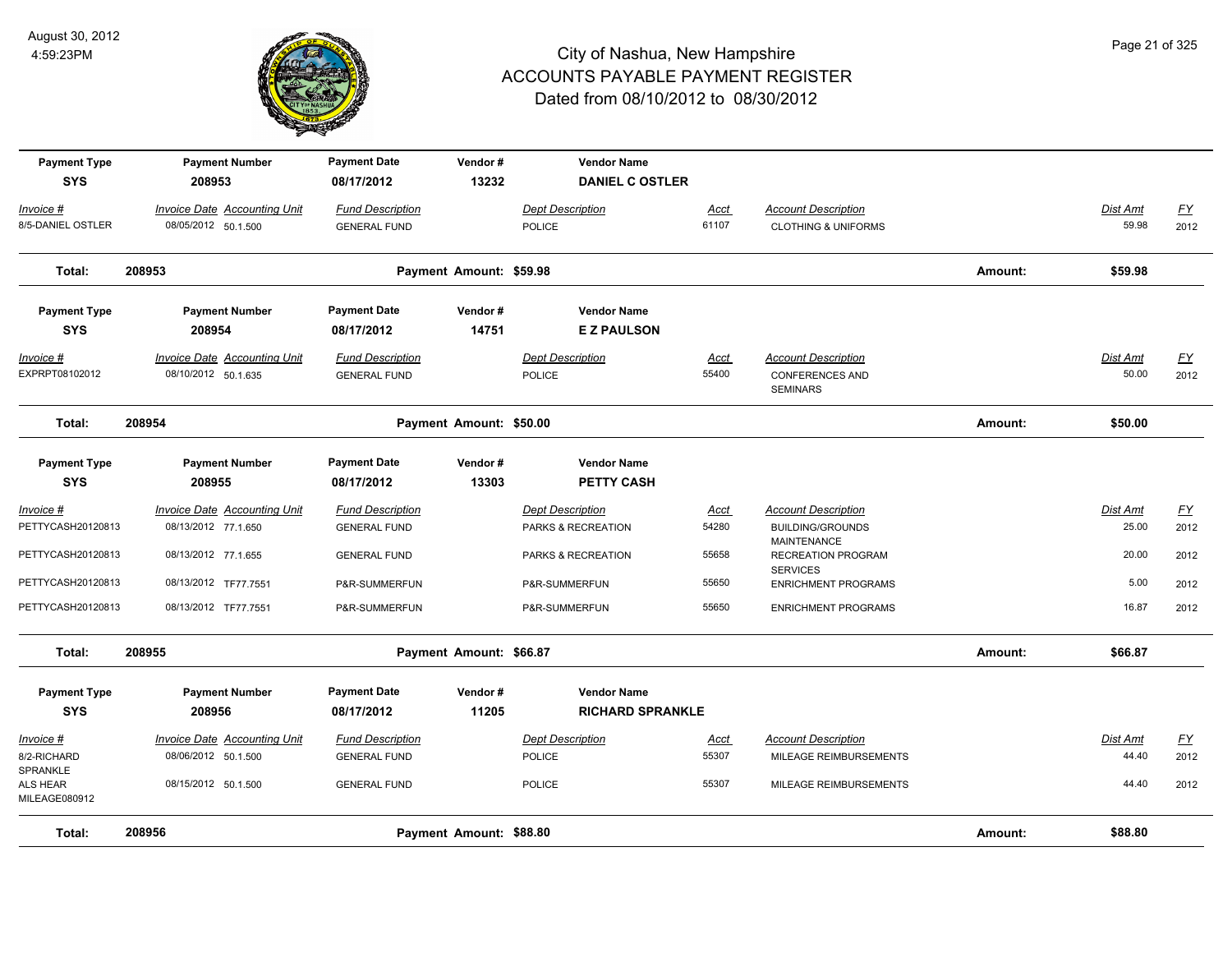

| <b>Payment Type</b><br><b>SYS</b> | <b>Payment Number</b>                                      | <b>Payment Date</b>                            | Vendor#                 | <b>Vendor Name</b>                         |               |                                                              |                      |                   |                   |
|-----------------------------------|------------------------------------------------------------|------------------------------------------------|-------------------------|--------------------------------------------|---------------|--------------------------------------------------------------|----------------------|-------------------|-------------------|
|                                   | 208957                                                     | 08/17/2012                                     | 13478                   | <b>ANDREW ROY</b>                          |               |                                                              |                      |                   |                   |
| Invoice #<br>7/25-ANDREW ROY      | <b>Invoice Date Accounting Unit</b><br>07/25/2012 50.1.500 | <b>Fund Description</b><br><b>GENERAL FUND</b> |                         | <b>Dept Description</b><br><b>POLICE</b>   | Acct<br>61107 | <b>Account Description</b><br><b>CLOTHING &amp; UNIFORMS</b> |                      | Dist Amt<br>47.85 | <u>FY</u><br>2012 |
|                                   |                                                            |                                                |                         |                                            |               |                                                              |                      |                   |                   |
| Total:                            | 208957                                                     |                                                | Payment Amount: \$47.85 |                                            |               |                                                              | Amount:              | \$47.85           |                   |
| <b>Payment Type</b>               | <b>Payment Number</b>                                      | <b>Payment Date</b>                            | Vendor#                 | <b>Vendor Name</b>                         |               |                                                              |                      |                   |                   |
| <b>SYS</b>                        | 208958                                                     | 08/17/2012                                     | 10899                   | <b>NANCY SESKES</b>                        |               |                                                              |                      |                   |                   |
| Invoice #                         | <b>Invoice Date Accounting Unit</b>                        | <b>Fund Description</b>                        |                         | <b>Dept Description</b>                    | Acct          | <b>Account Description</b>                                   | <b>Activity</b>      | <b>Dist Amt</b>   | <u>FY</u>         |
| 7/11-7/23-NANCY<br><b>SESKES</b>  | 08/06/2012 71.3068                                         | <b>COMMUNITY SERVICES</b><br><b>GRANTS</b>     |                         | <b>COMMUNITY SERVICES</b><br><b>GRANTS</b> | 55300         | <b>TRAVEL</b>                                                | 71.1008.13.01        | 44.40             | 2012              |
| 7/11-7/23-NANCY<br><b>SESKES</b>  | 08/06/2012 72.1.500                                        | <b>GENERAL FUND</b>                            |                         | <b>COMMUNITY HEALTH</b>                    | 55307         | MILEAGE REIMBURSEMENTS                                       |                      | 36.63             | 2012              |
| Total:                            | 208958                                                     |                                                | Payment Amount: \$81.03 |                                            |               |                                                              | Amount:              | \$81.03           |                   |
| <b>Payment Type</b>               | <b>Payment Number</b>                                      | <b>Payment Date</b>                            | Vendor#                 | <b>Vendor Name</b>                         |               |                                                              |                      |                   |                   |
| <b>SYS</b>                        | 208959                                                     | 08/17/2012                                     | 13637                   | <b>JOSHUA ST ONGE</b>                      |               |                                                              |                      |                   |                   |
| Invoice #                         | <b>Invoice Date Accounting Unit</b>                        | <b>Fund Description</b>                        |                         | <b>Dept Description</b>                    | Acct          | <b>Account Description</b>                                   |                      | Dist Amt          | <u>FY</u>         |
| 7/30 - 8/29                       | 07/28/2012 50.1.500                                        | <b>GENERAL FUND</b>                            |                         | POLICE                                     | 54849         | TELEPHONE LEASE                                              |                      | 45.96             | 2012              |
| Total:                            | 208959                                                     |                                                | Payment Amount: \$45.96 |                                            |               |                                                              | Amount:              | \$45.96           |                   |
| <b>Payment Type</b>               | <b>Payment Number</b>                                      | <b>Payment Date</b>                            | Vendor#                 | <b>Vendor Name</b>                         |               |                                                              |                      |                   |                   |
| <b>SYS</b>                        | 208960                                                     | 08/17/2012                                     | 11212                   | <b>JILL STANSFIELD</b>                     |               |                                                              |                      |                   |                   |
| Invoice #                         | <b>Invoice Date Accounting Unit</b>                        | <b>Fund Description</b>                        |                         | <b>Dept Description</b>                    | Acct          | <b>Account Description</b>                                   |                      | Dist Amt          | <u>FY</u>         |
| 023561 08/16/2012<br><b>DCAP</b>  | 08/13/2012 BS1000                                          | <b>GENERAL FUND</b>                            |                         | <b>GENERAL FUND</b>                        | 21460         | 125 DEPENDENT CARE                                           |                      | 96.15             | 2012              |
| Total:                            | 208960                                                     |                                                | Payment Amount: \$96.15 |                                            |               |                                                              | Amount:              | \$96.15           |                   |
| <b>Payment Type</b>               | <b>Payment Number</b>                                      | <b>Payment Date</b>                            | Vendor#                 | <b>Vendor Name</b>                         |               |                                                              | Payee Name           |                   |                   |
| <b>SYS</b>                        | 208961                                                     | 08/17/2012                                     | 13328                   | THE PLUS CO INC                            |               |                                                              | THE PLUS COMPANY AND |                   |                   |
| <u>Invoice #</u>                  | <b>Invoice Date Accounting Unit</b>                        | <b>Fund Description</b>                        |                         | <b>Dept Description</b>                    | <u>Acct</u>   | <b>Account Description</b>                                   | <b>Activity</b>      | Dist Amt          | <u>FY</u>         |
| 134373                            | 07/31/2012 84.3090                                         | <b>URBAN PROGRAM GRANTS</b>                    |                         | <b>URBAN PROGRAM GRANTS</b>                | 69010         | PUBLIC FACILITY<br><b>IMPROVEMENTS</b>                       | 1085.84.01.30        | 27,300.00         | 2012              |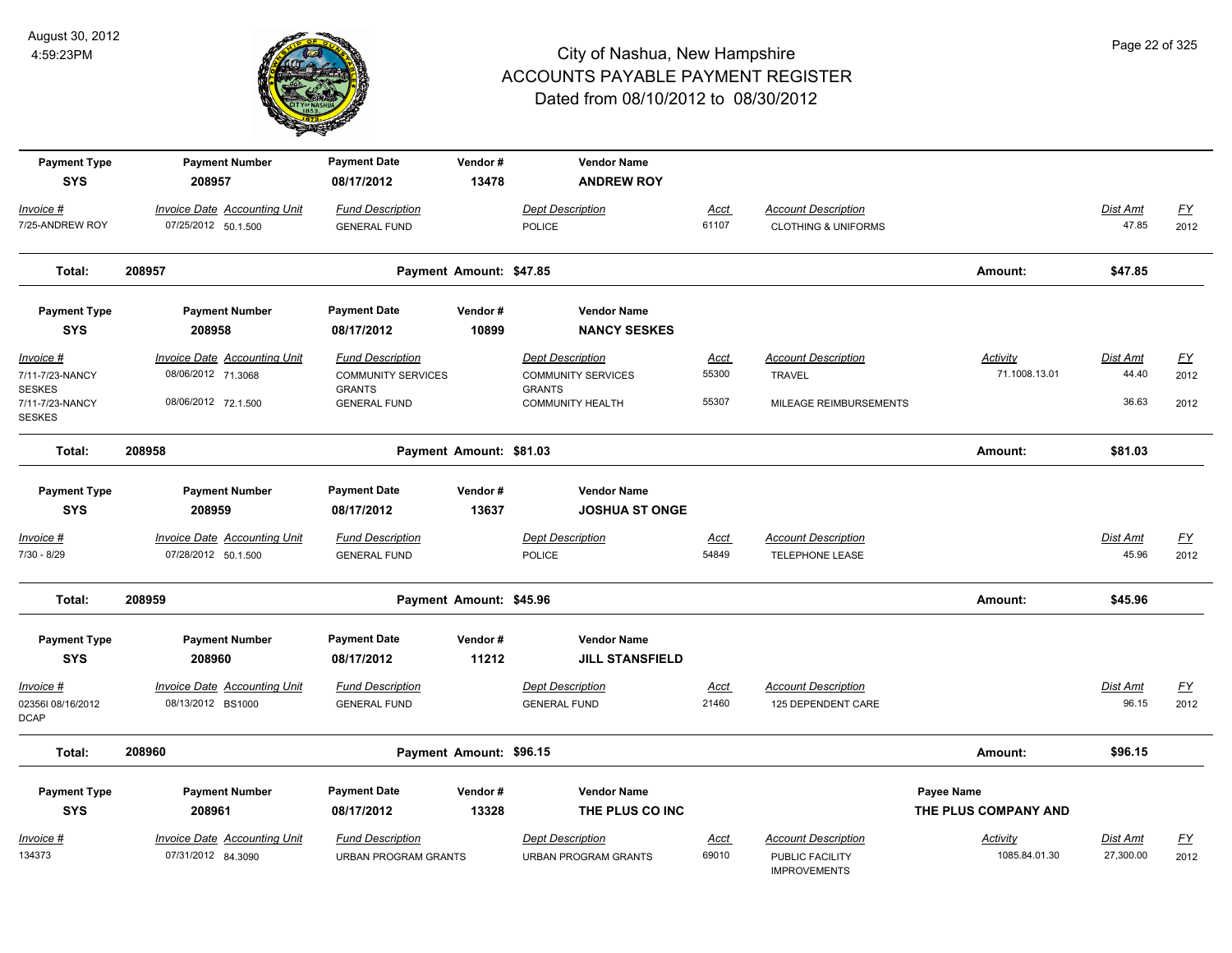

| Total:                                       | 208961                                                     |                                                |                            | Payment Amount: \$27,300.00                   |                      |                                                                   | Amount: | \$27,300.00               |                   |
|----------------------------------------------|------------------------------------------------------------|------------------------------------------------|----------------------------|-----------------------------------------------|----------------------|-------------------------------------------------------------------|---------|---------------------------|-------------------|
| <b>Payment Type</b><br><b>SYS</b>            | <b>Payment Number</b><br>208962                            | <b>Payment Date</b><br>08/17/2012              | Vendor#<br>14710           | <b>Vendor Name</b><br>A CHILD IS MISSING      |                      |                                                                   |         |                           |                   |
| <u>Invoice #</u><br><b>CONTRIBUTION</b>      | <b>Invoice Date Accounting Unit</b><br>08/08/2012 50.4032  | <b>Fund Description</b><br>PISTOL PERMIT FEES  |                            | <b>Dept Description</b><br>PISTOL PERMIT FEES | <u>Acct</u><br>55699 | <b>Account Description</b><br>OTHER CONTRACTED<br><b>SERVICES</b> |         | <u>Dist Amt</u><br>500.00 | <u>FY</u><br>2012 |
| Total:                                       | 208962                                                     |                                                | Payment Amount: \$500.00   |                                               |                      |                                                                   | Amount: | \$500.00                  |                   |
| <b>Payment Type</b>                          | <b>Payment Number</b>                                      | <b>Payment Date</b>                            | Vendor#                    | <b>Vendor Name</b>                            |                      |                                                                   |         |                           |                   |
| <b>SYS</b>                                   | 208963                                                     | 08/17/2012                                     | 13971                      | AMERICAN SECURITY & FIRE PROTE                |                      |                                                                   |         |                           |                   |
| Invoice #<br>REPAIR FIRE ALARM<br><b>BOX</b> | <b>Invoice Date Accounting Unit</b><br>08/06/2012 61.1.670 | <b>Fund Description</b><br><b>GENERAL FUND</b> |                            | <b>Dept Description</b><br><b>STREETS</b>     | <u>Acct</u><br>55699 | <b>Account Description</b><br>OTHER CONTRACTED<br><b>SERVICES</b> |         | Dist Amt<br>1,341.00      | <u>FY</u><br>2012 |
| Total:                                       | 208963                                                     |                                                | Payment Amount: \$1,341.00 |                                               |                      |                                                                   | Amount: | \$1,341.00                |                   |
| <b>Payment Type</b>                          | <b>Payment Number</b>                                      | <b>Payment Date</b>                            | Vendor#                    | <b>Vendor Name</b>                            |                      |                                                                   |         |                           |                   |
| <b>SYS</b>                                   | 208964                                                     | 08/17/2012                                     | 14011                      | <b>BAYRING COMMUNICATIONS</b>                 |                      |                                                                   |         |                           |                   |
| <u>Invoice #</u>                             | <b>Invoice Date Accounting Unit</b>                        | <b>Fund Description</b>                        |                            | <b>Dept Description</b>                       | <b>Acct</b>          | <b>Account Description</b>                                        |         | Dist Amt                  | <u>FY</u>         |
| 246885                                       | 08/01/2012 20.1.555                                        | <b>GENERAL FUND</b>                            |                            | <b>TELECOMMUNICATIONS</b>                     | 55109                | TELEPHONE-VOICE                                                   |         | 2,449.74                  | 2012              |
| 246885                                       | 08/01/2012 69.6200.670                                     | <b>WASTEWATER FUND</b>                         |                            | <b>WASTEWATER</b>                             | 55109                | TELEPHONE-VOICE                                                   |         | 60.42                     | 2012              |
| 246885                                       | 08/01/2012 TF79.7534                                       | LIBRARY-CHANDLER MEM LIB<br><b>FUND</b>        |                            | LIBRARY-CHANDLER MEM<br>LIB FUND              | 55109                | TELEPHONE-VOICE                                                   |         | 25.00                     | 2012              |
| Total:                                       | 208964                                                     |                                                | Payment Amount: \$2,535.16 |                                               |                      |                                                                   | Amount: | \$2,535.16                |                   |
| <b>Payment Type</b>                          | <b>Payment Number</b>                                      | <b>Payment Date</b>                            | Vendor#                    | <b>Vendor Name</b>                            |                      |                                                                   |         |                           |                   |
| <b>SYS</b>                                   | 208965                                                     | 08/17/2012                                     | 12536                      | <b>COMCAST CABLE COMMUNICATIONS I</b>         |                      |                                                                   |         |                           |                   |
| <u> Invoice #</u>                            | <b>Invoice Date Accounting Unit</b>                        | <b>Fund Description</b>                        |                            | <b>Dept Description</b>                       | Acct                 | <b>Account Description</b>                                        |         | Dist Amt                  | <u>FY</u>         |
| 8773200810859417                             | 07/22/2012 BS1000                                          | <b>GENERAL FUND</b>                            |                            | <b>GENERAL FUND</b>                           | 12428                | A/R STATE-VITAL STATISTICS                                        |         | 108.56                    | 2012              |
| JUL13<br>8773200811209679<br>JUL12           | 07/26/2012 50.1.500                                        | <b>GENERAL FUND</b>                            |                            | <b>POLICE</b>                                 | 54849                | <b>TELEPHONE LEASE</b>                                            |         | 211.02                    | 2012              |
| Total:                                       | 208965                                                     |                                                | Payment Amount: \$319.58   |                                               |                      |                                                                   | Amount: | \$319.58                  |                   |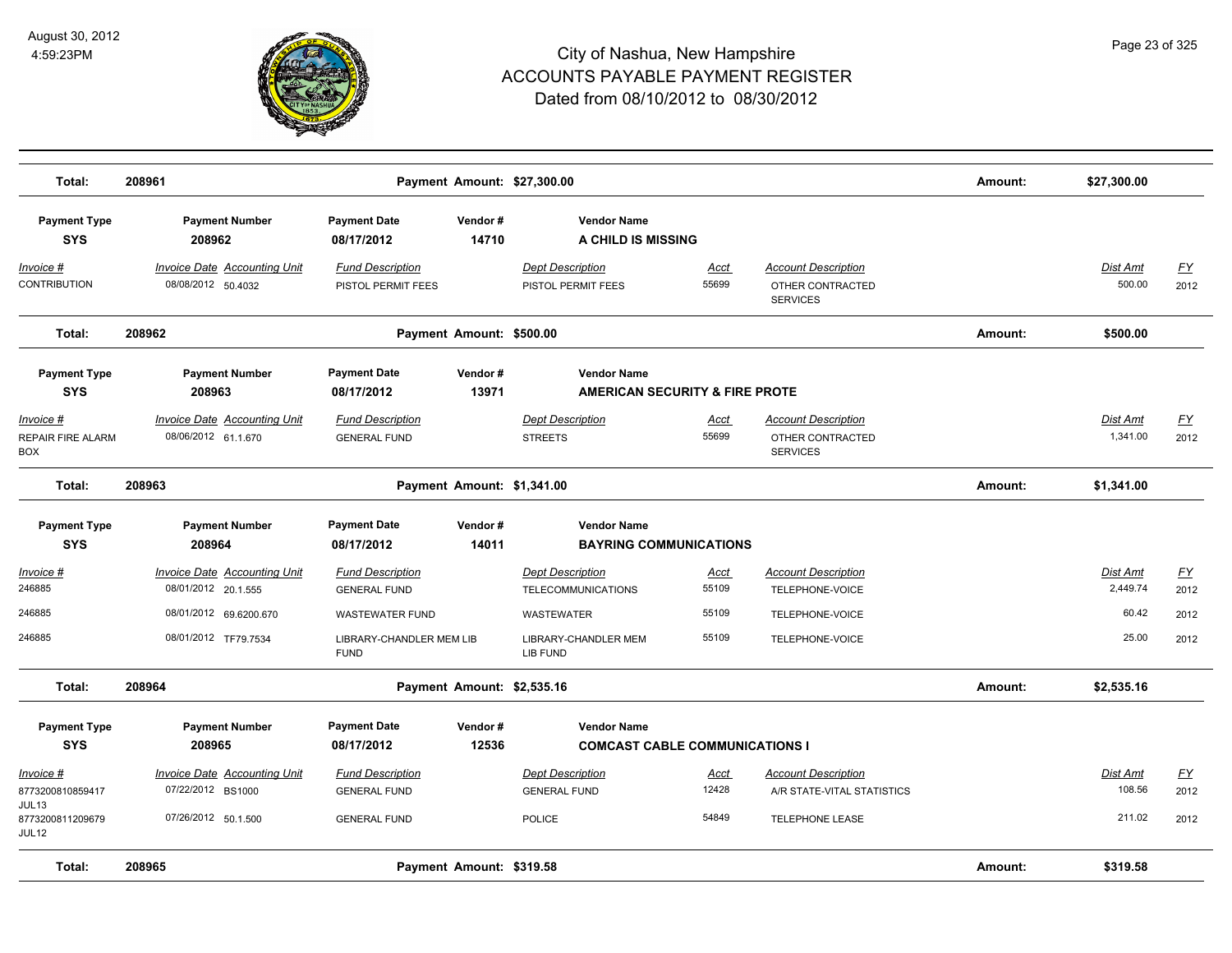

PKWY

#### City of Nashua, New Hampshire ACCOUNTS PAYABLE PAYMENT REGISTER Dated from 08/10/2012 to 08/30/2012

| <b>Payment Type</b>       | <b>Payment Number</b>               | <b>Payment Date</b>       | Vendor#                    | <b>Vendor Name</b>              |             |                                                      |                 |                 |                           |
|---------------------------|-------------------------------------|---------------------------|----------------------------|---------------------------------|-------------|------------------------------------------------------|-----------------|-----------------|---------------------------|
| <b>SYS</b>                | 208966                              | 08/17/2012                | 14216                      | <b>FAIRPOINT COMMUNICATIONS</b> |             |                                                      |                 |                 |                           |
| Invoice #                 | Invoice Date Accounting Unit        | <b>Fund Description</b>   |                            | <b>Dept Description</b>         | Acct        | <b>Account Description</b>                           | <b>Activity</b> | Dist Amt        | $\underline{\mathsf{FY}}$ |
| 603 417 2547              | 07/30/2012 91.1.012621              | <b>GENERAL FUND</b>       |                            | <b>SCHOOL</b>                   | 55109       | TELEPHONE-VOICE                                      |                 | 171.64          | 2012                      |
| 932-JUL13                 |                                     |                           |                            |                                 |             |                                                      |                 |                 |                           |
| 603 417 2547              | 07/30/2012 91.1.032621              | <b>GENERAL FUND</b>       |                            | <b>SCHOOL</b>                   | 55109       | TELEPHONE-VOICE                                      |                 | 209.27          | 2012                      |
| 932-JUL13                 |                                     |                           |                            |                                 |             |                                                      |                 |                 |                           |
| 603 417 2547              | 07/30/2012 91.1.042621              | <b>GENERAL FUND</b>       |                            | <b>SCHOOL</b>                   | 55109       | TELEPHONE-VOICE                                      |                 | 209.27          | 2012                      |
| 932-JUL13                 |                                     |                           |                            |                                 |             |                                                      |                 |                 |                           |
| 603 417 2547              | 07/30/2012 91.1.062621              | <b>GENERAL FUND</b>       |                            | <b>SCHOOL</b>                   | 55109       | TELEPHONE-VOICE                                      |                 | 53.85           | 2012                      |
| 932-JUL13                 |                                     |                           |                            |                                 |             |                                                      |                 |                 |                           |
| 603 417 2547              | 07/30/2012 91.1.092621              | <b>GENERAL FUND</b>       |                            | <b>SCHOOL</b>                   | 55109       | TELEPHONE-VOICE                                      |                 | 107.67          | 2012                      |
| 932-JUL13                 |                                     |                           |                            |                                 |             |                                                      |                 |                 |                           |
| 603 417 2547              | 07/30/2012 91.1.162621              | <b>GENERAL FUND</b>       |                            | <b>SCHOOL</b>                   | 55109       | TELEPHONE-VOICE                                      |                 | 32.00           | 2012                      |
| 932-JUL13                 |                                     |                           |                            |                                 |             |                                                      |                 |                 |                           |
| 603 417 2547              | 07/30/2012 20.1.555                 | <b>GENERAL FUND</b>       |                            | <b>TELECOMMUNICATIONS</b>       | 55109       | TELEPHONE-VOICE                                      |                 | 737.44          | 2012                      |
| 932-JUL13                 |                                     |                           |                            |                                 |             |                                                      |                 |                 |                           |
| 603 417 2547              | 07/30/2012 69.6200.540              | <b>WASTEWATER FUND</b>    |                            | WASTEWATER                      | 55109       | TELEPHONE-VOICE                                      |                 | 688.48          | 2012                      |
| 932-JUL13                 |                                     |                           |                            |                                 | 55109       |                                                      | 91.03762.231240 | 157.26          |                           |
| 603 417 2547              | 07/30/2012 91.3800.231240           | <b>SCHOOL GRANTS FUND</b> |                            | <b>SCHOOL</b>                   |             | TELEPHONE-VOICE                                      |                 |                 | 2012                      |
| 932-JUL13<br>603 417 2547 | 07/30/2012 50.1.500                 | <b>GENERAL FUND</b>       |                            | <b>POLICE</b>                   | 54849       | <b>TELEPHONE LEASE</b>                               |                 | 217.42          | 2012                      |
| 932-JUL13                 |                                     |                           |                            |                                 |             |                                                      |                 |                 |                           |
| 603 578 0289              | 07/30/2012 69.6200.540              | <b>WASTEWATER FUND</b>    |                            | WASTEWATER                      | 55109       | TELEPHONE-VOICE                                      |                 | 33.09           | 2012                      |
| 234-JUL13                 |                                     |                           |                            |                                 |             |                                                      |                 |                 |                           |
| 603 578 0430              | 07/30/2012 69.6200.540              | <b>WASTEWATER FUND</b>    |                            | WASTEWATER                      | 55109       | TELEPHONE-VOICE                                      |                 | 33.09           | 2012                      |
| 796-JUL13                 |                                     |                           |                            |                                 |             |                                                      |                 |                 |                           |
| 603 880 0100              | 08/06/2012 86.3120                  | <b>TRANSIT GRANTS</b>     |                            | <b>GRANT FUNDS-TRANSIT</b>      | 55109       | TELEPHONE-VOICE                                      | 86.800.12.10.10 | 171.90          | 2012                      |
| 363-AUG13                 |                                     |                           |                            |                                 |             |                                                      |                 |                 |                           |
| 603 880 0568              | 08/06/2012 50.1.500                 | <b>GENERAL FUND</b>       |                            | <b>POLICE</b>                   | 54849       | <b>TELEPHONE LEASE</b>                               |                 | 88.85           | 2012                      |
| 578-AUG13                 |                                     |                           |                            |                                 |             |                                                      |                 |                 |                           |
| Total:                    | 208966                              |                           | Payment Amount: \$2,911.23 |                                 |             |                                                      | Amount:         | \$2,911.23      |                           |
|                           |                                     |                           |                            |                                 |             |                                                      |                 |                 |                           |
| <b>Payment Type</b>       | <b>Payment Number</b>               | <b>Payment Date</b>       | Vendor#                    | <b>Vendor Name</b>              |             |                                                      |                 |                 |                           |
| <b>SYS</b>                | 208967                              | 08/17/2012                | 12707                      | <b>FEDEX</b>                    |             |                                                      |                 |                 |                           |
| <u>Invoice #</u>          | <b>Invoice Date Accounting Unit</b> | <b>Fund Description</b>   |                            | <b>Dept Description</b>         | <b>Acct</b> | <b>Account Description</b>                           | <b>Activity</b> | <b>Dist Amt</b> | <u>FY</u>                 |
| 7-959-94246               | 07/23/2012 93.1.900                 | <b>GENERAL FUND</b>       |                            | <b>DEBT SERVICE</b>             | 75300       | <b>ISSUANCE COSTS</b>                                |                 | 25.09           | 2012                      |
| 7-967-84362               | 07/30/2012 69.6200.670              | <b>WASTEWATER FUND</b>    |                            | WASTEWATER                      | 54487       | <b>EQUIPMENT REPAIRS &amp;</b><br><b>MAINTENANCE</b> |                 | 57.85           | 2012                      |
| 7-974-52949A              | 08/06/2012 60.5700                  | CAP PROJECTS-BROAD ST     |                            | CAP PROJECTS-BROAD ST           | 81700       | <b>INFRASTRUCTURE</b>                                | 1061.60.05.65   | 33.07           | 2012                      |

PKWY

**Total: 208967 Payment Amount: \$116.01 Amount: \$116.01**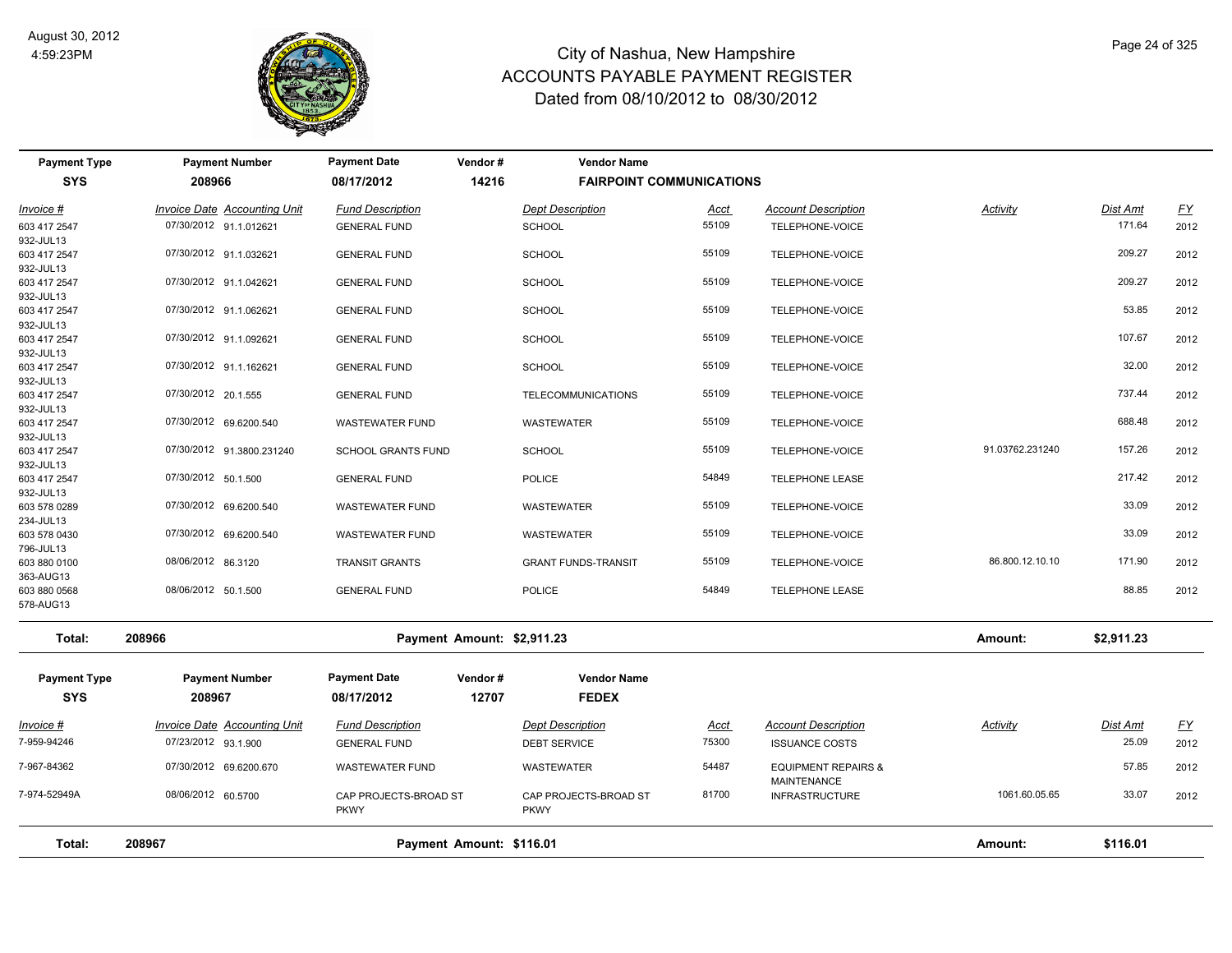

| <b>Payment Type</b>       | <b>Payment Number</b>               | <b>Payment Date</b>     | Vendor#                  | <b>Vendor Name</b>                   |             |                            |                             |                 |           |
|---------------------------|-------------------------------------|-------------------------|--------------------------|--------------------------------------|-------------|----------------------------|-----------------------------|-----------------|-----------|
| <b>SYS</b>                | 208968                              | 08/17/2012              | 14676                    | <b>HOME BUILDERS &amp; REMOLDERS</b> |             |                            |                             |                 |           |
| Invoice #                 | <b>Invoice Date Accounting Unit</b> | <b>Fund Description</b> |                          | <b>Dept Description</b>              | Acct        | <b>Account Description</b> |                             | Dist Amt        | EY        |
| MD11780                   | 05/11/2012 53.1.730                 | <b>GENERAL FUND</b>     |                          | <b>BUILDING INSPECTION</b>           | 55200       | DUES AND MEMBERSHIPS       |                             | 485.00          | 2012      |
| Total:                    | 208968                              |                         | Payment Amount: \$485.00 |                                      |             |                            | Amount:                     | \$485.00        |           |
| <b>Payment Type</b>       | <b>Payment Number</b>               | <b>Payment Date</b>     | Vendor#                  | <b>Vendor Name</b>                   |             |                            | Payee Name                  |                 |           |
| <b>SYS</b>                | 208969                              | 08/17/2012              | 12903                    | <b>IPMA</b>                          |             |                            | <b>IPMA-HR</b>              |                 |           |
| Invoice #                 | <b>Invoice Date Accounting Unit</b> | <b>Fund Description</b> |                          | <b>Dept Description</b>              | <b>Acct</b> | <b>Account Description</b> |                             | <b>Dist Amt</b> | <u>FY</u> |
| MEMBER B HILL             | 08/13/2012 11.1.500                 | <b>GENERAL FUND</b>     |                          | <b>HUMAN RESOURCES</b>               | 55200       | DUES AND MEMBERSHIPS       |                             | 369.00          | 2012      |
| Total:                    | 208969                              |                         | Payment Amount: \$369.00 |                                      |             |                            | Amount:                     | \$369.00        |           |
| <b>Payment Type</b>       | <b>Payment Number</b>               | <b>Payment Date</b>     | Vendor#                  | <b>Vendor Name</b>                   |             |                            | Payee Name                  |                 |           |
| <b>SYS</b>                | 208970                              | 08/17/2012              | 13026                    | THE LOWELL PUBLISHING CO             |             |                            | <b>LOWELL PUBLISHING CO</b> |                 |           |
| Invoice #                 | <b>Invoice Date Accounting Unit</b> | <b>Fund Description</b> |                          | <b>Dept Description</b>              | Acct        | <b>Account Description</b> |                             | Dist Amt        | <u>FY</u> |
| 165080 IO1381615<br>13001 | 07/14/2012 50.1.635                 | <b>GENERAL FUND</b>     |                          | <b>POLICE</b>                        | 55500       | <b>ADVERTISING</b>         |                             | 520.00          | 2012      |
| Total:                    | 208970                              |                         | Payment Amount: \$520.00 |                                      |             |                            | Amount:                     | \$520.00        |           |
| <b>Payment Type</b>       | <b>Payment Number</b>               | <b>Payment Date</b>     | Vendor#                  | <b>Vendor Name</b>                   |             |                            |                             |                 |           |
| <b>SYS</b>                | 208971                              | 08/17/2012              | 14760                    | <b>NEW ENGLAND PARK ASOCIATION</b>   |             |                            |                             |                 |           |
| <u>Invoice #</u>          | <b>Invoice Date Accounting Unit</b> | <b>Fund Description</b> |                          | <b>Dept Description</b>              | <u>Acct</u> | <b>Account Description</b> |                             | Dist Amt        | <u>FY</u> |
| <b>MEMBERSHIP</b>         | 07/31/2012 77.1.500                 | <b>GENERAL FUND</b>     |                          | PARKS & RECREATION                   | 55200       | DUES AND MEMBERSHIPS       |                             | 25.00           | 2012      |
| Total:                    | 208971                              |                         | Payment Amount: \$25.00  |                                      |             |                            | Amount:                     | \$25.00         |           |
| <b>Payment Type</b>       | <b>Payment Number</b>               | <b>Payment Date</b>     | Vendor#                  | <b>Vendor Name</b>                   |             |                            |                             |                 |           |
| <b>SYS</b>                | 208972                              | 08/17/2012              | 11593                    | <b>NHBR</b>                          |             |                            |                             |                 |           |
| Invoice #                 | <b>Invoice Date Accounting Unit</b> | <b>Fund Description</b> |                          | <b>Dept Description</b>              | <u>Acct</u> | <b>Account Description</b> |                             | <b>Dist Amt</b> | <u>FY</u> |
| <b>BOOK OF LISTS</b>      | 08/15/2012 26.1.500                 | <b>GENERAL FUND</b>     |                          | <b>FINANCIAL SERVICES</b>            | 61807       | <b>PUBLICATIONS</b>        |                             | 19.95           | 2012      |
| Total:                    | 208972                              |                         | Payment Amount: \$19.95  |                                      |             |                            | Amount:                     | \$19.95         |           |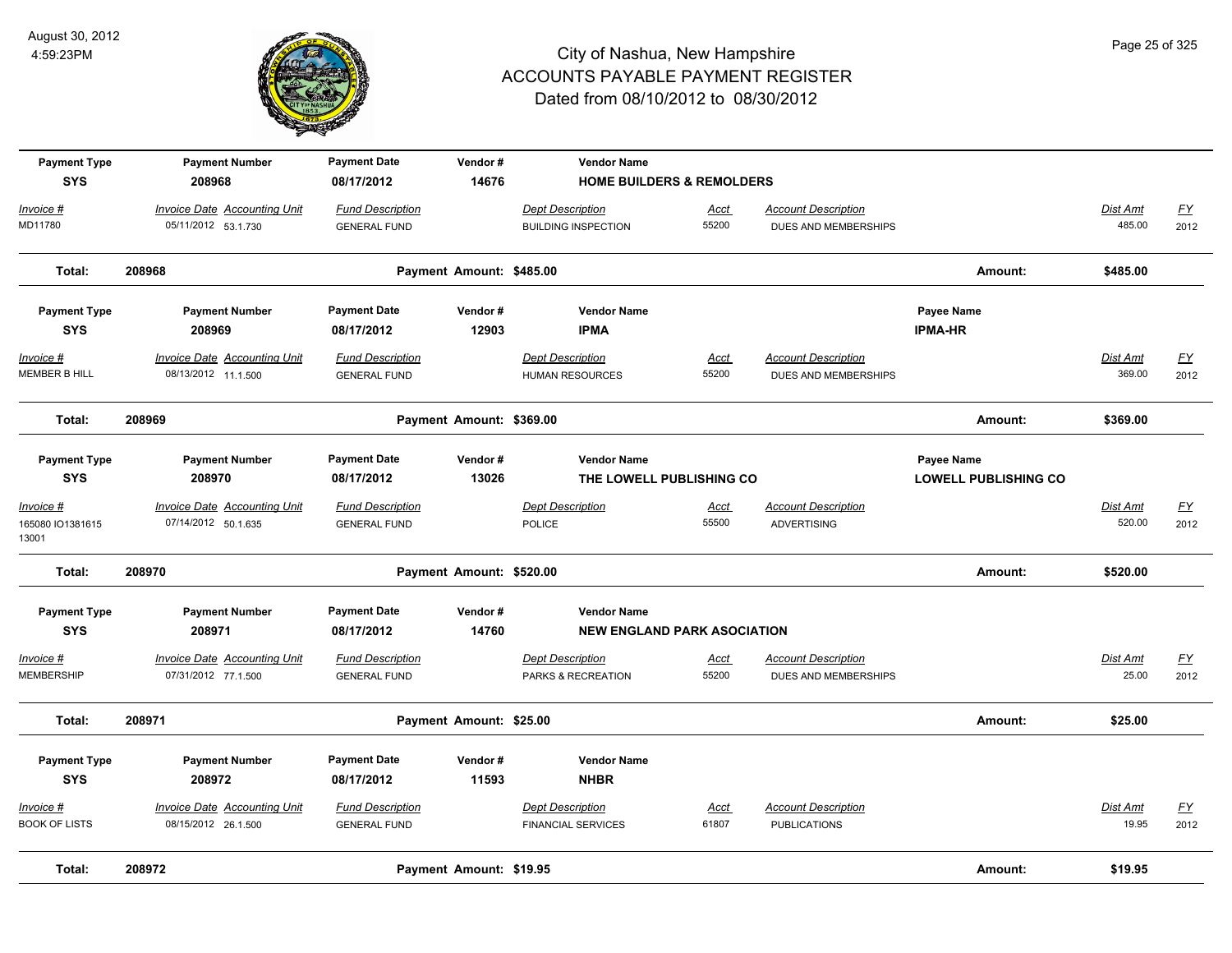

| <b>Payment Type</b>                    | <b>Payment Number</b>                                      | <b>Payment Date</b>                            | Vendor#                  | <b>Vendor Name</b>                        |               |                                                  |         |                          |                   |
|----------------------------------------|------------------------------------------------------------|------------------------------------------------|--------------------------|-------------------------------------------|---------------|--------------------------------------------------|---------|--------------------------|-------------------|
| <b>SYS</b>                             | 208973                                                     | 08/17/2012                                     | 13283                    | <b>PEARSON VUE</b>                        |               |                                                  |         |                          |                   |
| <u> Invoice #</u>                      | <b>Invoice Date Accounting Unit</b>                        | <b>Fund Description</b>                        |                          | <b>Dept Description</b>                   | <u>Acct</u>   | <b>Account Description</b>                       |         | <b>Dist Amt</b>          | $\underline{FY}$  |
| ICC CERT.-MARK<br><b>COLLINS</b>       | 08/10/2012 53.1.730                                        | <b>GENERAL FUND</b>                            |                          | <b>BUILDING INSPECTION</b>                | 55400         | <b>CONFERENCES AND</b><br><b>SEMINARS</b>        |         | 160.00                   | 2012              |
| ICC CERT.-MARK<br><b>COLLINS</b>       | 08/10/2012 53.1.730                                        | <b>GENERAL FUND</b>                            |                          | <b>BUILDING INSPECTION</b>                | 55400         | <b>CONFERENCES AND</b><br><b>SEMINARS</b>        |         | 180.00                   | 2012              |
| Total:                                 | 208973                                                     |                                                | Payment Amount: \$340.00 |                                           |               |                                                  | Amount: | \$340.00                 |                   |
| <b>Payment Type</b><br><b>SYS</b>      | <b>Payment Number</b><br>208974                            | <b>Payment Date</b><br>08/17/2012              | Vendor#<br>13372         | <b>Vendor Name</b><br><b>PSNH</b>         |               |                                                  |         |                          |                   |
| <u> Invoice #</u><br>56051190056 JUN12 | <b>Invoice Date Accounting Unit</b><br>07/26/2012 61.1.705 | <b>Fund Description</b><br><b>GENERAL FUND</b> |                          | <b>Dept Description</b><br><b>STREETS</b> | Acct<br>54100 | <b>Account Description</b><br><b>ELECTRICITY</b> |         | <b>Dist Amt</b><br>16.48 | <u>FY</u><br>2012 |
| 56051190056 JUN12                      | 07/26/2012 61.1.705                                        | <b>GENERAL FUND</b>                            |                          | <b>STREETS</b>                            | 54100         | <b>ELECTRICITY</b>                               |         | 40.03                    | 2012              |
| 56051190056 JUN12                      | 07/26/2012 61.1.705                                        | <b>GENERAL FUND</b>                            |                          | <b>STREETS</b>                            | 54100         | <b>ELECTRICITY</b>                               |         | 78.24                    | 2012              |
| 56051190056 JUN12                      | 07/26/2012 61.1.705                                        | <b>GENERAL FUND</b>                            |                          | <b>STREETS</b>                            | 54100         | <b>ELECTRICITY</b>                               |         | 36.14                    | 2012              |
| 56051190056 JUN12                      | 07/26/2012 61.1.705                                        | <b>GENERAL FUND</b>                            |                          | <b>STREETS</b>                            | 54100         | <b>ELECTRICITY</b>                               |         | 39.10                    | 2012              |
| 56051190056 JUN12                      | 07/26/2012 61.1.705                                        | <b>GENERAL FUND</b>                            |                          | <b>STREETS</b>                            | 54100         | <b>ELECTRICITY</b>                               |         | 75.37                    | 2012              |
| 56051190056 JUN12                      | 07/26/2012 61.1.705                                        | <b>GENERAL FUND</b>                            |                          | <b>STREETS</b>                            | 54100         | <b>ELECTRICITY</b>                               |         | 42.96                    | 2012              |
| 56051190056 JUN12                      | 07/26/2012 61.1.705                                        | <b>GENERAL FUND</b>                            |                          | <b>STREETS</b>                            | 54100         | <b>ELECTRICITY</b>                               |         | 46.43                    | 2012              |
| 56051190056 JUN12                      | 07/26/2012 61.1.705                                        | <b>GENERAL FUND</b>                            |                          | <b>STREETS</b>                            | 54100         | <b>ELECTRICITY</b>                               |         | 46.19                    | 2012              |
| 56051190056 JUN12                      | 07/26/2012 61.1.705                                        | <b>GENERAL FUND</b>                            |                          | <b>STREETS</b>                            | 54100         | <b>ELECTRICITY</b>                               |         | 22.74                    | 2012              |
| 56051190056 JUN12                      | 07/26/2012 61.1.705                                        | <b>GENERAL FUND</b>                            |                          | <b>STREETS</b>                            | 54100         | <b>ELECTRICITY</b>                               |         | 37.61                    | 2012              |
| 56051190056 JUN12                      | 07/26/2012 61.1.705                                        | <b>GENERAL FUND</b>                            |                          | <b>STREETS</b>                            | 54100         | <b>ELECTRICITY</b>                               |         | 36.06                    | 2012              |
| 56051190056 JUN12                      | 07/26/2012 61.1.705                                        | <b>GENERAL FUND</b>                            |                          | <b>STREETS</b>                            | 54100         | <b>ELECTRICITY</b>                               |         | 54.79                    | 2012              |
| 56051190056 JUN12                      | 07/26/2012 61.1.705                                        | <b>GENERAL FUND</b>                            |                          | <b>STREETS</b>                            | 54100         | <b>ELECTRICITY</b>                               |         | 13.67                    | 2012              |
| 56051190056 JUN12                      | 07/26/2012 61.1.705                                        | <b>GENERAL FUND</b>                            |                          | <b>STREETS</b>                            | 54100         | <b>ELECTRICITY</b>                               |         | 47.55                    | 2012              |
| 56051190056 JUN12                      | 07/26/2012 61.1.705                                        | <b>GENERAL FUND</b>                            |                          | <b>STREETS</b>                            | 54100         | <b>ELECTRICITY</b>                               |         | 13.61                    | 2012              |
| 56051190056 JUN12                      | 07/26/2012 61.1.705                                        | <b>GENERAL FUND</b>                            |                          | <b>STREETS</b>                            | 54100         | <b>ELECTRICITY</b>                               |         | 40.92                    | 2012              |
| 56051190056 JUN12                      | 07/26/2012 61.1.705                                        | <b>GENERAL FUND</b>                            |                          | <b>STREETS</b>                            | 54100         | <b>ELECTRICITY</b>                               |         | 36.90                    | 2012              |
| 56051190056 JUN12                      | 07/26/2012 61.1.705                                        | <b>GENERAL FUND</b>                            |                          | <b>STREETS</b>                            | 54100         | <b>ELECTRICITY</b>                               |         | 44.25                    | 2012              |
| 56051190056 JUN12                      | 07/26/2012 61.1.705                                        | <b>GENERAL FUND</b>                            |                          | <b>STREETS</b>                            | 54100         | <b>ELECTRICITY</b>                               |         | 42.38                    | 2012              |
| 56051190056 JUN12                      | 07/26/2012 61.1.705                                        | <b>GENERAL FUND</b>                            |                          | <b>STREETS</b>                            | 54100         | <b>ELECTRICITY</b>                               |         | 46.61                    | 2012              |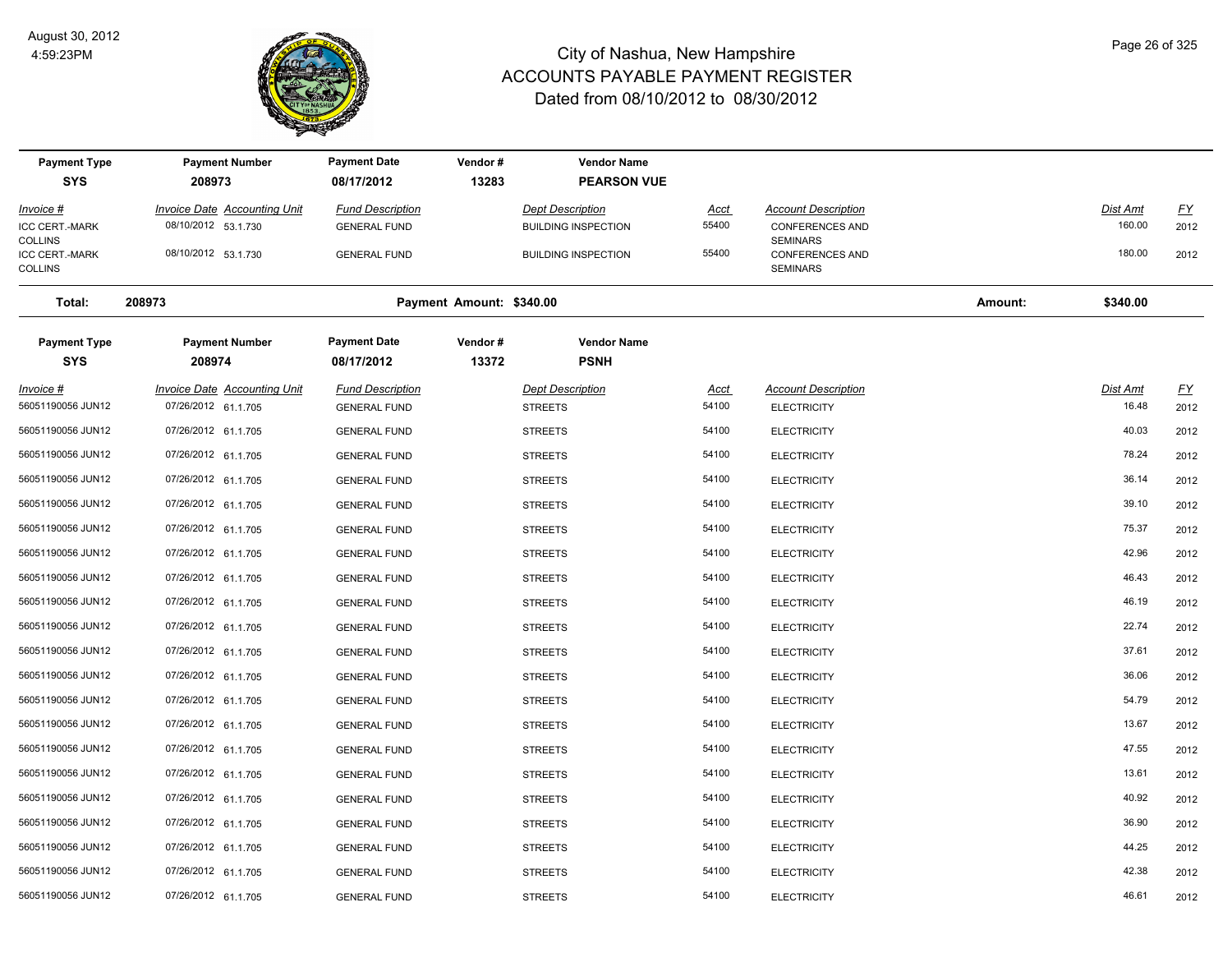

| 56051190056 JUN12 | 07/26/2012 61.1.705 | <b>GENERAL FUND</b> | <b>STREETS</b> | 54100 | <b>ELECTRICITY</b> | 13.67  | 2012 |
|-------------------|---------------------|---------------------|----------------|-------|--------------------|--------|------|
| 56120141023 JUL13 | 07/26/2012 61.1.705 | <b>GENERAL FUND</b> | <b>STREETS</b> | 54100 | <b>ELECTRICITY</b> | 36.14  | 2012 |
| 56120141023 JUL13 | 07/26/2012 61.1.705 | <b>GENERAL FUND</b> | <b>STREETS</b> | 54100 | <b>ELECTRICITY</b> | 47.52  | 2012 |
| 56120141023 JUL13 | 07/26/2012 61.1.705 | <b>GENERAL FUND</b> | <b>STREETS</b> | 54100 | <b>ELECTRICITY</b> | 36.42  | 2012 |
| 56120141023 JUL13 | 07/26/2012 61.1.705 | <b>GENERAL FUND</b> | <b>STREETS</b> | 54100 | <b>ELECTRICITY</b> | 35.57  | 2012 |
| 56120141023 JUL13 | 07/26/2012 61.1.705 | <b>GENERAL FUND</b> | <b>STREETS</b> | 54100 | <b>ELECTRICITY</b> | 46.75  | 2012 |
| 56120141023 JUL13 | 07/26/2012 61.1.705 | <b>GENERAL FUND</b> | <b>STREETS</b> | 54100 | <b>ELECTRICITY</b> | 52.98  | 2012 |
| 56120141023 JUL13 | 07/26/2012 61.1.705 | <b>GENERAL FUND</b> | <b>STREETS</b> | 54100 | <b>ELECTRICITY</b> | 43.90  | 2012 |
| 56120141023 JUL13 | 07/26/2012 61.1.705 | <b>GENERAL FUND</b> | <b>STREETS</b> | 54100 | <b>ELECTRICITY</b> | 17.70  | 2012 |
| 56120141023 JUL13 | 07/26/2012 61.1.705 | <b>GENERAL FUND</b> | <b>STREETS</b> | 54100 | <b>ELECTRICITY</b> | 16.46  | 2012 |
| 56120141023 JUL13 | 07/26/2012 61.1.705 | <b>GENERAL FUND</b> | <b>STREETS</b> | 54100 | <b>ELECTRICITY</b> | 63.11  | 2012 |
| 56120141023 JUL13 | 07/26/2012 61.1.705 | <b>GENERAL FUND</b> | <b>STREETS</b> | 54100 | <b>ELECTRICITY</b> | 19.62  | 2012 |
| 56120141023 JUL13 | 07/26/2012 61.1.705 | <b>GENERAL FUND</b> | <b>STREETS</b> | 54100 | <b>ELECTRICITY</b> | 81.92  | 2012 |
| 56120141023 JUL13 | 07/26/2012 61.1.705 | <b>GENERAL FUND</b> | <b>STREETS</b> | 54100 | <b>ELECTRICITY</b> | 17.87  | 2012 |
| 56120141023 JUL13 | 07/26/2012 61.1.705 | <b>GENERAL FUND</b> | <b>STREETS</b> | 54100 | <b>ELECTRICITY</b> | 33.26  | 2012 |
| 56120141023 JUL13 | 07/26/2012 61.1.705 | <b>GENERAL FUND</b> | <b>STREETS</b> | 54100 | <b>ELECTRICITY</b> | 64.68  | 2012 |
| 56120141023 JUL13 | 07/26/2012 61.1.705 | <b>GENERAL FUND</b> | <b>STREETS</b> | 54100 | <b>ELECTRICITY</b> | 60.34  | 2012 |
| 56120141023 JUL13 | 07/26/2012 61.1.705 | <b>GENERAL FUND</b> | <b>STREETS</b> | 54100 | <b>ELECTRICITY</b> | 48.96  | 2012 |
| 56120141023 JUL13 | 07/26/2012 61.1.705 | <b>GENERAL FUND</b> | <b>STREETS</b> | 54100 | <b>ELECTRICITY</b> | 13.63  | 2012 |
| 56120141023 JUL13 | 07/26/2012 61.1.705 | <b>GENERAL FUND</b> | <b>STREETS</b> | 54100 | <b>ELECTRICITY</b> | 49.76  | 2012 |
| 56120141023 JUL13 | 07/26/2012 61.1.705 | <b>GENERAL FUND</b> | <b>STREETS</b> | 54100 | <b>ELECTRICITY</b> | 54.26  | 2012 |
| 56120141023 JUL13 | 07/26/2012 61.1.705 | <b>GENERAL FUND</b> | <b>STREETS</b> | 54100 | <b>ELECTRICITY</b> | 122.22 | 2012 |
| 56120141023 JUL13 | 07/26/2012 61.1.705 | <b>GENERAL FUND</b> | <b>STREETS</b> | 54100 | <b>ELECTRICITY</b> | 51.50  | 2012 |
| 56120141023 JUL13 | 07/26/2012 61.1.705 | <b>GENERAL FUND</b> | <b>STREETS</b> | 54100 | <b>ELECTRICITY</b> | 42.26  | 2012 |
| 56120141023 JUL13 | 07/26/2012 61.1.705 | <b>GENERAL FUND</b> | <b>STREETS</b> | 54100 | <b>ELECTRICITY</b> | 49.04  | 2012 |
| 56120141023 JUL13 | 07/26/2012 61.1.705 | <b>GENERAL FUND</b> | <b>STREETS</b> | 54100 | <b>ELECTRICITY</b> | 13.63  | 2012 |
| 56120141023 JUL13 | 07/26/2012 61.1.705 | <b>GENERAL FUND</b> | <b>STREETS</b> | 54100 | <b>ELECTRICITY</b> | 40.68  | 2012 |
| 56131090086 JUL13 | 07/23/2012 61.1.705 | <b>GENERAL FUND</b> | <b>STREETS</b> | 54100 | <b>ELECTRICITY</b> | 36.63  | 2012 |
| 56131090086 JUL13 | 07/23/2012 61.1.705 | <b>GENERAL FUND</b> | <b>STREETS</b> | 54100 | <b>ELECTRICITY</b> | 40.39  | 2012 |
| 56131090086 JUL13 | 07/23/2012 61.1.705 | <b>GENERAL FUND</b> | <b>STREETS</b> | 54100 | <b>ELECTRICITY</b> | 35.46  | 2012 |
| 56131090086 JUL13 | 07/23/2012 61.1.705 | <b>GENERAL FUND</b> | <b>STREETS</b> | 54100 | <b>ELECTRICITY</b> | 40.47  | 2012 |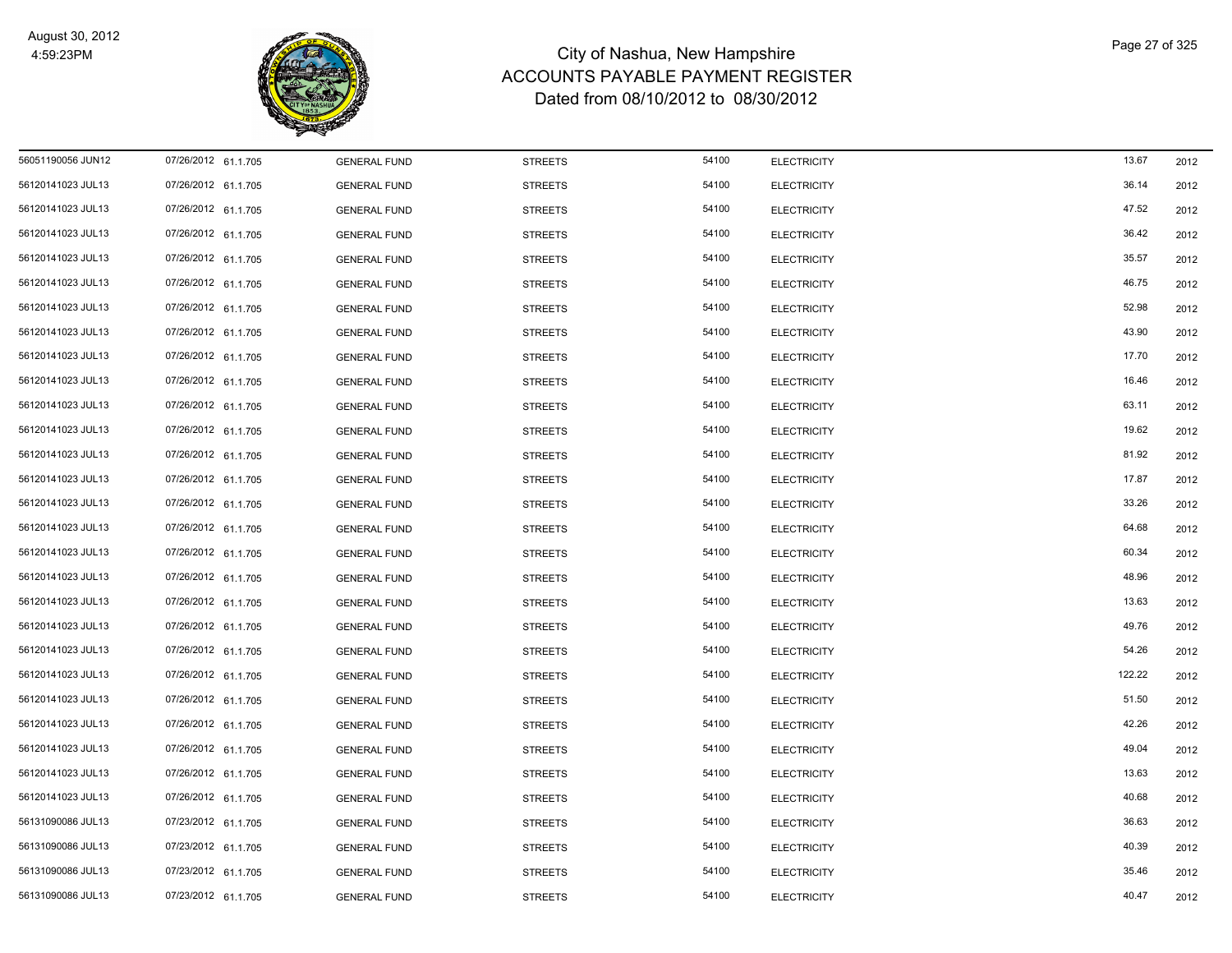

| 56131090086 JUL13 | 07/23/2012 61.1.705 | <b>GENERAL FUND</b> | <b>STREETS</b> | 54100 | <b>ELECTRICITY</b> | 40.09 | 2012 |
|-------------------|---------------------|---------------------|----------------|-------|--------------------|-------|------|
| 56131090086 JUL13 | 07/23/2012 61.1.705 | <b>GENERAL FUND</b> | <b>STREETS</b> | 54100 | <b>ELECTRICITY</b> | 58.27 | 2012 |
| 56131090086 JUL13 | 07/23/2012 61.1.705 | <b>GENERAL FUND</b> | <b>STREETS</b> | 54100 | <b>ELECTRICITY</b> | 53.64 | 2012 |
| 56131090086 JUL13 | 07/23/2012 61.1.705 | <b>GENERAL FUND</b> | <b>STREETS</b> | 54100 | <b>ELECTRICITY</b> | 49.64 | 2012 |
| 56131090086 JUL13 | 07/23/2012 61.1.705 | <b>GENERAL FUND</b> | <b>STREETS</b> | 54100 | <b>ELECTRICITY</b> | 32.99 | 2012 |
| 56131090086 JUL13 | 07/23/2012 61.1.705 | <b>GENERAL FUND</b> | <b>STREETS</b> | 54100 | <b>ELECTRICITY</b> | 44.67 | 2012 |
| 56131090086 JUL13 | 07/23/2012 61.1.705 | <b>GENERAL FUND</b> | <b>STREETS</b> | 54100 | <b>ELECTRICITY</b> | 55.47 | 2012 |
| 56131090086 JUL13 | 07/23/2012 61.1.705 | <b>GENERAL FUND</b> | <b>STREETS</b> | 54100 | <b>ELECTRICITY</b> | 66.00 | 2012 |
| 56131090086 JUL13 | 07/23/2012 61.1.705 | <b>GENERAL FUND</b> | <b>STREETS</b> | 54100 | <b>ELECTRICITY</b> | 19.99 | 2012 |
| 56131090086 JUL13 | 07/23/2012 61.1.705 | <b>GENERAL FUND</b> | <b>STREETS</b> | 54100 | <b>ELECTRICITY</b> | 47.32 | 2012 |
| 56131090086 JUL13 | 07/23/2012 61.1.705 | <b>GENERAL FUND</b> | <b>STREETS</b> | 54100 | <b>ELECTRICITY</b> | 15.35 | 2012 |
| 56131090086 JUL13 | 07/23/2012 61.1.705 | <b>GENERAL FUND</b> | <b>STREETS</b> | 54100 | <b>ELECTRICITY</b> | 42.12 | 2012 |
| 56131090086 JUL13 | 07/23/2012 61.1.705 | <b>GENERAL FUND</b> | <b>STREETS</b> | 54100 | <b>ELECTRICITY</b> | 23.85 | 2012 |
| 56131090086 JUL13 | 07/23/2012 61.1.705 | <b>GENERAL FUND</b> | <b>STREETS</b> | 54100 | <b>ELECTRICITY</b> | 46.19 | 2012 |
| 56131090086 JUL13 | 07/23/2012 61.1.705 | <b>GENERAL FUND</b> | <b>STREETS</b> | 54100 | <b>ELECTRICITY</b> | 41.22 | 2012 |
| 56131090086 JUL13 | 07/23/2012 61.1.705 | <b>GENERAL FUND</b> | <b>STREETS</b> | 54100 | <b>ELECTRICITY</b> | 44.70 | 2012 |
| 56131090086 JUL13 | 07/23/2012 61.1.705 | <b>GENERAL FUND</b> | <b>STREETS</b> | 54100 | <b>ELECTRICITY</b> | 48.14 | 2012 |
| 56131090086 JUL13 | 07/23/2012 61.1.705 | <b>GENERAL FUND</b> | <b>STREETS</b> | 54100 | <b>ELECTRICITY</b> | 43.69 | 2012 |
| 56131090086 JUL13 | 07/23/2012 61.1.705 | <b>GENERAL FUND</b> | <b>STREETS</b> | 54100 | <b>ELECTRICITY</b> | 31.76 | 2012 |
| 56693090037 JUL13 | 08/02/2012 61.1.705 | <b>GENERAL FUND</b> | <b>STREETS</b> | 54100 | <b>ELECTRICITY</b> | 55.22 | 2012 |
| 56693090037 JUL13 | 08/02/2012 61.1.705 | <b>GENERAL FUND</b> | <b>STREETS</b> | 54100 | <b>ELECTRICITY</b> | 35.76 | 2012 |
| 56693090037 JUL13 | 08/02/2012 61.1.705 | <b>GENERAL FUND</b> | <b>STREETS</b> | 54100 | <b>ELECTRICITY</b> | 66.33 | 2012 |
| 56693090037 JUL13 | 08/02/2012 61.1.705 | <b>GENERAL FUND</b> | <b>STREETS</b> | 54100 | <b>ELECTRICITY</b> | 27.56 | 2012 |
| 56693090037 JUL13 | 08/02/2012 61.1.705 | <b>GENERAL FUND</b> | <b>STREETS</b> | 54100 | <b>ELECTRICITY</b> | 17.18 | 2012 |
| 56693090037 JUL13 | 08/02/2012 61.1.705 | <b>GENERAL FUND</b> | <b>STREETS</b> | 54100 | <b>ELECTRICITY</b> | 47.79 | 2012 |
| 56693090037 JUL13 | 08/02/2012 61.1.705 | <b>GENERAL FUND</b> | <b>STREETS</b> | 54100 | <b>ELECTRICITY</b> | 46.15 | 2012 |
| 56693090037 JUL13 | 08/02/2012 61.1.705 | <b>GENERAL FUND</b> | <b>STREETS</b> | 54100 | <b>ELECTRICITY</b> | 40.46 | 2012 |
| 56693090037 JUL13 | 08/02/2012 61.1.705 | <b>GENERAL FUND</b> | <b>STREETS</b> | 54100 | <b>ELECTRICITY</b> | 53.52 | 2012 |
| 56693090037 JUL13 | 08/02/2012 61.1.705 | <b>GENERAL FUND</b> | <b>STREETS</b> | 54100 | <b>ELECTRICITY</b> | 49.98 | 2012 |
| 56693090037 JUL13 | 08/02/2012 61.1.705 | <b>GENERAL FUND</b> | <b>STREETS</b> | 54100 | <b>ELECTRICITY</b> | 49.30 | 2012 |
| 56693090037 JUL13 | 08/02/2012 61.1.705 | <b>GENERAL FUND</b> | <b>STREETS</b> | 54100 | <b>ELECTRICITY</b> | 39.11 | 2012 |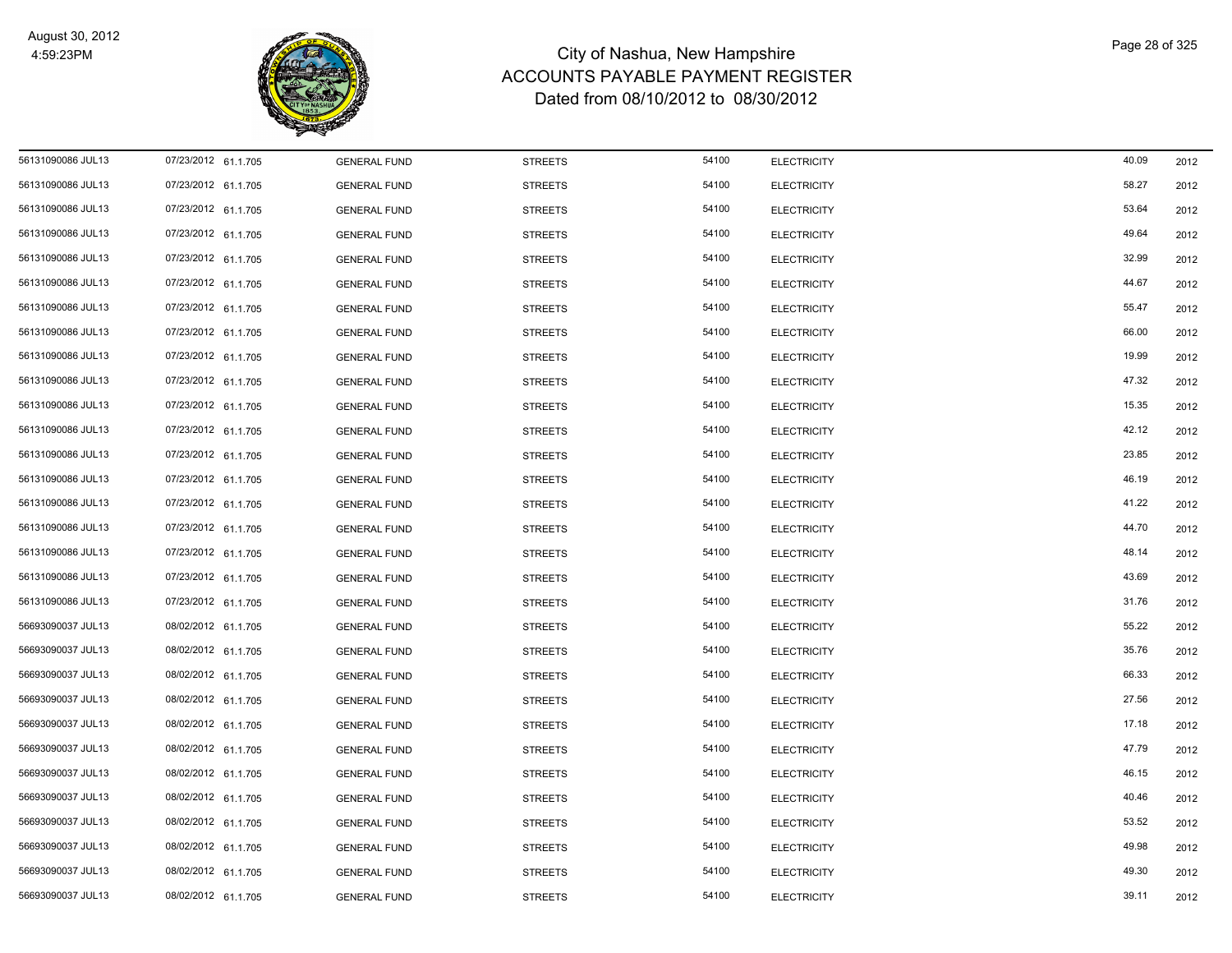

| 56693090037 JUL13                     | 08/02/2012 61.1.705                                        | <b>GENERAL FUND</b>                            |                            | <b>STREETS</b>                           | 54100                         | <b>ELECTRICITY</b>                                   |         | 47.90                     | 2012             |
|---------------------------------------|------------------------------------------------------------|------------------------------------------------|----------------------------|------------------------------------------|-------------------------------|------------------------------------------------------|---------|---------------------------|------------------|
| 56693090037 JUL13                     | 08/02/2012 61.1.705                                        | <b>GENERAL FUND</b>                            |                            | <b>STREETS</b>                           | 54100                         | <b>ELECTRICITY</b>                                   |         | 35.64                     | 2012             |
| 56693090037 JUL13                     | 08/02/2012 61.1.705                                        | <b>GENERAL FUND</b>                            |                            | <b>STREETS</b>                           | 54100                         | <b>ELECTRICITY</b>                                   |         | 48.05                     | 2012             |
| 56693090037 JUL13                     | 08/02/2012 61.1.705                                        | <b>GENERAL FUND</b>                            |                            | <b>STREETS</b>                           | 54100                         | <b>ELECTRICITY</b>                                   |         | 47.37                     | 2012             |
| 56693090037 JUL13                     | 08/02/2012 61.1.705                                        | <b>GENERAL FUND</b>                            |                            | <b>STREETS</b>                           | 54100                         | <b>ELECTRICITY</b>                                   |         | 55.50                     | 2012             |
| 56693090037 JUL13                     | 08/02/2012 61.1.705                                        | <b>GENERAL FUND</b>                            |                            | <b>STREETS</b>                           | 54100                         | <b>ELECTRICITY</b>                                   |         | 39.74                     | 2012             |
| 56693090037 JUL13                     | 08/02/2012 61.1.705                                        | <b>GENERAL FUND</b>                            |                            | <b>STREETS</b>                           | 54100                         | <b>ELECTRICITY</b>                                   |         | 43.05                     | 2012             |
| 56693090037 JUL13                     | 08/02/2012 61.1.705                                        | <b>GENERAL FUND</b>                            |                            | <b>STREETS</b>                           | 54100                         | <b>ELECTRICITY</b>                                   |         | 51.04                     | 2012             |
| 56693090037 JUL13                     | 08/02/2012 61.1.705                                        | <b>GENERAL FUND</b>                            |                            | <b>STREETS</b>                           | 54100                         | <b>ELECTRICITY</b>                                   |         | 40.08                     | 2012             |
| 56693090037 JUL13                     | 08/02/2012 61.1.705                                        | <b>GENERAL FUND</b>                            |                            | <b>STREETS</b>                           | 54100                         | <b>ELECTRICITY</b>                                   |         | 14.84                     | 2012             |
| 56693090037 JUL13                     | 08/02/2012 61.1.705                                        | <b>GENERAL FUND</b>                            |                            | <b>STREETS</b>                           | 54100                         | <b>ELECTRICITY</b>                                   |         | 18.60                     | 2012             |
| 56693090037 JUL13                     | 08/02/2012 61.1.705                                        | <b>GENERAL FUND</b>                            |                            | <b>STREETS</b>                           | 54100                         | <b>ELECTRICITY</b>                                   |         | 106.25                    | 2012             |
| Total:                                | 208974                                                     |                                                | Payment Amount: \$4,066.35 |                                          |                               |                                                      | Amount: | \$4,066.35                |                  |
| <b>Payment Type</b>                   | <b>Payment Number</b>                                      | <b>Payment Date</b>                            | Vendor#                    | <b>Vendor Name</b>                       |                               |                                                      |         |                           |                  |
| <b>SYS</b>                            | 208975                                                     | 08/17/2012                                     | 14682                      |                                          | <b>SGT STEVEN BELLEROSE</b>   |                                                      |         |                           |                  |
| <u>Invoice #</u><br>REG FEE ADAMSON W | <b>Invoice Date Accounting Unit</b><br>08/02/2012 50.1.635 | <b>Fund Description</b><br><b>GENERAL FUND</b> |                            | <b>Dept Description</b><br><b>POLICE</b> | <u>Acct</u><br>55400          | <b>Account Description</b><br><b>CONFERENCES AND</b> |         | <u>Dist Amt</u><br>100.00 | EY<br>2012       |
|                                       |                                                            |                                                |                            |                                          |                               | <b>SEMINARS</b>                                      |         |                           |                  |
| Total:                                | 208975                                                     |                                                | Payment Amount: \$100.00   |                                          |                               |                                                      | Amount: | \$100.00                  |                  |
| <b>Payment Type</b><br><b>SYS</b>     | <b>Payment Number</b><br>208976                            | <b>Payment Date</b><br>08/17/2012              | Vendor#<br>11887           | <b>Vendor Name</b>                       | <b>SHATTUCK MALONE OIL CO</b> |                                                      |         |                           |                  |
| <u> Invoice #</u>                     | <b>Invoice Date Accounting Unit</b>                        | <b>Fund Description</b>                        |                            | <b>Dept Description</b>                  | <u>Acct</u>                   | <b>Account Description</b>                           |         | Dist Amt                  | $\underline{FY}$ |
| 494093                                | 07/18/2012 68.6000.692                                     | SOLID WASTE FUND                               |                            | SOLID WASTE                              | 61307                         | FUEL, DIESEL                                         |         | 99.27                     | 2012             |
| 494093                                | 07/18/2012 68.6000.540                                     | SOLID WASTE FUND                               |                            | <b>SOLID WASTE</b>                       | 61307                         | FUEL, DIESEL                                         |         | 86.32                     | 2012             |
| 494093                                | 07/18/2012 68.6000.695                                     | SOLID WASTE FUND                               |                            | SOLID WASTE                              | 61307                         | FUEL, DIESEL                                         |         | 30.21                     | 2012             |
| 502915                                | 07/27/2012 68.6000.692                                     | SOLID WASTE FUND                               |                            | SOLID WASTE                              | 61307                         | FUEL, DIESEL                                         |         | 192.50                    | 2012             |
| 502915                                | 07/27/2012 68.6000.540                                     | SOLID WASTE FUND                               |                            | SOLID WASTE                              | 61307                         | FUEL, DIESEL                                         |         | 167.39                    | 2012             |
| 502915                                | 07/27/2012 68.6000.695                                     | SOLID WASTE FUND                               |                            | <b>SOLID WASTE</b>                       | 61307                         | FUEL, DIESEL                                         |         | 58.59                     | 2012             |
| 506022                                | 07/30/2012 68.6000.692                                     | SOLID WASTE FUND                               |                            | <b>SOLID WASTE</b>                       | 61307                         | FUEL, DIESEL                                         |         | 143.56                    | 2012             |
| 506022                                | 07/30/2012 68.6000.540                                     | SOLID WASTE FUND                               |                            | <b>SOLID WASTE</b>                       | 61307                         | FUEL, DIESEL                                         |         | 124.84                    | 2012             |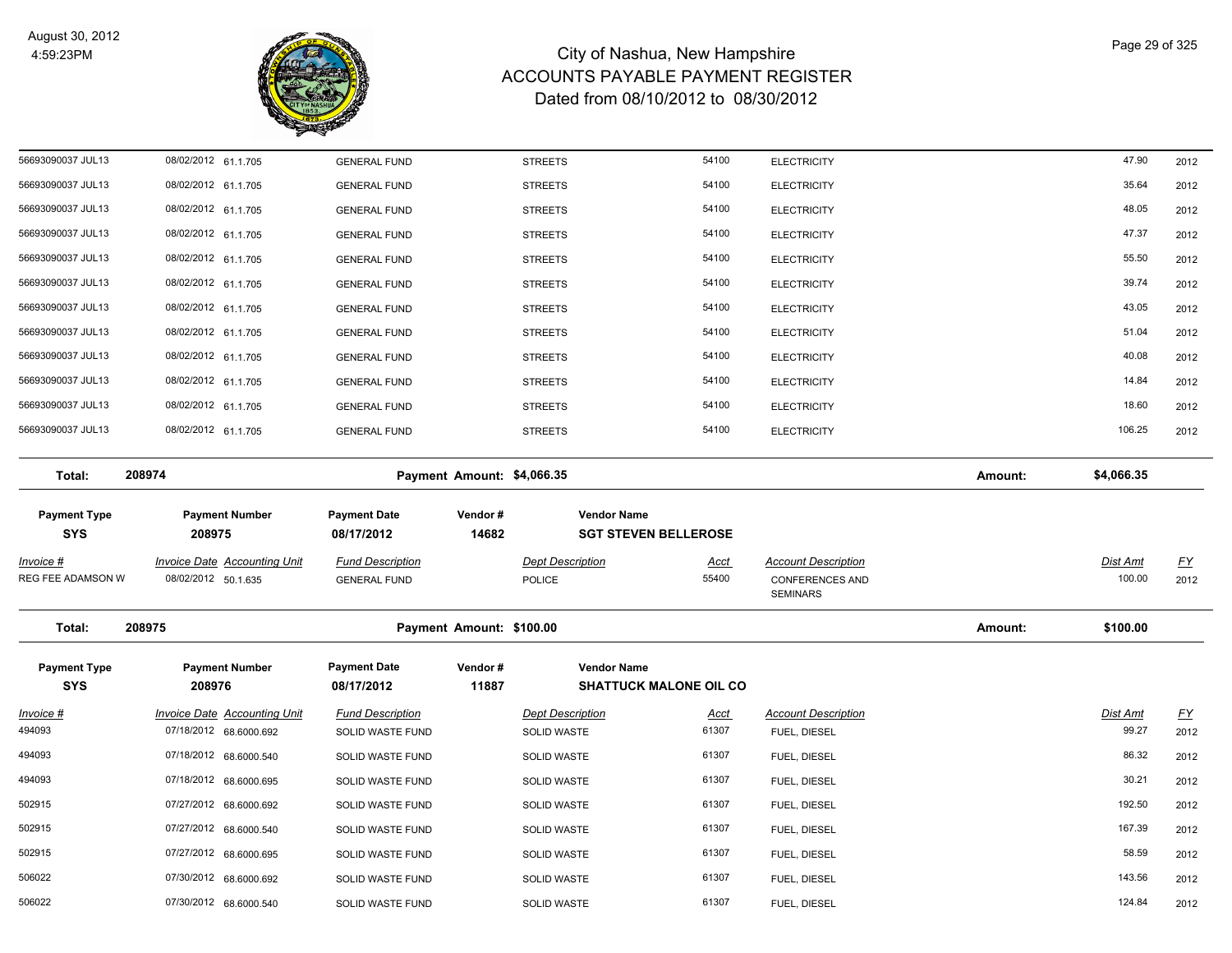

| Total: | 208976                 |                  | Payment Amount: \$27,189.36 |       |              | Amount: | \$27,189.36 |      |
|--------|------------------------|------------------|-----------------------------|-------|--------------|---------|-------------|------|
|        |                        |                  |                             |       |              |         |             |      |
| 777604 | 07/23/2012 68.6000.695 | SOLID WASTE FUND | SOLID WASTE                 | 61307 | FUEL, DIESEL |         | 3,331.81    | 2012 |
| 777604 | 07/23/2012 68.6000.540 | SOLID WASTE FUND | SOLID WASTE                 | 61307 | FUEL, DIESEL |         | 9,519.45    | 2012 |
| 777604 | 07/23/2012 68.6000.692 | SOLID WASTE FUND | SOLID WASTE                 | 61307 | FUEL, DIESEL |         | 10,947.37   | 2012 |
| 516090 | 08/09/2012 68.6000.695 | SOLID WASTE FUND | <b>SOLID WASTE</b>          | 61307 | FUEL, DIESEL |         | 77.31       | 2012 |
| 516090 | 08/09/2012 68.6000.540 | SOLID WASTE FUND | SOLID WASTE                 | 61307 | FUEL, DIESEL |         | 220.89      | 2012 |
| 516090 | 08/09/2012 68.6000.692 | SOLID WASTE FUND | SOLID WASTE                 | 61307 | FUEL, DIESEL |         | 254.02      | 2012 |
| 515084 | 08/08/2012 68.6000.695 | SOLID WASTE FUND | SOLID WASTE                 | 61307 | FUEL, DIESEL |         | 51.60       | 2012 |
| 515084 | 08/08/2012 68.6000.540 | SOLID WASTE FUND | <b>SOLID WASTE</b>          | 61307 | FUEL, DIESEL |         | 147.43      | 2012 |
| 515084 | 08/08/2012 68.6000.692 | SOLID WASTE FUND | SOLID WASTE                 | 61307 | FUEL, DIESEL |         | 169.55      | 2012 |
| 513091 | 08/06/2012 68.6000.695 | SOLID WASTE FUND | <b>SOLID WASTE</b>          | 61307 | FUEL, DIESEL |         | 55.63       | 2012 |
| 513091 | 08/06/2012 68.6000.540 | SOLID WASTE FUND | SOLID WASTE                 | 61307 | FUEL, DIESEL |         | 158.95      | 2012 |
| 513091 | 08/06/2012 68.6000.692 | SOLID WASTE FUND | <b>SOLID WASTE</b>          | 61307 | FUEL, DIESEL |         | 182.79      | 2012 |
| 510001 | 08/03/2012 68.6000.695 | SOLID WASTE FUND | SOLID WASTE                 | 61307 | FUEL, DIESEL |         | 25.30       | 2012 |
| 510001 | 08/03/2012 68.6000.540 | SOLID WASTE FUND | SOLID WASTE                 | 61307 | FUEL, DIESEL |         | 72.30       | 2012 |
| 510001 | 08/03/2012 68.6000.692 | SOLID WASTE FUND | SOLID WASTE                 | 61307 | FUEL, DIESEL |         | 83.14       | 2012 |
| 509983 | 08/03/2012 68.6000.695 | SOLID WASTE FUND | SOLID WASTE                 | 61307 | FUEL, DIESEL |         | 1.28        | 2012 |
| 509983 | 08/03/2012 68.6000.540 | SOLID WASTE FUND | SOLID WASTE                 | 61307 | FUEL, DIESEL |         | 3.66        | 2012 |
| 509983 | 08/03/2012 68.6000.692 | SOLID WASTE FUND | SOLID WASTE                 | 61307 | FUEL, DIESEL |         | 4.21        | 2012 |
| 509089 | 08/02/2012 68.6000.695 | SOLID WASTE FUND | SOLID WASTE                 | 61307 | FUEL, DIESEL |         | 4.46        | 2012 |
| 509089 | 08/02/2012 68.6000.540 | SOLID WASTE FUND | SOLID WASTE                 | 61307 | FUEL, DIESEL |         | 12.74       | 2012 |
| 509089 | 08/02/2012 68.6000.692 | SOLID WASTE FUND | SOLID WASTE                 | 61307 | FUEL, DIESEL |         | 14.65       | 2012 |
| 508034 | 08/01/2012 68.6000.695 | SOLID WASTE FUND | SOLID WASTE                 | 61307 | FUEL, DIESEL |         | 51.62       | 2012 |
| 508034 | 08/01/2012 68.6000.540 | SOLID WASTE FUND | SOLID WASTE                 | 61307 | FUEL, DIESEL |         | 147.50      | 2012 |
| 508034 | 08/01/2012 68.6000.692 | SOLID WASTE FUND | SOLID WASTE                 | 61307 | FUEL, DIESEL |         | 169.63      | 2012 |
| 507092 | 07/31/2012 68.6000.695 | SOLID WASTE FUND | SOLID WASTE                 | 61307 | FUEL, DIESEL |         | 75.00       | 2012 |
| 507092 | 07/31/2012 68.6000.540 | SOLID WASTE FUND | <b>SOLID WASTE</b>          | 61307 | FUEL, DIESEL |         | 214.28      | 2012 |
| 507092 | 07/31/2012 68.6000.692 | SOLID WASTE FUND | SOLID WASTE                 | 61307 | FUEL, DIESEL |         | 246.42      | 2012 |
| 506022 | 07/30/2012 68.6000.695 | SOLID WASTE FUND | <b>SOLID WASTE</b>          | 61307 | FUEL, DIESEL |         | 43.69       | 2012 |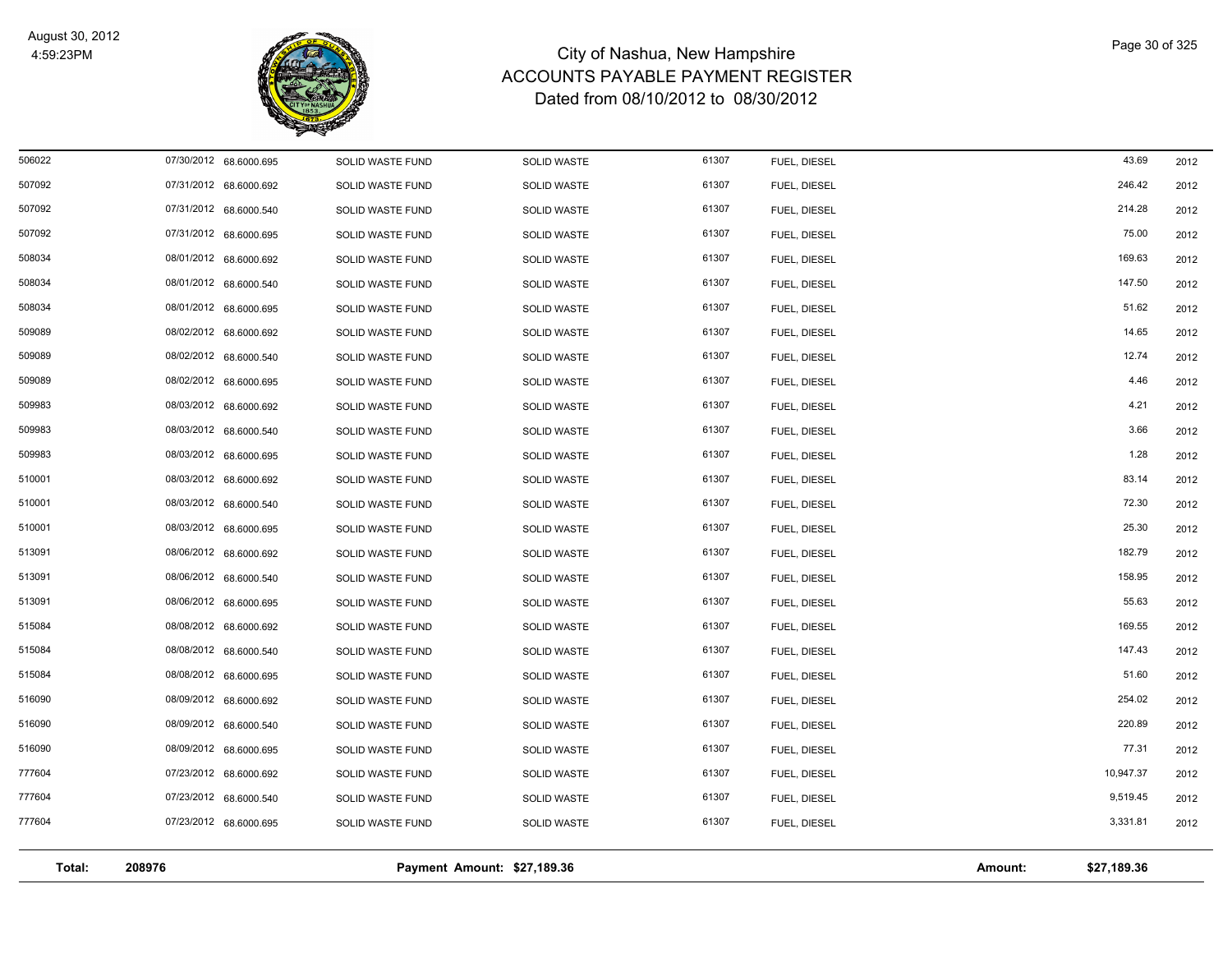

| <b>Payment Type</b><br><b>SYS</b>      | <b>Payment Number</b><br>208977                          | <b>Payment Date</b><br>08/17/2012              | Vendor#<br>13647        | <b>Vendor Name</b><br><b>STATE OF NH</b>       |                      |                                                         | Payee Name<br>STATE OF NH - DEPT OF SAFETY |                          |                   |
|----------------------------------------|----------------------------------------------------------|------------------------------------------------|-------------------------|------------------------------------------------|----------------------|---------------------------------------------------------|--------------------------------------------|--------------------------|-------------------|
| Invoice #                              | <b>Invoice Date Accounting Unit</b>                      | <b>Fund Description</b>                        |                         | <b>Dept Description</b>                        | <u>Acct</u>          | <b>Account Description</b>                              |                                            | <b>Dist Amt</b>          | EY                |
| MARGARET TERIS                         | 08/07/2012 BS1000                                        | <b>GENERAL FUND</b>                            |                         | <b>GENERAL FUND</b>                            | 21922                | FBI FINGERPRINT STATE FEE                               |                                            | 16.50                    | 2012              |
| SARA BEAULIEU                          | 08/03/2012 BS1000                                        | <b>GENERAL FUND</b>                            |                         | <b>GENERAL FUND</b>                            | 21922                | FBI FINGERPRINT STATE FEE                               |                                            | 16.50                    | 2012              |
| TRACY E<br><b>RICHARDSON</b>           | 08/09/2012 BS1000                                        | <b>GENERAL FUND</b>                            |                         | <b>GENERAL FUND</b>                            | 21922                | FBI FINGERPRINT STATE FEE                               |                                            | 16.50                    | 2012              |
| Total:                                 | 208977                                                   |                                                | Payment Amount: \$49.50 |                                                |                      |                                                         | Amount:                                    | \$49.50                  |                   |
| <b>Payment Type</b>                    | <b>Payment Number</b>                                    | <b>Payment Date</b>                            | Vendor#                 | <b>Vendor Name</b>                             |                      |                                                         |                                            |                          |                   |
| <b>SYS</b>                             | 208978                                                   | 08/17/2012                                     | 10948                   | STATE OF NH DEPT OF SAFETY                     |                      |                                                         |                                            |                          |                   |
| Invoice #<br>20120809<br>SACCOCCIO LAU | <b>Invoice Date Accounting Unit</b><br>08/09/2012 BS1000 | <b>Fund Description</b><br><b>GENERAL FUND</b> |                         | <b>Dept Description</b><br><b>GENERAL FUND</b> | <u>Acct</u><br>21922 | <b>Account Description</b><br>FBI FINGERPRINT STATE FEE |                                            | <b>Dist Amt</b><br>16.50 | <u>FY</u><br>2012 |
| Total:                                 | 208978                                                   |                                                | Payment Amount: \$16.50 |                                                |                      |                                                         | Amount:                                    | \$16.50                  |                   |
| <b>Payment Type</b>                    | <b>Payment Number</b>                                    | <b>Payment Date</b>                            | Vendor#                 | <b>Vendor Name</b>                             |                      |                                                         |                                            |                          |                   |
| <b>SYS</b>                             | 208979                                                   | 08/17/2012                                     | 13718                   | THE TELEGRAPH                                  |                      |                                                         |                                            |                          |                   |
| Invoice #                              | Invoice Date Accounting Unit                             | <b>Fund Description</b>                        |                         | <b>Dept Description</b>                        | Acct                 | <b>Account Description</b>                              | Activity                                   | Dist Amt                 | $\underline{FY}$  |
| 1207661 6610234                        | 06/26/2012 30.1.500                                      | <b>GENERAL FUND</b>                            |                         | <b>PURCHASING</b>                              | 55500                | <b>ADVERTISING</b>                                      |                                            | 91.75                    | 2012              |
| 12144<br>1208318 6610234               | 06/29/2012 60.5200                                       | CAPITAL PROJECTS-STREETS                       |                         | <b>CAPITAL</b><br>PROJECTS-ENGINEERING         | 81700                | <b>INFRASTRUCTURE</b>                                   | 1060.60.01.20                              | 91.75                    | 2012              |
| 12145<br>1208319 6610234<br>12146      | 06/30/2012 30.1.500                                      | <b>GENERAL FUND</b>                            |                         | <b>PURCHASING</b>                              | 55500                | <b>ADVERTISING</b>                                      |                                            | 183.50                   | 2012              |
| 1208477 6610234<br>13001               | 07/07/2012 50.1.635                                      | <b>GENERAL FUND</b>                            |                         | <b>POLICE</b>                                  | 55500                | <b>ADVERTISING</b>                                      |                                            | 821.40                   | 2012              |
| 1208663 6610234                        | 07/07/2012 30.1.500                                      | <b>GENERAL FUND</b>                            |                         | <b>PURCHASING</b>                              | 55500                | <b>ADVERTISING</b>                                      |                                            | 183.50                   | 2012              |
| 13002<br>1208680 6610234<br>13003      | 07/06/2012 84.3090                                       | URBAN PROGRAM GRANTS                           |                         | <b>URBAN PROGRAM GRANTS</b>                    | 68240                | <b>OTHER EXPENSES</b>                                   | 1092.84.10.50                              | 623.90                   | 2012              |
| 1209046 6610234<br>13007               | 07/13/2012 30.1.500                                      | <b>GENERAL FUND</b>                            |                         | <b>PURCHASING</b>                              | 55500                | <b>ADVERTISING</b>                                      |                                            | 91.75                    | 2012              |
| 1209083 6610234<br>13008               | 07/14/2012 30.1.500                                      | <b>GENERAL FUND</b>                            |                         | <b>PURCHASING</b>                              | 55500                | <b>ADVERTISING</b>                                      |                                            | 110.10                   | 2012              |
| 1209085 6610234<br>13009               | 07/16/2012 60.5200                                       | CAPITAL PROJECTS-STREETS                       |                         | CAPITAL<br>PROJECTS-ENGINEERING                | 81700                | <b>INFRASTRUCTURE</b>                                   | 1072.64.01.30                              | 128.45                   | 2012              |
| 1209255 6610234<br>13011               | 07/16/2012 60.3230                                       | PUBLIC WORKS GRANTS                            |                         | PUBLIC WORKS GRANTS                            | 55699                | OTHER CONTRACTED<br><b>SERVICES</b>                     | 1064.60.03.30                              | 128.45                   | 2012              |
| 1209334 6610234<br>13010               | 07/15/2012 91.1.012830                                   | <b>GENERAL FUND</b>                            |                         | SCHOOL                                         | 55500                | <b>ADVERTISING</b>                                      |                                            | 284.65                   | 2012              |
| 1209732 6610234<br>13015               | 07/22/2012 91.2222.991490                                | AFTER SCHOOL PROGRAM                           |                         | <b>SCHOOL</b>                                  | 61299                | MISCELLANEOUS SUPPLIES                                  |                                            | 265.20                   | 2012              |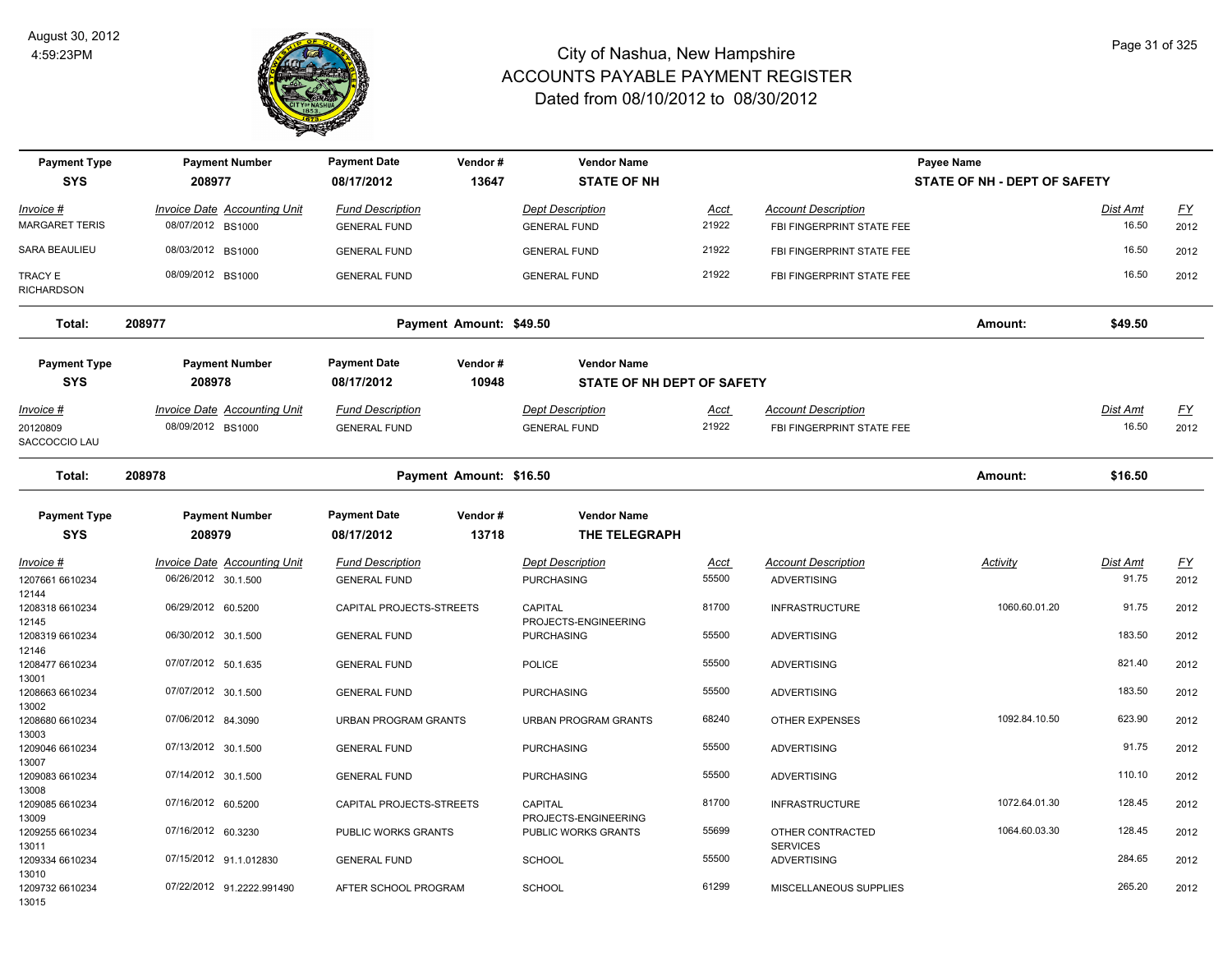

| 1209741 6610234           | 07/20/2012 30.1.500                 | <b>GENERAL FUND</b>      |                            | <b>PURCHASING</b>                           | 55500       | <b>ADVERTISING</b>                        |               | 205.67     | 2012                      |
|---------------------------|-------------------------------------|--------------------------|----------------------------|---------------------------------------------|-------------|-------------------------------------------|---------------|------------|---------------------------|
| 13012B<br>1209741 6610234 | 07/20/2012 69.6200.540              | <b>WASTEWATER FUND</b>   |                            | <b>WASTEWATER</b>                           | 55500       | <b>ADVERTISING</b>                        |               | 205.68     | 2012                      |
| 13012C<br>1209743 6610234 | 07/22/2012 91.1.012830              | <b>GENERAL FUND</b>      |                            | <b>SCHOOL</b>                               | 55500       | <b>ADVERTISING</b>                        |               | 218.35     | 2012                      |
| 13013<br>1209786 6610234  | 07/24/2012 69.6200.950              | <b>WASTEWATER FUND</b>   |                            | <b>WASTEWATER</b>                           | 81700       | <b>INFRASTRUCTURE</b>                     | 1046.69.01.30 | 165.15     | 2012                      |
| 13016<br>ACCT 90887429    | 08/01/2012 71.1.500                 | <b>GENERAL FUND</b>      |                            | <b>COMMUNITY SERVICES</b>                   | 61830       | <b>SUBSCRIPTIONS</b>                      |               | 195.50     | 2012                      |
|                           |                                     |                          |                            |                                             |             |                                           |               |            |                           |
| Total:                    | 208979                              |                          | Payment Amount: \$3,994.75 |                                             |             |                                           | Amount:       | \$3,994.75 |                           |
| <b>Payment Type</b>       | <b>Payment Number</b>               | <b>Payment Date</b>      | Vendor#                    | <b>Vendor Name</b>                          |             |                                           |               |            |                           |
| <b>SYS</b>                | 208980                              | 08/17/2012               | 13764                      | <b>TREASURER STATE OF NH</b>                |             |                                           |               |            |                           |
| <u> Invoice #</u>         | <b>Invoice Date Accounting Unit</b> | <b>Fund Description</b>  |                            | <b>Dept Description</b>                     | <u>Acct</u> | <b>Account Description</b>                |               | Dist Amt   | $\underline{\mathsf{FY}}$ |
| 000274607                 | 07/31/2012 28.6500.500              | PROPERTY & CASUALTY FUND |                            | RISK MGMT-PROPERTY &                        | 54267       | ELEVATOR MAINTENANCE                      |               | 50.00      | 2012                      |
|                           |                                     |                          |                            | CASUALTY                                    |             |                                           |               |            |                           |
| 000274608                 | 07/31/2012 28.6500.500              | PROPERTY & CASUALTY FUND |                            | RISK MGMT-PROPERTY &<br>CASUALTY            | 54267       | ELEVATOR MAINTENANCE                      |               | 50.00      | 2012                      |
| 000274609                 | 07/31/2012 28.6500.500              | PROPERTY & CASUALTY FUND |                            | <b>RISK MGMT-PROPERTY &amp;</b><br>CASUALTY | 54267       | ELEVATOR MAINTENANCE                      |               | 50.00      | 2012                      |
| 000274610                 | 07/31/2012 28.6500.500              | PROPERTY & CASUALTY FUND |                            | RISK MGMT-PROPERTY &<br>CASUALTY            | 54267       | ELEVATOR MAINTENANCE                      |               | 50.00      | 2012                      |
| Total:                    | 208980                              |                          | Payment Amount: \$200.00   |                                             |             |                                           | Amount:       | \$200.00   |                           |
| <b>Payment Type</b>       | <b>Payment Number</b>               | <b>Payment Date</b>      | Vendor#                    | <b>Vendor Name</b>                          |             |                                           |               |            |                           |
| <b>SYS</b>                | 208981                              | 08/17/2012               | 13764                      | <b>TREASURER STATE OF NH</b>                |             |                                           |               |            |                           |
| Invoice #                 | Invoice Date Accounting Unit        | <b>Fund Description</b>  |                            | <b>Dept Description</b>                     | <u>Acct</u> | <b>Account Description</b>                |               | Dist Amt   | $\underline{FY}$          |
| 3091                      | 07/31/2012 69.6200.540              | <b>WASTEWATER FUND</b>   |                            | <b>WASTEWATER</b>                           | 55400       | <b>CONFERENCES AND</b>                    |               | 220.00     | 2012                      |
| 3091                      | 07/31/2012 69.6200.670              | <b>WASTEWATER FUND</b>   |                            | WASTEWATER                                  | 55400       | <b>SEMINARS</b><br><b>CONFERENCES AND</b> |               | 380.00     | 2012                      |
|                           |                                     |                          |                            |                                             |             | <b>SEMINARS</b>                           |               |            |                           |
| Total:                    | 208981                              |                          | Payment Amount: \$600.00   |                                             |             |                                           | Amount:       | \$600.00   |                           |
| <b>Payment Type</b>       | <b>Payment Number</b>               | <b>Payment Date</b>      | Vendor#                    | <b>Vendor Name</b>                          |             |                                           |               |            |                           |
| <b>SYS</b>                | 208982                              | 08/17/2012               | 13764                      | <b>TREASURER STATE OF NH</b>                |             |                                           |               |            |                           |
| Invoice #                 | <b>Invoice Date Accounting Unit</b> | <b>Fund Description</b>  |                            | <b>Dept Description</b>                     | Acct        | <b>Account Description</b>                |               | Dist Amt   | <u>FY</u>                 |
| 5744550                   | 08/01/2012 07.1.565                 | <b>GENERAL FUND</b>      |                            | <b>CITY CLERK</b>                           | 44149       | <b>CERTIFIED COPIES</b>                   |               | 9,983.00   | 2012                      |
| 5744550                   | 08/01/2012 07.1.565                 | <b>GENERAL FUND</b>      |                            | <b>CITY CLERK</b>                           | 42508       | <b>MARRIAGE LICENSES</b>                  |               | 2.546.00   | 2012                      |
|                           |                                     |                          |                            |                                             |             |                                           |               |            |                           |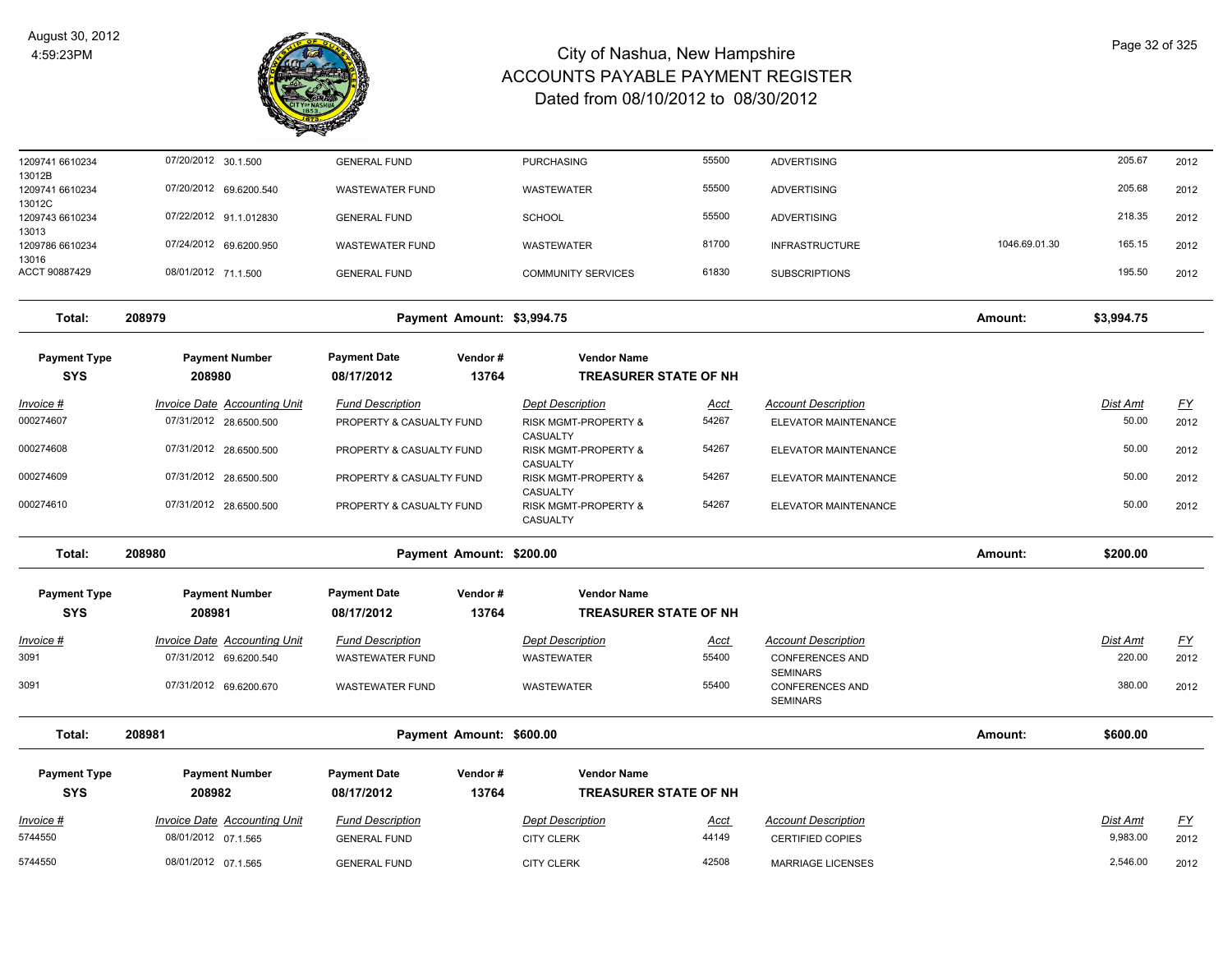

| Total:                            | 208982                                                        |                                                                                | Payment Amount: \$12,529.00 |                                                                            |                      |                                                                     | Amount: | \$12,529.00               |                   |
|-----------------------------------|---------------------------------------------------------------|--------------------------------------------------------------------------------|-----------------------------|----------------------------------------------------------------------------|----------------------|---------------------------------------------------------------------|---------|---------------------------|-------------------|
| <b>Payment Type</b><br><b>SYS</b> | <b>Payment Number</b><br>208983                               | <b>Payment Date</b><br>08/17/2012                                              | Vendor#<br>13764            | <b>Vendor Name</b><br><b>TREASURER STATE OF NH</b>                         |                      |                                                                     |         |                           |                   |
| <u>Invoice #</u><br>74512         | <b>Invoice Date Accounting Unit</b><br>07/12/2012 68.6000.692 | <b>Fund Description</b><br>SOLID WASTE FUND                                    |                             | <b>Dept Description</b><br><b>SOLID WASTE</b>                              | <u>Acct</u><br>55699 | <b>Account Description</b><br>OTHER CONTRACTED<br><b>SERVICES</b>   |         | <b>Dist Amt</b><br>360.00 | <u>FY</u><br>2012 |
| Total:                            | 208983                                                        |                                                                                | Payment Amount: \$360.00    |                                                                            |                      |                                                                     | Amount: | \$360.00                  |                   |
| <b>Payment Type</b><br><b>SYS</b> | <b>Payment Number</b><br>208984                               | <b>Payment Date</b><br>08/17/2012                                              | Vendor#<br>13764            | <b>Vendor Name</b><br><b>TREASURER STATE OF NH</b>                         |                      |                                                                     |         |                           |                   |
| Invoice #<br>ANNUAL RENEW APPS    | Invoice Date Accounting Unit<br>08/08/2012 68.6000.500        | <b>Fund Description</b><br>SOLID WASTE FUND                                    |                             | <b>Dept Description</b><br><b>SOLID WASTE</b>                              | Acct<br>55200        | <b>Account Description</b><br>DUES AND MEMBERSHIPS                  |         | Dist Amt<br>675.00        | <u>FY</u><br>2012 |
| <b>MODIFICATION APP</b>           | 08/01/2012 68.6000.692                                        | SOLID WASTE FUND                                                               |                             | <b>SOLID WASTE</b>                                                         | 55699                | OTHER CONTRACTED<br><b>SERVICES</b>                                 |         | 100.00                    | 2012              |
| Total:                            | 208984                                                        |                                                                                | Payment Amount: \$775.00    |                                                                            |                      |                                                                     | Amount: | \$775.00                  |                   |
| <b>Payment Type</b><br><b>SYS</b> | <b>Payment Number</b><br>208985                               | <b>Payment Date</b><br>08/17/2012                                              | Vendor#<br>12263            | <b>Vendor Name</b><br>AAA CREDIT SCREENING SERV LLC                        |                      |                                                                     |         |                           |                   |
| <u> Invoice #</u><br>70359        | <b>Invoice Date Accounting Unit</b><br>07/31/2012 50.1.635    | <b>Fund Description</b><br><b>GENERAL FUND</b>                                 |                             | <b>Dept Description</b><br>POLICE                                          | <u>Acct</u><br>53450 | <b>Account Description</b><br>RECRUITMENT/HIRING<br><b>SERVICES</b> |         | Dist Amt<br>50.00         | <u>FY</u><br>2012 |
| Total:                            | 208985                                                        |                                                                                | Payment Amount: \$50.00     |                                                                            |                      |                                                                     | Amount: | \$50.00                   |                   |
| <b>Payment Type</b><br><b>SYS</b> | <b>Payment Number</b><br>208986                               | <b>Payment Date</b><br>08/17/2012                                              | Vendor#<br>10806            | <b>Vendor Name</b><br><b>AARDVARK THE DEAN OF CLEAN</b>                    |                      |                                                                     |         |                           |                   |
| Invoice #<br>ACN101449            | <b>Invoice Date Accounting Unit</b><br>08/02/2012 22.2505     | <b>Fund Description</b><br><b>GOVT &amp; EDUCATION</b><br><b>CHANNELS FUND</b> |                             | <b>Dept Description</b><br><b>GOV'T &amp; EDUCATION</b><br><b>CHANNELS</b> | Acct<br>61428        | <b>Account Description</b><br><b>JANITORIAL SUPPLIES</b>            |         | Dist Amt<br>195.00        | EY<br>2012        |
| Total:                            | 208986                                                        |                                                                                | Payment Amount: \$195.00    |                                                                            |                      |                                                                     | Amount: | \$195.00                  |                   |
| <b>Payment Type</b><br><b>SYS</b> | <b>Payment Number</b><br>208987                               | <b>Payment Date</b><br>08/17/2012                                              | Vendor#<br>13946            | <b>Vendor Name</b><br><b>AC MOORE INC</b>                                  |                      |                                                                     |         |                           |                   |
| <u> Invoice #</u>                 | <b>Invoice Date Accounting Unit</b>                           | <b>Fund Description</b>                                                        |                             | <b>Dept Description</b>                                                    | Acct                 | <b>Account Description</b>                                          |         | Dist Amt                  | <u>FY</u>         |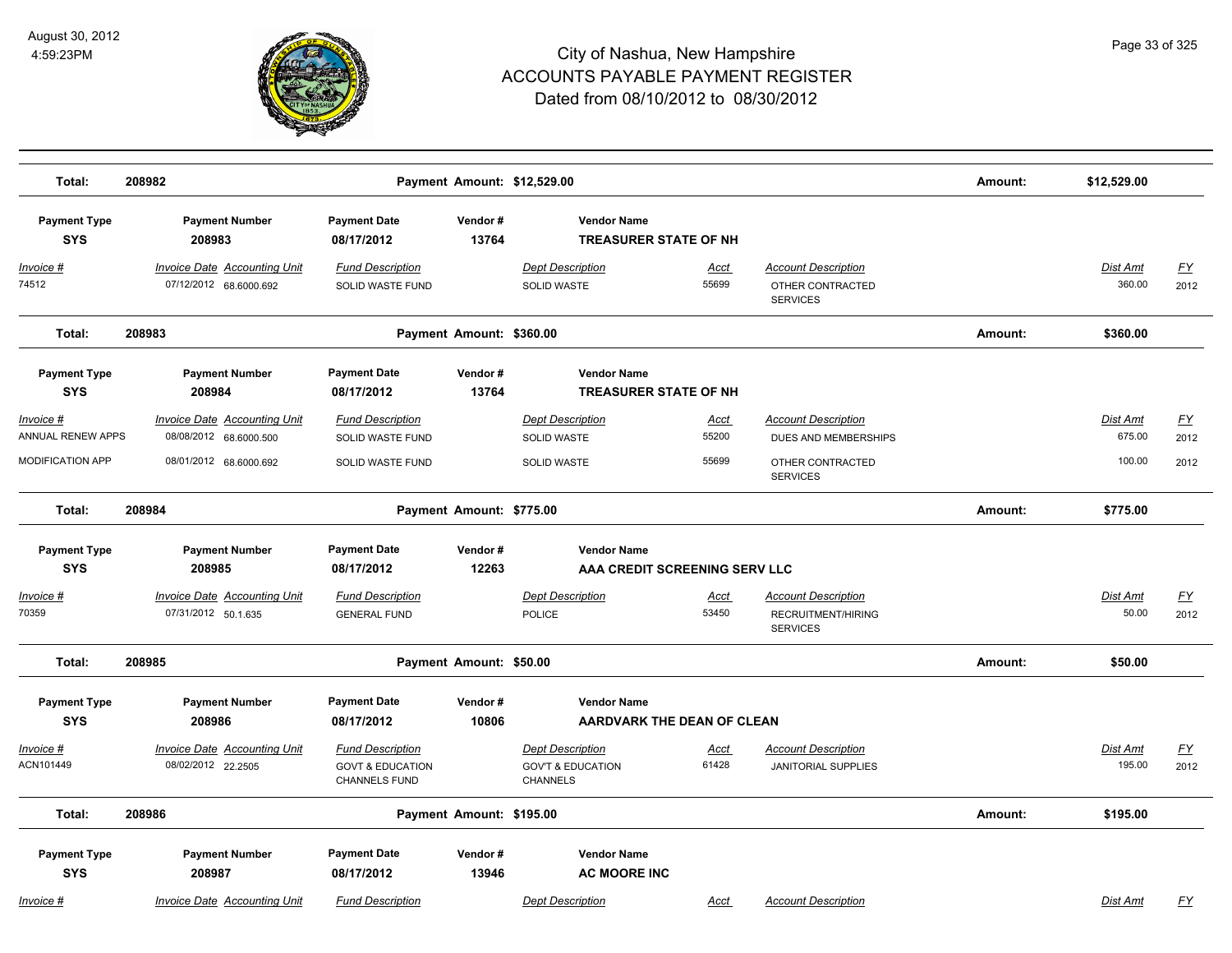

| 5146                | 07/20/2012 79.1.750                 | <b>GENERAL FUND</b>                    |                            | <b>LIBRARY</b>                       | 61816       | CHILDREN'S MEDIA                                  |                 | 38.12           | 2012             |
|---------------------|-------------------------------------|----------------------------------------|----------------------------|--------------------------------------|-------------|---------------------------------------------------|-----------------|-----------------|------------------|
| Total:              | 208987                              |                                        | Payment Amount: \$38.12    |                                      |             |                                                   | Amount:         | \$38.12         |                  |
| <b>Payment Type</b> | <b>Payment Number</b>               | <b>Payment Date</b>                    | Vendor#                    | <b>Vendor Name</b>                   |             |                                                   |                 |                 |                  |
| <b>SYS</b>          | 208988                              | 08/17/2012                             | 11849                      | <b>ACCOUNTEMPS</b>                   |             |                                                   |                 |                 |                  |
| <u>Invoice #</u>    | <b>Invoice Date Accounting Unit</b> | <b>Fund Description</b>                |                            | <b>Dept Description</b>              | <u>Acct</u> | <b>Account Description</b>                        | <b>Activity</b> | <b>Dist Amt</b> | <u>FY</u>        |
| 36000812            | 07/30/2012 22.5010                  | CAP PROJECTS-INFO<br><b>TECHNOLOGY</b> |                            | CAPITAL PROJECTS-INFO<br><b>TECH</b> | 81342       | <b>COMPUTER SOFTWARE &amp;</b><br><b>HARDWARE</b> | 1010.22.01.30   | 862.40          | 2012             |
| 36046535            | 08/06/2012 22.5010                  | CAP PROJECTS-INFO<br><b>TECHNOLOGY</b> |                            | CAPITAL PROJECTS-INFO<br><b>TECH</b> | 81342       | <b>COMPUTER SOFTWARE &amp;</b><br><b>HARDWARE</b> | 1010.22.01.30   | 862.40          | 2012             |
| Total:              | 208988                              |                                        | Payment Amount: \$1,724.80 |                                      |             |                                                   | Amount:         | \$1,724.80      |                  |
| <b>Payment Type</b> | <b>Payment Number</b>               | <b>Payment Date</b>                    | Vendor#                    | <b>Vendor Name</b>                   |             |                                                   |                 |                 |                  |
| <b>SYS</b>          | 208989                              | 08/17/2012                             | 13957                      | AE MECHANICAL INC                    |             |                                                   |                 |                 |                  |
| Invoice #           | <b>Invoice Date Accounting Unit</b> | <b>Fund Description</b>                |                            | <b>Dept Description</b>              | Acct        | <b>Account Description</b>                        |                 | Dist Amt        | $FY$             |
| 31748               | 07/17/2012 52.1.720                 | <b>GENERAL FUND</b>                    |                            | <b>FIRE</b>                          | 54243       | <b>HVAC MAINTENANCE</b>                           |                 | 501.45          | 2012             |
| Total:              | 208989                              |                                        | Payment Amount: \$501.45   |                                      |             |                                                   | Amount:         | \$501.45        |                  |
| <b>Payment Type</b> | <b>Payment Number</b>               | <b>Payment Date</b>                    | Vendor#                    | <b>Vendor Name</b>                   |             |                                                   |                 |                 |                  |
| <b>SYS</b>          | 208990                              | 08/17/2012                             | 14618                      | ALUMNI BAND OF NATIONAL GUARD        |             |                                                   |                 |                 |                  |
| Invoice #           | <b>Invoice Date Accounting Unit</b> | <b>Fund Description</b>                |                            | <b>Dept Description</b>              | <u>Acct</u> | <b>Account Description</b>                        |                 | Dist Amt        | EY               |
| 6/18/2012           | 06/05/2012 77.1.655                 | <b>GENERAL FUND</b>                    |                            | PARKS & RECREATION                   | 55654       | <b>CONCERTS</b>                                   |                 | 250.00          | 2012             |
| Total:              | 208990                              |                                        | Payment Amount: \$250.00   |                                      |             |                                                   | Amount:         | \$250.00        |                  |
| <b>Payment Type</b> | <b>Payment Number</b>               | <b>Payment Date</b>                    | Vendor#                    | <b>Vendor Name</b>                   |             |                                                   |                 |                 |                  |
| <b>SYS</b>          | 208991                              | 08/17/2012                             | 12322                      | <b>AMS IMAGING LLC</b>               |             |                                                   |                 |                 |                  |
| Invoice #           | <b>Invoice Date Accounting Unit</b> | <b>Fund Description</b>                |                            | <b>Dept Description</b>              | <u>Acct</u> | <b>Account Description</b>                        |                 | Dist Amt        | $\underline{FY}$ |
| 22148               | 07/16/2012 79.1.770                 | <b>GENERAL FUND</b>                    |                            | <b>LIBRARY</b>                       | 54421       | <b>COPIER MAINTENANCE</b><br><b>CONTRACTS</b>     |                 | 460.00          | 2012             |
| Total:              | 208991                              |                                        | Payment Amount: \$460.00   |                                      |             |                                                   | Amount:         | \$460.00        |                  |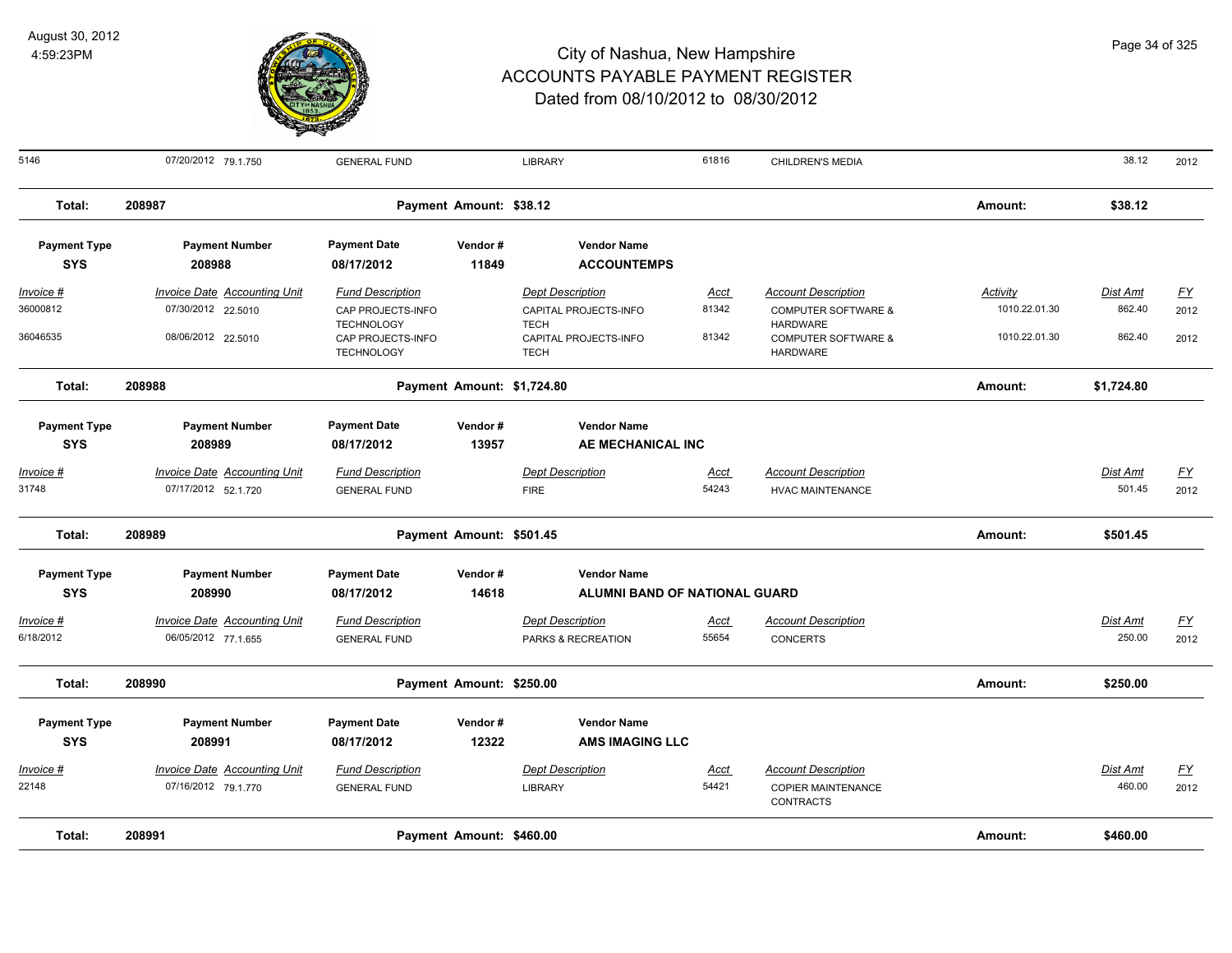

| <b>Payment Type</b>               | <b>Payment Number</b><br>208992     | <b>Payment Date</b><br>08/17/2012 | Vendor#<br>12355         | <b>Vendor Name</b>                          |             |                                                                     |          |                 |                           |
|-----------------------------------|-------------------------------------|-----------------------------------|--------------------------|---------------------------------------------|-------------|---------------------------------------------------------------------|----------|-----------------|---------------------------|
| <b>SYS</b>                        |                                     |                                   |                          | <b>AUTO ELECTRIC WAREHOUSE INC</b>          |             |                                                                     |          |                 |                           |
| Invoice #                         | <b>Invoice Date Accounting Unit</b> | <b>Fund Description</b>           |                          | <b>Dept Description</b>                     | Acct        | <b>Account Description</b>                                          |          | Dist Amt        | EY                        |
| 12672                             | 08/02/2012 77.1.690                 | <b>GENERAL FUND</b>               |                          | PARKS & RECREATION                          | 61799       | <b>VEHICLE PARTS &amp; SUPPLIES</b>                                 |          | 95.00           | 2012                      |
| 12673                             | 08/02/2012 77.1.690                 | <b>GENERAL FUND</b>               |                          | PARKS & RECREATION                          | 61799       | VEHICLE PARTS & SUPPLIES                                            |          | 195.00          | 2012                      |
| Total:                            | 208992                              | Payment Amount: \$290.00          |                          |                                             |             |                                                                     | Amount:  | \$290.00        |                           |
| <b>Payment Type</b><br><b>SYS</b> | <b>Payment Number</b><br>208993     | <b>Payment Date</b><br>08/17/2012 | Vendor#<br>10074         | <b>Vendor Name</b><br><b>BAHR SALES INC</b> |             |                                                                     |          |                 |                           |
| Invoice #                         | <b>Invoice Date Accounting Unit</b> | <b>Fund Description</b>           |                          | <b>Dept Description</b>                     | <u>Acct</u> | <b>Account Description</b>                                          |          | <b>Dist Amt</b> | <u>FY</u>                 |
| 9820                              | 05/22/2012 69.6200.540              | <b>WASTEWATER FUND</b>            |                          | WASTEWATER                                  | 54487       | <b>EQUIPMENT REPAIRS &amp;</b>                                      |          | 27.66           | 2012                      |
| 9820                              | 05/22/2012 69.6200.540              | <b>WASTEWATER FUND</b>            |                          | WASTEWATER                                  | 54487       | <b>MAINTENANCE</b><br><b>EQUIPMENT REPAIRS &amp;</b><br>MAINTENANCE |          | 950.87          | 2012                      |
| Total:                            | 208993                              |                                   | Payment Amount: \$978.53 |                                             |             |                                                                     | Amount:  | \$978.53        |                           |
| <b>Payment Type</b>               | <b>Payment Number</b>               | <b>Payment Date</b>               | Vendor#                  | <b>Vendor Name</b>                          |             |                                                                     |          |                 |                           |
| <b>SYS</b>                        | 208994                              | 08/17/2012                        | 12361                    | <b>BAIN PEST CONTROL SERVICE INC</b>        |             |                                                                     |          |                 |                           |
| Invoice #                         | <b>Invoice Date Accounting Unit</b> | <b>Fund Description</b>           |                          | <b>Dept Description</b>                     | <u>Acct</u> | <b>Account Description</b>                                          |          | Dist Amt        | EY                        |
| 605439                            | 07/18/2012 29.1.720.8163            | <b>GENERAL FUND</b>               |                          | <b>CITY BUILDINGS</b>                       | 54228       | PEST CONTROL SERVICES                                               |          | 75.00           | 2012                      |
| Total:                            | 208994                              | Payment Amount: \$75.00           |                          |                                             |             | Amount:                                                             | \$75.00  |                 |                           |
| <b>Payment Type</b>               | <b>Payment Number</b>               | <b>Payment Date</b>               | Vendor#                  | <b>Vendor Name</b>                          |             |                                                                     |          |                 |                           |
| <b>SYS</b>                        | 208995                              | 08/17/2012                        | 12379                    | <b>BATTERIES PLUS</b>                       |             |                                                                     |          |                 |                           |
| Invoice #                         | Invoice Date Accounting Unit        | <b>Fund Description</b>           |                          | <b>Dept Description</b>                     | Acct        | <b>Account Description</b>                                          |          | Dist Amt        | <u>FY</u>                 |
| 224500                            | 07/17/2012 52.1.620                 | <b>GENERAL FUND</b>               |                          | <b>FIRE</b>                                 | 54487       | <b>EQUIPMENT REPAIRS &amp;</b><br>MAINTENANCE                       |          | 269.91          | 2012                      |
| Total:                            | 208995                              | Payment Amount: \$269.91          |                          |                                             |             | Amount:                                                             | \$269.91 |                 |                           |
| <b>Payment Type</b>               | <b>Payment Number</b>               | <b>Payment Date</b>               | Vendor#                  | <b>Vendor Name</b>                          |             |                                                                     |          |                 |                           |
| <b>SYS</b>                        | 208996                              | 08/17/2012                        | 11609                    | <b>CYNTHIA BAUTISTA</b>                     |             |                                                                     |          |                 |                           |
| Invoice #                         | Invoice Date Accounting Unit        | <b>Fund Description</b>           |                          | <b>Dept Description</b>                     | Acct        | <b>Account Description</b>                                          |          | Dist Amt        | $\underline{\mathsf{FY}}$ |
| 33236A 08/16/12 DCAP              | 08/13/2012 BS1000                   | <b>GENERAL FUND</b>               |                          | <b>GENERAL FUND</b>                         | 21460       | 125 DEPENDENT CARE                                                  |          | 125.00          | 2012                      |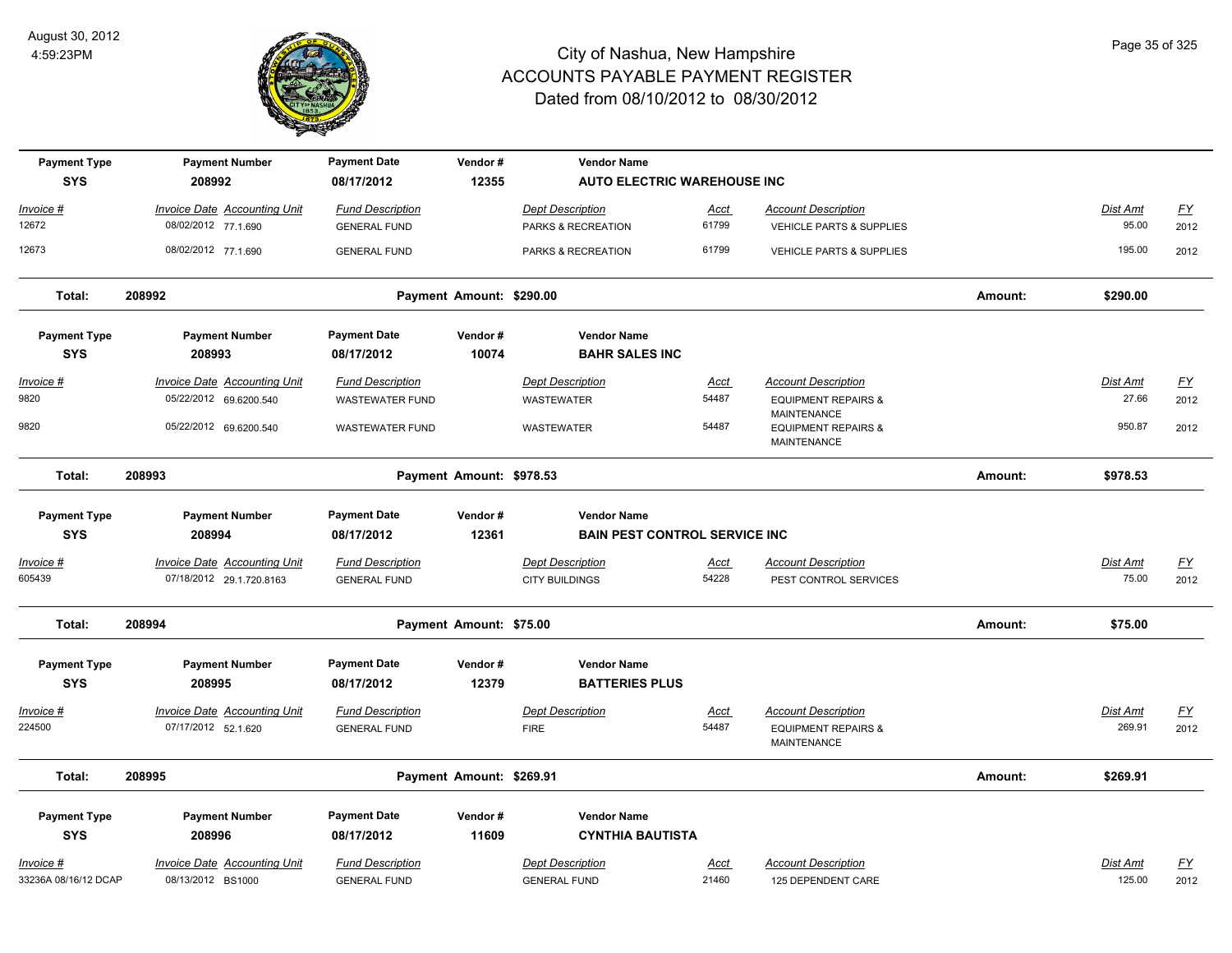

| Total:                            | 208996                                                        |                                                                                                                     | Payment Amount: \$125.00 |                                                        |                                          |                                                                                  | Amount:                   | \$125.00                  |                          |
|-----------------------------------|---------------------------------------------------------------|---------------------------------------------------------------------------------------------------------------------|--------------------------|--------------------------------------------------------|------------------------------------------|----------------------------------------------------------------------------------|---------------------------|---------------------------|--------------------------|
| <b>Payment Type</b><br><b>SYS</b> | <b>Payment Number</b><br>208997                               | <b>Payment Date</b><br>08/17/2012                                                                                   | Vendor#<br>12395         | <b>Vendor Name</b><br><b>BENS UNIFORMS</b>             |                                          |                                                                                  |                           |                           |                          |
| <u> Invoice #</u><br>34721        | <b>Invoice Date Accounting Unit</b><br>07/17/2012 50.1.500    | <b>Fund Description</b><br><b>GENERAL FUND</b>                                                                      |                          | <b>Dept Description</b><br>POLICE                      | Acct<br>61107                            | <b>Account Description</b><br><b>CLOTHING &amp; UNIFORMS</b>                     |                           | <b>Dist Amt</b><br>58.00  | <u>FY</u><br>2012        |
| 34732                             | 07/18/2012 50.1.500                                           | <b>GENERAL FUND</b>                                                                                                 |                          | <b>POLICE</b>                                          | 61107                                    | <b>CLOTHING &amp; UNIFORMS</b>                                                   |                           | 34.95                     | 2012                     |
| 34902                             | 07/16/2012 50.1.500                                           | <b>GENERAL FUND</b>                                                                                                 |                          | <b>POLICE</b>                                          | 61107                                    | <b>CLOTHING &amp; UNIFORMS</b>                                                   |                           | 68.00                     | 2012                     |
| 34904                             | 07/17/2012 50.1.500                                           | <b>GENERAL FUND</b>                                                                                                 |                          | <b>POLICE</b>                                          | 61107                                    | <b>CLOTHING &amp; UNIFORMS</b>                                                   |                           | 3.00                      | 2012                     |
| Total:                            | 208997                                                        |                                                                                                                     | Payment Amount: \$163.95 |                                                        |                                          |                                                                                  | Amount:                   | \$163.95                  |                          |
| <b>Payment Type</b><br><b>SYS</b> | <b>Payment Number</b><br>208998                               | <b>Payment Date</b><br>08/17/2012                                                                                   | Vendor#<br>12402         | <b>Vendor Name</b><br><b>BEST FORD</b>                 |                                          |                                                                                  |                           |                           |                          |
| Invoice #<br>5029234              | Invoice Date Accounting Unit<br>07/19/2012 61.1.700           | <b>Fund Description</b><br><b>GENERAL FUND</b>                                                                      |                          | <b>Dept Description</b><br><b>STREETS</b>              | Acct<br>54600                            | <b>Account Description</b><br><b>VEHICLE REPAIRS &amp;</b><br><b>MAINTENANCE</b> |                           | <b>Dist Amt</b><br>210.14 | EY<br>2012               |
| Total:                            | 208998<br>Payment Amount: \$210.14                            |                                                                                                                     |                          |                                                        |                                          |                                                                                  | Amount:                   | \$210.14                  |                          |
| <b>Payment Type</b><br><b>SYS</b> | <b>Payment Number</b><br>208999                               | <b>Payment Date</b><br>Vendor#<br><b>Vendor Name</b><br><b>BRICCO ENVIRONMENTAL SERVICES</b><br>08/17/2012<br>10908 |                          |                                                        |                                          |                                                                                  |                           |                           |                          |
| <u> Invoice #</u><br>19076        | <b>Invoice Date Accounting Unit</b><br>07/17/2012 69.6200.540 | <b>Fund Description</b><br><b>WASTEWATER FUND</b>                                                                   |                          | <b>Dept Description</b><br><b>WASTEWATER</b>           | <u>Acct</u><br>54300                     | <b>Account Description</b><br><b>SEWER MAINTENANCE</b>                           |                           | Dist Amt<br>6,486.70      | <u>FY</u><br>2012        |
| Total:                            | 208999                                                        | Payment Amount: \$6,486.70                                                                                          |                          |                                                        |                                          |                                                                                  | Amount:                   | \$6,486.70                |                          |
| <b>Payment Type</b>               | <b>Payment Number</b>                                         | <b>Payment Date</b>                                                                                                 | Vendor#                  | <b>Vendor Name</b>                                     |                                          |                                                                                  |                           |                           |                          |
| <b>SYS</b>                        | 209000                                                        | 08/17/2012                                                                                                          | 14049                    |                                                        | <b>BRIDGES DOM &amp; SEXUAL VIOLENCE</b> |                                                                                  |                           |                           |                          |
| Invoice #<br>7301101              | <b>Invoice Date Accounting Unit</b><br>07/31/2012 84.3090     | <b>Fund Description</b><br><b>URBAN PROGRAM GRANTS</b>                                                              |                          | <b>Dept Description</b><br><b>URBAN PROGRAM GRANTS</b> | Acct<br>69075                            | <b>Account Description</b><br>PUBLIC SERVICES ACTIVITIES                         | Activity<br>1027.84.02.30 | Dist Amt<br>4,000.00      | $\underline{FY}$<br>2012 |
| Total:                            | 209000                                                        |                                                                                                                     | <b>Payment Amount:</b>   | \$4,000.00                                             |                                          |                                                                                  | Amount:                   | \$4,000.00                |                          |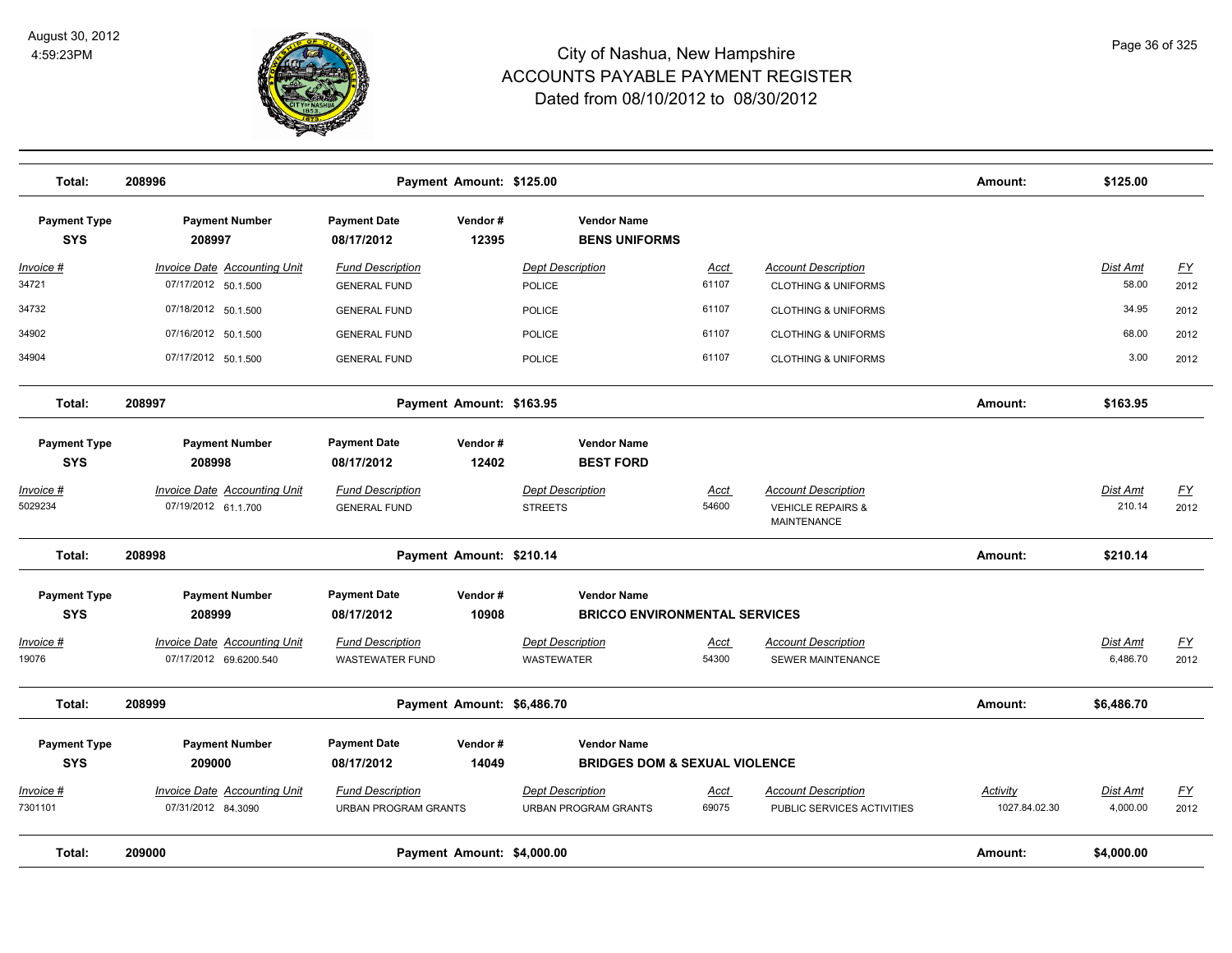

| <b>Payment Type</b><br><b>SYS</b>                   | <b>Payment Number</b><br>209001                             | <b>Payment Date</b><br>08/17/2012                | Vendor#<br>14057           | <b>Vendor Name</b><br><b>BROX INDUSTRIES INC</b>      |                                  |                                                                   |                             |                           |                   |
|-----------------------------------------------------|-------------------------------------------------------------|--------------------------------------------------|----------------------------|-------------------------------------------------------|----------------------------------|-------------------------------------------------------------------|-----------------------------|---------------------------|-------------------|
| Invoice #<br>17325J                                 | <b>Invoice Date Accounting Unit</b><br>07/17/2012 TF61.7040 | <b>Fund Description</b><br>STREET PAVING ETF     |                            | <b>Dept Description</b><br>STREET PAVING ETF          | Acct<br>61507                    | <b>Account Description</b><br><b>ASPHALT</b>                      |                             | Dist Amt<br>5,264.41      | <u>FY</u><br>2012 |
| 349427                                              | 07/16/2012 61.1.675                                         | <b>GENERAL FUND</b>                              |                            | <b>STREETS</b>                                        | 61507                            | <b>ASPHALT</b>                                                    |                             | 364.32                    | 2012              |
| 349446                                              | 07/16/2012 61.1.675                                         | <b>GENERAL FUND</b>                              |                            | <b>STREETS</b>                                        | 61535                            | <b>GRAVEL/LOAM</b>                                                |                             | 595.65                    | 2012              |
| Total:                                              | 209001                                                      |                                                  | Payment Amount: \$6,224.38 |                                                       |                                  |                                                                   | Amount:                     | \$6,224.38                |                   |
| <b>Payment Type</b><br><b>SYS</b>                   | <b>Payment Number</b><br>209002                             | <b>Payment Date</b><br>08/17/2012                | Vendor#<br>12464           | <b>Vendor Name</b><br><b>CANAL ART &amp; FRAMING</b>  |                                  |                                                                   |                             |                           |                   |
| <u>Invoice #</u><br>72112-CHARLENE<br><b>HAFNER</b> | <b>Invoice Date Accounting Unit</b><br>07/21/2012 50.1.500  | <b>Fund Description</b><br><b>GENERAL FUND</b>   |                            | <b>Dept Description</b><br>POLICE                     | <u>Acct</u><br>55699             | <b>Account Description</b><br>OTHER CONTRACTED<br><b>SERVICES</b> |                             | <b>Dist Amt</b><br>137.00 | <u>FY</u><br>2012 |
| Total:                                              | 209002                                                      |                                                  | Payment Amount: \$137.00   |                                                       |                                  |                                                                   | Amount:                     | \$137.00                  |                   |
| <b>Payment Type</b><br><b>SYS</b>                   | <b>Payment Number</b><br>209003                             | <b>Payment Date</b><br>08/17/2012                | Vendor#<br>12476           | <b>Vendor Name</b><br><b>CARPARTS OF NASHUA</b>       |                                  |                                                                   |                             |                           |                   |
| <u> Invoice #</u>                                   | <b>Invoice Date Accounting Unit</b>                         | <b>Fund Description</b>                          |                            | <b>Dept Description</b>                               | <u>Acct</u>                      | <b>Account Description</b>                                        |                             | Dist Amt                  | $\underline{FY}$  |
| D551329                                             | 07/31/2012 50.1.500                                         | <b>GENERAL FUND</b>                              |                            | POLICE                                                | 61799                            | <b>VEHICLE PARTS &amp; SUPPLIES</b>                               |                             | 1.16                      | 2012              |
| D551379                                             | 07/31/2012 50.4020                                          | POLICE DRUG ENFORCEMENT<br><b>FUND</b>           |                            | POLICE DRUG<br><b>ENFORCEMENT FUND</b>                | 61799                            | <b>VEHICLE PARTS &amp; SUPPLIES</b>                               |                             | 6.10                      | 2012              |
| D552383                                             | 08/07/2012 50.1.500                                         | <b>GENERAL FUND</b>                              |                            | POLICE                                                | 61799                            | VEHICLE PARTS & SUPPLIES                                          |                             | 18.40                     | 2012              |
| Total:                                              | 209003                                                      |                                                  | Payment Amount: \$25.66    |                                                       |                                  |                                                                   | Amount:                     | \$25.66                   |                   |
| <b>Payment Type</b><br><b>SYS</b>                   | <b>Payment Number</b><br>209004                             | <b>Payment Date</b><br>08/17/2012                | Vendor#<br>12493           | <b>Vendor Name</b>                                    | <b>CENTRAL PAPER PRODUCTS CO</b> |                                                                   |                             |                           |                   |
| Invoice #<br>1179941                                | Invoice Date Accounting Unit<br>06/13/2012 86.3120          | <b>Fund Description</b><br><b>TRANSIT GRANTS</b> |                            | <b>Dept Description</b><br><b>GRANT FUNDS-TRANSIT</b> | Acct<br>61299                    | <b>Account Description</b><br>MISCELLANEOUS SUPPLIES              | Activity<br>86.800.13.40.01 | Dist Amt<br>279.29        | EY<br>2012        |
| 1188416                                             | 07/25/2012 50.1.500                                         | <b>GENERAL FUND</b>                              |                            | POLICE                                                | 61428                            | <b>JANITORIAL SUPPLIES</b>                                        |                             | 347.93                    | 2012              |
| Total:                                              | 209004                                                      |                                                  | Payment Amount: \$627.22   |                                                       |                                  |                                                                   | Amount:                     | \$627.22                  |                   |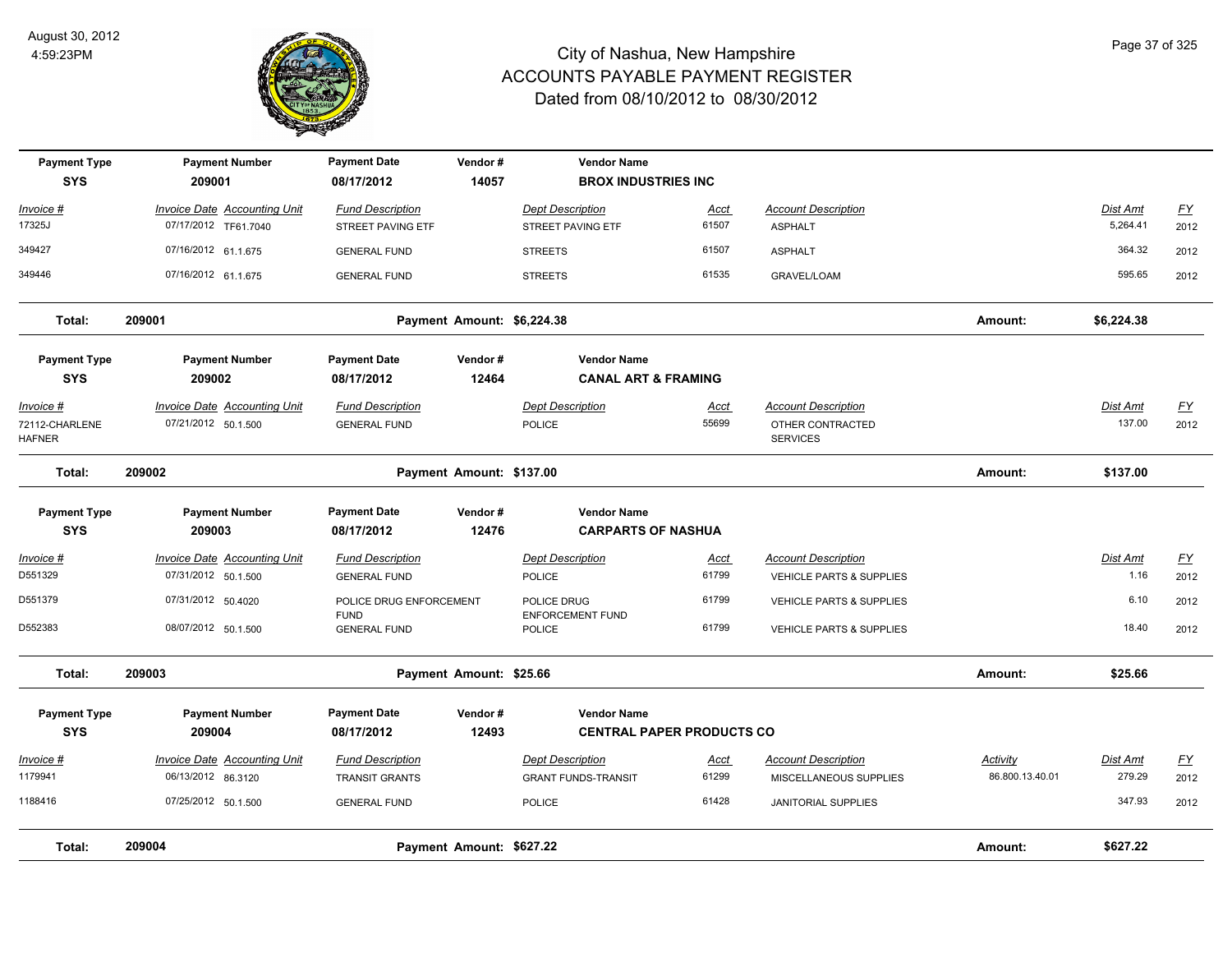

| <b>Payment Type</b>               | <b>Payment Number</b>                                     | <b>Payment Date</b>                                              | Vendor#                    | <b>Vendor Name</b>                                               |                      |                                                                     |                                    |                           |                           |
|-----------------------------------|-----------------------------------------------------------|------------------------------------------------------------------|----------------------------|------------------------------------------------------------------|----------------------|---------------------------------------------------------------------|------------------------------------|---------------------------|---------------------------|
| <b>SYS</b>                        | 209005                                                    | 08/17/2012                                                       | 12504                      | <b>CHEMSERVE ENVIRONMENTAL ANALYS</b>                            |                      |                                                                     |                                    |                           |                           |
| Invoice #                         | <b>Invoice Date Accounting Unit</b>                       | <b>Fund Description</b>                                          |                            | <b>Dept Description</b>                                          | Acct                 | <b>Account Description</b>                                          |                                    | Dist Amt                  | <u>FY</u>                 |
| 47648-A                           | 07/05/2012 69.6200.670                                    | <b>WASTEWATER FUND</b>                                           |                            | <b>WASTEWATER</b>                                                | 53107                | ARCHITECT/ENGINEERING<br><b>SERVICES</b>                            |                                    | 350.00                    | 2012                      |
| 47650                             | 07/13/2012 69.6200.670                                    | <b>WASTEWATER FUND</b>                                           |                            | <b>WASTEWATER</b>                                                | 53107                | ARCHITECT/ENGINEERING<br><b>SERVICES</b>                            |                                    | 262.71                    | 2012                      |
| Total:                            | 209005                                                    |                                                                  | Payment Amount: \$612.71   |                                                                  |                      |                                                                     | Amount:                            | \$612.71                  |                           |
| <b>Payment Type</b>               | <b>Payment Number</b>                                     | <b>Payment Date</b>                                              | Vendor#                    | <b>Vendor Name</b>                                               |                      |                                                                     |                                    |                           |                           |
| <b>SYS</b>                        | 209006                                                    | 08/17/2012                                                       | 12510                      | <b>DEBORA A CHISHOLM</b>                                         |                      |                                                                     |                                    |                           |                           |
| <u> Invoice #</u><br>201207ED     | <b>Invoice Date Accounting Unit</b><br>08/06/2012 83.3100 | <b>Fund Description</b><br>ECONOMIC DEVELOPMENT<br><b>GRANTS</b> |                            | <b>Dept Description</b><br>ECONOMIC DEVELOPMENT<br><b>GRANTS</b> | <b>Acct</b><br>53999 | <b>Account Description</b><br>OTHER PROFESSIONAL<br><b>SERVICES</b> | <b>Activity</b><br>1080.83.01.30   | <b>Dist Amt</b><br>393.75 | <u>FY</u><br>2012         |
| Total:                            | 209006                                                    |                                                                  | Payment Amount: \$393.75   |                                                                  |                      |                                                                     | Amount:                            | \$393.75                  |                           |
| <b>Payment Type</b><br><b>SYS</b> | <b>Payment Number</b><br>209007                           | <b>Payment Date</b><br>08/17/2012                                | Vendor#<br>12525           | <b>Vendor Name</b><br>CN WOOD CO INC                             |                      |                                                                     |                                    |                           |                           |
| <u> Invoice #</u>                 | <b>Invoice Date Accounting Unit</b>                       | <b>Fund Description</b>                                          |                            | <b>Dept Description</b>                                          | <u>Acct</u>          | <b>Account Description</b>                                          |                                    | <b>Dist Amt</b>           | $\underline{\mathsf{FY}}$ |
| 01440270                          | 03/27/2012 68.6000.540                                    | SOLID WASTE FUND                                                 |                            | <b>SOLID WASTE</b>                                               | 54600                | <b>VEHICLE REPAIRS &amp;</b><br><b>MAINTENANCE</b>                  |                                    | 3,120.03                  | 2012                      |
| 01441674                          | 04/19/2012 68.6000.540                                    | SOLID WASTE FUND                                                 |                            | <b>SOLID WASTE</b>                                               | 54600                | <b>VEHICLE REPAIRS &amp;</b><br><b>MAINTENANCE</b>                  |                                    | 78.40                     | 2012                      |
| 01446255                          | 07/16/2012 69.6200.540                                    | <b>WASTEWATER FUND</b>                                           |                            | <b>WASTEWATER</b>                                                | 54600                | <b>VEHICLE REPAIRS &amp;</b><br><b>MAINTENANCE</b>                  |                                    | 1,799.12                  | 2012                      |
| 01446351                          | 07/17/2012 69.6200.540                                    | <b>WASTEWATER FUND</b>                                           |                            | WASTEWATER                                                       | 54600                | <b>VEHICLE REPAIRS &amp;</b><br><b>MAINTENANCE</b>                  |                                    | 402.16                    | 2012                      |
| 01446368                          | 07/17/2012 69.6200.540                                    | <b>WASTEWATER FUND</b>                                           |                            | <b>WASTEWATER</b>                                                | 54600                | <b>VEHICLE REPAIRS &amp;</b>                                        |                                    | 156.98                    | 2012                      |
| 01446412                          | 07/18/2012 69.6200.540                                    | <b>WASTEWATER FUND</b>                                           |                            | WASTEWATER                                                       | 54600                | <b>MAINTENANCE</b><br><b>VEHICLE REPAIRS &amp;</b>                  |                                    | 130.07                    | 2012                      |
| 01446562                          | 07/23/2012 68.6000.540                                    | SOLID WASTE FUND                                                 |                            | <b>SOLID WASTE</b>                                               | 54600                | <b>MAINTENANCE</b><br><b>VEHICLE REPAIRS &amp;</b>                  |                                    | 111.72                    | 2012                      |
| 60008630                          | 05/24/2012 68.6000.540                                    | SOLID WASTE FUND                                                 |                            | SOLID WASTE                                                      | 54600                | <b>MAINTENANCE</b><br><b>VEHICLE REPAIRS &amp;</b><br>MAINTENANCE   |                                    | 165.00                    | 2012                      |
| Total:                            | 209007                                                    |                                                                  | Payment Amount: \$5,963.48 |                                                                  |                      |                                                                     | Amount:                            | \$5,963.48                |                           |
| <b>Payment Type</b><br><b>SYS</b> | <b>Payment Number</b><br>209008                           | <b>Payment Date</b><br>08/17/2012                                | Vendor#<br>10098           | <b>Vendor Name</b><br><b>AMERICAN LEGION BAND</b>                |                      |                                                                     | Payee Name<br><b>COFFEY POST#3</b> |                           |                           |
| <u> Invoice #</u>                 | <b>Invoice Date Accounting Unit</b>                       | <b>Fund Description</b>                                          |                            | <b>Dept Description</b>                                          | Acct                 | <b>Account Description</b>                                          |                                    | Dist Amt                  | <u>FY</u>                 |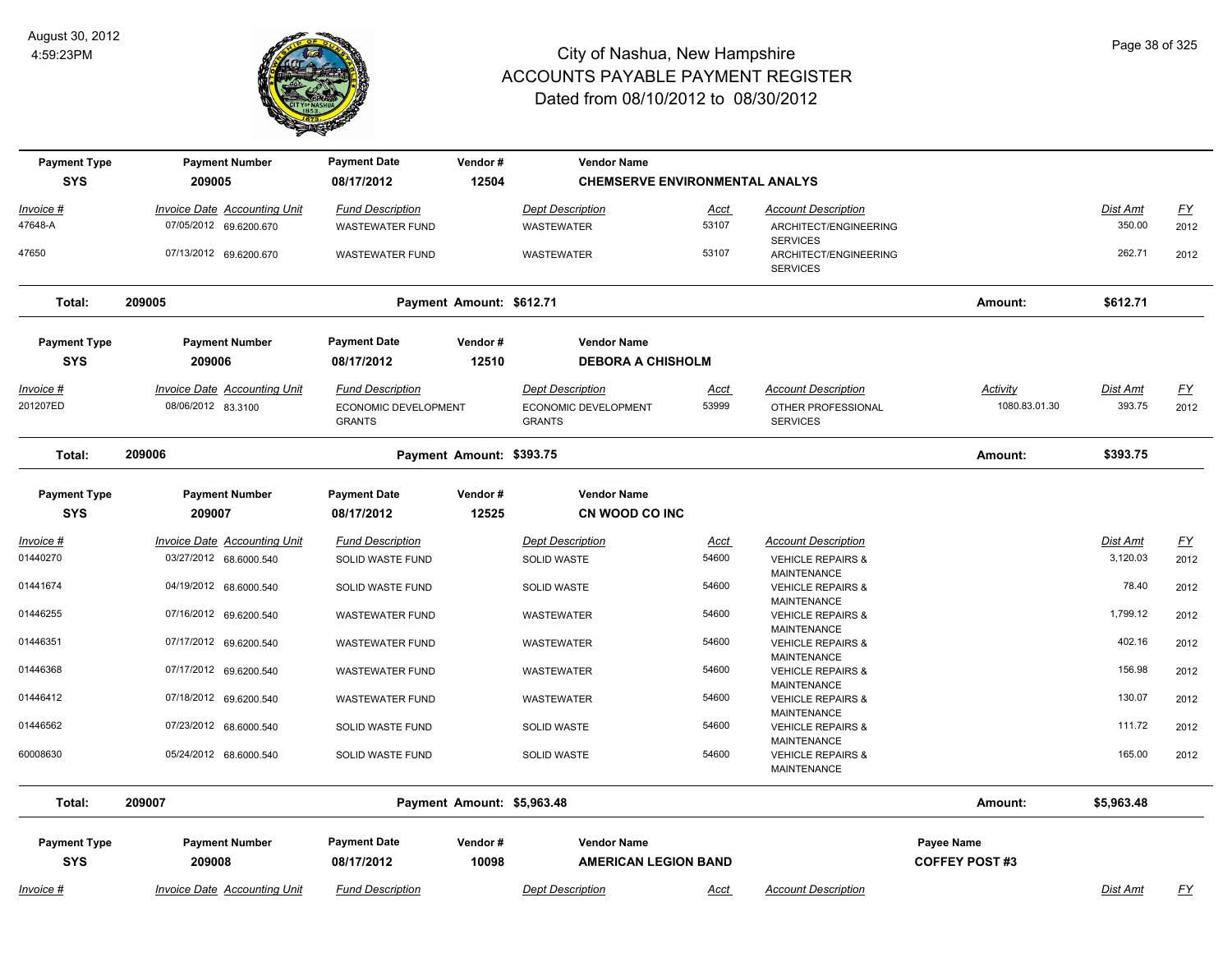

| Total:                             | 209012                                                        |                                                                                | Payment Amount: \$277.22   |                                                                            |                      |                                                                   | Amount: | \$277.22           |                                   |
|------------------------------------|---------------------------------------------------------------|--------------------------------------------------------------------------------|----------------------------|----------------------------------------------------------------------------|----------------------|-------------------------------------------------------------------|---------|--------------------|-----------------------------------|
| <u> Invoice #</u><br>92393MB       | <b>Invoice Date Accounting Unit</b><br>07/17/2012 61.1.675    | <b>Fund Description</b><br><b>GENERAL FUND</b>                                 |                            | <b>Dept Description</b><br><b>STREETS</b>                                  | <b>Acct</b><br>61507 | <b>Account Description</b><br><b>ASPHALT</b>                      |         | Dist Amt<br>277.22 | <u>FY</u><br>2012                 |
| <b>Payment Type</b><br><b>SYS</b>  | <b>Payment Number</b><br>209012                               | <b>Payment Date</b><br>08/17/2012                                              | Vendor#<br>14135           | <b>Vendor Name</b><br><b>CONTINENTAL PAVING INC</b>                        |                      |                                                                   |         |                    |                                   |
| Total:                             | 209011                                                        |                                                                                | Payment Amount: \$239.00   |                                                                            |                      |                                                                   | Amount: | \$239.00           |                                   |
| <u> Invoice #</u><br>41562C        | <b>Invoice Date Accounting Unit</b><br>07/12/2012 61.1.675    | <b>Fund Description</b><br><b>GENERAL FUND</b>                                 |                            | <b>Dept Description</b><br><b>STREETS</b>                                  | <u>Acct</u><br>61560 | <b>Account Description</b><br><b>CONSTRUCTION MATERIALS</b>       |         | Dist Amt<br>239.00 | $\underline{FY}$<br>2012          |
| <b>Payment Type</b><br><b>SYS</b>  | <b>Payment Number</b><br>209011                               | <b>Payment Date</b><br>08/17/2012                                              | Vendor#<br>12543           | <b>Vendor Name</b><br><b>CONCRETE SYSTEMS INC</b>                          |                      |                                                                   |         |                    |                                   |
| Total:                             | 209010                                                        |                                                                                | Payment Amount: \$82.50    |                                                                            |                      |                                                                   | Amount: | \$82.50            |                                   |
| <u> Invoice #</u><br>6208024435-RM | <b>Invoice Date Accounting Unit</b><br>08/16/2012 28.6500.500 | <b>Fund Description</b><br>PROPERTY & CASUALTY FUND                            |                            | <b>Dept Description</b><br><b>RISK MGMT-PROPERTY &amp;</b><br>CASUALTY     | <u>Acct</u><br>71228 | <b>Account Description</b><br><b>COMPUTER SOFTWARE</b>            |         | Dist Amt<br>82.50  | $\underline{\mathsf{FY}}$<br>2012 |
| <b>Payment Type</b><br><b>SYS</b>  | <b>Payment Number</b><br>209010                               | <b>Void Date</b><br>08/17/2012                                                 | Vendor#<br>10818           | <b>Vendor Name</b><br><b>COMPUTER SCIENCE CORP</b>                         |                      |                                                                   |         |                    |                                   |
| Total:                             | 209009                                                        |                                                                                | Payment Amount: \$468.00   |                                                                            |                      |                                                                   | Amount: | \$468.00           |                                   |
| <u>Invoice #</u><br>1007           | <b>Invoice Date Accounting Unit</b><br>05/31/2012 22.2505     | <b>Fund Description</b><br><b>GOVT &amp; EDUCATION</b><br><b>CHANNELS FUND</b> |                            | <b>Dept Description</b><br><b>GOV'T &amp; EDUCATION</b><br><b>CHANNELS</b> | <u>Acct</u><br>55699 | <b>Account Description</b><br>OTHER CONTRACTED<br><b>SERVICES</b> |         | Dist Amt<br>468.00 | <u>FY</u><br>2012                 |
| <b>Payment Type</b><br><b>SYS</b>  | <b>Payment Number</b><br>209009                               | <b>Payment Date</b><br>08/17/2012                                              | Vendor#<br>10153           | <b>Vendor Name</b><br><b>COMMUNITY MEDIA SERVICES GRP L</b>                |                      |                                                                   |         |                    |                                   |
| Total:                             | 209008                                                        |                                                                                | Payment Amount: \$1,200.00 |                                                                            |                      |                                                                   | Amount: | \$1,200.00         |                                   |
| 7/16/12 SUMMERFEST                 | 07/20/2012 TF77.7551                                          | P&R-SUMMERFUN                                                                  |                            | P&R-SUMMERFUN                                                              | 55654                | <b>CONCERTS</b>                                                   |         | 600.00             | 2012                              |
| 6/26/12 SUMMERFEST                 | 07/09/2012 TF77.7551                                          | P&R-SUMMERFUN                                                                  |                            | P&R-SUMMERFUN                                                              | 55654                | <b>CONCERTS</b>                                                   |         | 600.00             | 2012                              |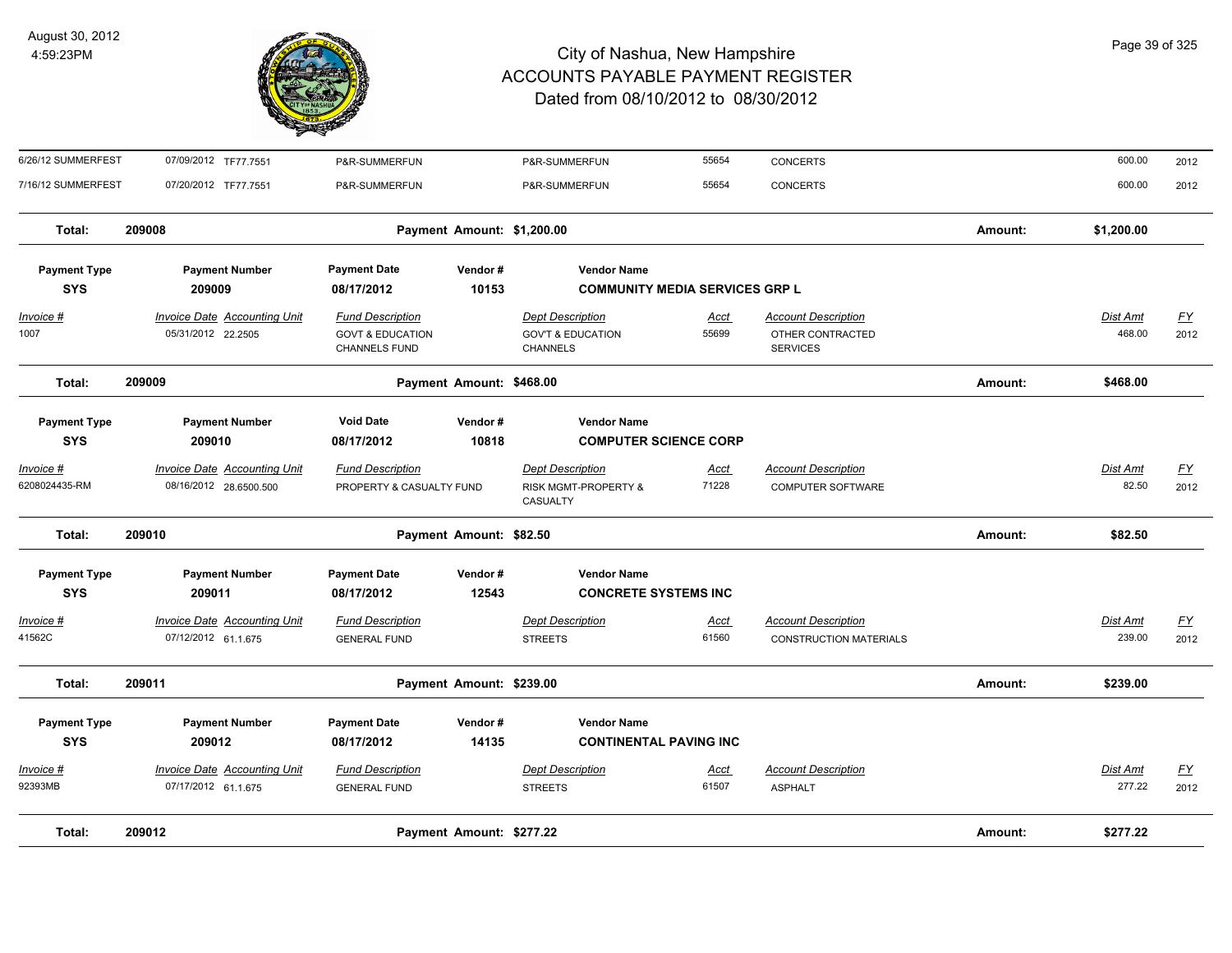

| <b>Payment Type</b><br><b>SYS</b> | <b>Payment Number</b><br>209013                            | <b>Payment Date</b><br>08/17/2012              | Vendor#<br>10520         | <b>Vendor Name</b><br><b>CREATIVE SIGNS LLC</b> |               |                                                        |                              |                    |                          |
|-----------------------------------|------------------------------------------------------------|------------------------------------------------|--------------------------|-------------------------------------------------|---------------|--------------------------------------------------------|------------------------------|--------------------|--------------------------|
|                                   |                                                            |                                                |                          |                                                 |               |                                                        |                              |                    |                          |
| Invoice #<br>8289                 | <b>Invoice Date Accounting Unit</b><br>07/16/2012 50.1.500 | <b>Fund Description</b><br><b>GENERAL FUND</b> |                          | <b>Dept Description</b><br><b>POLICE</b>        | Acct<br>61799 | <b>Account Description</b><br>VEHICLE PARTS & SUPPLIES |                              | Dist Amt<br>351.00 | $\underline{FY}$<br>2012 |
|                                   |                                                            |                                                |                          |                                                 |               |                                                        |                              |                    |                          |
| Total:                            | 209013                                                     |                                                | Payment Amount: \$351.00 |                                                 |               |                                                        | Amount:                      | \$351.00           |                          |
| <b>Payment Type</b>               | <b>Payment Number</b>                                      | <b>Payment Date</b>                            | Vendor#                  | <b>Vendor Name</b>                              |               |                                                        |                              |                    |                          |
| <b>SYS</b>                        | 209014                                                     | 08/17/2012                                     | 14153                    | <b>CROWNE PLAZA NASHUA</b>                      |               |                                                        |                              |                    |                          |
| <u> Invoice #</u>                 | <b>Invoice Date Accounting Unit</b>                        | <b>Fund Description</b>                        |                          | <b>Dept Description</b>                         | <u>Acct</u>   | <b>Account Description</b>                             | <b>Activity</b>              | <b>Dist Amt</b>    | <u>FY</u>                |
| 166347                            | 07/17/2012 22.5010                                         | CAP PROJECTS-INFO<br><b>TECHNOLOGY</b>         |                          | CAPITAL PROJECTS-INFO<br><b>TECH</b>            | 81342         | <b>COMPUTER SOFTWARE &amp;</b><br><b>HARDWARE</b>      | 1010.22.01.30                | 180.00             | 2012                     |
| Total:                            | 209014                                                     |                                                | Payment Amount: \$180.00 |                                                 |               |                                                        | Amount:                      | \$180.00           |                          |
| <b>Payment Type</b>               | <b>Payment Number</b>                                      | <b>Payment Date</b>                            | Vendor#                  | <b>Vendor Name</b>                              |               |                                                        | <b>Payee Name</b>            |                    |                          |
| <b>SYS</b>                        | 209015                                                     | 08/17/2012                                     | 12588                    | <b>CUMMINS NORTHEAST INC</b>                    |               |                                                        | <b>CUMMINS NORTHEAST LLC</b> |                    |                          |
| <u> Invoice #</u>                 | <b>Invoice Date Accounting Unit</b>                        | <b>Fund Description</b>                        |                          | <b>Dept Description</b>                         | <b>Acct</b>   | <b>Account Description</b>                             | <b>Activity</b>              | Dist Amt           | <u>FY</u>                |
| 100-81860                         | 05/23/2012 86.3120                                         | <b>TRANSIT GRANTS</b>                          |                          | <b>GRANT FUNDS-TRANSIT</b>                      | 61799         | VEHICLE PARTS & SUPPLIES                               | 86.800.13.30.01              | $-897.00$          | 2012                     |
| 100-82721                         | 05/23/2012 86.3120                                         | <b>TRANSIT GRANTS</b>                          |                          | <b>GRANT FUNDS-TRANSIT</b>                      | 61799         | <b>VEHICLE PARTS &amp; SUPPLIES</b>                    | 86.800.13.30.01              | 46.41              | 2012                     |
| 100-83667                         | 05/31/2012 22.1.535                                        | <b>GENERAL FUND</b>                            |                          | INFORMATION TECHNOLOGY                          | 54407         | SOFTWARE MAINTENANCE                                   |                              | 628.75             | 2012                     |
| 100-86936                         | 06/26/2012 86.3120                                         | <b>TRANSIT GRANTS</b>                          |                          | <b>GRANT FUNDS-TRANSIT</b>                      | 61799         | VEHICLE PARTS & SUPPLIES                               | 86.800.13.30.04              | 56.58              | 2012                     |
| 100-89140                         | 07/13/2012 86.3120                                         | <b>TRANSIT GRANTS</b>                          |                          | <b>GRANT FUNDS-TRANSIT</b>                      | 61799         | <b>VEHICLE PARTS &amp; SUPPLIES</b>                    | 86.800.13.30.03              | 951.19             | 2012                     |
| 100-89362                         | 07/16/2012 86.3120                                         | <b>TRANSIT GRANTS</b>                          |                          | <b>GRANT FUNDS-TRANSIT</b>                      | 61799         | <b>VEHICLE PARTS &amp; SUPPLIES</b>                    | 86.800.13.30.03              | 33.41              | 2012                     |
| Total:                            | 209015                                                     |                                                | Payment Amount: \$819.34 |                                                 |               |                                                        | Amount:                      | \$819.34           |                          |
| <b>Payment Type</b>               | <b>Payment Number</b>                                      | <b>Payment Date</b>                            | Vendor#                  | <b>Vendor Name</b>                              |               |                                                        |                              |                    |                          |
| <b>SYS</b>                        | 209016                                                     | 08/17/2012                                     | 12593                    | <b>D &amp; R TOWING INC</b>                     |               |                                                        |                              |                    |                          |
| Invoice #                         | Invoice Date Accounting Unit                               | <b>Fund Description</b>                        |                          | <b>Dept Description</b>                         | Acct          | <b>Account Description</b>                             | Activity                     | Dist Amt           | <u>FY</u>                |
| 12593                             | 07/24/2012 86.3120                                         | <b>TRANSIT GRANTS</b>                          |                          | <b>GRANT FUNDS-TRANSIT</b>                      | 54600         | <b>VEHICLE REPAIRS &amp;</b>                           | 86.800.13.30.01              | 165.00             | 2012                     |
| 164389 CREDIT                     | 07/10/2010 50.1.500                                        | <b>GENERAL FUND</b>                            |                          | <b>POLICE</b>                                   | 55699         | MAINTENANCE<br>OTHER CONTRACTED<br><b>SERVICES</b>     |                              | $-95.00$           | 2012                     |
| 170151 CREDIT                     | 03/15/2012 77.1.690                                        | <b>GENERAL FUND</b>                            |                          | PARKS & RECREATION                              | 54600         | <b>VEHICLE REPAIRS &amp;</b>                           |                              | $-105.00$          | 2012                     |
| 170479                            | 07/09/2012 68.6000.695                                     | SOLID WASTE FUND                               |                          | SOLID WASTE                                     | 54625         | <b>MAINTENANCE</b><br><b>TOWING SERVICES</b>           |                              | 165.00             | 2012                     |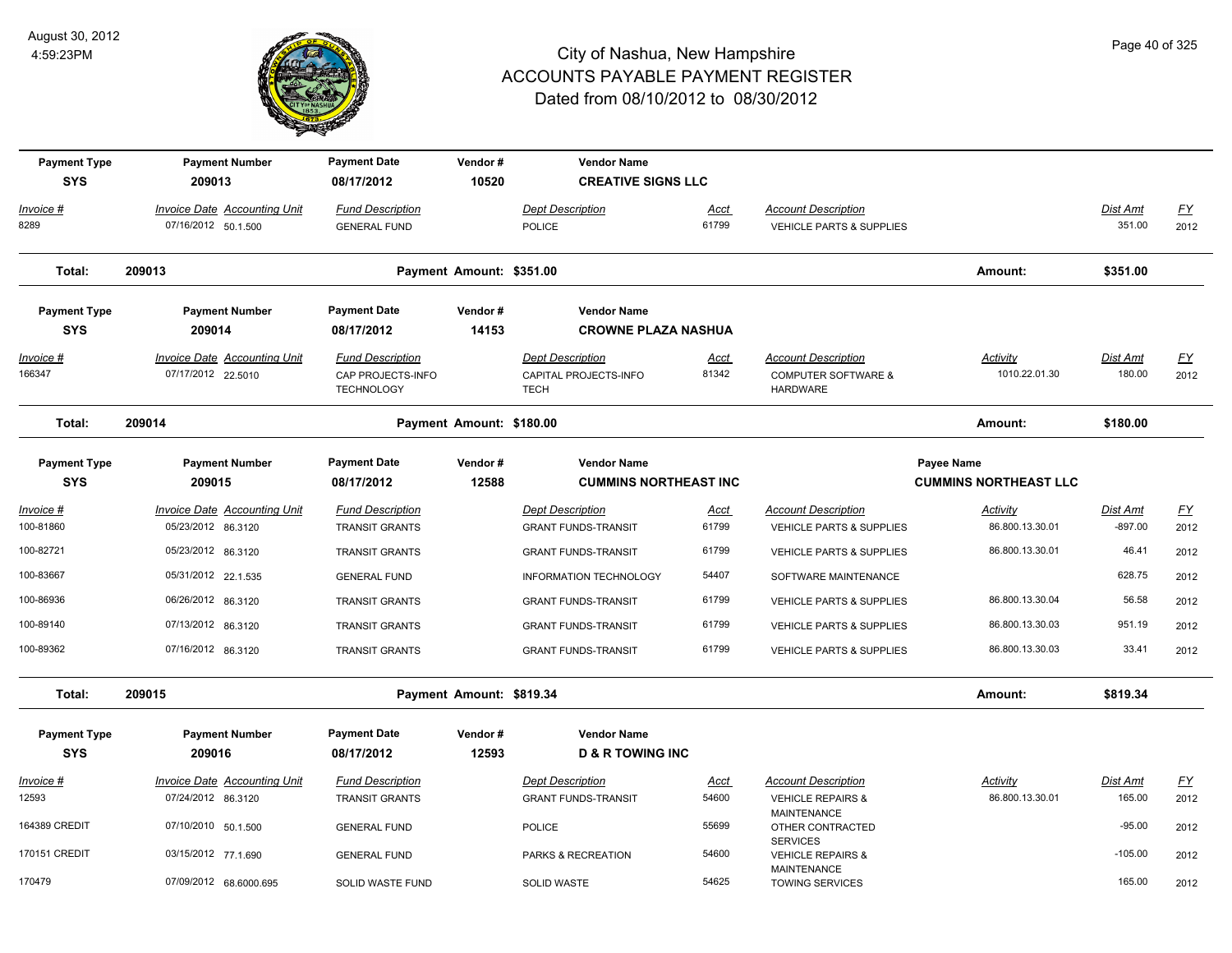

| 170484                            | 07/25/2012 86.3120                                         | <b>TRANSIT GRANTS</b>                          |                            | <b>GRANT FUNDS-TRANSIT</b>                     | 54600                | <b>VEHICLE REPAIRS &amp;</b>                                      | 86.800.13.30.01 | 504.00             | 2012       |
|-----------------------------------|------------------------------------------------------------|------------------------------------------------|----------------------------|------------------------------------------------|----------------------|-------------------------------------------------------------------|-----------------|--------------------|------------|
| 171249                            | 07/30/2012 69.6200.540                                     | <b>WASTEWATER FUND</b>                         |                            | WASTEWATER                                     | 54600                | <b>MAINTENANCE</b><br><b>VEHICLE REPAIRS &amp;</b><br>MAINTENANCE |                 | 80.00              | 2012       |
| 171315                            | 07/31/2012 26.4005                                         | TRAFFIC VIOLATIONS FUND                        |                            | <b>TRAFFIC VIOLATIONS</b>                      | 45400                | <b>TRAFFIC VIOLATIONS</b>                                         |                 | 95.00              | 2012       |
| 171316                            | 08/02/2012 26.4005                                         | TRAFFIC VIOLATIONS FUND                        |                            | <b>TRAFFIC VIOLATIONS</b>                      | 45400                | TRAFFIC VIOLATIONS                                                |                 | 95.00              | 2012       |
| Total:                            | 209016                                                     |                                                | Payment Amount: \$904.00   |                                                |                      |                                                                   | Amount:         | \$904.00           |            |
| <b>Payment Type</b>               | <b>Payment Number</b>                                      | <b>Payment Date</b>                            | Vendor#                    | <b>Vendor Name</b>                             |                      |                                                                   |                 |                    |            |
| <b>SYS</b>                        | 209017                                                     | 08/17/2012                                     | 12601                      | DAVE ILLGS COLLISION REPAIR CE                 |                      |                                                                   |                 |                    |            |
| <u> Invoice #</u>                 | <b>Invoice Date Accounting Unit</b>                        | <b>Fund Description</b>                        |                            | <b>Dept Description</b>                        | Acct                 | <b>Account Description</b>                                        |                 | Dist Amt           | <u>FY</u>  |
| RO 3607                           | 08/08/2012 50.1.500                                        | <b>GENERAL FUND</b>                            |                            | POLICE                                         | 54600                | <b>VEHICLE REPAIRS &amp;</b><br><b>MAINTENANCE</b>                |                 | 125.00             | 2012       |
| Total:                            | 209017                                                     |                                                | Payment Amount: \$125.00   |                                                |                      |                                                                   | Amount:         | \$125.00           |            |
| <b>Payment Type</b><br><b>SYS</b> | <b>Payment Number</b><br>209018                            | <b>Payment Date</b><br>08/17/2012              | Vendor#<br>999000856       | <b>Vendor Name</b><br><b>DAVID WONG</b>        |                      |                                                                   |                 |                    |            |
| Invoice #                         | <b>Invoice Date Accounting Unit</b>                        | <b>Fund Description</b>                        |                            | <b>Dept Description</b>                        | <u>Acct</u>          | <b>Account Description</b>                                        |                 | Dist Amt           | <u>FY</u>  |
| CIT3C25904 PKG<br><b>REFUND</b>   | 08/10/2012 26.4005                                         | TRAFFIC VIOLATIONS FUND                        |                            | <b>TRAFFIC VIOLATIONS</b>                      | 45400                | <b>TRAFFIC VIOLATIONS</b>                                         |                 | 35.00              | 2012       |
| Total:                            | 209018                                                     |                                                | Payment Amount: \$35.00    |                                                |                      |                                                                   | Amount:         | \$35.00            |            |
| <b>Payment Type</b><br><b>SYS</b> | <b>Payment Number</b><br>209019                            | <b>Payment Date</b><br>08/17/2012              | Vendor#<br>12609           | <b>Vendor Name</b><br><b>DELL MARKETING LP</b> |                      |                                                                   |                 |                    |            |
| Invoice #                         | <b>Invoice Date Accounting Unit</b>                        | <b>Fund Description</b>                        |                            | <b>Dept Description</b>                        | <u>Acct</u>          | <b>Account Description</b>                                        |                 | Dist Amt           | <u>FY</u>  |
| XFW25NM99                         | 07/23/2012 22.1.535                                        | <b>GENERAL FUND</b>                            |                            | INFORMATION TECHNOLOGY                         | 71221                | <b>COMPUTER EQUIPMENT</b>                                         |                 | 1,421.11           | 2012       |
| XFW25NM99                         | 07/23/2012 22.1.545                                        | <b>GENERAL FUND</b>                            |                            | <b>INFORMATION TECHNOLOGY</b>                  | 71221                | <b>COMPUTER EQUIPMENT</b>                                         |                 | 486.77             | 2012       |
| XFW25NM99                         | 07/23/2012 22.1.500                                        | <b>GENERAL FUND</b>                            |                            | INFORMATION TECHNOLOGY                         | 61607                | <b>COMPUTER SUPPLIES</b>                                          |                 | 361.58             | 2012       |
| Total:                            | 209019                                                     |                                                | Payment Amount: \$2,269.46 |                                                |                      |                                                                   | Amount:         | \$2,269.46         |            |
| <b>Payment Type</b>               | <b>Payment Number</b>                                      | <b>Payment Date</b>                            | Vendor#                    | <b>Vendor Name</b>                             |                      |                                                                   |                 |                    |            |
| <b>SYS</b>                        | 209020                                                     | 08/17/2012                                     | 10588                      | <b>DENNIS K BURKE INC</b>                      |                      |                                                                   |                 |                    |            |
| <u> Invoice #</u><br>67686        | <b>Invoice Date Accounting Unit</b><br>07/17/2012 44.1.720 | <b>Fund Description</b><br><b>GENERAL FUND</b> |                            | <b>Dept Description</b><br>EDGEWOOD CEMETERY   | <u>Acct</u><br>61300 | <b>Account Description</b><br>FUEL, UNLEADED                      |                 | Dist Amt<br>376.03 | EY<br>2012 |
|                                   |                                                            |                                                |                            |                                                |                      |                                                                   |                 |                    |            |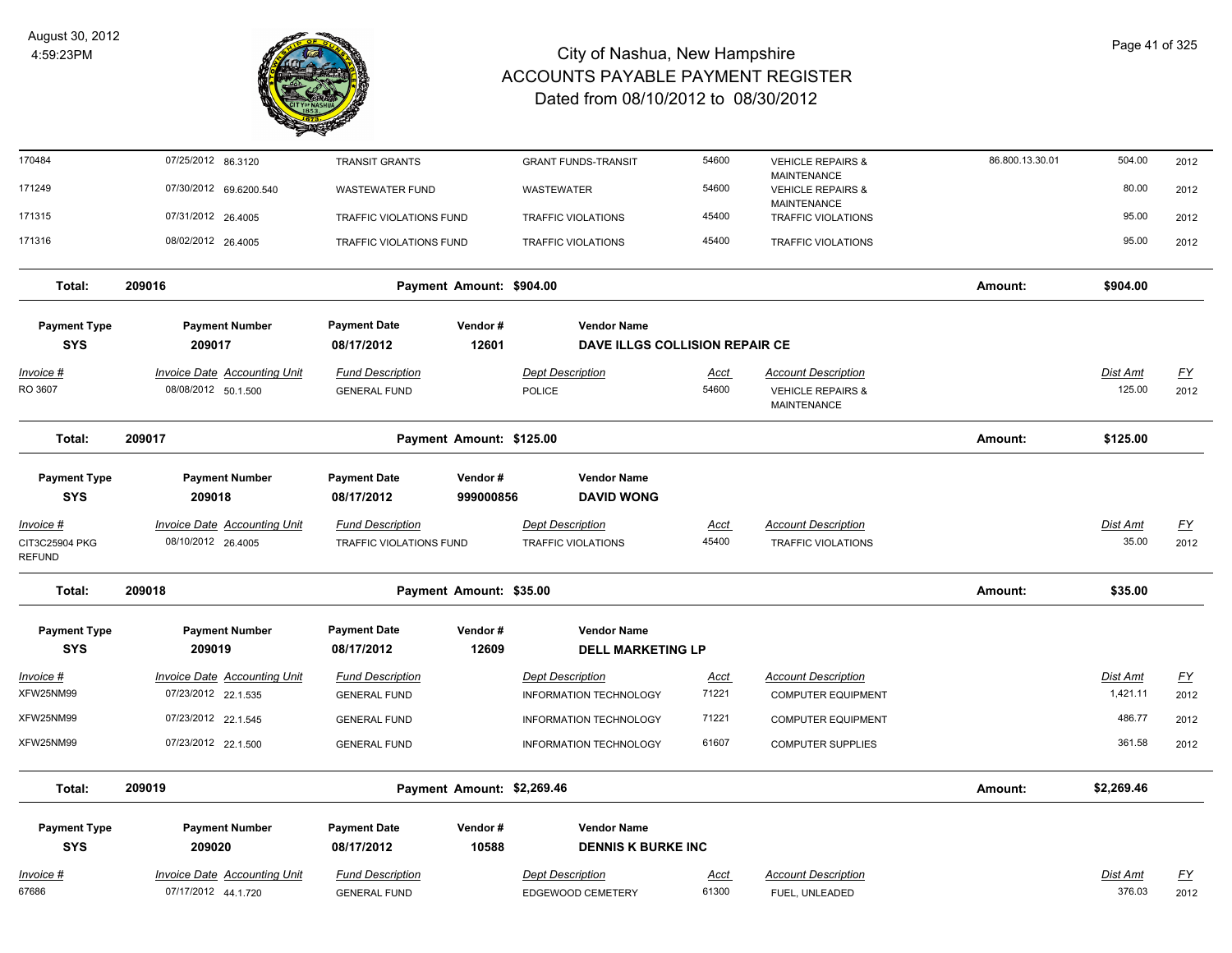

| Total:                            | 209024                                                     |                                                    | Payment Amount: \$695.12    |                                                             |                      |                                                          | Amount: | \$695.12                 |                          |
|-----------------------------------|------------------------------------------------------------|----------------------------------------------------|-----------------------------|-------------------------------------------------------------|----------------------|----------------------------------------------------------|---------|--------------------------|--------------------------|
| <b>Invoice #</b><br>0068350-IN    | <b>Invoice Date Accounting Unit</b><br>07/11/2012 50.1.500 | <b>Fund Description</b><br><b>GENERAL FUND</b>     |                             | <b>Dept Description</b><br><b>POLICE</b>                    | <u>Acct</u><br>61428 | <b>Account Description</b><br><b>JANITORIAL SUPPLIES</b> |         | Dist Amt<br>695.12       | <u>FY</u><br>2012        |
| <b>Payment Type</b><br><b>SYS</b> | <b>Payment Number</b><br>209024                            | <b>Payment Date</b><br>08/17/2012                  | Vendor#<br>12660            | <b>Vendor Name</b><br>THE DURKIN CO INC                     |                      |                                                          |         |                          |                          |
| Total:                            | 209023                                                     |                                                    | Payment Amount: \$1,590.00  |                                                             |                      |                                                          | Amount: | \$1,590.00               |                          |
| Invoice #<br>91416 JJR            | <b>Invoice Date Accounting Unit</b><br>07/20/2012 BS1000   | <b>Fund Description</b><br><b>GENERAL FUND</b>     |                             | <b>Dept Description</b><br><b>GENERAL FUND</b>              | Acct<br>11500        | <b>Account Description</b><br>Overlay-Other              |         | Dist Amt<br>1,590.00     | $\underline{FY}$<br>2012 |
| <b>Payment Type</b><br><b>SYS</b> | <b>Payment Number</b><br>209023                            | <b>Payment Date</b><br>08/17/2012                  | Vendor#<br>11724            | <b>Vendor Name</b><br><b>DONAHUE TUCKER &amp; CIANDELLA</b> |                      |                                                          |         |                          |                          |
| Total:                            | 209022                                                     |                                                    | Payment Amount: \$20.00     |                                                             |                      |                                                          | Amount: | \$20.00                  |                          |
| Invoice #<br>REFUND-PARKING       | <b>Invoice Date Accounting Unit</b><br>08/09/2012 26.4005  | <b>Fund Description</b><br>TRAFFIC VIOLATIONS FUND |                             | <b>Dept Description</b><br><b>TRAFFIC VIOLATIONS</b>        | Acct<br>45400        | <b>Account Description</b><br><b>TRAFFIC VIOLATIONS</b>  |         | Dist Amt<br>20.00        | <u>FY</u><br>2012        |
| <b>Payment Type</b><br><b>SYS</b> | <b>Payment Number</b><br>209022                            | <b>Payment Date</b><br>08/17/2012                  | Vendor#<br>999000858        | <b>Vendor Name</b><br><b>DOLORES RENAULD</b>                |                      |                                                          |         |                          |                          |
| Total:                            | 209021                                                     |                                                    | Payment Amount: \$60.00     |                                                             |                      |                                                          | Amount: | \$60.00                  |                          |
| 43330                             | 08/03/2012 50.1.500                                        | <b>GENERAL FUND</b>                                |                             | <b>POLICE</b>                                               | 61799                | <b>VEHICLE PARTS &amp; SUPPLIES</b>                      |         | 48.00                    | 2012                     |
| <u>Invoice #</u><br>43304         | <b>Invoice Date Accounting Unit</b><br>07/18/2012 50.1.500 | <b>Fund Description</b><br><b>GENERAL FUND</b>     |                             | <b>Dept Description</b><br><b>POLICE</b>                    | <b>Acct</b><br>61799 | <b>Account Description</b><br>VEHICLE PARTS & SUPPLIES   |         | <b>Dist Amt</b><br>12.00 | EY<br>2012               |
| <b>Payment Type</b><br><b>SYS</b> | <b>Payment Number</b><br>209021                            | <b>Payment Date</b><br>08/17/2012                  | Vendor#<br>12617            | <b>Vendor Name</b><br><b>DEPENDABLE LOCK SERVICE INC</b>    |                      |                                                          |         |                          |                          |
| Total:                            | 209020                                                     |                                                    | Payment Amount: \$23,200.58 |                                                             |                      |                                                          | Amount: | \$23,200.58              |                          |
| 71497                             | 08/02/2012 61.1.700                                        | <b>GENERAL FUND</b>                                |                             | <b>STREETS</b>                                              | 61300                | FUEL, UNLEADED                                           |         | 19,992.41                | 2012                     |
| 68893                             | 07/23/2012 77.1.650                                        | <b>GENERAL FUND</b>                                |                             | PARKS & RECREATION                                          | 61307                | FUEL, DIESEL                                             |         | 2,832.14                 | 2012                     |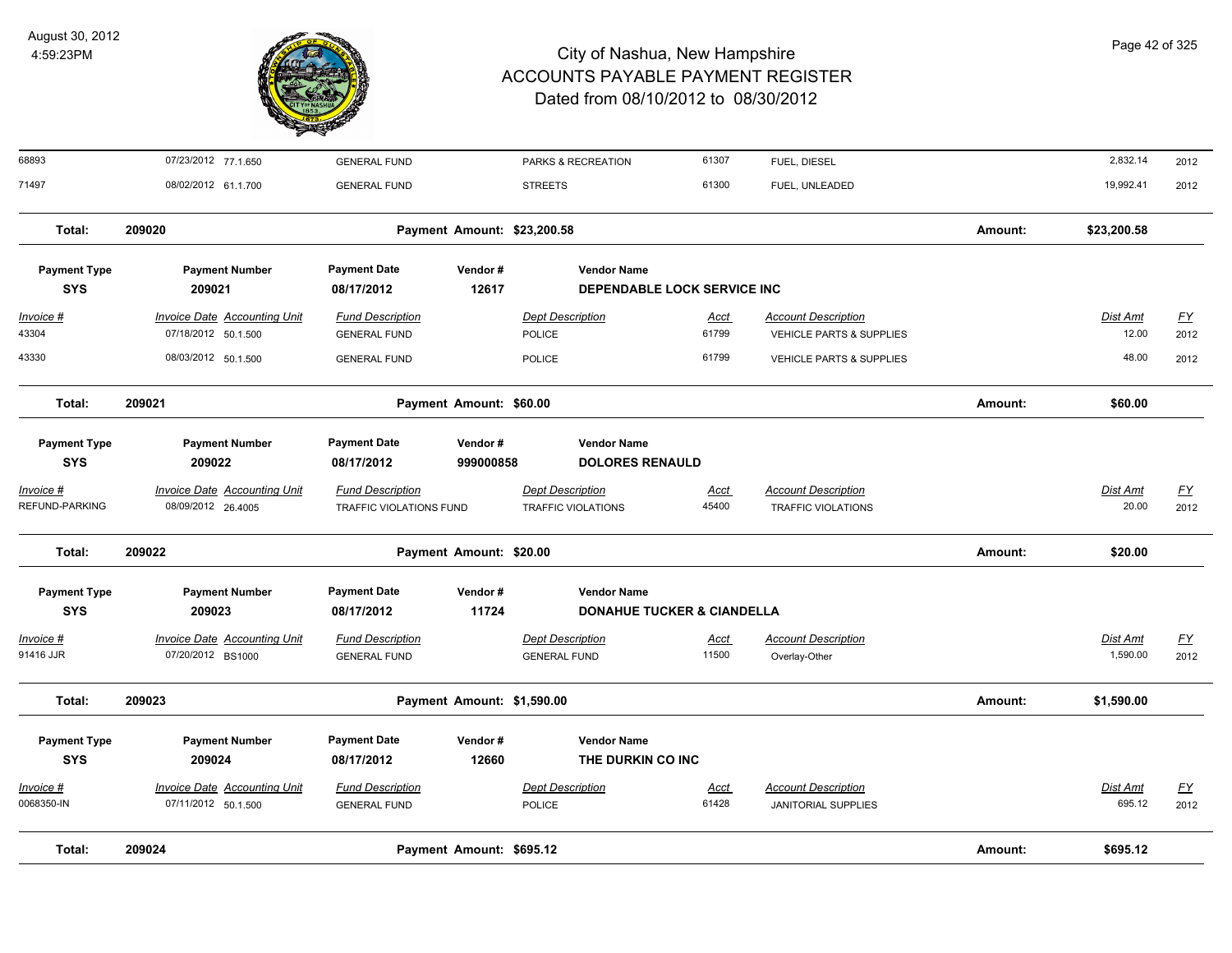

| <b>Payment Type</b><br><b>SYS</b> | <b>Payment Number</b><br>209025                               | <b>Payment Date</b><br>08/17/2012                 | Vendor#<br>12696           | <b>Vendor Name</b><br><b>EVERETT J PRESCOTT INC</b>   |                      |                                                                        | Payee Name<br><b>E J PRESCOTT INC</b> |                      |                          |
|-----------------------------------|---------------------------------------------------------------|---------------------------------------------------|----------------------------|-------------------------------------------------------|----------------------|------------------------------------------------------------------------|---------------------------------------|----------------------|--------------------------|
| Invoice #<br>4552584              | Invoice Date Accounting Unit<br>07/16/2012 69.6200.540        | <b>Fund Description</b><br><b>WASTEWATER FUND</b> |                            | <b>Dept Description</b><br><b>WASTEWATER</b>          | Acct<br>54300        | <b>Account Description</b><br>SEWER MAINTENANCE                        |                                       | Dist Amt<br>1,029.78 | $\underline{FY}$<br>2012 |
| Total:                            | 209025                                                        |                                                   | Payment Amount: \$1,029.78 |                                                       |                      |                                                                        | Amount:                               | \$1,029.78           |                          |
| <b>Payment Type</b><br><b>SYS</b> | <b>Payment Number</b><br>209026                               | <b>Payment Date</b><br>08/17/2012                 | Vendor#<br>12667           | <b>Vendor Name</b><br><b>EASTERN ANALYTICAL INC</b>   |                      |                                                                        |                                       |                      |                          |
| Invoice #<br>113203               | <b>Invoice Date Accounting Unit</b><br>07/16/2012 69.6200.670 | <b>Fund Description</b><br><b>WASTEWATER FUND</b> |                            | <b>Dept Description</b><br><b>WASTEWATER</b>          | <u>Acct</u><br>53107 | <b>Account Description</b><br>ARCHITECT/ENGINEERING<br><b>SERVICES</b> |                                       | Dist Amt<br>247.00   | <u>FY</u><br>2012        |
| Total:                            | 209026                                                        |                                                   | Payment Amount: \$247.00   |                                                       |                      |                                                                        | Amount:                               | \$247.00             |                          |
| <b>Payment Type</b><br><b>SYS</b> | <b>Payment Number</b><br>209027                               | <b>Payment Date</b><br>08/17/2012                 | Vendor#<br>999000857       | <b>Vendor Name</b><br><b>EDUARDO OCHOA</b>            |                      |                                                                        |                                       |                      |                          |
| Invoice #<br>418752PP-4/23/2012   | Invoice Date Accounting Unit<br>08/06/2012 50.4030            | <b>Fund Description</b><br>POLICE SPECIAL DETAILS |                            | <b>Dept Description</b><br>POLICE SPECIAL DETAILS     | Acct<br>44542        | <b>Account Description</b><br>SPECIAL DETAIL CHARGES                   |                                       | Dist Amt<br>318.25   | <u>FY</u><br>2012        |
| Total:                            | 209027                                                        |                                                   | Payment Amount: \$318.25   |                                                       |                      |                                                                        | Amount:                               | \$318.25             |                          |
| <b>Payment Type</b><br><b>SYS</b> | <b>Payment Number</b><br>209028                               | <b>Payment Date</b><br>08/17/2012                 | Vendor#<br>14222           | <b>Vendor Name</b><br><b>FASTENAL CO</b>              |                      |                                                                        |                                       |                      |                          |
| Invoice #<br><b>NHNAS87192</b>    | Invoice Date Accounting Unit<br>07/13/2012 86.3120            | <b>Fund Description</b><br><b>TRANSIT GRANTS</b>  |                            | <b>Dept Description</b><br><b>GRANT FUNDS-TRANSIT</b> | Acct<br>61799        | <b>Account Description</b><br><b>VEHICLE PARTS &amp; SUPPLIES</b>      | Activity<br>86.800.13.30.04           | Dist Amt<br>71.69    | EY<br>2012               |
| <b>NHNAS87247</b>                 | 07/18/2012 69.6200.670                                        | <b>WASTEWATER FUND</b>                            |                            | WASTEWATER                                            | 54487                | <b>EQUIPMENT REPAIRS &amp;</b><br><b>MAINTENANCE</b>                   |                                       | 25.22                | 2012                     |
| <b>NHNAS87250</b>                 | 07/18/2012 86.3120                                            | <b>TRANSIT GRANTS</b>                             |                            | <b>GRANT FUNDS-TRANSIT</b>                            | 61799                | VEHICLE PARTS & SUPPLIES                                               | 86.800.13.30.04                       | 12.40                | 2012                     |
| <b>NHNAS87264</b>                 | 07/19/2012 61.1.705                                           | <b>GENERAL FUND</b>                               |                            | <b>STREETS</b>                                        | 61556                | TRAFFIC SIGNAL MATERIALS                                               |                                       | 27.95                | 2012                     |
| Total:                            | 209028                                                        |                                                   | Payment Amount: \$137.26   |                                                       |                      |                                                                        | Amount:                               | \$137.26             |                          |
| <b>Payment Type</b><br><b>SYS</b> | <b>Payment Number</b><br>209029                               | <b>Payment Date</b><br>08/17/2012                 | Vendor#<br>11953           | <b>Vendor Name</b><br>FIRE SERVICE TESTING CO INC     |                      |                                                                        |                                       |                      |                          |
| Invoice #<br>500                  | <b>Invoice Date Accounting Unit</b><br>07/31/2012 52.1.500    | <b>Fund Description</b><br><b>GENERAL FUND</b>    |                            | <b>Dept Description</b><br><b>FIRE</b>                | <u>Acct</u><br>53455 | <b>Account Description</b><br><b>TESTING SERVICES</b>                  |                                       | Dist Amt<br>705.00   | <u>FY</u><br>2012        |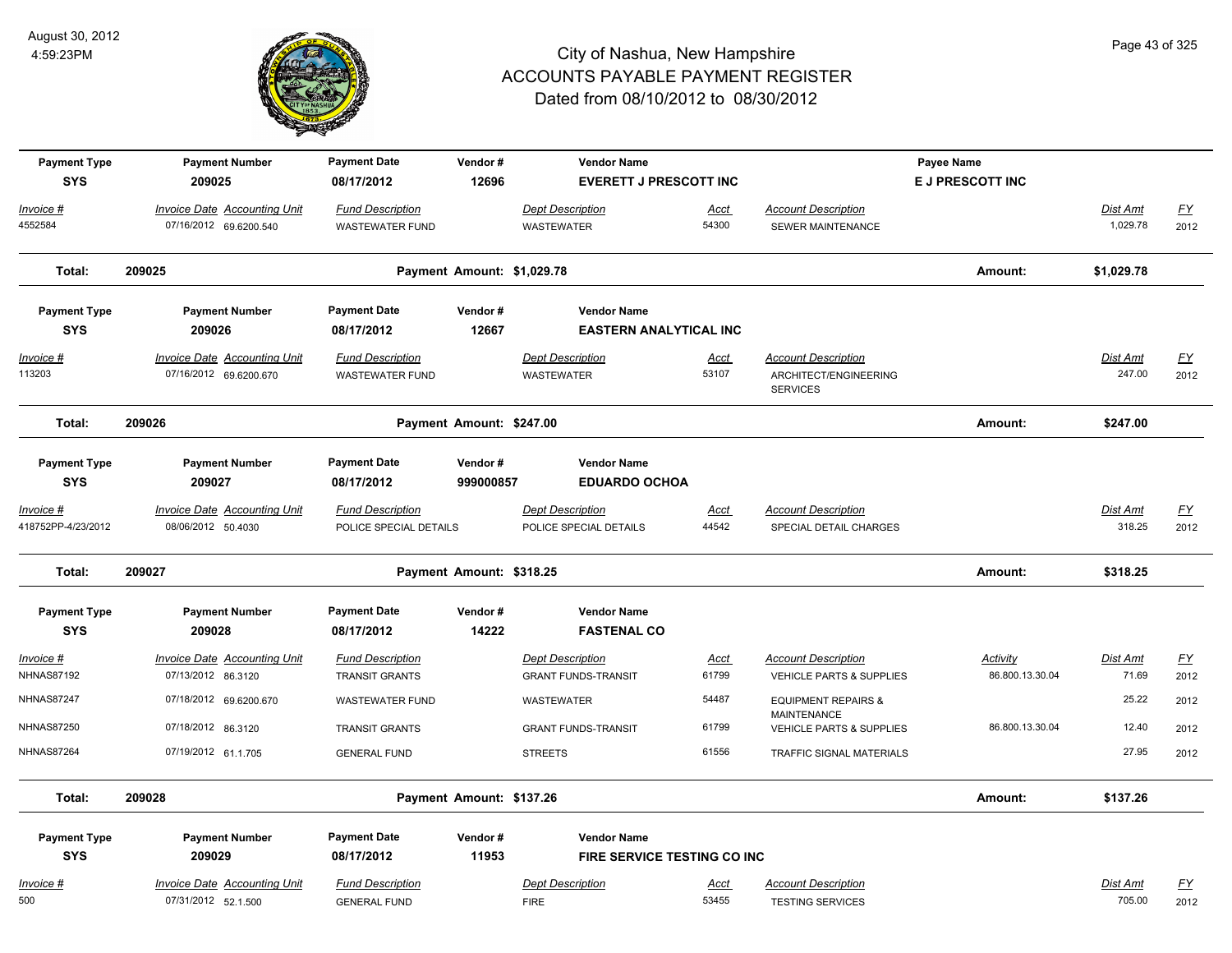

| Total:                            | 209029                                                     |                                                  | Payment Amount: \$705.00    |                                                                 |                      |                                                          | Amount:                     | \$705.00             |                                   |
|-----------------------------------|------------------------------------------------------------|--------------------------------------------------|-----------------------------|-----------------------------------------------------------------|----------------------|----------------------------------------------------------|-----------------------------|----------------------|-----------------------------------|
| <b>Payment Type</b><br><b>SYS</b> | <b>Payment Number</b><br>209030                            | <b>Payment Date</b><br>08/17/2012                | Vendor#<br>12718            | <b>Vendor Name</b><br><b>FIRE TECH &amp; SAFETY OF NEW ENGL</b> |                      |                                                          |                             |                      |                                   |
| <u>Invoice #</u><br>125779        | <b>Invoice Date Accounting Unit</b><br>07/17/2012 52.1.625 | <b>Fund Description</b><br><b>GENERAL FUND</b>   |                             | <b>Dept Description</b><br><b>FIRE</b>                          | <u>Acct</u><br>71400 | <b>Account Description</b><br><b>EMERGENCY RESCUE</b>    |                             | Dist Amt<br>806.00   | $\underline{\mathsf{FY}}$<br>2012 |
| 125833                            | 07/18/2012 52.1.625                                        | <b>GENERAL FUND</b>                              |                             | <b>FIRE</b>                                                     | 71432                | <b>EQUIPMENT</b><br>FIRE APPARATUS EQUIPMENT             |                             | 5,450.00             | 2012                              |
| 125833                            | 07/18/2012 52.1.625                                        | <b>GENERAL FUND</b>                              |                             | <b>FIRE</b>                                                     | 71400                | <b>EMERGENCY RESCUE</b><br><b>EQUIPMENT</b>              |                             | 4,000.00             | 2012                              |
| Total:                            | 209030                                                     |                                                  | Payment Amount: \$10,256.00 |                                                                 |                      |                                                          | Amount:                     | \$10,256.00          |                                   |
| <b>Payment Type</b><br><b>SYS</b> | <b>Payment Number</b><br>209031                            | <b>Payment Date</b><br>08/17/2012                | Vendor#<br>10210            | <b>Vendor Name</b><br><b>FISHER AUTO PARTS INC</b>              |                      |                                                          |                             |                      |                                   |
| Invoice #<br>459-182987           | Invoice Date Accounting Unit<br>08/04/2012 50.1.500        | <b>Fund Description</b><br><b>GENERAL FUND</b>   |                             | <b>Dept Description</b><br>POLICE                               | <u>Acct</u><br>61799 | <b>Account Description</b><br>VEHICLE PARTS & SUPPLIES   |                             | Dist Amt<br>102.25   | <u>FY</u><br>2012                 |
| Total:                            | 209031                                                     |                                                  | Payment Amount: \$102.25    |                                                                 |                      |                                                          | Amount:                     | \$102.25             |                                   |
| <b>Payment Type</b><br><b>SYS</b> | <b>Payment Number</b><br>209032                            | <b>Payment Date</b><br>08/17/2012                | Vendor#<br>10751            | <b>Vendor Name</b><br><b>FISHER SCIENTIFIC</b>                  |                      |                                                          |                             |                      |                                   |
| Invoice #<br>0956181              | <b>Invoice Date Accounting Unit</b><br>05/30/2012 73.1.500 | <b>Fund Description</b><br><b>GENERAL FUND</b>   |                             | <b>Dept Description</b><br>ENVIRONMENTAL HEALTH                 | Acct<br>61149        | <b>Account Description</b><br><b>LABORATORY SUPPLIES</b> |                             | Dist Amt<br>124.76   | <u>FY</u><br>2012                 |
| Total:                            | 209032                                                     |                                                  | Payment Amount: \$124.76    |                                                                 |                      |                                                          | Amount:                     | \$124.76             |                                   |
| <b>Payment Type</b><br><b>SYS</b> | <b>Payment Number</b><br>209033                            | <b>Payment Date</b><br>08/17/2012                | Vendor#<br>12750            | <b>Vendor Name</b><br><b>FREIGHTLINER OF NH INC</b>             |                      |                                                          |                             |                      |                                   |
| Invoice #<br>26226                | Invoice Date Accounting Unit<br>07/31/2012 86.3120         | <b>Fund Description</b><br><b>TRANSIT GRANTS</b> |                             | <b>Dept Description</b><br><b>GRANT FUNDS-TRANSIT</b>           | Acct<br>61799        | <b>Account Description</b><br>VEHICLE PARTS & SUPPLIES   | Activity<br>86.800.13.30.03 | Dist Amt<br>1,114.88 | <u>FY</u><br>2012                 |
| 26226                             | 07/31/2012 86.3120                                         | <b>TRANSIT GRANTS</b>                            |                             | <b>GRANT FUNDS-TRANSIT</b>                                      | 54600                | <b>VEHICLE REPAIRS &amp;</b>                             | 86.800.13.30.03             | 363.83               | 2012                              |
| 356632                            | 07/30/2012 68.6000.540                                     | SOLID WASTE FUND                                 |                             | <b>SOLID WASTE</b>                                              | 54600                | <b>MAINTENANCE</b><br><b>VEHICLE REPAIRS &amp;</b>       |                             | 23.14                | 2012                              |
| 5401                              | 07/30/2012 60.5200                                         | CAPITAL PROJECTS-STREETS                         |                             | <b>CAPITAL</b><br>PROJECTS-ENGINEERING                          | 81500                | MAINTENANCE<br><b>VEHICLES</b>                           | 1095.60.01.20               | 303,400.00           | 2012                              |
| 5402                              | 07/30/2012 61.1.700                                        | <b>GENERAL FUND</b>                              |                             | <b>STREETS</b>                                                  | 54600                | <b>VEHICLE REPAIRS &amp;</b><br><b>MAINTENANCE</b>       |                             | 3,700.00             | 2012                              |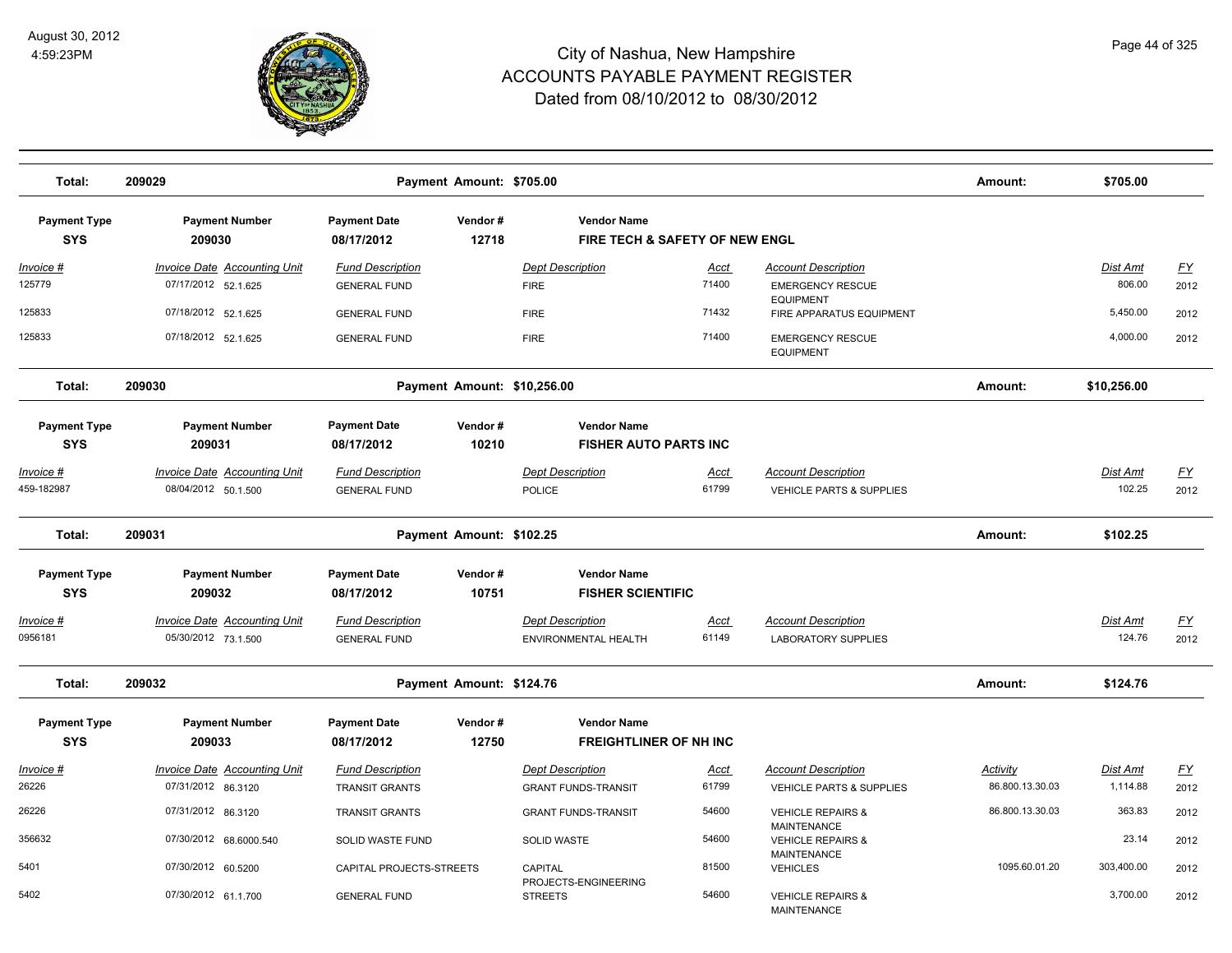

| Total:                                       | 209037                                                     |                                                                   | Payment Amount: \$260.14 |                                                                   |                      |                                                                             | Amount:       | \$260.14                  |                          |
|----------------------------------------------|------------------------------------------------------------|-------------------------------------------------------------------|--------------------------|-------------------------------------------------------------------|----------------------|-----------------------------------------------------------------------------|---------------|---------------------------|--------------------------|
| Invoice #<br>REFUND AUG & SEP<br><b>PREM</b> | Invoice Date Accounting Unit<br>08/13/2012 13.6600.890.S   | <b>Fund Description</b><br>BENEFITS SELF INSURANCE<br><b>FUND</b> |                          | <b>Dept Description</b><br>BENEFITS SELF INSURANCE<br><b>FUND</b> | <b>Acct</b><br>59507 | <b>Account Description</b><br>CLAIMS-BC/BS HMO PLAN                         |               | Dist Amt<br>260.14        | <u>FY</u><br>2012        |
| <b>Payment Type</b><br><b>SYS</b>            | <b>Payment Number</b><br>209037                            | <b>Payment Date</b><br>08/17/2012                                 | Vendor#<br>14729         | <b>Vendor Name</b><br><b>LOIS GILBERT</b>                         |                      |                                                                             |               |                           |                          |
| Total:                                       | 209036                                                     |                                                                   | Payment Amount: \$585.06 |                                                                   |                      |                                                                             | Amount:       | \$585.06                  |                          |
| Invoice #<br>8/3/2012-FIRE<br><b>RESCUE</b>  | <b>Invoice Date Accounting Unit</b><br>08/03/2012 52.1.720 | <b>Fund Description</b><br><b>GENERAL FUND</b>                    |                          | <b>Dept Description</b><br><b>FIRE</b>                            | <u>Acct</u><br>54280 | <b>Account Description</b><br><b>BUILDING/GROUNDS</b><br><b>MAINTENANCE</b> |               | <b>Dist Amt</b><br>585.06 | <u>FY</u><br>2012        |
| <b>Payment Type</b><br><b>SYS</b>            | <b>Payment Number</b><br>209036                            | <b>Payment Date</b><br>08/17/2012                                 | Vendor#<br>14248         | <b>Vendor Name</b><br><b>GATE CITY MONUMENT INC</b>               |                      |                                                                             |               |                           |                          |
| Total:                                       | 209035                                                     |                                                                   | Payment Amount: \$100.00 |                                                                   |                      |                                                                             | Amount:       | \$100.00                  |                          |
| Invoice #<br>REFUND - NH EMT                 | Invoice Date Accounting Unit<br>08/10/2012 52.1.635        | <b>Fund Description</b><br><b>GENERAL FUND</b>                    |                          | <b>Dept Description</b><br><b>FIRE</b>                            | <u>Acct</u><br>52800 | <b>Account Description</b><br>EDUCATIONAL ASSISTANCE                        |               | Dist Amt<br>100.00        | $\underline{FY}$<br>2012 |
| <b>Payment Type</b><br><b>SYS</b>            | <b>Payment Number</b><br>209035                            | <b>Payment Date</b><br>08/17/2012                                 | Vendor#<br>14714         | <b>Vendor Name</b><br><b>RICHARD GARLAND</b>                      |                      |                                                                             |               |                           |                          |
| Total:                                       | 209034                                                     |                                                                   | Payment Amount: \$488.89 |                                                                   |                      |                                                                             | Amount:       | \$488.89                  |                          |
| 1712448                                      | 07/12/2012 68.6000.692                                     | SOLID WASTE FUND                                                  |                          | <b>SOLID WASTE</b>                                                | 54600                | <b>VEHICLE REPAIRS &amp;</b><br><b>MAINTENANCE</b>                          |               | 47.60                     | 2012                     |
| 1711846                                      | 07/10/2012 68.6000.692                                     | SOLID WASTE FUND                                                  |                          | SOLID WASTE                                                       | 54600                | <b>VEHICLE REPAIRS &amp;</b><br><b>MAINTENANCE</b>                          |               | 441.29                    | 2012                     |
| $Invoice$ #                                  | <b>Invoice Date Accounting Unit</b>                        | <b>Fund Description</b>                                           |                          | <b>Dept Description</b>                                           | <u>Acct</u>          | <b>Account Description</b>                                                  |               | <b>Dist Amt</b>           | <u>FY</u>                |
| <b>Payment Type</b><br><b>SYS</b>            | <b>Payment Number</b><br>209034                            | <b>Payment Date</b><br>08/17/2012                                 | Vendor#<br>12753         | <b>Vendor Name</b><br><b>G H BERLIN LUBRICANTS</b>                |                      |                                                                             |               |                           |                          |
| Total:                                       | 209033                                                     |                                                                   |                          | Payment Amount: \$615,701.85                                      |                      |                                                                             | Amount:       | \$615,701.85              |                          |
| 5405                                         | 07/30/2012 61.1.700                                        | <b>GENERAL FUND</b>                                               |                          | <b>STREETS</b>                                                    | 54600                | <b>VEHICLE REPAIRS &amp;</b><br>MAINTENANCE                                 |               | 3,700.00                  | 2012                     |
| 5403                                         | 07/30/2012 60.5200                                         | CAPITAL PROJECTS-STREETS                                          |                          | CAPITAL<br>PROJECTS-ENGINEERING                                   | 81500                | <b>VEHICLES</b>                                                             | 1095.60.01.20 | 303,400.00                | 2012                     |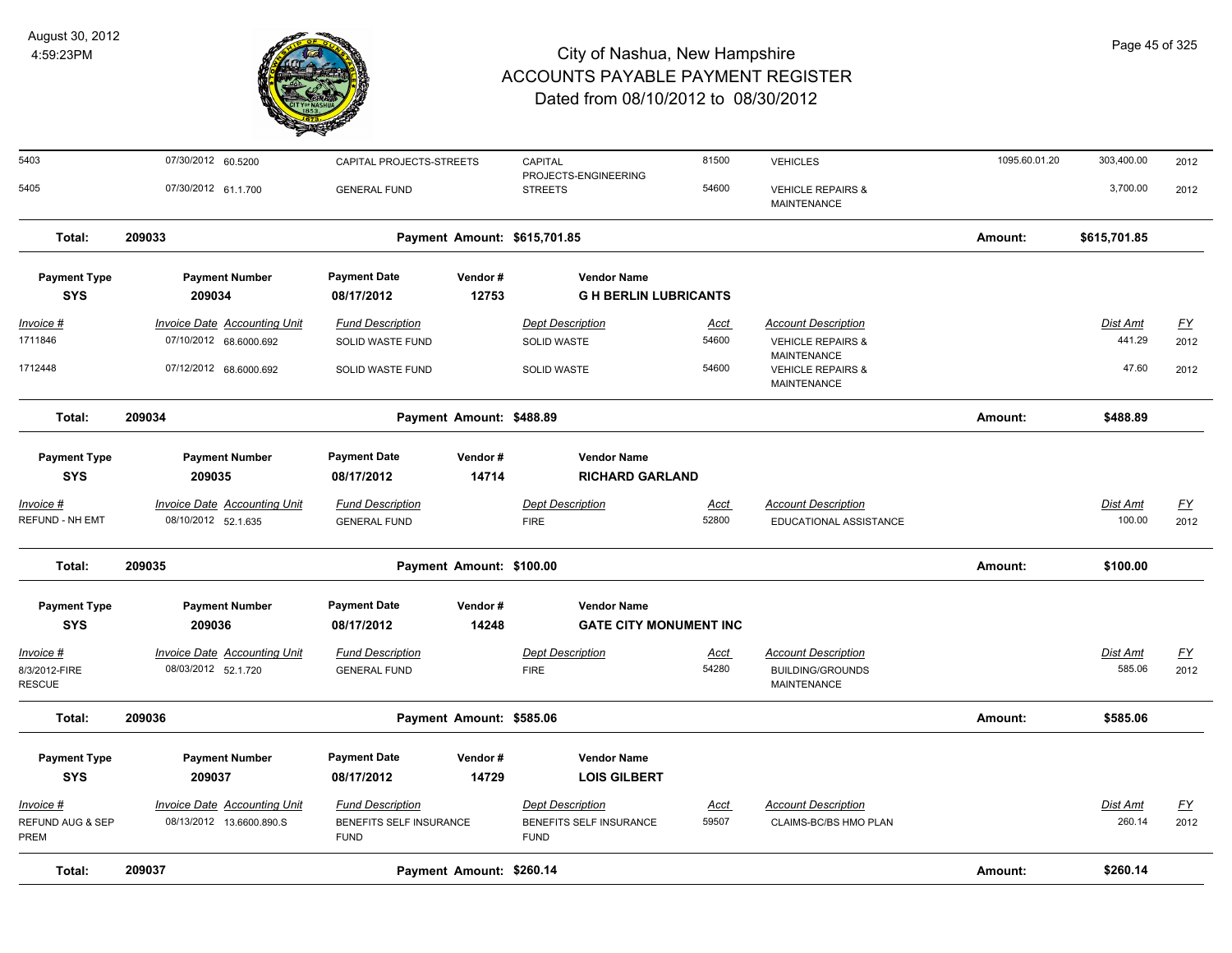

| <b>Payment Type</b><br><b>SYS</b>                   | <b>Payment Number</b><br>209038                           | <b>Payment Date</b><br>08/17/2012                         | Vendor#<br>12782           | <b>Vendor Name</b><br><b>GMS HYDRAULICS INC</b>      |               |                                                         |         |                   |                   |
|-----------------------------------------------------|-----------------------------------------------------------|-----------------------------------------------------------|----------------------------|------------------------------------------------------|---------------|---------------------------------------------------------|---------|-------------------|-------------------|
| Invoice #                                           | <b>Invoice Date Accounting Unit</b>                       | <b>Fund Description</b>                                   |                            | <b>Dept Description</b>                              | Acct          | <b>Account Description</b>                              |         | Dist Amt          | <u>FY</u>         |
| 60596                                               | 07/16/2012 61.1.700                                       | <b>GENERAL FUND</b>                                       |                            | <b>STREETS</b>                                       | 55699         | OTHER CONTRACTED<br><b>SERVICES</b>                     |         | 492.45            | 2012              |
| Total:                                              | 209038                                                    |                                                           | Payment Amount: \$492.45   |                                                      |               |                                                         | Amount: | \$492.45          |                   |
| <b>Payment Type</b><br><b>SYS</b>                   | <b>Payment Number</b><br>209039                           | <b>Payment Date</b><br>08/17/2012                         | Vendor#<br>999000855       | <b>Vendor Name</b><br><b>GORDAN JACKSON</b>          |               |                                                         |         |                   |                   |
| <u>Invoice #</u><br>CIT#C27615 PKG<br><b>REFUND</b> | <b>Invoice Date Accounting Unit</b><br>08/10/2012 26.4005 | <b>Fund Description</b><br><b>TRAFFIC VIOLATIONS FUND</b> |                            | <b>Dept Description</b><br><b>TRAFFIC VIOLATIONS</b> | Acct<br>45400 | <b>Account Description</b><br><b>TRAFFIC VIOLATIONS</b> |         | Dist Amt<br>20.00 | <u>FY</u><br>2012 |
| Total:                                              | 209039                                                    |                                                           | Payment Amount: \$20.00    |                                                      |               |                                                         | Amount: | \$20.00           |                   |
| <b>Payment Type</b>                                 | <b>Payment Number</b>                                     | <b>Payment Date</b>                                       | Vendor#                    | <b>Vendor Name</b>                                   |               |                                                         |         |                   |                   |
| <b>SYS</b>                                          | 209040                                                    | 08/17/2012                                                | 10853                      | <b>GRAINGER</b>                                      |               |                                                         |         |                   |                   |
| <u>Invoice #</u>                                    | <b>Invoice Date Accounting Unit</b>                       | <b>Fund Description</b>                                   |                            | <b>Dept Description</b>                              | <u>Acct</u>   | <b>Account Description</b>                              |         | Dist Amt          | <u>FY</u>         |
| 9834170400                                          | 05/22/2012 77.1.650                                       | <b>GENERAL FUND</b>                                       |                            | PARKS & RECREATION                                   | 54280         | <b>BUILDING/GROUNDS</b><br><b>MAINTENANCE</b>           |         | 225.14            | 2012              |
| 9877372939                                          | 07/16/2012 69.6200.670                                    | <b>WASTEWATER FUND</b>                                    |                            | WASTEWATER                                           | 54487         | <b>EQUIPMENT REPAIRS &amp;</b><br><b>MAINTENANCE</b>    |         | 287.53            | 2012              |
| 9877436155                                          | 07/16/2012 69.6200.670                                    | <b>WASTEWATER FUND</b>                                    |                            | <b>WASTEWATER</b>                                    | 54487         | <b>EQUIPMENT REPAIRS &amp;</b><br><b>MAINTENANCE</b>    |         | 22.98             | 2012              |
| 9879264548                                          | 07/18/2012 29.1.720.8162                                  | <b>GENERAL FUND</b>                                       |                            | <b>CITY BUILDINGS</b>                                | 54280         | <b>BUILDING/GROUNDS</b><br><b>MAINTENANCE</b>           |         | 74.43             | 2012              |
| 9880304226                                          | 07/19/2012 69.6200.670                                    | <b>WASTEWATER FUND</b>                                    |                            | WASTEWATER                                           | 54487         | <b>EQUIPMENT REPAIRS &amp;</b><br><b>MAINTENANCE</b>    |         | 743.70            | 2012              |
| Total:                                              | 209040                                                    |                                                           | Payment Amount: \$1,353.78 |                                                      |               |                                                         | Amount: | \$1,353.78        |                   |
| <b>Payment Type</b>                                 | <b>Payment Number</b>                                     | <b>Payment Date</b>                                       | Vendor#                    | <b>Vendor Name</b>                                   |               |                                                         |         |                   |                   |
| <b>SYS</b>                                          | 209041                                                    | 08/17/2012                                                | 14273                      | <b>GREATER NASHUA CHAMBER OF COMM</b>                |               |                                                         |         |                   |                   |
| Invoice #                                           | Invoice Date Accounting Unit                              | <b>Fund Description</b>                                   |                            | <b>Dept Description</b>                              | <u>Acct</u>   | <b>Account Description</b>                              |         | Dist Amt          | <u>FY</u>         |
| 8/7/2012                                            | 08/07/2012 50.4032                                        | PISTOL PERMIT FEES                                        |                            | PISTOL PERMIT FEES                                   | 55699         | OTHER CONTRACTED<br><b>SERVICES</b>                     |         | 750.00            | 2012              |
| Total:                                              | 209041                                                    |                                                           | Payment Amount: \$750.00   |                                                      |               |                                                         | Amount: | \$750.00          |                   |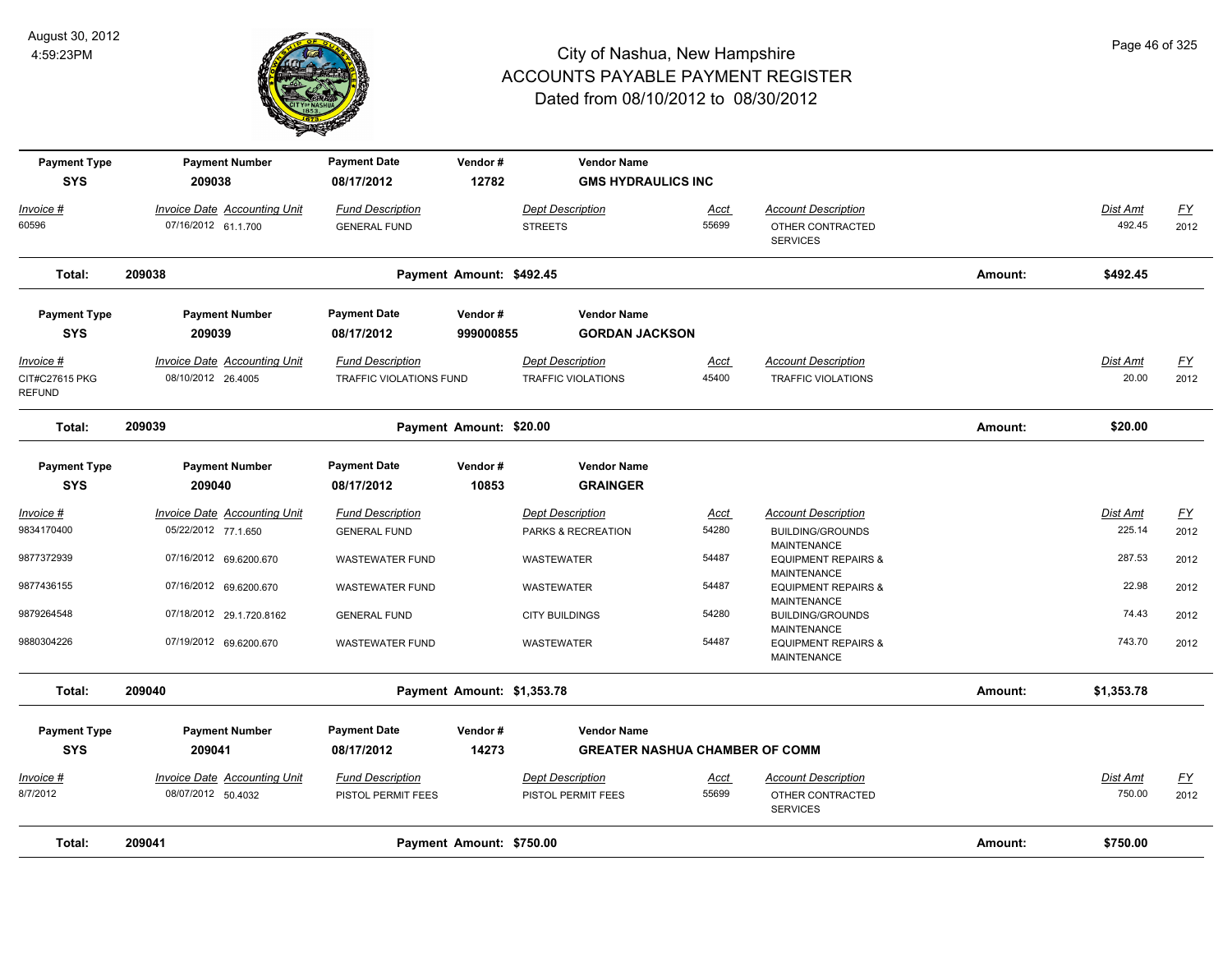

| <b>Payment Type</b><br><b>SYS</b> | <b>Payment Number</b><br>209042                               | <b>Payment Date</b><br>08/17/2012                   | Vendor#<br>10896         | <b>Vendor Name</b><br><b>HACH CO</b>                        | Payee Name<br><b>HACH COMPANY</b> |                                                          |                                             |                    |                   |
|-----------------------------------|---------------------------------------------------------------|-----------------------------------------------------|--------------------------|-------------------------------------------------------------|-----------------------------------|----------------------------------------------------------|---------------------------------------------|--------------------|-------------------|
| Invoice #<br>7845647              | <b>Invoice Date Accounting Unit</b><br>07/13/2012 69.6200.670 | <b>Fund Description</b><br><b>WASTEWATER FUND</b>   |                          | <b>Dept Description</b><br><b>WASTEWATER</b>                | Acct<br>61149                     | <b>Account Description</b><br><b>LABORATORY SUPPLIES</b> |                                             | Dist Amt<br>915.95 | <u>FY</u><br>2012 |
| Total:                            | 209042                                                        |                                                     | Payment Amount: \$915.95 |                                                             |                                   |                                                          | Amount:                                     | \$915.95           |                   |
| <b>Payment Type</b><br><b>SYS</b> | <b>Payment Number</b><br>209043                               | <b>Payment Date</b><br>08/17/2012                   | Vendor#<br>12030         | <b>Vendor Name</b><br><b>HARRISON SHRADER ENTERPRISES</b>   |                                   |                                                          |                                             |                    |                   |
| <u>Invoice #</u><br>F-22047       | <b>Invoice Date Accounting Unit</b><br>07/09/2012 52.1.625    | <b>Fund Description</b><br><b>GENERAL FUND</b>      |                          | <b>Dept Description</b><br><b>FIRE</b>                      | <u>Acct</u><br>71432              | <b>Account Description</b><br>FIRE APPARATUS EQUIPMENT   |                                             | Dist Amt<br>923.30 | <u>FY</u><br>2012 |
| Total:                            | 209043                                                        |                                                     | Payment Amount: \$923.30 |                                                             |                                   |                                                          | Amount:                                     | \$923.30           |                   |
| <b>Payment Type</b><br><b>SYS</b> | <b>Payment Number</b><br>209044                               | <b>Payment Date</b><br>08/17/2012                   | Vendor#<br>12841         | <b>Vendor Name</b><br><b>HAYNER SWANSON INC</b>             |                                   |                                                          |                                             |                    |                   |
| <u> Invoice #</u>                 | <b>Invoice Date Accounting Unit</b>                           | <b>Fund Description</b>                             |                          | <b>Dept Description</b>                                     | <b>Acct</b>                       | <b>Account Description</b>                               | Activity                                    | Dist Amt           | <u>FY</u>         |
| 10325                             | 06/30/2012 60.5700                                            | CAP PROJECTS-BROAD ST<br><b>PKWY</b>                |                          | CAP PROJECTS-BROAD ST<br><b>PKWY</b>                        | 81700                             | <b>INFRASTRUCTURE</b>                                    | 1061.60.05.65                               | 5,415.93           | 2012              |
| 10326                             | 06/30/2012 60.5700                                            | CAP PROJECTS-BROAD ST<br><b>PKWY</b>                |                          | CAP PROJECTS-BROAD ST<br><b>PKWY</b>                        | 81700                             | <b>INFRASTRUCTURE</b>                                    | 1061.60.05.65                               | 5,910.00           | 2012              |
| 10327                             | 06/30/2012 60.5700                                            | CAP PROJECTS-BROAD ST<br><b>PKWY</b>                |                          | CAP PROJECTS-BROAD ST<br><b>PKWY</b>                        | 81700                             | <b>INFRASTRUCTURE</b>                                    | 1061.60.05.65                               | 2,350.00           | 2012              |
| 10328                             | 06/30/2012 60.5700                                            | CAP PROJECTS-BROAD ST<br><b>PKWY</b>                |                          | CAP PROJECTS-BROAD ST<br><b>PKWY</b>                        | 81700                             | <b>INFRASTRUCTURE</b>                                    | 1061.60.05.65                               | 6,068.80           | 2012              |
| 10329                             | 06/30/2012 60.5700                                            | CAP PROJECTS-BROAD ST<br><b>PKWY</b>                |                          | CAP PROJECTS-BROAD ST<br><b>PKWY</b>                        | 81700                             | <b>INFRASTRUCTURE</b>                                    | 1061.60.05.65                               | 7,440.00           | 2012              |
| 10330                             | 06/30/2012 60.5700                                            | CAP PROJECTS-BROAD ST<br><b>PKWY</b>                |                          | CAP PROJECTS-BROAD ST<br><b>PKWY</b>                        | 81700                             | <b>INFRASTRUCTURE</b>                                    | 1061.60.02.10                               | 23,525.58          | 2012              |
| 10331                             | 06/30/2012 60.5700                                            | CAP PROJECTS-BROAD ST                               |                          | CAP PROJECTS-BROAD ST                                       | 81700                             | <b>INFRASTRUCTURE</b>                                    | 1061.60.05.65                               | 8,758.73           | 2012              |
| 10332                             | 06/30/2012 60.5700                                            | <b>PKWY</b><br>CAP PROJECTS-BROAD ST<br><b>PKWY</b> |                          | <b>PKWY</b><br>CAP PROJECTS-BROAD ST<br><b>PKWY</b>         | 81700                             | <b>INFRASTRUCTURE</b>                                    | 1061.60.05.65                               | 6,943.50           | 2012              |
| 10333                             | 06/30/2012 69.6200.950                                        | <b>WASTEWATER FUND</b>                              |                          | WASTEWATER                                                  | 81700                             | <b>INFRASTRUCTURE</b>                                    | 1047.69.01.30                               | 12,436.88          | 2012              |
| 10407                             | 07/30/2012 69.6200.950                                        | <b>WASTEWATER FUND</b>                              |                          | WASTEWATER                                                  | 81700                             | <b>INFRASTRUCTURE</b>                                    | 1047.69.01.30                               | 15,984.39          | 2012              |
| Total:                            | 209044                                                        |                                                     |                          | Payment Amount: \$94,833.81                                 |                                   |                                                          | Amount:                                     | \$94,833.81        |                   |
| <b>Payment Type</b><br><b>SYS</b> | <b>Payment Number</b><br>209045                               | <b>Payment Date</b><br>08/17/2012                   | Vendor#<br>13763         | <b>Vendor Name</b><br><b>TRANSCOR-IT/HAYWOOD ASSOCIATES</b> |                                   |                                                          | Payee Name<br><b>HAYWOOD ASSOCIATES INC</b> |                    |                   |
| Invoice #                         | <b>Invoice Date Accounting Unit</b>                           | <b>Fund Description</b>                             |                          | <b>Dept Description</b>                                     | Acct                              | <b>Account Description</b>                               |                                             | Dist Amt           | <u>FY</u>         |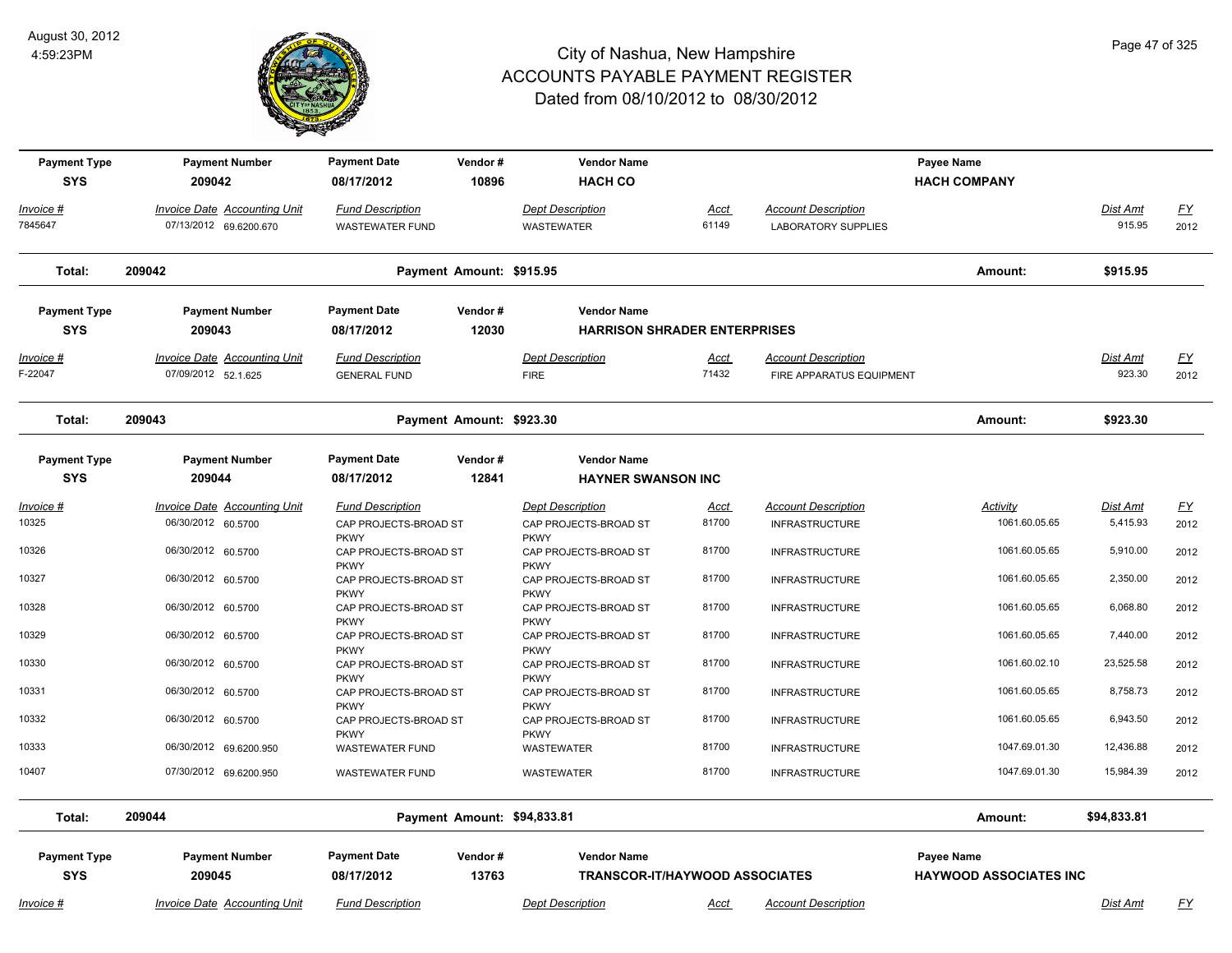

| 13319               | 07/24/2012 50.1.500                 | <b>GENERAL FUND</b>                  |                          | <b>POLICE</b>                            | 71221       | <b>COMPUTER EQUIPMENT</b>  |                 | 26.25           | 2012      |
|---------------------|-------------------------------------|--------------------------------------|--------------------------|------------------------------------------|-------------|----------------------------|-----------------|-----------------|-----------|
| 13319               | 07/24/2012 50.1.500                 | <b>GENERAL FUND</b>                  |                          | <b>POLICE</b>                            | 71221       | <b>COMPUTER EQUIPMENT</b>  |                 | 699.13          | 2012      |
| Total:              | 209045                              |                                      | Payment Amount: \$725.38 |                                          |             |                            | Amount:         | \$725.38        |           |
| <b>Payment Type</b> | <b>Payment Number</b>               | <b>Payment Date</b>                  | Vendor#                  | <b>Vendor Name</b>                       |             |                            |                 |                 |           |
| <b>SYS</b>          | 209046                              | 08/17/2012                           | 14616                    | <b>HESS CORPORATION</b>                  |             |                            |                 |                 |           |
| Invoice #           | <b>Invoice Date Accounting Unit</b> | <b>Fund Description</b>              |                          | <b>Dept Description</b>                  | <u>Acct</u> | <b>Account Description</b> | <b>Activity</b> | <u>Dist Amt</u> | <u>FY</u> |
| ANTICIPATED CR      | 07/26/2012 77.1.500                 | <b>GENERAL FUND</b>                  |                          | PARKS & RECREATION                       | 54114       | <b>HEATING GAS</b>         |                 | $-62,645.61$    | 2012      |
| 617187<br>S12142618 | 07/26/2012 77.1.500                 | <b>GENERAL FUND</b>                  |                          | PARKS & RECREATION                       | 54114       | <b>HEATING GAS</b>         |                 | 63,152.97       | 2012      |
| S12142618           | 07/26/2012 77.1.500                 | <b>GENERAL FUND</b>                  |                          | PARKS & RECREATION                       | 54114       | <b>HEATING GAS</b>         |                 | 15.28           | 2012      |
| S12142618           | 07/26/2012 77.1.720.8191            | <b>GENERAL FUND</b>                  |                          | PARKS & RECREATION                       | 54114       | <b>HEATING GAS</b>         |                 | 204.57          | 2012      |
| S12142618           | 07/26/2012 22.2505                  | <b>GOVT &amp; EDUCATION</b>          |                          | <b>GOV'T &amp; EDUCATION</b>             | 54114       | <b>HEATING GAS</b>         |                 | 1.10            | 2012      |
| S12142618           | 07/26/2012 29.1.720.8162            | CHANNELS FUND<br><b>GENERAL FUND</b> |                          | <b>CHANNELS</b><br><b>CITY BUILDINGS</b> | 54114       | <b>HEATING GAS</b>         |                 | 37.33           | 2012      |
| S12142618           | 07/26/2012 29.1.720.8163            | <b>GENERAL FUND</b>                  |                          | <b>CITY BUILDINGS</b>                    | 54114       | <b>HEATING GAS</b>         |                 | 121.28          | 2012      |
| S12142618           | 07/26/2012 86.3120                  | <b>TRANSIT GRANTS</b>                |                          | <b>GRANT FUNDS-TRANSIT</b>               | 54114       | <b>HEATING GAS</b>         | 86.800.12.10.10 | 4.07            | 2012      |
| S12142618           | 07/26/2012 86.3120                  | <b>TRANSIT GRANTS</b>                |                          | <b>GRANT FUNDS-TRANSIT</b>               | 54114       | <b>HEATING GAS</b>         | 86.800.12.10.10 | 88.85           | 2012      |
| S12142618           | 07/26/2012 31.1.500                 | <b>GENERAL FUND</b>                  |                          | <b>HUNT BUILDING</b>                     | 54114       | <b>HEATING GAS</b>         |                 | 3.68            | 2012      |
| S12142618           | 07/26/2012 69.6200.670              | <b>WASTEWATER FUND</b>               |                          | WASTEWATER                               | 54114       | <b>HEATING GAS</b>         |                 | 4.29            | 2012      |
| S12142618           | 07/26/2012 69.6200.670              | <b>WASTEWATER FUND</b>               |                          | WASTEWATER                               | 54114       | <b>HEATING GAS</b>         |                 | 4.29            | 2012      |
| S12142618           | 07/26/2012 69.6200.670              | <b>WASTEWATER FUND</b>               |                          | WASTEWATER                               | 54114       | <b>HEATING GAS</b>         |                 | 5.50            | 2012      |
| S12142618           | 07/26/2012 69.6200.670              | <b>WASTEWATER FUND</b>               |                          | WASTEWATER                               | 54114       | <b>HEATING GAS</b>         |                 | 532.91          | 2012      |
| S12142618           | 07/26/2012 69.6200.670              | WASTEWATER FUND                      |                          | WASTEWATER                               | 54114       | <b>HEATING GAS</b>         |                 | 6.76            | 2012      |
| S12142618           | 07/26/2012 69.6200.670              | <b>WASTEWATER FUND</b>               |                          | WASTEWATER                               | 54114       | <b>HEATING GAS</b>         |                 | 96.76           | 2012      |
| S12142618           | 07/26/2012 69.6200.670              | <b>WASTEWATER FUND</b>               |                          | WASTEWATER                               | 54114       | <b>HEATING GAS</b>         |                 | 11.05           | 2012      |
| S12142618           | 07/26/2012 52.1.720.8173            | <b>GENERAL FUND</b>                  |                          | <b>FIRE</b>                              | 54114       | <b>HEATING GAS</b>         |                 | 80.21           | 2012      |
| S12142618           | 07/26/2012 52.1.720.8173            | <b>GENERAL FUND</b>                  |                          | <b>FIRE</b>                              | 54114       | <b>HEATING GAS</b>         |                 | 203.97          | 2012      |
| S12142618           | 07/26/2012 52.1.720.8174            | <b>GENERAL FUND</b>                  |                          | <b>FIRE</b>                              | 54114       | <b>HEATING GAS</b>         |                 | 51.46           | 2012      |
| S12142618           | 07/26/2012 52.1.720.8175            | <b>GENERAL FUND</b>                  |                          | <b>FIRE</b>                              | 54114       | <b>HEATING GAS</b>         |                 | 156.86          | 2012      |
| S12142618           | 07/26/2012 52.1.720.8176            | <b>GENERAL FUND</b>                  |                          | <b>FIRE</b>                              | 54114       | <b>HEATING GAS</b>         |                 | 37.33           | 2012      |
| S12142618           | 07/26/2012 52.1.720.8178            | <b>GENERAL FUND</b>                  |                          | <b>FIRE</b>                              | 54114       | <b>HEATING GAS</b>         |                 | 20.17           | 2012      |
| S12142618           | 07/26/2012 52.1.720.8182            | <b>GENERAL FUND</b>                  |                          | <b>FIRE</b>                              | 54114       | <b>HEATING GAS</b>         |                 | 6.76            | 2012      |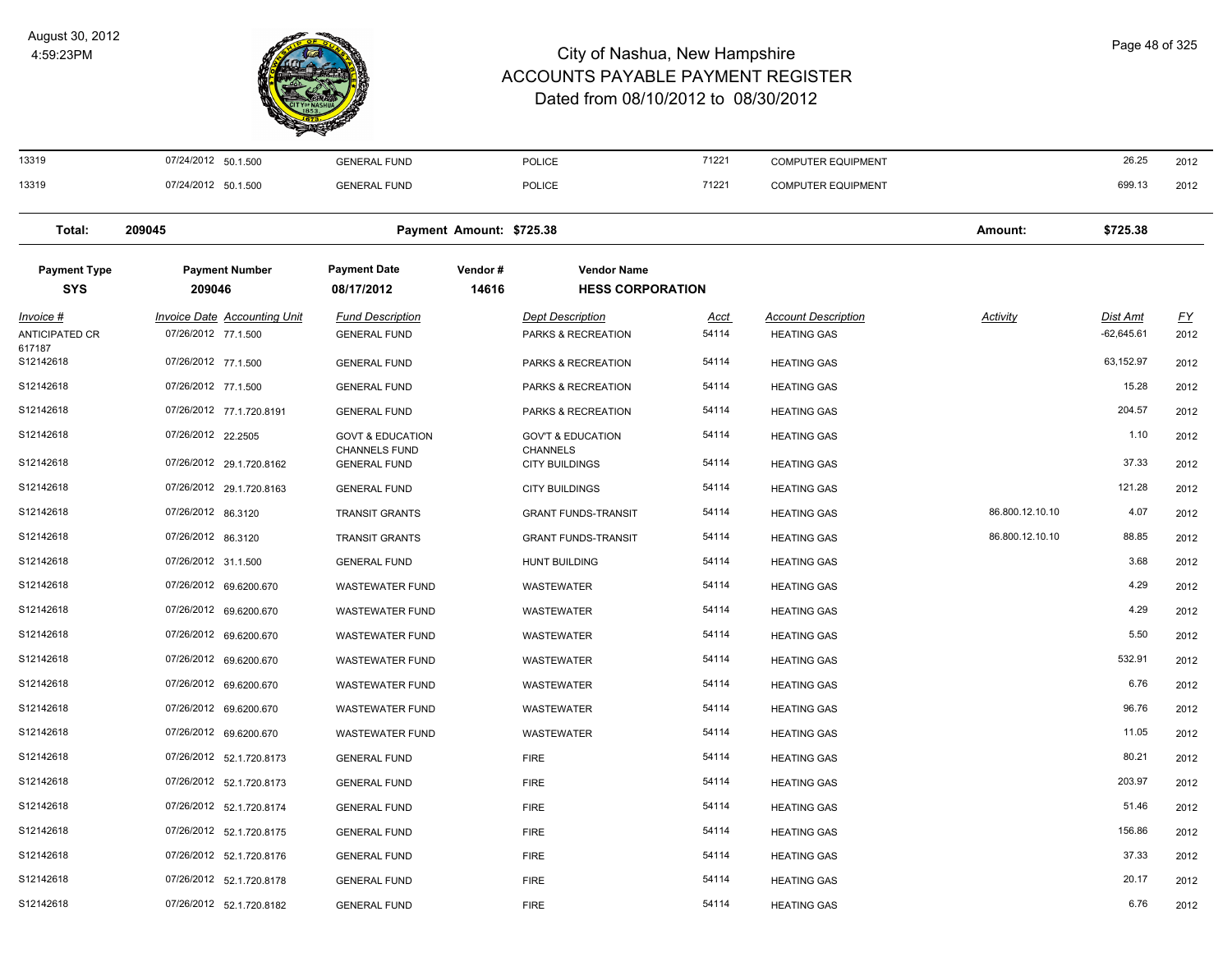

| S12142618 | 07/26/2012 TF79.7534 | LIBRARY-CHANDLER MEM LIB<br><b>FUND</b> | LIBRARY-CHANDLER MEM<br>LIB FUND        | 54114 | <b>HEATING GAS</b> | 4.29     | 2012 |
|-----------|----------------------|-----------------------------------------|-----------------------------------------|-------|--------------------|----------|------|
| S12142618 | 07/26/2012 TF79.7534 | LIBRARY-CHANDLER MEM LIB<br><b>FUND</b> | LIBRARY-CHANDLER MEM<br>LIB FUND        | 54114 | <b>HEATING GAS</b> | 7.37     | 2012 |
| S12142618 | 07/26/2012 60.1.500  | <b>GENERAL FUND</b>                     | <b>PUBLIC</b><br>WORKS-ADMIN/ENGINEERIN | 54114 | <b>HEATING GAS</b> | 3.95     | 2012 |
| S12142618 | 07/26/2012 61.1.670  | <b>GENERAL FUND</b>                     | <b>STREETS</b>                          | 54114 | <b>HEATING GAS</b> | 189.23   | 2012 |
| S12142618 | 07/26/2012 79.1.720  | <b>GENERAL FUND</b>                     | <b>LIBRARY</b>                          | 54114 | <b>HEATING GAS</b> | 27.54    | 2012 |
| S12142618 | 07/26/2012 50.1.500  | <b>GENERAL FUND</b>                     | <b>POLICE</b>                           | 54114 | <b>HEATING GAS</b> | 1.87     | 2012 |
| S12142618 | 07/26/2012 50.1.500  | <b>GENERAL FUND</b>                     | POLICE                                  | 54114 | <b>HEATING GAS</b> | 0.60     | 2012 |
| S12142618 | 07/26/2012 50.1.500  | <b>GENERAL FUND</b>                     | POLICE                                  | 54114 | <b>HEATING GAS</b> | 1,263.15 | 2012 |
|           |                      |                                         |                                         |       |                    |          |      |

**Total: 209046 Payment Amount: \$3,699.84 Amount: \$3,699.84**

| <b>Payment Type</b><br><b>SYS</b> | <b>Payment Number</b><br>209047     | <b>Payment Date</b><br>08/17/2012 | Vendor#<br>14309         | <b>Vendor Name</b>         | <b>HOME DEPOT CREDIT SERVICES</b> |                                                      | <b>Payee Name</b><br><b>HOME DEPOT CREDIT SERVICE 3065</b> |                 |           |
|-----------------------------------|-------------------------------------|-----------------------------------|--------------------------|----------------------------|-----------------------------------|------------------------------------------------------|------------------------------------------------------------|-----------------|-----------|
| Invoice #                         | <b>Invoice Date Accounting Unit</b> | <b>Fund Description</b>           |                          | <b>Dept Description</b>    | <u>Acct</u>                       | <b>Account Description</b>                           | <b>Activity</b>                                            | <b>Dist Amt</b> | <u>FY</u> |
| 0272273                           | 08/07/2012 44.1.720                 | <b>GENERAL FUND</b>               |                          | EDGEWOOD CEMETERY          | 71000                             | <b>EQUIPMENT</b>                                     |                                                            | 44.99           | 2012      |
| 1013882                           | 08/06/2012 44.1.720                 | <b>GENERAL FUND</b>               |                          | EDGEWOOD CEMETERY          | 54280                             | <b>BUILDING/GROUNDS</b><br><b>MAINTENANCE</b>        |                                                            | 21.30           | 2012      |
| 1013939                           | 08/06/2012 86.3120                  | <b>TRANSIT GRANTS</b>             |                          | <b>GRANT FUNDS-TRANSIT</b> | 61799                             | <b>VEHICLE PARTS &amp; SUPPLIES</b>                  | 86.800.13.30.01                                            | 25.00           | 2012      |
| 1013939                           | 08/06/2012 86.3120                  | <b>TRANSIT GRANTS</b>             |                          | <b>GRANT FUNDS-TRANSIT</b> | 61299                             | MISCELLANEOUS SUPPLIES                               | 86.800.13.40.01                                            | 3.28            | 2012      |
| 1054606                           | 08/06/2012 69.6200.670              | <b>WASTEWATER FUND</b>            |                          | <b>WASTEWATER</b>          | 54487                             | <b>EQUIPMENT REPAIRS &amp;</b><br><b>MAINTENANCE</b> |                                                            | 137.39          | 2012      |
| 2022684                           | 04/27/2012 77.1.650                 | <b>GENERAL FUND</b>               |                          | PARKS & RECREATION         | 54280                             | <b>BUILDING/GROUNDS</b><br><b>MAINTENANCE</b>        |                                                            | 41.91           | 2012      |
| 3012016                           | 04/26/2012 77.1.650                 | <b>GENERAL FUND</b>               |                          | PARKS & RECREATION         | 54280                             | <b>BUILDING/GROUNDS</b><br><b>MAINTENANCE</b>        |                                                            | 5.16            | 2012      |
| 3562679                           | 07/25/2012 69.6200.670              | <b>WASTEWATER FUND</b>            |                          | <b>WASTEWATER</b>          | 54487                             | <b>EQUIPMENT REPAIRS &amp;</b><br><b>MAINTENANCE</b> |                                                            | 200.94          | 2012      |
| 4242028                           | 04/15/2012 77.1.650                 | <b>GENERAL FUND</b>               |                          | PARKS & RECREATION         | 54280                             | <b>BUILDING/GROUNDS</b><br><b>MAINTENANCE</b>        |                                                            | $-8.27$         | 2012      |
| 7023456                           | 05/02/2012 77.1.650                 | <b>GENERAL FUND</b>               |                          | PARKS & RECREATION         | 54280                             | <b>BUILDING/GROUNDS</b><br><b>MAINTENANCE</b>        |                                                            | 28.20           | 2012      |
| 7050435                           | 08/10/2012 86.3120                  | <b>TRANSIT GRANTS</b>             |                          | <b>GRANT FUNDS-TRANSIT</b> | 61299                             | MISCELLANEOUS SUPPLIES                               | 86.800.13.40.01                                            | 22.86           | 2012      |
| 8990585                           | 07/30/2012 69.6200.670              | <b>WASTEWATER FUND</b>            |                          | <b>WASTEWATER</b>          | 54487                             | <b>EQUIPMENT REPAIRS &amp;</b><br><b>MAINTENANCE</b> |                                                            | 214.75          | 2012      |
| 9272363                           | 08/08/2012 61.1.670                 | <b>GENERAL FUND</b>               |                          | <b>STREETS</b>             | 71025                             | SMALL TOOLS                                          |                                                            | 44.80           | 2012      |
| Total:                            | 209047                              |                                   | Payment Amount: \$782.31 |                            |                                   |                                                      | Amount:                                                    | \$782.31        |           |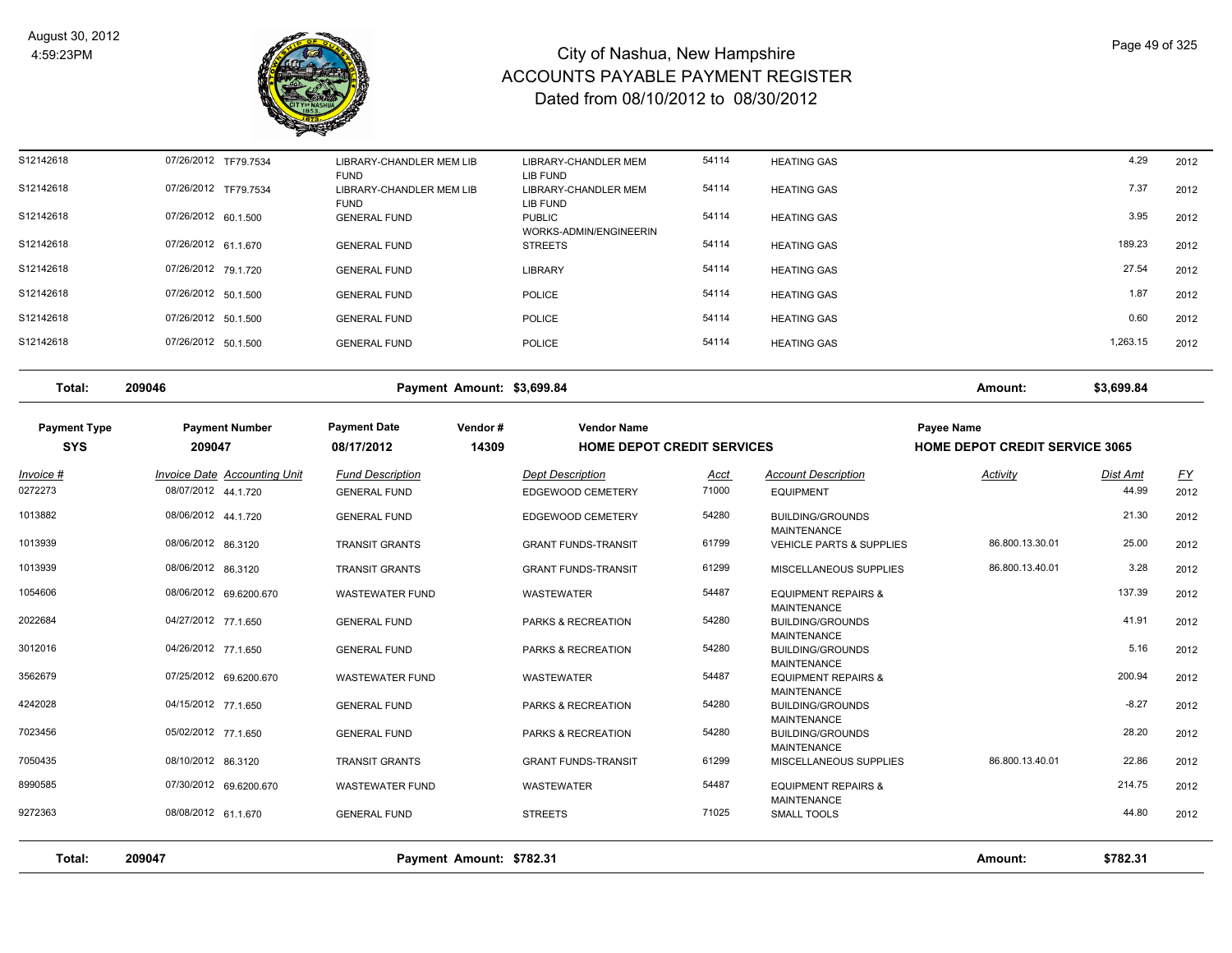

| <b>Payment Type</b>               | <b>Payment Date</b><br>Vendor#<br><b>Payment Number</b><br><b>Vendor Name</b> | Payee Name                                          |                            |                                                         |                                           |                                                                      |                                       |                             |                          |
|-----------------------------------|-------------------------------------------------------------------------------|-----------------------------------------------------|----------------------------|---------------------------------------------------------|-------------------------------------------|----------------------------------------------------------------------|---------------------------------------|-----------------------------|--------------------------|
| <b>SYS</b>                        | 209048                                                                        | 08/17/2012                                          | 14309                      |                                                         | <b>HOME DEPOT CREDIT SERVICES</b>         |                                                                      | <b>HOME DEPOT CREDIT SERVICE 3073</b> |                             |                          |
| Invoice #<br>5026971              | <b>Invoice Date Accounting Unit</b><br>08/02/2012 50.1.500                    | <b>Fund Description</b><br><b>GENERAL FUND</b>      |                            | <b>Dept Description</b><br><b>POLICE</b>                | <b>Acct</b><br>54280                      | <b>Account Description</b><br><b>BUILDING/GROUNDS</b><br>MAINTENANCE |                                       | Dist Amt<br>259.58          | <u>FY</u><br>2012        |
| Total:                            | 209048                                                                        |                                                     | Payment Amount: \$259.58   |                                                         |                                           |                                                                      | Amount:                               | \$259.58                    |                          |
| <b>Payment Type</b><br><b>SYS</b> | <b>Payment Number</b><br>209049                                               | <b>Payment Date</b><br>08/17/2012                   | Vendor#<br>10840           | <b>Vendor Name</b>                                      | <b>HUDSON PAVING &amp; EXCAVATION INC</b> |                                                                      |                                       |                             |                          |
| Invoice #<br>134360               | <b>Invoice Date Accounting Unit</b><br>07/13/2012 69.6200.540                 | <b>Fund Description</b><br><b>WASTEWATER FUND</b>   |                            | <b>Dept Description</b><br><b>WASTEWATER</b>            | <b>Acct</b><br>54300                      | <b>Account Description</b><br><b>SEWER MAINTENANCE</b>               |                                       | <b>Dist Amt</b><br>3,750.00 | <u>FY</u><br>2012        |
| Total:                            | 209049                                                                        |                                                     | Payment Amount: \$3,750.00 |                                                         |                                           |                                                                      | Amount:                               | \$3,750.00                  |                          |
| <b>Payment Type</b><br><b>SYS</b> | <b>Payment Number</b><br>209050                                               | <b>Payment Date</b><br>08/17/2012                   | Vendor#<br>14318           | <b>Vendor Name</b><br><b>HUDSON SMALL ENGINE</b>        |                                           |                                                                      |                                       |                             |                          |
| Invoice #<br>3083-SLIP #3230      | <b>Invoice Date Accounting Unit</b><br>07/25/2012 77.1.650                    | <b>Fund Description</b><br><b>GENERAL FUND</b>      |                            | <b>Dept Description</b><br>PARKS & RECREATION           | <u>Acct</u><br>54280                      | <b>Account Description</b><br><b>BUILDING/GROUNDS</b><br>MAINTENANCE |                                       | Dist Amt<br>105.00          | $\underline{FY}$<br>2012 |
| Total:                            | 209050                                                                        |                                                     | Payment Amount: \$105.00   |                                                         |                                           |                                                                      | Amount:                               | \$105.00                    |                          |
| <b>Payment Type</b><br><b>SYS</b> | <b>Payment Number</b><br>209051                                               | <b>Payment Date</b><br>08/17/2012                   | Vendor#<br>12888           | <b>Vendor Name</b>                                      | <b>IMTEK REPROGRAPHICS INC</b>            |                                                                      |                                       |                             |                          |
|                                   |                                                                               |                                                     |                            |                                                         |                                           |                                                                      |                                       |                             |                          |
| Invoice #<br>706-43851            | <b>Invoice Date Accounting Unit</b><br>07/18/2012 60.5200                     | <b>Fund Description</b><br>CAPITAL PROJECTS-STREETS |                            | <b>Dept Description</b><br>CAPITAL                      | <u>Acct</u><br>81700                      | <b>Account Description</b><br><b>INFRASTRUCTURE</b>                  | Activity<br>1072.64.01.30             | Dist Amt<br>800.98          | $\underline{FY}$<br>2012 |
| 706-43852                         | 07/18/2012 60.5200                                                            | CAPITAL PROJECTS-STREETS                            |                            | PROJECTS-ENGINEERING<br>CAPITAL<br>PROJECTS-ENGINEERING | 55699                                     | OTHER CONTRACTED<br><b>SERVICES</b>                                  | 1064.60.03.30                         | 15.96                       | 2012                     |
| Total:                            | 209051                                                                        |                                                     | Payment Amount: \$816.94   |                                                         |                                           |                                                                      | Amount:                               | \$816.94                    |                          |
| <b>Payment Type</b>               | <b>Payment Number</b>                                                         | <b>Payment Date</b>                                 | Vendor#                    | <b>Vendor Name</b>                                      |                                           |                                                                      |                                       |                             |                          |
| <b>SYS</b>                        | 209052                                                                        | 08/17/2012                                          | 12889                      |                                                         | <b>INDUSTRIAL PROTECTION SERVICES</b>     |                                                                      |                                       |                             |                          |
| Invoice #                         | Invoice Date Accounting Unit                                                  | <b>Fund Description</b>                             |                            | <b>Dept Description</b>                                 | <u>Acct</u>                               | <b>Account Description</b>                                           |                                       | Dist Amt                    | <u>FY</u>                |
| 107203-00                         | 07/16/2012 52.1.625                                                           | <b>GENERAL FUND</b>                                 |                            | <b>FIRE</b>                                             | 71432                                     | FIRE APPARATUS EQUIPMENT                                             |                                       | 664.00                      | 2012                     |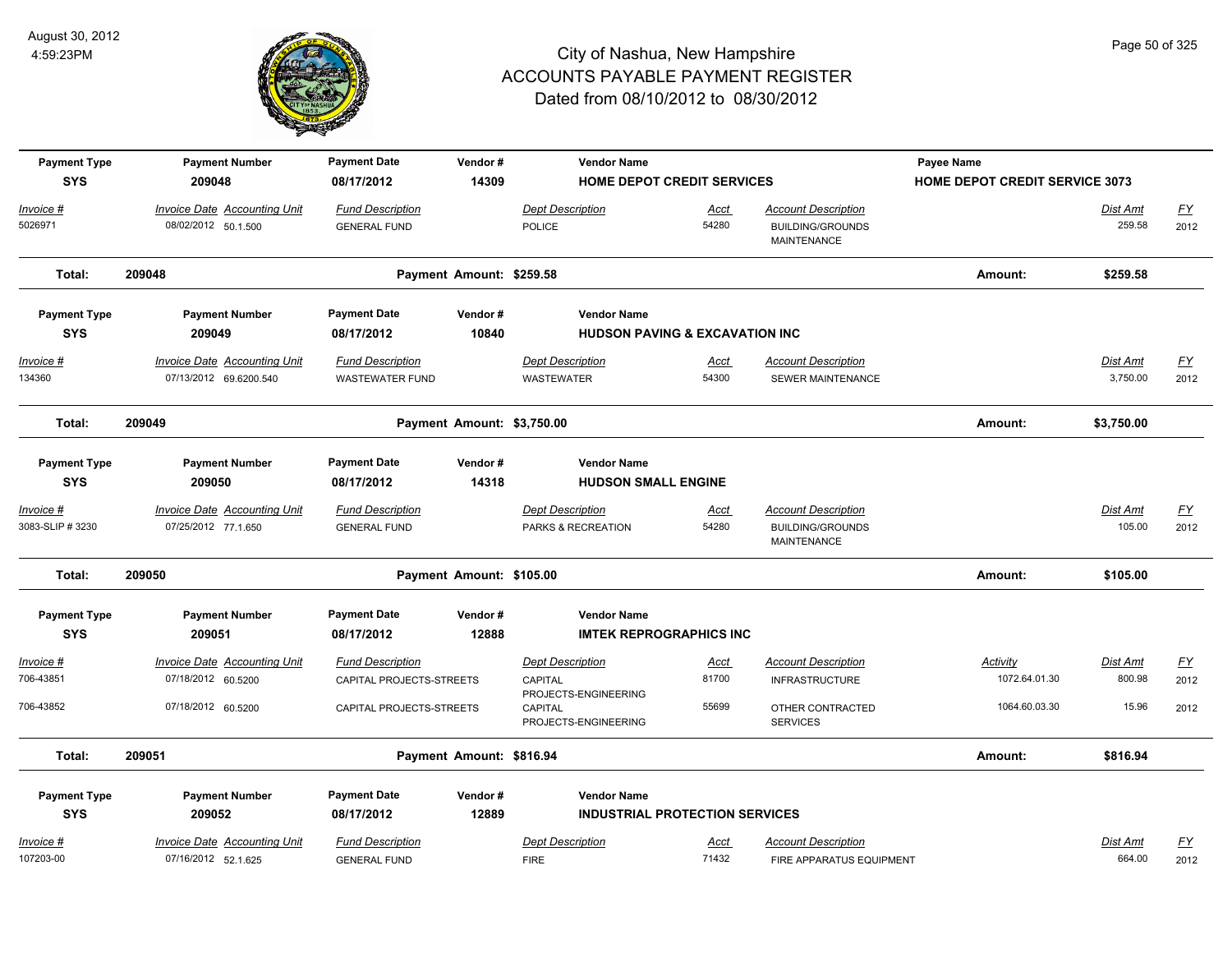

| Total:                                  | 209052                                                                              |                                                                                                                               | Payment Amount: \$664.00    |                                                                                                                               |                               |                                                                                                                              | Amount:                             | \$664.00                    |                           |
|-----------------------------------------|-------------------------------------------------------------------------------------|-------------------------------------------------------------------------------------------------------------------------------|-----------------------------|-------------------------------------------------------------------------------------------------------------------------------|-------------------------------|------------------------------------------------------------------------------------------------------------------------------|-------------------------------------|-----------------------------|---------------------------|
| <b>Payment Type</b><br><b>SYS</b>       | <b>Payment Number</b><br>209053                                                     | <b>Payment Date</b><br>08/17/2012                                                                                             | Vendor#<br>14755            | <b>Vendor Name</b><br><b>INFOR (US), INC</b>                                                                                  |                               |                                                                                                                              | Payee Name<br><b>INFOR (US) INC</b> |                             |                           |
| Invoice #<br>20141206-USA0AA            | <b>Invoice Date Accounting Unit</b><br>05/31/2012 22.5010                           | <b>Fund Description</b><br>CAP PROJECTS-INFO<br><b>TECHNOLOGY</b>                                                             |                             | <b>Dept Description</b><br>CAPITAL PROJECTS-INFO<br><b>TECH</b>                                                               | <u>Acct</u><br>81342          | <b>Account Description</b><br><b>COMPUTER SOFTWARE &amp;</b><br><b>HARDWARE</b>                                              | <b>Activity</b><br>1010.22.01.30    | <b>Dist Amt</b><br>4,500.00 | <u>FY</u><br>2012         |
| Total:                                  | 209053                                                                              |                                                                                                                               | Payment Amount: \$4,500.00  |                                                                                                                               |                               |                                                                                                                              | Amount:                             | \$4,500.00                  |                           |
| <b>Payment Type</b>                     | <b>Payment Number</b>                                                               | <b>Payment Date</b>                                                                                                           | Vendor#                     | <b>Vendor Name</b>                                                                                                            |                               |                                                                                                                              |                                     |                             |                           |
| <b>SYS</b>                              | 209054                                                                              | 08/17/2012                                                                                                                    | 10264                       | <b>INTELLIGENT PRODUCTS INC</b>                                                                                               |                               |                                                                                                                              |                                     |                             |                           |
| <u> Invoice #</u><br>144485A<br>144485A | <b>Invoice Date Accounting Unit</b><br>07/16/2012 TF77.7050<br>07/16/2012 TF77.7050 | <b>Fund Description</b><br><b>HOLMAN STADIUM</b><br><b>IMPROVEMNTS ETF</b><br><b>HOLMAN STADIUM</b><br><b>IMPROVEMNTS ETF</b> |                             | <b>Dept Description</b><br><b>HOLMAN STADIUM</b><br><b>IMPROVEMNTS ETF</b><br><b>HOLMAN STADIUM</b><br><b>IMPROVEMNTS ETF</b> | <u>Acct</u><br>54280<br>54280 | <b>Account Description</b><br><b>BUILDING/GROUNDS</b><br><b>MAINTENANCE</b><br><b>BUILDING/GROUNDS</b><br><b>MAINTENANCE</b> |                                     | Dist Amt<br>67.31<br>571.00 | <u>FY</u><br>2012<br>2012 |
| Total:                                  | 209054                                                                              |                                                                                                                               | Payment Amount: \$638.31    |                                                                                                                               |                               |                                                                                                                              | Amount:                             | \$638.31                    |                           |
| <b>Payment Type</b>                     | <b>Payment Number</b>                                                               | <b>Payment Date</b>                                                                                                           | Vendor#                     | <b>Vendor Name</b>                                                                                                            |                               |                                                                                                                              |                                     |                             |                           |
| <b>SYS</b>                              | 209055                                                                              | 08/17/2012                                                                                                                    | 12911                       | <b>JAN PRO CLEANING SYSTEMS NORTH</b>                                                                                         |                               |                                                                                                                              |                                     |                             |                           |
| Invoice #                               | <b>Invoice Date Accounting Unit</b>                                                 | <b>Fund Description</b>                                                                                                       |                             | <b>Dept Description</b>                                                                                                       | <u>Acct</u>                   | <b>Account Description</b>                                                                                                   |                                     | Dist Amt                    | <u>FY</u>                 |
| 17961                                   | 08/01/2012 77.1.650                                                                 | <b>GENERAL FUND</b>                                                                                                           |                             | PARKS & RECREATION                                                                                                            | 54280                         | <b>BUILDING/GROUNDS</b><br>MAINTENANCE                                                                                       |                                     | 300.00                      | 2012                      |
| Total:                                  | 209055                                                                              |                                                                                                                               | Payment Amount: \$300.00    |                                                                                                                               |                               |                                                                                                                              | Amount:                             | \$300.00                    |                           |
| <b>Payment Type</b><br><b>SYS</b>       | <b>Payment Number</b><br>209056                                                     | <b>Payment Date</b><br>08/17/2012                                                                                             | Vendor#<br>11040            | <b>Vendor Name</b><br><b>JCI JONES CHEMICALS INC</b>                                                                          |                               |                                                                                                                              |                                     |                             |                           |
| Invoice #                               | <b>Invoice Date Accounting Unit</b>                                                 | <b>Fund Description</b>                                                                                                       |                             | <b>Dept Description</b>                                                                                                       | <u>Acct</u>                   | <b>Account Description</b>                                                                                                   |                                     | Dist Amt                    | <u>FY</u>                 |
| 551846                                  | 07/02/2012 69.6200.670                                                              | <b>WASTEWATER FUND</b>                                                                                                        |                             | WASTEWATER                                                                                                                    | 61156                         | <b>CHEMICALS</b>                                                                                                             |                                     | 2,557.02                    | 2012                      |
| 552280                                  | 07/06/2012 69.6200.670                                                              | <b>WASTEWATER FUND</b>                                                                                                        |                             | WASTEWATER                                                                                                                    | 61156                         | <b>CHEMICALS</b>                                                                                                             |                                     | 2,536.07                    | 2012                      |
| 552596                                  | 07/10/2012 69.6200.670                                                              | <b>WASTEWATER FUND</b>                                                                                                        |                             | WASTEWATER                                                                                                                    | 61156                         | <b>CHEMICALS</b>                                                                                                             |                                     | 6,063.00                    | 2012                      |
| Total:                                  | 209056                                                                              |                                                                                                                               | Payment Amount: \$11,156.09 |                                                                                                                               |                               |                                                                                                                              | Amount:                             | \$11,156.09                 |                           |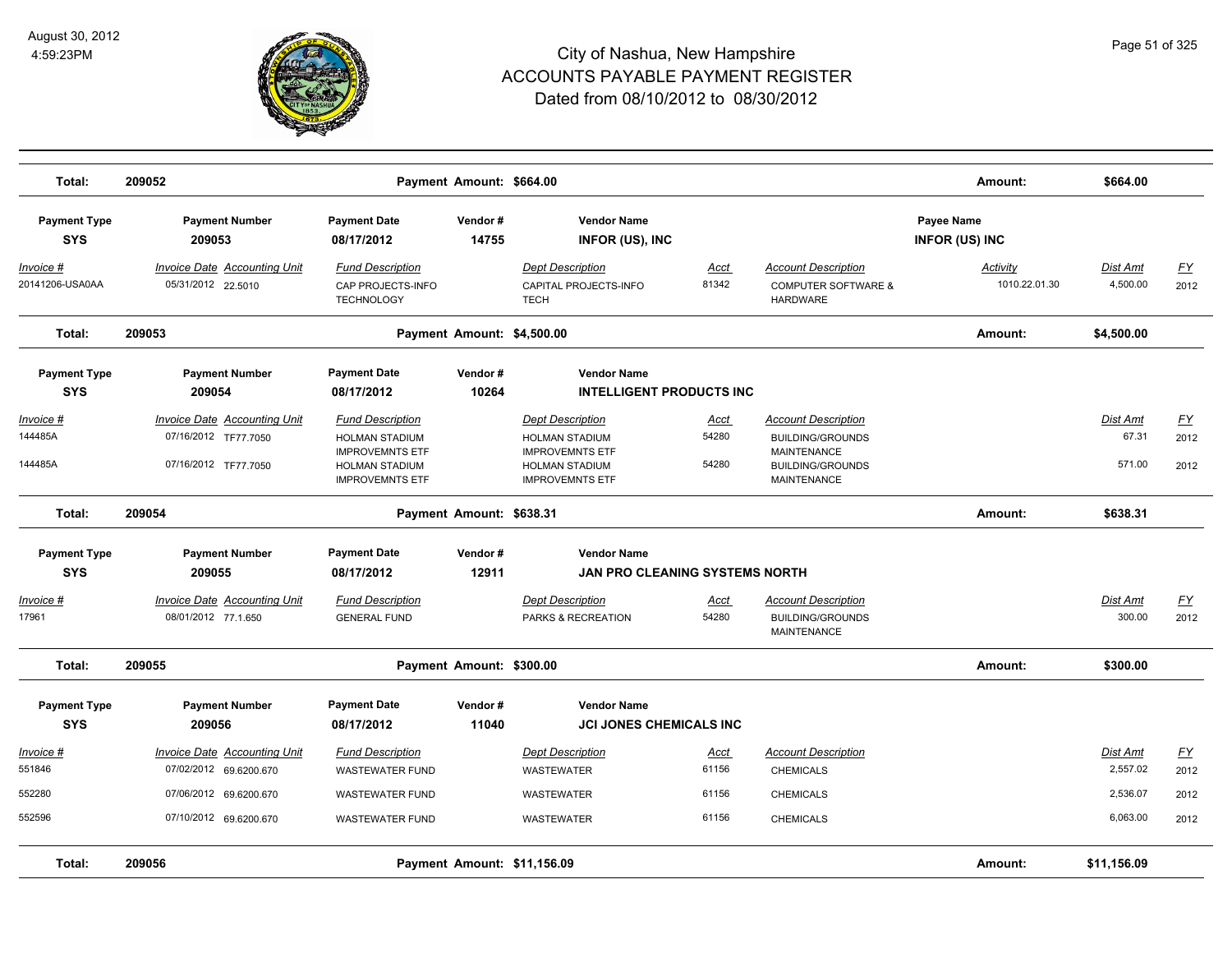

| <b>Payment Type</b>              | <b>Payment Number</b>               | <b>Payment Date</b>                    | Vendor#                    | <b>Vendor Name</b>                     |             |                                                                     |         |            |                           |
|----------------------------------|-------------------------------------|----------------------------------------|----------------------------|----------------------------------------|-------------|---------------------------------------------------------------------|---------|------------|---------------------------|
| <b>SYS</b>                       | 209057                              | 08/17/2012                             | 12922                      | <b>JOHN DEERE LANDSCAPES</b>           |             |                                                                     |         |            |                           |
| Invoice #                        | <b>Invoice Date Accounting Unit</b> | <b>Fund Description</b>                |                            | <b>Dept Description</b>                | <u>Acct</u> | <b>Account Description</b>                                          |         | Dist Amt   | $\underline{FY}$          |
| 61833831                         | 06/27/2012 77.1.650                 | <b>GENERAL FUND</b>                    |                            | PARKS & RECREATION                     | 54280       | <b>BUILDING/GROUNDS</b><br><b>MAINTENANCE</b>                       |         | 630.00     | 2012                      |
| 61894667                         | 07/03/2012 77.1.650                 | <b>GENERAL FUND</b>                    |                            | PARKS & RECREATION                     | 54280       | <b>BUILDING/GROUNDS</b>                                             |         | 329.30     | 2012                      |
| 61927522                         | 07/06/2012 77.1.650                 | <b>GENERAL FUND</b>                    |                            | PARKS & RECREATION                     | 54280       | <b>MAINTENANCE</b><br><b>BUILDING/GROUNDS</b>                       |         | 331.60     | 2012                      |
| 61932758                         | 07/06/2012 77.1.650                 | <b>GENERAL FUND</b>                    |                            | PARKS & RECREATION                     | 54280       | <b>MAINTENANCE</b><br><b>BUILDING/GROUNDS</b>                       |         | 341.65     | 2012                      |
|                                  |                                     |                                        |                            |                                        |             | <b>MAINTENANCE</b>                                                  |         |            |                           |
| Total:                           | 209057                              |                                        | Payment Amount: \$1,632.55 |                                        |             |                                                                     | Amount: | \$1,632.55 |                           |
| <b>Payment Type</b>              | <b>Payment Number</b>               | <b>Payment Date</b>                    | Vendor#                    | <b>Vendor Name</b>                     |             |                                                                     |         |            |                           |
| <b>SYS</b>                       | 209058                              | 08/17/2012                             | 999000861                  | <b>JOHN LANDRY</b>                     |             |                                                                     |         |            |                           |
| <u>Invoice #</u>                 | <b>Invoice Date Accounting Unit</b> | <b>Fund Description</b>                |                            | <b>Dept Description</b>                | <u>Acct</u> | <b>Account Description</b>                                          |         | Dist Amt   | $\underline{\mathsf{FY}}$ |
| OVERPYMNT REFUND                 | 08/14/2012 13.6600.890              | BENEFITS SELF INSURANCE<br><b>FUND</b> |                            | BENEFITS SELF INSURANCE<br><b>FUND</b> | 59507       | CLAIMS-BC/BS HMO PLAN                                               |         | 638.92     | 2012                      |
| Total:                           | 209058                              |                                        | Payment Amount: \$638.92   |                                        |             |                                                                     | Amount: | \$638.92   |                           |
| <b>Payment Type</b>              | <b>Payment Number</b>               | <b>Payment Date</b>                    | Vendor#                    | <b>Vendor Name</b>                     |             |                                                                     |         |            |                           |
| <b>SYS</b>                       | 209059                              | 08/17/2012                             | 14364                      | <b>JAMES W KIRK</b>                    |             |                                                                     |         |            |                           |
| Invoice #                        | <b>Invoice Date Accounting Unit</b> | <b>Fund Description</b>                |                            | <b>Dept Description</b>                | <u>Acct</u> | <b>Account Description</b>                                          |         | Dist Amt   | <u>FY</u>                 |
| 20190A 08/16/2012<br><b>DCAP</b> | 08/13/2012 BS1000                   | <b>GENERAL FUND</b>                    |                            | <b>GENERAL FUND</b>                    | 21460       | 125 DEPENDENT CARE                                                  |         | 67.30      | 2012                      |
| Total:                           | 209059                              |                                        | Payment Amount: \$67.30    |                                        |             |                                                                     | Amount: | \$67.30    |                           |
| <b>Payment Type</b>              | <b>Payment Number</b>               | <b>Payment Date</b>                    | Vendor#                    | <b>Vendor Name</b>                     |             |                                                                     |         |            |                           |
| <b>SYS</b>                       | 209060                              | 08/17/2012                             | 12962                      | <b>GLENN KOHL</b>                      |             |                                                                     |         |            |                           |
| Invoice #                        | <b>Invoice Date Accounting Unit</b> | <b>Fund Description</b>                |                            | <b>Dept Description</b>                | Acct        | <b>Account Description</b>                                          |         | Dist Amt   | $\underline{FY}$          |
| 180                              | 08/01/2012 77.1.650                 | <b>GENERAL FUND</b>                    |                            | PARKS & RECREATION                     | 54280       | <b>BUILDING/GROUNDS</b>                                             |         | 680.00     | 2012                      |
| 181                              | 08/01/2012 77.1.650                 | <b>GENERAL FUND</b>                    |                            | PARKS & RECREATION                     | 54280       | <b>MAINTENANCE</b><br><b>BUILDING/GROUNDS</b>                       |         | 680.00     | 2012                      |
| 182                              | 08/01/2012 77.1.650                 | <b>GENERAL FUND</b>                    |                            | PARKS & RECREATION                     | 54280       | <b>MAINTENANCE</b><br><b>BUILDING/GROUNDS</b><br><b>MAINTENANCE</b> |         | 680.00     | 2012                      |
| Total:                           | 209060                              |                                        | Payment Amount: \$2,040.00 |                                        |             |                                                                     | Amount: | \$2,040.00 |                           |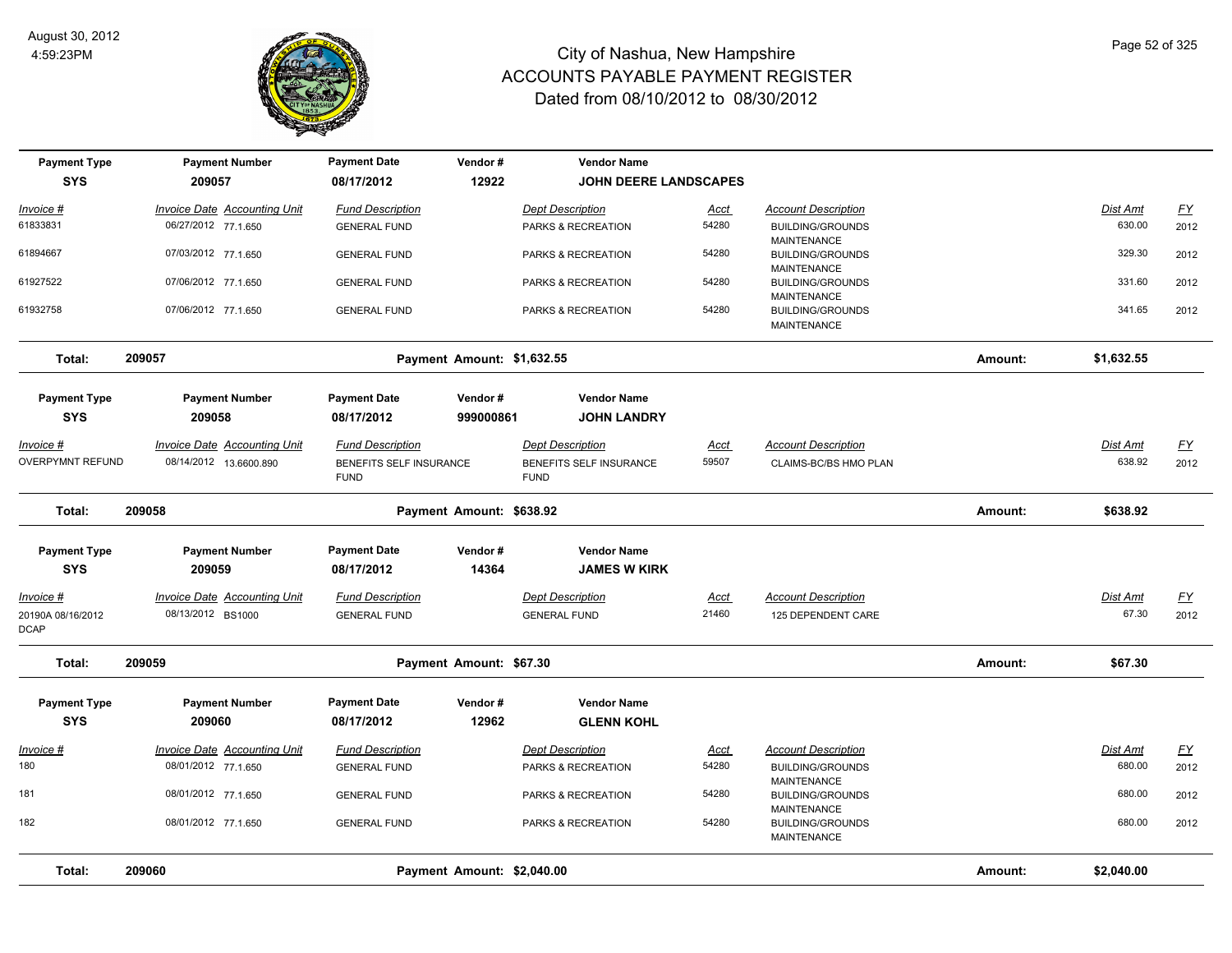

| <b>Payment Type</b><br><b>SYS</b> | <b>Payment Number</b><br>209061                           | <b>Payment Date</b><br>08/17/2012                      | Vendor#<br>10466            | <b>Vendor Name</b><br><b>LAMPREY HEALTH CARE INC</b>        |               |                                                          |                                           |                       |                  |
|-----------------------------------|-----------------------------------------------------------|--------------------------------------------------------|-----------------------------|-------------------------------------------------------------|---------------|----------------------------------------------------------|-------------------------------------------|-----------------------|------------------|
| Invoice #<br>APR - JUN 2012       | <b>Invoice Date Accounting Unit</b><br>08/06/2012 84.3090 | <b>Fund Description</b><br><b>URBAN PROGRAM GRANTS</b> |                             | <b>Dept Description</b><br><b>URBAN PROGRAM GRANTS</b>      | Acct<br>69075 | <b>Account Description</b><br>PUBLIC SERVICES ACTIVITIES | Activity<br>1086.84.02.30                 | Dist Amt<br>13,584.20 | $FY$<br>2012     |
| Total:                            | 209061                                                    |                                                        | Payment Amount: \$13,584.20 |                                                             |               |                                                          | Amount:                                   | \$13,584.20           |                  |
| <b>Payment Type</b><br><b>SYS</b> | <b>Payment Number</b><br>209062                           | <b>Payment Date</b><br>08/17/2012                      | Vendor#<br>13012            | <b>Vendor Name</b><br><b>LIBERTY INTNL TRUCKS OF NH LLC</b> |               |                                                          |                                           |                       |                  |
| Invoice #                         | <b>Invoice Date Accounting Unit</b>                       | <b>Fund Description</b>                                |                             | <b>Dept Description</b>                                     | <u>Acct</u>   | <b>Account Description</b>                               |                                           | <u>Dist Amt</u>       | EY               |
| 174896                            | 07/18/2012 68.6000.540                                    | SOLID WASTE FUND                                       |                             | SOLID WASTE                                                 | 61705         | <b>TIRES</b>                                             |                                           | 318.24                | 2012             |
| 176462                            | 07/27/2012 69.6200.540                                    | <b>WASTEWATER FUND</b>                                 |                             | <b>WASTEWATER</b>                                           | 54600         | <b>VEHICLE REPAIRS &amp;</b><br><b>MAINTENANCE</b>       |                                           | 895.45                | 2012             |
| 177023                            | 07/13/2012 68.6000.540                                    | SOLID WASTE FUND                                       |                             | <b>SOLID WASTE</b>                                          | 61705         | <b>TIRES</b>                                             |                                           | 383.20                | 2012             |
| Total:                            | 209062                                                    |                                                        | Payment Amount: \$1,596.89  |                                                             |               |                                                          | Amount:                                   | \$1,596.89            |                  |
| <b>Payment Type</b>               | <b>Payment Number</b>                                     | <b>Payment Date</b>                                    | Vendor#                     | <b>Vendor Name</b>                                          |               |                                                          |                                           |                       |                  |
| <b>SYS</b>                        | 209063                                                    | 08/17/2012                                             | 10518                       | <b>LIBERTY TIRE RECYCLING LLC</b>                           |               |                                                          |                                           |                       |                  |
| Invoice #                         | Invoice Date Accounting Unit                              | <b>Fund Description</b>                                |                             | <b>Dept Description</b>                                     | Acct          | <b>Account Description</b>                               |                                           | Dist Amt              | $\underline{FY}$ |
| 0000092769                        | 06/16/2012 68.6000.695                                    | SOLID WASTE FUND                                       |                             | SOLID WASTE                                                 | 55699         | OTHER CONTRACTED<br><b>SERVICES</b>                      |                                           | 1,254.33              | 2012             |
| Total:                            | 209063                                                    |                                                        | Payment Amount: \$1,254.33  |                                                             |               |                                                          | Amount:                                   | \$1,254.33            |                  |
| <b>Payment Type</b><br><b>SYS</b> | <b>Payment Number</b><br>209064                           | <b>Payment Date</b><br>08/17/2012                      | Vendor#<br>14415            | <b>Vendor Name</b><br><b>LOWES</b>                          |               |                                                          | <b>Payee Name</b><br><b>LOWE'S - 3502</b> |                       |                  |
| <b>Invoice #</b>                  | <b>Invoice Date Accounting Unit</b>                       | <b>Fund Description</b>                                |                             | <b>Dept Description</b>                                     | <b>Acct</b>   | <b>Account Description</b>                               | <b>Activity</b>                           | <b>Dist Amt</b>       | $\underline{FY}$ |
| 01859                             | 08/08/2012 66.1.500                                       | <b>GENERAL FUND</b>                                    |                             | PARKING LOTS                                                | 71025         | <b>SMALL TOOLS</b>                                       |                                           | 133.13                | 2012             |
| 02803                             | 08/07/2012 50.1.635                                       | <b>GENERAL FUND</b>                                    |                             | <b>POLICE</b>                                               | 71999         | MISCELLANEOUS EQUIPMENT                                  |                                           | 115.23                | 2012             |
| 09189                             | 08/08/2012 50.1.635                                       | <b>GENERAL FUND</b>                                    |                             | <b>POLICE</b>                                               | 71999         | MISCELLANEOUS EQUIPMENT                                  |                                           | 54.53                 | 2012             |
| 09189                             | 08/08/2012 50.3050                                        | POLICE GRANTS FUND                                     |                             | POLICE GRANTS FUND                                          | 75200         | <b>INTEREST</b>                                          | 50.1001.09.99                             | 97.39                 | 2012             |
| 14352117                          | 08/07/2012 50.1.500                                       | <b>GENERAL FUND</b>                                    |                             | <b>POLICE</b>                                               | 61799         | <b>VEHICLE PARTS &amp; SUPPLIES</b>                      |                                           | 20.84                 | 2012             |
| 23744564                          | 07/31/2012 50.1.635                                       | <b>GENERAL FUND</b>                                    |                             | <b>POLICE</b>                                               | 71999         | MISCELLANEOUS EQUIPMENT                                  |                                           | 370.57                | 2012             |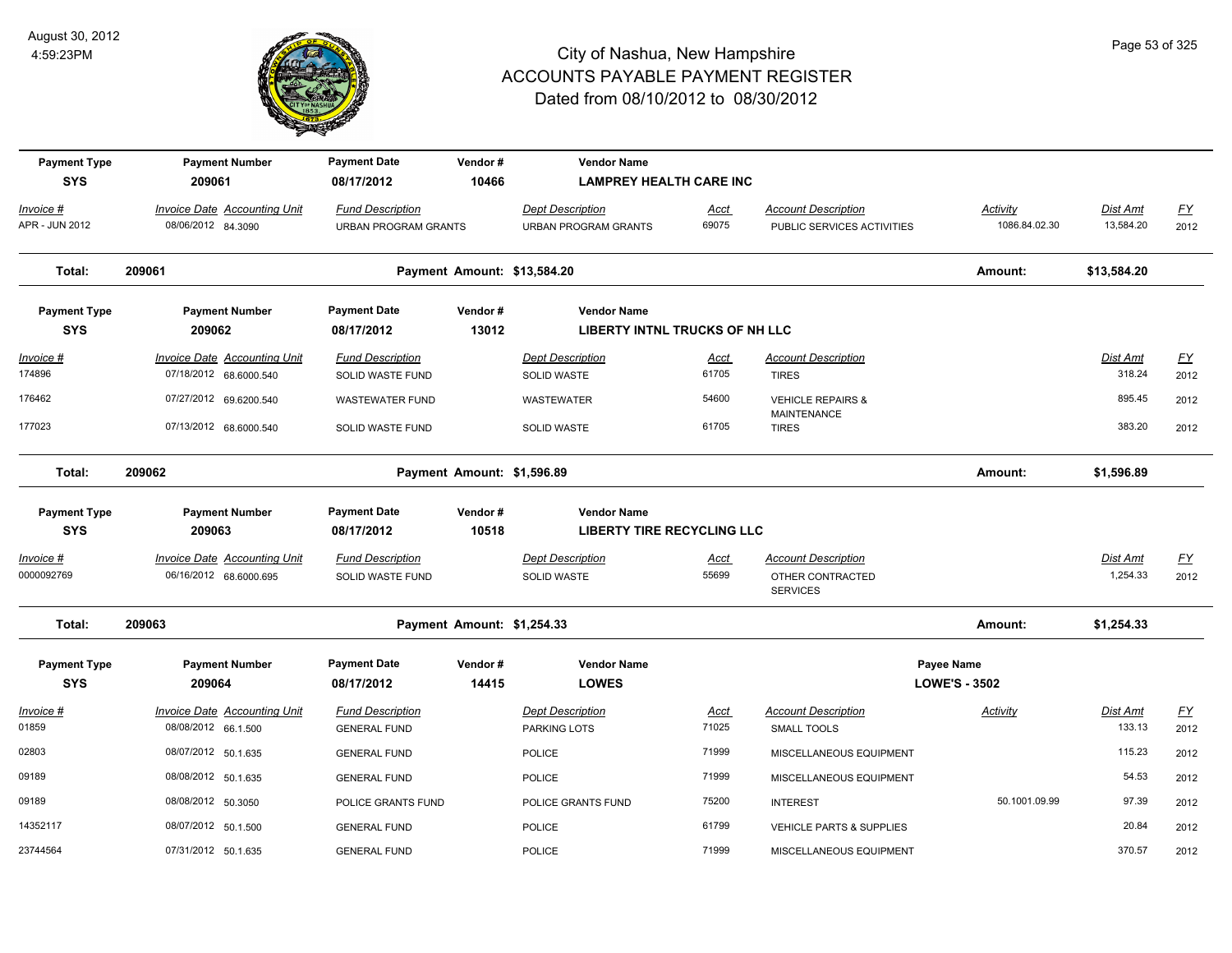

| Total:                             | 209064                                                        |                                                                | Payment Amount: \$791.69   |                                                 |                                           |                                                                            | Amount: | \$791.69                  |                          |
|------------------------------------|---------------------------------------------------------------|----------------------------------------------------------------|----------------------------|-------------------------------------------------|-------------------------------------------|----------------------------------------------------------------------------|---------|---------------------------|--------------------------|
| <b>Payment Type</b><br><b>SYS</b>  | <b>Payment Number</b><br>209065                               | <b>Payment Date</b><br>08/17/2012                              | Vendor#<br>13034           | <b>Vendor Name</b>                              | <b>M &amp; B MACHINING AND WELDING</b>    |                                                                            |         |                           |                          |
| <u>Invoice #</u><br>6078           | <b>Invoice Date Accounting Unit</b><br>07/14/2012 69.6200.670 | <b>Fund Description</b><br><b>WASTEWATER FUND</b>              |                            | <b>Dept Description</b><br><b>WASTEWATER</b>    | <u>Acct</u><br>54487                      | <b>Account Description</b><br><b>EQUIPMENT REPAIRS &amp;</b>               |         | <b>Dist Amt</b><br>830.00 | <u>FY</u><br>2012        |
| 6079                               | 07/14/2012 69.6200.670                                        | <b>WASTEWATER FUND</b>                                         |                            | <b>WASTEWATER</b>                               | 54487                                     | <b>MAINTENANCE</b><br><b>EQUIPMENT REPAIRS &amp;</b><br><b>MAINTENANCE</b> |         | 620.00                    | 2012                     |
| Total:                             | 209065                                                        |                                                                | Payment Amount: \$1,450.00 |                                                 |                                           |                                                                            | Amount: | \$1,450.00                |                          |
| <b>Payment Type</b>                | <b>Payment Number</b>                                         | <b>Payment Date</b>                                            | Vendor#                    | <b>Vendor Name</b>                              |                                           |                                                                            |         |                           |                          |
| <b>SYS</b>                         | 209066                                                        | 08/17/2012                                                     | 13035                      |                                                 | <b>M &amp; M ELECTRICAL SUPPLY CO INC</b> |                                                                            |         |                           |                          |
| Invoice #                          | Invoice Date Accounting Unit                                  | <b>Fund Description</b>                                        |                            | <b>Dept Description</b>                         | Acct                                      | <b>Account Description</b>                                                 |         | <b>Dist Amt</b>           | <u>FY</u>                |
| 26618                              | 08/06/2012 69.6200.670                                        | <b>WASTEWATER FUND</b>                                         |                            | <b>WASTEWATER</b>                               | 54487                                     | <b>EQUIPMENT REPAIRS &amp;</b>                                             |         | 18.75                     | 2012                     |
| 26671                              | 08/07/2012 69.6200.670                                        | <b>WASTEWATER FUND</b>                                         |                            | <b>WASTEWATER</b>                               | 54487                                     | <b>MAINTENANCE</b><br><b>EQUIPMENT REPAIRS &amp;</b><br><b>MAINTENANCE</b> |         | 31.50                     | 2012                     |
| Total:                             | 209066                                                        |                                                                | Payment Amount: \$50.25    |                                                 |                                           |                                                                            | Amount: | \$50.25                   |                          |
| <b>Payment Type</b>                | <b>Payment Number</b>                                         | <b>Payment Date</b>                                            | Vendor#                    | <b>Vendor Name</b>                              |                                           |                                                                            |         |                           |                          |
| <b>SYS</b>                         | 209067                                                        | 08/17/2012                                                     | 13039                      |                                                 | <b>MAC MULKIN CHEVROLET INC</b>           |                                                                            |         |                           |                          |
| Invoice #                          | <b>Invoice Date Accounting Unit</b>                           | <b>Fund Description</b>                                        |                            | <b>Dept Description</b>                         | <b>Acct</b>                               | <b>Account Description</b>                                                 |         | <b>Dist Amt</b>           | <u>FY</u>                |
| 375953                             | 07/26/2012 26.4005                                            | TRAFFIC VIOLATIONS FUND                                        |                            | <b>TRAFFIC VIOLATIONS</b>                       | 61799                                     | <b>VEHICLE PARTS &amp; SUPPLIES</b>                                        |         | 10.16                     | 2012                     |
| 376299                             | 08/02/2012 50.1.500                                           | <b>GENERAL FUND</b>                                            |                            | <b>POLICE</b>                                   | 61799                                     | VEHICLE PARTS & SUPPLIES                                                   |         | 120.09                    | 2012                     |
| 480506                             | 08/10/2012 61.1.700                                           | <b>GENERAL FUND</b>                                            |                            | <b>STREETS</b>                                  | 54600                                     | <b>VEHICLE REPAIRS &amp;</b><br><b>MAINTENANCE</b>                         |         | 49.95                     | 2012                     |
| Total:                             | 209067                                                        |                                                                | Payment Amount: \$180.20   |                                                 |                                           |                                                                            | Amount: | \$180.20                  |                          |
| <b>Payment Type</b>                | <b>Payment Number</b>                                         | <b>Payment Date</b>                                            | Vendor#                    | <b>Vendor Name</b>                              |                                           |                                                                            |         |                           |                          |
| <b>SYS</b>                         | 209068                                                        | 08/17/2012                                                     | 13043                      |                                                 | <b>MAD SCIENCE OF SOUTH NH &amp; NORT</b> |                                                                            |         |                           |                          |
| <u>Invoice #</u><br><b>CMP1206</b> | Invoice Date Accounting Unit<br>08/09/2012 77.2503            | <b>Fund Description</b><br>PARKS & REC PROGRAMS<br><b>FUND</b> |                            | <b>Dept Description</b><br>PARKS & REC PROGRAMS | <u>Acct</u><br>51400                      | <b>Account Description</b><br><b>WAGES TEMP-SEASONAL</b>                   |         | Dist Amt<br>995.00        | $\underline{FY}$<br>2012 |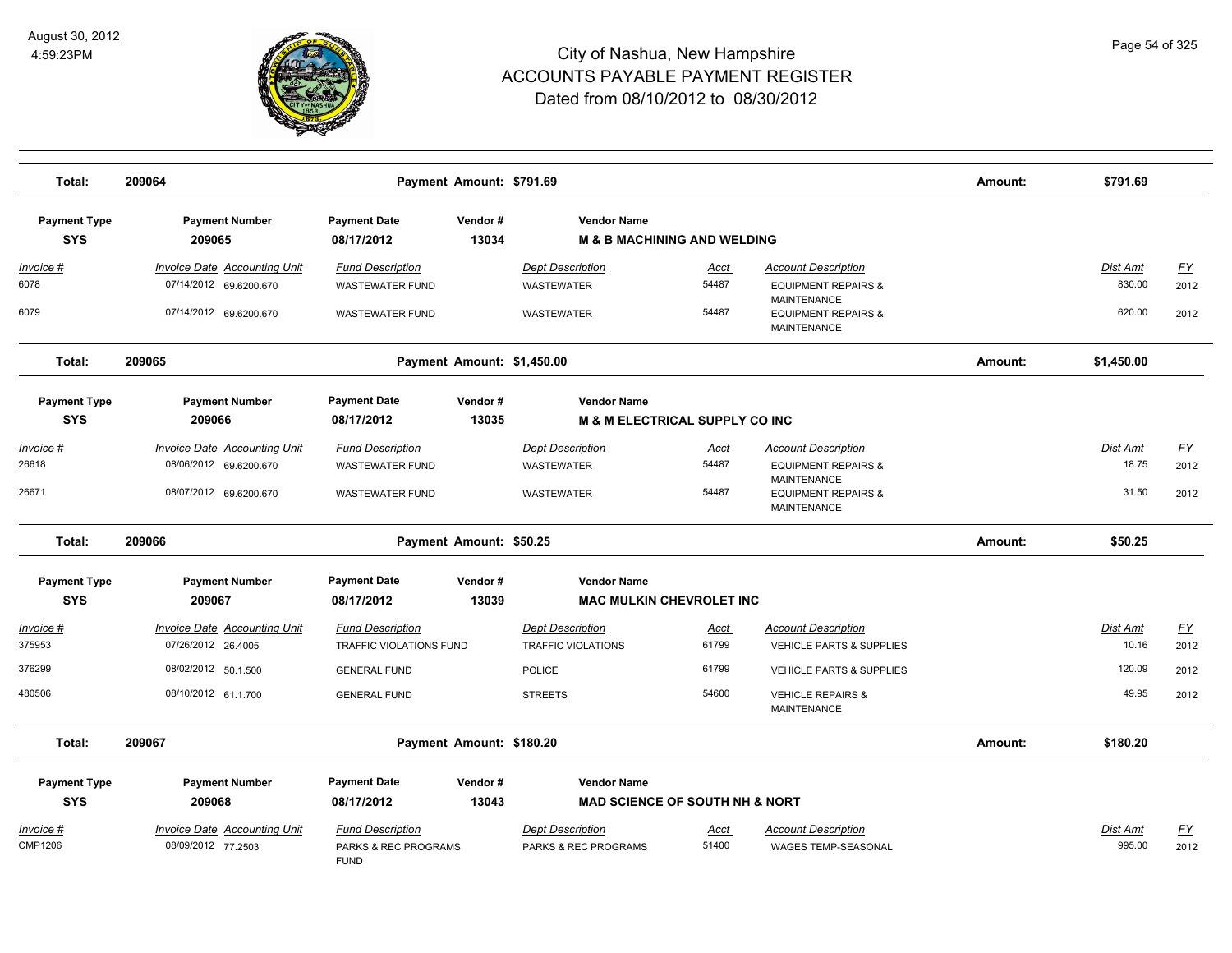

| Total:                            | 209068                                                        |                                                | Payment Amount: \$995.00   |                                                        |                      |                                                      | Amount:         | \$995.00                  |                   |
|-----------------------------------|---------------------------------------------------------------|------------------------------------------------|----------------------------|--------------------------------------------------------|----------------------|------------------------------------------------------|-----------------|---------------------------|-------------------|
| <b>Payment Type</b><br><b>SYS</b> | <b>Payment Number</b><br>209069                               | <b>Payment Date</b><br>08/17/2012              | Vendor#<br>13067           | <b>Vendor Name</b><br><b>MAYNARD &amp; LESIEUR INC</b> |                      |                                                      |                 |                           |                   |
| $Invoice$ #<br>42093              | <b>Invoice Date Accounting Unit</b><br>07/09/2012 68.6000.540 | <b>Fund Description</b><br>SOLID WASTE FUND    |                            | <b>Dept Description</b><br><b>SOLID WASTE</b>          | Acct<br>61705        | <b>Account Description</b><br><b>TIRES</b>           |                 | <b>Dist Amt</b><br>350.00 | <u>FY</u><br>2012 |
| 42209                             | 07/10/2012 68.6000.692                                        |                                                |                            |                                                        | 61705                |                                                      |                 | 220.50                    |                   |
| 42609                             |                                                               | SOLID WASTE FUND                               |                            | SOLID WASTE                                            | 61705                | <b>TIRES</b>                                         |                 | 1,225.00                  | 2012              |
|                                   | 07/16/2012 68.6000.540                                        | SOLID WASTE FUND                               |                            | <b>SOLID WASTE</b>                                     |                      | <b>TIRES</b>                                         |                 |                           | 2012              |
| 43035                             | 07/23/2012 68.6000.540                                        | SOLID WASTE FUND                               |                            | <b>SOLID WASTE</b>                                     | 61705                | <b>TIRES</b>                                         |                 | $-175.00$                 | 2012              |
| 43152                             | 07/24/2012 68.6000.540                                        | SOLID WASTE FUND                               |                            | <b>SOLID WASTE</b>                                     | 61705                | <b>TIRES</b>                                         |                 | 417.06                    | 2012              |
| 43557                             | 07/30/2012 68.6000.540                                        | SOLID WASTE FUND                               |                            | <b>SOLID WASTE</b>                                     | 61705                | <b>TIRES</b>                                         |                 | 525.00                    | 2012              |
| 43901                             | 08/03/2012 68.6000.540                                        | SOLID WASTE FUND                               |                            | <b>SOLID WASTE</b>                                     | 61705                | <b>TIRES</b>                                         |                 | 175.00                    | 2012              |
| Total:                            | 209069                                                        |                                                | Payment Amount: \$2,737.56 |                                                        |                      |                                                      | Amount:         | \$2,737.56                |                   |
| <b>Payment Type</b>               | <b>Payment Number</b>                                         | <b>Payment Date</b>                            | Vendor#                    | <b>Vendor Name</b>                                     |                      |                                                      |                 |                           |                   |
| <b>SYS</b>                        | 209070                                                        | 08/17/2012                                     | 13067                      | <b>MAYNARD &amp; LESIEUR INC</b>                       |                      |                                                      |                 |                           |                   |
| Invoice #                         | Invoice Date Accounting Unit                                  | <b>Fund Description</b>                        |                            | <b>Dept Description</b>                                | <u>Acct</u>          | <b>Account Description</b>                           | Activity        | Dist Amt                  | $\underline{FY}$  |
| 43670                             | 07/31/2012 86.3120                                            | <b>TRANSIT GRANTS</b>                          |                            | <b>GRANT FUNDS-TRANSIT</b>                             | 61705                | <b>TIRES</b>                                         | 86.800.13.20.01 | 1,970.60                  | 2012              |
| 43689                             | 07/31/2012 86.3120                                            | <b>TRANSIT GRANTS</b>                          |                            | <b>GRANT FUNDS-TRANSIT</b>                             | 61799                | <b>VEHICLE PARTS &amp; SUPPLIES</b>                  | 86.800.13.30.01 | 22.00                     | 2012              |
| 43689                             | 07/31/2012 86.3120                                            | <b>TRANSIT GRANTS</b>                          |                            | <b>GRANT FUNDS-TRANSIT</b>                             | 54600                | <b>VEHICLE REPAIRS &amp;</b>                         | 86.800.13.30.01 | 200.00                    | 2012              |
| 44397                             | 08/10/2012 86.3120                                            | <b>TRANSIT GRANTS</b>                          |                            | <b>GRANT FUNDS-TRANSIT</b>                             | 61705                | <b>MAINTENANCE</b><br><b>TIRES</b>                   | 86.800.13.20.01 | 1,480.00                  | 2012              |
| Total:                            | 209070                                                        |                                                | Payment Amount: \$3,672.60 |                                                        |                      |                                                      | Amount:         | \$3,672.60                |                   |
| <b>Payment Type</b>               | <b>Payment Number</b>                                         | <b>Payment Date</b>                            | Vendor#                    | <b>Vendor Name</b>                                     |                      |                                                      |                 |                           |                   |
| <b>SYS</b>                        | 209071                                                        | 08/17/2012                                     | 14715                      | <b>MICHAEL MCGOVERN</b>                                |                      |                                                      |                 |                           |                   |
| Invoice #<br>REFUND - NH EMT      | <b>Invoice Date Accounting Unit</b><br>08/10/2012 52.1.635    | <b>Fund Description</b><br><b>GENERAL FUND</b> |                            | <b>Dept Description</b><br><b>FIRE</b>                 | <b>Acct</b><br>52800 | <b>Account Description</b><br>EDUCATIONAL ASSISTANCE |                 | Dist Amt<br>100.00        | EY<br>2012        |
| Total:                            | 209071                                                        |                                                | Payment Amount: \$100.00   |                                                        |                      |                                                      | Amount:         | \$100.00                  |                   |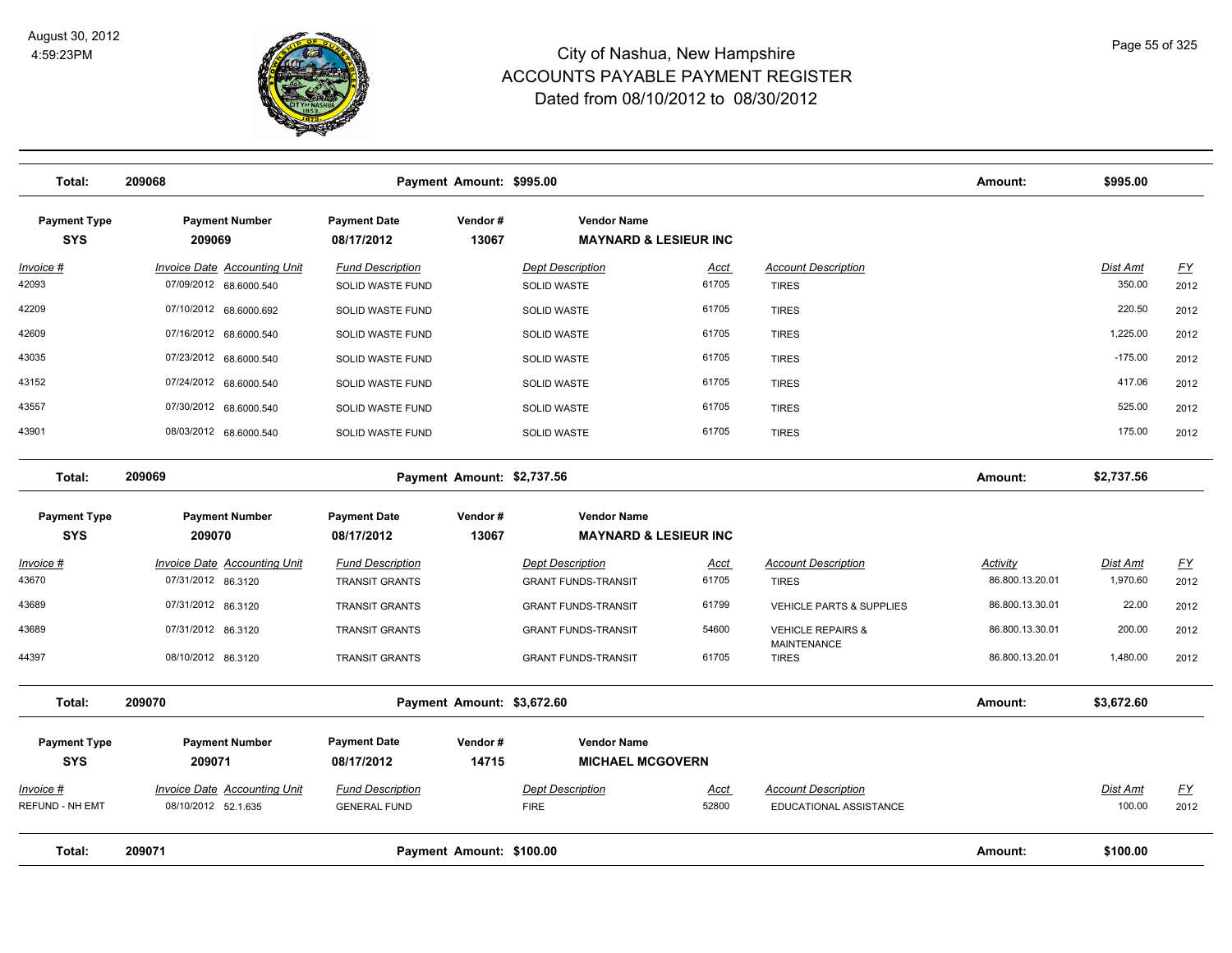

| <b>Payment Type</b><br><b>SYS</b> | <b>Payment Number</b><br>209072     | <b>Payment Date</b><br>08/17/2012 | Vendor#<br>12056         | <b>Vendor Name</b><br><b>ERIC METZGER</b> |                      |                                               |         |                   |           |
|-----------------------------------|-------------------------------------|-----------------------------------|--------------------------|-------------------------------------------|----------------------|-----------------------------------------------|---------|-------------------|-----------|
|                                   |                                     |                                   |                          |                                           |                      |                                               |         |                   |           |
| Invoice #<br>#1                   | Invoice Date Accounting Unit        | <b>Fund Description</b>           |                          | <b>Dept Description</b>                   | <b>Acct</b><br>55699 | <b>Account Description</b>                    |         | Dist Amt<br>21.99 | EY        |
|                                   | 06/27/2012 79.1.500                 | <b>GENERAL FUND</b>               |                          | <b>LIBRARY</b>                            |                      | OTHER CONTRACTED<br><b>SERVICES</b>           |         |                   | 2012      |
| $\mathbf 2$                       | 08/07/2012 79.1.500                 | <b>GENERAL FUND</b>               |                          | LIBRARY                                   | 55699                | OTHER CONTRACTED<br><b>SERVICES</b>           |         | 279.96            | 2012      |
| Total:                            | 209072                              |                                   | Payment Amount: \$301.95 |                                           |                      |                                               | Amount: | \$301.95          |           |
| <b>Payment Type</b>               | <b>Payment Number</b>               | <b>Payment Date</b>               | Vendor#                  | <b>Vendor Name</b>                        |                      |                                               |         |                   |           |
| <b>SYS</b>                        | 209073                              | 08/17/2012                        | 13106                    | <b>MINUTEMAN TRUCKS INC</b>               |                      |                                               |         |                   |           |
| <u>Invoice #</u>                  | <b>Invoice Date Accounting Unit</b> | <b>Fund Description</b>           |                          | <b>Dept Description</b>                   | <u>Acct</u>          | <b>Account Description</b>                    |         | <b>Dist Amt</b>   | EY        |
| 932494                            | 07/30/2012 52.1.630                 | <b>GENERAL FUND</b>               |                          | <b>FIRE</b>                               | 61799                | <b>VEHICLE PARTS &amp; SUPPLIES</b>           |         | 445.09            | 2012      |
| 932928                            | 08/01/2012 52.1.630                 | <b>GENERAL FUND</b>               |                          | <b>FIRE</b>                               | 61799                | VEHICLE PARTS & SUPPLIES                      |         | 403.89            | 2012      |
| Total:                            | 209073                              |                                   | Payment Amount: \$848.98 |                                           |                      |                                               | Amount: | \$848.98          |           |
| <b>Payment Type</b>               | <b>Payment Number</b>               | <b>Payment Date</b>               | Vendor#                  | <b>Vendor Name</b>                        |                      |                                               |         |                   |           |
| <b>SYS</b>                        | 209074                              | 08/17/2012                        | 11210                    | <b>ARCHIE S MOBLEY III</b>                |                      |                                               |         |                   |           |
| Invoice #                         | Invoice Date Accounting Unit        | <b>Fund Description</b>           |                          | <b>Dept Description</b>                   | <u>Acct</u>          | <b>Account Description</b>                    |         | Dist Amt          | <u>FY</u> |
| 32368A 08/16/2012<br><b>DCAP</b>  | 08/13/2012 BS1000                   | <b>GENERAL FUND</b>               |                          | <b>GENERAL FUND</b>                       | 21460                | 125 DEPENDENT CARE                            |         | 230.00            | 2012      |
| Total:                            | 209074                              |                                   | Payment Amount: \$230.00 |                                           |                      |                                               | Amount: | \$230.00          |           |
| <b>Payment Type</b>               | <b>Payment Number</b>               | <b>Payment Date</b>               | Vendor#                  | <b>Vendor Name</b>                        |                      |                                               |         |                   |           |
| <b>SYS</b>                        | 209075                              | 08/17/2012                        | 13108                    | <b>MOORE MEDICAL LLC</b>                  |                      |                                               |         |                   |           |
| Invoice #                         | <b>Invoice Date Accounting Unit</b> | <b>Fund Description</b>           |                          | <b>Dept Description</b>                   | <b>Acct</b>          | <b>Account Description</b>                    |         | Dist Amt          | <u>FY</u> |
| 97343023 RI                       | 07/17/2012 52.1.625                 | <b>GENERAL FUND</b>               |                          | <b>FIRE</b>                               | 61142                | <b>MEDICAL SUPPLIES</b>                       |         | 750.95            | 2012      |
| Total:                            | 209075                              |                                   | Payment Amount: \$750.95 |                                           |                      |                                               | Amount: | \$750.95          |           |
| <b>Payment Type</b>               | <b>Payment Number</b>               | <b>Payment Date</b>               | Vendor#                  | <b>Vendor Name</b>                        |                      |                                               |         |                   |           |
| <b>SYS</b>                        | 209076                              | 08/17/2012                        | 10930                    | <b>MOTOROLA SOLUTIONS INC</b>             |                      |                                               |         |                   |           |
| <u>Invoice #</u>                  | <b>Invoice Date Accounting Unit</b> | <b>Fund Description</b>           |                          | <b>Dept Description</b>                   | <u>Acct</u>          | <b>Account Description</b>                    |         | Dist Amt          | <u>FY</u> |
| 91033779                          | 07/18/2012 57.1.620                 | <b>GENERAL FUND</b>               |                          | CITYWIDE COMMUNICATIONS                   | 54487                | <b>EQUIPMENT REPAIRS &amp;</b><br>MAINTENANCE |         | 844.96            | 2012      |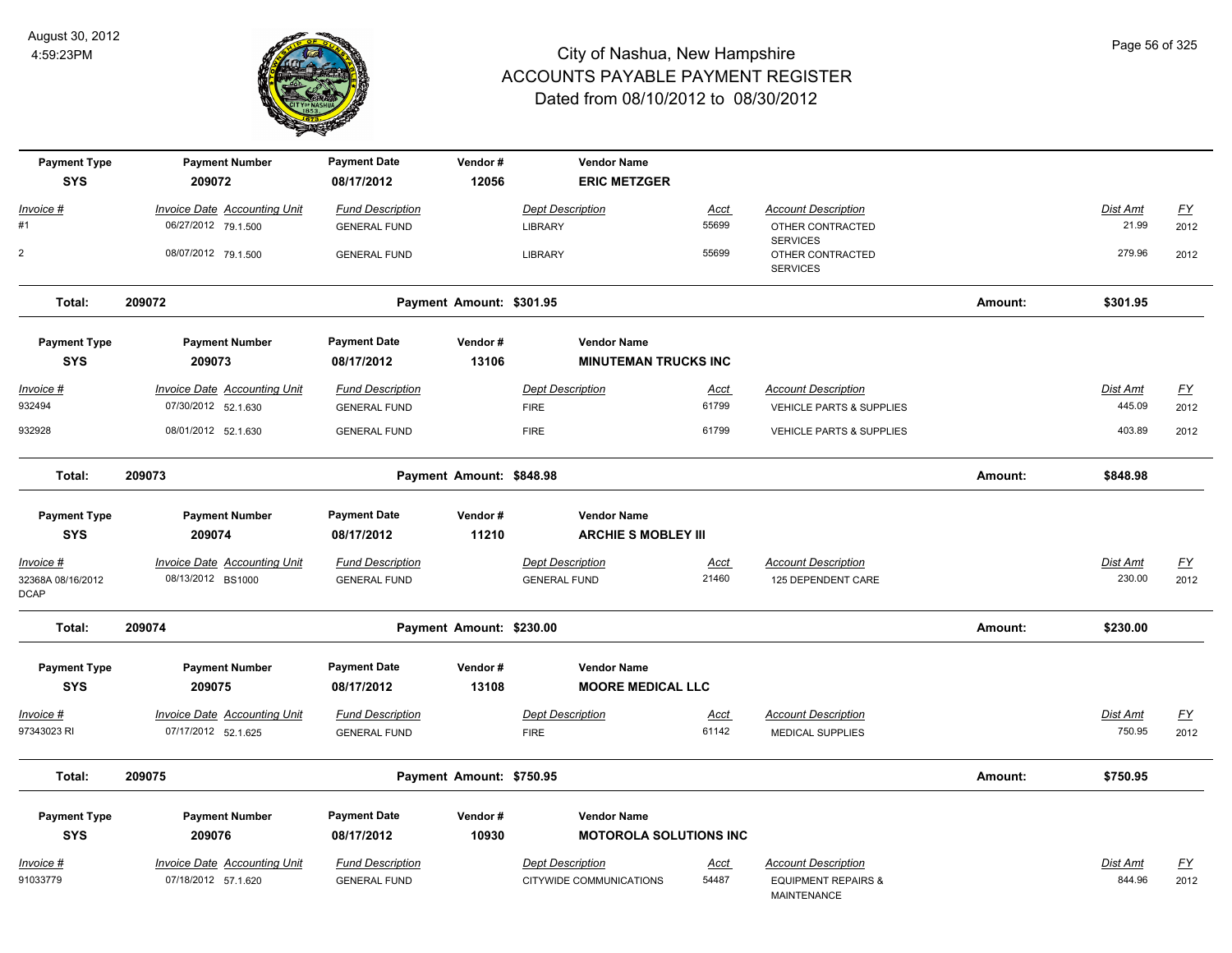

| Total:                            | 209076                              |                                   | Payment Amount: \$844.96   |                         |                        |                                                        | Amount: | \$844.96        |           |
|-----------------------------------|-------------------------------------|-----------------------------------|----------------------------|-------------------------|------------------------|--------------------------------------------------------|---------|-----------------|-----------|
| <b>Payment Type</b><br><b>SYS</b> | <b>Payment Number</b><br>209077     | <b>Payment Date</b><br>08/17/2012 | Vendor#<br>13131           | <b>Vendor Name</b>      | <b>NAPA AUTO PARTS</b> |                                                        |         |                 |           |
| <u>Invoice #</u>                  | <b>Invoice Date Accounting Unit</b> | <b>Fund Description</b>           |                            | <b>Dept Description</b> | <u>Acct</u>            | <b>Account Description</b>                             |         | <u>Dist Amt</u> | <u>FY</u> |
| 841760                            | 07/12/2012 61.1.700                 | <b>GENERAL FUND</b>               |                            | <b>STREETS</b>          | 54600                  | <b>VEHICLE REPAIRS &amp;</b><br><b>MAINTENANCE</b>     |         | 1,284.00        | 2012      |
| 842804                            | 07/19/2012 61.1.700                 | <b>GENERAL FUND</b>               |                            | <b>STREETS</b>          | 54600                  | <b>VEHICLE REPAIRS &amp;</b><br><b>MAINTENANCE</b>     |         | 120.10          | 2012      |
| 842934                            | 07/20/2012 61.1.700                 | <b>GENERAL FUND</b>               |                            | <b>STREETS</b>          | 54600                  | <b>VEHICLE REPAIRS &amp;</b><br><b>MAINTENANCE</b>     |         | 54.50           | 2012      |
| 842953                            | 07/20/2012 61.1.700                 | <b>GENERAL FUND</b>               |                            | <b>STREETS</b>          | 71025                  | SMALL TOOLS                                            |         | 10.35           | 2012      |
| 842981                            | 07/20/2012 61.1.700                 | <b>GENERAL FUND</b>               |                            | <b>STREETS</b>          | 61299                  | MISCELLANEOUS SUPPLIES                                 |         | 59.76           | 2012      |
| 843027                            | 07/20/2012 61.1.700                 | <b>GENERAL FUND</b>               |                            | <b>STREETS</b>          | 54600                  | <b>VEHICLE REPAIRS &amp;</b><br><b>MAINTENANCE</b>     |         | $-15.00$        | 2012      |
| 843457                            | 07/24/2012 61.1.700                 | <b>GENERAL FUND</b>               |                            | <b>STREETS</b>          | 54600                  | <b>VEHICLE REPAIRS &amp;</b><br><b>MAINTENANCE</b>     |         | 10.68           | 2012      |
| Total:                            | 209077                              |                                   | Payment Amount: \$1,524.39 |                         |                        |                                                        | Amount: | \$1,524.39      |           |
| <b>Payment Type</b>               | <b>Payment Number</b>               | <b>Payment Date</b>               | Vendor#                    | <b>Vendor Name</b>      |                        |                                                        |         |                 |           |
| <b>SYS</b>                        | 209078                              | 08/17/2012                        | 13131                      |                         | <b>NAPA AUTO PARTS</b> |                                                        |         |                 |           |
| Invoice #                         | Invoice Date Accounting Unit        | <b>Fund Description</b>           |                            | <b>Dept Description</b> | Acct                   | <b>Account Description</b>                             |         | Dist Amt        | <u>FY</u> |
| 841015                            | 07/06/2012 68.6000.540              | <b>SOLID WASTE FUND</b>           |                            | SOLID WASTE             | 55699                  | OTHER CONTRACTED                                       |         | 43.97           | 2012      |
| 841607                            | 07/11/2012 68.6000.540              | SOLID WASTE FUND                  |                            | <b>SOLID WASTE</b>      | 55699                  | <b>SERVICES</b><br>OTHER CONTRACTED<br><b>SERVICES</b> |         | 59.76           | 2012      |
| 841660                            | 07/11/2012 68.6000.540              | SOLID WASTE FUND                  |                            | <b>SOLID WASTE</b>      | 55699                  | OTHER CONTRACTED<br><b>SERVICES</b>                    |         | 16.77           | 2012      |
| 841661                            | 07/11/2012 68.6000.540              | SOLID WASTE FUND                  |                            | <b>SOLID WASTE</b>      | 55699                  | OTHER CONTRACTED<br><b>SERVICES</b>                    |         | 43.92           | 2012      |
| 841663                            | 07/11/2012 68.6000.540              | SOLID WASTE FUND                  |                            | <b>SOLID WASTE</b>      | 55699                  | OTHER CONTRACTED<br><b>SERVICES</b>                    |         | 65.88           | 2012      |
| 841946                            | 07/13/2012 68.6000.540              | SOLID WASTE FUND                  |                            | <b>SOLID WASTE</b>      | 55699                  | OTHER CONTRACTED<br><b>SERVICES</b>                    |         | 38.29           | 2012      |
| 842211                            | 07/16/2012 68.6000.540              | SOLID WASTE FUND                  |                            | <b>SOLID WASTE</b>      | 55699                  | OTHER CONTRACTED<br><b>SERVICES</b>                    |         | 17.15           | 2012      |
| 842264                            | 07/16/2012 68.6000.540              | SOLID WASTE FUND                  |                            | <b>SOLID WASTE</b>      | 55699                  | OTHER CONTRACTED<br><b>SERVICES</b>                    |         | 36.82           | 2012      |
| 842265                            | 07/16/2012 68.6000.540              | SOLID WASTE FUND                  |                            | <b>SOLID WASTE</b>      | 55699                  | OTHER CONTRACTED<br><b>SERVICES</b>                    |         | 54.20           | 2012      |
| 842283                            | 07/16/2012 68.6000.540              | SOLID WASTE FUND                  |                            | SOLID WASTE             | 55699                  | OTHER CONTRACTED<br><b>SERVICES</b>                    |         | 11.22           | 2012      |
| 842416                            | 07/17/2012 68.6000.540              | <b>SOLID WASTE FUND</b>           |                            | <b>SOLID WASTE</b>      | 55699                  | OTHER CONTRACTED<br><b>SERVICES</b>                    |         | 58.32           | 2012      |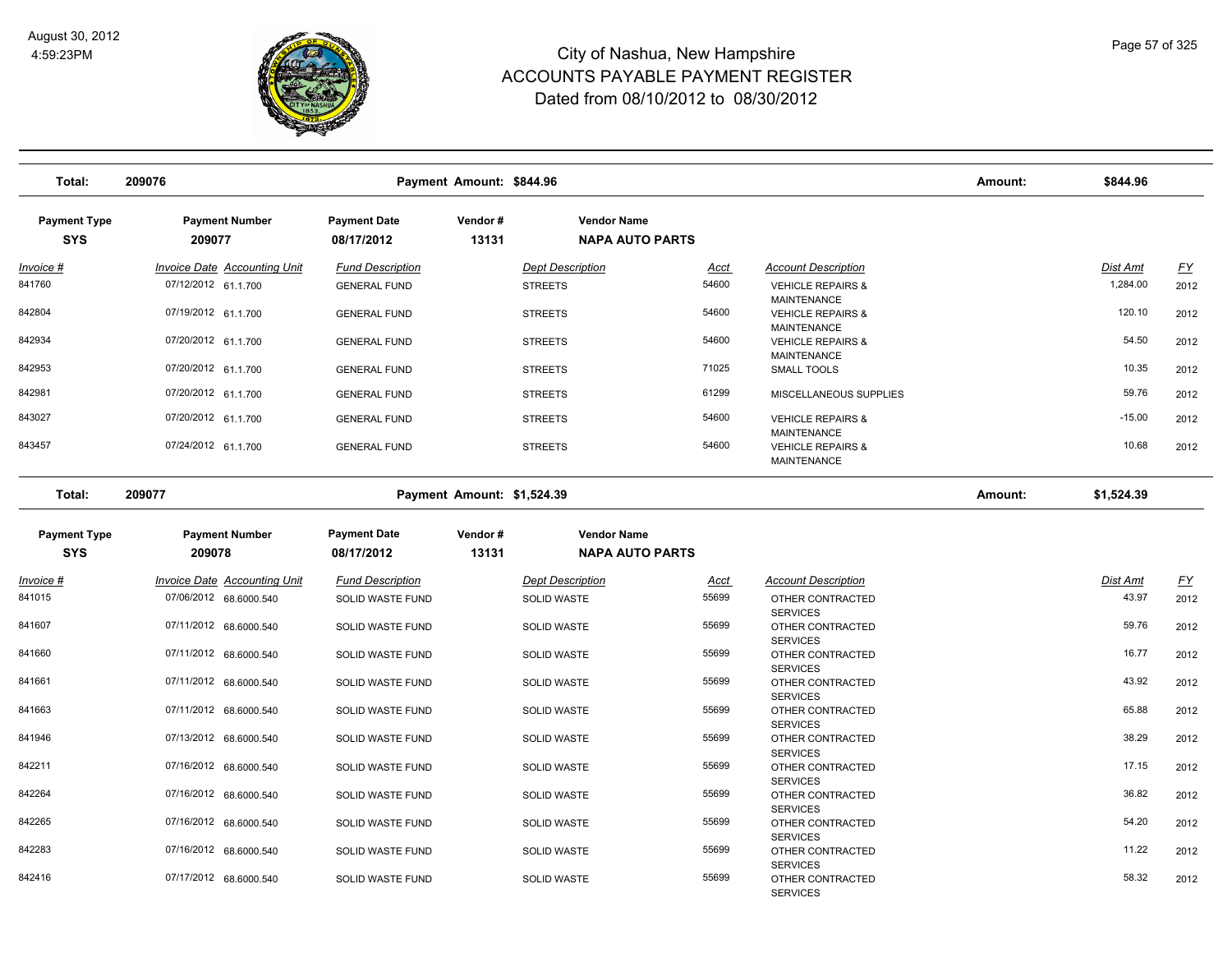

| Total:                            | 209080                                                        |                                                   | Payment Amount: \$12.09    |                                               |                      |                                                                           | Amount: | \$12.09                   |                   |
|-----------------------------------|---------------------------------------------------------------|---------------------------------------------------|----------------------------|-----------------------------------------------|----------------------|---------------------------------------------------------------------------|---------|---------------------------|-------------------|
| <u> Invoice #</u><br>842935       | Invoice Date Accounting Unit<br>07/20/2012 77.1.690           | <b>Fund Description</b><br><b>GENERAL FUND</b>    |                            | <b>Dept Description</b><br>PARKS & RECREATION | <u>Acct</u><br>61799 | <b>Account Description</b><br>VEHICLE PARTS & SUPPLIES                    |         | <b>Dist Amt</b><br>12.09  | <u>FY</u><br>2012 |
| <b>Payment Type</b><br><b>SYS</b> | <b>Payment Number</b><br>209080                               | <b>Payment Date</b><br>08/17/2012                 | Vendor#<br>13131           | <b>Vendor Name</b><br><b>NAPA AUTO PARTS</b>  |                      |                                                                           |         |                           |                   |
| Total:                            | 209079                                                        |                                                   | Payment Amount: \$144.20   |                                               |                      |                                                                           | Amount: | \$144.20                  |                   |
| <u> Invoice #</u><br>842626       | <b>Invoice Date Accounting Unit</b><br>07/18/2012 69.6200.540 | <b>Fund Description</b><br><b>WASTEWATER FUND</b> |                            | <b>Dept Description</b><br>WASTEWATER         | <u>Acct</u><br>54600 | <b>Account Description</b><br><b>VEHICLE REPAIRS &amp;</b><br>MAINTENANCE |         | <b>Dist Amt</b><br>144.20 | <u>FY</u><br>2012 |
| <b>Payment Type</b><br><b>SYS</b> | <b>Payment Number</b><br>209079                               | <b>Payment Date</b><br>08/17/2012                 | Vendor#<br>13131           | <b>Vendor Name</b><br><b>NAPA AUTO PARTS</b>  |                      |                                                                           |         |                           |                   |
| Total:                            | 209078                                                        |                                                   | Payment Amount: \$1,406.20 |                                               |                      |                                                                           | Amount: | \$1,406.20                |                   |
| 844228                            | 07/30/2012 68.6000.540                                        | SOLID WASTE FUND                                  |                            | <b>SOLID WASTE</b>                            | 55699                | OTHER CONTRACTED<br><b>SERVICES</b>                                       |         | 120.53                    | 2012              |
| 844181                            | 07/30/2012 68.6000.540                                        | SOLID WASTE FUND                                  |                            | <b>SOLID WASTE</b>                            | 55699                | OTHER CONTRACTED<br><b>SERVICES</b>                                       |         | 168.07                    | 2012              |
| 843979                            | 07/27/2012 68.6000.540                                        | SOLID WASTE FUND                                  |                            | <b>SOLID WASTE</b>                            | 55699                | OTHER CONTRACTED<br><b>SERVICES</b>                                       |         | $-70.00$                  | 2012              |
| 843824                            | 07/26/2012 61.1.700                                           | <b>GENERAL FUND</b>                               |                            | <b>STREETS</b>                                | 61299                | <b>SERVICES</b><br>MISCELLANEOUS SUPPLIES                                 |         | 25.80                     | 2012              |
| 843807                            | 07/26/2012 68.6000.540                                        | SOLID WASTE FUND                                  |                            | <b>SOLID WASTE</b>                            | 55699                | <b>SERVICES</b><br>OTHER CONTRACTED                                       |         | 360.00                    | 2012              |
| 843778                            | 07/26/2012 68.6000.540                                        | SOLID WASTE FUND                                  |                            | SOLID WASTE                                   | 55699                | <b>SERVICES</b><br>OTHER CONTRACTED                                       |         | 12.05                     | 2012              |
| 843754                            | 07/26/2012 68.6000.540                                        | SOLID WASTE FUND                                  |                            | <b>SOLID WASTE</b>                            | 55699                | <b>SERVICES</b><br>OTHER CONTRACTED                                       |         | 5.76                      | 2012              |
| 843461<br>843564                  | 07/24/2012 68.6000.540<br>07/25/2012 68.6000.540              | SOLID WASTE FUND<br>SOLID WASTE FUND              |                            | SOLID WASTE<br><b>SOLID WASTE</b>             | 55699<br>55699       | OTHER CONTRACTED<br><b>SERVICES</b><br>OTHER CONTRACTED                   |         | 59.43<br>15.00            | 2012<br>2012      |
| 843460                            | 07/24/2012 68.6000.540                                        | SOLID WASTE FUND                                  |                            | <b>SOLID WASTE</b>                            | 55699                | OTHER CONTRACTED<br><b>SERVICES</b>                                       |         | 56.38                     | 2012              |
| 843459                            | 07/24/2012 68.6000.540                                        | SOLID WASTE FUND                                  |                            | <b>SOLID WASTE</b>                            | 55699                | OTHER CONTRACTED<br><b>SERVICES</b>                                       |         | 83.42                     | 2012              |
| 843456                            | 07/24/2012 68.6000.540                                        | SOLID WASTE FUND                                  |                            | <b>SOLID WASTE</b>                            | 55699                | OTHER CONTRACTED<br><b>SERVICES</b>                                       |         | 60.82                     | 2012              |
| 843326                            | 07/23/2012 68.6000.540                                        | SOLID WASTE FUND                                  |                            | <b>SOLID WASTE</b>                            | 55699                | OTHER CONTRACTED<br><b>SERVICES</b>                                       |         | 6.26                      | 2012              |
| 843298                            | 07/23/2012 68.6000.540                                        | SOLID WASTE FUND                                  |                            | SOLID WASTE                                   | 55699                | OTHER CONTRACTED<br><b>SERVICES</b>                                       |         | 56.38                     | 2012              |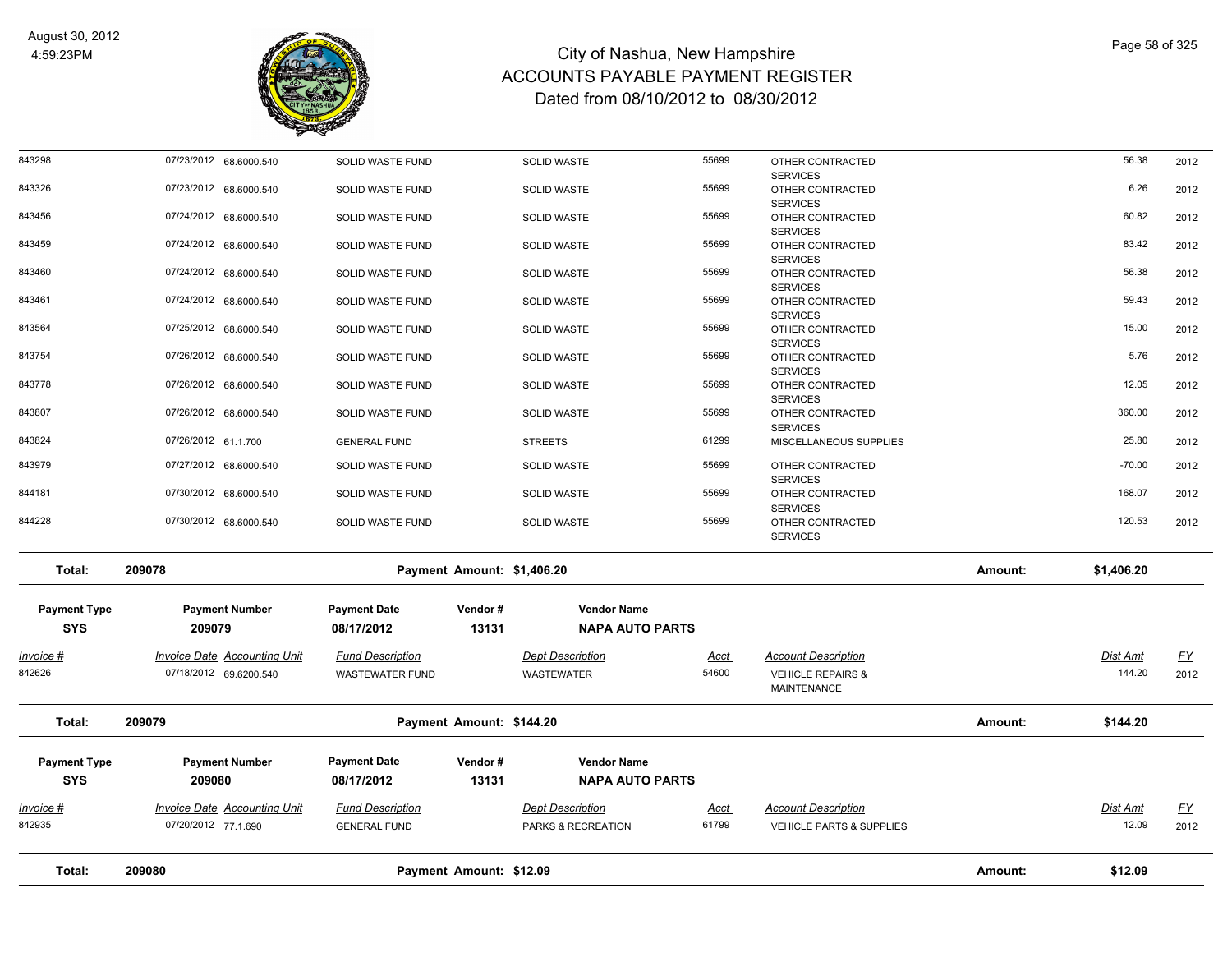

| <b>Payment Type</b><br><b>SYS</b> | <b>Payment Number</b><br>209081                            | <b>Payment Date</b><br>08/17/2012              | Vendor#<br>13131         | <b>Vendor Name</b><br><b>NAPA AUTO PARTS</b>           |                      |                                                                                    |                 |                    |                                   |
|-----------------------------------|------------------------------------------------------------|------------------------------------------------|--------------------------|--------------------------------------------------------|----------------------|------------------------------------------------------------------------------------|-----------------|--------------------|-----------------------------------|
| Invoice #                         | Invoice Date Accounting Unit                               | <b>Fund Description</b>                        |                          | Dept Description                                       | Acct                 | <b>Account Description</b>                                                         | Activity        | Dist Amt           | EY                                |
| 843246                            | 07/23/2012 86.3120                                         | <b>TRANSIT GRANTS</b>                          |                          | <b>GRANT FUNDS-TRANSIT</b>                             | 61799                | VEHICLE PARTS & SUPPLIES                                                           | 86.800.13.30.01 | 36.24              | 2012                              |
| 843263                            | 07/23/2012 86.3120                                         | <b>TRANSIT GRANTS</b>                          |                          | <b>GRANT FUNDS-TRANSIT</b>                             | 61799                | <b>VEHICLE PARTS &amp; SUPPLIES</b>                                                | 86.800.13.30.01 | 19.00              | 2012                              |
| 843364                            | 07/23/2012 86.3120                                         | <b>TRANSIT GRANTS</b>                          |                          | <b>GRANT FUNDS-TRANSIT</b>                             | 61799                | VEHICLE PARTS & SUPPLIES                                                           | 86.800.13.30.01 | 27.64              | 2012                              |
| 843374                            | 07/23/2012 86.3120                                         | <b>TRANSIT GRANTS</b>                          |                          | <b>GRANT FUNDS-TRANSIT</b>                             | 61799                | VEHICLE PARTS & SUPPLIES                                                           | 86.800.13.30.02 | 126.10             | 2012                              |
| 843398                            | 07/24/2012 86.3120                                         | <b>TRANSIT GRANTS</b>                          |                          | <b>GRANT FUNDS-TRANSIT</b>                             | 61799                | <b>VEHICLE PARTS &amp; SUPPLIES</b>                                                | 86.800.13.30.04 | 8.79               | 2012                              |
| 843410                            | 07/24/2012 86.3120                                         | <b>TRANSIT GRANTS</b>                          |                          | <b>GRANT FUNDS-TRANSIT</b>                             | 61799                | <b>VEHICLE PARTS &amp; SUPPLIES</b>                                                | 86.800.13.30.05 | 150.96             | 2012                              |
| Total:                            | 209081                                                     |                                                | Payment Amount: \$368.73 |                                                        |                      |                                                                                    | Amount:         | \$368.73           |                                   |
| <b>Payment Type</b><br><b>SYS</b> | <b>Payment Number</b><br>209082                            | <b>Payment Date</b><br>08/17/2012              | Vendor#<br>13143         | <b>Vendor Name</b><br><b>NASHUA LUMBER CO INC</b>      |                      |                                                                                    |                 |                    |                                   |
| <u> Invoice #</u><br>103457       | <b>Invoice Date Accounting Unit</b><br>07/03/2012 61.1.675 | <b>Fund Description</b><br><b>GENERAL FUND</b> |                          | <b>Dept Description</b><br><b>STREETS</b>              | Acct<br>61560        | <b>Account Description</b><br><b>CONSTRUCTION MATERIALS</b>                        |                 | Dist Amt<br>56.00  | <u>FY</u><br>2012                 |
| Total:                            | 209082                                                     |                                                | Payment Amount: \$56.00  |                                                        |                      |                                                                                    | Amount:         | \$56.00            |                                   |
| <b>Payment Type</b><br><b>SYS</b> | <b>Payment Number</b><br>209083                            | <b>Payment Date</b><br>08/17/2012              | Vendor#<br>14500         | <b>Vendor Name</b><br><b>NASHUA MILLYARD ASSOC INC</b> |                      |                                                                                    |                 |                    |                                   |
| <u>Invoice</u> #<br>6398          | <b>Invoice Date Accounting Unit</b><br>08/01/2012 50.1.500 | <b>Fund Description</b><br><b>GENERAL FUND</b> |                          | <b>Dept Description</b><br>POLICE                      | Acct<br>55699        | <b>Account Description</b><br>OTHER CONTRACTED<br><b>SERVICES</b>                  |                 | Dist Amt<br>489.13 | $\underline{\mathsf{FY}}$<br>2012 |
| Total:                            | 209083                                                     |                                                | Payment Amount: \$489.13 |                                                        |                      |                                                                                    | Amount:         | \$489.13           |                                   |
| <b>Payment Type</b>               | <b>Payment Number</b>                                      | <b>Payment Date</b>                            | Vendor#                  | <b>Vendor Name</b>                                     |                      |                                                                                    |                 |                    |                                   |
| <b>SYS</b>                        | 209084                                                     | 08/17/2012                                     | 13144                    | <b>NASHUA OUTDOOR POWER EQUIPMENT</b>                  |                      |                                                                                    |                 |                    |                                   |
| Invoice #<br>378580               | <b>Invoice Date Accounting Unit</b><br>08/13/2012 44.1.720 | <b>Fund Description</b><br><b>GENERAL FUND</b> |                          | <b>Dept Description</b><br>EDGEWOOD CEMETERY           | <u>Acct</u><br>54487 | <b>Account Description</b><br><b>EQUIPMENT REPAIRS &amp;</b><br><b>MAINTENANCE</b> |                 | Dist Amt<br>26.75  | <u>FY</u><br>2012                 |
| Total:                            | 209084                                                     |                                                | Payment Amount: \$26.75  |                                                        |                      |                                                                                    | Amount:         | \$26.75            |                                   |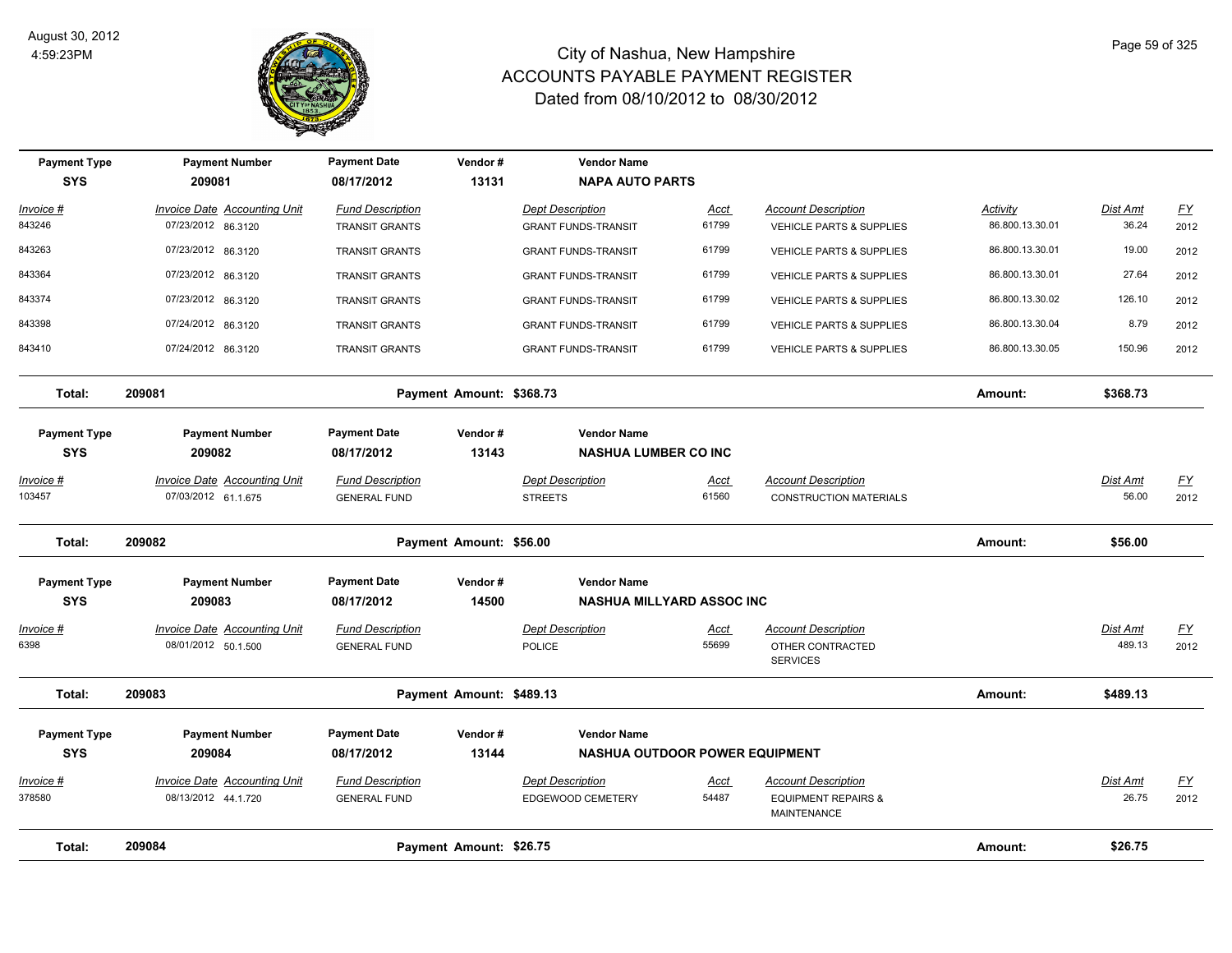

| <b>Payment Type</b><br><b>SYS</b> | <b>Payment Number</b><br>209085                            | <b>Payment Date</b><br>08/17/2012                              | Vendor#<br>11473           | <b>Vendor Name</b><br><b>NEW ENGLAND PAPER &amp; SUPPLY</b> |                      |                                                                          |         |                      |                          |
|-----------------------------------|------------------------------------------------------------|----------------------------------------------------------------|----------------------------|-------------------------------------------------------------|----------------------|--------------------------------------------------------------------------|---------|----------------------|--------------------------|
| Invoice #                         | <b>Invoice Date Accounting Unit</b>                        | <b>Fund Description</b>                                        |                            | <b>Dept Description</b>                                     | Acct                 | <b>Account Description</b>                                               |         | Dist Amt             | $FY$                     |
| 11443                             | 07/16/2012 52.1.720                                        | <b>GENERAL FUND</b>                                            |                            | <b>FIRE</b>                                                 | 61428                | <b>JANITORIAL SUPPLIES</b>                                               |         | 101.38               | 2012                     |
| 11445                             | 07/19/2012 52.1.720                                        | <b>GENERAL FUND</b>                                            |                            | <b>FIRE</b>                                                 | 61428                | <b>JANITORIAL SUPPLIES</b>                                               |         | 172.82               | 2012                     |
| 11461                             | 07/16/2012 52.1.720                                        | <b>GENERAL FUND</b>                                            |                            | <b>FIRE</b>                                                 | 61428                | <b>JANITORIAL SUPPLIES</b>                                               |         | 82.21                | 2012                     |
| 11462                             | 07/16/2012 52.1.720                                        | <b>GENERAL FUND</b>                                            |                            | <b>FIRE</b>                                                 | 61428                | <b>JANITORIAL SUPPLIES</b>                                               |         | 158.26               | 2012                     |
| 11463                             | 07/19/2012 52.1.720                                        | <b>GENERAL FUND</b>                                            |                            | <b>FIRE</b>                                                 | 61428                | <b>JANITORIAL SUPPLIES</b>                                               |         | 172.82               | 2012                     |
| Total:                            | 209085                                                     |                                                                | Payment Amount: \$687.49   |                                                             |                      |                                                                          | Amount: | \$687.49             |                          |
| <b>Payment Type</b><br><b>SYS</b> | <b>Payment Number</b><br>209086                            | <b>Payment Date</b><br>08/17/2012                              | Vendor#<br>10554           | <b>Vendor Name</b><br><b>NEW ENGLAND SCHOOL OF ARCHERY</b>  |                      |                                                                          |         |                      |                          |
| <u> Invoice #</u><br>123          | <b>Invoice Date Accounting Unit</b><br>08/07/2012 77.2503  | <b>Fund Description</b><br>PARKS & REC PROGRAMS<br><b>FUND</b> |                            | <b>Dept Description</b><br>PARKS & REC PROGRAMS             | <b>Acct</b><br>51400 | <b>Account Description</b><br>WAGES TEMP-SEASONAL                        |         | Dist Amt<br>2,035.00 | <u>FY</u><br>2012        |
| Total:                            | 209086                                                     |                                                                | Payment Amount: \$2,035.00 |                                                             |                      |                                                                          | Amount: | \$2,035.00           |                          |
| <b>Payment Type</b>               | <b>Payment Number</b>                                      | <b>Payment Date</b>                                            | Vendor#                    | <b>Vendor Name</b>                                          |                      |                                                                          |         |                      |                          |
| <b>SYS</b>                        | 209087                                                     | 08/17/2012                                                     | 14525                      | <b>NEW HAMPSHIRE PETERBILT INC</b>                          |                      |                                                                          |         |                      |                          |
| Invoice #                         | <b>Invoice Date Accounting Unit</b>                        | <b>Fund Description</b>                                        |                            | <b>Dept Description</b>                                     | <u>Acct</u>          | <b>Account Description</b>                                               |         | Dist Amt             | <u>FY</u>                |
| AI82312                           | 07/12/2012 68.6000.540                                     | SOLID WASTE FUND                                               |                            | SOLID WASTE                                                 | 54600                | <b>VEHICLE REPAIRS &amp;</b>                                             |         | 97.00                | 2012                     |
| AI82319                           | 07/30/2012 68.6000.540                                     | SOLID WASTE FUND                                               |                            | SOLID WASTE                                                 | 54600                | <b>MAINTENANCE</b><br><b>VEHICLE REPAIRS &amp;</b><br><b>MAINTENANCE</b> |         | 572.95               | 2012                     |
| AI82416                           | 07/16/2012 68.6000.540                                     | SOLID WASTE FUND                                               |                            | <b>SOLID WASTE</b>                                          | 54600                | <b>VEHICLE REPAIRS &amp;</b><br><b>MAINTENANCE</b>                       |         | 104.66               | 2012                     |
| AI82591                           | 07/17/2012 68.6000.540                                     | SOLID WASTE FUND                                               |                            | <b>SOLID WASTE</b>                                          | 54600                | <b>VEHICLE REPAIRS &amp;</b><br><b>MAINTENANCE</b>                       |         | 2.65                 | 2012                     |
| Total:                            | 209087                                                     |                                                                | Payment Amount: \$777.26   |                                                             |                      |                                                                          | Amount: | \$777.26             |                          |
| <b>Payment Type</b>               | <b>Payment Number</b>                                      | <b>Payment Date</b>                                            | Vendor#                    | <b>Vendor Name</b>                                          |                      |                                                                          |         |                      |                          |
| <b>SYS</b>                        | 209088                                                     | 08/17/2012                                                     | 13180                      | <b>NH BRAGG &amp; SONS INC</b>                              |                      |                                                                          |         |                      |                          |
| Invoice #<br>285439-00            | <b>Invoice Date Accounting Unit</b><br>07/17/2012 77.1.650 | <b>Fund Description</b><br><b>GENERAL FUND</b>                 |                            | <b>Dept Description</b><br>PARKS & RECREATION               | <u>Acct</u><br>61110 | <b>Account Description</b><br>PROTECTIVE CLOTHING                        |         | Dist Amt<br>330.95   | $\underline{FY}$<br>2012 |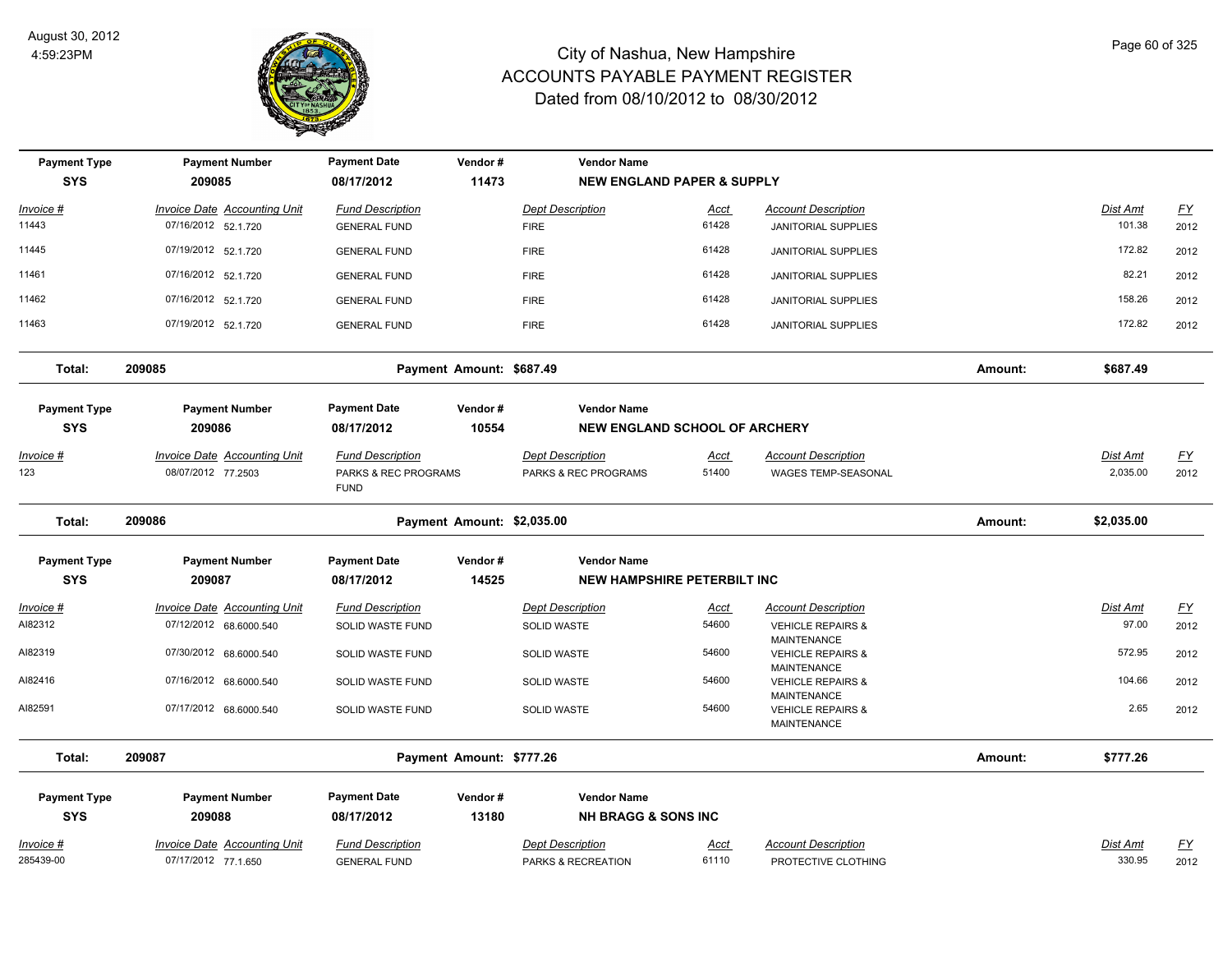

| Total:                                        | 209088                                                     |                                                  | Payment Amount: \$330.95 |                                                             |                      |                                                                          | Amount:                     | \$330.95              |                   |
|-----------------------------------------------|------------------------------------------------------------|--------------------------------------------------|--------------------------|-------------------------------------------------------------|----------------------|--------------------------------------------------------------------------|-----------------------------|-----------------------|-------------------|
| <b>Payment Type</b><br><b>SYS</b>             | <b>Payment Number</b><br>209089                            | <b>Payment Date</b><br>08/17/2012                | Vendor#<br>14537         | <b>Vendor Name</b><br><b>NH SAFE &amp; LOCK CO INC</b>      |                      |                                                                          |                             |                       |                   |
| Invoice #<br>94075                            | <b>Invoice Date Accounting Unit</b><br>08/10/2012 52.1.720 | <b>Fund Description</b><br><b>GENERAL FUND</b>   |                          | <b>Dept Description</b><br><b>FIRE</b>                      | <u>Acct</u><br>61499 | <b>Account Description</b><br><b>GENERAL BUILDING</b><br><b>SUPPLIES</b> |                             | Dist Amt<br>730.00    | <u>FY</u><br>2012 |
| Total:                                        | 209089                                                     |                                                  | Payment Amount: \$730.00 |                                                             |                      |                                                                          | Amount:                     | \$730.00              |                   |
| <b>Payment Type</b><br><b>SYS</b>             | <b>Payment Number</b><br>209090                            | <b>Payment Date</b><br>08/17/2012                | Vendor#<br>10683         | <b>Vendor Name</b><br><b>NHRPA</b>                          |                      |                                                                          |                             |                       |                   |
| Invoice #<br>MEMBER<br><b>OBERHOLTZER KEL</b> | <b>Invoice Date Accounting Unit</b><br>08/15/2012 77.1.500 | <b>Fund Description</b><br><b>GENERAL FUND</b>   |                          | <b>Dept Description</b><br>PARKS & RECREATION               | Acct<br>55200        | <b>Account Description</b><br>DUES AND MEMBERSHIPS                       |                             | Dist Amt<br>65.00     | <u>FY</u><br>2012 |
| Total:                                        | 209090                                                     |                                                  | Payment Amount: \$65.00  |                                                             |                      |                                                                          | Amount:                     | \$65.00               |                   |
| <b>Payment Type</b><br><b>SYS</b>             | <b>Payment Number</b><br>209091                            | <b>Payment Date</b><br>08/17/2012                | Vendor#<br>13195         | <b>Vendor Name</b><br><b>NORTHERN BUS SALES INC</b>         |                      |                                                                          |                             |                       |                   |
| Invoice #<br>012206-08406                     | <b>Invoice Date Accounting Unit</b><br>07/02/2012 86.3120  | <b>Fund Description</b><br><b>TRANSIT GRANTS</b> |                          | <b>Dept Description</b><br><b>GRANT FUNDS-TRANSIT</b>       | <u>Acct</u><br>61799 | <b>Account Description</b><br>VEHICLE PARTS & SUPPLIES                   | Activity<br>86.800.13.30.03 | Dist Amt<br>$-149.92$ | EY<br>2012        |
| 012206-08406                                  | 07/02/2012 86.3120                                         | TRANSIT GRANTS                                   |                          | <b>GRANT FUNDS-TRANSIT</b>                                  | 61799                | VEHICLE PARTS & SUPPLIES                                                 | 86.800.13.30.01             | $-135.81$             | 2012              |
| 012475-10206                                  | 07/31/2012 86.3120                                         | <b>TRANSIT GRANTS</b>                            |                          | <b>GRANT FUNDS-TRANSIT</b>                                  | 61799                | VEHICLE PARTS & SUPPLIES                                                 | 86.800.13.30.01             | 204.12                | 2012              |
| 012487-11421                                  | 08/01/2012 86.3120                                         | <b>TRANSIT GRANTS</b>                            |                          | <b>GRANT FUNDS-TRANSIT</b>                                  | 61799                | VEHICLE PARTS & SUPPLIES                                                 | 86.800.13.30.03             | 212.56                | 2012              |
| 012583-09421                                  | 08/10/2012 86.3120                                         | <b>TRANSIT GRANTS</b>                            |                          | <b>GRANT FUNDS-TRANSIT</b>                                  | 61799                | <b>VEHICLE PARTS &amp; SUPPLIES</b>                                      | 86.800.13.30.02             | 383.15                | 2012              |
| 012584-10021                                  | 08/10/2012 86.3120                                         | TRANSIT GRANTS                                   |                          | <b>GRANT FUNDS-TRANSIT</b>                                  | 61799                | VEHICLE PARTS & SUPPLIES                                                 | 86.800.13.30.01             | 263.00                | 2012              |
| Total:                                        | 209091                                                     |                                                  | Payment Amount: \$777.10 |                                                             |                      |                                                                          | Amount:                     | \$777.10              |                   |
| <b>Payment Type</b><br><b>SYS</b>             | <b>Payment Number</b><br>209092                            | <b>Payment Date</b><br>08/17/2012                | Vendor#<br>13196         | <b>Vendor Name</b><br><b>NORTHERN FOREIGN CAR PARTS INC</b> |                      |                                                                          |                             |                       |                   |
| Invoice #<br>223867                           | <b>Invoice Date Accounting Unit</b><br>08/01/2012 50.1.500 | <b>Fund Description</b><br><b>GENERAL FUND</b>   |                          | <b>Dept Description</b><br><b>POLICE</b>                    | <u>Acct</u><br>61799 | <b>Account Description</b><br><b>VEHICLE PARTS &amp; SUPPLIES</b>        |                             | Dist Amt<br>42.84     | <u>FY</u><br>2012 |
| 224087                                        | 08/02/2012 50.1.500                                        | <b>GENERAL FUND</b>                              |                          | <b>POLICE</b>                                               | 61799                | VEHICLE PARTS & SUPPLIES                                                 |                             | 10.04                 | 2012              |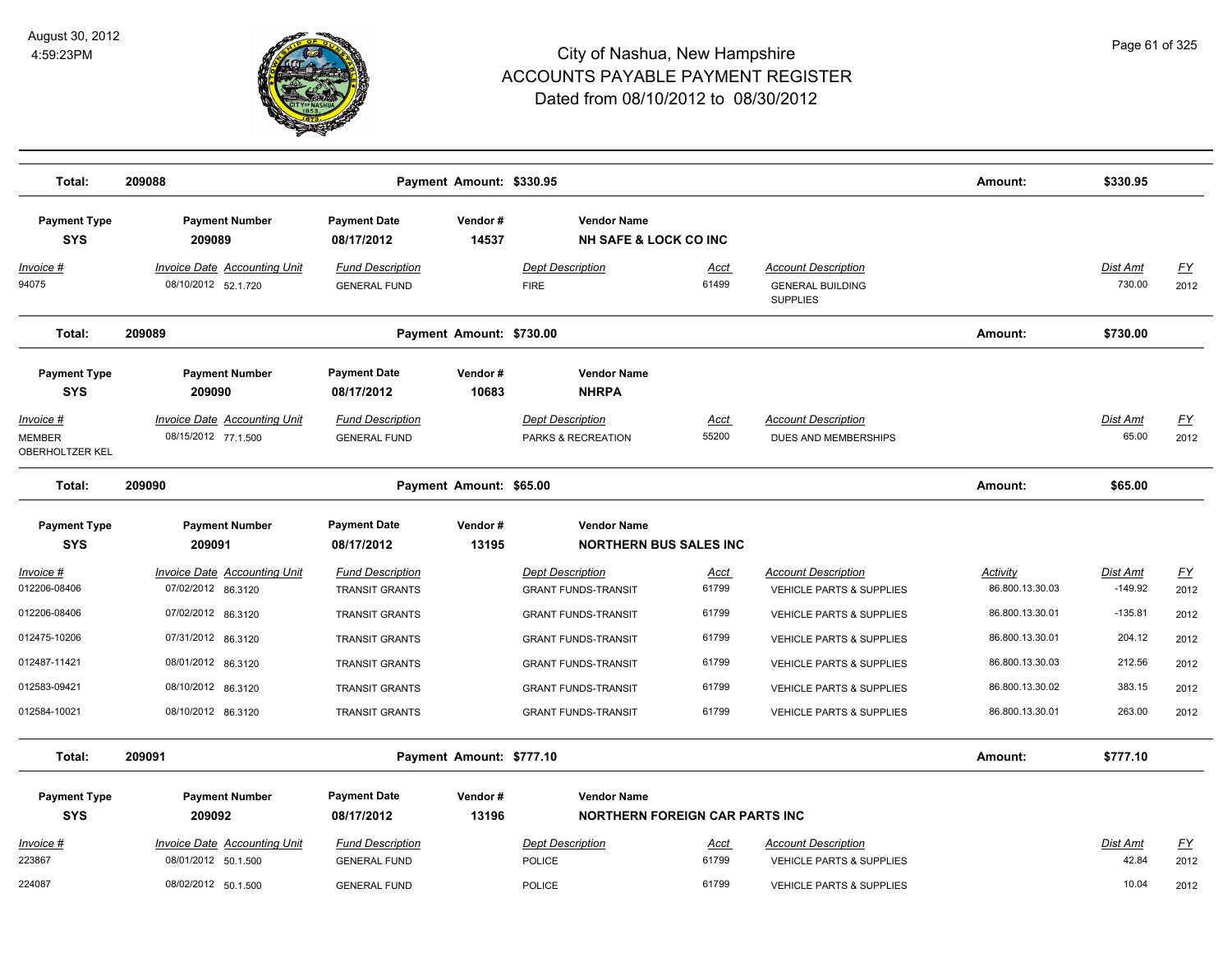

| Total:                                         | 209092                                                                                                  |                                                                                                | Payment Amount: \$52.88  |                                                                                      |                                      |                                                                                                                                       | Amount:                     | \$52.88                               |                                   |
|------------------------------------------------|---------------------------------------------------------------------------------------------------------|------------------------------------------------------------------------------------------------|--------------------------|--------------------------------------------------------------------------------------|--------------------------------------|---------------------------------------------------------------------------------------------------------------------------------------|-----------------------------|---------------------------------------|-----------------------------------|
| <b>Payment Type</b><br><b>SYS</b>              | <b>Payment Number</b><br>209093                                                                         | <b>Payment Date</b><br>08/17/2012                                                              | Vendor#<br>10576         | <b>Vendor Name</b>                                                                   | <b>NORTHLAND INDUSTRIAL TRUCK CO</b> |                                                                                                                                       |                             |                                       |                                   |
| Invoice #<br>K52101                            | <b>Invoice Date Accounting Unit</b><br>07/16/2012 61.1.700                                              | <b>Fund Description</b><br><b>GENERAL FUND</b>                                                 |                          | <b>Dept Description</b><br><b>STREETS</b>                                            | Acct<br>54600                        | <b>Account Description</b><br><b>VEHICLE REPAIRS &amp;</b><br>MAINTENANCE                                                             |                             | <b>Dist Amt</b><br>114.76             | <u>FY</u><br>2012                 |
| Total:                                         | 209093                                                                                                  |                                                                                                | Payment Amount: \$114.76 |                                                                                      |                                      |                                                                                                                                       | Amount:                     | \$114.76                              |                                   |
| <b>Payment Type</b><br><b>SYS</b>              | <b>Payment Number</b><br>209094                                                                         | <b>Payment Date</b><br>08/17/2012                                                              | Vendor#<br>13211         | <b>Vendor Name</b>                                                                   | <b>OCCUPATIONAL DRUG TESTING LLC</b> |                                                                                                                                       |                             |                                       |                                   |
| Invoice #<br>13435<br>13904<br>13963           | <b>Invoice Date Accounting Unit</b><br>04/30/2012 86.3120<br>07/31/2012 07.1.565<br>07/31/2012 50.1.635 | <b>Fund Description</b><br><b>TRANSIT GRANTS</b><br><b>GENERAL FUND</b><br><b>GENERAL FUND</b> |                          | <b>Dept Description</b><br><b>GRANT FUNDS-TRANSIT</b><br><b>CITY CLERK</b><br>POLICE | Acct<br>53999<br>55699<br>53135      | <b>Account Description</b><br>OTHER PROFESSIONAL<br><b>SERVICES</b><br>OTHER CONTRACTED<br><b>SERVICES</b><br><b>MEDICAL SERVICES</b> | Activity<br>86.800.13.20.01 | Dist Amt<br>70.00<br>520.00<br>180.00 | <u>FY</u><br>2012<br>2012<br>2012 |
| Total:                                         | 209094                                                                                                  |                                                                                                | Payment Amount: \$770.00 |                                                                                      |                                      |                                                                                                                                       | Amount:                     | \$770.00                              |                                   |
| <b>Payment Type</b><br><b>SYS</b><br>Invoice # | <b>Payment Number</b><br>209095<br>Invoice Date Accounting Unit                                         | <b>Void Date</b><br>08/17/2012<br><b>Fund Description</b>                                      | Vendor#<br>11158         | <b>Vendor Name</b><br><b>PAGE STREET LEASING LLC</b><br><b>Dept Description</b>      | <b>Acct</b>                          | <b>Account Description</b>                                                                                                            | Activity                    | <b>Dist Amt</b>                       | <u>FY</u>                         |
| 93449-RM                                       | 08/16/2012 91.5800.134600                                                                               | SCHOOL CAPITAL PROJECTS<br><b>FUND</b>                                                         |                          | <b>SCHOOL</b>                                                                        | 81200                                | <b>BUILDINGS AND</b><br><b>IMPROVEMENTS</b>                                                                                           | 1011.91.04.30               | 95.00                                 | 2012                              |
| Total:                                         | 209095                                                                                                  |                                                                                                | Payment Amount: \$95.00  |                                                                                      |                                      |                                                                                                                                       | Amount:                     | \$95.00                               |                                   |
| <b>Payment Type</b><br><b>SYS</b>              | <b>Payment Number</b><br>209096                                                                         | <b>Payment Date</b><br>08/17/2012                                                              | Vendor#<br>13276         | <b>Vendor Name</b><br>PEABODY SUPPLY CO                                              |                                      |                                                                                                                                       |                             |                                       |                                   |
| Invoice #<br>987622                            | Invoice Date Accounting Unit<br>07/05/2012 69.6200.670                                                  | <b>Fund Description</b><br><b>WASTEWATER FUND</b>                                              |                          | <b>Dept Description</b><br><b>WASTEWATER</b>                                         | Acct<br>54487                        | <b>Account Description</b><br><b>EQUIPMENT REPAIRS &amp;</b>                                                                          |                             | Dist Amt<br>155.93                    | <u>FY</u><br>2012                 |
| 988775                                         | 07/10/2012 69.6200.670                                                                                  | <b>WASTEWATER FUND</b>                                                                         |                          | <b>WASTEWATER</b>                                                                    | 54487                                | <b>MAINTENANCE</b><br><b>EQUIPMENT REPAIRS &amp;</b><br><b>MAINTENANCE</b>                                                            |                             | 22.85                                 | 2012                              |
| 991239                                         | 07/16/2012 69.6200.670                                                                                  | <b>WASTEWATER FUND</b>                                                                         |                          | <b>WASTEWATER</b>                                                                    | 54487                                | <b>EQUIPMENT REPAIRS &amp;</b><br><b>MAINTENANCE</b>                                                                                  |                             | 20.75                                 | 2012                              |
| 994675                                         | 07/25/2012 77.1.650                                                                                     | <b>GENERAL FUND</b>                                                                            |                          | PARKS & RECREATION                                                                   | 54280                                | <b>BUILDING/GROUNDS</b><br><b>MAINTENANCE</b>                                                                                         |                             | 2.79                                  | 2012                              |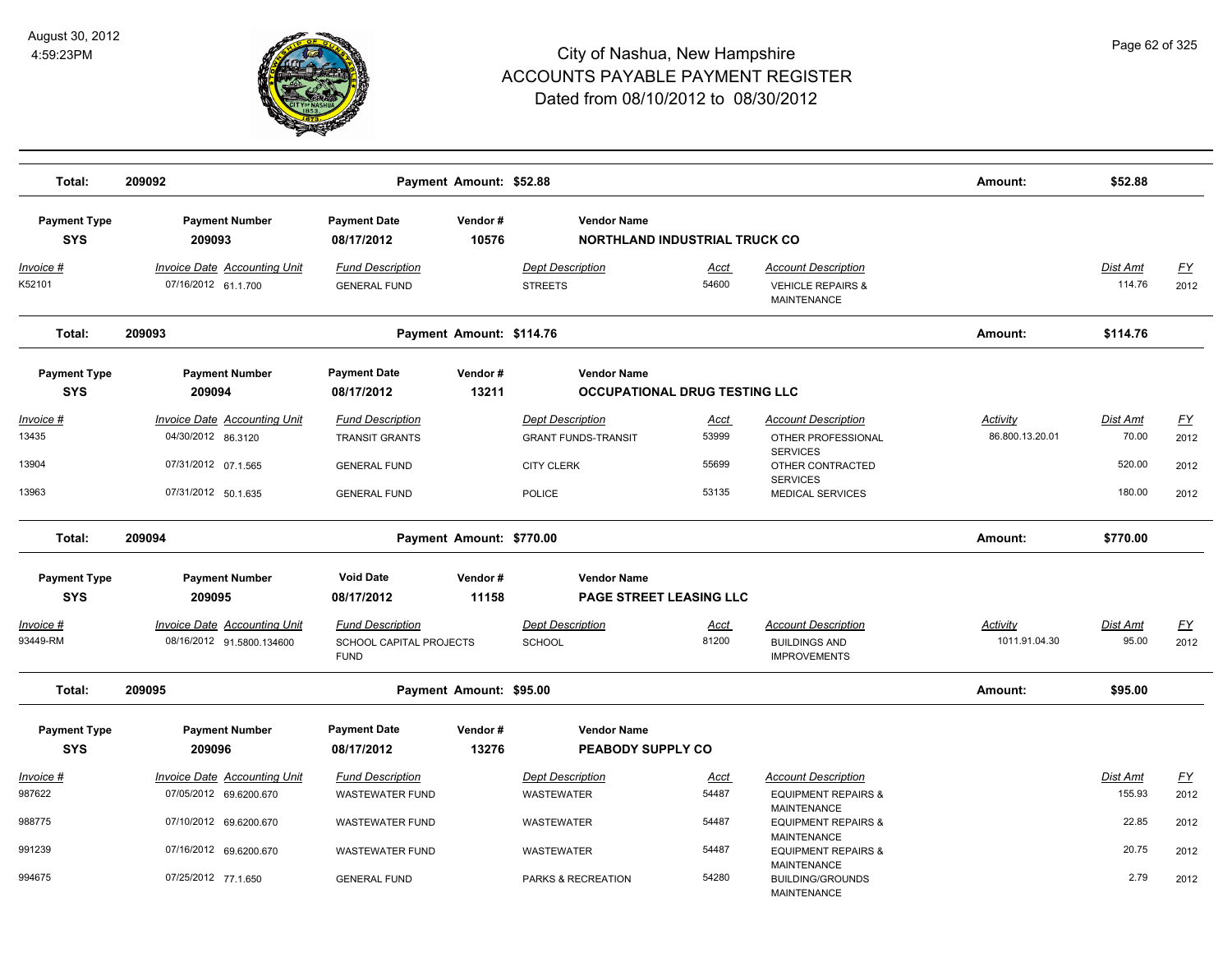

| 995842                            | 07/26/2012 77.1.650                 | <b>GENERAL FUND</b>               |                          | PARKS & RECREATION                     | 54280       | <b>BUILDING/GROUNDS</b>                       |                  | $-207.27$ | 2012      |
|-----------------------------------|-------------------------------------|-----------------------------------|--------------------------|----------------------------------------|-------------|-----------------------------------------------|------------------|-----------|-----------|
| 995843                            | 07/26/2012 77.1.650                 | <b>GENERAL FUND</b>               |                          | PARKS & RECREATION                     | 54280       | <b>MAINTENANCE</b><br><b>BUILDING/GROUNDS</b> |                  | 10.54     | 2012      |
| 995844                            | 07/26/2012 77.1.650                 | <b>GENERAL FUND</b>               |                          | PARKS & RECREATION                     | 54280       | MAINTENANCE<br><b>BUILDING/GROUNDS</b>        |                  | 48.83     | 2012      |
|                                   |                                     |                                   |                          |                                        |             | <b>MAINTENANCE</b>                            |                  |           |           |
| Total:                            | 209096                              |                                   | Payment Amount: \$54.42  |                                        |             |                                               | Amount:          | \$54.42   |           |
| <b>Payment Type</b>               | <b>Payment Number</b>               | <b>Payment Date</b>               | Vendor#                  | <b>Vendor Name</b>                     |             |                                               |                  |           |           |
| <b>SYS</b>                        | 209097                              | 08/17/2012                        | 13319                    | <b>PINE MOTOR PARTS</b>                |             |                                               |                  |           |           |
| <u>Invoice #</u>                  | <b>Invoice Date Accounting Unit</b> | <b>Fund Description</b>           |                          | <b>Dept Description</b>                | <u>Acct</u> | <b>Account Description</b>                    |                  | Dist Amt  | <u>FY</u> |
| 91636B                            | 08/06/2012 69.6200.670              | <b>WASTEWATER FUND</b>            |                          | <b>WASTEWATER</b>                      | 54487       | <b>EQUIPMENT REPAIRS &amp;</b><br>MAINTENANCE |                  | 138.54    | 2012      |
| Total:                            | 209097                              |                                   | Payment Amount: \$138.54 |                                        |             |                                               | Amount:          | \$138.54  |           |
| <b>Payment Type</b>               | <b>Payment Number</b>               | <b>Payment Date</b>               | Vendor#                  | <b>Vendor Name</b>                     |             |                                               | Payee Name       |           |           |
| <b>SYS</b>                        | 209098                              | 08/17/2012                        | 13201                    | <b>NORTRAX EQUIPMENT</b>               |             |                                               | <b>POWERPLAN</b> |           |           |
| Invoice #                         | <b>Invoice Date Accounting Unit</b> | <b>Fund Description</b>           |                          | <b>Dept Description</b>                | Acct        | <b>Account Description</b>                    |                  | Dist Amt  | EY        |
| 551822                            | 07/02/2012 68.6000.692              | SOLID WASTE FUND                  |                          | SOLID WASTE                            | 54200       | <b>JANITORIAL SERVICES</b>                    |                  | 33.13     | 2012      |
| 552936                            | 07/03/2012 68.6000.692              | SOLID WASTE FUND                  |                          | <b>SOLID WASTE</b>                     | 54200       | JANITORIAL SERVICES                           |                  | 168.72    | 2012      |
| 558857                            | 07/13/2012 68.6000.692              | SOLID WASTE FUND                  |                          | SOLID WASTE                            | 54200       | <b>JANITORIAL SERVICES</b>                    |                  | 44.71     | 2012      |
| 560120                            | 07/16/2012 68.6000.692              | SOLID WASTE FUND                  |                          | SOLID WASTE                            | 54200       | JANITORIAL SERVICES                           |                  | 56.76     | 2012      |
| 566339                            | 07/25/2012 68.6000.692              | SOLID WASTE FUND                  |                          | <b>SOLID WASTE</b>                     | 54200       | <b>JANITORIAL SERVICES</b>                    |                  | 364.20    | 2012      |
| Total:                            | 209098                              |                                   | Payment Amount: \$667.52 |                                        |             |                                               | Amount:          | \$667.52  |           |
| <b>Payment Type</b><br><b>SYS</b> | <b>Payment Number</b><br>209099     | <b>Payment Date</b><br>08/17/2012 | Vendor#<br>11768         | <b>Vendor Name</b><br><b>PRO SALES</b> |             |                                               |                  |           |           |
| Invoice #                         | <b>Invoice Date Accounting Unit</b> | <b>Fund Description</b>           |                          | <b>Dept Description</b>                | <u>Acct</u> | <b>Account Description</b>                    |                  | Dist Amt  | <u>FY</u> |
| 82124                             | 08/02/2012 77.1.655                 | <b>GENERAL FUND</b>               |                          | PARKS & RECREATION                     | 61107       | <b>CLOTHING &amp; UNIFORMS</b>                |                  | 280.00    | 2012      |
| Total:                            | 209099                              |                                   | Payment Amount: \$280.00 |                                        |             |                                               | Amount:          | \$280.00  |           |
| <b>Payment Type</b>               | <b>Payment Number</b>               | <b>Payment Date</b>               | Vendor#                  | <b>Vendor Name</b>                     |             |                                               |                  |           |           |
| <b>SYS</b>                        | 209100                              | 08/17/2012                        | 13361                    | PROJECT RESOURCE GROUP LLC             |             |                                               |                  |           |           |
| Invoice #                         | <b>Invoice Date Accounting Unit</b> | <b>Fund Description</b>           |                          | <b>Dept Description</b>                | <u>Acct</u> | <b>Account Description</b>                    | Activity         | Dist Amt  | <u>FY</u> |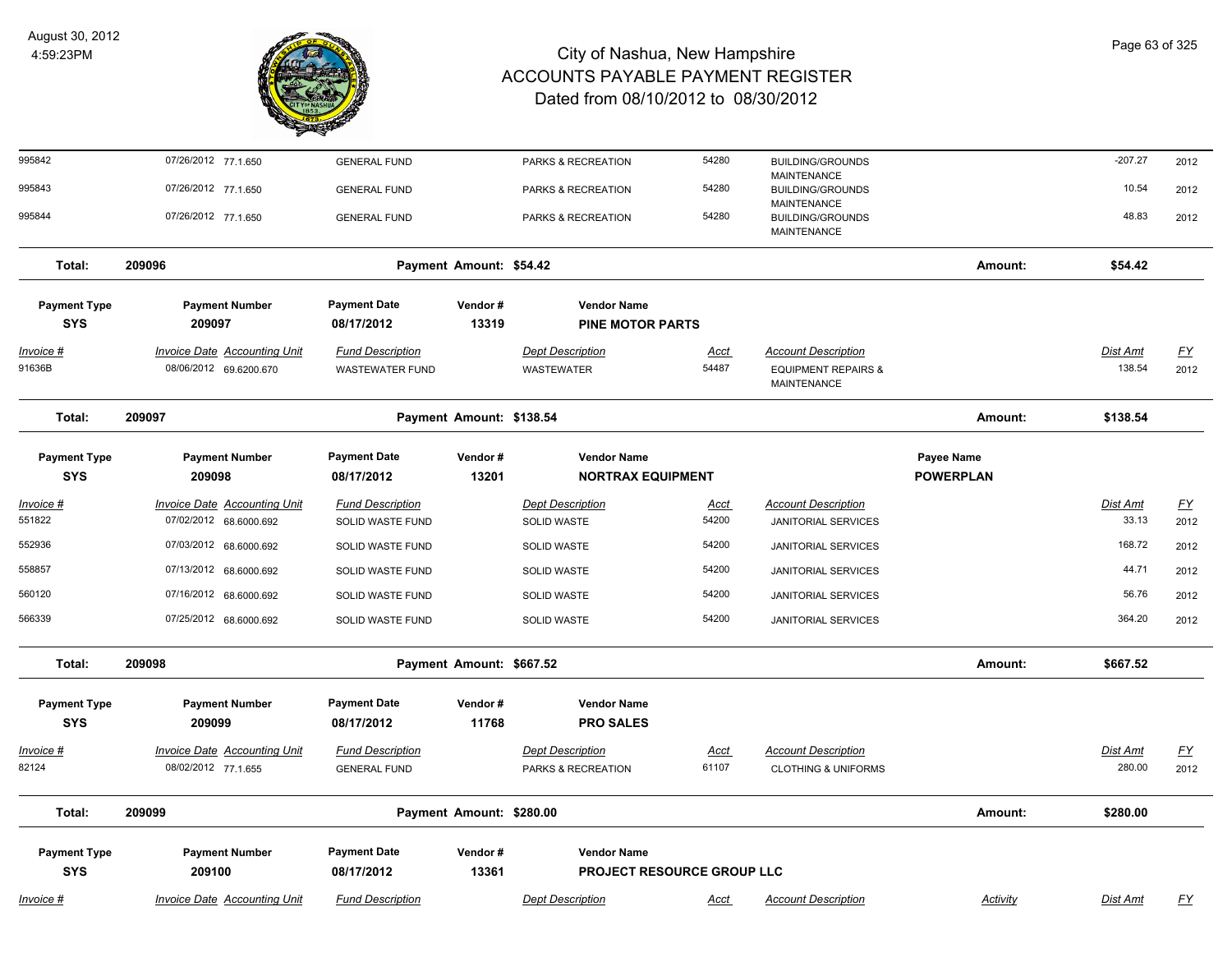

| 2012-007                          | 07/18/2012 29.5000                  | CAP PROJECTS-GEN GOVT<br><b>BLDGS</b> |                             | CAPITAL PROJECTS-CITY<br><b>BLDGS</b>    | 81200                          | <b>BUILDINGS AND</b><br><b>IMPROVEMENTS</b> | 1002.29.02.30                         | 6,250.00        | 2012                      |
|-----------------------------------|-------------------------------------|---------------------------------------|-----------------------------|------------------------------------------|--------------------------------|---------------------------------------------|---------------------------------------|-----------------|---------------------------|
| 2012-08                           | 08/14/2012 29.5000                  | CAP PROJECTS-GEN GOVT<br><b>BLDGS</b> |                             | CAPITAL PROJECTS-CITY<br><b>BLDGS</b>    | 81200                          | <b>BUILDINGS AND</b><br><b>IMPROVEMENTS</b> | 1002.29.02.30                         | 6,250.00        | 2012                      |
| Total:                            | 209100                              |                                       |                             | Payment Amount: \$12,500.00              |                                |                                             | Amount:                               | \$12,500.00     |                           |
| <b>Payment Type</b>               | <b>Payment Number</b>               | <b>Payment Date</b>                   | Vendor#                     | <b>Vendor Name</b>                       |                                |                                             |                                       |                 |                           |
| <b>SYS</b>                        | 209101                              | 08/17/2012                            | 13389                       | <b>QUIRK GM PARTS DEPOT</b>              |                                |                                             |                                       |                 |                           |
| <u>Invoice #</u>                  | <b>Invoice Date Accounting Unit</b> | <b>Fund Description</b>               |                             | <b>Dept Description</b>                  | <u>Acct</u>                    | <b>Account Description</b>                  |                                       | <b>Dist Amt</b> | <u>FY</u>                 |
| 925785                            | 07/26/2012 50.1.500                 | <b>GENERAL FUND</b>                   |                             | POLICE                                   | 61799                          | VEHICLE PARTS & SUPPLIES                    |                                       | 765.03          | 2012                      |
| 927406                            | 08/02/2012 50.1.500                 | <b>GENERAL FUND</b>                   |                             | POLICE                                   | 61799                          | VEHICLE PARTS & SUPPLIES                    |                                       | 237.00          | 2012                      |
| 928387                            | 08/07/2012 50.1.500                 | <b>GENERAL FUND</b>                   |                             | <b>POLICE</b>                            | 61799                          | <b>VEHICLE PARTS &amp; SUPPLIES</b>         |                                       | 10.15           | 2012                      |
| Total:                            | 209101                              |                                       | Payment Amount: \$1,012.18  |                                          |                                |                                             | Amount:                               | \$1,012.18      |                           |
| <b>Payment Type</b><br><b>SYS</b> | <b>Payment Number</b><br>209102     | <b>Payment Date</b><br>08/17/2012     | Vendor#<br>13394            | <b>Vendor Name</b><br><b>RADIO SHACK</b> |                                |                                             | Payee Name<br><b>RADIO SHACK CORP</b> |                 |                           |
| <b>Invoice #</b>                  | <b>Invoice Date Accounting Unit</b> | <b>Fund Description</b>               |                             | <b>Dept Description</b>                  | <u>Acct</u>                    | <b>Account Description</b>                  |                                       | <b>Dist Amt</b> | $\underline{\mathsf{FY}}$ |
| 023409                            | 08/08/2012 52.1.620                 | <b>GENERAL FUND</b>                   |                             | <b>FIRE</b>                              | 61299                          | MISCELLANEOUS SUPPLIES                      |                                       | 59.96           | 2012                      |
| Total:                            | 209102                              |                                       | Payment Amount: \$59.96     |                                          |                                |                                             | Amount:                               | \$59.96         |                           |
| <b>Payment Type</b>               | <b>Payment Number</b>               | <b>Payment Date</b>                   | Vendor#                     | <b>Vendor Name</b>                       |                                |                                             |                                       |                 |                           |
| <b>SYS</b>                        | 209103                              | 08/17/2012                            | 11827                       | <b>RESCUE TECHNOLOGY</b>                 |                                |                                             |                                       |                 |                           |
| <b>Invoice #</b>                  | <b>Invoice Date Accounting Unit</b> | <b>Fund Description</b>               |                             | Dept Description                         | <u>Acct</u>                    | <b>Account Description</b>                  |                                       | Dist Amt        | EY                        |
| 3749                              | 06/21/2012 52.1.625                 | <b>GENERAL FUND</b>                   |                             | <b>FIRE</b>                              | 71999                          | MISCELLANEOUS EQUIPMENT                     |                                       | 68.54           | 2012                      |
| Total:                            | 209103                              |                                       | Payment Amount: \$68.54     |                                          |                                |                                             | Amount:                               | \$68.54         |                           |
| <b>Payment Type</b>               | <b>Payment Number</b>               | <b>Payment Date</b>                   | Vendor#                     | <b>Vendor Name</b>                       |                                |                                             |                                       |                 |                           |
| <b>SYS</b>                        | 209104                              | 08/17/2012                            | 13431                       |                                          | <b>RESOURCE MANAGEMENT INC</b> |                                             |                                       |                 |                           |
| <b>Invoice #</b>                  | <b>Invoice Date Accounting Unit</b> | <b>Fund Description</b>               |                             | <b>Dept Description</b>                  | <u>Acct</u>                    | <b>Account Description</b>                  |                                       | <b>Dist Amt</b> | $\underline{\mathsf{FY}}$ |
| 15376                             | 07/15/2012 69.6200.670              | <b>WASTEWATER FUND</b>                |                             | <b>WASTEWATER</b>                        | 54221                          | <b>DISPOSAL SERVICES</b>                    |                                       | 18,298.87       | 2012                      |
| Total:                            | 209104                              |                                       | Payment Amount: \$18,298.87 |                                          | Discount:                      | 182.99                                      | Amount:                               | \$18,298.87     |                           |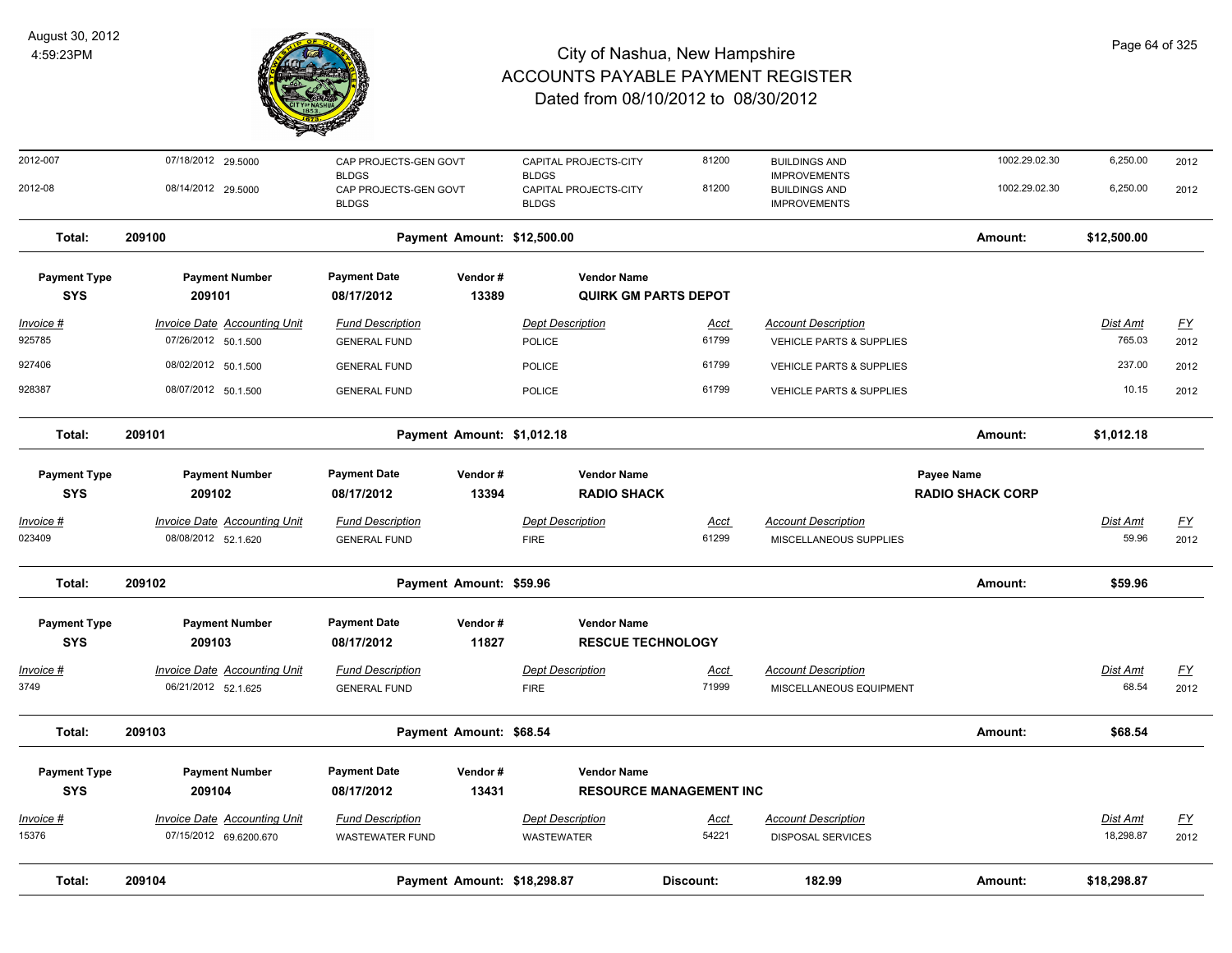

| <b>Payment Type</b><br><b>SYS</b> | <b>Payment Number</b><br>209105                            | <b>Payment Date</b><br>08/17/2012                | Vendor#<br>13447         | <b>Vendor Name</b><br><b>RILEYS SPORT SHOP INC</b>    |                      |                                                 |                                    |                      |                   |
|-----------------------------------|------------------------------------------------------------|--------------------------------------------------|--------------------------|-------------------------------------------------------|----------------------|-------------------------------------------------|------------------------------------|----------------------|-------------------|
| Invoice #<br>25112                | <b>Invoice Date Accounting Unit</b><br>07/13/2012 50.1.635 | <b>Fund Description</b><br><b>GENERAL FUND</b>   |                          | <b>Dept Description</b><br><b>POLICE</b>              | <u>Acct</u><br>71407 | <b>Account Description</b><br><b>FIREARMS</b>   |                                    | Dist Amt<br>187.92   | <u>FY</u><br>2012 |
| Total:                            | 209105                                                     |                                                  | Payment Amount: \$187.92 |                                                       |                      |                                                 | Amount:                            | \$187.92             |                   |
| <b>Payment Type</b><br><b>SYS</b> | <b>Payment Number</b><br>209106                            | <b>Payment Date</b><br>08/17/2012                | Vendor#<br>13495         | <b>Vendor Name</b><br><b>SAFETY KLEEN SYSTEMS INC</b> |                      |                                                 |                                    |                      |                   |
| Invoice #<br>57939607             | <b>Invoice Date Accounting Unit</b><br>05/11/2012 86.3120  | <b>Fund Description</b><br><b>TRANSIT GRANTS</b> |                          | <b>Dept Description</b><br><b>GRANT FUNDS-TRANSIT</b> | <b>Acct</b><br>61709 | <b>Account Description</b><br><b>LUBRICANTS</b> | <b>Activity</b><br>86.800.13.20.01 | Dist Amt<br>$-35.00$ | <u>FY</u><br>2012 |
| 58498272                          | 07/18/2012 86.3120                                         | <b>TRANSIT GRANTS</b>                            |                          | <b>GRANT FUNDS-TRANSIT</b>                            | 61709                | <b>LUBRICANTS</b>                               | 86.800.13.20.01                    | 508.88               | 2012              |
| Total:                            | 209106                                                     |                                                  | Payment Amount: \$473.88 |                                                       |                      |                                                 | Amount:                            | \$473.88             |                   |
| <b>Payment Type</b><br><b>SYS</b> | <b>Payment Number</b><br>209107                            | <b>Payment Date</b><br>08/17/2012                | Vendor#<br>13504         | <b>Vendor Name</b><br><b>SANEL AUTO PARTS CO</b>      |                      |                                                 |                                    |                      |                   |
| Invoice #                         | Invoice Date Accounting Unit                               | <b>Fund Description</b>                          |                          | <b>Dept Description</b>                               | <b>Acct</b>          | <b>Account Description</b>                      |                                    | Dist Amt             | $\underline{FY}$  |
| 02MU1002                          | 07/05/2012 68.6000.540                                     | SOLID WASTE FUND                                 |                          | SOLID WASTE                                           | 55699                | OTHER CONTRACTED<br><b>SERVICES</b>             |                                    | 16.58                | 2012              |
| 02MX7486                          | 07/12/2012 68.6000.540                                     | SOLID WASTE FUND                                 |                          | SOLID WASTE                                           | 55699                | OTHER CONTRACTED<br><b>SERVICES</b>             |                                    | 57.15                | 2012              |
| 02MY6130                          | 07/13/2012 68.6000.540                                     | SOLID WASTE FUND                                 |                          | <b>SOLID WASTE</b>                                    | 55699                | OTHER CONTRACTED<br><b>SERVICES</b>             |                                    | 49.78                | 2012              |
| 02NB4502                          | 07/19/2012 68.6000.540                                     | SOLID WASTE FUND                                 |                          | <b>SOLID WASTE</b>                                    | 55699                | OTHER CONTRACTED<br><b>SERVICES</b>             |                                    | 39.54                | 2012              |
| Total:                            | 209107                                                     |                                                  | Payment Amount: \$163.05 |                                                       |                      |                                                 | Amount:                            | \$163.05             |                   |
| <b>Payment Type</b><br><b>SYS</b> | <b>Payment Number</b><br>209108                            | <b>Payment Date</b><br>08/17/2012                | Vendor#<br>13504         | <b>Vendor Name</b><br><b>SANEL AUTO PARTS CO</b>      |                      |                                                 |                                    |                      |                   |
| Invoice #                         | <b>Invoice Date Accounting Unit</b>                        | <b>Fund Description</b>                          |                          | <b>Dept Description</b>                               | <u>Acct</u>          | <b>Account Description</b>                      |                                    | Dist Amt             | $\underline{FY}$  |
| 02MZ5949                          | 07/16/2012 52.1.630                                        | <b>GENERAL FUND</b>                              |                          | <b>FIRE</b>                                           | 61709                | <b>LUBRICANTS</b>                               |                                    | 547.63               | 2012              |
| 02NA7093                          | 07/18/2012 52.1.630                                        | <b>GENERAL FUND</b>                              |                          | <b>FIRE</b>                                           | 61799                | VEHICLE PARTS & SUPPLIES                        |                                    | 19.00                | 2012              |
| 02NB2116                          | 07/19/2012 52.1.630                                        | <b>GENERAL FUND</b>                              |                          | <b>FIRE</b>                                           | 61799                | <b>VEHICLE PARTS &amp; SUPPLIES</b>             |                                    | 23.90                | 2012              |
| 02NB8329                          | 07/19/2012 52.1.630                                        | <b>GENERAL FUND</b>                              |                          | <b>FIRE</b>                                           | 61799                | <b>VEHICLE PARTS &amp; SUPPLIES</b>             |                                    | 2.72                 | 2012              |
| 02NB8723                          | 07/19/2012 52.1.630                                        | <b>GENERAL FUND</b>                              |                          | <b>FIRE</b>                                           | 61799                | <b>VEHICLE PARTS &amp; SUPPLIES</b>             |                                    | 2.96                 | 2012              |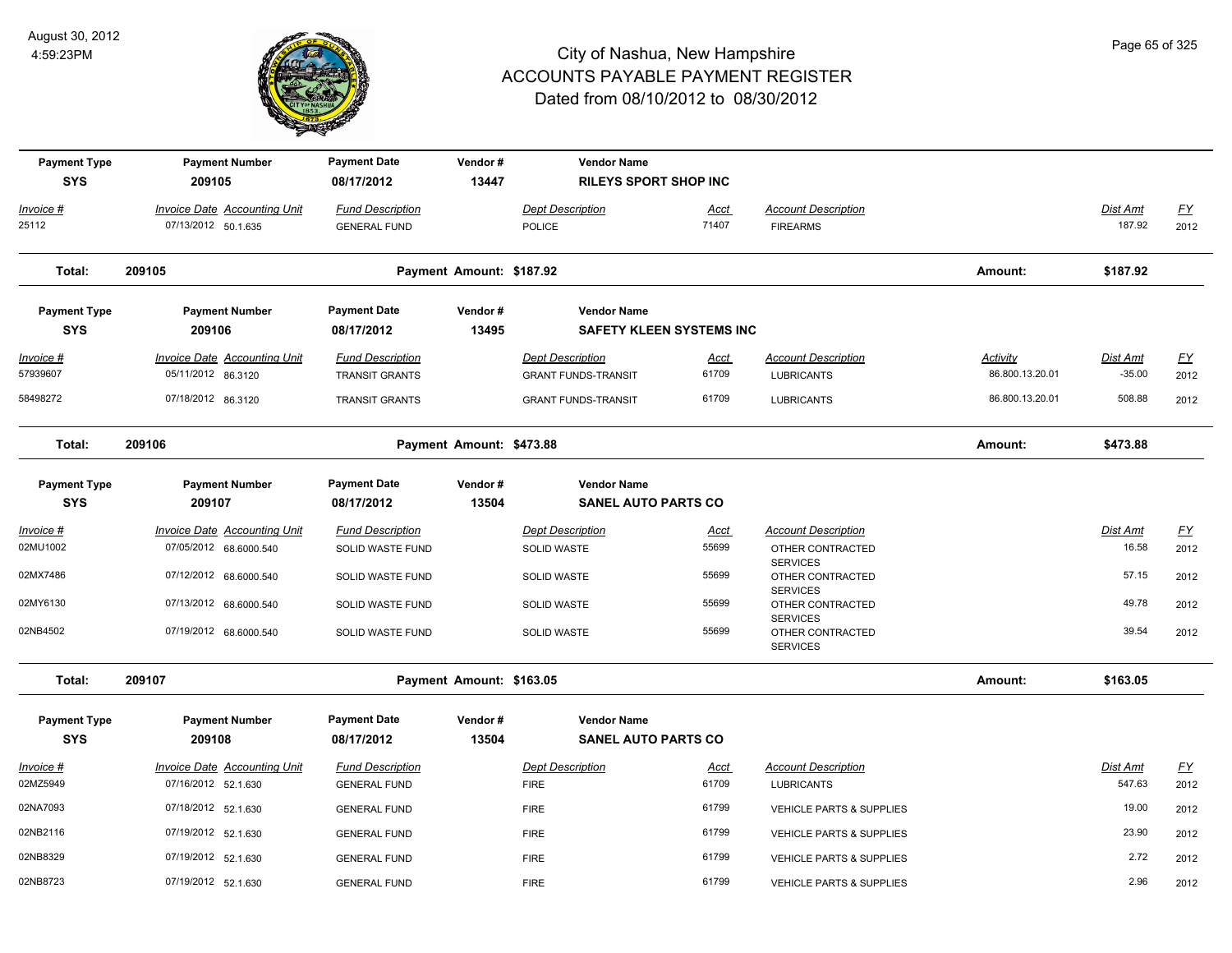

| 02NB8806            | 07/19/2012 52.1.630                 | <b>GENERAL FUND</b>     |                          | <b>FIRE</b>             | 61799                      | VEHICLE PARTS & SUPPLIES                                                 |         | 47.11    | 2012             |
|---------------------|-------------------------------------|-------------------------|--------------------------|-------------------------|----------------------------|--------------------------------------------------------------------------|---------|----------|------------------|
| 02NB8896            | 07/19/2012 52.1.630                 | <b>GENERAL FUND</b>     |                          | <b>FIRE</b>             | 61799                      | <b>VEHICLE PARTS &amp; SUPPLIES</b>                                      |         | 43.36    | 2012             |
| Total:              | 209108                              |                         | Payment Amount: \$686.68 |                         | Discount:                  | 0.93                                                                     | Amount: | \$686.68 |                  |
| <b>Payment Type</b> | <b>Payment Number</b>               | <b>Payment Date</b>     | Vendor#                  | <b>Vendor Name</b>      |                            |                                                                          |         |          |                  |
| <b>SYS</b>          | 209109                              | 08/17/2012              | 13504                    |                         | <b>SANEL AUTO PARTS CO</b> |                                                                          |         |          |                  |
| <u> Invoice #</u>   | <b>Invoice Date Accounting Unit</b> | <b>Fund Description</b> |                          | <b>Dept Description</b> | <u>Acct</u>                | <b>Account Description</b>                                               |         | Dist Amt | <u>FY</u>        |
| 02MY4838            | 07/13/2012 61.1.700                 | <b>GENERAL FUND</b>     |                          | <b>STREETS</b>          | 54600                      | <b>VEHICLE REPAIRS &amp;</b>                                             |         | 25.58    | 2012             |
| 02NA3166            | 07/17/2012 61.1.700                 | <b>GENERAL FUND</b>     |                          | <b>STREETS</b>          | 54600                      | MAINTENANCE<br><b>VEHICLE REPAIRS &amp;</b><br><b>MAINTENANCE</b>        |         | 76.01    | 2012             |
| 02NA3421            | 07/17/2012 61.1.700                 | <b>GENERAL FUND</b>     |                          | <b>STREETS</b>          | 61299                      | MISCELLANEOUS SUPPLIES                                                   |         | 4.70     | 2012             |
| 02NA7035            | 07/18/2012 61.1.700                 | <b>GENERAL FUND</b>     |                          | <b>STREETS</b>          | 61299                      | MISCELLANEOUS SUPPLIES                                                   |         | $-4.70$  | 2012             |
| 02NA7245            | 07/18/2012 61.1.700                 | <b>GENERAL FUND</b>     |                          | <b>STREETS</b>          | 54600                      | <b>VEHICLE REPAIRS &amp;</b><br><b>MAINTENANCE</b>                       |         | 62.56    | 2012             |
| Total:              | 209109                              |                         | Payment Amount: \$164.15 |                         |                            |                                                                          | Amount: | \$164.15 |                  |
| <b>Payment Type</b> | <b>Payment Number</b>               | <b>Payment Date</b>     | Vendor#                  | <b>Vendor Name</b>      |                            |                                                                          |         |          |                  |
| <b>SYS</b>          | 209110                              | 08/17/2012              | 13504                    |                         | <b>SANEL AUTO PARTS CO</b> |                                                                          |         |          |                  |
| <u> Invoice #</u>   | <b>Invoice Date Accounting Unit</b> | <b>Fund Description</b> |                          | <b>Dept Description</b> | Acct                       | <b>Account Description</b>                                               |         | Dist Amt | <u>FY</u>        |
| 02NA2830            | 07/17/2012 77.1.690                 | <b>GENERAL FUND</b>     |                          | PARKS & RECREATION      | 61799                      | VEHICLE PARTS & SUPPLIES                                                 |         | 128.54   | 2012             |
| 02NA3257            | 07/17/2012 77.1.690                 | <b>GENERAL FUND</b>     |                          | PARKS & RECREATION      | 61799                      | <b>VEHICLE PARTS &amp; SUPPLIES</b>                                      |         | 49.55    | 2012             |
| 02NB4476            | 07/19/2012 77.1.690                 | <b>GENERAL FUND</b>     |                          | PARKS & RECREATION      | 61799                      | VEHICLE PARTS & SUPPLIES                                                 |         | 69.01    | 2012             |
| Total:              | 209110                              |                         | Payment Amount: \$247.10 |                         |                            |                                                                          | Amount: | \$247.10 |                  |
| <b>Payment Type</b> | <b>Payment Number</b>               | <b>Payment Date</b>     | Vendor#                  | <b>Vendor Name</b>      |                            |                                                                          |         |          |                  |
| <b>SYS</b>          | 209111                              | 08/17/2012              | 13504                    |                         | <b>SANEL AUTO PARTS CO</b> |                                                                          |         |          |                  |
| <u> Invoice #</u>   | <b>Invoice Date Accounting Unit</b> | <b>Fund Description</b> |                          | <b>Dept Description</b> | Acct                       | <b>Account Description</b>                                               |         | Dist Amt | $\underline{FY}$ |
| 02MY4853            | 07/13/2012 69.6200.540              | <b>WASTEWATER FUND</b>  |                          | WASTEWATER              | 54600                      | <b>VEHICLE REPAIRS &amp;</b>                                             |         | 3.74     | 2012             |
| 02NA6861            | 07/18/2012 69.6200.540              | <b>WASTEWATER FUND</b>  |                          | WASTEWATER              | 54600                      | <b>MAINTENANCE</b><br><b>VEHICLE REPAIRS &amp;</b>                       |         | 9.29     | 2012             |
| 02NA6964            | 07/18/2012 69.6200.540              | <b>WASTEWATER FUND</b>  |                          | <b>WASTEWATER</b>       | 54600                      | MAINTENANCE<br><b>VEHICLE REPAIRS &amp;</b>                              |         | 6.26     | 2012             |
| 02NA7557            | 07/18/2012 69.6200.540              | <b>WASTEWATER FUND</b>  |                          | <b>WASTEWATER</b>       | 54600                      | <b>MAINTENANCE</b><br><b>VEHICLE REPAIRS &amp;</b><br><b>MAINTENANCE</b> |         | 139.22   | 2012             |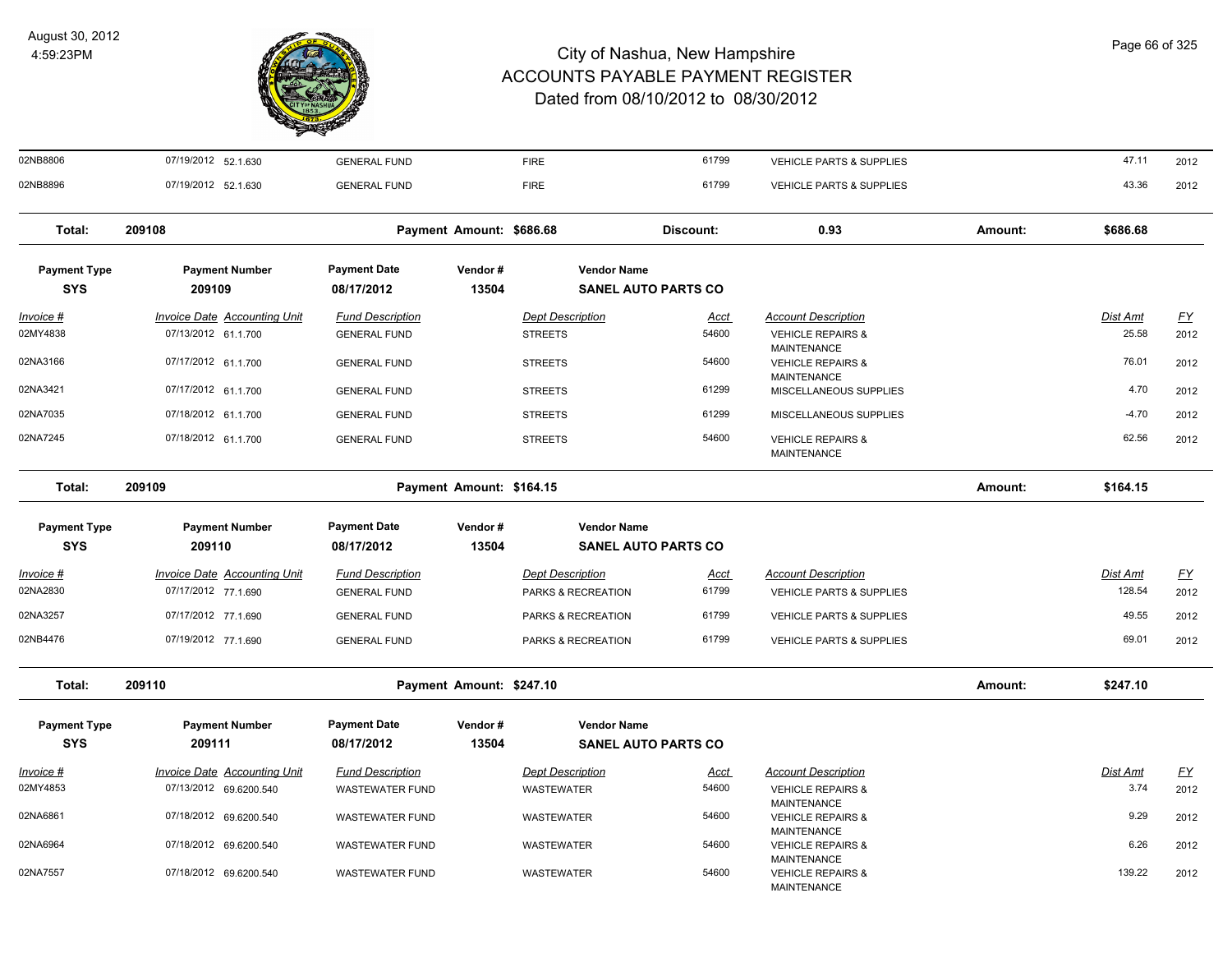

| Total:                                          | 209111                                                                          |                                                                                                                     | Payment Amount: \$158.51   |                                                                                                                     |                               |                                                                                                     | Amount:                                           | \$158.51                              |                           |
|-------------------------------------------------|---------------------------------------------------------------------------------|---------------------------------------------------------------------------------------------------------------------|----------------------------|---------------------------------------------------------------------------------------------------------------------|-------------------------------|-----------------------------------------------------------------------------------------------------|---------------------------------------------------|---------------------------------------|---------------------------|
| <b>Payment Type</b><br><b>SYS</b>               | <b>Payment Number</b><br>209112                                                 | <b>Payment Date</b><br>08/17/2012                                                                                   | Vendor#<br>13516           | <b>Vendor Name</b><br><b>CARRIE JOHNSON SCHENA</b>                                                                  |                               |                                                                                                     |                                                   |                                       |                           |
| Invoice #<br>7/17-7/20                          | <b>Invoice Date Accounting Unit</b><br>07/20/2012 84.3090                       | <b>Fund Description</b><br><b>URBAN PROGRAM GRANTS</b>                                                              |                            | <b>Dept Description</b><br><b>URBAN PROGRAM GRANTS</b>                                                              | Acct<br>55300                 | <b>Account Description</b><br><b>TRAVEL</b>                                                         | <b>Activity</b><br>1092.84.10.20                  | Dist Amt<br>868.28                    | <u>FY</u><br>2012         |
| Total:                                          | 209112                                                                          |                                                                                                                     | Payment Amount: \$868.28   |                                                                                                                     |                               |                                                                                                     | Amount:                                           | \$868.28                              |                           |
| <b>Payment Type</b><br><b>SYS</b>               | <b>Payment Number</b><br>209113                                                 | <b>Payment Date</b><br>08/17/2012                                                                                   | Vendor#<br>13608           | <b>Vendor Name</b><br>SOUTHERN NH HIV AIDS TASK FORC                                                                |                               |                                                                                                     |                                                   |                                       |                           |
| Invoice #<br>JULY 12 BILLING<br>JULY 12 BILLING | <b>Invoice Date Accounting Unit</b><br>08/10/2012 71.3068<br>08/10/2012 71.3068 | <b>Fund Description</b><br><b>COMMUNITY SERVICES</b><br><b>GRANTS</b><br><b>COMMUNITY SERVICES</b><br><b>GRANTS</b> |                            | <b>Dept Description</b><br><b>COMMUNITY SERVICES</b><br><b>GRANTS</b><br><b>COMMUNITY SERVICES</b><br><b>GRANTS</b> | <u>Acct</u><br>68235<br>55699 | <b>Account Description</b><br><b>ADMINISTRATIVE EXPENSES</b><br>OTHER CONTRACTED<br><b>SERVICES</b> | <b>Activity</b><br>71.1006.13.01<br>71.1006.13.01 | <b>Dist Amt</b><br>544.00<br>7,768.00 | <u>FY</u><br>2012<br>2012 |
| Total:                                          | 209113                                                                          |                                                                                                                     | Payment Amount: \$8,312.00 |                                                                                                                     |                               |                                                                                                     | Amount:                                           | \$8,312.00                            |                           |
| <b>Payment Type</b><br><b>SYS</b>               | <b>Payment Number</b><br>209114<br><b>Invoice Date Accounting Unit</b>          | <b>Payment Date</b><br>08/17/2012                                                                                   | Vendor#<br>13614           | <b>Vendor Name</b><br>SOUTHWORTH-MILTON INC                                                                         |                               | <b>Account Description</b>                                                                          | Payee Name<br><b>SOUTHWORTH MILTON INC</b>        | Dist Amt                              |                           |
| $Invoice$ #<br>PART7893557                      | 07/17/2012 68.6000.695                                                          | <b>Fund Description</b><br><b>SOLID WASTE FUND</b>                                                                  |                            | <b>Dept Description</b><br><b>SOLID WASTE</b>                                                                       | <u>Acct</u><br>54600          | <b>VEHICLE REPAIRS &amp;</b><br><b>MAINTENANCE</b>                                                  |                                                   | 308.94                                | <u>FY</u><br>2012         |
| Total:                                          | 209114                                                                          |                                                                                                                     | Payment Amount: \$308.94   |                                                                                                                     |                               |                                                                                                     | Amount:                                           | \$308.94                              |                           |
| <b>Payment Type</b><br><b>SYS</b>               | <b>Payment Number</b><br>209115                                                 | <b>Payment Date</b><br>08/17/2012                                                                                   | Vendor#<br>13634           | <b>Vendor Name</b><br><b>ST JOSEPH BUSINESS &amp; HEALTH</b>                                                        |                               |                                                                                                     |                                                   |                                       |                           |
| Invoice #<br>27953                              | Invoice Date Accounting Unit<br>05/03/2012 52.1.620                             | <b>Fund Description</b><br><b>GENERAL FUND</b>                                                                      |                            | <b>Dept Description</b><br><b>FIRE</b>                                                                              | Acct<br>61699                 | <b>Account Description</b><br><b>EQUIPMENT MAINT SUPPLIES</b>                                       |                                                   | Dist Amt<br>354.60                    | <u>FY</u><br>2012         |
| Total:                                          | 209115                                                                          |                                                                                                                     | Payment Amount: \$354.60   |                                                                                                                     |                               |                                                                                                     | Amount:                                           | \$354.60                              |                           |
| <b>Payment Type</b><br><b>SYS</b>               | <b>Payment Number</b><br>209116                                                 | <b>Payment Date</b><br>08/17/2012                                                                                   | Vendor#<br>11963           | <b>Vendor Name</b><br><b>STAPLES BUSINESS ADVANTAGE</b>                                                             |                               |                                                                                                     |                                                   |                                       |                           |
| Invoice #                                       | <b>Invoice Date Accounting Unit</b>                                             | <b>Fund Description</b>                                                                                             |                            | <b>Dept Description</b>                                                                                             | Acct                          | <b>Account Description</b>                                                                          |                                                   | Dist Amt                              | <u>FY</u>                 |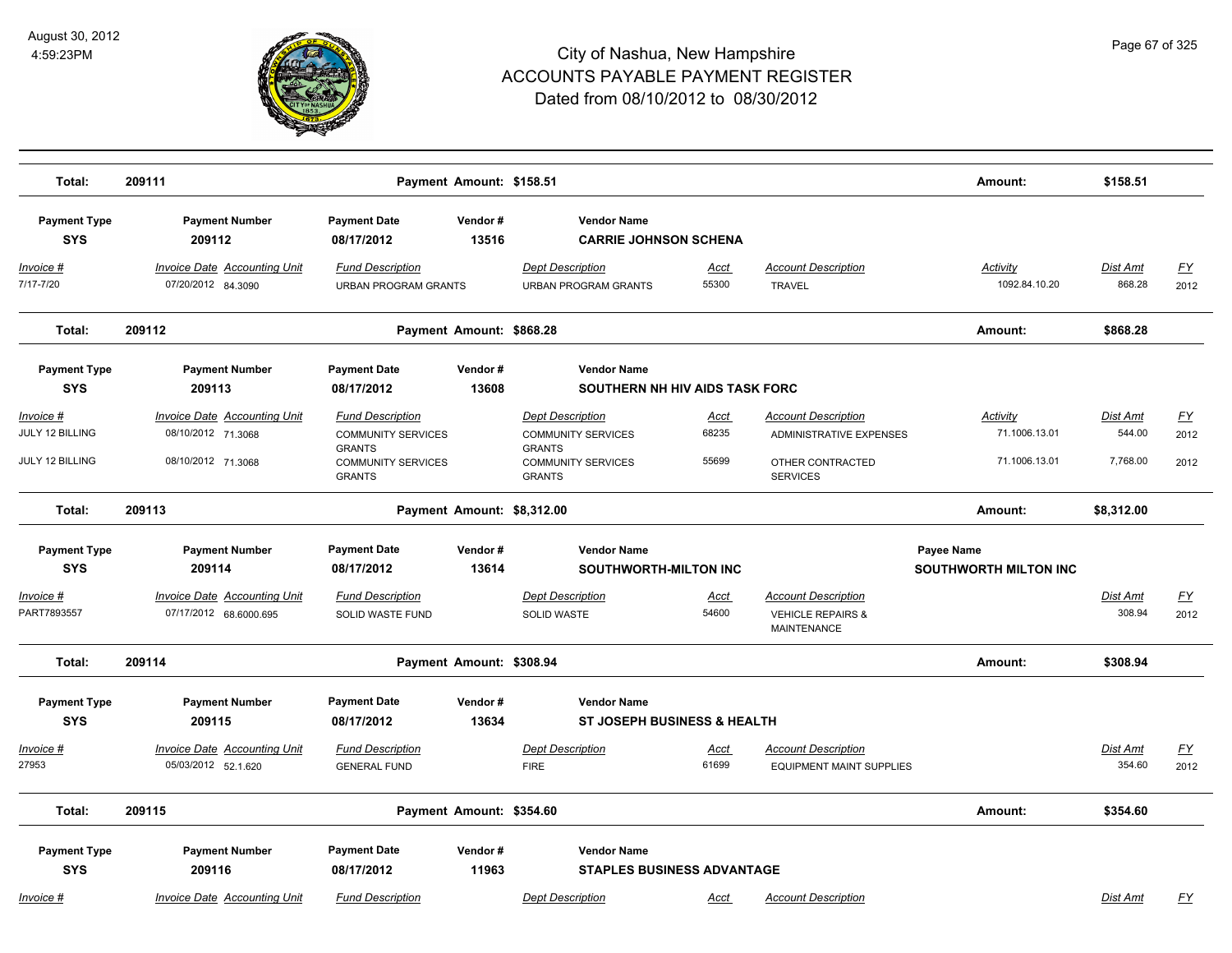

| 317715107           | 06/30/2012 22.1.500                 | <b>GENERAL FUND</b>     |                          | INFORMATION TECHNOLOGY       | 61100                          | OFFICE SUPPLIES                                                   |                              | 16.53           | 2012      |
|---------------------|-------------------------------------|-------------------------|--------------------------|------------------------------|--------------------------------|-------------------------------------------------------------------|------------------------------|-----------------|-----------|
| 317715107           | 06/30/2012 BS1000                   | <b>GENERAL FUND</b>     |                          | <b>GENERAL FUND</b>          | 29185                          | <b>LAWSON INVENTORY</b><br><b>SUSPENSE</b>                        |                              | 5.00            | 2012      |
| 3178274631          | 07/14/2012 52.1.500                 | <b>GENERAL FUND</b>     |                          | <b>FIRE</b>                  | 61100                          | OFFICE SUPPLIES                                                   |                              | 262.04          | 2012      |
| 3178274632          | 07/14/2012 81.1.500                 | <b>GENERAL FUND</b>     |                          | <b>COMMUNITY DEVELOPMENT</b> | 61100                          | OFFICE SUPPLIES                                                   |                              | 55.09           | 2012      |
| 3179416712          | 08/03/2012 07.1.565                 | <b>GENERAL FUND</b>     |                          | <b>CITY CLERK</b>            | 61100                          | OFFICE SUPPLIES                                                   |                              | 91.82           | 2012      |
| 3179674483          | 08/08/2012 69.6200.670              | <b>WASTEWATER FUND</b>  |                          | WASTEWATER                   | 81200                          | <b>BUILDINGS AND</b><br><b>IMPROVEMENTS</b>                       |                              | 218.82          | 2012      |
| Total:              | 209116                              |                         | Payment Amount: \$649.30 |                              | Discount:                      | 3.17                                                              | Amount:                      | \$649.30        |           |
| <b>Payment Type</b> | <b>Payment Number</b>               | <b>Payment Date</b>     | Vendor#                  | <b>Vendor Name</b>           |                                |                                                                   |                              |                 |           |
| <b>SYS</b>          | 209117                              | 08/17/2012              | 13646                    | <b>STAR PACKER BADGES</b>    |                                |                                                                   |                              |                 |           |
| Invoice #           | <b>Invoice Date Accounting Unit</b> | <b>Fund Description</b> |                          | <b>Dept Description</b>      | <u>Acct</u>                    | <b>Account Description</b>                                        |                              | <b>Dist Amt</b> | <u>FY</u> |
| 61313N              | 06/13/2012 50.1.500                 | <b>GENERAL FUND</b>     |                          | POLICE                       | 61110                          | PROTECTIVE CLOTHING                                               |                              | 902.16          | 2012      |
| Total:              | 209117                              |                         | Payment Amount: \$902.16 |                              |                                |                                                                   | Amount:                      | \$902.16        |           |
| <b>Payment Type</b> | <b>Payment Number</b>               | <b>Payment Date</b>     | Vendor#                  | <b>Vendor Name</b>           |                                |                                                                   |                              |                 |           |
| <b>SYS</b>          | 209118                              | 08/17/2012              | 13651                    |                              | <b>STATEWIDE COLLISION LLC</b> |                                                                   |                              |                 |           |
| Invoice #           | <b>Invoice Date Accounting Unit</b> | <b>Fund Description</b> |                          | <b>Dept Description</b>      | Acct                           | <b>Account Description</b>                                        |                              | Dist Amt        | <u>FY</u> |
| C77B808B            | 08/03/2012 50.1.500                 | <b>GENERAL FUND</b>     |                          | POLICE                       | 54600                          | <b>VEHICLE REPAIRS &amp;</b>                                      |                              | 40.00           | 2012      |
| JOB#4963-1F69F85A   | 08/03/2012 50.1.500                 | <b>GENERAL FUND</b>     |                          | POLICE                       | 54600                          | <b>MAINTENANCE</b><br><b>VEHICLE REPAIRS &amp;</b><br>MAINTENANCE |                              | 730.46          | 2012      |
| Total:              | 209118                              |                         | Payment Amount: \$770.46 |                              |                                |                                                                   | Amount:                      | \$770.46        |           |
| <b>Payment Type</b> | <b>Payment Number</b>               | <b>Payment Date</b>     | Vendor#                  | <b>Vendor Name</b>           |                                |                                                                   | Payee Name                   |                 |           |
| <b>SYS</b>          | 209119                              | 08/17/2012              | 13679                    | <b>SULLIVAN TIRE INC</b>     |                                |                                                                   | <b>SULLIVAN TIRE COMPANY</b> |                 |           |
| <u> Invoice #</u>   | <b>Invoice Date Accounting Unit</b> | <b>Fund Description</b> |                          | <b>Dept Description</b>      | <b>Acct</b>                    | <b>Account Description</b>                                        |                              | Dist Amt        | <u>FY</u> |
| 104083              | 08/10/2012 50.1.500                 | <b>GENERAL FUND</b>     |                          | POLICE                       | 54600                          | <b>VEHICLE REPAIRS &amp;</b><br>MAINTENANCE                       |                              | 42.00           | 2012      |
| Total:              | 209119                              |                         | Payment Amount: \$42.00  |                              |                                |                                                                   | Amount:                      | \$42.00         |           |
| <b>Payment Type</b> | <b>Payment Number</b>               | <b>Payment Date</b>     | Vendor#                  | <b>Vendor Name</b>           |                                |                                                                   |                              |                 |           |
| <b>SYS</b>          | 209120                              | 08/17/2012              | 12027                    |                              | <b>TEXAS AMERICA SAFETY CO</b> |                                                                   |                              |                 |           |
| Invoice #           | <b>Invoice Date Accounting Unit</b> | <b>Fund Description</b> |                          | <b>Dept Description</b>      | Acct                           | <b>Account Description</b>                                        |                              | Dist Amt        | <u>FY</u> |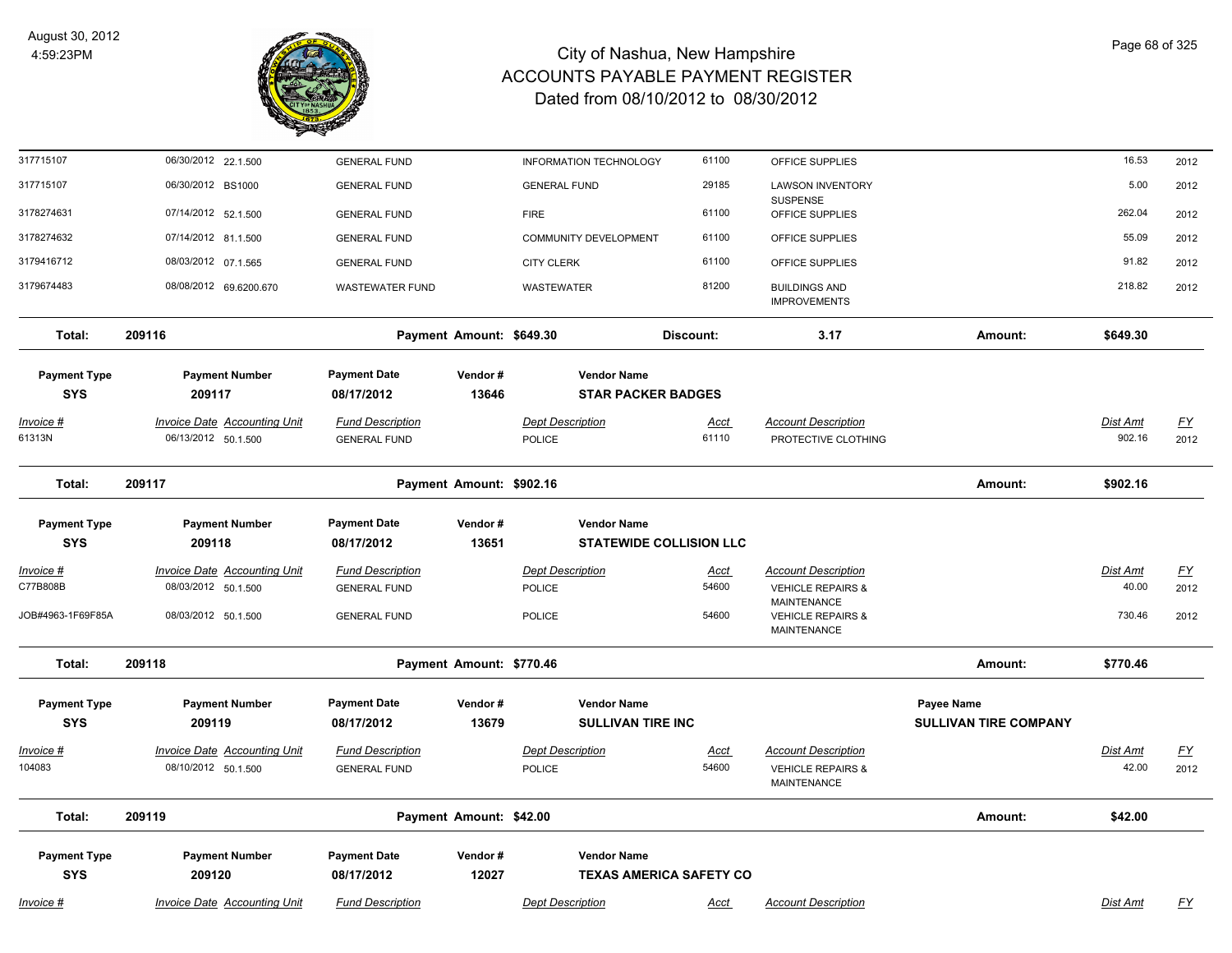

| 29827                             | 07/03/2012 68.6000.692              | SOLID WASTE FUND                  |                            | SOLID WASTE                                     | 61192                               | <b>SAFETY SUPPLIES</b>                                 |         | 1,562.50        | 2012             |
|-----------------------------------|-------------------------------------|-----------------------------------|----------------------------|-------------------------------------------------|-------------------------------------|--------------------------------------------------------|---------|-----------------|------------------|
| Total:                            | 209120                              |                                   | Payment Amount: \$1,562.50 |                                                 |                                     |                                                        | Amount: | \$1,562.50      |                  |
| <b>Payment Type</b><br><b>SYS</b> | <b>Payment Number</b><br>209121     | <b>Payment Date</b><br>08/17/2012 | Vendor#<br>13773           | <b>Vendor Name</b><br><b>TRUE BLUE CLEANERS</b> |                                     |                                                        |         |                 |                  |
| <u>Invoice #</u>                  | <b>Invoice Date Accounting Unit</b> | <b>Fund Description</b>           |                            | <b>Dept Description</b>                         | <u>Acct</u>                         | <b>Account Description</b>                             |         | <b>Dist Amt</b> | <u>FY</u>        |
| 111483                            | 07/30/2012 52.1.625                 | <b>GENERAL FUND</b>               |                            | <b>FIRE</b>                                     | 55699                               | OTHER CONTRACTED                                       |         | 30.16           | 2012             |
| 111484                            | 07/30/2012 52.1.625                 | <b>GENERAL FUND</b>               |                            | <b>FIRE</b>                                     | 55699                               | <b>SERVICES</b><br>OTHER CONTRACTED<br><b>SERVICES</b> |         | 30.16           | 2012             |
| 111485                            | 07/30/2012 52.1.625                 | <b>GENERAL FUND</b>               |                            | <b>FIRE</b>                                     | 55699                               | OTHER CONTRACTED                                       |         | 30.16           | 2012             |
| 111488                            | 07/30/2012 52.1.625                 | <b>GENERAL FUND</b>               |                            | <b>FIRE</b>                                     | 55699                               | <b>SERVICES</b><br>OTHER CONTRACTED<br><b>SERVICES</b> |         | 30.16           | 2012             |
| 111489                            | 07/30/2012 52.1.625                 | <b>GENERAL FUND</b>               |                            | <b>FIRE</b>                                     | 55699                               | OTHER CONTRACTED                                       |         | 7.54            | 2012             |
| 114809                            | 08/06/2012 52.1.625                 | <b>GENERAL FUND</b>               |                            | <b>FIRE</b>                                     | 55699                               | <b>SERVICES</b><br>OTHER CONTRACTED<br><b>SERVICES</b> |         | 22.62           | 2012             |
| 114811                            | 08/06/2012 52.1.625                 | <b>GENERAL FUND</b>               |                            | <b>FIRE</b>                                     | 55699                               | OTHER CONTRACTED<br><b>SERVICES</b>                    |         | 22.62           | 2012             |
| Total:                            | 209121                              |                                   | Payment Amount: \$173.42   |                                                 |                                     |                                                        | Amount: | \$173.42        |                  |
| <b>Payment Type</b><br><b>SYS</b> | <b>Payment Number</b><br>209122     | <b>Payment Date</b><br>08/17/2012 | Vendor#<br>13798           | <b>Vendor Name</b><br><b>UNION LEADER CORP</b>  |                                     |                                                        |         |                 |                  |
| Invoice #                         | <b>Invoice Date Accounting Unit</b> | <b>Fund Description</b>           |                            | <b>Dept Description</b>                         | Acct                                | <b>Account Description</b>                             |         | Dist Amt        | $\underline{FY}$ |
| 110910 19828 13006                | 07/31/2012 30.1.500                 | <b>GENERAL FUND</b>               |                            | <b>PURCHASING</b>                               | 55500                               | <b>ADVERTISING</b>                                     |         | 48.87           | 2012             |
| 123480 19828 13010                | 07/31/2012 91.1.012830              | <b>GENERAL FUND</b>               |                            | <b>SCHOOL</b>                                   | 55500                               | <b>ADVERTISING</b>                                     |         | 91.75           | 2012             |
| 133290 19828 13012B               | 07/31/2012 30.1.500                 | <b>GENERAL FUND</b>               |                            | <b>PURCHASING</b>                               | 55500                               | <b>ADVERTISING</b>                                     |         | 68.15           | 2012             |
| 133290 19828 13012C               | 07/31/2012 69.6200.540              | <b>WASTEWATER FUND</b>            |                            | WASTEWATER                                      | 55500                               | <b>ADVERTISING</b>                                     |         | 68.14           | 2012             |
| 134920 19828 13015                | 07/31/2012 91.2222.991490           | AFTER SCHOOL PROGRAM              |                            | SCHOOL                                          | 61299                               | MISCELLANEOUS SUPPLIES                                 |         | 158.90          | 2012             |
| 136870 19828 13013                | 07/31/2012 91.1.012830              | <b>GENERAL FUND</b>               |                            | <b>SCHOOL</b>                                   | 55500                               | <b>ADVERTISING</b>                                     |         | 54.48           | 2012             |
| Total:                            | 209122                              |                                   | Payment Amount: \$490.29   |                                                 |                                     |                                                        | Amount: | \$490.29        |                  |
| <b>Payment Type</b>               | <b>Payment Number</b>               | <b>Payment Date</b>               | Vendor#                    | <b>Vendor Name</b>                              |                                     |                                                        |         |                 |                  |
| <b>SYS</b>                        | 209123                              | 08/17/2012                        | 13816                      |                                                 | <b>USDA APHIS WILDLIFE SERVICES</b> |                                                        |         |                 |                  |
| Invoice #                         | <b>Invoice Date Accounting Unit</b> | <b>Fund Description</b>           |                            | <b>Dept Description</b>                         | <b>Acct</b>                         | <b>Account Description</b>                             |         | Dist Amt        | <u>FY</u>        |
| BD723312-028                      | 06/22/2012 68.6000.692              | SOLID WASTE FUND                  |                            | SOLID WASTE                                     | 53999                               | OTHER PROFESSIONAL<br><b>SERVICES</b>                  |         | 5,441.65        | 2012             |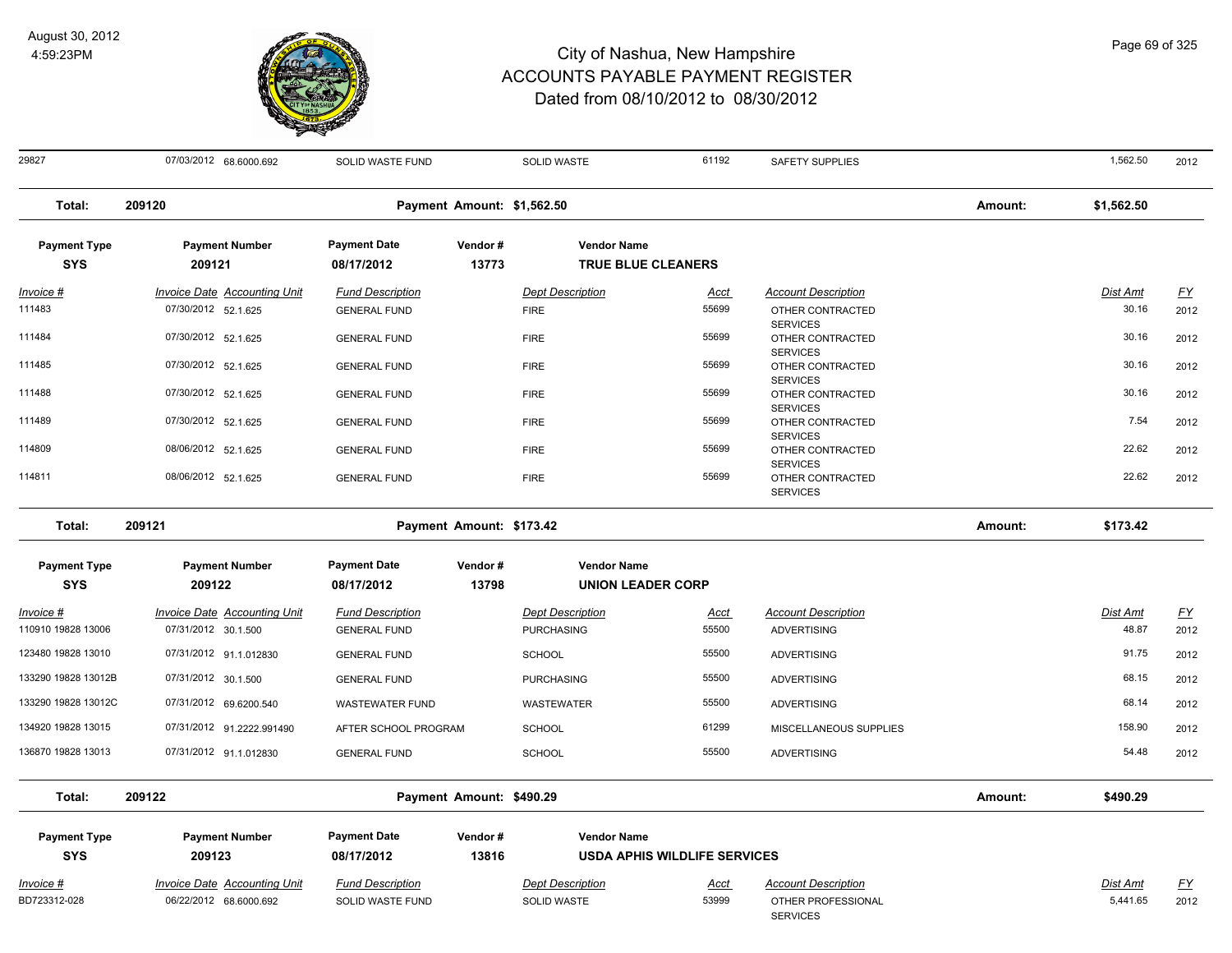

| Total:                            | 209123                                                     |                                                | Payment Amount: \$5,441.65 |                                          |                                                     |                      |                                                                             | Amount:                                  | \$5,441.65           |                          |
|-----------------------------------|------------------------------------------------------------|------------------------------------------------|----------------------------|------------------------------------------|-----------------------------------------------------|----------------------|-----------------------------------------------------------------------------|------------------------------------------|----------------------|--------------------------|
| <b>Payment Type</b><br><b>SYS</b> | <b>Payment Number</b><br>209124                            | <b>Payment Date</b><br>08/17/2012              | Vendor#<br>10735           |                                          | <b>Vendor Name</b><br><b>THOMSON REUTERS</b>        |                      |                                                                             | Payee Name<br><b>WEST PAYMENT CENTER</b> |                      |                          |
| <u> Invoice #</u><br>825073282    | <b>Invoice Date Accounting Unit</b><br>07/01/2012 50.1.500 | <b>Fund Description</b><br><b>GENERAL FUND</b> |                            | <b>Dept Description</b><br><b>POLICE</b> |                                                     | Acct<br>54407        | <b>Account Description</b><br>SOFTWARE MAINTENANCE                          |                                          | Dist Amt<br>288.72   | <u>FY</u><br>2012        |
| Total:                            | 209124                                                     |                                                | Payment Amount: \$288.72   |                                          |                                                     |                      |                                                                             | Amount:                                  | \$288.72             |                          |
| <b>Payment Type</b><br><b>SYS</b> | <b>Payment Number</b><br>209125                            | <b>Payment Date</b><br>08/17/2012              | Vendor#<br>12727           |                                          | <b>Vendor Name</b><br><b>FLEET SERVICES</b>         |                      |                                                                             | Payee Name<br><b>WRIGHT EXPRESS</b>      |                      |                          |
| Invoice #<br>30124198             | Invoice Date Accounting Unit<br>07/31/2012 50.1.500        | <b>Fund Description</b><br><b>GENERAL FUND</b> |                            | <b>Dept Description</b><br><b>POLICE</b> |                                                     | Acct<br>61300        | <b>Account Description</b><br>FUEL, UNLEADED                                |                                          | Dist Amt<br>1,080.39 | <u>FY</u><br>2012        |
| Total:                            | 209125                                                     |                                                | Payment Amount: \$1,080.39 |                                          |                                                     |                      |                                                                             | Amount:                                  | \$1,080.39           |                          |
| <b>Payment Type</b><br><b>SYS</b> | <b>Payment Number</b><br>209126                            | <b>Payment Date</b><br>08/17/2012              | Vendor#<br>13919           |                                          | <b>Vendor Name</b><br>YANKEE EQUIPMENT SYSTEMS INC  |                      |                                                                             |                                          |                      |                          |
| Invoice #<br>0551701-IN           | Invoice Date Accounting Unit<br>07/31/2012 52.1.720        | <b>Fund Description</b><br><b>GENERAL FUND</b> |                            | <b>Dept Description</b><br><b>FIRE</b>   |                                                     | Acct<br>54280        | <b>Account Description</b><br><b>BUILDING/GROUNDS</b><br><b>MAINTENANCE</b> |                                          | Dist Amt<br>222.00   | $\underline{FY}$<br>2012 |
| Total:                            | 209126                                                     |                                                | Payment Amount: \$222.00   |                                          |                                                     |                      |                                                                             | Amount:                                  | \$222.00             |                          |
| <b>Payment Type</b><br><b>SYS</b> | <b>Payment Number</b><br>209127                            | <b>Payment Date</b><br>08/17/2012              | Vendor#<br>13920           |                                          | <b>Vendor Name</b><br>YANKEE TRUCK LLC              |                      |                                                                             |                                          |                      |                          |
| Invoice #<br>274957               | <b>Invoice Date Accounting Unit</b><br>03/23/2012 52.1.630 | <b>Fund Description</b><br><b>GENERAL FUND</b> |                            | <b>Dept Description</b><br><b>FIRE</b>   |                                                     | <u>Acct</u><br>54600 | <b>Account Description</b><br><b>VEHICLE REPAIRS &amp;</b>                  |                                          | Dist Amt<br>$-71.88$ | $\underline{FY}$<br>2012 |
| 282254                            | 07/31/2012 52.1.630                                        | <b>GENERAL FUND</b>                            |                            | <b>FIRE</b>                              |                                                     | 61799                | <b>MAINTENANCE</b><br><b>VEHICLE PARTS &amp; SUPPLIES</b>                   |                                          | 460.00               | 2012                     |
| Total:                            | 209127                                                     |                                                | Payment Amount: \$388.12   |                                          |                                                     |                      |                                                                             | Amount:                                  | \$388.12             |                          |
| <b>Payment Type</b><br><b>SYS</b> | <b>Payment Number</b><br>209128                            | <b>Payment Date</b><br>08/17/2012              | Vendor#<br>13597           |                                          | <b>Vendor Name</b><br>SO NH REGIONAL MEDICAL CENTER |                      |                                                                             |                                          |                      |                          |
| Invoice #                         | Invoice Date Accounting Unit                               | <b>Fund Description</b>                        |                            | <b>Dept Description</b>                  |                                                     | Acct                 | <b>Account Description</b>                                                  |                                          | Dist Amt             | FΥ                       |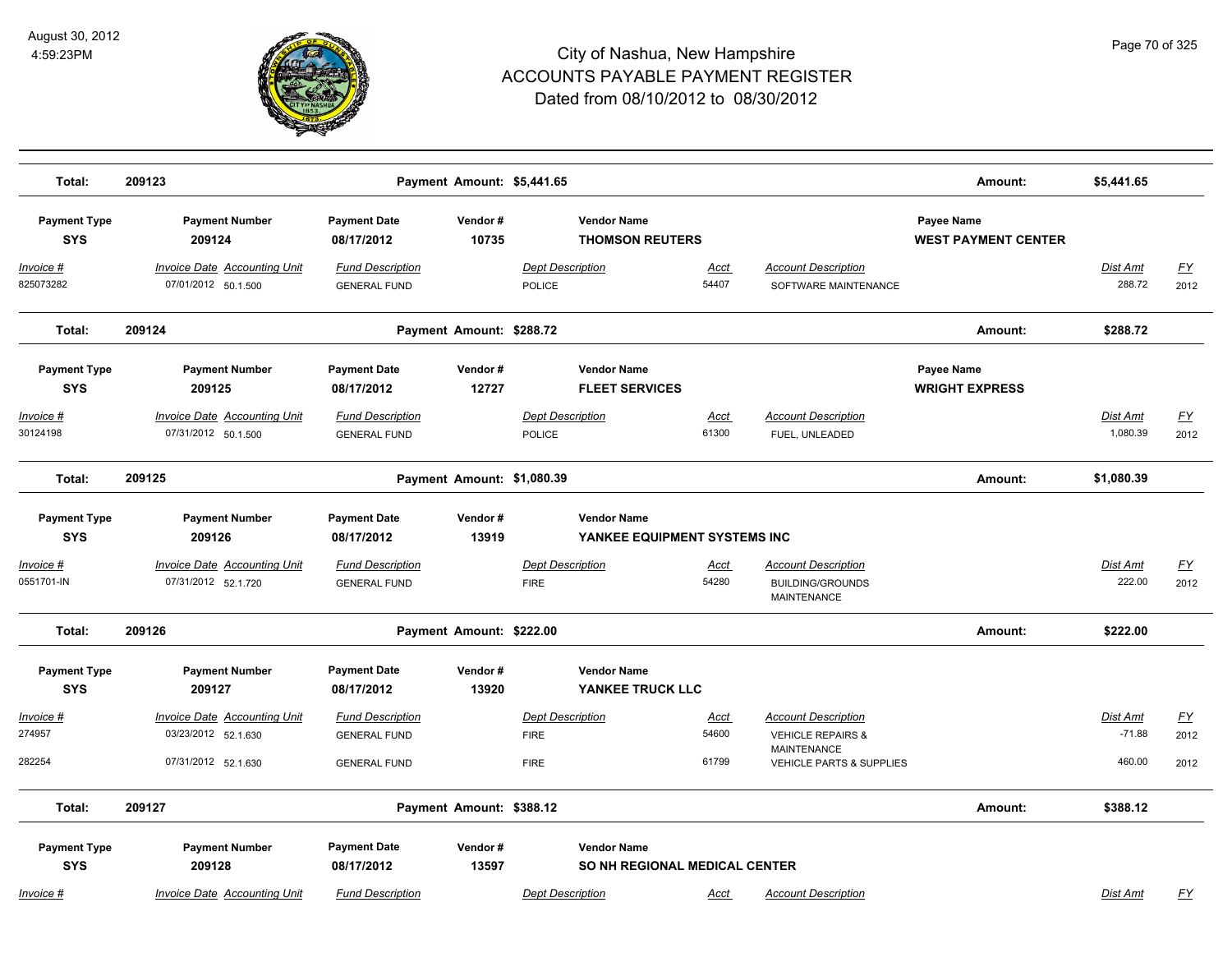

| SRN2368307          | 06/12/2012 28.6500.895              | PROPERTY & CASUALTY FUND |                            | RISK MGMT-PROPERTY &<br>CASUALTY             | 59207       | <b>WORKERS COMPENSATION</b><br><b>CLAIMS</b>           |         | 9,423.54        | 2012      |
|---------------------|-------------------------------------|--------------------------|----------------------------|----------------------------------------------|-------------|--------------------------------------------------------|---------|-----------------|-----------|
| Total:              | 209128                              |                          | Payment Amount: \$9,423.54 |                                              |             |                                                        | Amount: | \$9,423.54      |           |
| <b>Payment Type</b> | <b>Payment Number</b>               | <b>Payment Date</b>      | Vendor#                    | <b>Vendor Name</b>                           |             |                                                        |         |                 |           |
| <b>SYS</b>          | 209129                              | 08/17/2012               | 12339                      | <b>APPLE NASHUA LLC</b>                      |             |                                                        |         |                 |           |
| <u> Invoice #</u>   | <b>Invoice Date Accounting Unit</b> | <b>Fund Description</b>  |                            | <b>Dept Description</b>                      | Acct        | <b>Account Description</b>                             |         | <b>Dist Amt</b> | <u>FY</u> |
| 332093CLAIM 18664   | 07/12/2012 28.6500.895              | PROPERTY & CASUALTY FUND |                            | RISK MGMT-PROPERTY &<br>CASUALTY             | 59207       | WORKERS COMPENSATION<br><b>CLAIMS</b>                  |         | 622.00          | 2012      |
| 347504CLAIM         | 07/12/2012 28.6500.895              | PROPERTY & CASUALTY FUND |                            | RISK MGMT-PROPERTY &                         | 59207       | WORKERS COMPENSATION                                   |         | 312.00          | 2012      |
| 348381CLAIM         | 07/17/2012 28.6500.895              | PROPERTY & CASUALTY FUND |                            | CASUALTY<br>RISK MGMT-PROPERTY &             | 59207       | <b>CLAIMS</b><br>WORKERS COMPENSATION                  |         | 437.00          | 2012      |
|                     |                                     |                          |                            | CASUALTY                                     |             | <b>CLAIMS</b>                                          |         |                 |           |
| 350971CLAIM         | 07/31/2012 28.6500.895              | PROPERTY & CASUALTY FUND |                            | RISK MGMT-PROPERTY &                         | 59207       | WORKERS COMPENSATION                                   |         | 306.00          | 2012      |
| 351613CLAIM         | 07/31/2012 28.6500.895              | PROPERTY & CASUALTY FUND |                            | CASUALTY<br>RISK MGMT-PROPERTY &<br>CASUALTY | 59207       | <b>CLAIMS</b><br>WORKERS COMPENSATION<br><b>CLAIMS</b> |         | 290.00          | 2012      |
| Total:              | 209129                              |                          | Payment Amount: \$1,967.00 |                                              |             |                                                        | Amount: | \$1,967.00      |           |
| <b>Payment Type</b> | <b>Payment Number</b>               | <b>Payment Date</b>      | Vendor#                    | <b>Vendor Name</b>                           |             |                                                        |         |                 |           |
| <b>SYS</b>          | 209130                              | 08/17/2012               | 12350                      | <b>ASSOCIATED RADIOLOGISTS PA</b>            |             |                                                        |         |                 |           |
| Invoice #           | <b>Invoice Date Accounting Unit</b> | <b>Fund Description</b>  |                            | <b>Dept Description</b>                      | Acct        | <b>Account Description</b>                             |         | Dist Amt        | <u>FY</u> |
| 7071194             | 07/25/2012 28.6500.890              | PROPERTY & CASUALTY FUND |                            | RISK MGMT-PROPERTY &<br>CASUALTY             | 59207       | WORKERS COMPENSATION<br><b>CLAIMS</b>                  |         | 36.00           | 2012      |
| Total:              | 209130                              |                          | Payment Amount: \$36.00    |                                              |             |                                                        | Amount: | \$36.00         |           |
| <b>Payment Type</b> | <b>Payment Number</b>               | <b>Payment Date</b>      | Vendor#                    | <b>Vendor Name</b>                           |             |                                                        |         |                 |           |
| <b>SYS</b>          | 209131                              | 08/17/2012               | 12566                      | <b>COVENTRY HEALTH CARE WORKERS C</b>        |             |                                                        |         |                 |           |
| Invoice #           | <b>Invoice Date Accounting Unit</b> | <b>Fund Description</b>  |                            | <b>Dept Description</b>                      | Acct        | <b>Account Description</b>                             |         | Dist Amt        | <u>FY</u> |
| 700259512           | 07/25/2012 28.6500.895              | PROPERTY & CASUALTY FUND |                            | RISK MGMT-PROPERTY &<br>CASUALTY             | 59207       | WORKERS COMPENSATION<br><b>CLAIMS</b>                  |         | 240.40          | 2012      |
| Total:              | 209131                              |                          | Payment Amount: \$240.40   |                                              |             |                                                        | Amount: | \$240.40        |           |
| <b>Payment Type</b> | <b>Payment Number</b>               | <b>Payment Date</b>      | Vendor#                    | <b>Vendor Name</b>                           |             |                                                        |         |                 |           |
| <b>SYS</b>          | 209132                              | 08/17/2012               | 11450                      | <b>CULLENCOLLIMORE PLLC</b>                  |             |                                                        |         |                 |           |
| Invoice #           | Invoice Date Accounting Unit        | <b>Fund Description</b>  |                            | <b>Dept Description</b>                      | <b>Acct</b> | <b>Account Description</b>                             |         | Dist Amt        | <u>FY</u> |
| 2962                | 07/13/2012 28.6500.895              | PROPERTY & CASUALTY FUND |                            | RISK MGMT-PROPERTY &<br>CASUALTY             | 59225       | <b>GENERAL LIABILITY CLAIMS</b>                        |         | 402.50          | 2012      |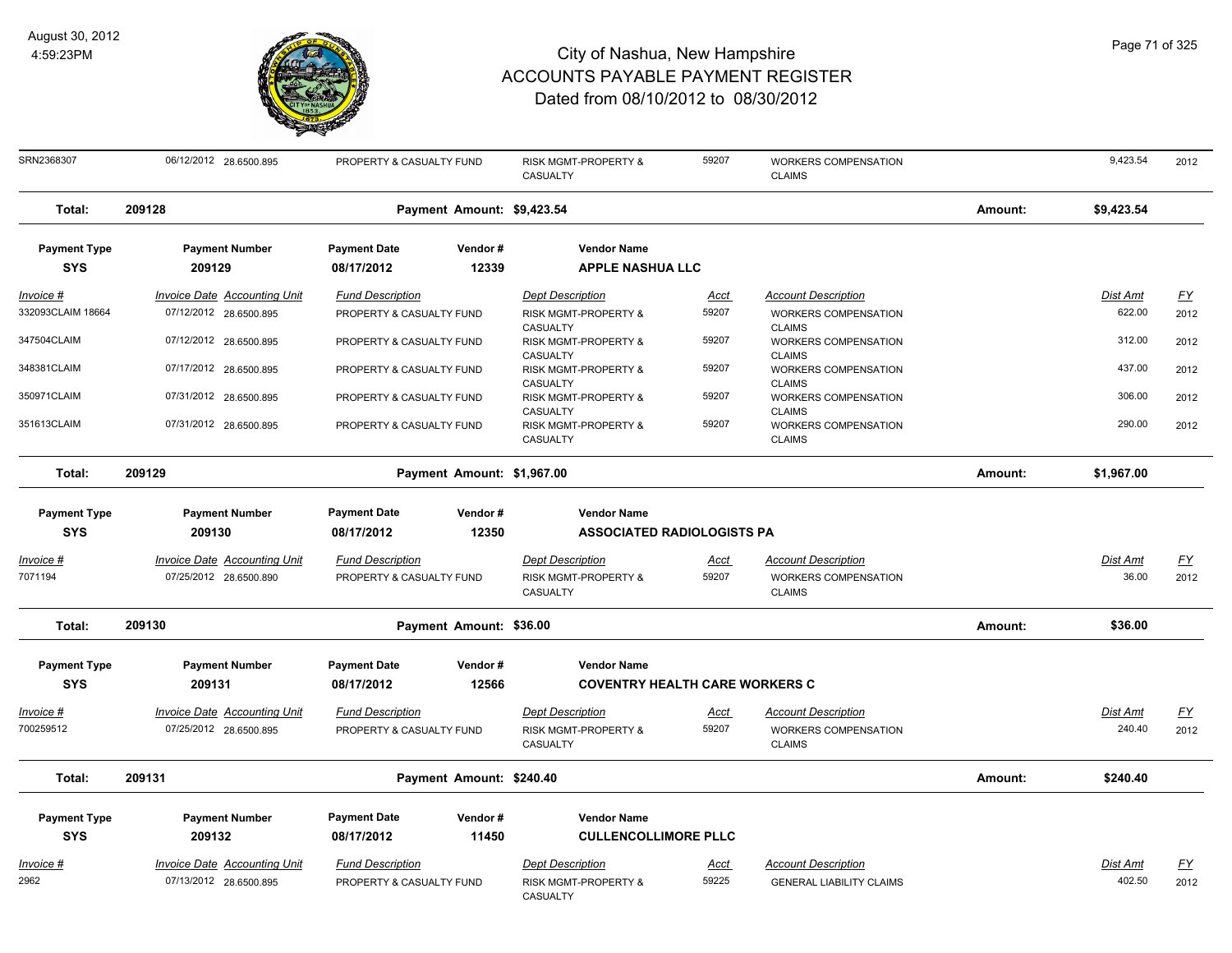

| <b>Payment Type</b><br>209135<br><b>Invoice Date Accounting Unit</b> | 08/17/2012<br><b>Fund Description</b>                                                                                         | 12741                                                                     | <b>FOUNDATION MEDICAL PARTNERS</b><br><b>Dept Description</b>                                                                                                                                                                                                       | <u>Acct</u>                                                                                                                                                                              | <b>Account Description</b>                                                                           |                                                                                                                                                                                                             | Dist Amt   | $\underline{FY}$                        |
|----------------------------------------------------------------------|-------------------------------------------------------------------------------------------------------------------------------|---------------------------------------------------------------------------|---------------------------------------------------------------------------------------------------------------------------------------------------------------------------------------------------------------------------------------------------------------------|------------------------------------------------------------------------------------------------------------------------------------------------------------------------------------------|------------------------------------------------------------------------------------------------------|-------------------------------------------------------------------------------------------------------------------------------------------------------------------------------------------------------------|------------|-----------------------------------------|
|                                                                      |                                                                                                                               |                                                                           |                                                                                                                                                                                                                                                                     |                                                                                                                                                                                          |                                                                                                      |                                                                                                                                                                                                             |            |                                         |
|                                                                      |                                                                                                                               |                                                                           |                                                                                                                                                                                                                                                                     |                                                                                                                                                                                          |                                                                                                      |                                                                                                                                                                                                             |            |                                         |
| 209134                                                               | Payment Amount: \$1,370.46                                                                                                    |                                                                           |                                                                                                                                                                                                                                                                     |                                                                                                                                                                                          |                                                                                                      | Amount:                                                                                                                                                                                                     | \$1,370.46 |                                         |
| 08/08/2012 28.6500.895                                               |                                                                                                                               |                                                                           | RISK MGMT-PROPERTY &<br>CASUALTY                                                                                                                                                                                                                                    | 59207                                                                                                                                                                                    | <b>WORKERS COMPENSATION</b><br><b>CLAIMS</b>                                                         |                                                                                                                                                                                                             | 322.38     | 2012                                    |
| 08/03/2012 28.6500.895                                               |                                                                                                                               |                                                                           | RISK MGMT-PROPERTY &<br>CASUALTY                                                                                                                                                                                                                                    | 59207                                                                                                                                                                                    | <b>WORKERS COMPENSATION</b><br><b>CLAIMS</b>                                                         |                                                                                                                                                                                                             | 442.60     | 2012                                    |
| 08/03/2012 28.6500.895                                               |                                                                                                                               |                                                                           | RISK MGMT-PROPERTY &                                                                                                                                                                                                                                                | 59207                                                                                                                                                                                    | WORKERS COMPENSATION                                                                                 |                                                                                                                                                                                                             | 396.10     | 2012                                    |
| 08/03/2012 28.6500.895                                               |                                                                                                                               |                                                                           | RISK MGMT-PROPERTY &                                                                                                                                                                                                                                                | 59207                                                                                                                                                                                    | WORKERS COMPENSATION                                                                                 |                                                                                                                                                                                                             | 209.38     | 2012                                    |
|                                                                      |                                                                                                                               |                                                                           |                                                                                                                                                                                                                                                                     |                                                                                                                                                                                          |                                                                                                      |                                                                                                                                                                                                             |            | <u>FY</u>                               |
| 209134                                                               | 08/17/2012                                                                                                                    | 12622                                                                     |                                                                                                                                                                                                                                                                     |                                                                                                                                                                                          |                                                                                                      |                                                                                                                                                                                                             |            |                                         |
|                                                                      |                                                                                                                               |                                                                           |                                                                                                                                                                                                                                                                     |                                                                                                                                                                                          |                                                                                                      |                                                                                                                                                                                                             |            |                                         |
|                                                                      |                                                                                                                               |                                                                           |                                                                                                                                                                                                                                                                     |                                                                                                                                                                                          |                                                                                                      |                                                                                                                                                                                                             |            |                                         |
| 08/01/2012 28.6500.890                                               |                                                                                                                               |                                                                           | RISK MGMT-PROPERTY &<br>CASUALTY                                                                                                                                                                                                                                    | 59207                                                                                                                                                                                    | <b>WORKERS COMPENSATION</b><br><b>CLAIMS</b>                                                         |                                                                                                                                                                                                             | 259.00     | 2012                                    |
| 07/02/2012 28.6500.895                                               |                                                                                                                               |                                                                           | <b>RISK MGMT-PROPERTY &amp;</b>                                                                                                                                                                                                                                     | 59207                                                                                                                                                                                    | <b>WORKERS COMPENSATION</b>                                                                          |                                                                                                                                                                                                             | 135.00     | 2012                                    |
|                                                                      |                                                                                                                               |                                                                           |                                                                                                                                                                                                                                                                     |                                                                                                                                                                                          |                                                                                                      |                                                                                                                                                                                                             |            | <u>FY</u>                               |
| <b>Payment Type</b><br><b>Payment Number</b><br>209133               | <b>Payment Date</b><br>08/17/2012                                                                                             | Vendor#<br>12600                                                          | <b>Vendor Name</b>                                                                                                                                                                                                                                                  |                                                                                                                                                                                          |                                                                                                      |                                                                                                                                                                                                             |            |                                         |
| 209132                                                               | Payment Amount: \$6,812.70                                                                                                    |                                                                           |                                                                                                                                                                                                                                                                     |                                                                                                                                                                                          |                                                                                                      | Amount:                                                                                                                                                                                                     | \$6,812.70 |                                         |
| 07/18/2012 28.6500.895                                               |                                                                                                                               |                                                                           | RISK MGMT-PROPERTY &<br>CASUALTY                                                                                                                                                                                                                                    | 59225                                                                                                                                                                                    | <b>GENERAL LIABILITY CLAIMS</b>                                                                      |                                                                                                                                                                                                             | 469.00     | 2012                                    |
| 07/18/2012 28.6500.895                                               |                                                                                                                               |                                                                           | RISK MGMT-PROPERTY &                                                                                                                                                                                                                                                | 59207                                                                                                                                                                                    | <b>WORKERS COMPENSATION</b>                                                                          |                                                                                                                                                                                                             | 122.50     | 2012                                    |
| 07/18/2012 28.6500.895                                               | PROPERTY & CASUALTY FUND                                                                                                      |                                                                           | RISK MGMT-PROPERTY &                                                                                                                                                                                                                                                | 59250                                                                                                                                                                                    | PROPERTY CLAIMS                                                                                      |                                                                                                                                                                                                             | 102.00     | 2012                                    |
| 07/13/2012 28.6500.895                                               | PROPERTY & CASUALTY FUND                                                                                                      |                                                                           | RISK MGMT-PROPERTY &                                                                                                                                                                                                                                                | 59225                                                                                                                                                                                    | <b>GENERAL LIABILITY CLAIMS</b>                                                                      |                                                                                                                                                                                                             | 175.00     | 2012                                    |
| 07/13/2012 28.6500.895                                               |                                                                                                                               |                                                                           | RISK MGMT-PROPERTY &                                                                                                                                                                                                                                                | 59225                                                                                                                                                                                    | <b>GENERAL LIABILITY CLAIMS</b>                                                                      |                                                                                                                                                                                                             | 5,541.70   | 2012                                    |
|                                                                      | <b>Invoice Date Accounting Unit</b><br>209133<br><b>Payment Type</b><br><b>Payment Number</b><br>Invoice Date Accounting Unit | <b>Fund Description</b><br><b>Payment Date</b><br><b>Fund Description</b> | PROPERTY & CASUALTY FUND<br>PROPERTY & CASUALTY FUND<br>PROPERTY & CASUALTY FUND<br>PROPERTY & CASUALTY FUND<br>PROPERTY & CASUALTY FUND<br>Vendor#<br>PROPERTY & CASUALTY FUND<br>PROPERTY & CASUALTY FUND<br>PROPERTY & CASUALTY FUND<br>PROPERTY & CASUALTY FUND | CASUALTY<br>CASUALTY<br>CASUALTY<br>CASUALTY<br><b>Dept Description</b><br>CASUALTY<br>Payment Amount: \$394.00<br><b>Vendor Name</b><br><b>Dept Description</b><br>CASUALTY<br>CASUALTY | <u>Acct</u><br>Acct<br><b>Payment Number</b><br><b>Payment Date</b><br>Vendor#<br><b>Vendor Name</b> | <b>CLAIMS</b><br><b>DARTMOUTH HITCHCOCK CLINIC</b><br><b>Account Description</b><br><b>CLAIMS</b><br><b>DEVINE MILLIMET &amp; BRANCH PA</b><br><b>Account Description</b><br><b>CLAIMS</b><br><b>CLAIMS</b> | Amount:    | <b>Dist Amt</b><br>\$394.00<br>Dist Amt |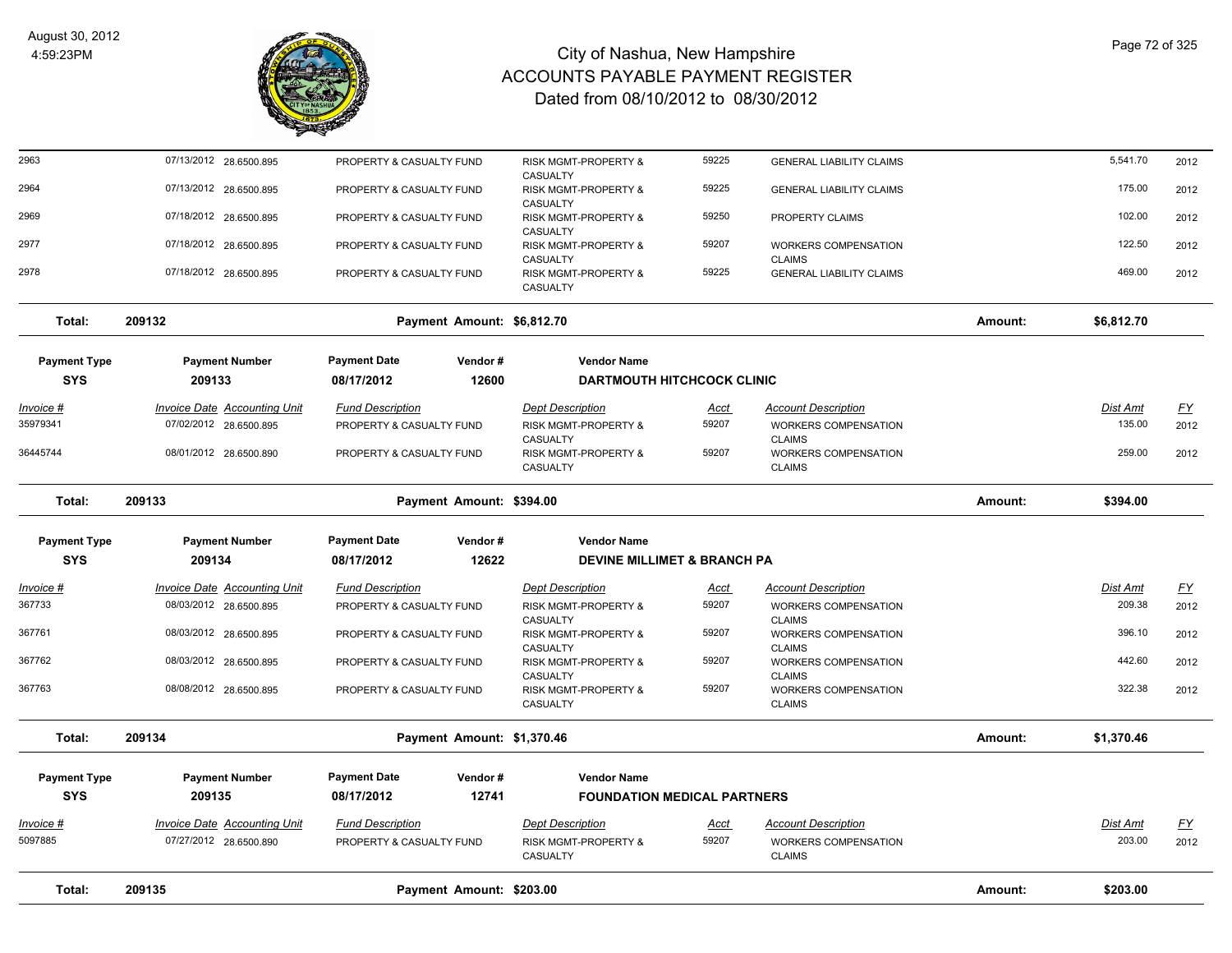

| <b>Payment Type</b>       | <b>Payment Number</b>                                         | <b>Payment Date</b>                                 | Vendor#                    | <b>Vendor Name</b>                                         |                                       |                                                           |                                       |                           |                                   |
|---------------------------|---------------------------------------------------------------|-----------------------------------------------------|----------------------------|------------------------------------------------------------|---------------------------------------|-----------------------------------------------------------|---------------------------------------|---------------------------|-----------------------------------|
| <b>SYS</b>                | 209136                                                        | 08/17/2012                                          | 12743                      |                                                            | <b>FOUR SEASONS ORTHOPAEDIC CTR P</b> |                                                           |                                       |                           |                                   |
| Invoice #                 | <b>Invoice Date Accounting Unit</b>                           | <b>Fund Description</b>                             |                            | <b>Dept Description</b>                                    | Acct                                  | <b>Account Description</b>                                |                                       | <b>Dist Amt</b>           | $\underline{FY}$                  |
| 639799 18661              | 07/09/2012 28.6500.895                                        | PROPERTY & CASUALTY FUND                            |                            | RISK MGMT-PROPERTY &                                       | 59207                                 | <b>WORKERS COMPENSATION</b>                               |                                       | 416.00                    | 2012                              |
|                           |                                                               |                                                     |                            | CASUALTY                                                   |                                       | <b>CLAIMS</b>                                             |                                       |                           |                                   |
| Total:                    | 209136                                                        |                                                     | Payment Amount: \$416.00   |                                                            |                                       |                                                           | Amount:                               | \$416.00                  |                                   |
| <b>Payment Type</b>       | <b>Payment Number</b>                                         | <b>Payment Date</b>                                 | Vendor#                    | <b>Vendor Name</b>                                         |                                       |                                                           | Payee Name                            |                           |                                   |
| <b>SYS</b>                | 209137                                                        | 08/17/2012                                          | 12743                      |                                                            | <b>FOUR SEASONS ORTHOPAEDIC CTR P</b> |                                                           | <b>FOUR SEASONS ORTHOPEDIC CENTER</b> |                           |                                   |
| $Invoice$ #               | <b>Invoice Date Accounting Unit</b>                           | <b>Fund Description</b>                             |                            | <b>Dept Description</b>                                    | <u>Acct</u>                           | <b>Account Description</b>                                |                                       | <b>Dist Amt</b>           | EY                                |
| 10051447-A                | 08/01/2012 28.6500.890                                        | PROPERTY & CASUALTY FUND                            |                            | RISK MGMT-PROPERTY &                                       | 59225                                 | <b>GENERAL LIABILITY CLAIMS</b>                           |                                       | 2,818.00                  | 2012                              |
| 10051447-B                | 07/31/2012 28.6500.890                                        | PROPERTY & CASUALTY FUND                            |                            | CASUALTY<br>RISK MGMT-PROPERTY &                           | 59225                                 | <b>GENERAL LIABILITY CLAIMS</b>                           |                                       | 182.00                    | 2012                              |
|                           |                                                               |                                                     |                            | CASUALTY                                                   |                                       |                                                           |                                       |                           |                                   |
| 1218254 18688             | 07/31/2012 28.6500.890                                        | PROPERTY & CASUALTY FUND                            |                            | RISK MGMT-PROPERTY &<br>CASUALTY                           | 59207                                 | WORKERS COMPENSATION<br><b>CLAIMS</b>                     |                                       | 155.00                    | 2012                              |
|                           |                                                               |                                                     |                            |                                                            |                                       |                                                           |                                       |                           |                                   |
| Total:                    | 209137                                                        |                                                     | Payment Amount: \$3,155.00 |                                                            |                                       |                                                           | Amount:                               | \$3,155.00                |                                   |
| <b>Payment Type</b>       | <b>Payment Number</b>                                         | <b>Payment Date</b>                                 | Vendor#                    | <b>Vendor Name</b>                                         |                                       |                                                           |                                       |                           |                                   |
| <b>SYS</b>                | 209138                                                        | 08/17/2012                                          | 12805                      |                                                            | <b>GREATER NASHUA EMERGENCY PHYS</b>  |                                                           |                                       |                           |                                   |
| Invoice #                 | <b>Invoice Date Accounting Unit</b>                           | <b>Fund Description</b>                             |                            | <b>Dept Description</b>                                    | <b>Acct</b>                           | <b>Account Description</b>                                |                                       | <b>Dist Amt</b>           | <u>FY</u>                         |
| B280019K                  | 08/03/2012 28.6500.895                                        | PROPERTY & CASUALTY FUND                            |                            | RISK MGMT-PROPERTY &                                       | 59207                                 | <b>WORKERS COMPENSATION</b>                               |                                       | 245.00                    | 2012                              |
|                           |                                                               |                                                     |                            | CASUALTY                                                   |                                       | <b>CLAIMS</b>                                             |                                       |                           |                                   |
| Total:                    | 209138                                                        |                                                     | Payment Amount: \$245.00   |                                                            |                                       |                                                           | Amount:                               | \$245.00                  |                                   |
| <b>Payment Type</b>       | <b>Payment Number</b>                                         | <b>Payment Date</b>                                 | Vendor#                    | <b>Vendor Name</b>                                         |                                       |                                                           |                                       |                           |                                   |
| <b>SYS</b>                | 209139                                                        | 08/17/2012                                          | 13063                      | <b>MARVELL PLATE GLASS INC</b>                             |                                       |                                                           |                                       |                           |                                   |
|                           | <b>Invoice Date Accounting Unit</b>                           | <b>Fund Description</b>                             |                            | <b>Dept Description</b>                                    |                                       | <b>Account Description</b>                                |                                       | Dist Amt                  |                                   |
| Invoice #<br>3648         | 08/06/2012 28.6500.890                                        | PROPERTY & CASUALTY FUND                            |                            | RISK MGMT-PROPERTY &                                       | Acct<br>59250                         | PROPERTY CLAIMS                                           |                                       | 194.00                    | <u>FY</u><br>2012                 |
|                           |                                                               |                                                     |                            | CASUALTY                                                   |                                       |                                                           |                                       |                           |                                   |
| Total:                    | 209139                                                        |                                                     | Payment Amount: \$194.00   |                                                            |                                       |                                                           | Amount:                               | \$194.00                  |                                   |
| <b>Payment Type</b>       | <b>Payment Number</b>                                         | <b>Payment Date</b>                                 | Vendor#                    | <b>Vendor Name</b>                                         |                                       |                                                           |                                       |                           |                                   |
| <b>SYS</b>                | 209140                                                        | 08/17/2012                                          | 14659                      | <b>MASSACHUSETTS GENERAL</b>                               |                                       |                                                           |                                       |                           |                                   |
|                           |                                                               |                                                     |                            |                                                            |                                       |                                                           |                                       |                           |                                   |
| $Invoice$ #<br>0355910780 | <b>Invoice Date Accounting Unit</b><br>06/06/2012 28.6500.895 | <b>Fund Description</b><br>PROPERTY & CASUALTY FUND |                            | <b>Dept Description</b><br><b>RISK MGMT-PROPERTY &amp;</b> | <u>Acct</u><br>59207                  | <b>Account Description</b><br><b>WORKERS COMPENSATION</b> |                                       | <b>Dist Amt</b><br>672.00 | $\underline{\mathsf{FY}}$<br>2012 |
|                           |                                                               |                                                     |                            | CASUALTY                                                   |                                       | <b>CLAIMS</b>                                             |                                       |                           |                                   |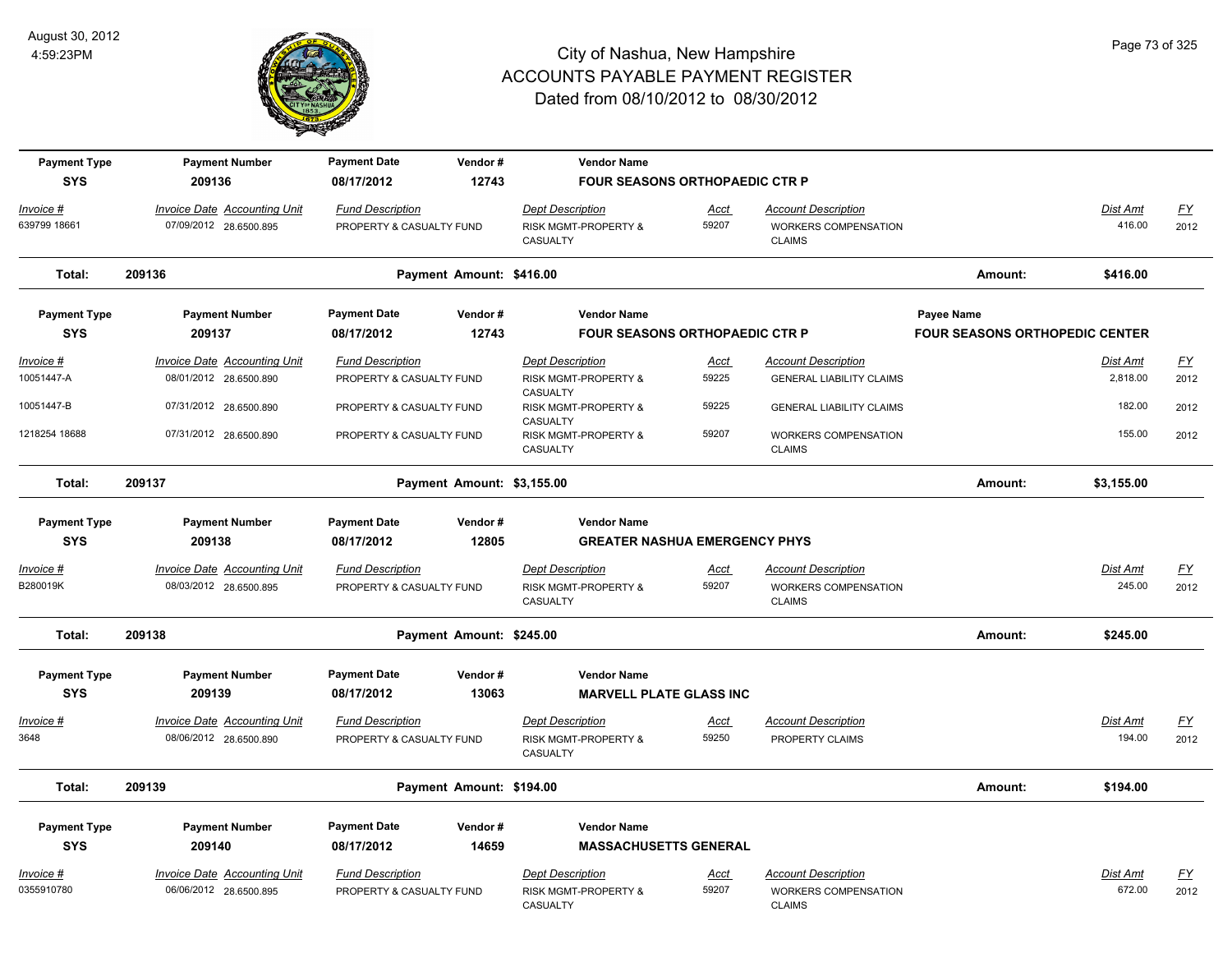

| Total:                            | 209140                                                        |                                                      | Payment Amount: \$672.00   |                                                                               |                      |                                                                                       | Amount: | \$672.00             |                   |
|-----------------------------------|---------------------------------------------------------------|------------------------------------------------------|----------------------------|-------------------------------------------------------------------------------|----------------------|---------------------------------------------------------------------------------------|---------|----------------------|-------------------|
| <b>Payment Type</b><br><b>SYS</b> | <b>Payment Number</b><br>209141                               | <b>Payment Date</b><br>08/17/2012                    | Vendor#<br>10778           | <b>Vendor Name</b><br>NH HAND THERAPY CTR INC                                 |                      |                                                                                       |         |                      |                   |
| Invoice #<br>5329 14881           | <b>Invoice Date Accounting Unit</b><br>08/03/2012 28.6500.895 | <b>Fund Description</b><br>PROPERTY & CASUALTY FUND  |                            | <b>Dept Description</b><br><b>RISK MGMT-PROPERTY &amp;</b><br><b>CASUALTY</b> | Acct<br>59207        | <b>Account Description</b><br><b>WORKERS COMPENSATION</b><br><b>CLAIMS</b>            |         | Dist Amt<br>247.00   | <u>FY</u><br>2012 |
| Total:                            | 209141                                                        |                                                      | Payment Amount: \$247.00   |                                                                               |                      |                                                                                       | Amount: | \$247.00             |                   |
| <b>Payment Type</b><br><b>SYS</b> | <b>Payment Number</b><br>209142                               | <b>Payment Date</b><br>08/17/2012                    | Vendor#<br>13582           | <b>Vendor Name</b><br><b>SJ PHYSICIAN SERVICES</b>                            |                      |                                                                                       |         |                      |                   |
| Invoice #<br>002269565N           | Invoice Date Accounting Unit<br>07/24/2012 28.6500.890        | <b>Fund Description</b><br>PROPERTY & CASUALTY FUND  |                            | <b>Dept Description</b><br><b>RISK MGMT-PROPERTY &amp;</b><br>CASUALTY        | Acct<br>59207        | <b>Account Description</b><br><b>WORKERS COMPENSATION</b><br><b>CLAIMS</b>            |         | Dist Amt<br>115.00   | EY<br>2012        |
| Total:                            | 209142                                                        |                                                      | Payment Amount: \$115.00   |                                                                               |                      |                                                                                       | Amount: | \$115.00             |                   |
| <b>Payment Type</b><br><b>SYS</b> | <b>Payment Number</b><br>209143                               | <b>Payment Date</b><br>08/17/2012                    | Vendor#<br>13597           | <b>Vendor Name</b><br><b>SO NH REGIONAL MEDICAL CENTER</b>                    |                      |                                                                                       |         |                      |                   |
| Invoice #<br>SRN2413663           | <b>Invoice Date Accounting Unit</b><br>07/18/2012 28.6500.890 | <b>Fund Description</b><br>PROPERTY & CASUALTY FUND  |                            | <b>Dept Description</b><br>RISK MGMT-PROPERTY &<br>CASUALTY                   | Acct<br>59207        | <b>Account Description</b><br>WORKERS COMPENSATION<br><b>CLAIMS</b>                   |         | Dist Amt<br>326.42   | <u>FY</u><br>2012 |
| SRN2413746<br>SRN2437841          | 07/18/2012 28.6500.890<br>08/06/2012 28.6500.895              | PROPERTY & CASUALTY FUND<br>PROPERTY & CASUALTY FUND |                            | RISK MGMT-PROPERTY &<br>CASUALTY<br>RISK MGMT-PROPERTY &<br>CASUALTY          | 59207<br>59207       | WORKERS COMPENSATION<br><b>CLAIMS</b><br><b>WORKERS COMPENSATION</b><br><b>CLAIMS</b> |         | 159.81<br>211.23     | 2012<br>2012      |
| Total:                            | 209143                                                        |                                                      | Payment Amount: \$697.46   |                                                                               |                      |                                                                                       | Amount: | \$697.46             |                   |
| <b>Payment Type</b><br><b>SYS</b> | <b>Payment Number</b><br>209144                               | <b>Payment Date</b><br>08/17/2012                    | Vendor#<br>13666           | <b>Vendor Name</b><br><b>STONERIVER PHARMACY SOLUTIONS</b>                    |                      |                                                                                       |         |                      |                   |
| Invoice #<br>37535724,37515457    | <b>Invoice Date Accounting Unit</b><br>08/01/2012 28.6500.895 | <b>Fund Description</b><br>PROPERTY & CASUALTY FUND  |                            | <b>Dept Description</b><br>RISK MGMT-PROPERTY &<br>CASUALTY                   | <u>Acct</u><br>59207 | <b>Account Description</b><br>WORKERS COMPENSATION<br><b>CLAIMS</b>                   |         | Dist Amt<br>1,034.37 | <u>FY</u><br>2012 |
| Total:                            | 209144                                                        |                                                      | Payment Amount: \$1,034.37 |                                                                               |                      |                                                                                       | Amount: | \$1,034.37           |                   |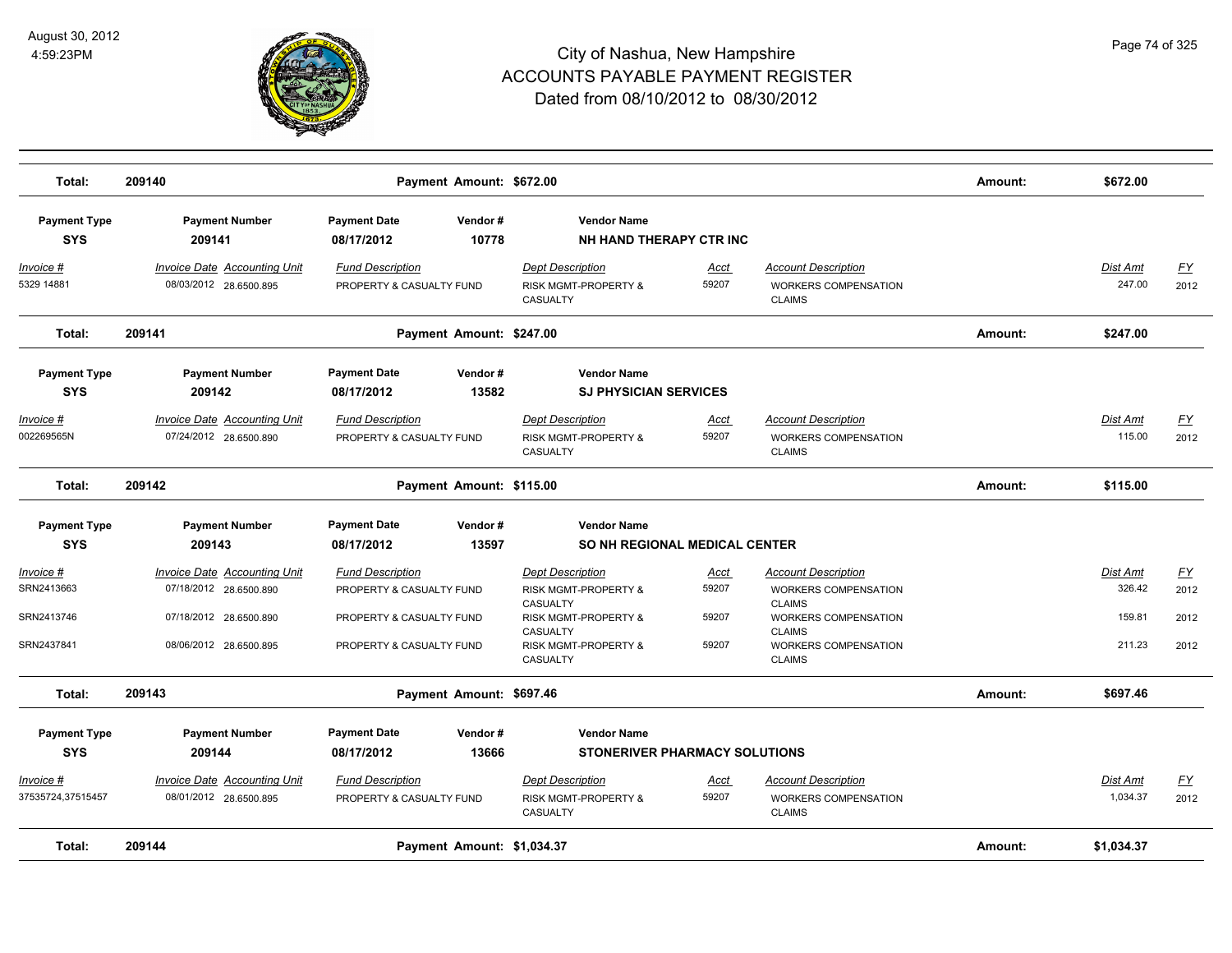

| <b>Payment Type</b><br><b>SYS</b> | <b>Payment Number</b><br>209145                        | <b>Payment Date</b><br>08/17/2012              | Vendor#<br>14011                         | <b>Vendor Name</b><br><b>BAYRING COMMUNICATIONS</b> |                                               |         |                   |                          |
|-----------------------------------|--------------------------------------------------------|------------------------------------------------|------------------------------------------|-----------------------------------------------------|-----------------------------------------------|---------|-------------------|--------------------------|
| Invoice #<br>247009               | Invoice Date Accounting Unit<br>08/01/2012 91.1.012621 | <b>Fund Description</b><br><b>GENERAL FUND</b> | <b>Dept Description</b><br><b>SCHOOL</b> | Acct<br>55109                                       | <b>Account Description</b><br>TELEPHONE-VOICE |         | Dist Amt<br>78.00 | $\underline{FY}$<br>2012 |
| 247009                            | 08/01/2012 91.1.032621                                 | <b>GENERAL FUND</b>                            | SCHOOL                                   | 55109                                               | TELEPHONE-VOICE                               |         | 156.00            | 2012                     |
| 247009                            | 08/01/2012 91.1.042621                                 | <b>GENERAL FUND</b>                            | <b>SCHOOL</b>                            | 55109                                               | TELEPHONE-VOICE                               |         | 136.50            | 2012                     |
| 247009                            | 08/01/2012 91.1.052621                                 | <b>GENERAL FUND</b>                            | <b>SCHOOL</b>                            | 55109                                               | TELEPHONE-VOICE                               |         | 176.36            | 2012                     |
| 247009                            | 08/01/2012 91.1.062621                                 | <b>GENERAL FUND</b>                            | <b>SCHOOL</b>                            | 55109                                               | TELEPHONE-VOICE                               |         | 180.63            | 2012                     |
| 247009                            | 08/01/2012 91.1.072621                                 | <b>GENERAL FUND</b>                            | <b>SCHOOL</b>                            | 55109                                               | TELEPHONE-VOICE                               |         | 157.50            | 2012                     |
| 247009                            | 08/01/2012 91.1.092621                                 | <b>GENERAL FUND</b>                            | <b>SCHOOL</b>                            | 55109                                               | TELEPHONE-VOICE                               |         | 161.50            | 2012                     |
| 247009                            | 08/01/2012 91.1.102621                                 | <b>GENERAL FUND</b>                            | <b>SCHOOL</b>                            | 55109                                               | TELEPHONE-VOICE                               |         | 156.57            | 2012                     |
| 247009                            | 08/01/2012 91.1.112621                                 | <b>GENERAL FUND</b>                            | <b>SCHOOL</b>                            | 55109                                               | TELEPHONE-VOICE                               |         | 99.00             | 2012                     |
| 247009                            | 08/01/2012 91.1.122621                                 | <b>GENERAL FUND</b>                            | <b>SCHOOL</b>                            | 55109                                               | TELEPHONE-VOICE                               |         | 81.03             | 2012                     |
| 247009                            | 08/01/2012 91.1.132621                                 | <b>GENERAL FUND</b>                            | <b>SCHOOL</b>                            | 55109                                               | TELEPHONE-VOICE                               |         | 80.28             | 2012                     |
| 247009                            | 08/01/2012 91.1.192621                                 | <b>GENERAL FUND</b>                            | <b>SCHOOL</b>                            | 55109                                               | TELEPHONE-VOICE                               |         | 136.50            | 2012                     |
| 247009                            | 08/01/2012 91.1.202621                                 | <b>GENERAL FUND</b>                            | <b>SCHOOL</b>                            | 55109                                               | TELEPHONE-VOICE                               |         | 78.00             | 2012                     |
| 247009                            | 08/01/2012 91.1.202621                                 | <b>GENERAL FUND</b>                            | <b>SCHOOL</b>                            | 55109                                               | TELEPHONE-VOICE                               |         | 117.39            | 2012                     |
| 247009                            | 08/01/2012 91.1.222621                                 | <b>GENERAL FUND</b>                            | <b>SCHOOL</b>                            | 55109                                               | TELEPHONE-VOICE                               |         | 60.21             | 2012                     |
| 247009                            | 08/01/2012 91.1.142621                                 | <b>GENERAL FUND</b>                            | <b>SCHOOL</b>                            | 55109                                               | TELEPHONE-VOICE                               |         | 156.13            | 2012                     |
| 247009                            | 08/01/2012 91.1.152621                                 | <b>GENERAL FUND</b>                            | <b>SCHOOL</b>                            | 55109                                               | TELEPHONE-VOICE                               |         | 80.28             | 2012                     |
| 247009                            | 08/01/2012 91.1.162621                                 | <b>GENERAL FUND</b>                            | <b>SCHOOL</b>                            | 55109                                               | TELEPHONE-VOICE                               |         | 39.00             | 2012                     |
| 247009                            | 08/01/2012 91.1.172621                                 | <b>GENERAL FUND</b>                            | <b>SCHOOL</b>                            | 55109                                               | TELEPHONE-VOICE                               |         | 122.00            | 2012                     |
| Total:                            | 209145                                                 |                                                | Payment Amount: \$2,252.88               |                                                     |                                               | Amount: | \$2,252.88        |                          |
| <b>Payment Type</b><br><b>SYS</b> | <b>Payment Number</b><br>209146                        | <b>Payment Date</b><br>08/17/2012              | Vendor#<br>10969                         | <b>Vendor Name</b><br><b>EARTHLINK BUSINESS</b>     |                                               |         |                   |                          |

| Invoice # | <b>Invoice Date Accounting Unit</b> | <b>Fund Description</b> | <b>Dept Description</b> | <u>Acct</u> | <b>Account Description</b> | <b>Activity</b> | <b>Dist Amt</b> | <u>FY</u> |
|-----------|-------------------------------------|-------------------------|-------------------------|-------------|----------------------------|-----------------|-----------------|-----------|
| 7/12/2012 | 08/10/2012 91.1.012621              | <b>GENERAL FUND</b>     | <b>SCHOOL</b>           | 55109       | TELEPHONE-VOICE            |                 | 791.21          | 2012      |
| 7/12/2012 | 08/10/2012 91.1.012621              | <b>GENERAL FUND</b>     | <b>SCHOOL</b>           | 55109       | TELEPHONE-VOICE            |                 | 53.05           | 2012      |
| 7/12/2012 | 08/10/2012 91.1.032621              | <b>GENERAL FUND</b>     | <b>SCHOOL</b>           | 55109       | TELEPHONE-VOICE            |                 | 704.88          | 2012      |
| 7/12/2012 | 08/10/2012 91.1.042621              | <b>GENERAL FUND</b>     | <b>SCHOOL</b>           | 55109       | TELEPHONE-VOICE            |                 | 688.53          | 2012      |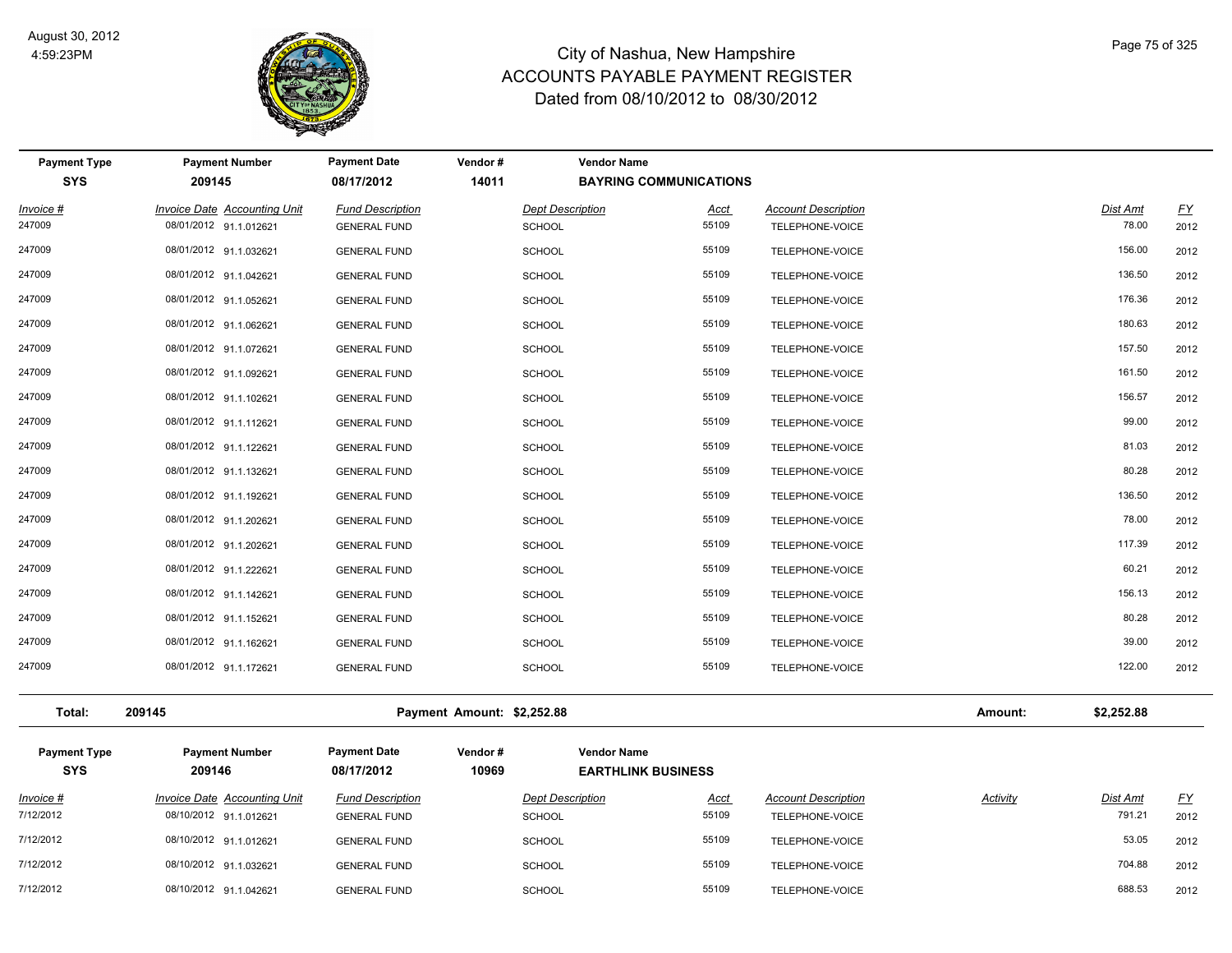

| Total:                     | 209147                                                        |                                                | Payment Amount: \$5,599.08               |                           |                                               | Amount:         | \$5,599.08                  |                   |
|----------------------------|---------------------------------------------------------------|------------------------------------------------|------------------------------------------|---------------------------|-----------------------------------------------|-----------------|-----------------------------|-------------------|
|                            |                                                               |                                                |                                          |                           |                                               |                 |                             |                   |
| <u>Invoice #</u><br>AUG-12 | <b>Invoice Date Accounting Unit</b><br>08/07/2012 91.1.012621 | <b>Fund Description</b><br><b>GENERAL FUND</b> | <b>Dept Description</b><br><b>SCHOOL</b> | <u>Acct</u><br>55109      | <b>Account Description</b><br>TELEPHONE-VOICE |                 | <b>Dist Amt</b><br>5,599.08 | <u>FY</u><br>2012 |
| <b>SYS</b>                 | 209147                                                        | 08/17/2012                                     | 10969                                    | <b>EARTHLINK BUSINESS</b> |                                               |                 |                             |                   |
| <b>Payment Type</b>        | <b>Payment Number</b>                                         | <b>Payment Date</b>                            | Vendor#                                  | <b>Vendor Name</b>        |                                               |                 |                             |                   |
| Total:                     | 209146                                                        |                                                | Payment Amount: \$2,800.10               |                           |                                               | Amount:         | \$2,800.10                  |                   |
| 7/12/2012                  | 08/10/2012 91.3800.231240                                     | <b>SCHOOL GRANTS FUND</b>                      | <b>SCHOOL</b>                            | 55109                     | TELEPHONE-VOICE                               | 91.03762.231240 | 3.84                        | 2012              |
| 7/12/2012                  | 08/10/2012 91.1.182621                                        | <b>GENERAL FUND</b>                            | <b>SCHOOL</b>                            | 55109                     | TELEPHONE-VOICE                               |                 | 34.81                       | 2012              |
| 7/12/2012                  | 08/10/2012 91.1.172621                                        | <b>GENERAL FUND</b>                            | <b>SCHOOL</b>                            | 55109                     | TELEPHONE-VOICE                               |                 | 41.26                       | 2012              |
| 7/12/2012                  | 08/10/2012 91.1.172621                                        | <b>GENERAL FUND</b>                            | <b>SCHOOL</b>                            | 55109                     | TELEPHONE-VOICE                               |                 | 3.75                        | 2012              |
| 7/12/2012                  | 08/10/2012 91.1.162621                                        | <b>GENERAL FUND</b>                            | <b>SCHOOL</b>                            | 55109                     | TELEPHONE-VOICE                               |                 | 25.99                       | 2012              |
| 7/12/2012                  | 08/10/2012 91.1.152621                                        | <b>GENERAL FUND</b>                            | <b>SCHOOL</b>                            | 55109                     | TELEPHONE-VOICE                               |                 | 30.65                       | 2012              |
| 7/12/2012                  | 08/10/2012 91.1.142621                                        | <b>GENERAL FUND</b>                            | <b>SCHOOL</b>                            | 55109                     | TELEPHONE-VOICE                               |                 | 40.04                       | 2012              |
| 7/12/2012                  | 08/10/2012 91.1.222621                                        | <b>GENERAL FUND</b>                            | <b>SCHOOL</b>                            | 55109                     | TELEPHONE-VOICE                               |                 | 23.05                       | 2012              |
| 7/12/2012                  | 08/10/2012 91.1.202621                                        | <b>GENERAL FUND</b>                            | <b>SCHOOL</b>                            | 55109                     | TELEPHONE-VOICE                               |                 | 22.16                       | 2012              |
| 7/12/2012                  | 08/10/2012 91.1.192621                                        | <b>GENERAL FUND</b>                            | <b>SCHOOL</b>                            | 55109                     | TELEPHONE-VOICE                               |                 | 42.76                       | 2012              |
| 7/12/2012                  | 08/10/2012 91.1.192621                                        | <b>GENERAL FUND</b>                            | <b>SCHOOL</b>                            | 55109                     | TELEPHONE-VOICE                               |                 | 3.75                        | 2012              |
| 7/12/2012                  | 08/10/2012 91.1.132621                                        | <b>GENERAL FUND</b>                            | <b>SCHOOL</b>                            | 55109                     | TELEPHONE-VOICE                               |                 | 20.96                       | 2012              |
| 7/12/2012                  | 08/10/2012 91.1.122621                                        | <b>GENERAL FUND</b>                            | <b>SCHOOL</b>                            | 55109                     | TELEPHONE-VOICE                               |                 | 25.30                       | 2012              |
| 7/12/2012                  | 08/10/2012 91.1.112621                                        | <b>GENERAL FUND</b>                            | <b>SCHOOL</b>                            | 55109                     | TELEPHONE-VOICE                               |                 | 26.63                       | 2012              |
| 7/12/2012                  | 08/10/2012 91.1.112621                                        | <b>GENERAL FUND</b>                            | <b>SCHOOL</b>                            | 55109                     | TELEPHONE-VOICE                               |                 | 3.75                        | 2012              |
| 7/12/2012                  | 08/10/2012 91.1.102621                                        | <b>GENERAL FUND</b>                            | <b>SCHOOL</b>                            | 55109                     | TELEPHONE-VOICE                               |                 | 43.57                       | 2012              |
| 7/12/2012                  | 08/10/2012 91.1.092621                                        | <b>GENERAL FUND</b>                            | <b>SCHOOL</b>                            | 55109                     | TELEPHONE-VOICE                               |                 | 36.70                       | 2012              |
| 7/12/2012                  | 08/10/2012 91.1.072621                                        | <b>GENERAL FUND</b>                            | <b>SCHOOL</b>                            | 55109                     | TELEPHONE-VOICE                               |                 | 30.95                       | 2012              |
| 7/12/2012                  | 08/10/2012 91.1.062621                                        | <b>GENERAL FUND</b>                            | <b>SCHOOL</b>                            | 55109                     | TELEPHONE-VOICE                               |                 | 44.84                       | 2012              |
| 7/12/2012                  | 08/10/2012 91.1.062621                                        | <b>GENERAL FUND</b>                            | <b>SCHOOL</b>                            | 55109                     | TELEPHONE-VOICE                               |                 | 3.75                        | 2012              |
| 7/12/2012                  | 08/10/2012 91.1.052621                                        | <b>GENERAL FUND</b>                            | <b>SCHOOL</b>                            | 55109                     | TELEPHONE-VOICE                               |                 | 53.92                       | 2012              |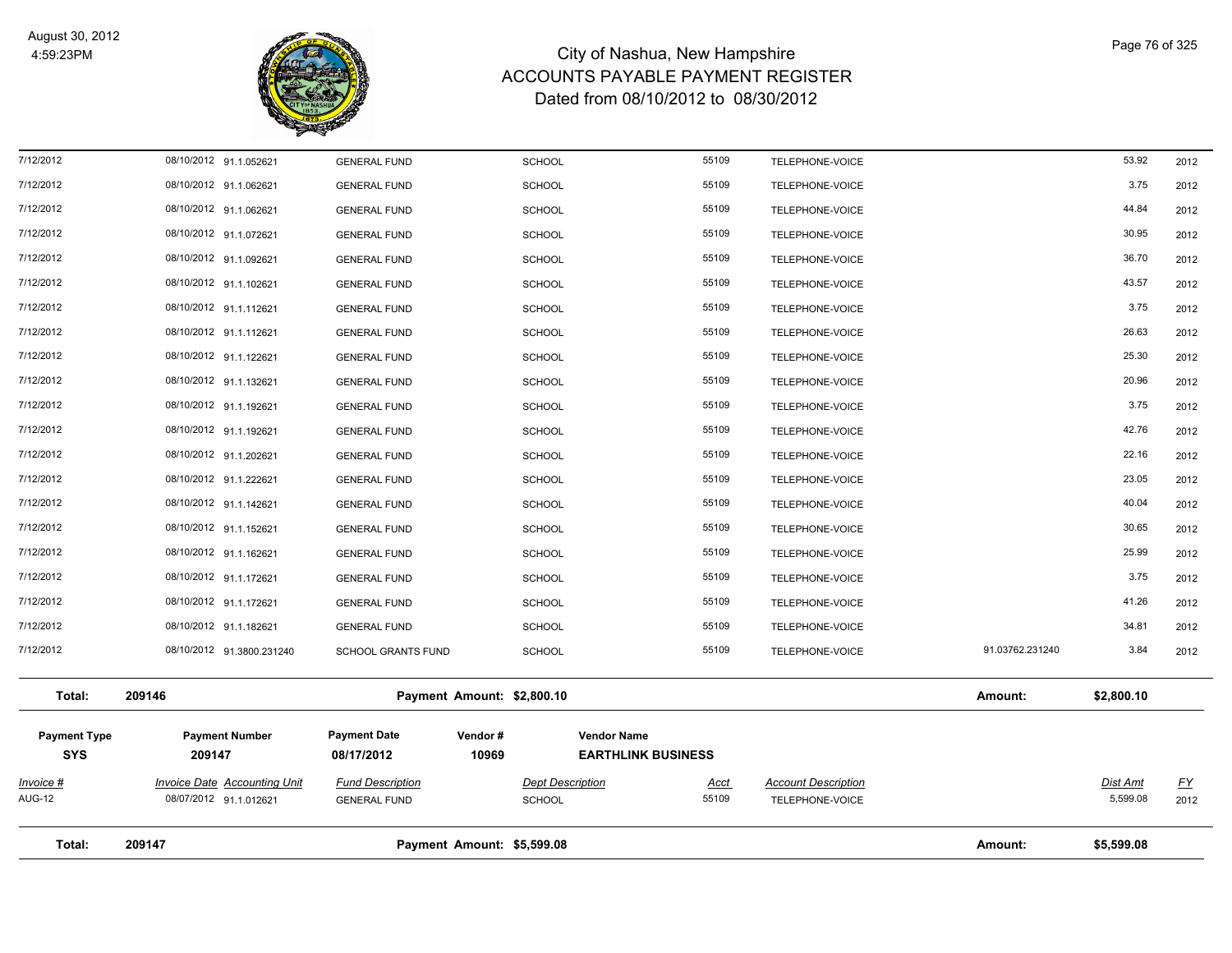

| <b>Payment Type</b>      | <b>Payment Number</b>               | <b>Payment Date</b>     | Vendor#                    |                         | <b>Vendor Name</b>              |             |                            |         |                 |                           |
|--------------------------|-------------------------------------|-------------------------|----------------------------|-------------------------|---------------------------------|-------------|----------------------------|---------|-----------------|---------------------------|
| <b>SYS</b>               | 209148                              | 08/17/2012              | 14216                      |                         | <b>FAIRPOINT COMMUNICATIONS</b> |             |                            |         |                 |                           |
| Invoice #                | <b>Invoice Date Accounting Unit</b> | <b>Fund Description</b> |                            | <b>Dept Description</b> |                                 | Acct        | <b>Account Description</b> |         | Dist Amt        | $\underline{\mathsf{FY}}$ |
| AUG-12-60387991998<br>66 | 08/03/2012 91.1.222621              | <b>GENERAL FUND</b>     |                            | <b>SCHOOL</b>           |                                 | 55109       | TELEPHONE-VOICE            |         | 53.85           | 2012                      |
| AUG-12-60388223324<br>00 | 08/06/2012 91.1.122621              | <b>GENERAL FUND</b>     |                            | <b>SCHOOL</b>           |                                 | 55109       | TELEPHONE-VOICE            |         | 37.87           | 2012                      |
| JUL-12-603578921511<br>6 | 07/30/2012 91.1.142621              | <b>GENERAL FUND</b>     |                            | SCHOOL                  |                                 | 55109       | TELEPHONE-VOICE            |         | 30.12           | 2012                      |
| Total:                   | 209148                              |                         | Payment Amount: \$121.84   |                         |                                 |             |                            | Amount: | \$121.84        |                           |
| <b>Payment Type</b>      | <b>Payment Number</b>               | <b>Payment Date</b>     | Vendor#                    |                         | <b>Vendor Name</b>              |             |                            |         |                 |                           |
| <b>SYS</b>               | 209149                              | 08/17/2012              | 14509                      |                         | <b>NATIONAL GRID</b>            |             |                            |         |                 |                           |
| <u>Invoice #</u>         | <b>Invoice Date Accounting Unit</b> | <b>Fund Description</b> |                            | <b>Dept Description</b> |                                 | <u>Acct</u> | <b>Account Description</b> |         | <b>Dist Amt</b> | <u>FY</u>                 |
| 2143JUL                  | 08/02/2012 91.1.142621              | <b>GENERAL FUND</b>     |                            | <b>SCHOOL</b>           |                                 | 54114       | <b>HEATING GAS</b>         |         | 173.62          | 2012                      |
| 612651JUL                | 08/02/2012 91.1.052621              | <b>GENERAL FUND</b>     |                            | SCHOOL                  |                                 | 54114       | <b>HEATING GAS</b>         |         | 46.18           | 2012                      |
| 612652JUL                | 08/02/2012 91.1.052621              | <b>GENERAL FUND</b>     |                            | <b>SCHOOL</b>           |                                 | 54114       | <b>HEATING GAS</b>         |         | 46.18           | 2012                      |
| 612656JUL                | 08/02/2012 91.1.052621              | <b>GENERAL FUND</b>     |                            | <b>SCHOOL</b>           |                                 | 54114       | <b>HEATING GAS</b>         |         | 46.18           | 2012                      |
| 612874JUL                | 08/02/2012 91.1.052621              | <b>GENERAL FUND</b>     |                            | SCHOOL                  |                                 | 54114       | <b>HEATING GAS</b>         |         | 46.18           | 2012                      |
| Total:                   | 209149                              |                         | Payment Amount: \$358.34   |                         |                                 |             |                            | Amount: | \$358.34        |                           |
| <b>Payment Type</b>      | <b>Payment Number</b>               | <b>Payment Date</b>     | Vendor#                    |                         | <b>Vendor Name</b>              |             |                            |         |                 |                           |
| <b>SYS</b>               | 209150                              | 08/17/2012              | 13430                      |                         | <b>RESERVE ACCOUNT</b>          |             |                            |         |                 |                           |
| Invoice #                | <b>Invoice Date Accounting Unit</b> | <b>Fund Description</b> |                            | <b>Dept Description</b> |                                 | Acct        | <b>Account Description</b> |         | Dist Amt        | $\underline{\mathsf{FY}}$ |
| 48970628-AUG             | 08/17/2012 91.1.012320              | <b>GENERAL FUND</b>     |                            | <b>SCHOOL</b>           |                                 | 55607       | POSTAGE & DELIVERY         |         | 2,000.00        | 2012                      |
| Total:                   | 209150                              |                         | Payment Amount: \$2,000.00 |                         |                                 |             |                            | Amount: | \$2,000.00      |                           |
| <b>Payment Type</b>      | <b>Payment Number</b>               | <b>Payment Date</b>     | Vendor#                    |                         | <b>Vendor Name</b>              |             |                            |         |                 |                           |
| <b>SYS</b>               | 209151                              | 08/17/2012              | 13627                      |                         | <b>SPRINT NEXTEL</b>            |             |                            |         |                 |                           |
| Invoice #                | Invoice Date Accounting Unit        | <b>Fund Description</b> |                            | <b>Dept Description</b> |                                 | <u>Acct</u> | <b>Account Description</b> |         | Dist Amt        | <u>FY</u>                 |
| 483100423-105            | 08/05/2012 91.1.012621              | <b>GENERAL FUND</b>     |                            | <b>SCHOOL</b>           |                                 | 55109       | TELEPHONE-VOICE            |         | 791.06          | 2012                      |
| Total:                   | 209151                              |                         | Payment Amount: \$791.06   |                         |                                 |             |                            | Amount: | \$791.06        |                           |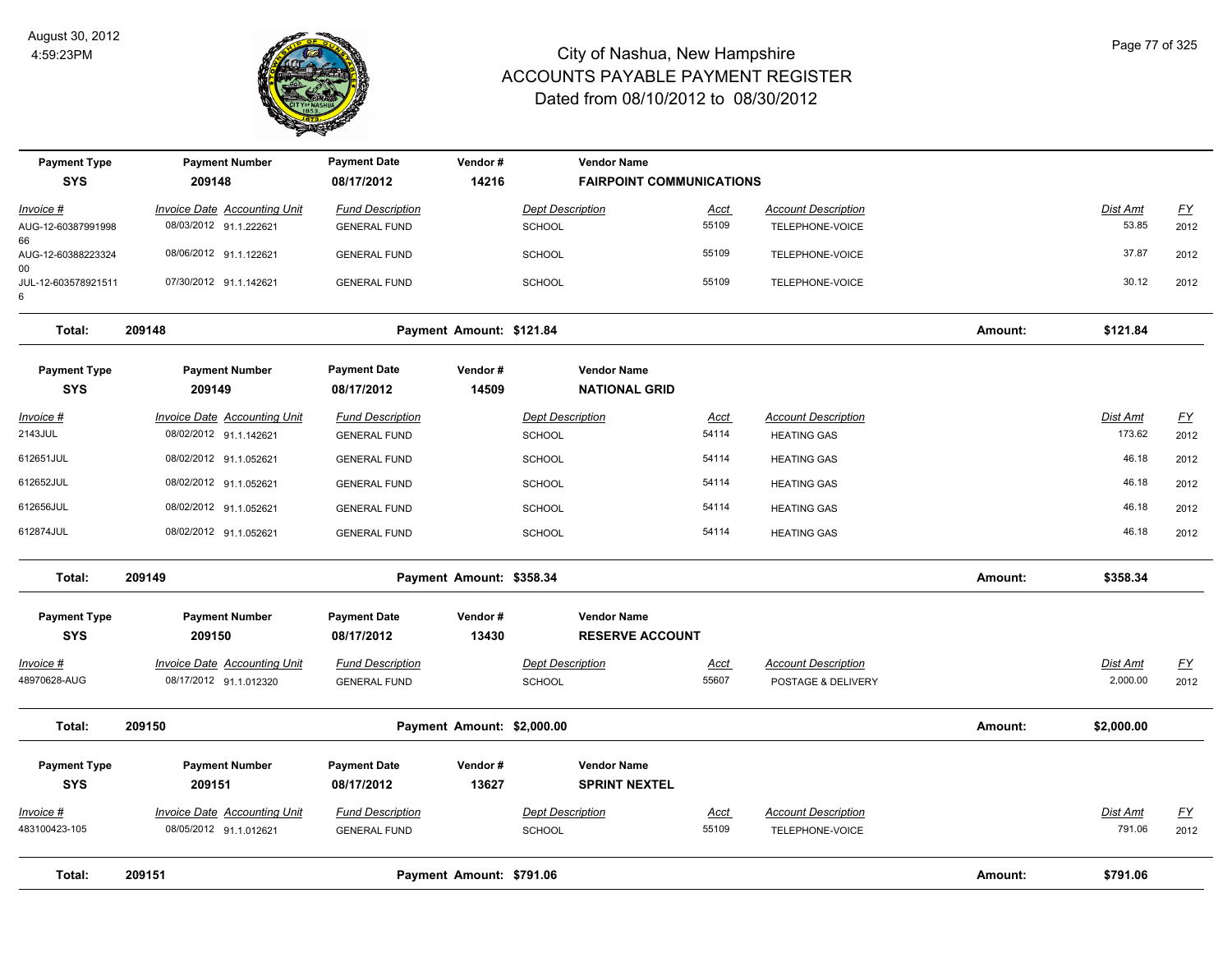

| <b>Payment Type</b><br><b>SYS</b> | <b>Payment Number</b><br>209152     | <b>Payment Date</b><br>08/17/2012 | Vendor#<br>13764           | <b>Vendor Name</b>      | <b>TREASURER STATE OF NH</b> |                                               |         |                 |           |
|-----------------------------------|-------------------------------------|-----------------------------------|----------------------------|-------------------------|------------------------------|-----------------------------------------------|---------|-----------------|-----------|
| Invoice #                         | <b>Invoice Date Accounting Unit</b> | <b>Fund Description</b>           |                            | <b>Dept Description</b> | <u>Acct</u>                  | <b>Account Description</b>                    |         | Dist Amt        | <u>FY</u> |
| NOTARY<br>REAPPOINTMENT           | 08/13/2012 91.1.012320              | <b>GENERAL FUND</b>               |                            | <b>SCHOOL</b>           | 55200                        | DUES AND MEMBERSHIPS                          |         | 75.00           | 2012      |
| <b>REAPPOINTMENT</b><br>-NOTARY   | 08/16/2012 91.1.031160              | <b>GENERAL FUND</b>               |                            | <b>SCHOOL</b>           | 61135                        | <b>EDUCATIONAL SUPPLIES</b>                   |         | 75.00           | 2012      |
| Total:                            | 209152                              |                                   | Payment Amount: \$150.00   |                         |                              |                                               | Amount: | \$150.00        |           |
| <b>Payment Type</b>               | <b>Payment Number</b>               | <b>Payment Date</b>               | Vendor#                    | <b>Vendor Name</b>      |                              |                                               |         |                 |           |
| <b>SYS</b>                        | 209153                              | 08/17/2012                        | 13833                      |                         | <b>VERIZON WIRELESS</b>      |                                               |         |                 |           |
| <u>Invoice #</u>                  | <b>Invoice Date Accounting Unit</b> | <b>Fund Description</b>           |                            | <b>Dept Description</b> | <u>Acct</u>                  | <b>Account Description</b>                    |         | Dist Amt        | <u>FY</u> |
| NASHUA HIGH NORTH<br>FY12         | 06/17/2012 91.1.041160              | <b>GENERAL FUND</b>               |                            | <b>SCHOOL</b>           | 54899                        | <b>RENTALS</b>                                |         | $-7,808.60$     | 2012      |
| NASHUA HIGH NORTH<br>FY12         | 06/17/2012 91.1.041160              | <b>GENERAL FUND</b>               |                            | <b>SCHOOL</b>           | 54899                        | <b>RENTALS</b>                                |         | 7,808.60        | 2012      |
| NASHUA HIGH SOUTH<br>FY12         | 06/17/2012 91.1.031160              | <b>GENERAL FUND</b>               |                            | <b>SCHOOL</b>           | 54899                        | <b>RENTALS</b>                                |         | $-8,048.60$     | 2012      |
| NASHUA HIGH SOUTH<br>FY12         | 06/17/2012 91.1.031160              | <b>GENERAL FUND</b>               |                            | <b>SCHOOL</b>           | 54899                        | <b>RENTALS</b>                                |         | 8,048.60        | 2012      |
| Total:                            | 209153                              |                                   | Payment Amount: \$-        |                         |                              |                                               | Amount: | \$0.00          |           |
| <b>Payment Type</b>               | <b>Payment Number</b>               | <b>Payment Date</b>               | Vendor#                    | <b>Vendor Name</b>      |                              |                                               |         |                 |           |
| <b>SYS</b>                        | 209154                              | 08/17/2012                        | 12532                      |                         | A - Z QUALITY REPAIR         |                                               |         |                 |           |
| Invoice #                         | <b>Invoice Date Accounting Unit</b> | <b>Fund Description</b>           |                            | <b>Dept Description</b> | <u>Acct</u>                  | <b>Account Description</b>                    |         | <b>Dist Amt</b> | <u>FY</u> |
| 692002                            | 07/25/2012 91.1.222620              | <b>GENERAL FUND</b>               |                            | <b>SCHOOL</b>           | 54487                        | <b>EQUIPMENT REPAIRS &amp;</b><br>MAINTENANCE |         | 1,726.82        | 2012      |
| Total:                            | 209154                              |                                   | Payment Amount: \$1,726.82 |                         |                              |                                               | Amount: | \$1,726.82      |           |
| <b>Payment Type</b>               | <b>Payment Number</b>               | <b>Payment Date</b>               | Vendor#                    | <b>Vendor Name</b>      |                              |                                               |         |                 |           |
| <b>SYS</b>                        | 209155                              | 08/17/2012                        | 13950                      |                         | <b>ACE PRINTING CO</b>       |                                               |         |                 |           |
| Invoice #                         | <b>Invoice Date Accounting Unit</b> | <b>Fund Description</b>           |                            | <b>Dept Description</b> | <u>Acct</u>                  | <b>Account Description</b>                    |         | <b>Dist Amt</b> | <u>FY</u> |
| 27653                             | 07/27/2012 91.2100.993120           | <b>FOOD SERVICES</b>              |                            | <b>SCHOOL</b>           | 55600                        | <b>PRINTING</b>                               |         | 2,990.74        | 2012      |
| Total:                            | 209155                              |                                   | Payment Amount: \$2,990.74 |                         |                              |                                               | Amount: | \$2,990.74      |           |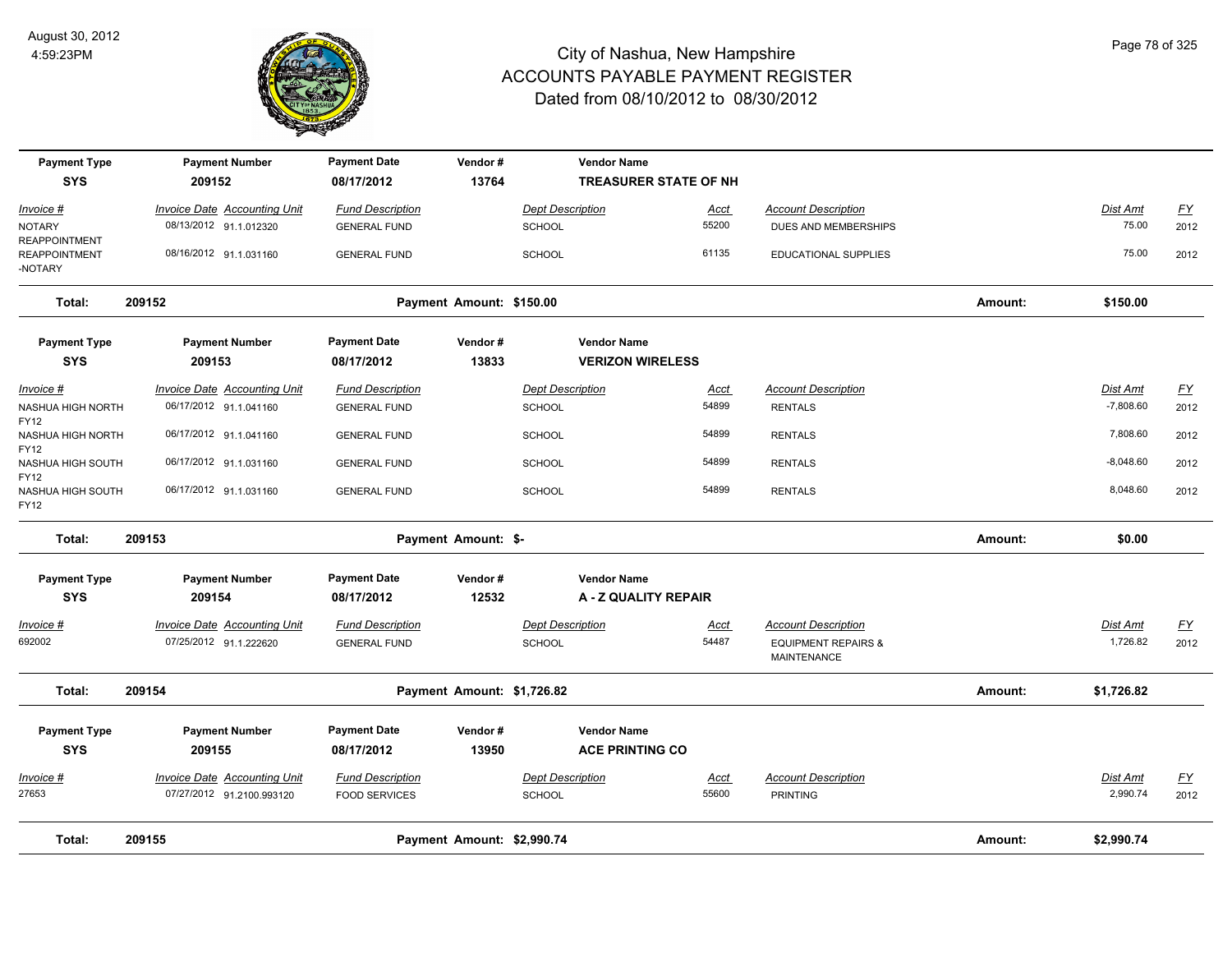

| <b>Payment Type</b><br><b>SYS</b> | <b>Payment Number</b><br>209156     | <b>Payment Date</b><br>08/17/2012 | Vendor#<br>12048            | <b>Vendor Name</b>      | <b>ACTIVE DATA EXCHANGE</b>         |                                               |         |                 |                  |
|-----------------------------------|-------------------------------------|-----------------------------------|-----------------------------|-------------------------|-------------------------------------|-----------------------------------------------|---------|-----------------|------------------|
| Invoice #                         | <b>Invoice Date Accounting Unit</b> | <b>Fund Description</b>           |                             | <b>Dept Description</b> | <b>Acct</b>                         | <b>Account Description</b>                    |         | <b>Dist Amt</b> | $\underline{FY}$ |
| 33941                             | 07/01/2012 91.1.992225              | <b>GENERAL FUND</b>               |                             | SCHOOL                  | 71228                               | COMPUTER SOFTWARE                             |         | 19,995.00       | 2012             |
| Total:                            | 209156                              |                                   | Payment Amount: \$19,995.00 |                         |                                     |                                               | Amount: | \$19,995.00     |                  |
| <b>Payment Type</b>               | <b>Payment Number</b>               | <b>Payment Date</b>               | Vendor#                     | <b>Vendor Name</b>      |                                     |                                               |         |                 |                  |
| <b>SYS</b>                        | 209157                              | 08/17/2012                        | 12289                       |                         | <b>AFFILIATED HVAC SERVICES LLC</b> |                                               |         |                 |                  |
| $Invoice$ #                       | <b>Invoice Date Accounting Unit</b> | <b>Fund Description</b>           |                             | <b>Dept Description</b> | Acct                                | <b>Account Description</b>                    |         | <b>Dist Amt</b> | <u>FY</u>        |
| 30048                             | 04/17/2012 91.2100.993120           | <b>FOOD SERVICES</b>              |                             | <b>SCHOOL</b>           | 54487                               | <b>EQUIPMENT REPAIRS &amp;</b><br>MAINTENANCE |         | 99.00           | 2012             |
| Total:                            | 209157                              |                                   | Payment Amount: \$99.00     |                         |                                     |                                               | Amount: | \$99.00         |                  |
| <b>Payment Type</b>               | <b>Payment Number</b>               | <b>Payment Date</b>               | Vendor#                     | <b>Vendor Name</b>      |                                     |                                               |         |                 |                  |
| <b>SYS</b>                        | 209158                              | 08/17/2012                        | 12267                       |                         | <b>AMY MCCARTNEY</b>                |                                               |         |                 |                  |
| Invoice #                         | <b>Invoice Date Accounting Unit</b> | <b>Fund Description</b>           |                             | <b>Dept Description</b> | <u>Acct</u>                         | <b>Account Description</b>                    |         | Dist Amt        | $FY$             |
| 07/09-07/20                       | 08/15/2012 91.1.022160              | <b>GENERAL FUND</b>               |                             | SCHOOL                  | 53614                               | PUPIL SUPPORT SERVICES                        |         | 3,495.38        | 2012             |
| 07/23-08/05                       | 08/15/2012 91.1.022160              | <b>GENERAL FUND</b>               |                             | <b>SCHOOL</b>           | 53614                               | PUPIL SUPPORT SERVICES                        |         | 3,144.38        | 2012             |
| Total:                            | 209158                              |                                   | Payment Amount: \$6,639.76  |                         |                                     |                                               | Amount: | \$6,639.76      |                  |
| <b>Payment Type</b>               | <b>Payment Number</b>               | <b>Payment Date</b>               | Vendor#                     | <b>Vendor Name</b>      |                                     |                                               |         |                 |                  |
| <b>SYS</b>                        | 209159                              | 08/17/2012                        | 12079                       |                         | <b>ANDREW'S NETWORK ENTERPRISES</b> |                                               |         |                 |                  |
| Invoice #                         | <b>Invoice Date Accounting Unit</b> | <b>Fund Description</b>           |                             | <b>Dept Description</b> | <u>Acct</u>                         | <b>Account Description</b>                    |         | <b>Dist Amt</b> | $\underline{FY}$ |
| 1-120712NAS                       | 07/12/2012 91.1.992225              | <b>GENERAL FUND</b>               |                             | SCHOOL                  | 71228                               | <b>COMPUTER SOFTWARE</b>                      |         | 18,000.00       | 2012             |
| 1-120717NAS                       | 07/16/2012 91.1.992225              | <b>GENERAL FUND</b>               |                             | SCHOOL                  | 71228                               | <b>COMPUTER SOFTWARE</b>                      |         | 13,733.09       | 2012             |
| Total:                            | 209159                              |                                   | Payment Amount: \$31,733.09 |                         |                                     |                                               | Amount: | \$31,733.09     |                  |
| <b>Payment Type</b>               | <b>Payment Number</b>               | <b>Payment Date</b>               | Vendor#                     | <b>Vendor Name</b>      |                                     |                                               |         |                 |                  |
| <b>SYS</b>                        | 209160                              | 08/17/2012                        | 12349                       | <b>ASCD</b>             |                                     |                                               |         |                 |                  |
| Invoice #                         | Invoice Date Accounting Unit        | <b>Fund Description</b>           |                             | <b>Dept Description</b> | Acct                                | <b>Account Description</b>                    |         | Dist Amt        | <u>FY</u>        |
| 10906955                          | 07/23/2012 91.1.992212              | <b>GENERAL FUND</b>               |                             | SCHOOL                  | 55200                               | DUES AND MEMBERSHIPS                          |         | 114.00          | 2012             |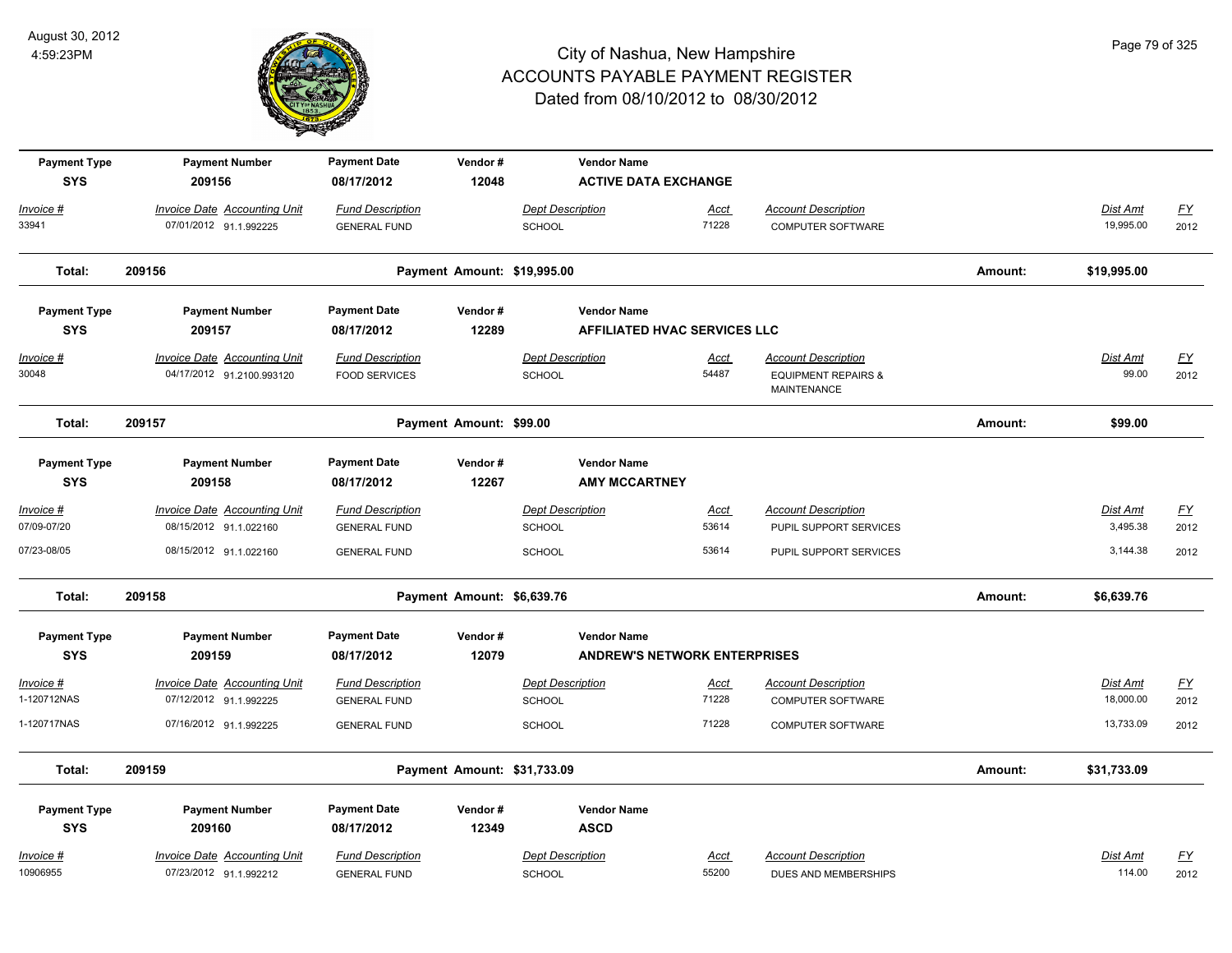

| Total:                            | 209160                                                                                  |                                                                       | Payment Amount: \$114.00   |                                                           |                                                       |                                                                                | Amount:                            | \$114.00                   |                                  |
|-----------------------------------|-----------------------------------------------------------------------------------------|-----------------------------------------------------------------------|----------------------------|-----------------------------------------------------------|-------------------------------------------------------|--------------------------------------------------------------------------------|------------------------------------|----------------------------|----------------------------------|
| <b>Payment Type</b><br><b>SYS</b> | <b>Payment Number</b><br>209161                                                         | <b>Payment Date</b><br>08/17/2012                                     | Vendor#<br>12352           |                                                           | <b>Vendor Name</b><br><b>ATS PROJECT SUCCESS</b>      |                                                                                |                                    |                            |                                  |
| Invoice #<br>SES1112-3            | <b>Invoice Date Accounting Unit</b><br>07/03/2012 91.3800.231271                        | <b>Fund Description</b><br><b>SCHOOL GRANTS FUND</b>                  |                            | <b>Dept Description</b><br>SCHOOL                         | <u>Acct</u><br>53600                                  | <b>Account Description</b><br><b>INSTRUCTION SERVICES</b>                      | <b>Activity</b><br>91.03762.231271 | <b>Dist Amt</b><br>60.00   | <u>FY</u><br>2012                |
| Total:                            | 209161                                                                                  |                                                                       | Payment Amount: \$60.00    |                                                           |                                                       |                                                                                | Amount:                            | \$60.00                    |                                  |
| <b>Payment Type</b><br><b>SYS</b> | <b>Payment Number</b><br>209162                                                         | <b>Payment Date</b><br>08/17/2012                                     | Vendor#<br>12358           |                                                           | <b>Vendor Name</b><br><b>B &amp; S LOCKSMITHS INC</b> |                                                                                |                                    |                            |                                  |
| Invoice #<br>23191<br>23200       | <b>Invoice Date Accounting Unit</b><br>07/25/2012 91.1.222620<br>07/26/2012 91.1.222620 | <b>Fund Description</b><br><b>GENERAL FUND</b><br><b>GENERAL FUND</b> |                            | <b>Dept Description</b><br><b>SCHOOL</b><br><b>SCHOOL</b> | <u>Acct</u><br>61299<br>61299                         | <b>Account Description</b><br>MISCELLANEOUS SUPPLIES<br>MISCELLANEOUS SUPPLIES |                                    | Dist Amt<br>75.24<br>32.65 | $\underline{FY}$<br>2012<br>2012 |
| Total:                            | 209162                                                                                  |                                                                       | Payment Amount: \$107.89   |                                                           |                                                       |                                                                                | Amount:                            | \$107.89                   |                                  |
| <b>Payment Type</b><br><b>SYS</b> | <b>Payment Number</b><br>209163                                                         | <b>Payment Date</b><br>08/17/2012                                     | Vendor#<br>12369           |                                                           | <b>Vendor Name</b><br><b>BARNES &amp; NOBLE INC</b>   |                                                                                |                                    |                            |                                  |
| <u> Invoice #</u><br>2316165      | Invoice Date Accounting Unit<br>05/05/2012 91.3800.992210                               | <b>Fund Description</b><br><b>SCHOOL GRANTS FUND</b>                  |                            | <b>Dept Description</b><br>SCHOOL                         | Acct<br>61875                                         | <b>Account Description</b><br><b>BOOKS</b>                                     | Activity<br>91.03501.992210        | Dist Amt<br>$-2.55$        | $\underline{FY}$<br>2012         |
| 2316165<br>2336416                | 05/05/2012 91.3800.992210<br>06/01/2012 91.3800.231249                                  | SCHOOL GRANTS FUND<br><b>SCHOOL GRANTS FUND</b>                       |                            | SCHOOL<br><b>SCHOOL</b>                                   | 61875<br>61875                                        | <b>BOOKS</b><br><b>BOOKS</b>                                                   | 91.03501.992210<br>91.03762.231249 | 397.13<br>2,079.00         | 2012<br>2012                     |
| Total:                            | 209163                                                                                  |                                                                       | Payment Amount: \$2,473.58 |                                                           |                                                       |                                                                                | Amount:                            | \$2,473.58                 |                                  |
| <b>Payment Type</b><br><b>SYS</b> | <b>Payment Number</b><br>209164                                                         | <b>Payment Date</b><br>08/17/2012                                     | Vendor#<br>14619           |                                                           | <b>Vendor Name</b><br><b>CHRISTINE BENHARDT</b>       |                                                                                |                                    |                            |                                  |
| Invoice #<br><b>AUG-12</b>        | Invoice Date Accounting Unit<br>08/16/2012 91.1.021231                                  | <b>Fund Description</b><br><b>GENERAL FUND</b>                        |                            | <b>Dept Description</b><br>SCHOOL                         | Acct<br>61135                                         | <b>Account Description</b><br><b>EDUCATIONAL SUPPLIES</b>                      |                                    | Dist Amt<br>53.00          | $\underline{FY}$<br>2012         |
| Total:                            | 209164                                                                                  |                                                                       | Payment Amount: \$53.00    |                                                           |                                                       |                                                                                | Amount:                            | \$53.00                    |                                  |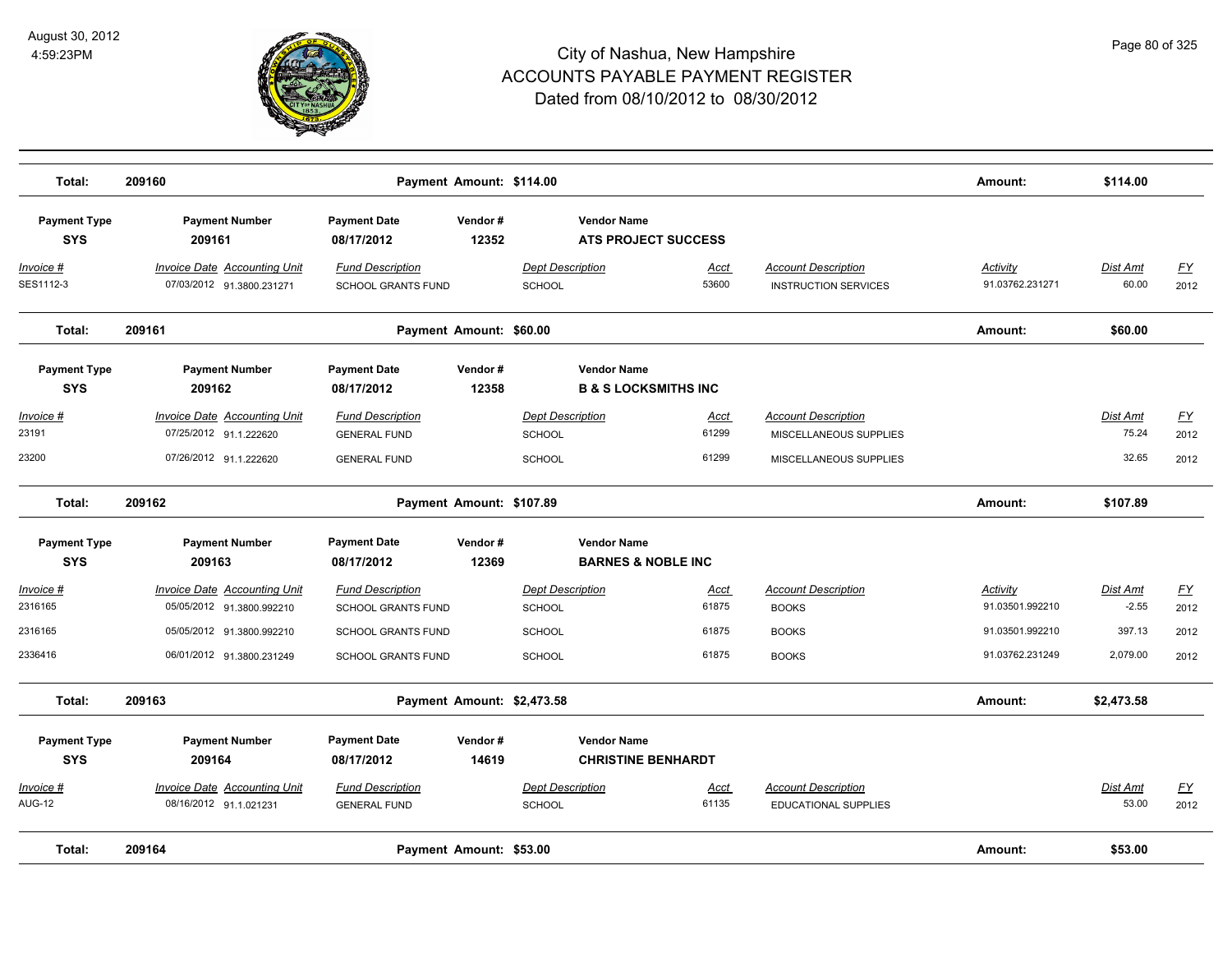

| <b>Payment Type</b><br><b>SYS</b> | <b>Payment Number</b><br>209165                               | <b>Payment Date</b><br>08/17/2012                    | Vendor#<br>14569         |                                          | <b>Vendor Name</b><br><b>BLACKBOARD CONNECT INC</b> |                      |                                                           |                             |                           |                   |
|-----------------------------------|---------------------------------------------------------------|------------------------------------------------------|--------------------------|------------------------------------------|-----------------------------------------------------|----------------------|-----------------------------------------------------------|-----------------------------|---------------------------|-------------------|
| Invoice #<br>1102554              | <b>Invoice Date Accounting Unit</b><br>06/30/2012 91.1.992225 | <b>Fund Description</b><br><b>GENERAL FUND</b>       |                          | <b>Dept Description</b><br><b>SCHOOL</b> |                                                     | <b>Acct</b><br>71228 | <b>Account Description</b><br>COMPUTER SOFTWARE           |                             | Dist Amt<br>25,000.00     | <u>FY</u><br>2012 |
| Total:                            | 209165                                                        |                                                      |                          | Payment Amount: \$25,000.00              |                                                     |                      |                                                           | Amount:                     | \$25,000.00               |                   |
| <b>Payment Type</b><br><b>SYS</b> | <b>Payment Number</b><br>209166                               | <b>Payment Date</b><br>08/17/2012                    | Vendor#<br>14029         |                                          | <b>Vendor Name</b><br><b>BLICK ART MATERIALS</b>    |                      |                                                           |                             |                           |                   |
| $Invoice$ #<br>731659A            | <b>Invoice Date Accounting Unit</b><br>05/16/2012 91.1.041160 | <b>Fund Description</b><br><b>GENERAL FUND</b>       |                          | <b>Dept Description</b><br><b>SCHOOL</b> |                                                     | <b>Acct</b><br>61135 | <b>Account Description</b><br><b>EDUCATIONAL SUPPLIES</b> |                             | <b>Dist Amt</b><br>181.50 | <u>FY</u><br>2012 |
| 872381                            | 07/19/2012 91.1.041102                                        | <b>GENERAL FUND</b>                                  |                          | SCHOOL                                   |                                                     | 61135                | <b>EDUCATIONAL SUPPLIES</b>                               |                             | $-122.10$                 | 2012              |
| 872381                            | 07/19/2012 91.1.041102                                        | <b>GENERAL FUND</b>                                  |                          | <b>SCHOOL</b>                            |                                                     | 61135                | <b>EDUCATIONAL SUPPLIES</b>                               |                             | 1,029.52                  | 2012              |
| 894142                            | 07/27/2012 91.1.041102                                        | <b>GENERAL FUND</b>                                  |                          | <b>SCHOOL</b>                            |                                                     | 61135                | <b>EDUCATIONAL SUPPLIES</b>                               |                             | $-89.31$                  | 2012              |
| 894142                            | 07/27/2012 91.1.041102                                        | <b>GENERAL FUND</b>                                  |                          | <b>SCHOOL</b>                            |                                                     | 61135                | <b>EDUCATIONAL SUPPLIES</b>                               |                             | 721.05                    | 2012              |
| Total:                            | 209166                                                        |                                                      |                          | Payment Amount: \$1,720.66               |                                                     |                      |                                                           | Amount:                     | \$1,720.66                |                   |
| <b>Payment Type</b><br><b>SYS</b> | <b>Payment Number</b><br>209167                               | <b>Payment Date</b><br>08/17/2012                    | Vendor#<br>14719         |                                          | <b>Vendor Name</b><br><b>TIMOTHY BOSCH</b>          |                      |                                                           |                             |                           |                   |
| Invoice #<br>PV-071612            | Invoice Date Accounting Unit<br>08/09/2012 91.3800.992210     | <b>Fund Description</b><br><b>SCHOOL GRANTS FUND</b> |                          | <b>Dept Description</b><br><b>SCHOOL</b> |                                                     | Acct<br>55300        | <b>Account Description</b><br><b>TRAVEL</b>               | Activity<br>91.03502.992210 | Dist Amt<br>144.30        | <u>FY</u><br>2012 |
| Total:                            | 209167                                                        |                                                      | Payment Amount: \$144.30 |                                          |                                                     |                      |                                                           | Amount:                     | \$144.30                  |                   |
| <b>Payment Type</b><br><b>SYS</b> | <b>Payment Number</b><br>209168                               | <b>Payment Date</b><br>08/17/2012                    | Vendor#<br>14045         |                                          | <b>Vendor Name</b><br><b>BRAINPOP LLC</b>           |                      |                                                           |                             |                           |                   |
| Invoice #                         | <b>Invoice Date Accounting Unit</b>                           | <b>Fund Description</b>                              |                          | <b>Dept Description</b>                  |                                                     | Acct                 | <b>Account Description</b>                                |                             | <b>Dist Amt</b>           | <u>FY</u>         |
| US76124                           | 07/17/2012 91.1.131160                                        | <b>GENERAL FUND</b>                                  |                          | SCHOOL                                   |                                                     | 61135                | EDUCATIONAL SUPPLIES                                      |                             | 565.00                    | 2012              |
| Total:                            | 209168                                                        |                                                      | Payment Amount: \$565.00 |                                          |                                                     |                      |                                                           | Amount:                     | \$565.00                  |                   |
| <b>Payment Type</b><br><b>SYS</b> | <b>Payment Number</b><br>209169                               | <b>Payment Date</b><br>08/17/2012                    | Vendor#<br>14763         |                                          | <b>Vendor Name</b><br><b>DONNA BRAND</b>            |                      |                                                           |                             |                           |                   |
| Invoice #                         | <b>Invoice Date Accounting Unit</b>                           | <b>Fund Description</b>                              |                          | <b>Dept Description</b>                  |                                                     | <b>Acct</b>          | <b>Account Description</b>                                |                             | <b>Dist Amt</b>           | <u>FY</u>         |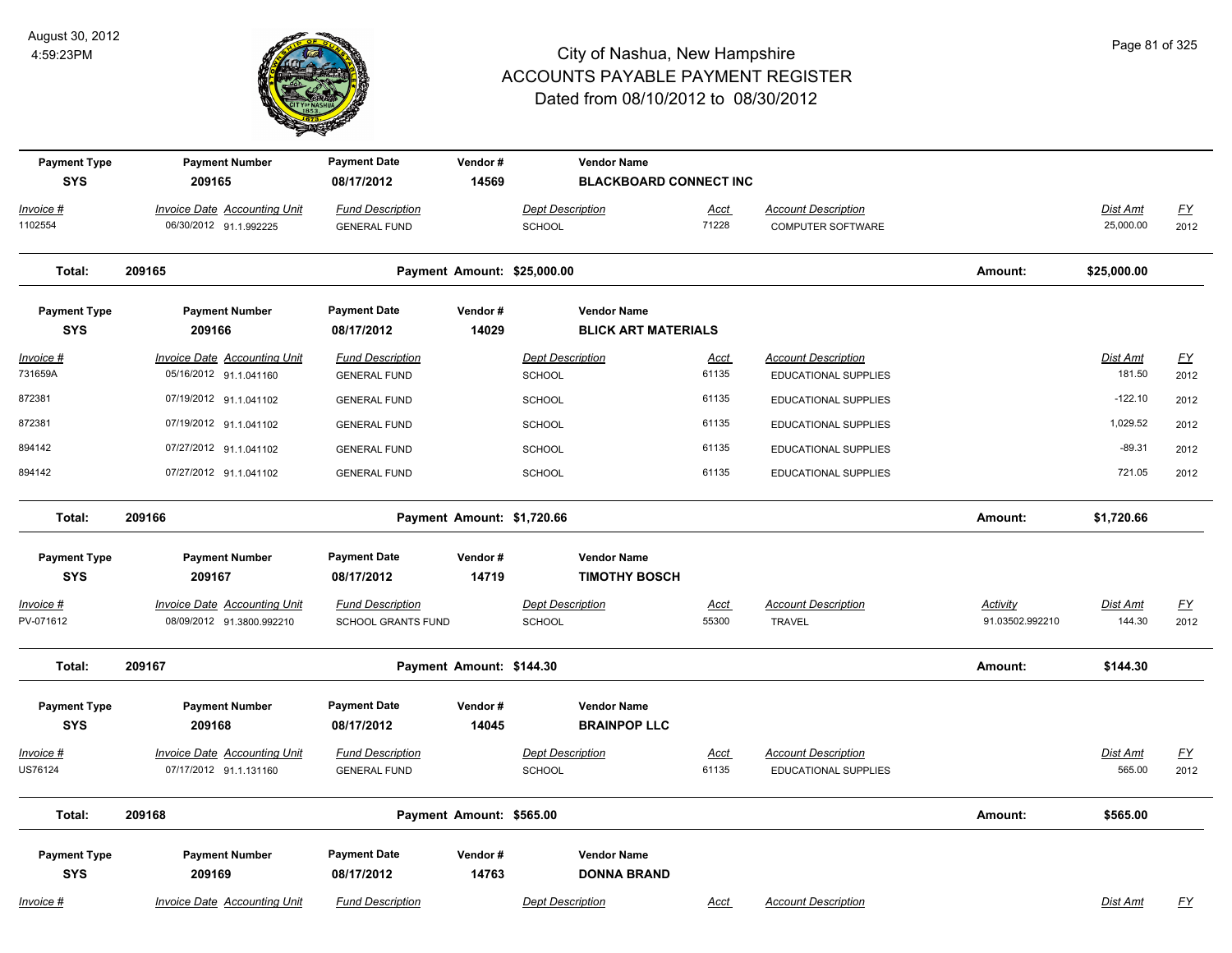

| AUGUST 2012                       | 08/16/2012 91.1.021267                                        | <b>GENERAL FUND</b>                            |                            | <b>SCHOOL</b>                            |                                                             | 55694                | TUITION, OUT OF DISTRICT                                  |                                             | 190.00                    | 2012                              |
|-----------------------------------|---------------------------------------------------------------|------------------------------------------------|----------------------------|------------------------------------------|-------------------------------------------------------------|----------------------|-----------------------------------------------------------|---------------------------------------------|---------------------------|-----------------------------------|
| Total:                            | 209169                                                        |                                                | Payment Amount: \$190.00   |                                          |                                                             |                      |                                                           | Amount:                                     | \$190.00                  |                                   |
| <b>Payment Type</b><br><b>SYS</b> | <b>Payment Number</b><br>209170                               | <b>Payment Date</b><br>08/17/2012              | Vendor#<br>14048           |                                          | <b>Vendor Name</b><br><b>BRIDGEPORT NATIONAL BINDERY IN</b> |                      |                                                           |                                             |                           |                                   |
| $Invoice$ #<br>239618             | <b>Invoice Date Accounting Unit</b><br>07/20/2012 91.1.071160 | <b>Fund Description</b><br><b>GENERAL FUND</b> |                            | <b>Dept Description</b><br>SCHOOL        |                                                             | <u>Acct</u><br>61135 | <b>Account Description</b><br><b>EDUCATIONAL SUPPLIES</b> |                                             | <b>Dist Amt</b><br>328.69 | $\underline{\mathsf{FY}}$<br>2012 |
| Total:                            | 209170                                                        |                                                | Payment Amount: \$328.69   |                                          |                                                             |                      |                                                           | Amount:                                     | \$328.69                  |                                   |
| <b>Payment Type</b><br><b>SYS</b> | <b>Payment Number</b><br>209171                               | <b>Payment Date</b><br>08/17/2012              | Vendor#<br>11510           |                                          | <b>Vendor Name</b><br><b>BRIDGES</b>                        |                      |                                                           | Payee Name<br><b>BRIDGES TRANSITIONS CO</b> |                           |                                   |
| Invoice #<br>5033404              | <b>Invoice Date Accounting Unit</b><br>06/11/2012 91.1.992212 | <b>Fund Description</b><br><b>GENERAL FUND</b> |                            | <b>Dept Description</b><br><b>SCHOOL</b> |                                                             | <b>Acct</b><br>61830 | <b>Account Description</b><br><b>SUBSCRIPTIONS</b>        |                                             | Dist Amt<br>5,041.00      | $\underline{FY}$<br>2012          |
| Total:                            | 209171                                                        |                                                | Payment Amount: \$5,041.00 |                                          |                                                             |                      |                                                           | Amount:                                     | \$5,041.00                |                                   |
| <b>Payment Type</b><br><b>SYS</b> | <b>Payment Number</b><br>209172                               | <b>Payment Date</b><br>08/17/2012              | Vendor#<br>14070           |                                          | <b>Vendor Name</b><br><b>RANDY CALHOUN</b>                  |                      |                                                           |                                             |                           |                                   |
| Invoice #<br>MILES-FEB/MAR        | <b>Invoice Date Accounting Unit</b><br>08/10/2012 91.1.992322 | <b>Fund Description</b><br><b>GENERAL FUND</b> |                            | <b>Dept Description</b><br><b>SCHOOL</b> |                                                             | Acct<br>55307        | <b>Account Description</b><br>MILEAGE REIMBURSEMENTS      |                                             | Dist Amt<br>99.90         | $\underline{FY}$<br>2012          |
| MILES-JUL                         | 08/10/2012 91.1.992322                                        | <b>GENERAL FUND</b>                            |                            | <b>SCHOOL</b>                            |                                                             | 55307                | MILEAGE REIMBURSEMENTS                                    |                                             | 20.81                     | 2012                              |
| MILES-JUN/JUL                     | 07/10/2012 91.1.992322                                        | <b>GENERAL FUND</b>                            |                            | <b>SCHOOL</b>                            |                                                             | 55307                | MILEAGE REIMBURSEMENTS                                    |                                             | 111.83                    | 2012                              |
| MILES-MAR/APR                     | 08/10/2012 91.1.992322                                        | <b>GENERAL FUND</b>                            |                            | <b>SCHOOL</b>                            |                                                             | 55307                | MILEAGE REIMBURSEMENTS                                    |                                             | 76.04                     | 2012                              |
| MILES-MAY                         | 08/10/2012 91.1.992322                                        | <b>GENERAL FUND</b>                            |                            | <b>SCHOOL</b>                            |                                                             | 55307                | MILEAGE REIMBURSEMENTS                                    |                                             | 32.19                     | 2012                              |
| Total:                            | 209172                                                        |                                                | Payment Amount: \$340.77   |                                          |                                                             |                      |                                                           | Amount:                                     | \$340.77                  |                                   |
| <b>Payment Type</b><br><b>SYS</b> | <b>Payment Number</b><br>209173                               | <b>Payment Date</b><br>08/17/2012              | Vendor#<br>14074           |                                          | <b>Vendor Name</b><br><b>CAMBIUM LEARNING INC</b>           |                      |                                                           |                                             |                           |                                   |
| Invoice #<br>RI 959179            | <b>Invoice Date Accounting Unit</b><br>06/26/2012 91.1.992212 | <b>Fund Description</b><br><b>GENERAL FUND</b> |                            | <b>Dept Description</b><br><b>SCHOOL</b> |                                                             | <u>Acct</u><br>61135 | <b>Account Description</b><br><b>EDUCATIONAL SUPPLIES</b> |                                             | Dist Amt<br>11,063.85     | <u>FY</u><br>2012                 |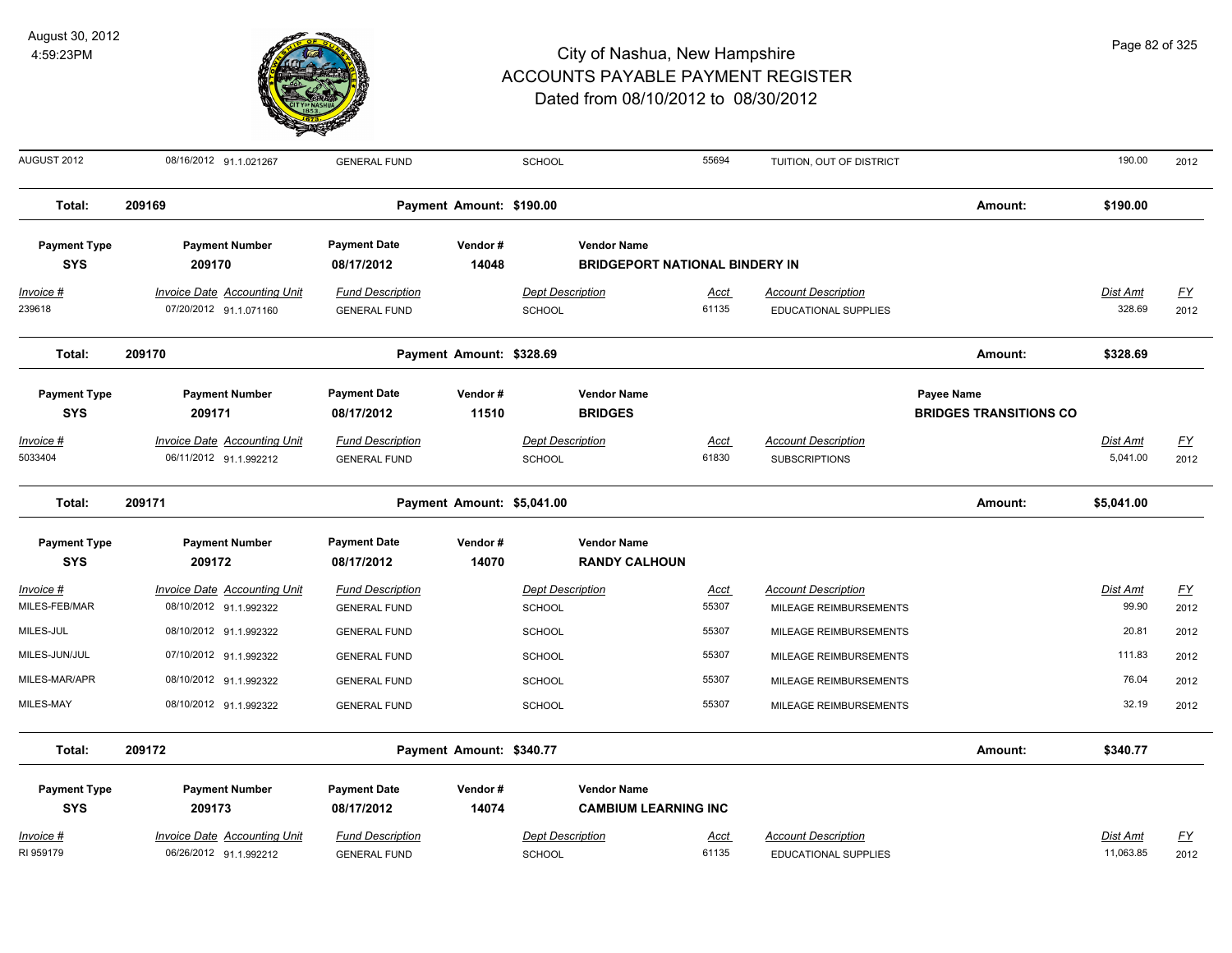

| Total:                            | 209173                                                           |                                                 | Payment Amount: \$11,063.85 |                                                             |                      |                                                                             | Amount: | \$11,063.85               |                          |
|-----------------------------------|------------------------------------------------------------------|-------------------------------------------------|-----------------------------|-------------------------------------------------------------|----------------------|-----------------------------------------------------------------------------|---------|---------------------------|--------------------------|
| <b>Payment Type</b><br><b>SYS</b> | <b>Payment Number</b><br>209174                                  | <b>Payment Date</b><br>08/17/2012               | Vendor#<br>14077            | <b>Vendor Name</b><br><b>BRAD CANFIELD</b>                  |                      |                                                                             |         |                           |                          |
| $Invoice$ #<br>MILES-JUL          | <b>Invoice Date Accounting Unit</b><br>07/31/2012 91.1.992700    | <b>Fund Description</b><br><b>GENERAL FUND</b>  |                             | <b>Dept Description</b><br>SCHOOL                           | Acct<br>55690        | <b>Account Description</b><br>REGULAR TRANSPORTATION<br><b>SERVICES</b>     |         | <b>Dist Amt</b><br>943.50 | <u>FY</u><br>2012        |
| Total:                            | 209174                                                           |                                                 | Payment Amount: \$943.50    |                                                             |                      |                                                                             | Amount: | \$943.50                  |                          |
| <b>Payment Type</b><br><b>SYS</b> | <b>Payment Number</b><br>209175                                  | <b>Payment Date</b><br>08/17/2012               | Vendor#<br>12472            | <b>Vendor Name</b><br><b>CARING HANDS TRANSPORTATION LL</b> |                      |                                                                             |         |                           |                          |
| Invoice #<br>NASO712FRA           | Invoice Date Accounting Unit<br>07/02/2012 91.1.992700           | <b>Fund Description</b><br><b>GENERAL FUND</b>  |                             | <b>Dept Description</b><br>SCHOOL                           | Acct<br>55690        | <b>Account Description</b><br>REGULAR TRANSPORTATION<br><b>SERVICES</b>     |         | Dist Amt<br>7,975.00      | <u>FY</u><br>2012        |
| Total:                            | 209175                                                           |                                                 | Payment Amount: \$7,975.00  |                                                             |                      |                                                                             | Amount: | \$7,975.00                |                          |
| <b>Payment Type</b><br><b>SYS</b> | <b>Payment Number</b><br>209176                                  | <b>Payment Date</b><br>08/17/2012               | Vendor#<br>12479            | <b>Vendor Name</b><br><b>CASCO</b>                          |                      |                                                                             |         |                           |                          |
| Invoice #<br>393405               | <b>Invoice Date Accounting Unit</b><br>08/09/2012 91.2100.993120 | <b>Fund Description</b><br><b>FOOD SERVICES</b> |                             | <b>Dept Description</b><br>SCHOOL                           | Acct<br>54487        | <b>Account Description</b><br><b>EQUIPMENT REPAIRS &amp;</b><br>MAINTENANCE |         | Dist Amt<br>157.50        | <u>FY</u><br>2012        |
| Total:                            | 209176                                                           |                                                 | Payment Amount: \$157.50    |                                                             |                      |                                                                             | Amount: | \$157.50                  |                          |
| <b>Payment Type</b><br><b>SYS</b> | <b>Payment Number</b><br>209177                                  | <b>Payment Date</b><br>08/17/2012               | Vendor#<br>11985            | <b>Vendor Name</b><br><b>THOMAS CASEY</b>                   |                      |                                                                             |         |                           |                          |
| Invoice #<br>HIST7250 & 8250      | <b>Invoice Date Accounting Unit</b><br>08/17/2012 91.1.991160    | <b>Fund Description</b><br><b>GENERAL FUND</b>  |                             | <b>Dept Description</b><br><b>SCHOOL</b>                    | Acct<br>52800        | <b>Account Description</b><br>EDUCATIONAL ASSISTANCE                        |         | Dist Amt<br>720.00        | <u>FY</u><br>2012        |
| Total:                            | 209177                                                           |                                                 | Payment Amount: \$720.00    |                                                             |                      |                                                                             | Amount: | \$720.00                  |                          |
| <b>Payment Type</b><br><b>SYS</b> | <b>Payment Number</b><br>209178                                  | <b>Payment Date</b><br>08/17/2012               | Vendor#<br>12514            | <b>Vendor Name</b><br><b>CLARK ASSOC</b>                    |                      |                                                                             |         |                           |                          |
| Invoice #<br>07/24-08/02          | <b>Invoice Date Accounting Unit</b><br>08/15/2012 91.1.022160    | <b>Fund Description</b><br><b>GENERAL FUND</b>  |                             | <b>Dept Description</b><br><b>SCHOOL</b>                    | <u>Acct</u><br>53614 | <b>Account Description</b><br>PUPIL SUPPORT SERVICES                        |         | Dist Amt<br>6,771.00      | $\underline{FY}$<br>2012 |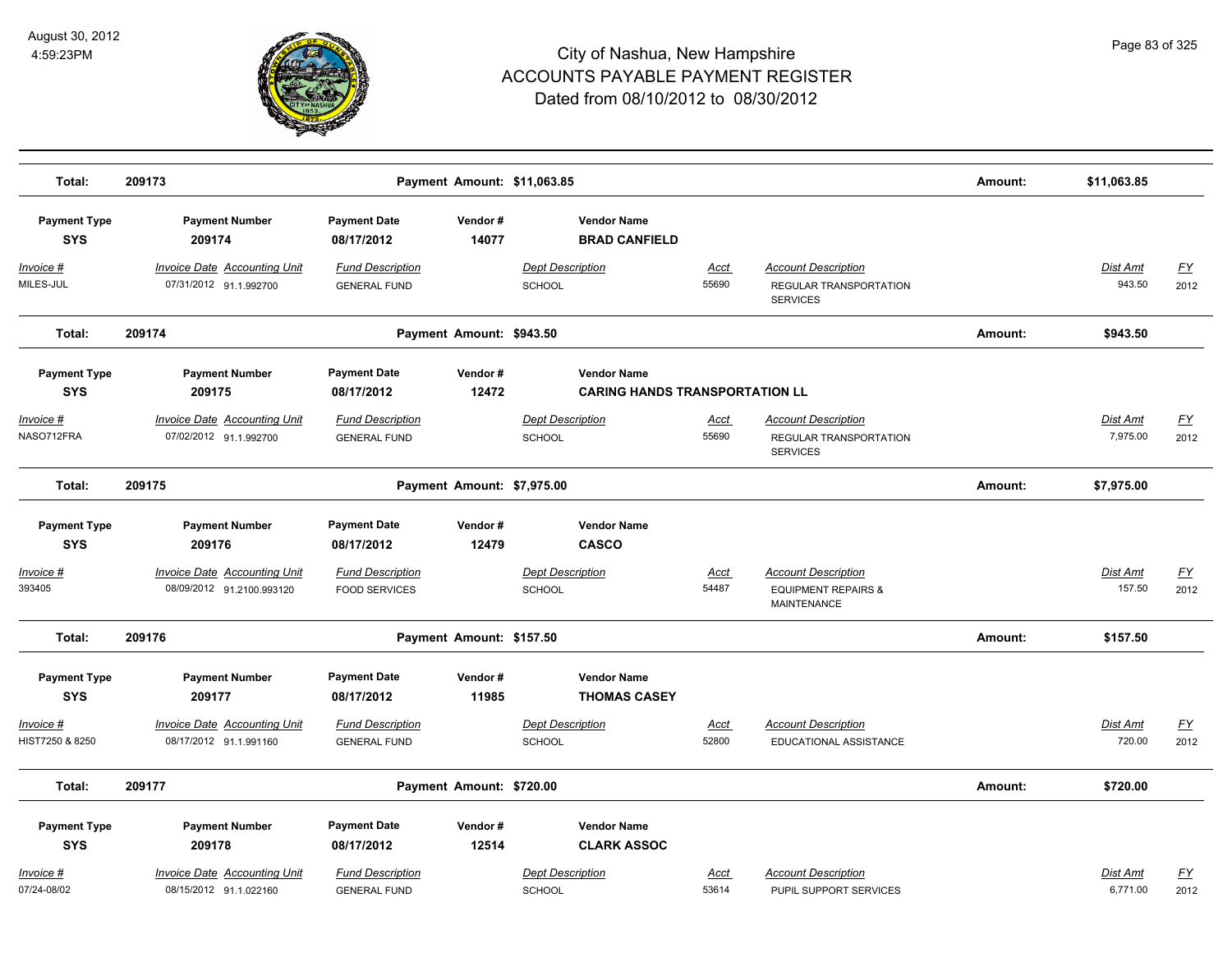

| Total:                            | 209178                                                           |                                                      | Payment Amount: \$6,771.00 |                                                           |                      |                                                           | Amount:                                        | \$6,771.00           |                          |
|-----------------------------------|------------------------------------------------------------------|------------------------------------------------------|----------------------------|-----------------------------------------------------------|----------------------|-----------------------------------------------------------|------------------------------------------------|----------------------|--------------------------|
| <b>Payment Type</b><br><b>SYS</b> | <b>Payment Number</b><br>209179                                  | <b>Payment Date</b><br>08/17/2012                    | Vendor#<br>12093           | <b>Vendor Name</b><br><b>CODEWORK INC</b>                 |                      |                                                           |                                                |                      |                          |
| <u>Invoice #</u><br>1210568       | <b>Invoice Date Accounting Unit</b><br>07/10/2012 91.1.992225    | <b>Fund Description</b><br><b>GENERAL FUND</b>       |                            | <b>Dept Description</b><br>SCHOOL                         | <b>Acct</b><br>71228 | <b>Account Description</b><br>COMPUTER SOFTWARE           |                                                | Dist Amt<br>5,720.00 | <u>FY</u><br>2012        |
| Total:                            | 209179                                                           |                                                      | Payment Amount: \$5,720.00 |                                                           |                      |                                                           | Amount:                                        | \$5,720.00           |                          |
| <b>Payment Type</b><br><b>SYS</b> | <b>Payment Number</b><br>209180                                  | <b>Payment Date</b><br>08/17/2012                    | Vendor#<br>12540           | <b>Vendor Name</b><br><b>COMPUTER HUT dba IT INSIDERS</b> |                      |                                                           |                                                |                      |                          |
| Invoice #<br>82640                | <b>Invoice Date Accounting Unit</b><br>07/25/2012 91.3800.991600 | <b>Fund Description</b><br><b>SCHOOL GRANTS FUND</b> |                            | <b>Dept Description</b><br>SCHOOL                         | <u>Acct</u><br>71221 | <b>Account Description</b><br><b>COMPUTER EQUIPMENT</b>   | Activity<br>91.03212.991600                    | Dist Amt<br>1,479.90 | $\underline{FY}$<br>2012 |
| Total:                            | 209180                                                           |                                                      | Payment Amount: \$1,479.90 |                                                           |                      |                                                           | Amount:                                        | \$1,479.90           |                          |
| <b>Payment Type</b><br><b>SYS</b> | <b>Payment Number</b><br>209181                                  | <b>Payment Date</b><br>08/17/2012                    | Vendor#<br>12110           | <b>Vendor Name</b><br><b>CONTINENTAL PRESS</b>            |                      |                                                           |                                                |                      |                          |
| <u> Invoice #</u><br>591197       | <b>Invoice Date Accounting Unit</b><br>07/18/2012 91.1.181260    | <b>Fund Description</b><br><b>GENERAL FUND</b>       |                            | <b>Dept Description</b><br><b>SCHOOL</b>                  | <u>Acct</u><br>61135 | <b>Account Description</b><br><b>EDUCATIONAL SUPPLIES</b> |                                                | Dist Amt<br>784.30   | $\underline{FY}$<br>2012 |
| Total:                            | 209181                                                           |                                                      | Payment Amount: \$784.30   |                                                           |                      |                                                           | Amount:                                        | \$784.30             |                          |
| <b>Payment Type</b><br><b>SYS</b> | <b>Payment Number</b><br>209182                                  | <b>Payment Date</b><br>08/17/2012                    | Vendor#<br>14155           | <b>Vendor Name</b><br><b>CRYSTAL ROCK BOTTLED WATER</b>   |                      |                                                           |                                                |                      |                          |
| Invoice #<br>447637               | <b>Invoice Date Accounting Unit</b><br>07/31/2012 91.1.071160    | <b>Fund Description</b><br><b>GENERAL FUND</b>       |                            | <b>Dept Description</b><br>SCHOOL                         | Acct<br>61135        | <b>Account Description</b><br><b>EDUCATIONAL SUPPLIES</b> |                                                | Dist Amt<br>28.42    | $\underline{FY}$<br>2012 |
| Total:                            | 209182                                                           |                                                      | Payment Amount: \$28.42    |                                                           |                      |                                                           | Amount:                                        | \$28.42              |                          |
| <b>Payment Type</b><br><b>SYS</b> | <b>Payment Number</b><br>209183                                  | <b>Payment Date</b><br>08/17/2012                    | Vendor#<br>14157           | <b>Vendor Name</b><br><b>CURRICULUM ASSOC INC</b>         |                      |                                                           | Payee Name<br><b>CURRICULUM ASSOCIATES LLC</b> |                      |                          |
| Invoice #<br>90164372             | <b>Invoice Date Accounting Unit</b><br>07/19/2012 91.1.201128    | <b>Fund Description</b><br><b>GENERAL FUND</b>       |                            | <b>Dept Description</b><br><b>SCHOOL</b>                  | Acct<br>61875        | <b>Account Description</b><br><b>BOOKS</b>                |                                                | Dist Amt<br>306.08   | EY<br>2012               |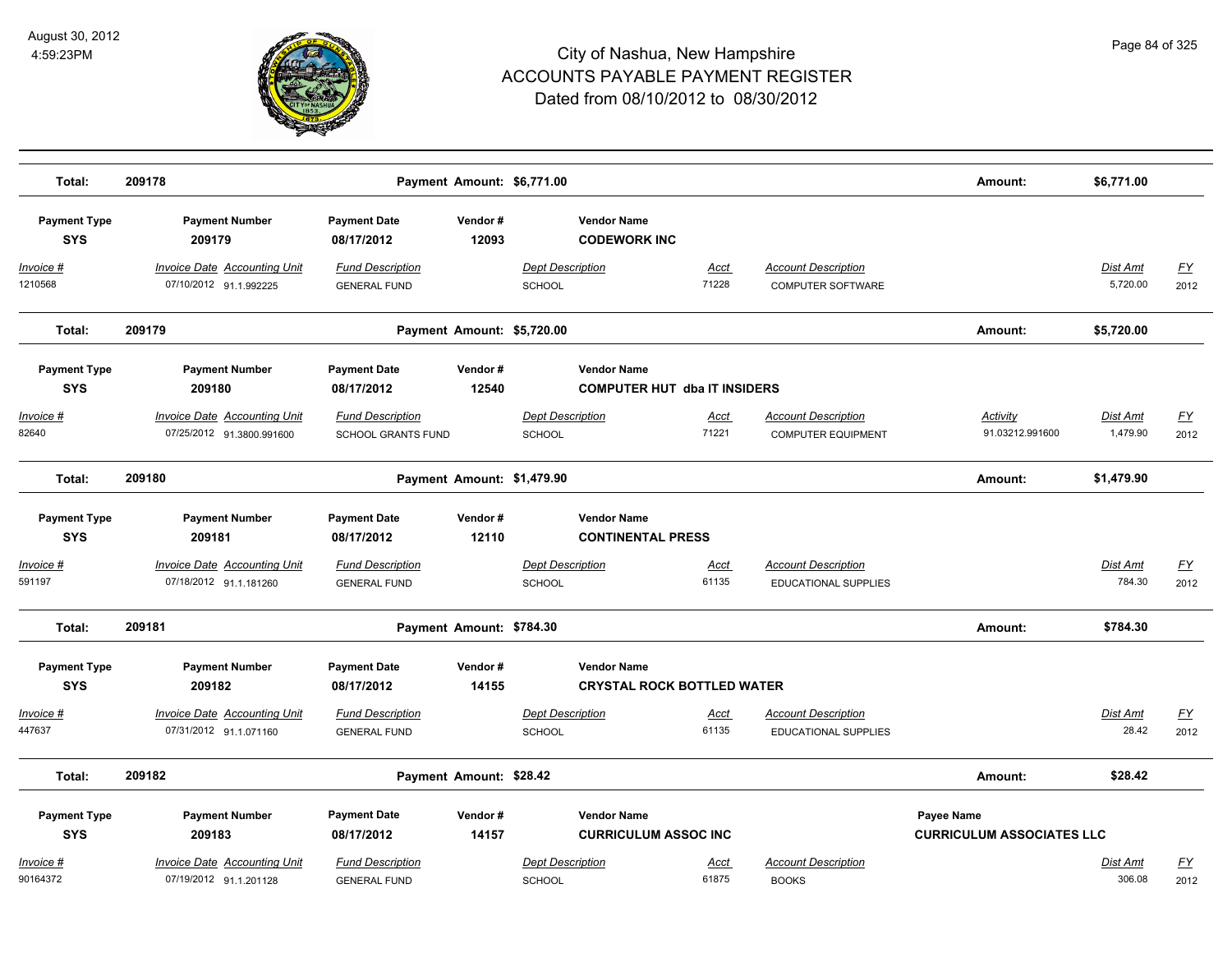

| Total:                            | 209183                                                        |                                                | Payment Amount: \$306.08    |                                                             |                      |                                                      | Amount: | \$306.08           |            |
|-----------------------------------|---------------------------------------------------------------|------------------------------------------------|-----------------------------|-------------------------------------------------------------|----------------------|------------------------------------------------------|---------|--------------------|------------|
| <b>Payment Type</b><br><b>SYS</b> | <b>Payment Number</b><br>209184                               | <b>Payment Date</b><br>08/17/2012              | Vendor#<br>12590            | <b>Vendor Name</b><br><b>CUSTOM COMPUTER SPECIALIST INC</b> |                      |                                                      |         |                    |            |
| Invoice #                         | Invoice Date Accounting Unit                                  | <b>Fund Description</b>                        |                             | <b>Dept Description</b>                                     | <u>Acct</u>          | <b>Account Description</b>                           |         | Dist Amt           | <u>FY</u>  |
| 84746                             | 06/14/2012 91.1.992225                                        | <b>GENERAL FUND</b>                            |                             | SCHOOL                                                      | 54487                | <b>EQUIPMENT REPAIRS &amp;</b>                       |         | 917.65             | 2012       |
| 84747                             | 06/14/2012 91.1.992225                                        | <b>GENERAL FUND</b>                            |                             | <b>SCHOOL</b>                                               | 71221                | <b>MAINTENANCE</b><br><b>COMPUTER EQUIPMENT</b>      |         | 5,276.47           | 2012       |
| 84748                             | 06/14/2012 91.1.992225                                        | <b>GENERAL FUND</b>                            |                             | <b>SCHOOL</b>                                               | 71221                | <b>COMPUTER EQUIPMENT</b>                            |         | 5,276.47           | 2012       |
| Total:                            | 209184                                                        |                                                | Payment Amount: \$11,470.59 |                                                             |                      |                                                      | Amount: | \$11,470.59        |            |
| <b>Payment Type</b>               | <b>Payment Number</b>                                         | <b>Payment Date</b>                            | Vendor#                     | <b>Vendor Name</b>                                          |                      |                                                      |         |                    |            |
| <b>SYS</b>                        | 209185                                                        | 08/17/2012                                     | 14721                       | <b>SANDY DEHNER</b>                                         |                      |                                                      |         |                    |            |
| Invoice #                         | <b>Invoice Date Accounting Unit</b>                           | <b>Fund Description</b>                        |                             | <b>Dept Description</b>                                     | <b>Acct</b>          | <b>Account Description</b>                           |         | Dist Amt           | EY         |
| <b>JUL-12</b>                     | 07/31/2012 91.1.031160                                        | <b>GENERAL FUND</b>                            |                             | <b>SCHOOL</b>                                               | 61135                | <b>EDUCATIONAL SUPPLIES</b>                          |         | 30.00              | 2012       |
| Total:                            | 209185                                                        |                                                | Payment Amount: \$30.00     |                                                             |                      |                                                      | Amount: | \$30.00            |            |
| <b>Payment Type</b><br><b>SYS</b> | <b>Payment Number</b><br>209186                               | <b>Payment Date</b><br>08/17/2012              | Vendor#<br>11992            | <b>Vendor Name</b><br><b>PHIL DEROSA</b>                    |                      |                                                      |         |                    |            |
| Invoice #                         | <b>Invoice Date Accounting Unit</b>                           | <b>Fund Description</b>                        |                             | <b>Dept Description</b>                                     | <u>Acct</u>          | <b>Account Description</b>                           |         | Dist Amt           | <u>FY</u>  |
| ED7005                            | 08/17/2012 91.1.991160                                        | <b>GENERAL FUND</b>                            |                             | <b>SCHOOL</b>                                               | 52800                | EDUCATIONAL ASSISTANCE                               |         | 672.00             | 2012       |
| Total:                            | 209186                                                        |                                                | Payment Amount: \$672.00    |                                                             |                      |                                                      | Amount: | \$672.00           |            |
| <b>Payment Type</b>               | <b>Payment Number</b>                                         | <b>Payment Date</b>                            | Vendor#                     | <b>Vendor Name</b>                                          |                      |                                                      |         |                    |            |
| <b>SYS</b>                        | 209187                                                        | 08/17/2012                                     | 14174                       | <b>ALLAN DICHARD</b>                                        |                      |                                                      |         |                    |            |
| Invoice #<br>MILES-JULY           | <b>Invoice Date Accounting Unit</b><br>08/14/2012 91.1.222610 | <b>Fund Description</b><br><b>GENERAL FUND</b> |                             | <b>Dept Description</b><br>SCHOOL                           | <u>Acct</u><br>55307 | <b>Account Description</b><br>MILEAGE REIMBURSEMENTS |         | Dist Amt<br>165.11 | EY<br>2012 |
| Total:                            | 209187                                                        |                                                | Payment Amount: \$165.11    |                                                             |                      |                                                      | Amount: | \$165.11           |            |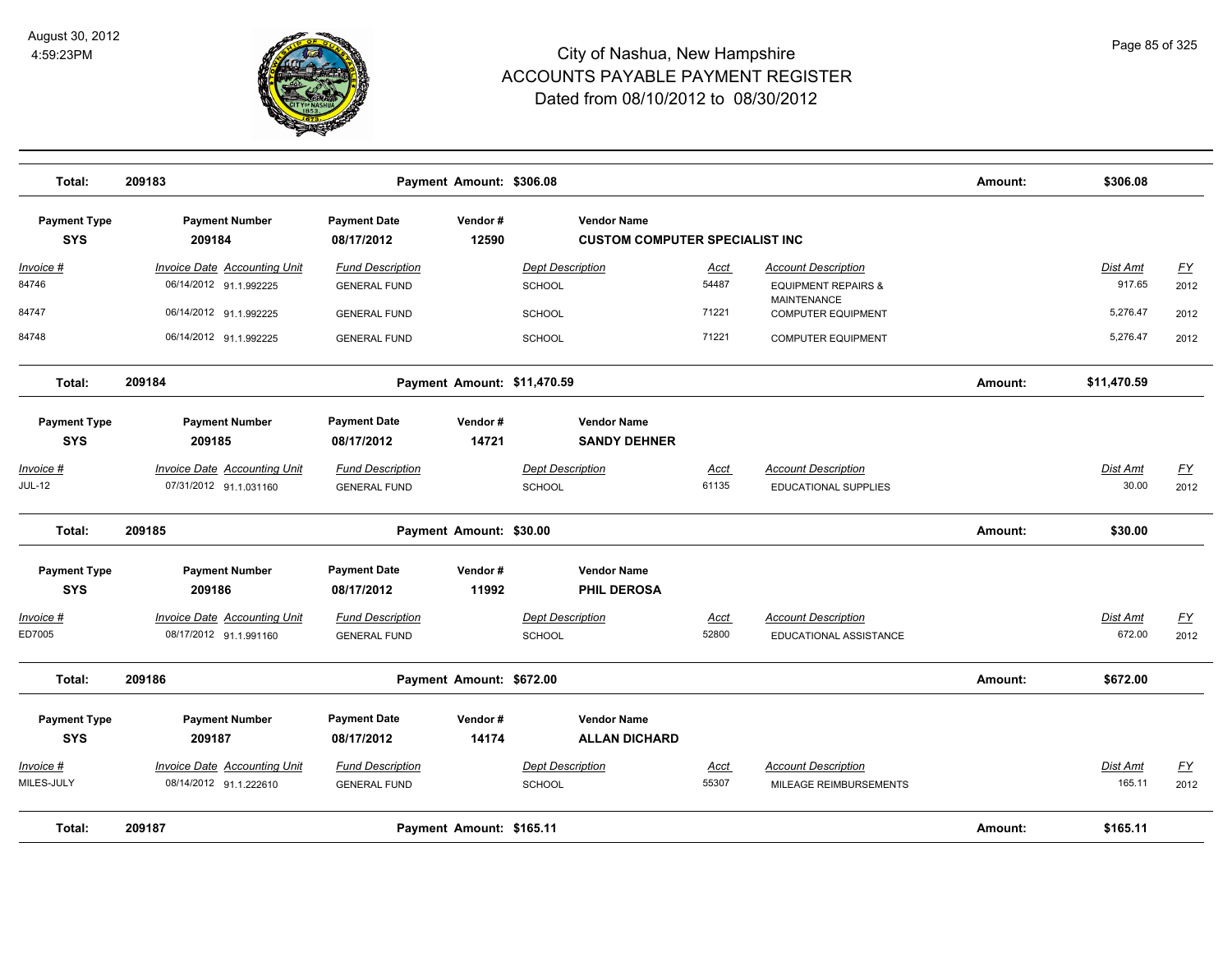

| <b>Payment Type</b><br><b>SYS</b> | <b>Payment Number</b><br>209188                                  | <b>Payment Date</b><br>08/17/2012              | Vendor#<br>11941         | <b>Vendor Name</b><br><b>DONNA M SUTHERLAND</b>            |                      |                                                                         |                                    |                             |                                   |
|-----------------------------------|------------------------------------------------------------------|------------------------------------------------|--------------------------|------------------------------------------------------------|----------------------|-------------------------------------------------------------------------|------------------------------------|-----------------------------|-----------------------------------|
| Invoice #<br>MILES-JUL            | <b>Invoice Date Accounting Unit</b><br>07/31/2012 91.1.992700    | <b>Fund Description</b><br><b>GENERAL FUND</b> |                          | <b>Dept Description</b><br>SCHOOL                          | <b>Acct</b><br>55690 | <b>Account Description</b><br>REGULAR TRANSPORTATION<br><b>SERVICES</b> |                                    | Dist Amt<br>319.68          | <u>FY</u><br>2012                 |
| Total:                            | 209188                                                           |                                                | Payment Amount: \$319.68 |                                                            |                      |                                                                         | Amount:                            | \$319.68                    |                                   |
| <b>Payment Type</b><br><b>SYS</b> | <b>Payment Number</b><br>209189                                  | <b>Payment Date</b><br>08/17/2012              | Vendor#<br>11504         | <b>Vendor Name</b><br><b>LISA DUNCKLEE</b>                 |                      |                                                                         |                                    |                             |                                   |
| <u> Invoice #</u><br>PV-070912    | <b>Invoice Date Accounting Unit</b><br>08/10/2012 91.3800.182200 | <b>Fund Description</b><br>SCHOOL GRANTS FUND  |                          | <b>Dept Description</b><br>SCHOOL                          | <u>Acct</u><br>55300 | <b>Account Description</b><br><b>TRAVEL</b>                             | <b>Activity</b><br>91.03542.182200 | <b>Dist Amt</b><br>364.54   | <u>FY</u><br>2012                 |
| Total:                            | 209189                                                           |                                                | Payment Amount: \$364.54 |                                                            |                      |                                                                         | Amount:                            | \$364.54                    |                                   |
| <b>Payment Type</b><br><b>SYS</b> | <b>Payment Number</b><br>209190                                  | <b>Payment Date</b><br>08/17/2012              | Vendor#<br>14197         | <b>Vendor Name</b><br><b>MARIANNE DUSTIN</b>               |                      |                                                                         |                                    |                             |                                   |
| Invoice #<br>MILES-JUL            | Invoice Date Accounting Unit<br>07/30/2012 91.1.041300           | <b>Fund Description</b><br><b>GENERAL FUND</b> |                          | <b>Dept Description</b><br>SCHOOL                          | Acct<br>55307        | <b>Account Description</b><br>MILEAGE REIMBURSEMENTS                    |                                    | Dist Amt<br>86.86           | <u>FY</u><br>2012                 |
| Total:                            | 209190                                                           |                                                | Payment Amount: \$86.86  |                                                            |                      |                                                                         | Amount:                            | \$86.86                     |                                   |
| <b>Payment Type</b><br><b>SYS</b> | <b>Payment Number</b><br>209191                                  | <b>Payment Date</b><br>08/17/2012              | Vendor#<br>12666         | <b>Vendor Name</b><br><b>EASTER SEALS OF NEW HAMPSHIRE</b> |                      |                                                                         |                                    |                             |                                   |
| <u> Invoice #</u><br>173820       | <b>Invoice Date Accounting Unit</b><br>06/05/2012 91.1.021267    | <b>Fund Description</b><br><b>GENERAL FUND</b> |                          | <b>Dept Description</b><br>SCHOOL                          | <u>Acct</u><br>55694 | <b>Account Description</b><br>TUITION, OUT OF DISTRICT                  |                                    | <b>Dist Amt</b><br>4,633.40 | $\underline{\mathsf{FY}}$<br>2012 |
| 173830                            | 06/05/2012 91.1.021267                                           | <b>GENERAL FUND</b>                            |                          | <b>SCHOOL</b>                                              | 55694                | TUITION, OUT OF DISTRICT                                                |                                    | 4,073.30                    | 2012                              |
| 174000                            | 06/05/2012 91.1.021267                                           | <b>GENERAL FUND</b>                            |                          | <b>SCHOOL</b>                                              | 55694                | TUITION, OUT OF DISTRICT                                                |                                    | 4,782.76                    | 2012                              |
| 174180                            | 06/05/2012 91.1.021267                                           | <b>GENERAL FUND</b>                            |                          | <b>SCHOOL</b>                                              | 55694                | TUITION, OUT OF DISTRICT                                                |                                    | 4,045.09                    | 2012                              |
| 174680                            | 06/05/2012 91.1.021267                                           | <b>GENERAL FUND</b>                            |                          | <b>SCHOOL</b>                                              | 55694                | TUITION, OUT OF DISTRICT                                                |                                    | 1,666.35                    | 2012                              |
| 174690                            | 06/05/2012 91.1.021267                                           | <b>GENERAL FUND</b>                            |                          | <b>SCHOOL</b>                                              | 55694                | TUITION, OUT OF DISTRICT                                                |                                    | 1,666.35                    | 2012                              |
| 174860                            | 06/05/2012 91.1.021267                                           | <b>GENERAL FUND</b>                            |                          | <b>SCHOOL</b>                                              | 55694                | TUITION, OUT OF DISTRICT                                                |                                    | 1,666.35                    | 2012                              |
| 175020                            | 06/05/2012 91.1.021267                                           | <b>GENERAL FUND</b>                            |                          | SCHOOL                                                     | 55694                | TUITION, OUT OF DISTRICT                                                |                                    | 1,418.04                    | 2012                              |
| 182640                            | 07/05/2012 91.1.021267                                           | <b>GENERAL FUND</b>                            |                          | <b>SCHOOL</b>                                              | 55694                | TUITION, OUT OF DISTRICT                                                |                                    | 1,600.00                    | 2012                              |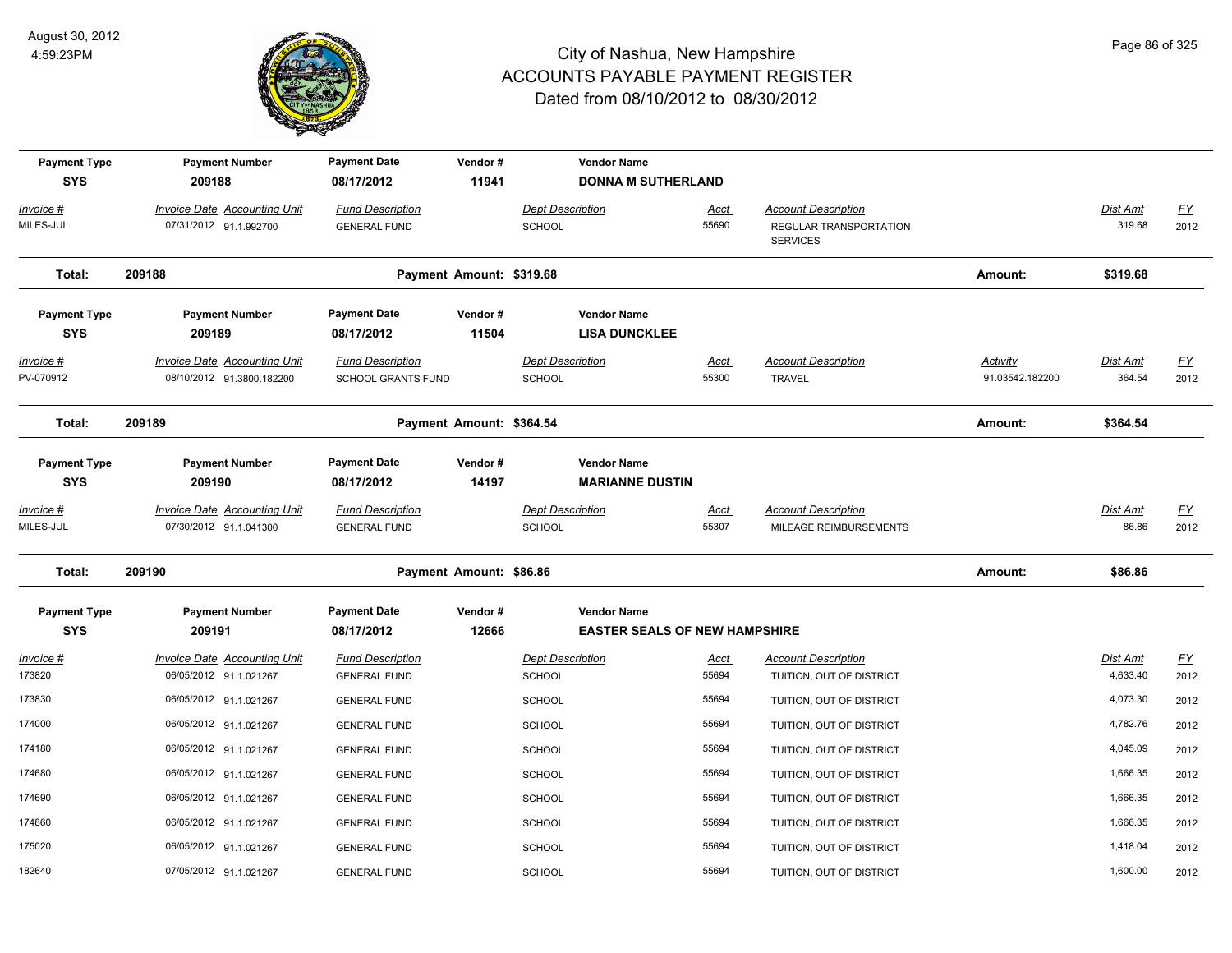

| Total:                            | 209191                                                        |                                                |                            | Payment Amount: \$25,551.64                    |                      |                                                                         | Amount:                             | \$25,551.64              |                   |
|-----------------------------------|---------------------------------------------------------------|------------------------------------------------|----------------------------|------------------------------------------------|----------------------|-------------------------------------------------------------------------|-------------------------------------|--------------------------|-------------------|
| <b>Payment Type</b><br><b>SYS</b> | <b>Payment Number</b><br>209192                               | <b>Payment Date</b><br>08/17/2012              | Vendor#<br>14201           | <b>Vendor Name</b><br><b>EAI EDUCATION</b>     |                      |                                                                         | Payee Name<br><b>ERIC ARMIN INC</b> |                          |                   |
| Invoice #<br>560617               | <b>Invoice Date Accounting Unit</b><br>07/20/2012 91.1.181160 | <b>Fund Description</b><br><b>GENERAL FUND</b> |                            | <b>Dept Description</b><br><b>SCHOOL</b>       | Acct<br>61135        | <b>Account Description</b><br><b>EDUCATIONAL SUPPLIES</b>               |                                     | <b>Dist Amt</b><br>75.84 | EY<br>2012        |
| Total:                            | 209192                                                        |                                                | Payment Amount: \$75.84    |                                                |                      |                                                                         | Amount:                             | \$75.84                  |                   |
| <b>Payment Type</b><br><b>SYS</b> | <b>Payment Number</b><br>209193                               | <b>Payment Date</b><br>08/17/2012              | Vendor#<br>14213           | <b>Vendor Name</b><br><b>VIRGINIA ESSON</b>    |                      |                                                                         |                                     |                          |                   |
| Invoice #<br>MILES-JUL            | Invoice Date Accounting Unit<br>08/10/2012 91.1.071160        | <b>Fund Description</b><br><b>GENERAL FUND</b> |                            | <b>Dept Description</b><br>SCHOOL              | Acct<br>55307        | <b>Account Description</b><br>MILEAGE REIMBURSEMENTS                    |                                     | <b>Dist Amt</b><br>4.88  | <u>FY</u><br>2012 |
| Total:                            | 209193                                                        |                                                | Payment Amount: \$4.88     |                                                |                      |                                                                         | Amount:                             | \$4.88                   |                   |
| <b>Payment Type</b><br><b>SYS</b> | <b>Payment Number</b><br>209194                               | <b>Payment Date</b><br>08/17/2012              | Vendor#<br>12695           | <b>Vendor Name</b><br><b>ETA CUISENAIRE</b>    |                      |                                                                         | Payee Name<br><b>ETA HAND2MIND</b>  |                          |                   |
| Invoice #<br>50503109             | <b>Invoice Date Accounting Unit</b><br>07/17/2012 91.1.131160 | <b>Fund Description</b><br><b>GENERAL FUND</b> |                            | <b>Dept Description</b><br><b>SCHOOL</b>       | <b>Acct</b><br>61135 | <b>Account Description</b><br><b>EDUCATIONAL SUPPLIES</b>               |                                     | Dist Amt<br>24.10        | <u>FY</u><br>2012 |
| Total:                            | 209194                                                        |                                                | Payment Amount: \$24.10    |                                                |                      |                                                                         | Amount:                             | \$24.10                  |                   |
| <b>Payment Type</b><br><b>SYS</b> | <b>Payment Number</b><br>209195                               | <b>Payment Date</b><br>08/17/2012              | Vendor#<br>12092           | <b>Vendor Name</b><br><b>FARONICS</b>          |                      |                                                                         |                                     |                          |                   |
| Invoice #<br>INUS0117063          | <b>Invoice Date Accounting Unit</b><br>07/10/2012 91.1.992225 | <b>Fund Description</b><br><b>GENERAL FUND</b> |                            | <b>Dept Description</b><br>SCHOOL              | Acct<br>71228        | <b>Account Description</b><br><b>COMPUTER SOFTWARE</b>                  |                                     | Dist Amt<br>3,240.00     | <u>FY</u><br>2012 |
| Total:                            | 209195                                                        |                                                | Payment Amount: \$3,240.00 |                                                |                      |                                                                         | Amount:                             | \$3,240.00               |                   |
| <b>Payment Type</b><br><b>SYS</b> | <b>Payment Number</b><br>209196                               | <b>Payment Date</b><br>08/17/2012              | Vendor#<br>14227           | <b>Vendor Name</b><br><b>FIRST STUDENT INC</b> |                      |                                                                         |                                     |                          |                   |
| Invoice #<br>17746505             | Invoice Date Accounting Unit<br>07/24/2012 91.1.992700        | <b>Fund Description</b><br><b>GENERAL FUND</b> |                            | <b>Dept Description</b><br>SCHOOL              | <u>Acct</u><br>55690 | <b>Account Description</b><br>REGULAR TRANSPORTATION<br><b>SERVICES</b> | Activity                            | Dist Amt<br>65.65        | <u>FY</u><br>2012 |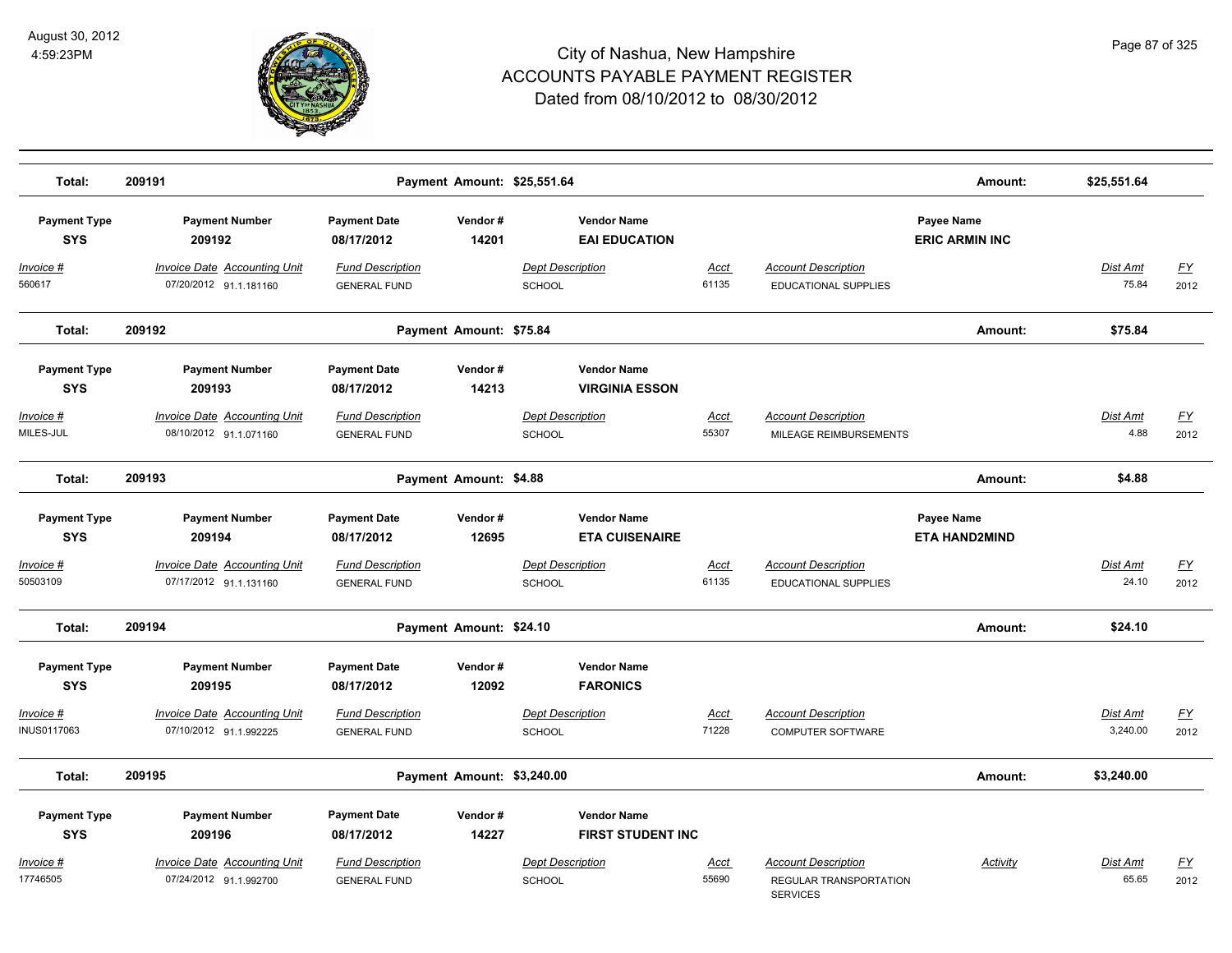

| 17746526                          | 07/28/2012 91.1.992700                                           | <b>GENERAL FUND</b>                           |                            | SCHOOL                                             | 55690                          | REGULAR TRANSPORTATION                                               |                                    | 66,222.06                 | 2012              |
|-----------------------------------|------------------------------------------------------------------|-----------------------------------------------|----------------------------|----------------------------------------------------|--------------------------------|----------------------------------------------------------------------|------------------------------------|---------------------------|-------------------|
| 17746528                          | 07/28/2012 91.1.992700                                           | <b>GENERAL FUND</b>                           |                            | <b>SCHOOL</b>                                      | 55690                          | <b>SERVICES</b><br>REGULAR TRANSPORTATION                            |                                    | 10,317.25                 | 2012              |
| 17746554                          | 07/31/2012 91.3800.991260                                        | <b>SCHOOL GRANTS FUND</b>                     |                            | <b>SCHOOL</b>                                      | 55690                          | <b>SERVICES</b><br>REGULAR TRANSPORTATION<br><b>SERVICES</b>         | 91.03771.991260                    | 96.15                     | 2012              |
| 17746555                          | 07/31/2012 91.3800.991260                                        | SCHOOL GRANTS FUND                            |                            | SCHOOL                                             | 55690                          | REGULAR TRANSPORTATION<br><b>SERVICES</b>                            | 91.03771.991260                    | 60.33                     | 2012              |
| 17746558                          | 07/31/2012 91.1.992700                                           | <b>GENERAL FUND</b>                           |                            | SCHOOL                                             | 55690                          | REGULAR TRANSPORTATION<br><b>SERVICES</b>                            |                                    | 54.52                     | 2012              |
| Total:                            | 209196                                                           |                                               |                            | Payment Amount: \$76,815.96                        |                                |                                                                      | Amount:                            | \$76,815.96               |                   |
| <b>Payment Type</b><br><b>SYS</b> | <b>Payment Number</b><br>209197                                  | <b>Payment Date</b><br>08/17/2012             | Vendor#<br>14733           | <b>Vendor Name</b><br><b>PAULA FORDIN</b>          |                                |                                                                      |                                    |                           |                   |
| <u>Invoice #</u><br>PEER COACH    | <b>Invoice Date Accounting Unit</b><br>08/14/2012 91.3800.411500 | <b>Fund Description</b><br>SCHOOL GRANTS FUND |                            | <b>Dept Description</b><br>SCHOOL                  | <u>Acct</u><br>53607           | <b>Account Description</b><br>PROGRAM IMPROVEMENT<br><b>SERVICES</b> | <b>Activity</b><br>91.03501.411500 | <b>Dist Amt</b><br>500.00 | <u>FY</u><br>2012 |
| Total:                            | 209197                                                           |                                               | Payment Amount: \$500.00   |                                                    |                                |                                                                      | Amount:                            | \$500.00                  |                   |
| <b>Payment Type</b><br><b>SYS</b> | <b>Payment Number</b><br>209198                                  | <b>Payment Date</b><br>08/17/2012             | Vendor#<br>12745           | <b>Vendor Name</b><br><b>FRANKLIN PAINT CO INC</b> |                                |                                                                      |                                    |                           |                   |
| Invoice #                         | <b>Invoice Date Accounting Unit</b>                              | <b>Fund Description</b>                       |                            | <b>Dept Description</b>                            | <u>Acct</u>                    | <b>Account Description</b>                                           |                                    | Dist Amt                  | EY                |
| 114611                            | 07/26/2012 91.1.222630                                           | <b>GENERAL FUND</b>                           |                            | <b>SCHOOL</b>                                      | 61599                          | <b>GROUNDS MAINTENANCE</b><br><b>SUPPLIES</b>                        |                                    | 200.50                    | 2012              |
| Total:                            | 209198                                                           |                                               | Payment Amount: \$200.50   |                                                    |                                |                                                                      | Amount:                            | \$200.50                  |                   |
| <b>Payment Type</b><br><b>SYS</b> | <b>Payment Number</b><br>209199                                  | <b>Payment Date</b><br>08/17/2012             | Vendor#<br>14238           | <b>Vendor Name</b>                                 | FREESTYLE PHOTOGRAPHIC SUPPLIE |                                                                      |                                    |                           |                   |
| Invoice #                         | <b>Invoice Date Accounting Unit</b>                              | <b>Fund Description</b>                       |                            | <b>Dept Description</b>                            | Acct                           | <b>Account Description</b>                                           |                                    | Dist Amt                  | <u>FY</u>         |
| 305324                            | 07/24/2012 91.1.041102                                           | <b>GENERAL FUND</b>                           |                            | SCHOOL                                             | 61135                          | EDUCATIONAL SUPPLIES                                                 |                                    | $-53.10$                  | 2012              |
| 305324                            | 07/24/2012 91.1.041102                                           | <b>GENERAL FUND</b>                           |                            | SCHOOL                                             | 61135                          | EDUCATIONAL SUPPLIES                                                 |                                    | 1,133.44                  | 2012              |
| Total:                            | 209199                                                           |                                               | Payment Amount: \$1,080.34 |                                                    |                                |                                                                      | Amount:                            | \$1.080.34                |                   |
| <b>Payment Type</b><br><b>SYS</b> | <b>Payment Number</b><br>209200                                  | <b>Payment Date</b><br>08/17/2012             | Vendor#<br>14744           | <b>Vendor Name</b><br><b>JILL GAGNE</b>            |                                |                                                                      |                                    |                           |                   |
| Invoice #                         | Invoice Date Accounting Unit                                     | <b>Fund Description</b>                       |                            | <b>Dept Description</b>                            | Acct                           | <b>Account Description</b>                                           |                                    | Dist Amt                  | <u>FY</u>         |
| <b>SPRING CONF</b>                | 08/15/2012 91.2100.993120                                        | <b>FOOD SERVICES</b>                          |                            | SCHOOL                                             | 55400                          | <b>CONFERENCES AND</b><br><b>SEMINARS</b>                            |                                    | 75.00                     | 2012              |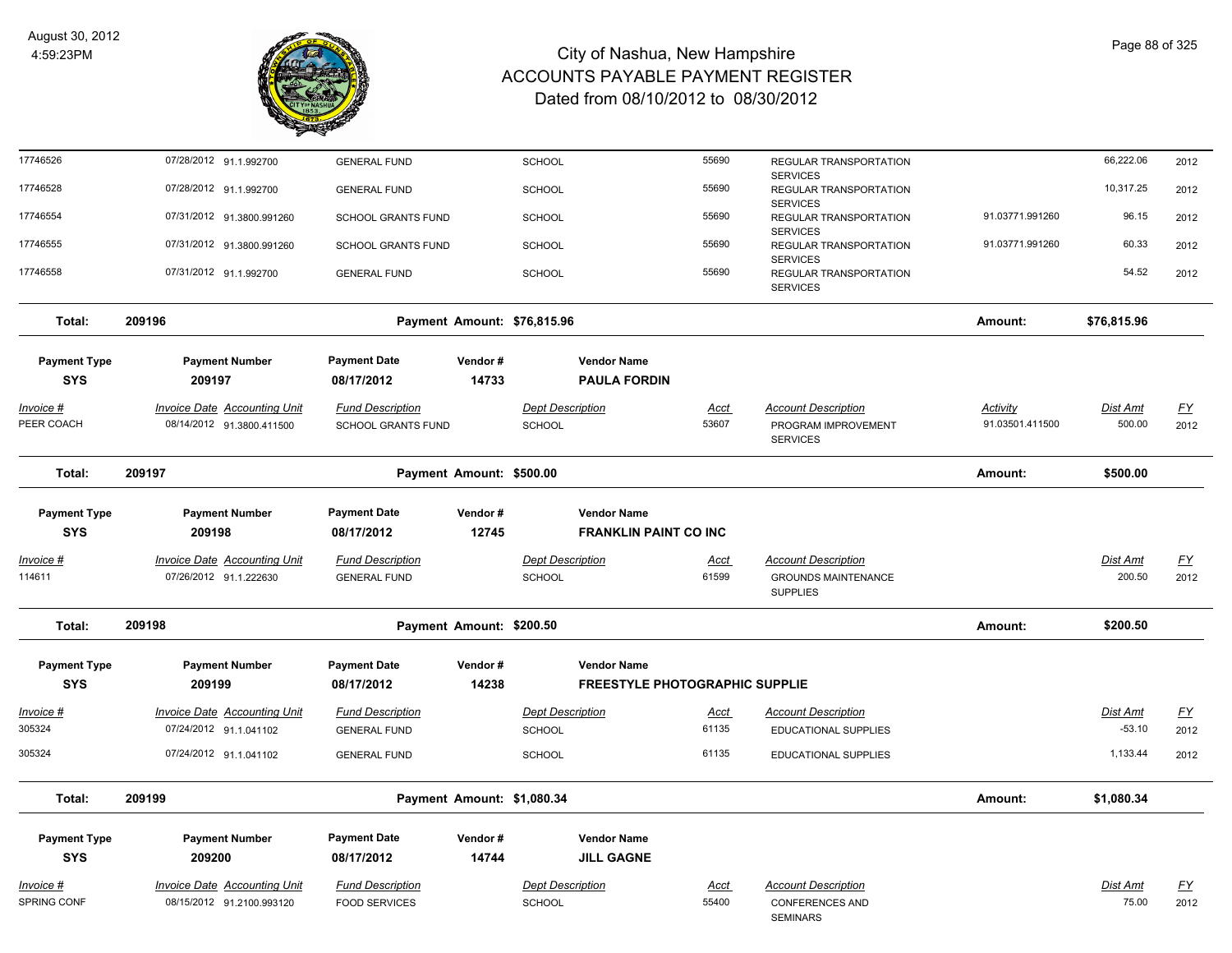

| Total:                            | 209200                                                           | Payment Amount: \$75.00                              |                  |                                          |                                                           |                                                      | Amount:                                                    | \$75.00                 |                   |
|-----------------------------------|------------------------------------------------------------------|------------------------------------------------------|------------------|------------------------------------------|-----------------------------------------------------------|------------------------------------------------------|------------------------------------------------------------|-------------------------|-------------------|
| <b>Payment Type</b><br><b>SYS</b> | <b>Payment Number</b><br>209201                                  | <b>Payment Date</b><br>08/17/2012                    | Vendor#<br>14247 |                                          | <b>Vendor Name</b><br><b>GARELICK FARMS LYNN</b>          |                                                      |                                                            |                         |                   |
| <u> Invoice #</u><br>9631870      | <b>Invoice Date Accounting Unit</b><br>07/14/2012 91.2222.991490 | <b>Fund Description</b><br>AFTER SCHOOL PROGRAM      |                  | <b>Dept Description</b><br><b>SCHOOL</b> | Acct<br>61299                                             | <b>Account Description</b><br>MISCELLANEOUS SUPPLIES |                                                            | Dist Amt<br>67.27       | <u>FY</u><br>2012 |
| 9631871                           | 07/14/2012 91.2222.991490                                        | AFTER SCHOOL PROGRAM                                 |                  | <b>SCHOOL</b>                            | 61299                                                     | MISCELLANEOUS SUPPLIES                               |                                                            | 54.76                   | 2012              |
| 9657865                           | 07/28/2012 91.2222.991490                                        | AFTER SCHOOL PROGRAM                                 |                  | <b>SCHOOL</b>                            | 61299                                                     | MISCELLANEOUS SUPPLIES                               |                                                            | 70.32                   | 2012              |
| 9657866                           | 07/28/2012 91.2222.991490                                        | AFTER SCHOOL PROGRAM                                 |                  | <b>SCHOOL</b>                            | 61299                                                     | MISCELLANEOUS SUPPLIES                               |                                                            | 42.72                   | 2012              |
| 9671018                           | 08/04/2012 91.2120.993120                                        | SUMMER FEEDING PROGRAM                               |                  | <b>SCHOOL</b>                            | 61214                                                     | FOOD, FOOD SERVICE<br>PROGRAM                        |                                                            | 66.64                   | 2012              |
| 9671019                           | 08/04/2012 91.2120.993120                                        | SUMMER FEEDING PROGRAM                               |                  | <b>SCHOOL</b>                            | 61214                                                     | FOOD, FOOD SERVICE<br>PROGRAM                        |                                                            | 149.04                  | 2012              |
| 9671020                           | 08/04/2012 91.2120.993120                                        | SUMMER FEEDING PROGRAM                               |                  | <b>SCHOOL</b>                            | 61214                                                     | FOOD, FOOD SERVICE<br>PROGRAM                        |                                                            | 194.60                  | 2012              |
| 9671021                           | 08/04/2012 91.2120.993120                                        | SUMMER FEEDING PROGRAM                               |                  | <b>SCHOOL</b>                            | 61214                                                     | FOOD, FOOD SERVICE<br>PROGRAM                        |                                                            | 48.00                   | 2012              |
| 9671022                           | 08/04/2012 91.2120.993120                                        | SUMMER FEEDING PROGRAM                               |                  | <b>SCHOOL</b>                            | 61214                                                     | FOOD, FOOD SERVICE<br>PROGRAM                        |                                                            | 367.52                  | 2012              |
| Total:                            | 209201                                                           | Payment Amount: \$1,060.87                           |                  |                                          |                                                           |                                                      | Amount:                                                    | \$1,060.87              |                   |
| <b>Payment Type</b><br><b>SYS</b> | <b>Payment Number</b><br>209202                                  | <b>Payment Date</b><br>08/17/2012                    | Vendor#<br>10230 |                                          | <b>Vendor Name</b><br><b>GEORGE WASHINGTON UNIVERSITY</b> |                                                      | <b>Payee Name</b><br><b>GEORGE WASHINGTON UNIV-TUITION</b> |                         |                   |
| Invoice #<br>B1403-13-03          | <b>Invoice Date Accounting Unit</b><br>08/03/2012 91.3800.991260 | <b>Fund Description</b><br><b>SCHOOL GRANTS FUND</b> |                  | <b>Dept Description</b><br><b>SCHOOL</b> | Acct<br>55300                                             | <b>Account Description</b><br><b>TRAVEL</b>          | Activity<br>91.03772.991260                                | Dist Amt<br>1,857.00    | <u>FY</u><br>2012 |
| Total:                            | 209202                                                           | Payment Amount: \$1,857.00                           |                  |                                          |                                                           |                                                      | Amount:                                                    | \$1,857.00              |                   |
| <b>Payment Type</b><br><b>SYS</b> | <b>Payment Number</b><br>209203                                  | <b>Payment Date</b><br>08/17/2012                    | Vendor#<br>11029 |                                          | <b>Vendor Name</b><br><b>GLOBAL TRADEQUEST INC</b>        |                                                      |                                                            |                         |                   |
| Invoice #<br>484565               | Invoice Date Accounting Unit<br>04/11/2012 91.1.051105           | <b>Fund Description</b><br><b>GENERAL FUND</b>       |                  | <b>Dept Description</b><br>SCHOOL        | <u>Acct</u><br>61875                                      | <b>Account Description</b><br><b>BOOKS</b>           |                                                            | Dist Amt<br>$-1,041.70$ | <u>FY</u><br>2012 |
| 484565                            | 04/11/2012 91.1.051105                                           | <b>GENERAL FUND</b>                                  |                  | <b>SCHOOL</b>                            | 61875                                                     | <b>BOOKS</b>                                         |                                                            | 1,041.70                | 2012              |
| Total:                            | 209203                                                           | Payment Amount: \$-                                  |                  |                                          |                                                           |                                                      | Amount:                                                    | \$0.00                  |                   |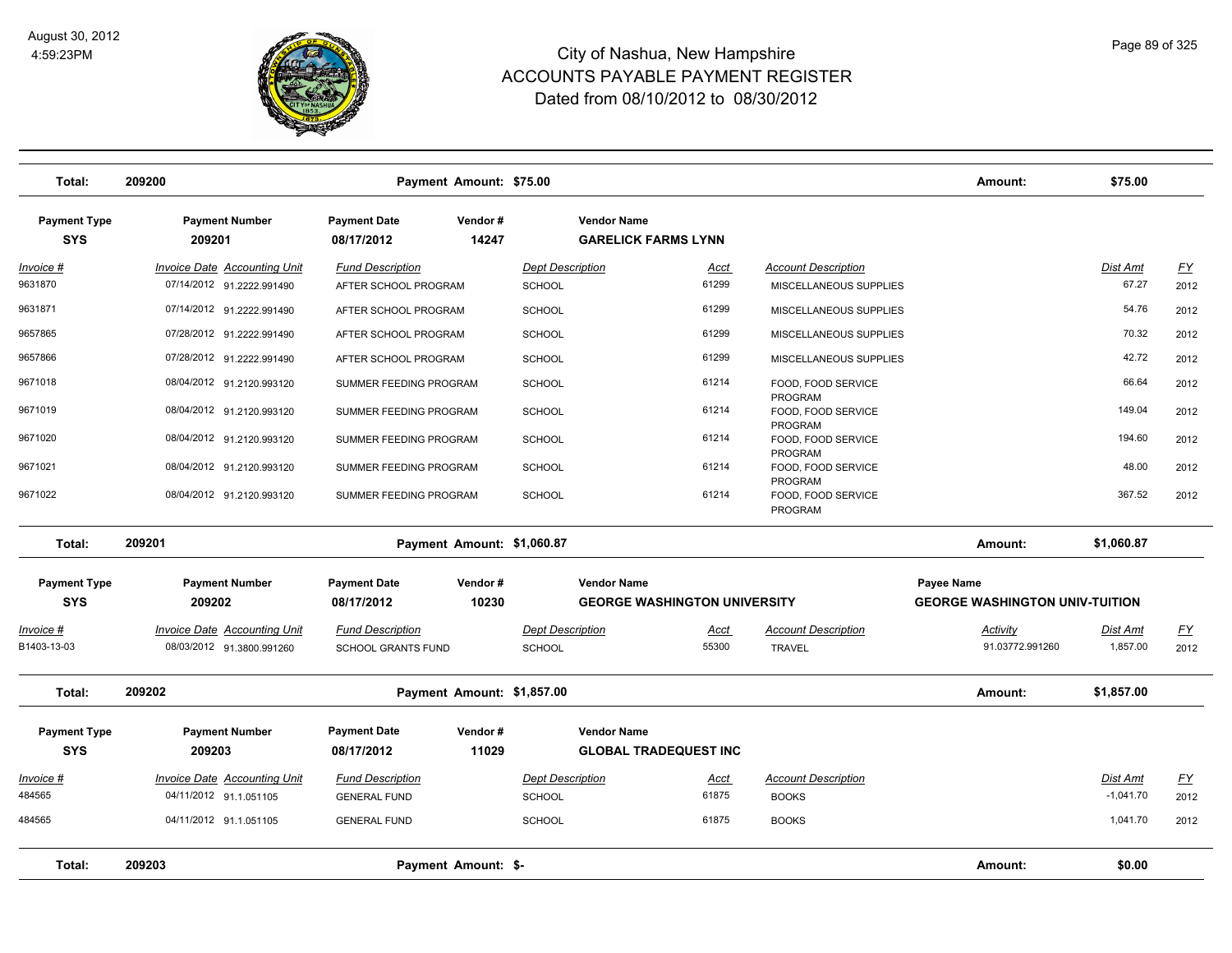

| <b>Payment Type</b><br><b>SYS</b> | <b>Payment Number</b><br>209204                                  | <b>Payment Date</b><br>08/17/2012                         | Vendor#<br>14260         |                                          | <b>Vendor Name</b><br><b>GOPHER SPORTS</b>              |                      |                                                         | Payee Name<br><b>GOPHER</b>            |                           |                          |
|-----------------------------------|------------------------------------------------------------------|-----------------------------------------------------------|--------------------------|------------------------------------------|---------------------------------------------------------|----------------------|---------------------------------------------------------|----------------------------------------|---------------------------|--------------------------|
| Invoice #<br>8504034              | <b>Invoice Date Accounting Unit</b><br>07/03/2012 TF91.7565      | <b>Fund Description</b><br>EDU-SCHOOL RELATED<br>PROG/ACT |                          | <b>Dept Description</b><br>SCHOOL        |                                                         | Acct<br>61299        | <b>Account Description</b><br>MISCELLANEOUS SUPPLIES    |                                        | Dist Amt<br>138.47        | $\underline{FY}$<br>2012 |
| Total:                            | 209204                                                           |                                                           | Payment Amount: \$138.47 |                                          |                                                         |                      |                                                         | Amount:                                | \$138.47                  |                          |
| <b>Payment Type</b><br><b>SYS</b> | <b>Payment Number</b><br>209205                                  | <b>Payment Date</b><br>08/17/2012                         | Vendor#<br>12789         |                                          | <b>Vendor Name</b><br><b>GOVCONNECTION INC</b>          |                      |                                                         |                                        |                           |                          |
| Invoice #<br>49262615             | <b>Invoice Date Accounting Unit</b><br>07/17/2012 91.1.992225    | <b>Fund Description</b><br><b>GENERAL FUND</b>            |                          | <b>Dept Description</b><br><b>SCHOOL</b> |                                                         | <u>Acct</u><br>71221 | <b>Account Description</b><br><b>COMPUTER EQUIPMENT</b> |                                        | <b>Dist Amt</b><br>806.00 | <u>FY</u><br>2012        |
| 49271813                          | 07/19/2012 91.1.992225                                           | <b>GENERAL FUND</b>                                       |                          | <b>SCHOOL</b>                            |                                                         | 71228                | <b>COMPUTER SOFTWARE</b>                                |                                        | 12,428.19                 | 2012                     |
| 49294631                          | 07/26/2012 91.1.992225                                           | <b>GENERAL FUND</b>                                       |                          | <b>SCHOOL</b>                            |                                                         | 71228                | <b>COMPUTER SOFTWARE</b>                                |                                        | 56,480.16                 | 2012                     |
| Total:                            | 209205                                                           |                                                           |                          | Payment Amount: \$69,714.35              |                                                         |                      |                                                         | Amount:                                | \$69,714.35               |                          |
| <b>Payment Type</b><br><b>SYS</b> | <b>Payment Number</b><br>209206                                  | <b>Payment Date</b><br>08/17/2012                         | Vendor#<br>14282         |                                          | <b>Vendor Name</b><br><b>MUSIC EXPRESS MAGAZINE</b>     |                      |                                                         | Payee Name<br><b>HAL-LEONARD CORP.</b> |                           |                          |
| Invoice #<br>32598638             | <b>Invoice Date Accounting Unit</b><br>07/23/2012 91.1.101112    | <b>Fund Description</b><br><b>GENERAL FUND</b>            |                          | <b>Dept Description</b><br><b>SCHOOL</b> |                                                         | <b>Acct</b><br>61135 | <b>Account Description</b><br>EDUCATIONAL SUPPLIES      |                                        | Dist Amt<br>265.00        | <u>FY</u><br>2012        |
| Total:                            | 209206                                                           |                                                           | Payment Amount: \$265.00 |                                          |                                                         |                      |                                                         | Amount:                                | \$265.00                  |                          |
| <b>Payment Type</b><br><b>SYS</b> | <b>Payment Number</b><br>209207                                  | <b>Payment Date</b><br>08/17/2012                         | Vendor#<br>12849         |                                          | <b>Vendor Name</b><br><b>HEINEMANN</b>                  |                      |                                                         |                                        |                           |                          |
| Invoice #                         | <b>Invoice Date Accounting Unit</b>                              | <b>Fund Description</b>                                   |                          | <b>Dept Description</b>                  |                                                         | Acct                 | <b>Account Description</b>                              |                                        | Dist Amt                  | <u>FY</u>                |
| 6076549                           | 07/18/2012 91.1.201128                                           | <b>GENERAL FUND</b>                                       |                          | <b>SCHOOL</b>                            |                                                         | 61875                | <b>BOOKS</b>                                            |                                        | 315.18                    | 2012                     |
| Total:                            | 209207                                                           |                                                           | Payment Amount: \$315.18 |                                          |                                                         |                      |                                                         | Amount:                                | \$315.18                  |                          |
| <b>Payment Type</b><br><b>SYS</b> | <b>Payment Number</b><br>209208                                  | <b>Payment Date</b><br>08/17/2012                         | Vendor#<br>14309         |                                          | <b>Vendor Name</b><br><b>HOME DEPOT CREDIT SERVICES</b> |                      |                                                         |                                        |                           |                          |
| $Invoice$ #<br>3214723            | <b>Invoice Date Accounting Unit</b><br>06/05/2012 91.2222.991490 | <b>Fund Description</b><br>AFTER SCHOOL PROGRAM           |                          | <b>Dept Description</b><br>SCHOOL        |                                                         | <u>Acct</u><br>61299 | <b>Account Description</b><br>MISCELLANEOUS SUPPLIES    |                                        | Dist Amt<br>$-5.94$       | <u>FY</u><br>2012        |
| 4270106                           | 06/04/2012 91.2222.991490                                        | AFTER SCHOOL PROGRAM                                      |                          | <b>SCHOOL</b>                            |                                                         | 61299                | MISCELLANEOUS SUPPLIES                                  |                                        | 5.94                      | 2012                     |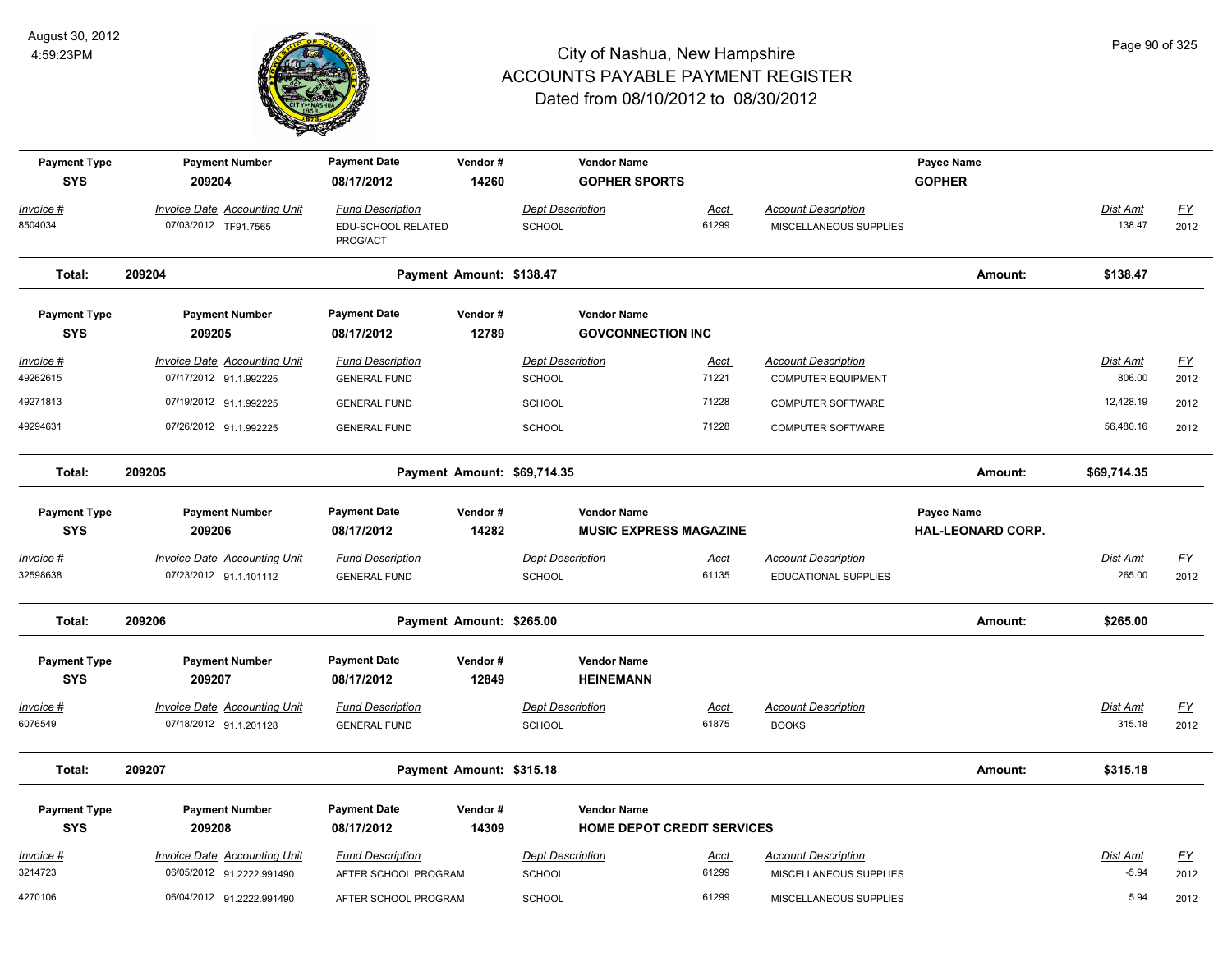

| Total:                              | 209208                                                           |                                                      | Payment Amount: \$-        |                                          |                                       |                                                                      | Amount:                     | \$0.00               |                   |
|-------------------------------------|------------------------------------------------------------------|------------------------------------------------------|----------------------------|------------------------------------------|---------------------------------------|----------------------------------------------------------------------|-----------------------------|----------------------|-------------------|
| <b>Payment Type</b><br><b>SYS</b>   | <b>Payment Number</b><br>209209                                  | <b>Payment Date</b><br>08/17/2012                    | Vendor#<br>14724           | <b>Vendor Name</b>                       | <b>PATRICIA HOWSON</b>                |                                                                      |                             |                      |                   |
| Invoice #<br><b>JULY 2012</b>       | <b>Invoice Date Accounting Unit</b><br>07/10/2012 91.3800.142210 | <b>Fund Description</b><br><b>SCHOOL GRANTS FUND</b> |                            | <b>Dept Description</b><br>SCHOOL        | Acct<br>53607                         | <b>Account Description</b><br>PROGRAM IMPROVEMENT<br><b>SERVICES</b> | Activity<br>91.03542.142210 | Dist Amt<br>700.00   | <b>FY</b><br>2012 |
| Total:                              | 209209                                                           |                                                      | Payment Amount: \$700.00   |                                          |                                       |                                                                      | Amount:                     | \$700.00             |                   |
| <b>Payment Type</b><br><b>SYS</b>   | <b>Payment Number</b><br>209210                                  | <b>Payment Date</b><br>08/17/2012                    | Vendor#<br>12895           | <b>Vendor Name</b>                       | <b>INSTITUTE OF PROFESSIONAL PRAC</b> |                                                                      |                             |                      |                   |
| <u> Invoice #</u><br>JUNE J LESSARD | <b>Invoice Date Accounting Unit</b><br>07/02/2012 91.1.021267    | <b>Fund Description</b><br><b>GENERAL FUND</b>       |                            | <b>Dept Description</b><br>SCHOOL        | Acct<br>55694                         | <b>Account Description</b><br>TUITION, OUT OF DISTRICT               |                             | Dist Amt<br>847.00   | <u>FY</u><br>2012 |
| Total:                              | 209210                                                           |                                                      | Payment Amount: \$847.00   |                                          |                                       |                                                                      | Amount:                     | \$847.00             |                   |
| <b>Payment Type</b>                 | <b>Payment Number</b>                                            | <b>Payment Date</b>                                  | Vendor#                    | <b>Vendor Name</b>                       |                                       |                                                                      |                             |                      |                   |
| <b>SYS</b>                          | 209211                                                           | 08/17/2012                                           | 12899                      |                                          | <b>INTERIM HEALTH CARE</b>            |                                                                      |                             |                      |                   |
| <u> Invoice #</u><br>4019559        | Invoice Date Accounting Unit<br>07/13/2012 91.3800.022190        | <b>Fund Description</b><br>SCHOOL GRANTS FUND        |                            | <b>Dept Description</b><br><b>SCHOOL</b> | <u>Acct</u><br>53628                  | <b>Account Description</b><br><b>CONTRACT SERVICES</b>               | Activity<br>91.03953.022190 | Dist Amt<br>1,061.75 | <u>FY</u><br>2012 |
| 4033640                             | 07/20/2012 91.3800.022190                                        | <b>SCHOOL GRANTS FUND</b>                            |                            | SCHOOL                                   | 53628                                 | <b>CONTRACT SERVICES</b>                                             | 91.03953.022190             | 1,127.75             | 2012              |
| 4045764                             | 07/27/2012 91.3800.022190                                        | <b>SCHOOL GRANTS FUND</b>                            |                            | SCHOOL                                   | 53628                                 | <b>CONTRACT SERVICES</b>                                             | 91.03953.022190             | 1,140.75             | 2012              |
| 4061256                             | 08/03/2012 91.3800.022190                                        | <b>SCHOOL GRANTS FUND</b>                            |                            | <b>SCHOOL</b>                            | 53628                                 | <b>CONTRACT SERVICES</b>                                             | 91.03953.022190             | 772.75               | 2012              |
| Total:                              | 209211                                                           |                                                      | Payment Amount: \$4,103.00 |                                          |                                       |                                                                      | Amount:                     | \$4,103.00           |                   |
| <b>Payment Type</b><br><b>SYS</b>   | <b>Payment Number</b><br>209212                                  | <b>Payment Date</b><br>08/17/2012                    | Vendor#<br>10985           | <b>Vendor Name</b>                       | <b>J S C TRANSPORTATION SVCS INC</b>  |                                                                      |                             |                      |                   |
| Invoice #                           | Invoice Date Accounting Unit                                     | <b>Fund Description</b>                              |                            | <b>Dept Description</b>                  | Acct                                  | <b>Account Description</b>                                           |                             | Dist Amt             | <u>FY</u>         |
| 1784                                | 07/01/2012 91.1.992700                                           | <b>GENERAL FUND</b>                                  |                            | <b>SCHOOL</b>                            | 55690                                 | REGULAR TRANSPORTATION<br><b>SERVICES</b>                            |                             | 420.00               | 2012              |
| 1791                                | 08/01/2012 91.1.992700                                           | <b>GENERAL FUND</b>                                  |                            | SCHOOL                                   | 55690                                 | REGULAR TRANSPORTATION<br><b>SERVICES</b>                            |                             | 490.00               | 2012              |
| Total:                              | 209212                                                           |                                                      | Payment Amount: \$910.00   |                                          |                                       |                                                                      | Amount:                     | \$910.00             |                   |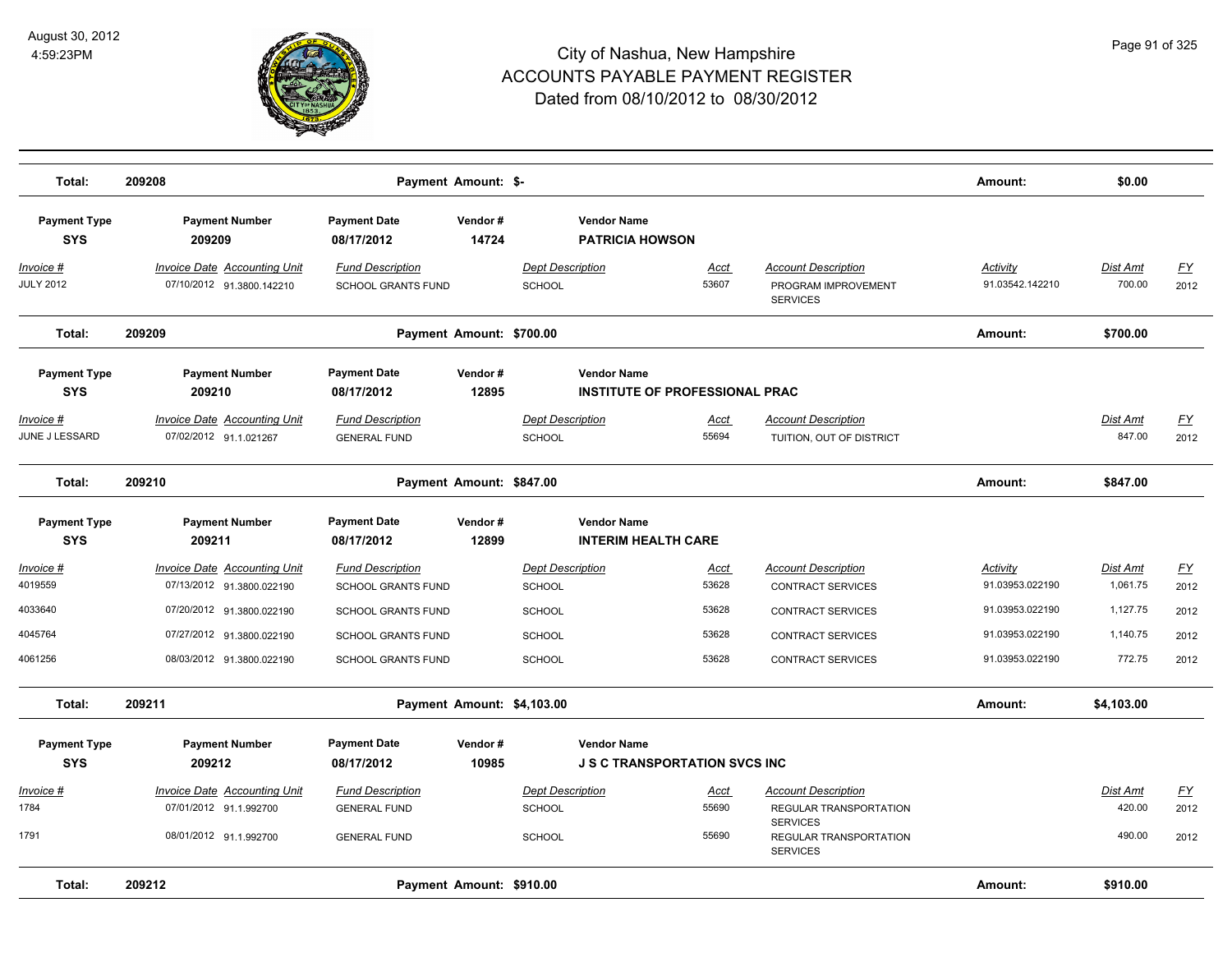

| <b>Payment Type</b><br><b>SYS</b> | <b>Payment Number</b><br>209213                                  | <b>Payment Date</b><br>08/17/2012                    | Vendor#<br>11000           |                                          | <b>Vendor Name</b><br><b>KIDS DISCOVER</b>    |                      |                                                      |                             |                          |                                   |
|-----------------------------------|------------------------------------------------------------------|------------------------------------------------------|----------------------------|------------------------------------------|-----------------------------------------------|----------------------|------------------------------------------------------|-----------------------------|--------------------------|-----------------------------------|
| Invoice #<br>100093904-1          | <b>Invoice Date Accounting Unit</b><br>07/26/2012 91.1.051105    | <b>Fund Description</b><br><b>GENERAL FUND</b>       |                            | <b>Dept Description</b><br><b>SCHOOL</b> |                                               | Acct<br>61875        | <b>Account Description</b><br><b>BOOKS</b>           |                             | Dist Amt<br>125.37       | <u>FY</u><br>2012                 |
| Total:                            | 209213                                                           |                                                      | Payment Amount: \$125.37   |                                          |                                               |                      |                                                      | Amount:                     | \$125.37                 |                                   |
| <b>Payment Type</b><br><b>SYS</b> | <b>Payment Number</b><br>209214                                  | <b>Payment Date</b><br>08/17/2012                    | Vendor#<br>14362           |                                          | <b>Vendor Name</b><br><b>JEANETTE KIMBELL</b> |                      |                                                      |                             |                          |                                   |
| Invoice #<br>JULY MILE            | <b>Invoice Date Accounting Unit</b><br>08/14/2012 91.2120.993120 | <b>Fund Description</b><br>SUMMER FEEDING PROGRAM    |                            | <b>Dept Description</b><br>SCHOOL        |                                               | <u>Acct</u><br>61299 | <b>Account Description</b><br>MISCELLANEOUS SUPPLIES |                             | <b>Dist Amt</b><br>52.64 | $\underline{\mathsf{FY}}$<br>2012 |
| Total:                            | 209214                                                           |                                                      | Payment Amount: \$52.64    |                                          |                                               |                      |                                                      | Amount:                     | \$52.64                  |                                   |
| <b>Payment Type</b><br><b>SYS</b> | <b>Payment Number</b><br>209215                                  | <b>Payment Date</b><br>08/17/2012                    | Vendor#<br>11147           |                                          | <b>Vendor Name</b><br><b>TARA KINSELLA</b>    |                      |                                                      |                             |                          |                                   |
| Invoice #<br><b>AUG-12</b>        | Invoice Date Accounting Unit<br>08/16/2012 91.3800.992210        | <b>Fund Description</b><br><b>SCHOOL GRANTS FUND</b> |                            | <b>Dept Description</b><br>SCHOOL        |                                               | Acct<br>61299        | <b>Account Description</b><br>MISCELLANEOUS SUPPLIES | Activity<br>91.03502.992210 | Dist Amt<br>235.42       | EY<br>2012                        |
| Total:                            | 209215                                                           |                                                      | Payment Amount: \$235.42   |                                          |                                               |                      |                                                      | Amount:                     | \$235.42                 |                                   |
| <b>Payment Type</b><br><b>SYS</b> | <b>Payment Number</b><br>209216                                  | <b>Payment Date</b><br>08/17/2012                    | Vendor#<br>14734           |                                          | <b>Vendor Name</b><br><b>ESTELLE LAFLEUR</b>  |                      |                                                      |                             |                          |                                   |
| Invoice #<br>PV-060412            | <b>Invoice Date Accounting Unit</b><br>06/04/2012 91.3800.431500 | <b>Fund Description</b><br><b>SCHOOL GRANTS FUND</b> |                            | <b>Dept Description</b><br><b>SCHOOL</b> |                                               | Acct<br>55300        | <b>Account Description</b><br><b>TRAVEL</b>          | Activity<br>91.03501.431500 | Dist Amt<br>1,864.85     | EY<br>2012                        |
| Total:                            | 209216                                                           |                                                      | Payment Amount: \$1,864.85 |                                          |                                               |                      |                                                      | Amount:                     | \$1,864.85               |                                   |
| <b>Payment Type</b><br><b>SYS</b> | <b>Payment Number</b><br>209217                                  | <b>Payment Date</b><br>08/17/2012                    | Vendor#<br>14764           |                                          | <b>Vendor Name</b><br><b>KELLY LAMOUNTAIN</b> |                      |                                                      |                             |                          |                                   |
| Invoice #<br>PV-071612            | Invoice Date Accounting Unit<br>08/10/2012 91.3800.992210        | <b>Fund Description</b><br><b>SCHOOL GRANTS FUND</b> |                            | <b>Dept Description</b><br><b>SCHOOL</b> |                                               | Acct<br>55300        | <b>Account Description</b><br><b>TRAVEL</b>          | Activity<br>91.03502.992210 | Dist Amt<br>111.00       | EY<br>2012                        |
| Total:                            | 209217                                                           |                                                      | Payment Amount: \$111.00   |                                          |                                               |                      |                                                      | Amount:                     | \$111.00                 |                                   |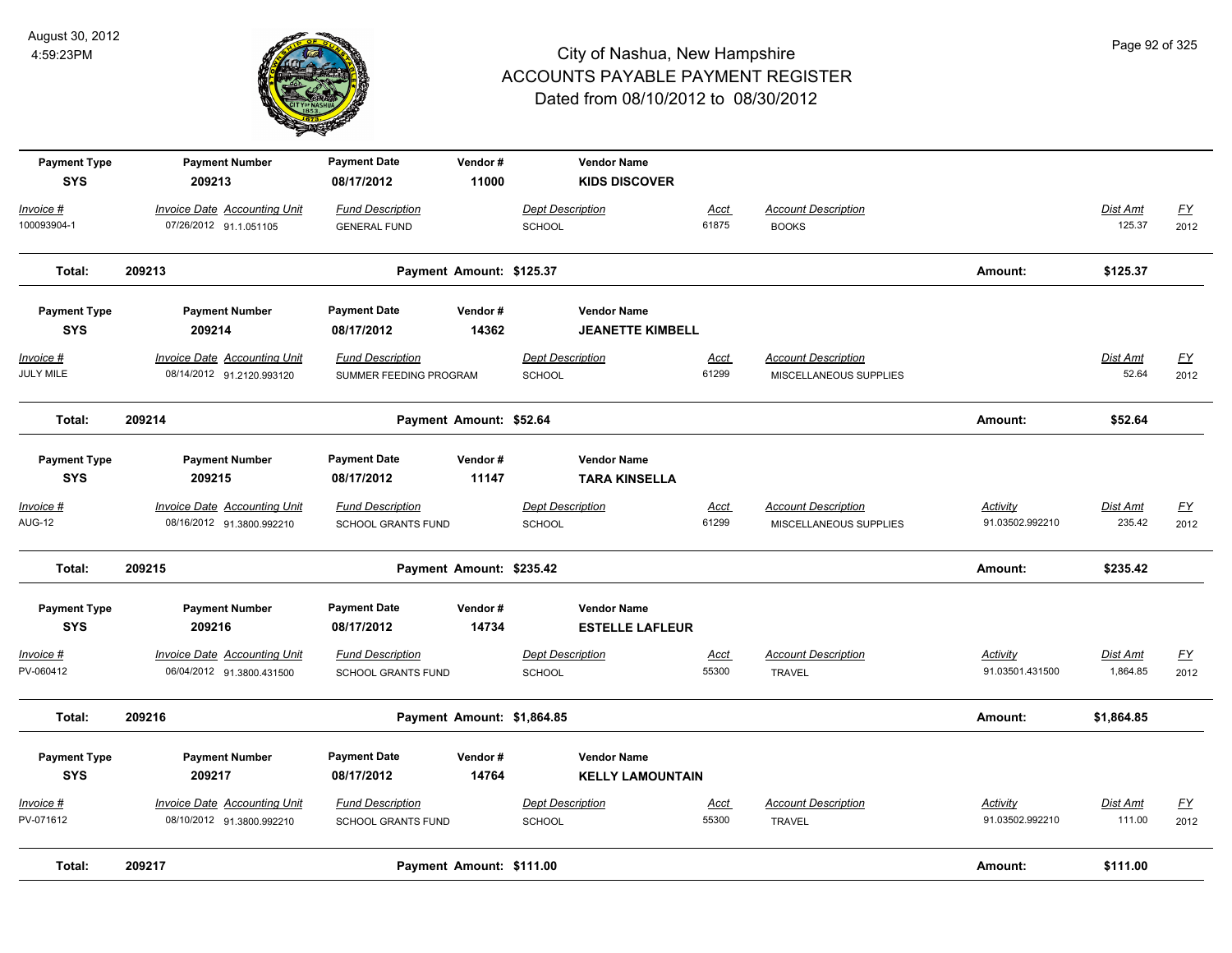

| <b>Payment Type</b>               | <b>Payment Number</b>                                         | <b>Payment Date</b>                            | Vendor#                    |                                   | <b>Vendor Name</b>                                 |                      |                                                        |                 |                      |                   |
|-----------------------------------|---------------------------------------------------------------|------------------------------------------------|----------------------------|-----------------------------------|----------------------------------------------------|----------------------|--------------------------------------------------------|-----------------|----------------------|-------------------|
| <b>SYS</b>                        | 209218                                                        | 08/17/2012                                     | 10509                      |                                   | <b>LISA LAROCHELLE</b>                             |                      |                                                        |                 |                      |                   |
| Invoice #                         | <b>Invoice Date Accounting Unit</b>                           | <b>Fund Description</b>                        |                            | <b>Dept Description</b>           |                                                    | <b>Acct</b>          | <b>Account Description</b>                             | <b>Activity</b> | Dist Amt             | <u>FY</u>         |
| PEER COACH                        | 08/14/2012 91.3800.411500                                     | <b>SCHOOL GRANTS FUND</b>                      |                            | SCHOOL                            |                                                    | 53607                | PROGRAM IMPROVEMENT<br><b>SERVICES</b>                 | 91.03501.411500 | 500.00               | 2012              |
| Total:                            | 209218                                                        |                                                | Payment Amount: \$500.00   |                                   |                                                    |                      |                                                        | Amount:         | \$500.00             |                   |
| <b>Payment Type</b>               | <b>Payment Number</b>                                         | <b>Payment Date</b>                            | Vendor#                    |                                   | <b>Vendor Name</b>                                 |                      |                                                        |                 |                      |                   |
| <b>SYS</b>                        | 209219                                                        | 08/17/2012                                     | 14386                      |                                   | <b>DONNA LATINA</b>                                |                      |                                                        |                 |                      |                   |
| $Invoice$ #                       | <b>Invoice Date Accounting Unit</b>                           | <b>Fund Description</b>                        |                            | <b>Dept Description</b>           |                                                    | <b>Acct</b>          | <b>Account Description</b>                             |                 | <b>Dist Amt</b>      | <u>FY</u>         |
| MILES-JUL                         | 08/14/2012 91.1.992322                                        | <b>GENERAL FUND</b>                            |                            | SCHOOL                            |                                                    | 55307                | MILEAGE REIMBURSEMENTS                                 |                 | 14.71                | 2012              |
| Total:                            | 209219                                                        |                                                | Payment Amount: \$14.71    |                                   |                                                    |                      |                                                        | Amount:         | \$14.71              |                   |
| <b>Payment Type</b>               | <b>Payment Number</b>                                         | <b>Payment Date</b>                            | Vendor#                    |                                   | <b>Vendor Name</b>                                 |                      |                                                        |                 |                      |                   |
| <b>SYS</b>                        | 209220                                                        | 08/17/2012                                     | 11261                      |                                   | <b>LEADERSHIP AND LEARNING CTR</b>                 |                      |                                                        |                 |                      |                   |
| Invoice #                         | <b>Invoice Date Accounting Unit</b>                           | <b>Fund Description</b>                        |                            | <b>Dept Description</b>           |                                                    | <b>Acct</b>          | <b>Account Description</b>                             | Activity        | Dist Amt             | <u>FY</u>         |
| 79939                             | 07/09/2012 91.3800.992210                                     | SCHOOL GRANTS FUND                             |                            | SCHOOL                            |                                                    | 53628                | <b>CONTRACT SERVICES</b>                               | 91.03502.992210 | 3,000.36             | 2012              |
| Total:                            | 209220                                                        |                                                | Payment Amount: \$3,000.36 |                                   |                                                    |                      |                                                        | Amount:         | \$3,000.36           |                   |
| <b>Payment Type</b>               | <b>Payment Number</b>                                         | <b>Payment Date</b>                            | Vendor#                    |                                   | <b>Vendor Name</b>                                 |                      |                                                        |                 |                      |                   |
| <b>SYS</b>                        | 209221                                                        | 08/17/2012                                     | 12047                      |                                   | <b>LET'S GO LEARN INC</b>                          |                      |                                                        |                 |                      |                   |
| Invoice #<br>1230                 | <b>Invoice Date Accounting Unit</b><br>07/10/2012 91.1.992212 | <b>Fund Description</b><br><b>GENERAL FUND</b> |                            | <b>Dept Description</b><br>SCHOOL |                                                    | <b>Acct</b><br>61249 | <b>Account Description</b><br><b>TESTING MATERIALS</b> |                 | Dist Amt<br>1,497.00 | <u>FY</u><br>2012 |
| Total:                            | 209221                                                        |                                                | Payment Amount: \$1,497.00 |                                   |                                                    |                      |                                                        | Amount:         | \$1,497.00           |                   |
| <b>Payment Type</b><br><b>SYS</b> | <b>Payment Number</b><br>209222                               | <b>Payment Date</b><br>08/17/2012              | Vendor#<br>14403           |                                   | <b>Vendor Name</b><br><b>LIGHTHOUSE SCHOOL INC</b> |                      |                                                        |                 |                      |                   |
| Invoice #<br>212123-KV            | Invoice Date Accounting Unit<br>03/30/2012 91.2257.021267     | <b>Fund Description</b><br>SPECIAL ED LOCAL    |                            | <b>Dept Description</b><br>SCHOOL |                                                    | <b>Acct</b><br>55694 | <b>Account Description</b><br>TUITION, OUT OF DISTRICT |                 | Dist Amt<br>5,737.12 | <u>FY</u><br>2012 |
| 312127-KV                         | 03/20/2012 91.2257.021267                                     | SPECIAL ED LOCAL                               |                            | <b>SCHOOL</b>                     |                                                    | 55694                | TUITION, OUT OF DISTRICT                               |                 | 7,529.97             | 2012              |
| 512131CM                          | 05/20/2012 91.2257.021267                                     | SPECIAL ED LOCAL                               |                            | <b>SCHOOL</b>                     |                                                    | 55694                | TUITION, OUT OF DISTRICT                               |                 | $-4,661.41$          | 2012              |
| 612131CM                          | 06/20/2012 91.2257.021267                                     | SPECIAL ED LOCAL                               |                            | SCHOOL                            |                                                    | 55694                | TUITION, OUT OF DISTRICT                               |                 | $-4,302.84$          | 2012              |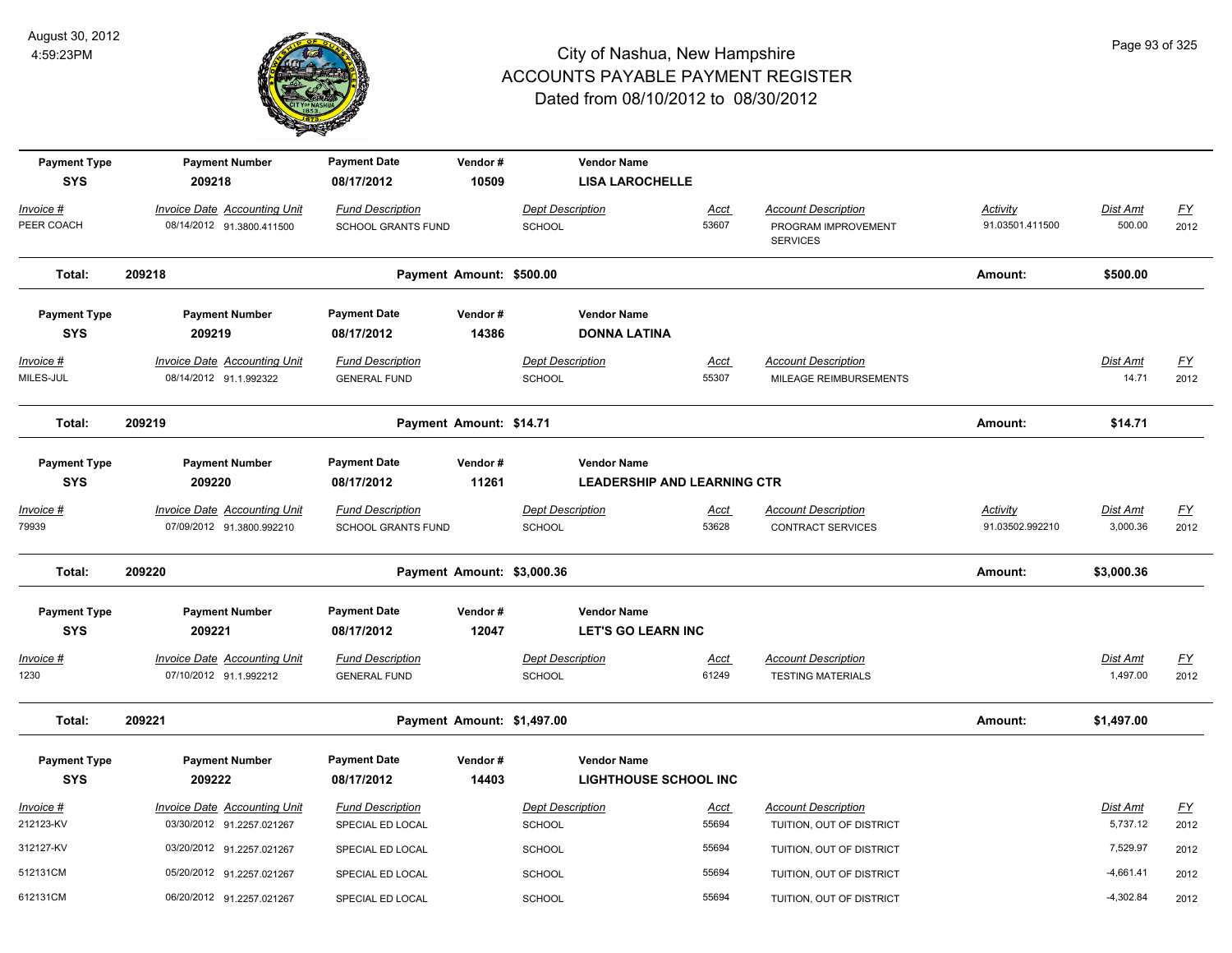

| Total:                            | 209222                                                        |                                                | Payment Amount: \$4,302.84 |                                          |                                                                 |                                                           | Amount: | \$4,302.84                |                          |
|-----------------------------------|---------------------------------------------------------------|------------------------------------------------|----------------------------|------------------------------------------|-----------------------------------------------------------------|-----------------------------------------------------------|---------|---------------------------|--------------------------|
| <b>Payment Type</b><br><b>SYS</b> | <b>Payment Number</b><br>209223                               | <b>Payment Date</b><br>08/17/2012              | Vendor#<br>14405           |                                          | <b>Vendor Name</b><br><b>LINDENMEYR MUNROE</b>                  |                                                           |         |                           |                          |
| <u>Invoice #</u><br>90843890 RI   | <b>Invoice Date Accounting Unit</b><br>07/25/2012 91.1.041300 | <b>Fund Description</b><br><b>GENERAL FUND</b> |                            | <b>Dept Description</b><br>SCHOOL        | <u>Acct</u><br>61135                                            | <b>Account Description</b><br><b>EDUCATIONAL SUPPLIES</b> |         | Dist Amt<br>192.01        | <u>FY</u><br>2012        |
| Total:                            | 209223                                                        |                                                | Payment Amount: \$192.01   |                                          |                                                                 |                                                           | Amount: | \$192.01                  |                          |
| <b>Payment Type</b><br><b>SYS</b> | <b>Payment Number</b><br>209224                               | <b>Payment Date</b><br>08/17/2012              | Vendor#<br>13035           |                                          | <b>Vendor Name</b><br><b>M &amp; M ELECTRICAL SUPPLY CO INC</b> |                                                           |         |                           |                          |
| <u> Invoice #</u><br>25285        | <b>Invoice Date Accounting Unit</b><br>07/25/2012 91.1.222620 | <b>Fund Description</b><br><b>GENERAL FUND</b> |                            | <b>Dept Description</b><br>SCHOOL        | <u>Acct</u><br>61407                                            | <b>Account Description</b><br>SUPPLIES, ELECTRICAL        |         | <b>Dist Amt</b><br>230.64 | $\underline{FY}$<br>2012 |
| 25923                             | 07/17/2012 91.1.222620                                        | <b>GENERAL FUND</b>                            |                            | <b>SCHOOL</b>                            | 61407                                                           | SUPPLIES, ELECTRICAL                                      |         | 219.90                    | 2012                     |
| 25926                             | 07/17/2012 91.1.222620                                        | <b>GENERAL FUND</b>                            |                            | SCHOOL                                   | 61407                                                           | SUPPLIES, ELECTRICAL                                      |         | 79.56                     | 2012                     |
| 25977                             | 07/18/2012 91.1.222620                                        | <b>GENERAL FUND</b>                            |                            | <b>SCHOOL</b>                            | 61407                                                           | SUPPLIES, ELECTRICAL                                      |         | 341.37                    | 2012                     |
| 26026                             | 07/19/2012 91.1.222620                                        | <b>GENERAL FUND</b>                            |                            | SCHOOL                                   | 61407                                                           | SUPPLIES, ELECTRICAL                                      |         | 119.00                    | 2012                     |
| 26128                             | 07/23/2012 91.1.222620                                        | <b>GENERAL FUND</b>                            |                            | SCHOOL                                   | 61407                                                           | SUPPLIES, ELECTRICAL                                      |         | 268.18                    | 2012                     |
| Total:                            | 209224                                                        |                                                | Payment Amount: \$1,258.65 |                                          |                                                                 |                                                           | Amount: | \$1,258.65                |                          |
| <b>Payment Type</b><br><b>SYS</b> | <b>Payment Number</b><br>209225                               | <b>Payment Date</b><br>08/17/2012              | Vendor#<br>13041           |                                          | <b>Vendor Name</b><br><b>WILLIAM V MACGILL &amp; CO</b>         |                                                           |         |                           |                          |
| Invoice #                         | <b>Invoice Date Accounting Unit</b>                           | <b>Fund Description</b>                        |                            | <b>Dept Description</b>                  | Acct                                                            | <b>Account Description</b>                                |         | Dist Amt                  | <u>FY</u>                |
| 0409277                           | 07/18/2012 91.1.021221                                        | <b>GENERAL FUND</b>                            |                            | <b>SCHOOL</b>                            | 61135                                                           | <b>EDUCATIONAL SUPPLIES</b>                               |         | $-8.92$                   | 2012                     |
| 0409277                           | 07/18/2012 91.1.021221                                        | <b>GENERAL FUND</b>                            |                            | <b>SCHOOL</b>                            | 61135                                                           | EDUCATIONAL SUPPLIES                                      |         | 127.00                    | 2012                     |
| Total:                            | 209225                                                        |                                                | Payment Amount: \$118.08   |                                          |                                                                 |                                                           | Amount: | \$118.08                  |                          |
| <b>Payment Type</b><br><b>SYS</b> | <b>Payment Number</b><br>209226                               | <b>Payment Date</b><br>08/17/2012              | Vendor#<br>11251           |                                          | <b>Vendor Name</b><br><b>SETH MANDELL</b>                       |                                                           |         |                           |                          |
| Invoice #<br>JUL/AUG12            | <b>Invoice Date Accounting Unit</b><br>08/17/2012 91.1.021231 | <b>Fund Description</b><br><b>GENERAL FUND</b> |                            | <b>Dept Description</b><br><b>SCHOOL</b> | Acct<br>61135                                                   | <b>Account Description</b><br>EDUCATIONAL SUPPLIES        |         | Dist Amt<br>12.97         | <u>FY</u><br>2012        |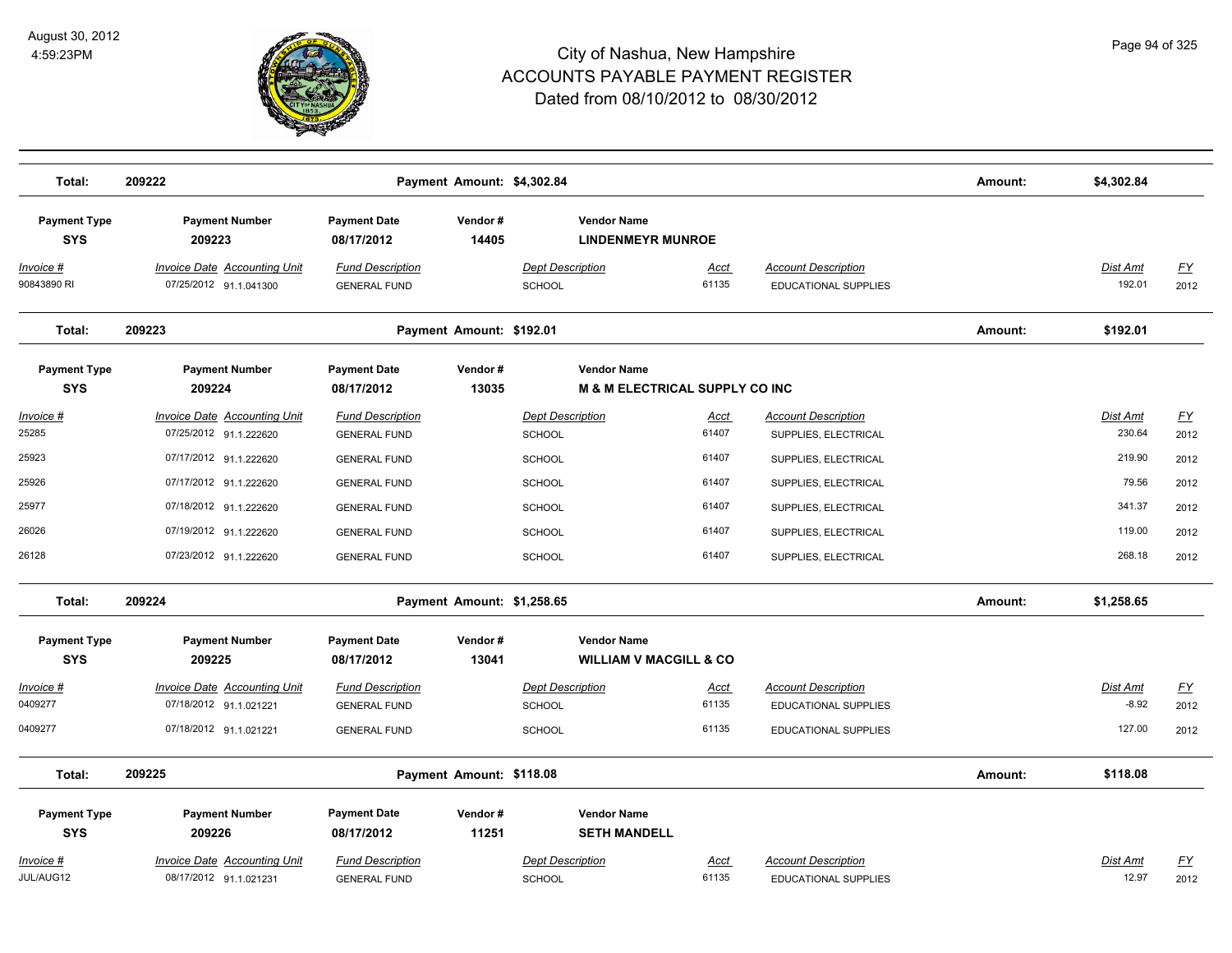

| Total:                            | 209226                                                        |                                                | Payment Amount: \$12.97  |                                   |                                                             |                                                                                  | Amount: | \$12.97                   |                   |
|-----------------------------------|---------------------------------------------------------------|------------------------------------------------|--------------------------|-----------------------------------|-------------------------------------------------------------|----------------------------------------------------------------------------------|---------|---------------------------|-------------------|
| <b>Payment Type</b><br><b>SYS</b> | <b>Payment Number</b><br>209227                               | <b>Payment Date</b><br>08/17/2012              | Vendor#<br>13063         |                                   | <b>Vendor Name</b><br><b>MARVELL PLATE GLASS INC</b>        |                                                                                  |         |                           |                   |
| <u>Invoice #</u><br>3608          | <b>Invoice Date Accounting Unit</b><br>07/24/2012 91.1.222620 | <b>Fund Description</b><br><b>GENERAL FUND</b> |                          | <b>Dept Description</b><br>SCHOOL | <u>Acct</u><br>54280                                        | <b>Account Description</b><br><b>BUILDING/GROUNDS</b>                            |         | <b>Dist Amt</b><br>431.10 | <u>FY</u><br>2012 |
| 3612                              | 07/25/2012 91.1.222620                                        | <b>GENERAL FUND</b>                            |                          | SCHOOL                            | 54280                                                       | MAINTENANCE<br><b>BUILDING/GROUNDS</b><br><b>MAINTENANCE</b>                     |         | 70.00                     | 2012              |
| Total:                            | 209227                                                        |                                                | Payment Amount: \$501.10 |                                   |                                                             |                                                                                  | Amount: | \$501.10                  |                   |
| <b>Payment Type</b><br><b>SYS</b> | <b>Payment Number</b><br>209228                               | <b>Payment Date</b><br>08/17/2012              | Vendor#<br>13067         |                                   | <b>Vendor Name</b><br><b>MAYNARD &amp; LESIEUR INC</b>      |                                                                                  |         |                           |                   |
| Invoice #<br>42054                | Invoice Date Accounting Unit<br>07/09/2012 91.1.222620        | <b>Fund Description</b><br><b>GENERAL FUND</b> |                          | <b>Dept Description</b><br>SCHOOL | <u>Acct</u><br>54600                                        | <b>Account Description</b><br><b>VEHICLE REPAIRS &amp;</b><br><b>MAINTENANCE</b> |         | <b>Dist Amt</b><br>90.75  | <u>FY</u><br>2012 |
| Total:                            | 209228                                                        |                                                | Payment Amount: \$90.75  |                                   |                                                             |                                                                                  | Amount: | \$90.75                   |                   |
| <b>Payment Type</b><br><b>SYS</b> | <b>Payment Number</b><br>209229                               | <b>Payment Date</b><br>08/17/2012              | Vendor#<br>14453         |                                   | <b>Vendor Name</b><br><b>MCINTIRE BUSINESS PRODUCTS INC</b> |                                                                                  |         |                           |                   |
| Invoice #                         | <b>Invoice Date Accounting Unit</b>                           | <b>Fund Description</b>                        |                          | <b>Dept Description</b>           | <u>Acct</u>                                                 | <b>Account Description</b>                                                       |         | Dist Amt                  | <u>FY</u>         |
| CNIN004651                        | 07/23/2012 91.1.031160                                        | <b>GENERAL FUND</b>                            |                          | <b>SCHOOL</b>                     | 54450                                                       | OFFICE EQUIP REPAIRS &<br><b>MAINTENANCE</b>                                     |         | 329.00                    | 2012              |
| CNIN004651                        | 07/23/2012 91.1.041160                                        | <b>GENERAL FUND</b>                            |                          | <b>SCHOOL</b>                     | 54450                                                       | OFFICE EQUIP REPAIRS &<br><b>MAINTENANCE</b>                                     |         | 329.00                    | 2012              |
| CNIN004651                        | 07/23/2012 91.1.061160                                        | <b>GENERAL FUND</b>                            |                          | <b>SCHOOL</b>                     | 54450                                                       | OFFICE EQUIP REPAIRS &<br><b>MAINTENANCE</b>                                     |         | 329.00                    | 2012              |
| CNIN004651                        | 07/23/2012 91.1.071160                                        | <b>GENERAL FUND</b>                            |                          | SCHOOL                            | 54450                                                       | OFFICE EQUIP REPAIRS &<br><b>MAINTENANCE</b>                                     |         | 329.00                    | 2012              |
| CNIN004651                        | 07/23/2012 91.1.091160                                        | <b>GENERAL FUND</b>                            |                          | <b>SCHOOL</b>                     | 54450                                                       | OFFICE EQUIP REPAIRS &<br><b>MAINTENANCE</b>                                     |         | 329.00                    | 2012              |
| CNIN004651                        | 07/23/2012 91.1.101160                                        | <b>GENERAL FUND</b>                            |                          | <b>SCHOOL</b>                     | 54450                                                       | OFFICE EQUIP REPAIRS &<br><b>MAINTENANCE</b>                                     |         | 329.00                    | 2012              |
| CNIN004651                        | 07/23/2012 91.1.111160                                        | <b>GENERAL FUND</b>                            |                          | <b>SCHOOL</b>                     | 54450                                                       | OFFICE EQUIP REPAIRS &<br>MAINTENANCE                                            |         | 329.00                    | 2012              |
| CNIN004651                        | 07/23/2012 91.1.121160                                        | <b>GENERAL FUND</b>                            |                          | <b>SCHOOL</b>                     | 54450                                                       | OFFICE EQUIP REPAIRS &<br><b>MAINTENANCE</b>                                     |         | 329.00                    | 2012              |
| CNIN004651                        | 07/23/2012 91.1.131160                                        | <b>GENERAL FUND</b>                            |                          | <b>SCHOOL</b>                     | 54450                                                       | OFFICE EQUIP REPAIRS &<br>MAINTENANCE                                            |         | 329.00                    | 2012              |
| CNIN004651                        | 07/23/2012 91.1.201160                                        | <b>GENERAL FUND</b>                            |                          | <b>SCHOOL</b>                     | 54450                                                       | OFFICE EQUIP REPAIRS &<br><b>MAINTENANCE</b>                                     |         | 329.00                    | 2012              |
| CNIN004651                        | 07/23/2012 91.1.141160                                        | <b>GENERAL FUND</b>                            |                          | <b>SCHOOL</b>                     | 54450                                                       | OFFICE EQUIP REPAIRS &<br><b>MAINTENANCE</b>                                     |         | 329.00                    | 2012              |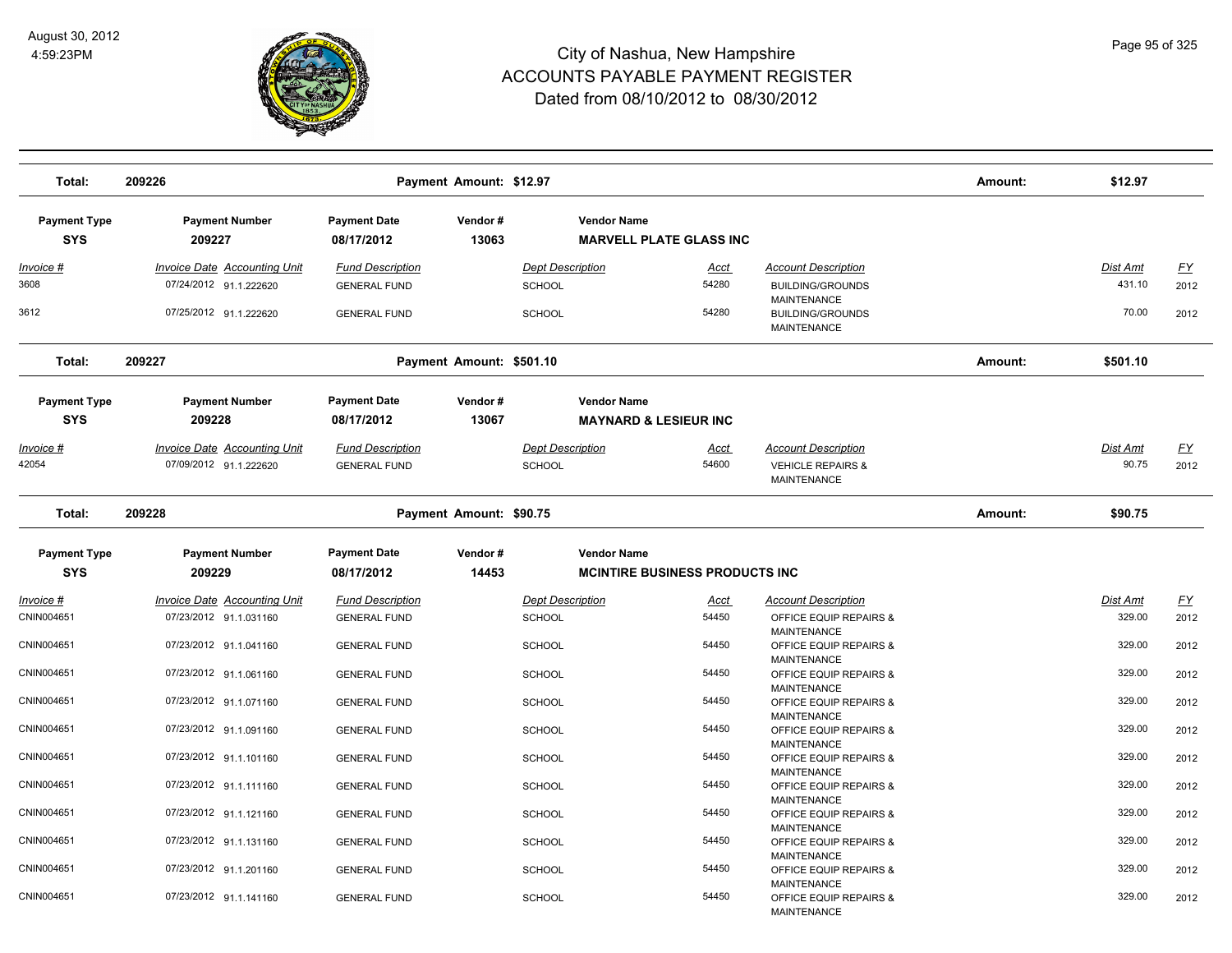

| CNIN004651                            | 07/23/2012 91.1.151160                                           | <b>GENERAL FUND</b>                                  |                            | SCHOOL                                   | 54450                        |               | OFFICE EQUIP REPAIRS &                                               |                                    | 329.00                    | 2012              |
|---------------------------------------|------------------------------------------------------------------|------------------------------------------------------|----------------------------|------------------------------------------|------------------------------|---------------|----------------------------------------------------------------------|------------------------------------|---------------------------|-------------------|
| CNIN004651                            | 07/23/2012 91.1.161160                                           | <b>GENERAL FUND</b>                                  |                            | <b>SCHOOL</b>                            | 54450                        |               | MAINTENANCE<br>OFFICE EQUIP REPAIRS &                                |                                    | 509.00                    | 2012              |
| CNIN004651                            | 07/23/2012 91.1.171160                                           | <b>GENERAL FUND</b>                                  |                            | <b>SCHOOL</b>                            | 54450                        |               | MAINTENANCE<br>OFFICE EQUIP REPAIRS &                                |                                    | 329.00                    | 2012              |
| CNIN004651                            | 07/23/2012 91.1.181160                                           | <b>GENERAL FUND</b>                                  |                            | <b>SCHOOL</b>                            | 54450                        |               | <b>MAINTENANCE</b><br>OFFICE EQUIP REPAIRS &                         |                                    | 329.00                    | 2012              |
|                                       |                                                                  |                                                      |                            |                                          |                              |               | <b>MAINTENANCE</b>                                                   |                                    |                           |                   |
| CNIN004651                            | 07/23/2012 91.1.191160                                           | <b>GENERAL FUND</b>                                  |                            | SCHOOL                                   | 54450                        |               | OFFICE EQUIP REPAIRS &<br>MAINTENANCE                                |                                    | 329.00                    | 2012              |
| Total:                                | 209229                                                           |                                                      | Payment Amount: \$5,444.00 |                                          |                              |               |                                                                      | Amount:                            | \$5,444.00                |                   |
| <b>Payment Type</b>                   | <b>Payment Number</b>                                            | <b>Payment Date</b>                                  | Vendor#                    |                                          | <b>Vendor Name</b>           |               |                                                                      |                                    |                           |                   |
| <b>SYS</b>                            | 209230                                                           | 08/17/2012                                           | 14722                      |                                          | <b>ROBERT MCLAUGHLIN</b>     |               |                                                                      |                                    |                           |                   |
| <u> Invoice #</u><br><b>JULY 2012</b> | <b>Invoice Date Accounting Unit</b><br>07/10/2012 91.3800.182210 | <b>Fund Description</b><br><b>SCHOOL GRANTS FUND</b> |                            | <b>Dept Description</b><br><b>SCHOOL</b> | <u>Acct</u><br>53607         |               | <b>Account Description</b><br>PROGRAM IMPROVEMENT<br><b>SERVICES</b> | <b>Activity</b><br>91.03542.182210 | <b>Dist Amt</b><br>700.00 | <u>FY</u><br>2012 |
| Total:                                | 209230                                                           |                                                      | Payment Amount: \$700.00   |                                          |                              |               |                                                                      | Amount:                            | \$700.00                  |                   |
| <b>Payment Type</b>                   | <b>Payment Number</b>                                            | <b>Payment Date</b>                                  | Vendor#                    |                                          | <b>Vendor Name</b>           |               |                                                                      |                                    |                           |                   |
| <b>SYS</b>                            | 209231                                                           | 08/17/2012                                           | 14718                      |                                          | <b>KERRY MERTINS</b>         |               |                                                                      |                                    |                           |                   |
| Invoice #                             | Invoice Date Accounting Unit                                     | <b>Fund Description</b>                              |                            | <b>Dept Description</b>                  | Acct                         |               | <b>Account Description</b>                                           | Activity                           | Dist Amt                  | $\underline{FY}$  |
| PV-073012                             | 08/07/2012 91.3800.992210                                        | <b>SCHOOL GRANTS FUND</b>                            |                            | SCHOOL                                   | 55300                        | <b>TRAVEL</b> |                                                                      | 91.03502.992210                    | 194.25                    | 2012              |
| Total:                                | 209231                                                           |                                                      | Payment Amount: \$194.25   |                                          |                              |               |                                                                      | Amount:                            | \$194.25                  |                   |
| <b>Payment Type</b>                   | <b>Payment Number</b>                                            | <b>Payment Date</b>                                  | Vendor#                    |                                          | <b>Vendor Name</b>           |               |                                                                      |                                    |                           |                   |
| <b>SYS</b>                            | 209232                                                           | 08/17/2012                                           | 13092                      |                                          | <b>METROMEDIA ENERGY INC</b> |               |                                                                      |                                    |                           |                   |
| Invoice #                             | <b>Invoice Date Accounting Unit</b>                              | <b>Fund Description</b>                              |                            | <b>Dept Description</b>                  | <u>Acct</u>                  |               | <b>Account Description</b>                                           |                                    | Dist Amt                  | EY                |
| 5732422960MAY2                        | 06/11/2012 91.1.012621                                           | <b>GENERAL FUND</b>                                  |                            | SCHOOL                                   | 54114                        |               | <b>HEATING GAS</b>                                                   |                                    | 35.70                     | 2012              |
| 5733622960CR                          | 06/12/2012 91.1.112621                                           | <b>GENERAL FUND</b>                                  |                            | <b>SCHOOL</b>                            | 54114                        |               | <b>HEATING GAS</b>                                                   |                                    | $-77.61$                  | 2012              |
| 5734210190MAY2                        | 06/21/2012 91.1.032621                                           | <b>GENERAL FUND</b>                                  |                            | <b>SCHOOL</b>                            | 54114                        |               | <b>HEATING GAS</b>                                                   |                                    | 23.69                     | 2012              |
| 5734223590CR                          | 06/11/2012 91.1.062621                                           | <b>GENERAL FUND</b>                                  |                            | <b>SCHOOL</b>                            | 54114                        |               | <b>HEATING GAS</b>                                                   |                                    | $-218.46$                 | 2012              |
| 5734225060CR                          | 06/04/2012 91.1.222621                                           | <b>GENERAL FUND</b>                                  |                            | <b>SCHOOL</b>                            | 54114                        |               | <b>HEATING GAS</b>                                                   |                                    | $-4.41$                   | 2012              |
| 5734825930JUN                         | 06/01/2012 91.1.052621                                           | <b>GENERAL FUND</b>                                  |                            | <b>SCHOOL</b>                            | 54114                        |               | <b>HEATING GAS</b>                                                   |                                    | $-54.26$                  | 2012              |
| 5734826830JUN                         | 06/01/2012 91.1.052621                                           | <b>GENERAL FUND</b>                                  |                            | <b>SCHOOL</b>                            | 54114                        |               | <b>HEATING GAS</b>                                                   |                                    | $-0.96$                   | 2012              |
| 5734826830JUN2                        | 07/16/2012 91.1.052621                                           | <b>GENERAL FUND</b>                                  |                            | <b>SCHOOL</b>                            | 54114                        |               | <b>HEATING GAS</b>                                                   |                                    | $-4.83$                   | 2012              |
|                                       |                                                                  |                                                      |                            |                                          |                              |               |                                                                      |                                    |                           |                   |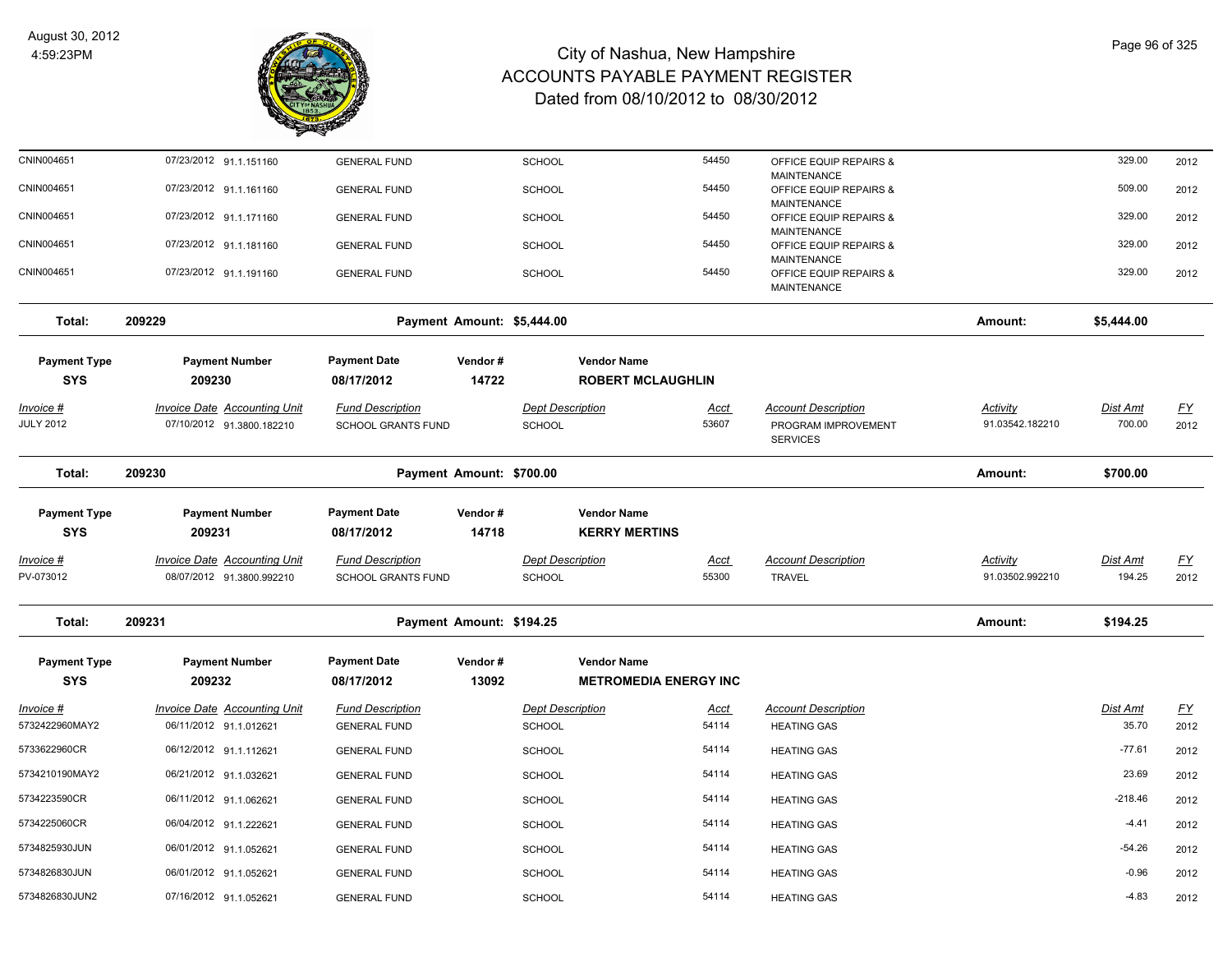

| Total:              | 209234                              |                         | Payment Amount: \$668.97 |                         |                                   |             |                                        | Amount:         | \$668.97        |           |
|---------------------|-------------------------------------|-------------------------|--------------------------|-------------------------|-----------------------------------|-------------|----------------------------------------|-----------------|-----------------|-----------|
|                     |                                     |                         |                          |                         |                                   |             |                                        |                 |                 |           |
| 11800               | 05/31/2012 91.1.021267              | <b>GENERAL FUND</b>     |                          | <b>SCHOOL</b>           |                                   | 55694       | TUITION, OUT OF DISTRICT               |                 | 668.97          | 2012      |
| Invoice #           | <b>Invoice Date Accounting Unit</b> | <b>Fund Description</b> |                          | <b>Dept Description</b> |                                   | Acct        | <b>Account Description</b>             |                 | Dist Amt        | <u>FY</u> |
| <b>SYS</b>          | 209234                              | 08/17/2012              | 14485                    |                         | <b>MOUNT PROSPECT ACADEMY INC</b> |             |                                        |                 |                 |           |
| <b>Payment Type</b> | <b>Payment Number</b>               | <b>Payment Date</b>     | Vendor#                  |                         | <b>Vendor Name</b>                |             |                                        |                 |                 |           |
| Total:              | 209233                              |                         | Payment Amount: \$700.00 |                         |                                   |             |                                        | Amount:         | \$700.00        |           |
| <b>JULY 2012</b>    | 07/10/2012 91.3800.162210           | SCHOOL GRANTS FUND      |                          | SCHOOL                  |                                   | 53607       | PROGRAM IMPROVEMENT<br><b>SERVICES</b> | 91.03542.162210 | 700.00          | 2012      |
| Invoice #           | <b>Invoice Date Accounting Unit</b> | <b>Fund Description</b> |                          | <b>Dept Description</b> |                                   | <u>Acct</u> | <b>Account Description</b>             | <b>Activity</b> | <b>Dist Amt</b> | <u>FY</u> |
| <b>SYS</b>          | 209233                              | 08/17/2012              | 14723                    |                         | <b>DIANE MONICO</b>               |             |                                        |                 |                 |           |
| <b>Payment Type</b> | <b>Payment Number</b>               | <b>Payment Date</b>     | Vendor#                  |                         | <b>Vendor Name</b>                |             |                                        |                 |                 |           |
| Total:              | 209232                              |                         | Payment Amount: \$227.54 |                         |                                   |             |                                        | Amount:         | \$227.54        |           |
| 5739632530JUN       | 07/23/2012 91.1.102621              | <b>GENERAL FUND</b>     |                          | <b>SCHOOL</b>           |                                   | 54114       | <b>HEATING GAS</b>                     |                 | 37.56           | 2012      |
| 5739613390CR        | 06/11/2012 91.1.042621              | <b>GENERAL FUND</b>     |                          | <b>SCHOOL</b>           |                                   | 54114       | <b>HEATING GAS</b>                     |                 | $-131.47$       | 2012      |
| 5739610000JUN       | 07/23/2012 91.1.162621              | <b>GENERAL FUND</b>     |                          | <b>SCHOOL</b>           |                                   | 54114       | <b>HEATING GAS</b>                     |                 | 128.63          | 2012      |
| 5739029830JUN2      | 07/23/2012 91.1.192621              | <b>GENERAL FUND</b>     |                          | <b>SCHOOL</b>           |                                   | 54114       | <b>HEATING GAS</b>                     |                 | 215.54          | 2012      |
| 5739027670JUN2      | 07/23/2012 91.1.132621              | <b>GENERAL FUND</b>     |                          | <b>SCHOOL</b>           |                                   | 54114       | <b>HEATING GAS</b>                     |                 | 236.65          | 2012      |
| 5739027670JUN       | 07/24/2012 91.1.132621              | <b>GENERAL FUND</b>     |                          | <b>SCHOOL</b>           |                                   | 54114       | <b>HEATING GAS</b>                     |                 | $-154.10$       | 2012      |
| 5739027640JUN2      | 07/23/2012 91.1.182621              | <b>GENERAL FUND</b>     |                          | <b>SCHOOL</b>           |                                   | 54114       | <b>HEATING GAS</b>                     |                 | 122.28          | 2012      |
| 5739027640JUN       | 07/24/2012 91.1.182621              | <b>GENERAL FUND</b>     |                          | <b>SCHOOL</b>           |                                   | 54114       | <b>HEATING GAS</b>                     |                 | $-59.24$        | 2012      |
| 5738428210JUN       | 07/23/2012 91.1.092621              | <b>GENERAL FUND</b>     |                          | <b>SCHOOL</b>           |                                   | 54114       | <b>HEATING GAS</b>                     |                 | 165.95          | 2012      |
| 5736622480CR        | 06/05/2012 91.1.072621              | <b>GENERAL FUND</b>     |                          | SCHOOL                  |                                   | 54114       | <b>HEATING GAS</b>                     |                 | $-160.13$       | 2012      |
| 5736217350JUN       | 07/23/2012 91.1.122621              | <b>GENERAL FUND</b>     |                          | <b>SCHOOL</b>           |                                   | 54114       | <b>HEATING GAS</b>                     |                 | 211.02          | 2012      |
| 5735428210CR        | 06/04/2012 91.1.172621              | <b>GENERAL FUND</b>     |                          | <b>SCHOOL</b>           |                                   | 54114       | <b>HEATING GAS</b>                     |                 | $-71.93$        | 2012      |
| 5734826920JUN       | 06/01/2012 91.1.052621              | <b>GENERAL FUND</b>     |                          | <b>SCHOOL</b>           |                                   | 54114       | <b>HEATING GAS</b>                     |                 | $-4.33$         | 2012      |
| 5734826890JUN       | 06/01/2012 91.1.052621              | <b>GENERAL FUND</b>     |                          | <b>SCHOOL</b>           |                                   | 54114       | <b>HEATING GAS</b>                     |                 | $-4.09$         | 2012      |
| 5734826860JUN       | 06/01/2012 91.1.052621              | <b>GENERAL FUND</b>     |                          | <b>SCHOOL</b>           |                                   | 54114       | <b>HEATING GAS</b>                     |                 | $-3.66$         | 2012      |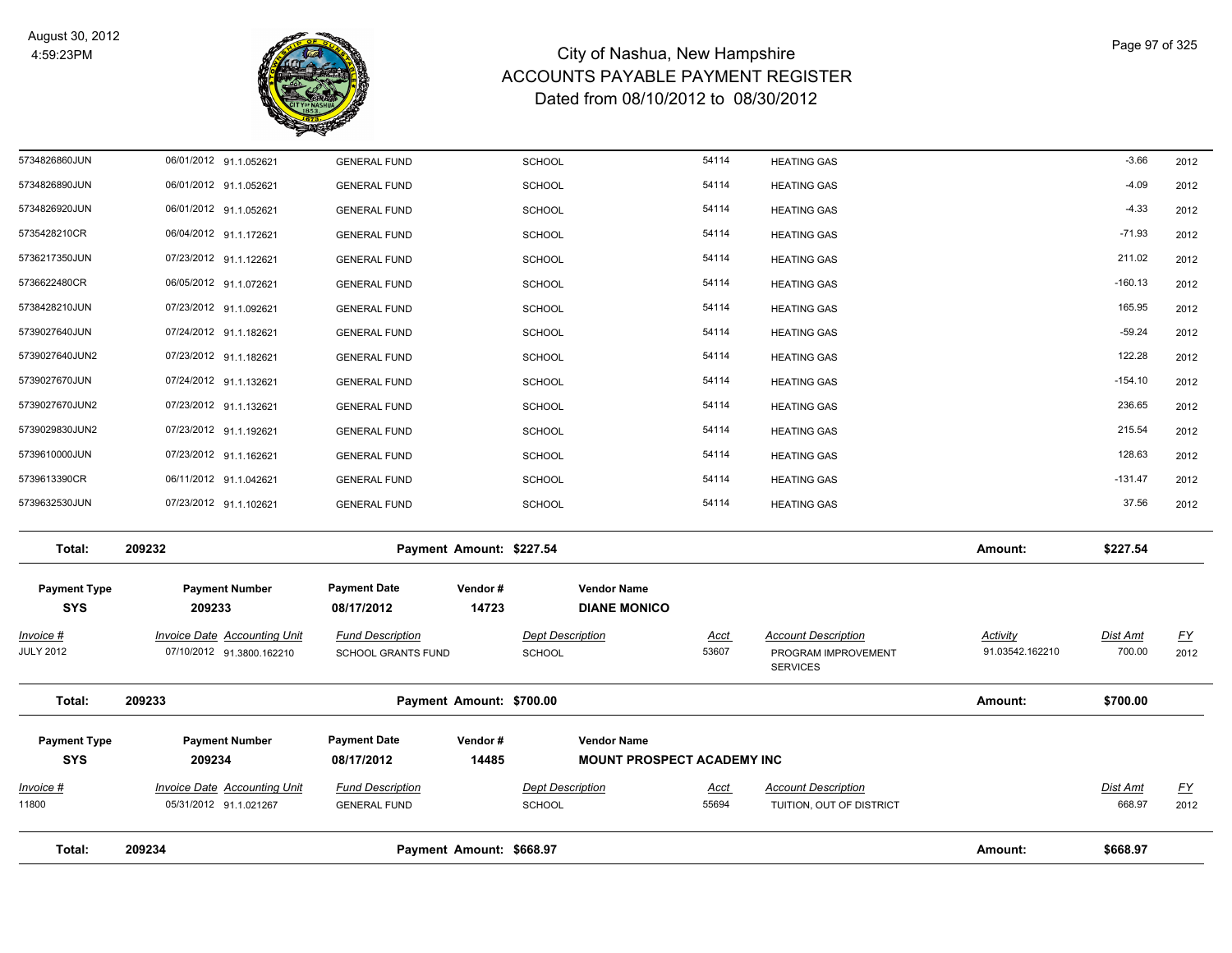

| <b>Payment Type</b><br><b>SYS</b> | <b>Payment Number</b><br>209235                                  | <b>Payment Date</b><br>08/17/2012                    | Vendor#<br>14732         | <b>Vendor Name</b><br><b>EDWARD MUNZ</b>                    |                      |                                                                      |                                                   |                              |                                   |
|-----------------------------------|------------------------------------------------------------------|------------------------------------------------------|--------------------------|-------------------------------------------------------------|----------------------|----------------------------------------------------------------------|---------------------------------------------------|------------------------------|-----------------------------------|
| Invoice #<br>PEER COACH           | Invoice Date Accounting Unit<br>08/14/2012 91.3800.411500        | <b>Fund Description</b><br><b>SCHOOL GRANTS FUND</b> |                          | <b>Dept Description</b><br>SCHOOL                           | Acct<br>53607        | <b>Account Description</b><br>PROGRAM IMPROVEMENT<br><b>SERVICES</b> | Activity<br>91.03501.411500                       | Dist Amt<br>500.00           | <u>FY</u><br>2012                 |
| Total:                            | 209235                                                           |                                                      | Payment Amount: \$500.00 |                                                             |                      |                                                                      | Amount:                                           | \$500.00                     |                                   |
| <b>Payment Type</b><br><b>SYS</b> | <b>Payment Number</b><br>209236                                  | <b>Payment Date</b><br>08/17/2012                    | Vendor#<br>13133         | <b>Vendor Name</b><br><b>NASCO</b>                          |                      |                                                                      |                                                   |                              |                                   |
| $Invoice$ #<br>983975             | <b>Invoice Date Accounting Unit</b><br>07/24/2012 91.1.041102    | <b>Fund Description</b><br><b>GENERAL FUND</b>       |                          | <b>Dept Description</b><br><b>SCHOOL</b>                    | <b>Acct</b><br>61135 | <b>Account Description</b><br><b>EDUCATIONAL SUPPLIES</b>            |                                                   | <b>Dist Amt</b><br>$-5.64$   | $\underline{\mathsf{FY}}$<br>2012 |
| 983975                            | 07/24/2012 91.1.041102                                           | <b>GENERAL FUND</b>                                  |                          | <b>SCHOOL</b>                                               | 61135                | <b>EDUCATIONAL SUPPLIES</b>                                          |                                                   | 38.19                        | 2012                              |
| 987264                            | 07/25/2012 91.1.051345                                           | <b>GENERAL FUND</b>                                  |                          | SCHOOL                                                      | 61135                | <b>EDUCATIONAL SUPPLIES</b>                                          |                                                   | $-6.90$                      | 2012                              |
| 987264                            | 07/25/2012 91.1.051345                                           | <b>GENERAL FUND</b>                                  |                          | <b>SCHOOL</b>                                               | 61135                | <b>EDUCATIONAL SUPPLIES</b>                                          |                                                   | 69.00                        | 2012                              |
| Total:                            | 209236                                                           |                                                      | Payment Amount: \$94.65  |                                                             |                      |                                                                      | Amount:                                           | \$94.65                      |                                   |
| <b>Payment Type</b>               | <b>Payment Number</b>                                            | <b>Payment Date</b>                                  | Vendor#                  | <b>Vendor Name</b>                                          |                      |                                                                      |                                                   |                              |                                   |
| <b>SYS</b>                        | 209237                                                           | 08/17/2012                                           | 11278                    | <b>NASHUA HIGH SCHOOL NORTH</b>                             |                      |                                                                      |                                                   |                              |                                   |
| Invoice #<br>04/05                | <b>Invoice Date Accounting Unit</b><br>04/12/2012 91.2257.022190 | <b>Fund Description</b><br>SPECIAL ED LOCAL          |                          | <b>Dept Description</b><br>SCHOOL                           | Acct<br>53628        | <b>Account Description</b><br><b>CONTRACT SERVICES</b>               |                                                   | <b>Dist Amt</b><br>$-832.86$ | <u>FY</u><br>2012                 |
| 04/05                             | 04/12/2012 91.2257.022190                                        | SPECIAL ED LOCAL                                     |                          | <b>SCHOOL</b>                                               | 53628                | <b>CONTRACT SERVICES</b>                                             |                                                   | 832.86                       | 2012                              |
| Total:                            | 209237                                                           |                                                      | Payment Amount: \$-      |                                                             |                      |                                                                      | Amount:                                           | \$0.00                       |                                   |
| <b>Payment Type</b><br><b>SYS</b> | <b>Payment Number</b><br>209238                                  | <b>Payment Date</b><br>08/17/2012                    | Vendor#<br>13144         | <b>Vendor Name</b><br><b>NASHUA OUTDOOR POWER EQUIPMENT</b> |                      |                                                                      |                                                   |                              |                                   |
| Invoice #                         | Invoice Date Accounting Unit                                     | <b>Fund Description</b>                              |                          | <b>Dept Description</b>                                     | Acct                 | <b>Account Description</b>                                           |                                                   | Dist Amt                     | $\underline{FY}$                  |
| 377202                            | 07/24/2012 91.1.222630                                           | <b>GENERAL FUND</b>                                  |                          | SCHOOL                                                      | 61599                | <b>GROUNDS MAINTENANCE</b><br><b>SUPPLIES</b>                        |                                                   | 1.24                         | 2012                              |
| Total:                            | 209238                                                           |                                                      | Payment Amount: \$1.24   |                                                             |                      |                                                                      | Amount:                                           | \$1.24                       |                                   |
| <b>Payment Type</b><br><b>SYS</b> | <b>Payment Number</b><br>209239                                  | <b>Payment Date</b><br>08/17/2012                    | Vendor#<br>11061         | <b>Vendor Name</b><br>PETTY CASH SCHOOLS                    |                      |                                                                      | Payee Name<br><b>NASHUA SCHOOL DIST PETTY CSH</b> |                              |                                   |
| Invoice #                         | Invoice Date Accounting Unit                                     | <b>Fund Description</b>                              |                          | <b>Dept Description</b>                                     | Acct                 | <b>Account Description</b>                                           |                                                   | Dist Amt                     | <u>FY</u>                         |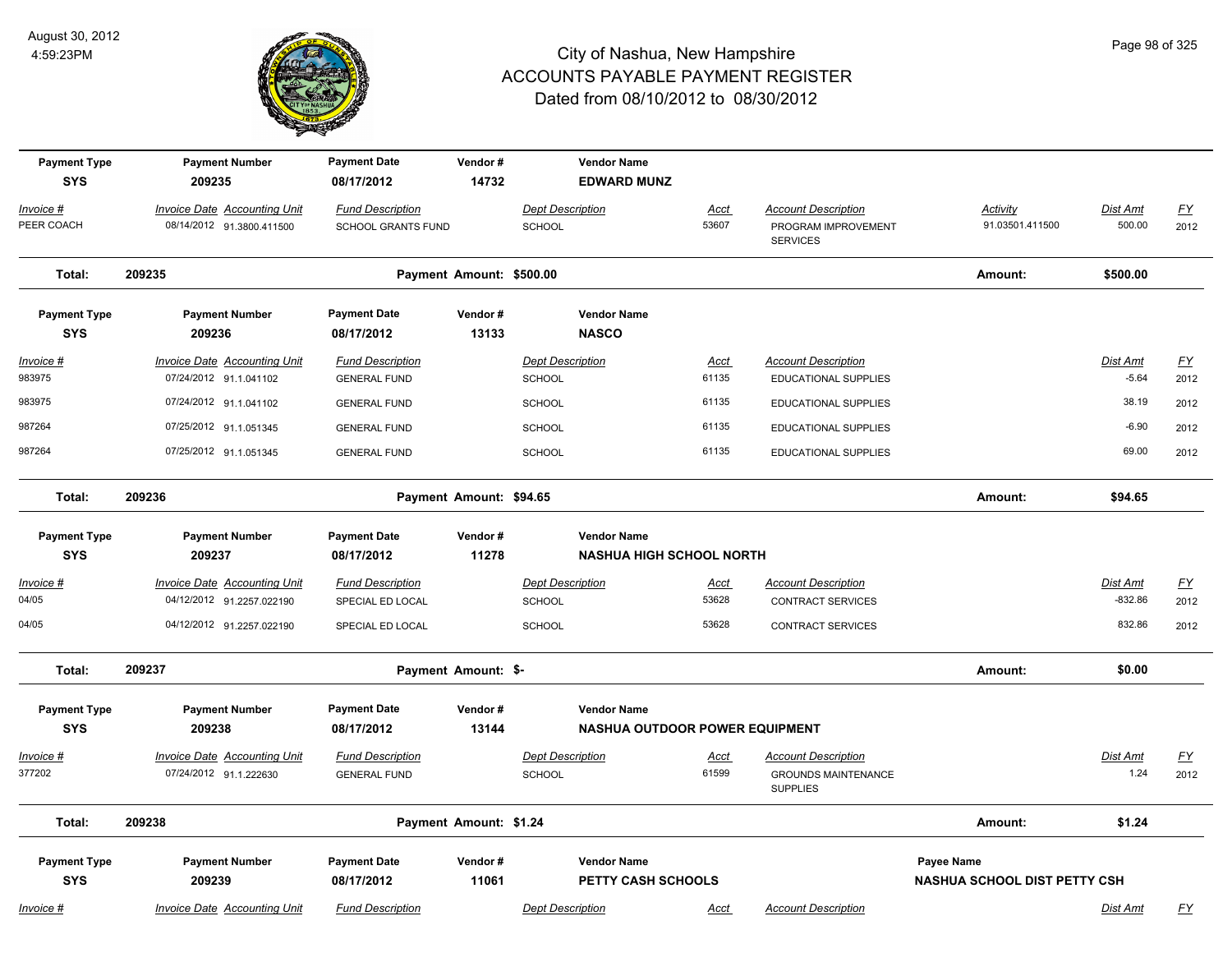

| 121-123                           | 08/17/2012 91.1.012320              | <b>GENERAL FUND</b>               |                            | <b>SCHOOL</b>           |                                                 | 61299       | MISCELLANEOUS SUPPLIES     |                                                     | 15.00           | 2012             |
|-----------------------------------|-------------------------------------|-----------------------------------|----------------------------|-------------------------|-------------------------------------------------|-------------|----------------------------|-----------------------------------------------------|-----------------|------------------|
| 121-123                           | 08/17/2012 91.1.012320              | <b>GENERAL FUND</b>               |                            | <b>SCHOOL</b>           |                                                 | 55300       | <b>TRAVEL</b>              |                                                     | 30.00           | 2012             |
| 121-123                           | 08/17/2012 91.1.012320              | <b>GENERAL FUND</b>               |                            | <b>SCHOOL</b>           |                                                 | 55300       | <b>TRAVEL</b>              |                                                     | 5.00            | 2012             |
| Total:                            | 209239                              |                                   | Payment Amount: \$50.00    |                         |                                                 |             |                            | Amount:                                             | \$50.00         |                  |
| <b>Payment Type</b><br><b>SYS</b> | <b>Payment Number</b><br>209240     | <b>Payment Date</b><br>08/17/2012 | Vendor#<br>13205           |                         | <b>Vendor Name</b><br><b>NSTA SCIENCE STORE</b> |             |                            | Payee Name<br><b>NATIONAL SCIENCE TEACHERS ASSN</b> |                 |                  |
| $Invoice$ #                       | <b>Invoice Date Accounting Unit</b> | <b>Fund Description</b>           |                            | <b>Dept Description</b> |                                                 | <u>Acct</u> | <b>Account Description</b> |                                                     | <u>Dist Amt</u> | EY               |
| 26461361                          | 07/23/2012 91.1.061113              | <b>GENERAL FUND</b>               |                            | <b>SCHOOL</b>           |                                                 | 61135       | EDUCATIONAL SUPPLIES       |                                                     | 1.54            | 2012             |
| 26461361                          | 07/23/2012 91.1.061113              | <b>GENERAL FUND</b>               |                            | <b>SCHOOL</b>           |                                                 | 61135       | EDUCATIONAL SUPPLIES       |                                                     | 55.55           | 2012             |
| Total:                            | 209240                              |                                   | Payment Amount: \$57.09    |                         |                                                 |             |                            | Amount:                                             | \$57.09         |                  |
| <b>Payment Type</b>               | <b>Payment Number</b>               | <b>Payment Date</b>               | Vendor#                    |                         | <b>Vendor Name</b>                              |             |                            |                                                     |                 |                  |
| <b>SYS</b>                        | 209241                              | 08/17/2012                        | 14735                      |                         | <b>NH MUSIC EDUCATORS ASSOC</b>                 |             |                            |                                                     |                 |                  |
| $Invoice$ #                       | <b>Invoice Date Accounting Unit</b> | <b>Fund Description</b>           |                            | <b>Dept Description</b> |                                                 | <b>Acct</b> | <b>Account Description</b> |                                                     | Dist Amt        | <u>FY</u>        |
| 595                               | 07/01/2012 91.1.031160              | <b>GENERAL FUND</b>               |                            | <b>SCHOOL</b>           |                                                 | 55200       | DUES AND MEMBERSHIPS       |                                                     | 200.00          | 2012             |
| 595                               | 07/01/2012 91.1.041112              | <b>GENERAL FUND</b>               |                            | <b>SCHOOL</b>           |                                                 | 55200       | DUES AND MEMBERSHIPS       |                                                     | 200.00          | 2012             |
| Total:                            | 209241                              |                                   | Payment Amount: \$400.00   |                         |                                                 |             |                            | Amount:                                             | \$400.00        |                  |
| <b>Payment Type</b><br><b>SYS</b> | <b>Payment Number</b><br>209242     | <b>Payment Date</b><br>08/17/2012 | Vendor#<br>14551           |                         | <b>Vendor Name</b><br><b>NIXON CO INC</b>       |             |                            |                                                     |                 |                  |
| Invoice #                         | Invoice Date Accounting Unit        | <b>Fund Description</b>           |                            | <b>Dept Description</b> |                                                 | <u>Acct</u> | <b>Account Description</b> |                                                     | Dist Amt        | $\underline{FY}$ |
| 170716                            | 06/06/2012 91.2212.991408           | ATHLETICS REVENUE FUND            |                            | SCHOOL                  |                                                 | 61299       | MISCELLANEOUS SUPPLIES     |                                                     | 1,867.50        | 2012             |
| 171097                            | 06/26/2012 91.2212.991408           | ATHLETICS REVENUE FUND            |                            | <b>SCHOOL</b>           |                                                 | 61299       | MISCELLANEOUS SUPPLIES     |                                                     | 172.00          | 2012             |
| 171177                            | 06/29/2012 91.2212.991408           | ATHLETICS REVENUE FUND            |                            | <b>SCHOOL</b>           |                                                 | 61299       | MISCELLANEOUS SUPPLIES     |                                                     | 180.00          | 2012             |
| 171250                            | 07/20/2012 91.2212.991408           | ATHLETICS REVENUE FUND            |                            | <b>SCHOOL</b>           |                                                 | 61299       | MISCELLANEOUS SUPPLIES     |                                                     | 276.40          | 2012             |
| Total:                            | 209242                              |                                   | Payment Amount: \$2,495.90 |                         |                                                 |             |                            | Amount:                                             | \$2,495.90      |                  |
| <b>Payment Type</b><br><b>SYS</b> | <b>Payment Number</b><br>209243     | <b>Payment Date</b><br>08/17/2012 | Vendor#<br>13239           |                         | <b>Vendor Name</b><br><b>OXFORD LEARNING</b>    |             |                            |                                                     |                 |                  |
| Invoice #                         | Invoice Date Accounting Unit        | <b>Fund Description</b>           |                            | <b>Dept Description</b> |                                                 | Acct        | <b>Account Description</b> | Activity                                            | Dist Amt        | <u>FY</u>        |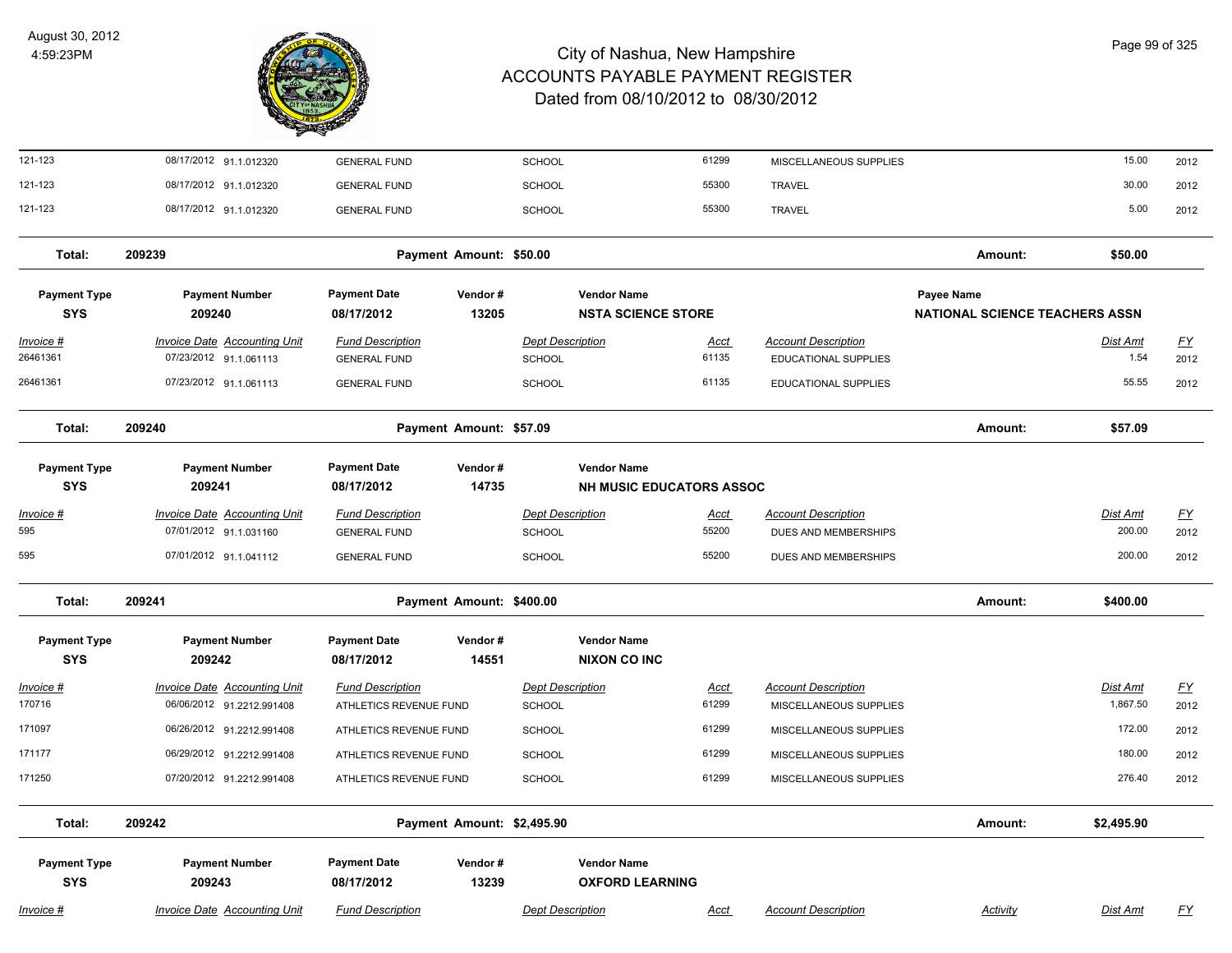

| <b>AUG812</b>                     | 08/14/2012 91.3800.231271                                     | <b>SCHOOL GRANTS FUND</b>                      |                            | <b>SCHOOL</b>                            |                                                | 53600                | <b>INSTRUCTION SERVICES</b>                      | 91.03762.231271              | 2,475.00                | 2012                              |
|-----------------------------------|---------------------------------------------------------------|------------------------------------------------|----------------------------|------------------------------------------|------------------------------------------------|----------------------|--------------------------------------------------|------------------------------|-------------------------|-----------------------------------|
| Total:                            | 209243                                                        |                                                | Payment Amount: \$2,475.00 |                                          |                                                |                      |                                                  | Amount:                      | \$2,475.00              |                                   |
| <b>Payment Type</b><br><b>SYS</b> | <b>Payment Number</b><br>209244                               | <b>Payment Date</b><br>08/17/2012              | Vendor#<br>13276           |                                          | <b>Vendor Name</b><br><b>PEABODY SUPPLY CO</b> |                      |                                                  |                              |                         |                                   |
| <u> Invoice #</u><br>993554       | <b>Invoice Date Accounting Unit</b><br>07/23/2012 91.1.222620 | <b>Fund Description</b><br><b>GENERAL FUND</b> |                            | <b>Dept Description</b><br><b>SCHOOL</b> |                                                | <b>Acct</b><br>61414 | <b>Account Description</b><br>SUPPLIES, PLUMBING |                              | <u>Dist Amt</u><br>7.94 | $\underline{\mathsf{FY}}$<br>2012 |
| 994676                            | 07/25/2012 91.1.222620                                        | <b>GENERAL FUND</b>                            |                            | <b>SCHOOL</b>                            |                                                | 61414                | SUPPLIES, PLUMBING                               |                              | 270.22                  | 2012                              |
| 994677                            | 07/25/2012 91.1.222620                                        | <b>GENERAL FUND</b>                            |                            | <b>SCHOOL</b>                            |                                                | 61414                | SUPPLIES, PLUMBING                               |                              | 65.65                   | 2012                              |
| 994678                            | 07/25/2012 91.1.222620                                        | <b>GENERAL FUND</b>                            |                            | <b>SCHOOL</b>                            |                                                | 61414                | SUPPLIES, PLUMBING                               |                              | 27.76                   | 2012                              |
| 994679                            | 07/25/2012 91.1.222620                                        | <b>GENERAL FUND</b>                            |                            | <b>SCHOOL</b>                            |                                                | 61414                | SUPPLIES, PLUMBING                               |                              | 75.48                   | 2012                              |
| 995465                            | 07/26/2012 91.1.222620                                        | <b>GENERAL FUND</b>                            |                            | SCHOOL                                   |                                                | 61414                | SUPPLIES, PLUMBING                               |                              | 23.64                   | 2012                              |
| 995847                            | 07/25/2012 91.1.222620                                        | <b>GENERAL FUND</b>                            |                            | SCHOOL                                   |                                                | 61414                | SUPPLIES, PLUMBING                               |                              | 14.43                   | 2012                              |
| Total:                            | 209244                                                        |                                                | Payment Amount: \$485.12   |                                          |                                                |                      |                                                  | Amount:                      | \$485.12                |                                   |
| <b>Payment Type</b>               | <b>Payment Number</b>                                         | <b>Payment Date</b>                            | Vendor#                    |                                          | <b>Vendor Name</b>                             |                      |                                                  | <b>Payee Name</b>            |                         |                                   |
| <b>SYS</b>                        | 209245                                                        | 08/17/2012                                     | 13282                      |                                          | PEARSON SCOTT FORESMAN                         |                      |                                                  | <b>PEARSON EDUCATION INC</b> |                         |                                   |
| Invoice #                         | <b>Invoice Date Accounting Unit</b>                           | <b>Fund Description</b>                        |                            | <b>Dept Description</b>                  |                                                | <u>Acct</u>          | <b>Account Description</b>                       |                              | Dist Amt                | $\underline{FY}$                  |
| 4021587566                        | 07/19/2012 91.1.031160                                        | <b>GENERAL FUND</b>                            |                            | SCHOOL                                   |                                                | 61135                | EDUCATIONAL SUPPLIES                             |                              | 22.06                   | 2012                              |
| 4021587566                        | 07/19/2012 91.1.031160                                        | <b>GENERAL FUND</b>                            |                            | SCHOOL                                   |                                                | 61135                | EDUCATIONAL SUPPLIES                             |                              | 220.50                  | 2012                              |
| Total:                            | 209245                                                        |                                                | Payment Amount: \$242.56   |                                          |                                                |                      |                                                  | Amount:                      | \$242.56                |                                   |
| <b>Payment Type</b><br><b>SYS</b> | <b>Payment Number</b><br>209246                               | <b>Payment Date</b><br>08/17/2012              | Vendor#<br>14699           |                                          | <b>Vendor Name</b><br><b>DENISE PETZ</b>       |                      |                                                  |                              |                         |                                   |
| Invoice #                         | <b>Invoice Date Accounting Unit</b>                           | <b>Fund Description</b>                        |                            | <b>Dept Description</b>                  |                                                | Acct                 | <b>Account Description</b>                       |                              | Dist Amt                | <u>FY</u>                         |
| <b>JUL-12</b>                     | 08/03/2012 91.1.041160                                        | <b>GENERAL FUND</b>                            |                            | SCHOOL                                   |                                                | 61135                | <b>EDUCATIONAL SUPPLIES</b>                      |                              | 22.98                   | 2012                              |
| Total:                            | 209246                                                        |                                                | Payment Amount: \$22.98    |                                          |                                                |                      |                                                  | Amount:                      | \$22.98                 |                                   |
| <b>Payment Type</b>               | <b>Payment Number</b>                                         | <b>Payment Date</b>                            | Vendor#                    |                                          | <b>Vendor Name</b>                             |                      |                                                  | Payee Name                   |                         |                                   |
| <b>SYS</b>                        | 209247                                                        | 08/17/2012                                     | 13322                      |                                          | PITNEY BOWES GLOBAL FIN SRVS                   |                      |                                                  | <b>PITNEY BOWES</b>          |                         |                                   |
| <u>Invoice #</u>                  | <b>Invoice Date Accounting Unit</b>                           | <b>Fund Description</b>                        |                            | <b>Dept Description</b>                  |                                                | <u>Acct</u>          | <b>Account Description</b>                       |                              | Dist Amt                | <u>FY</u>                         |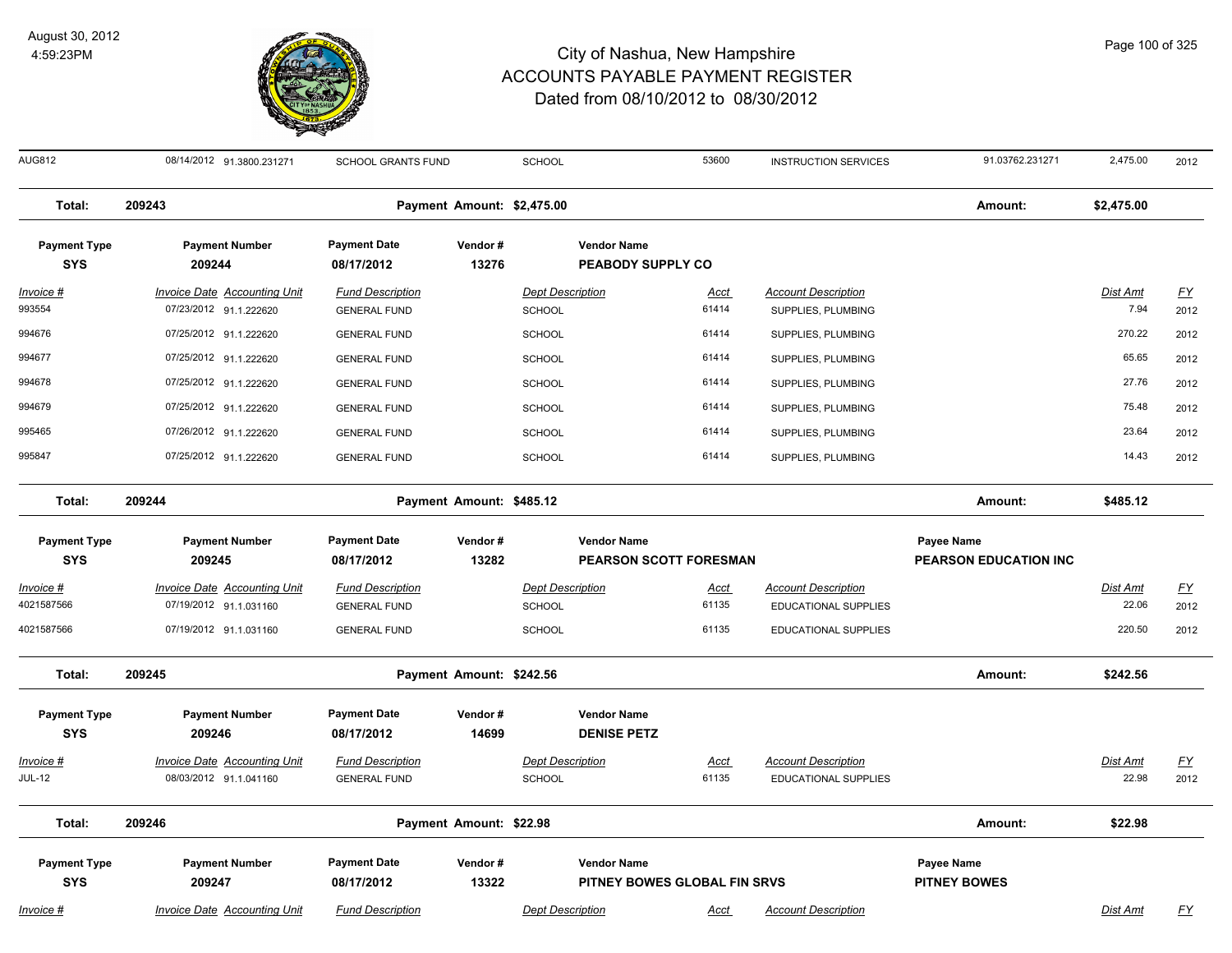

| 394099                            | 08/03/2012 91.1.071160                                           | <b>GENERAL FUND</b>                            |                             | SCHOOL                            |                                                 | 55607         | POSTAGE & DELIVERY                                                   |                             | 138.05                    | 2012                              |
|-----------------------------------|------------------------------------------------------------------|------------------------------------------------|-----------------------------|-----------------------------------|-------------------------------------------------|---------------|----------------------------------------------------------------------|-----------------------------|---------------------------|-----------------------------------|
| Total:                            | 209247                                                           |                                                | Payment Amount: \$138.05    |                                   |                                                 |               |                                                                      | Amount:                     | \$138.05                  |                                   |
| <b>Payment Type</b><br><b>SYS</b> | <b>Payment Number</b><br>209248                                  | <b>Payment Date</b><br>08/17/2012              | Vendor#<br>13328            |                                   | <b>Vendor Name</b><br>THE PLUS CO INC           |               |                                                                      |                             |                           |                                   |
| $Invoice$ #<br>028543             | <b>Invoice Date Accounting Unit</b><br>06/11/2012 91.1.021267    | <b>Fund Description</b><br><b>GENERAL FUND</b> |                             | <b>Dept Description</b><br>SCHOOL |                                                 | Acct<br>55694 | <b>Account Description</b><br>TUITION, OUT OF DISTRICT               |                             | <b>Dist Amt</b><br>250.00 | $\underline{\mathsf{FY}}$<br>2012 |
| Total:                            | 209248                                                           |                                                | Payment Amount: \$250.00    |                                   |                                                 |               |                                                                      | Amount:                     | \$250.00                  |                                   |
| <b>Payment Type</b><br><b>SYS</b> | <b>Payment Number</b><br>209249                                  | <b>Payment Date</b><br>08/17/2012              | Vendor#<br>14731            |                                   | <b>Vendor Name</b><br><b>BRENDA POZNANSKI</b>   |               |                                                                      |                             |                           |                                   |
| Invoice #<br>PEER COACH           | <b>Invoice Date Accounting Unit</b><br>08/14/2012 91.3800.411500 | <b>Fund Description</b><br>SCHOOL GRANTS FUND  |                             | <b>Dept Description</b><br>SCHOOL |                                                 | Acct<br>53607 | <b>Account Description</b><br>PROGRAM IMPROVEMENT<br><b>SERVICES</b> | Activity<br>91.03501.411500 | Dist Amt<br>500.00        | $\underline{FY}$<br>2012          |
| Total:                            | 209249                                                           |                                                | Payment Amount: \$500.00    |                                   |                                                 |               |                                                                      | Amount:                     | \$500.00                  |                                   |
| <b>Payment Type</b><br><b>SYS</b> | <b>Payment Number</b><br>209250                                  | <b>Payment Date</b><br>08/17/2012              | Vendor#<br>13355            |                                   | <b>Vendor Name</b><br><b>PRO AV SYSTEMS INC</b> |               |                                                                      |                             |                           |                                   |
| Invoice #                         | <b>Invoice Date Accounting Unit</b>                              | <b>Fund Description</b>                        |                             | <b>Dept Description</b>           |                                                 | <u>Acct</u>   | <b>Account Description</b>                                           | Activity                    | Dist Amt                  | $\underline{FY}$                  |
| 17255                             | 07/18/2012 91.1.992225                                           | <b>GENERAL FUND</b>                            |                             | SCHOOL                            |                                                 | 54487         | <b>EQUIPMENT REPAIRS &amp;</b><br><b>MAINTENANCE</b>                 |                             | 1,188.00                  | 2012                              |
| 17287                             | 07/26/2012 91.1.171160                                           | <b>GENERAL FUND</b>                            |                             | SCHOOL                            |                                                 | 71999         | MISCELLANEOUS EQUIPMENT                                              |                             | 1,891.00                  | 2012                              |
| 17288                             | 07/26/2012 TF91.7565                                             | EDU-SCHOOL RELATED<br>PROG/ACT                 |                             | <b>SCHOOL</b>                     |                                                 | 71999         | MISCELLANEOUS EQUIPMENT                                              |                             | 1,891.00                  | 2012                              |
| 17289                             | 07/26/2012 91.3800.182210                                        | <b>SCHOOL GRANTS FUND</b>                      |                             | <b>SCHOOL</b>                     |                                                 | 71999         | MISCELLANEOUS EQUIPMENT                                              | 91.03352.182210             | 9,760.00                  | 2012                              |
| Total:                            | 209250                                                           |                                                | Payment Amount: \$14,730.00 |                                   |                                                 |               |                                                                      | Amount:                     | \$14,730.00               |                                   |
| <b>Payment Type</b>               | <b>Payment Number</b>                                            | <b>Payment Date</b>                            | Vendor#                     |                                   | <b>Vendor Name</b>                              |               |                                                                      |                             |                           |                                   |
| <b>SYS</b>                        | 209251                                                           | 08/17/2012                                     | 13369                       |                                   | THE PROVIDER ENTERPRISES INC                    |               |                                                                      |                             |                           |                                   |
| Invoice #                         | Invoice Date Accounting Unit                                     | <b>Fund Description</b>                        |                             | <b>Dept Description</b>           |                                                 | Acct          | <b>Account Description</b>                                           |                             | Dist Amt                  | <u>FY</u>                         |
| 28874                             | 07/25/2012 91.1.992700                                           | <b>GENERAL FUND</b>                            |                             | <b>SCHOOL</b>                     |                                                 | 55690         | REGULAR TRANSPORTATION<br><b>SERVICES</b>                            |                             | 26,094.00                 | 2012                              |
| 28875                             | 07/24/2012 91.1.992700                                           | <b>GENERAL FUND</b>                            |                             | <b>SCHOOL</b>                     |                                                 | 55690         | REGULAR TRANSPORTATION<br><b>SERVICES</b>                            |                             | 1,953.00                  | 2012                              |
| 28914                             | 07/25/2012 91.1.992700                                           | <b>GENERAL FUND</b>                            |                             | <b>SCHOOL</b>                     |                                                 | 55690         | <b>REGULAR TRANSPORTATION</b><br><b>SERVICES</b>                     |                             | 210.00                    | 2012                              |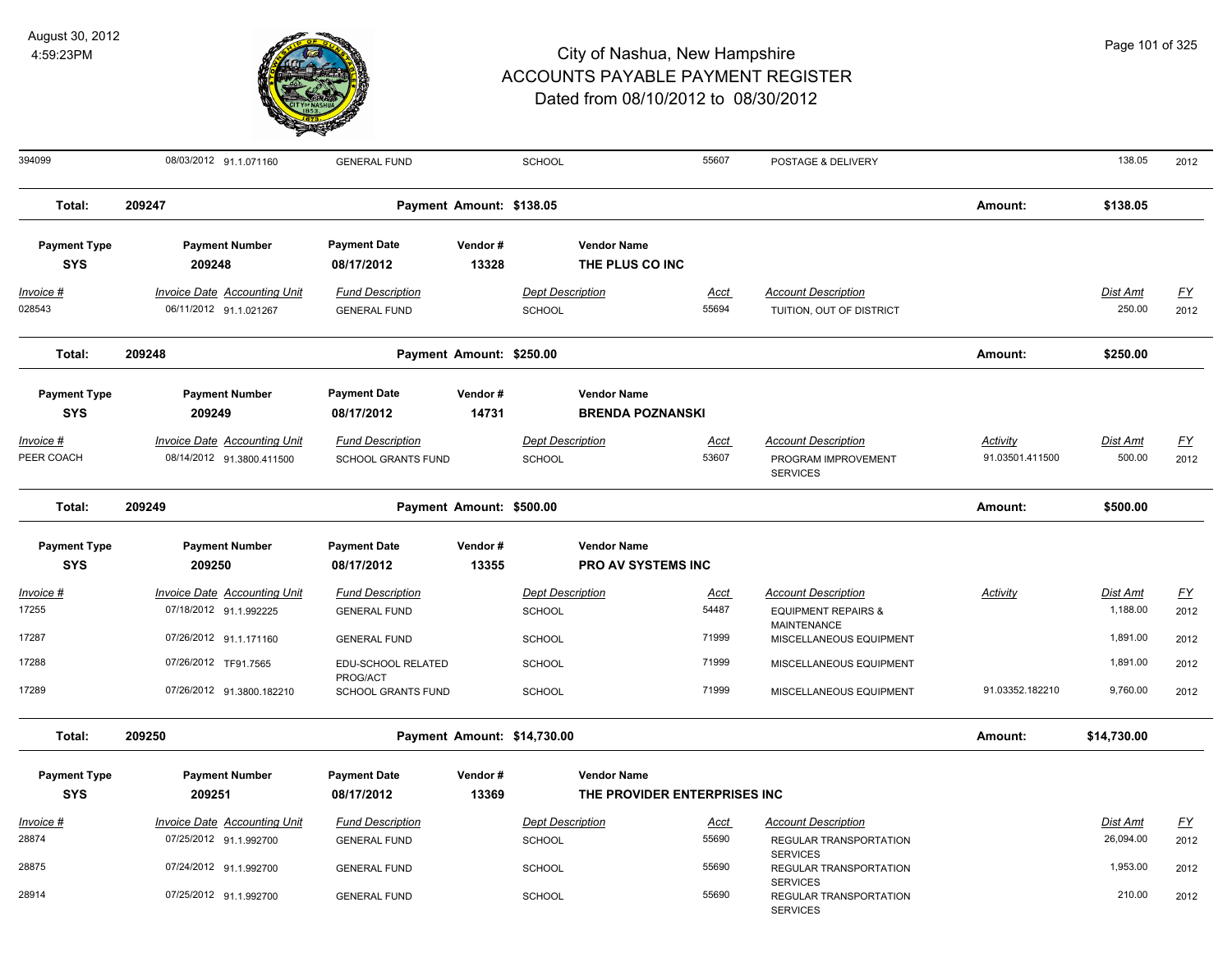

| Total:                             | 209251                                                           |                                                      |                          | Payment Amount: \$28,257.00                       |                                |                                                      | Amount:                     | \$28,257.00               |                   |
|------------------------------------|------------------------------------------------------------------|------------------------------------------------------|--------------------------|---------------------------------------------------|--------------------------------|------------------------------------------------------|-----------------------------|---------------------------|-------------------|
| <b>Payment Type</b><br><b>SYS</b>  | <b>Payment Number</b><br>209252                                  | <b>Payment Date</b><br>08/17/2012                    | Vendor#<br>13418         | <b>Vendor Name</b><br><b>REDLON &amp; JOHNSON</b> |                                |                                                      |                             |                           |                   |
| <u> Invoice #</u><br>938784        | <b>Invoice Date Accounting Unit</b><br>07/26/2012 91.1.222620    | <b>Fund Description</b><br><b>GENERAL FUND</b>       |                          | <b>Dept Description</b><br>SCHOOL                 | <b>Acct</b><br>61414           | <b>Account Description</b><br>SUPPLIES, PLUMBING     |                             | <b>Dist Amt</b><br>124.70 | <u>FY</u><br>2012 |
| 938785                             | 07/26/2012 91.1.222620                                           | <b>GENERAL FUND</b>                                  |                          | <b>SCHOOL</b>                                     | 61414                          | SUPPLIES, PLUMBING                                   |                             | 6.40                      | 2012              |
| 942492                             | 08/01/2012 91.1.222620                                           | <b>GENERAL FUND</b>                                  |                          | SCHOOL                                            | 61414                          | SUPPLIES, PLUMBING                                   |                             | $-19.65$                  | 2012              |
| Total:                             | 209252                                                           |                                                      | Payment Amount: \$111.45 |                                                   |                                |                                                      | Amount:                     | \$111.45                  |                   |
| <b>Payment Type</b><br><b>SYS</b>  | <b>Payment Number</b><br>209253                                  | <b>Payment Date</b><br>08/17/2012                    | Vendor#<br>11974         | <b>Vendor Name</b>                                | JENNIFER (DOYON) ROUSSEAU      |                                                      |                             |                           |                   |
| <u> Invoice #</u><br>ED6511 & 5261 | <b>Invoice Date Accounting Unit</b><br>08/17/2012 91.1.991160    | <b>Fund Description</b><br><b>GENERAL FUND</b>       |                          | <b>Dept Description</b><br>SCHOOL                 | Acct<br>52800                  | <b>Account Description</b><br>EDUCATIONAL ASSISTANCE |                             | Dist Amt<br>992.00        | <u>FY</u><br>2012 |
| Total:                             | 209253                                                           |                                                      | Payment Amount: \$992.00 |                                                   |                                |                                                      | Amount:                     | \$992.00                  |                   |
| <b>Payment Type</b><br><b>SYS</b>  | <b>Payment Number</b><br>209254                                  | <b>Payment Date</b><br>08/17/2012                    | Vendor#<br>13484         | <b>Vendor Name</b><br><b>DAVID RYAN</b>           |                                |                                                      |                             |                           |                   |
| Invoice #<br>ED974                 | <b>Invoice Date Accounting Unit</b><br>08/15/2012 91.1.991160    | <b>Fund Description</b><br><b>GENERAL FUND</b>       |                          | <b>Dept Description</b><br>SCHOOL                 | Acct<br>52800                  | <b>Account Description</b><br>EDUCATIONAL ASSISTANCE |                             | Dist Amt<br>1,363.20      | EY<br>2012        |
| Total:                             | 209254                                                           |                                                      |                          | Payment Amount: \$1,363.20                        |                                |                                                      | Amount:                     | \$1,363.20                |                   |
| <b>Payment Type</b><br><b>SYS</b>  | <b>Payment Number</b><br>209255                                  | <b>Payment Date</b><br>08/17/2012                    | Vendor#<br>13493         | <b>Vendor Name</b><br><b>KATHLEEN SAAD</b>        |                                |                                                      |                             |                           |                   |
| <u> Invoice #</u><br>PV-070912     | <b>Invoice Date Accounting Unit</b><br>08/12/2012 91.3800.142200 | <b>Fund Description</b><br><b>SCHOOL GRANTS FUND</b> |                          | <b>Dept Description</b><br>SCHOOL                 | <u>Acct</u><br>55300           | <b>Account Description</b><br><b>TRAVEL</b>          | Activity<br>91.03542.142200 | Dist Amt<br>21.82         | <u>FY</u><br>2012 |
| Total:                             | 209255                                                           |                                                      | Payment Amount: \$21.82  |                                                   |                                |                                                      | Amount:                     | \$21.82                   |                   |
| <b>Payment Type</b><br><b>SYS</b>  | <b>Payment Number</b><br>209256                                  | <b>Payment Date</b><br>08/17/2012                    | Vendor#<br>13520         | <b>Vendor Name</b>                                | <b>SCHOLASTIC INCORPORATED</b> |                                                      |                             |                           |                   |
| <u> Invoice #</u>                  | <b>Invoice Date Accounting Unit</b>                              | <b>Fund Description</b>                              |                          | <b>Dept Description</b>                           | <b>Acct</b>                    | <b>Account Description</b>                           |                             | Dist Amt                  | <u>FY</u>         |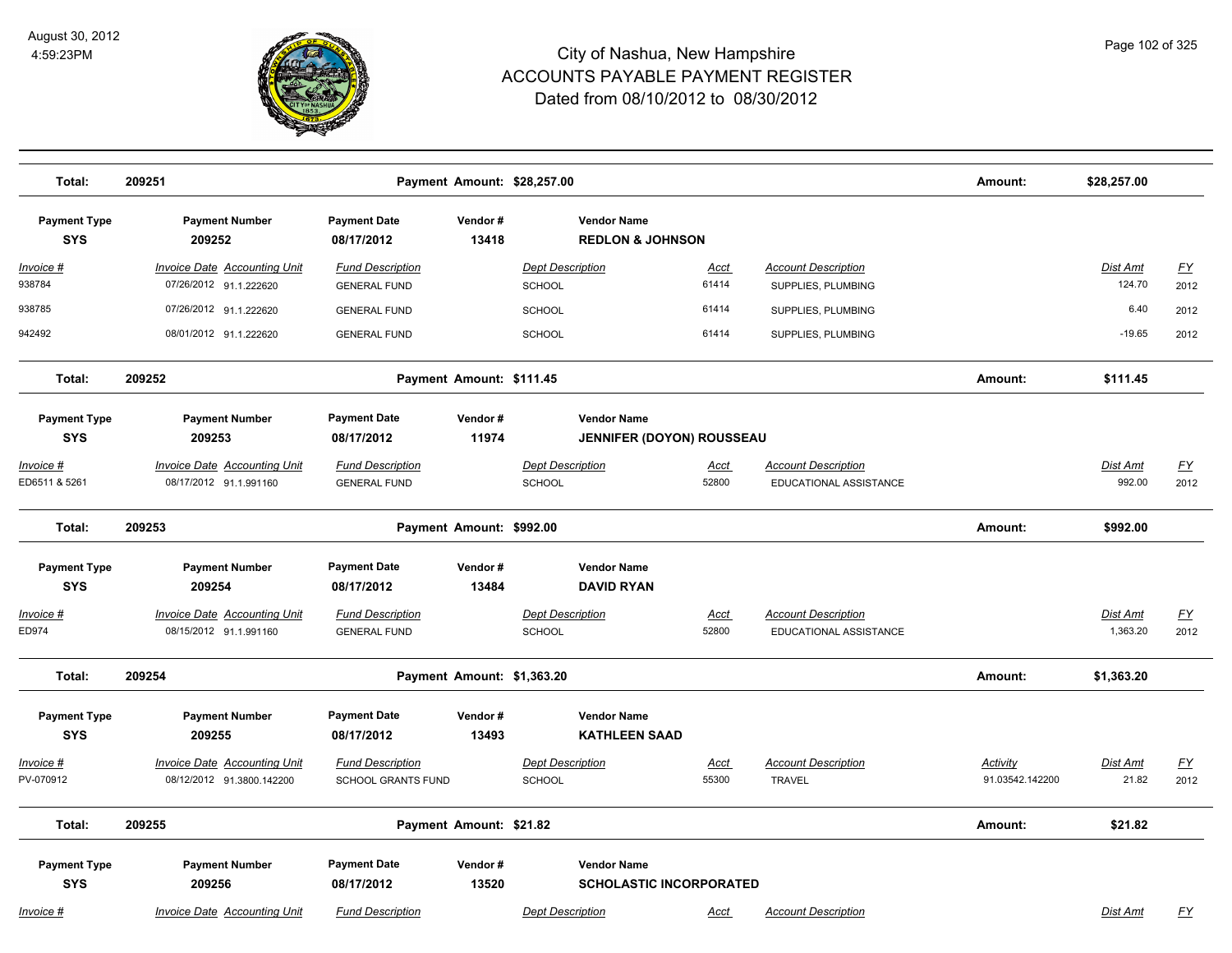

| 49186171                          | 07/02/2012 91.1.071105                                        | <b>GENERAL FUND</b>                            | <b>SCHOOL</b>           |                                                  | 61875                | <b>BOOKS</b>                                   |         | 60.00                    | 2012              |
|-----------------------------------|---------------------------------------------------------------|------------------------------------------------|-------------------------|--------------------------------------------------|----------------------|------------------------------------------------|---------|--------------------------|-------------------|
| Total:                            | 209256                                                        |                                                | Payment Amount: \$60.00 |                                                  |                      |                                                | Amount: | \$60.00                  |                   |
| <b>Payment Type</b><br><b>SYS</b> | <b>Payment Number</b><br>209257                               | <b>Payment Date</b><br>08/17/2012              | Vendor#<br>13522        | <b>Vendor Name</b><br><b>SCHOOL HEALTH ALERT</b> |                      |                                                |         |                          |                   |
| <u> Invoice #</u><br>33871        | <b>Invoice Date Accounting Unit</b><br>07/18/2012 91.1.102130 | <b>Fund Description</b><br><b>GENERAL FUND</b> | <b>SCHOOL</b>           | <b>Dept Description</b>                          | <b>Acct</b><br>61142 | <b>Account Description</b><br>MEDICAL SUPPLIES |         | <b>Dist Amt</b><br>44.00 | <u>FY</u><br>2012 |
| Total:                            | 209257                                                        |                                                | Payment Amount: \$44.00 |                                                  |                      |                                                | Amount: | \$44.00                  |                   |
| <b>Payment Type</b><br><b>SYS</b> | <b>Payment Number</b><br>209258                               | <b>Payment Date</b><br>08/17/2012              | Vendor#<br>13526        | <b>Vendor Name</b><br><b>SCHOOL SPECIALTY</b>    |                      |                                                |         |                          |                   |
| Invoice #                         | <b>Invoice Date Accounting Unit</b>                           | <b>Fund Description</b>                        |                         | <b>Dept Description</b>                          | <u>Acct</u>          | <b>Account Description</b>                     |         | <b>Dist Amt</b>          | <u>FY</u>         |
| 994680                            | 07/25/2012 91.1.222620                                        | <b>GENERAL FUND</b>                            | <b>SCHOOL</b>           |                                                  | 61414                | SUPPLIES, PLUMBING                             |         | 85.04                    | 2012              |
| 208108486009                      | 07/09/2012 91.1.141160                                        | <b>GENERAL FUND</b>                            | <b>SCHOOL</b>           |                                                  | 61135                | EDUCATIONAL SUPPLIES                           |         | 20.44                    | 2012              |
| 208108486016                      | 07/09/2012 91.1.141160                                        | <b>GENERAL FUND</b>                            | <b>SCHOOL</b>           |                                                  | 61135                | EDUCATIONAL SUPPLIES                           |         | 33.44                    | 2012              |
| 208108501257                      | 07/10/2012 91.1.141160                                        | <b>GENERAL FUND</b>                            | <b>SCHOOL</b>           |                                                  | 61135                | EDUCATIONAL SUPPLIES                           |         | 182.11                   | 2012              |
| 208108501262                      | 07/10/2012 91.1.181210                                        | <b>GENERAL FUND</b>                            | <b>SCHOOL</b>           |                                                  | 61135                | EDUCATIONAL SUPPLIES                           |         | 75.49                    | 2012              |
| 208108501286                      | 07/10/2012 91.1.141160                                        | <b>GENERAL FUND</b>                            | <b>SCHOOL</b>           |                                                  | 61135                | EDUCATIONAL SUPPLIES                           |         | 167.70                   | 2012              |
| 208108516345                      | 07/11/2012 91.1.181210                                        | <b>GENERAL FUND</b>                            | <b>SCHOOL</b>           |                                                  | 61135                | EDUCATIONAL SUPPLIES                           |         | 441.50                   | 2012              |
| 208108523991                      | 07/12/2012 91.1.171119                                        | <b>GENERAL FUND</b>                            | <b>SCHOOL</b>           |                                                  | 61135                | EDUCATIONAL SUPPLIES                           |         | 45.26                    | 2012              |
| 208108548093                      | 07/13/2012 91.1.171119                                        | <b>GENERAL FUND</b>                            | <b>SCHOOL</b>           |                                                  | 61135                | EDUCATIONAL SUPPLIES                           |         | 261.34                   | 2012              |
| 208108604884                      | 07/19/2012 91.1.101119                                        | <b>GENERAL FUND</b>                            | <b>SCHOOL</b>           |                                                  | 61135                | EDUCATIONAL SUPPLIES                           |         | 122.47                   | 2012              |
| 208108604886                      | 07/19/2012 91.1.101119                                        | <b>GENERAL FUND</b>                            | <b>SCHOOL</b>           |                                                  | 61135                | EDUCATIONAL SUPPLIES                           |         | 82.71                    | 2012              |
| 208108604887                      | 07/19/2012 91.1.101120                                        | <b>GENERAL FUND</b>                            | SCHOOL                  |                                                  | 61135                | EDUCATIONAL SUPPLIES                           |         | 104.18                   | 2012              |
| 208108604888                      | 07/19/2012 91.1.101119                                        | <b>GENERAL FUND</b>                            | <b>SCHOOL</b>           |                                                  | 61135                | EDUCATIONAL SUPPLIES                           |         | 136.92                   | 2012              |
| 208108604889                      | 07/19/2012 91.1.101122                                        | <b>GENERAL FUND</b>                            | <b>SCHOOL</b>           |                                                  | 61135                | EDUCATIONAL SUPPLIES                           |         | 250.93                   | 2012              |
| 208108604890                      | 07/19/2012 91.1.141160                                        | <b>GENERAL FUND</b>                            | <b>SCHOOL</b>           |                                                  | 61135                | <b>EDUCATIONAL SUPPLIES</b>                    |         | 200.46                   | 2012              |
| 208108604891                      | 07/19/2012 91.1.071160                                        | <b>GENERAL FUND</b>                            | <b>SCHOOL</b>           |                                                  | 61135                | EDUCATIONAL SUPPLIES                           |         | 82.47                    | 2012              |
| 208108604892                      | 07/19/2012 91.1.121117                                        | <b>GENERAL FUND</b>                            | <b>SCHOOL</b>           |                                                  | 61135                | <b>EDUCATIONAL SUPPLIES</b>                    |         | 587.18                   | 2012              |
| 208108604894                      | 07/19/2012 91.1.121120                                        | <b>GENERAL FUND</b>                            | <b>SCHOOL</b>           |                                                  | 61135                | EDUCATIONAL SUPPLIES                           |         | 259.55                   | 2012              |
| 208108604895                      | 07/19/2012 91.1.121121                                        | <b>GENERAL FUND</b>                            | SCHOOL                  |                                                  | 61135                | <b>EDUCATIONAL SUPPLIES</b>                    |         | 266.97                   | 2012              |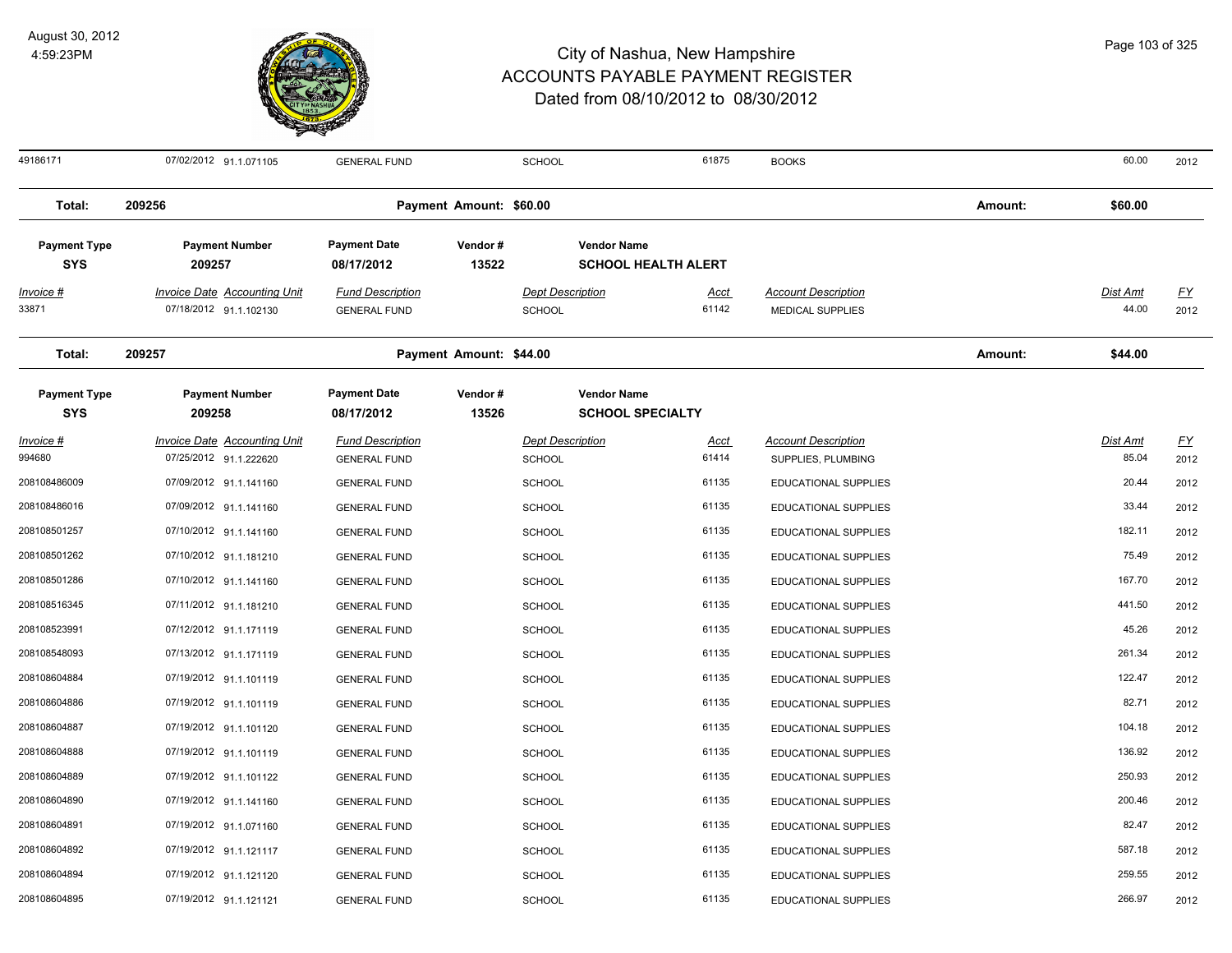

| 208108604899 | 07/19/2012 91.1.121122 | <b>GENERAL FUND</b> | <b>SCHOOL</b>       | 61135 | <b>EDUCATIONAL SUPPLIES</b>             | 274.99   | 2012 |
|--------------|------------------------|---------------------|---------------------|-------|-----------------------------------------|----------|------|
| 208108604901 | 07/19/2012 91.1.122150 | <b>GENERAL FUND</b> | <b>SCHOOL</b>       | 61135 | EDUCATIONAL SUPPLIES                    | 199.00   | 2012 |
| 208108604904 | 07/19/2012 91.1.121119 | <b>GENERAL FUND</b> | <b>SCHOOL</b>       | 61135 | EDUCATIONAL SUPPLIES                    | 237.81   | 2012 |
| 208108604905 | 07/19/2012 91.1.121102 | <b>GENERAL FUND</b> | <b>SCHOOL</b>       | 61135 | EDUCATIONAL SUPPLIES                    | 780.51   | 2012 |
| 208108604905 | 07/19/2012 BS1000      | <b>GENERAL FUND</b> | <b>GENERAL FUND</b> | 29185 | <b>LAWSON INVENTORY</b>                 | $-13.29$ | 2012 |
|              |                        |                     |                     |       | <b>SUSPENSE</b>                         |          |      |
| 208108604906 | 07/19/2012 91.1.122220 | <b>GENERAL FUND</b> | <b>SCHOOL</b>       | 61135 | EDUCATIONAL SUPPLIES                    | 76.20    | 2012 |
| 208108604907 | 07/19/2012 91.1.121220 | <b>GENERAL FUND</b> | <b>SCHOOL</b>       | 61135 | <b>EDUCATIONAL SUPPLIES</b>             | 264.38   | 2012 |
| 208108604908 | 07/19/2012 91.1.121220 | <b>GENERAL FUND</b> | <b>SCHOOL</b>       | 61135 | EDUCATIONAL SUPPLIES                    | 272.79   | 2012 |
| 208108604911 | 07/19/2012 91.1.121120 | <b>GENERAL FUND</b> | <b>SCHOOL</b>       | 61135 | <b>EDUCATIONAL SUPPLIES</b>             | 274.83   | 2012 |
| 208108604912 | 07/19/2012 91.1.121124 | <b>GENERAL FUND</b> | <b>SCHOOL</b>       | 61135 | EDUCATIONAL SUPPLIES                    | 255.29   | 2012 |
| 208108604913 | 07/19/2012 91.1.121120 | <b>GENERAL FUND</b> | <b>SCHOOL</b>       | 61135 | EDUCATIONAL SUPPLIES                    | 274.70   | 2012 |
| 208108604914 | 07/19/2012 91.1.121122 | <b>GENERAL FUND</b> | <b>SCHOOL</b>       | 61135 | <b>EDUCATIONAL SUPPLIES</b>             | 256.96   | 2012 |
| 208108604915 | 07/19/2012 91.1.121210 | <b>GENERAL FUND</b> | <b>SCHOOL</b>       | 61135 | EDUCATIONAL SUPPLIES                    | 148.62   | 2012 |
| 208108604916 | 07/19/2012 91.1.121121 | <b>GENERAL FUND</b> | <b>SCHOOL</b>       | 61135 | EDUCATIONAL SUPPLIES                    | 256.25   | 2012 |
| 208108604917 | 07/19/2012 91.1.121220 | <b>GENERAL FUND</b> | <b>SCHOOL</b>       | 61135 | EDUCATIONAL SUPPLIES                    | 239.77   | 2012 |
| 208108604918 | 07/19/2012 91.1.121210 | <b>GENERAL FUND</b> | <b>SCHOOL</b>       | 61135 | <b>EDUCATIONAL SUPPLIES</b>             | 149.54   | 2012 |
| 208108604919 | 07/19/2012 91.1.121210 | <b>GENERAL FUND</b> | <b>SCHOOL</b>       | 61135 | <b>EDUCATIONAL SUPPLIES</b>             | 161.03   | 2012 |
| 208108604920 | 07/19/2012 91.1.041160 | <b>GENERAL FUND</b> | <b>SCHOOL</b>       | 61135 | EDUCATIONAL SUPPLIES                    | 12.03    | 2012 |
| 208108604936 | 07/19/2012 91.1.171121 | <b>GENERAL FUND</b> | <b>SCHOOL</b>       | 61135 | EDUCATIONAL SUPPLIES                    | 967.30   | 2012 |
| 208108604946 | 07/19/2012 91.1.121124 | <b>GENERAL FUND</b> | <b>SCHOOL</b>       | 61135 | EDUCATIONAL SUPPLIES                    | 189.59   | 2012 |
| 208108604947 | 07/19/2012 91.1.121124 | <b>GENERAL FUND</b> | <b>SCHOOL</b>       | 61135 | <b>EDUCATIONAL SUPPLIES</b>             | 54.09    | 2012 |
| 208108604948 | 07/19/2012 91.1.121210 | <b>GENERAL FUND</b> | <b>SCHOOL</b>       | 61135 | <b>EDUCATIONAL SUPPLIES</b>             | 149.66   | 2012 |
| 208108604949 | 07/19/2012 91.1.121119 | <b>GENERAL FUND</b> | <b>SCHOOL</b>       | 61135 | EDUCATIONAL SUPPLIES                    | 250.81   | 2012 |
| 208108604949 | 07/19/2012 BS1000      | <b>GENERAL FUND</b> | <b>GENERAL FUND</b> | 29185 | <b>LAWSON INVENTORY</b>                 | $-6.06$  | 2012 |
| 208108604950 | 07/19/2012 91.1.121119 | <b>GENERAL FUND</b> | <b>SCHOOL</b>       | 61135 | <b>SUSPENSE</b><br>EDUCATIONAL SUPPLIES | 251.11   | 2012 |
| 208108604989 | 07/19/2012 91.1.121122 | <b>GENERAL FUND</b> | <b>SCHOOL</b>       | 61135 | EDUCATIONAL SUPPLIES                    | 272.78   | 2012 |
| 208108619518 | 07/20/2012 91.1.122220 | <b>GENERAL FUND</b> | <b>SCHOOL</b>       | 61135 | EDUCATIONAL SUPPLIES                    | 7.51     | 2012 |
| 208108619521 | 07/20/2012 91.1.171215 | <b>GENERAL FUND</b> | <b>SCHOOL</b>       | 61135 | EDUCATIONAL SUPPLIES                    | 49.37    | 2012 |
| 208108647629 | 07/23/2012 91.1.101122 | <b>GENERAL FUND</b> | <b>SCHOOL</b>       | 61135 | EDUCATIONAL SUPPLIES                    | 10.67    | 2012 |
| 208108647630 | 07/23/2012 91.1.121124 | <b>GENERAL FUND</b> | <b>SCHOOL</b>       | 61135 | EDUCATIONAL SUPPLIES                    | 17.25    | 2012 |
| 208108647631 | 07/23/2012 91.1.131122 | <b>GENERAL FUND</b> | SCHOOL              | 61135 | EDUCATIONAL SUPPLIES                    | 19.56    | 2012 |
|              |                        |                     |                     |       |                                         |          |      |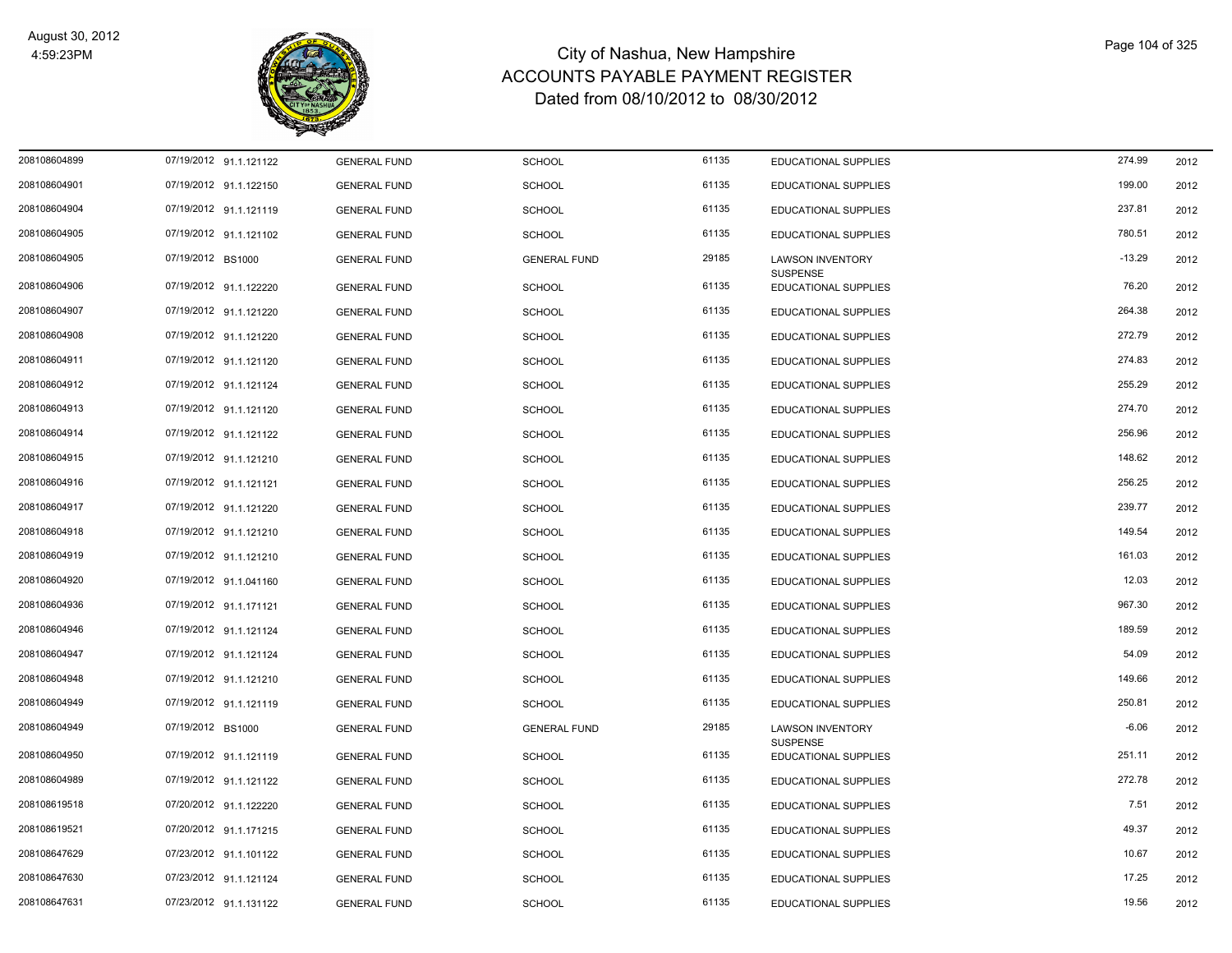

| 208108647632                      | 07/23/2012 91.1.041160                                        | <b>GENERAL FUND</b>                            |                             | SCHOOL                                   | 61135                                                      | <b>EDUCATIONAL SUPPLIES</b>                            |         | 778.86                       | 2012                     |
|-----------------------------------|---------------------------------------------------------------|------------------------------------------------|-----------------------------|------------------------------------------|------------------------------------------------------------|--------------------------------------------------------|---------|------------------------------|--------------------------|
| 208108669667                      | 07/24/2012 91.1.151102                                        | <b>GENERAL FUND</b>                            |                             | <b>SCHOOL</b>                            | 61135                                                      | <b>EDUCATIONAL SUPPLIES</b>                            |         | 1,144.71                     | 2012                     |
| 208108669679                      | 07/24/2012 91.1.131121                                        | <b>GENERAL FUND</b>                            |                             | SCHOOL                                   | 61135                                                      | <b>EDUCATIONAL SUPPLIES</b>                            |         | 13.88                        | 2012                     |
| Total:                            | 209258                                                        |                                                | Payment Amount: \$11,698.66 |                                          |                                                            |                                                        | Amount: | \$11,698.66                  |                          |
| <b>Payment Type</b><br><b>SYS</b> | <b>Payment Number</b><br>209259                               | <b>Payment Date</b><br>08/17/2012              | Vendor#<br>14570            |                                          | <b>Vendor Name</b><br><b>SCHOOLDUDE.COM</b>                |                                                        |         |                              |                          |
| <u>Invoice #</u><br>R22435        | <b>Invoice Date Accounting Unit</b><br>07/01/2012 91.1.992225 | <b>Fund Description</b><br><b>GENERAL FUND</b> |                             | <b>Dept Description</b><br>SCHOOL        | <u>Acct</u><br>71228                                       | <b>Account Description</b><br>COMPUTER SOFTWARE        |         | Dist Amt<br>11,205.00        | <u>FY</u><br>2012        |
| Total:                            | 209259                                                        |                                                | Payment Amount: \$11,205.00 |                                          |                                                            |                                                        | Amount: | \$11,205.00                  |                          |
| <b>Payment Type</b><br><b>SYS</b> | <b>Payment Number</b><br>209260                               | <b>Payment Date</b><br>08/17/2012              | Vendor#<br>13567            |                                          | <b>Vendor Name</b><br><b>SIEMENS BUILDING TECHNOLOGIES</b> |                                                        |         |                              |                          |
| Invoice #<br>5442478090           | <b>Invoice Date Accounting Unit</b><br>07/01/2012 91.1.222620 | <b>Fund Description</b><br><b>GENERAL FUND</b> |                             | <b>Dept Description</b><br><b>SCHOOL</b> | <u>Acct</u><br>53628                                       | <b>Account Description</b><br><b>CONTRACT SERVICES</b> |         | <b>Dist Amt</b><br>12,238.00 | $\underline{FY}$<br>2012 |
| Total:                            | 209260                                                        |                                                | Payment Amount: \$12,238.00 |                                          |                                                            |                                                        | Amount: | \$12,238.00                  |                          |
| <b>Payment Type</b><br><b>SYS</b> | <b>Payment Number</b><br>209261                               | <b>Payment Date</b><br>08/17/2012              | Vendor#<br>11963            |                                          | <b>Vendor Name</b><br><b>STAPLES BUSINESS ADVANTAGE</b>    |                                                        |         |                              |                          |
| Invoice #<br>3177043549           | <b>Invoice Date Accounting Unit</b><br>06/27/2012 91.1.031160 | <b>Fund Description</b><br><b>GENERAL FUND</b> |                             | <b>Dept Description</b><br><b>SCHOOL</b> | Acct<br>61135                                              | <b>Account Description</b><br>EDUCATIONAL SUPPLIES     |         | Dist Amt<br>17.16            | $\underline{FY}$<br>2012 |
| 3178323418                        | 07/17/2012 91.1.012338                                        | <b>GENERAL FUND</b>                            |                             | <b>SCHOOL</b>                            | 61100                                                      | OFFICE SUPPLIES                                        |         | 51.63                        | 2012                     |
| 3178351838                        | 07/18/2012 91.1.051111                                        | <b>GENERAL FUND</b>                            |                             | <b>SCHOOL</b>                            | 61135                                                      | EDUCATIONAL SUPPLIES                                   |         | $-10.19$                     | 2012                     |
| 3178351838                        | 07/18/2012 91.1.051111                                        | <b>GENERAL FUND</b>                            |                             | <b>SCHOOL</b>                            | 61135                                                      | <b>EDUCATIONAL SUPPLIES</b>                            |         | 339.80                       | 2012                     |
| 3178412069                        | 07/20/2012 91.1.051135                                        | <b>GENERAL FUND</b>                            |                             | SCHOOL                                   | 61607                                                      | <b>COMPUTER SUPPLIES</b>                               |         | $-11.16$                     | 2012                     |
| 3178412069                        | 07/20/2012 91.1.051135                                        | <b>GENERAL FUND</b>                            |                             | <b>SCHOOL</b>                            | 61607                                                      | <b>COMPUTER SUPPLIES</b>                               |         | 372.00                       | 2012                     |
| 3178617570                        | 07/21/2012 91.1.992225                                        | <b>GENERAL FUND</b>                            |                             | <b>SCHOOL</b>                            | 61299                                                      | MISCELLANEOUS SUPPLIES                                 |         | 148.42                       | 2012                     |
| 3178639252                        | 07/24/2012 91.1.181160                                        | <b>GENERAL FUND</b>                            |                             | <b>SCHOOL</b>                            | 61135                                                      | <b>EDUCATIONAL SUPPLIES</b>                            |         | 179.99                       | 2012                     |
| 3178639255                        | 07/24/2012 91.1.041160                                        | <b>GENERAL FUND</b>                            |                             | SCHOOL                                   | 61100                                                      | OFFICE SUPPLIES                                        |         | $-14.69$                     | 2012                     |
| 3178639255                        | 07/24/2012 91.1.041160                                        | <b>GENERAL FUND</b>                            |                             | <b>SCHOOL</b>                            | 61100                                                      | OFFICE SUPPLIES                                        |         | 489.70                       | 2012                     |
| 3178639256                        | 07/24/2012 91.1.031160                                        | <b>GENERAL FUND</b>                            |                             | SCHOOL                                   | 61135                                                      | EDUCATIONAL SUPPLIES                                   |         | $-8.41$                      | 2012                     |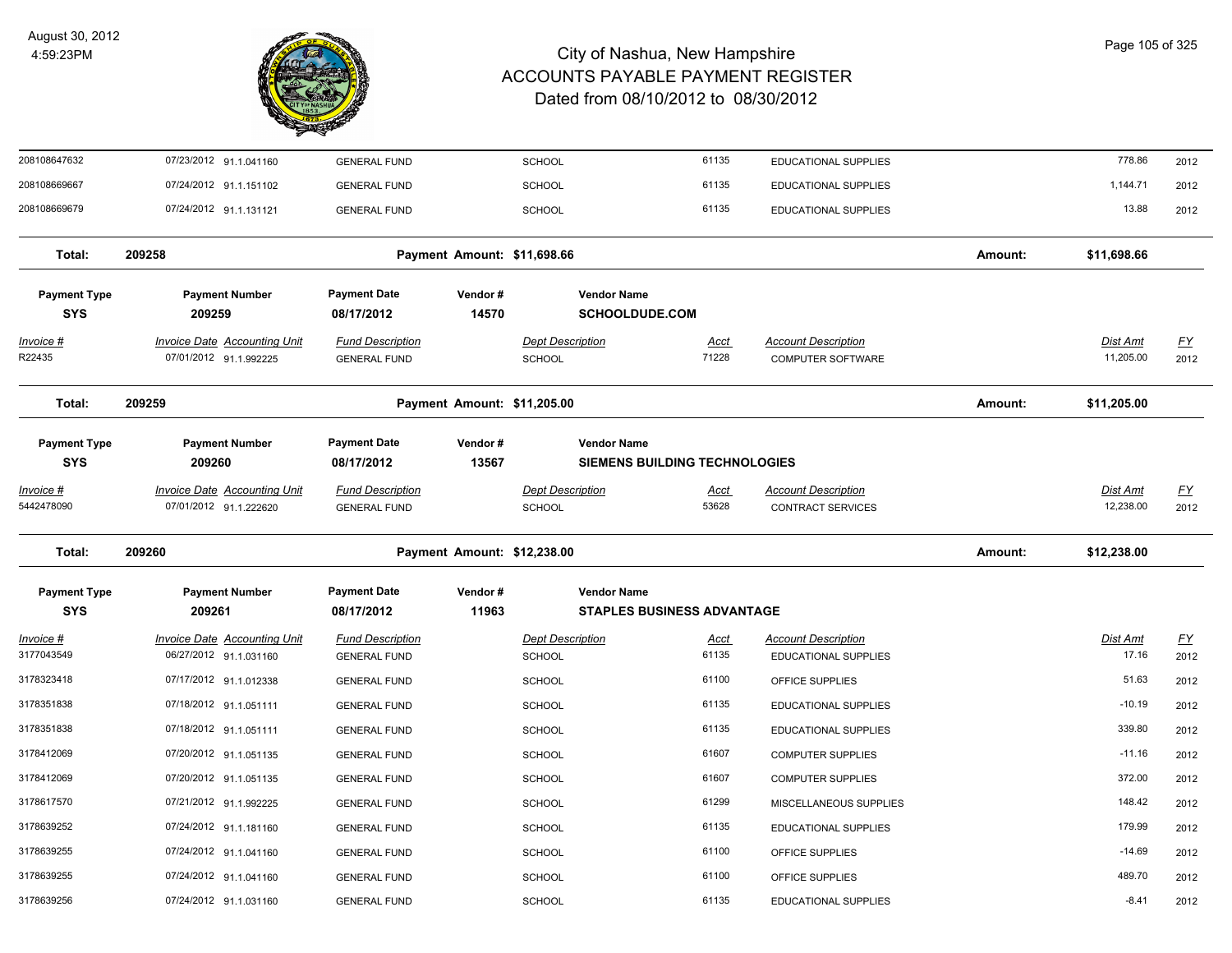

| Total:                            | 209264                                                        |                                                | Payment Amount: \$60.14    |                                          |                                                           |                      |                                                        | Amount: | \$60.14                   |                          |
|-----------------------------------|---------------------------------------------------------------|------------------------------------------------|----------------------------|------------------------------------------|-----------------------------------------------------------|----------------------|--------------------------------------------------------|---------|---------------------------|--------------------------|
| Invoice #<br>JUL/AUG-12           | <b>Invoice Date Accounting Unit</b><br>08/16/2012 91.1.021232 | <b>Fund Description</b><br><b>GENERAL FUND</b> |                            | <b>Dept Description</b><br>SCHOOL        |                                                           | <u>Acct</u><br>61135 | <b>Account Description</b><br>EDUCATIONAL SUPPLIES     |         | Dist Amt<br>60.14         | $\underline{FY}$<br>2012 |
| <b>Payment Type</b><br><b>SYS</b> | <b>Payment Number</b><br>209264                               | <b>Payment Date</b><br>08/17/2012              | Vendor#<br>13710           |                                          | <b>Vendor Name</b><br><b>REBECCA TAYLOR</b>               |                      |                                                        |         |                           |                          |
| Total:                            | 209263                                                        |                                                | Payment Amount: \$82.70    |                                          |                                                           |                      |                                                        | Amount: | \$82.70                   |                          |
| Invoice #<br>MILES-JUNJUL         | <b>Invoice Date Accounting Unit</b><br>07/30/2012 91.1.222610 | <b>Fund Description</b><br><b>GENERAL FUND</b> |                            | <b>Dept Description</b><br><b>SCHOOL</b> |                                                           | Acct<br>55307        | <b>Account Description</b><br>MILEAGE REIMBURSEMENTS   |         | Dist Amt<br>82.70         | <u>FY</u><br>2012        |
| <b>Payment Type</b><br><b>SYS</b> | <b>Payment Number</b><br>209263                               | <b>Payment Date</b><br>08/17/2012              | Vendor#<br>13701           |                                          | <b>Vendor Name</b><br><b>LORNE SWINDELL</b>               |                      |                                                        |         |                           |                          |
| Total:                            | 209262                                                        |                                                | Payment Amount: \$668.00   |                                          |                                                           |                      |                                                        | Amount: | \$668.00                  |                          |
| <u>Invoice #</u><br>FP-AUG        | <b>Invoice Date Accounting Unit</b><br>08/08/2012 91.1.012320 | <b>Fund Description</b><br><b>GENERAL FUND</b> |                            | <b>Dept Description</b><br><b>SCHOOL</b> |                                                           | <b>Acct</b><br>53628 | <b>Account Description</b><br><b>CONTRACT SERVICES</b> |         | <b>Dist Amt</b><br>668.00 | <u>FY</u><br>2012        |
| <b>Payment Type</b><br><b>SYS</b> | <b>Payment Number</b><br>209262                               | <b>Payment Date</b><br>08/17/2012              | Vendor#<br>13648           |                                          | <b>Vendor Name</b><br><b>STATE OF NH CRIMINAL RECORDS</b> |                      |                                                        |         |                           |                          |
| Total:                            | 209261                                                        |                                                | Payment Amount: \$2,911.24 |                                          |                                                           |                      |                                                        | Amount: | \$2,911.24                |                          |
| 3179255821                        | 07/31/2012 91.1.181160                                        | <b>GENERAL FUND</b>                            |                            | SCHOOL                                   |                                                           | 61135                | EDUCATIONAL SUPPLIES                                   |         | $-179.99$                 | 2012                     |
| 3179201763                        | 07/28/2012 91.1.041300                                        | <b>GENERAL FUND</b>                            |                            | <b>SCHOOL</b>                            |                                                           | 61135                | <b>EDUCATIONAL SUPPLIES</b>                            |         | 724.98                    | 2012                     |
| 3179201763                        | 07/28/2012 91.1.041300                                        | <b>GENERAL FUND</b>                            |                            | <b>SCHOOL</b>                            |                                                           | 61135                | EDUCATIONAL SUPPLIES                                   |         | $-21.75$                  | 2012                     |
| 3179201762                        | 07/28/2012 91.1.041300                                        | <b>GENERAL FUND</b>                            |                            | <b>SCHOOL</b>                            |                                                           | 61135                | <b>EDUCATIONAL SUPPLIES</b>                            |         | 408.06                    | 2012                     |
| 3179201762                        | 07/28/2012 91.1.041300                                        | <b>GENERAL FUND</b>                            |                            | <b>SCHOOL</b>                            |                                                           | 61135                | <b>EDUCATIONAL SUPPLIES</b>                            |         | $-12.24$                  | 2012                     |
| 3179201761                        | 07/28/2012 91.1.012320                                        | <b>GENERAL FUND</b>                            |                            | <b>SCHOOL</b>                            |                                                           | 61100                | OFFICE SUPPLIES                                        |         | $-27.39$                  | 2012                     |
| 3178749734                        | 07/27/2012 91.1.992225                                        | <b>GENERAL FUND</b>                            |                            | SCHOOL                                   |                                                           | 61299                | MISCELLANEOUS SUPPLIES                                 |         | 26.97                     | 2012                     |
| 3178712284                        | 07/26/2012 91.1.111160                                        | <b>GENERAL FUND</b>                            |                            | SCHOOL                                   |                                                           | 61135                | <b>EDUCATIONAL SUPPLIES</b>                            |         | 139.98                    | 2012                     |
| 3178639256<br>3178681086          | 07/24/2012 91.1.031160<br>07/25/2012 91.1.992225              | <b>GENERAL FUND</b><br><b>GENERAL FUND</b>     |                            | <b>SCHOOL</b><br><b>SCHOOL</b>           |                                                           | 61135<br>61299       | <b>EDUCATIONAL SUPPLIES</b><br>MISCELLANEOUS SUPPLIES  |         | 280.39<br>17.98           | 2012<br>2012             |
|                                   |                                                               |                                                |                            |                                          |                                                           |                      |                                                        |         |                           |                          |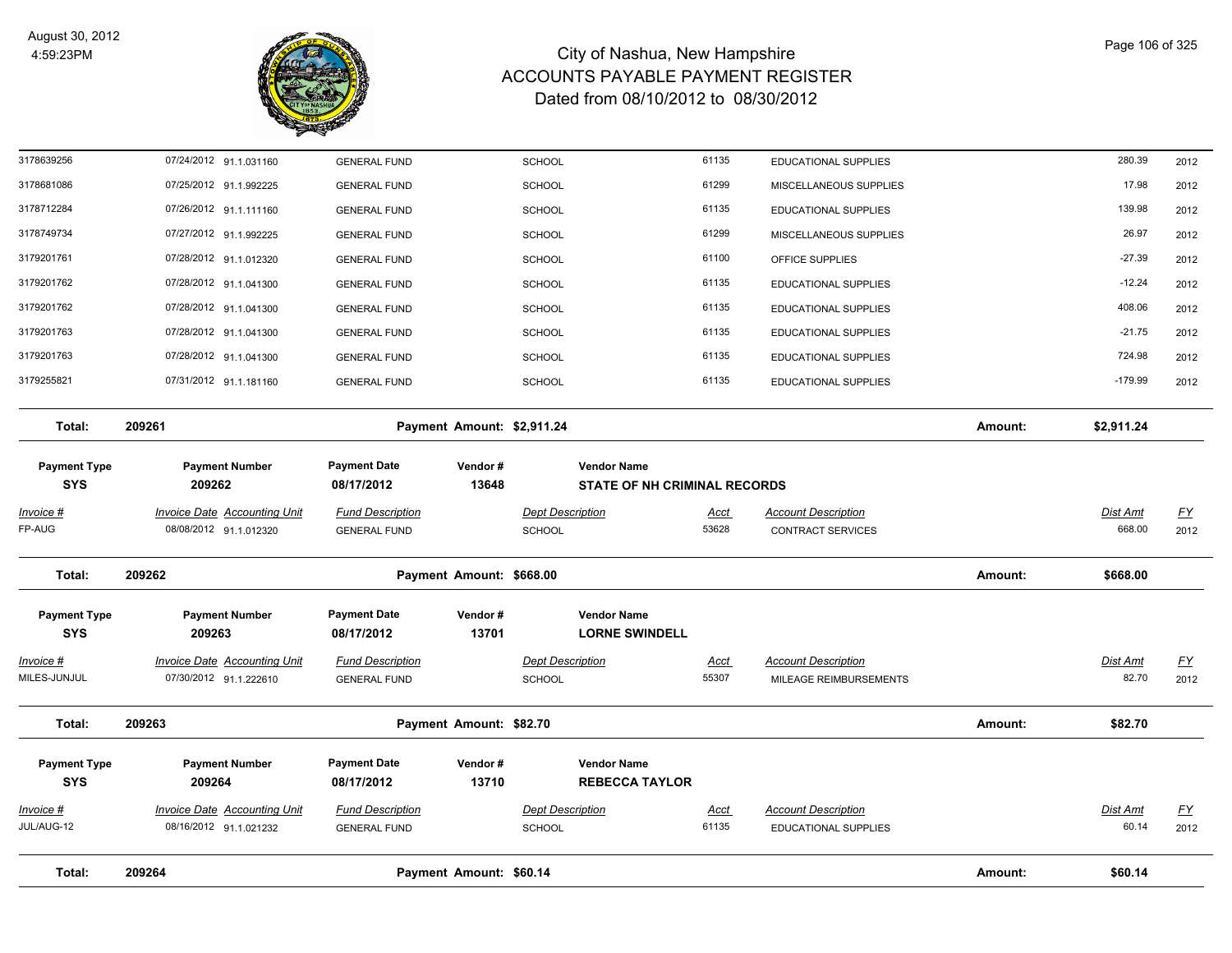

| <b>Payment Type</b><br><b>SYS</b> | <b>Payment Number</b><br>209265                               | <b>Payment Date</b><br>08/17/2012              | Vendor#<br>14745           | <b>Vendor Name</b><br><b>ROBIN THAPA</b>     |                              |                                                     |         |                             |                          |
|-----------------------------------|---------------------------------------------------------------|------------------------------------------------|----------------------------|----------------------------------------------|------------------------------|-----------------------------------------------------|---------|-----------------------------|--------------------------|
| Invoice #<br><b>REFUND</b>        | Invoice Date Accounting Unit<br>08/15/2012 91.2204            | <b>Fund Description</b><br>SUMMER SCHOOL       |                            | <b>Dept Description</b><br><b>SCHOOL</b>     | <b>Acct</b><br>44600         | <b>Account Description</b><br>TUITION-SUMMER SCHOOL |         | Dist Amt<br>200.00          | $\underline{FY}$<br>2012 |
| Total:                            | 209265                                                        |                                                | Payment Amount: \$200.00   |                                              |                              |                                                     | Amount: | \$200.00                    |                          |
| <b>Payment Type</b><br><b>SYS</b> | <b>Payment Number</b><br>209266                               | <b>Payment Date</b><br>08/17/2012              | Vendor#<br>12076           | <b>Vendor Name</b><br><b>TMA SYSTEMS LLC</b> |                              |                                                     |         |                             |                          |
| Invoice #<br>313753               | <b>Invoice Date Accounting Unit</b><br>05/01/2012 91.1.992225 | <b>Fund Description</b><br><b>GENERAL FUND</b> |                            | <b>Dept Description</b><br><b>SCHOOL</b>     | <u>Acct</u><br>71228         | <b>Account Description</b><br>COMPUTER SOFTWARE     |         | <b>Dist Amt</b><br>5,859.75 | <u>FY</u><br>2012        |
| Total:                            | 209266                                                        |                                                | Payment Amount: \$5,859.75 |                                              |                              |                                                     | Amount: | \$5,859.75                  |                          |
| <b>Payment Type</b><br><b>SYS</b> | <b>Payment Number</b><br>209267                               | <b>Payment Date</b><br>08/17/2012              | Vendor#<br>13748           | <b>Vendor Name</b>                           | <b>TOADSTOOL BOOKSHOP</b>    |                                                     |         |                             |                          |
| Invoice #<br>26915                | <b>Invoice Date Accounting Unit</b><br>06/26/2012 91.1.201119 | <b>Fund Description</b><br><b>GENERAL FUND</b> |                            | <b>Dept Description</b><br><b>SCHOOL</b>     | <b>Acct</b><br>61135         | <b>Account Description</b><br>EDUCATIONAL SUPPLIES  |         | Dist Amt<br>$-26.19$        | $\underline{FY}$<br>2012 |
| 26915                             | 06/26/2012 91.1.201119                                        | <b>GENERAL FUND</b>                            |                            | <b>SCHOOL</b>                                | 61135                        | EDUCATIONAL SUPPLIES                                |         | 130.95                      | 2012                     |
| 26915                             | 06/26/2012 91.1.201128                                        | <b>GENERAL FUND</b>                            |                            | <b>SCHOOL</b>                                | 61875                        | <b>BOOKS</b>                                        |         | $-9.59$                     | 2012                     |
| 26915                             | 06/26/2012 91.1.201128                                        | <b>GENERAL FUND</b>                            |                            | <b>SCHOOL</b>                                | 61875                        | <b>BOOKS</b>                                        |         | 47.93                       | 2012                     |
| 26915                             | 06/26/2012 91.1.201128                                        | <b>GENERAL FUND</b>                            |                            | <b>SCHOOL</b>                                | 61135                        | EDUCATIONAL SUPPLIES                                |         | $-12.00$                    | 2012                     |
| 26915                             | 06/26/2012 91.1.201128                                        | <b>GENERAL FUND</b>                            |                            | <b>SCHOOL</b>                                | 61135                        | EDUCATIONAL SUPPLIES                                |         | 60.03                       | 2012                     |
| 28232                             | 06/26/2012 91.1.201128                                        | <b>GENERAL FUND</b>                            |                            | <b>SCHOOL</b>                                | 61135                        | EDUCATIONAL SUPPLIES                                |         | $-33.53$                    | 2012                     |
| 28232                             | 06/26/2012 91.1.201128                                        | <b>GENERAL FUND</b>                            |                            | <b>SCHOOL</b>                                | 61135                        | EDUCATIONAL SUPPLIES                                |         | 167.65                      | 2012                     |
| Total:                            | 209267                                                        |                                                | Payment Amount: \$325.25   |                                              |                              |                                                     | Amount: | \$325.25                    |                          |
| <b>Payment Type</b><br><b>SYS</b> | <b>Payment Number</b><br>209268                               | <b>Payment Date</b><br>08/17/2012              | Vendor#<br>11776           | <b>Vendor Name</b>                           | <b>TOTAL AUDIO VIDEO INC</b> |                                                     |         |                             |                          |
| Invoice #                         | <b>Invoice Date Accounting Unit</b>                           | <b>Fund Description</b>                        |                            | <b>Dept Description</b>                      | <b>Acct</b>                  | <b>Account Description</b>                          |         | Dist Amt                    | $\underline{FY}$         |
| 3357                              | 06/19/2012 91.1.041160                                        | <b>GENERAL FUND</b>                            |                            | <b>SCHOOL</b>                                | 71999                        | MISCELLANEOUS EQUIPMENT                             |         | 189.00                      | 2012                     |
| 3357                              | 06/19/2012 BS1000                                             | <b>GENERAL FUND</b>                            |                            | <b>GENERAL FUND</b>                          | 29185                        | <b>LAWSON INVENTORY</b><br><b>SUSPENSE</b>          |         | 25.00                       | 2012                     |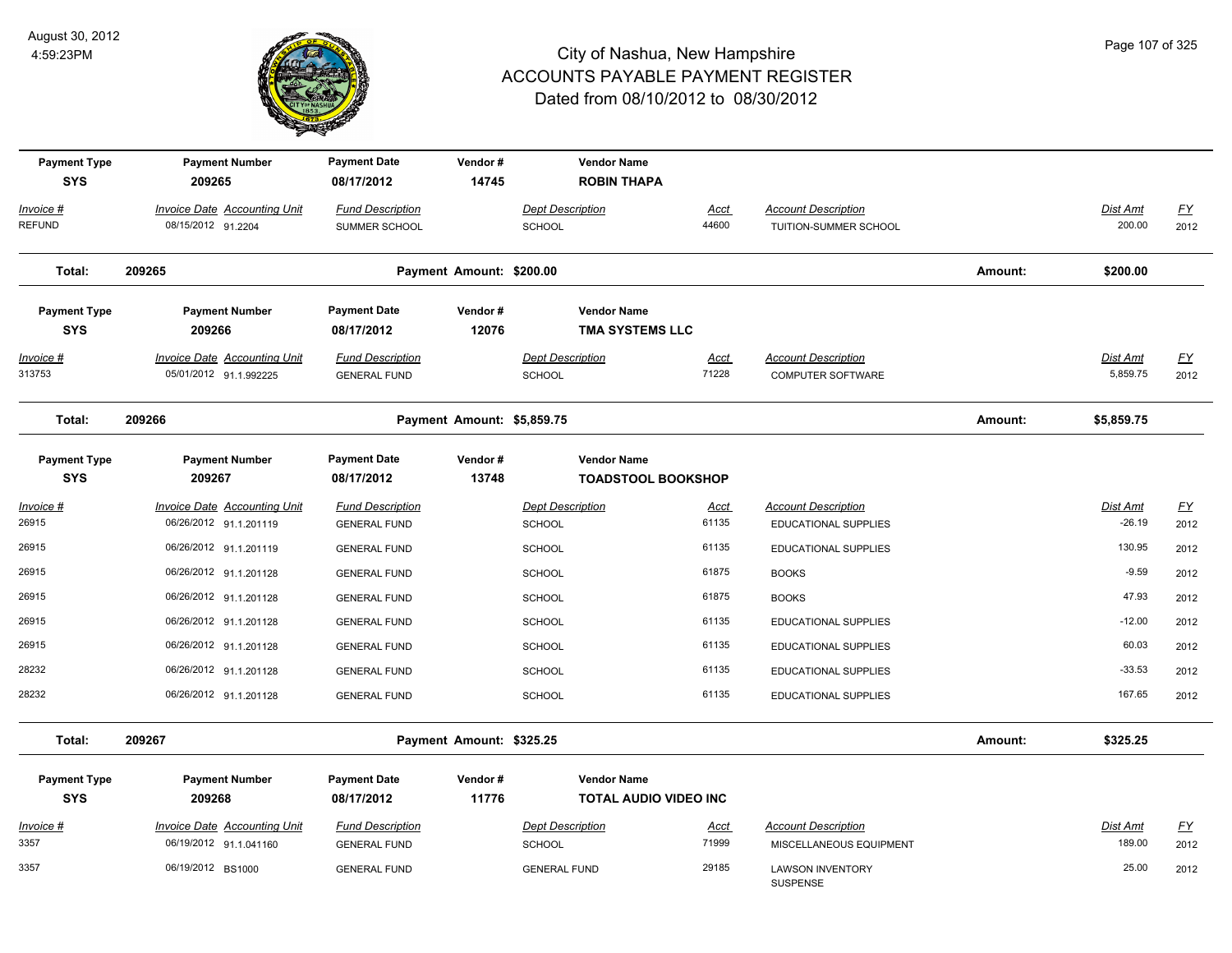

| Total:                             | 209268<br>Payment Amount: \$214.00                               |                                                |                          |                                                       |                      |                                                         | Amount:                            | \$214.00                    |                   |
|------------------------------------|------------------------------------------------------------------|------------------------------------------------|--------------------------|-------------------------------------------------------|----------------------|---------------------------------------------------------|------------------------------------|-----------------------------|-------------------|
| <b>Payment Type</b><br><b>SYS</b>  | <b>Payment Number</b><br>209269                                  | <b>Payment Date</b><br>08/17/2012              | Vendor#<br>11986         | <b>Vendor Name</b><br><b>JOSHUAH TOTTEN-GREENWOOD</b> |                      |                                                         |                                    |                             |                   |
| <u> Invoice #</u><br>SED 790 & 900 | <b>Invoice Date Accounting Unit</b><br>08/17/2012 91.1.991160    | <b>Fund Description</b><br><b>GENERAL FUND</b> |                          | <b>Dept Description</b><br>SCHOOL                     | <u>Acct</u><br>52800 | <b>Account Description</b><br>EDUCATIONAL ASSISTANCE    |                                    | <u>Dist Amt</u><br>1,166.80 | <u>FY</u><br>2012 |
| Total:                             | 209269                                                           | Payment Amount: \$1,166.80                     |                          |                                                       |                      | Amount:                                                 | \$1,166.80                         |                             |                   |
| <b>Payment Type</b>                | <b>Payment Number</b>                                            | <b>Payment Date</b>                            | Vendor#                  | <b>Vendor Name</b>                                    |                      |                                                         |                                    |                             |                   |
| <b>SYS</b>                         | 209270                                                           | 08/17/2012                                     | 11925                    | <b>TRIARCO ARTS &amp; CRAFTS</b>                      |                      |                                                         |                                    |                             |                   |
| <u> Invoice #</u><br>976810        | <b>Invoice Date Accounting Unit</b><br>07/19/2012 91.1.041102    | <b>Fund Description</b><br><b>GENERAL FUND</b> |                          | <b>Dept Description</b><br><b>SCHOOL</b>              | <u>Acct</u><br>61135 | <b>Account Description</b><br>EDUCATIONAL SUPPLIES      |                                    | <b>Dist Amt</b><br>136.80   | <u>FY</u><br>2012 |
| Total:                             | 209270                                                           | Payment Amount: \$136.80                       |                          |                                                       |                      | Amount:                                                 | \$136.80                           |                             |                   |
| <b>Payment Type</b><br><b>SYS</b>  | <b>Payment Number</b><br>209271                                  | <b>Payment Date</b><br>08/17/2012              | Vendor#<br>14720         | <b>Vendor Name</b><br><b>DANIELLE VELLO</b>           |                      |                                                         |                                    |                             |                   |
| Invoice #<br>MILES-JUL             | Invoice Date Accounting Unit<br>08/02/2012 91.1.992322           | <b>Fund Description</b><br><b>GENERAL FUND</b> |                          | <b>Dept Description</b><br><b>SCHOOL</b>              | Acct<br>55307        | <b>Account Description</b><br>MILEAGE REIMBURSEMENTS    |                                    | Dist Amt<br>18.32           | <u>FY</u><br>2012 |
| Total:                             | 209271                                                           | Payment Amount: \$18.32                        |                          |                                                       |                      | Amount:                                                 | \$18.32                            |                             |                   |
| <b>Payment Type</b><br><b>SYS</b>  | <b>Payment Number</b><br>209272                                  | <b>Payment Date</b><br>08/17/2012              | Vendor#<br>11914         | <b>Vendor Name</b><br><b>VERNIER</b>                  |                      |                                                         |                                    |                             |                   |
| <u> Invoice #</u><br>5072145       | <b>Invoice Date Accounting Unit</b><br>07/18/2012 91.3800.142210 | <b>Fund Description</b><br>SCHOOL GRANTS FUND  |                          | <b>Dept Description</b><br><b>SCHOOL</b>              | Acct<br>71221        | <b>Account Description</b><br><b>COMPUTER EQUIPMENT</b> | Activity<br>91.03362.142210        | Dist Amt<br>510.45          | <u>FY</u><br>2012 |
| Total:                             | 209272                                                           |                                                | Payment Amount: \$510.45 |                                                       |                      |                                                         | Amount:                            | \$510.45                    |                   |
| <b>Payment Type</b><br><b>SYS</b>  | <b>Payment Number</b><br>209273                                  | <b>Payment Date</b><br>08/17/2012              | Vendor#<br>13857         | <b>Vendor Name</b><br><b>WAL-MART</b>                 |                      |                                                         |                                    |                             |                   |
| <u> Invoice #</u><br>3572          | <b>Invoice Date Accounting Unit</b><br>08/03/2012 91.3800.151160 | <b>Fund Description</b><br>SCHOOL GRANTS FUND  |                          | <b>Dept Description</b><br><b>SCHOOL</b>              | Acct<br>61299        | <b>Account Description</b><br>MISCELLANEOUS SUPPLIES    | <b>Activity</b><br>91.03392.151160 | Dist Amt<br>285.70          | <u>FY</u><br>2012 |
| 3573                               | 08/03/2012 91.3800.151160                                        | SCHOOL GRANTS FUND                             |                          | <b>SCHOOL</b>                                         | 61299                | MISCELLANEOUS SUPPLIES                                  | 91.03392.151160                    | 160.32                      | 2012              |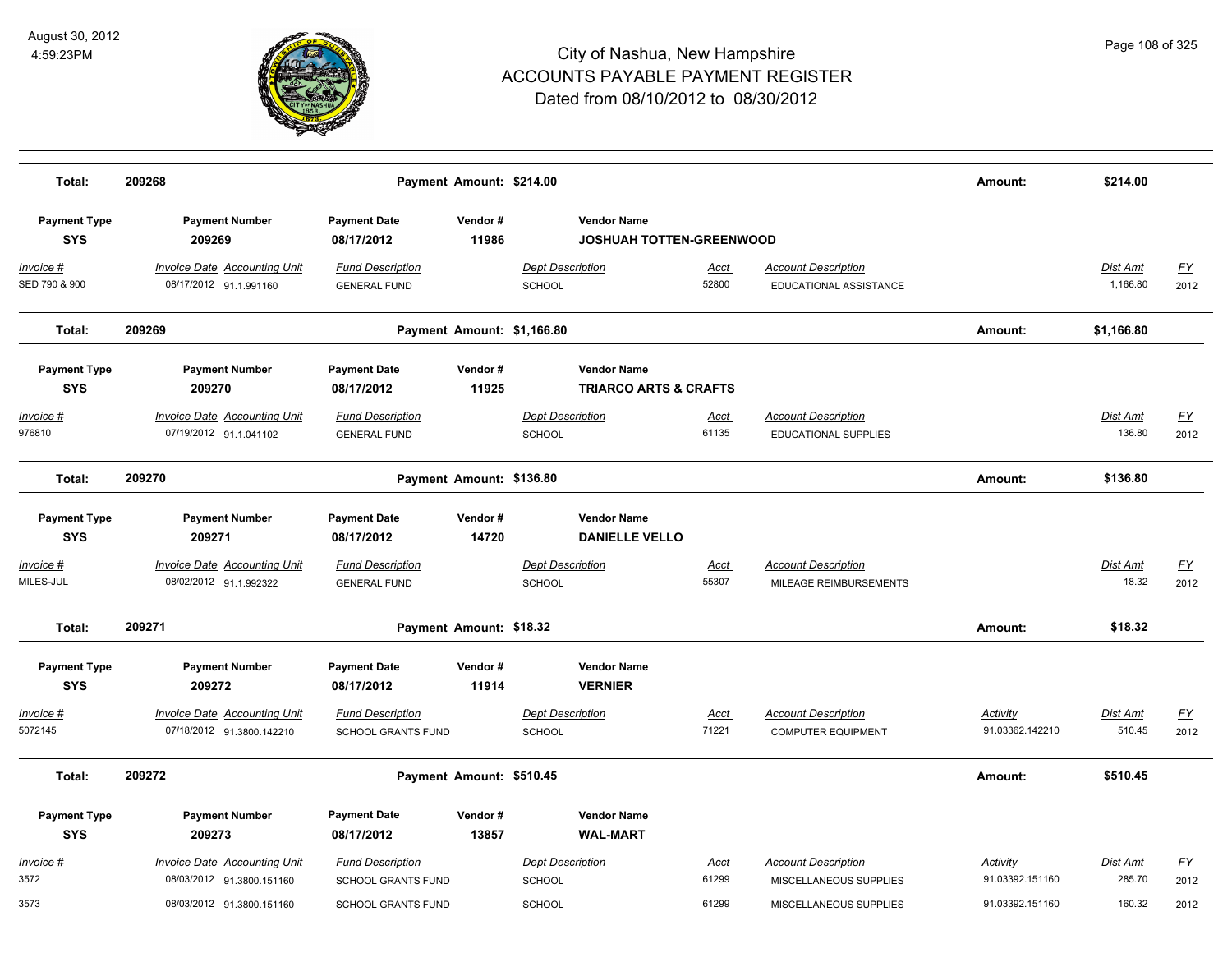

| Total:                            | 209273                                                        |                                                | Payment Amount: \$446.02   |                                                        |                      |                                                        | Amount:                           | \$446.02                    |                   |
|-----------------------------------|---------------------------------------------------------------|------------------------------------------------|----------------------------|--------------------------------------------------------|----------------------|--------------------------------------------------------|-----------------------------------|-----------------------------|-------------------|
| <b>Payment Type</b><br><b>SYS</b> | <b>Payment Number</b><br>209274                               | <b>Payment Date</b><br>08/17/2012              | Vendor#<br>13869           | <b>Vendor Name</b><br><b>WEDIKO CHILDRENS SERVICES</b> |                      |                                                        |                                   |                             |                   |
| <u> Invoice #</u><br>12-HAYE09    | <b>Invoice Date Accounting Unit</b><br>03/31/2012 91.1.021267 | <b>Fund Description</b><br><b>GENERAL FUND</b> |                            | <b>Dept Description</b><br><b>SCHOOL</b>               | <b>Acct</b><br>55694 | <b>Account Description</b><br>TUITION, OUT OF DISTRICT |                                   | <b>Dist Amt</b><br>4,510.79 | <u>FY</u><br>2012 |
| 12-HAYE11                         | 06/08/2012 91.1.021267                                        | <b>GENERAL FUND</b>                            |                            | SCHOOL                                                 | 55694                | TUITION, OUT OF DISTRICT                               |                                   | 9,021.58                    | 2012              |
| Total:                            | 209274                                                        |                                                |                            | Payment Amount: \$13,532.37                            |                      |                                                        | Amount:                           | \$13,532.37                 |                   |
| <b>Payment Type</b><br><b>SYS</b> | <b>Payment Number</b><br>209275                               | <b>Payment Date</b><br>08/17/2012              | Vendor#<br>13877           | <b>Vendor Name</b><br><b>WEST MUSIC</b>                |                      |                                                        |                                   |                             |                   |
| Invoice #                         | <b>Invoice Date Accounting Unit</b>                           | <b>Fund Description</b>                        |                            | <b>Dept Description</b>                                | Acct                 | <b>Account Description</b>                             |                                   | Dist Amt                    | <u>FY</u>         |
| S1706102                          | 07/17/2012 91.1.161112                                        | <b>GENERAL FUND</b>                            |                            | SCHOOL                                                 | 61135                | <b>EDUCATIONAL SUPPLIES</b>                            |                                   | 187.89                      | 2012              |
| S1706297                          | 07/17/2012 91.1.201112                                        | <b>GENERAL FUND</b>                            |                            | <b>SCHOOL</b>                                          | 61135                | <b>EDUCATIONAL SUPPLIES</b>                            |                                   | 231.25                      | 2012              |
| Total:                            | 209275                                                        |                                                | Payment Amount: \$419.14   |                                                        |                      |                                                        | Amount:                           | \$419.14                    |                   |
| <b>Payment Type</b>               | <b>Payment Number</b>                                         | <b>Payment Date</b>                            | Vendor#                    | <b>Vendor Name</b>                                     |                      |                                                        |                                   |                             |                   |
| <b>SYS</b>                        | 209276                                                        | 08/17/2012                                     | 13912                      | <b>WORTHINGTON DIRECT INC</b>                          |                      |                                                        |                                   |                             |                   |
| Invoice #                         | <b>Invoice Date Accounting Unit</b>                           | <b>Fund Description</b>                        |                            | <b>Dept Description</b>                                | <b>Acct</b>          | <b>Account Description</b>                             |                                   | Dist Amt                    | <u>FY</u>         |
| 280743                            | 07/18/2012 91.1.992225                                        | <b>GENERAL FUND</b>                            |                            | SCHOOL                                                 | 71221                | <b>COMPUTER EQUIPMENT</b>                              |                                   | 2,686.60                    | 2012              |
| Total:                            | 209276                                                        |                                                | Payment Amount: \$2,686.60 |                                                        |                      |                                                        | Amount:                           | \$2,686.60                  |                   |
| <b>Payment Type</b><br><b>SYS</b> | <b>Payment Number</b><br>209277                               | <b>Payment Date</b><br>08/17/2012              | Vendor#<br>13917           | <b>Vendor Name</b><br><b>X2 DEVELOPMENT</b>            |                      |                                                        | Payee Name<br>X2 DEVELOPMENT CORP |                             |                   |
| <u> Invoice #</u>                 | <b>Invoice Date Accounting Unit</b>                           | <b>Fund Description</b>                        |                            | <b>Dept Description</b>                                | <u>Acct</u>          | <b>Account Description</b>                             |                                   | Dist Amt                    | <u>FY</u>         |
| 5422                              | 05/30/2012 91.1.992225                                        | <b>GENERAL FUND</b>                            |                            | SCHOOL                                                 | 71228                | <b>COMPUTER SOFTWARE</b>                               |                                   | 121,140.00                  | 2012              |
| Total:                            | 209277                                                        |                                                |                            | Payment Amount: \$121,140.00                           |                      |                                                        | Amount:                           | \$121,140.00                |                   |
| <b>Payment Type</b><br><b>SYS</b> | <b>Payment Number</b><br>209278                               | <b>Payment Date</b><br>08/17/2012              | Vendor#<br>13928           | <b>Vendor Name</b><br><b>JAY ZACCONE</b>               |                      |                                                        |                                   |                             |                   |
| <u> Invoice #</u>                 | <b>Invoice Date Accounting Unit</b>                           | <b>Fund Description</b>                        |                            | <b>Dept Description</b>                                | <b>Acct</b>          | <b>Account Description</b>                             | <b>Activity</b>                   | Dist Amt                    | <u>FY</u>         |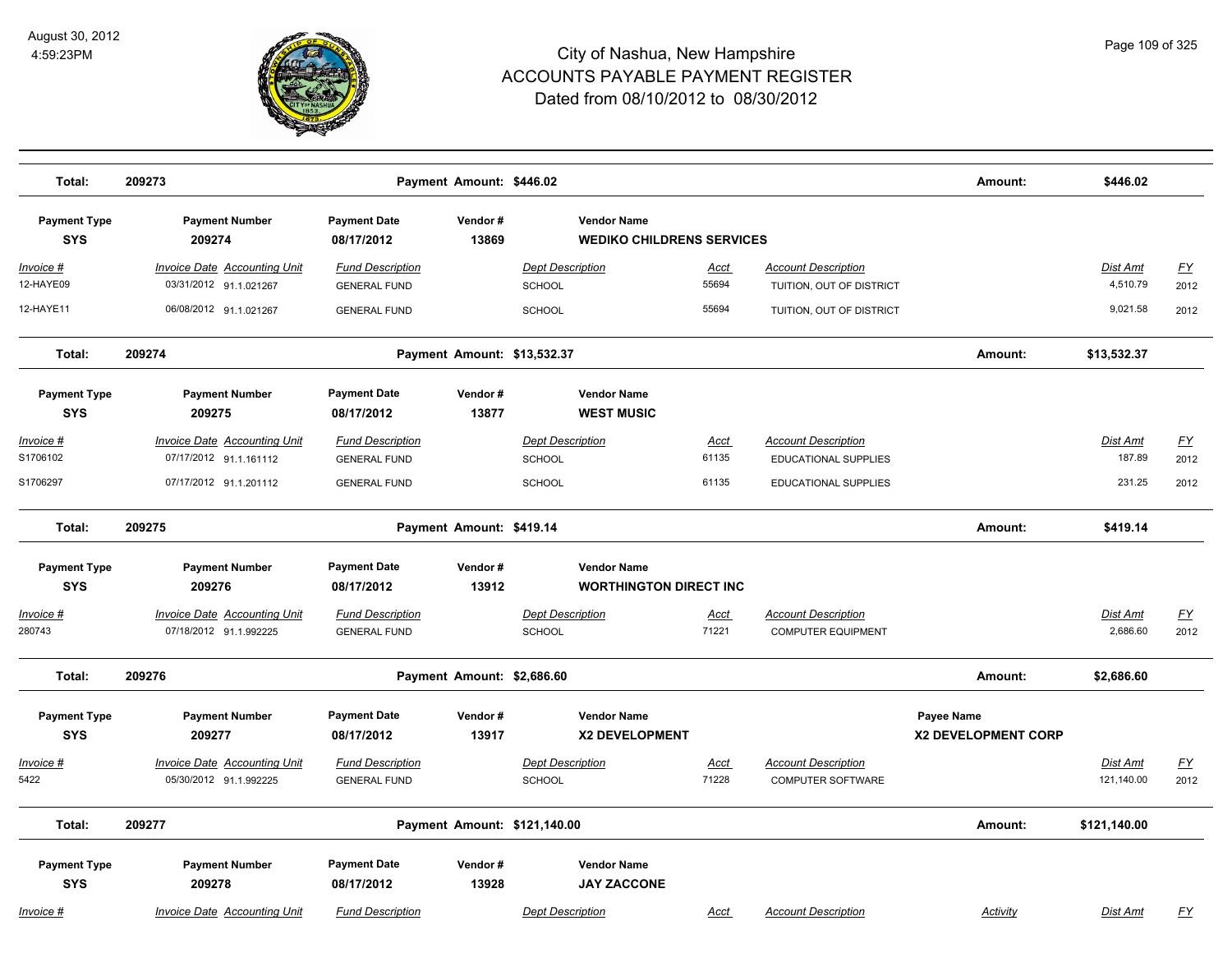

| 1477628                           | 04/12/2012 91.3800.991600                                   | SCHOOL GRANTS FUND                                        | <b>SCHOOL</b>                            |                                                     | 61875                | <b>BOOKS</b>                                            | 91.03532.991600 | $-292.25$                | 2012                              |
|-----------------------------------|-------------------------------------------------------------|-----------------------------------------------------------|------------------------------------------|-----------------------------------------------------|----------------------|---------------------------------------------------------|-----------------|--------------------------|-----------------------------------|
| 1477628                           | 04/12/2012 91.3800.991600                                   | <b>SCHOOL GRANTS FUND</b>                                 | <b>SCHOOL</b>                            |                                                     | 61875                | <b>BOOKS</b>                                            | 91.03532.991600 | 292.25                   | 2012                              |
| Total:                            | 209278                                                      |                                                           | Payment Amount: \$-                      |                                                     |                      |                                                         | Amount:         | \$0.00                   |                                   |
| <b>Payment Type</b><br><b>SYS</b> | <b>Payment Number</b><br>209279                             | <b>Payment Date</b><br>08/21/2012                         | Vendor#<br>999000763                     | <b>Vendor Name</b><br><b>ANGELA JACKSON AND</b>     |                      |                                                         |                 |                          |                                   |
| Invoice #<br>SCHOLARSHIP 64       | <b>Invoice Date Accounting Unit</b><br>07/15/2012 TF91.8612 | <b>Fund Description</b><br><b>FRANK &amp; EMMA CLANCY</b> | <b>Dept Description</b><br><b>SCHOOL</b> |                                                     | <u>Acct</u><br>68370 | <b>Account Description</b><br><b>SCHOLARSHIPS</b>       |                 | Dist Amt<br>1,000.00     | $\underline{\mathsf{FY}}$<br>2012 |
| Total:                            | 209279                                                      |                                                           | Payment Amount: \$1,000.00               |                                                     |                      |                                                         | Amount:         | \$1,000.00               |                                   |
| <b>Payment Type</b><br><b>SYS</b> | <b>Payment Number</b><br>209280                             | <b>Payment Date</b><br>08/21/2012                         | Vendor#<br>999000772                     | <b>Vendor Name</b><br><b>KATHARINE PRZYSTAC AND</b> |                      |                                                         |                 |                          |                                   |
| Invoice #<br>SCHOLARSHIP 60       | <b>Invoice Date Accounting Unit</b><br>07/15/2012 TF91.8603 | <b>Fund Description</b><br>RALPH J & ALICE F BURNS        | <b>Dept Description</b><br>SCHOOL        |                                                     | <u>Acct</u><br>68370 | <b>Account Description</b><br><b>SCHOLARSHIPS</b>       |                 | Dist Amt<br>500.00       | $\underline{FY}$<br>2012          |
| Total:                            | 209280                                                      |                                                           | Payment Amount: \$500.00                 |                                                     |                      |                                                         | Amount:         | \$500.00                 |                                   |
| <b>Payment Type</b><br><b>SYS</b> | <b>Payment Number</b><br>209281                             | <b>Payment Date</b><br>08/21/2012                         | Vendor#<br>13372                         | <b>Vendor Name</b><br><b>PSNH</b>                   |                      |                                                         |                 |                          |                                   |
| Invoice #<br>31758-5908439        | <b>Invoice Date Accounting Unit</b><br>08/17/2012 75.1.500  | <b>Fund Description</b><br><b>GENERAL FUND</b>            | <b>Dept Description</b>                  | <b>WELFARE ASSISTANCE</b>                           | <u>Acct</u><br>55800 | <b>Account Description</b><br><b>GENERAL ASSISTANCE</b> |                 | <b>Dist Amt</b><br>79.60 | $\underline{\mathsf{FY}}$<br>2012 |
| 34942-7901336                     | 08/10/2012 75.1.500                                         | <b>GENERAL FUND</b>                                       |                                          | <b>WELFARE ASSISTANCE</b>                           | 55800                | <b>GENERAL ASSISTANCE</b>                               |                 | 128.71                   | 2012                              |
| Total:                            | 209281                                                      |                                                           | Payment Amount: \$208.31                 |                                                     |                      |                                                         | Amount:         | \$208.31                 |                                   |
| <b>Payment Type</b><br><b>SYS</b> | <b>Payment Number</b><br>209282                             | <b>Payment Date</b><br>08/21/2012                         | Vendor#<br>12253                         | <b>Vendor Name</b><br><b>188 CONCORD ST LLC</b>     |                      |                                                         |                 |                          |                                   |
| <u>Invoice #</u><br>36642-1946801 | <b>Invoice Date Accounting Unit</b><br>08/13/2012 75.1.500  | <b>Fund Description</b><br><b>GENERAL FUND</b>            | <b>Dept Description</b>                  | <b>WELFARE ASSISTANCE</b>                           | <u>Acct</u><br>55810 | <b>Account Description</b><br><b>RENTAL ASSISTANCE</b>  |                 | Dist Amt<br>301.00       | $\underline{\mathsf{FY}}$<br>2012 |
| 36642-7901319                     | 08/06/2012 75.1.500                                         | <b>GENERAL FUND</b>                                       |                                          | <b>WELFARE ASSISTANCE</b>                           | 55810                | RENTAL ASSISTANCE                                       |                 | 301.00                   | 2012                              |
| 40323-6908736                     | 08/01/2012 75.1.500                                         | <b>GENERAL FUND</b>                                       |                                          | WELFARE ASSISTANCE                                  | 55810                | RENTAL ASSISTANCE                                       |                 | 287.00                   | 2012                              |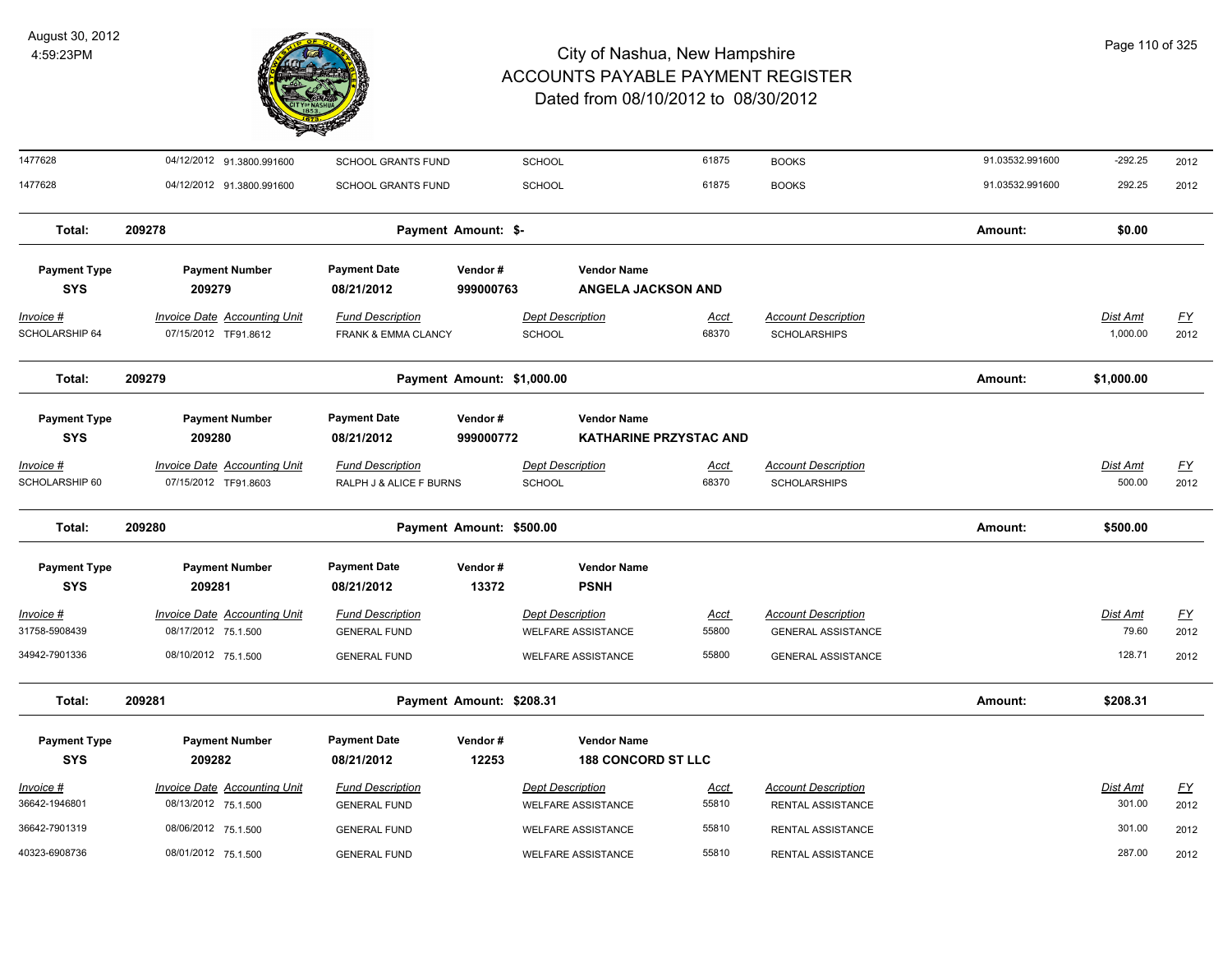

| Total:                            | 209282                                                     |                                                | Payment Amount: \$889.00   |                                                      |               |                                                 | Amount: | \$889.00                  |                                   |
|-----------------------------------|------------------------------------------------------------|------------------------------------------------|----------------------------|------------------------------------------------------|---------------|-------------------------------------------------|---------|---------------------------|-----------------------------------|
| <b>Payment Type</b><br><b>SYS</b> | <b>Payment Number</b><br>209283                            | <b>Payment Date</b><br>08/21/2012              | Vendor#<br>12254           | <b>Vendor Name</b><br>23 TO 25 TEMPLE ST REALTY LLC  |               |                                                 |         |                           |                                   |
| $Invoice$ #<br>35373-5908416      | <b>Invoice Date Accounting Unit</b><br>08/10/2012 75.1.500 | <b>Fund Description</b><br><b>GENERAL FUND</b> |                            | <b>Dept Description</b><br><b>WELFARE ASSISTANCE</b> | Acct<br>55810 | <b>Account Description</b><br>RENTAL ASSISTANCE |         | Dist Amt<br>249.17        | EY<br>2012                        |
| 35671-7901313                     | 07/31/2012 75.1.500                                        | <b>GENERAL FUND</b>                            |                            | <b>WELFARE ASSISTANCE</b>                            | 55810         | RENTAL ASSISTANCE                               |         | 260.00                    | 2012                              |
| 39411-6908759                     | 08/17/2012 75.1.500                                        | <b>GENERAL FUND</b>                            |                            | <b>WELFARE ASSISTANCE</b>                            | 55810         | RENTAL ASSISTANCE                               |         | 480.00                    | 2012                              |
| 41666-5908434                     | 08/16/2012 75.1.500                                        | <b>GENERAL FUND</b>                            |                            | <b>WELFARE ASSISTANCE</b>                            | 55810         | RENTAL ASSISTANCE                               |         | 150.00                    | 2012                              |
| Total:                            | 209283                                                     |                                                | Payment Amount: \$1,139.17 |                                                      |               |                                                 | Amount: | \$1,139.17                |                                   |
| <b>Payment Type</b><br><b>SYS</b> | <b>Payment Number</b><br>209284                            | <b>Payment Date</b><br>08/21/2012              | Vendor#<br>11913           | <b>Vendor Name</b><br><b>ROBERT ALLEN</b>            |               |                                                 |         |                           |                                   |
| Invoice #<br>38494-7901337        | <b>Invoice Date Accounting Unit</b><br>08/10/2012 75.1.500 | <b>Fund Description</b><br><b>GENERAL FUND</b> |                            | <b>Dept Description</b><br><b>WELFARE ASSISTANCE</b> | Acct<br>55810 | <b>Account Description</b><br>RENTAL ASSISTANCE |         | <b>Dist Amt</b><br>500.00 | $\underline{FY}$<br>2012          |
| Total:                            | 209284                                                     |                                                | Payment Amount: \$500.00   |                                                      |               |                                                 | Amount: | \$500.00                  |                                   |
| <b>Payment Type</b><br><b>SYS</b> | <b>Payment Number</b><br>209285                            | <b>Payment Date</b><br>08/21/2012              | Vendor#<br>11430           | <b>Vendor Name</b><br><b>FRANCIS BEAULIEU</b>        |               |                                                 |         |                           |                                   |
| Invoice #<br>32965-6908695        | <b>Invoice Date Accounting Unit</b><br>07/16/2012 75.1.500 | <b>Fund Description</b><br><b>GENERAL FUND</b> |                            | <b>Dept Description</b><br><b>WELFARE ASSISTANCE</b> | Acct<br>55810 | <b>Account Description</b><br>RENTAL ASSISTANCE |         | Dist Amt<br>320.00        | $\underline{\mathsf{FY}}$<br>2012 |
| Total:                            | 209285                                                     |                                                | Payment Amount: \$320.00   |                                                      |               |                                                 | Amount: | \$320.00                  |                                   |
| <b>Payment Type</b><br><b>SYS</b> | <b>Payment Number</b><br>209286                            | <b>Payment Date</b><br>08/21/2012              | Vendor#<br>14738           | <b>Vendor Name</b><br><b>RUTH S BERGERON</b>         |               |                                                 |         |                           |                                   |
| Invoice #<br>41649-1946799        | Invoice Date Accounting Unit<br>08/09/2012 75.1.500        | <b>Fund Description</b><br><b>GENERAL FUND</b> |                            | <b>Dept Description</b><br><b>WELFARE ASSISTANCE</b> | Acct<br>55810 | <b>Account Description</b><br>RENTAL ASSISTANCE |         | Dist Amt<br>850.00        | EY<br>2012                        |
| Total:                            | 209286                                                     |                                                | Payment Amount: \$850.00   |                                                      |               |                                                 | Amount: | \$850.00                  |                                   |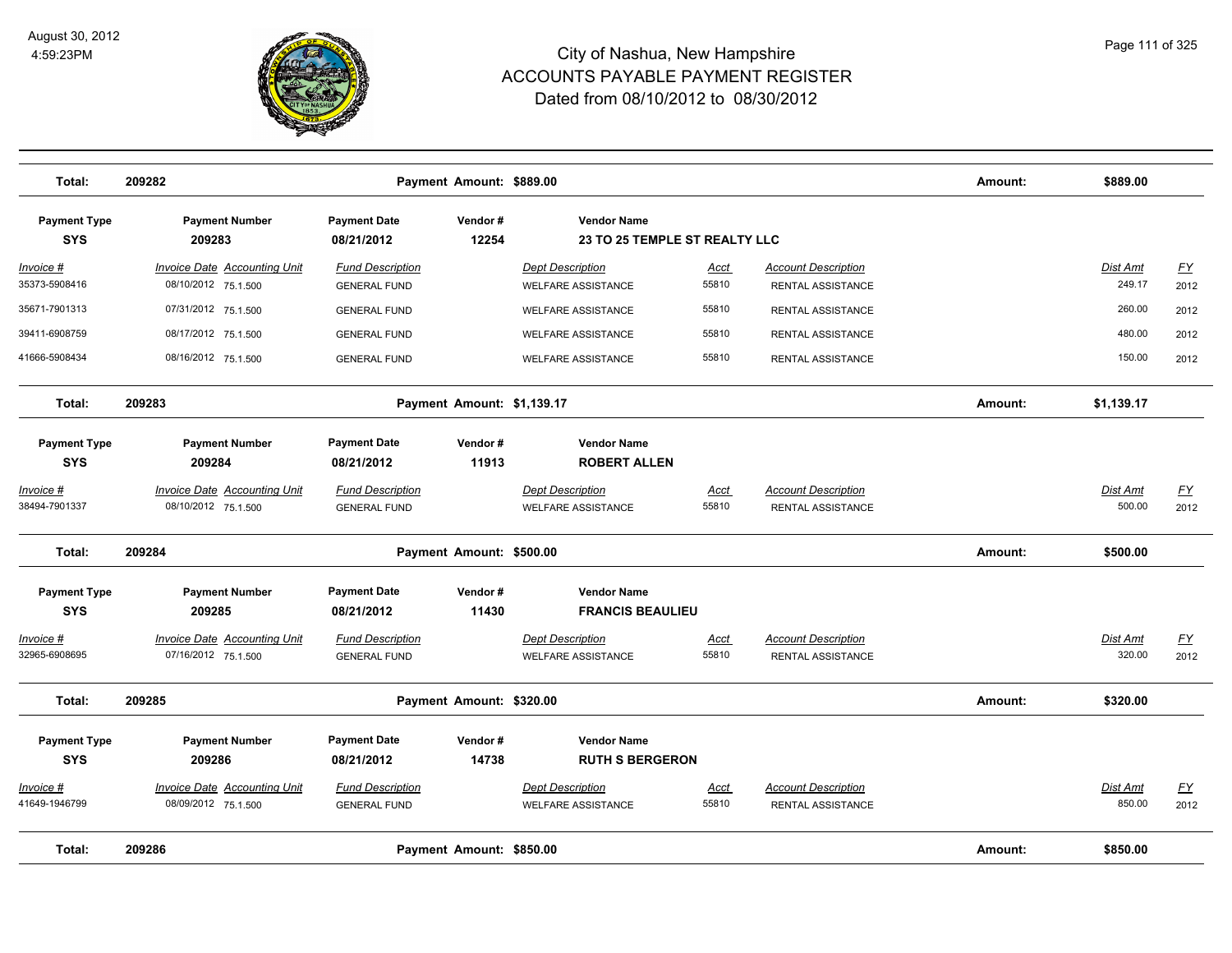

| <b>Payment Type</b><br><b>SYS</b> | <b>Payment Number</b><br>209287     | <b>Payment Date</b><br>08/21/2012 | Vendor#<br>12429         | <b>Vendor Name</b><br><b>IVON BOYER</b> |             |                            |         |                 |                  |
|-----------------------------------|-------------------------------------|-----------------------------------|--------------------------|-----------------------------------------|-------------|----------------------------|---------|-----------------|------------------|
| Invoice #                         | <b>Invoice Date Accounting Unit</b> | <b>Fund Description</b>           |                          | <b>Dept Description</b>                 | <u>Acct</u> | <b>Account Description</b> |         | Dist Amt        | $\underline{FY}$ |
| 41662-7901357                     | 08/20/2012 75.1.500                 | <b>GENERAL FUND</b>               |                          | <b>WELFARE ASSISTANCE</b>               | 55810       | RENTAL ASSISTANCE          |         | 525.00          | 2012             |
| Total:                            | 209287                              |                                   | Payment Amount: \$525.00 |                                         |             |                            | Amount: | \$525.00        |                  |
| <b>Payment Type</b>               | <b>Payment Number</b>               | <b>Payment Date</b>               | Vendor#                  | <b>Vendor Name</b>                      |             |                            |         |                 |                  |
| <b>SYS</b>                        | 209288                              | 08/21/2012                        | 12434                    | <b>KIMBERLY BRANDOLINI</b>              |             |                            |         |                 |                  |
| Invoice #                         | <b>Invoice Date Accounting Unit</b> | <b>Fund Description</b>           |                          | <b>Dept Description</b>                 | <b>Acct</b> | <b>Account Description</b> |         | <b>Dist Amt</b> | <u>FY</u>        |
| 31495-7901353                     | 08/16/2012 75.1.500                 | <b>GENERAL FUND</b>               |                          | <b>WELFARE ASSISTANCE</b>               | 55810       | RENTAL ASSISTANCE          |         | 400.00          | 2012             |
| Total:                            | 209288                              |                                   | Payment Amount: \$400.00 |                                         |             |                            | Amount: | \$400.00        |                  |
| <b>Payment Type</b>               | <b>Payment Number</b>               | <b>Payment Date</b>               | Vendor#                  | <b>Vendor Name</b>                      |             |                            |         |                 |                  |
| <b>SYS</b>                        | 209289                              | 08/21/2012                        | 12462                    | <b>GILBERT CAMPBELL</b>                 |             |                            |         |                 |                  |
| Invoice #                         | Invoice Date Accounting Unit        | <b>Fund Description</b>           |                          | <b>Dept Description</b>                 | Acct        | <b>Account Description</b> |         | Dist Amt        | <u>FY</u>        |
| 41133-5908419                     | 08/10/2012 75.1.500                 | <b>GENERAL FUND</b>               |                          | <b>WELFARE ASSISTANCE</b>               | 55810       | <b>RENTAL ASSISTANCE</b>   |         | 601.91          | 2012             |
| Total:                            | 209289                              |                                   | Payment Amount: \$601.91 |                                         |             |                            | Amount: | \$601.91        |                  |
| <b>Payment Type</b>               | <b>Payment Number</b>               | <b>Payment Date</b>               | Vendor#                  | <b>Vendor Name</b>                      |             |                            |         |                 |                  |
| <b>SYS</b>                        | 209290                              | 08/21/2012                        | 12465                    | <b>CANTERBURY APARTMENTS</b>            |             |                            |         |                 |                  |
| Invoice #                         | <b>Invoice Date Accounting Unit</b> | <b>Fund Description</b>           |                          | <b>Dept Description</b>                 | <u>Acct</u> | <b>Account Description</b> |         | <b>Dist Amt</b> | $\underline{FY}$ |
| 41611-5908435                     | 08/17/2012 75.1.500                 | <b>GENERAL FUND</b>               |                          | <b>WELFARE ASSISTANCE</b>               | 55810       | RENTAL ASSISTANCE          |         | 705.36          | 2012             |
| Total:                            | 209290                              |                                   | Payment Amount: \$705.36 |                                         |             |                            | Amount: | \$705.36        |                  |
| <b>Payment Type</b>               | <b>Payment Number</b>               | <b>Payment Date</b>               | Vendor#                  | <b>Vendor Name</b>                      |             |                            |         |                 |                  |
| <b>SYS</b>                        | 209291                              | 08/21/2012                        | 12494                    | <b>CENTRAL REALTY</b>                   |             |                            |         |                 |                  |
| Invoice #                         | <b>Invoice Date Accounting Unit</b> | <b>Fund Description</b>           |                          | <b>Dept Description</b>                 | <u>Acct</u> | <b>Account Description</b> |         | Dist Amt        | <u>FY</u>        |
| 37580-6908568                     | 05/03/2012 75.1.500                 | <b>GENERAL FUND</b>               |                          | <b>WELFARE ASSISTANCE</b>               | 55810       | RENTAL ASSISTANCE          |         | 795.00          | 2012             |
| Total:                            | 209291                              |                                   | Payment Amount: \$795.00 |                                         |             |                            | Amount: | \$795.00        |                  |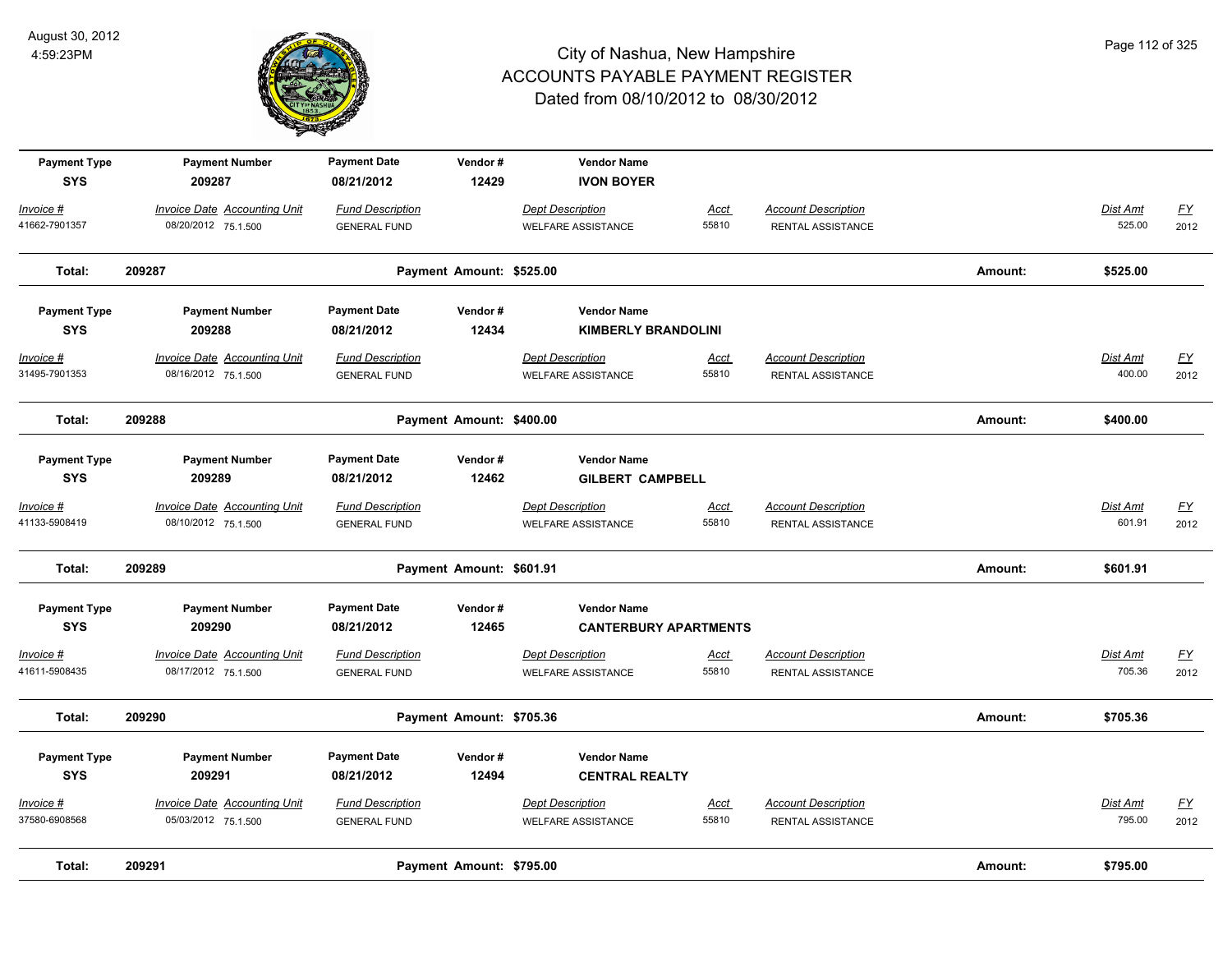

| <b>Payment Type</b><br><b>SYS</b> | <b>Payment Number</b><br>209292                            | <b>Payment Date</b><br>08/21/2012              | Vendor#<br>12561         | <b>Vendor Name</b><br><b>THERESA CORRIVEAU</b>       |                      |                                                 |         |                    |                           |
|-----------------------------------|------------------------------------------------------------|------------------------------------------------|--------------------------|------------------------------------------------------|----------------------|-------------------------------------------------|---------|--------------------|---------------------------|
| Invoice #                         | <b>Invoice Date Accounting Unit</b>                        | <b>Fund Description</b>                        |                          | <b>Dept Description</b>                              | Acct                 | <b>Account Description</b>                      |         | Dist Amt           | $\underline{FY}$          |
| 35334-4945143                     | 06/29/2012 75.1.500                                        | <b>GENERAL FUND</b>                            |                          | <b>WELFARE ASSISTANCE</b>                            | 55810                | RENTAL ASSISTANCE                               |         | 582.54             | 2012                      |
| Total:                            | 209292                                                     |                                                | Payment Amount: \$582.54 |                                                      |                      |                                                 | Amount: | \$582.54           |                           |
| <b>Payment Type</b>               | <b>Payment Number</b>                                      | <b>Payment Date</b>                            | Vendor#                  | <b>Vendor Name</b>                                   |                      |                                                 |         |                    |                           |
| <b>SYS</b>                        | 209293                                                     | 08/21/2012                                     | 12563                    | <b>COUNTRY BARN MOTEL</b>                            |                      |                                                 |         |                    |                           |
| $Invoice$ #<br>39245-5908405      | <b>Invoice Date Accounting Unit</b><br>08/07/2012 75.1.500 | <b>Fund Description</b><br><b>GENERAL FUND</b> |                          | <b>Dept Description</b><br><b>WELFARE ASSISTANCE</b> | <u>Acct</u><br>55810 | <b>Account Description</b><br>RENTAL ASSISTANCE |         | Dist Amt<br>329.00 | <u>FY</u><br>2012         |
| 39245-5908425                     | 08/14/2012 75.1.500                                        | <b>GENERAL FUND</b>                            |                          | <b>WELFARE ASSISTANCE</b>                            | 55810                | RENTAL ASSISTANCE                               |         | 329.00             | 2012                      |
| 41322-7901333                     | 08/09/2012 75.1.500                                        | <b>GENERAL FUND</b>                            |                          | <b>WELFARE ASSISTANCE</b>                            | 55810                | RENTAL ASSISTANCE                               |         | 259.00             | 2012                      |
| Total:                            | 209293                                                     |                                                | Payment Amount: \$917.00 |                                                      |                      |                                                 | Amount: | \$917.00           |                           |
| <b>Payment Type</b>               | <b>Payment Number</b>                                      | <b>Payment Date</b>                            | Vendor#                  | <b>Vendor Name</b>                                   |                      |                                                 |         |                    |                           |
| <b>SYS</b>                        | 209294                                                     | 08/21/2012                                     | 10177                    | <b>PETER DEDOUSIS</b>                                |                      |                                                 |         |                    |                           |
| Invoice #                         | <b>Invoice Date Accounting Unit</b>                        | <b>Fund Description</b>                        |                          | <b>Dept Description</b>                              | <u>Acct</u>          | <b>Account Description</b>                      |         | Dist Amt           | $\underline{FY}$          |
| 41071-7901304                     | 07/27/2012 75.1.500                                        | <b>GENERAL FUND</b>                            |                          | <b>WELFARE ASSISTANCE</b>                            | 55810                | RENTAL ASSISTANCE                               |         | 625.00             | 2012                      |
| Total:                            | 209294                                                     |                                                | Payment Amount: \$625.00 |                                                      |                      |                                                 | Amount: | \$625.00           |                           |
| <b>Payment Type</b>               | <b>Payment Number</b>                                      | <b>Payment Date</b>                            | Vendor#                  | <b>Vendor Name</b>                                   |                      |                                                 |         |                    |                           |
| <b>SYS</b>                        | 209295                                                     | 08/21/2012                                     | 12653                    | <b>DIANE DUCHARME</b>                                |                      |                                                 |         |                    |                           |
| Invoice #                         | Invoice Date Accounting Unit                               | <b>Fund Description</b>                        |                          | <b>Dept Description</b>                              | <u>Acct</u>          | <b>Account Description</b>                      |         | Dist Amt           | <u>FY</u>                 |
| 41477-7901332                     | 08/09/2012 75.1.500                                        | <b>GENERAL FUND</b>                            |                          | <b>WELFARE ASSISTANCE</b>                            | 55810                | RENTAL ASSISTANCE                               |         | 575.00             | 2012                      |
| Total:                            | 209295                                                     |                                                | Payment Amount: \$575.00 |                                                      |                      |                                                 | Amount: | \$575.00           |                           |
| <b>Payment Type</b>               | <b>Payment Number</b>                                      | <b>Payment Date</b>                            | Vendor#                  | <b>Vendor Name</b>                                   |                      |                                                 |         |                    |                           |
| <b>SYS</b>                        | 209296                                                     | 08/21/2012                                     | 12759                    | <b>GANDER PROP MANAGEMENT LLC</b>                    |                      |                                                 |         |                    |                           |
| Invoice #                         | Invoice Date Accounting Unit                               | <b>Fund Description</b>                        |                          | <b>Dept Description</b>                              | <u>Acct</u>          | <b>Account Description</b>                      |         | Dist Amt           | $\underline{\mathsf{FY}}$ |
| 41279-5908420                     | 08/13/2012 75.1.500                                        | <b>GENERAL FUND</b>                            |                          | <b>WELFARE ASSISTANCE</b>                            | 55810                | RENTAL ASSISTANCE                               |         | 650.00             | 2012                      |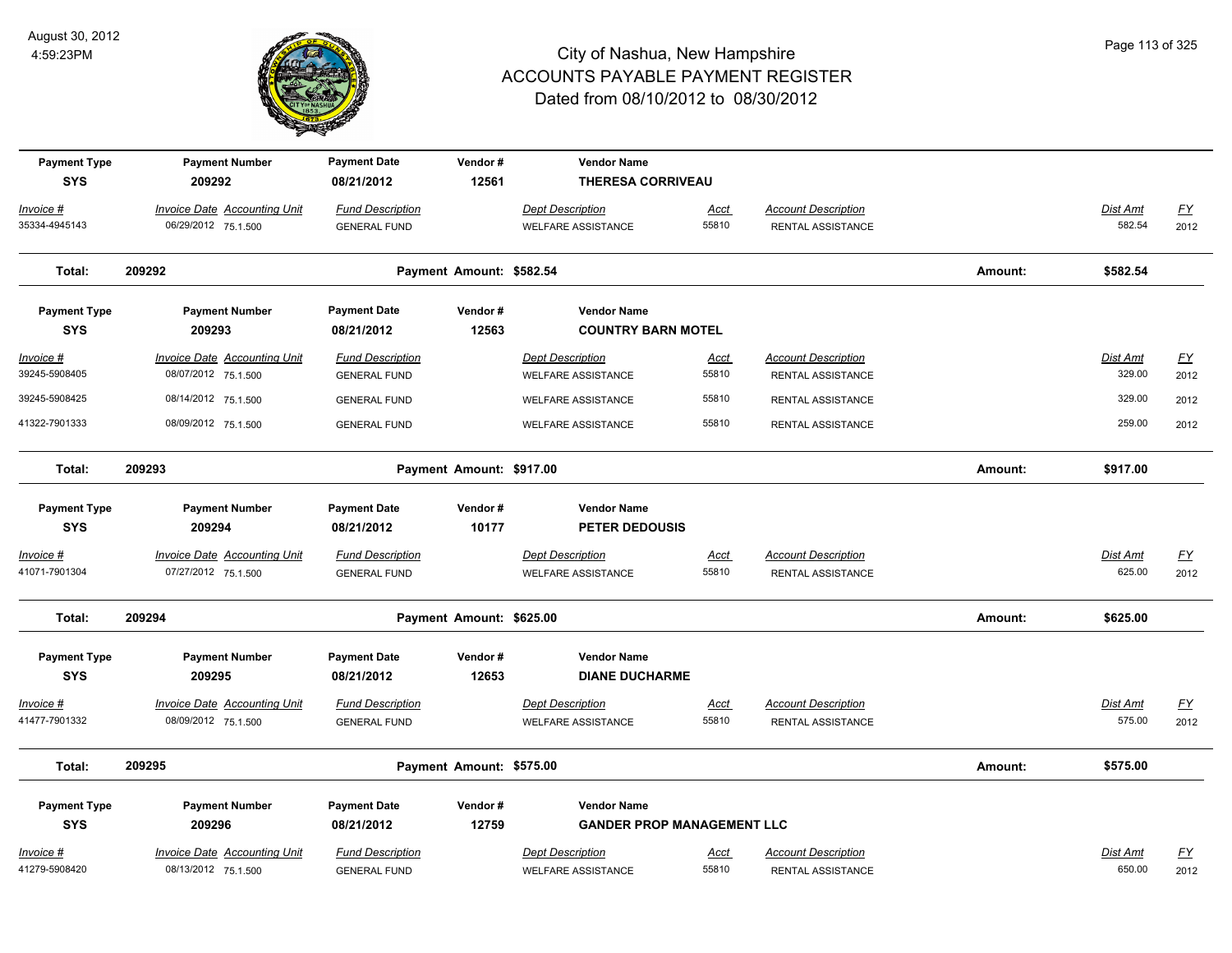

| Total:                            | 209296                                                      |                                                | Payment Amount: \$650.00   |                                                            |                      |                                                 | Amount:                                               | \$650.00                  |            |
|-----------------------------------|-------------------------------------------------------------|------------------------------------------------|----------------------------|------------------------------------------------------------|----------------------|-------------------------------------------------|-------------------------------------------------------|---------------------------|------------|
| <b>Payment Type</b><br><b>SYS</b> | <b>Payment Number</b><br>209297                             | <b>Payment Date</b><br>08/21/2012              | Vendor#<br>12790           | <b>Vendor Name</b><br><b>GP NASHUA LIMITED PARTNERSHIP</b> |                      |                                                 | <b>Payee Name</b><br><b>GP NASHUA LTD PARTNERSHIP</b> |                           |            |
| <u>Invoice #</u><br>36917-7901348 | <u> Invoice Date Accounting Unit</u><br>08/16/2012 75.1.500 | <b>Fund Description</b><br><b>GENERAL FUND</b> |                            | <b>Dept Description</b><br><b>WELFARE ASSISTANCE</b>       | <u>Acct</u><br>55810 | <b>Account Description</b><br>RENTAL ASSISTANCE |                                                       | <u>Dist Amt</u><br>600.00 | EY<br>2012 |
| 41611-7901294                     | 07/20/2012 75.1.500                                         | <b>GENERAL FUND</b>                            |                            | <b>WELFARE ASSISTANCE</b>                                  | 55810                | RENTAL ASSISTANCE                               |                                                       | 985.00                    | 2012       |
| Total:                            | 209297                                                      |                                                | Payment Amount: \$1,585.00 |                                                            |                      |                                                 | Amount:                                               | \$1,585.00                |            |
| <b>Payment Type</b>               | <b>Payment Number</b>                                       | <b>Payment Date</b>                            | Vendor#                    | <b>Vendor Name</b>                                         |                      |                                                 |                                                       |                           |            |
| <b>SYS</b>                        | 209298                                                      | 08/21/2012                                     | 14644                      | <b>HAMMERHEAD RENTAL PROPERTIES</b>                        |                      |                                                 |                                                       |                           |            |
| Invoice #                         | <b>Invoice Date Accounting Unit</b>                         | <b>Fund Description</b>                        |                            | <b>Dept Description</b>                                    | Acct                 | <b>Account Description</b>                      |                                                       | Dist Amt                  | <u>FY</u>  |
| 33977-7901309                     | 07/30/2012 75.1.500                                         | <b>GENERAL FUND</b>                            |                            | <b>WELFARE ASSISTANCE</b>                                  | 55810                | RENTAL ASSISTANCE                               |                                                       | 1,098.26                  | 2012       |
| Total:                            | 209298                                                      |                                                | Payment Amount: \$1,098.26 |                                                            |                      |                                                 | Amount:                                               | \$1,098.26                |            |
| <b>Payment Type</b>               | <b>Payment Number</b>                                       | <b>Payment Date</b>                            | Vendor#                    | <b>Vendor Name</b>                                         |                      |                                                 |                                                       |                           |            |
| <b>SYS</b>                        | 209299                                                      | 08/21/2012                                     | 12973                      | <b>L &amp; G PROPERTIES LLC</b>                            |                      |                                                 |                                                       |                           |            |
| Invoice #                         | <b>Invoice Date Accounting Unit</b>                         | <b>Fund Description</b>                        |                            | <b>Dept Description</b>                                    | <u>Acct</u>          | <b>Account Description</b>                      |                                                       | Dist Amt                  | EY         |
| 40315-7901326                     | 08/07/2012 75.1.500                                         | <b>GENERAL FUND</b>                            |                            | <b>WELFARE ASSISTANCE</b>                                  | 55810                | RENTAL ASSISTANCE                               |                                                       | 600.00                    | 2012       |
| Total:                            | 209299                                                      |                                                | Payment Amount: \$600.00   |                                                            |                      |                                                 | Amount:                                               | \$600.00                  |            |
| <b>Payment Type</b>               | <b>Payment Number</b>                                       | <b>Payment Date</b>                            | Vendor#                    | <b>Vendor Name</b>                                         |                      |                                                 |                                                       |                           |            |
| <b>SYS</b>                        | 209300                                                      | 08/21/2012                                     | 12980                      | <b>LAMERAND ENTERPRISES</b>                                |                      |                                                 |                                                       |                           |            |
| Invoice #                         | <b>Invoice Date Accounting Unit</b>                         | <b>Fund Description</b>                        |                            | <b>Dept Description</b>                                    | <b>Acct</b>          | <b>Account Description</b>                      |                                                       | Dist Amt                  | EY         |
| 40971-7901340                     | 08/13/2012 75.1.500                                         | <b>GENERAL FUND</b>                            |                            | <b>WELFARE ASSISTANCE</b>                                  | 55810                | RENTAL ASSISTANCE                               |                                                       | 600.00                    | 2012       |
| Total:                            | 209300                                                      |                                                | Payment Amount: \$600.00   |                                                            |                      |                                                 | Amount:                                               | \$600.00                  |            |
|                                   |                                                             |                                                |                            |                                                            |                      |                                                 |                                                       |                           |            |
| <b>Payment Type</b><br><b>SYS</b> | <b>Payment Number</b>                                       | <b>Payment Date</b>                            | Vendor#                    | <b>Vendor Name</b>                                         |                      |                                                 |                                                       |                           |            |
|                                   | 209301                                                      | 08/21/2012                                     | 11531                      | <b>RUICONG LI</b>                                          |                      |                                                 |                                                       |                           |            |
| Invoice #                         | Invoice Date Accounting Unit                                | <b>Fund Description</b>                        |                            | <b>Dept Description</b>                                    | <u>Acct</u>          | <b>Account Description</b>                      |                                                       | Dist Amt                  | EY         |
| 40942-5908367                     | 07/24/2012 75.1.500                                         | <b>GENERAL FUND</b>                            |                            | <b>WELFARE ASSISTANCE</b>                                  | 55810                | RENTAL ASSISTANCE                               |                                                       | 475.00                    | 2012       |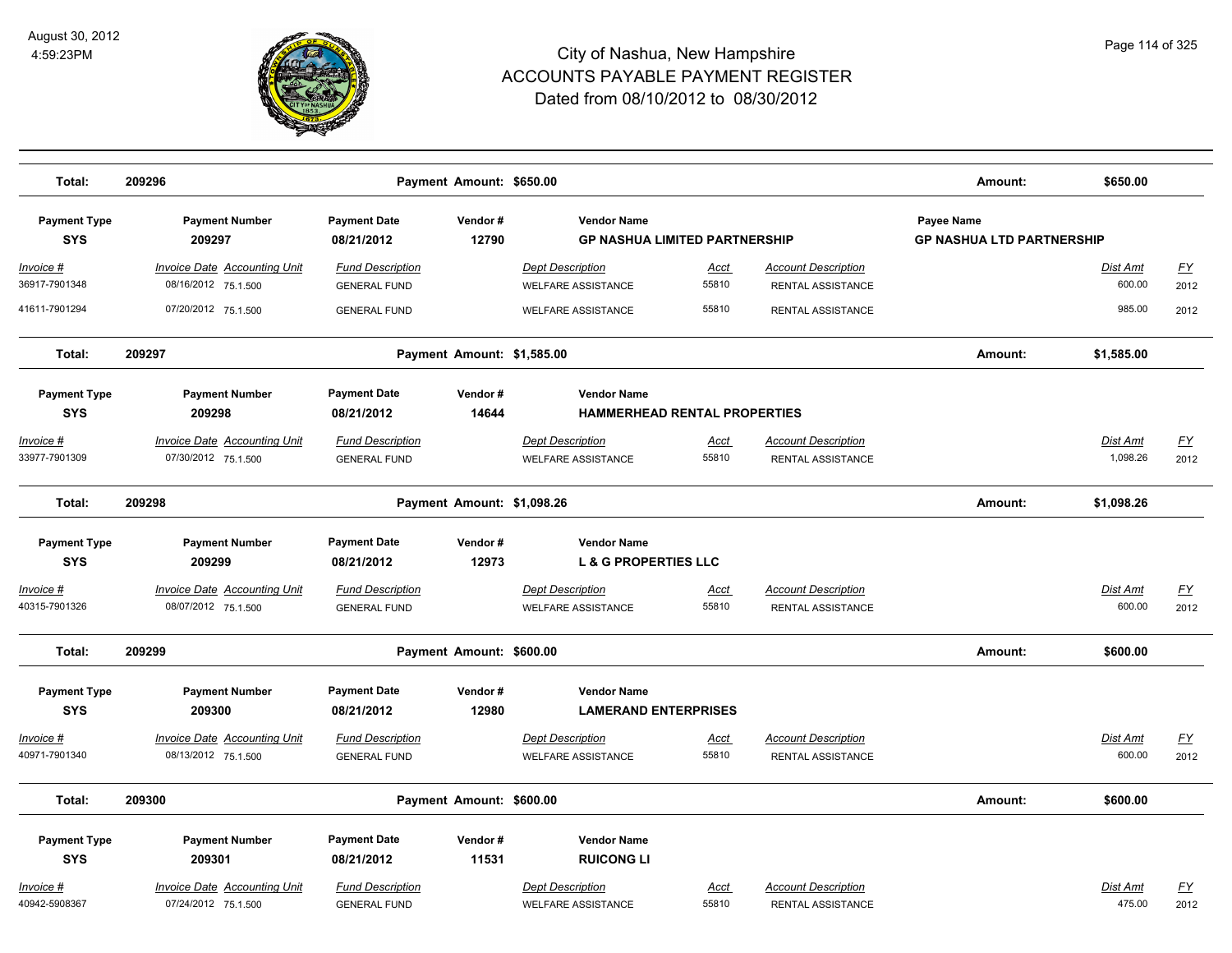

| Total:                            | 209301                                                     |                                                | Payment Amount: \$475.00   |                                                      |                                   |                                                         | Amount: | \$475.00                  |                   |
|-----------------------------------|------------------------------------------------------------|------------------------------------------------|----------------------------|------------------------------------------------------|-----------------------------------|---------------------------------------------------------|---------|---------------------------|-------------------|
| <b>Payment Type</b><br><b>SYS</b> | <b>Payment Number</b><br>209302                            | <b>Payment Date</b><br>08/21/2012              | Vendor#<br>13024           | <b>Vendor Name</b><br><b>RAYMOND LORDEN</b>          |                                   |                                                         |         |                           |                   |
| <u>Invoice #</u><br>35783-4945160 | <b>Invoice Date Accounting Unit</b><br>07/10/2012 75.1.500 | <b>Fund Description</b><br><b>GENERAL FUND</b> |                            | <b>Dept Description</b><br>WELFARE ASSISTANCE        | <u>Acct</u><br>55810              | <b>Account Description</b><br>RENTAL ASSISTANCE         |         | <u>Dist Amt</u><br>743.93 | <u>FY</u><br>2012 |
| 35783-5908303                     | 06/13/2012 75.1.500                                        | <b>GENERAL FUND</b>                            |                            | <b>WELFARE ASSISTANCE</b>                            | 55810                             | <b>RENTAL ASSISTANCE</b>                                |         | 706.36                    | 2012              |
| Total:                            | 209302                                                     |                                                | Payment Amount: \$1,450.29 |                                                      |                                   |                                                         | Amount: | \$1,450.29                |                   |
| <b>Payment Type</b><br><b>SYS</b> | <b>Payment Number</b><br>209303                            | <b>Payment Date</b><br>08/21/2012              | Vendor#<br>11280           | <b>Vendor Name</b>                                   | <b>MARKET BASKET ACCT 2589096</b> |                                                         |         |                           |                   |
| Invoice #<br>32115-6908692        | <b>Invoice Date Accounting Unit</b><br>07/12/2012 75.1.500 | <b>Fund Description</b><br><b>GENERAL FUND</b> |                            | <b>Dept Description</b><br><b>WELFARE ASSISTANCE</b> | <u>Acct</u><br>55800              | <b>Account Description</b><br><b>GENERAL ASSISTANCE</b> |         | Dist Amt<br>35.00         | EY<br>2012        |
| 32115-6908724                     | 07/27/2012 75.1.500                                        | <b>GENERAL FUND</b>                            |                            | <b>WELFARE ASSISTANCE</b>                            | 55800                             | <b>GENERAL ASSISTANCE</b>                               |         | 19.63                     | 2012              |
| 33619-5908379                     | 07/25/2012 75.1.500                                        | <b>GENERAL FUND</b>                            |                            | <b>WELFARE ASSISTANCE</b>                            | 55800                             | <b>GENERAL ASSISTANCE</b>                               |         | 75.00                     | 2012              |
| 34434-5908374                     | 07/25/2012 75.1.500                                        | <b>GENERAL FUND</b>                            |                            | <b>WELFARE ASSISTANCE</b>                            | 55800                             | <b>GENERAL ASSISTANCE</b>                               |         | 100.00                    | 2012              |
| 34434-5908375                     | 07/25/2012 75.1.500                                        | <b>GENERAL FUND</b>                            |                            | <b>WELFARE ASSISTANCE</b>                            | 55800                             | <b>GENERAL ASSISTANCE</b>                               |         | 50.00                     | 2012              |
| 36642-6908708                     | 07/23/2012 75.1.500                                        | <b>GENERAL FUND</b>                            |                            | <b>WELFARE ASSISTANCE</b>                            | 55800                             | <b>GENERAL ASSISTANCE</b>                               |         | 25.00                     | 2012              |
| 37333-7901264                     | 07/06/2012 75.1.500                                        | <b>GENERAL FUND</b>                            |                            | <b>WELFARE ASSISTANCE</b>                            | 55800                             | <b>GENERAL ASSISTANCE</b>                               |         | 169.91                    | 2012              |
| 37333-7901265                     | 07/06/2012 75.1.500                                        | <b>GENERAL FUND</b>                            |                            | <b>WELFARE ASSISTANCE</b>                            | 55800                             | <b>GENERAL ASSISTANCE</b>                               |         | 34.72                     | 2012              |
| 37580-6908683                     | 07/06/2012 75.1.500                                        | <b>GENERAL FUND</b>                            |                            | <b>WELFARE ASSISTANCE</b>                            | 55800                             | <b>GENERAL ASSISTANCE</b>                               |         | 85.00                     | 2012              |
| 37580-6908684                     | 07/06/2012 75.1.500                                        | <b>GENERAL FUND</b>                            |                            | <b>WELFARE ASSISTANCE</b>                            | 55800                             | <b>GENERAL ASSISTANCE</b>                               |         | 15.00                     | 2012              |
| 39245-6908722                     | 07/27/2012 75.1.500                                        | <b>GENERAL FUND</b>                            |                            | <b>WELFARE ASSISTANCE</b>                            | 55800                             | <b>GENERAL ASSISTANCE</b>                               |         | 27.43                     | 2012              |
| 39245-6908723                     | 07/27/2012 75.1.500                                        | <b>GENERAL FUND</b>                            |                            | <b>WELFARE ASSISTANCE</b>                            | 55800                             | <b>GENERAL ASSISTANCE</b>                               |         | 221.19                    | 2012              |
| 40031-5908339                     | 07/05/2012 75.1.500                                        | <b>GENERAL FUND</b>                            |                            | <b>WELFARE ASSISTANCE</b>                            | 55800                             | <b>GENERAL ASSISTANCE</b>                               |         | 100.00                    | 2012              |
| 40031-6908688                     | 07/12/2012 75.1.500                                        | <b>GENERAL FUND</b>                            |                            | <b>WELFARE ASSISTANCE</b>                            | 55800                             | <b>GENERAL ASSISTANCE</b>                               |         | 100.00                    | 2012              |
| 40149-6908676                     | 07/02/2012 75.1.500                                        | <b>GENERAL FUND</b>                            |                            | <b>WELFARE ASSISTANCE</b>                            | 55800                             | <b>GENERAL ASSISTANCE</b>                               |         | 155.00                    | 2012              |
| 40149-7901270                     | 07/09/2012 75.1.500                                        | <b>GENERAL FUND</b>                            |                            | <b>WELFARE ASSISTANCE</b>                            | 55800                             | <b>GENERAL ASSISTANCE</b>                               |         | 155.00                    | 2012              |
| 40377-4945165                     | 07/11/2012 75.1.500                                        | <b>GENERAL FUND</b>                            |                            | <b>WELFARE ASSISTANCE</b>                            | 55800                             | <b>GENERAL ASSISTANCE</b>                               |         | 24.88                     | 2012              |
| 40550-6908690                     | 07/12/2012 75.1.500                                        | <b>GENERAL FUND</b>                            |                            | <b>WELFARE ASSISTANCE</b>                            | 55800                             | <b>GENERAL ASSISTANCE</b>                               |         | 14.98                     | 2012              |
| 40636-5908360                     | 07/18/2012 75.1.500                                        | <b>GENERAL FUND</b>                            |                            | <b>WELFARE ASSISTANCE</b>                            | 55800                             | <b>GENERAL ASSISTANCE</b>                               |         | 98.65                     | 2012              |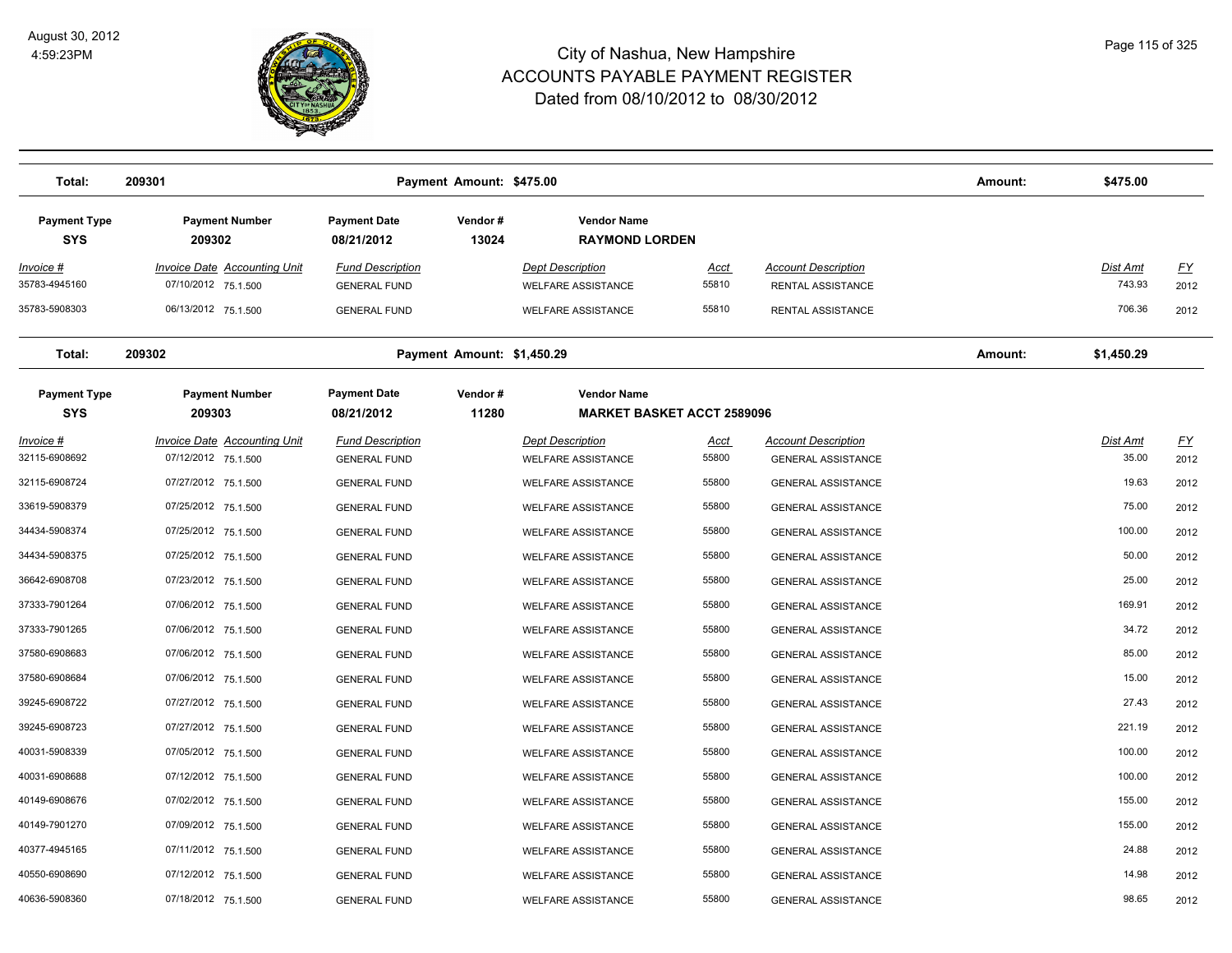

| 41603-7901286                     | 07/18/2012 75.1.500                                        | <b>GENERAL FUND</b>                            |                            | <b>WELFARE ASSISTANCE</b>                            | 55800                | <b>GENERAL ASSISTANCE</b>                       |         | 50.00              | 2012                     |
|-----------------------------------|------------------------------------------------------------|------------------------------------------------|----------------------------|------------------------------------------------------|----------------------|-------------------------------------------------|---------|--------------------|--------------------------|
| 41608-7901290                     | 07/19/2012 75.1.500                                        | <b>GENERAL FUND</b>                            |                            | <b>WELFARE ASSISTANCE</b>                            | 55800                | <b>GENERAL ASSISTANCE</b>                       |         | 103.57             | 2012                     |
| Total:                            | 209303                                                     |                                                | Payment Amount: \$1,659.96 |                                                      |                      |                                                 | Amount: | \$1,659.96         |                          |
| <b>Payment Type</b><br><b>SYS</b> | <b>Payment Number</b><br>209304                            | <b>Payment Date</b><br>08/21/2012              | Vendor#<br>13072           | <b>Vendor Name</b><br><b>MCCHANDLER LLC</b>          |                      |                                                 |         |                    |                          |
| Invoice #<br>41652-5908413        | <b>Invoice Date Accounting Unit</b><br>08/09/2012 75.1.500 | <b>Fund Description</b><br><b>GENERAL FUND</b> |                            | <b>Dept Description</b><br><b>WELFARE ASSISTANCE</b> | <u>Acct</u><br>55810 | <b>Account Description</b><br>RENTAL ASSISTANCE |         | Dist Amt<br>588.04 | EY<br>2012               |
| Total:                            | 209304                                                     |                                                | Payment Amount: \$588.04   |                                                      |                      |                                                 | Amount: | \$588.04           |                          |
| <b>Payment Type</b><br><b>SYS</b> | <b>Payment Number</b><br>209305                            | <b>Payment Date</b><br>08/21/2012              | Vendor#<br>12142           | <b>Vendor Name</b><br><b>DAMON MILLER</b>            |                      |                                                 |         |                    |                          |
| Invoice #<br>33642-6908728        | <b>Invoice Date Accounting Unit</b><br>07/30/2012 75.1.500 | <b>Fund Description</b><br><b>GENERAL FUND</b> |                            | <b>Dept Description</b><br>WELFARE ASSISTANCE        | Acct<br>55810        | <b>Account Description</b><br>RENTAL ASSISTANCE |         | Dist Amt<br>188.00 | $\underline{FY}$<br>2012 |
| Total:                            | 209305                                                     |                                                | Payment Amount: \$188.00   |                                                      |                      |                                                 | Amount: | \$188.00           |                          |
| <b>Payment Type</b><br><b>SYS</b> | <b>Payment Number</b><br>209306                            | <b>Payment Date</b><br>08/21/2012              | Vendor#<br>14643           | <b>Vendor Name</b><br><b>SAMUEL K MWANIKI</b>        |                      |                                                 |         |                    |                          |
| Invoice #<br>41631-6908732        | Invoice Date Accounting Unit<br>07/30/2012 75.1.500        | <b>Fund Description</b><br><b>GENERAL FUND</b> |                            | <b>Dept Description</b><br><b>WELFARE ASSISTANCE</b> | <u>Acct</u><br>55810 | <b>Account Description</b><br>RENTAL ASSISTANCE |         | Dist Amt<br>900.00 | <u>FY</u><br>2012        |
| Total:                            | 209306                                                     |                                                | Payment Amount: \$900.00   |                                                      |                      |                                                 | Amount: | \$900.00           |                          |
| <b>Payment Type</b><br><b>SYS</b> | <b>Payment Number</b><br>209307                            | <b>Payment Date</b><br>08/21/2012              | Vendor#<br>14642           | <b>Vendor Name</b><br><b>RANDALL N PATRICK</b>       |                      |                                                 |         |                    |                          |
| Invoice #<br>31972-7901296        | <b>Invoice Date Accounting Unit</b><br>07/24/2012 75.1.500 | <b>Fund Description</b><br><b>GENERAL FUND</b> |                            | <b>Dept Description</b><br><b>WELFARE ASSISTANCE</b> | <u>Acct</u><br>55810 | <b>Account Description</b><br>RENTAL ASSISTANCE |         | Dist Amt<br>850.00 | $FY$<br>2012             |
| Total:                            | 209307                                                     |                                                | Payment Amount: \$850.00   |                                                      |                      |                                                 | Amount: | \$850.00           |                          |
| <b>Payment Type</b><br><b>SYS</b> | <b>Payment Number</b><br>209308                            | <b>Payment Date</b><br>08/21/2012              | Vendor#<br>14704           | <b>Vendor Name</b><br><b>KRISTIN PEARCE</b>          |                      |                                                 |         |                    |                          |
| Invoice #                         | Invoice Date Accounting Unit                               | <b>Fund Description</b>                        |                            | <b>Dept Description</b>                              | Acct                 | <b>Account Description</b>                      |         | Dist Amt           | FY                       |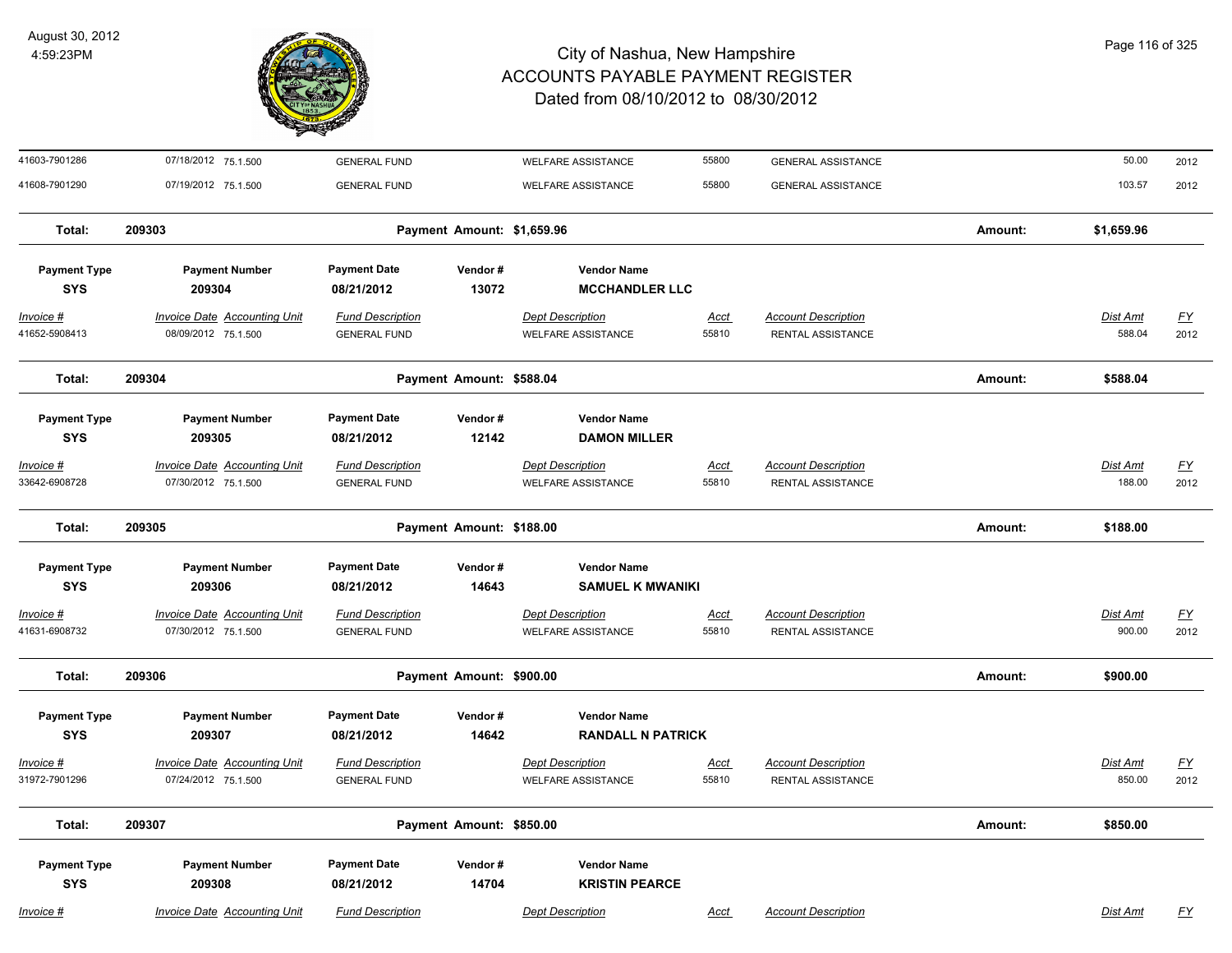

| 39970-7901316                     | 08/01/2012 75.1.500                                        | <b>GENERAL FUND</b>                            |                          | <b>WELFARE ASSISTANCE</b>                            | 55810                | RENTAL ASSISTANCE                               |         | 500.00                    | 2012              |
|-----------------------------------|------------------------------------------------------------|------------------------------------------------|--------------------------|------------------------------------------------------|----------------------|-------------------------------------------------|---------|---------------------------|-------------------|
| Total:                            | 209308                                                     |                                                | Payment Amount: \$500.00 |                                                      |                      |                                                 | Amount: | \$500.00                  |                   |
| <b>Payment Type</b><br><b>SYS</b> | <b>Payment Number</b><br>209309                            | <b>Payment Date</b><br>08/21/2012              | Vendor#<br>13318         | <b>Vendor Name</b><br><b>PINE HILL GARDENS ASSOC</b> |                      |                                                 |         |                           |                   |
| Invoice #<br>41452-7901322        | <b>Invoice Date Accounting Unit</b><br>08/07/2012 75.1.500 | <b>Fund Description</b><br><b>GENERAL FUND</b> |                          | <b>Dept Description</b><br><b>WELFARE ASSISTANCE</b> | <u>Acct</u><br>55810 | <b>Account Description</b><br>RENTAL ASSISTANCE |         | <b>Dist Amt</b><br>500.00 | <u>FY</u><br>2012 |
| Total:                            | 209309                                                     |                                                | Payment Amount: \$500.00 |                                                      |                      |                                                 | Amount: | \$500.00                  |                   |
| <b>Payment Type</b><br><b>SYS</b> | <b>Payment Number</b><br>209310                            | <b>Payment Date</b><br>08/21/2012              | Vendor#<br>11104         | <b>Vendor Name</b><br><b>FERNAND POULIN</b>          |                      |                                                 |         |                           |                   |
| Invoice #<br>36193-7901334        | <b>Invoice Date Accounting Unit</b><br>08/10/2012 75.1.500 | <b>Fund Description</b><br><b>GENERAL FUND</b> |                          | <b>Dept Description</b><br><b>WELFARE ASSISTANCE</b> | Acct<br>55810        | <b>Account Description</b><br>RENTAL ASSISTANCE |         | Dist Amt<br>500.00        | EY<br>2012        |
| Total:                            | 209310                                                     |                                                | Payment Amount: \$500.00 |                                                      |                      |                                                 | Amount: | \$500.00                  |                   |
| <b>Payment Type</b><br><b>SYS</b> | <b>Payment Number</b><br>209311                            | <b>Payment Date</b><br>08/21/2012              | Vendor#<br>13465         | <b>Vendor Name</b><br><b>ROBERT N RODRIGUE</b>       |                      |                                                 |         |                           |                   |
| Invoice #<br>41514-5908415        | Invoice Date Accounting Unit<br>08/09/2012 75.1.500        | <b>Fund Description</b><br><b>GENERAL FUND</b> |                          | <b>Dept Description</b><br><b>WELFARE ASSISTANCE</b> | Acct<br>55810        | <b>Account Description</b><br>RENTAL ASSISTANCE |         | Dist Amt<br>261.04        | <u>FY</u><br>2012 |
| Total:                            | 209311                                                     |                                                | Payment Amount: \$261.04 |                                                      |                      |                                                 | Amount: | \$261.04                  |                   |
| <b>Payment Type</b><br><b>SYS</b> | <b>Payment Number</b><br>209312                            | <b>Payment Date</b><br>08/21/2012              | Vendor#<br>10656         | <b>Vendor Name</b><br><b>SENA PROPERTY MGT LLC</b>   |                      |                                                 |         |                           |                   |
| Invoice #<br>41570-5908334        | Invoice Date Accounting Unit<br>06/28/2012 75.1.500        | <b>Fund Description</b><br><b>GENERAL FUND</b> |                          | <b>Dept Description</b><br><b>WELFARE ASSISTANCE</b> | Acct<br>55810        | <b>Account Description</b><br>RENTAL ASSISTANCE |         | Dist Amt<br>600.00        | <u>FY</u><br>2012 |
| Total:                            | 209312                                                     |                                                | Payment Amount: \$600.00 |                                                      |                      |                                                 | Amount: | \$600.00                  |                   |
| <b>Payment Type</b><br><b>SYS</b> | <b>Payment Number</b><br>209313                            | <b>Payment Date</b><br>08/21/2012              | Vendor#<br>14717         | <b>Vendor Name</b><br>PRESTON J STANLEY JR           |                      |                                                 |         |                           |                   |
| Invoice #<br>35163-7901339        | <b>Invoice Date Accounting Unit</b><br>08/13/2012 75.1.500 | <b>Fund Description</b><br><b>GENERAL FUND</b> |                          | <b>Dept Description</b><br><b>WELFARE ASSISTANCE</b> | <u>Acct</u><br>55810 | <b>Account Description</b><br>RENTAL ASSISTANCE |         | Dist Amt<br>924.99        | <u>FY</u><br>2012 |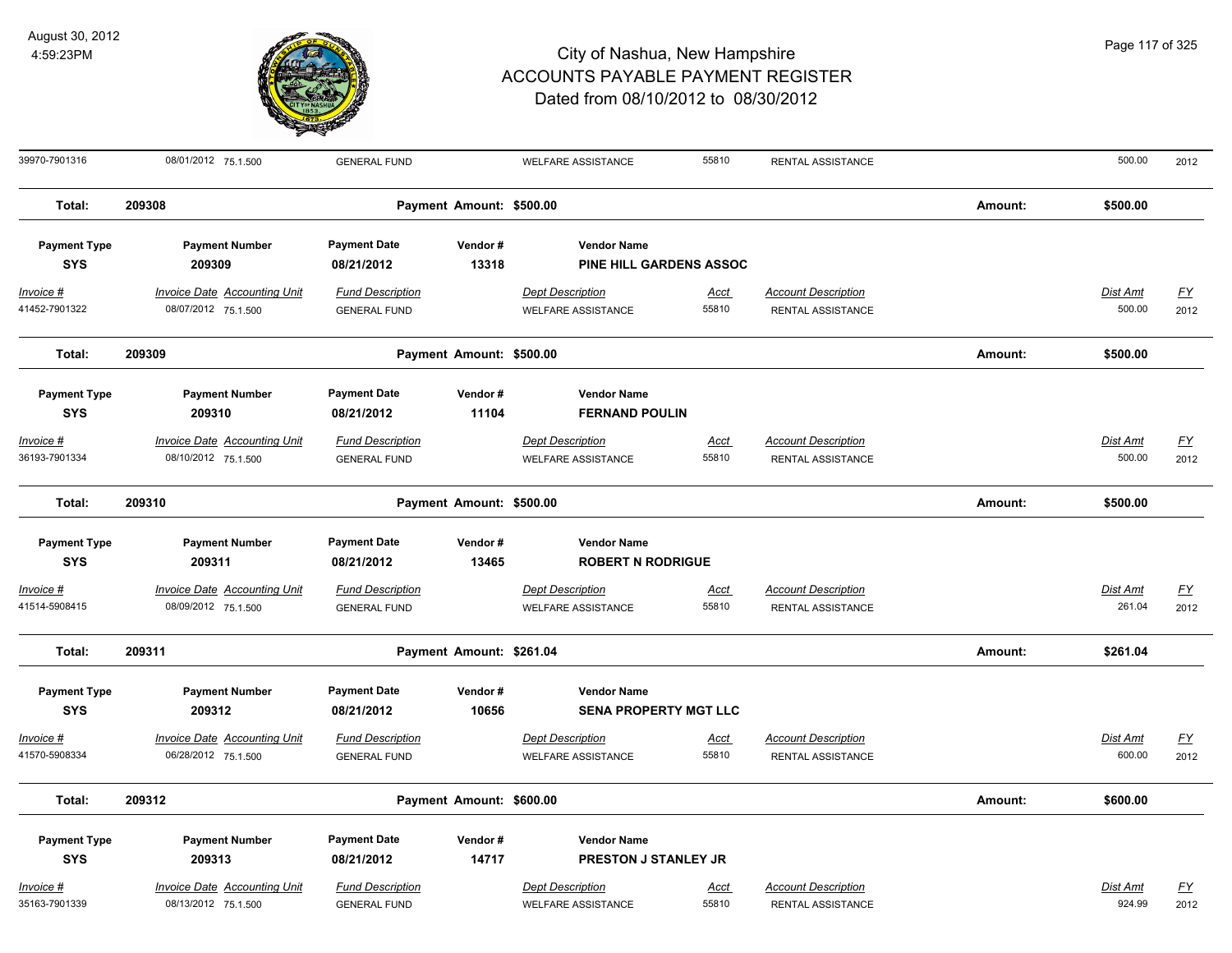

| Total:                             | 209313                                                     |                                                | Payment Amount: \$924.99 |                                                      |                      |                                                         | Amount: | \$924.99                  |                   |
|------------------------------------|------------------------------------------------------------|------------------------------------------------|--------------------------|------------------------------------------------------|----------------------|---------------------------------------------------------|---------|---------------------------|-------------------|
| <b>Payment Type</b><br><b>SYS</b>  | <b>Payment Number</b><br>209314                            | <b>Payment Date</b><br>08/21/2012              | Vendor#<br>13727         | <b>Vendor Name</b><br>THC INVESTMENTS                |                      |                                                         |         |                           |                   |
| <u>Invoice #</u><br>41637-5908429  | <b>Invoice Date Accounting Unit</b><br>08/14/2012 75.1.500 | <b>Fund Description</b><br><b>GENERAL FUND</b> |                          | <b>Dept Description</b><br><b>WELFARE ASSISTANCE</b> | <u>Acct</u><br>55810 | <b>Account Description</b><br>RENTAL ASSISTANCE         |         | Dist Amt<br>700.00        | <u>FY</u><br>2012 |
| Total:                             | 209314                                                     |                                                | Payment Amount: \$700.00 |                                                      |                      |                                                         | Amount: | \$700.00                  |                   |
| <b>Payment Type</b><br><b>SYS</b>  | <b>Payment Number</b><br>209315                            | <b>Payment Date</b><br>08/21/2012              | Vendor#<br>13769         | <b>Vendor Name</b><br><b>LISE TREMBLAY</b>           |                      |                                                         |         |                           |                   |
| <u> Invoice #</u><br>41064-7901192 | <b>Invoice Date Accounting Unit</b><br>06/04/2012 75.1.500 | <b>Fund Description</b><br><b>GENERAL FUND</b> |                          | <b>Dept Description</b><br><b>WELFARE ASSISTANCE</b> | <u>Acct</u><br>55810 | <b>Account Description</b><br>RENTAL ASSISTANCE         |         | <b>Dist Amt</b><br>476.56 | <u>FY</u><br>2012 |
| 41064-7901323                      | 08/07/2012 75.1.500                                        | <b>GENERAL FUND</b>                            |                          | <b>WELFARE ASSISTANCE</b>                            | 55810                | RENTAL ASSISTANCE                                       |         | 350.00                    | 2012              |
| Total:                             | 209315                                                     |                                                | Payment Amount: \$826.56 |                                                      |                      |                                                         | Amount: | \$826.56                  |                   |
| <b>Payment Type</b><br><b>SYS</b>  | <b>Payment Number</b><br>209316                            | <b>Payment Date</b><br>08/21/2012              | Vendor#<br>14777         | <b>Vendor Name</b><br><b>JOSEPH WAWERU</b>           |                      |                                                         |         |                           |                   |
| <u> Invoice #</u><br>41664-6908748 | <b>Invoice Date Accounting Unit</b><br>08/15/2012 75.1.500 | <b>Fund Description</b><br><b>GENERAL FUND</b> |                          | <b>Dept Description</b><br><b>WELFARE ASSISTANCE</b> | <u>Acct</u><br>55810 | <b>Account Description</b><br>RENTAL ASSISTANCE         |         | <b>Dist Amt</b><br>800.00 | <u>FY</u><br>2012 |
| Total:                             | 209316                                                     |                                                | Payment Amount: \$800.00 |                                                      |                      |                                                         | Amount: | \$800.00                  |                   |
| <b>Payment Type</b><br><b>SYS</b>  | <b>Payment Number</b><br>209317                            | <b>Payment Date</b><br>08/21/2012              | Vendor#<br>13898         | <b>Vendor Name</b><br><b>WINGATES PHARMACY INC</b>   |                      |                                                         |         |                           |                   |
| <u> Invoice #</u><br>29510-5908350 | <b>Invoice Date Accounting Unit</b><br>07/13/2012 75.1.500 | <b>Fund Description</b><br><b>GENERAL FUND</b> |                          | <b>Dept Description</b><br><b>WELFARE ASSISTANCE</b> | Acct<br>55800        | <b>Account Description</b><br><b>GENERAL ASSISTANCE</b> |         | <b>Dist Amt</b><br>45.73  | <u>FY</u><br>2012 |
| 29693-5908382                      | 07/26/2012 75.1.500                                        | <b>GENERAL FUND</b>                            |                          | <b>WELFARE ASSISTANCE</b>                            | 55800                | <b>GENERAL ASSISTANCE</b>                               |         | 13.29                     | 2012              |
| 32115-6908691                      | 07/12/2012 75.1.500                                        | <b>GENERAL FUND</b>                            |                          | <b>WELFARE ASSISTANCE</b>                            | 55800                | <b>GENERAL ASSISTANCE</b>                               |         | 254.09                    | 2012              |
| 33642-6908734                      | 07/31/2012 75.1.500                                        | <b>GENERAL FUND</b>                            |                          | <b>WELFARE ASSISTANCE</b>                            | 55800                | <b>GENERAL ASSISTANCE</b>                               |         | 12.64                     | 2012              |
| 35276-5908357                      | 07/18/2012 75.1.500                                        | <b>GENERAL FUND</b>                            |                          | <b>WELFARE ASSISTANCE</b>                            | 55800                | <b>GENERAL ASSISTANCE</b>                               |         | 28.18                     | 2012              |
| 35276-5908377                      | 07/25/2012 75.1.500                                        | <b>GENERAL FUND</b>                            |                          | <b>WELFARE ASSISTANCE</b>                            | 55800                | <b>GENERAL ASSISTANCE</b>                               |         | 243.15                    | 2012              |
| 35582-5908383                      | 07/26/2012 75.1.500                                        | <b>GENERAL FUND</b>                            |                          | <b>WELFARE ASSISTANCE</b>                            | 55800                | <b>GENERAL ASSISTANCE</b>                               |         | 10.66                     | 2012              |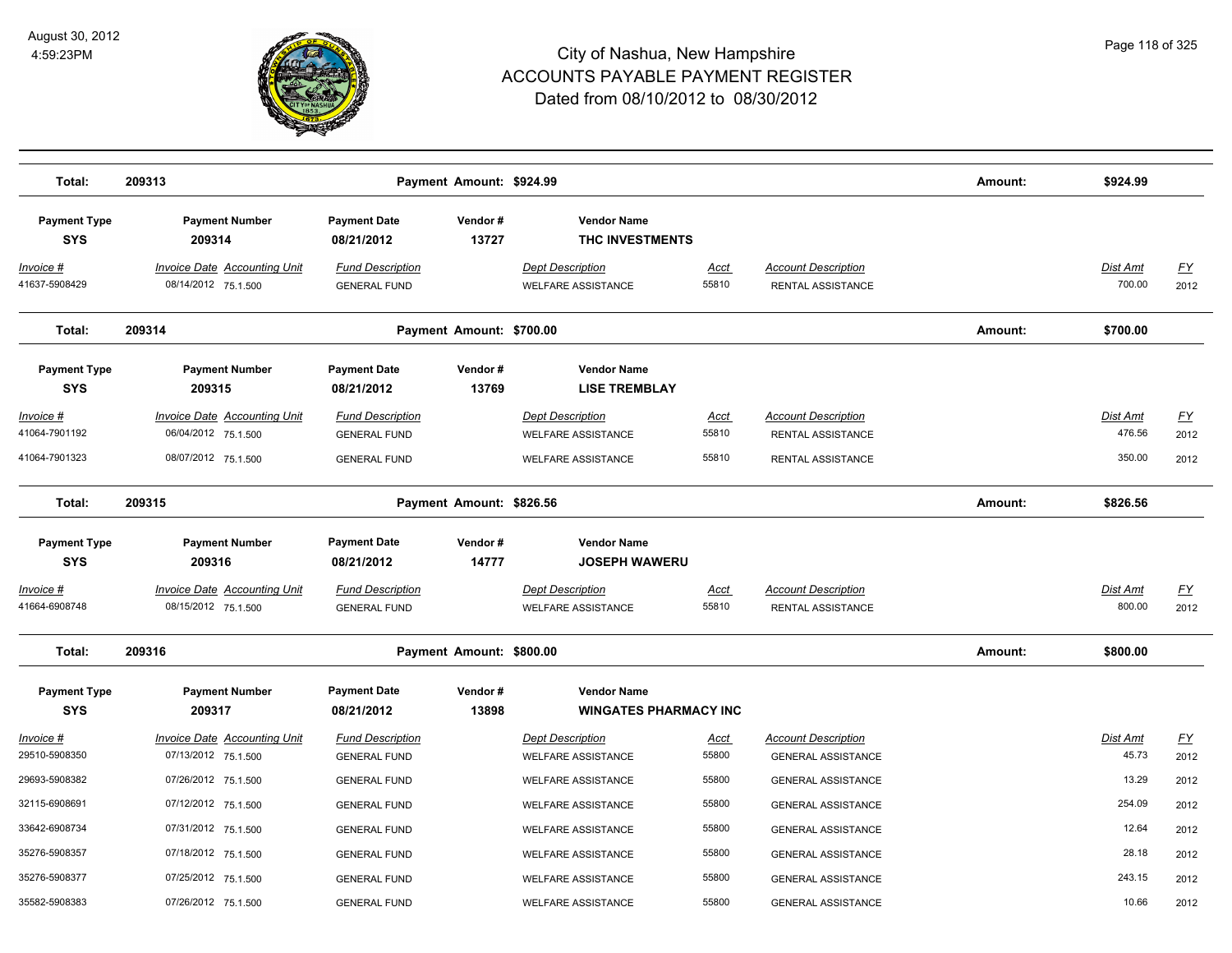

| 36341-6908725 | 07/27/2012 75.1.500 | <b>GENERAL FUND</b> | WELFARE ASSISTANCE        | 55800 | <b>GENERAL ASSISTANCE</b> | 51.40  | 2012 |
|---------------|---------------------|---------------------|---------------------------|-------|---------------------------|--------|------|
| 38168-1946797 | 07/27/2012 75.1.500 | <b>GENERAL FUND</b> | <b>WELFARE ASSISTANCE</b> | 55800 | <b>GENERAL ASSISTANCE</b> | 10.22  | 2012 |
| 38168-7901269 | 07/06/2012 75.1.500 | <b>GENERAL FUND</b> | <b>WELFARE ASSISTANCE</b> | 55800 | <b>GENERAL ASSISTANCE</b> | 28.58  | 2012 |
| 38768-5908362 | 07/20/2012 75.1.500 | <b>GENERAL FUND</b> | <b>WELFARE ASSISTANCE</b> | 55800 | <b>GENERAL ASSISTANCE</b> | 24.36  | 2012 |
| 38768-5908363 | 07/20/2012 75.1.500 | <b>GENERAL FUND</b> | <b>WELFARE ASSISTANCE</b> | 55800 | <b>GENERAL ASSISTANCE</b> | 2.60   | 2012 |
| 38871-5908340 | 07/06/2012 75.1.500 | <b>GENERAL FUND</b> | <b>WELFARE ASSISTANCE</b> | 55800 | <b>GENERAL ASSISTANCE</b> | 26.52  | 2012 |
| 38871-6908721 | 07/27/2012 75.1.500 | <b>GENERAL FUND</b> | <b>WELFARE ASSISTANCE</b> | 55800 | <b>GENERAL ASSISTANCE</b> | 23.03  | 2012 |
| 38871-7901292 | 07/20/2012 75.1.500 | <b>GENERAL FUND</b> | <b>WELFARE ASSISTANCE</b> | 55800 | <b>GENERAL ASSISTANCE</b> | 108.14 | 2012 |
| 38871-7901293 | 07/20/2012 75.1.500 | <b>GENERAL FUND</b> | <b>WELFARE ASSISTANCE</b> | 55800 | <b>GENERAL ASSISTANCE</b> | 35.61  | 2012 |
| 40030-7901298 | 07/24/2012 75.1.500 | <b>GENERAL FUND</b> | <b>WELFARE ASSISTANCE</b> | 55800 | <b>GENERAL ASSISTANCE</b> | 23.74  | 2012 |
| 40050-4945147 | 07/02/2012 75.1.500 | <b>GENERAL FUND</b> | WELFARE ASSISTANCE        | 55800 | <b>GENERAL ASSISTANCE</b> | 254.32 | 2012 |
| 40377-4945163 | 07/11/2012 75.1.500 | <b>GENERAL FUND</b> | WELFARE ASSISTANCE        | 55800 | <b>GENERAL ASSISTANCE</b> | 6.00   | 2012 |
| 40377-4945164 | 07/11/2012 75.1.500 | <b>GENERAL FUND</b> | <b>WELFARE ASSISTANCE</b> | 55800 | <b>GENERAL ASSISTANCE</b> | 2.00   | 2012 |
| 40550-5908386 | 07/30/2012 75.1.500 | <b>GENERAL FUND</b> | <b>WELFARE ASSISTANCE</b> | 55800 | <b>GENERAL ASSISTANCE</b> | 21.57  | 2012 |
| 40550-6908689 | 07/12/2012 75.1.500 | <b>GENERAL FUND</b> | <b>WELFARE ASSISTANCE</b> | 55800 | <b>GENERAL ASSISTANCE</b> | 156.83 | 2012 |
| 40628-5908351 | 07/13/2012 75.1.500 | <b>GENERAL FUND</b> | <b>WELFARE ASSISTANCE</b> | 55800 | <b>GENERAL ASSISTANCE</b> | 63.85  | 2012 |
| 40659-7901274 | 07/10/2012 75.1.500 | <b>GENERAL FUND</b> | <b>WELFARE ASSISTANCE</b> | 55800 | <b>GENERAL ASSISTANCE</b> | 80.15  | 2012 |
| 40784-5908368 | 07/24/2012 75.1.500 | <b>GENERAL FUND</b> | <b>WELFARE ASSISTANCE</b> | 55800 | <b>GENERAL ASSISTANCE</b> | 75.04  | 2012 |
| 40949-4945156 | 07/09/2012 75.1.500 | <b>GENERAL FUND</b> | <b>WELFARE ASSISTANCE</b> | 55800 | <b>GENERAL ASSISTANCE</b> | 29.94  | 2012 |
| 41269-5908353 | 07/16/2012 75.1.500 | <b>GENERAL FUND</b> | <b>WELFARE ASSISTANCE</b> | 55800 | <b>GENERAL ASSISTANCE</b> | 11.90  | 2012 |
| 41389-5908355 | 07/17/2012 75.1.500 | <b>GENERAL FUND</b> | WELFARE ASSISTANCE        | 55800 | <b>GENERAL ASSISTANCE</b> | 49.77  | 2012 |
| 41389-5908380 | 07/26/2012 75.1.500 | <b>GENERAL FUND</b> | WELFARE ASSISTANCE        | 55800 | <b>GENERAL ASSISTANCE</b> | 105.30 | 2012 |
| 41429-5908354 | 07/16/2012 75.1.500 | <b>GENERAL FUND</b> | <b>WELFARE ASSISTANCE</b> | 55800 | <b>GENERAL ASSISTANCE</b> | 116.88 | 2012 |
| 41449-6908713 | 07/25/2012 75.1.500 | <b>GENERAL FUND</b> | <b>WELFARE ASSISTANCE</b> | 55800 | <b>GENERAL ASSISTANCE</b> | 10.59  | 2012 |
| 41464-5908337 | 07/05/2012 75.1.500 | <b>GENERAL FUND</b> | <b>WELFARE ASSISTANCE</b> | 55800 | <b>GENERAL ASSISTANCE</b> | 42.12  | 2012 |
| 41464-5908366 | 07/23/2012 75.1.500 | <b>GENERAL FUND</b> | <b>WELFARE ASSISTANCE</b> | 55800 | <b>GENERAL ASSISTANCE</b> | 114.85 | 2012 |
| 41521-4945155 | 07/09/2012 75.1.500 | <b>GENERAL FUND</b> | <b>WELFARE ASSISTANCE</b> | 55800 | <b>GENERAL ASSISTANCE</b> | 38.70  | 2012 |
| 41534-1946792 | 07/02/2012 75.1.500 | <b>GENERAL FUND</b> | <b>WELFARE ASSISTANCE</b> | 55800 | <b>GENERAL ASSISTANCE</b> | 11.08  | 2012 |
| 41535-7901279 | 07/12/2012 75.1.500 | <b>GENERAL FUND</b> | <b>WELFARE ASSISTANCE</b> | 55800 | <b>GENERAL ASSISTANCE</b> | 48.72  | 2012 |
| 41552-5908341 | 07/06/2012 75.1.500 | <b>GENERAL FUND</b> | <b>WELFARE ASSISTANCE</b> | 55800 | <b>GENERAL ASSISTANCE</b> | 42.93  | 2012 |
| 41560-4945162 | 07/10/2012 75.1.500 | <b>GENERAL FUND</b> | WELFARE ASSISTANCE        | 55800 | <b>GENERAL ASSISTANCE</b> | 43.95  | 2012 |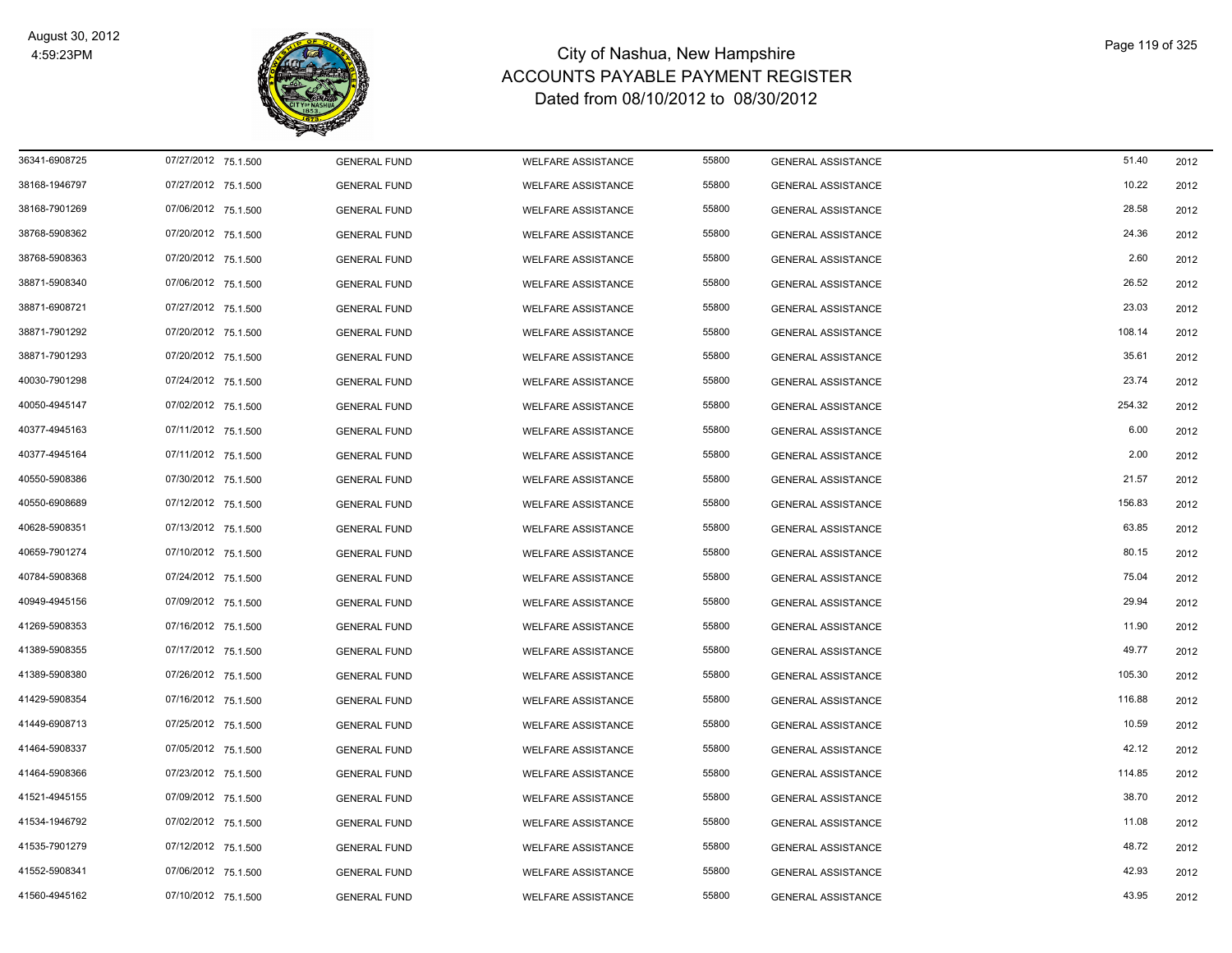

| <u>Invoice #</u><br>M & N               | <b>Invoice Date Accounting Unit</b><br>08/13/2012 50.1.500 | <b>Fund Description</b><br><b>GENERAL FUND</b>                      |                             | <b>Dept Description</b><br><b>POLICE</b>                          | <u>Acct</u><br>61107 | <b>Account Description</b><br><b>CLOTHING &amp; UNIFORMS</b> |         | Dist Amt<br>50.85     | $\underline{FY}$<br>2012          |
|-----------------------------------------|------------------------------------------------------------|---------------------------------------------------------------------|-----------------------------|-------------------------------------------------------------------|----------------------|--------------------------------------------------------------|---------|-----------------------|-----------------------------------|
| <b>Payment Type</b><br><b>SYS</b>       | <b>Payment Number</b><br>209320                            | <b>Payment Date</b><br>08/23/2012                                   | Vendor#<br>11751            | <b>Vendor Name</b><br>PHILIP BELMONT                              |                      |                                                              |         |                       |                                   |
| Total:                                  | 209319                                                     |                                                                     | Payment Amount: \$21,995.00 |                                                                   |                      |                                                              | Amount: | \$21,995.00           |                                   |
| Invoice #<br>REF#313-020                | <b>Invoice Date Accounting Unit</b><br>08/22/2012 50.4020  | <b>Fund Description</b><br>POLICE DRUG ENFORCEMENT<br><b>FUND</b>   |                             | <b>Dept Description</b><br>POLICE DRUG<br><b>ENFORCEMENT FUND</b> | <u>Acct</u><br>81500 | <b>Account Description</b><br><b>VEHICLES</b>                |         | Dist Amt<br>21,995.00 | <u>FY</u><br>2012                 |
| <b>Payment Type</b><br><b>SYS</b>       | <b>Payment Number</b><br>209319                            | <b>Payment Date</b><br>08/22/2012                                   | Vendor#<br>14776            | <b>Vendor Name</b><br><b>TOYOTA OF NASHUA</b>                     |                      |                                                              |         |                       |                                   |
| Total:                                  | 209318                                                     |                                                                     | Payment Amount: \$300.00    |                                                                   |                      |                                                              | Amount: | \$300.00              |                                   |
| <u>Invoice #</u><br>5/3/2013 - 5/2/2015 | <b>Invoice Date Accounting Unit</b><br>07/30/2012 72.2501  | <b>Fund Description</b><br>PUBLIC HEALTH CLIENT FEES<br><b>FUND</b> |                             | <b>Dept Description</b><br>PUBLIC HEALTH CLIENT<br><b>FEES</b>    | <b>Acct</b><br>55514 | <b>Account Description</b><br>PERMIT FEES                    |         | Dist Amt<br>300.00    | $\underline{\mathsf{FY}}$<br>2012 |
| <b>Payment Type</b><br><b>SYS</b>       | <b>Payment Number</b><br>209318                            | <b>Payment Date</b><br>08/22/2012                                   | Vendor#<br>14680            | <b>Vendor Name</b><br><b>CLIA LABORATORY PROGRAM</b>              |                      |                                                              |         |                       |                                   |
| Total:                                  | 209317                                                     |                                                                     | Payment Amount: \$3,147.69  |                                                                   |                      |                                                              | Amount: | \$3,147.69            |                                   |
| 4813-7901271                            | 07/09/2012 75.1.500                                        | <b>GENERAL FUND</b>                                                 |                             | <b>WELFARE ASSISTANCE</b>                                         | 55800                | <b>GENERAL ASSISTANCE</b>                                    |         | 49.61                 | 2012                              |
| 41631-6908735                           | 07/31/2012 75.1.500                                        | <b>GENERAL FUND</b>                                                 |                             | <b>WELFARE ASSISTANCE</b>                                         | 55800                | <b>GENERAL ASSISTANCE</b>                                    |         | 386.18                | 2012                              |
| 41631-6908720                           | 07/26/2012 75.1.500                                        | <b>GENERAL FUND</b>                                                 |                             | <b>WELFARE ASSISTANCE</b>                                         | 55800                | <b>GENERAL ASSISTANCE</b>                                    |         | 36.31                 | 2012                              |
| 41626-5908388                           | 07/30/2012 75.1.500                                        | <b>GENERAL FUND</b>                                                 |                             | <b>WELFARE ASSISTANCE</b>                                         | 55800                | GENERAL ASSISTANCE                                           |         | 10.58                 | 2012                              |
| 41601-6908714                           | 07/25/2012 75.1.500                                        | <b>GENERAL FUND</b>                                                 |                             | <b>WELFARE ASSISTANCE</b>                                         | 55800                | <b>GENERAL ASSISTANCE</b>                                    |         | 108.70                | 2012                              |
| 41601-6908697                           | 07/17/2012 75.1.500                                        | <b>GENERAL FUND</b>                                                 |                             | <b>WELFARE ASSISTANCE</b>                                         | 55800                | <b>GENERAL ASSISTANCE</b>                                    |         | 54.44                 | 2012                              |
| 41601-6908696                           | 07/26/2012 75.1.500<br>07/17/2012 75.1.500                 | <b>GENERAL FUND</b><br><b>GENERAL FUND</b>                          |                             | <b>WELFARE ASSISTANCE</b><br><b>WELFARE ASSISTANCE</b>            | 55800                | <b>GENERAL ASSISTANCE</b><br><b>GENERAL ASSISTANCE</b>       |         | 122.55                | 2012<br>2012                      |
| 41580-7901310<br>41587-6908718          | 07/30/2012 75.1.500                                        | <b>GENERAL FUND</b>                                                 |                             | <b>WELFARE ASSISTANCE</b>                                         | 55800<br>55800       | <b>GENERAL ASSISTANCE</b>                                    |         | 22.83<br>61.17        | 2012                              |
| 41580-5908365                           | 07/23/2012 75.1.500                                        | <b>GENERAL FUND</b>                                                 |                             | <b>WELFARE ASSISTANCE</b>                                         | 55800                | <b>GENERAL ASSISTANCE</b>                                    |         | 10.33                 | 2012                              |
| 41561-7901278                           | 07/12/2012 75.1.500                                        | <b>GENERAL FUND</b>                                                 |                             | WELFARE ASSISTANCE                                                | 55800                | <b>GENERAL ASSISTANCE</b>                                    |         | 16.56                 | 2012                              |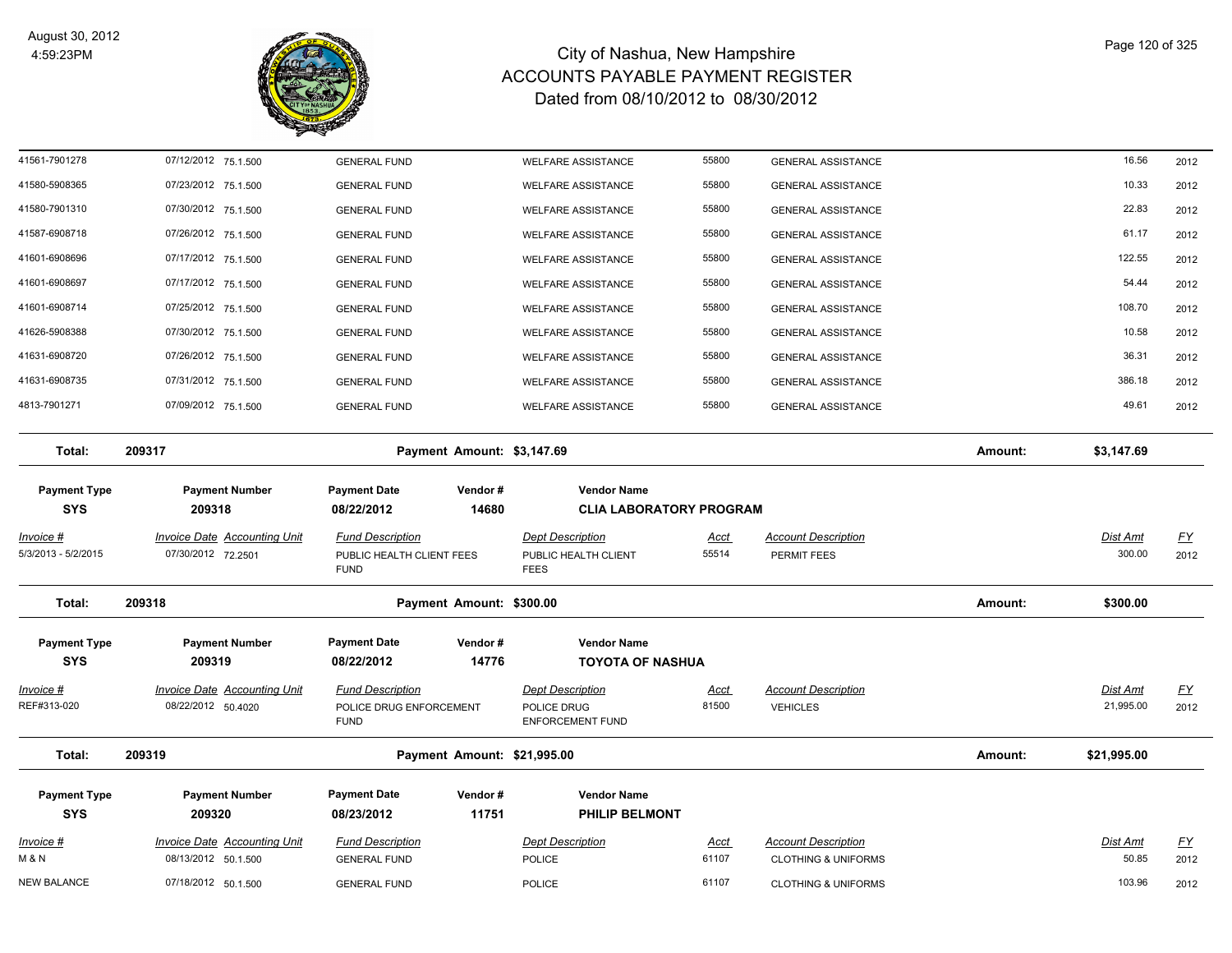

| Total:                                             | 209320                                                     | Payment Amount: \$154.81                            |                  |                                                             |                      |                                                                         | Amount: | \$154.81                 |                          |
|----------------------------------------------------|------------------------------------------------------------|-----------------------------------------------------|------------------|-------------------------------------------------------------|----------------------|-------------------------------------------------------------------------|---------|--------------------------|--------------------------|
| <b>Payment Type</b><br><b>SYS</b>                  | <b>Payment Number</b><br>209321                            | <b>Payment Date</b><br>08/23/2012                   | Vendor#<br>14027 | <b>Vendor Name</b><br><b>NANCY BISSELL</b>                  |                      |                                                                         |         |                          |                          |
| Invoice #<br><b>HISPANIC NETWORK</b><br><b>MTG</b> | <b>Invoice Date Accounting Unit</b><br>06/15/2012 72.1.500 | <b>Fund Description</b><br><b>GENERAL FUND</b>      |                  | <b>Dept Description</b><br><b>COMMUNITY HEALTH</b>          | <u>Acct</u><br>55400 | <b>Account Description</b><br><b>CONFERENCES AND</b><br><b>SEMINARS</b> |         | <b>Dist Amt</b><br>61.73 | <u>FY</u><br>2012        |
| Total:                                             | 209321                                                     | Payment Amount: \$61.73                             |                  |                                                             |                      |                                                                         | Amount: | \$61.73                  |                          |
| <b>Payment Type</b><br><b>SYS</b>                  | <b>Payment Number</b><br>209322                            | <b>Payment Date</b><br>08/23/2012                   | Vendor#<br>14097 | <b>Vendor Name</b><br><b>LINDA CHANDLER</b>                 |                      |                                                                         |         |                          |                          |
| Invoice #<br>NIPR LICENSING<br><b>SERVICE</b>      | Invoice Date Accounting Unit<br>08/13/2012 28.6500.500     | <b>Fund Description</b><br>PROPERTY & CASUALTY FUND |                  | <b>Dept Description</b><br>RISK MGMT-PROPERTY &<br>CASUALTY | Acct<br>55200        | <b>Account Description</b><br>DUES AND MEMBERSHIPS                      |         | Dist Amt<br>80.00        | $\underline{FY}$<br>2012 |
| Total:                                             | 209322                                                     | Payment Amount: \$80.00                             |                  |                                                             |                      |                                                                         | Amount: | \$80.00                  |                          |
| <b>Payment Type</b><br><b>SYS</b>                  | <b>Payment Number</b><br>209323                            | <b>Payment Date</b><br>08/23/2012                   | Vendor#<br>11407 | <b>Vendor Name</b><br><b>JOHN CINELLI</b>                   |                      |                                                                         |         |                          |                          |
| Invoice #<br>8/6-JOHN CINELLI                      | <b>Invoice Date Accounting Unit</b><br>08/06/2012 50.1.500 | <b>Fund Description</b><br><b>GENERAL FUND</b>      |                  | <b>Dept Description</b><br><b>POLICE</b>                    | Acct<br>61107        | <b>Account Description</b><br><b>CLOTHING &amp; UNIFORMS</b>            |         | Dist Amt<br>39.98        | <u>FY</u><br>2012        |
| Total:                                             | 209323                                                     | Payment Amount: \$39.98                             |                  |                                                             |                      |                                                                         | Amount: | \$39.98                  |                          |
| <b>Payment Type</b><br><b>SYS</b>                  | <b>Payment Number</b><br>209324                            | <b>Payment Date</b><br>08/23/2012                   | Vendor#<br>10322 | <b>Vendor Name</b><br><b>CITY ARTS NASHUA</b>               |                      |                                                                         |         |                          |                          |
| Invoice #<br>ART WALK 9/29/12                      | <b>Invoice Date Accounting Unit</b><br>08/14/2012 79.1.500 | <b>Fund Description</b><br><b>GENERAL FUND</b>      |                  | <b>Dept Description</b><br><b>LIBRARY</b>                   | Acct<br>55699        | <b>Account Description</b><br>OTHER CONTRACTED<br><b>SERVICES</b>       |         | Dist Amt<br>50.00        | <u>FY</u><br>2012        |
| Total:                                             | 209324                                                     | Payment Amount: \$50.00                             |                  |                                                             |                      |                                                                         | Amount: | \$50.00                  |                          |
| <b>Payment Type</b><br><b>SYS</b>                  | <b>Payment Number</b><br>209325                            | <b>Payment Date</b><br>08/23/2012                   | Vendor#<br>11578 | <b>Vendor Name</b><br><b>PHILLIP COSTA</b>                  |                      |                                                                         |         |                          |                          |
| Invoice #<br>8/14-PHILLIP COSTA                    | <b>Invoice Date Accounting Unit</b><br>08/14/2012 50.1.500 | <b>Fund Description</b><br><b>GENERAL FUND</b>      |                  | <b>Dept Description</b><br><b>POLICE</b>                    | <u>Acct</u><br>61107 | <b>Account Description</b><br><b>CLOTHING &amp; UNIFORMS</b>            |         | Dist Amt<br>109.95       | $\underline{FY}$<br>2012 |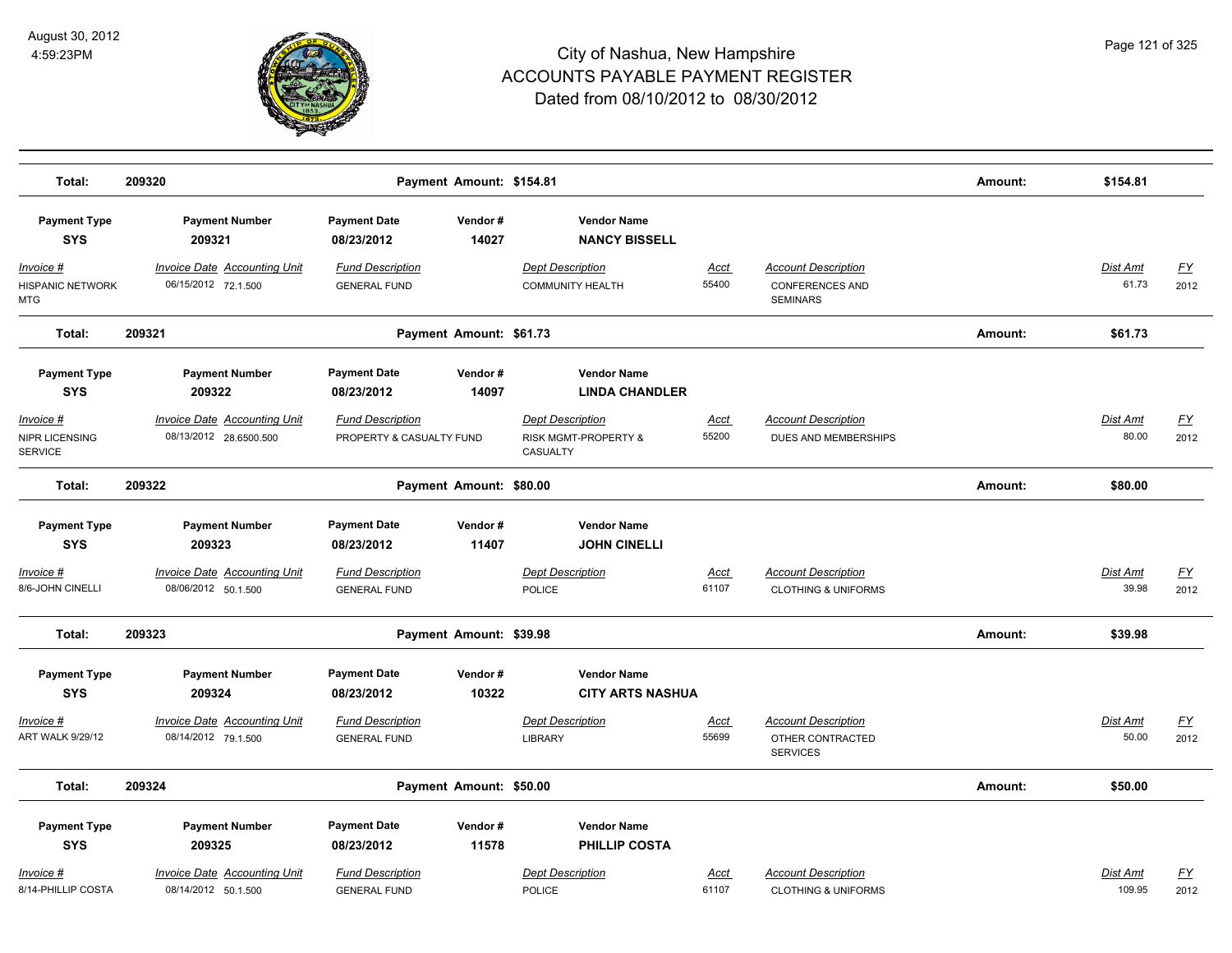

| Total:                                      | 209325                                                        | Payment Amount: \$109.95                                              |                  |                                                                       |                      |                                                              | Amount:                          | \$109.95                  |                                   |
|---------------------------------------------|---------------------------------------------------------------|-----------------------------------------------------------------------|------------------|-----------------------------------------------------------------------|----------------------|--------------------------------------------------------------|----------------------------------|---------------------------|-----------------------------------|
| <b>Payment Type</b><br><b>SYS</b>           | <b>Payment Number</b><br>209326                               | <b>Payment Date</b><br>08/23/2012                                     | Vendor#<br>14151 | <b>Vendor Name</b><br><b>KYLE CROSSON</b>                             |                      |                                                              |                                  |                           |                                   |
| <u>Invoice #</u><br>8/2-KYLE CROSSON        | <b>Invoice Date Accounting Unit</b><br>08/02/2012 50.1.500    | <b>Fund Description</b><br><b>GENERAL FUND</b>                        |                  | <b>Dept Description</b><br><b>POLICE</b>                              | Acct<br>61107        | <b>Account Description</b><br><b>CLOTHING &amp; UNIFORMS</b> |                                  | <b>Dist Amt</b><br>84.98  | <u>FY</u><br>2012                 |
| Total:                                      | 209326                                                        | Payment Amount: \$84.98                                               |                  |                                                                       |                      |                                                              | Amount:                          | \$84.98                   |                                   |
| <b>Payment Type</b>                         | <b>Payment Number</b>                                         | <b>Payment Date</b>                                                   | Vendor#          | <b>Vendor Name</b>                                                    |                      |                                                              |                                  |                           |                                   |
| <b>SYS</b>                                  | 209327                                                        | 08/23/2012                                                            | 14169            | <b>CORINN DEMBKOSKI</b>                                               |                      |                                                              |                                  |                           |                                   |
| Invoice #<br>CONFERENCE<br><b>REIMBURSE</b> | <b>Invoice Date Accounting Unit</b><br>08/20/2012 71.3068     | <b>Fund Description</b><br><b>COMMUNITY SERVICES</b><br><b>GRANTS</b> |                  | <b>Dept Description</b><br><b>COMMUNITY SERVICES</b><br><b>GRANTS</b> | <b>Acct</b><br>55421 | <b>Account Description</b><br>TRAINING & CERTIFICATIONS      | <b>Activity</b><br>71.1001.12.01 | <b>Dist Amt</b><br>231.86 | $\underline{\mathsf{FY}}$<br>2012 |
| Total:                                      | 209327                                                        | Payment Amount: \$231.86                                              |                  |                                                                       |                      |                                                              | Amount:                          | \$231.86                  |                                   |
| <b>Payment Type</b>                         | <b>Payment Number</b>                                         | <b>Payment Date</b>                                                   | Vendor#          | <b>Vendor Name</b>                                                    |                      |                                                              |                                  |                           |                                   |
| <b>SYS</b>                                  | 209328                                                        | 08/23/2012                                                            | 11939            | <b>JENNIFER DESHAIES</b>                                              |                      |                                                              |                                  |                           |                                   |
| Invoice #<br>NIPR REIMB                     | <b>Invoice Date Accounting Unit</b><br>08/21/2012 28.6500.500 | <b>Fund Description</b><br>PROPERTY & CASUALTY FUND                   |                  | <b>Dept Description</b><br>RISK MGMT-PROPERTY &<br>CASUALTY           | <u>Acct</u><br>55200 | <b>Account Description</b><br>DUES AND MEMBERSHIPS           |                                  | Dist Amt<br>80.00         | <u>FY</u><br>2012                 |
| Total:                                      | 209328                                                        | Payment Amount: \$80.00                                               |                  |                                                                       |                      |                                                              | Amount:                          | \$80.00                   |                                   |
| <b>Payment Type</b><br><b>SYS</b>           | <b>Payment Number</b><br>209329                               | <b>Payment Date</b><br>08/23/2012                                     | Vendor#<br>14193 | <b>Vendor Name</b><br><b>ROSS DUGAS</b>                               |                      |                                                              |                                  |                           |                                   |
| Invoice #<br>JULY MILEAGE                   | Invoice Date Accounting Unit<br>08/02/2012 28.6500.500        | <b>Fund Description</b><br>PROPERTY & CASUALTY FUND                   |                  | <b>Dept Description</b><br>RISK MGMT-PROPERTY &<br>CASUALTY           | Acct<br>55307        | <b>Account Description</b><br>MILEAGE REIMBURSEMENTS         |                                  | <b>Dist Amt</b><br>16.65  | <u>FY</u><br>2012                 |
| Total:                                      | 209329                                                        | Payment Amount: \$16.65                                               |                  |                                                                       |                      |                                                              | Amount:                          | \$16.65                   |                                   |
| <b>Payment Type</b><br><b>SYS</b>           | <b>Payment Number</b><br>209330                               | <b>Payment Date</b><br>08/23/2012                                     | Vendor#<br>12075 | <b>Vendor Name</b><br><b>RICHARD HABERMAN</b>                         |                      |                                                              |                                  |                           |                                   |
| <u>Invoice #</u><br>JULY MILEAGE            | <b>Invoice Date Accounting Unit</b><br>08/10/2012 60.1.665    | <b>Fund Description</b><br><b>GENERAL FUND</b>                        |                  | <b>Dept Description</b><br><b>PUBLIC</b><br>WORKS-ADMIN/ENGINEERIN    | <u>Acct</u><br>55307 | <b>Account Description</b><br>MILEAGE REIMBURSEMENTS         |                                  | Dist Amt<br>83.25         | <u>FY</u><br>2012                 |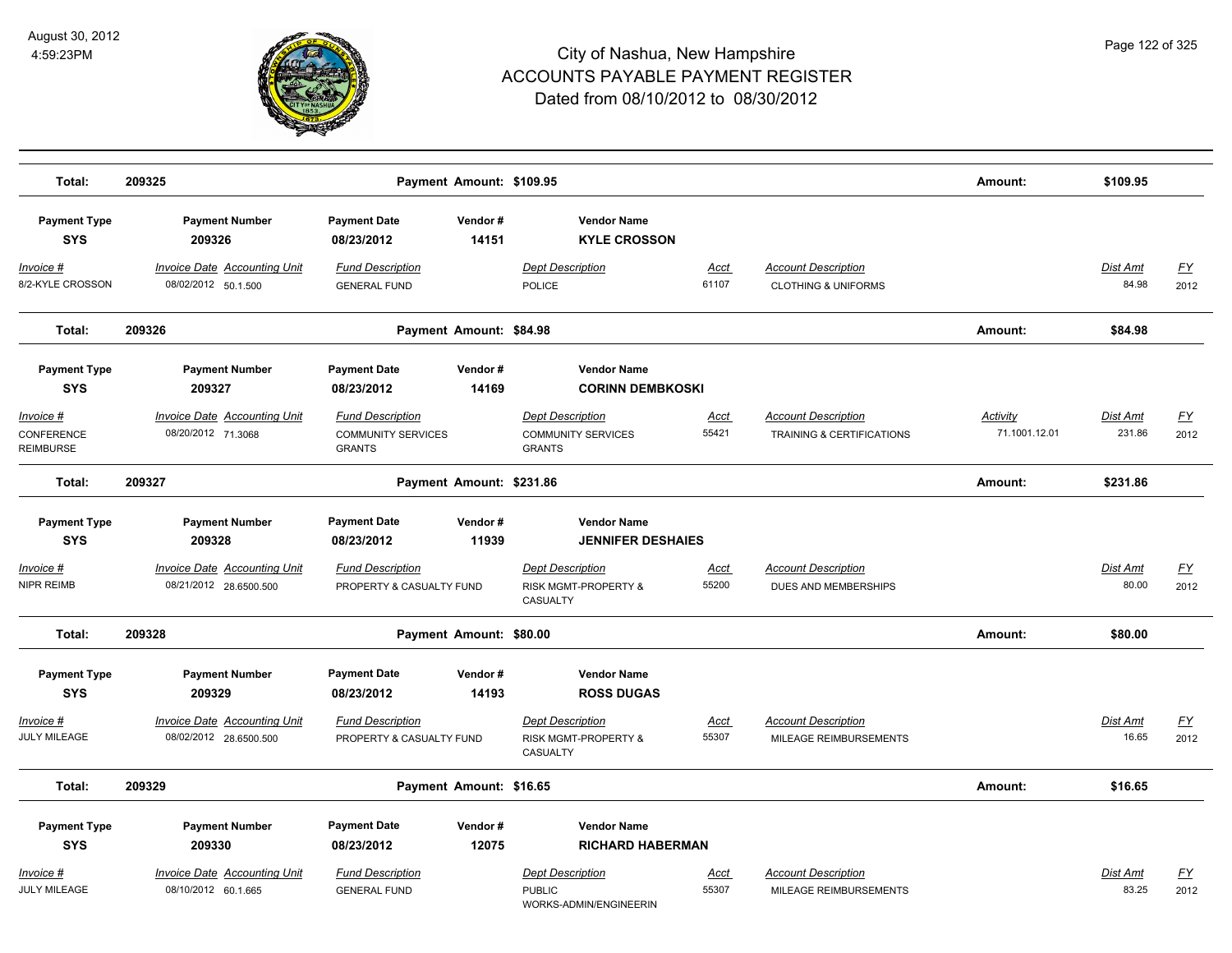

| Total:                                 | 209330                                                      |                                                     | Payment Amount: \$83.25     |                                                                        |                      |                                                              | Amount: | \$83.25                   |                   |
|----------------------------------------|-------------------------------------------------------------|-----------------------------------------------------|-----------------------------|------------------------------------------------------------------------|----------------------|--------------------------------------------------------------|---------|---------------------------|-------------------|
| <b>Payment Type</b><br><b>SYS</b>      | <b>Payment Number</b><br>209331                             | <b>Payment Date</b><br>08/23/2012                   | Vendor#<br>14781            | <b>Vendor Name</b><br><b>ANDREW HAGAN</b>                              |                      |                                                              |         |                           |                   |
| Invoice #<br>NORTHEAST<br>TACTICAL     | <b>Invoice Date Accounting Unit</b><br>08/14/2012 50.1.500  | <b>Fund Description</b><br><b>GENERAL FUND</b>      |                             | <b>Dept Description</b><br>POLICE                                      | <b>Acct</b><br>61107 | <b>Account Description</b><br><b>CLOTHING &amp; UNIFORMS</b> |         | <b>Dist Amt</b><br>204.97 | <u>FY</u><br>2012 |
| Total:                                 | 209331                                                      |                                                     | Payment Amount: \$204.97    |                                                                        |                      |                                                              | Amount: | \$204.97                  |                   |
| <b>Payment Type</b>                    | <b>Payment Number</b>                                       | <b>Payment Date</b>                                 | Vendor#                     | <b>Vendor Name</b>                                                     |                      |                                                              |         |                           |                   |
| <b>SYS</b>                             | 209332                                                      | 08/23/2012                                          | 14319                       | HUMANE SOCIETY OF NEW ENGLAND                                          |                      |                                                              |         |                           |                   |
| Invoice #                              | <b>Invoice Date Accounting Unit</b>                         | <b>Fund Description</b>                             |                             | <b>Dept Description</b>                                                | Acct                 | <b>Account Description</b>                                   |         | Dist Amt                  | EY                |
| 293 - AUG 2012                         | 08/08/2012 09.1.510                                         | <b>GENERAL FUND</b>                                 |                             | <b>CIVIC &amp; COMMUNITY</b>                                           | 56214                | <b>HUMANE SOCIETY</b>                                        |         | 8,256.75                  | 2012              |
| 293 - JULY 2012                        | 07/01/2012 09.1.510                                         | <b>GENERAL FUND</b>                                 |                             | <b>ACTIVITIES</b><br><b>CIVIC &amp; COMMUNITY</b><br><b>ACTIVITIES</b> | 56214                | <b>HUMANE SOCIETY</b>                                        |         | 8,256.75                  | 2012              |
| Total:                                 | 209332                                                      |                                                     | Payment Amount: \$16,513.50 |                                                                        |                      |                                                              | Amount: | \$16,513.50               |                   |
| <b>Payment Type</b>                    | <b>Payment Number</b>                                       | <b>Payment Date</b>                                 | Vendor#                     | <b>Vendor Name</b>                                                     |                      |                                                              |         |                           |                   |
| <b>SYS</b>                             | 209333                                                      | 08/23/2012                                          | 14360                       | <b>KATELIN KILGALLON</b>                                               |                      |                                                              |         |                           |                   |
| Invoice #<br>8/6- KATELIN<br>KILGALLON | <b>Invoice Date Accounting Unit</b><br>08/06/2012 TF50.7510 | <b>Fund Description</b><br>POLICE-RAD SYST PROG ETF |                             | <b>Dept Description</b><br>POLICE-RAD SYST PROG ETF                    | Acct<br>61299        | <b>Account Description</b><br>MISCELLANEOUS SUPPLIES         |         | Dist Amt<br>80.00         | EY<br>2012        |
| Total:                                 | 209333                                                      |                                                     | Payment Amount: \$80.00     |                                                                        |                      |                                                              | Amount: | \$80.00                   |                   |
| <b>Payment Type</b><br><b>SYS</b>      | <b>Payment Number</b><br>209334                             | <b>Payment Date</b><br>08/23/2012                   | Vendor#<br>11205            | <b>Vendor Name</b><br><b>RICHARD SPRANKLE</b>                          |                      |                                                              |         |                           |                   |
| Invoice #                              | <b>Invoice Date Accounting Unit</b>                         | <b>Fund Description</b>                             |                             | <b>Dept Description</b>                                                | <u>Acct</u>          | <b>Account Description</b>                                   |         | Dist Amt                  | EY                |
| 8/8-MILEAGE                            | 08/16/2012 50.1.500                                         | <b>GENERAL FUND</b>                                 |                             | <b>POLICE</b>                                                          | 55307                | MILEAGE REIMBURSEMENTS                                       |         | 44.40                     | 2012              |
| Total:                                 | 209334                                                      |                                                     | Payment Amount: \$44.40     |                                                                        |                      |                                                              | Amount: | \$44.40                   |                   |
| <b>Payment Type</b>                    | <b>Payment Number</b>                                       | <b>Payment Date</b>                                 | Vendor#                     | <b>Vendor Name</b>                                                     |                      |                                                              |         |                           |                   |
| <b>SYS</b>                             | 209335                                                      | 08/23/2012                                          | 11212                       | <b>JILL STANSFIELD</b>                                                 |                      |                                                              |         |                           |                   |
| Invoice #                              | <b>Invoice Date Accounting Unit</b>                         | <b>Fund Description</b>                             |                             | <b>Dept Description</b>                                                | Acct                 | <b>Account Description</b>                                   |         | Dist Amt                  | <u>FY</u>         |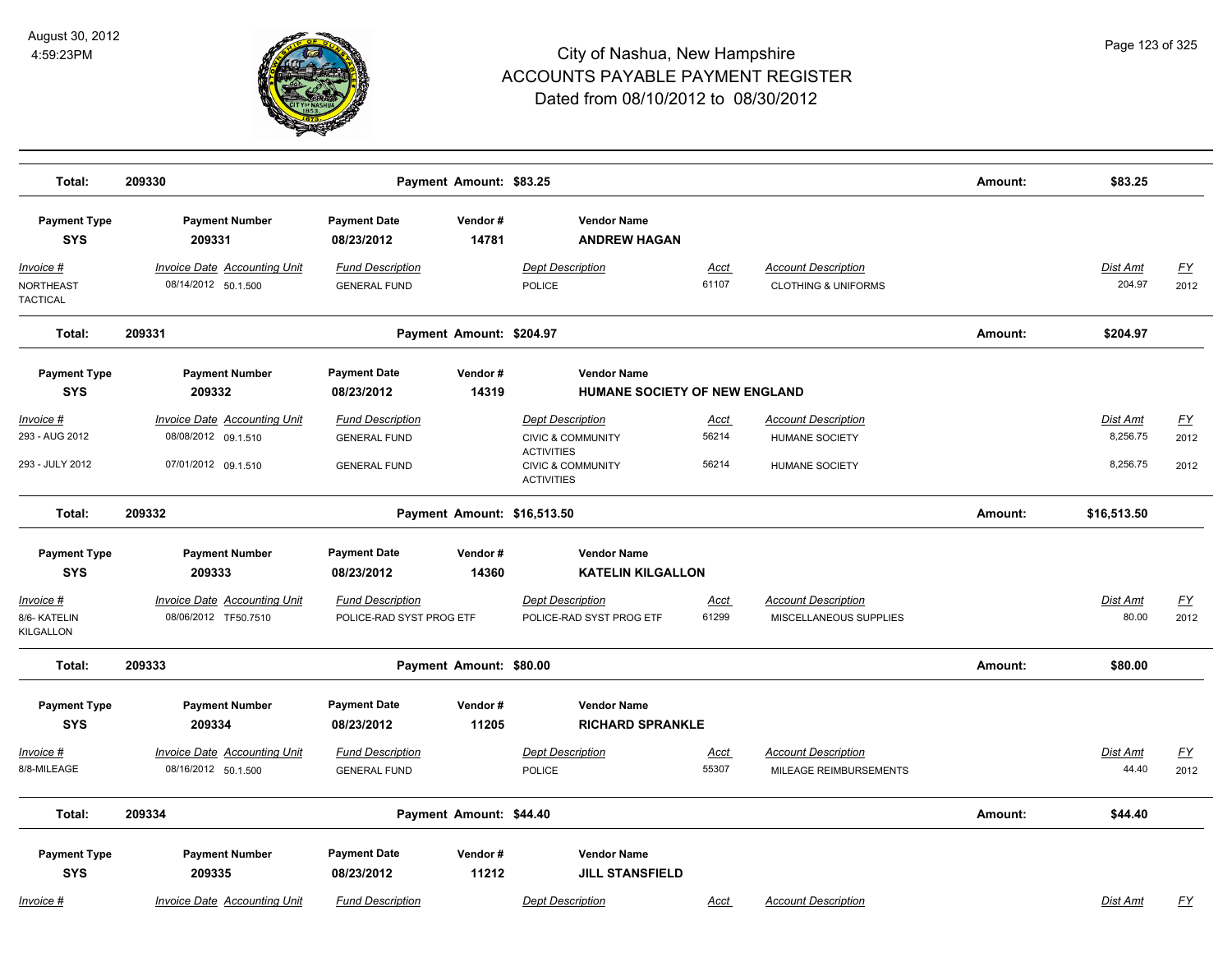

| 023561 08/23/2012<br><b>DCAP</b>                 | 08/22/2012 BS1000                                          | <b>GENERAL FUND</b>                            |                  | <b>GENERAL FUND</b>                                                          | 21460                | 125 DEPENDENT CARE                                                   |                                          | 96.15                        | 2012              |
|--------------------------------------------------|------------------------------------------------------------|------------------------------------------------|------------------|------------------------------------------------------------------------------|----------------------|----------------------------------------------------------------------|------------------------------------------|------------------------------|-------------------|
| Total:                                           | 209335                                                     | Payment Amount: \$96.15                        |                  |                                                                              |                      |                                                                      | Amount:                                  | \$96.15                      |                   |
| <b>Payment Type</b><br><b>SYS</b>                | <b>Payment Number</b><br>209336                            | <b>Payment Date</b><br>08/23/2012              | Vendor#<br>13956 | <b>Vendor Name</b><br><b>ADULT LEARNING CENTER</b>                           |                      |                                                                      |                                          |                              |                   |
| <u>Invoice #</u><br>FY2013 FUNDING               | <b>Invoice Date Accounting Unit</b><br>07/01/2012 09.1.505 | <b>Fund Description</b><br><b>GENERAL FUND</b> |                  | <b>Dept Description</b><br><b>CIVIC &amp; COMMUNITY</b><br><b>ACTIVITIES</b> | <u>Acct</u><br>56335 | <b>Account Description</b><br>NASHUA ADULT LEARNING<br><b>CENTER</b> |                                          | <b>Dist Amt</b><br>24,700.00 | <u>FY</u><br>2012 |
| Total:                                           | 209336                                                     | Payment Amount: \$24,700.00                    |                  |                                                                              |                      |                                                                      | Amount:                                  | \$24,700.00                  |                   |
| <b>Payment Type</b><br><b>SYS</b>                | <b>Payment Number</b><br>209337                            | <b>Payment Date</b><br>08/23/2012              | Vendor#<br>13987 | <b>Vendor Name</b><br>AT&T                                                   |                      |                                                                      | Payee Name<br><b>AT &amp; T MOBILITY</b> |                              |                   |
| <u>Invoice #</u>                                 | <b>Invoice Date Accounting Unit</b>                        | <b>Fund Description</b>                        |                  | <b>Dept Description</b>                                                      | <u>Acct</u>          | <b>Account Description</b>                                           | <b>Activity</b>                          | <b>Dist Amt</b>              | <u>FY</u>         |
| 287246586379X06152<br>012                        | 07/01/2012 86.3120                                         | <b>TRANSIT GRANTS</b>                          |                  | <b>GRANT FUNDS-TRANSIT</b>                                                   | 55699                | OTHER CONTRACTED<br><b>SERVICES</b>                                  | 86.800.13.40.01                          | 703.78                       | 2012              |
| 287246586379X07152                               | 07/07/2012 77.1.500                                        | <b>GENERAL FUND</b>                            |                  | PARKS & RECREATION                                                           | 55118                | TELEPHONE-CELLULAR                                                   |                                          | 273.31                       | 2012              |
| 012A<br>287246586379X07152<br>012A               | 07/07/2012 71.3068                                         | <b>COMMUNITY SERVICES</b><br><b>GRANTS</b>     |                  | <b>COMMUNITY SERVICES</b><br><b>GRANTS</b>                                   | 55109                | TELEPHONE-VOICE                                                      | 71.1004.12.01                            | 270.50                       | 2012              |
| 287246586379X07152<br>012A                       | 07/07/2012 71.3068                                         | <b>COMMUNITY SERVICES</b><br><b>GRANTS</b>     |                  | <b>COMMUNITY SERVICES</b><br><b>GRANTS</b>                                   | 55100                | TELEPHONE-DATA                                                       | 71.1004.12.01                            | 40.00                        | 2012              |
| 287246586379X07152<br>012A                       | 07/07/2012 29.1.720.8162                                   | <b>GENERAL FUND</b>                            |                  | <b>CITY BUILDINGS</b>                                                        | 55118                | TELEPHONE-CELLULAR                                                   |                                          | 223.79                       | 2012              |
| 287246586379X07152<br>012A                       | 07/07/2012 86.3120                                         | <b>TRANSIT GRANTS</b>                          |                  | <b>GRANT FUNDS-TRANSIT</b>                                                   | 55118                | TELEPHONE-CELLULAR                                                   | 86.800.13.10.10                          | 469.47                       | 2012              |
| 287246586379X07152<br>012A                       | 07/07/2012 69.6200.670                                     | <b>WASTEWATER FUND</b>                         |                  | <b>WASTEWATER</b>                                                            | 55118                | TELEPHONE-CELLULAR                                                   |                                          | 424.46                       | 2012              |
| 287246586379X07152<br>012A                       | 07/07/2012 68.6000.500                                     | SOLID WASTE FUND                               |                  | <b>SOLID WASTE</b>                                                           | 55118                | TELEPHONE-CELLULAR                                                   |                                          | 112.88                       | 2012              |
| 287246586379X07152<br>012A<br>287246586379X07152 | 07/07/2012 52.1.625<br>07/07/2012 52.1.620                 | <b>GENERAL FUND</b><br><b>GENERAL FUND</b>     |                  | <b>FIRE</b><br><b>FIRE</b>                                                   | 55118<br>55118       | TELEPHONE-CELLULAR<br>TELEPHONE-CELLULAR                             |                                          | 84.23<br>41.86               | 2012<br>2012      |
| 012A<br>287246586379X07152                       | 07/07/2012 55.1.740                                        | <b>GENERAL FUND</b>                            |                  | <b>CODE ENFORCEMENT</b>                                                      | 55118                | TELEPHONE-CELLULAR                                                   |                                          | 194.80                       | 2012              |
| 012A<br>287246586379X07152                       | 07/07/2012 60.1.665                                        | <b>GENERAL FUND</b>                            |                  | <b>PUBLIC</b>                                                                | 55118                | TELEPHONE-CELLULAR                                                   |                                          | 346.12                       | 2012              |
| 012A<br>287246586379X07152                       | 07/07/2012 61.1.685                                        | <b>GENERAL FUND</b>                            |                  | WORKS-ADMIN/ENGINEERIN<br><b>STREETS</b>                                     | 55118                | TELEPHONE-CELLULAR                                                   |                                          | 574.06                       | 2012              |
| 012A<br>287246586379X07152<br>012A               | 07/07/2012 79.1.500                                        | <b>GENERAL FUND</b>                            |                  | <b>LIBRARY</b>                                                               | 55109                | TELEPHONE-VOICE                                                      |                                          | 49.34                        | 2012              |
| 287246586379X07152<br>012A                       | 07/07/2012 22.1.500                                        | <b>GENERAL FUND</b>                            |                  | <b>INFORMATION TECHNOLOGY</b>                                                | 55118                | TELEPHONE-CELLULAR                                                   |                                          | 148.69                       | 2012              |
| 287246586379X07152<br>012A                       | 07/07/2012 72.1.500                                        | <b>GENERAL FUND</b>                            |                  | <b>COMMUNITY HEALTH</b>                                                      | 55118                | TELEPHONE-CELLULAR                                                   |                                          | $-310.50$                    | 2012              |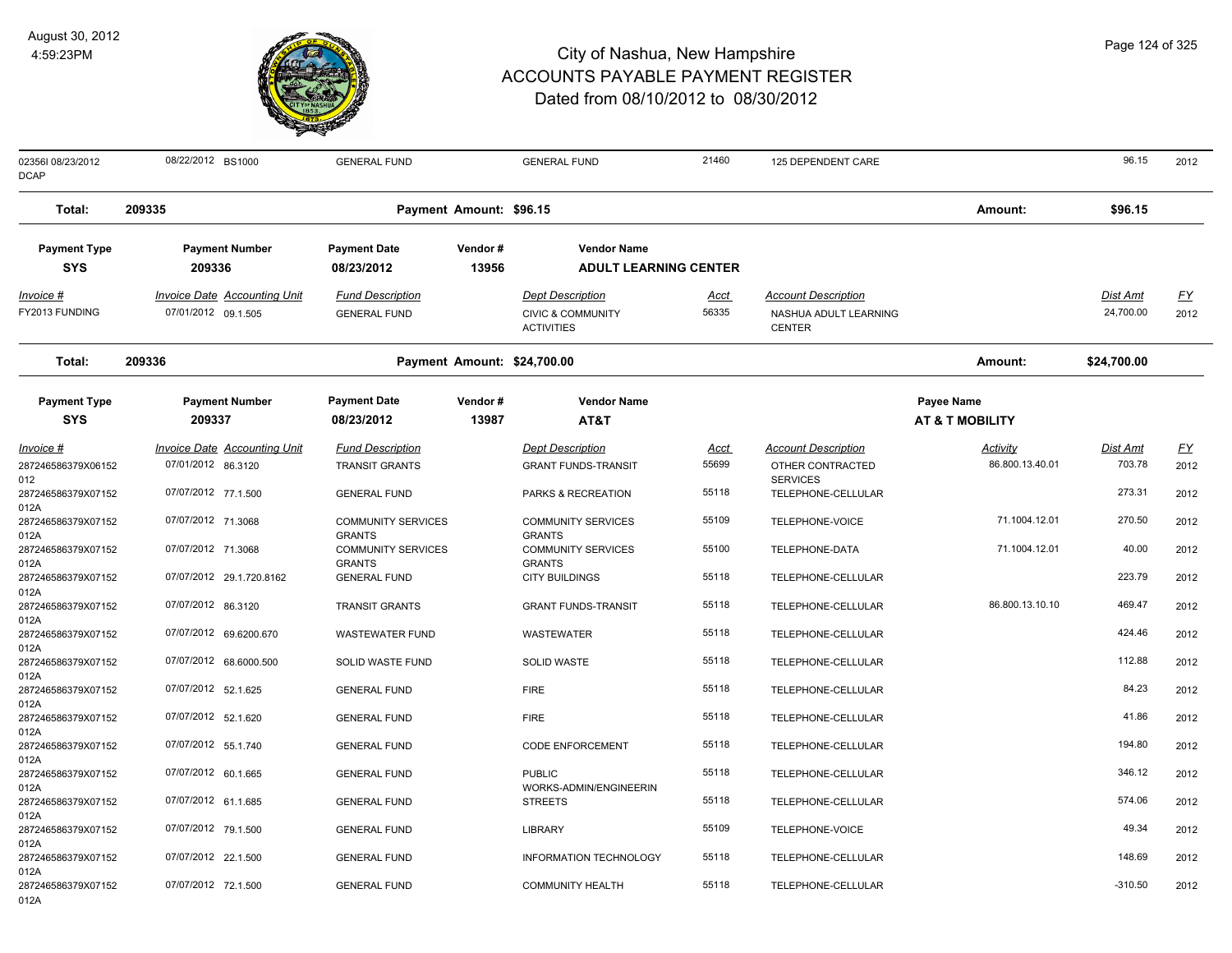

| 287246586379X07152                 | 07/07/2012 72.1.500                 | <b>GENERAL FUND</b>      |                             | <b>COMMUNITY HEALTH</b>                           | 55118       | TELEPHONE-CELLULAR                  |                 | 310.50      | 2012      |
|------------------------------------|-------------------------------------|--------------------------|-----------------------------|---------------------------------------------------|-------------|-------------------------------------|-----------------|-------------|-----------|
| 012A<br>287246586379X07152<br>012A | 07/07/2012 28.6500.500              | PROPERTY & CASUALTY FUND |                             | RISK MGMT-PROPERTY &<br>CASUALTY                  | 55118       | TELEPHONE-CELLULAR                  |                 | 48.94       | 2012      |
| 287246586379X07152<br>012A         | 07/07/2012 73.1.500                 | <b>GENERAL FUND</b>      |                             | ENVIRONMENTAL HEALTH                              | 55118       | TELEPHONE-CELLULAR                  |                 | 53.93       | 2012      |
| 287246586379X07152<br>012B         | 07/07/2012 86.3120                  | <b>TRANSIT GRANTS</b>    |                             | <b>GRANT FUNDS-TRANSIT</b>                        | 55699       | OTHER CONTRACTED<br><b>SERVICES</b> | 86.800.13.40.01 | 641.74      | 2012      |
| Total:                             | 209337                              |                          | Payment Amount: \$4,701.90  |                                                   |             |                                     | Amount:         | \$4,701.90  |           |
| <b>Payment Type</b>                | <b>Payment Number</b>               | <b>Payment Date</b>      | Vendor#                     | <b>Vendor Name</b>                                |             |                                     |                 |             |           |
| <b>SYS</b>                         | 209338                              | 08/23/2012               | 14025                       | <b>BIG BROTHERS BIG SISTERS</b>                   |             |                                     |                 |             |           |
| <u>Invoice #</u>                   | <b>Invoice Date Accounting Unit</b> | <b>Fund Description</b>  |                             | <b>Dept Description</b>                           | <u>Acct</u> | <b>Account Description</b>          |                 | Dist Amt    | <u>FY</u> |
| FY2013 FUNDING                     | 07/01/2012 09.1.505                 | <b>GENERAL FUND</b>      |                             | <b>CIVIC &amp; COMMUNITY</b><br><b>ACTIVITIES</b> | 56303       | <b>BIG BROTHER/BIG SISTER</b>       |                 | 14,000.00   | 2012      |
| Total:                             | 209338                              |                          | Payment Amount: \$14,000.00 |                                                   |             |                                     | Amount:         | \$14,000.00 |           |
| <b>Payment Type</b>                | <b>Payment Number</b>               | <b>Payment Date</b>      | Vendor#                     | <b>Vendor Name</b>                                |             |                                     |                 |             |           |
| <b>SYS</b>                         | 209339                              | 08/23/2012               | 12431                       | <b>BOYS &amp; GIRLS CLUB OF GREATER N</b>         |             |                                     |                 |             |           |
| Invoice #                          | <b>Invoice Date Accounting Unit</b> | <b>Fund Description</b>  |                             | <b>Dept Description</b>                           | <b>Acct</b> | <b>Account Description</b>          |                 | Dist Amt    | <u>FY</u> |
| FY2013<br>FUNDING-CARE CL          | 07/01/2012 09.1.505                 | <b>GENERAL FUND</b>      |                             | <b>CIVIC &amp; COMMUNITY</b><br><b>ACTIVITIES</b> | 56304       | BOYS AND GIRLS CLUBS                |                 | 16,000.00   | 2012      |
| Total:                             | 209339                              |                          | Payment Amount: \$16,000.00 |                                                   |             |                                     | Amount:         | \$16,000.00 |           |
| <b>Payment Type</b>                | <b>Payment Number</b>               | <b>Payment Date</b>      | Vendor#                     | <b>Vendor Name</b>                                |             |                                     |                 |             |           |
| <b>SYS</b>                         | 209340                              | 08/23/2012               | 14049                       | <b>BRIDGES DOM &amp; SEXUAL VIOLENCE</b>          |             |                                     |                 |             |           |
| Invoice #                          | Invoice Date Accounting Unit        | <b>Fund Description</b>  |                             | <b>Dept Description</b>                           | Acct        | <b>Account Description</b>          |                 | Dist Amt    | <u>FY</u> |
| FY2013 FUNDING                     | 07/01/2012 09.1.505                 | <b>GENERAL FUND</b>      |                             | <b>CIVIC &amp; COMMUNITY</b><br><b>ACTIVITIES</b> | 56306       | <b>BRIDGES</b>                      |                 | 28,063.00   | 2012      |
| Total:                             | 209340                              |                          | Payment Amount: \$28,063.00 |                                                   |             |                                     | Amount:         | \$28,063.00 |           |
| <b>Payment Type</b>                | <b>Payment Number</b>               | <b>Payment Date</b>      | Vendor#                     | <b>Vendor Name</b>                                |             |                                     |                 |             |           |
| <b>SYS</b>                         | 209341                              | 08/23/2012               | 12471                       | THE CAREGIVERS INC                                |             |                                     |                 |             |           |
| Invoice #                          | <b>Invoice Date Accounting Unit</b> | <b>Fund Description</b>  |                             | <b>Dept Description</b>                           | <u>Acct</u> | <b>Account Description</b>          |                 | Dist Amt    | <u>FY</u> |
| FY2013 FUNDING                     | 07/01/2012 09.1.505                 | <b>GENERAL FUND</b>      |                             | <b>CIVIC &amp; COMMUNITY</b><br><b>ACTIVITIES</b> | 56309       | <b>CAREGIVERS</b>                   |                 | 8,000.00    | 2012      |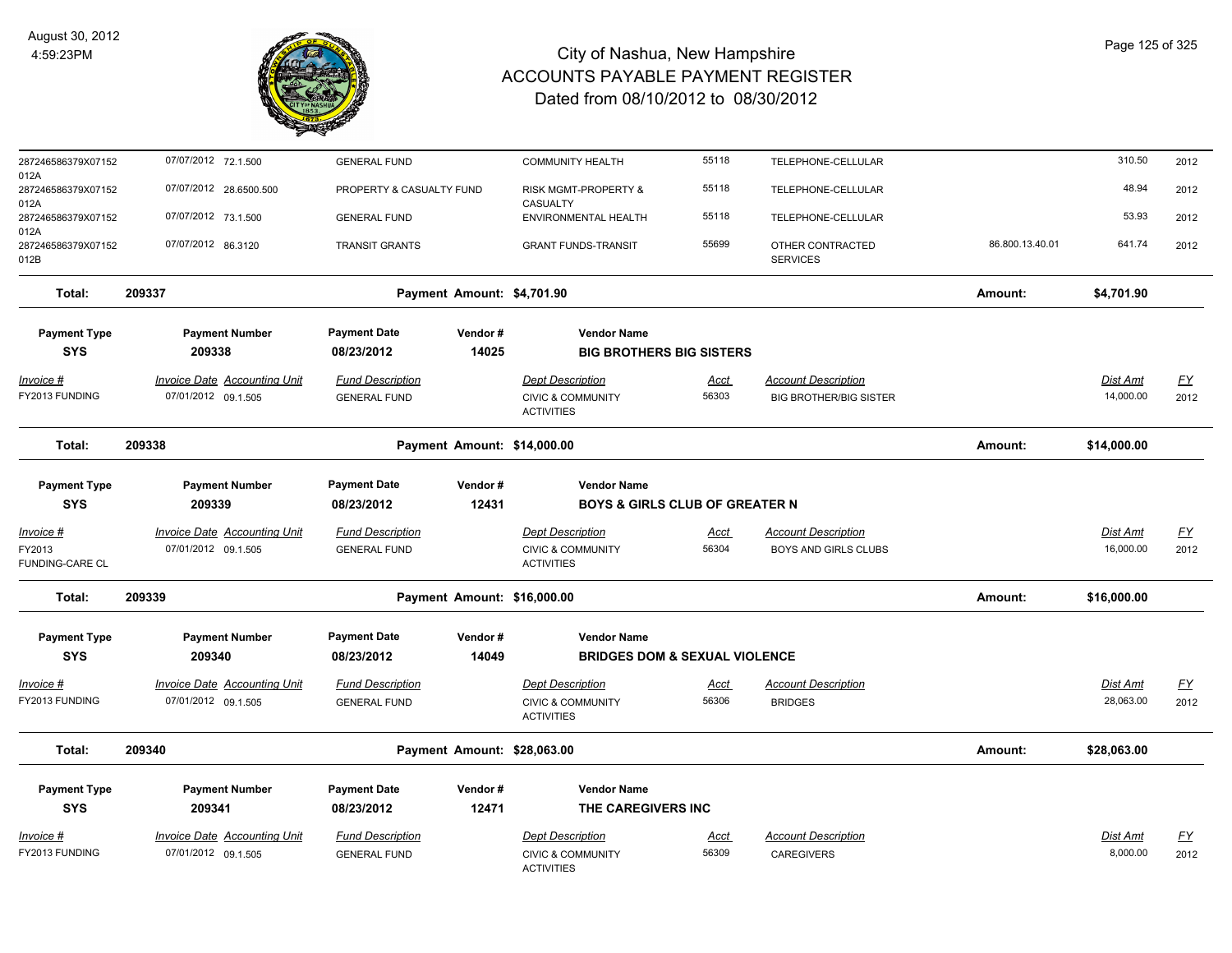

| Total:                                        | 209341                                                     |                                                | Payment Amount: \$8,000.00  |                                                                              |                      |                                                        | Amount: | \$8,000.00                   |                          |
|-----------------------------------------------|------------------------------------------------------------|------------------------------------------------|-----------------------------|------------------------------------------------------------------------------|----------------------|--------------------------------------------------------|---------|------------------------------|--------------------------|
| <b>Payment Type</b><br><b>SYS</b>             | <b>Payment Number</b><br>209342                            | <b>Payment Date</b><br>08/23/2012              | Vendor#<br>14088            | <b>Vendor Name</b><br><b>CASA OF NH INC</b>                                  |                      |                                                        |         |                              |                          |
| $Invoice$ #<br>FY2013 FUNDING                 | <b>Invoice Date Accounting Unit</b><br>07/01/2012 09.1.505 | <b>Fund Description</b><br><b>GENERAL FUND</b> |                             | <b>Dept Description</b><br><b>CIVIC &amp; COMMUNITY</b><br><b>ACTIVITIES</b> | <b>Acct</b><br>56312 | <b>Account Description</b><br>CASA                     |         | <b>Dist Amt</b><br>15,000.00 | <u>FY</u><br>2012        |
| Total:                                        | 209342                                                     |                                                | Payment Amount: \$15,000.00 |                                                                              |                      |                                                        | Amount: | \$15,000.00                  |                          |
| <b>Payment Type</b>                           | <b>Payment Number</b>                                      | <b>Payment Date</b>                            | Vendor#                     | <b>Vendor Name</b>                                                           |                      |                                                        |         |                              |                          |
| <b>SYS</b>                                    | 209343                                                     | 08/23/2012                                     | 14101                       | <b>CHILD ADVOCACY CENTER</b>                                                 |                      |                                                        |         |                              |                          |
| <u> Invoice #</u><br>FY2013 FUNDING           | <b>Invoice Date Accounting Unit</b><br>07/01/2012 09.1.505 | <b>Fund Description</b><br><b>GENERAL FUND</b> |                             | <b>Dept Description</b><br><b>CIVIC &amp; COMMUNITY</b><br><b>ACTIVITIES</b> | Acct<br>56315        | <b>Account Description</b><br>CHILD ADVOCACY CENTER    |         | Dist Amt<br>8,500.00         | <u>FY</u><br>2012        |
| Total:                                        | 209343                                                     |                                                | Payment Amount: \$8,500.00  |                                                                              |                      |                                                        | Amount: | \$8,500.00                   |                          |
| <b>Payment Type</b><br><b>SYS</b>             | <b>Payment Number</b><br>209344                            | <b>Payment Date</b><br>08/23/2012              | Vendor#<br>12537            | <b>Vendor Name</b><br><b>COMMUNITY COUNCIL OF NASHUA NH</b>                  |                      |                                                        |         |                              |                          |
| Invoice #<br>FY2013 FUNDING                   | <b>Invoice Date Accounting Unit</b><br>07/01/2012 09.1.505 | <b>Fund Description</b><br><b>GENERAL FUND</b> |                             | <b>Dept Description</b><br><b>CIVIC &amp; COMMUNITY</b><br><b>ACTIVITIES</b> | Acct<br>56318        | <b>Account Description</b><br><b>COMMUNITY COUNCIL</b> |         | Dist Amt<br>33,600.00        | $\underline{FY}$<br>2012 |
| Total:                                        | 209344                                                     |                                                | Payment Amount: \$33,600.00 |                                                                              |                      |                                                        | Amount: | \$33,600.00                  |                          |
| <b>Payment Type</b><br><b>SYS</b>             | <b>Payment Number</b><br>209345                            | <b>Payment Date</b><br>08/23/2012              | Vendor#<br>14594            | <b>Vendor Name</b><br><b>DIGITIZE INC</b>                                    |                      |                                                        |         |                              |                          |
| Invoice #<br><b>REGISTRATION J</b><br>AUDETTE | <b>Invoice Date Accounting Unit</b><br>08/20/2012 52.1.635 | <b>Fund Description</b><br><b>GENERAL FUND</b> |                             | <b>Dept Description</b><br><b>FIRE</b>                                       | <u>Acct</u><br>52800 | <b>Account Description</b><br>EDUCATIONAL ASSISTANCE   |         | <b>Dist Amt</b><br>1,995.00  | <u>FY</u><br>2012        |
| Total:                                        | 209345                                                     |                                                | Payment Amount: \$1,995.00  |                                                                              |                      |                                                        | Amount: | \$1,995.00                   |                          |
| <b>Payment Type</b><br><b>SYS</b>             | <b>Payment Number</b><br>209346                            | <b>Payment Date</b><br>08/23/2012              | Vendor#<br>11198            | <b>Vendor Name</b><br><b>DIRECTV INC</b>                                     |                      |                                                        |         |                              |                          |
| Invoice #<br>18430830482                      | <b>Invoice Date Accounting Unit</b><br>08/11/2012 50.1.500 | <b>Fund Description</b><br><b>GENERAL FUND</b> |                             | <b>Dept Description</b><br><b>POLICE</b>                                     | <u>Acct</u><br>54849 | <b>Account Description</b><br>TELEPHONE LEASE          |         | Dist Amt<br>11.00            | $\underline{FY}$<br>2012 |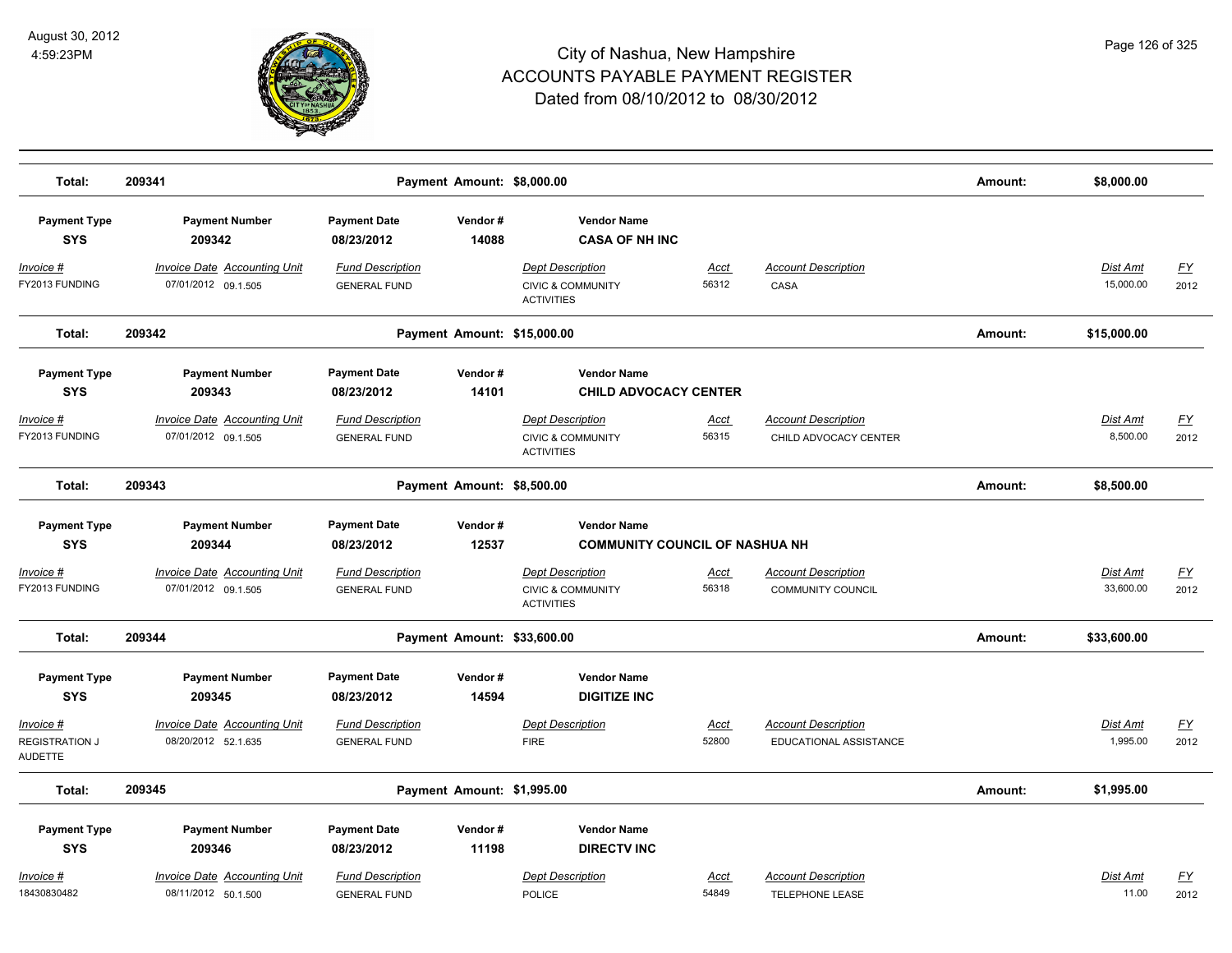

| Total:                                 | 209346                                                     |                                                | Payment Amount: \$11.00     |                                                   |                                       |                                                    | Amount: | \$11.00                  |                   |
|----------------------------------------|------------------------------------------------------------|------------------------------------------------|-----------------------------|---------------------------------------------------|---------------------------------------|----------------------------------------------------|---------|--------------------------|-------------------|
| <b>Payment Type</b><br><b>SYS</b>      | <b>Payment Number</b><br>209347                            | <b>Payment Date</b><br>08/23/2012              | Vendor#<br>14216            | <b>Vendor Name</b>                                | <b>FAIRPOINT COMMUNICATIONS</b>       |                                                    |         |                          |                   |
| Invoice #<br>007 301 7008              | <b>Invoice Date Accounting Unit</b><br>08/12/2012 20.1.555 | <b>Fund Description</b><br><b>GENERAL FUND</b> |                             | <b>Dept Description</b><br>TELECOMMUNICATIONS     | Acct<br>55109                         | <b>Account Description</b><br>TELEPHONE-VOICE      |         | <b>Dist Amt</b><br>39.99 | <u>FY</u><br>2012 |
| 267-AUG13<br>603 891 2069<br>698-AUG13 | 08/12/2012 50.1.500                                        | <b>GENERAL FUND</b>                            |                             | POLICE                                            | 54849                                 | <b>TELEPHONE LEASE</b>                             |         | 56.82                    | 2012              |
| Total:                                 | 209347                                                     |                                                | Payment Amount: \$96.81     |                                                   |                                       |                                                    | Amount: | \$96.81                  |                   |
| <b>Payment Type</b>                    | <b>Payment Number</b>                                      | <b>Payment Date</b>                            | Vendor#                     | <b>Vendor Name</b>                                |                                       |                                                    |         |                          |                   |
| <b>SYS</b>                             | 209348                                                     | 08/23/2012                                     | 14274                       |                                                   | <b>GREATER NASHUA DENTAL CONNECTI</b> |                                                    |         |                          |                   |
| <u>Invoice #</u>                       | <b>Invoice Date Accounting Unit</b>                        | <b>Fund Description</b>                        |                             | <b>Dept Description</b>                           | <u>Acct</u>                           | <b>Account Description</b>                         |         | Dist Amt                 | EY                |
| FY2013 FUNDING                         | 07/01/2012 09.1.505                                        | <b>GENERAL FUND</b>                            |                             | <b>CIVIC &amp; COMMUNITY</b><br><b>ACTIVITIES</b> | 56341                                 | NASHUA DENTAL<br>CONNECTION                        |         | 26,137.00                | 2012              |
| Total:                                 | 209348                                                     |                                                | Payment Amount: \$26,137.00 |                                                   |                                       |                                                    | Amount: | \$26,137.00              |                   |
| <b>Payment Type</b>                    | <b>Payment Number</b>                                      | <b>Payment Date</b>                            | Vendor#                     | <b>Vendor Name</b>                                |                                       |                                                    |         |                          |                   |
| <b>SYS</b>                             | 209349                                                     | 08/23/2012                                     | 12865                       |                                                   | <b>HOME HEALTH &amp; HOSPICE CARE</b> |                                                    |         |                          |                   |
| <u>Invoice #</u>                       | <b>Invoice Date Accounting Unit</b>                        | <b>Fund Description</b>                        |                             | <b>Dept Description</b>                           | <u>Acct</u>                           | <b>Account Description</b>                         |         | Dist Amt                 | <u>FY</u>         |
| FY2013 FUNDING                         | 07/01/2012 09.1.505                                        | <b>GENERAL FUND</b>                            |                             | <b>CIVIC &amp; COMMUNITY</b><br><b>ACTIVITIES</b> | 56328                                 | HOME HEALTH & HOSPICE<br>CARE                      |         | 25,000.00                | 2012              |
| Total:                                 | 209349                                                     |                                                | Payment Amount: \$25,000.00 |                                                   |                                       |                                                    | Amount: | \$25,000.00              |                   |
| <b>Payment Type</b>                    | <b>Payment Number</b>                                      | <b>Payment Date</b>                            | Vendor#                     | <b>Vendor Name</b>                                |                                       |                                                    |         |                          |                   |
| <b>SYS</b>                             | 209350                                                     | 08/23/2012                                     | 14380                       |                                                   | <b>LAMPREY-NASHUA AREA HEALTH CEN</b> |                                                    |         |                          |                   |
| Invoice #                              | Invoice Date Accounting Unit                               | <b>Fund Description</b>                        |                             | <b>Dept Description</b>                           | <b>Acct</b>                           | <b>Account Description</b>                         |         | <u>Dist Amt</u>          | <u>FY</u>         |
| FY2013 FUNDING                         | 07/01/2012 09.1.505                                        | <b>GENERAL FUND</b>                            |                             | <b>CIVIC &amp; COMMUNITY</b><br><b>ACTIVITIES</b> | 56330                                 | <b>LAMPREY NASHUA AREA</b><br><b>HEALTH CENTER</b> |         | 75,000.00                | 2012              |
| Total:                                 | 209350                                                     |                                                | Payment Amount: \$75,000.00 |                                                   |                                       |                                                    | Amount: | \$75,000.00              |                   |
| <b>Payment Type</b>                    | <b>Payment Number</b>                                      | <b>Payment Date</b>                            | Vendor#                     | <b>Vendor Name</b>                                |                                       |                                                    |         |                          |                   |
| <b>SYS</b>                             | 209351                                                     | 08/23/2012                                     | 14498                       | <b>NASHUA CHILDRENS HOME</b>                      |                                       |                                                    |         |                          |                   |
| Invoice #                              | <b>Invoice Date Accounting Unit</b>                        | <b>Fund Description</b>                        |                             | <b>Dept Description</b>                           | Acct                                  | <b>Account Description</b>                         |         | Dist Amt                 | <u>FY</u>         |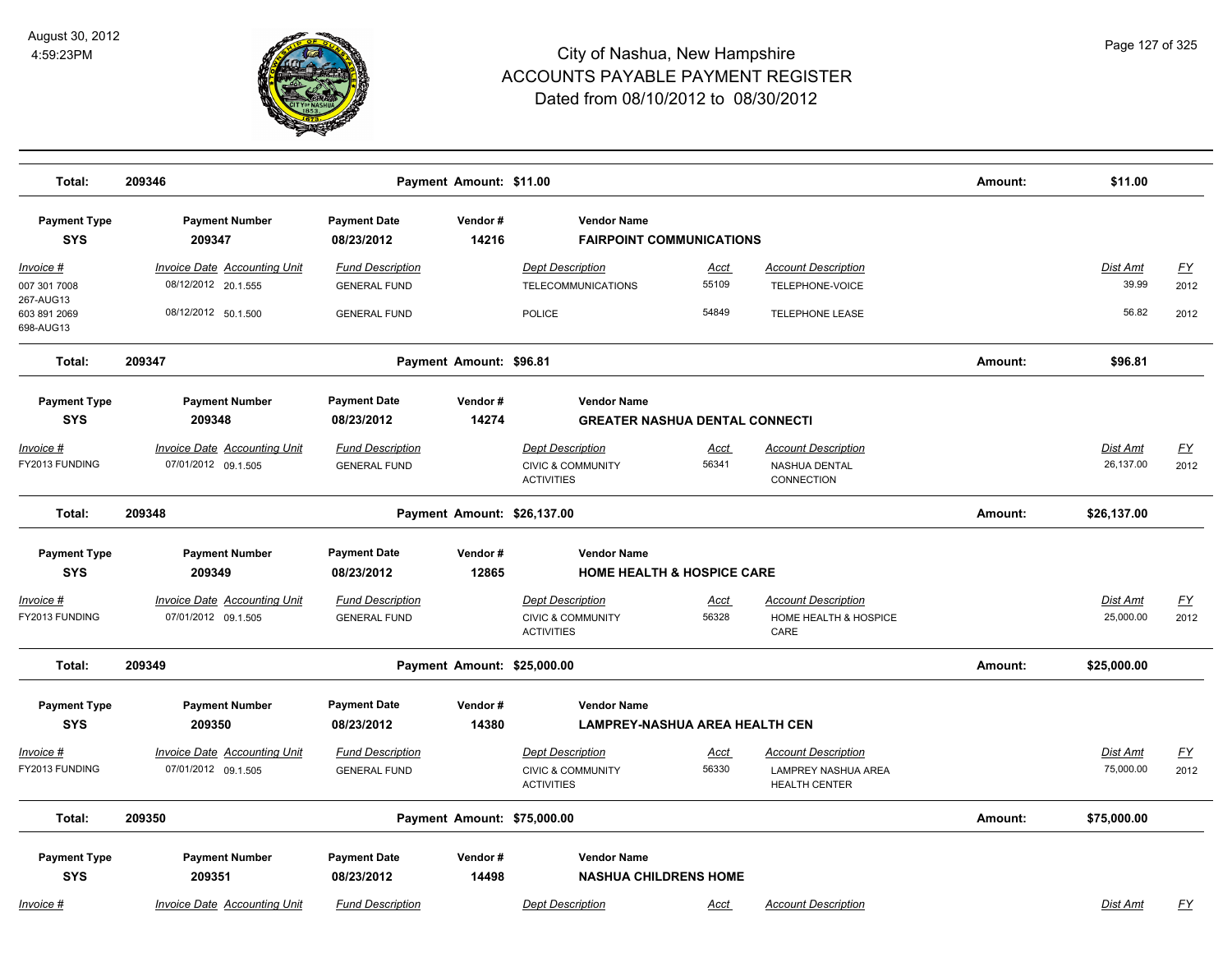

| FY2013 FUNDING          | 07/01/2012 09.1.505                 | <b>GENERAL FUND</b>     |                             | <b>CIVIC &amp; COMMUNITY</b><br><b>ACTIVITIES</b>                      | 56338                                    | NASHUA CHILDRENS HOME      |         | 15,000.00       | 2012             |
|-------------------------|-------------------------------------|-------------------------|-----------------------------|------------------------------------------------------------------------|------------------------------------------|----------------------------|---------|-----------------|------------------|
| Total:                  | 209351                              |                         | Payment Amount: \$15,000.00 |                                                                        |                                          |                            | Amount: | \$15,000.00     |                  |
| <b>Payment Type</b>     | <b>Payment Number</b>               | <b>Payment Date</b>     | Vendor#                     | <b>Vendor Name</b>                                                     |                                          |                            |         |                 |                  |
| <b>SYS</b>              | 209352                              | 08/23/2012              | 14502                       |                                                                        | <b>NASHUA POLICE ATHLETIC LEAGUE</b>     |                            |         |                 |                  |
| Invoice #               | <b>Invoice Date Accounting Unit</b> | <b>Fund Description</b> |                             | <b>Dept Description</b>                                                | <u>Acct</u>                              | <b>Account Description</b> |         | <b>Dist Amt</b> | <u>FY</u>        |
| FY2013 FUNDING          | 07/01/2012 09.1.505                 | <b>GENERAL FUND</b>     |                             | <b>CIVIC &amp; COMMUNITY</b><br><b>ACTIVITIES</b>                      | 56353                                    | POLICE ATHLETIC LEAGUE     |         | 30,000.00       | 2012             |
| Total:                  | 209352                              |                         | Payment Amount: \$30,000.00 |                                                                        |                                          |                            | Amount: | \$30,000.00     |                  |
| <b>Payment Type</b>     | <b>Payment Number</b>               | <b>Payment Date</b>     | Vendor#                     | <b>Vendor Name</b>                                                     |                                          |                            |         |                 |                  |
| <b>SYS</b>              | 209353                              | 08/23/2012              | 14662                       |                                                                        | <b>NASHUA SENIOR ACTIVITY CENTER</b>     |                            |         |                 |                  |
| Invoice #               | <b>Invoice Date Accounting Unit</b> | <b>Fund Description</b> |                             | <b>Dept Description</b>                                                | <b>Acct</b>                              | <b>Account Description</b> |         | Dist Amt        | $\underline{FY}$ |
| FY2013 FUNDING          | 07/01/2012 09.1.505                 | <b>GENERAL FUND</b>     |                             | <b>CIVIC &amp; COMMUNITY</b><br><b>ACTIVITIES</b>                      | 56351                                    | NASHUA SENIOR CENTER       |         | 23,135.00       | 2012             |
| Total:                  | 209353                              |                         | Payment Amount: \$23,135.00 |                                                                        |                                          |                            | Amount: | \$23,135.00     |                  |
| <b>Payment Type</b>     | <b>Payment Number</b>               | <b>Payment Date</b>     | Vendor#                     | <b>Vendor Name</b>                                                     |                                          |                            |         |                 |                  |
| <b>SYS</b>              | 209354                              | 08/23/2012              | 13149                       |                                                                        | <b>NASHUA SOUP KITCHEN &amp; SHELTER</b> |                            |         |                 |                  |
| Invoice #               | Invoice Date Accounting Unit        | <b>Fund Description</b> |                             | <b>Dept Description</b>                                                | <u>Acct</u>                              | <b>Account Description</b> |         | Dist Amt        | $\underline{FY}$ |
| FY2013 FUNDING          | 07/01/2012 09.1.505                 | <b>GENERAL FUND</b>     |                             | <b>CIVIC &amp; COMMUNITY</b><br><b>ACTIVITIES</b>                      | 56345                                    | NASHUA SOUP KITCHEN        |         | 5,000.00        | 2012             |
| Total:                  | 209354                              |                         | Payment Amount: \$5,000.00  |                                                                        |                                          |                            | Amount: | \$5,000.00      |                  |
| <b>Payment Type</b>     | <b>Payment Number</b>               | <b>Payment Date</b>     | Vendor#                     | <b>Vendor Name</b>                                                     |                                          |                            |         |                 |                  |
| <b>SYS</b>              | 209355                              | 08/23/2012              | 13349                       |                                                                        | <b>PREVENTION MAKES CENTS</b>            |                            |         |                 |                  |
| Invoice #               | <b>Invoice Date Accounting Unit</b> | <b>Fund Description</b> |                             | <b>Dept Description</b>                                                | <u>Acct</u>                              | <b>Account Description</b> |         | <b>Dist Amt</b> | $\underline{FY}$ |
| FY2013 FUNDING          | 07/01/2012 09.1.505                 | <b>GENERAL FUND</b>     |                             | <b>CIVIC &amp; COMMUNITY</b>                                           | 56356                                    | PREVENTION MAKES CENTS     |         | 1,250.00        | 2012             |
| FY2013<br>FUNDING-FRCGN | 07/01/2012 09.1.505                 | <b>GENERAL FUND</b>     |                             | <b>ACTIVITIES</b><br><b>CIVIC &amp; COMMUNITY</b><br><b>ACTIVITIES</b> | 56356                                    | PREVENTION MAKES CENTS     |         | 1,250.00        | 2012             |
| Total:                  | 209355                              |                         | Payment Amount: \$2,500.00  |                                                                        |                                          |                            | Amount: | \$2,500.00      |                  |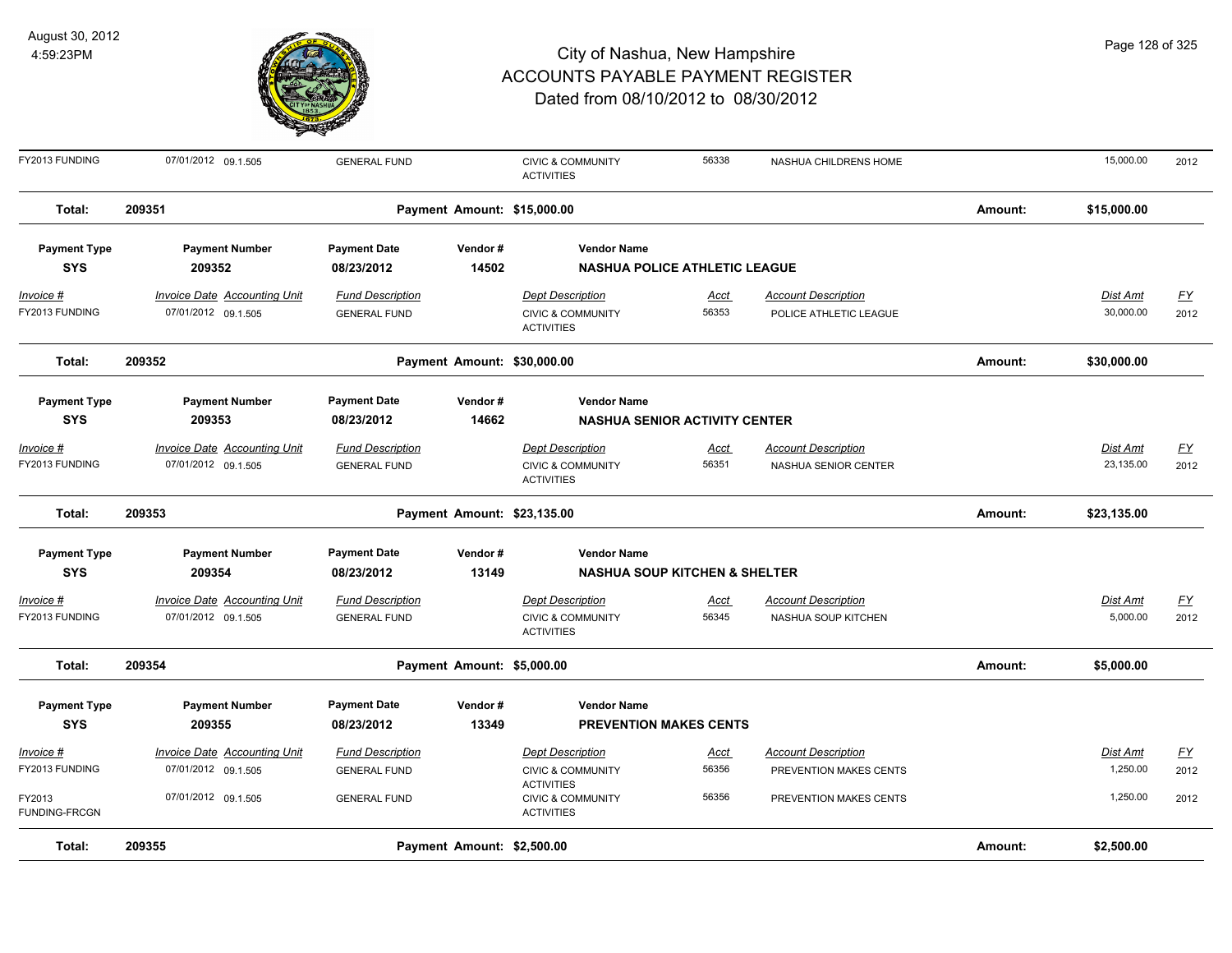

| <b>Payment Type</b><br><b>SYS</b> | <b>Payment Number</b><br>209356                            | <b>Payment Date</b><br>08/23/2012              | Vendor#<br>13498            | <b>Vendor Name</b><br><b>SALVATION ARMY</b>                                  |                      |                                                                             |                                         |                              |                                   |
|-----------------------------------|------------------------------------------------------------|------------------------------------------------|-----------------------------|------------------------------------------------------------------------------|----------------------|-----------------------------------------------------------------------------|-----------------------------------------|------------------------------|-----------------------------------|
| Invoice #<br>FY2013 FUNDING       | Invoice Date Accounting Unit<br>07/01/2012 09.1.505        | <b>Fund Description</b><br><b>GENERAL FUND</b> |                             | <b>Dept Description</b><br><b>CIVIC &amp; COMMUNITY</b><br><b>ACTIVITIES</b> | Acct<br>56359        | <b>Account Description</b><br><b>SALVATION ARMY</b>                         |                                         | Dist Amt<br>8,547.00         | EY<br>2012                        |
| Total:                            | 209356                                                     |                                                | Payment Amount: \$8,547.00  |                                                                              |                      |                                                                             | Amount:                                 | \$8,547.00                   |                                   |
| <b>Payment Type</b>               | <b>Payment Number</b>                                      | <b>Payment Date</b>                            | Vendor#                     | <b>Vendor Name</b>                                                           |                      |                                                                             |                                         |                              |                                   |
| <b>SYS</b>                        | 209357                                                     | 08/23/2012                                     | 13608                       | SOUTHERN NH HIV AIDS TASK FORC                                               |                      |                                                                             |                                         |                              |                                   |
| Invoice #<br>FY2013 FUNDING       | <b>Invoice Date Accounting Unit</b><br>07/01/2012 09.1.505 | <b>Fund Description</b><br><b>GENERAL FUND</b> |                             | <b>Dept Description</b><br><b>CIVIC &amp; COMMUNITY</b><br><b>ACTIVITIES</b> | <u>Acct</u><br>56362 | <b>Account Description</b><br>SNH TASK FORCE ON HIV                         |                                         | <b>Dist Amt</b><br>15,000.00 | EY<br>2012                        |
| Total:                            | 209357                                                     |                                                | Payment Amount: \$15,000.00 |                                                                              |                      |                                                                             | Amount:                                 | \$15,000.00                  |                                   |
| <b>Payment Type</b><br><b>SYS</b> | <b>Payment Number</b><br>209358                            | <b>Payment Date</b><br>08/23/2012              | Vendor#<br>14501            | <b>Vendor Name</b><br><b>NASHUA PASTORAL CARE CENTER</b>                     |                      |                                                                             | Payee Name<br>THE FRONT DOOR AGENCY INC |                              |                                   |
| Invoice #<br>FY2013 FUNDING       | <b>Invoice Date Accounting Unit</b><br>07/01/2012 09.1.505 | <b>Fund Description</b><br><b>GENERAL FUND</b> |                             | <b>Dept Description</b><br><b>CIVIC &amp; COMMUNITY</b><br><b>ACTIVITIES</b> | Acct<br>56350        | <b>Account Description</b><br>NASHUA PASTORAL CARE<br><b>CENTER</b>         |                                         | Dist Amt<br>15,000.00        | <u>FY</u><br>2012                 |
| Total:                            | 209358                                                     |                                                | Payment Amount: \$15,000.00 |                                                                              |                      |                                                                             | Amount:                                 | \$15,000.00                  |                                   |
| <b>Payment Type</b><br><b>SYS</b> | <b>Payment Number</b><br>209359                            | <b>Payment Date</b><br>08/23/2012              | Vendor#<br>14663            | <b>Vendor Name</b><br><b>TOLLES STREET MISSION</b>                           |                      |                                                                             |                                         |                              |                                   |
| Invoice #<br>FY2013 FUNDING       | <b>Invoice Date Accounting Unit</b><br>07/01/2012 09.1.505 | <b>Fund Description</b><br><b>GENERAL FUND</b> |                             | <b>Dept Description</b><br><b>CIVIC &amp; COMMUNITY</b><br><b>ACTIVITIES</b> | Acct<br>56365        | <b>Account Description</b><br>TOLLES STREET MISSION                         |                                         | Dist Amt<br>25,000.00        | $\underline{FY}$<br>2012          |
| Total:                            | 209359                                                     |                                                | Payment Amount: \$25,000.00 |                                                                              |                      |                                                                             | Amount:                                 | \$25,000.00                  |                                   |
| <b>Payment Type</b><br><b>SYS</b> | <b>Payment Number</b><br>209360                            | <b>Payment Date</b><br>08/23/2012              | Vendor#<br>13764            | <b>Vendor Name</b><br><b>TREASURER STATE OF NH</b>                           |                      |                                                                             |                                         |                              |                                   |
| Invoice #<br>R1778                | Invoice Date Accounting Unit<br>08/07/2012 50.1.500        | <b>Fund Description</b><br><b>GENERAL FUND</b> |                             | <b>Dept Description</b><br><b>POLICE</b>                                     | <u>Acct</u><br>54487 | <b>Account Description</b><br><b>EQUIPMENT REPAIRS &amp;</b><br>MAINTENANCE |                                         | Dist Amt<br>232.07           | $\underline{\mathsf{FY}}$<br>2012 |
| Total:                            | 209360                                                     |                                                | Payment Amount: \$232.07    |                                                                              |                      |                                                                             | Amount:                                 | \$232.07                     |                                   |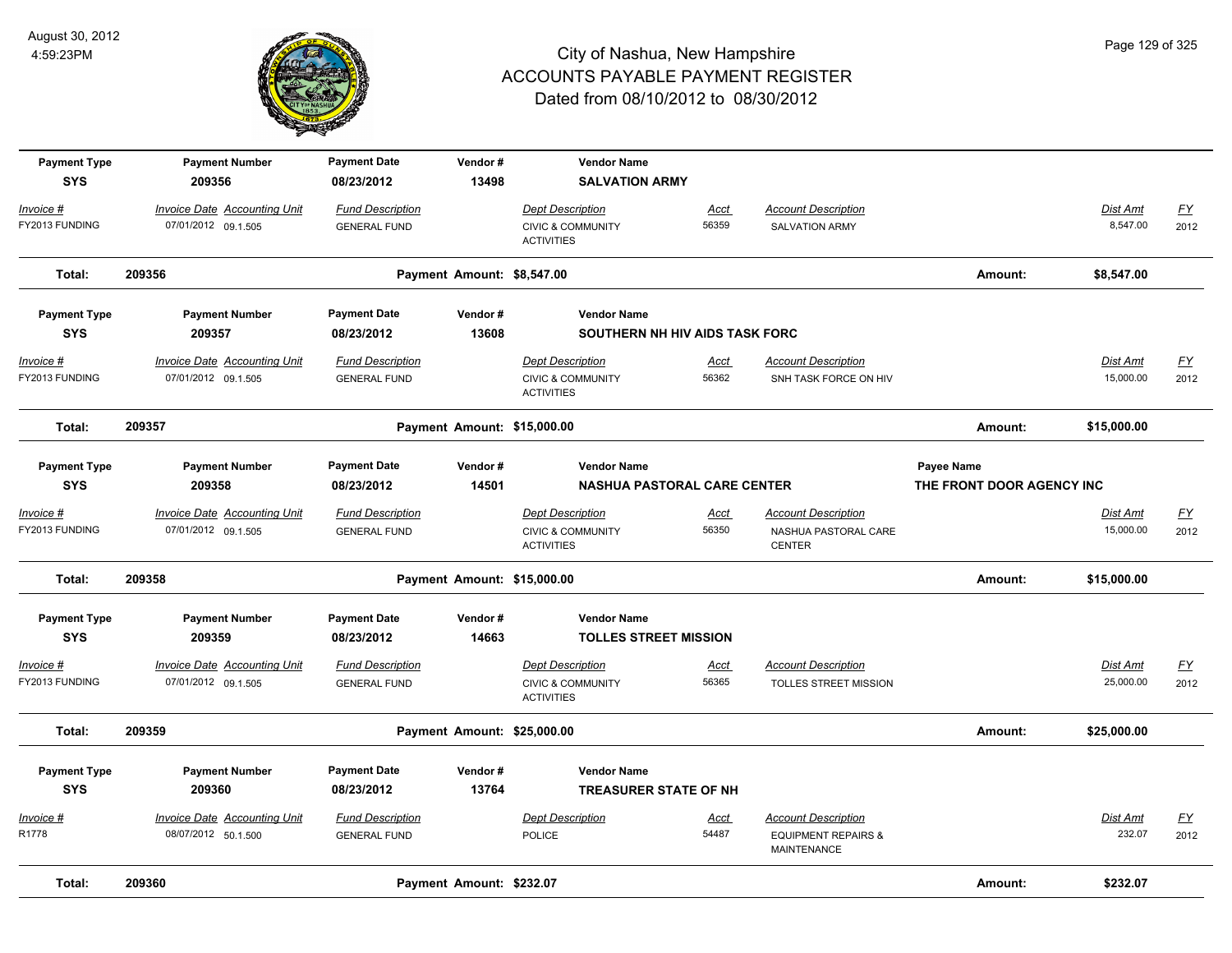

| <b>Payment Type</b><br><b>SYS</b> | <b>Payment Number</b><br>209361                            | <b>Payment Date</b><br>08/23/2012              | Vendor#<br>13764 | <b>Vendor Name</b><br><b>TREASURER STATE OF NH</b>                           |                      |                                                             |          |                              |                          |
|-----------------------------------|------------------------------------------------------------|------------------------------------------------|------------------|------------------------------------------------------------------------------|----------------------|-------------------------------------------------------------|----------|------------------------------|--------------------------|
| Invoice #<br>8/16-MARK RAPAGLIA   | Invoice Date Accounting Unit<br>08/16/2012 52.1.500        | <b>Fund Description</b><br><b>GENERAL FUND</b> |                  | <b>Dept Description</b><br><b>FIRE</b>                                       | Acct<br>55200        | <b>Account Description</b><br>DUES AND MEMBERSHIPS          |          | <b>Dist Amt</b><br>150.00    | EY<br>2012               |
| Total:                            | 209361                                                     | Payment Amount: \$150.00                       |                  |                                                                              |                      |                                                             | Amount:  | \$150.00                     |                          |
| <b>Payment Type</b><br><b>SYS</b> | <b>Payment Number</b><br>209362                            | <b>Payment Date</b><br>08/23/2012              | Vendor#<br>13921 | <b>Vendor Name</b><br>YMCA OF GREATER NASHUA                                 |                      |                                                             |          |                              |                          |
| Invoice #<br>FY2013 FUNDING       | <b>Invoice Date Accounting Unit</b><br>07/01/2012 09.1.505 | <b>Fund Description</b><br><b>GENERAL FUND</b> |                  | <b>Dept Description</b><br><b>CIVIC &amp; COMMUNITY</b><br><b>ACTIVITIES</b> | <u>Acct</u><br>56368 | <b>Account Description</b><br>YMCA OF GREATER NASHUA        |          | Dist Amt<br>5,000.00         | <u>FY</u><br>2012        |
| Total:                            | 209362                                                     | Payment Amount: \$5,000.00                     |                  |                                                                              |                      |                                                             | Amount:  | \$5,000.00                   |                          |
| <b>Payment Type</b><br><b>SYS</b> | <b>Payment Number</b><br>209363                            | <b>Payment Date</b><br>08/23/2012              | Vendor#<br>13925 | <b>Vendor Name</b><br>THE YOUTH COUNCIL                                      |                      |                                                             |          |                              |                          |
| Invoice #<br>FY2013 FUNDING       | <b>Invoice Date Accounting Unit</b><br>07/01/2012 09.1.505 | <b>Fund Description</b><br><b>GENERAL FUND</b> |                  | <b>Dept Description</b><br><b>CIVIC &amp; COMMUNITY</b><br><b>ACTIVITIES</b> | <b>Acct</b><br>56347 | <b>Account Description</b><br>NASHUA YOUTH COUNCIL          |          | <b>Dist Amt</b><br>36,400.00 | $\underline{FY}$<br>2012 |
| Total:                            | 209363                                                     | Payment Amount: \$36,400.00                    |                  |                                                                              |                      |                                                             | Amount:  | \$36,400.00                  |                          |
| <b>Payment Type</b><br><b>SYS</b> | <b>Payment Number</b><br>209364                            | <b>Payment Date</b><br>08/23/2012              | Vendor#<br>10748 | <b>Vendor Name</b><br>A H HARRIS & SONS INC                                  |                      |                                                             |          |                              |                          |
| Invoice #<br>2270324-00           | Invoice Date Accounting Unit<br>07/19/2012 61.1.675        | <b>Fund Description</b><br><b>GENERAL FUND</b> |                  | <b>Dept Description</b><br><b>STREETS</b>                                    | <u>Acct</u><br>61560 | <b>Account Description</b><br><b>CONSTRUCTION MATERIALS</b> | Activity | Dist Amt<br>0.12             | EY<br>2012               |
| 2270324-00                        | 07/19/2012 61.1.675                                        | <b>GENERAL FUND</b>                            |                  | <b>STREETS</b>                                                               | 61560                | <b>CONSTRUCTION MATERIALS</b>                               |          | 165.32                       | 2012                     |
| 2276135-00                        | 07/24/2012 61.1001                                         | CAPITAL IMPROVEMENTS                           |                  | STREETS-CAP IMP                                                              | 81100                | CAPITAL IMPROVEMENTS                                        | 1000     | 1.13                         | 2012                     |
| 2276135-00                        | 07/24/2012 61.1001                                         | CAPITAL IMPROVEMENTS                           |                  | STREETS-CAP IMP                                                              | 81100                | CAPITAL IMPROVEMENTS                                        | 1000     | 2,857.50                     | 2012                     |
| 2278067-00                        | 07/25/2012 61.1001                                         | CAPITAL IMPROVEMENTS                           |                  | STREETS-CAP IMP                                                              | 81100                | <b>CAPITAL IMPROVEMENTS</b>                                 | 1000     | 1.29                         | 2012                     |
| 2278067-00                        | 07/25/2012 61.1001                                         | CAPITAL IMPROVEMENTS                           |                  | STREETS-CAP IMP                                                              | 81100                | <b>CAPITAL IMPROVEMENTS</b>                                 | 1000     | 936.00                       | 2012                     |
| Total:                            | 209364                                                     | Payment Amount: \$3,961.36                     |                  |                                                                              |                      |                                                             | Amount:  | \$3,961.36                   |                          |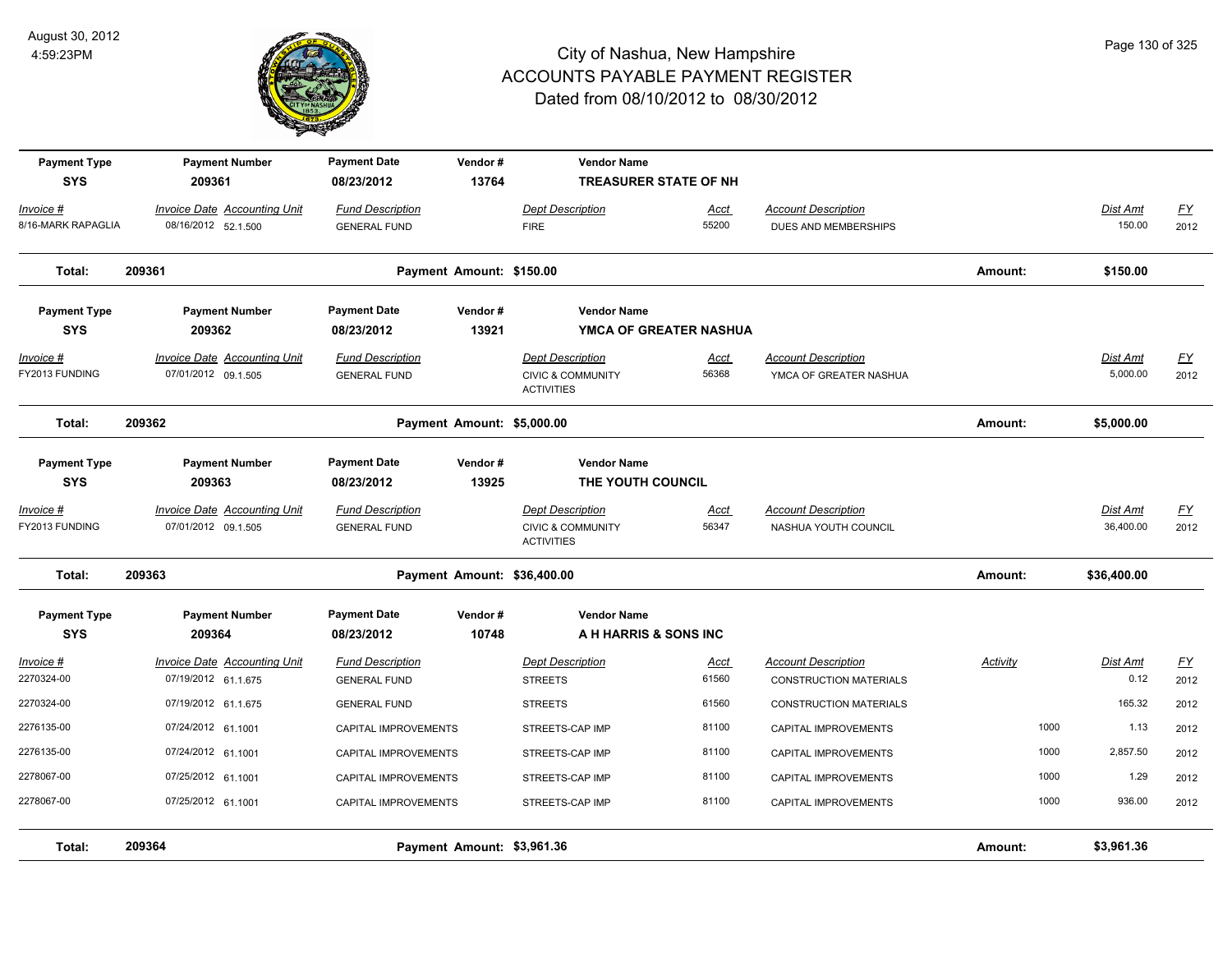

| <b>Payment Type</b><br><b>SYS</b> | <b>Payment Number</b><br>209365                            | <b>Payment Date</b><br>08/23/2012                                 | Vendor#<br>11849           | <b>Vendor Name</b><br><b>ACCOUNTEMPS</b>                        |                      |                                                                                    |                                  |                           |                          |
|-----------------------------------|------------------------------------------------------------|-------------------------------------------------------------------|----------------------------|-----------------------------------------------------------------|----------------------|------------------------------------------------------------------------------------|----------------------------------|---------------------------|--------------------------|
| Invoice #<br>36100456             | <b>Invoice Date Accounting Unit</b><br>08/13/2012 22.5010  | <b>Fund Description</b><br>CAP PROJECTS-INFO<br><b>TECHNOLOGY</b> |                            | <b>Dept Description</b><br>CAPITAL PROJECTS-INFO<br><b>TECH</b> | <u>Acct</u><br>81342 | <b>Account Description</b><br><b>COMPUTER SOFTWARE &amp;</b><br><b>HARDWARE</b>    | <b>Activity</b><br>1010.22.01.30 | <b>Dist Amt</b><br>862.40 | $\underline{FY}$<br>2012 |
| Total:                            | 209365                                                     |                                                                   | Payment Amount: \$862.40   |                                                                 |                      |                                                                                    | Amount:                          | \$862.40                  |                          |
| <b>Payment Type</b><br><b>SYS</b> | <b>Payment Number</b><br>209366                            | <b>Payment Date</b><br>08/23/2012                                 | Vendor#<br>12281           | <b>Vendor Name</b><br><b>ACTRACE</b>                            |                      |                                                                                    |                                  |                           |                          |
| Invoice #<br>120120480            | <b>Invoice Date Accounting Unit</b><br>07/05/2012 79.1.760 | <b>Fund Description</b><br><b>GENERAL FUND</b>                    |                            | <b>Dept Description</b><br><b>LIBRARY</b>                       | <u>Acct</u><br>61807 | <b>Account Description</b><br><b>PUBLICATIONS</b>                                  |                                  | <b>Dist Amt</b><br>660.00 | EY<br>2012               |
| Total:                            | 209366                                                     |                                                                   | Payment Amount: \$660.00   |                                                                 |                      |                                                                                    | Amount:                          | \$660.00                  |                          |
| <b>Payment Type</b><br><b>SYS</b> | <b>Payment Number</b><br>209367                            | <b>Payment Date</b><br>08/23/2012                                 | Vendor#<br>12296           | <b>Vendor Name</b><br><b>AIRGAS EAST</b>                        |                      |                                                                                    |                                  |                           |                          |
| Invoice #<br>116018447            | Invoice Date Accounting Unit<br>07/31/2012 69.6200.670     | <b>Fund Description</b><br><b>WASTEWATER FUND</b>                 |                            | <b>Dept Description</b><br><b>WASTEWATER</b>                    | Acct<br>54487        | <b>Account Description</b><br><b>EQUIPMENT REPAIRS &amp;</b><br><b>MAINTENANCE</b> |                                  | Dist Amt<br>3,025.66      | $\underline{FY}$<br>2012 |
| Total:                            | 209367                                                     |                                                                   | Payment Amount: \$3,025.66 |                                                                 |                      |                                                                                    | Amount:                          | \$3,025.66                |                          |
| <b>Payment Type</b><br><b>SYS</b> | <b>Payment Number</b><br>209368                            | <b>Payment Date</b><br>08/23/2012                                 | Vendor#<br>12298           | <b>Vendor Name</b><br><b>ALECS SHOE STORE INC</b>               |                      |                                                                                    |                                  |                           |                          |
| Invoice #<br>24278                | <b>Invoice Date Accounting Unit</b><br>07/03/2012 50.1.500 | <b>Fund Description</b><br><b>GENERAL FUND</b>                    |                            | <b>Dept Description</b><br><b>POLICE</b>                        | <u>Acct</u><br>61107 | <b>Account Description</b><br><b>CLOTHING &amp; UNIFORMS</b>                       |                                  | Dist Amt<br>114.80        | $\underline{FY}$<br>2012 |
| 24335                             | 07/03/2012 50.1.500                                        | <b>GENERAL FUND</b>                                               |                            | <b>POLICE</b>                                                   | 61107                | <b>CLOTHING &amp; UNIFORMS</b>                                                     |                                  | 206.40                    | 2012                     |
| 24373                             | 07/03/2012 50.1.500                                        | <b>GENERAL FUND</b>                                               |                            | <b>POLICE</b>                                                   | 61107                | <b>CLOTHING &amp; UNIFORMS</b>                                                     |                                  | 365.15                    | 2012                     |
| 24414                             | 07/05/2012 50.1.500                                        | <b>GENERAL FUND</b>                                               |                            | <b>POLICE</b>                                                   | 61107                | <b>CLOTHING &amp; UNIFORMS</b>                                                     |                                  | 470.45                    | 2012                     |
| 24772                             | 07/10/2012 50.1.500                                        | <b>GENERAL FUND</b>                                               |                            | <b>POLICE</b>                                                   | 61107                | <b>CLOTHING &amp; UNIFORMS</b>                                                     |                                  | 193.45                    | 2012                     |
| 24870                             | 07/11/2012 50.1.500                                        | <b>GENERAL FUND</b>                                               |                            | <b>POLICE</b>                                                   | 61107                | <b>CLOTHING &amp; UNIFORMS</b>                                                     |                                  | 213.75                    | 2012                     |
| 24952                             | 07/12/2012 50.1.500                                        | <b>GENERAL FUND</b>                                               |                            | <b>POLICE</b>                                                   | 61107                | <b>CLOTHING &amp; UNIFORMS</b>                                                     |                                  | 164.95                    | 2012                     |
| 25098                             | 07/14/2012 50.1.500                                        | <b>GENERAL FUND</b>                                               |                            | <b>POLICE</b>                                                   | 61107                | <b>CLOTHING &amp; UNIFORMS</b>                                                     |                                  | 83.95                     | 2012                     |
| 25277                             | 07/18/2012 50.1.500                                        | <b>GENERAL FUND</b>                                               |                            | <b>POLICE</b>                                                   | 61107                | <b>CLOTHING &amp; UNIFORMS</b>                                                     |                                  | 119.95                    | 2012                     |
| 25470                             | 07/20/2012 50.1.500                                        | <b>GENERAL FUND</b>                                               |                            | <b>POLICE</b>                                                   | 61107                | <b>CLOTHING &amp; UNIFORMS</b>                                                     |                                  | 84.95                     | 2012                     |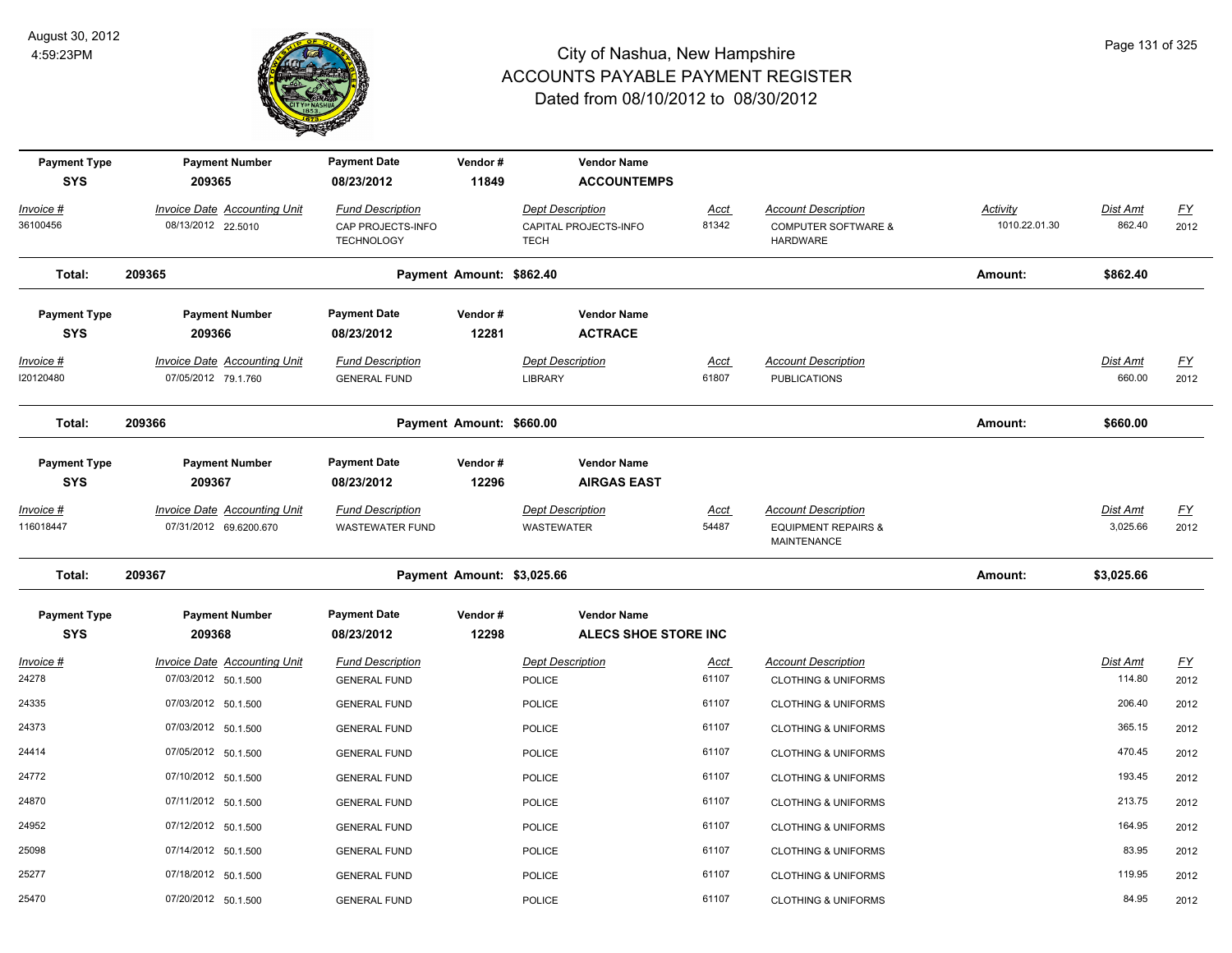

| Invoice #<br>2012002937           | 209370<br><b>Invoice Date Accounting Unit</b><br>07/26/2012 69.6200.670 | 08/23/2012<br><b>Fund Description</b><br><b>WASTEWATER FUND</b> | 12325                      | ANCO SIGNS & STAMPS INC<br><b>Dept Description</b><br><b>WASTEWATER</b> | Acct<br>61100                 | <b>Account Description</b><br>OFFICE SUPPLIES                    |         | Dist Amt<br>9.00   | <u>FY</u><br>2012 |
|-----------------------------------|-------------------------------------------------------------------------|-----------------------------------------------------------------|----------------------------|-------------------------------------------------------------------------|-------------------------------|------------------------------------------------------------------|---------|--------------------|-------------------|
|                                   |                                                                         |                                                                 |                            |                                                                         |                               |                                                                  |         |                    |                   |
| <b>Payment Type</b><br><b>SYS</b> | <b>Payment Number</b>                                                   | <b>Payment Date</b>                                             | Vendor#                    | <b>Vendor Name</b>                                                      |                               |                                                                  |         |                    |                   |
| Total:                            | 209369                                                                  |                                                                 | Payment Amount: \$693.33   |                                                                         |                               |                                                                  | Amount: | \$693.33           |                   |
| Invoice #<br>2395                 | <b>Invoice Date Accounting Unit</b><br>07/31/2012 69.6200.670           | <b>Fund Description</b><br><b>WASTEWATER FUND</b>               |                            | <b>Dept Description</b><br>WASTEWATER                                   | <u>Acct</u><br>54200          | <b>Account Description</b><br><b>JANITORIAL SERVICES</b>         |         | Dist Amt<br>693.33 | <u>FY</u><br>2012 |
| <b>Payment Type</b><br><b>SYS</b> | <b>Payment Number</b><br>209369                                         | <b>Payment Date</b><br>08/23/2012                               | Vendor#<br>11120           | <b>Vendor Name</b>                                                      | ALL GREEN COMMERCIAL JANITORS |                                                                  |         |                    |                   |
| Total:                            | 209368                                                                  |                                                                 | Payment Amount: \$3,688.75 |                                                                         |                               |                                                                  | Amount: | \$3,688.75         |                   |
| 81947                             | 07/31/2012 50.1.500                                                     | <b>GENERAL FUND</b>                                             |                            | <b>POLICE</b>                                                           | 61107                         | <b>CLOTHING &amp; UNIFORMS</b>                                   |         | 163.00             | 2012              |
| 69757                             | 07/11/2012 50.1.500                                                     | <b>GENERAL FUND</b>                                             |                            | <b>POLICE</b>                                                           | 61107                         | <b>CLOTHING &amp; UNIFORMS</b>                                   |         | 104.95             | 2012              |
| 69411                             | 07/06/2012 50.1.500                                                     | <b>GENERAL FUND</b>                                             |                            | <b>POLICE</b>                                                           | 61107                         | <b>CLOTHING &amp; UNIFORMS</b>                                   |         | 228.90             | 2012              |
| 69107                             | 07/03/2012 50.1.500                                                     | <b>GENERAL FUND</b>                                             |                            | <b>POLICE</b>                                                           | 61107                         | <b>CLOTHING &amp; UNIFORMS</b>                                   |         | 163.85             | 2012              |
| 44581                             | 07/26/2012 50.1.500                                                     | <b>GENERAL FUND</b>                                             |                            | <b>POLICE</b>                                                           | 61107                         | <b>CLOTHING &amp; UNIFORMS</b>                                   |         | 89.95              | 2012              |
| 44564                             | 07/26/2012 50.1.500                                                     | <b>GENERAL FUND</b>                                             |                            | <b>POLICE</b>                                                           | 61107                         | <b>CLOTHING &amp; UNIFORMS</b>                                   |         | 84.95              | 2012              |
| 44449                             | 07/24/2012 50.1.500                                                     | <b>GENERAL FUND</b>                                             |                            | <b>POLICE</b>                                                           | 61107                         | <b>CLOTHING &amp; UNIFORMS</b>                                   |         | 99.90              | 2012              |
| 44118                             | 07/17/2012 50.1.500                                                     | <b>GENERAL FUND</b>                                             |                            | <b>POLICE</b>                                                           | 61107                         | <b>CLOTHING &amp; UNIFORMS</b>                                   |         | $-5.00$            | 2012              |
| 44053                             | 07/14/2012 50.1.500                                                     | <b>GENERAL FUND</b>                                             |                            | <b>POLICE</b>                                                           | 61107                         | <b>CLOTHING &amp; UNIFORMS</b>                                   |         | 126.90             | 2012              |
| 43966                             | 07/13/2012 50.1.500                                                     | <b>GENERAL FUND</b>                                             |                            | <b>POLICE</b>                                                           | 61107                         | <b>CLOTHING &amp; UNIFORMS</b>                                   |         | 184.95             | 2012              |
| 43498                             | 07/03/2012 50.1.500                                                     | <b>GENERAL FUND</b>                                             |                            | <b>POLICE</b>                                                           | 61107                         | <b>CLOTHING &amp; UNIFORMS</b>                                   |         | $-5.00$            | 2012              |
| 43489                             | 07/03/2012 50.1.500                                                     | <b>GENERAL FUND</b>                                             |                            | POLICE                                                                  | 61107                         | <b>CLOTHING &amp; UNIFORMS</b>                                   |         | 136.75             | 2012              |
| 42463                             | 06/14/2012 68.6000.540                                                  | <b>GENERAL FUND</b><br>SOLID WASTE FUND                         |                            | POLICE<br><b>SOLID WASTE</b>                                            | 61107                         | <b>CLOTHING &amp; UNIFORMS</b><br><b>CLOTHING &amp; UNIFORMS</b> |         | 82.00              | 2012<br>2012      |
| 25864<br>26144                    | 07/26/2012 50.1.500<br>07/31/2012 50.1.500                              | <b>GENERAL FUND</b>                                             |                            | <b>POLICE</b>                                                           | 61107                         | <b>CLOTHING &amp; UNIFORMS</b>                                   |         | 89.90              | 2012              |
| 25754                             | 07/25/2012 50.1.500                                                     | <b>GENERAL FUND</b>                                             |                            | POLICE                                                                  | 61107                         | <b>CLOTHING &amp; UNIFORMS</b>                                   |         | 89.95              | 2012              |
| 25671                             | 07/24/2012 50.1.500                                                     | <b>GENERAL FUND</b>                                             |                            | <b>POLICE</b>                                                           | 61107<br>61107                | <b>CLOTHING &amp; UNIFORMS</b>                                   |         | 119.95<br>$-84.95$ | 2012              |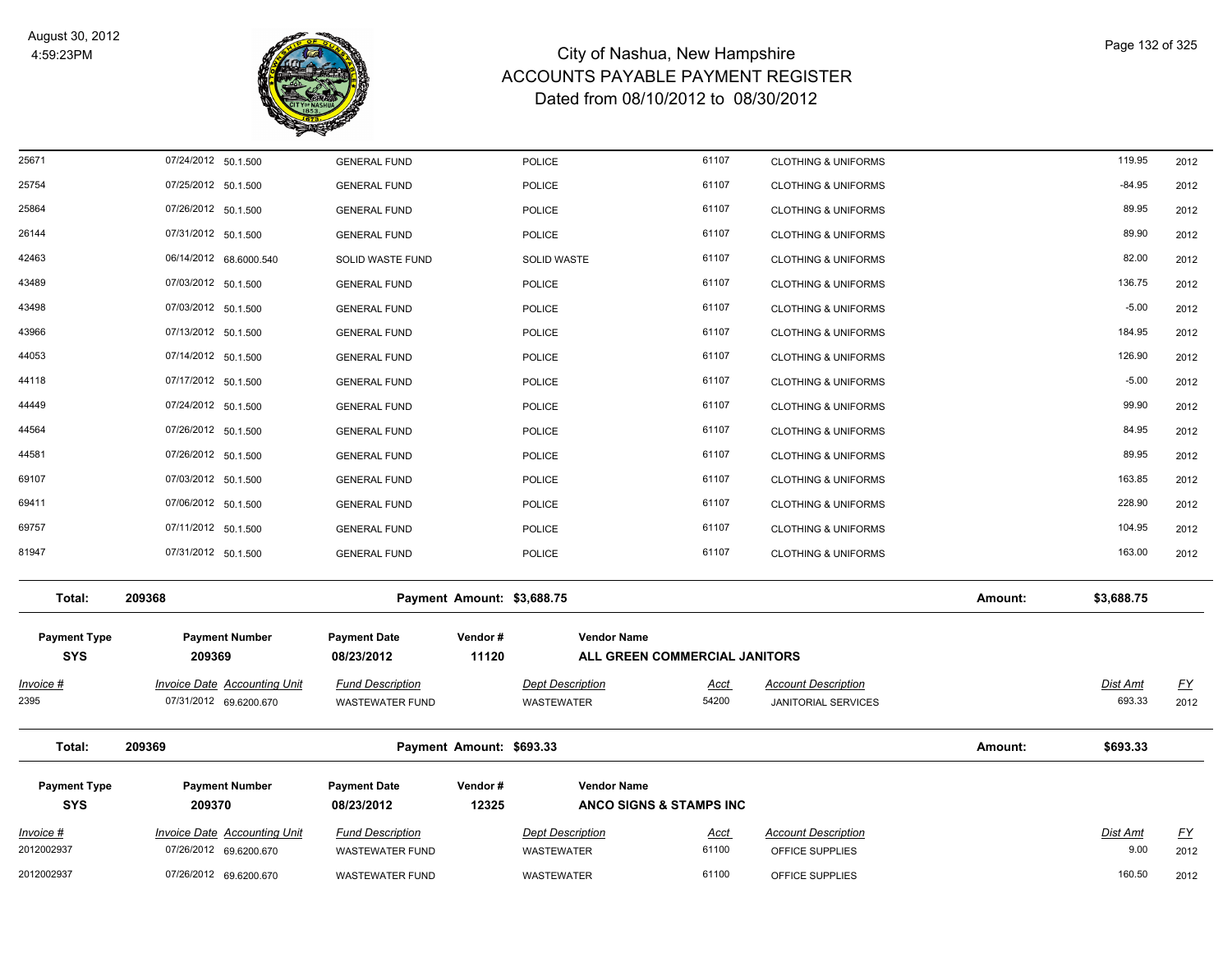

| 209370                                                                            |                                                                       |                  |                                                                                                      |                                                                                                                             |                                                                                                                                | Amount:                                   | \$169.50                          |                           |
|-----------------------------------------------------------------------------------|-----------------------------------------------------------------------|------------------|------------------------------------------------------------------------------------------------------|-----------------------------------------------------------------------------------------------------------------------------|--------------------------------------------------------------------------------------------------------------------------------|-------------------------------------------|-----------------------------------|---------------------------|
| <b>Payment Number</b><br>209371                                                   | <b>Payment Date</b><br>08/23/2012                                     | Vendor#<br>10810 | <b>Vendor Name</b>                                                                                   |                                                                                                                             |                                                                                                                                |                                           |                                   |                           |
| <b>Invoice Date Accounting Unit</b><br>07/25/2012 50.1.500                        | <b>Fund Description</b><br><b>GENERAL FUND</b>                        |                  | <b>Dept Description</b><br><b>POLICE</b>                                                             | <u>Acct</u><br>71000                                                                                                        | <b>Account Description</b><br><b>EQUIPMENT</b>                                                                                 |                                           | <b>Dist Amt</b><br>113.26         | <u>FY</u><br>2012         |
| 209371                                                                            |                                                                       |                  |                                                                                                      |                                                                                                                             |                                                                                                                                | Amount:                                   | \$113.26                          |                           |
| <b>Payment Number</b><br>209372                                                   | <b>Payment Date</b><br>08/23/2012                                     | Vendor#<br>11821 | <b>Vendor Name</b>                                                                                   |                                                                                                                             |                                                                                                                                |                                           |                                   |                           |
| Invoice Date Accounting Unit<br>07/20/2012 50.1.500<br>07/20/2012 50.1.500        | <b>Fund Description</b><br><b>GENERAL FUND</b><br><b>GENERAL FUND</b> |                  | <b>Dept Description</b><br><b>POLICE</b><br>POLICE                                                   | <u>Acct</u><br>61185<br>61185                                                                                               | <b>Account Description</b><br><b>CRIME SCENE/EVIDENCE</b><br><b>SUPPLIES</b><br><b>CRIME SCENE/EVIDENCE</b><br><b>SUPPLIES</b> |                                           | Dist Amt<br>29.84<br>358.00       | <u>FY</u><br>2012<br>2012 |
| 209372                                                                            |                                                                       |                  |                                                                                                      |                                                                                                                             |                                                                                                                                | Amount:                                   | \$387.84                          |                           |
| <b>Payment Number</b><br>209373                                                   | <b>Payment Date</b><br>08/23/2012                                     | Vendor#<br>12358 | <b>Vendor Name</b>                                                                                   |                                                                                                                             |                                                                                                                                |                                           |                                   |                           |
| <b>Invoice Date Accounting Unit</b><br>08/03/2012 77.1.690<br>08/09/2012 77.1.650 | <b>Fund Description</b><br><b>GENERAL FUND</b><br><b>GENERAL FUND</b> |                  | <b>Dept Description</b><br>PARKS & RECREATION<br>PARKS & RECREATION                                  | Acct<br>61799<br>54280                                                                                                      | <b>Account Description</b><br><b>VEHICLE PARTS &amp; SUPPLIES</b><br><b>BUILDING/GROUNDS</b><br><b>MAINTENANCE</b>             |                                           | <b>Dist Amt</b><br>128.15<br>2.75 | <u>FY</u><br>2012<br>2012 |
| 209373                                                                            |                                                                       |                  |                                                                                                      |                                                                                                                             |                                                                                                                                | Amount:                                   | \$130.90                          |                           |
| <b>Payment Number</b><br>209374                                                   | <b>Payment Date</b><br>08/23/2012                                     | Vendor#<br>12362 | <b>Vendor Name</b>                                                                                   |                                                                                                                             |                                                                                                                                |                                           |                                   |                           |
| <b>Invoice Date Accounting Unit</b><br>07/06/2012 79.1.760                        | <b>Fund Description</b><br><b>GENERAL FUND</b>                        |                  | <b>Dept Description</b><br>LIBRARY                                                                   | Acct<br>61807                                                                                                               | <b>Account Description</b><br><b>PUBLICATIONS</b>                                                                              |                                           | Dist Amt<br>$-14.43$              | <u>FY</u><br>2012         |
| 07/10/2012 79.1.760                                                               | <b>GENERAL FUND</b>                                                   |                  | <b>LIBRARY</b>                                                                                       | 61807                                                                                                                       | <b>PUBLICATIONS</b>                                                                                                            |                                           | $-13.88$                          | 2012                      |
| 06/26/2012 TF79.8063                                                              |                                                                       |                  | <b>LIBRARY-HENRY STEARNS</b>                                                                         | 61807                                                                                                                       | <b>PUBLICATIONS</b>                                                                                                            |                                           | 10.49                             | 2012                      |
| 06/26/2012 TF79.8063<br>06/26/2012 TF79.8063                                      | <b>FUND</b>                                                           |                  | <b>LIBRARY-HENRY STEARNS</b><br><b>FUND</b><br><b>LIBRARY-HENRY STEARNS</b>                          | 61807<br>61807                                                                                                              | <b>PUBLICATIONS</b><br><b>PUBLICATIONS</b>                                                                                     |                                           | 11.19<br>34.29                    | 2012<br>2012              |
|                                                                                   |                                                                       | <b>FUND</b>      | <b>LIBRARY-HENRY STEARNS</b><br>LIBRARY-HENRY STEARNS<br><b>LIBRARY-HENRY STEARNS</b><br><b>FUND</b> | Payment Amount: \$169.50<br>Payment Amount: \$113.26<br>Payment Amount: \$387.84<br>Payment Amount: \$130.90<br><b>FUND</b> | <b>ARROWHEAD FORENSICS</b><br><b>B &amp; S LOCKSMITHS INC</b><br><b>BAKER &amp; TAYLOR</b>                                     | <b>ANIMAL CARE EQUIPMENT &amp; SERVIC</b> |                                   |                           |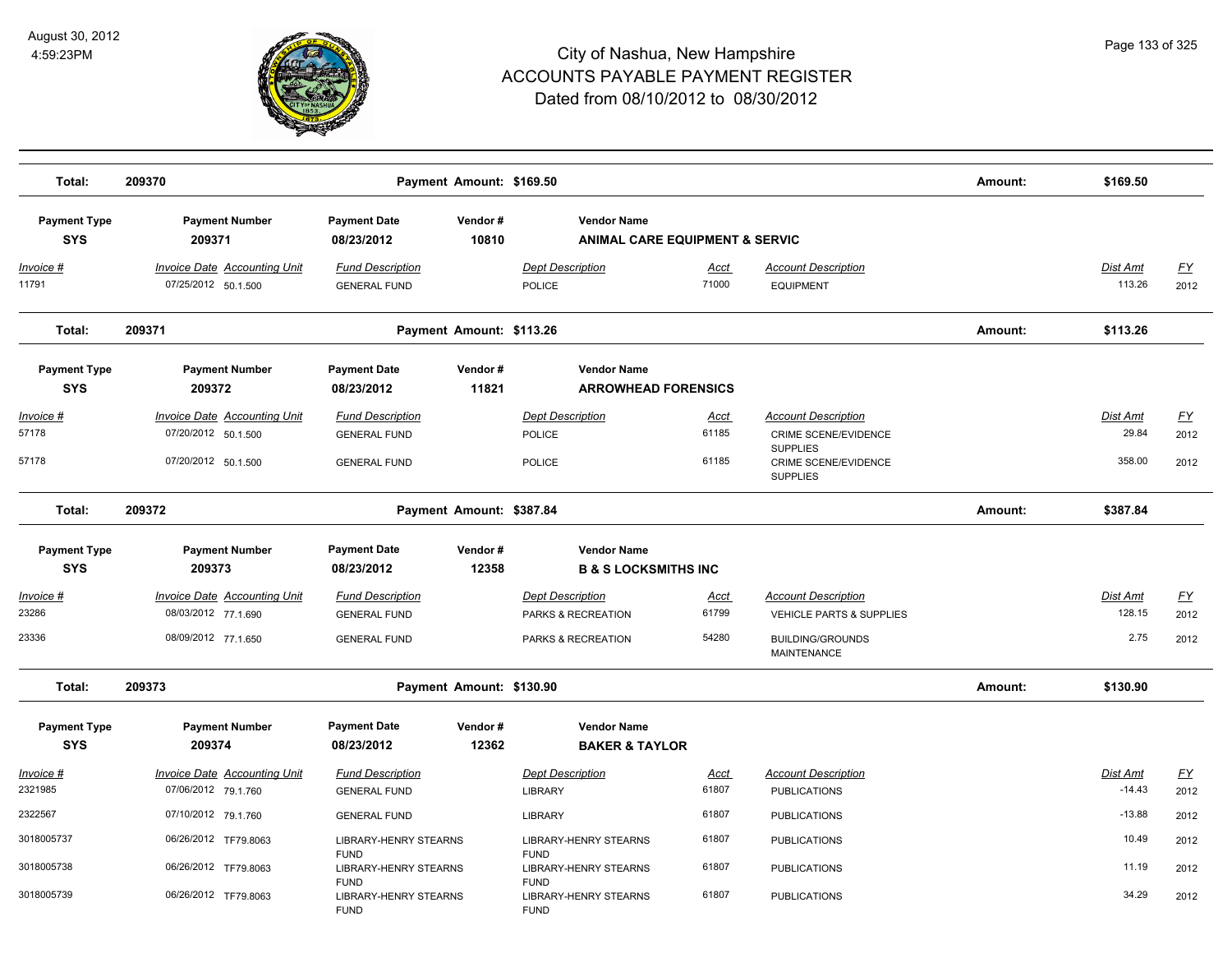

| 3018005740 | 06/26/2012 TF79.8063 |                                             |                                             | 61807 |                     | 14.98  |      |
|------------|----------------------|---------------------------------------------|---------------------------------------------|-------|---------------------|--------|------|
|            |                      | <b>LIBRARY-HENRY STEARNS</b><br><b>FUND</b> | <b>LIBRARY-HENRY STEARNS</b><br><b>FUND</b> |       | <b>PUBLICATIONS</b> |        | 2012 |
| 3018005741 | 06/26/2012 TF79.8063 | <b>LIBRARY-HENRY STEARNS</b>                | <b>LIBRARY-HENRY STEARNS</b>                | 61807 | <b>PUBLICATIONS</b> | 59.87  | 2012 |
|            |                      | <b>FUND</b>                                 | <b>FUND</b>                                 |       |                     |        |      |
| 3018005742 | 06/26/2012 TF79.8063 | <b>LIBRARY-HENRY STEARNS</b>                | <b>LIBRARY-HENRY STEARNS</b>                | 61807 | <b>PUBLICATIONS</b> | 16.07  | 2012 |
|            |                      | <b>FUND</b>                                 | <b>FUND</b>                                 |       |                     |        |      |
| 3018005743 | 06/26/2012 TF79.8063 | <b>LIBRARY-HENRY STEARNS</b>                | <b>LIBRARY-HENRY STEARNS</b>                | 61807 | <b>PUBLICATIONS</b> | 14.42  | 2012 |
| 3018005744 | 06/26/2012 TF79.8063 | <b>FUND</b><br><b>LIBRARY-HENRY STEARNS</b> | <b>FUND</b><br><b>LIBRARY-HENRY STEARNS</b> | 61807 | <b>PUBLICATIONS</b> | 31.61  | 2012 |
|            |                      | <b>FUND</b>                                 | <b>FUND</b>                                 |       |                     |        |      |
| 3018005745 | 06/26/2012 TF79.8063 | <b>LIBRARY-HENRY STEARNS</b>                | <b>LIBRARY-HENRY STEARNS</b>                | 61807 | <b>PUBLICATIONS</b> | 21.83  | 2012 |
|            |                      | <b>FUND</b>                                 | <b>FUND</b>                                 |       |                     |        |      |
| 3018005746 | 06/26/2012 TF79.8063 | <b>LIBRARY-HENRY STEARNS</b>                | <b>LIBRARY-HENRY STEARNS</b>                | 61807 | <b>PUBLICATIONS</b> | 15.51  | 2012 |
|            |                      | <b>FUND</b>                                 | <b>FUND</b>                                 |       |                     |        |      |
| 3018005747 | 06/26/2012 TF79.8063 | LIBRARY-HENRY STEARNS<br><b>FUND</b>        | LIBRARY-HENRY STEARNS<br><b>FUND</b>        | 61807 | <b>PUBLICATIONS</b> | 34.96  | 2012 |
| 3018005748 | 06/26/2012 TF79.8063 | LIBRARY-HENRY STEARNS                       | <b>LIBRARY-HENRY STEARNS</b>                | 61807 | <b>PUBLICATIONS</b> | 5.59   | 2012 |
|            |                      | <b>FUND</b>                                 | <b>FUND</b>                                 |       |                     |        |      |
| 3018005749 | 06/26/2012 TF79.8063 | LIBRARY-HENRY STEARNS                       | <b>LIBRARY-HENRY STEARNS</b>                | 61807 | <b>PUBLICATIONS</b> | 11.81  | 2012 |
|            |                      | <b>FUND</b>                                 | <b>FUND</b>                                 |       |                     |        |      |
| 3018006657 | 06/26/2012 TF79.8063 | LIBRARY-HENRY STEARNS                       | <b>LIBRARY-HENRY STEARNS</b>                | 61807 | <b>PUBLICATIONS</b> | 126.40 | 2012 |
|            |                      | <b>FUND</b>                                 | <b>FUND</b>                                 |       |                     |        |      |
| 3018015569 | 07/01/2012 79.1.760  | <b>GENERAL FUND</b>                         | LIBRARY                                     | 61807 | <b>PUBLICATIONS</b> | 13.32  | 2012 |
| 3018015570 | 07/01/2012 79.1.760  | <b>GENERAL FUND</b>                         | LIBRARY                                     | 61807 | <b>PUBLICATIONS</b> | 43.74  | 2012 |
|            |                      |                                             |                                             |       |                     |        |      |
| 3018015571 | 07/01/2012 79.1.760  | <b>GENERAL FUND</b>                         | <b>LIBRARY</b>                              | 61807 | <b>PUBLICATIONS</b> | 10.49  | 2012 |
| 3018015572 | 07/01/2012 79.1.760  | <b>GENERAL FUND</b>                         | <b>LIBRARY</b>                              | 61807 | <b>PUBLICATIONS</b> | 15.53  | 2012 |
|            |                      |                                             |                                             |       |                     |        |      |
| 3018015573 | 07/01/2012 79.1.760  | <b>GENERAL FUND</b>                         | <b>LIBRARY</b>                              | 61807 | <b>PUBLICATIONS</b> | 16.64  | 2012 |
| 3018015574 | 07/01/2012 79.1.760  | <b>GENERAL FUND</b>                         | <b>LIBRARY</b>                              | 61807 | <b>PUBLICATIONS</b> | 14.40  | 2012 |
|            |                      |                                             |                                             |       |                     |        |      |
| 3018015575 | 07/01/2012 79.1.760  | <b>GENERAL FUND</b>                         | LIBRARY                                     | 61807 | <b>PUBLICATIONS</b> | 15.51  | 2012 |
| 3018015576 | 07/01/2012 79.1.760  | <b>GENERAL FUND</b>                         | LIBRARY                                     | 61807 | <b>PUBLICATIONS</b> | 13.32  | 2012 |
| 3018015577 | 07/01/2012 79.1.760  |                                             |                                             | 61807 |                     | 99.95  |      |
|            |                      | <b>GENERAL FUND</b>                         | LIBRARY                                     |       | <b>PUBLICATIONS</b> |        | 2012 |
| 3018015578 | 07/01/2012 79.1.760  | <b>GENERAL FUND</b>                         | <b>LIBRARY</b>                              | 61807 | <b>PUBLICATIONS</b> | 26.99  | 2012 |
| 3018015579 | 07/01/2012 79.1.760  | <b>GENERAL FUND</b>                         | LIBRARY                                     | 61807 | <b>PUBLICATIONS</b> | 13.97  | 2012 |
|            |                      |                                             |                                             |       |                     |        |      |
| 3018015580 | 07/01/2012 79.1.760  | <b>GENERAL FUND</b>                         | <b>LIBRARY</b>                              | 61807 | <b>PUBLICATIONS</b> | 17.49  | 2012 |
| 3018015581 | 07/01/2012 79.1.760  | <b>GENERAL FUND</b>                         | LIBRARY                                     | 61807 | <b>PUBLICATIONS</b> | 20.96  | 2012 |
|            |                      |                                             |                                             |       |                     |        |      |
| 3018027685 | 07/06/2012 79.1.760  | <b>GENERAL FUND</b>                         | LIBRARY                                     | 61807 | <b>PUBLICATIONS</b> | 13.87  | 2012 |
| 3018027686 | 07/06/2012 79.1.760  | <b>GENERAL FUND</b>                         | LIBRARY                                     | 61807 | <b>PUBLICATIONS</b> | 174.45 | 2012 |
|            |                      |                                             |                                             |       |                     |        |      |
| 3018027687 | 07/06/2012 79.1.760  | <b>GENERAL FUND</b>                         | LIBRARY                                     | 61807 | <b>PUBLICATIONS</b> | 19.90  | 2012 |
| 3018027688 | 07/06/2012 79.1.760  | <b>GENERAL FUND</b>                         | <b>LIBRARY</b>                              | 61807 | <b>PUBLICATIONS</b> | 20.96  | 2012 |
|            |                      |                                             |                                             |       |                     |        |      |
| 3018027689 | 07/06/2012 79.1.760  | <b>GENERAL FUND</b>                         | <b>LIBRARY</b>                              | 61807 | <b>PUBLICATIONS</b> | 12.95  | 2012 |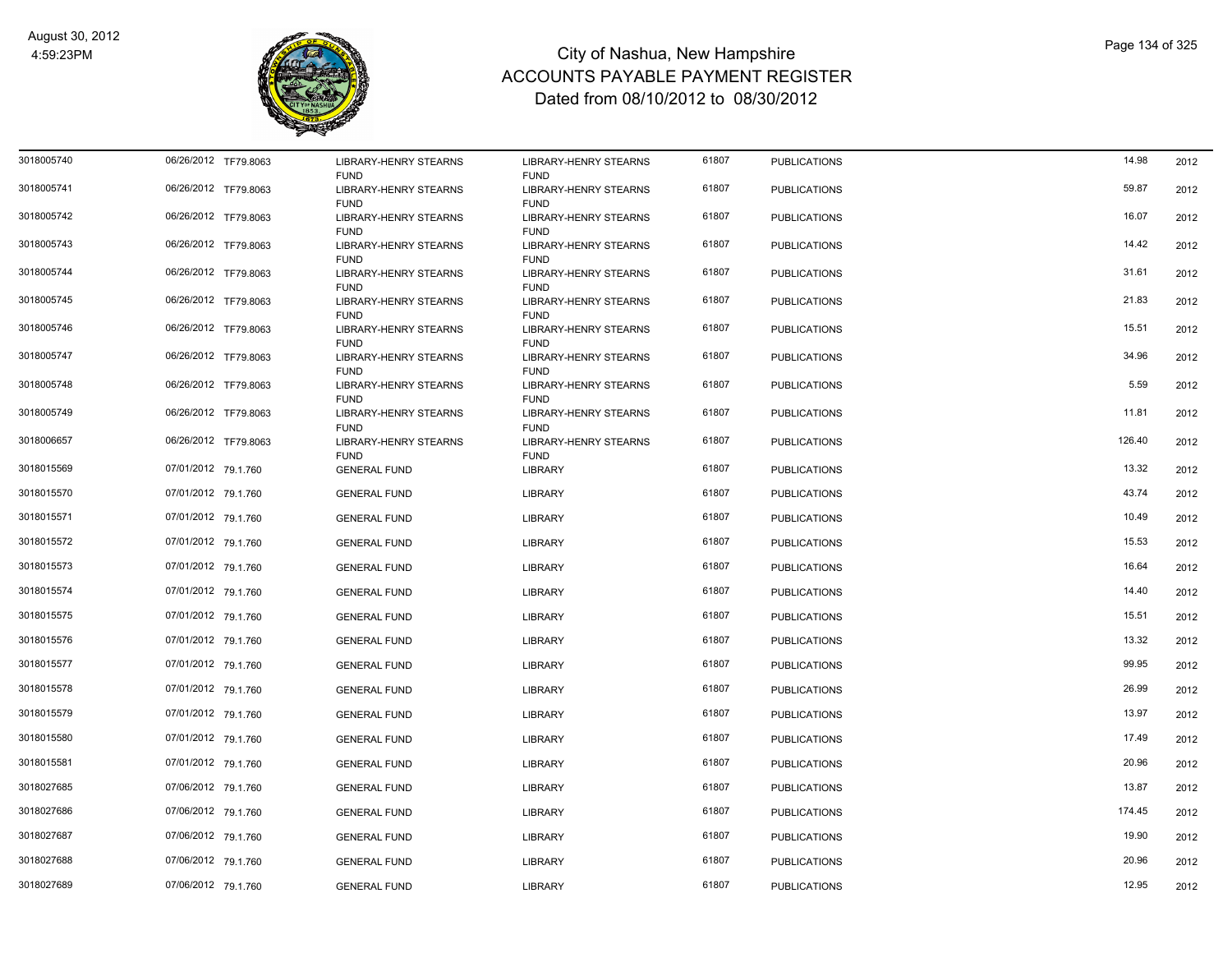

| 3018027690 | 07/06/2012 79.1.760 | <b>GENERAL FUND</b> | LIBRARY        | 61807 | <b>PUBLICATIONS</b> | 41.55  | 2012 |
|------------|---------------------|---------------------|----------------|-------|---------------------|--------|------|
| 3018027691 | 07/06/2012 79.1.760 | <b>GENERAL FUND</b> | LIBRARY        | 61807 | <b>PUBLICATIONS</b> | 17.46  | 2012 |
| 3018027692 | 07/06/2012 79.1.760 | <b>GENERAL FUND</b> | LIBRARY        | 61807 | <b>PUBLICATIONS</b> | 9.73   | 2012 |
| 3018027693 | 07/06/2012 79.1.760 | <b>GENERAL FUND</b> | LIBRARY        | 61807 | <b>PUBLICATIONS</b> | 10.47  | 2012 |
| 3018038990 | 07/12/2012 79.1.760 | <b>GENERAL FUND</b> | LIBRARY        | 61807 | <b>PUBLICATIONS</b> | 267.96 | 2012 |
| 3018039103 | 07/12/2012 79.1.760 | <b>GENERAL FUND</b> | LIBRARY        | 61807 | <b>PUBLICATIONS</b> | 30.00  | 2012 |
| 3018043681 | 07/16/2012 79.1.760 | <b>GENERAL FUND</b> | LIBRARY        | 61807 | <b>PUBLICATIONS</b> | 11.19  | 2012 |
| 3018043682 | 07/16/2012 79.1.760 | <b>GENERAL FUND</b> | LIBRARY        | 61807 | <b>PUBLICATIONS</b> | 13.29  | 2012 |
| 3018043683 | 07/16/2012 79.1.760 | <b>GENERAL FUND</b> | LIBRARY        | 61807 | <b>PUBLICATIONS</b> | 29.95  | 2012 |
| 3018043684 | 07/16/2012 79.1.760 | <b>GENERAL FUND</b> | LIBRARY        | 61807 | <b>PUBLICATIONS</b> | 15.54  | 2012 |
| 3018043685 | 07/16/2012 79.1.760 | <b>GENERAL FUND</b> | <b>LIBRARY</b> | 61807 | <b>PUBLICATIONS</b> | 15.53  | 2012 |
| 3018043686 | 07/16/2012 79.1.760 | <b>GENERAL FUND</b> | LIBRARY        | 61807 | <b>PUBLICATIONS</b> | 19.97  | 2012 |
| 3018043687 | 07/16/2012 79.1.760 | <b>GENERAL FUND</b> | LIBRARY        | 61807 | <b>PUBLICATIONS</b> | 9.15   | 2012 |
| 3018043688 | 07/16/2012 79.1.760 | <b>GENERAL FUND</b> | <b>LIBRARY</b> | 61807 | <b>PUBLICATIONS</b> | 19.60  | 2012 |
| 3018043689 | 07/16/2012 79.1.760 | <b>GENERAL FUND</b> | LIBRARY        | 61807 | <b>PUBLICATIONS</b> | 28.87  | 2012 |
| 3018043690 | 07/16/2012 79.1.760 | <b>GENERAL FUND</b> | LIBRARY        | 61807 | <b>PUBLICATIONS</b> | 18.89  | 2012 |
| 3018043691 | 07/16/2012 79.1.760 | <b>GENERAL FUND</b> | LIBRARY        | 61807 | <b>PUBLICATIONS</b> | 12.59  | 2012 |
| 3018043692 | 07/16/2012 79.1.760 | <b>GENERAL FUND</b> | LIBRARY        | 61807 | <b>PUBLICATIONS</b> | 14.99  | 2012 |
| 3018043693 | 07/16/2012 79.1.760 | <b>GENERAL FUND</b> | <b>LIBRARY</b> | 61807 | <b>PUBLICATIONS</b> | 25.00  | 2012 |
| 3018043694 | 07/16/2012 79.1.760 | <b>GENERAL FUND</b> | <b>LIBRARY</b> | 61807 | <b>PUBLICATIONS</b> | 61.00  | 2012 |
| 3018052084 | 07/18/2012 79.1.760 | <b>GENERAL FUND</b> | LIBRARY        | 61807 | <b>PUBLICATIONS</b> | 15.54  | 2012 |
| 3018052085 | 07/18/2012 79.1.760 | <b>GENERAL FUND</b> | <b>LIBRARY</b> | 61807 | <b>PUBLICATIONS</b> | 15.51  | 2012 |
| 3018052086 | 07/18/2012 79.1.760 | <b>GENERAL FUND</b> | LIBRARY        | 61807 | <b>PUBLICATIONS</b> | 28.32  | 2012 |
| 3018052087 | 07/18/2012 79.1.760 | <b>GENERAL FUND</b> | LIBRARY        | 61807 | <b>PUBLICATIONS</b> | 98.47  | 2012 |
| 3018052088 | 07/18/2012 79.1.760 | <b>GENERAL FUND</b> | LIBRARY        | 61807 | <b>PUBLICATIONS</b> | 572.01 | 2012 |
| 3018052089 | 07/18/2012 79.1.760 | <b>GENERAL FUND</b> | LIBRARY        | 61807 | <b>PUBLICATIONS</b> | 29.97  | 2012 |
| 3018052090 | 07/18/2012 79.1.760 | <b>GENERAL FUND</b> | LIBRARY        | 61807 | <b>PUBLICATIONS</b> | 137.11 | 2012 |
| 3018052091 | 07/18/2012 79.1.760 | <b>GENERAL FUND</b> | LIBRARY        | 61807 | <b>PUBLICATIONS</b> | 328.16 | 2012 |
| 3018052092 | 07/18/2012 79.1.760 | <b>GENERAL FUND</b> | LIBRARY        | 61807 | <b>PUBLICATIONS</b> | 48.06  | 2012 |
| 3018052093 | 07/18/2012 79.1.760 | <b>GENERAL FUND</b> | LIBRARY        | 61807 | <b>PUBLICATIONS</b> | 192.23 | 2012 |
| 3018052094 | 07/18/2012 79.1.760 | <b>GENERAL FUND</b> | <b>LIBRARY</b> | 61807 | <b>PUBLICATIONS</b> | 31.65  | 2012 |
|            |                     |                     |                |       |                     |        |      |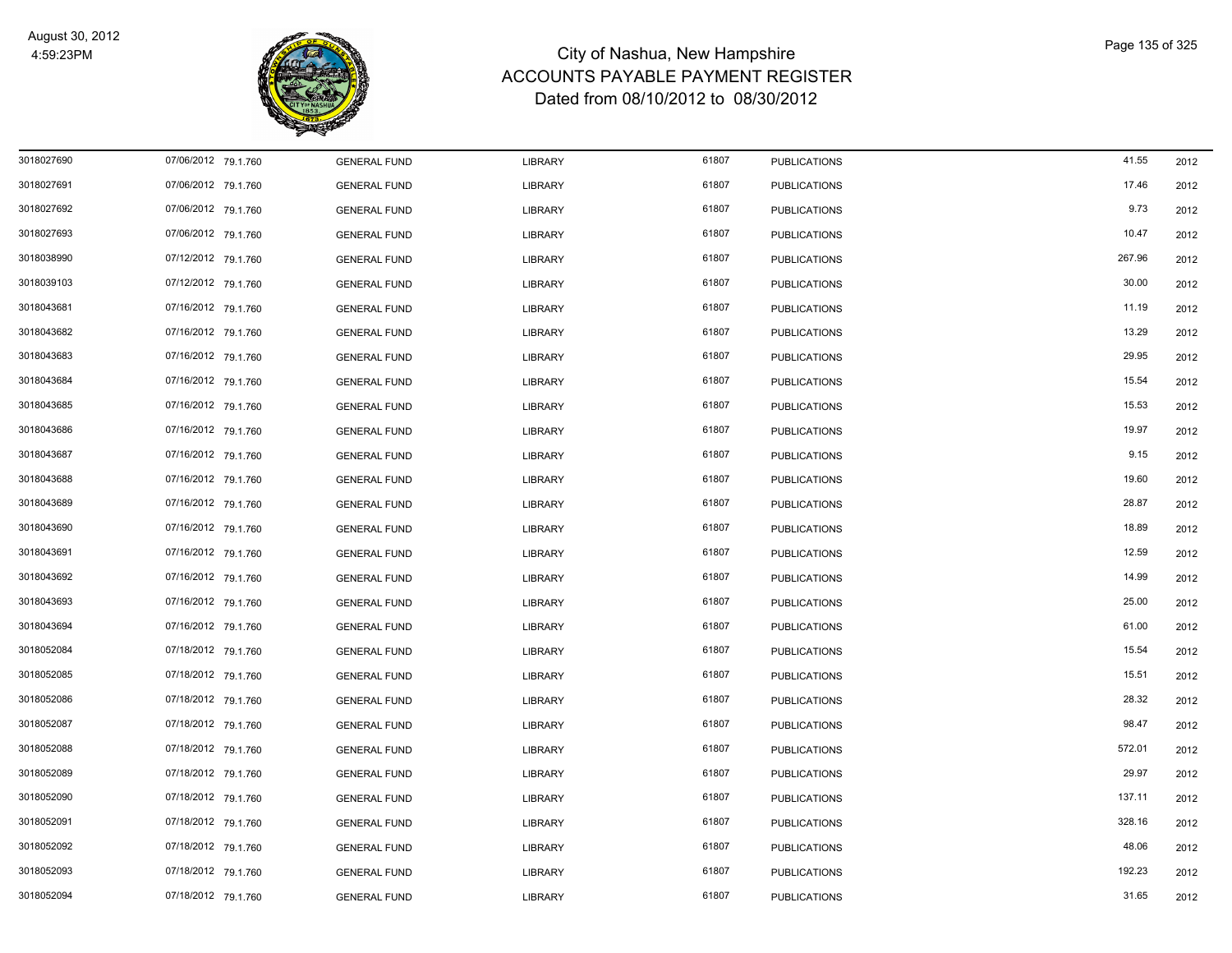

| 3018052095 | 07/18/2012 79.1.760 | <b>GENERAL FUND</b> | LIBRARY        | 61807 | <b>PUBLICATIONS</b> | 97.13  | 2012 |
|------------|---------------------|---------------------|----------------|-------|---------------------|--------|------|
| 3018052096 | 07/18/2012 79.1.760 | <b>GENERAL FUND</b> | LIBRARY        | 61807 | <b>PUBLICATIONS</b> | 43.65  | 2012 |
| 3018052097 | 07/18/2012 79.1.760 | <b>GENERAL FUND</b> | LIBRARY        | 61807 | <b>PUBLICATIONS</b> | 253.00 | 2012 |
| 3018052098 | 07/18/2012 79.1.760 | <b>GENERAL FUND</b> | LIBRARY        | 61807 | <b>PUBLICATIONS</b> | 48.15  | 2012 |
| 3018052099 | 07/18/2012 79.1.760 | <b>GENERAL FUND</b> | LIBRARY        | 61807 | <b>PUBLICATIONS</b> | 26.67  | 2012 |
| 3018052100 | 07/18/2012 79.1.760 | <b>GENERAL FUND</b> | LIBRARY        | 61807 | <b>PUBLICATIONS</b> | 135.84 | 2012 |
| 3018052101 | 07/18/2012 79.1.760 | <b>GENERAL FUND</b> | LIBRARY        | 61807 | <b>PUBLICATIONS</b> | 172.92 | 2012 |
| 3018052102 | 07/18/2012 79.1.760 | <b>GENERAL FUND</b> | LIBRARY        | 61807 | <b>PUBLICATIONS</b> | 11.56  | 2012 |
| 3018052103 | 07/18/2012 79.1.760 | <b>GENERAL FUND</b> | LIBRARY        | 61807 | <b>PUBLICATIONS</b> | 150.07 | 2012 |
| 3018052104 | 07/18/2012 79.1.760 | <b>GENERAL FUND</b> | LIBRARY        | 61807 | <b>PUBLICATIONS</b> | 379.94 | 2012 |
| 3018052105 | 07/18/2012 79.1.760 | <b>GENERAL FUND</b> | <b>LIBRARY</b> | 61807 | <b>PUBLICATIONS</b> | 93.08  | 2012 |
| 3018052106 | 07/18/2012 79.1.760 | <b>GENERAL FUND</b> | LIBRARY        | 61807 | <b>PUBLICATIONS</b> | 177.32 | 2012 |
| 3018063302 | 07/24/2012 79.1.760 | <b>GENERAL FUND</b> | LIBRARY        | 61807 | <b>PUBLICATIONS</b> | 14.96  | 2012 |
| 3018063303 | 07/24/2012 79.1.760 | <b>GENERAL FUND</b> | <b>LIBRARY</b> | 61807 | <b>PUBLICATIONS</b> | 29.39  | 2012 |
| 3018063304 | 07/24/2012 79.1.760 | <b>GENERAL FUND</b> | LIBRARY        | 61807 | <b>PUBLICATIONS</b> | 14.17  | 2012 |
| 3018063305 | 07/24/2012 79.1.760 | <b>GENERAL FUND</b> | LIBRARY        | 61807 | <b>PUBLICATIONS</b> | 12.75  | 2012 |
| 3018063306 | 07/18/2012 79.1.760 | <b>GENERAL FUND</b> | LIBRARY        | 61807 | <b>PUBLICATIONS</b> | 9.14   | 2012 |
| 3018063307 | 07/24/2012 79.1.760 | <b>GENERAL FUND</b> | LIBRARY        | 61807 | <b>PUBLICATIONS</b> | 37.45  | 2012 |
| 3018063308 | 07/24/2012 79.1.760 | <b>GENERAL FUND</b> | <b>LIBRARY</b> | 61807 | <b>PUBLICATIONS</b> | 9.73   | 2012 |
| 3018063309 | 07/24/2012 79.1.760 | <b>GENERAL FUND</b> | <b>LIBRARY</b> | 61807 | <b>PUBLICATIONS</b> | 10.87  | 2012 |
| 3018063310 | 07/24/2012 79.1.760 | <b>GENERAL FUND</b> | LIBRARY        | 61807 | <b>PUBLICATIONS</b> | 25.46  | 2012 |
| 3018063311 | 07/24/2012 79.1.760 | <b>GENERAL FUND</b> | <b>LIBRARY</b> | 61807 | <b>PUBLICATIONS</b> | 33.71  | 2012 |
| 3018063312 | 07/24/2012 79.1.760 | <b>GENERAL FUND</b> | LIBRARY        | 61807 | <b>PUBLICATIONS</b> | 21.35  | 2012 |
| 3018063313 | 07/24/2012 79.1.760 | <b>GENERAL FUND</b> | LIBRARY        | 61807 | <b>PUBLICATIONS</b> | 59.42  | 2012 |
| 3018063314 | 07/24/2012 79.1.760 | <b>GENERAL FUND</b> | LIBRARY        | 61807 | <b>PUBLICATIONS</b> | 31.14  | 2012 |
| 3018063315 | 07/24/2012 79.1.760 | <b>GENERAL FUND</b> | LIBRARY        | 61807 | <b>PUBLICATIONS</b> | 20.09  | 2012 |
| 3018071881 | 07/27/2012 79.1.760 | <b>GENERAL FUND</b> | LIBRARY        | 61807 | <b>PUBLICATIONS</b> | 14.43  | 2012 |
| 3018071882 | 07/27/2012 79.1.760 | <b>GENERAL FUND</b> | LIBRARY        | 61807 | <b>PUBLICATIONS</b> | 27.99  | 2012 |
| 3018071883 | 07/27/2012 79.1.760 | <b>GENERAL FUND</b> | LIBRARY        | 61807 | <b>PUBLICATIONS</b> | 181.42 | 2012 |
| 3018071884 | 07/27/2012 79.1.760 | <b>GENERAL FUND</b> | LIBRARY        | 61807 | <b>PUBLICATIONS</b> | 18.30  | 2012 |
| 3018071886 | 07/27/2012 79.1.760 | <b>GENERAL FUND</b> | <b>LIBRARY</b> | 61807 | <b>PUBLICATIONS</b> | 115.39 | 2012 |
|            |                     |                     |                |       |                     |        |      |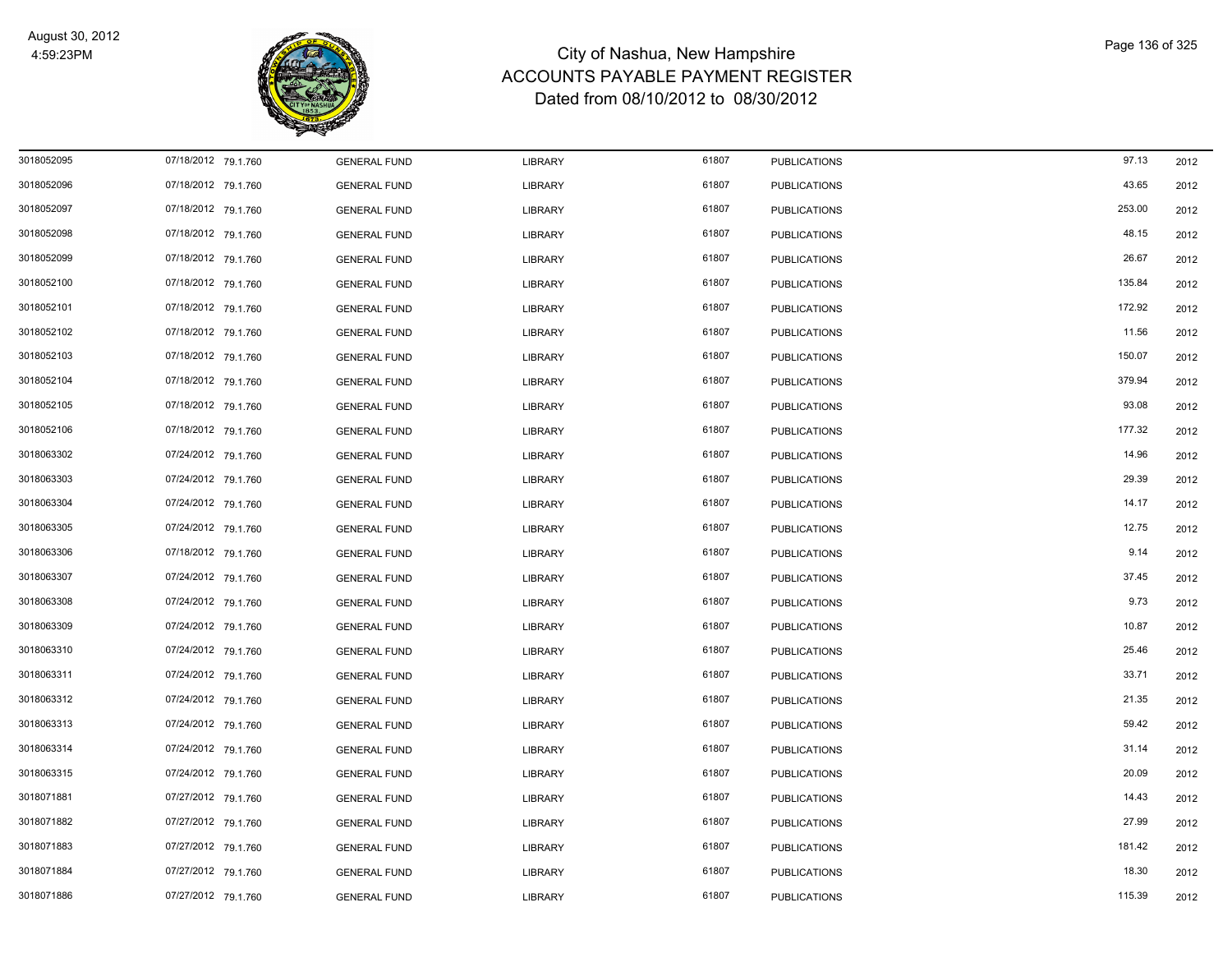

| 3018071887                        | 07/27/2012 79.1.760                                           | <b>GENERAL FUND</b>                               |                            | <b>LIBRARY</b>                        |                                               | 61807                | <b>PUBLICATIONS</b>                            |                                | 14.17                | 2012                              |
|-----------------------------------|---------------------------------------------------------------|---------------------------------------------------|----------------------------|---------------------------------------|-----------------------------------------------|----------------------|------------------------------------------------|--------------------------------|----------------------|-----------------------------------|
| 3018071888                        | 07/27/2012 79.1.760                                           | <b>GENERAL FUND</b>                               |                            | <b>LIBRARY</b>                        |                                               | 61807                | <b>PUBLICATIONS</b>                            |                                | 7.31                 | 2012                              |
| 3018071889                        | 07/27/2012 79.1.760                                           | <b>GENERAL FUND</b>                               |                            | LIBRARY                               |                                               | 61807                | <b>PUBLICATIONS</b>                            |                                | 14.17                | 2012                              |
| 3018071890                        | 07/27/2012 79.1.760                                           | <b>GENERAL FUND</b>                               |                            | <b>LIBRARY</b>                        |                                               | 61807                | <b>PUBLICATIONS</b>                            |                                | 75.90                | 2012                              |
| 3018071891                        | 07/27/2012 79.1.760                                           | <b>GENERAL FUND</b>                               |                            | LIBRARY                               |                                               | 61807                | <b>PUBLICATIONS</b>                            |                                | 16.35                | 2012                              |
| 3018071892                        | 07/27/2012 79.1.760                                           | <b>GENERAL FUND</b>                               |                            | <b>LIBRARY</b>                        |                                               | 61807                | <b>PUBLICATIONS</b>                            |                                | 5.19                 | 2012                              |
| 3018071893                        | 07/27/2012 79.1.760                                           | <b>GENERAL FUND</b>                               |                            | <b>LIBRARY</b>                        |                                               | 61807                | <b>PUBLICATIONS</b>                            |                                | 73.13                | 2012                              |
| Total:                            | 209374                                                        |                                                   | Payment Amount: \$5,597.62 |                                       |                                               |                      |                                                | Amount:                        | \$5,597.62           |                                   |
| <b>Payment Type</b><br><b>SYS</b> | <b>Payment Number</b><br>209375                               | <b>Payment Date</b>                               | Vendor#<br>10184           |                                       | <b>Vendor Name</b><br><b>BASF CORPORATION</b> |                      |                                                | Payee Name<br><b>BASF CORP</b> |                      |                                   |
|                                   |                                                               | 08/23/2012                                        |                            |                                       |                                               |                      |                                                |                                |                      |                                   |
| <u> Invoice #</u><br>132054907    | <b>Invoice Date Accounting Unit</b><br>07/12/2012 69.6200.670 | <b>Fund Description</b><br><b>WASTEWATER FUND</b> |                            | <b>Dept Description</b><br>WASTEWATER |                                               | <u>Acct</u><br>61156 | <b>Account Description</b><br><b>CHEMICALS</b> |                                | Dist Amt<br>4,739.04 | $\underline{\mathsf{FY}}$<br>2012 |
| Total:                            | 209375                                                        |                                                   | Payment Amount: \$4,739.04 |                                       |                                               |                      |                                                | Amount:                        | \$4,739.04           |                                   |
| <b>Payment Type</b>               | <b>Payment Number</b>                                         | <b>Payment Date</b>                               | Vendor#                    |                                       | <b>Vendor Name</b>                            |                      |                                                | Payee Name                     |                      |                                   |
| <b>SYS</b>                        | 209376                                                        | 08/23/2012                                        | 10186                      |                                       | <b>BASS FIRST AID SERVICE CO</b>              |                      |                                                | <b>BASS FIRST AID SERVICE</b>  |                      |                                   |
| Invoice #                         | <b>Invoice Date Accounting Unit</b>                           | <b>Fund Description</b>                           |                            | <b>Dept Description</b>               |                                               | <u>Acct</u>          | <b>Account Description</b>                     |                                | Dist Amt             | $\underline{FY}$                  |
| 021861                            | 07/20/2012 61.1.670                                           | <b>GENERAL FUND</b>                               |                            | <b>STREETS</b>                        |                                               | 61142                | MEDICAL SUPPLIES                               |                                | 229.40               | 2012                              |
| Total:                            | 209376                                                        |                                                   | Payment Amount: \$229.40   |                                       |                                               |                      |                                                | Amount:                        | \$229.40             |                                   |
| <b>Payment Type</b>               | <b>Payment Number</b>                                         | <b>Payment Date</b>                               | Vendor#                    |                                       | <b>Vendor Name</b>                            |                      |                                                |                                |                      |                                   |
| <b>SYS</b>                        | 209377                                                        | 08/23/2012                                        | 12379                      |                                       | <b>BATTERIES PLUS</b>                         |                      |                                                |                                |                      |                                   |
| Invoice #                         | <b>Invoice Date Accounting Unit</b>                           | <b>Fund Description</b>                           |                            | <b>Dept Description</b>               |                                               | <u>Acct</u>          | <b>Account Description</b>                     |                                | Dist Amt             | $\underline{FY}$                  |
| 100869-01                         | 07/24/2012 52.1.620                                           | <b>GENERAL FUND</b>                               |                            | <b>FIRE</b>                           |                                               | 54487                | <b>EQUIPMENT REPAIRS &amp;</b><br>MAINTENANCE  |                                | 179.94               | 2012                              |
| Total:                            | 209377                                                        |                                                   | Payment Amount: \$179.94   |                                       |                                               |                      |                                                | Amount:                        | \$179.94             |                                   |
| <b>Payment Type</b>               | <b>Payment Number</b>                                         | <b>Payment Date</b>                               | Vendor#                    |                                       | <b>Vendor Name</b>                            |                      |                                                |                                |                      |                                   |
| <b>SYS</b>                        | 209378                                                        | 08/23/2012                                        | 12391                      |                                       | <b>BELLETETES INC</b>                         |                      |                                                |                                |                      |                                   |
| <u> Invoice #</u>                 | <b>Invoice Date Accounting Unit</b>                           | <b>Fund Description</b>                           |                            | <b>Dept Description</b>               |                                               | <u>Acct</u>          | <b>Account Description</b>                     | <b>Activity</b>                | Dist Amt             | <u>FY</u>                         |
| 4582503                           | 07/02/2012 61.1.675                                           | <b>GENERAL FUND</b>                               |                            | <b>STREETS</b>                        |                                               | 61560                | <b>CONSTRUCTION MATERIALS</b>                  |                                | 35.65                | 2012                              |
|                                   |                                                               |                                                   |                            |                                       |                                               |                      |                                                |                                |                      |                                   |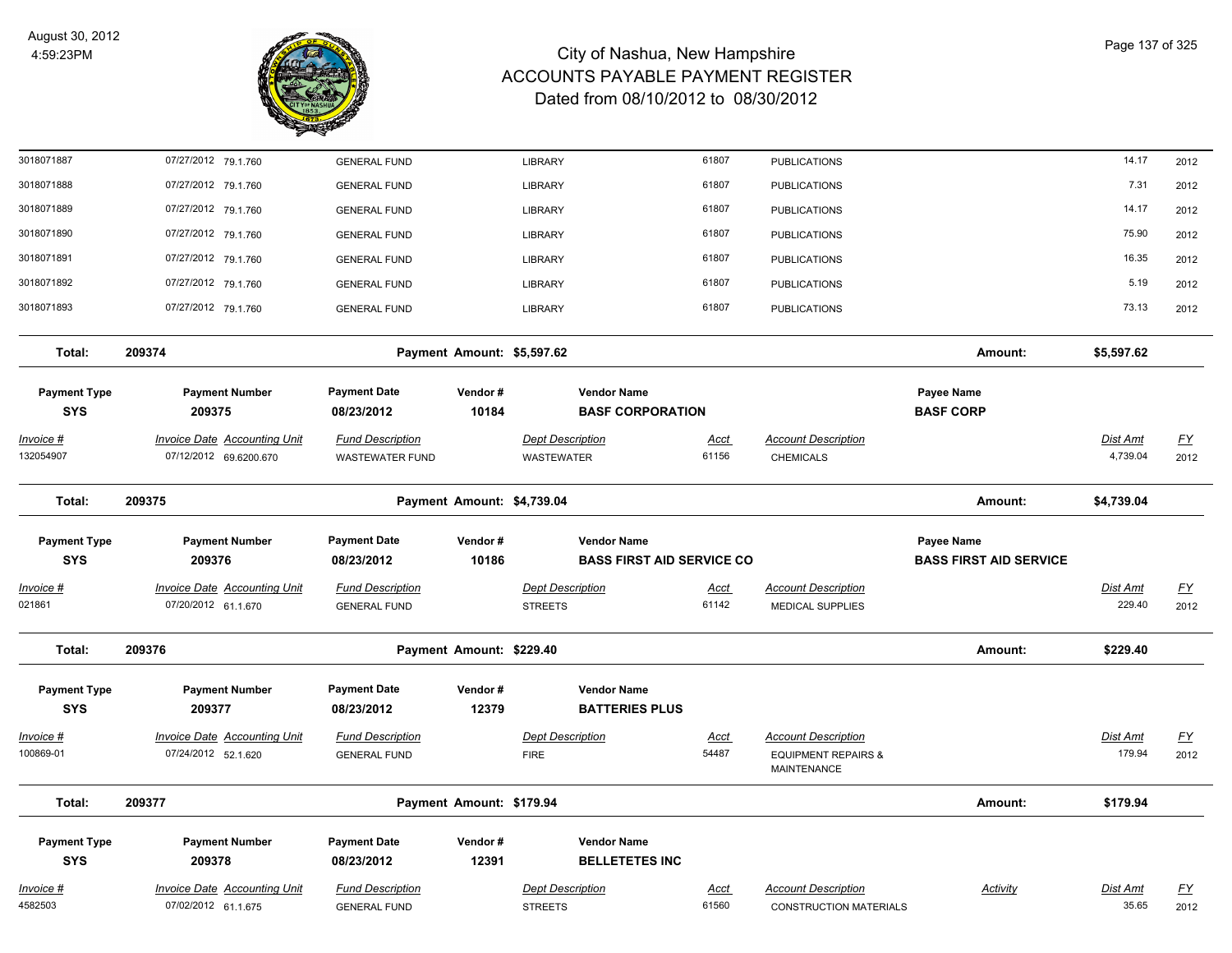

| 4582678 | 07/03/2012 61.1001   | CAPITAL IMPROVEMENTS                          | STREETS-CAP IMP                          | 81100 | CAPITAL IMPROVEMENTS                              | 1000 | 178.38 | 2012 |
|---------|----------------------|-----------------------------------------------|------------------------------------------|-------|---------------------------------------------------|------|--------|------|
| 4582695 | 07/03/2012 61.1.670  | <b>GENERAL FUND</b>                           | <b>STREETS</b>                           | 71025 | <b>SMALL TOOLS</b>                                |      | 40.82  | 2012 |
| 4582705 | 07/03/2012 61.1001   | <b>CAPITAL IMPROVEMENTS</b>                   | STREETS-CAP IMP                          | 81100 | <b>CAPITAL IMPROVEMENTS</b>                       | 1000 | 13.50  | 2012 |
| 4582986 | 07/05/2012 61.1001   | CAPITAL IMPROVEMENTS                          | STREETS-CAP IMP                          | 81100 | CAPITAL IMPROVEMENTS                              | 1000 | 184.41 | 2012 |
| 4582987 | 07/05/2012 61.1001   | <b>CAPITAL IMPROVEMENTS</b>                   | STREETS-CAP IMP                          | 81100 | <b>CAPITAL IMPROVEMENTS</b>                       | 1000 | 8.49   | 2012 |
| 4584286 | 07/11/2012 61.1001   | <b>CAPITAL IMPROVEMENTS</b>                   | STREETS-CAP IMP                          | 81100 | <b>CAPITAL IMPROVEMENTS</b>                       | 1000 | 37.06  | 2012 |
| 4584316 | 07/11/2012 61.1001   | CAPITAL IMPROVEMENTS                          | STREETS-CAP IMP                          | 81100 | CAPITAL IMPROVEMENTS                              | 1000 | 70.32  | 2012 |
| 4584493 | 07/12/2012 61.1.670  | <b>GENERAL FUND</b>                           | <b>STREETS</b>                           | 54280 | <b>BUILDING/GROUNDS</b>                           |      | 31.49  | 2012 |
| 4584495 | 07/12/2012 61.1.670  | <b>GENERAL FUND</b>                           | <b>STREETS</b>                           | 71025 | <b>MAINTENANCE</b><br><b>SMALL TOOLS</b>          |      | 80.97  | 2012 |
| 4584550 | 07/12/2012 TF77.7050 | <b>HOLMAN STADIUM</b>                         | <b>HOLMAN STADIUM</b>                    | 54280 | <b>BUILDING/GROUNDS</b>                           |      | 91.90  | 2012 |
| 4584755 | 07/13/2012 61.1.670  | <b>IMPROVEMNTS ETF</b><br><b>GENERAL FUND</b> | <b>IMPROVEMNTS ETF</b><br><b>STREETS</b> | 71025 | MAINTENANCE<br>SMALL TOOLS                        |      | 51.27  | 2012 |
| 4584764 | 07/13/2012 61.1.670  | <b>GENERAL FUND</b>                           | <b>STREETS</b>                           | 54280 | <b>BUILDING/GROUNDS</b>                           |      | 9.89   | 2012 |
| 4584820 | 07/13/2012 61.1001   | <b>CAPITAL IMPROVEMENTS</b>                   | STREETS-CAP IMP                          | 81100 | <b>MAINTENANCE</b><br><b>CAPITAL IMPROVEMENTS</b> | 1000 | 15.16  | 2012 |
| 4584831 | 07/13/2012 77.1.650  | <b>GENERAL FUND</b>                           | PARKS & RECREATION                       | 54280 | <b>BUILDING/GROUNDS</b>                           |      | 111.48 | 2012 |
| 4585061 | 07/14/2012 61.1001   | <b>CAPITAL IMPROVEMENTS</b>                   | STREETS-CAP IMP                          | 81100 | MAINTENANCE<br><b>CAPITAL IMPROVEMENTS</b>        | 1000 | 17.98  | 2012 |
| 4585417 | 07/16/2012 61.1001   | CAPITAL IMPROVEMENTS                          | STREETS-CAP IMP                          | 81100 | CAPITAL IMPROVEMENTS                              | 1000 | 97.46  | 2012 |
| 4585505 | 07/17/2012 61.1.675  | <b>GENERAL FUND</b>                           | <b>STREETS</b>                           | 61299 | MISCELLANEOUS SUPPLIES                            |      | 9.25   | 2012 |
| 4585601 | 07/17/2012 52.1.630  | <b>GENERAL FUND</b>                           | <b>FIRE</b>                              | 61799 | <b>VEHICLE PARTS &amp; SUPPLIES</b>               |      | 5.39   | 2012 |
| 4585780 | 07/18/2012 61.1.670  | <b>GENERAL FUND</b>                           | <b>STREETS</b>                           | 71900 | OFFICE EQUIPMENT                                  |      | 7.49   | 2012 |
| 4586003 | 07/19/2012 52.1.630  | <b>GENERAL FUND</b>                           | <b>FIRE</b>                              | 61799 | <b>VEHICLE PARTS &amp; SUPPLIES</b>               |      | 6.54   | 2012 |
| 4586064 | 07/19/2012 50.1.500  | <b>GENERAL FUND</b>                           | <b>POLICE</b>                            | 61799 | <b>VEHICLE PARTS &amp; SUPPLIES</b>               |      | 10.77  | 2012 |
| 4586131 | 07/20/2012 61.1.705  | <b>GENERAL FUND</b>                           | <b>STREETS</b>                           | 61562 | <b>STRIPING MATERIALS</b>                         |      | 91.77  | 2012 |
| 4586193 | 07/20/2012 61.1001   | <b>CAPITAL IMPROVEMENTS</b>                   | STREETS-CAP IMP                          | 81100 | <b>CAPITAL IMPROVEMENTS</b>                       | 1000 | 19.60  | 2012 |
| 4586374 | 07/21/2012 61.1001   | <b>CAPITAL IMPROVEMENTS</b>                   | STREETS-CAP IMP                          | 81100 | <b>CAPITAL IMPROVEMENTS</b>                       | 1000 | 2.32   | 2012 |
| 4586880 | 07/12/2012 61.1001   | CAPITAL IMPROVEMENTS                          | STREETS-CAP IMP                          | 81100 | CAPITAL IMPROVEMENTS                              | 1000 | 39.82  | 2012 |
| 4587100 | 07/24/2012 52.1.620  | <b>GENERAL FUND</b>                           | <b>FIRE</b>                              | 61299 | MISCELLANEOUS SUPPLIES                            |      | 15.36  | 2012 |
| 4587114 | 07/25/2012 61.1.670  | <b>GENERAL FUND</b>                           | <b>STREETS</b>                           | 71025 | <b>SMALL TOOLS</b>                                |      | 77.38  | 2012 |
| 4587519 | 07/26/2012 52.1.630  | <b>GENERAL FUND</b>                           | <b>FIRE</b>                              | 61799 | <b>VEHICLE PARTS &amp; SUPPLIES</b>               |      | 8.60   | 2012 |
| 4587658 | 07/27/2012 52.1.630  | <b>GENERAL FUND</b>                           | <b>FIRE</b>                              | 61799 | <b>VEHICLE PARTS &amp; SUPPLIES</b>               |      | 2.67   | 2012 |
| 4588052 | 07/30/2012 61.1001   | CAPITAL IMPROVEMENTS                          | STREETS-CAP IMP                          | 81100 | CAPITAL IMPROVEMENTS                              | 1000 | 43.79  | 2012 |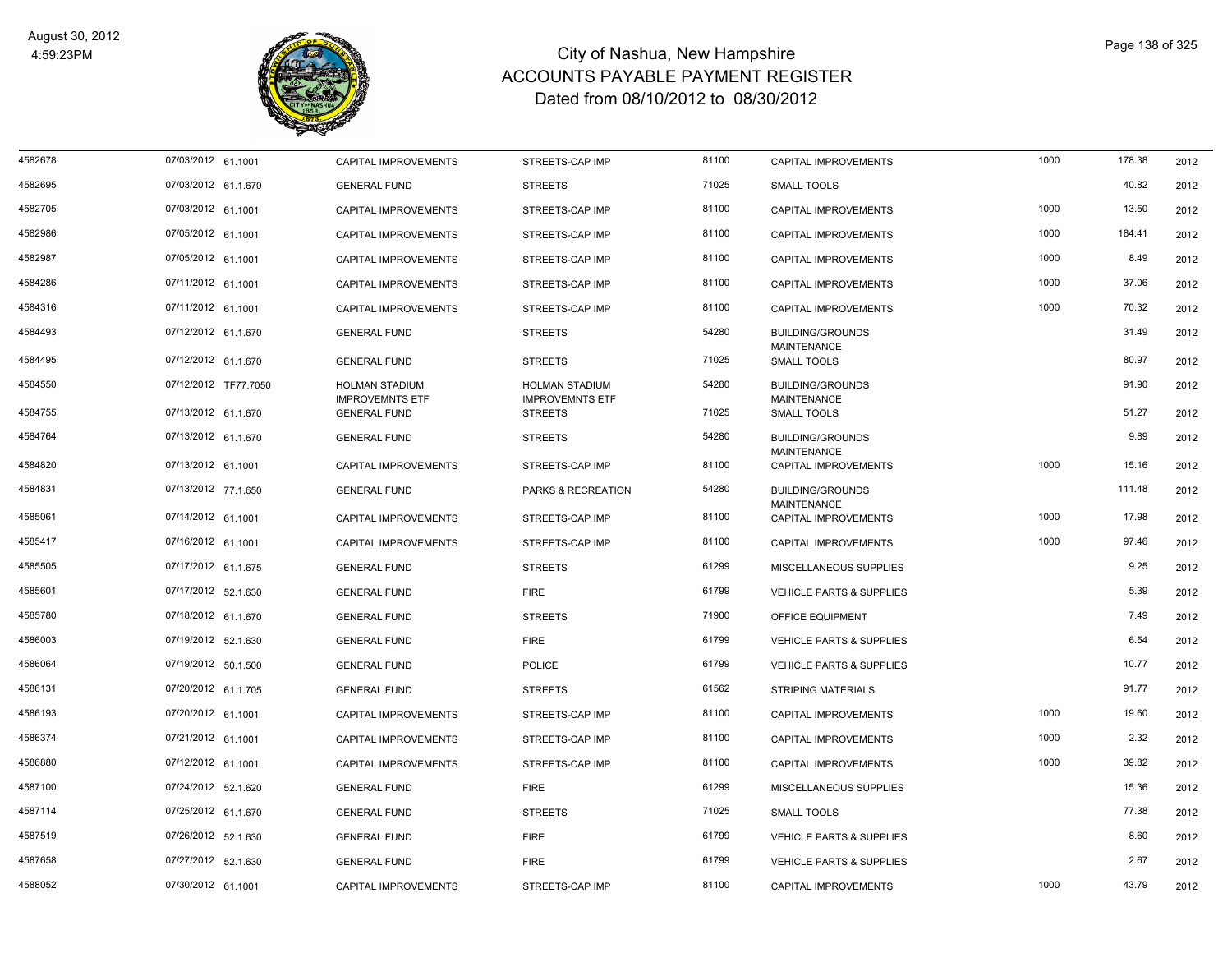

| Total:                         | 209381                                                      |                                                | Payment Amount: \$465.00   |                                          |                      |                                                              | Amount: | \$465.00           |                          |
|--------------------------------|-------------------------------------------------------------|------------------------------------------------|----------------------------|------------------------------------------|----------------------|--------------------------------------------------------------|---------|--------------------|--------------------------|
| Invoice #<br>8/11/12-SHOW DATE | <b>Invoice Date Accounting Unit</b><br>08/11/2012 TF77.7551 | <b>Fund Description</b><br>P&R-SUMMERFUN       |                            | <b>Dept Description</b><br>P&R-SUMMERFUN | <u>Acct</u><br>55654 | <b>Account Description</b><br><b>CONCERTS</b>                |         | Dist Amt<br>465.00 | <u>FY</u><br>2012        |
| <b>SYS</b>                     | 209381                                                      | 08/23/2012                                     | 14782                      | <b>BJ HICKMAN MAGIC SHOWS</b>            |                      |                                                              |         |                    |                          |
| <b>Payment Type</b>            | <b>Payment Number</b>                                       | <b>Payment Date</b>                            | Vendor#                    | <b>Vendor Name</b>                       |                      |                                                              |         |                    |                          |
| Total:                         | 209380                                                      |                                                | Payment Amount: \$4.63     |                                          |                      |                                                              | Amount: | \$4.63             |                          |
| Invoice #<br>5029389           | <b>Invoice Date Accounting Unit</b><br>07/23/2012 50.1.500  | <b>Fund Description</b><br><b>GENERAL FUND</b> |                            | <b>Dept Description</b><br>POLICE        | <u>Acct</u><br>61799 | <b>Account Description</b><br>VEHICLE PARTS & SUPPLIES       |         | Dist Amt<br>4.63   | $\underline{FY}$<br>2012 |
| <b>SYS</b>                     | 209380                                                      | 08/23/2012                                     | 12402                      | <b>BEST FORD</b>                         |                      |                                                              |         |                    |                          |
| <b>Payment Type</b>            | <b>Payment Number</b>                                       | <b>Payment Date</b>                            | Vendor#                    | <b>Vendor Name</b>                       |                      |                                                              |         |                    |                          |
| Total:                         | 209379                                                      |                                                | Payment Amount: \$473.00   |                                          |                      |                                                              | Amount: | \$473.00           |                          |
| 34778                          | 07/25/2012 50.1.500                                         | <b>GENERAL FUND</b>                            |                            | <b>POLICE</b>                            | 61107                | <b>CLOTHING &amp; UNIFORMS</b>                               |         | 150.00             | 2012                     |
| 34776                          | 07/25/2012 50.1.500                                         | <b>GENERAL FUND</b>                            |                            | <b>POLICE</b>                            | 61107                | <b>CLOTHING &amp; UNIFORMS</b>                               |         | 165.00             | 2012                     |
| 34763                          | 07/23/2012 50.1.500                                         | <b>GENERAL FUND</b>                            |                            | <b>POLICE</b>                            | 61107                | <b>CLOTHING &amp; UNIFORMS</b>                               |         | 43.00              | 2012                     |
| 34754                          | 07/20/2012 50.1.500                                         | <b>GENERAL FUND</b>                            |                            | POLICE                                   | 61107                | <b>CLOTHING &amp; UNIFORMS</b>                               |         | 105.00             | 2012                     |
| <u>Invoice #</u><br>34751      | <b>Invoice Date Accounting Unit</b><br>07/20/2012 50.1.500  | <b>Fund Description</b><br><b>GENERAL FUND</b> |                            | <b>Dept Description</b><br>POLICE        | <u>Acct</u><br>61107 | <b>Account Description</b><br><b>CLOTHING &amp; UNIFORMS</b> |         | Dist Amt<br>10.00  | <u>FY</u><br>2012        |
| <b>SYS</b>                     | 209379                                                      | 08/23/2012                                     | 12395                      | <b>BENS UNIFORMS</b>                     |                      |                                                              |         |                    |                          |
| <b>Payment Type</b>            | <b>Payment Number</b>                                       | <b>Payment Date</b>                            | Vendor#                    | <b>Vendor Name</b>                       |                      |                                                              |         |                    |                          |
| Total:                         | 209378                                                      |                                                | Payment Amount: \$1,547.39 |                                          |                      |                                                              | Amount: | \$1,547.39         |                          |
| 5485790                        | 07/18/2012 61.1001                                          | CAPITAL IMPROVEMENTS                           |                            | STREETS-CAP IMP                          | 81100                | <b>CAPITAL IMPROVEMENTS</b>                                  | 1000    | 34.07              | 2012                     |
| 4588794                        | 08/02/2012 52.1.720                                         | <b>GENERAL FUND</b>                            |                            | <b>FIRE</b>                              | 61499                | <b>GENERAL BUILDING</b><br><b>SUPPLIES</b>                   |         | 9.88               | 2012                     |
| 4588406                        | 07/31/2012 52.1.720                                         | <b>GENERAL FUND</b>                            |                            | <b>FIRE</b>                              | 61499                | <b>GENERAL BUILDING</b><br><b>SUPPLIES</b>                   |         | 15.28              | 2012                     |
| 4588319                        | 07/31/2012 61.1001                                          | CAPITAL IMPROVEMENTS                           |                            | STREETS-CAP IMP                          | 81100                | CAPITAL IMPROVEMENTS                                         | 1000    | 3.45               | 2012                     |
| 4588262                        | 07/31/2012 61.1.670                                         | <b>GENERAL FUND</b>                            |                            | <b>STREETS</b>                           | 61299                | MISCELLANEOUS SUPPLIES                                       |         | 67.73              | 2012                     |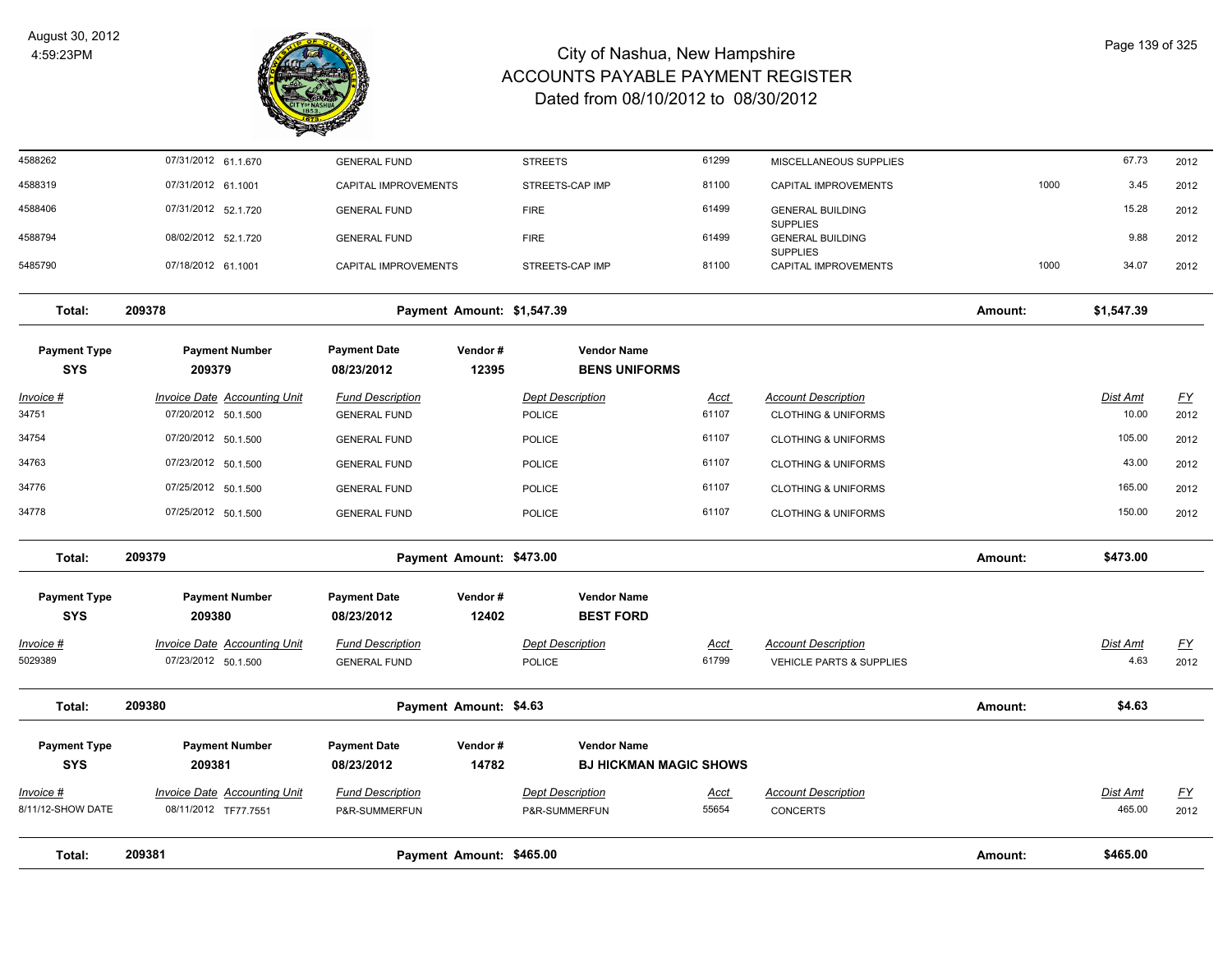

| <b>Payment Type</b><br><b>SYS</b> | <b>Payment Number</b><br>209382                            | <b>Payment Date</b><br>08/23/2012                 | Vendor#<br>13990           | <b>Vendor Name</b><br><b>AUBUCHON HARDWARE</b>   |                                |                                                                      | Payee Name<br><b>BLUE TARP FINANCIAL</b> |                           |                          |
|-----------------------------------|------------------------------------------------------------|---------------------------------------------------|----------------------------|--------------------------------------------------|--------------------------------|----------------------------------------------------------------------|------------------------------------------|---------------------------|--------------------------|
| Invoice #<br>199176               | <b>Invoice Date Accounting Unit</b><br>08/13/2012 61.1.670 | <b>Fund Description</b><br><b>GENERAL FUND</b>    |                            | <b>Dept Description</b><br><b>STREETS</b>        | Acct<br>54280                  | <b>Account Description</b><br><b>BUILDING/GROUNDS</b><br>MAINTENANCE |                                          | Dist Amt<br>14.32         | <u>FY</u><br>2012        |
| Total:                            | 209382                                                     |                                                   | Payment Amount: \$14.32    |                                                  |                                |                                                                      | Amount:                                  | \$14.32                   |                          |
| <b>Payment Type</b><br><b>SYS</b> | <b>Payment Number</b><br>209383                            | <b>Payment Date</b><br>08/23/2012                 | Vendor#<br>14032           | <b>Vendor Name</b>                               | <b>BOBCAT OF NEW HAMPSHIRE</b> |                                                                      |                                          |                           |                          |
| Invoice #<br>E19628               | <b>Invoice Date Accounting Unit</b><br>08/09/2012 61.1.700 | <b>Fund Description</b><br><b>GENERAL FUND</b>    |                            | <b>Dept Description</b><br><b>STREETS</b>        | Acct<br>61705                  | <b>Account Description</b><br><b>TIRES</b>                           |                                          | <b>Dist Amt</b><br>792.12 | <u>FY</u><br>2012        |
| Total:                            | 209383                                                     |                                                   | Payment Amount: \$792.12   |                                                  |                                |                                                                      | Amount:                                  | \$792.12                  |                          |
| <b>Payment Type</b><br><b>SYS</b> | <b>Payment Number</b><br>209384                            | <b>Payment Date</b><br>08/23/2012                 | Vendor#<br>14057           | <b>Vendor Name</b><br><b>BROX INDUSTRIES INC</b> |                                |                                                                      |                                          |                           |                          |
| Invoice #<br>350081               | Invoice Date Accounting Unit<br>07/20/2012 69.6200.540     | <b>Fund Description</b><br><b>WASTEWATER FUND</b> |                            | Dept Description<br><b>WASTEWATER</b>            | Acct<br>54300                  | <b>Account Description</b><br>SEWER MAINTENANCE                      |                                          | Dist Amt<br>100.00        | $\underline{FY}$<br>2012 |
| 350799                            | 07/26/2012 69.6200.540                                     | <b>WASTEWATER FUND</b>                            |                            | <b>WASTEWATER</b>                                | 54300                          | SEWER MAINTENANCE                                                    |                                          | 2,431.44                  | 2012                     |
| 350799                            | 07/26/2012 61.1.675                                        | <b>GENERAL FUND</b>                               |                            | <b>STREETS</b>                                   | 61507                          | <b>ASPHALT</b>                                                       |                                          | 73.44                     | 2012                     |
| 350821                            | 07/26/2012 61.1.675                                        | <b>GENERAL FUND</b>                               |                            | <b>STREETS</b>                                   | 61535                          | GRAVEL/LOAM                                                          |                                          | 48.07                     | 2012                     |
| 350856                            | 07/26/2012 69.6200.540                                     | <b>WASTEWATER FUND</b>                            |                            | <b>WASTEWATER</b>                                | 54300                          | SEWER MAINTENANCE                                                    |                                          | 50.00                     | 2012                     |
| Total:                            | 209384                                                     |                                                   | Payment Amount: \$2,702.95 |                                                  |                                |                                                                      | Amount:                                  | \$2,702.95                |                          |
| <b>Payment Type</b><br><b>SYS</b> | <b>Payment Number</b><br>209385                            | <b>Payment Date</b><br>08/23/2012                 | Vendor#<br>11893           | <b>Vendor Name</b><br><b>STEPHEN CAMARDA</b>     |                                |                                                                      |                                          |                           |                          |
| Invoice #<br>050212.D.9.34        | <b>Invoice Date Accounting Unit</b><br>06/11/2012 77.1.655 | <b>Fund Description</b><br><b>GENERAL FUND</b>    |                            | <b>Dept Description</b><br>PARKS & RECREATION    | <u>Acct</u><br>55654           | <b>Account Description</b><br><b>CONCERTS</b>                        |                                          | <b>Dist Amt</b><br>750.00 | <u>FY</u><br>2012        |
| 062212.D.5.16 7/4/12              | 07/04/2012 TF77.7551                                       | P&R-SUMMERFUN                                     |                            | P&R-SUMMERFUN                                    | 55650                          | <b>ENRICHMENT PROGRAMS</b>                                           |                                          | 850.00                    | 2012                     |
| Total:                            | 209385                                                     |                                                   | Payment Amount: \$1,600.00 |                                                  |                                |                                                                      | Amount:                                  | \$1,600.00                |                          |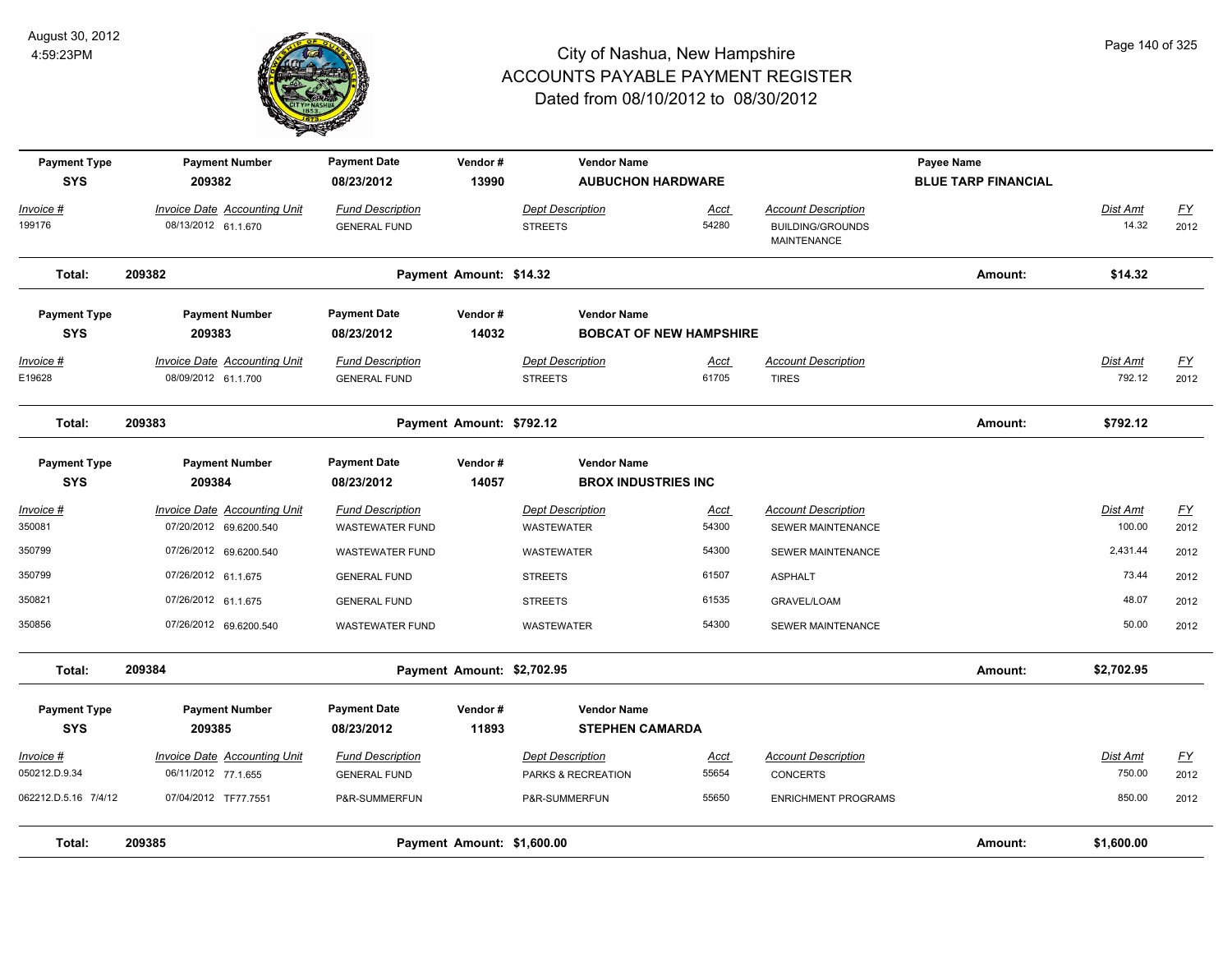

| <b>Payment Type</b> | <b>Payment Number</b>               | <b>Payment Date</b>                                         | Vendor#                    | <b>Vendor Name</b>                                  |             |                                                                      |                       |                 |                  |
|---------------------|-------------------------------------|-------------------------------------------------------------|----------------------------|-----------------------------------------------------|-------------|----------------------------------------------------------------------|-----------------------|-----------------|------------------|
| <b>SYS</b>          | 209386                              | 08/23/2012                                                  | 14757                      | <b>CARAMBA SKILLS CAMP</b>                          |             |                                                                      |                       |                 |                  |
| Invoice #           | Invoice Date Accounting Unit        | <b>Fund Description</b>                                     |                            | <b>Dept Description</b>                             | Acct        | <b>Account Description</b>                                           |                       | Dist Amt        | $\underline{FY}$ |
| SOC <sub>1</sub>    | 08/08/2012 77.2503                  | PARKS & REC PROGRAMS<br><b>FUND</b>                         |                            | PARKS & REC PROGRAMS                                | 51400       | WAGES TEMP-SEASONAL                                                  |                       | 2,825.00        | 2012             |
| SOC2                | 08/08/2012 77.2503                  | PARKS & REC PROGRAMS<br><b>FUND</b>                         |                            | PARKS & REC PROGRAMS                                | 51400       | WAGES TEMP-SEASONAL                                                  |                       | 341.00          | 2012             |
| Total:              | 209386                              |                                                             | Payment Amount: \$3,166.00 |                                                     |             |                                                                      | Amount:               | \$3,166.00      |                  |
| <b>Payment Type</b> | <b>Payment Number</b>               | <b>Payment Date</b>                                         | Vendor#                    | <b>Vendor Name</b>                                  |             |                                                                      |                       |                 |                  |
| <b>SYS</b>          | 209387                              | 08/23/2012                                                  | 12470                      | <b>CAREER CONNECTIONS</b>                           |             |                                                                      |                       |                 |                  |
| <u>Invoice #</u>    | <b>Invoice Date Accounting Unit</b> | <b>Fund Description</b>                                     |                            | <b>Dept Description</b>                             | <u>Acct</u> | <b>Account Description</b>                                           | <b>Activity</b>       | <b>Dist Amt</b> | <u>FY</u>        |
| 35648               | 07/23/2012 22.5010                  | CAP PROJECTS-INFO                                           |                            | CAPITAL PROJECTS-INFO                               | 81342       | <b>COMPUTER SOFTWARE &amp;</b>                                       | 1010.22.01.30         | 857.38          | 2012             |
| 35669               | 07/31/2012 22.5010                  | <b>TECHNOLOGY</b><br>CAP PROJECTS-INFO<br><b>TECHNOLOGY</b> |                            | <b>TECH</b><br>CAPITAL PROJECTS-INFO<br><b>TECH</b> | 81342       | <b>HARDWARE</b><br><b>COMPUTER SOFTWARE &amp;</b><br><b>HARDWARE</b> | 1010.22.01.30         | 820.56          | 2012             |
| 35691               | 08/07/2012 22.5010                  | CAP PROJECTS-INFO<br><b>TECHNOLOGY</b>                      |                            | CAPITAL PROJECTS-INFO<br><b>TECH</b>                | 81342       | <b>COMPUTER SOFTWARE &amp;</b><br><b>HARDWARE</b>                    | 1010.22.01.30         | 820.56          | 2012             |
| Total:              | 209387                              |                                                             | Payment Amount: \$2,498.50 |                                                     |             |                                                                      | Amount:               | \$2,498.50      |                  |
| <b>Payment Type</b> | <b>Payment Number</b>               | <b>Payment Date</b>                                         | Vendor#                    | <b>Vendor Name</b>                                  |             |                                                                      |                       |                 |                  |
| <b>SYS</b>          | 209388                              | 08/23/2012                                                  | 12476                      | <b>CARPARTS OF NASHUA</b>                           |             |                                                                      |                       |                 |                  |
| Invoice #           | Invoice Date Accounting Unit        | <b>Fund Description</b>                                     |                            | <b>Dept Description</b>                             | Acct        | <b>Account Description</b>                                           |                       | Dist Amt        | <u>FY</u>        |
| D552569             | 08/08/2012 50.4020                  | POLICE DRUG ENFORCEMENT<br><b>FUND</b>                      |                            | POLICE DRUG<br><b>ENFORCEMENT FUND</b>              | 61799       | VEHICLE PARTS & SUPPLIES                                             |                       | 19.36           | 2012             |
| D552723             | 08/08/2012 50.4020                  | POLICE DRUG ENFORCEMENT                                     |                            | POLICE DRUG                                         | 61799       | VEHICLE PARTS & SUPPLIES                                             |                       | 13.16           | 2012             |
| D553274             | 08/13/2012 50.1.500                 | <b>FUND</b><br><b>GENERAL FUND</b>                          |                            | <b>ENFORCEMENT FUND</b><br><b>POLICE</b>            | 61799       | VEHICLE PARTS & SUPPLIES                                             |                       | 202.26          | 2012             |
| Total:              | 209388                              |                                                             | Payment Amount: \$234.78   |                                                     |             |                                                                      | Amount:               | \$234.78        |                  |
| <b>Payment Type</b> | <b>Payment Number</b>               | <b>Payment Date</b>                                         | Vendor#                    | <b>Vendor Name</b>                                  |             |                                                                      | <b>Payee Name</b>     |                 |                  |
| <b>SYS</b>          | 209389                              | 08/23/2012                                                  | 12489                      | <b>CDW GOVERNMENT INC</b>                           |             |                                                                      | <b>CDW GOVERNMENT</b> |                 |                  |
| Invoice #           | <b>Invoice Date Accounting Unit</b> | <b>Fund Description</b>                                     |                            | <b>Dept Description</b>                             | <u>Acct</u> | <b>Account Description</b>                                           |                       | Dist Amt        | <u>FY</u>        |
| N089561             | 07/16/2012 22.1.500                 | <b>GENERAL FUND</b>                                         |                            | INFORMATION TECHNOLOGY                              | 71228       | COMPUTER SOFTWARE                                                    |                       | 447.00          | 2012             |
| N089561             | 07/16/2012 22.1.500                 | <b>GENERAL FUND</b>                                         |                            | INFORMATION TECHNOLOGY                              | 61607       | <b>COMPUTER SUPPLIES</b>                                             |                       | 33.81           | 2012             |
| N156209             | 07/18/2012 22.1.500                 | <b>GENERAL FUND</b>                                         |                            | <b>INFORMATION TECHNOLOGY</b>                       | 61607       | <b>COMPUTER SUPPLIES</b>                                             |                       | 12.41           | 2012             |
| N203642             | 07/18/2012 22.1.535                 | <b>GENERAL FUND</b>                                         |                            | <b>INFORMATION TECHNOLOGY</b>                       | 54407       | SOFTWARE MAINTENANCE                                                 |                       | 679.50          | 2012             |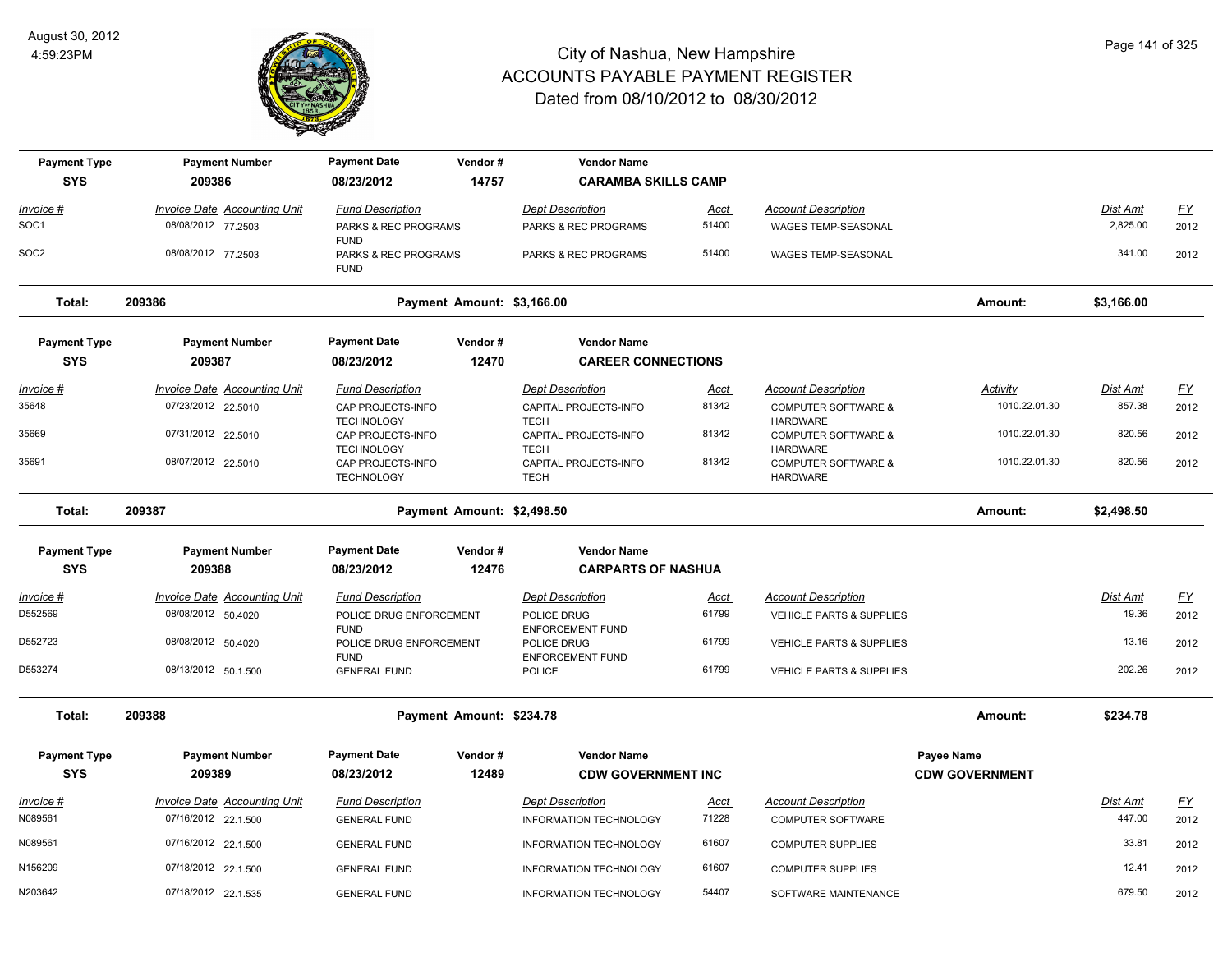

N700075 07/31/2012 22.1.500 GENERAL FUND INFORMATION TECHNOLOGY 71221 COMPUTER EQUIPMENT 57.67 2012 **Total: 209389 Payment Amount: \$1,230.39 Amount: \$1,230.39 Payment Type Payment Number Payment Date Vendor # Vendor Name SYS 08/23/2012** *Invoice # Invoice Date Accounting Unit Fund Description Dept Description Acct Account Description Dist Amt FY*  **209390 12492 CENTER POINT PUBLISHING** 1037363 07/20/2012 79.1.760 GENERAL FUND LIBRARY 61807 PUBLICATIONS 52.29 2012 10373693 07/20/2012 79.1.760 GENERAL FUND LIBRARY PUBLICATIONS -52.29 2012 10373693 07/20/2012 79.1.760 GENERAL FUND LIBRARY 61807 PUBLICATIONS 52.29 2012 **Total: 209390 Payment Amount: \$52.29 Amount: \$52.29 Payment Type Payment Number Payment Date Vendor # Vendor Name SYS 08/23/2012** *Invoice # Invoice Date Accounting Unit Fund Description Dept Description Acct Account Description Dist Amt FY*  **209391 12499 CHAPPELL TRACTOR SALES INC** ES17445 07/31/2012 69.6200.540 WASTEWATER FUND WASTEWATER 71000 EQUIPMENT 9,700.00 2012 **Total: 209391 Payment Amount: \$9,700.00 Amount: \$9,700.00 Payment Type Payment Number Payment Date Vendor # Vendor Name Payee Name** *Activity* **SYS 08/23/2012** *Invoice # Invoice Date Accounting Unit Fund Description Dept Description Acct Account Description Dist Amt FY*  **209392 14106 CINTAS CINTAS UNIFORMS** 016735734 07/02/2012 86.3120 TRANSIT GRANTS GRANT FUNDS-TRANSIT 55699 OTHER CONTRACTED 86.800.13.40.01 64.49 2012 **SERVICES** 07/09/2012 86.3120 TRANSIT GRANTS GRANT FUNDS-TRANSIT 55699 OTHER CONTRACTED 2012 **SERVICES** 016743163 07/09/2012 86.3120 TRANSIT GRANTS GRANT FUNDS-TRANSIT 55699 OTHER CONTRACTED 86.800.13.40.01 57.29 07/16/2012 86.3120 TRANSIT GRANTS GRANT FUNDS-TRANSIT 55699 OTHER CONTRACTED 2012 **SERVICES** 016750442 07/16/2012 86.3120 TRANSIT GRANTS GRANT FUNDS-TRANSIT 55699 OTHER CONTRACTED 86.800.13.40.01 57.29 07/23/2012 86.3120 TRANSIT GRANTS GRANT FUNDS-TRANSIT 55699 OTHER CONTRACTED 86.800.13.40.01 64.49 2012 **SERVICES** 016757590 86.800.13.40.01 64.49 07/30/2012 86.3120 TRANSIT GRANTS GRANT FUNDS-TRANSIT 55699 OTHER CONTRACTED 2012 SERVICES 016764486 07/30/2012 86.3120 55699 OTHER CONTRACTED 86.800.13.40.01 57.29 **Total: 209392 Payment Amount: \$300.85 Amount: \$300.85 Payment Type Payment Number Payment Date Vendor # Vendor Name SYS 08/23/2012** *Invoice # Invoice Date Accounting Unit Fund Description Dept Description Acct Account Description Dist Amt FY*  **209393 12534 JOHN COLLINS**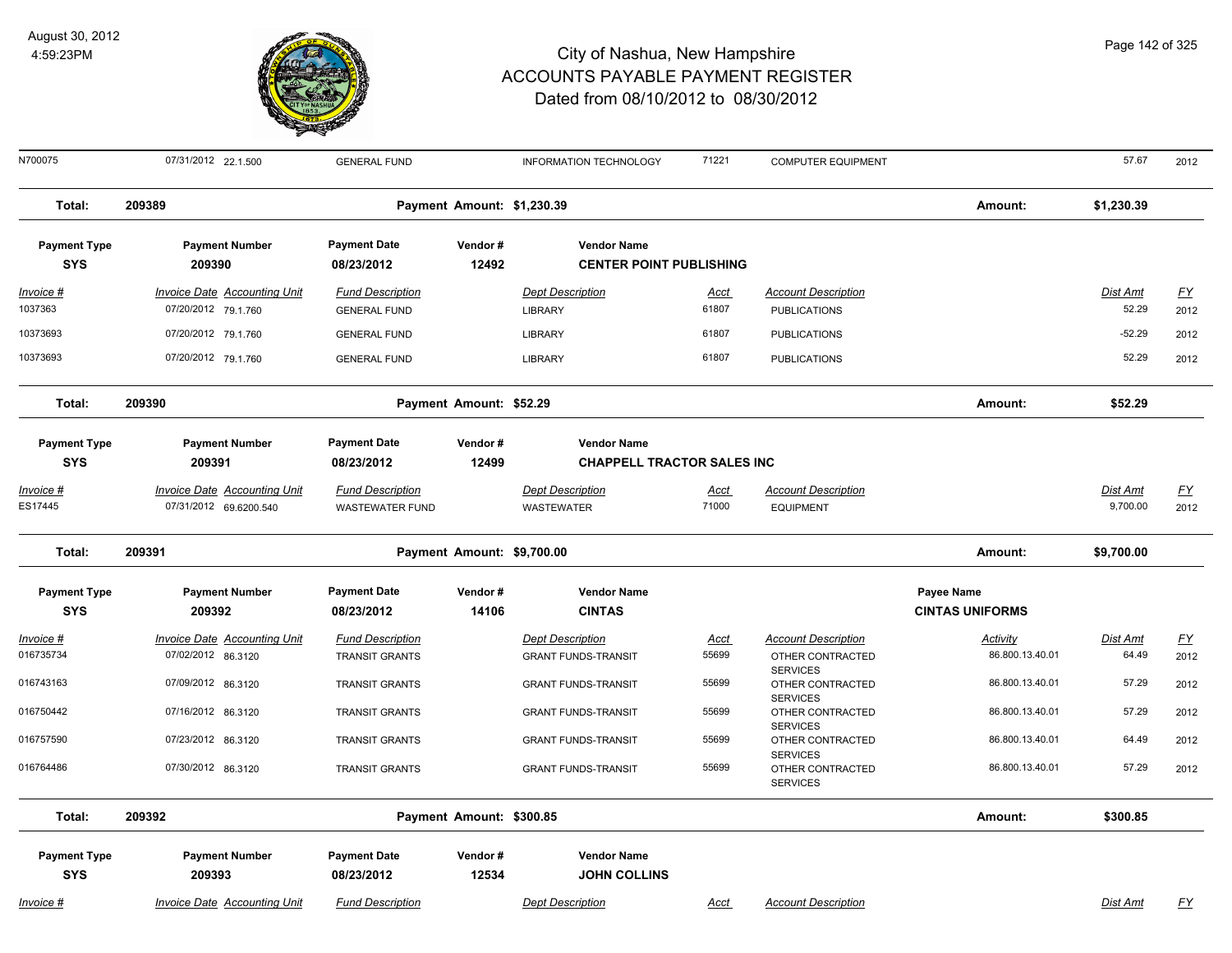

| 8/11 8/13 & 8/15/12 | 08/23/2012 22.2505                  | <b>GOVT &amp; EDUCATION</b><br><b>CHANNELS FUND</b> |                             | <b>GOV'T &amp; EDUCATION</b><br><b>CHANNELS</b>   | 53470       | <b>VIDEOGRAPHY SERVICES</b>    |                               | 150.00          | 2012             |
|---------------------|-------------------------------------|-----------------------------------------------------|-----------------------------|---------------------------------------------------|-------------|--------------------------------|-------------------------------|-----------------|------------------|
| Total:              | 209393                              |                                                     | Payment Amount: \$150.00    |                                                   |             |                                | Amount:                       | \$150.00        |                  |
| <b>Payment Type</b> | <b>Payment Number</b>               | <b>Payment Date</b>                                 | Vendor#                     | <b>Vendor Name</b>                                |             |                                |                               |                 |                  |
| <b>SYS</b>          | 209394                              | 08/23/2012                                          | 10153                       | <b>COMMUNITY MEDIA SERVICES GRP L</b>             |             |                                |                               |                 |                  |
| <u>Invoice #</u>    | <b>Invoice Date Accounting Unit</b> | <b>Fund Description</b>                             |                             | <b>Dept Description</b>                           | <u>Acct</u> | <b>Account Description</b>     |                               | <b>Dist Amt</b> | <u>FY</u>        |
| 1011                | 08/09/2012 09.1.510                 | <b>GENERAL FUND</b>                                 |                             | <b>CIVIC &amp; COMMUNITY</b><br><b>ACTIVITIES</b> | 56250       | CABLE PUBLIC ACCESS<br>CHANNEL |                               | 21,250.00       | 2012             |
| Total:              | 209394                              |                                                     | Payment Amount: \$21,250.00 |                                                   |             |                                | Amount:                       | \$21,250.00     |                  |
| <b>Payment Type</b> | <b>Payment Number</b>               | <b>Payment Date</b>                                 | Vendor#                     | <b>Vendor Name</b>                                |             |                                |                               |                 |                  |
| <b>SYS</b>          | 209395                              | 08/23/2012                                          | 11274                       | <b>COMPUTER CABLE CO INC</b>                      |             |                                |                               |                 |                  |
| Invoice #           | <b>Invoice Date Accounting Unit</b> | <b>Fund Description</b>                             |                             | <b>Dept Description</b>                           | <u>Acct</u> | <b>Account Description</b>     |                               | Dist Amt        | $\underline{FY}$ |
| 8662                | 07/27/2012 22.1.535                 | <b>GENERAL FUND</b>                                 |                             | <b>INFORMATION TECHNOLOGY</b>                     | 71221       | <b>COMPUTER EQUIPMENT</b>      |                               | 2,485.00        | 2012             |
| Total:              | 209395                              |                                                     | Payment Amount: \$2,485.00  |                                                   |             |                                | Amount:                       | \$2,485.00      |                  |
| <b>Payment Type</b> | <b>Payment Number</b>               | <b>Payment Date</b>                                 | Vendor#                     | <b>Vendor Name</b>                                |             |                                | Payee Name                    |                 |                  |
| <b>SYS</b>          | 209396                              | 08/23/2012                                          | 10818                       | <b>COMPUTER SCIENCE CORP</b>                      |             |                                | <b>COMPUTER SCIENCES CORP</b> |                 |                  |
| Invoice #           | Invoice Date Accounting Unit        | <b>Fund Description</b>                             |                             | <b>Dept Description</b>                           | <u>Acct</u> | <b>Account Description</b>     |                               | Dist Amt        | <u>FY</u>        |
| 6208024611          | 07/27/2012 28.6500.500              | PROPERTY & CASUALTY FUND                            |                             | RISK MGMT-PROPERTY &<br>CASUALTY                  | 71228       | COMPUTER SOFTWARE              |                               | 49.50           | 2012             |
| Total:              | 209396                              |                                                     | Payment Amount: \$49.50     |                                                   |             |                                | Amount:                       | \$49.50         |                  |
| <b>Payment Type</b> | <b>Payment Number</b>               | <b>Payment Date</b>                                 | Vendor#                     | <b>Vendor Name</b>                                |             |                                |                               |                 |                  |
| <b>SYS</b>          | 209397                              | 08/23/2012                                          | 14135                       | <b>CONTINENTAL PAVING INC</b>                     |             |                                |                               |                 |                  |
| <b>Invoice #</b>    | <b>Invoice Date Accounting Unit</b> | <b>Fund Description</b>                             |                             | <b>Dept Description</b>                           | <u>Acct</u> | <b>Account Description</b>     |                               | Dist Amt        | $\underline{FY}$ |
| 92567MB             | 07/23/2012 61.1.675                 | <b>GENERAL FUND</b>                                 |                             | <b>STREETS</b>                                    | 61507       | <b>ASPHALT</b>                 |                               | 138.24          | 2012             |
| 92789MB             | 07/31/2012 61.1.675                 | <b>GENERAL FUND</b>                                 |                             | <b>STREETS</b>                                    | 61507       | <b>ASPHALT</b>                 |                               | 242.53          | 2012             |
| Total:              | 209397                              |                                                     | Payment Amount: \$380.77    |                                                   |             |                                | Amount:                       | \$380.77        |                  |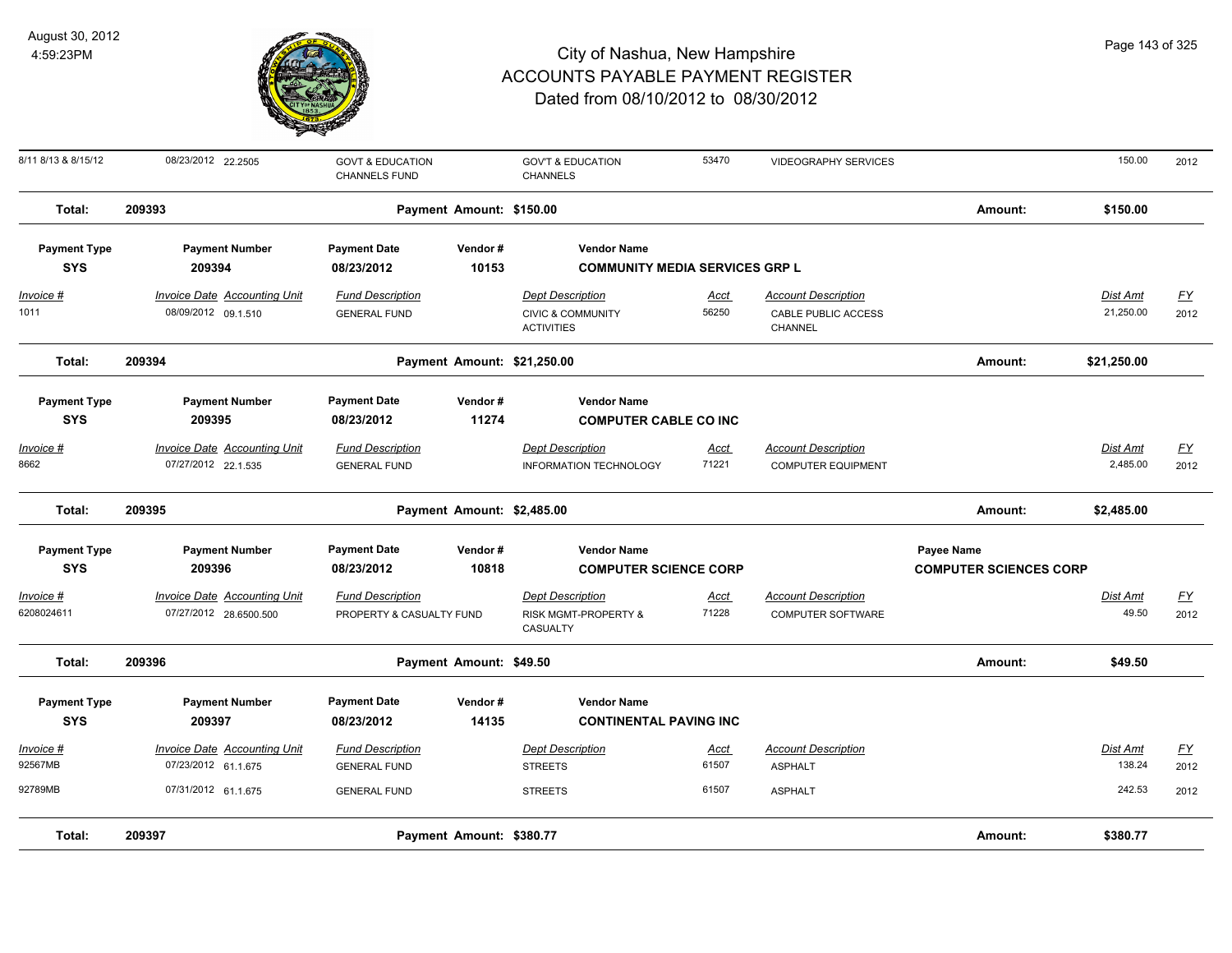

| <b>Payment Type</b> | <b>Payment Number</b>                                         | <b>Payment Date</b>                                         | Vendor#                    | <b>Vendor Name</b>                           |                      |                                                                      |                              |                          |                  |
|---------------------|---------------------------------------------------------------|-------------------------------------------------------------|----------------------------|----------------------------------------------|----------------------|----------------------------------------------------------------------|------------------------------|--------------------------|------------------|
| <b>SYS</b>          | 209398                                                        | 08/23/2012                                                  | 10490                      | <b>CONWAY OFFICE PRODUCTS LLC</b>            |                      |                                                                      |                              |                          |                  |
| Invoice #           | Invoice Date Accounting Unit                                  | <b>Fund Description</b>                                     |                            | <b>Dept Description</b>                      | Acct                 | <b>Account Description</b>                                           |                              | Dist Amt                 | $\underline{FY}$ |
| 018999              | 08/08/2012 22.1.500                                           | <b>GENERAL FUND</b>                                         |                            | <b>INFORMATION TECHNOLOGY</b>                | 61615                | <b>TECHNOLOGY EQUIP</b><br><b>CONSUMABLES</b>                        |                              | 7,057.00                 | 2012             |
| 45182A              | 07/20/2012 50.1.500                                           | <b>GENERAL FUND</b>                                         |                            | <b>POLICE</b>                                | 61100                | OFFICE SUPPLIES                                                      |                              | 602.78                   | 2012             |
| Total:              | 209398                                                        |                                                             | Payment Amount: \$7,659.78 |                                              |                      |                                                                      | Amount:                      | \$7,659.78               |                  |
| <b>Payment Type</b> | <b>Payment Number</b>                                         | <b>Payment Date</b>                                         | Vendor#                    | <b>Vendor Name</b>                           |                      |                                                                      |                              |                          |                  |
| <b>SYS</b>          | 209399                                                        | 08/23/2012                                                  | 12560                      | <b>CORRIVEAU ROUTHIER INC</b>                |                      |                                                                      |                              |                          |                  |
| Invoice #<br>264470 | <b>Invoice Date Accounting Unit</b><br>07/11/2012 69.6200.540 | <b>Fund Description</b><br><b>WASTEWATER FUND</b>           |                            | <b>Dept Description</b><br>WASTEWATER        | <u>Acct</u><br>54300 | <b>Account Description</b><br>SEWER MAINTENANCE                      |                              | <b>Dist Amt</b><br>42.32 | EY<br>2012       |
| 264793              | 07/20/2012 69.6200.540                                        | <b>WASTEWATER FUND</b>                                      |                            | WASTEWATER                                   | 54300                | <b>SEWER MAINTENANCE</b>                                             |                              | 36.95                    | 2012             |
| Total:              | 209399                                                        |                                                             | Payment Amount: \$79.27    |                                              |                      |                                                                      | Amount:                      | \$79.27                  |                  |
| <b>Payment Type</b> | <b>Payment Number</b>                                         | <b>Payment Date</b>                                         | Vendor#                    | <b>Vendor Name</b>                           |                      |                                                                      |                              |                          |                  |
| <b>SYS</b>          | 209400                                                        | 08/23/2012                                                  | 11286                      | <b>COURTYARD BY MARRIOTT NASHUA</b>          |                      |                                                                      |                              |                          |                  |
| <u>Invoice #</u>    | <b>Invoice Date Accounting Unit</b>                           | <b>Fund Description</b>                                     |                            | <b>Dept Description</b>                      | <u>Acct</u>          | <b>Account Description</b>                                           | <b>Activity</b>              | Dist Amt                 | $\underline{FY}$ |
| 3768                | 07/21/2012 22.5010                                            | CAP PROJECTS-INFO                                           |                            | CAPITAL PROJECTS-INFO                        | 81342                | <b>COMPUTER SOFTWARE &amp;</b>                                       | 1010.22.01.30                | 87.00                    | 2012             |
| 3794                | 08/08/2012 22.5010                                            | <b>TECHNOLOGY</b><br>CAP PROJECTS-INFO<br><b>TECHNOLOGY</b> |                            | TECH<br>CAPITAL PROJECTS-INFO<br><b>TECH</b> | 81342                | <b>HARDWARE</b><br><b>COMPUTER SOFTWARE &amp;</b><br><b>HARDWARE</b> | 1010.22.01.30                | 87.00                    | 2012             |
| Total:              | 209400                                                        |                                                             | Payment Amount: \$174.00   |                                              |                      |                                                                      | Amount:                      | \$174.00                 |                  |
| <b>Payment Type</b> | <b>Payment Number</b>                                         | <b>Payment Date</b>                                         | Vendor#                    | <b>Vendor Name</b>                           |                      |                                                                      |                              |                          |                  |
| <b>SYS</b>          | 209401                                                        | 08/23/2012                                                  | 14153                      | <b>CROWNE PLAZA NASHUA</b>                   |                      |                                                                      |                              |                          |                  |
| Invoice #           | Invoice Date Accounting Unit                                  | <b>Fund Description</b>                                     |                            | <b>Dept Description</b>                      | <u>Acct</u>          | <b>Account Description</b>                                           | Activity                     | Dist Amt                 | EY               |
| 166794              | 07/24/2012 22.5010                                            | CAP PROJECTS-INFO<br><b>TECHNOLOGY</b>                      |                            | CAPITAL PROJECTS-INFO<br><b>TECH</b>         | 81342                | <b>COMPUTER SOFTWARE &amp;</b><br><b>HARDWARE</b>                    | 1010.22.01.30                | 180.00                   | 2012             |
| Total:              | 209401                                                        |                                                             | Payment Amount: \$180.00   |                                              |                      |                                                                      | Amount:                      | \$180.00                 |                  |
| <b>Payment Type</b> | <b>Payment Number</b>                                         | <b>Payment Date</b>                                         | Vendor#                    | <b>Vendor Name</b>                           |                      |                                                                      | Payee Name                   |                          |                  |
| <b>SYS</b>          | 209402                                                        | 08/23/2012                                                  | 12588                      | <b>CUMMINS NORTHEAST INC</b>                 |                      |                                                                      | <b>CUMMINS NORTHEAST LLC</b> |                          |                  |
| <u>Invoice #</u>    | <b>Invoice Date Accounting Unit</b>                           | <b>Fund Description</b>                                     |                            | <b>Dept Description</b>                      | <u>Acct</u>          | <b>Account Description</b>                                           | <b>Activity</b>              | Dist Amt                 | $\underline{FY}$ |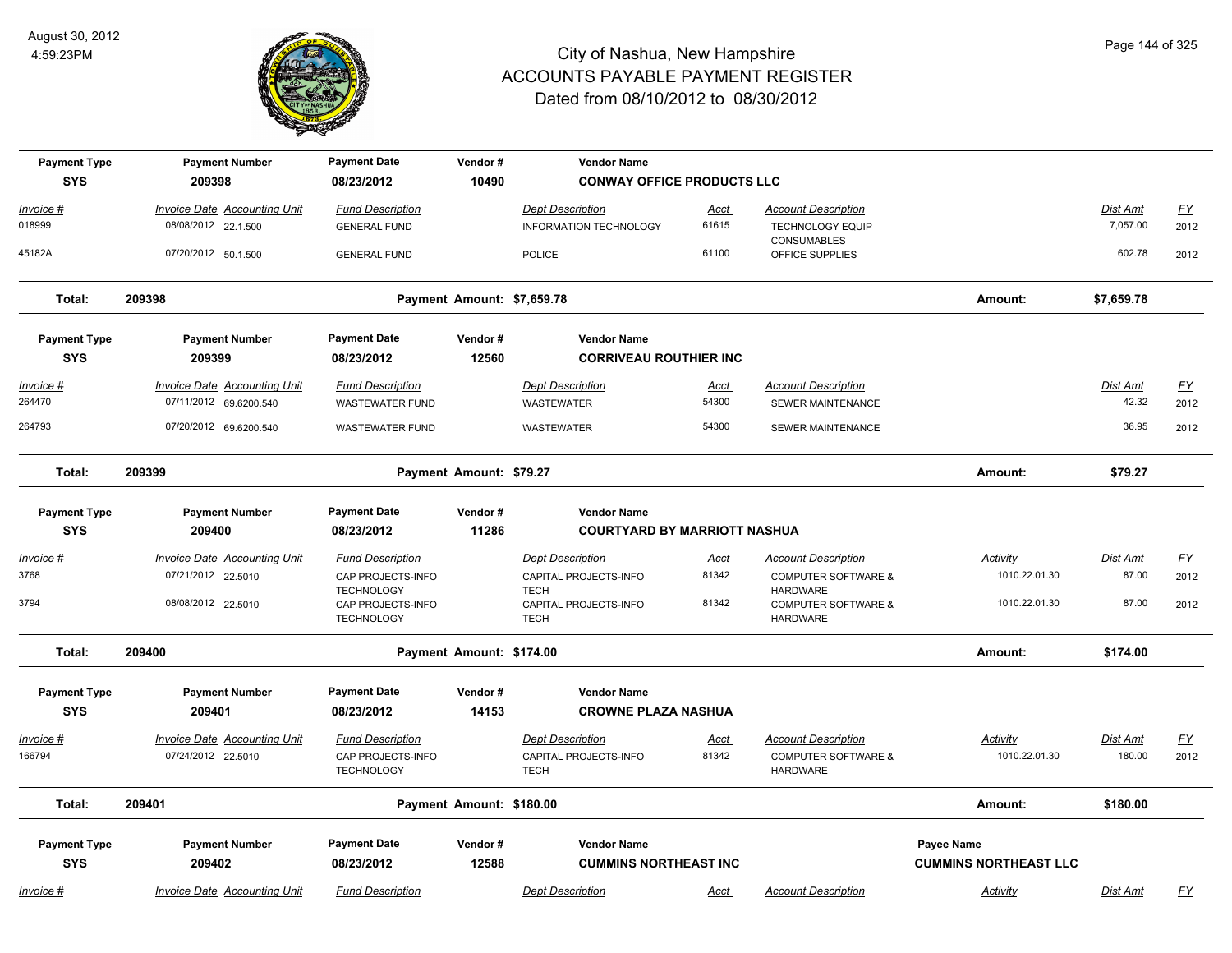

| 100-90078                         | 07/20/2012 86.3120                                         | <b>TRANSIT GRANTS</b>                                  | <b>GRANT FUNDS-TRANSIT</b>                                        | 61799                | <b>VEHICLE PARTS &amp; SUPPLIES</b>                                              | 86.800.13.30.04                    | 376.05                    | 2012                     |
|-----------------------------------|------------------------------------------------------------|--------------------------------------------------------|-------------------------------------------------------------------|----------------------|----------------------------------------------------------------------------------|------------------------------------|---------------------------|--------------------------|
| Total:                            | 209402                                                     | Payment Amount: \$376.05                               |                                                                   |                      |                                                                                  | Amount:                            | \$376.05                  |                          |
| <b>Payment Type</b><br><b>SYS</b> | <b>Payment Number</b><br>209403                            | <b>Payment Date</b><br>Vendor#<br>12593<br>08/23/2012  | <b>Vendor Name</b><br><b>D &amp; R TOWING INC</b>                 |                      |                                                                                  |                                    |                           |                          |
| <u>Invoice #</u><br>171270        | <b>Invoice Date Accounting Unit</b><br>08/10/2012 86.3120  | <b>Fund Description</b><br><b>TRANSIT GRANTS</b>       | <b>Dept Description</b><br><b>GRANT FUNDS-TRANSIT</b>             | <u>Acct</u><br>54600 | <b>Account Description</b><br><b>VEHICLE REPAIRS &amp;</b><br><b>MAINTENANCE</b> | <b>Activity</b><br>86.800.13.30.01 | <u>Dist Amt</u><br>165.00 | <u>FY</u><br>2012        |
| Total:                            | 209403                                                     | Payment Amount: \$165.00                               |                                                                   |                      |                                                                                  | Amount:                            | \$165.00                  |                          |
| <b>Payment Type</b><br><b>SYS</b> | <b>Payment Number</b><br>209404                            | <b>Payment Date</b><br>Vendor#<br>14161<br>08/23/2012  | <b>Vendor Name</b><br><b>DLKING &amp; ASSOCING</b>                |                      |                                                                                  |                                    |                           |                          |
| Invoice #<br><b>APPLICATION 2</b> | Invoice Date Accounting Unit<br>08/01/2012 29.1001         | <b>Fund Description</b><br><b>CAPITAL IMPROVEMENTS</b> | <b>Dept Description</b><br><b>BUILDING</b><br>MAINTENANCE-CAP IMP | <u>Acct</u><br>81100 | <b>Account Description</b><br>CAPITAL IMPROVEMENTS                               |                                    | Dist Amt<br>32,389.00     | $FY$<br>2012             |
| Total:                            | 209404                                                     | Payment Amount: \$32,389.00                            |                                                                   |                      |                                                                                  | Amount:                            | \$32,389.00               |                          |
| <b>Payment Type</b><br><b>SYS</b> | <b>Payment Number</b><br>209405                            | <b>Payment Date</b><br>Vendor#<br>14783<br>08/23/2012  | <b>Vendor Name</b><br><b>KRISTEN DAYNARD</b>                      |                      |                                                                                  |                                    |                           |                          |
| Invoice #<br>8/14-REFUND          | <b>Invoice Date Accounting Unit</b><br>08/16/2012 11.1.500 | <b>Fund Description</b><br><b>GENERAL FUND</b>         | <b>Dept Description</b><br><b>HUMAN RESOURCES</b>                 | <u>Acct</u><br>55425 | <b>Account Description</b><br>EMPLOYMENT BACKGROUND<br><b>CHECKS</b>             |                                    | Dist Amt<br>25.00         | $\underline{FY}$<br>2012 |
| Total:                            | 209405                                                     | Payment Amount: \$25.00                                |                                                                   |                      |                                                                                  | Amount:                            | \$25.00                   |                          |
| <b>Payment Type</b><br><b>SYS</b> | <b>Payment Number</b><br>209406                            | <b>Payment Date</b><br>Vendor#<br>08/23/2012<br>11883  | <b>Vendor Name</b><br>DEFENDER INDUSTRIOUS INC                    |                      |                                                                                  |                                    |                           |                          |
| Invoice #<br>1261651              | Invoice Date Accounting Unit<br>08/07/2012 52.1.625        | <b>Fund Description</b><br><b>GENERAL FUND</b>         | <b>Dept Description</b><br><b>FIRE</b>                            | Acct<br>71432        | <b>Account Description</b><br>FIRE APPARATUS EQUIPMENT                           |                                    | Dist Amt<br>6,794.00      | $\underline{FY}$<br>2012 |
| Total:                            | 209406                                                     | Payment Amount: \$6,794.00                             |                                                                   |                      |                                                                                  | Amount:                            | \$6,794.00                |                          |
| <b>Payment Type</b><br><b>SYS</b> | <b>Payment Number</b><br>209407                            | <b>Payment Date</b><br>Vendor#<br>08/23/2012<br>12609  | <b>Vendor Name</b><br><b>DELL MARKETING LP</b>                    |                      |                                                                                  |                                    |                           |                          |
| Invoice #                         | Invoice Date Accounting Unit                               | <b>Fund Description</b>                                | <b>Dept Description</b>                                           | Acct                 | <b>Account Description</b>                                                       |                                    | Dist Amt                  | <b>FY</b>                |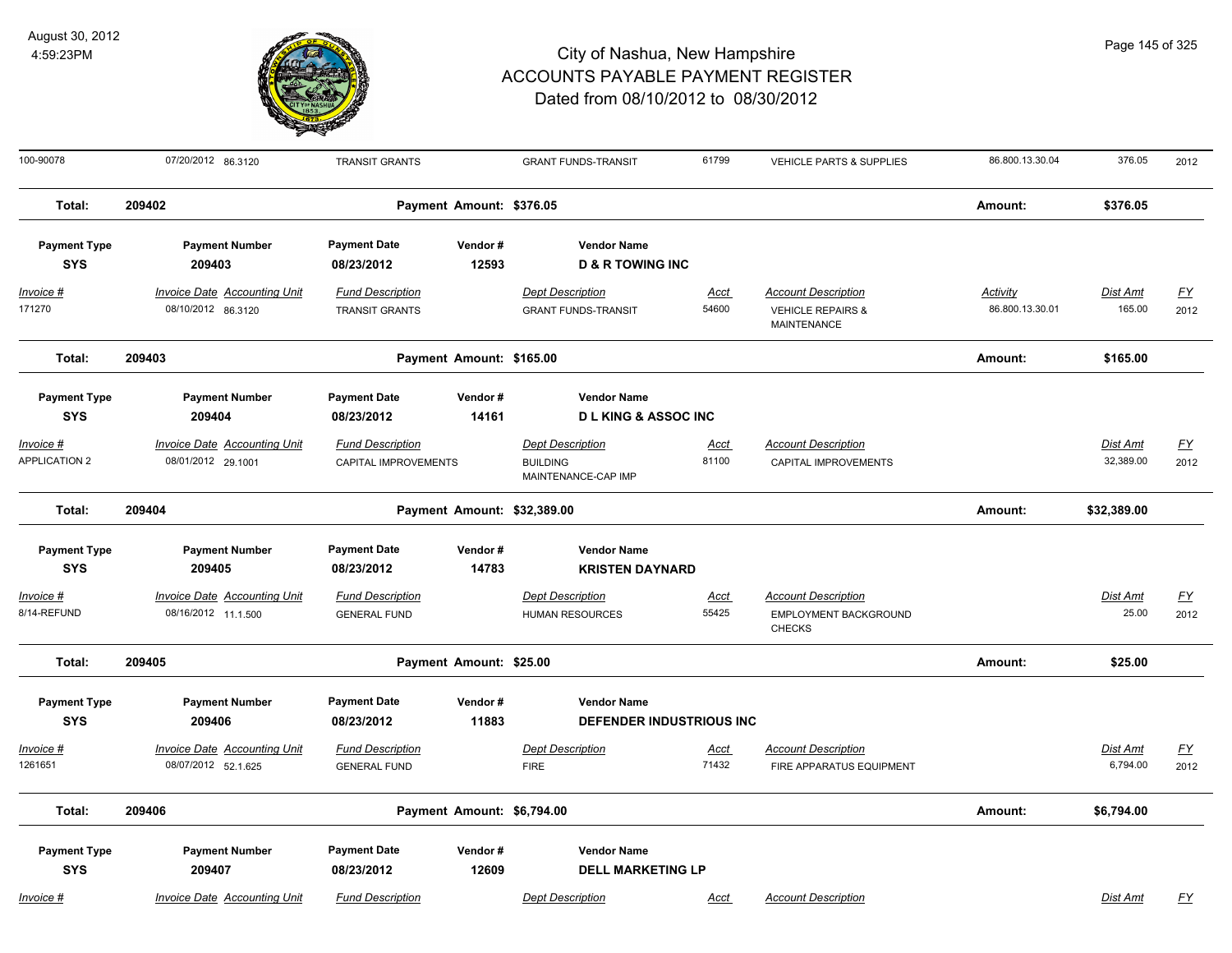

| XFW399W36           | 07/26/2012 22.1.535                 | <b>GENERAL FUND</b>                                   |                             | INFORMATION TECHNOLOGY                                            | 71221       | <b>COMPUTER EQUIPMENT</b>                     |         | 914.96          | 2012             |
|---------------------|-------------------------------------|-------------------------------------------------------|-----------------------------|-------------------------------------------------------------------|-------------|-----------------------------------------------|---------|-----------------|------------------|
| Total:              | 209407                              |                                                       | Payment Amount: \$914.96    |                                                                   |             |                                               | Amount: | \$914.96        |                  |
| <b>Payment Type</b> | <b>Payment Number</b>               | <b>Payment Date</b>                                   | Vendor#                     | <b>Vendor Name</b>                                                |             |                                               |         |                 |                  |
| <b>SYS</b>          | 209408                              | 08/23/2012                                            | 10588                       | <b>DENNIS K BURKE INC</b>                                         |             |                                               |         |                 |                  |
| <u>Invoice #</u>    | <b>Invoice Date Accounting Unit</b> | <b>Fund Description</b>                               |                             | <b>Dept Description</b>                                           | <u>Acct</u> | <b>Account Description</b>                    |         | <b>Dist Amt</b> | EY               |
| 69352               | 07/23/2012 61.1.700                 | <b>GENERAL FUND</b>                                   |                             | <b>STREETS</b>                                                    | 61300       | FUEL, UNLEADED                                |         | 19,949.76       | 2012             |
| 73052               | 08/09/2012 77.1.650                 | <b>GENERAL FUND</b>                                   |                             | PARKS & RECREATION                                                | 61307       | FUEL, DIESEL                                  |         | 2,949.39        | 2012             |
| Total:              | 209408                              |                                                       | Payment Amount: \$22,899.15 |                                                                   |             |                                               | Amount: | \$22,899.15     |                  |
| <b>Payment Type</b> | <b>Payment Number</b>               | <b>Payment Date</b>                                   | Vendor#                     | <b>Vendor Name</b>                                                |             |                                               |         |                 |                  |
| <b>SYS</b>          | 209409                              | 08/23/2012                                            | 12617                       | DEPENDABLE LOCK SERVICE INC                                       |             |                                               |         |                 |                  |
| Invoice #           | <b>Invoice Date Accounting Unit</b> | <b>Fund Description</b>                               |                             | <b>Dept Description</b>                                           | <u>Acct</u> | <b>Account Description</b>                    |         | Dist Amt        | $FY$             |
| 43399               | 08/09/2012 50.4020                  | POLICE DRUG ENFORCEMENT                               |                             | POLICE DRUG                                                       | 61799       | <b>VEHICLE PARTS &amp; SUPPLIES</b>           |         | 105.00          | 2012             |
| 43400               | 08/09/2012 50.4020                  | <b>FUND</b><br>POLICE DRUG ENFORCEMENT<br><b>FUND</b> |                             | <b>ENFORCEMENT FUND</b><br>POLICE DRUG<br><b>ENFORCEMENT FUND</b> | 61799       | <b>VEHICLE PARTS &amp; SUPPLIES</b>           |         | 21.00           | 2012             |
| Total:              | 209409                              |                                                       | Payment Amount: \$126.00    |                                                                   |             |                                               | Amount: | \$126.00        |                  |
| <b>Payment Type</b> | <b>Payment Number</b>               | <b>Payment Date</b>                                   | Vendor#                     | <b>Vendor Name</b>                                                |             |                                               |         |                 |                  |
| <b>SYS</b>          | 209410                              | 08/23/2012                                            | 14173                       | <b>PAUL DESROSIERS</b>                                            |             |                                               |         |                 |                  |
| <u> Invoice #</u>   | <b>Invoice Date Accounting Unit</b> | <b>Fund Description</b>                               |                             | <b>Dept Description</b>                                           | <u>Acct</u> | <b>Account Description</b>                    |         | Dist Amt        | $\underline{FY}$ |
| INS PREM REIMB      | 08/22/2012 BS6600                   | BENEFITS SELF INSURANCE<br><b>FUND</b>                |                             | BENEFITS SELF INSURANCE<br><b>FUND</b>                            | 21550       | HARVARD MEDICARE<br>ENHANCED PLAN             |         | 254.91          | 2012             |
| Total:              | 209410                              |                                                       | Payment Amount: \$254.91    |                                                                   |             |                                               | Amount: | \$254.91        |                  |
| <b>Payment Type</b> | <b>Payment Number</b>               | <b>Payment Date</b>                                   | Vendor#                     | <b>Vendor Name</b>                                                |             |                                               |         |                 |                  |
| <b>SYS</b>          | 209411                              | 08/23/2012                                            | 10185                       | THE DIRT DOCTORS LLC                                              |             |                                               |         |                 |                  |
| Invoice #           | Invoice Date Accounting Unit        | <b>Fund Description</b>                               |                             | <b>Dept Description</b>                                           | <u>Acct</u> | <b>Account Description</b>                    |         | Dist Amt        | $\underline{FY}$ |
| 44250               | 08/01/2012 77.1.650                 | <b>GENERAL FUND</b>                                   |                             | PARKS & RECREATION                                                | 54280       | <b>BUILDING/GROUNDS</b><br><b>MAINTENANCE</b> |         | 2,250.00        | 2012             |
| Total:              | 209411                              |                                                       | Payment Amount: \$2,250.00  |                                                                   |             |                                               | Amount: | \$2,250.00      |                  |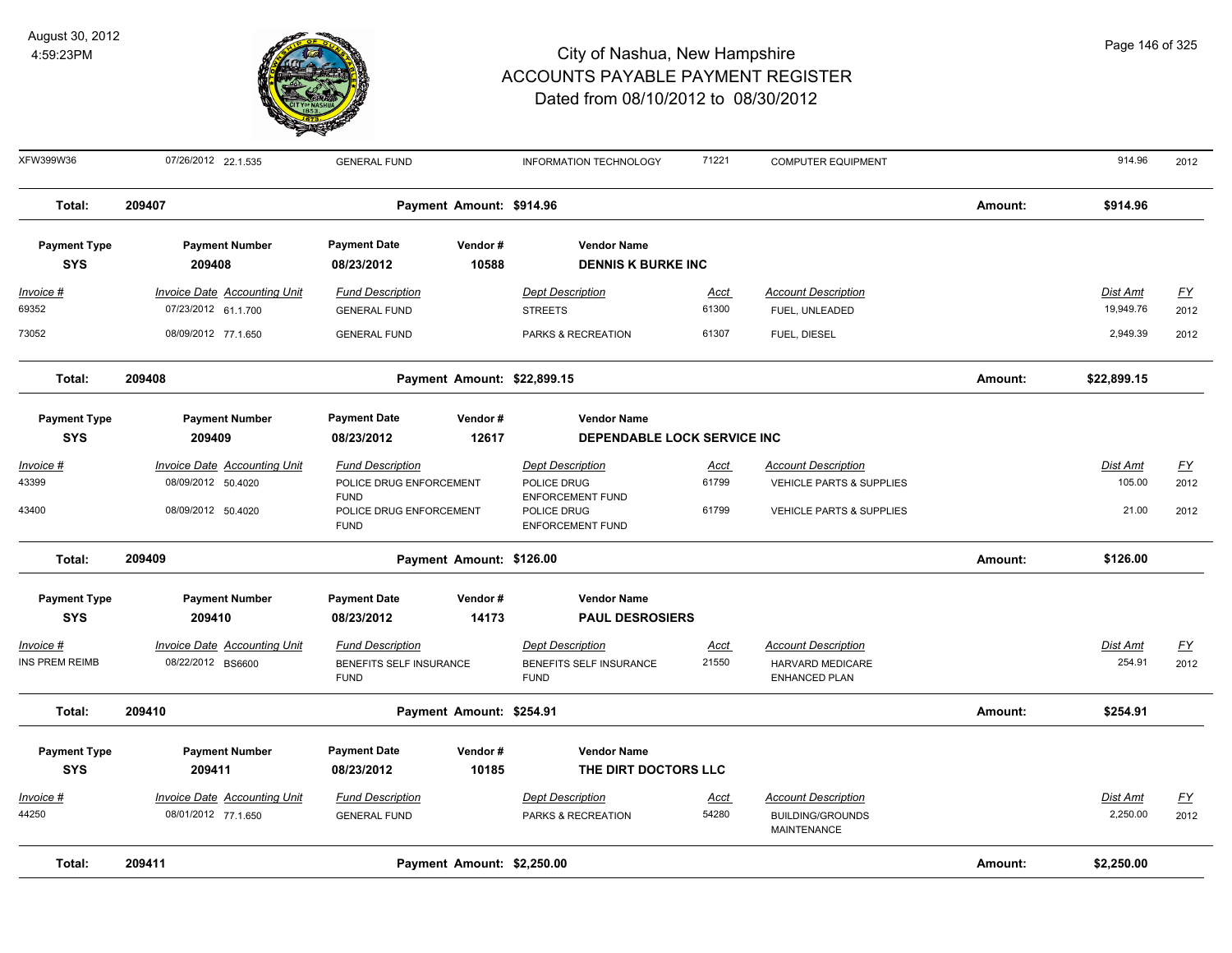

| <b>Payment Type</b><br><b>SYS</b> | <b>Payment Number</b><br>209412     | <b>Payment Date</b><br>08/23/2012 | Vendor#<br>14198         | <b>Vendor Name</b><br><b>DWIGHT DAMON ASSOC</b> |             |                                               |         |                 |           |
|-----------------------------------|-------------------------------------|-----------------------------------|--------------------------|-------------------------------------------------|-------------|-----------------------------------------------|---------|-----------------|-----------|
| Invoice #                         | <b>Invoice Date Accounting Unit</b> | <b>Fund Description</b>           |                          | <b>Dept Description</b>                         | <u>Acct</u> | <b>Account Description</b>                    |         | Dist Amt        | <u>FY</u> |
| 8/11/2012                         | 08/11/2012 TF77.7551                | P&R-SUMMERFUN                     |                          | P&R-SUMMERFUN                                   | 55650       | <b>ENRICHMENT PROGRAMS</b>                    |         | 600.00          | 2012      |
| Total:                            | 209412                              |                                   | Payment Amount: \$600.00 |                                                 |             |                                               | Amount: | \$600.00        |           |
| <b>Payment Type</b>               | <b>Payment Number</b>               | <b>Payment Date</b>               | Vendor#                  | <b>Vendor Name</b>                              |             |                                               |         |                 |           |
| <b>SYS</b>                        | 209413                              | 08/23/2012                        | 14694                    | <b>EAGLE-TRIBUNE PUBLISHING CO</b>              |             |                                               |         |                 |           |
| <u>Invoice #</u>                  | <b>Invoice Date Accounting Unit</b> | <b>Fund Description</b>           |                          | <b>Dept Description</b>                         | <u>Acct</u> | <b>Account Description</b>                    |         | <b>Dist Amt</b> | <u>FY</u> |
| 10612864 13-001                   | 07/31/2012 50.1.635                 | <b>GENERAL FUND</b>               |                          | <b>POLICE</b>                                   | 55500       | <b>ADVERTISING</b>                            |         | 280.00          | 2012      |
| 10616841 13001                    | 07/31/2012 50.1.635                 | <b>GENERAL FUND</b>               |                          | <b>POLICE</b>                                   | 55500       | <b>ADVERTISING</b>                            |         | 200.00          | 2012      |
| 10617353 13-001                   | 07/31/2012 50.1.635                 | <b>GENERAL FUND</b>               |                          | <b>POLICE</b>                                   | 55500       | <b>ADVERTISING</b>                            |         | 75.00           | 2012      |
| Total:                            | 209413                              |                                   | Payment Amount: \$555.00 |                                                 |             |                                               | Amount: | \$555.00        |           |
| <b>Payment Type</b>               | <b>Payment Number</b>               | <b>Payment Date</b>               | Vendor#                  | <b>Vendor Name</b>                              |             |                                               |         |                 |           |
| <b>SYS</b>                        | 209414                              | 08/23/2012                        | 12698                    | <b>FWWEBBCO</b>                                 |             |                                               |         |                 |           |
| Invoice #                         | <b>Invoice Date Accounting Unit</b> | <b>Fund Description</b>           |                          | <b>Dept Description</b>                         | <u>Acct</u> | <b>Account Description</b>                    |         | Dist Amt        | <u>FY</u> |
| 37079187                          | 07/10/2012 77.1.650                 | <b>GENERAL FUND</b>               |                          | PARKS & RECREATION                              | 54280       | <b>BUILDING/GROUNDS</b>                       |         | 804.86          | 2012      |
| 37129892                          | 07/10/2012 61.1.700                 | <b>GENERAL FUND</b>               |                          | <b>STREETS</b>                                  | 54600       | MAINTENANCE<br><b>VEHICLE REPAIRS &amp;</b>   |         | 613.13          | 2012      |
|                                   |                                     |                                   |                          |                                                 |             | <b>MAINTENANCE</b>                            |         |                 |           |
| 37181625                          | 07/13/2012 77.1.650                 | <b>GENERAL FUND</b>               |                          | PARKS & RECREATION                              | 54280       | <b>BUILDING/GROUNDS</b>                       |         | 133.46          | 2012      |
| 37209741                          | 07/18/2012 77.1.650                 | <b>GENERAL FUND</b>               |                          | PARKS & RECREATION                              | 54280       | <b>MAINTENANCE</b><br><b>BUILDING/GROUNDS</b> |         | 101.62          | 2012      |
|                                   |                                     |                                   |                          |                                                 |             | <b>MAINTENANCE</b>                            |         |                 |           |
| 37228109                          | 07/19/2012 69.6200.670              | <b>WASTEWATER FUND</b>            |                          | WASTEWATER                                      | 54487       | <b>EQUIPMENT REPAIRS &amp;</b>                |         | 49.22           | 2012      |
| 37238641                          | 07/20/2012 77.1.650                 |                                   |                          |                                                 | 54280       | <b>MAINTENANCE</b>                            |         | 124.91          |           |
|                                   |                                     | <b>GENERAL FUND</b>               |                          | PARKS & RECREATION                              |             | <b>BUILDING/GROUNDS</b><br><b>MAINTENANCE</b> |         |                 | 2012      |
| 37239218                          | 07/23/2012 77.1.650                 | <b>GENERAL FUND</b>               |                          | PARKS & RECREATION                              | 54280       | <b>BUILDING/GROUNDS</b>                       |         | 12.82           | 2012      |
|                                   |                                     |                                   |                          |                                                 |             | MAINTENANCE                                   |         |                 |           |
| 37239218-2                        | 07/31/2012 77.1.650                 | <b>GENERAL FUND</b>               |                          | PARKS & RECREATION                              | 54280       | <b>BUILDING/GROUNDS</b><br><b>MAINTENANCE</b> |         | 97.60           | 2012      |
| 37246144                          | 07/23/2012 77.1.650                 | <b>GENERAL FUND</b>               |                          | PARKS & RECREATION                              | 54280       | <b>BUILDING/GROUNDS</b>                       |         | 37.14           | 2012      |
|                                   |                                     |                                   |                          |                                                 |             | <b>MAINTENANCE</b>                            |         |                 |           |
| 37291423                          | 07/30/2012 50.1.500                 | <b>GENERAL FUND</b>               |                          | <b>POLICE</b>                                   | 61428       | <b>JANITORIAL SUPPLIES</b>                    |         | 41.26           | 2012      |
| 37322455                          | 08/02/2012 69.6200.670              | <b>WASTEWATER FUND</b>            |                          | WASTEWATER                                      | 54487       | <b>EQUIPMENT REPAIRS &amp;</b>                |         | 729.20          | 2012      |
|                                   |                                     |                                   |                          |                                                 |             | <b>MAINTENANCE</b>                            |         |                 |           |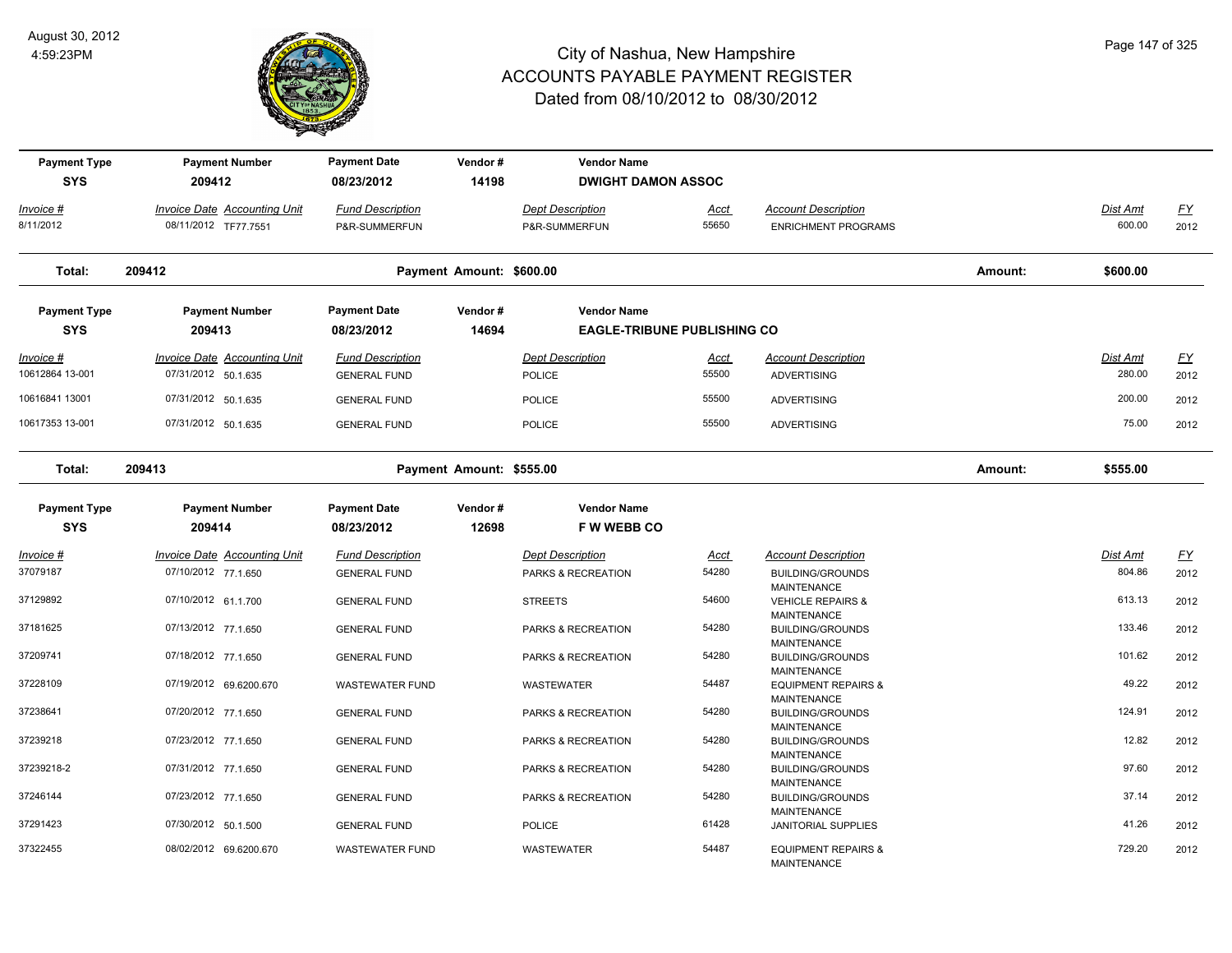

| Total:                                | 209414                                                     |                                                | Payment Amount: \$2,745.22 |                                                      |                      |                                                               | Amount:         | \$2,745.22           |                   |
|---------------------------------------|------------------------------------------------------------|------------------------------------------------|----------------------------|------------------------------------------------------|----------------------|---------------------------------------------------------------|-----------------|----------------------|-------------------|
| <b>Payment Type</b><br><b>SYS</b>     | <b>Payment Number</b><br>209415                            | <b>Payment Date</b><br>08/23/2012              | Vendor#<br>14222           | <b>Vendor Name</b><br><b>FASTENAL CO</b>             |                      |                                                               |                 |                      |                   |
| <u>Invoice #</u><br><b>NHNAS87335</b> | <b>Invoice Date Accounting Unit</b><br>07/25/2012 52.1.630 | <b>Fund Description</b><br><b>GENERAL FUND</b> |                            | <b>Dept Description</b><br><b>FIRE</b>               | <u>Acct</u><br>61799 | <b>Account Description</b><br>VEHICLE PARTS & SUPPLIES        |                 | Dist Amt<br>127.52   | <u>FY</u><br>2012 |
| <b>NHNAS87336</b>                     | 07/25/2012 52.1.630                                        | <b>GENERAL FUND</b>                            |                            | <b>FIRE</b>                                          | 61799                | VEHICLE PARTS & SUPPLIES                                      |                 | 1.44                 | 2012              |
| <b>NHNAS87337</b>                     | 07/25/2012 52.1.630                                        | <b>GENERAL FUND</b>                            |                            | <b>FIRE</b>                                          | 61799                | VEHICLE PARTS & SUPPLIES                                      |                 | 1.70                 | 2012              |
| <b>NHNAS87339</b>                     | 07/25/2012 69.6200.670                                     | <b>WASTEWATER FUND</b>                         |                            | WASTEWATER                                           | 54487                | <b>EQUIPMENT REPAIRS &amp;</b><br><b>MAINTENANCE</b>          |                 | 95.06                | 2012              |
| Total:                                | 209415                                                     |                                                | Payment Amount: \$225.72   |                                                      |                      |                                                               | Amount:         | \$225.72             |                   |
| <b>Payment Type</b><br><b>SYS</b>     | <b>Payment Number</b><br>209416                            | <b>Payment Date</b><br>08/23/2012              | Vendor#<br>12721           | <b>Vendor Name</b><br><b>FIRST TRANSIT INC</b>       |                      |                                                               |                 |                      |                   |
| Invoice #                             | <b>Invoice Date Accounting Unit</b>                        | <b>Fund Description</b>                        |                            | <b>Dept Description</b>                              | Acct                 | <b>Account Description</b>                                    | <b>Activity</b> | Dist Amt             | <u>FY</u>         |
| 10705080                              | 07/27/2012 86.3120                                         | <b>TRANSIT GRANTS</b>                          |                            | <b>GRANT FUNDS-TRANSIT</b>                           | 55699                | OTHER CONTRACTED<br><b>SERVICES</b>                           | 86.800.13.20.01 | 630.00               | 2012              |
| 10705097                              | 07/27/2012 86.3120                                         | <b>TRANSIT GRANTS</b>                          |                            | <b>GRANT FUNDS-TRANSIT</b>                           | 55699                | OTHER CONTRACTED<br><b>SERVICES</b>                           | 86.800.13.20.01 | 630.00               | 2012              |
| 10705100                              | 07/27/2012 86.3120                                         | <b>TRANSIT GRANTS</b>                          |                            | <b>GRANT FUNDS-TRANSIT</b>                           | 55699                | OTHER CONTRACTED<br><b>SERVICES</b>                           | 86.800.13.20.01 | 630.00               | 2012              |
| 10705102                              | 07/27/2012 86.3120                                         | <b>TRANSIT GRANTS</b>                          |                            | <b>GRANT FUNDS-TRANSIT</b>                           | 55699                | OTHER CONTRACTED<br><b>SERVICES</b>                           | 86.800.13.20.01 | 630.00               | 2012              |
| Total:                                | 209416                                                     |                                                | Payment Amount: \$2,520.00 |                                                      |                      |                                                               | Amount:         | \$2,520.00           |                   |
| <b>Payment Type</b><br><b>SYS</b>     | <b>Payment Number</b><br>209417                            | <b>Payment Date</b><br>08/23/2012              | Vendor#<br>12730           | <b>Vendor Name</b><br><b>FLETCHERS APPLIANCE</b>     |                      |                                                               |                 |                      |                   |
| Invoice #<br>PEF1018791-0             | Invoice Date Accounting Unit<br>07/25/2012 52.1.720        | <b>Fund Description</b><br><b>GENERAL FUND</b> |                            | <b>Dept Description</b><br><b>FIRE</b>               | Acct<br>71800        | <b>Account Description</b><br><b>FURNITURE &amp; FIXTURES</b> |                 | Dist Amt<br>585.00   | <u>FY</u><br>2012 |
| Total:                                | 209417                                                     |                                                | Payment Amount: \$585.00   |                                                      |                      |                                                               | Amount:         | \$585.00             |                   |
| <b>Payment Type</b><br><b>SYS</b>     | <b>Payment Number</b><br>209418                            | <b>Payment Date</b><br>08/23/2012              | Vendor#<br>12749           | <b>Vendor Name</b><br><b>FREEDOM PRINTERS LLC</b>    |                      |                                                               |                 |                      |                   |
| <u> Invoice #</u><br>5398             | <b>Invoice Date Accounting Unit</b><br>07/30/2012 26.1.575 | <b>Fund Description</b><br><b>GENERAL FUND</b> |                            | <b>Dept Description</b><br><b>FINANCIAL SERVICES</b> | <u>Acct</u><br>61100 | <b>Account Description</b><br>OFFICE SUPPLIES                 |                 | Dist Amt<br>1,061.83 | <u>FY</u><br>2012 |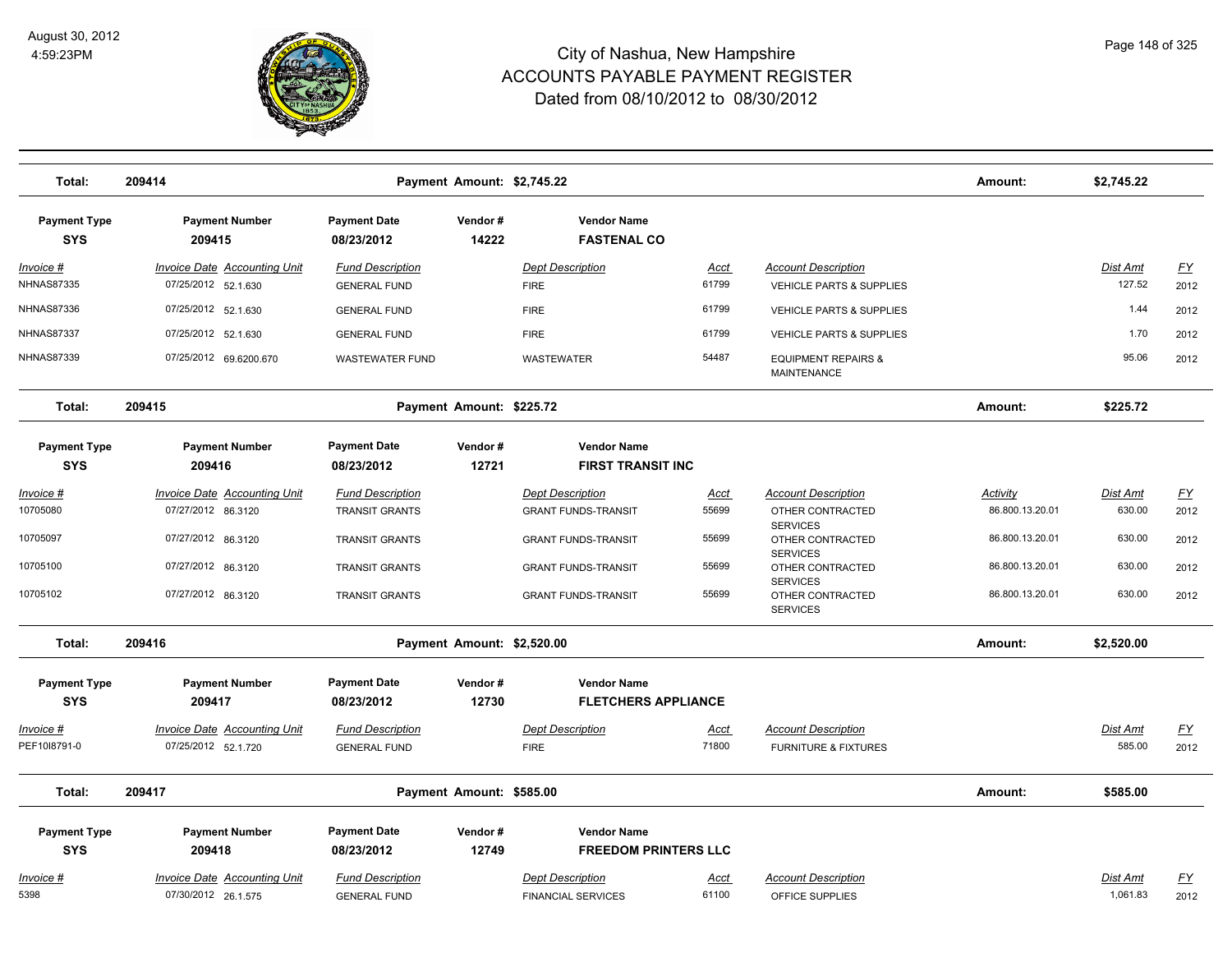

| Total:                            | 209418                                                        |                                                | Payment Amount: \$1,061.83 |                                                   |                      |                                                            | Amount:                   | \$1,061.83         |                   |
|-----------------------------------|---------------------------------------------------------------|------------------------------------------------|----------------------------|---------------------------------------------------|----------------------|------------------------------------------------------------|---------------------------|--------------------|-------------------|
| <b>Payment Type</b><br><b>SYS</b> | <b>Payment Number</b><br>209419                               | <b>Payment Date</b><br>08/23/2012              | Vendor#<br>12753           | <b>Vendor Name</b><br><b>GH BERLIN LUBRICANTS</b> |                      |                                                            |                           |                    |                   |
| <u> Invoice #</u><br>1714869      | <b>Invoice Date Accounting Unit</b><br>07/24/2012 68.6000.692 | <b>Fund Description</b><br>SOLID WASTE FUND    |                            | <b>Dept Description</b><br><b>SOLID WASTE</b>     | <u>Acct</u><br>54600 | <b>Account Description</b><br><b>VEHICLE REPAIRS &amp;</b> |                           | Dist Amt<br>359.55 | <u>FY</u><br>2012 |
| 1715099                           | 07/25/2012 50.1.500                                           | <b>GENERAL FUND</b>                            |                            | <b>POLICE</b>                                     | 61799                | <b>MAINTENANCE</b><br><b>VEHICLE PARTS &amp; SUPPLIES</b>  |                           | 230.41             | 2012              |
| 1715243                           | 07/25/2012 50.1.500                                           | <b>GENERAL FUND</b>                            |                            | <b>POLICE</b>                                     | 61799                | <b>VEHICLE PARTS &amp; SUPPLIES</b>                        |                           | 974.27             | 2012              |
| Total:                            | 209419                                                        |                                                | Payment Amount: \$1,564.23 |                                                   |                      |                                                            | Amount:                   | \$1,564.23         |                   |
| <b>Payment Type</b><br><b>SYS</b> | <b>Payment Number</b><br>209420                               | <b>Payment Date</b><br>08/23/2012              | Vendor#<br>14241           | <b>Vendor Name</b><br><b>GALE GROUP INC</b>       |                      |                                                            | Payee Name<br><b>GALE</b> |                    |                   |
| Invoice #<br>96659659             | <b>Invoice Date Accounting Unit</b><br>07/06/2012 79.1.760    | <b>Fund Description</b><br><b>GENERAL FUND</b> |                            | <b>Dept Description</b><br><b>LIBRARY</b>         | Acct<br>61807        | <b>Account Description</b><br><b>PUBLICATIONS</b>          |                           | Dist Amt<br>83.97  | <u>FY</u><br>2012 |
| 96670641                          | 07/09/2012 79.1.760                                           | <b>GENERAL FUND</b>                            |                            | <b>LIBRARY</b>                                    | 61807                | <b>PUBLICATIONS</b>                                        |                           | 47.23              | 2012              |
| 96736458                          | 07/19/2012 79.1.760                                           | <b>GENERAL FUND</b>                            |                            | <b>LIBRARY</b>                                    | 61807                | <b>PUBLICATIONS</b>                                        |                           | 48.57              | 2012              |
| Total:                            | 209420                                                        |                                                | Payment Amount: \$179.77   |                                                   |                      |                                                            | Amount:                   | \$179.77           |                   |
| <b>Payment Type</b><br><b>SYS</b> | <b>Payment Number</b><br>209421                               | <b>Payment Date</b><br>08/23/2012              | Vendor#<br>14241           | <b>Vendor Name</b><br><b>GALE GROUP INC</b>       |                      |                                                            |                           |                    |                   |
| Invoice #<br>96671592             | <b>Invoice Date Accounting Unit</b><br>07/09/2012 79.1.760    | <b>Fund Description</b><br><b>GENERAL FUND</b> |                            | <b>Dept Description</b><br><b>LIBRARY</b>         | Acct<br>61807        | <b>Account Description</b><br><b>PUBLICATIONS</b>          |                           | Dist Amt<br>49.48  | <u>FY</u><br>2012 |
| Total:                            | 209421                                                        |                                                | Payment Amount: \$49.48    |                                                   |                      |                                                            | Amount:                   | \$49.48            |                   |
| <b>Payment Type</b><br><b>SYS</b> | <b>Payment Number</b><br>209422                               | <b>Payment Date</b><br>08/23/2012              | Vendor#<br>11895           | <b>Vendor Name</b><br><b>MARCUS GALE</b>          |                      |                                                            |                           |                    |                   |
| Invoice #<br>8/13-EVENT           | <b>Invoice Date Accounting Unit</b><br>08/13/2012 TF77.7551   | <b>Fund Description</b><br>P&R-SUMMERFUN       |                            | <b>Dept Description</b><br>P&R-SUMMERFUN          | Acct<br>55650        | <b>Account Description</b><br><b>ENRICHMENT PROGRAMS</b>   |                           | Dist Amt<br>400.00 | <u>FY</u><br>2012 |
| Total:                            | 209422                                                        |                                                | Payment Amount: \$400.00   |                                                   |                      |                                                            | Amount:                   | \$400.00           |                   |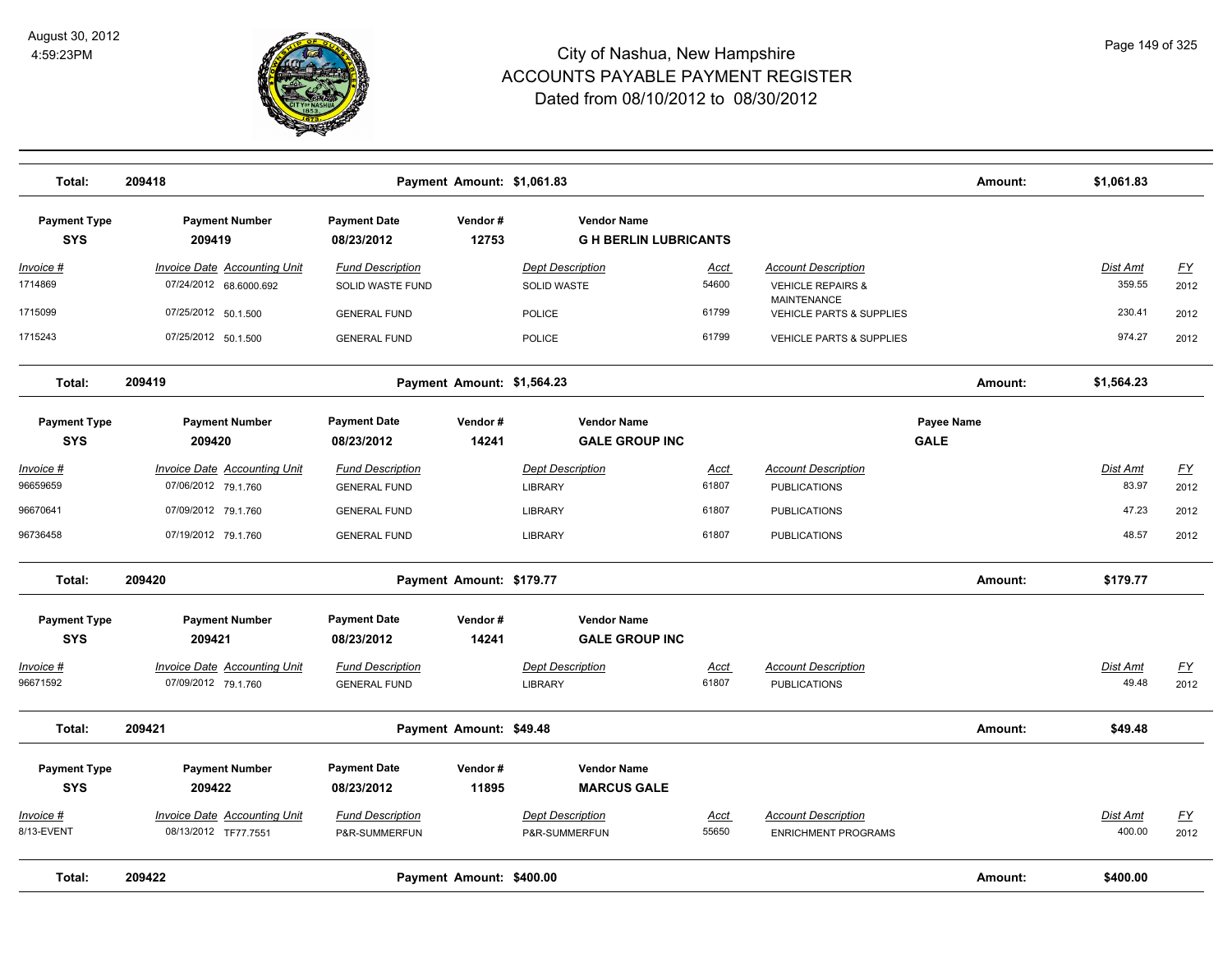

| <b>Payment Type</b><br><b>SYS</b> | <b>Payment Number</b><br>209423     | <b>Payment Date</b><br>08/23/2012      | Vendor#<br>14773           | <b>Vendor Name</b><br><b>THERESA GARON</b>        |             |                                             |                 |                 |                  |
|-----------------------------------|-------------------------------------|----------------------------------------|----------------------------|---------------------------------------------------|-------------|---------------------------------------------|-----------------|-----------------|------------------|
|                                   |                                     |                                        |                            |                                                   |             |                                             |                 |                 |                  |
| Invoice #                         | Invoice Date Accounting Unit        | <b>Fund Description</b>                |                            | <b>Dept Description</b>                           | Acct        | <b>Account Description</b>                  |                 | Dist Amt        | $\underline{FY}$ |
| 8/2+8/9-DEDUCTIONS                | 08/17/2012 13.6600.890.S            | BENEFITS SELF INSURANCE<br><b>FUND</b> |                            | BENEFITS SELF INSURANCE<br><b>FUND</b>            | 59507       | CLAIMS-BC/BS HMO PLAN                       |                 | 63.64           | 2012             |
| Total:                            | 209423                              |                                        | Payment Amount: \$63.64    |                                                   |             |                                             | Amount:         | \$63.64         |                  |
| <b>Payment Type</b>               | <b>Payment Number</b>               | <b>Payment Date</b>                    | Vendor#                    | <b>Vendor Name</b>                                |             |                                             |                 |                 |                  |
| <b>SYS</b>                        | 209424                              | 08/23/2012                             | 12762                      | <b>GATE CITY FENCE CO INC</b>                     |             |                                             |                 |                 |                  |
| $Invoice$ #                       | <b>Invoice Date Accounting Unit</b> | <b>Fund Description</b>                |                            | <b>Dept Description</b>                           | Acct        | <b>Account Description</b>                  |                 | <u>Dist Amt</u> | <u>FY</u>        |
| 36659                             | 08/08/2012 77.1.650                 | <b>GENERAL FUND</b>                    |                            | PARKS & RECREATION                                | 54280       | <b>BUILDING/GROUNDS</b><br>MAINTENANCE      |                 | 545.00          | 2012             |
| Total:                            | 209424                              |                                        | Payment Amount: \$545.00   |                                                   |             |                                             | Amount:         | \$545.00        |                  |
| <b>Payment Type</b>               | <b>Payment Number</b>               | <b>Payment Date</b>                    | Vendor#                    | <b>Vendor Name</b>                                |             |                                             |                 |                 |                  |
| <b>SYS</b>                        | 209425                              | 08/23/2012                             | 14249                      | <b>GATEWAYS COMMUNITY SERVICES</b>                |             |                                             |                 |                 |                  |
| Invoice #                         | <b>Invoice Date Accounting Unit</b> | <b>Fund Description</b>                |                            | <b>Dept Description</b>                           | <u>Acct</u> | <b>Account Description</b>                  |                 | Dist Amt        | $\underline{FY}$ |
| FY2013 FUNDING                    | 07/01/2012 09.1.505                 | <b>GENERAL FUND</b>                    |                            | <b>CIVIC &amp; COMMUNITY</b><br><b>ACTIVITIES</b> | 56321       | <b>GATEWAY COMMUNITY</b><br><b>SERVICES</b> |                 | 3,000.00        | 2012             |
| Total:                            | 209425                              |                                        | Payment Amount: \$3,000.00 |                                                   |             |                                             | Amount:         | \$3,000.00      |                  |
| <b>Payment Type</b>               | <b>Payment Number</b>               | <b>Payment Date</b>                    | Vendor#                    | <b>Vendor Name</b>                                |             |                                             |                 |                 |                  |
| <b>SYS</b>                        | 209426                              | 08/23/2012                             | 12768                      | <b>GE CAPITAL INC</b>                             |             |                                             |                 |                 |                  |
| $Invoice$ #                       | <b>Invoice Date Accounting Unit</b> | <b>Fund Description</b>                |                            | <b>Dept Description</b>                           | <u>Acct</u> | <b>Account Description</b>                  |                 | Dist Amt        | $\underline{FY}$ |
| 57317511                          | 07/01/2012 26.1.500                 | <b>GENERAL FUND</b>                    |                            | <b>FINANCIAL SERVICES</b>                         | 54828       | PHOTOCOPIER LEASE                           |                 | 2,201.06        | 2012             |
| Total:                            | 209426                              |                                        | Payment Amount: \$2,201.06 |                                                   |             |                                             | Amount:         | \$2,201.06      |                  |
| <b>Payment Type</b>               | <b>Payment Number</b>               | <b>Payment Date</b>                    | Vendor#                    | <b>Vendor Name</b>                                |             |                                             |                 |                 |                  |
| <b>SYS</b>                        | 209427                              | 08/23/2012                             | 12776                      | <b>GILLIG LLC</b>                                 |             |                                             |                 |                 |                  |
| $Invoice$ #                       | <b>Invoice Date Accounting Unit</b> | <b>Fund Description</b>                |                            | <b>Dept Description</b>                           | <u>Acct</u> | <b>Account Description</b>                  | Activity        | Dist Amt        | $\underline{FY}$ |
| 4829465                           | 07/03/2012 86.3120                  | <b>TRANSIT GRANTS</b>                  |                            | <b>GRANT FUNDS-TRANSIT</b>                        | 61799       | <b>VEHICLE PARTS &amp; SUPPLIES</b>         | 86.800.13.30.01 | 108.00          | 2012             |
| 4833918                           | 07/23/2012 86.3120                  | <b>TRANSIT GRANTS</b>                  |                            | <b>GRANT FUNDS-TRANSIT</b>                        | 61799       | <b>VEHICLE PARTS &amp; SUPPLIES</b>         | 86.800.13.30.01 | 111.68          | 2012             |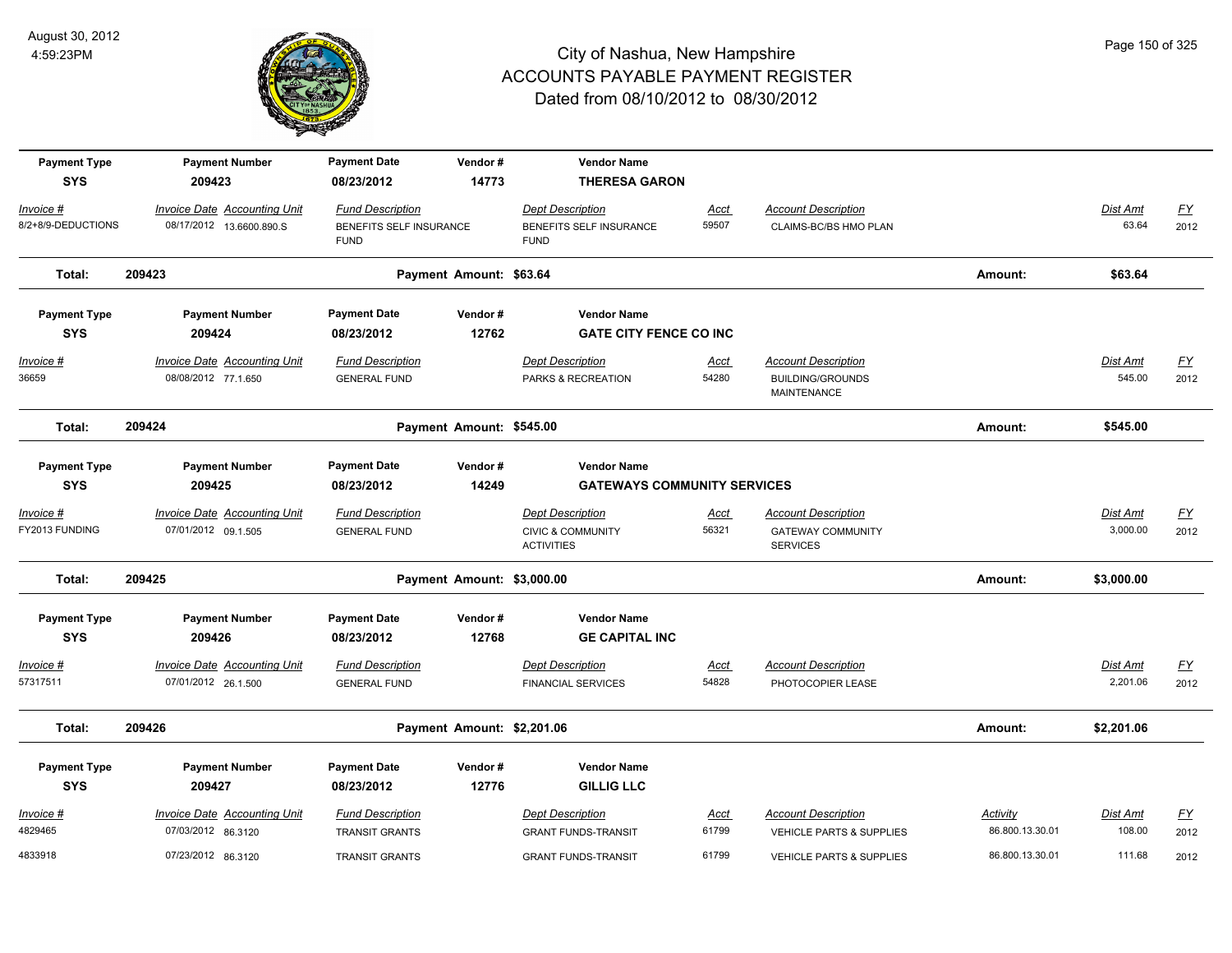

| Total:                            | 209427                                                     |                                                  | Payment Amount: \$219.68   |                                                          |                      |                                                                   | Amount:                            | \$219.68                 |                   |
|-----------------------------------|------------------------------------------------------------|--------------------------------------------------|----------------------------|----------------------------------------------------------|----------------------|-------------------------------------------------------------------|------------------------------------|--------------------------|-------------------|
| <b>Payment Type</b><br><b>SYS</b> | <b>Payment Number</b><br>209428                            | <b>Payment Date</b><br>08/23/2012                | Vendor#<br>12776           | <b>Vendor Name</b><br><b>GILLIG LLC</b>                  |                      |                                                                   |                                    |                          |                   |
| <u> Invoice #</u><br>4829222      | <b>Invoice Date Accounting Unit</b><br>07/02/2012 86.3120  | <b>Fund Description</b><br><b>TRANSIT GRANTS</b> |                            | <b>Dept Description</b><br><b>GRANT FUNDS-TRANSIT</b>    | <u>Acct</u><br>61799 | <b>Account Description</b><br><b>VEHICLE PARTS &amp; SUPPLIES</b> | <b>Activity</b><br>86.800.13.30.01 | <u>Dist Amt</u><br>12.35 | <u>FY</u><br>2012 |
| 4829714                           | 07/05/2012 86.3120                                         | <b>TRANSIT GRANTS</b>                            |                            | <b>GRANT FUNDS-TRANSIT</b>                               | 61799                | <b>VEHICLE PARTS &amp; SUPPLIES</b>                               | 86.800.13.30.01                    | 232.50                   | 2012              |
| 4830706                           | 07/10/2012 86.3120                                         | <b>TRANSIT GRANTS</b>                            |                            | <b>GRANT FUNDS-TRANSIT</b>                               | 61799                | VEHICLE PARTS & SUPPLIES                                          | 86.800.13.30.01                    | 77.30                    | 2012              |
| 4831000                           | 07/11/2012 86.3120                                         | <b>TRANSIT GRANTS</b>                            |                            | <b>GRANT FUNDS-TRANSIT</b>                               | 61799                | VEHICLE PARTS & SUPPLIES                                          | 86.800.13.30.01                    | 107.72                   | 2012              |
| 4832406                           | 07/17/2012 86.3120                                         | <b>TRANSIT GRANTS</b>                            |                            | <b>GRANT FUNDS-TRANSIT</b>                               | 61799                | <b>VEHICLE PARTS &amp; SUPPLIES</b>                               | 86.800.13.30.01                    | 336.40                   | 2012              |
| 4832753                           | 07/18/2012 86.3120                                         | <b>TRANSIT GRANTS</b>                            |                            | <b>GRANT FUNDS-TRANSIT</b>                               | 61799                | <b>VEHICLE PARTS &amp; SUPPLIES</b>                               | 86.800.13.30.01                    | 75.75                    | 2012              |
| 4833167                           | 07/19/2012 86.3120                                         | <b>TRANSIT GRANTS</b>                            |                            | <b>GRANT FUNDS-TRANSIT</b>                               | 61799                | VEHICLE PARTS & SUPPLIES                                          | 86.800.13.30.01                    | 108.00                   | 2012              |
| 4833919                           | 07/23/2012 86.3120                                         | <b>TRANSIT GRANTS</b>                            |                            | <b>GRANT FUNDS-TRANSIT</b>                               | 61799                | <b>VEHICLE PARTS &amp; SUPPLIES</b>                               | 86.800.13.30.01                    | 128.76                   | 2012              |
| 4834600                           | 07/25/2012 86.3120                                         | <b>TRANSIT GRANTS</b>                            |                            | <b>GRANT FUNDS-TRANSIT</b>                               | 61799                | <b>VEHICLE PARTS &amp; SUPPLIES</b>                               | 86.800.13.30.01                    | 125.00                   | 2012              |
| 4834601                           | 07/25/2012 86.3120                                         | <b>TRANSIT GRANTS</b>                            |                            | <b>GRANT FUNDS-TRANSIT</b>                               | 61799                | <b>VEHICLE PARTS &amp; SUPPLIES</b>                               | 86.800.13.30.01                    | 185.60                   | 2012              |
| 4835459                           | 07/27/2012 86.3120                                         | <b>TRANSIT GRANTS</b>                            |                            | <b>GRANT FUNDS-TRANSIT</b>                               | 61799                | VEHICLE PARTS & SUPPLIES                                          | 86.800.13.30.01                    | 193.24                   | 2012              |
| 4835801                           | 07/30/2012 86.3120                                         | <b>TRANSIT GRANTS</b>                            |                            | <b>GRANT FUNDS-TRANSIT</b>                               | 61799                | VEHICLE PARTS & SUPPLIES                                          | 86.800.13.30.01                    | 464.72                   | 2012              |
| 4836161                           | 07/31/2012 86.3120                                         | <b>TRANSIT GRANTS</b>                            |                            | <b>GRANT FUNDS-TRANSIT</b>                               | 61799                | VEHICLE PARTS & SUPPLIES                                          | 86.800.13.30.01                    | 20.12                    | 2012              |
| 4836162                           | 07/31/2012 86.3120                                         | <b>TRANSIT GRANTS</b>                            |                            | <b>GRANT FUNDS-TRANSIT</b>                               | 61799                | <b>VEHICLE PARTS &amp; SUPPLIES</b>                               | 86.800.13.30.01                    | 288.23                   | 2012              |
| Total:                            | 209428                                                     |                                                  | Payment Amount: \$2,355.69 |                                                          |                      |                                                                   | Amount:                            | \$2,355.69               |                   |
| <b>Payment Type</b><br><b>SYS</b> | <b>Payment Number</b><br>209429                            | <b>Payment Date</b><br>08/23/2012                | Vendor#<br>12789           | <b>Vendor Name</b><br><b>GOVCONNECTION INC</b>           |                      |                                                                   |                                    |                          |                   |
| <u>Invoice #</u><br>49298996      | Invoice Date Accounting Unit<br>07/27/2012 22.1.545        | <b>Fund Description</b><br><b>GENERAL FUND</b>   |                            | <b>Dept Description</b><br><b>INFORMATION TECHNOLOGY</b> | <u>Acct</u><br>71221 | <b>Account Description</b><br><b>COMPUTER EQUIPMENT</b>           |                                    | Dist Amt<br>42.53        | EY<br>2012        |
| Total:                            | 209429                                                     |                                                  | Payment Amount: \$42.53    |                                                          |                      |                                                                   | Amount:                            | \$42.53                  |                   |
| <b>Payment Type</b><br><b>SYS</b> | <b>Payment Number</b><br>209430                            | <b>Payment Date</b><br>08/23/2012                | Vendor#<br>12791           | <b>Vendor Name</b><br><b>DONNA GRAHAM</b>                |                      |                                                                   |                                    |                          |                   |
| Invoice #<br>PEDC 7/17/12         | <b>Invoice Date Accounting Unit</b><br>07/17/2012 02.1.500 | <b>Fund Description</b><br><b>GENERAL FUND</b>   |                            | <b>Dept Description</b><br><b>BOARD OF ALDERMEN</b>      | <u>Acct</u><br>53428 | <b>Account Description</b><br>STENOGRAPHIC SERVICES               |                                    | Dist Amt<br>160.00       | <u>FY</u><br>2012 |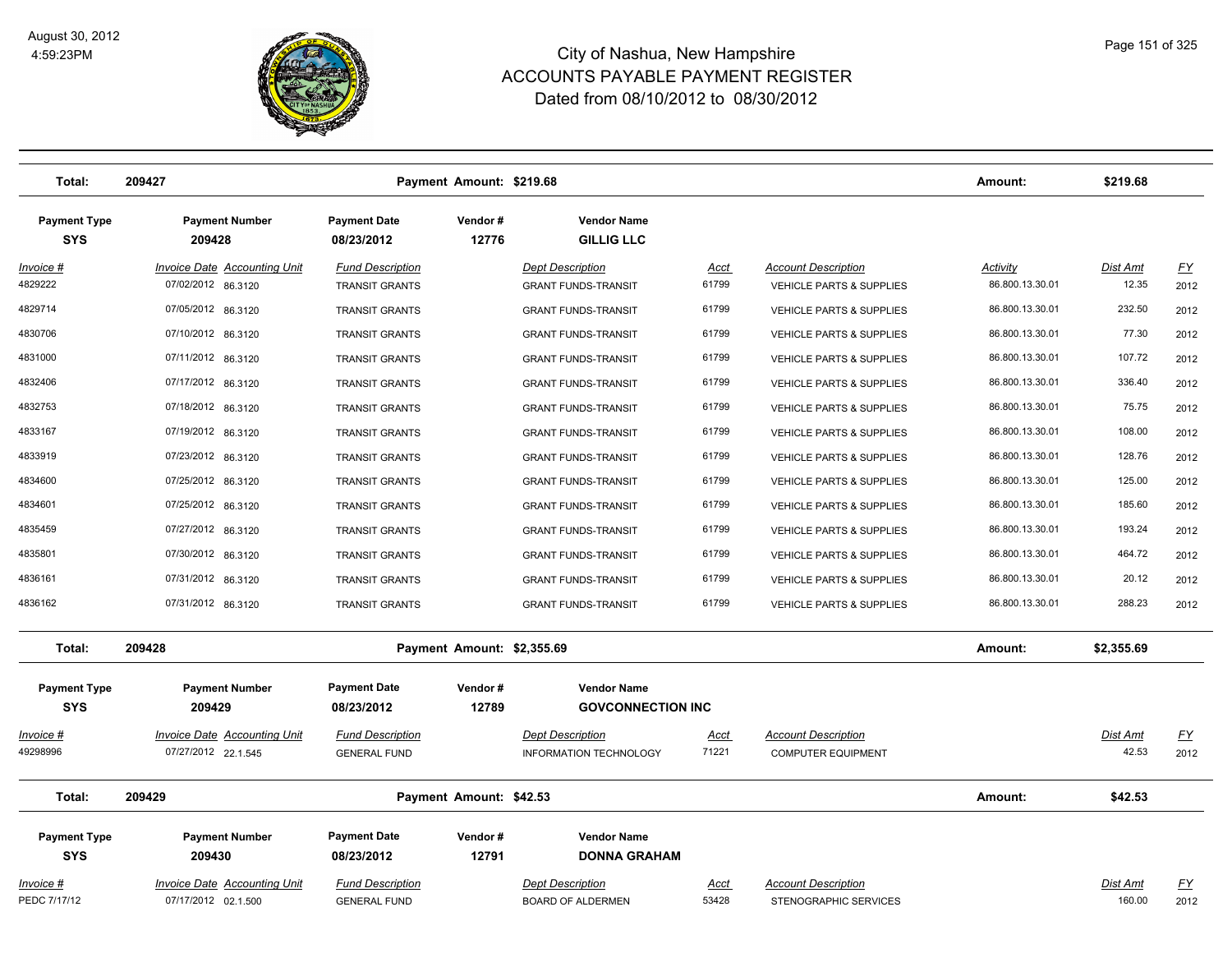

| Total:                            | 209430                                                     |                                                | Payment Amount: \$160.00 |                                                           |                      |                                                       | Amount:         | \$160.00                  |                   |
|-----------------------------------|------------------------------------------------------------|------------------------------------------------|--------------------------|-----------------------------------------------------------|----------------------|-------------------------------------------------------|-----------------|---------------------------|-------------------|
| <b>Payment Type</b><br><b>SYS</b> | <b>Payment Number</b><br>209431                            | <b>Payment Date</b><br>08/23/2012              | Vendor#<br>10853         | <b>Vendor Name</b><br><b>GRAINGER</b>                     |                      |                                                       |                 |                           |                   |
| $Invoice$ #<br>9881405139         | <b>Invoice Date Accounting Unit</b><br>07/20/2012 77.1.660 | <b>Fund Description</b><br><b>GENERAL FUND</b> |                          | <b>Dept Description</b><br>PARKS & RECREATION             | <u>Acct</u><br>61114 | <b>Account Description</b><br>POOL SUPPLIES           | <b>Activity</b> | <u>Dist Amt</u><br>746.76 | <u>FY</u><br>2012 |
| 9883767627                        | 07/24/2012 69.6200.670                                     | <b>WASTEWATER FUND</b>                         |                          | WASTEWATER                                                | 54487                | <b>EQUIPMENT REPAIRS &amp;</b>                        |                 | 362.60                    | 2012              |
| 9883767635                        | 07/24/2012 69.6200.540                                     | <b>WASTEWATER FUND</b>                         |                          | <b>WASTEWATER</b>                                         | 54487                | <b>MAINTENANCE</b><br><b>EQUIPMENT REPAIRS &amp;</b>  |                 | 71.80                     | 2012              |
| 9884556862                        | 07/24/2012 69.6200.670                                     | <b>WASTEWATER FUND</b>                         |                          | <b>WASTEWATER</b>                                         | 54487                | <b>MAINTENANCE</b><br><b>EQUIPMENT REPAIRS &amp;</b>  |                 | 143.33                    | 2012              |
| 9885654377                        | 07/25/2012 77.1.650                                        | <b>GENERAL FUND</b>                            |                          | PARKS & RECREATION                                        | 54280                | <b>MAINTENANCE</b><br><b>BUILDING/GROUNDS</b>         |                 | 184.73                    | 2012              |
| 9885661463                        | 07/25/2012 86.3120                                         | <b>TRANSIT GRANTS</b>                          |                          | <b>GRANT FUNDS-TRANSIT</b>                                | 61799                | MAINTENANCE<br><b>VEHICLE PARTS &amp; SUPPLIES</b>    | 86.800.13.30.04 | 13.67                     | 2012              |
| 9885711391                        | 07/25/2012 69.6200.670                                     | <b>WASTEWATER FUND</b>                         |                          | WASTEWATER                                                | 54487                | <b>EQUIPMENT REPAIRS &amp;</b><br><b>MAINTENANCE</b>  |                 | 97.20                     | 2012              |
| Total:                            | 209431                                                     | Payment Amount: \$1,620.09                     |                          |                                                           |                      |                                                       |                 | \$1,620.09                |                   |
| <b>Payment Type</b><br><b>SYS</b> | <b>Payment Number</b><br>209432                            | <b>Payment Date</b><br>08/23/2012              | Vendor#<br>10795         | <b>Vendor Name</b><br><b>GRANITE CITY ELECTRIC SUPPLY</b> |                      |                                                       |                 |                           |                   |
| Invoice #                         | <b>Invoice Date Accounting Unit</b>                        | <b>Fund Description</b>                        |                          | <b>Dept Description</b>                                   | <b>Acct</b>          | <b>Account Description</b>                            |                 | Dist Amt                  | <u>FY</u>         |
| S4140843.001                      | 07/11/2012 52.1.720                                        | <b>GENERAL FUND</b>                            |                          | <b>FIRE</b>                                               | 54280                | <b>BUILDING/GROUNDS</b>                               |                 | 24.78                     | 2012              |
| S4142962.002                      | 07/12/2012 52.1.625                                        | <b>GENERAL FUND</b>                            |                          | <b>FIRE</b>                                               | 61299                | <b>MAINTENANCE</b><br>MISCELLANEOUS SUPPLIES          |                 | 17.95                     | 2012              |
| S4161116.001                      | 08/03/2012 66.1.500                                        | <b>GENERAL FUND</b>                            |                          | PARKING LOTS                                              | 61299                | MISCELLANEOUS SUPPLIES                                |                 | 51.41                     | 2012              |
| S4163129.001                      | 07/31/2012 52.1.620                                        | <b>GENERAL FUND</b>                            |                          | <b>FIRE</b>                                               | 54487                | <b>EQUIPMENT REPAIRS &amp;</b><br><b>MAINTENANCE</b>  |                 | 52.99                     | 2012              |
| Total:                            | 209432                                                     |                                                | Payment Amount: \$147.13 |                                                           |                      |                                                       | Amount:         | \$147.13                  |                   |
| <b>Payment Type</b>               | <b>Payment Number</b>                                      | <b>Payment Date</b>                            | Vendor#                  | <b>Vendor Name</b>                                        |                      |                                                       |                 |                           |                   |
| <b>SYS</b>                        | 209433                                                     | 08/23/2012                                     | 11828                    | <b>GRANITE STATE BOAT WORKS</b>                           |                      |                                                       |                 |                           |                   |
| <u> Invoice #</u><br>06202012DG   | <b>Invoice Date Accounting Unit</b><br>06/20/2012 52.1.625 | <b>Fund Description</b><br><b>GENERAL FUND</b> |                          | <b>Dept Description</b><br><b>FIRE</b>                    | <u>Acct</u><br>71999 | <b>Account Description</b><br>MISCELLANEOUS EQUIPMENT |                 | Dist Amt<br>598.65        | <u>FY</u><br>2012 |
| Total:                            | 209433                                                     |                                                | Payment Amount: \$598.65 |                                                           |                      |                                                       | Amount:         | \$598.65                  |                   |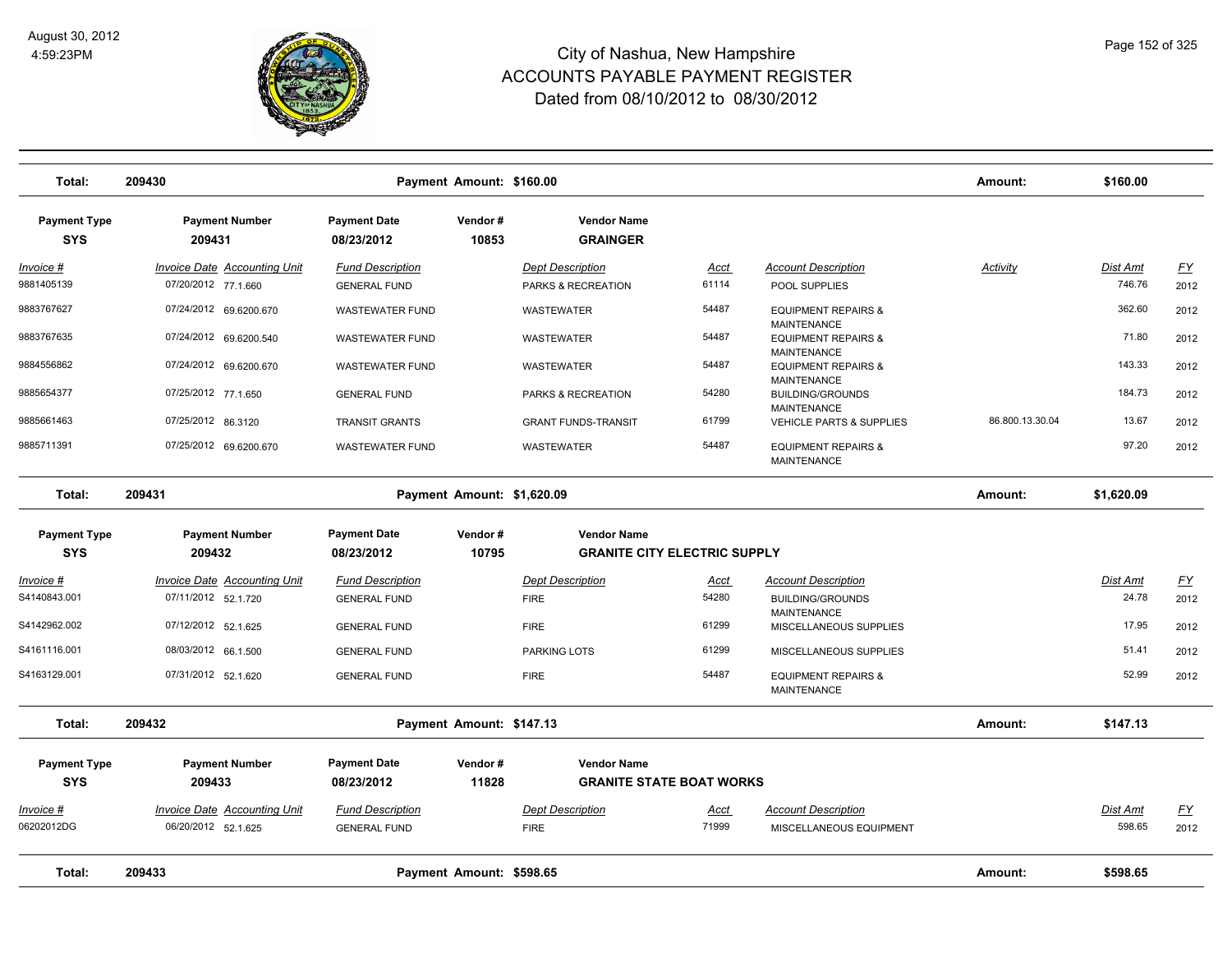

| <b>Payment Type</b><br><b>SYS</b>                    | <b>Payment Number</b><br>209434                                 | <b>Payment Date</b><br>08/23/2012              | Vendor#<br>14266           | <b>Vendor Name</b><br><b>GRANITE STATE CONCRETE CO INC</b>                   |                      |                                                                             |         |                             |                   |
|------------------------------------------------------|-----------------------------------------------------------------|------------------------------------------------|----------------------------|------------------------------------------------------------------------------|----------------------|-----------------------------------------------------------------------------|---------|-----------------------------|-------------------|
| Invoice #                                            | <b>Invoice Date Accounting Unit</b>                             | <b>Fund Description</b>                        |                            | <b>Dept Description</b>                                                      | Acct                 | <b>Account Description</b>                                                  |         | <b>Dist Amt</b>             | $\underline{FY}$  |
| 20112156                                             | 07/31/2012 69.6200.540                                          | <b>WASTEWATER FUND</b>                         |                            | <b>WASTEWATER</b>                                                            | 54300                | SEWER MAINTENANCE                                                           |         | 2,000.00                    | 2012              |
| Total:                                               | 209434                                                          |                                                | Payment Amount: \$2,000.00 |                                                                              |                      |                                                                             | Amount: | \$2,000.00                  |                   |
| <b>Payment Type</b>                                  | <b>Payment Number</b>                                           | <b>Payment Date</b>                            | Vendor#                    | <b>Vendor Name</b>                                                           |                      |                                                                             |         |                             |                   |
| <b>SYS</b>                                           | 209435                                                          | 08/23/2012                                     | 12803                      | <b>GREAT AMERICAN DOWNTOWN</b>                                               |                      |                                                                             |         |                             |                   |
| Invoice #<br>12-1561                                 | <b>Invoice Date Accounting Unit</b><br>07/01/2012 09.1.510      | <b>Fund Description</b><br><b>GENERAL FUND</b> |                            | <b>Dept Description</b><br><b>CIVIC &amp; COMMUNITY</b><br><b>ACTIVITIES</b> | <u>Acct</u><br>56221 | <b>Account Description</b><br><b>GREAT AMERICAN</b><br><b>DOWNTOWN</b>      |         | <b>Dist Amt</b><br>8,750.00 | EY<br>2012        |
| Total:                                               | 209435                                                          |                                                | Payment Amount: \$8,750.00 |                                                                              |                      |                                                                             | Amount: | \$8,750.00                  |                   |
| <b>Payment Type</b><br><b>SYS</b>                    | <b>Payment Number</b><br>209436                                 | <b>Payment Date</b><br>08/23/2012              | Vendor#<br>14780           | <b>Vendor Name</b><br><b>JOHN GUNTER</b>                                     |                      |                                                                             |         |                             |                   |
| Invoice #<br><b>STATE CHAMPS</b><br><b>TRVEL EXP</b> | <b>Invoice Date Accounting Unit</b><br>08/15/2012 77.1.655      | <b>Fund Description</b><br><b>GENERAL FUND</b> |                            | <b>Dept Description</b><br>PARKS & RECREATION                                | <b>Acct</b><br>55300 | <b>Account Description</b><br><b>TRAVEL</b>                                 |         | Dist Amt<br>849.61          | <u>FY</u><br>2012 |
| Total:                                               | 209436                                                          |                                                | Payment Amount: \$849.61   |                                                                              |                      |                                                                             | Amount: | \$849.61                    |                   |
| <b>Payment Type</b>                                  | <b>Payment Number</b>                                           | <b>Payment Date</b>                            | Vendor#                    | <b>Vendor Name</b>                                                           |                      |                                                                             |         |                             |                   |
| <b>SYS</b>                                           | 209437                                                          | 08/23/2012                                     | 10245                      | <b>GUSTAVO PRESTON SERVICE COMPAN</b>                                        |                      |                                                                             |         |                             |                   |
| Invoice #<br>SOI0002086                              | <b>Invoice Date Accounting Unit</b><br>07/13/2012 77.1.720.8191 | <b>Fund Description</b><br><b>GENERAL FUND</b> |                            | <b>Dept Description</b><br>PARKS & RECREATION                                | Acct<br>54280        | <b>Account Description</b><br><b>BUILDING/GROUNDS</b><br><b>MAINTENANCE</b> |         | Dist Amt<br>657.68          | <u>FY</u><br>2012 |
| Total:                                               | 209437                                                          |                                                | Payment Amount: \$657.68   |                                                                              |                      |                                                                             | Amount: | \$657.68                    |                   |
| <b>Payment Type</b><br><b>SYS</b>                    | <b>Payment Number</b><br>209438                                 | <b>Payment Date</b><br>08/23/2012              | Vendor#<br>14283           | <b>Vendor Name</b><br><b>DENNIS L HAMILTON</b>                               |                      |                                                                             |         |                             |                   |
| Invoice #<br>20166A 08/23/2012<br><b>DCAP</b>        | <b>Invoice Date Accounting Unit</b><br>08/22/2012 BS1000        | <b>Fund Description</b><br><b>GENERAL FUND</b> |                            | <b>Dept Description</b><br><b>GENERAL FUND</b>                               | <b>Acct</b><br>21460 | <b>Account Description</b><br>125 DEPENDENT CARE                            |         | Dist Amt<br>100.00          | EY<br>2012        |
| Total:                                               | 209438                                                          |                                                | Payment Amount: \$100.00   |                                                                              |                      |                                                                             | Amount: | \$100.00                    |                   |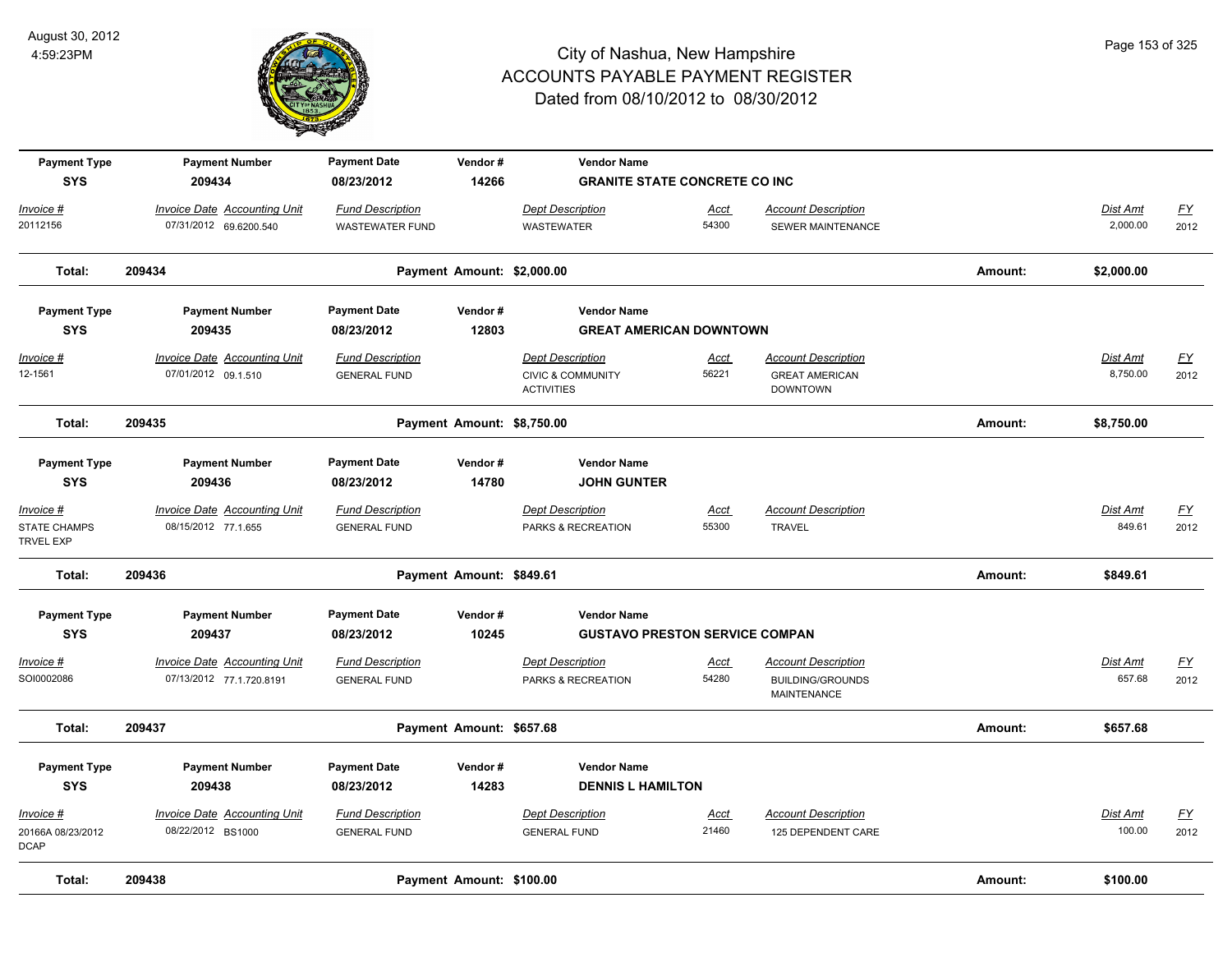

| <b>Payment Type</b>              | <b>Payment Number</b>                                       | <b>Payment Date</b>                           | Vendor#                     | <b>Vendor Name</b>                                |                      |                                                      |                                       |                           |                   |
|----------------------------------|-------------------------------------------------------------|-----------------------------------------------|-----------------------------|---------------------------------------------------|----------------------|------------------------------------------------------|---------------------------------------|---------------------------|-------------------|
| <b>SYS</b>                       | 209439                                                      | 08/23/2012                                    | 12826                       | <b>HARBOR HOMES INC</b>                           |                      |                                                      |                                       |                           |                   |
| Invoice #                        | <b>Invoice Date Accounting Unit</b>                         | <b>Fund Description</b>                       |                             | <b>Dept Description</b>                           | <u>Acct</u>          | <b>Account Description</b>                           |                                       | Dist Amt                  | $\underline{FY}$  |
| FY2013 FUNDING                   | 07/01/2012 09.1.505                                         | <b>GENERAL FUND</b>                           |                             | <b>CIVIC &amp; COMMUNITY</b><br><b>ACTIVITIES</b> | 56327                | <b>HARBOR HOMES INC</b>                              |                                       | 25,000.00                 | 2012              |
| FY2013<br><b>FUNDING-CARE CL</b> | 07/01/2012 09.1.505                                         | <b>GENERAL FUND</b>                           |                             | <b>CIVIC &amp; COMMUNITY</b><br><b>ACTIVITIES</b> | 56327                | <b>HARBOR HOMES INC</b>                              |                                       | 37,000.00                 | 2012              |
| Total:                           | 209439                                                      |                                               | Payment Amount: \$62,000.00 |                                                   |                      |                                                      | Amount:                               | \$62,000.00               |                   |
| <b>Payment Type</b>              | <b>Payment Number</b>                                       | <b>Payment Date</b>                           | Vendor#                     | <b>Vendor Name</b>                                |                      |                                                      |                                       |                           |                   |
| <b>SYS</b>                       | 209440                                                      | 08/23/2012                                    | 12827                       | <b>HARDY DORIC INC</b>                            |                      |                                                      |                                       |                           |                   |
| <u> Invoice #</u><br>8232        | <b>Invoice Date Accounting Unit</b><br>07/31/2012 TF44.7504 | <b>Fund Description</b><br><b>ETF CONTRIB</b> |                             | <b>Dept Description</b><br>ETF CONTRIB            | <u>Acct</u><br>61299 | <b>Account Description</b><br>MISCELLANEOUS SUPPLIES |                                       | <b>Dist Amt</b><br>585.00 | <u>FY</u><br>2012 |
|                                  |                                                             | EDGEWOOD-DEED FUND                            |                             | EDGEWOOD-DEED FUND                                |                      |                                                      |                                       |                           |                   |
| Total:                           | 209440                                                      |                                               | Payment Amount: \$585.00    |                                                   |                      |                                                      | Amount:                               | \$585.00                  |                   |
| <b>Payment Type</b>              | <b>Payment Number</b>                                       | <b>Payment Date</b>                           | Vendor#                     | <b>Vendor Name</b>                                |                      |                                                      |                                       |                           |                   |
| <b>SYS</b>                       | 209441                                                      | 08/23/2012                                    | 12858                       | <b>HIGHWAY TECH SIGNAL EQUIP SALE</b>             |                      |                                                      |                                       |                           |                   |
| Invoice #                        | <b>Invoice Date Accounting Unit</b>                         | <b>Fund Description</b>                       |                             | <b>Dept Description</b>                           | <b>Acct</b>          | <b>Account Description</b>                           |                                       | <b>Dist Amt</b>           | <u>FY</u>         |
| 14045                            | 07/19/2012 64.1.705                                         | <b>GENERAL FUND</b>                           |                             | <b>TRAFFIC</b>                                    | 54487                | <b>EQUIPMENT REPAIRS &amp;</b><br><b>MAINTENANCE</b> |                                       | -495.00                   | 2012              |
| 14045                            | 07/19/2012 64.1.705                                         | <b>GENERAL FUND</b>                           |                             | <b>TRAFFIC</b>                                    | 54487                | <b>EQUIPMENT REPAIRS &amp;</b><br><b>MAINTENANCE</b> |                                       | 495.00                    | 2012              |
| 14115                            | 07/19/2012 61.1.705                                         | <b>GENERAL FUND</b>                           |                             | <b>STREETS</b>                                    | 61556                | <b>TRAFFIC SIGNAL MATERIALS</b>                      |                                       | 30.00                     | 2012              |
| 14115                            | 07/19/2012 61.1.705                                         | <b>GENERAL FUND</b>                           |                             | <b>STREETS</b>                                    | 61556                | TRAFFIC SIGNAL MATERIALS                             |                                       | 2,225.00                  | 2012              |
| Total:                           | 209441                                                      |                                               | Payment Amount: \$2,255.00  |                                                   |                      |                                                      | Amount:                               | \$2,255.00                |                   |
| <b>Payment Type</b>              | <b>Payment Number</b>                                       | <b>Payment Date</b>                           | Vendor#                     | <b>Vendor Name</b>                                |                      |                                                      | Payee Name                            |                           |                   |
| <b>SYS</b>                       | 209442                                                      | 08/23/2012                                    | 14309                       | <b>HOME DEPOT CREDIT SERVICES</b>                 |                      |                                                      | <b>HOME DEPOT CREDIT SERVICE 3065</b> |                           |                   |
| Invoice #                        | <b>Invoice Date Accounting Unit</b>                         | <b>Fund Description</b>                       |                             | <b>Dept Description</b>                           | <b>Acct</b>          | <b>Account Description</b>                           | <b>Activity</b>                       | Dist Amt                  | <u>FY</u>         |
| 0021036                          | 08/17/2012 86.3120                                          | <b>TRANSIT GRANTS</b>                         |                             | <b>GRANT FUNDS-TRANSIT</b>                        | 61299                | MISCELLANEOUS SUPPLIES                               | 86.800.13.40.01                       | 34.97                     | 2012              |
| 1273231                          | 08/16/2012 44.1.720                                         | <b>GENERAL FUND</b>                           |                             | EDGEWOOD CEMETERY                                 | 54280                | <b>BUILDING/GROUNDS</b><br>MAINTENANCE               |                                       | 53.25                     | 2012              |
| 2304981                          | 08/15/2012 52.1.620                                         | <b>GENERAL FUND</b>                           |                             | <b>FIRE</b>                                       | 61699                | <b>EQUIPMENT MAINT SUPPLIES</b>                      |                                       | 92.86                     | 2012              |
| 4011175                          | 08/13/2012 52.1.720                                         | <b>GENERAL FUND</b>                           |                             | <b>FIRE</b>                                       | 54280                | <b>BUILDING/GROUNDS</b><br><b>MAINTENANCE</b>        |                                       | 73.75                     | 2012              |
| 4027097                          | 08/03/2012 TF77.7052                                        | MINE FALLS PARK ETF                           |                             | MINE FALLS PARK ETF                               | 54280                | <b>BUILDING/GROUNDS</b><br><b>MAINTENANCE</b>        |                                       | 178.90                    | 2012              |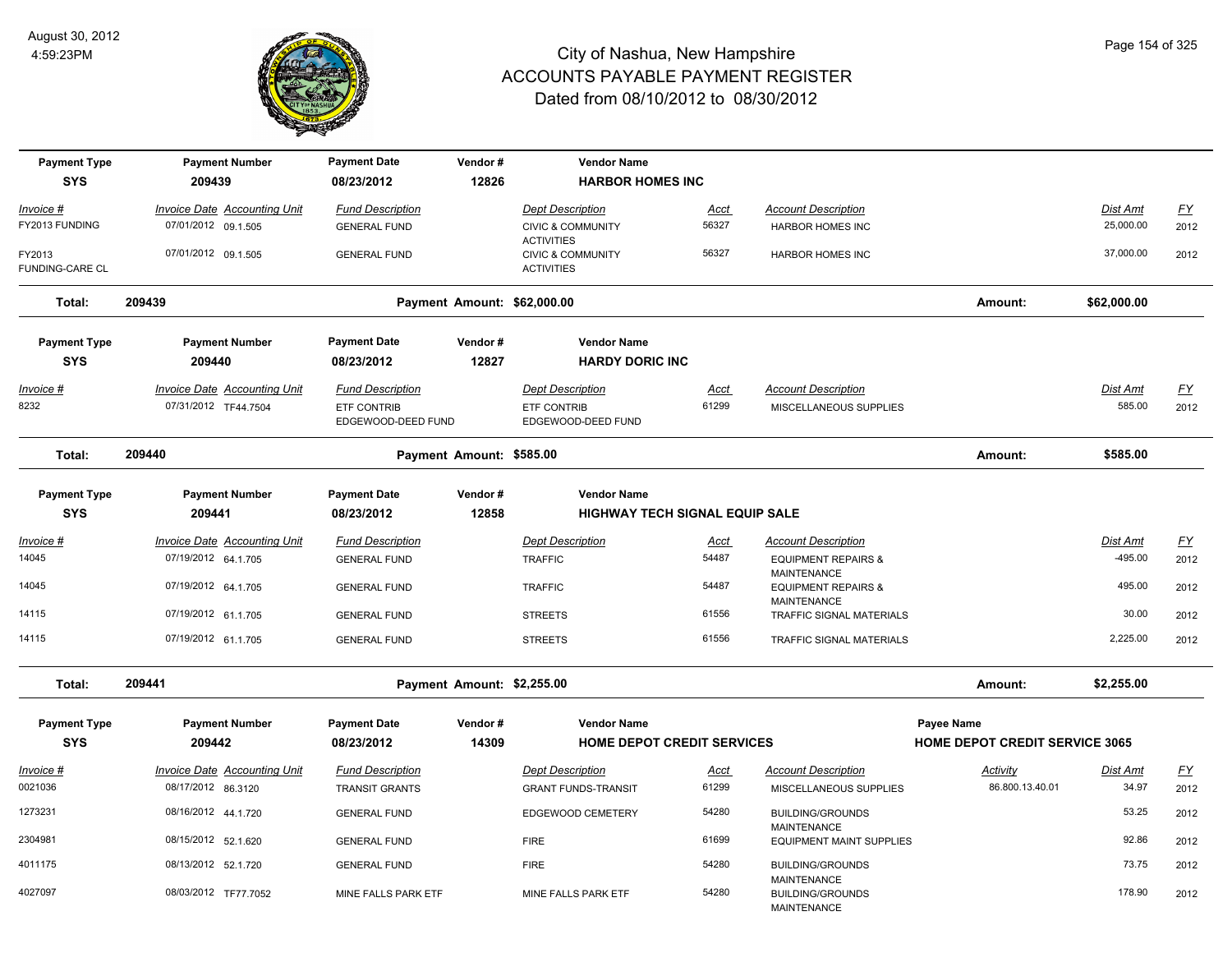

| Total:                                                 | 209444                                                                 | Payment Amount: \$1,377.99                                   |                  |                                                                        |                      |                                                                     | Amount:         | \$1,377.99        |                   |
|--------------------------------------------------------|------------------------------------------------------------------------|--------------------------------------------------------------|------------------|------------------------------------------------------------------------|----------------------|---------------------------------------------------------------------|-----------------|-------------------|-------------------|
|                                                        |                                                                        |                                                              |                  |                                                                        |                      |                                                                     |                 |                   |                   |
| 126951-00                                              | 07/20/2012 69.6200.670                                                 | <b>WASTEWATER FUND</b><br><b>WASTEWATER FUND</b>             |                  | <b>WASTEWATER</b><br>WASTEWATER                                        | 61107                | <b>CLOTHING &amp; UNIFORMS</b><br><b>CLOTHING &amp; UNIFORMS</b>    |                 | 967.99            | 2012<br>2012      |
| 126951-00                                              | 07/20/2012 69.6200.540                                                 |                                                              |                  |                                                                        | 61107                |                                                                     |                 | 328.00            |                   |
| <u> Invoice #</u><br>126592-00                         | <b>Invoice Date Accounting Unit</b><br>07/20/2012 69.6200.670          | <b>Fund Description</b><br>WASTEWATER FUND                   |                  | <b>Dept Description</b><br>WASTEWATER                                  | <u>Acct</u><br>61107 | <b>Account Description</b><br><b>CLOTHING &amp; UNIFORMS</b>        |                 | Dist Amt<br>82.00 | <u>FY</u><br>2012 |
| <b>Payment Type</b><br><b>SYS</b>                      | <b>Payment Number</b><br>209444                                        | <b>Payment Date</b><br>08/23/2012                            | Vendor#<br>12889 | <b>Vendor Name</b><br><b>INDUSTRIAL PROTECTION SERVICES</b>            |                      |                                                                     |                 |                   |                   |
| Total:                                                 | 209443                                                                 | Payment Amount: \$82.00                                      |                  |                                                                        |                      |                                                                     | Amount:         | \$82.00           |                   |
| SAFETY SHOES                                           | 07/17/2012 69.6200.670                                                 | <b>WASTEWATER FUND</b>                                       |                  | <b>WASTEWATER</b>                                                      | 61107                | <b>CLOTHING &amp; UNIFORMS</b>                                      |                 | 82.00             | 2012              |
| <b>Payment Type</b><br><b>SYS</b><br><u> Invoice #</u> | <b>Payment Number</b><br>209443<br><b>Invoice Date Accounting Unit</b> | <b>Payment Date</b><br>08/23/2012<br><b>Fund Description</b> | Vendor#<br>14779 | <b>Vendor Name</b><br><b>FRANCIS HYLAND</b><br><b>Dept Description</b> | <b>Acct</b>          | <b>Account Description</b>                                          |                 | <u>Dist Amt</u>   | <u>FY</u>         |
| Total:                                                 | 209442                                                                 | Payment Amount: \$1,125.61                                   |                  |                                                                        |                      |                                                                     | Amount:         | \$1,125.61        |                   |
| 8272466                                                | 08/09/2012 77.1.650                                                    | <b>GENERAL FUND</b>                                          |                  | PARKS & RECREATION                                                     | 54280                | <b>BUILDING/GROUNDS</b><br>MAINTENANCE                              |                 | 27.95             | 2012              |
| 8020094                                                | 08/09/2012 77.1.650                                                    | <b>GENERAL FUND</b>                                          |                  | PARKS & RECREATION                                                     | 54280                | <b>BUILDING/GROUNDS</b><br><b>MAINTENANCE</b>                       |                 | 45.39             | 2012              |
| 8020088                                                | 08/09/2012 77.1.650                                                    | <b>GENERAL FUND</b>                                          |                  | PARKS & RECREATION                                                     | 54280                | <b>MAINTENANCE</b><br><b>BUILDING/GROUNDS</b><br><b>MAINTENANCE</b> |                 | 64.51             | 2012              |
| 7053100                                                | 08/20/2012 42.1.720                                                    | <b>GENERAL FUND</b>                                          |                  | WOODLAWN CEMETERY                                                      | 54280                | <b>BUILDING/GROUNDS</b>                                             |                 | 61.45             | 2012              |
| 7050437                                                | 08/10/2012 86.3120                                                     | <b>TRANSIT GRANTS</b>                                        |                  | <b>GRANT FUNDS-TRANSIT</b>                                             | 61299                | <b>MAINTENANCE</b><br>MISCELLANEOUS SUPPLIES                        | 86.800.13.40.01 | 69.97             | 2012              |
| 7020240                                                | 08/10/2012 42.1.720                                                    | <b>GENERAL FUND</b>                                          |                  | WOODLAWN CEMETERY                                                      | 54280                | <b>MAINTENANCE</b><br><b>BUILDING/GROUNDS</b>                       |                 | 59.97             | 2012              |
| 7012904                                                | 07/31/2012 77.1.650                                                    | <b>GENERAL FUND</b>                                          |                  | PARKS & RECREATION                                                     | 54280                | <b>MAINTENANCE</b><br><b>BUILDING/GROUNDS</b>                       |                 | 11.88             | 2012              |
| 5027015                                                | 08/02/2012 77.1.650                                                    | <b>GENERAL FUND</b>                                          |                  | PARKS & RECREATION                                                     | 54280                | MAINTENANCE<br><b>BUILDING/GROUNDS</b>                              |                 | 37.95             | 2012              |
| 5026921                                                | 08/02/2012 69.6200.670                                                 | <b>WASTEWATER FUND</b>                                       |                  | WASTEWATER                                                             | 54487                | <b>MAINTENANCE</b><br><b>EQUIPMENT REPAIRS &amp;</b>                |                 | 19.94             | 2012              |
| 5026905                                                | 08/02/2012 69.6200.670                                                 | <b>WASTEWATER FUND</b>                                       |                  | WASTEWATER                                                             | 54487                | <b>EQUIPMENT REPAIRS &amp;</b>                                      |                 | 221.00            | 2012              |
| 5013299                                                | 08/02/2012 77.1.650                                                    | <b>GENERAL FUND</b>                                          |                  | PARKS & RECREATION                                                     | 54280                | <b>BUILDING/GROUNDS</b><br><b>MAINTENANCE</b>                       |                 | 71.87             | 2012              |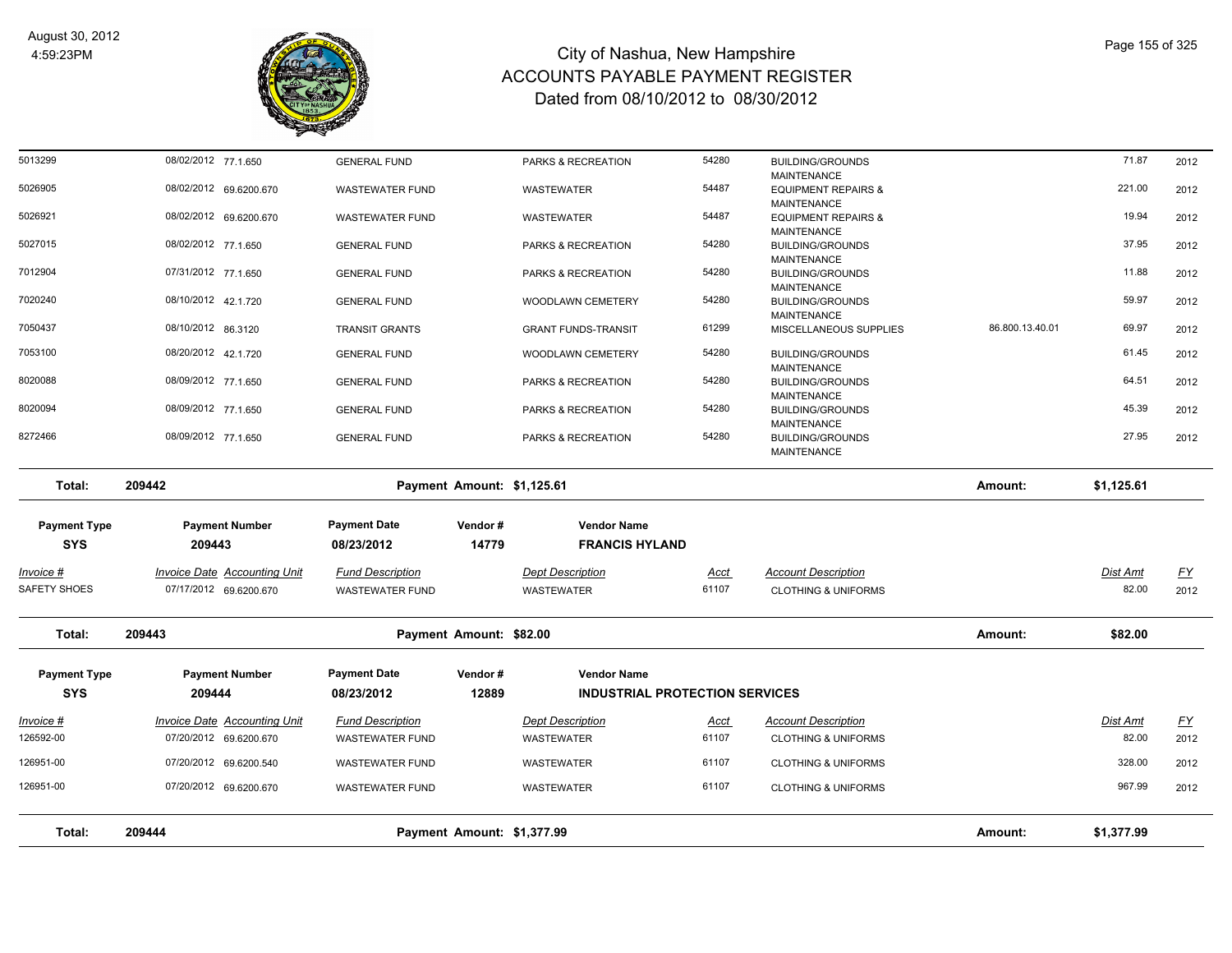

| <b>Payment Type</b><br><b>SYS</b> | <b>Payment Number</b><br>209445                               | <b>Payment Date</b><br>08/23/2012                 | Vendor#<br>12893           | <b>Vendor Name</b><br><b>INGRAM LIBRARY SERVICES</b>               |                      |                                                                             |         |                             |                          |
|-----------------------------------|---------------------------------------------------------------|---------------------------------------------------|----------------------------|--------------------------------------------------------------------|----------------------|-----------------------------------------------------------------------------|---------|-----------------------------|--------------------------|
| Invoice #<br>05608904             | <b>Invoice Date Accounting Unit</b><br>07/11/2012 79.1.760    | <b>Fund Description</b><br><b>GENERAL FUND</b>    |                            | <b>Dept Description</b><br><b>LIBRARY</b>                          | <u>Acct</u><br>61807 | <b>Account Description</b><br><b>PUBLICATIONS</b>                           |         | Dist Amt<br>64.01           | $\underline{FY}$<br>2012 |
| 05647083                          | 07/13/2012 79.1.760                                           | <b>GENERAL FUND</b>                               |                            | LIBRARY                                                            | 61807                | <b>PUBLICATIONS</b>                                                         |         | 28.62                       | 2012                     |
| 05794741                          | 07/25/2012 79.1.760                                           | <b>GENERAL FUND</b>                               |                            | <b>LIBRARY</b>                                                     | 61807                | <b>PUBLICATIONS</b>                                                         |         | 905.26                      | 2012                     |
| 05837644                          | 07/27/2012 79.1.760                                           | <b>GENERAL FUND</b>                               |                            | LIBRARY                                                            | 61807                | <b>PUBLICATIONS</b>                                                         |         | 141.64                      | 2012                     |
| Total:                            | 209445                                                        |                                                   | Payment Amount: \$1,139.53 |                                                                    |                      |                                                                             | Amount: | \$1,139.53                  |                          |
| <b>Payment Type</b><br><b>SYS</b> | <b>Payment Number</b><br>209446                               | <b>Payment Date</b><br>08/23/2012                 | Vendor#<br>12906           | <b>Vendor Name</b><br><b>J LAWRENCE HALL INC</b>                   |                      |                                                                             |         |                             |                          |
| <u> Invoice #</u><br>56230        | <b>Invoice Date Accounting Unit</b><br>07/20/2012 50.1.500    | <b>Fund Description</b><br><b>GENERAL FUND</b>    |                            | <b>Dept Description</b><br><b>POLICE</b>                           | <u>Acct</u><br>54243 | <b>Account Description</b><br><b>HVAC MAINTENANCE</b>                       |         | <b>Dist Amt</b><br>1,477.65 | <u>FY</u><br>2012        |
| Total:                            | 209446                                                        |                                                   | Payment Amount: \$1,477.65 |                                                                    |                      |                                                                             | Amount: | \$1,477.65                  |                          |
| <b>Payment Type</b><br><b>SYS</b> | <b>Payment Number</b><br>209447                               | <b>Payment Date</b><br>08/23/2012                 | Vendor#<br>12911           | <b>Vendor Name</b><br>JAN PRO CLEANING SYSTEMS NORTH               |                      |                                                                             |         |                             |                          |
| Invoice #<br>17710                | <b>Invoice Date Accounting Unit</b><br>07/01/2012 60.1.500    | <b>Fund Description</b><br><b>GENERAL FUND</b>    |                            | <b>Dept Description</b><br><b>PUBLIC</b><br>WORKS-ADMIN/ENGINEERIN | Acct<br>54280        | <b>Account Description</b><br><b>BUILDING/GROUNDS</b><br><b>MAINTENANCE</b> |         | Dist Amt<br>665.00          | <u>FY</u><br>2012        |
| 17962                             | 08/01/2012 60.1.500                                           | <b>GENERAL FUND</b>                               |                            | <b>PUBLIC</b><br>WORKS-ADMIN/ENGINEERIN                            | 54280                | <b>BUILDING/GROUNDS</b><br>MAINTENANCE                                      |         | 665.00                      | 2012                     |
| Total:                            | 209447                                                        |                                                   | Payment Amount: \$1,330.00 |                                                                    |                      |                                                                             | Amount: | \$1,330.00                  |                          |
| <b>Payment Type</b><br><b>SYS</b> | <b>Payment Number</b><br>209448                               | <b>Payment Date</b><br>08/23/2012                 | Vendor#<br>11040           | <b>Vendor Name</b><br><b>JCI JONES CHEMICALS INC</b>               |                      |                                                                             |         |                             |                          |
| Invoice #<br>553227               | <b>Invoice Date Accounting Unit</b><br>07/16/2012 69.6200.670 | <b>Fund Description</b><br><b>WASTEWATER FUND</b> |                            | <b>Dept Description</b><br><b>WASTEWATER</b>                       | Acct<br>61156        | <b>Account Description</b><br><b>CHEMICALS</b>                              |         | Dist Amt<br>2,460.30        | $\underline{FY}$<br>2012 |
| 554182                            | 07/25/2012 69.6200.670                                        | <b>WASTEWATER FUND</b>                            |                            | <b>WASTEWATER</b>                                                  | 61156                | <b>CHEMICALS</b>                                                            |         | 2,527.45                    | 2012                     |
| Total:                            | 209448                                                        |                                                   | Payment Amount: \$4,987.75 |                                                                    |                      |                                                                             | Amount: | \$4,987.75                  |                          |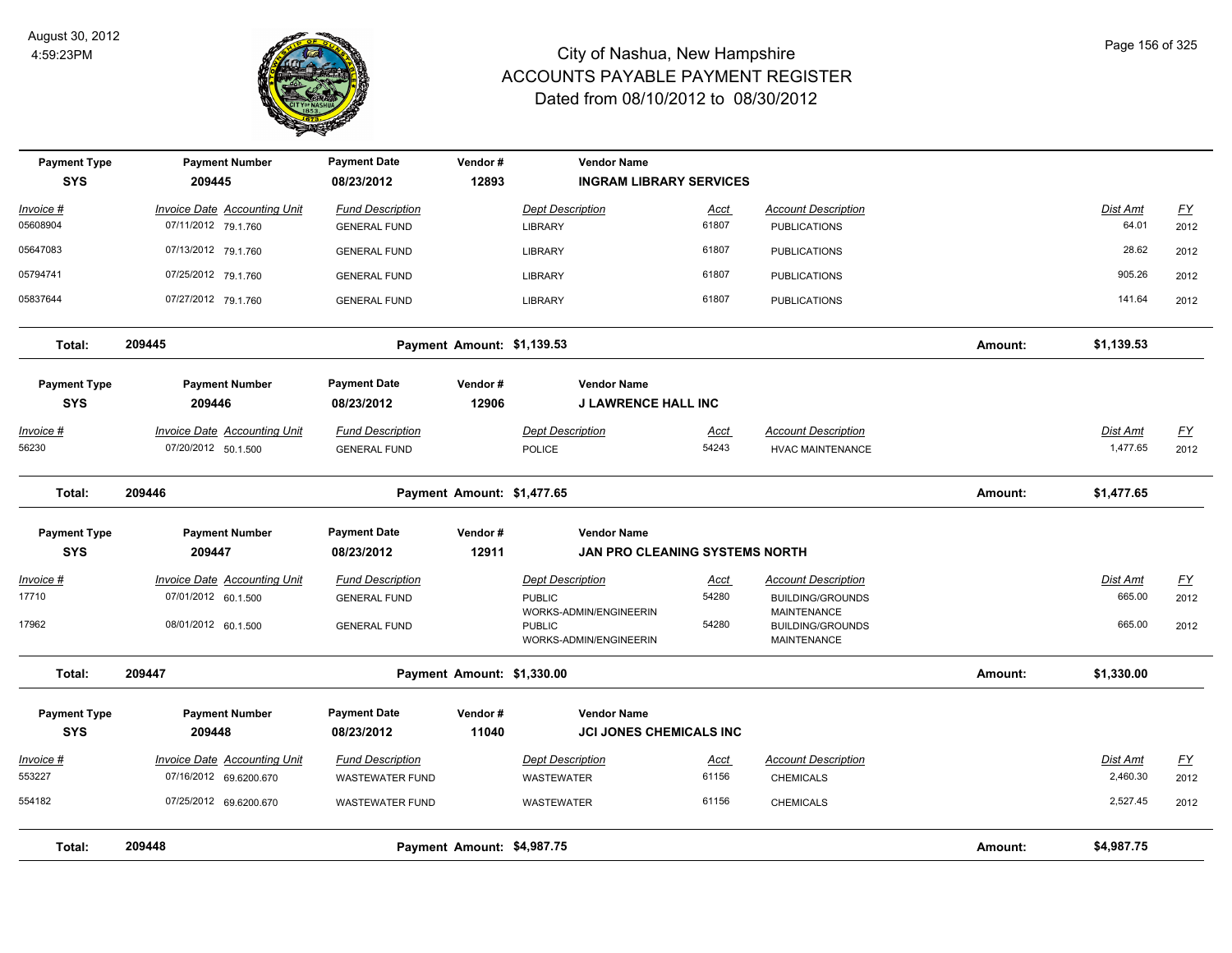

| <b>Payment Type</b><br><b>SYS</b>             | <b>Payment Number</b><br>209449                            | <b>Payment Date</b><br>08/23/2012                                       | Vendor#<br>12919            | <b>Vendor Name</b><br><b>MIKE JEYNES</b>                                     |                      |                                                           |         |                              |                                   |
|-----------------------------------------------|------------------------------------------------------------|-------------------------------------------------------------------------|-----------------------------|------------------------------------------------------------------------------|----------------------|-----------------------------------------------------------|---------|------------------------------|-----------------------------------|
| Invoice #<br>8/11,13,20,22-TAPING             | <b>Invoice Date Accounting Unit</b><br>08/22/2012 22.2505  | <b>Fund Description</b><br><b>GOVT &amp; EDUCATION</b><br>CHANNELS FUND |                             | <b>Dept Description</b><br><b>GOV'T &amp; EDUCATION</b><br><b>CHANNELS</b>   | <u>Acct</u><br>53470 | <b>Account Description</b><br><b>VIDEOGRAPHY SERVICES</b> |         | Dist Amt<br>212.50           | $\underline{\mathsf{FY}}$<br>2012 |
| Total:                                        | 209449                                                     |                                                                         | Payment Amount: \$212.50    |                                                                              |                      |                                                           | Amount: | \$212.50                     |                                   |
| <b>Payment Type</b>                           | <b>Payment Number</b>                                      | <b>Payment Date</b>                                                     | Vendor#                     | <b>Vendor Name</b>                                                           |                      |                                                           |         |                              |                                   |
| <b>SYS</b>                                    | 209450                                                     | 08/23/2012                                                              | 12922                       | <b>JOHN DEERE LANDSCAPES</b>                                                 |                      |                                                           |         |                              |                                   |
| $Invoice$ #<br>62313207                       | <b>Invoice Date Accounting Unit</b><br>08/10/2012 09.1.510 | <b>Fund Description</b><br><b>GENERAL FUND</b>                          |                             | <b>Dept Description</b><br><b>CIVIC &amp; COMMUNITY</b><br><b>ACTIVITIES</b> | <b>Acct</b><br>56200 | <b>Account Description</b><br><b>COMMUNITY FUND</b>       |         | Dist Amt<br>499.98           | <u>FY</u><br>2012                 |
| Total:                                        | 209450                                                     |                                                                         | Payment Amount: \$499.98    |                                                                              |                      |                                                           | Amount: | \$499.98                     |                                   |
| <b>Payment Type</b><br><b>SYS</b>             | <b>Payment Number</b><br>209451                            | <b>Payment Date</b><br>08/23/2012                                       | Vendor#<br>14359            | <b>Vendor Name</b><br><b>KEYSTONE HALL</b>                                   |                      |                                                           |         |                              |                                   |
| <u>Invoice #</u><br>FY2013 FUNDING            | <b>Invoice Date Accounting Unit</b><br>07/01/2012 09.1.505 | <b>Fund Description</b><br><b>GENERAL FUND</b>                          |                             | <b>Dept Description</b><br><b>CIVIC &amp; COMMUNITY</b><br><b>ACTIVITIES</b> | <u>Acct</u><br>56329 | <b>Account Description</b><br><b>KEYSTONE HALL</b>        |         | <u>Dist Amt</u><br>20,000.00 | $\underline{FY}$<br>2012          |
| Total:                                        | 209451                                                     |                                                                         | Payment Amount: \$20,000.00 |                                                                              |                      |                                                           | Amount: | \$20,000.00                  |                                   |
| <b>Payment Type</b><br><b>SYS</b>             | <b>Payment Number</b><br>209452                            | <b>Payment Date</b><br>08/23/2012                                       | Vendor#<br>12958            | <b>Vendor Name</b><br><b>TOM KING</b>                                        |                      |                                                           |         |                              |                                   |
| Invoice #<br>8/11,13,15-TAPING                | <b>Invoice Date Accounting Unit</b><br>08/22/2012 22.2505  | <b>Fund Description</b><br><b>GOVT &amp; EDUCATION</b><br>CHANNELS FUND |                             | <b>Dept Description</b><br><b>GOV'T &amp; EDUCATION</b><br>CHANNELS          | <u>Acct</u><br>53470 | <b>Account Description</b><br><b>VIDEOGRAPHY SERVICES</b> |         | Dist Amt<br>150.00           | $\underline{FY}$<br>2012          |
| Total:                                        | 209452                                                     |                                                                         | Payment Amount: \$150.00    |                                                                              |                      |                                                           | Amount: | \$150.00                     |                                   |
| <b>Payment Type</b><br><b>SYS</b>             | <b>Payment Number</b><br>209453                            | <b>Payment Date</b><br>08/23/2012                                       | Vendor#<br>14364            | <b>Vendor Name</b><br><b>JAMES W KIRK</b>                                    |                      |                                                           |         |                              |                                   |
| Invoice #<br>20190A 08/23/2012<br><b>DCAP</b> | <b>Invoice Date Accounting Unit</b><br>08/22/2012 BS1000   | <b>Fund Description</b><br><b>GENERAL FUND</b>                          |                             | <b>Dept Description</b><br><b>GENERAL FUND</b>                               | <u>Acct</u><br>21460 | <b>Account Description</b><br>125 DEPENDENT CARE          |         | <b>Dist Amt</b><br>67.30     | $\underline{FY}$<br>2012          |
| Total:                                        | 209453                                                     |                                                                         | Payment Amount: \$67.30     |                                                                              |                      |                                                           | Amount: | \$67.30                      |                                   |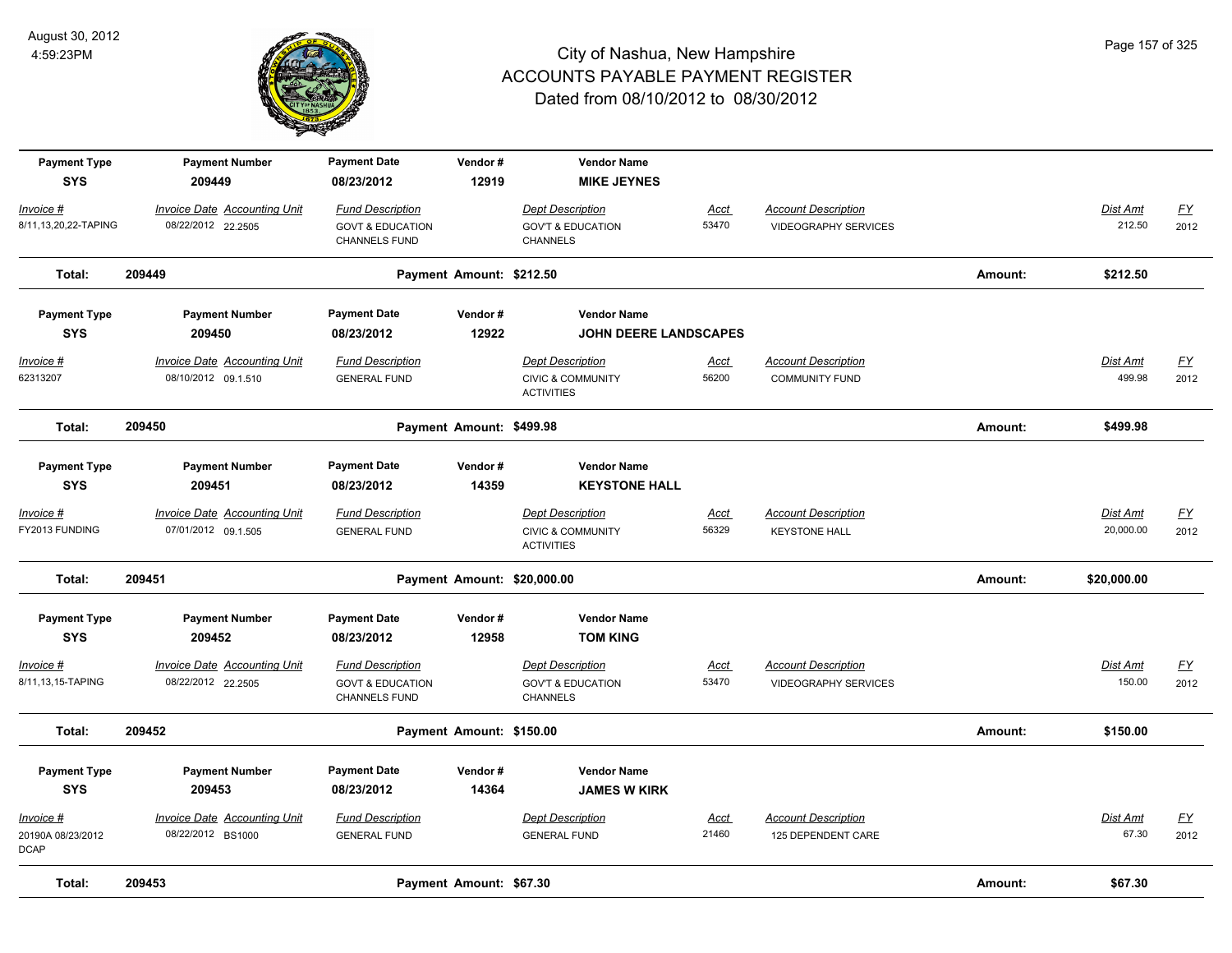

| <b>Payment Type</b>                  | <b>Payment Number</b>                                         | <b>Payment Date</b>                                 | Vendor#                    | <b>Vendor Name</b>                                                     |               |                                                                             |                      |                             |                   |
|--------------------------------------|---------------------------------------------------------------|-----------------------------------------------------|----------------------------|------------------------------------------------------------------------|---------------|-----------------------------------------------------------------------------|----------------------|-----------------------------|-------------------|
| <b>SYS</b>                           | 209454                                                        | 08/23/2012                                          | 12985                      | <b>LARCHMONT IRRIGATION</b>                                            |               |                                                                             |                      |                             |                   |
| Invoice #                            | <b>Invoice Date Accounting Unit</b>                           | <b>Fund Description</b>                             |                            | <b>Dept Description</b>                                                | <u>Acct</u>   | <b>Account Description</b>                                                  |                      | Dist Amt                    | $\underline{FY}$  |
| 3056928                              | 07/16/2012 77.1.650                                           | <b>GENERAL FUND</b>                                 |                            | PARKS & RECREATION                                                     | 54280         | <b>BUILDING/GROUNDS</b><br>MAINTENANCE                                      |                      | 126.50                      | 2012              |
| 3057604                              | 07/25/2012 77.1.650                                           | <b>GENERAL FUND</b>                                 |                            | PARKS & RECREATION                                                     | 54280         | <b>BUILDING/GROUNDS</b><br><b>MAINTENANCE</b>                               |                      | 83.85                       | 2012              |
| Total:                               | 209454                                                        |                                                     | Payment Amount: \$210.35   |                                                                        |               |                                                                             | Amount:              | \$210.35                    |                   |
| <b>Payment Type</b>                  | <b>Payment Number</b>                                         | <b>Payment Date</b>                                 | Vendor#                    | <b>Vendor Name</b>                                                     |               |                                                                             |                      |                             |                   |
| <b>SYS</b>                           | 209455                                                        | 08/23/2012                                          | 14774                      | <b>LISCORD WARD &amp; ROY INC</b>                                      |               |                                                                             |                      |                             |                   |
| <u> Invoice #</u><br>10/2012-06/2012 | <b>Invoice Date Accounting Unit</b><br>08/02/2012 28.6500.500 | <b>Fund Description</b><br>PROPERTY & CASUALTY FUND |                            | <b>Dept Description</b><br><b>RISK MGMT-PROPERTY &amp;</b><br>CASUALTY | Acct<br>53142 | <b>Account Description</b><br><b>CONSULTING SERVICES</b>                    |                      | <b>Dist Amt</b><br>7,500.00 | <u>FY</u><br>2012 |
| Total:                               | 209455                                                        |                                                     | Payment Amount: \$7,500.00 |                                                                        |               |                                                                             | Amount:              | \$7,500.00                  |                   |
| <b>Payment Type</b>                  | <b>Payment Number</b>                                         | <b>Payment Date</b>                                 | Vendor#                    | <b>Vendor Name</b>                                                     |               |                                                                             | Payee Name           |                             |                   |
| <b>SYS</b>                           | 209456                                                        | 08/23/2012                                          | 13023                      | <b>LOOMIS FARGO &amp; CO</b>                                           |               |                                                                             | <b>LOOMIS</b>        |                             |                   |
| Invoice #                            | <b>Invoice Date Accounting Unit</b>                           | <b>Fund Description</b>                             |                            | <b>Dept Description</b>                                                | <u>Acct</u>   | <b>Account Description</b>                                                  | Activity             | Dist Amt                    | $\underline{FY}$  |
| 11099580                             | 07/31/2012 86.3120                                            | <b>TRANSIT GRANTS</b>                               |                            | <b>GRANT FUNDS-TRANSIT</b>                                             | 53999         | OTHER PROFESSIONAL<br><b>SERVICES</b>                                       | 86.800.13.20.01      | 159.53                      | 2012              |
| 11099580                             | 07/31/2012 66.1.500                                           | <b>GENERAL FUND</b>                                 |                            | PARKING LOTS                                                           | 55699         | OTHER CONTRACTED<br><b>SERVICES</b>                                         |                      | 48.09                       | 2012              |
| Total:                               | 209456                                                        |                                                     | Payment Amount: \$207.62   |                                                                        |               |                                                                             | Amount:              | \$207.62                    |                   |
| <b>Payment Type</b>                  | <b>Payment Number</b>                                         | <b>Payment Date</b>                                 | Vendor#                    | <b>Vendor Name</b>                                                     |               |                                                                             | Payee Name           |                             |                   |
| <b>SYS</b>                           | 209457                                                        | 08/23/2012                                          | 14415                      | <b>LOWES</b>                                                           |               |                                                                             | <b>LOWE'S - 3502</b> |                             |                   |
| Invoice #<br>02829                   | Invoice Date Accounting Unit<br>08/08/2012 77.1.650           | <b>Fund Description</b><br><b>GENERAL FUND</b>      |                            | <b>Dept Description</b><br>PARKS & RECREATION                          | Acct<br>54280 | <b>Account Description</b><br><b>BUILDING/GROUNDS</b><br><b>MAINTENANCE</b> |                      | Dist Amt<br>99.51           | <u>FY</u><br>2012 |
| Total:                               | 209457                                                        |                                                     | Payment Amount: \$99.51    |                                                                        |               |                                                                             | Amount:              | \$99.51                     |                   |
| <b>Payment Type</b>                  | <b>Payment Number</b>                                         | <b>Payment Date</b>                                 | Vendor#                    | <b>Vendor Name</b>                                                     |               |                                                                             |                      |                             |                   |
| <b>SYS</b>                           | 209458                                                        | 08/23/2012                                          | 13035                      | <b>M &amp; M ELECTRICAL SUPPLY CO INC</b>                              |               |                                                                             |                      |                             |                   |
| Invoice #                            | <b>Invoice Date Accounting Unit</b>                           | <b>Fund Description</b>                             |                            | <b>Dept Description</b>                                                | Acct          | <b>Account Description</b>                                                  | <b>Activity</b>      | Dist Amt                    | <u>FY</u>         |
| R 26134                              | 07/23/2012 61.1001                                            | CAPITAL IMPROVEMENTS                                |                            | STREETS-CAP IMP                                                        | 81100         | CAPITAL IMPROVEMENTS                                                        | 1000                 | 35.20                       | 2012              |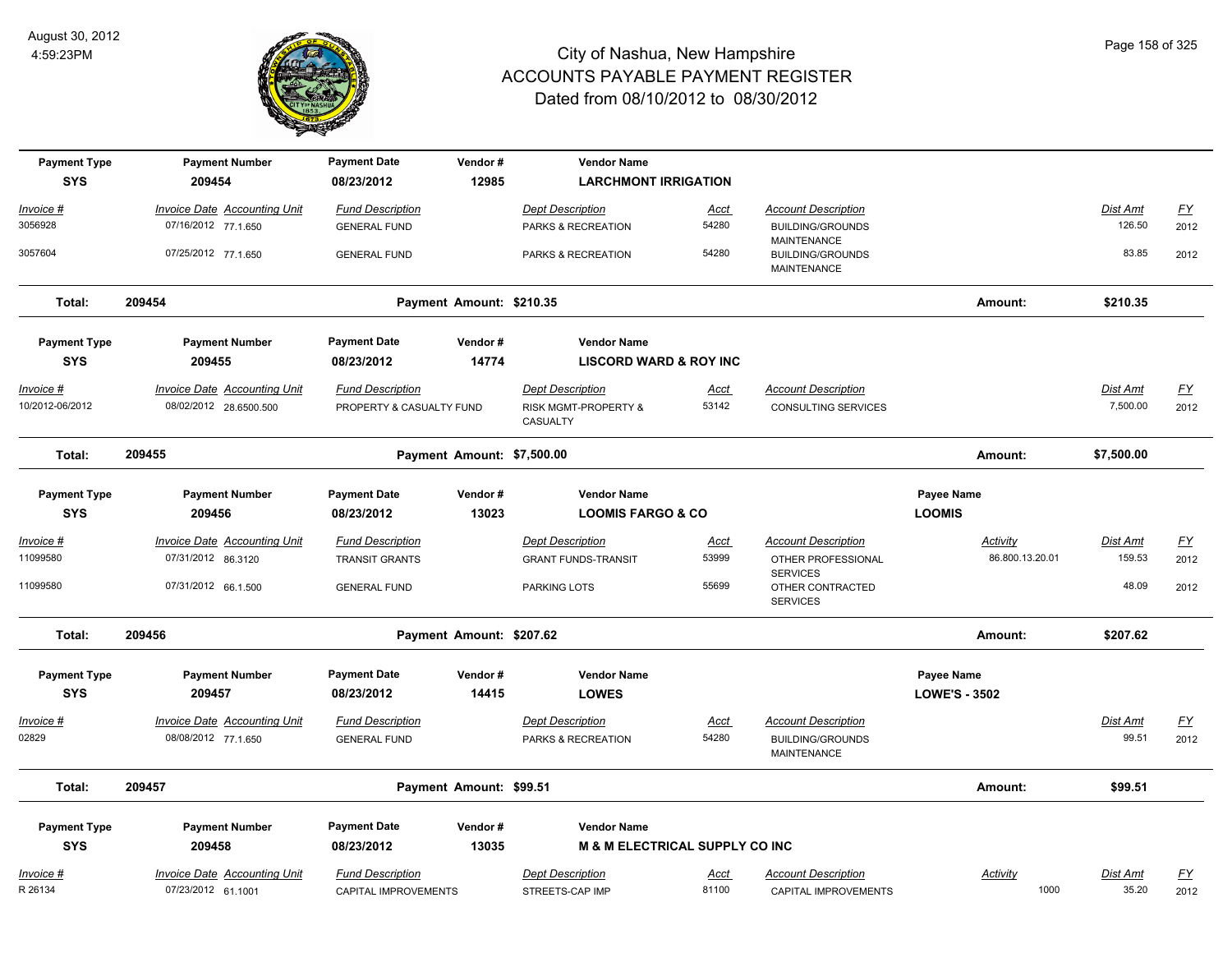

| Total:                            | 209460                                                    | Payment Amount: \$162.50                               |                  |                                                         |                      |                                                           | Amount: | \$162.50           |                   |
|-----------------------------------|-----------------------------------------------------------|--------------------------------------------------------|------------------|---------------------------------------------------------|----------------------|-----------------------------------------------------------|---------|--------------------|-------------------|
|                                   |                                                           | <b>CHANNELS FUND</b>                                   |                  | CHANNELS                                                |                      |                                                           |         |                    |                   |
| Invoice #<br>8/13,15,21-TAPING    | <b>Invoice Date Accounting Unit</b><br>08/22/2012 22.2505 | <b>Fund Description</b><br><b>GOVT &amp; EDUCATION</b> |                  | <b>Dept Description</b><br><b>GOV'T &amp; EDUCATION</b> | <u>Acct</u><br>53470 | <b>Account Description</b><br><b>VIDEOGRAPHY SERVICES</b> |         | Dist Amt<br>162.50 | <u>FY</u><br>2012 |
| <b>SYS</b>                        | 209460                                                    | 08/23/2012                                             | 13080            | <b>JIM MCLEAN</b>                                       |                      |                                                           |         |                    |                   |
| <b>Payment Type</b>               | <b>Payment Number</b>                                     | <b>Payment Date</b>                                    | Vendor#          | <b>Vendor Name</b>                                      |                      |                                                           |         |                    |                   |
| Total:                            | 209459                                                    | Payment Amount: \$8,707.55                             |                  |                                                         |                      |                                                           | Amount: | \$8,707.55         |                   |
| 41499                             | 06/29/2012 61.1.700                                       | <b>GENERAL FUND</b>                                    | <b>STREETS</b>   |                                                         | 61705                | <b>TIRES</b>                                              |         | 8,707.55           | 2012              |
| <u> Invoice #</u>                 | <b>Invoice Date Accounting Unit</b>                       | <b>Fund Description</b>                                |                  | <b>Dept Description</b>                                 | <b>Acct</b>          | <b>Account Description</b>                                |         | Dist Amt           | <u>FY</u>         |
| <b>Payment Type</b><br><b>SYS</b> | <b>Payment Number</b><br>209459                           | <b>Payment Date</b><br>08/23/2012                      | Vendor#<br>13067 | <b>Vendor Name</b><br><b>MAYNARD &amp; LESIEUR INC</b>  |                      |                                                           |         |                    |                   |
| Total:                            | 209458                                                    | Payment Amount: \$491.03                               |                  |                                                         |                      |                                                           | Amount: | \$491.03           |                   |
| R 26707                           | 08/07/2012 61.1001                                        | <b>CAPITAL IMPROVEMENTS</b>                            |                  | STREETS-CAP IMP                                         | 81100                | CAPITAL IMPROVEMENTS                                      | 1000    | 9.64               | 2012              |
| R 26703                           | 08/07/2012 61.1001                                        | <b>CAPITAL IMPROVEMENTS</b>                            |                  | STREETS-CAP IMP                                         | 81100                | CAPITAL IMPROVEMENTS                                      | 1000    | 8.08               | 2012              |
| R 26698                           | 08/07/2012 61.1001                                        | CAPITAL IMPROVEMENTS                                   |                  | STREETS-CAP IMP                                         | 81100                | CAPITAL IMPROVEMENTS                                      | 1000    | 5.90               | 2012              |
| R 26653                           | 08/06/2012 61.1001                                        | CAPITAL IMPROVEMENTS                                   |                  | STREETS-CAP IMP                                         | 81100                | CAPITAL IMPROVEMENTS                                      | 1000    | 14.59              | 2012              |
| R 26647                           | 08/06/2012 61.1001                                        | CAPITAL IMPROVEMENTS                                   |                  | STREETS-CAP IMP                                         | 81100                | CAPITAL IMPROVEMENTS                                      | 1000    | 37.81              | 2012              |
| R 26584                           | 08/03/2012 61.1001                                        | CAPITAL IMPROVEMENTS                                   |                  | STREETS-CAP IMP                                         | 81100                | CAPITAL IMPROVEMENTS                                      | 1000    | 22.04              | 2012              |
| R 26547                           | 08/02/2012 61.1001                                        | <b>CAPITAL IMPROVEMENTS</b>                            |                  | STREETS-CAP IMP                                         | 81100                | CAPITAL IMPROVEMENTS                                      | 1000    | 12.72              | 2012              |
| R 26468                           | 08/01/2012 61.1001                                        | CAPITAL IMPROVEMENTS                                   |                  | STREETS-CAP IMP                                         | 81100                | CAPITAL IMPROVEMENTS                                      | 1000    | 15.84              | 2012              |
| R 26432                           | 07/31/2012 61.1001                                        | CAPITAL IMPROVEMENTS                                   |                  | STREETS-CAP IMP                                         | 81100                | CAPITAL IMPROVEMENTS                                      | 1000    | 19.78              | 2012              |
| R 26418                           | 07/21/2012 61.1001                                        | CAPITAL IMPROVEMENTS                                   |                  | STREETS-CAP IMP                                         | 81100                | CAPITAL IMPROVEMENTS                                      | 1000    | 35.88              | 2012              |
| R 26369                           | 07/30/2012 61.1001                                        | CAPITAL IMPROVEMENTS                                   |                  | STREETS-CAP IMP                                         | 81100                | CAPITAL IMPROVEMENTS                                      | 1000    | 15.04              | 2012              |
| R 26346                           | 07/27/2012 61.1001                                        | <b>CAPITAL IMPROVEMENTS</b>                            |                  | STREETS-CAP IMP                                         | 81100                | CAPITAL IMPROVEMENTS                                      | 1000    | 12.06              | 2012              |
| R 26294                           | 07/26/2012 61.1001                                        | <b>CAPITAL IMPROVEMENTS</b>                            |                  | STREETS-CAP IMP                                         | 81100                | <b>CAPITAL IMPROVEMENTS</b>                               | 1000    | 15.20              | 2012              |
| R 26274                           | 07/25/2012 61.1.705                                       | <b>GENERAL FUND</b>                                    | <b>STREETS</b>   |                                                         | 61562                | <b>STRIPING MATERIALS</b>                                 |         | 27.64              | 2012              |
| R 26261                           | 07/25/2012 61.1001                                        | CAPITAL IMPROVEMENTS                                   |                  | STREETS-CAP IMP                                         | 81100                | CAPITAL IMPROVEMENTS                                      | 1000    | 203.61             | 2012              |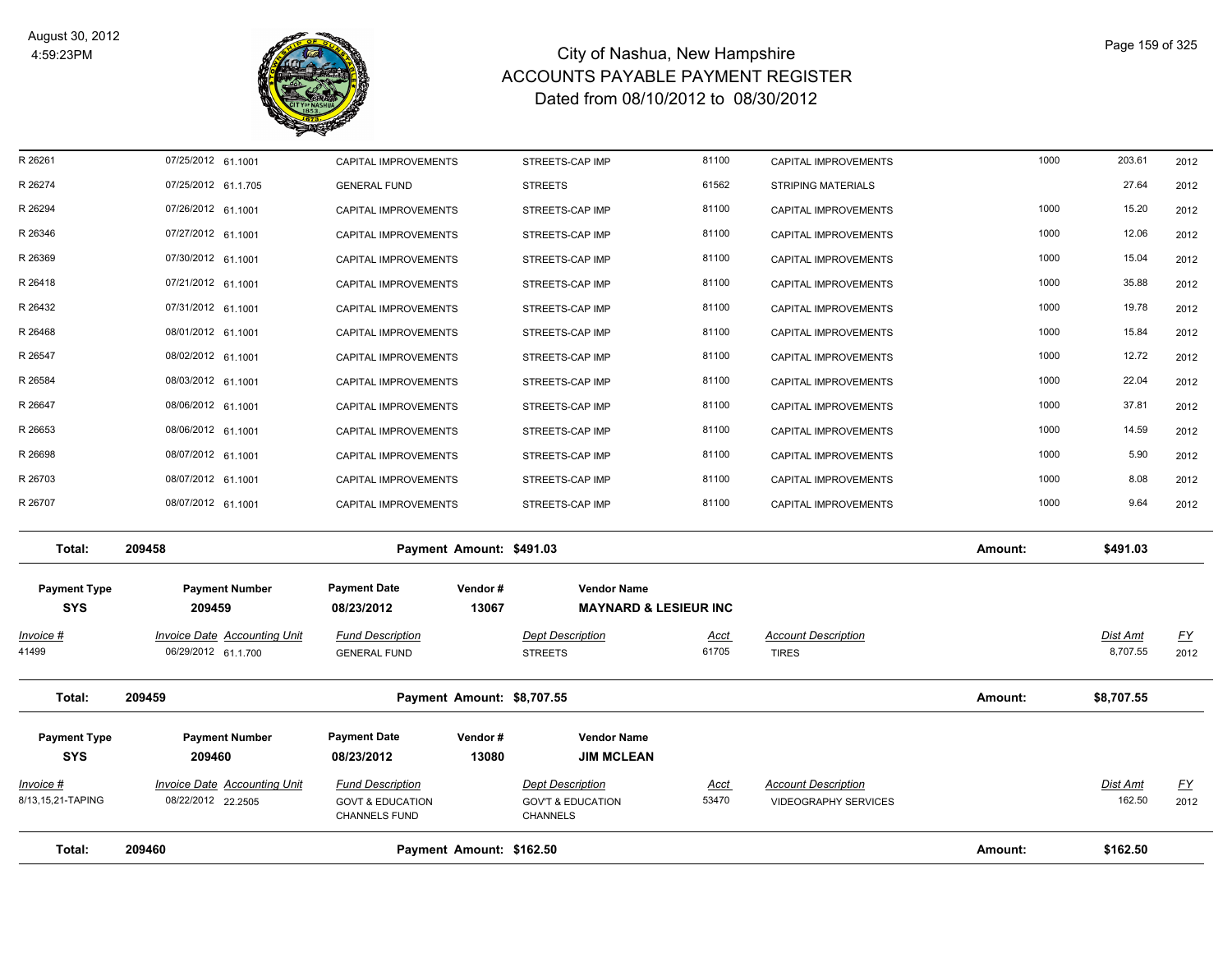

| <b>Payment Type</b><br><b>SYS</b> | <b>Payment Number</b><br>209461                            | <b>Payment Date</b><br>08/23/2012              | Vendor#<br>14471           | <b>Vendor Name</b><br><b>MHQ MUNICIPAL VEHICLES</b> |                                   |                                                             |                                   |                             |                   |
|-----------------------------------|------------------------------------------------------------|------------------------------------------------|----------------------------|-----------------------------------------------------|-----------------------------------|-------------------------------------------------------------|-----------------------------------|-----------------------------|-------------------|
| Invoice #<br>MV-077592            | <b>Invoice Date Accounting Unit</b><br>07/26/2012 50.1.500 | <b>Fund Description</b><br><b>GENERAL FUND</b> |                            | Dept Description<br><b>POLICE</b>                   | Acct<br>61799                     | <b>Account Description</b><br>VEHICLE PARTS & SUPPLIES      |                                   | Dist Amt<br>41.30           | <u>FY</u><br>2012 |
| Total:                            | 209461                                                     |                                                | Payment Amount: \$41.30    |                                                     |                                   |                                                             | Amount:                           | \$41.30                     |                   |
| <b>Payment Type</b><br><b>SYS</b> | <b>Payment Number</b><br>209462                            | <b>Payment Date</b><br>08/23/2012              | Vendor#<br>10901           | <b>Vendor Name</b><br><b>MICHIE CORP</b>            |                                   |                                                             |                                   |                             |                   |
| <u>Invoice #</u><br>0022847-IN    | <b>Invoice Date Accounting Unit</b><br>07/30/2012 61.1.675 | <b>Fund Description</b><br><b>GENERAL FUND</b> |                            | <b>Dept Description</b><br><b>STREETS</b>           | <u>Acct</u><br>61560              | <b>Account Description</b><br><b>CONSTRUCTION MATERIALS</b> | <b>Activity</b>                   | <u>Dist Amt</u><br>1,562.40 | EY<br>2012        |
| 0022848-IN                        | 07/30/2012 61.1001                                         | CAPITAL IMPROVEMENTS                           |                            | STREETS-CAP IMP                                     | 81100                             | CAPITAL IMPROVEMENTS                                        | 1000                              | 855.00                      | 2012              |
| Total:                            | 209462                                                     |                                                | Payment Amount: \$2,417.40 |                                                     |                                   |                                                             | Amount:                           | \$2,417.40                  |                   |
| <b>Payment Type</b><br><b>SYS</b> | <b>Payment Number</b><br>209463                            | <b>Payment Date</b><br>08/23/2012              | Vendor#<br>13097           | <b>Vendor Name</b>                                  | <b>MICRO MARKETING ASSOCIATES</b> |                                                             |                                   |                             |                   |
| Invoice #<br>447131               | <b>Invoice Date Accounting Unit</b><br>07/12/2012 79.1.755 | <b>Fund Description</b><br><b>GENERAL FUND</b> |                            | <b>Dept Description</b><br><b>LIBRARY</b>           | <u>Acct</u><br>61814              | <b>Account Description</b><br><b>MEDIA</b>                  |                                   | Dist Amt<br>25.45           | <u>FY</u><br>2012 |
| 447262                            | 07/12/2012 79.1.755                                        | <b>GENERAL FUND</b>                            |                            | <b>LIBRARY</b>                                      | 61814                             | <b>MEDIA</b>                                                |                                   | 25.45                       | 2012              |
| Total:                            | 209463                                                     |                                                | Payment Amount: \$50.90    |                                                     |                                   |                                                             | Amount:                           | \$50.90                     |                   |
| <b>Payment Type</b><br><b>SYS</b> | <b>Payment Number</b><br>209464                            | <b>Payment Date</b><br>08/23/2012              | Vendor#<br>10861           | <b>Vendor Name</b><br><b>MIDWEST TAPE LLC</b>       |                                   |                                                             | Payee Name<br><b>MIDWEST TAPE</b> |                             |                   |
| Invoice #<br>90222044             | <b>Invoice Date Accounting Unit</b><br>07/05/2012 79.1.755 | <b>Fund Description</b><br><b>GENERAL FUND</b> |                            | <b>Dept Description</b><br><b>LIBRARY</b>           | Acct<br>61814                     | <b>Account Description</b><br><b>MEDIA</b>                  |                                   | Dist Amt<br>27.44           | EY<br>2012        |
| 90228082                          | 07/09/2012 79.1.755                                        | <b>GENERAL FUND</b>                            |                            | <b>LIBRARY</b>                                      | 61814                             | <b>MEDIA</b>                                                |                                   | 19.44                       | 2012              |
| 90228084                          | 07/09/2012 79.1.755                                        | <b>GENERAL FUND</b>                            |                            | <b>LIBRARY</b>                                      | 61814                             | <b>MEDIA</b>                                                |                                   | 156.64                      | 2012              |
| 90235079                          | 07/12/2012 79.1.755                                        | <b>GENERAL FUND</b>                            |                            | <b>LIBRARY</b>                                      | 61814                             | <b>MEDIA</b>                                                |                                   | 15.44                       | 2012              |
| 90235591                          | 07/12/2012 79.1.755                                        | <b>GENERAL FUND</b>                            |                            | <b>LIBRARY</b>                                      | 61814                             | <b>MEDIA</b>                                                |                                   | 150.44                      | 2012              |
| 90238280                          | 07/13/2012 79.1.755                                        | <b>GENERAL FUND</b>                            |                            | <b>LIBRARY</b>                                      | 61814                             | <b>MEDIA</b>                                                |                                   | 51.88                       | 2012              |
| 90246174                          | 07/17/2012 79.1.755                                        | <b>GENERAL FUND</b>                            |                            | <b>LIBRARY</b>                                      | 61814                             | <b>MEDIA</b>                                                |                                   | 24.24                       | 2012              |
| 90252138                          | 07/19/2012 79.1.755                                        | <b>GENERAL FUND</b>                            |                            | <b>LIBRARY</b>                                      | 61814                             | <b>MEDIA</b>                                                |                                   | 94.56                       | 2012              |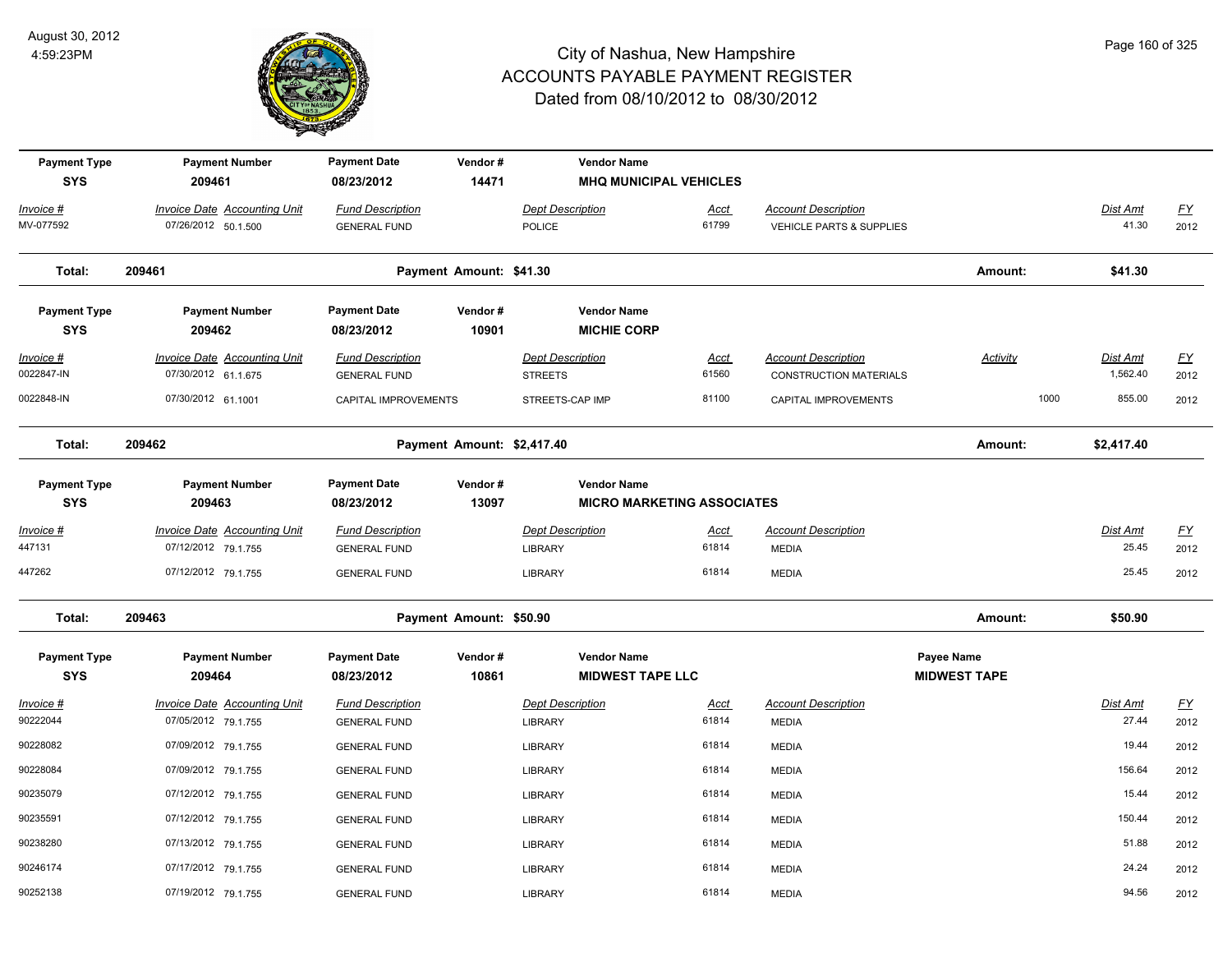

| 90253276                          | 07/19/2012 79.1.755                                        | <b>GENERAL FUND</b>                            |                            | <b>LIBRARY</b>                                    | 61814                | <b>MEDIA</b>                                               |         | 71.28              | 2012              |
|-----------------------------------|------------------------------------------------------------|------------------------------------------------|----------------------------|---------------------------------------------------|----------------------|------------------------------------------------------------|---------|--------------------|-------------------|
| 90256634                          | 07/20/2012 79.1.755                                        | <b>GENERAL FUND</b>                            |                            | <b>LIBRARY</b>                                    | 61814                | <b>MEDIA</b>                                               |         | 44.48              | 2012              |
| 90264050                          | 07/24/2012 79.1.755                                        | <b>GENERAL FUND</b>                            |                            | <b>LIBRARY</b>                                    | 61814                | <b>MEDIA</b>                                               |         | 26.64              | 2012              |
| 90276310                          | 07/27/2012 79.1.755                                        | <b>GENERAL FUND</b>                            |                            | <b>LIBRARY</b>                                    | 61814                | <b>MEDIA</b>                                               |         | 146.64             | 2012              |
| 90287627                          | 08/02/2012 79.1.755                                        | <b>GENERAL FUND</b>                            |                            | LIBRARY                                           | 61814                | <b>MEDIA</b>                                               |         | 283.64             | 2012              |
| Total:                            | 209464                                                     |                                                | Payment Amount: \$1,112.76 |                                                   |                      |                                                            | Amount: | \$1,112.76         |                   |
| <b>Payment Type</b><br><b>SYS</b> | <b>Payment Number</b><br>209465                            | <b>Payment Date</b><br>08/23/2012              | Vendor#<br>13102           | <b>Vendor Name</b><br><b>MILL METALS CORP</b>     |                      |                                                            |         |                    |                   |
| <u>Invoice #</u>                  | <b>Invoice Date Accounting Unit</b>                        | <b>Fund Description</b>                        |                            | <b>Dept Description</b>                           | <u>Acct</u>          | <b>Account Description</b>                                 |         | <b>Dist Amt</b>    | <u>FY</u>         |
| 1734511                           | 07/24/2012 52.1.630                                        | <b>GENERAL FUND</b>                            |                            | <b>FIRE</b>                                       | 54600                | <b>VEHICLE REPAIRS &amp;</b><br>MAINTENANCE                |         | 235.00             | 2012              |
| 20371044                          | 07/19/2012 61.1.700                                        | <b>GENERAL FUND</b>                            |                            | <b>STREETS</b>                                    | 54600                | <b>VEHICLE REPAIRS &amp;</b>                               |         | 260.95             | 2012              |
| 20371513                          | 07/26/2012 61.1.700                                        | <b>GENERAL FUND</b>                            |                            | <b>STREETS</b>                                    | 54600                | MAINTENANCE<br><b>VEHICLE REPAIRS &amp;</b><br>MAINTENANCE |         | 339.00             | 2012              |
| Total:                            | 209465                                                     |                                                | Payment Amount: \$834.95   |                                                   |                      |                                                            | Amount: | \$834.95           |                   |
| <b>Payment Type</b>               | <b>Payment Number</b>                                      | <b>Payment Date</b>                            | Vendor#                    | <b>Vendor Name</b>                                |                      |                                                            |         |                    |                   |
| <b>SYS</b>                        | 209466                                                     | 08/23/2012                                     | 10862                      | <b>MILTON CAT</b>                                 |                      |                                                            |         |                    |                   |
| <u> Invoice #</u><br>Z2851101     | <b>Invoice Date Accounting Unit</b><br>08/06/2012 22.1.535 | <b>Fund Description</b><br><b>GENERAL FUND</b> |                            | <b>Dept Description</b><br>INFORMATION TECHNOLOGY | <b>Acct</b><br>54414 | <b>Account Description</b><br>HARDWARE MAINTENANCE         |         | Dist Amt<br>422.75 | <u>FY</u><br>2012 |
| Total:                            | 209466                                                     |                                                | Payment Amount: \$422.75   |                                                   |                      |                                                            | Amount: | \$422.75           |                   |
| <b>Payment Type</b><br><b>SYS</b> | <b>Payment Number</b><br>209467                            | <b>Payment Date</b><br>08/23/2012              | Vendor#<br>13131           | <b>Vendor Name</b><br><b>NAPA AUTO PARTS</b>      |                      |                                                            |         |                    |                   |
| Invoice #                         | <b>Invoice Date Accounting Unit</b>                        | <b>Fund Description</b>                        |                            | <b>Dept Description</b>                           | <b>Acct</b>          | <b>Account Description</b>                                 |         | Dist Amt           | <u>FY</u>         |
| 843571                            | 07/25/2012 61.1.700                                        | <b>GENERAL FUND</b>                            |                            | <b>STREETS</b>                                    | 54600                | <b>VEHICLE REPAIRS &amp;</b><br>MAINTENANCE                |         | 240.96             | 2012              |
| 843661                            | 07/25/2012 61.1.700                                        | <b>GENERAL FUND</b>                            |                            | <b>STREETS</b>                                    | 54600                | <b>VEHICLE REPAIRS &amp;</b><br>MAINTENANCE                |         | 103.04             | 2012              |
| 843744                            | 07/26/2012 61.1.700                                        | <b>GENERAL FUND</b>                            |                            | <b>STREETS</b>                                    | 54600                | <b>VEHICLE REPAIRS &amp;</b><br>MAINTENANCE                |         | 531.00             | 2012              |
| 843867                            | 07/27/2012 61.1.700                                        | <b>GENERAL FUND</b>                            |                            | <b>STREETS</b>                                    | 61299                | MISCELLANEOUS SUPPLIES                                     |         | 29.88              | 2012              |
| 844149                            | 07/30/2012 61.1.700                                        | <b>GENERAL FUND</b>                            |                            | <b>STREETS</b>                                    | 61299                | MISCELLANEOUS SUPPLIES                                     |         | 97.14              | 2012              |
| 844180                            | 07/30/2012 61.1.700                                        | <b>GENERAL FUND</b>                            |                            | <b>STREETS</b>                                    | 54600                | <b>VEHICLE REPAIRS &amp;</b>                               |         | 40.03              | 2012              |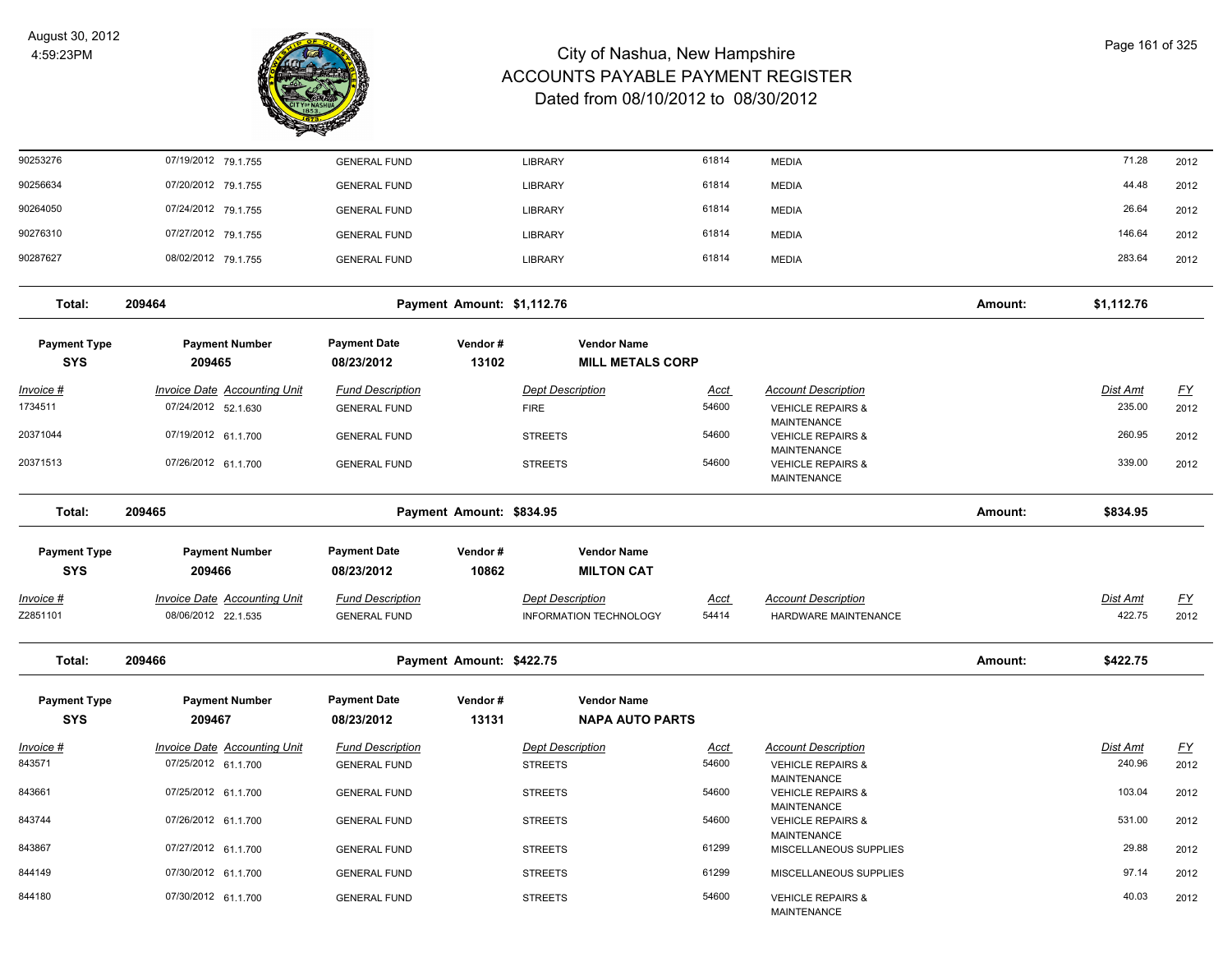

| 844220              | 07/30/2012 61.1.700                 | <b>GENERAL FUND</b>     |                            | <b>STREETS</b>             | 54600                | <b>VEHICLE REPAIRS &amp;</b>                                      |                 | 51.70                     | 2012      |
|---------------------|-------------------------------------|-------------------------|----------------------------|----------------------------|----------------------|-------------------------------------------------------------------|-----------------|---------------------------|-----------|
| 844221              | 07/30/2012 61.1.700                 | <b>GENERAL FUND</b>     |                            | <b>STREETS</b>             | 54600                | <b>MAINTENANCE</b><br><b>VEHICLE REPAIRS &amp;</b>                |                 | 23.57                     | 2012      |
| 844342              | 07/31/2012 61.1.700                 | <b>GENERAL FUND</b>     |                            | <b>STREETS</b>             | 54600                | <b>MAINTENANCE</b><br><b>VEHICLE REPAIRS &amp;</b><br>MAINTENANCE |                 | 186.45                    | 2012      |
| 844403              | 07/31/2012 61.1.700                 | <b>GENERAL FUND</b>     |                            | <b>STREETS</b>             | 61299                | MISCELLANEOUS SUPPLIES                                            |                 | 8.79                      | 2012      |
| 844425              | 07/31/2012 61.1.700                 | <b>GENERAL FUND</b>     |                            | <b>STREETS</b>             | 71025                | <b>SMALL TOOLS</b>                                                |                 | 189.96                    | 2012      |
| Total:              | 209467                              |                         | Payment Amount: \$1,502.52 |                            |                      |                                                                   | Amount:         | \$1,502.52                |           |
| <b>Payment Type</b> | <b>Payment Number</b>               | <b>Payment Date</b>     | Vendor#                    | <b>Vendor Name</b>         |                      |                                                                   |                 |                           |           |
| <b>SYS</b>          | 209468                              | 08/23/2012              | 13131                      | <b>NAPA AUTO PARTS</b>     |                      |                                                                   |                 |                           |           |
| <u>Invoice #</u>    | <b>Invoice Date Accounting Unit</b> | <b>Fund Description</b> |                            | <b>Dept Description</b>    | <u>Acct</u>          | <b>Account Description</b>                                        |                 | <b>Dist Amt</b>           | <u>FY</u> |
| 844634              | 08/02/2012 68.6000.540              | SOLID WASTE FUND        |                            | <b>SOLID WASTE</b>         | 55699                | OTHER CONTRACTED<br><b>SERVICES</b>                               |                 | 87.88                     | 2012      |
| 844728              | 08/02/2012 68.6000.540              | SOLID WASTE FUND        |                            | <b>SOLID WASTE</b>         | 55699                | OTHER CONTRACTED<br><b>SERVICES</b>                               |                 | 108.85                    | 2012      |
| 844780              | 08/02/2012 68.6000.540              | <b>SOLID WASTE FUND</b> |                            | <b>SOLID WASTE</b>         | 55699                | OTHER CONTRACTED                                                  |                 | $-26.00$                  | 2012      |
| 844883              | 08/03/2012 68.6000.540              | <b>SOLID WASTE FUND</b> |                            | <b>SOLID WASTE</b>         | 55699                | <b>SERVICES</b><br>OTHER CONTRACTED<br><b>SERVICES</b>            |                 | 347.42                    | 2012      |
| Total:              | 209468                              |                         | Payment Amount: \$518.15   |                            |                      |                                                                   | Amount:         | \$518.15                  |           |
| <b>Payment Type</b> | <b>Payment Number</b>               | <b>Payment Date</b>     | Vendor#                    | <b>Vendor Name</b>         |                      |                                                                   |                 |                           |           |
| <b>SYS</b>          | 209469                              | 08/23/2012              | 13131                      | <b>NAPA AUTO PARTS</b>     |                      |                                                                   |                 |                           |           |
|                     |                                     |                         |                            |                            |                      |                                                                   |                 |                           |           |
| Invoice #<br>844229 | <b>Invoice Date Accounting Unit</b> | <b>Fund Description</b> |                            | <b>Dept Description</b>    | <b>Acct</b><br>54600 | <b>Account Description</b>                                        |                 | <b>Dist Amt</b><br>159.43 | <u>FY</u> |
|                     | 07/30/2012 69.6200.540              | <b>WASTEWATER FUND</b>  |                            | <b>WASTEWATER</b>          |                      | <b>VEHICLE REPAIRS &amp;</b><br>MAINTENANCE                       |                 |                           | 2012      |
| Total:              | 209469                              |                         | Payment Amount: \$159.43   |                            |                      |                                                                   | Amount:         | \$159.43                  |           |
| <b>Payment Type</b> | <b>Payment Number</b>               | <b>Payment Date</b>     | Vendor#                    | <b>Vendor Name</b>         |                      |                                                                   |                 |                           |           |
| <b>SYS</b>          | 209470                              | 08/23/2012              | 13131                      | <b>NAPA AUTO PARTS</b>     |                      |                                                                   |                 |                           |           |
| Invoice #           | <b>Invoice Date Accounting Unit</b> | <b>Fund Description</b> |                            | <b>Dept Description</b>    | <u>Acct</u>          | <b>Account Description</b>                                        | Activity        | <b>Dist Amt</b>           | <u>FY</u> |
| 841234              | 07/09/2012 86.3120                  | <b>TRANSIT GRANTS</b>   |                            | <b>GRANT FUNDS-TRANSIT</b> | 61799                | VEHICLE PARTS & SUPPLIES                                          | 86.800.13.30.03 | 318.00                    | 2012      |
| 843514              | 07/24/2012 86.3120                  | <b>TRANSIT GRANTS</b>   |                            | <b>GRANT FUNDS-TRANSIT</b> | 61799                | <b>VEHICLE PARTS &amp; SUPPLIES</b>                               | 86.800.13.30.01 | $-273.00$                 | 2012      |
| 843914              | 07/27/2012 86.3120                  | <b>TRANSIT GRANTS</b>   |                            | <b>GRANT FUNDS-TRANSIT</b> | 61799                | <b>VEHICLE PARTS &amp; SUPPLIES</b>                               | 86.800.13.30.01 | 240.00                    | 2012      |
| 843972              | 07/27/2012 86.3120                  | TRANSIT GRANTS          |                            | <b>GRANT FUNDS-TRANSIT</b> | 61799                | <b>VEHICLE PARTS &amp; SUPPLIES</b>                               | 86.800.13.30.01 | 1.29                      | 2012      |
| 843974              | 07/27/2012 86.3120                  | <b>TRANSIT GRANTS</b>   |                            | <b>GRANT FUNDS-TRANSIT</b> | 61799                | <b>VEHICLE PARTS &amp; SUPPLIES</b>                               | 86.800.13.30.02 | 54.49                     | 2012      |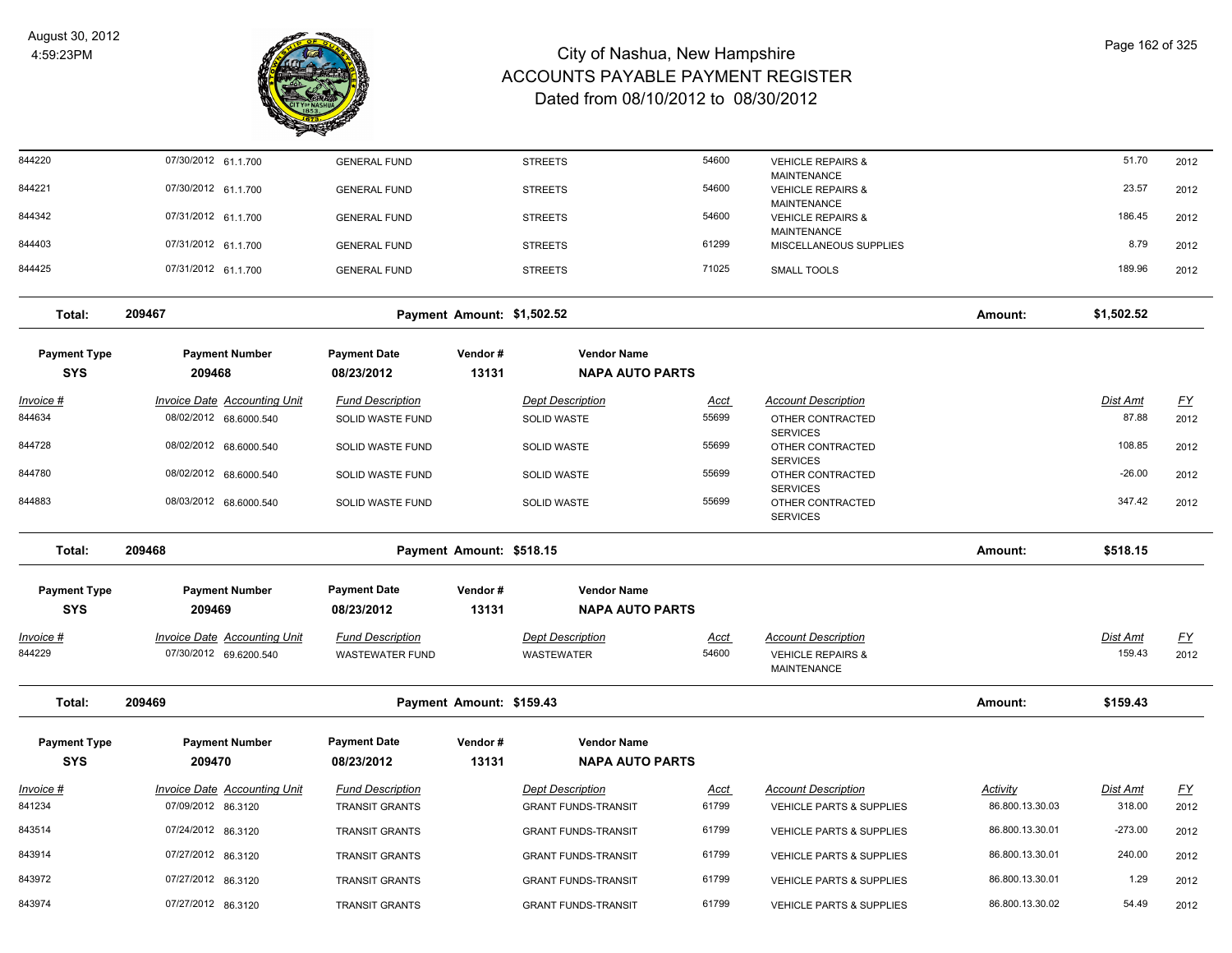

| Total:                            | 209470                                                                               | Payment Amount: \$340.78                                                         |                                                                |                                                            |                               |                                                                                  | Amount:                        | \$340.78                     |                           |
|-----------------------------------|--------------------------------------------------------------------------------------|----------------------------------------------------------------------------------|----------------------------------------------------------------|------------------------------------------------------------|-------------------------------|----------------------------------------------------------------------------------|--------------------------------|------------------------------|---------------------------|
| <b>Payment Type</b><br><b>SYS</b> | <b>Payment Number</b><br>209471                                                      | <b>Payment Date</b><br>Vendor#<br>13139<br>08/23/2012                            |                                                                | <b>Vendor Name</b><br><b>NASHUA GLASS</b>                  |                               |                                                                                  |                                |                              |                           |
| <u> Invoice #</u><br>75216        | <b>Invoice Date Accounting Unit</b><br>07/18/2012 29.1.720.8162                      | <b>Fund Description</b><br><b>GENERAL FUND</b>                                   | <b>Dept Description</b><br><b>CITY BUILDINGS</b>               |                                                            | <u>Acct</u><br>54280          | <b>Account Description</b><br><b>BUILDING/GROUNDS</b><br><b>MAINTENANCE</b>      |                                | Dist Amt<br>11.00            | <u>FY</u><br>2012         |
| Total:                            | 209471                                                                               | Payment Amount: \$11.00                                                          |                                                                |                                                            |                               |                                                                                  | Amount:                        | \$11.00                      |                           |
| <b>Payment Type</b><br><b>SYS</b> | <b>Payment Number</b><br>209472                                                      | <b>Payment Date</b><br>Vendor#<br>08/23/2012<br>10795                            |                                                                | <b>Vendor Name</b><br><b>GRANITE CITY ELECTRIC SUPPLY</b>  |                               |                                                                                  |                                |                              |                           |
| Invoice #<br>S4137874.001         | <b>Invoice Date Accounting Unit</b><br>07/05/2012 52.1.720                           | <b>Fund Description</b><br><b>GENERAL FUND</b>                                   | <b>Dept Description</b><br><b>FIRE</b>                         |                                                            | <b>Acct</b><br>54280          | <b>Account Description</b><br><b>BUILDING/GROUNDS</b><br><b>MAINTENANCE</b>      |                                | Dist Amt<br>270.00           | <u>FY</u><br>2012         |
| Total:                            | 209472                                                                               | Payment Amount: \$270.00                                                         |                                                                |                                                            |                               |                                                                                  | Amount:                        | \$270.00                     |                           |
| <b>Payment Type</b><br><b>SYS</b> | <b>Payment Number</b><br>209473                                                      | <b>Payment Date</b><br>Vendor#<br>08/23/2012<br>13143                            |                                                                | <b>Vendor Name</b><br><b>NASHUA LUMBER CO INC</b>          |                               |                                                                                  |                                |                              |                           |
| Invoice #<br>103007<br>103426     | <b>Invoice Date Accounting Unit</b><br>05/24/2012 61.1.675<br>06/28/2012 69.6200.540 | <b>Fund Description</b><br><b>GENERAL FUND</b><br><b>WASTEWATER FUND</b>         | <b>Dept Description</b><br><b>STREETS</b><br><b>WASTEWATER</b> |                                                            | <b>Acct</b><br>61560<br>54300 | <b>Account Description</b><br><b>CONSTRUCTION MATERIALS</b><br>SEWER MAINTENANCE |                                | Dist Amt<br>100.00<br>250.00 | <u>FY</u><br>2012<br>2012 |
| Total:                            | 209473                                                                               | Payment Amount: \$350.00                                                         |                                                                |                                                            |                               |                                                                                  | Amount:                        | \$350.00                     |                           |
| <b>Payment Type</b><br><b>SYS</b> | <b>Payment Number</b><br>209474                                                      | <b>Payment Date</b><br>Vendor#<br>08/23/2012<br>13146                            |                                                                | <b>Vendor Name</b><br><b>NASHUA REGIONAL PLANNING COMM</b> |                               |                                                                                  |                                |                              |                           |
| <u> Invoice #</u><br>4097         | <b>Invoice Date Accounting Unit</b><br>07/31/2012 83.4100                            | <b>Fund Description</b><br><b>ENVIRONMENTAL RLF</b>                              | <b>Dept Description</b>                                        | <b>ENVIRONMENTAL RLF</b>                                   | <b>Acct</b><br>53142          | <b>Account Description</b><br><b>CONSULTING SERVICES</b>                         | Activity                       | Dist Amt<br>517.50           | <u>FY</u><br>2012         |
| 4097<br>4097                      | 07/31/2012 81.3080<br>07/31/2012 81.3080                                             | COMMUNITY DEVELOPMENT<br><b>GRANTS</b><br>COMMUNITY DEVELOPMENT<br><b>GRANTS</b> | <b>GRANTS</b><br><b>GRANTS</b>                                 | COMMUNITY DEVELOPMENT<br>COMMUNITY DEVELOPMENT             | 53999<br>53142                | OTHER PROFESSIONAL<br><b>SERVICES</b><br><b>CONSULTING SERVICES</b>              | 1023.81.03.30<br>1023.81.02.30 | 990.00<br>202.50             | 2012<br>2012              |
| Total:                            | 209474                                                                               | Payment Amount: \$1,710.00                                                       |                                                                |                                                            |                               |                                                                                  | Amount:                        | \$1,710.00                   |                           |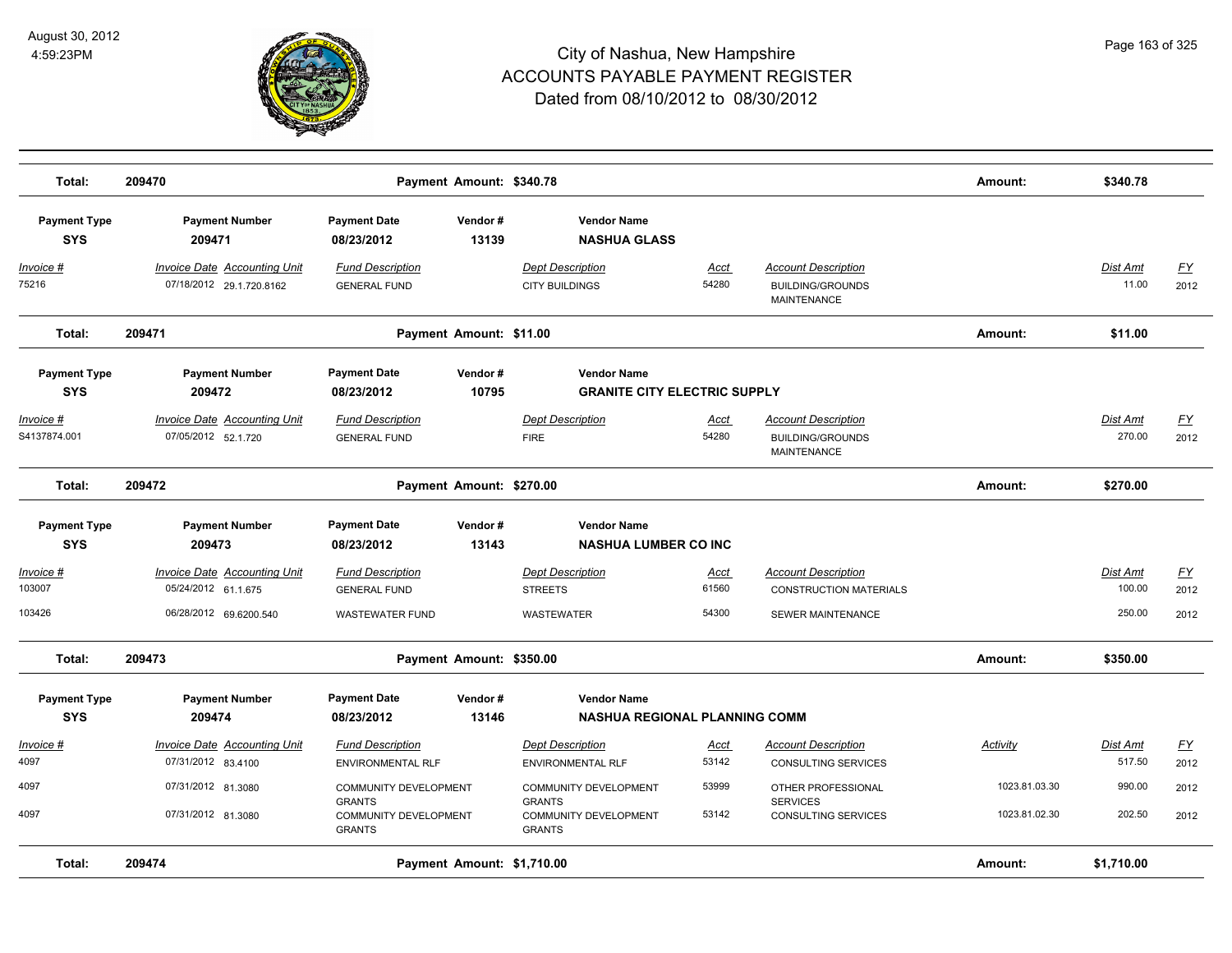

| <b>Payment Type</b><br><b>SYS</b> | <b>Payment Number</b>               | <b>Payment Date</b>     | Vendor#                    | <b>Vendor Name</b>                                |             |                                |         |                 |           |
|-----------------------------------|-------------------------------------|-------------------------|----------------------------|---------------------------------------------------|-------------|--------------------------------|---------|-----------------|-----------|
|                                   | 209475                              | 08/23/2012              | 13148                      | <b>NASHUA SENIORS MEAL PROGRAM</b>                |             |                                |         |                 |           |
| Invoice #                         | <b>Invoice Date Accounting Unit</b> | <b>Fund Description</b> |                            | <b>Dept Description</b>                           | Acct        | <b>Account Description</b>     |         | Dist Amt        | <u>FY</u> |
| JUL12 MEALS                       | 07/31/2012 09.1.510                 | <b>GENERAL FUND</b>     |                            | <b>CIVIC &amp; COMMUNITY</b><br><b>ACTIVITIES</b> | 56228       | NASHUA SENIORS MEAL<br>PROGRAM |         | 2,195.95        | 2012      |
| Total:                            | 209475                              |                         | Payment Amount: \$2,195.95 |                                                   |             |                                | Amount: | \$2,195.95      |           |
| <b>Payment Type</b>               | <b>Payment Number</b>               | <b>Payment Date</b>     | Vendor#                    | <b>Vendor Name</b>                                |             |                                |         |                 |           |
| <b>SYS</b>                        | 209476                              | 08/23/2012              | 13167                      | <b>NEVERETTS SEW &amp; VAC INC</b>                |             |                                |         |                 |           |
| Invoice #                         | <b>Invoice Date Accounting Unit</b> | <b>Fund Description</b> |                            | <b>Dept Description</b>                           | <u>Acct</u> | <b>Account Description</b>     |         | <b>Dist Amt</b> | <u>FY</u> |
| 20190                             | 07/21/2012 50.1.635                 | <b>GENERAL FUND</b>     |                            | POLICE                                            | 71999       | MISCELLANEOUS EQUIPMENT        |         | 437.00          | 2012      |
| Total:                            | 209476                              |                         | Payment Amount: \$437.00   |                                                   |             |                                | Amount: | \$437.00        |           |
| <b>Payment Type</b>               | <b>Payment Number</b>               | <b>Payment Date</b>     | Vendor#                    | <b>Vendor Name</b>                                |             |                                |         |                 |           |
| <b>SYS</b>                        | 209477                              | 08/23/2012              | 11473                      | <b>NEW ENGLAND PAPER &amp; SUPPLY</b>             |             |                                |         |                 |           |
| <u> Invoice #</u>                 | Invoice Date Accounting Unit        | <b>Fund Description</b> |                            | <b>Dept Description</b>                           | <u>Acct</u> | <b>Account Description</b>     |         | Dist Amt        | EY        |
| 11447                             | 07/24/2012 52.1.720                 | <b>GENERAL FUND</b>     |                            | <b>FIRE</b>                                       | 61428       | JANITORIAL SUPPLIES            |         | 48.00           | 2012      |
| 11483                             | 07/20/2012 60.1.665                 | <b>GENERAL FUND</b>     |                            | <b>PUBLIC</b><br>WORKS-ADMIN/ENGINEERIN           | 61299       | MISCELLANEOUS SUPPLIES         |         | 72.89           | 2012      |
| 11484                             | 07/23/2012 BS1000                   | <b>GENERAL FUND</b>     |                            | <b>GENERAL FUND</b>                               | 14300       | <b>INVENTORY OF SUPPLIES</b>   |         | 816.04          | 2012      |
| 11485                             | 07/23/2012 BS1000                   | <b>GENERAL FUND</b>     |                            | <b>GENERAL FUND</b>                               | 14300       | <b>INVENTORY OF SUPPLIES</b>   |         | 30.12           | 2012      |
| Total:                            | 209477                              |                         | Payment Amount: \$967.05   |                                                   |             |                                | Amount: | \$967.05        |           |
| <b>Payment Type</b>               | <b>Payment Number</b>               | <b>Payment Date</b>     | Vendor#                    | <b>Vendor Name</b>                                |             |                                |         |                 |           |
| <b>SYS</b>                        | 209478                              | 08/23/2012              | 13180                      | <b>NH BRAGG &amp; SONS INC</b>                    |             |                                |         |                 |           |
| Invoice #                         | <b>Invoice Date Accounting Unit</b> | <b>Fund Description</b> |                            | <b>Dept Description</b>                           | Acct        | <b>Account Description</b>     |         | Dist Amt        | EY        |
| 285439-01                         | 07/20/2012 77.1.650                 | <b>GENERAL FUND</b>     |                            | PARKS & RECREATION                                | 61110       | PROTECTIVE CLOTHING            |         | 196.69          | 2012      |
| 285439-02                         | 07/23/2012 77.1.650                 | <b>GENERAL FUND</b>     |                            | PARKS & RECREATION                                | 61110       | PROTECTIVE CLOTHING            |         | 121.04          | 2012      |
| 287486-00                         | 07/26/2012 61.1.670                 | <b>GENERAL FUND</b>     |                            | <b>STREETS</b>                                    | 71025       | <b>SMALL TOOLS</b>             |         | 75.92           | 2012      |
| Total:                            | 209478                              |                         | Payment Amount: \$393.65   |                                                   |             |                                | Amount: | \$393.65        |           |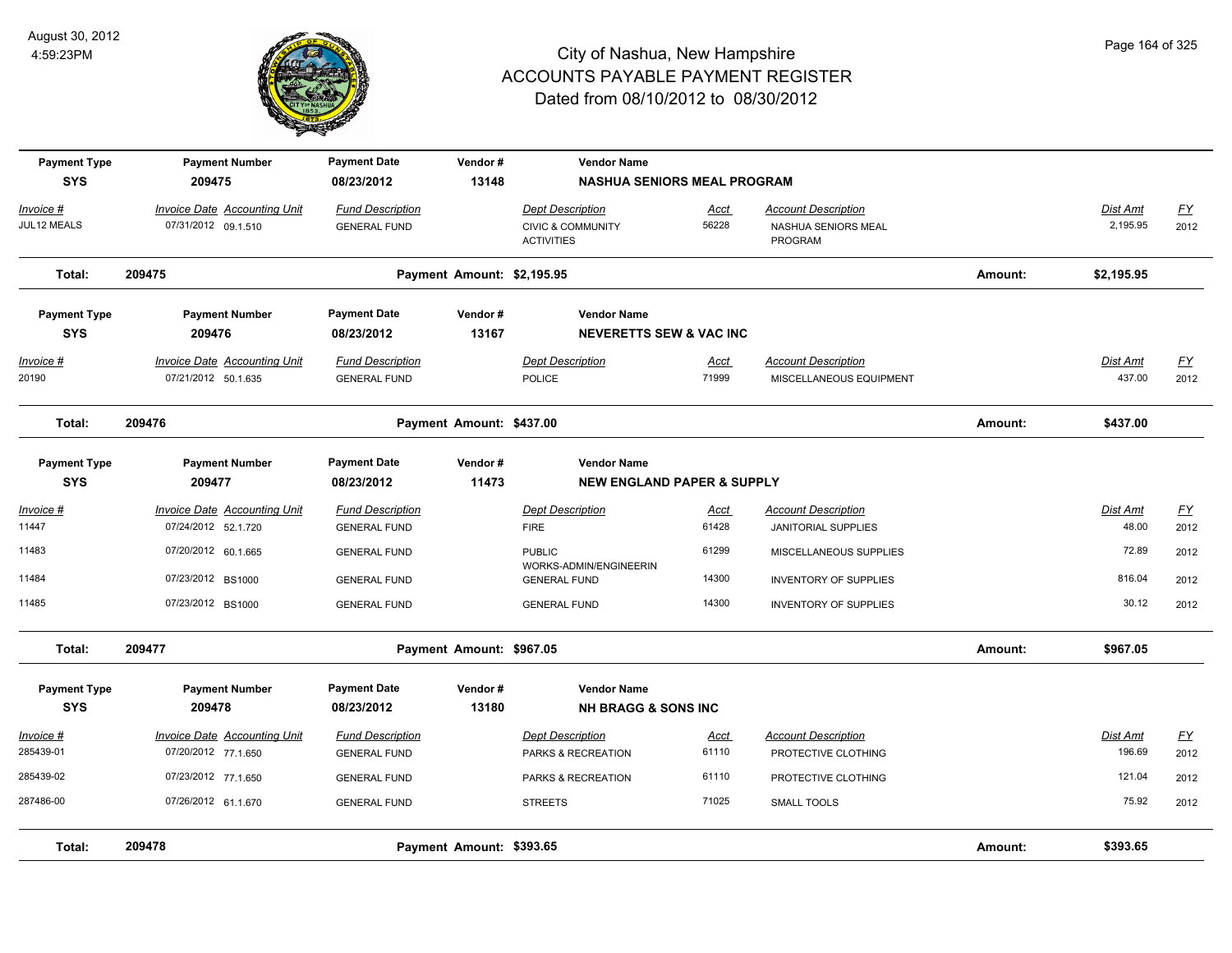

| <b>Payment Type</b><br><b>SYS</b> | <b>Payment Number</b><br>209479                           | <b>Payment Date</b><br>08/23/2012                      | Vendor#<br>14534           | <b>Vendor Name</b><br><b>NH LEGAL ASSISTANCE</b>       |                      |                                                                     |                                  |                    |                          |
|-----------------------------------|-----------------------------------------------------------|--------------------------------------------------------|----------------------------|--------------------------------------------------------|----------------------|---------------------------------------------------------------------|----------------------------------|--------------------|--------------------------|
|                                   |                                                           |                                                        |                            |                                                        |                      |                                                                     |                                  |                    |                          |
| Invoice #<br>APRIL-JUNE2012       | <b>Invoice Date Accounting Unit</b><br>08/06/2012 84.3090 | <b>Fund Description</b><br><b>URBAN PROGRAM GRANTS</b> |                            | <b>Dept Description</b><br><b>URBAN PROGRAM GRANTS</b> | <u>Acct</u><br>69075 | <b>Account Description</b><br>PUBLIC SERVICES ACTIVITIES            | <b>Activity</b><br>1087.84.01.30 | Dist Amt<br>575.45 | $\underline{FY}$<br>2012 |
|                                   |                                                           |                                                        |                            |                                                        |                      |                                                                     |                                  |                    |                          |
| Total:                            | 209479                                                    |                                                        | Payment Amount: \$575.45   |                                                        |                      |                                                                     | Amount:                          | \$575.45           |                          |
| <b>Payment Type</b>               | <b>Payment Number</b>                                     | <b>Payment Date</b>                                    | Vendor#                    | <b>Vendor Name</b>                                     |                      |                                                                     | Payee Name                       |                    |                          |
| <b>SYS</b>                        | 209480                                                    | 08/23/2012                                             | 13691                      | <b>SURPLUS OFFICE EQUIPMENT INC</b>                    |                      |                                                                     | OFFICE ALTERNATIVES LLC          |                    |                          |
| $Invoice$ #                       | <b>Invoice Date Accounting Unit</b>                       | <b>Fund Description</b>                                |                            | <b>Dept Description</b>                                | <b>Acct</b>          | <b>Account Description</b>                                          | <b>Activity</b>                  | <b>Dist Amt</b>    | <u>FY</u>                |
| 21141                             | 06/29/2012 84.3090                                        | <b>URBAN PROGRAM GRANTS</b>                            |                            | <b>URBAN PROGRAM GRANTS</b>                            | 71800                | <b>FURNITURE &amp; FIXTURES</b>                                     | 1032.84.01.30                    | 2,510.00           | 2012                     |
| Total:                            | 209480                                                    |                                                        | Payment Amount: \$2,510.00 |                                                        |                      |                                                                     | Amount:                          | \$2,510.00         |                          |
| <b>Payment Type</b>               | <b>Payment Number</b>                                     | <b>Payment Date</b>                                    | Vendor#                    | <b>Vendor Name</b>                                     |                      |                                                                     |                                  |                    |                          |
| <b>SYS</b>                        | 209481                                                    | 08/23/2012                                             | 13221                      | OMEGA INDUSTRIAL SUPPLY INC                            |                      |                                                                     |                                  |                    |                          |
| Invoice #                         | <b>Invoice Date Accounting Unit</b>                       | <b>Fund Description</b>                                |                            | <b>Dept Description</b>                                | Acct                 | <b>Account Description</b>                                          |                                  | <b>Dist Amt</b>    | $\underline{FY}$         |
| SI25323                           | 07/30/2012 68.6000.692                                    | SOLID WASTE FUND                                       |                            | SOLID WASTE                                            | 54280                | <b>BUILDING/GROUNDS</b>                                             |                                  | 23.96              | 2012                     |
| SI25323                           | 07/30/2012 68.6000.692                                    | SOLID WASTE FUND                                       |                            | <b>SOLID WASTE</b>                                     | 54280                | <b>MAINTENANCE</b><br><b>BUILDING/GROUNDS</b><br><b>MAINTENANCE</b> |                                  | 264.00             | 2012                     |
| SI25434                           | 07/30/2012 68.6000.692                                    | SOLID WASTE FUND                                       |                            | SOLID WASTE                                            | 54280                | <b>BUILDING/GROUNDS</b><br>MAINTENANCE                              |                                  | 19.74              | 2012                     |
| SI25434                           | 07/30/2012 68.6000.692                                    | SOLID WASTE FUND                                       |                            | <b>SOLID WASTE</b>                                     | 54280                | <b>BUILDING/GROUNDS</b><br>MAINTENANCE                              |                                  | 145.00             | 2012                     |
| Total:                            | 209481                                                    |                                                        | Payment Amount: \$452.70   |                                                        |                      |                                                                     | Amount:                          | \$452.70           |                          |
| <b>Payment Type</b>               | <b>Payment Number</b>                                     | <b>Payment Date</b>                                    | Vendor#                    | <b>Vendor Name</b>                                     |                      |                                                                     |                                  |                    |                          |
| <b>SYS</b>                        | 209482                                                    | 08/23/2012                                             | 13225                      | <b>TIM ONEIL</b>                                       |                      |                                                                     |                                  |                    |                          |
| Invoice #                         | <b>Invoice Date Accounting Unit</b>                       | <b>Fund Description</b>                                |                            | <b>Dept Description</b>                                | <u>Acct</u>          | <b>Account Description</b>                                          |                                  | <b>Dist Amt</b>    | $\underline{FY}$         |
| 8/11,14,15,23-TAPING              | 08/22/2012 22.2505                                        | <b>GOVT &amp; EDUCATION</b><br>CHANNELS FUND           |                            | <b>GOV'T &amp; EDUCATION</b><br><b>CHANNELS</b>        | 53470                | <b>VIDEOGRAPHY SERVICES</b>                                         |                                  | 225.00             | 2012                     |
| Total:                            | 209482                                                    |                                                        | Payment Amount: \$225.00   |                                                        |                      |                                                                     | Amount:                          | \$225.00           |                          |
| <b>Payment Type</b>               | <b>Payment Number</b>                                     | <b>Payment Date</b>                                    | Vendor#                    | <b>Vendor Name</b>                                     |                      |                                                                     |                                  |                    |                          |
| <b>SYS</b>                        | 209483                                                    | 08/23/2012                                             | 10274                      | <b>JUDITH PANCOAST</b>                                 |                      |                                                                     |                                  |                    |                          |
| Invoice #                         | Invoice Date Accounting Unit                              | <b>Fund Description</b>                                |                            | <b>Dept Description</b>                                | Acct                 | <b>Account Description</b>                                          |                                  | Dist Amt           | FΥ                       |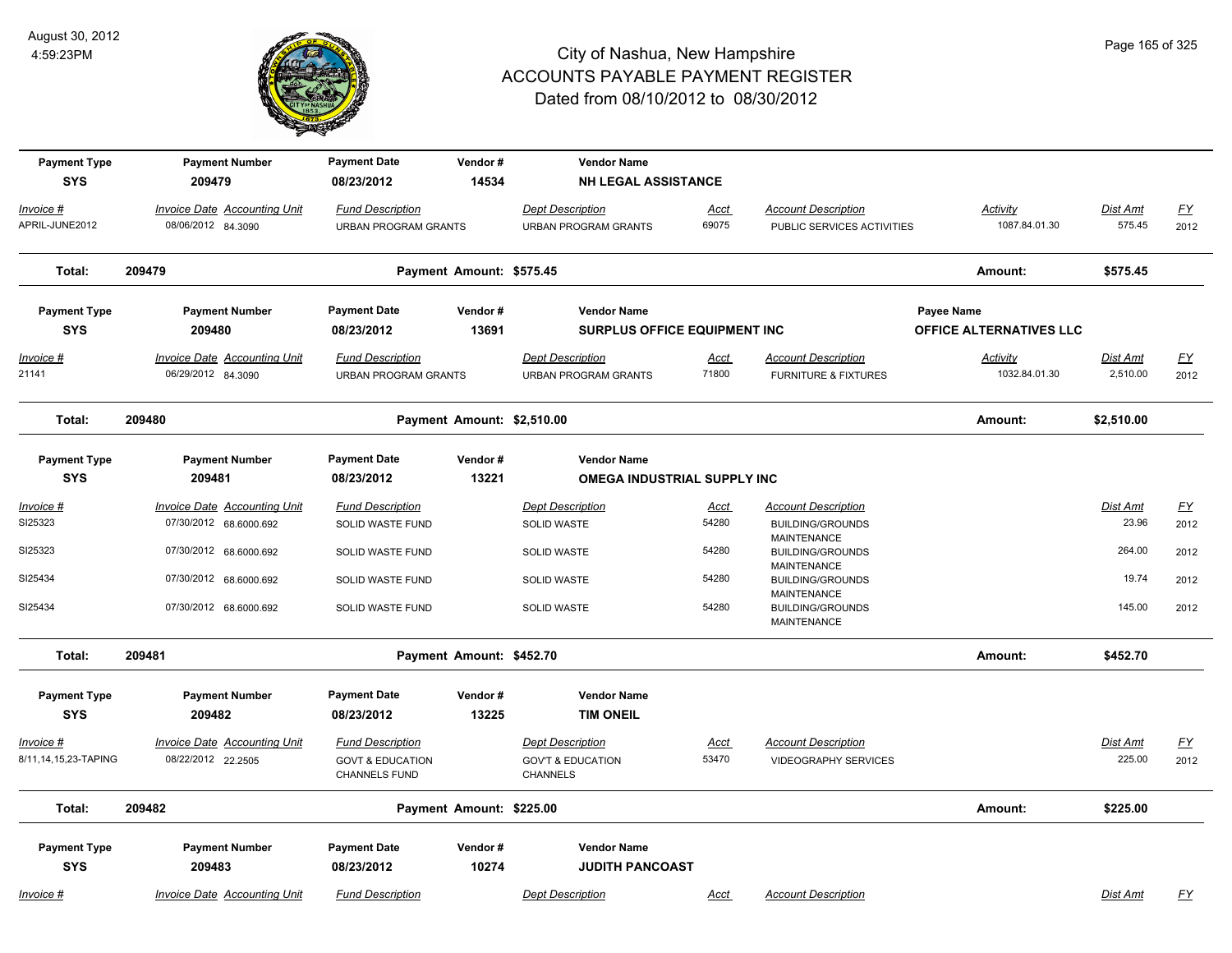

| 2012 SUMMERFUN<br><b>EVENT</b> | 08/09/2012 TF77.7551                | P&R-SUMMERFUN           |                            | P&R-SUMMERFUN                  | 55650       | <b>ENRICHMENT PROGRAMS</b>                    |         | 650.00     | 2012                      |
|--------------------------------|-------------------------------------|-------------------------|----------------------------|--------------------------------|-------------|-----------------------------------------------|---------|------------|---------------------------|
| Total:                         | 209483                              |                         | Payment Amount: \$650.00   |                                |             |                                               | Amount: | \$650.00   |                           |
| <b>Payment Type</b>            | <b>Payment Number</b>               | <b>Payment Date</b>     | Vendor#                    | <b>Vendor Name</b>             |             |                                               |         |            |                           |
| <b>SYS</b>                     | 209484                              | 08/23/2012              | 13276                      | <b>PEABODY SUPPLY CO</b>       |             |                                               |         |            |                           |
| Invoice #                      | <b>Invoice Date Accounting Unit</b> | <b>Fund Description</b> |                            | <b>Dept Description</b>        | <u>Acct</u> | <b>Account Description</b>                    |         | Dist Amt   | $\underline{\mathsf{FY}}$ |
| 993202                         | 07/20/2012 69.6200.670              | <b>WASTEWATER FUND</b>  |                            | WASTEWATER                     | 54487       | <b>EQUIPMENT REPAIRS &amp;</b><br>MAINTENANCE |         | 42.90      | 2012                      |
| Total:                         | 209484                              |                         | Payment Amount: \$42.90    |                                |             |                                               | Amount: | \$42.90    |                           |
| <b>Payment Type</b>            | <b>Payment Number</b>               | <b>Payment Date</b>     | Vendor#                    | <b>Vendor Name</b>             |             |                                               |         |            |                           |
| <b>SYS</b>                     | 209485                              | 08/23/2012              | 13293                      | <b>DAVID PERAULT</b>           |             |                                               |         |            |                           |
| Invoice #                      | <b>Invoice Date Accounting Unit</b> | <b>Fund Description</b> |                            | <b>Dept Description</b>        | <u>Acct</u> | <b>Account Description</b>                    |         | Dist Amt   | <u>FY</u>                 |
| 05741A-8/23/2012               | 08/22/2012 BS1000                   | <b>GENERAL FUND</b>     |                            | <b>GENERAL FUND</b>            | 21460       | 125 DEPENDENT CARE                            |         | 360.00     | 2012                      |
| Total:                         | 209485                              |                         | Payment Amount: \$360.00   |                                |             |                                               | Amount: | \$360.00   |                           |
| <b>Payment Type</b>            | <b>Payment Number</b>               | <b>Payment Date</b>     | Vendor#                    | <b>Vendor Name</b>             |             |                                               |         |            |                           |
| <b>SYS</b>                     | 209486                              | 08/23/2012              | 13297                      | PERMA LINE CORP OF NEW ENGLAND |             |                                               |         |            |                           |
| Invoice #                      | <b>Invoice Date Accounting Unit</b> | <b>Fund Description</b> |                            | <b>Dept Description</b>        | Acct        | <b>Account Description</b>                    |         | Dist Amt   | $\underline{\mathsf{FY}}$ |
| 134910                         | 07/05/2012 61.1.705                 | <b>GENERAL FUND</b>     |                            | <b>STREETS</b>                 | 61542       | <b>SIGNS</b>                                  |         | 197.10     | 2012                      |
| 134914                         | 07/05/2012 61.1.705                 | <b>GENERAL FUND</b>     |                            | <b>STREETS</b>                 | 61542       | <b>SIGNS</b>                                  |         | 107.35     | 2012                      |
| 135013                         | 07/13/2012 61.1.705                 | <b>GENERAL FUND</b>     |                            | <b>STREETS</b>                 | 61542       | <b>SIGNS</b>                                  |         | 70.90      | 2012                      |
| 135133                         | 07/23/2012 61.1.705                 | <b>GENERAL FUND</b>     |                            | <b>STREETS</b>                 | 61542       | <b>SIGNS</b>                                  |         | 17.48      | 2012                      |
| 135159                         | 07/25/2012 61.1.705                 | <b>GENERAL FUND</b>     |                            | <b>STREETS</b>                 | 61542       | <b>SIGNS</b>                                  |         | 667.20     | 2012                      |
| 135262                         | 07/30/2012 61.1.705                 | <b>GENERAL FUND</b>     |                            | <b>STREETS</b>                 | 61542       | <b>SIGNS</b>                                  |         | 139.40     | 2012                      |
| Total:                         | 209486                              |                         | Payment Amount: \$1,199.43 |                                |             |                                               | Amount: | \$1,199.43 |                           |
| <b>Payment Type</b>            | <b>Payment Number</b>               | <b>Payment Date</b>     | Vendor#                    | <b>Vendor Name</b>             |             |                                               |         |            |                           |
| <b>SYS</b>                     | 209487                              | 08/23/2012              | 10593                      | <b>PIANOARTS INC</b>           |             |                                               |         |            |                           |
| <u>Invoice #</u>               | <b>Invoice Date Accounting Unit</b> | <b>Fund Description</b> |                            | <b>Dept Description</b>        | <u>Acct</u> | <b>Account Description</b>                    |         | Dist Amt   | <u>FY</u>                 |
| 18071                          | 08/01/2012 79.1.720                 | <b>GENERAL FUND</b>     |                            | <b>LIBRARY</b>                 | 54280       | BUILDING/GROUNDS<br><b>MAINTENANCE</b>        |         | 99.00      | 2012                      |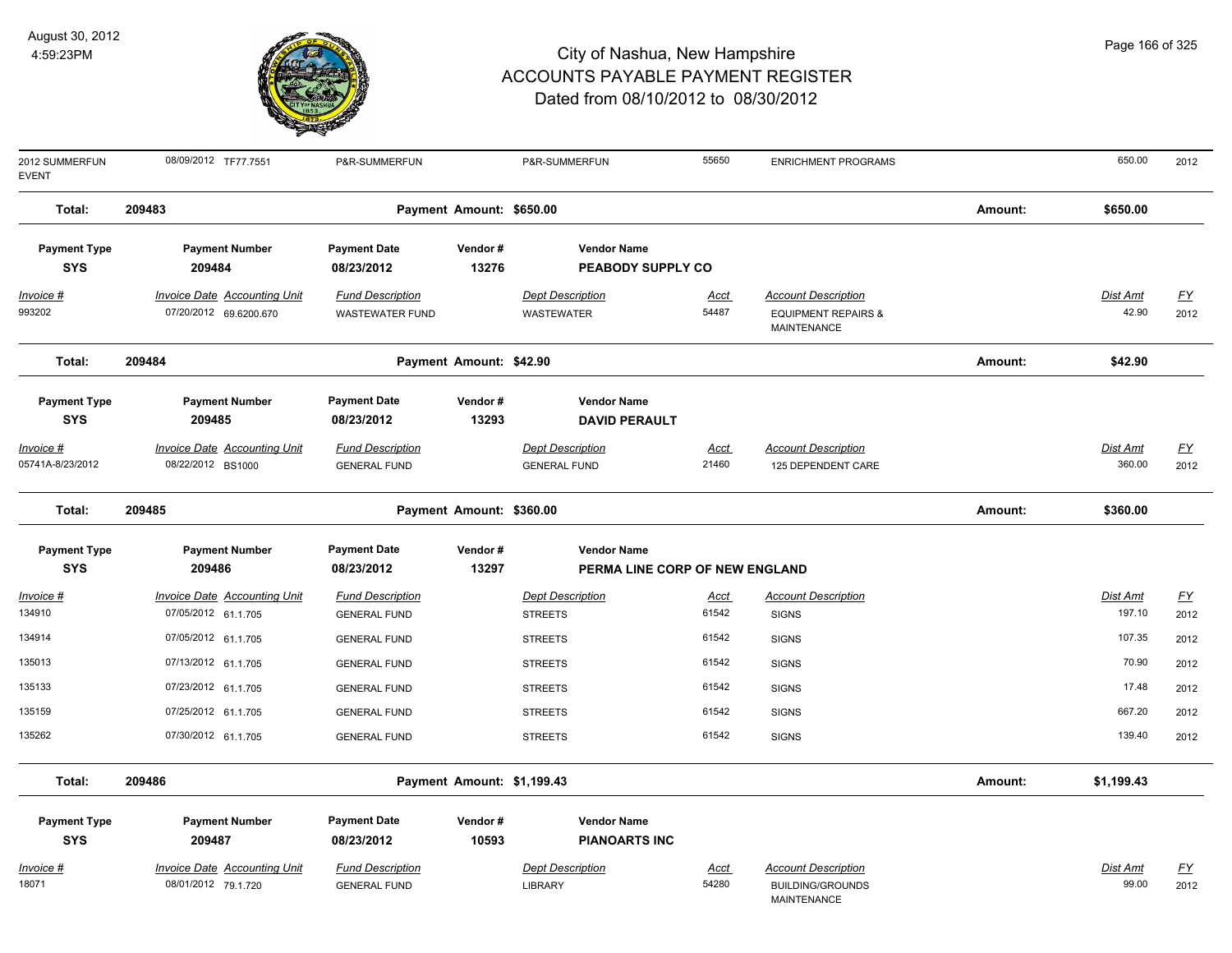

| Total:                            | 209487                                                     |                                                | Payment Amount: \$99.00    |                                                 |                                        |                                                                             | Amount: | \$99.00                     |                   |
|-----------------------------------|------------------------------------------------------------|------------------------------------------------|----------------------------|-------------------------------------------------|----------------------------------------|-----------------------------------------------------------------------------|---------|-----------------------------|-------------------|
| <b>Payment Type</b><br><b>SYS</b> | <b>Payment Number</b><br>209488                            | <b>Payment Date</b><br>08/23/2012              | Vendor#<br>11372           | <b>Vendor Name</b><br><b>PIONEER ATHLETICS</b>  |                                        |                                                                             |         |                             |                   |
| Invoice #<br>INV446950            | <b>Invoice Date Accounting Unit</b><br>08/01/2012 77.1.650 | <b>Fund Description</b><br><b>GENERAL FUND</b> |                            | <b>Dept Description</b><br>PARKS & RECREATION   | Acct<br>54280                          | <b>Account Description</b><br><b>BUILDING/GROUNDS</b><br><b>MAINTENANCE</b> |         | <b>Dist Amt</b><br>1,225.00 | <u>FY</u><br>2012 |
| Total:                            | 209488                                                     |                                                | Payment Amount: \$1,225.00 |                                                 |                                        |                                                                             | Amount: | \$1,225.00                  |                   |
| <b>Payment Type</b><br><b>SYS</b> | <b>Payment Number</b><br>209489                            | <b>Payment Date</b><br>08/23/2012              | Vendor#<br>13342           | <b>Vendor Name</b>                              | <b>POWER &amp; TELEPHONE SUPPLY CO</b> |                                                                             |         |                             |                   |
| Invoice #<br>5222377-00           | <b>Invoice Date Accounting Unit</b><br>07/30/2012 52.1.620 | <b>Fund Description</b><br><b>GENERAL FUND</b> |                            | Dept Description<br><b>FIRE</b>                 | Acct<br>61699                          | <b>Account Description</b><br><b>EQUIPMENT MAINT SUPPLIES</b>               |         | Dist Amt<br>2,055.00        | <u>FY</u><br>2012 |
| Total:                            | 209489                                                     |                                                | Payment Amount: \$2,055.00 |                                                 |                                        |                                                                             | Amount: | \$2,055.00                  |                   |
| <b>Payment Type</b><br><b>SYS</b> | <b>Payment Number</b><br>209490                            | <b>Payment Date</b><br>08/23/2012              | Vendor#<br>13343           | <b>Vendor Name</b><br><b>POWER WASHER SALES</b> |                                        |                                                                             |         |                             |                   |
| Invoice #<br>135306-A             | Invoice Date Accounting Unit<br>07/17/2012 61.1.700        | <b>Fund Description</b><br><b>GENERAL FUND</b> |                            | <b>Dept Description</b><br><b>STREETS</b>       | Acct<br>55699                          | <b>Account Description</b><br>OTHER CONTRACTED<br><b>SERVICES</b>           |         | Dist Amt<br>710.00          | EY<br>2012        |
| Total:                            | 209490                                                     |                                                | Payment Amount: \$710.00   |                                                 |                                        |                                                                             | Amount: | \$710.00                    |                   |
| <b>Payment Type</b><br><b>SYS</b> | <b>Payment Number</b><br>209491                            | <b>Payment Date</b><br>08/23/2012              | Vendor#<br>13354           | <b>Vendor Name</b>                              | <b>PRINTGRAPHICS OF MAINE</b>          |                                                                             |         |                             |                   |
| Invoice #                         | Invoice Date Accounting Unit                               | <b>Fund Description</b>                        |                            | <b>Dept Description</b>                         | Acct                                   | <b>Account Description</b>                                                  |         | Dist Amt                    | EY                |
| 34245                             | 07/10/2012 69.6200.500                                     | <b>WASTEWATER FUND</b>                         |                            | <b>WASTEWATER</b>                               | 53467                                  | <b>BILLING &amp; MAILING SERVICES</b>                                       |         | 134.93                      | 2012              |
| 34251                             | 07/18/2012 69.6200.500                                     | <b>WASTEWATER FUND</b>                         |                            | WASTEWATER                                      | 53467                                  | <b>BILLING &amp; MAILING SERVICES</b>                                       |         | 269.51                      | 2012              |
| 34280                             | 07/26/2012 69.6200.500                                     | <b>WASTEWATER FUND</b>                         |                            | <b>WASTEWATER</b>                               | 53467                                  | <b>BILLING &amp; MAILING SERVICES</b>                                       |         | 2,677.72                    | 2012              |
| 34286                             | 08/07/2012 69.6200.500                                     | <b>WASTEWATER FUND</b>                         |                            | <b>WASTEWATER</b>                               | 53467                                  | <b>BILLING &amp; MAILING SERVICES</b>                                       |         | 366.89                      | 2012              |
| Total:                            | 209491                                                     |                                                | Payment Amount: \$3,449.05 |                                                 |                                        |                                                                             | Amount: | \$3,449.05                  |                   |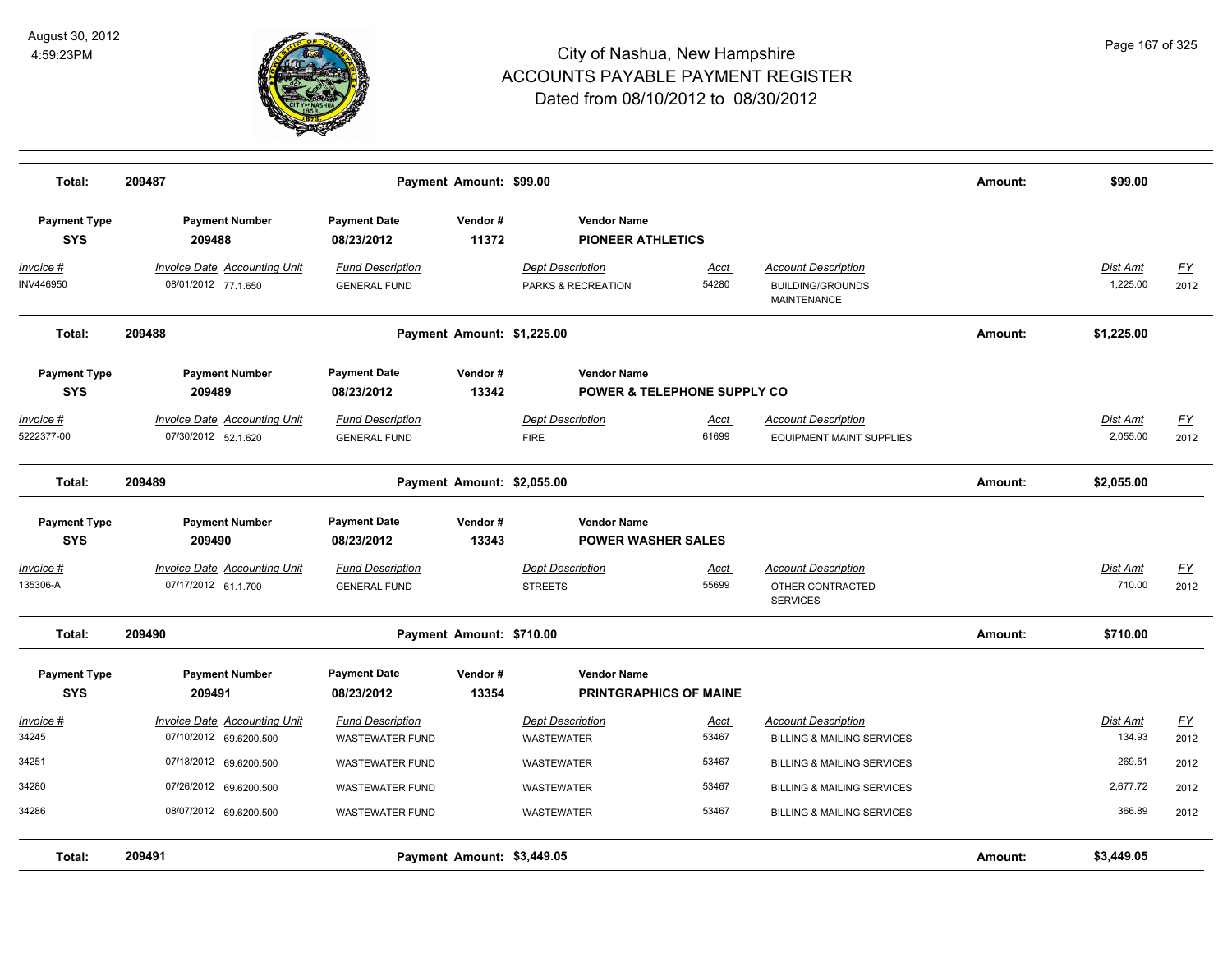

| <b>Payment Type</b><br><b>SYS</b> | <b>Payment Number</b><br>209492                               | <b>Payment Date</b><br>08/23/2012                 | Vendor#<br>10624         | <b>Vendor Name</b><br><b>R B ALLEN CO INC</b>    |                      |                                                                             |                                              |                          |                   |
|-----------------------------------|---------------------------------------------------------------|---------------------------------------------------|--------------------------|--------------------------------------------------|----------------------|-----------------------------------------------------------------------------|----------------------------------------------|--------------------------|-------------------|
| <u> Invoice #</u>                 | <b>Invoice Date Accounting Unit</b>                           | <b>Fund Description</b>                           |                          | <b>Dept Description</b>                          | Acct                 | <b>Account Description</b>                                                  |                                              | Dist Amt                 | $\underline{FY}$  |
| 0185305                           | 07/16/2012 50.1.500                                           | <b>GENERAL FUND</b>                               |                          | <b>POLICE</b>                                    | 55699                | OTHER CONTRACTED<br><b>SERVICES</b>                                         |                                              | 700.00                   | 2012              |
| Total:                            | 209492                                                        |                                                   | Payment Amount: \$700.00 |                                                  |                      |                                                                             | Amount:                                      | \$700.00                 |                   |
| <b>Payment Type</b>               | <b>Payment Number</b>                                         | <b>Payment Date</b>                               | Vendor#                  | <b>Vendor Name</b>                               |                      |                                                                             |                                              |                          |                   |
| <b>SYS</b>                        | 209493                                                        | 08/23/2012                                        | 13392                    | <b>R WHITE EQUIPMENT CENTER INC</b>              |                      |                                                                             |                                              |                          |                   |
| <u> Invoice #</u><br>11375        | <b>Invoice Date Accounting Unit</b><br>05/18/2012 69.6200.540 | <b>Fund Description</b><br><b>WASTEWATER FUND</b> |                          | <b>Dept Description</b><br>WASTEWATER            | <u>Acct</u><br>54487 | <b>Account Description</b><br><b>EQUIPMENT REPAIRS &amp;</b><br>MAINTENANCE |                                              | <b>Dist Amt</b><br>61.95 | <u>FY</u><br>2012 |
| Total:                            | 209493                                                        |                                                   | Payment Amount: \$61.95  |                                                  |                      |                                                                             | Amount:                                      | \$61.95                  |                   |
| <b>Payment Type</b><br><b>SYS</b> | <b>Payment Number</b><br>209494                               | <b>Payment Date</b><br>08/23/2012                 | Vendor#<br>13394         | <b>Vendor Name</b><br><b>RADIO SHACK</b>         |                      |                                                                             | <b>Payee Name</b><br><b>RADIO SHACK CORP</b> |                          |                   |
| Invoice #                         | Invoice Date Accounting Unit                                  | <b>Fund Description</b>                           |                          | Dept Description                                 | Acct                 | <b>Account Description</b>                                                  |                                              | Dist Amt                 | <u>FY</u>         |
| 013882                            | 08/02/2012 52.1.720                                           | <b>GENERAL FUND</b>                               |                          | <b>FIRE</b>                                      | 71800                | <b>FURNITURE &amp; FIXTURES</b>                                             |                                              | $-239.96$                | 2012              |
| 039106                            | 08/16/2012 52.1.720                                           | <b>GENERAL FUND</b>                               |                          | <b>FIRE</b>                                      | 71800                | <b>FURNITURE &amp; FIXTURES</b>                                             |                                              | 257.94                   | 2012              |
| Total:                            | 209494                                                        |                                                   | Payment Amount: \$17.98  |                                                  |                      |                                                                             | Amount:                                      | \$17.98                  |                   |
| <b>Payment Type</b><br><b>SYS</b> | <b>Payment Number</b><br>209495                               | <b>Payment Date</b><br>08/23/2012                 | Vendor#<br>10626         | <b>Vendor Name</b><br><b>RADON RESOURCES INC</b> |                      |                                                                             |                                              |                          |                   |
| Invoice #                         | <b>Invoice Date Accounting Unit</b>                           | <b>Fund Description</b>                           |                          | <b>Dept Description</b>                          | Acct                 | <b>Account Description</b>                                                  |                                              | Dist Amt                 | <u>FY</u>         |
| 19733                             | 07/29/2012 28.6500.500                                        | PROPERTY & CASUALTY FUND                          |                          | RISK MGMT-PROPERTY &<br>CASUALTY                 | 68360                | <b>LOSS PREVENTION</b>                                                      |                                              | 450.00                   | 2012              |
| Total:                            | 209495                                                        |                                                   | Payment Amount: \$450.00 |                                                  |                      |                                                                             | Amount:                                      | \$450.00                 |                   |
| <b>Payment Type</b>               | <b>Payment Number</b>                                         | <b>Payment Date</b>                               | Vendor#                  | <b>Vendor Name</b>                               |                      |                                                                             |                                              |                          |                   |
| <b>SYS</b>                        | 209496                                                        | 08/23/2012                                        | 13417                    | <b>REDIMIX COMPANIES INC</b>                     |                      |                                                                             |                                              |                          |                   |
| Invoice #                         | Invoice Date Accounting Unit                                  | <b>Fund Description</b>                           |                          | <b>Dept Description</b>                          | Acct                 | <b>Account Description</b>                                                  |                                              | Dist Amt                 | <u>FY</u>         |
| 78670                             | 07/20/2012 61.1.675                                           | <b>GENERAL FUND</b>                               |                          | <b>STREETS</b>                                   | 61560                | <b>CONSTRUCTION MATERIALS</b>                                               |                                              | 1,285.75                 | 2012              |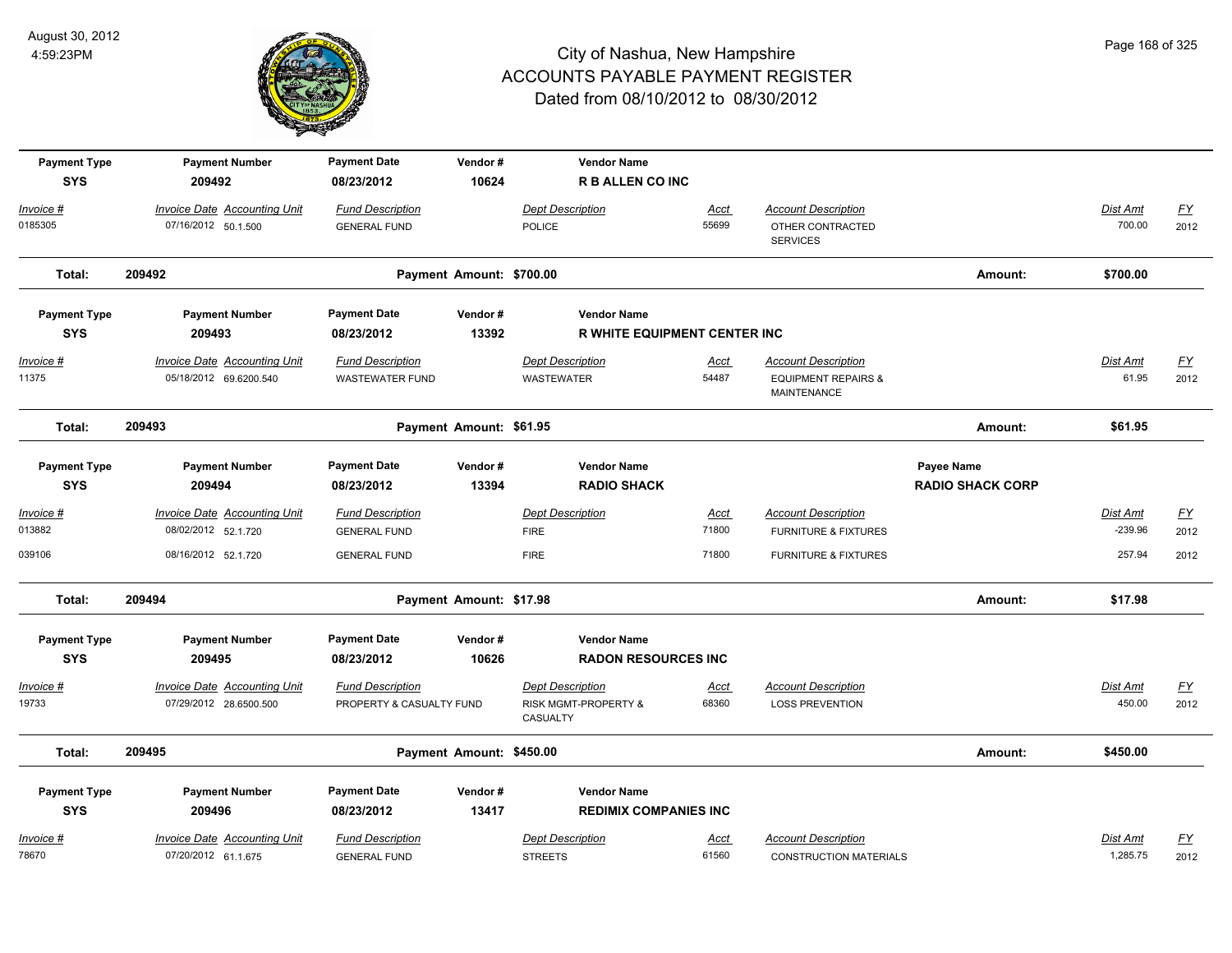

| Total:                            | 209496                                                        |                                                                | Payment Amount: \$1,285.75 |                                                   |                      |                                                                   | Amount:                    | \$1,285.75                |                          |
|-----------------------------------|---------------------------------------------------------------|----------------------------------------------------------------|----------------------------|---------------------------------------------------|----------------------|-------------------------------------------------------------------|----------------------------|---------------------------|--------------------------|
| <b>Payment Type</b><br><b>SYS</b> | <b>Payment Number</b><br>209497                               | <b>Payment Date</b><br>08/23/2012                              | Vendor#<br>11764           | <b>Vendor Name</b><br><b>REXEL CLS</b>            |                      |                                                                   | Payee Name<br><b>REXEL</b> |                           |                          |
| Invoice #<br>S103068882.001       | <b>Invoice Date Accounting Unit</b><br>07/24/2012 50.1.500    | <b>Fund Description</b><br><b>GENERAL FUND</b>                 |                            | <b>Dept Description</b><br><b>POLICE</b>          | Acct<br>61428        | <b>Account Description</b><br><b>JANITORIAL SUPPLIES</b>          |                            | <b>Dist Amt</b><br>83.19  | EY<br>2012               |
| Total:                            | 209497                                                        |                                                                | Payment Amount: \$83.19    |                                                   |                      |                                                                   | Amount:                    | \$83.19                   |                          |
| <b>Payment Type</b><br><b>SYS</b> | <b>Payment Number</b><br>209498                               | <b>Payment Date</b><br>08/23/2012                              | Vendor#<br>14758           | <b>Vendor Name</b><br><b>BRENNAN THOMAS RILEY</b> |                      |                                                                   |                            |                           |                          |
| Invoice #<br>PHOT1                | <b>Invoice Date Accounting Unit</b><br>08/13/2012 77.2503     | <b>Fund Description</b><br>PARKS & REC PROGRAMS<br><b>FUND</b> |                            | <b>Dept Description</b><br>PARKS & REC PROGRAMS   | <u>Acct</u><br>51400 | <b>Account Description</b><br><b>WAGES TEMP-SEASONAL</b>          |                            | <b>Dist Amt</b><br>810.00 | <u>FY</u><br>2012        |
| Total:                            | 209498                                                        |                                                                | Payment Amount: \$810.00   |                                                   |                      |                                                                   | Amount:                    | \$810.00                  |                          |
| <b>Payment Type</b><br><b>SYS</b> | <b>Payment Number</b><br>209499                               | <b>Payment Date</b><br>08/23/2012                              | Vendor#<br>13504           | <b>Vendor Name</b><br><b>SANEL AUTO PARTS CO</b>  |                      |                                                                   |                            |                           |                          |
| Invoice #<br>02ND1689             | <b>Invoice Date Accounting Unit</b><br>07/23/2012 68.6000.540 | <b>Fund Description</b><br>SOLID WASTE FUND                    |                            | <b>Dept Description</b><br>SOLID WASTE            | <u>Acct</u><br>55699 | <b>Account Description</b><br>OTHER CONTRACTED<br><b>SERVICES</b> |                            | Dist Amt<br>39.53         | $\underline{FY}$<br>2012 |
| Total:                            | 209499                                                        |                                                                | Payment Amount: \$39.53    |                                                   |                      |                                                                   | Amount:                    | \$39.53                   |                          |
| <b>Payment Type</b><br><b>SYS</b> | <b>Payment Number</b><br>209500                               | <b>Payment Date</b><br>08/23/2012                              | Vendor#<br>13504           | <b>Vendor Name</b><br><b>SANEL AUTO PARTS CO</b>  |                      |                                                                   |                            |                           |                          |
| Invoice #<br>02NC2192             | Invoice Date Accounting Unit<br>07/20/2012 52.1.630           | <b>Fund Description</b><br><b>GENERAL FUND</b>                 |                            | <b>Dept Description</b><br><b>FIRE</b>            | Acct<br>61799        | <b>Account Description</b><br><b>VEHICLE PARTS &amp; SUPPLIES</b> |                            | <b>Dist Amt</b><br>51.88  | EY<br>2012               |
| 02NC9486                          | 07/23/2012 52.1.630                                           | <b>GENERAL FUND</b>                                            |                            | <b>FIRE</b>                                       | 61799                | <b>VEHICLE PARTS &amp; SUPPLIES</b>                               |                            | 9.32                      | 2012                     |
| 02NE4418                          | 07/25/2012 52.1.630                                           | <b>GENERAL FUND</b>                                            |                            | <b>FIRE</b>                                       | 61799                | VEHICLE PARTS & SUPPLIES                                          |                            | 174.65                    | 2012                     |
|                                   |                                                               |                                                                |                            |                                                   | 61799                |                                                                   |                            | 212.32                    |                          |
| 02NE5364                          | 07/25/2012 52.1.630                                           | <b>GENERAL FUND</b>                                            |                            | <b>FIRE</b>                                       |                      | VEHICLE PARTS & SUPPLIES                                          |                            |                           | 2012                     |
| 02NE5808                          | 07/25/2012 52.1.630                                           | <b>GENERAL FUND</b>                                            |                            | <b>FIRE</b>                                       | 61799                | VEHICLE PARTS & SUPPLIES                                          |                            | 18.36                     | 2012                     |
| 02NE8732                          | 07/25/2012 52.1.630                                           | <b>GENERAL FUND</b>                                            |                            | <b>FIRE</b>                                       | 61799                | VEHICLE PARTS & SUPPLIES                                          |                            | 20.80                     | 2012                     |
| 02NE9619                          | 07/25/2012 52.1.630                                           | <b>GENERAL FUND</b>                                            |                            | <b>FIRE</b>                                       | 61799                | <b>VEHICLE PARTS &amp; SUPPLIES</b>                               |                            | $-64.00$                  | 2012                     |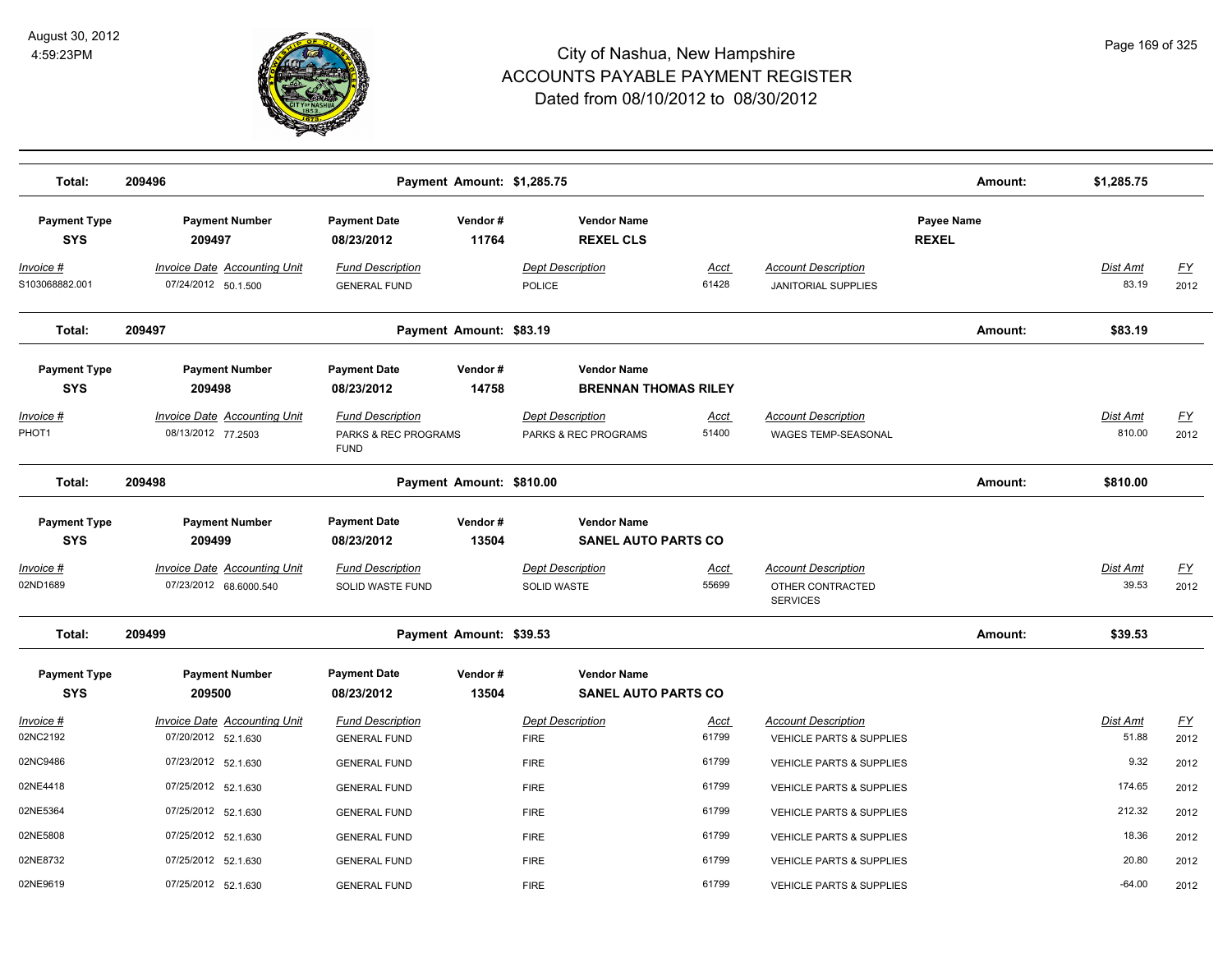

| Total:                            | 209503                                                     |                                                | Payment Amount: \$31.64             |                                                          |                      |                                                    | Amount: | \$31.64                      |                   |
|-----------------------------------|------------------------------------------------------------|------------------------------------------------|-------------------------------------|----------------------------------------------------------|----------------------|----------------------------------------------------|---------|------------------------------|-------------------|
| Invoice #<br>013801159            | 07/20/2012 79.1.760                                        | <b>GENERAL FUND</b>                            |                                     | <b>LIBRARY</b>                                           | <u>Acct</u><br>61807 | <b>PUBLICATIONS</b>                                |         | 31.64                        | <u>FY</u><br>2012 |
| <b>SYS</b>                        | 209503<br><b>Invoice Date Accounting Unit</b>              | 08/23/2012<br><b>Fund Description</b>          | 13575                               | <b>SIMON &amp; SCHUSTER</b><br><b>Dept Description</b>   |                      | <b>Account Description</b>                         |         | Dist Amt                     |                   |
| <b>Payment Type</b>               | <b>Payment Number</b>                                      | <b>Payment Date</b>                            | Vendor#                             | <b>Vendor Name</b>                                       |                      |                                                    |         |                              |                   |
| Total:                            | 209502                                                     |                                                | Payment Amount: \$54,167.60         |                                                          |                      |                                                    | Amount: | \$54,167.60                  |                   |
| B00712421                         | 07/30/2012 22.1.535                                        | <b>GENERAL FUND</b>                            |                                     | <b>INFORMATION TECHNOLOGY</b>                            | 54407                | SOFTWARE MAINTENANCE                               |         | 25,282.00                    | 2012              |
| B00709342                         | 07/26/2012 22.1.500                                        | <b>GENERAL FUND</b>                            |                                     | INFORMATION TECHNOLOGY                                   | 71228                | <b>COMPUTER SOFTWARE</b>                           |         | 440.00                       | 2012              |
| Invoice #<br>B00707278            | <b>Invoice Date Accounting Unit</b><br>07/25/2012 22.1.535 | <b>Fund Description</b><br><b>GENERAL FUND</b> |                                     | <b>Dept Description</b><br><b>INFORMATION TECHNOLOGY</b> | <u>Acct</u><br>54407 | <b>Account Description</b><br>SOFTWARE MAINTENANCE |         | <b>Dist Amt</b><br>28,445.60 | EY<br>2012        |
| <b>SYS</b>                        | 209502                                                     | 08/23/2012                                     | 13563                               | <b>SHI INTERNATIONAL CORP</b>                            |                      |                                                    |         |                              |                   |
| Total:<br><b>Payment Type</b>     | 209501<br><b>Payment Number</b>                            | <b>Payment Date</b>                            | Payment Amount: \$214.12<br>Vendor# | <b>Vendor Name</b>                                       |                      |                                                    | Amount: | \$214.12                     |                   |
|                                   |                                                            |                                                |                                     |                                                          |                      |                                                    |         |                              |                   |
| 1-9430                            | 08/01/2012 61.1.685                                        | <b>GENERAL FUND</b>                            |                                     | <b>STREETS</b>                                           | 61900                | <b>MEALS</b>                                       |         | 53.16                        | 2012              |
| 1-9366                            | 08/01/2012 61.1.685                                        | <b>GENERAL FUND</b>                            |                                     | <b>STREETS</b>                                           | 61900                | <b>MEALS</b>                                       |         | 16.30                        | 2012              |
| 1-9307                            | 08/01/2012 61.1.685                                        | <b>GENERAL FUND</b>                            |                                     | <b>STREETS</b>                                           | 61900                | <b>MEALS</b>                                       |         | 30.11                        | 2012              |
| 1-8974                            | 08/01/2012 61.1.685                                        | <b>GENERAL FUND</b>                            |                                     | <b>STREETS</b>                                           | 61900                | <b>MEALS</b>                                       |         | 22.79                        | 2012              |
| 1-8958                            | 08/01/2012 61.1.685                                        | <b>GENERAL FUND</b>                            |                                     | <b>STREETS</b>                                           | 61900                | <b>MEALS</b>                                       |         | 30.49                        | 2012              |
| <u> Invoice #</u><br>1-8312       | <b>Invoice Date Accounting Unit</b><br>08/01/2012 61.1.685 | <b>Fund Description</b><br><b>GENERAL FUND</b> |                                     | <b>Dept Description</b><br><b>STREETS</b>                | <u>Acct</u><br>61900 | <b>Account Description</b><br><b>MEALS</b>         |         | <b>Dist Amt</b><br>61.27     | <u>FY</u><br>2012 |
| <b>Payment Type</b><br><b>SYS</b> | <b>Payment Number</b><br>209501                            | <b>Payment Date</b><br>08/23/2012              | Vendor#<br>14727                    | <b>Vendor Name</b><br>THE SAUSAGE KING OF NASHUA         |                      |                                                    |         |                              |                   |
| Total:                            | 209500                                                     |                                                | Payment Amount: \$455.49            |                                                          |                      |                                                    | Amount: | \$455.49                     |                   |
| 02NF3590                          | 07/26/2012 52.1.630                                        | <b>GENERAL FUND</b>                            |                                     | <b>FIRE</b>                                              | 61799                | <b>VEHICLE PARTS &amp; SUPPLIES</b>                |         | 13.40                        | 2012              |
| 02NF3481                          | 07/26/2012 52.1.630                                        | <b>GENERAL FUND</b>                            |                                     | <b>FIRE</b>                                              | 61799                | VEHICLE PARTS & SUPPLIES                           |         | 13.40                        | 2012              |
| 02NF3421                          | 07/26/2012 52.1.630                                        | <b>GENERAL FUND</b>                            |                                     | <b>FIRE</b>                                              | 61799                | VEHICLE PARTS & SUPPLIES                           |         | 5.36                         | 2012              |
|                                   |                                                            |                                                |                                     |                                                          |                      |                                                    |         |                              |                   |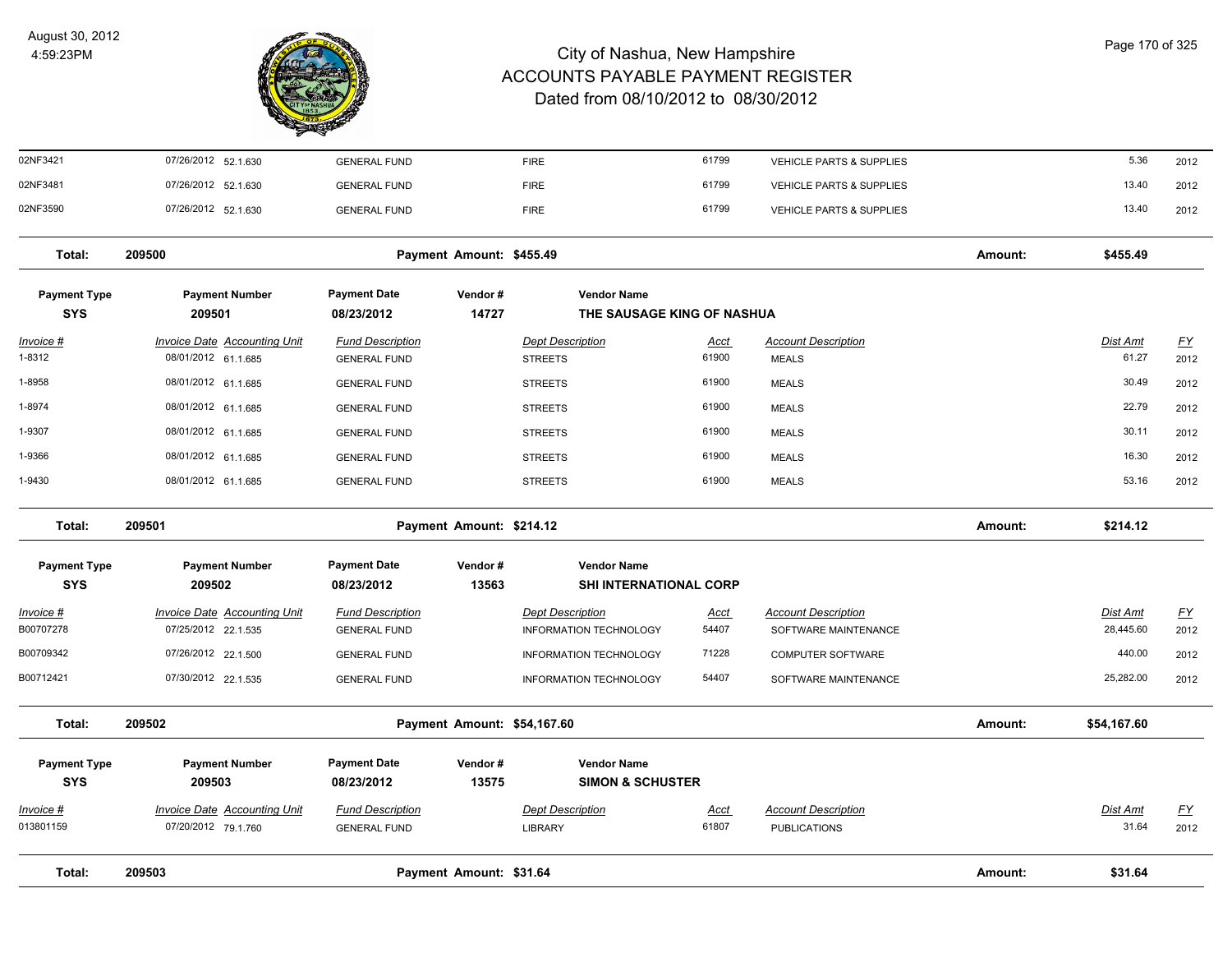

| <b>Payment Type</b><br><b>SYS</b> | <b>Payment Number</b><br>209504                           | <b>Payment Date</b><br>08/23/2012                             | Vendor#<br>10945           | <b>Vendor Name</b><br><b>SMRT INC</b>                             |                      |                                                          |          |                             |                          |
|-----------------------------------|-----------------------------------------------------------|---------------------------------------------------------------|----------------------------|-------------------------------------------------------------------|----------------------|----------------------------------------------------------|----------|-----------------------------|--------------------------|
| Invoice #<br>0020113              | <b>Invoice Date Accounting Unit</b><br>04/30/2012 29.1001 | <b>Fund Description</b><br>CAPITAL IMPROVEMENTS               |                            | <b>Dept Description</b><br><b>BUILDING</b><br>MAINTENANCE-CAP IMP | <u>Acct</u><br>81100 | <b>Account Description</b><br>CAPITAL IMPROVEMENTS       |          | Dist Amt<br>2,301.00        | $\underline{FY}$<br>2012 |
| Total:                            | 209504                                                    |                                                               | Payment Amount: \$2,301.00 |                                                                   |                      |                                                          | Amount:  | \$2,301.00                  |                          |
| <b>Payment Type</b><br><b>SYS</b> | <b>Payment Number</b><br>209505                           | <b>Payment Date</b><br>08/23/2012                             | Vendor#<br>13600           | <b>Vendor Name</b><br>SOCIETY FOR THE PROTECT NH FOR              |                      |                                                          |          |                             |                          |
| <u>Invoice #</u><br>4173          | <b>Invoice Date Accounting Unit</b><br>07/13/2012 80.4080 | <b>Fund Description</b><br>NASHUA CONSERVATION<br><b>FUND</b> |                            | <b>Dept Description</b><br>NASHUA CONSERVATION<br><b>FUND</b>     | <b>Acct</b><br>53142 | <b>Account Description</b><br><b>CONSULTING SERVICES</b> |          | <u>Dist Amt</u><br>2,333.50 | <u>FY</u><br>2012        |
| Total:                            | 209505                                                    |                                                               | Payment Amount: \$2,333.50 |                                                                   |                      |                                                          | Amount:  | \$2,333.50                  |                          |
| <b>Payment Type</b><br><b>SYS</b> | <b>Payment Number</b><br>209506                           | <b>Payment Date</b><br>08/23/2012                             | Vendor#<br>11963           | <b>Vendor Name</b><br><b>STAPLES BUSINESS ADVANTAGE</b>           |                      |                                                          |          |                             |                          |
| Invoice #<br>3178617571           | Invoice Date Accounting Unit<br>07/21/2012 18.1.500       | <b>Fund Description</b><br><b>GENERAL FUND</b>                |                            | <b>Dept Description</b><br>OTHER GENERAL GOV'T                    | <u>Acct</u><br>45960 | <b>Account Description</b><br><b>VENDOR DISCOUNTS</b>    | Activity | Dist Amt<br>$-23.71$        | <u>FY</u><br>2012        |
| 3178617571                        | 07/21/2012 50.1.500                                       | <b>GENERAL FUND</b>                                           |                            | <b>POLICE</b>                                                     | 61650                | <b>COPIER SUPPLIES</b>                                   |          | 324.00                      | 2012                     |
| 3178617571                        | 07/21/2012 50.1.500                                       | <b>GENERAL FUND</b>                                           |                            | <b>POLICE</b>                                                     | 61100                | OFFICE SUPPLIES                                          |          | 466.41                      | 2012                     |
| 3178323419                        | 07/17/2012 52.1.500                                       | <b>GENERAL FUND</b>                                           |                            | <b>FIRE</b>                                                       | 61100                | OFFICE SUPPLIES                                          |          | 100.16                      | 2012                     |
| 3178412073                        | 07/20/2012 69.6200.670                                    | WASTEWATER FUND                                               |                            | <b>WASTEWATER</b>                                                 | 61100                | OFFICE SUPPLIES                                          |          | 186.49                      | 2012                     |
| 3178412074                        | 07/20/2012 60.1.665                                       | <b>GENERAL FUND</b>                                           |                            | <b>PUBLIC</b>                                                     | 61299                | MISCELLANEOUS SUPPLIES                                   |          | 206.91                      | 2012                     |
| 3178412074                        | 07/20/2012 18.1.500                                       | <b>GENERAL FUND</b>                                           |                            | WORKS-ADMIN/ENGINEERIN<br>OTHER GENERAL GOV'T                     | 45960                | <b>VENDOR DISCOUNTS</b>                                  |          | $-6.21$                     | 2012                     |
| 3178412075                        | 07/20/2012 61.1.670                                       | <b>GENERAL FUND</b>                                           |                            | <b>STREETS</b>                                                    | 61100                | OFFICE SUPPLIES                                          |          | 204.32                      | 2012                     |
| 3178412075                        | 07/20/2012 18.1.500                                       | <b>GENERAL FUND</b>                                           |                            | OTHER GENERAL GOV'T                                               | 45960                | <b>VENDOR DISCOUNTS</b>                                  |          | $-6.13$                     | 2012                     |
| 3178412076                        | 07/20/2012 32.1.500                                       | <b>GENERAL FUND</b>                                           |                            | <b>ASSESSING</b>                                                  | 61650                | <b>COPIER SUPPLIES</b>                                   |          | 48.99                       | 2012                     |
| 3178617572                        | 07/21/2012 18.1.500                                       | <b>GENERAL FUND</b>                                           |                            | OTHER GENERAL GOV'T                                               | 45960                | <b>VENDOR DISCOUNTS</b>                                  |          | $-51.58$                    | 2012                     |
| 3178617572                        | 07/21/2012 50.1.500                                       | <b>GENERAL FUND</b>                                           |                            | <b>POLICE</b>                                                     | 61100                | OFFICE SUPPLIES                                          |          | 1,719.20                    | 2012                     |
| 3178639257                        | 07/24/2012 22.1.500                                       | <b>GENERAL FUND</b>                                           |                            | <b>INFORMATION TECHNOLOGY</b>                                     | 61100                | OFFICE SUPPLIES                                          |          | 190.17                      | 2012                     |
| 3178639258                        | 07/24/2012 26.1.575                                       | <b>GENERAL FUND</b>                                           |                            | <b>FINANCIAL SERVICES</b>                                         | 61100                | OFFICE SUPPLIES                                          |          | 64.80                       | 2012                     |
| 3178639259                        | 07/24/2012 26.1.575                                       | <b>GENERAL FUND</b>                                           |                            | <b>FINANCIAL SERVICES</b>                                         | 61100                | OFFICE SUPPLIES                                          |          | 69.98                       | 2012                     |
| 3178639260                        | 07/24/2012 60.1.665                                       | <b>GENERAL FUND</b>                                           |                            | <b>PUBLIC</b><br>WORKS-ADMIN/ENGINEERIN                           | 61299                | MISCELLANEOUS SUPPLIES                                   |          | 93.54                       | 2012                     |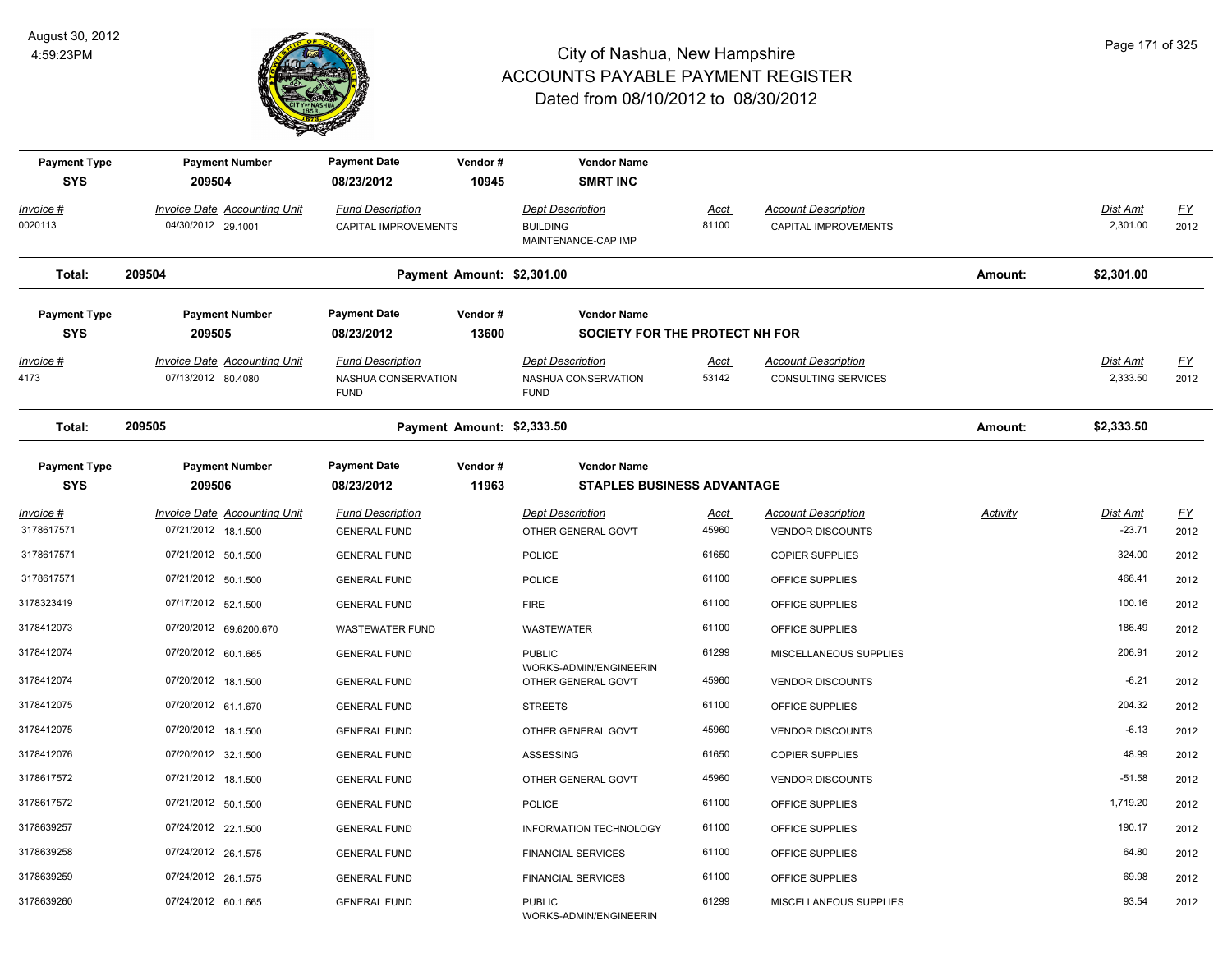

| Total:              | 209507<br>Payment Amount: \$599.00  |                                            |                                            |             |                                     | Amount:         | \$599.00        |           |
|---------------------|-------------------------------------|--------------------------------------------|--------------------------------------------|-------------|-------------------------------------|-----------------|-----------------|-----------|
| 068396              | 07/16/2012 77.1.650                 | <b>GENERAL FUND</b>                        | PARKS & RECREATION                         | 45307       | CELLULAR TOWER LEASE<br><b>FEES</b> |                 | 599.00          | 2012      |
| $Invoice$ #         | <b>Invoice Date Accounting Unit</b> | <b>Fund Description</b>                    | <b>Dept Description</b>                    | <b>Acct</b> | <b>Account Description</b>          |                 | <b>Dist Amt</b> | <u>FY</u> |
| <b>SYS</b>          | 209507                              | 08/23/2012<br>13650                        | <b>STATELINE IRRIGATION</b>                |             |                                     |                 |                 |           |
| <b>Payment Type</b> | <b>Payment Number</b>               | <b>Payment Date</b><br>Vendor#             | <b>Vendor Name</b>                         |             |                                     |                 |                 |           |
| Total:              | 209506                              | Payment Amount: \$5,876.40                 |                                            |             |                                     | Amount:         | \$5,876.40      |           |
| 3179945715          | 08/11/2012 81.1.500                 | <b>GENERAL FUND</b>                        | COMMUNITY DEVELOPMENT                      | 61100       | OFFICE SUPPLIES                     |                 | 39.48           | 2012      |
| 3179945714          | 08/11/2012 71.3068                  | <b>COMMUNITY SERVICES</b><br><b>GRANTS</b> | <b>COMMUNITY SERVICES</b><br><b>GRANTS</b> | 61100       | OFFICE SUPPLIES                     | 71.1004.12.01   | $-69.98$        | 2012      |
| 3179945714          | 08/11/2012 71.3068                  | <b>COMMUNITY SERVICES</b><br><b>GRANTS</b> | <b>COMMUNITY SERVICES</b><br><b>GRANTS</b> | 61100       | OFFICE SUPPLIES                     | 71.1004.12.01   | 69.98           | 2012      |
| 3179945714          | 08/11/2012 71.3068                  | <b>COMMUNITY SERVICES</b><br><b>GRANTS</b> | <b>COMMUNITY SERVICES</b><br><b>GRANTS</b> | 71000       | <b>EQUIPMENT</b>                    | 71.1004.12.01   | $-69.98$        | 2012      |
| 3179201768          | 07/28/2012 11.1.500                 | <b>GENERAL FUND</b>                        | HUMAN RESOURCES                            | 61100       | OFFICE SUPPLIES                     |                 | 174.37          | 2012      |
| 3179201767          | 07/28/2012 18.1.500                 | <b>GENERAL FUND</b>                        | OTHER GENERAL GOV'T                        | 45960       | <b>VENDOR DISCOUNTS</b>             |                 | $-7.71$         | 2012      |
| 3179201767          | 07/28/2012 81.1.500                 | <b>GENERAL FUND</b>                        | COMMUNITY DEVELOPMENT                      | 61100       | OFFICE SUPPLIES                     |                 | 256.99          | 2012      |
| 3179201766          | 07/28/2012 50.1.500                 | <b>GENERAL FUND</b>                        | <b>POLICE</b>                              | 61100       | OFFICE SUPPLIES                     |                 | 899.43          | 2012      |
| 3179201766          | 07/28/2012 18.1.500                 | <b>GENERAL FUND</b>                        | OTHER GENERAL GOV'T                        | 45960       | <b>VENDOR DISCOUNTS</b>             |                 | $-26.98$        | 2012      |
| 3179201765          | 07/28/2012 18.1.500                 | <b>GENERAL FUND</b>                        | OTHER GENERAL GOV'T                        | 45960       | <b>VENDOR DISCOUNTS</b>             |                 | $-9.25$         | 2012      |
| 3179201765          | 07/28/2012 68.6000.500              | SOLID WASTE FUND                           | SOLID WASTE                                | 61100       | OFFICE SUPPLIES                     |                 | 308.25          | 2012      |
| 3178749740          | 07/27/2012 22.1.500                 | <b>GENERAL FUND</b>                        | <b>INFORMATION TECHNOLOGY</b>              | 61100       | OFFICE SUPPLIES                     |                 | 99.99           | 2012      |
| 3178749739          | 07/24/2012 18.1.500                 | <b>GENERAL FUND</b>                        | OTHER GENERAL GOV'T                        | 45960       | <b>VENDOR DISCOUNTS</b>             |                 | $-7.58$         | 2012      |
| 3178749739          | 07/24/2012 71.1.500                 | <b>GENERAL FUND</b>                        | <b>COMMUNITY SERVICES</b>                  | 61100       | OFFICE SUPPLIES                     |                 | 252.79          | 2012      |
| 3178749738          | 07/27/2012 18.1.500                 | <b>GENERAL FUND</b>                        | OTHER GENERAL GOV'T                        | 45960       | <b>VENDOR DISCOUNTS</b>             |                 | $-7.08$         | 2012      |
| 3178749738          | 07/27/2012 26.1.585                 | <b>GENERAL FUND</b>                        | <b>FINANCIAL SERVICES</b>                  | 61100       | OFFICE SUPPLIES                     |                 | 235.98          | 2012      |
| 3178749736          | 07/27/2012 01.1.500                 | <b>GENERAL FUND</b>                        | <b>MAYOR</b>                               | 61100       | OFFICE SUPPLIES                     |                 | 29.38           | 2012      |
| 3178749735          | 07/25/2012 32.1.500                 | <b>GENERAL FUND</b>                        | ASSESSING                                  | 61100       | OFFICE SUPPLIES                     |                 | 17.99           | 2012      |
| 3178712289          | 07/26/2012 26.1.585                 | <b>GENERAL FUND</b>                        | <b>FINANCIAL SERVICES</b>                  | 61100       | OFFICE SUPPLIES                     |                 | 38.70           | 2012      |
| 3178681088          | 07/25/2012 86.3120                  | <b>TRANSIT GRANTS</b>                      | <b>GRANT FUNDS-TRANSIT</b>                 | 61299       | MISCELLANEOUS SUPPLIES              | 86.800.13.10.10 | 55.30           | 2012      |
| 3178681087          | 07/25/2012 01.1.500                 | <b>GENERAL FUND</b>                        | <b>MAYOR</b>                               | 61100       | OFFICE SUPPLIES                     |                 | 8.99            | 2012      |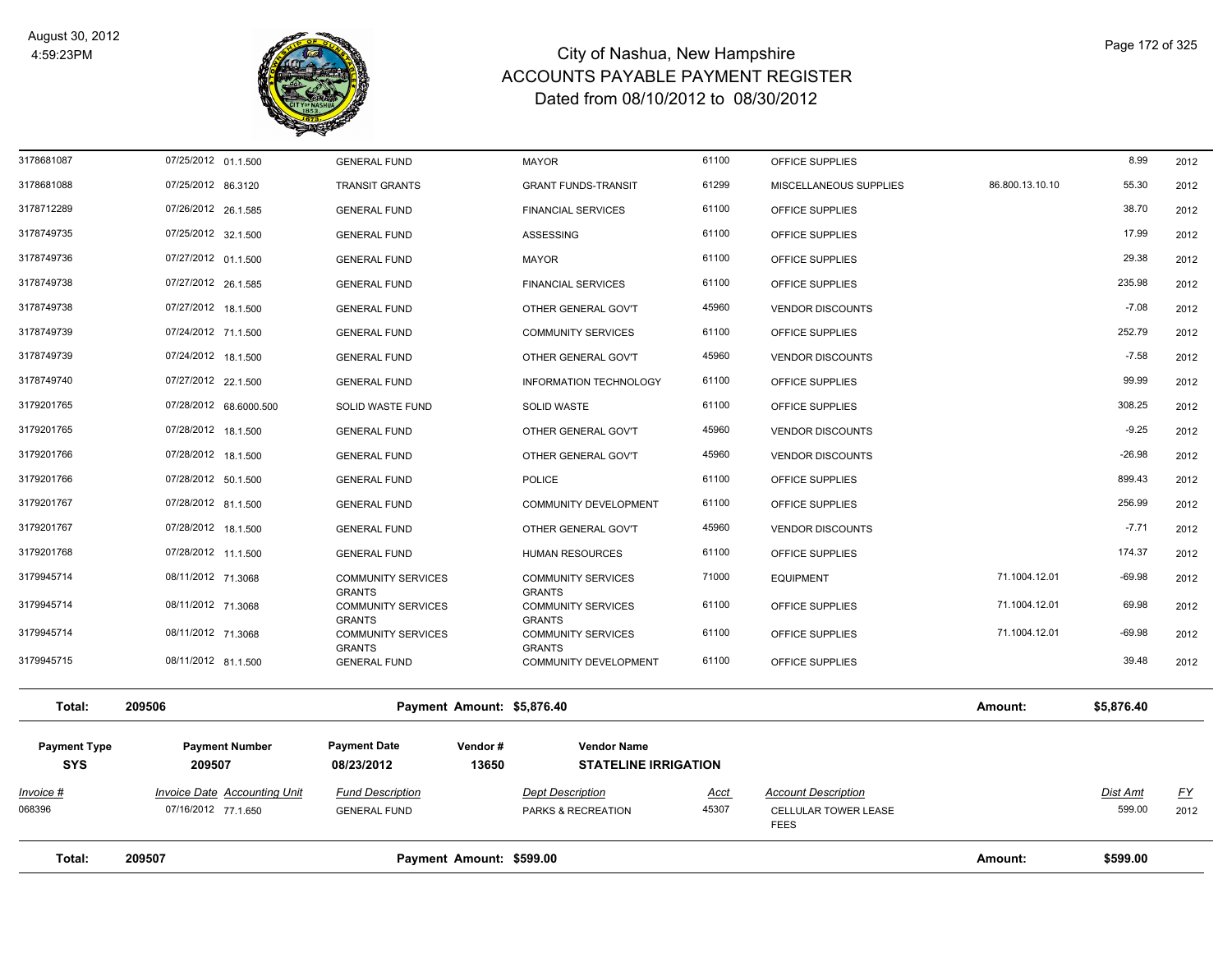

| <b>Payment Type</b><br><b>SYS</b> | <b>Payment Number</b><br>209508                            | <b>Payment Date</b><br>08/23/2012              | Vendor#<br>13651           | <b>Vendor Name</b><br><b>STATEWIDE COLLISION LLC</b>  |                      |                                                                         |                              |                      |                           |
|-----------------------------------|------------------------------------------------------------|------------------------------------------------|----------------------------|-------------------------------------------------------|----------------------|-------------------------------------------------------------------------|------------------------------|----------------------|---------------------------|
| Invoice #                         | Invoice Date Accounting Unit                               | <b>Fund Description</b>                        |                            | <b>Dept Description</b>                               | Acct                 | <b>Account Description</b>                                              |                              | Dist Amt             | $\underline{\mathsf{FY}}$ |
| 4922                              | 06/25/2012 52.1.630                                        | <b>GENERAL FUND</b>                            |                            | <b>FIRE</b>                                           | 54600                | <b>VEHICLE REPAIRS &amp;</b><br>MAINTENANCE                             |                              | 242.55               | 2012                      |
| Total:                            | 209508                                                     |                                                | Payment Amount: \$242.55   |                                                       |                      |                                                                         | Amount:                      | \$242.55             |                           |
| <b>Payment Type</b>               | <b>Payment Number</b>                                      | <b>Payment Date</b>                            | Vendor#                    | <b>Vendor Name</b>                                    |                      |                                                                         |                              |                      |                           |
| <b>SYS</b>                        | 209509                                                     | 08/23/2012                                     | 13669                      | <b>STREAMLINE AQUATICS LLC</b>                        |                      |                                                                         |                              |                      |                           |
| $Invoice$ #<br>8681               | <b>Invoice Date Accounting Unit</b><br>07/20/2012 77.1.660 | <b>Fund Description</b><br><b>GENERAL FUND</b> |                            | <b>Dept Description</b><br>PARKS & RECREATION         | Acct<br>61156        | <b>Account Description</b><br><b>CHEMICALS</b>                          |                              | Dist Amt<br>4,416.50 | <u>FY</u><br>2012         |
| Total:                            | 209509                                                     |                                                | Payment Amount: \$4,416.50 |                                                       |                      |                                                                         | Amount:                      | \$4,416.50           |                           |
| <b>Payment Type</b><br><b>SYS</b> | <b>Payment Number</b><br>209510                            | <b>Payment Date</b><br>08/23/2012              | Vendor#<br>12106           | <b>Vendor Name</b><br><b>SUNNY COMMUNICATIONS INC</b> |                      |                                                                         |                              |                      |                           |
| Invoice #<br>28905                | <b>Invoice Date Accounting Unit</b><br>07/12/2012 57.1.620 | <b>Fund Description</b><br><b>GENERAL FUND</b> |                            | <b>Dept Description</b><br>CITYWIDE COMMUNICATIONS    | <u>Acct</u><br>71207 | <b>Account Description</b><br><b>COMMUNICATIONS</b><br><b>EQUIPMENT</b> |                              | Dist Amt<br>9,595.00 | $\underline{FY}$<br>2012  |
| Total:                            | 209510                                                     |                                                | Payment Amount: \$9,595.00 |                                                       |                      |                                                                         | Amount:                      | \$9,595.00           |                           |
| <b>Payment Type</b>               | <b>Payment Number</b>                                      | <b>Payment Date</b>                            | Vendor#                    | <b>Vendor Name</b>                                    |                      |                                                                         |                              |                      |                           |
| <b>SYS</b>                        | 209511                                                     | 08/23/2012                                     | 11582                      | <b>SUPERDROID ROBOTS INC</b>                          |                      |                                                                         |                              |                      |                           |
| Invoice #<br>36629                | <b>Invoice Date Accounting Unit</b><br>06/01/2012 50.3050  | <b>Fund Description</b><br>POLICE GRANTS FUND  |                            | <b>Dept Description</b><br>POLICE GRANTS FUND         | Acct<br>71999        | <b>Account Description</b><br>MISCELLANEOUS EQUIPMENT                   | Activity<br>50.1001.09.01    | Dist Amt<br>6,246.49 | EY<br>2012                |
| Total:                            | 209511                                                     |                                                | Payment Amount: \$6,246.49 |                                                       |                      |                                                                         | Amount:                      | \$6,246.49           |                           |
| <b>Payment Type</b>               | <b>Payment Number</b>                                      | <b>Payment Date</b>                            | Vendor#                    | <b>Vendor Name</b>                                    |                      |                                                                         | <b>Payee Name</b>            |                      |                           |
| <b>SYS</b>                        | 209512                                                     | 08/23/2012                                     | 11878                      | <b>SWENSON GRANITE CO LLC</b>                         |                      |                                                                         | <b>SWENSON GRANITE WORKS</b> |                      |                           |
| Invoice #                         | <b>Invoice Date Accounting Unit</b>                        | <b>Fund Description</b>                        |                            | <b>Dept Description</b>                               | <u>Acct</u>          | <b>Account Description</b>                                              |                              | Dist Amt             | $\underline{FY}$          |
| 3-123948                          | 08/03/2012 69.6200.540                                     | <b>WASTEWATER FUND</b>                         |                            | <b>WASTEWATER</b>                                     | 54300                | <b>SEWER MAINTENANCE</b>                                                |                              | 13.00                | 2012                      |
| 3-123948                          | 08/03/2012 69.6200.540                                     | <b>WASTEWATER FUND</b>                         |                            | <b>WASTEWATER</b>                                     | 54300                | SEWER MAINTENANCE                                                       |                              | 625.00               | 2012                      |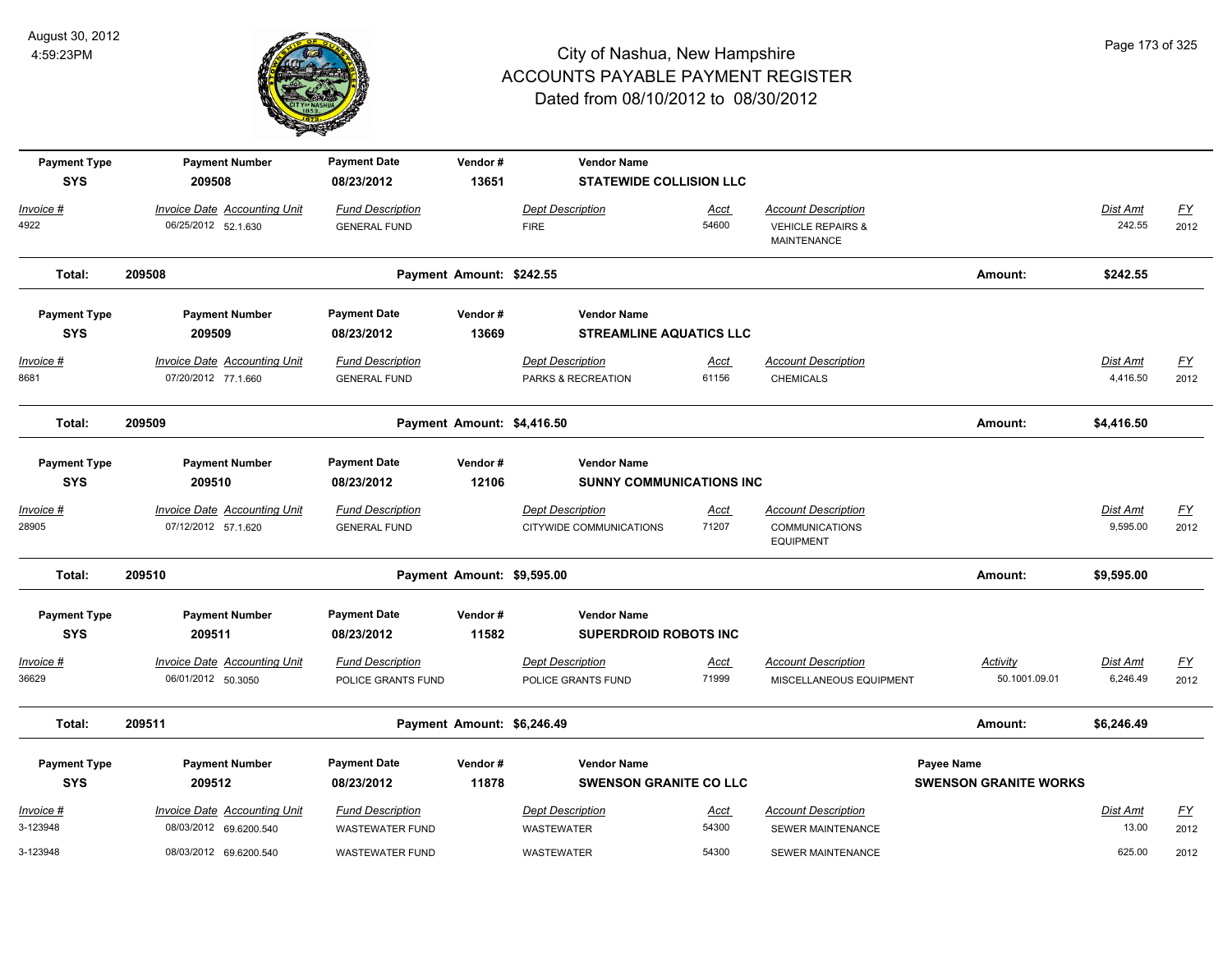

| Total:                            | 209512                                                     |                                                | Payment Amount: \$638.00   |                                                     |               |                                                    | Amount:                                    | \$638.00                 |                           |
|-----------------------------------|------------------------------------------------------------|------------------------------------------------|----------------------------|-----------------------------------------------------|---------------|----------------------------------------------------|--------------------------------------------|--------------------------|---------------------------|
| <b>Payment Type</b><br><b>SYS</b> | <b>Payment Number</b><br>209513                            | <b>Payment Date</b><br>08/23/2012              | Vendor#<br>11878           | <b>Vendor Name</b><br><b>SWENSON GRANITE CO LLC</b> |               |                                                    | Payee Name<br><b>SWENSON GRANITE WORKS</b> |                          |                           |
| <u> Invoice #</u><br>3-123636     | <b>Invoice Date Accounting Unit</b><br>07/18/2012 61.1.950 | <b>Fund Description</b><br><b>GENERAL FUND</b> |                            | <b>Dept Description</b><br><b>STREETS</b>           | Acct<br>81100 | <b>Account Description</b><br>CAPITAL IMPROVEMENTS | <b>Activity</b><br>1000                    | <b>Dist Amt</b><br>26.00 | <u>FY</u><br>2012         |
| 3-123636                          | 07/18/2012 61.1.950                                        | <b>GENERAL FUND</b>                            |                            | <b>STREETS</b>                                      | 81100         | CAPITAL IMPROVEMENTS                               | 1000                                       | 6,414.00                 | 2012                      |
| Total:                            | 209513                                                     |                                                | Payment Amount: \$6,440.00 |                                                     |               |                                                    | Amount:                                    | \$6,440.00               |                           |
| <b>Payment Type</b><br><b>SYS</b> | <b>Payment Number</b><br>209514                            | <b>Payment Date</b><br>08/23/2012              | Vendor#<br>13706           | <b>Vendor Name</b><br>TAB PRODUCTS CO LLC           |               |                                                    |                                            |                          |                           |
| Invoice #                         | <b>Invoice Date Accounting Unit</b>                        | <b>Fund Description</b>                        |                            | <b>Dept Description</b>                             | Acct          | <b>Account Description</b>                         |                                            | <b>Dist Amt</b>          | $\underline{\mathsf{FY}}$ |
| 2115821                           | 07/17/2012 50.1.500                                        | <b>GENERAL FUND</b>                            |                            | <b>POLICE</b>                                       | 61100         | OFFICE SUPPLIES                                    |                                            | 44.66                    | 2012                      |
| 2115821                           | 07/17/2012 50.1.500                                        | <b>GENERAL FUND</b>                            |                            | POLICE                                              | 61100         | OFFICE SUPPLIES                                    |                                            | 547.59                   | 2012                      |
| Total:                            | 209514                                                     |                                                | Payment Amount: \$592.25   |                                                     |               |                                                    | Amount:                                    | \$592.25                 |                           |
| <b>Payment Type</b>               | <b>Payment Number</b>                                      | <b>Payment Date</b>                            | Vendor#                    | <b>Vendor Name</b>                                  |               |                                                    |                                            |                          |                           |
| <b>SYS</b>                        | 209515                                                     | 08/23/2012                                     | 13711                      | <b>TAYLOR RENTAL INC</b>                            |               |                                                    |                                            |                          |                           |
| Invoice #                         | <b>Invoice Date Accounting Unit</b>                        | <b>Fund Description</b>                        |                            | <b>Dept Description</b>                             | Acct          | <b>Account Description</b>                         |                                            | Dist Amt                 | $\underline{\mathsf{FY}}$ |
| 01-184497-02                      | 07/17/2012 TF77.7551                                       | P&R-SUMMERFUN                                  |                            | P&R-SUMMERFUN                                       | 55650         | <b>ENRICHMENT PROGRAMS</b>                         |                                            | 493.58                   | 2012                      |
| Total:                            | 209515                                                     |                                                | Payment Amount: \$493.58   |                                                     |               |                                                    | Amount:                                    | \$493.58                 |                           |
| <b>Payment Type</b>               | <b>Payment Number</b>                                      | <b>Payment Date</b>                            | Vendor#                    | <b>Vendor Name</b>                                  |               |                                                    |                                            |                          |                           |
| <b>SYS</b>                        | 209516                                                     | 08/23/2012                                     | 13713                      | <b>TDD EARTH TECHNOLOGIES</b>                       |               |                                                    |                                            |                          |                           |
| <u> Invoice #</u>                 | <b>Invoice Date Accounting Unit</b>                        | <b>Fund Description</b>                        |                            | <b>Dept Description</b>                             | <u>Acct</u>   | <b>Account Description</b>                         |                                            | Dist Amt                 | <u>FY</u>                 |
| 606                               | 07/20/2012 69.6200.540                                     | <b>WASTEWATER FUND</b>                         |                            | <b>WASTEWATER</b>                                   | 54300         | SEWER MAINTENANCE                                  |                                            | 2,000.00                 | 2012                      |
| Total:                            | 209516                                                     |                                                | Payment Amount: \$2,000.00 |                                                     |               |                                                    | Amount:                                    | \$2,000.00               |                           |
| <b>Payment Type</b>               | <b>Payment Number</b>                                      | <b>Payment Date</b>                            | Vendor#                    | <b>Vendor Name</b>                                  |               |                                                    |                                            |                          |                           |
| <b>SYS</b>                        | 209517                                                     | 08/23/2012                                     | 13737                      | <b>THOMSON WEST</b>                                 |               |                                                    |                                            |                          |                           |
| Invoice #                         | <b>Invoice Date Accounting Unit</b>                        | <b>Fund Description</b>                        |                            | <b>Dept Description</b>                             | Acct          | <b>Account Description</b>                         |                                            | Dist Amt                 | <u>FY</u>                 |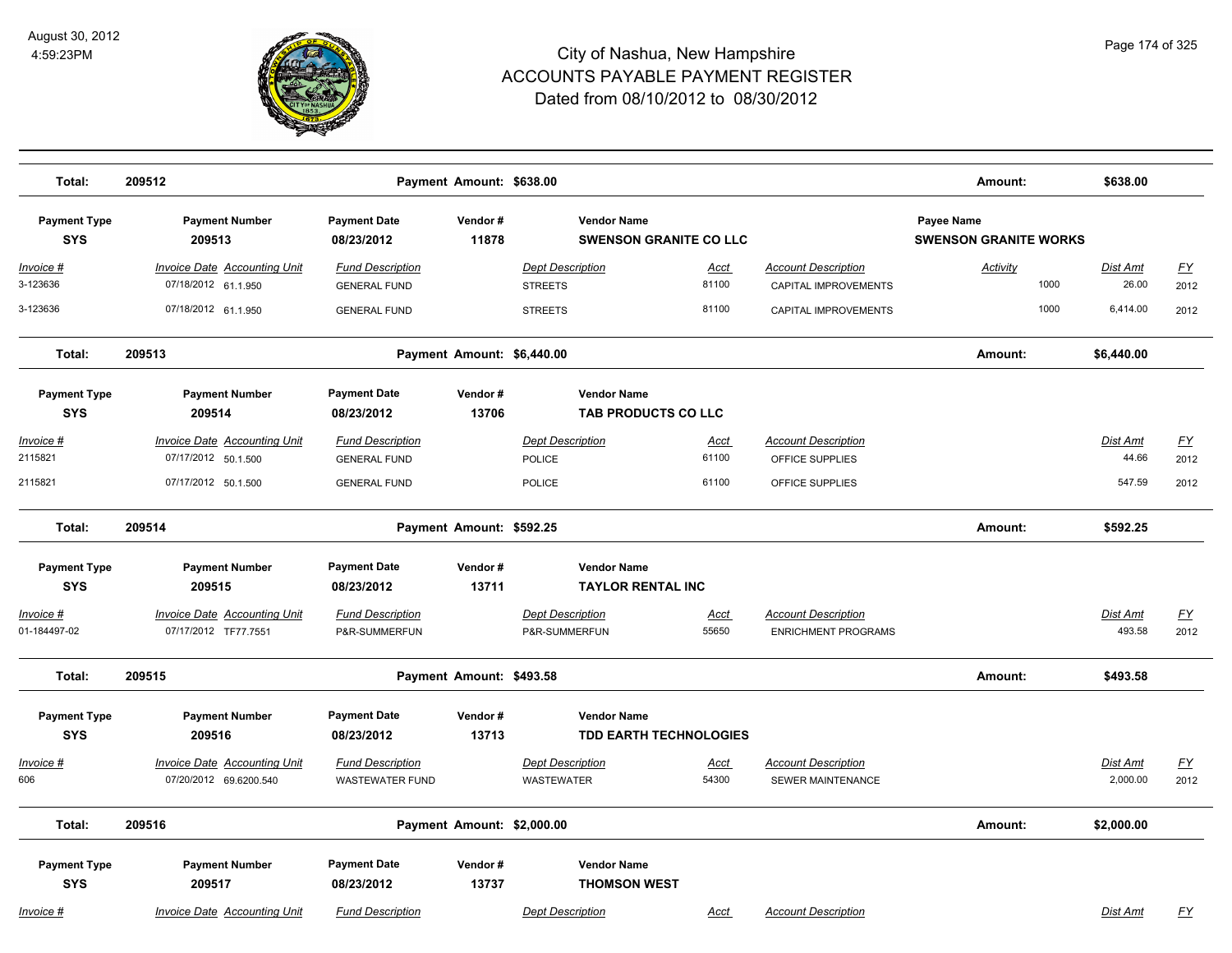

| Page 175 of 325 |  |
|-----------------|--|
|                 |  |
|                 |  |

| 825140853                         | 06/04/2012 79.1.760                 | <b>GENERAL FUND</b>                           |                            | <b>LIBRARY</b>                                | 61807       | <b>PUBLICATIONS</b>          |                 | 380.00          | 2012      |
|-----------------------------------|-------------------------------------|-----------------------------------------------|----------------------------|-----------------------------------------------|-------------|------------------------------|-----------------|-----------------|-----------|
| Total:                            | 209517                              |                                               | Payment Amount: \$380.00   |                                               |             |                              | Amount:         | \$380.00        |           |
| <b>Payment Type</b><br><b>SYS</b> | <b>Payment Number</b><br>209518     | <b>Payment Date</b><br>08/23/2012             | Vendor#<br>11722           | <b>Vendor Name</b><br><b>TNVC INC</b>         |             |                              |                 |                 |           |
| $Invoice$ #                       | <b>Invoice Date Accounting Unit</b> | <b>Fund Description</b>                       |                            | <b>Dept Description</b>                       | <u>Acct</u> | <b>Account Description</b>   | <b>Activity</b> | <b>Dist Amt</b> | <u>FY</u> |
| 15085-G                           | 07/17/2012 50.3050                  | POLICE GRANTS FUND                            |                            | POLICE GRANTS FUND                            | 75200       | <b>INTEREST</b>              | 50.1001.09.99   | 270.75          | 2012      |
| 15085-G                           | 07/17/2012 50.3050                  | POLICE GRANTS FUND                            |                            | POLICE GRANTS FUND                            | 71999       | MISCELLANEOUS EQUIPMENT      | 50.1001.09.01   | 156.75          | 2012      |
| Total:                            | 209518                              |                                               | Payment Amount: \$427.50   |                                               |             |                              | Amount:         | \$427.50        |           |
| <b>Payment Type</b><br><b>SYS</b> | <b>Payment Number</b><br>209519     | <b>Payment Date</b><br>08/23/2012             | Vendor#<br>13756           | <b>Vendor Name</b><br><b>TOWER PUBLISHING</b> |             |                              |                 |                 |           |
| $Invoice$ #                       | <b>Invoice Date Accounting Unit</b> | <b>Fund Description</b>                       |                            | <b>Dept Description</b>                       | <u>Acct</u> | <b>Account Description</b>   |                 | Dist Amt        | <u>FY</u> |
| 119081A                           | 07/18/2012 TF79.8063                | <b>LIBRARY-HENRY STEARNS</b><br><b>FUND</b>   |                            | LIBRARY-HENRY STEARNS<br><b>FUND</b>          | 61807       | <b>PUBLICATIONS</b>          |                 | 102.00          | 2012      |
| Total:                            | 209519                              |                                               | Payment Amount: \$102.00   |                                               |             |                              | Amount:         | \$102.00        |           |
| <b>Payment Type</b>               | <b>Payment Number</b>               | <b>Payment Date</b>                           | Vendor#                    | <b>Vendor Name</b>                            |             |                              |                 |                 |           |
| <b>SYS</b>                        | 209520                              | 08/23/2012                                    | 10953                      | <b>TREMONT PRESERVATION SERVICES</b>          |             |                              |                 |                 |           |
| Invoice #                         | <b>Invoice Date Accounting Unit</b> | <b>Fund Description</b>                       |                            | <b>Dept Description</b>                       | <u>Acct</u> | <b>Account Description</b>   | <b>Activity</b> | Dist Amt        | <u>FY</u> |
| 01-2012-63                        | 08/03/2012 81.3080                  | <b>COMMUNITY DEVELOPMENT</b><br><b>GRANTS</b> |                            | COMMUNITY DEVELOPMENT<br><b>GRANTS</b>        | 54210       | <b>CONSTRUCTION SERVICES</b> | 1078.81.01.30   | 800.00          | 2012      |
| Total:                            | 209520                              |                                               | Payment Amount: \$800.00   |                                               |             |                              | Amount:         | \$800.00        |           |
| <b>Payment Type</b>               | <b>Payment Number</b>               | <b>Payment Date</b>                           | Vendor#                    | <b>Vendor Name</b>                            |             |                              |                 |                 |           |
| <b>SYS</b>                        | 209521                              | 08/23/2012                                    | 10318                      | <b>TSSI</b>                                   |             |                              |                 |                 |           |
| Invoice #                         | <b>Invoice Date Accounting Unit</b> | <b>Fund Description</b>                       |                            | <b>Dept Description</b>                       | <u>Acct</u> | <b>Account Description</b>   | <b>Activity</b> | Dist Amt        | <u>FY</u> |
| PIN125449                         | 07/31/2012 50.3050                  | POLICE GRANTS FUND                            |                            | POLICE GRANTS FUND                            | 71000       | <b>EQUIPMENT</b>             | 50.1002.09.01   | 8,362.25        | 2012      |
| Total:                            | 209521                              |                                               | Payment Amount: \$8,362.25 |                                               |             |                              | Amount:         | \$8,362.25      |           |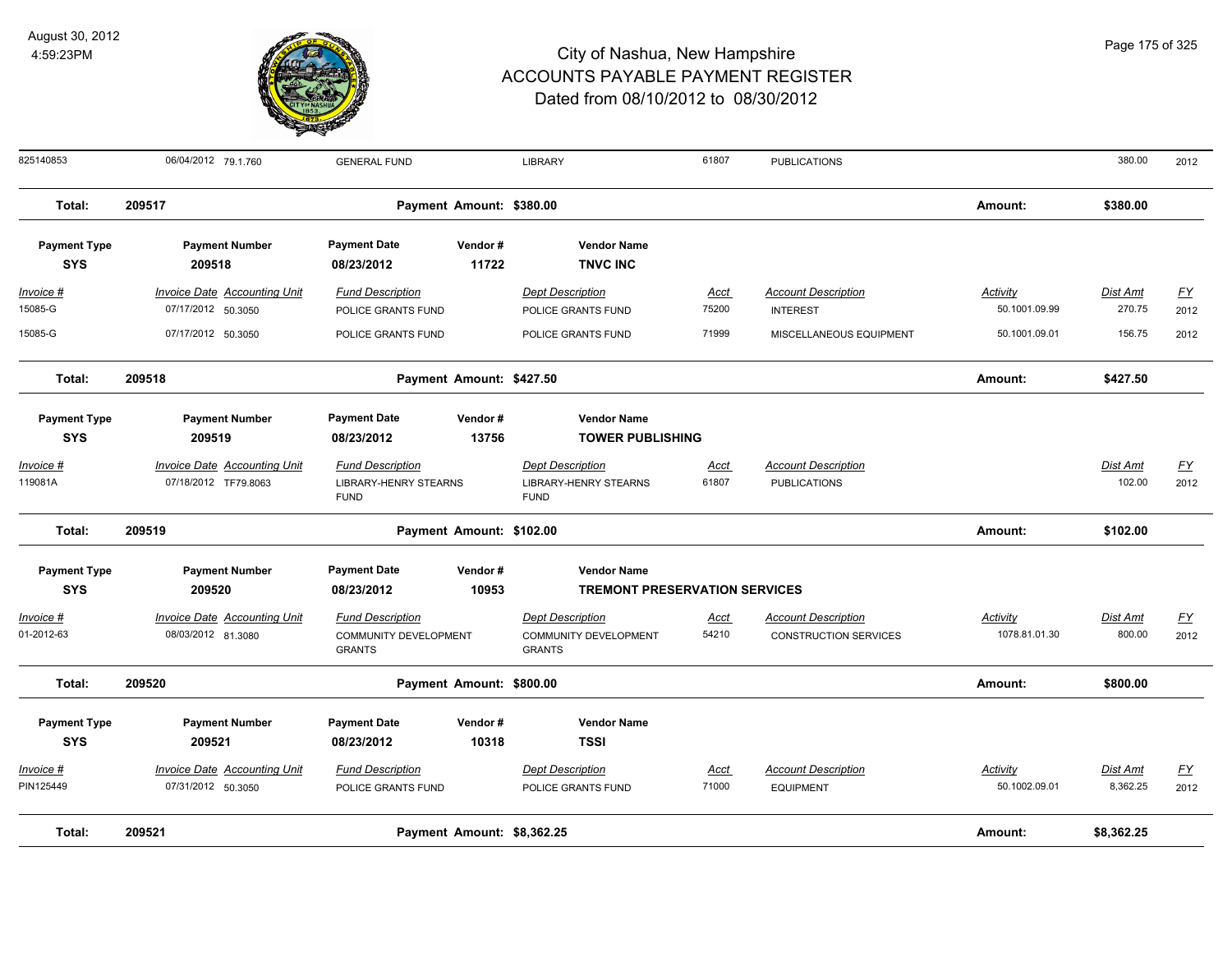

| <b>Payment Type</b><br><b>SYS</b> | <b>Payment Number</b><br>209522     | <b>Payment Date</b><br>08/23/2012 | Vendor#<br>13797           | <b>Vendor Name</b>      | UNIFIRST CORPORATION           |                                     |         |                 |           |
|-----------------------------------|-------------------------------------|-----------------------------------|----------------------------|-------------------------|--------------------------------|-------------------------------------|---------|-----------------|-----------|
| Invoice #                         | <b>Invoice Date Accounting Unit</b> | <b>Fund Description</b>           |                            | <b>Dept Description</b> | <b>Acct</b>                    | <b>Account Description</b>          |         | Dist Amt        | <u>FY</u> |
| 044 4013381                       | 07/06/2012 61.1.670                 | <b>GENERAL FUND</b>               |                            | <b>STREETS</b>          | 61107                          | <b>CLOTHING &amp; UNIFORMS</b>      |         | 262.06          | 2012      |
| 044 4013606                       | 07/06/2012 61.1.670                 | <b>GENERAL FUND</b>               |                            | <b>STREETS</b>          | 61107                          | <b>CLOTHING &amp; UNIFORMS</b>      |         | 294.96          | 2012      |
| 044 4015674                       | 07/12/2012 69.6200.540              | <b>WASTEWATER FUND</b>            |                            | <b>WASTEWATER</b>       | 61107                          | <b>CLOTHING &amp; UNIFORMS</b>      |         | 37.89           | 2012      |
| 044 4015674                       | 07/12/2012 69.6200.670              | <b>WASTEWATER FUND</b>            |                            | <b>WASTEWATER</b>       | 61107                          | <b>CLOTHING &amp; UNIFORMS</b>      |         | 240.48          | 2012      |
| 044 4016351                       | 07/13/2012 61.1.670                 | <b>GENERAL FUND</b>               |                            | <b>STREETS</b>          | 61107                          | <b>CLOTHING &amp; UNIFORMS</b>      |         | 262.06          | 2012      |
| 044 4016579                       | 07/13/2012 61.1.670                 | <b>GENERAL FUND</b>               |                            | <b>STREETS</b>          | 61107                          | <b>CLOTHING &amp; UNIFORMS</b>      |         | 294.96          | 2012      |
| 044 4017942                       | 07/20/2012 69.6200.670              | <b>WASTEWATER FUND</b>            |                            | WASTEWATER              | 61107                          | <b>CLOTHING &amp; UNIFORMS</b>      |         | 183.90          | 2012      |
| 044 4018690                       | 07/19/2012 69.6200.540              | <b>WASTEWATER FUND</b>            |                            | WASTEWATER              | 61107                          | <b>CLOTHING &amp; UNIFORMS</b>      |         | 39.32           | 2012      |
| 044 4018690                       | 07/19/2012 69.6200.670              | WASTEWATER FUND                   |                            | WASTEWATER              | 61107                          | <b>CLOTHING &amp; UNIFORMS</b>      |         | 249.00          | 2012      |
| 044 4019335                       | 07/20/2012 61.1.670                 | <b>GENERAL FUND</b>               |                            | <b>STREETS</b>          | 61107                          | <b>CLOTHING &amp; UNIFORMS</b>      |         | 262.06          | 2012      |
| 044 4019560                       | 07/20/2012 61.1.670                 | <b>GENERAL FUND</b>               |                            | <b>STREETS</b>          | 61107                          | <b>CLOTHING &amp; UNIFORMS</b>      |         | 294.96          | 2012      |
| 044 4021613                       | 07/26/2012 69.6200.540              | WASTEWATER FUND                   |                            | WASTEWATER              | 61107                          | <b>CLOTHING &amp; UNIFORMS</b>      |         | 39.32           | 2012      |
| 044 4021613                       | 07/26/2012 69.6200.670              | <b>WASTEWATER FUND</b>            |                            | <b>WASTEWATER</b>       | 61107                          | <b>CLOTHING &amp; UNIFORMS</b>      |         | 239.05          | 2012      |
| 044 4022271                       | 07/27/2012 61.1.670                 | <b>GENERAL FUND</b>               |                            | <b>STREETS</b>          | 61107                          | <b>CLOTHING &amp; UNIFORMS</b>      |         | 262.06          | 2012      |
| 044 4022499                       | 07/27/2012 61.1.670                 | <b>GENERAL FUND</b>               |                            | <b>STREETS</b>          | 61107                          | <b>CLOTHING &amp; UNIFORMS</b>      |         | 294.96          | 2012      |
| 044 4024587                       | 08/02/2012 69.6200.540              | <b>WASTEWATER FUND</b>            |                            | WASTEWATER              | 61107                          | <b>CLOTHING &amp; UNIFORMS</b>      |         | 39.32           | 2012      |
| 044 4024587                       | 08/02/2012 69.6200.670              | <b>WASTEWATER FUND</b>            |                            | WASTEWATER              | 61107                          | <b>CLOTHING &amp; UNIFORMS</b>      |         | 249.00          | 2012      |
| 044 4025236                       | 08/03/2012 61.1.670                 | <b>GENERAL FUND</b>               |                            | <b>STREETS</b>          | 61107                          | <b>CLOTHING &amp; UNIFORMS</b>      |         | 262.06          | 2012      |
| 044 4025464                       | 08/03/2012 61.1.670                 | <b>GENERAL FUND</b>               |                            | <b>STREETS</b>          | 61107                          | <b>CLOTHING &amp; UNIFORMS</b>      |         | 294.96          | 2012      |
| Total:                            | 209522                              |                                   | Payment Amount: \$4,102.38 |                         |                                |                                     | Amount: | \$4,102.38      |           |
| <b>Payment Type</b>               | <b>Payment Number</b>               | <b>Payment Date</b>               | Vendor#                    | <b>Vendor Name</b>      |                                |                                     |         |                 |           |
| <b>SYS</b>                        | 209523                              | 08/23/2012                        | 13804                      |                         | UNITED SITE SERVICES NORTHEAST |                                     |         |                 |           |
| <b>Invoice #</b>                  | <b>Invoice Date Accounting Unit</b> | <b>Fund Description</b>           |                            | <b>Dept Description</b> | <u>Acct</u>                    | <b>Account Description</b>          |         | <b>Dist Amt</b> | <u>FY</u> |
| 114-719221                        | 07/18/2012 61.1.670                 | <b>GENERAL FUND</b>               |                            | <b>STREETS</b>          | 55699                          | OTHER CONTRACTED<br><b>SERVICES</b> |         | 54.97           | 2012      |
| 114-729516                        | 07/24/2012 61.1.670                 | <b>GENERAL FUND</b>               |                            | <b>STREETS</b>          | 55699                          | OTHER CONTRACTED<br><b>SERVICES</b> |         | 54.97           | 2012      |
| Total:                            | 209523                              |                                   | Payment Amount: \$109.94   |                         |                                |                                     | Amount: | \$109.94        |           |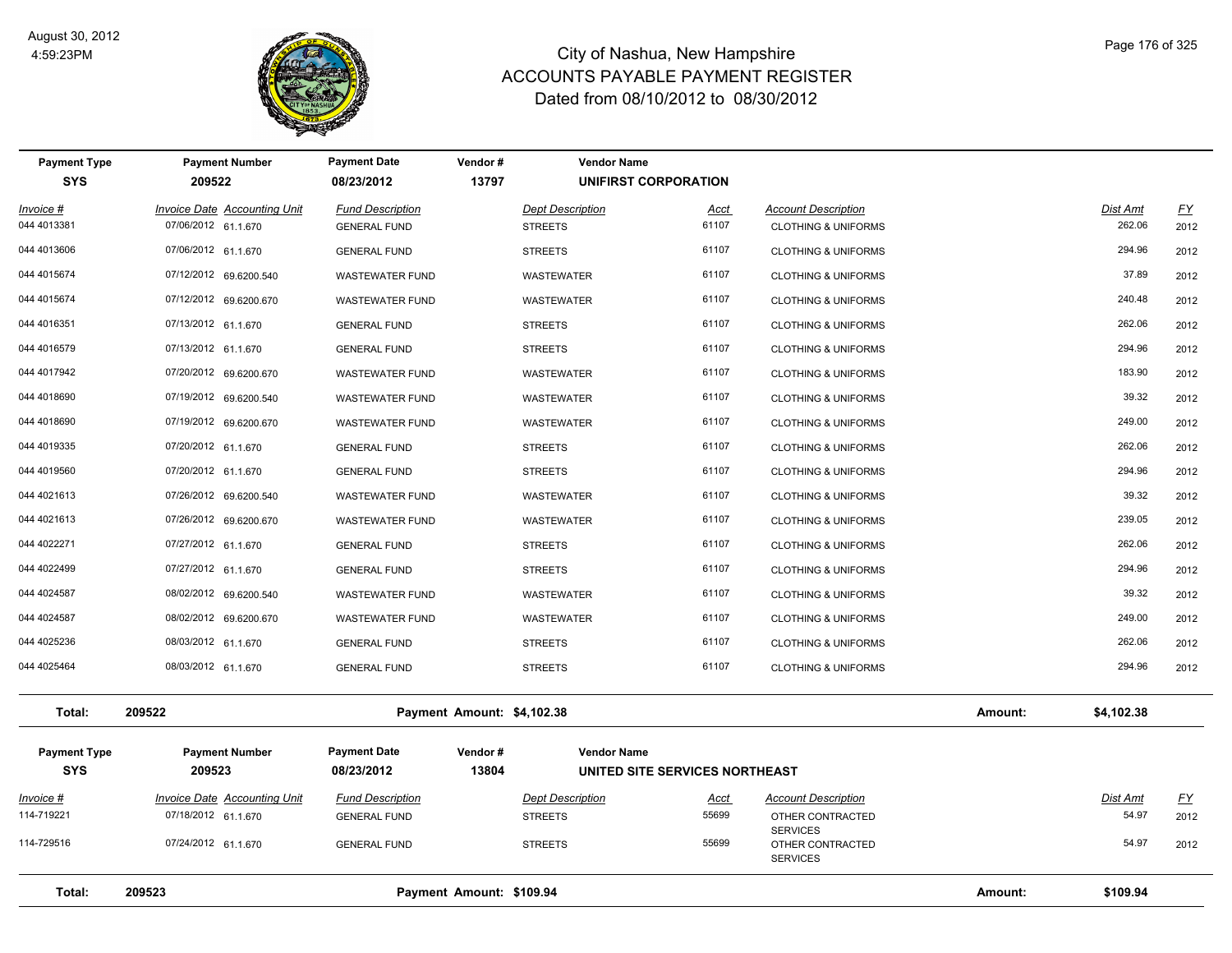

| <b>Payment Type</b><br><b>SYS</b> | <b>Payment Number</b><br>209524                               | <b>Payment Date</b><br>08/23/2012                                              | Vendor#<br>10725           | <b>Vendor Name</b><br><b>US CONSTRUCTION FABRICS LLC</b>                   |                      |                                                                      |                                        |                           |                                   |
|-----------------------------------|---------------------------------------------------------------|--------------------------------------------------------------------------------|----------------------------|----------------------------------------------------------------------------|----------------------|----------------------------------------------------------------------|----------------------------------------|---------------------------|-----------------------------------|
| Invoice #<br>10765                | Invoice Date Accounting Unit<br>07/25/2012 61.1001            | <b>Fund Description</b><br>CAPITAL IMPROVEMENTS                                |                            | <b>Dept Description</b><br>STREETS-CAP IMP                                 | Acct<br>81100        | <b>Account Description</b><br>CAPITAL IMPROVEMENTS                   | Activity<br>1000                       | Dist Amt<br>256.00        | <u>FY</u><br>2012                 |
| Total:                            | 209524                                                        |                                                                                | Payment Amount: \$256.00   |                                                                            |                      |                                                                      | Amount:                                | \$256.00                  |                                   |
| <b>Payment Type</b><br><b>SYS</b> | <b>Payment Number</b><br>209525                               | <b>Payment Date</b><br>08/23/2012                                              | Vendor#<br>12157           | <b>Vendor Name</b><br><b>VWR SCIENTIFIC PRODUCTS</b>                       |                      |                                                                      | Payee Name<br><b>VWR INTERNATIONAL</b> |                           |                                   |
| $Invoice$ #<br>8051045183         | <b>Invoice Date Accounting Unit</b><br>07/16/2012 69.6200.670 | <b>Fund Description</b><br><b>WASTEWATER FUND</b>                              |                            | <b>Dept Description</b><br>WASTEWATER                                      | <u>Acct</u><br>61149 | <b>Account Description</b><br><b>LABORATORY SUPPLIES</b>             |                                        | <b>Dist Amt</b><br>256.37 | <u>FY</u><br>2012                 |
| 8051060193                        | 07/17/2012 69.6200.670                                        | <b>WASTEWATER FUND</b>                                                         |                            | <b>WASTEWATER</b>                                                          | 61149                | <b>LABORATORY SUPPLIES</b>                                           |                                        | 641.16                    | 2012                              |
| 8051124502                        | 07/24/2012 69.6200.670                                        | <b>WASTEWATER FUND</b>                                                         |                            | WASTEWATER                                                                 | 61149                | <b>LABORATORY SUPPLIES</b>                                           |                                        | 98.79                     | 2012                              |
| Total:                            | 209525                                                        |                                                                                | Payment Amount: \$996.32   |                                                                            |                      |                                                                      | Amount:                                | \$996.32                  |                                   |
| <b>Payment Type</b><br><b>SYS</b> | <b>Payment Number</b><br>209526                               | <b>Payment Date</b><br>08/23/2012                                              | Vendor#<br>13849           | <b>Vendor Name</b><br><b>W B HUNT CO INC</b>                               |                      |                                                                      | Payee Name<br><b>WB HUNT</b>           |                           |                                   |
| Invoice #<br>E64151/ E64153       | <b>Invoice Date Accounting Unit</b><br>06/01/2012 52.1.640    | <b>Fund Description</b><br><b>GENERAL FUND</b>                                 |                            | <b>Dept Description</b><br><b>FIRE</b>                                     | Acct<br>68335        | <b>Account Description</b><br>ARSON INVESTIGATION<br><b>EXPENSES</b> |                                        | Dist Amt<br>749.95        | EY<br>2012                        |
| Total:                            | 209526                                                        |                                                                                | Payment Amount: \$749.95   |                                                                            |                      |                                                                      | Amount:                                | \$749.95                  |                                   |
| <b>Payment Type</b><br><b>SYS</b> | <b>Payment Number</b><br>209527                               | <b>Payment Date</b><br>08/23/2012                                              | Vendor#<br>11782           | <b>Vendor Name</b><br><b>HUNTS PHOTO AND VIDEO</b>                         |                      |                                                                      | Payee Name<br><b>W B HUNT CO INC</b>   |                           |                                   |
| Invoice #<br><b>MANCE66998</b>    | <b>Invoice Date Accounting Unit</b><br>07/28/2012 50.1.500    | <b>Fund Description</b><br><b>GENERAL FUND</b>                                 |                            | <b>Dept Description</b><br><b>POLICE</b>                                   | Acct<br>71414        | <b>Account Description</b><br>PHOTOGRAPHIC EQUIPMENT                 |                                        | Dist Amt<br>3,290.85      | $\underline{\mathsf{FY}}$<br>2012 |
| Total:                            | 209527                                                        |                                                                                | Payment Amount: \$3,290.85 |                                                                            |                      |                                                                      | Amount:                                | \$3,290.85                |                                   |
| <b>Payment Type</b><br><b>SYS</b> | <b>Payment Number</b><br>209528                               | <b>Payment Date</b><br>08/23/2012                                              | Vendor#<br>13857           | <b>Vendor Name</b><br><b>WAL-MART</b>                                      |                      |                                                                      |                                        |                           |                                   |
| Invoice #<br>027567               | Invoice Date Accounting Unit<br>07/27/2012 22.2505            | <b>Fund Description</b><br><b>GOVT &amp; EDUCATION</b><br><b>CHANNELS FUND</b> |                            | <b>Dept Description</b><br><b>GOV'T &amp; EDUCATION</b><br><b>CHANNELS</b> | Acct<br>81100        | <b>Account Description</b><br>CAPITAL IMPROVEMENTS                   |                                        | Dist Amt<br>262.51        | $\underline{FY}$<br>2012          |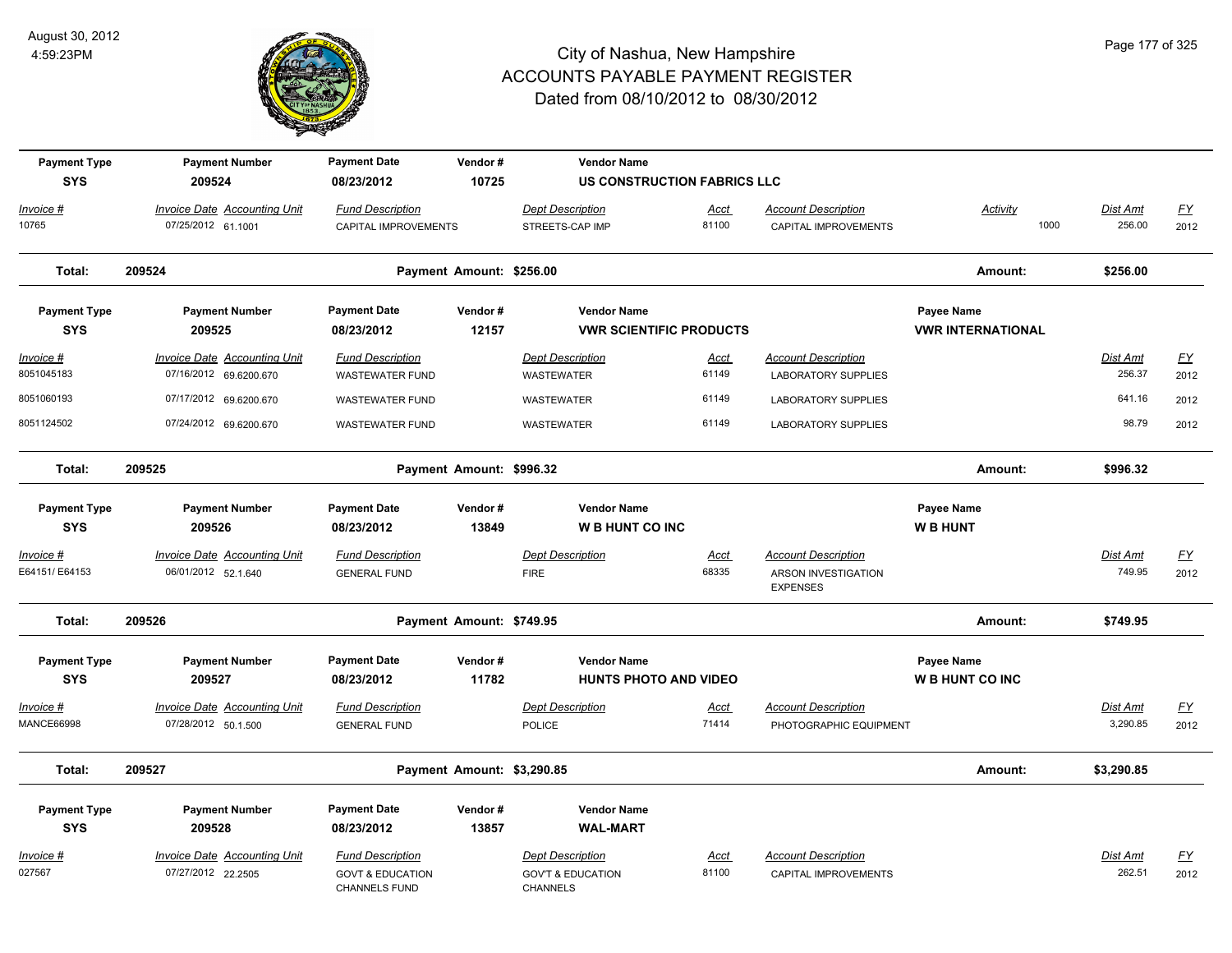

| Total:                                                                   | 209528                                                                                        |                                                                                                              | Payment Amount: \$262.51 |                                                                                                                            |                      |                                                                             | Amount:                                  | \$262.51                     |                   |
|--------------------------------------------------------------------------|-----------------------------------------------------------------------------------------------|--------------------------------------------------------------------------------------------------------------|--------------------------|----------------------------------------------------------------------------------------------------------------------------|----------------------|-----------------------------------------------------------------------------|------------------------------------------|------------------------------|-------------------|
| <b>Payment Type</b><br><b>SYS</b>                                        | <b>Payment Number</b><br>209529                                                               | <b>Payment Date</b><br>08/23/2012                                                                            | Vendor#<br>13857         | <b>Vendor Name</b><br><b>WAL-MART</b>                                                                                      |                      |                                                                             |                                          |                              |                   |
| Invoice #<br>018652                                                      | <b>Invoice Date Accounting Unit</b><br>07/18/2012 22.2505                                     | <b>Fund Description</b><br><b>GOVT &amp; EDUCATION</b><br><b>CHANNELS FUND</b>                               |                          | <b>Dept Description</b><br><b>GOV'T &amp; EDUCATION</b><br><b>CHANNELS</b>                                                 | Acct<br>81100        | <b>Account Description</b><br>CAPITAL IMPROVEMENTS                          |                                          | Dist Amt<br>496.00           | <u>FY</u><br>2012 |
| Total:                                                                   | 209529                                                                                        |                                                                                                              | Payment Amount: \$496.00 |                                                                                                                            |                      |                                                                             | Amount:                                  | \$496.00                     |                   |
| <b>Payment Type</b><br><b>SYS</b><br>Invoice #<br>8/10,13,14,20,22-TAPIN | <b>Payment Number</b><br>209530<br><b>Invoice Date Accounting Unit</b><br>08/22/2012 22.2505  | <b>Payment Date</b><br>08/23/2012<br><b>Fund Description</b><br><b>GOVT &amp; EDUCATION</b><br>CHANNELS FUND | Vendor#<br>13855         | <b>Vendor Name</b><br><b>FRANK J WALLENT</b><br><b>Dept Description</b><br><b>GOV'T &amp; EDUCATION</b><br><b>CHANNELS</b> | <b>Acct</b><br>53470 | <b>Account Description</b><br><b>VIDEOGRAPHY SERVICES</b>                   |                                          | Dist Amt<br>250.00           | <u>FY</u><br>2012 |
| Total:                                                                   | 209530                                                                                        |                                                                                                              | Payment Amount: \$250.00 |                                                                                                                            |                      |                                                                             | Amount:                                  | \$250.00                     |                   |
| <b>Payment Type</b><br><b>SYS</b><br>Invoice #<br>106479001              | <b>Payment Number</b><br>209531<br><b>Invoice Date Accounting Unit</b><br>08/01/2012 34.1.500 | <b>Payment Date</b><br>08/23/2012<br><b>Fund Description</b><br><b>GENERAL FUND</b>                          | Vendor#<br>13864         | <b>Vendor Name</b><br><b>WB MASON CO INC</b><br><b>Dept Description</b><br>GIS                                             | Acct<br>71221        | <b>Account Description</b><br><b>COMPUTER EQUIPMENT</b>                     |                                          | <b>Dist Amt</b><br>11,109.00 | <u>FY</u><br>2012 |
| Total:                                                                   | 209531                                                                                        |                                                                                                              |                          | Payment Amount: \$11,109.00                                                                                                |                      |                                                                             | Amount:                                  | \$11,109.00                  |                   |
| <b>Payment Type</b><br><b>SYS</b>                                        | <b>Payment Number</b><br>209532                                                               | <b>Payment Date</b><br>08/23/2012                                                                            | Vendor#<br>13737         | <b>Vendor Name</b><br><b>THOMSON WEST</b>                                                                                  |                      |                                                                             | Payee Name<br><b>WEST PAYMENT CENTER</b> |                              |                   |
| Invoice #<br>825311049                                                   | <b>Invoice Date Accounting Unit</b><br>07/04/2012 79.1.760                                    | <b>Fund Description</b><br><b>GENERAL FUND</b>                                                               |                          | <b>Dept Description</b><br><b>LIBRARY</b>                                                                                  | <b>Acct</b><br>61807 | <b>Account Description</b><br><b>PUBLICATIONS</b>                           |                                          | Dist Amt<br>40.25            | <u>FY</u><br>2012 |
| Total:                                                                   | 209532                                                                                        |                                                                                                              | Payment Amount: \$40.25  |                                                                                                                            |                      |                                                                             | Amount:                                  | \$40.25                      |                   |
| <b>Payment Type</b><br><b>SYS</b>                                        | <b>Payment Number</b><br>209533                                                               | <b>Payment Date</b><br>08/23/2012                                                                            | Vendor#<br>14740         | <b>Vendor Name</b><br><b>WILDCO - PES</b>                                                                                  |                      |                                                                             |                                          |                              |                   |
| Invoice #<br>JSANH0000100                                                | <b>Invoice Date Accounting Unit</b><br>08/07/2012 77.1.650                                    | <b>Fund Description</b><br><b>GENERAL FUND</b>                                                               |                          | <b>Dept Description</b><br>PARKS & RECREATION                                                                              | <b>Acct</b><br>54280 | <b>Account Description</b><br><b>BUILDING/GROUNDS</b><br><b>MAINTENANCE</b> |                                          | Dist Amt<br>49.50            | <u>FY</u><br>2012 |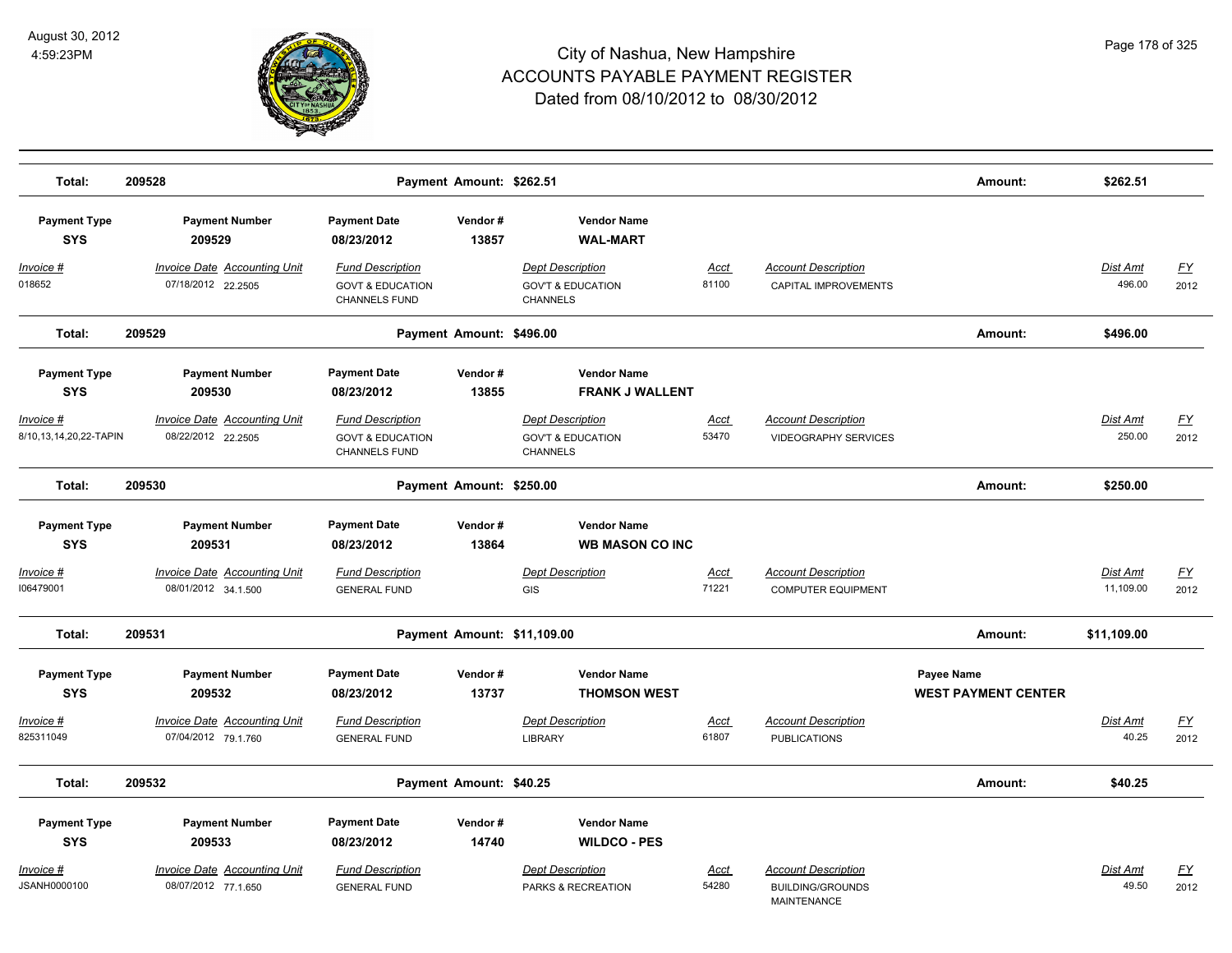

| Total:                            | 209533                                                        |                                                | Payment Amount: \$49.50    |                                          |                             |                                                  | Amount: | \$49.50                     |                                   |
|-----------------------------------|---------------------------------------------------------------|------------------------------------------------|----------------------------|------------------------------------------|-----------------------------|--------------------------------------------------|---------|-----------------------------|-----------------------------------|
| <b>Payment Type</b><br><b>SYS</b> | <b>Payment Number</b><br>209534                               | <b>Payment Date</b><br>08/23/2012              | Vendor#<br>13291           | <b>Vendor Name</b>                       | PENNICHUCK WATER WORKS INC  |                                                  |         |                             |                                   |
| Invoice #<br>31829098JUL          | <b>Invoice Date Accounting Unit</b><br>08/02/2012 91.1.132621 | <b>Fund Description</b><br><b>GENERAL FUND</b> |                            | <b>Dept Description</b><br><b>SCHOOL</b> | <u>Acct</u><br>54141        | <b>Account Description</b><br>WATER & SEWER      |         | Dist Amt<br>296.49          | $\underline{\mathsf{FY}}$<br>2012 |
| 49604133JUL                       | 08/02/2012 91.1.042621                                        | <b>GENERAL FUND</b>                            |                            | <b>SCHOOL</b>                            | 54141                       | <b>WATER &amp; SEWER</b>                         |         | 47.16                       | 2012                              |
| 60143138JUL                       | 08/02/2012 91.1.112621                                        | <b>GENERAL FUND</b>                            |                            | <b>SCHOOL</b>                            | 54141                       | <b>WATER &amp; SEWER</b>                         |         | 163.06                      | 2012                              |
| 60411316JUL                       | 08/02/2012 91.1.092621                                        | <b>GENERAL FUND</b>                            |                            | <b>SCHOOL</b>                            | 54141                       | <b>WATER &amp; SEWER</b>                         |         | 232.69                      | 2012                              |
| 60425392JUL                       | 08/02/2012 91.1.112621                                        | <b>GENERAL FUND</b>                            |                            | <b>SCHOOL</b>                            | 54141                       | <b>WATER &amp; SEWER</b>                         |         | 163.78                      | 2012                              |
| 70090390JUL                       | 08/02/2012 91.1.182621                                        | <b>GENERAL FUND</b>                            |                            | <b>SCHOOL</b>                            | 54141                       | <b>WATER &amp; SEWER</b>                         |         | 401.43                      | 2012                              |
| 70093752JUL                       | 08/02/2012 91.1.042621                                        | <b>GENERAL FUND</b>                            |                            | <b>SCHOOL</b>                            | 54141                       | <b>WATER &amp; SEWER</b>                         |         | 1,686.29                    | 2012                              |
| AMHERSTJUL                        | 08/02/2012 91.1.092621                                        | <b>GENERAL FUND</b>                            |                            | <b>SCHOOL</b>                            | 54141                       | WATER & SEWER                                    |         | 87.70                       | 2012                              |
| <b>BROADJUL</b>                   | 08/02/2012 91.1.122621                                        | <b>GENERAL FUND</b>                            |                            | SCHOOL                                   | 54141                       | <b>WATER &amp; SEWER</b>                         |         | 87.70                       | 2012                              |
| CHARLOTTEJUL                      | 08/02/2012 91.1.132621                                        | <b>GENERAL FUND</b>                            |                            | <b>SCHOOL</b>                            | 54141                       | <b>WATER &amp; SEWER</b>                         |         | 87.70                       | 2012                              |
| CHUCKDRUDJUL                      | 08/02/2012 91.1.042621                                        | <b>GENERAL FUND</b>                            |                            | <b>SCHOOL</b>                            | 54141                       | <b>WATER &amp; SEWER</b>                         |         | 128.95                      | 2012                              |
| Total:                            | 209534                                                        |                                                | Payment Amount: \$3,382.95 |                                          |                             |                                                  | Amount: | \$3,382.95                  |                                   |
| <b>Payment Type</b><br><b>SYS</b> | <b>Payment Number</b><br>209535                               | <b>Payment Date</b><br>08/23/2012              | Vendor#<br>14702           | <b>Vendor Name</b>                       | <b>LIBERTY UTILITIES</b>    |                                                  |         |                             |                                   |
| Invoice #<br>6326482JUL           | <b>Invoice Date Accounting Unit</b><br>08/06/2012 91.1.222621 | <b>Fund Description</b><br><b>GENERAL FUND</b> |                            | <b>Dept Description</b><br><b>SCHOOL</b> | <u>Acct</u><br>54114        | <b>Account Description</b><br><b>HEATING GAS</b> |         | <b>Dist Amt</b><br>51.85    | $\underline{FY}$<br>2012          |
| N9000020JUL                       | 08/06/2012 91.1.172621                                        | <b>GENERAL FUND</b>                            |                            | <b>SCHOOL</b>                            | 54114                       | <b>HEATING GAS</b>                               |         | 167.05                      | 2012                              |
| Total:                            | 209535                                                        |                                                | Payment Amount: \$218.90   |                                          |                             |                                                  | Amount: | \$218.90                    |                                   |
| <b>Payment Type</b><br><b>SYS</b> | <b>Payment Number</b><br>209536                               | <b>Payment Date</b><br>08/23/2012              | Vendor#<br>13376           | <b>Vendor Name</b>                       | <b>PUBLIC SERVICE OF NH</b> |                                                  |         |                             |                                   |
| Invoice #<br>G36425421JUL         | <b>Invoice Date Accounting Unit</b><br>07/23/2012 91.1.072621 | <b>Fund Description</b><br><b>GENERAL FUND</b> |                            | <b>Dept Description</b><br><b>SCHOOL</b> | <u>Acct</u><br>54100        | <b>Account Description</b><br><b>ELECTRICITY</b> |         | <b>Dist Amt</b><br>3,736.86 | <u>FY</u><br>2012                 |
| G77441101JUL                      | 07/25/2012 91.1.092621                                        | <b>GENERAL FUND</b>                            |                            | <b>SCHOOL</b>                            | 54100                       | <b>ELECTRICITY</b>                               |         | 6,033.86                    | 2012                              |
| G90780570JUL                      | 08/03/2012 91.1.202621                                        | <b>GENERAL FUND</b>                            |                            | <b>SCHOOL</b>                            | 54100                       | <b>ELECTRICITY</b>                               |         | 1,525.74                    | 2012                              |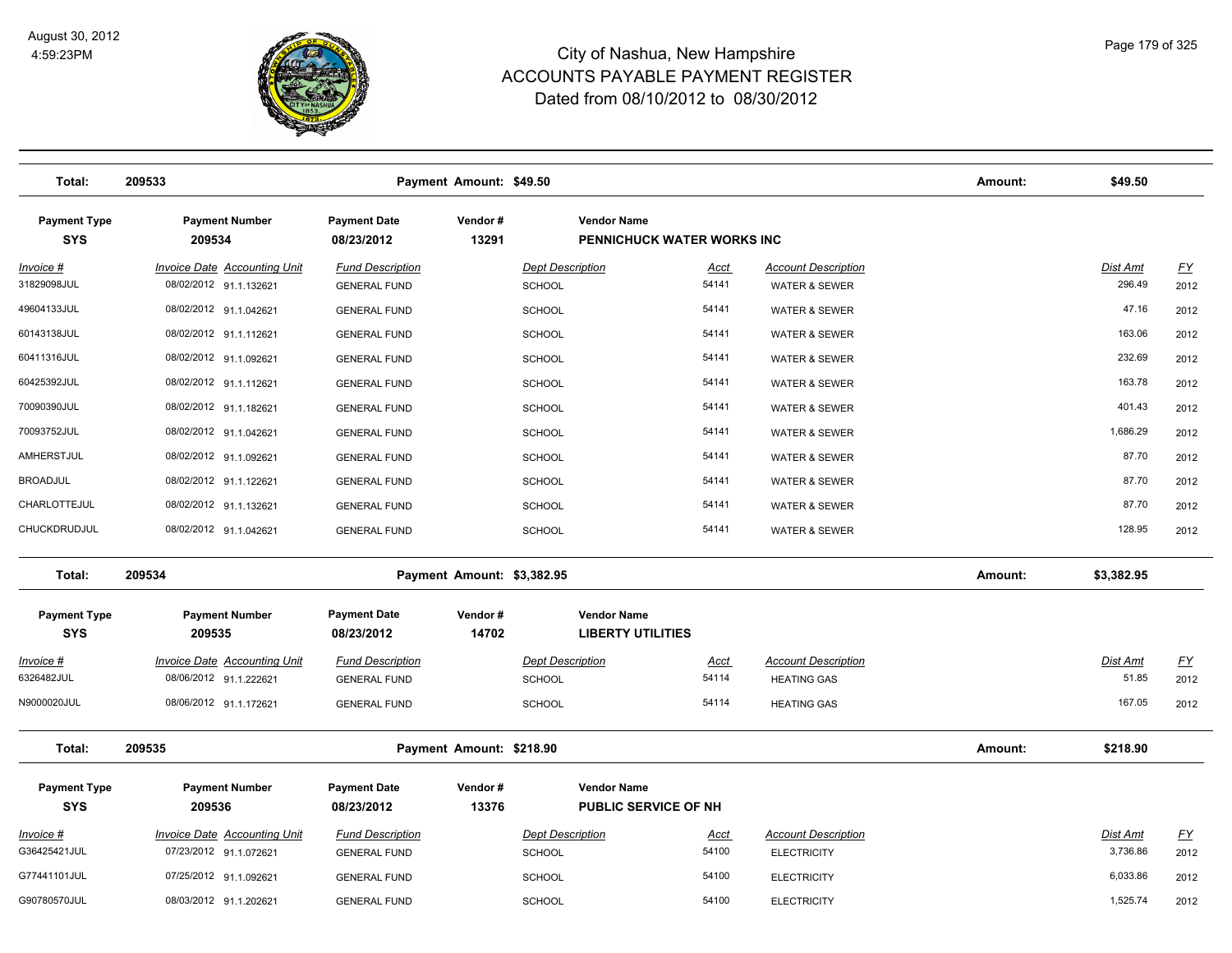

| Total:                                | 209540<br>Payment Amount: \$269.00                            |                                                                                                                |                  |                                                |                                                       |                                                       | Amount:                                         | \$269.00                    |                                   |
|---------------------------------------|---------------------------------------------------------------|----------------------------------------------------------------------------------------------------------------|------------------|------------------------------------------------|-------------------------------------------------------|-------------------------------------------------------|-------------------------------------------------|-----------------------------|-----------------------------------|
| Invoice #<br>1800300534               | Invoice Date Accounting Unit<br>12/23/2011 BS1000             | <b>Fund Description</b><br><b>GENERAL FUND</b>                                                                 |                  | <b>Dept Description</b><br><b>GENERAL FUND</b> | <b>Acct</b><br>21928                                  | <b>Account Description</b><br>CONTINGENCY A/P CHECKS  |                                                 | Dist Amt<br>269.00          | <u>FY</u><br>2012                 |
| <b>SYS</b>                            | 209540                                                        | 08/23/2012                                                                                                     | 11449            |                                                | <b>APPLE INC</b>                                      |                                                       |                                                 |                             |                                   |
| <b>Payment Type</b>                   | <b>Payment Number</b>                                         | <b>Payment Date</b>                                                                                            | Vendor#          |                                                | <b>Vendor Name</b>                                    |                                                       |                                                 |                             |                                   |
| Total:                                | 209539<br>Payment Amount: \$29.76                             |                                                                                                                |                  |                                                |                                                       |                                                       | Amount:                                         | \$29.76                     |                                   |
| <u> Invoice #</u><br>186269           | <b>Invoice Date Accounting Unit</b><br>07/31/2012 91.1.222620 | <b>Fund Description</b><br><b>GENERAL FUND</b>                                                                 |                  | <b>Dept Description</b><br>SCHOOL              | <u>Acct</u><br>54243                                  | <b>Account Description</b><br><b>HVAC MAINTENANCE</b> |                                                 | Dist Amt<br>29.76           | <u>FY</u><br>2012                 |
| <b>Payment Type</b><br><b>SYS</b>     | <b>Payment Number</b><br>209539                               | <b>Payment Date</b><br>08/23/2012                                                                              | Vendor#<br>12295 |                                                | <b>Vendor Name</b><br><b>AIREX FILTER CORPORATION</b> |                                                       |                                                 |                             |                                   |
| Total:                                | 209538<br>Payment Amount: \$1,435.79                          |                                                                                                                |                  |                                                |                                                       |                                                       | Amount:                                         | \$1,435.79                  |                                   |
| Invoice #<br>E0372920-AUG             | <b>Invoice Date Accounting Unit</b><br>08/21/2012 91.1.992322 | <b>Fund Description</b><br><b>GENERAL FUND</b>                                                                 |                  | <b>Dept Description</b><br>SCHOOL              | <u>Acct</u><br>52300                                  | <b>Account Description</b><br><b>BENEFITS</b>         |                                                 | <b>Dist Amt</b><br>1,435.79 | $\underline{FY}$<br>2012          |
| <b>Payment Type</b><br><b>SYS</b>     | <b>Payment Number</b><br>209538                               | <b>Payment Date</b><br>08/23/2012                                                                              | Vendor#<br>13808 |                                                | <b>Vendor Name</b><br>UNUM LIFE INSURANCE CO OF AMER  |                                                       | <b>Payee Name</b><br><b>UNUM LIFE INSURANCE</b> |                             |                                   |
| Total:                                | 209537<br>Payment Amount: \$49.21                             |                                                                                                                |                  |                                                |                                                       |                                                       | Amount:                                         | \$49.21                     |                                   |
| Invoice #<br>AUG-12-60389153872<br>74 | <b>Invoice Date Accounting Unit</b><br>08/12/2012 91.1.102621 | <b>Fund Description</b><br><b>GENERAL FUND</b>                                                                 |                  | <b>Dept Description</b><br><b>SCHOOL</b>       | <u>Acct</u><br>55109                                  | <b>Account Description</b><br>TELEPHONE-VOICE         |                                                 | <b>Dist Amt</b><br>49.21    | $\underline{\mathsf{FY}}$<br>2012 |
| <b>Payment Type</b><br><b>SYS</b>     | <b>Payment Number</b><br>209537                               | <b>Payment Date</b><br><b>Vendor Name</b><br>Vendor#<br>08/23/2012<br>14216<br><b>FAIRPOINT COMMUNICATIONS</b> |                  |                                                |                                                       |                                                       |                                                 |                             |                                   |
| Total:                                | 209536                                                        | Payment Amount: \$17,096.24                                                                                    |                  |                                                |                                                       |                                                       | Amount:                                         | \$17,096.24                 |                                   |
| W01425354JUL                          | 08/03/2012 91.1.112621                                        | <b>GENERAL FUND</b>                                                                                            |                  | <b>SCHOOL</b>                                  | 54100                                                 | <b>ELECTRICITY</b>                                    |                                                 | 2,440.09                    | 2012                              |
| S61415217JUL                          | 07/25/2012 91.1.132621                                        | <b>GENERAL FUND</b>                                                                                            |                  | <b>SCHOOL</b>                                  | 54100                                                 | <b>ELECTRICITY</b>                                    |                                                 | 2,023.52                    | 2012                              |
| S45751611JUL                          | 08/02/2012 91.1.182621                                        | <b>GENERAL FUND</b>                                                                                            |                  | SCHOOL                                         | 54100                                                 | <b>ELECTRICITY</b>                                    |                                                 | 1,336.17                    | 2012                              |

Page 180 of 325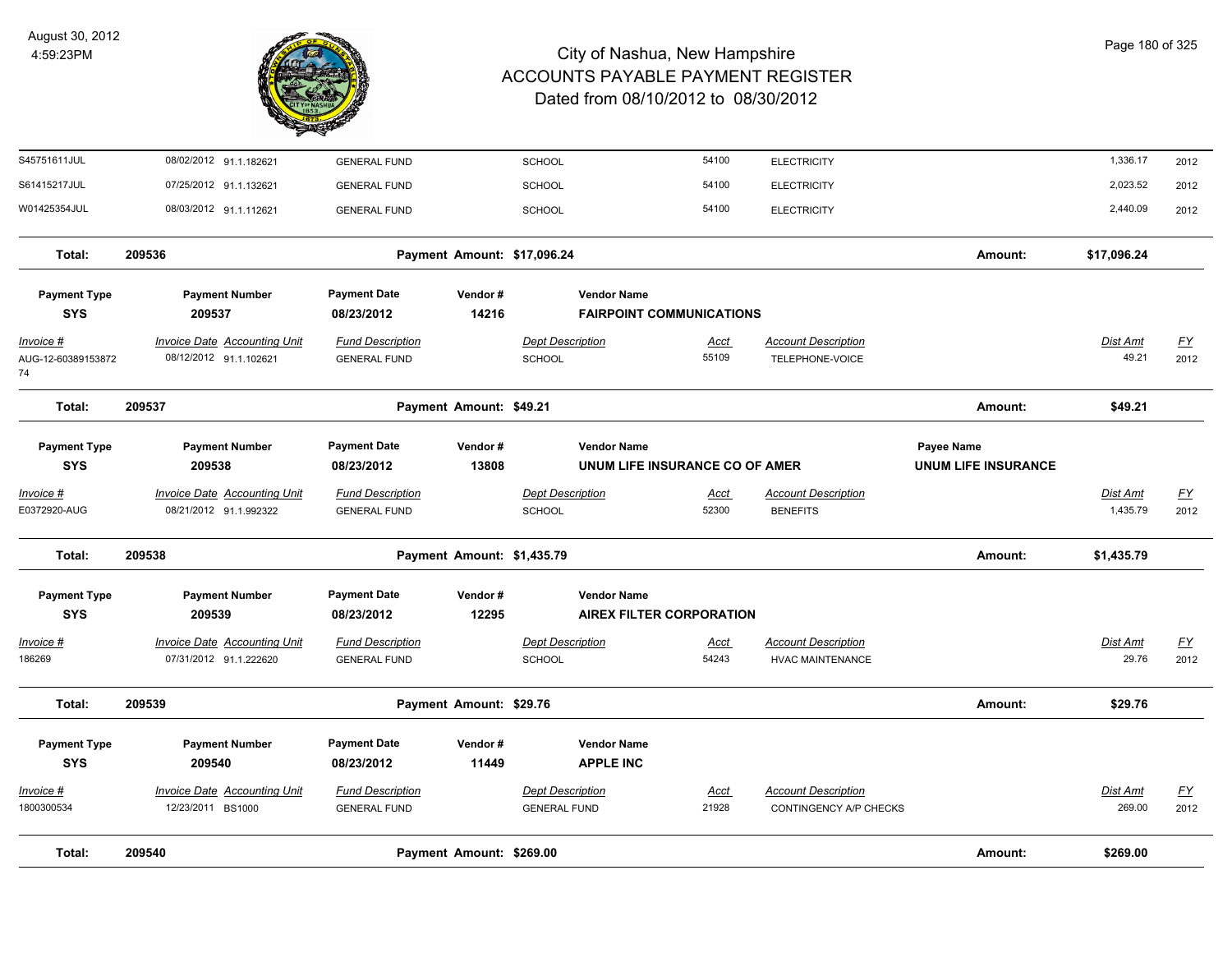

| <b>Payment Type</b><br><b>SYS</b> | <b>Payment Number</b><br>209541                               | <b>Payment Date</b><br>08/23/2012              | Vendor#<br>14767        | <b>Vendor Name</b><br><b>STEPHANIE AUCOIN</b> |               |                                                      |         |                           |                   |
|-----------------------------------|---------------------------------------------------------------|------------------------------------------------|-------------------------|-----------------------------------------------|---------------|------------------------------------------------------|---------|---------------------------|-------------------|
| Invoice #<br>JUL-12               | Invoice Date Accounting Unit<br>08/16/2012 91.1.021231        | <b>Fund Description</b><br><b>GENERAL FUND</b> |                         | Dept Description<br><b>SCHOOL</b>             | Acct<br>61135 | <b>Account Description</b><br>EDUCATIONAL SUPPLIES   |         | Dist Amt<br>40.11         | <u>FY</u><br>2012 |
| Total:                            | 209541                                                        |                                                | Payment Amount: \$40.11 |                                               |               |                                                      | Amount: | \$40.11                   |                   |
| <b>Payment Type</b><br><b>SYS</b> | <b>Payment Number</b><br>209542                               | <b>Payment Date</b><br>08/23/2012              | Vendor#<br>12391        | <b>Vendor Name</b><br><b>BELLETETES INC</b>   |               |                                                      |         |                           |                   |
| <u> Invoice #</u><br>4578521      | <b>Invoice Date Accounting Unit</b><br>06/29/2012 91.1.222620 | <b>Fund Description</b><br><b>GENERAL FUND</b> |                         | <b>Dept Description</b><br><b>SCHOOL</b>      | Acct<br>61299 | <b>Account Description</b><br>MISCELLANEOUS SUPPLIES |         | <b>Dist Amt</b><br>180.00 | <u>FY</u><br>2012 |
| 4580076                           | 06/21/2012 91.1.222620                                        | <b>GENERAL FUND</b>                            |                         | <b>SCHOOL</b>                                 | 61299         | MISCELLANEOUS SUPPLIES                               |         | 62.69                     | 2012              |
| 4580908                           | 06/25/2012 91.1.222620                                        | <b>GENERAL FUND</b>                            |                         | <b>SCHOOL</b>                                 | 61299         | MISCELLANEOUS SUPPLIES                               |         | 21.44                     | 2012              |
| 4580924                           | 06/25/2012 91.1.222620                                        | <b>GENERAL FUND</b>                            |                         | <b>SCHOOL</b>                                 | 61299         | MISCELLANEOUS SUPPLIES                               |         | 13.30                     | 2012              |
| 4581101                           | 06/26/2012 91.1.222620                                        | <b>GENERAL FUND</b>                            |                         | <b>SCHOOL</b>                                 | 61299         | MISCELLANEOUS SUPPLIES                               |         | 15.57                     | 2012              |
| 4581110                           | 06/26/2012 91.1.222620                                        | <b>GENERAL FUND</b>                            |                         | <b>SCHOOL</b>                                 | 61299         | <b>MISCELLANEOUS SUPPLIES</b>                        |         | 1.72                      | 2012              |
| 4581197                           | 06/26/2012 91.1.222620                                        | <b>GENERAL FUND</b>                            |                         | <b>SCHOOL</b>                                 | 61299         | MISCELLANEOUS SUPPLIES                               |         | 16.98                     | 2012              |
| 4581276                           | 06/27/2012 91.1.222620                                        | <b>GENERAL FUND</b>                            |                         | <b>SCHOOL</b>                                 | 61299         | MISCELLANEOUS SUPPLIES                               |         | 99.99                     | 2012              |
| 4581792                           | 06/29/2012 91.1.222620                                        | <b>GENERAL FUND</b>                            |                         | <b>SCHOOL</b>                                 | 61299         | MISCELLANEOUS SUPPLIES                               |         | 478.13                    | 2012              |
| 4582724                           | 07/03/2012 91.1.222620                                        | <b>GENERAL FUND</b>                            |                         | <b>SCHOOL</b>                                 | 61299         | MISCELLANEOUS SUPPLIES                               |         | 9.89                      | 2012              |
| 4583816                           | 07/09/2012 91.1.222620                                        | <b>GENERAL FUND</b>                            |                         | <b>SCHOOL</b>                                 | 61299         | MISCELLANEOUS SUPPLIES                               |         | 5.73                      | 2012              |
| 4584128                           | 07/10/2012 91.1.222620                                        | <b>GENERAL FUND</b>                            |                         | <b>SCHOOL</b>                                 | 61299         | MISCELLANEOUS SUPPLIES                               |         | 18.60                     | 2012              |
| 4584205                           | 07/10/2012 91.1.222620                                        | <b>GENERAL FUND</b>                            |                         | <b>SCHOOL</b>                                 | 61299         | MISCELLANEOUS SUPPLIES                               |         | 8.09                      | 2012              |
| 4584342                           | 07/11/2012 91.1.222620                                        | <b>GENERAL FUND</b>                            |                         | <b>SCHOOL</b>                                 | 61299         | MISCELLANEOUS SUPPLIES                               |         | 4.75                      | 2012              |
| 4584362                           | 07/11/2012 91.1.222620                                        | <b>GENERAL FUND</b>                            |                         | <b>SCHOOL</b>                                 | 61299         | MISCELLANEOUS SUPPLIES                               |         | 13.10                     | 2012              |
| 4584376                           | 07/11/2012 91.1.222620                                        | <b>GENERAL FUND</b>                            |                         | <b>SCHOOL</b>                                 | 61299         | MISCELLANEOUS SUPPLIES                               |         | 9.59                      | 2012              |
| 4584584                           | 07/12/2012 91.1.222620                                        | <b>GENERAL FUND</b>                            |                         | <b>SCHOOL</b>                                 | 61299         | MISCELLANEOUS SUPPLIES                               |         | 5.84                      | 2012              |
| 4584630                           | 07/12/2012 91.1.222620                                        | <b>GENERAL FUND</b>                            |                         | <b>SCHOOL</b>                                 | 61299         | MISCELLANEOUS SUPPLIES                               |         | 32.69                     | 2012              |
| 4584908                           | 07/13/2012 91.1.222620                                        | <b>GENERAL FUND</b>                            |                         | <b>SCHOOL</b>                                 | 61299         | <b>MISCELLANEOUS SUPPLIES</b>                        |         | 38.85                     | 2012              |
| 4585035                           | 07/14/2012 91.1.222620                                        | <b>GENERAL FUND</b>                            |                         | <b>SCHOOL</b>                                 | 61299         | MISCELLANEOUS SUPPLIES                               |         | 7.82                      | 2012              |
| 4585360                           | 07/16/2012 91.1.222620                                        | <b>GENERAL FUND</b>                            |                         | <b>SCHOOL</b>                                 | 61299         | MISCELLANEOUS SUPPLIES                               |         | 0.94                      | 2012              |
| 4585507                           | 07/17/2012 91.1.222620                                        | <b>GENERAL FUND</b>                            |                         | <b>SCHOOL</b>                                 | 61299         | MISCELLANEOUS SUPPLIES                               |         | 9.90                      | 2012              |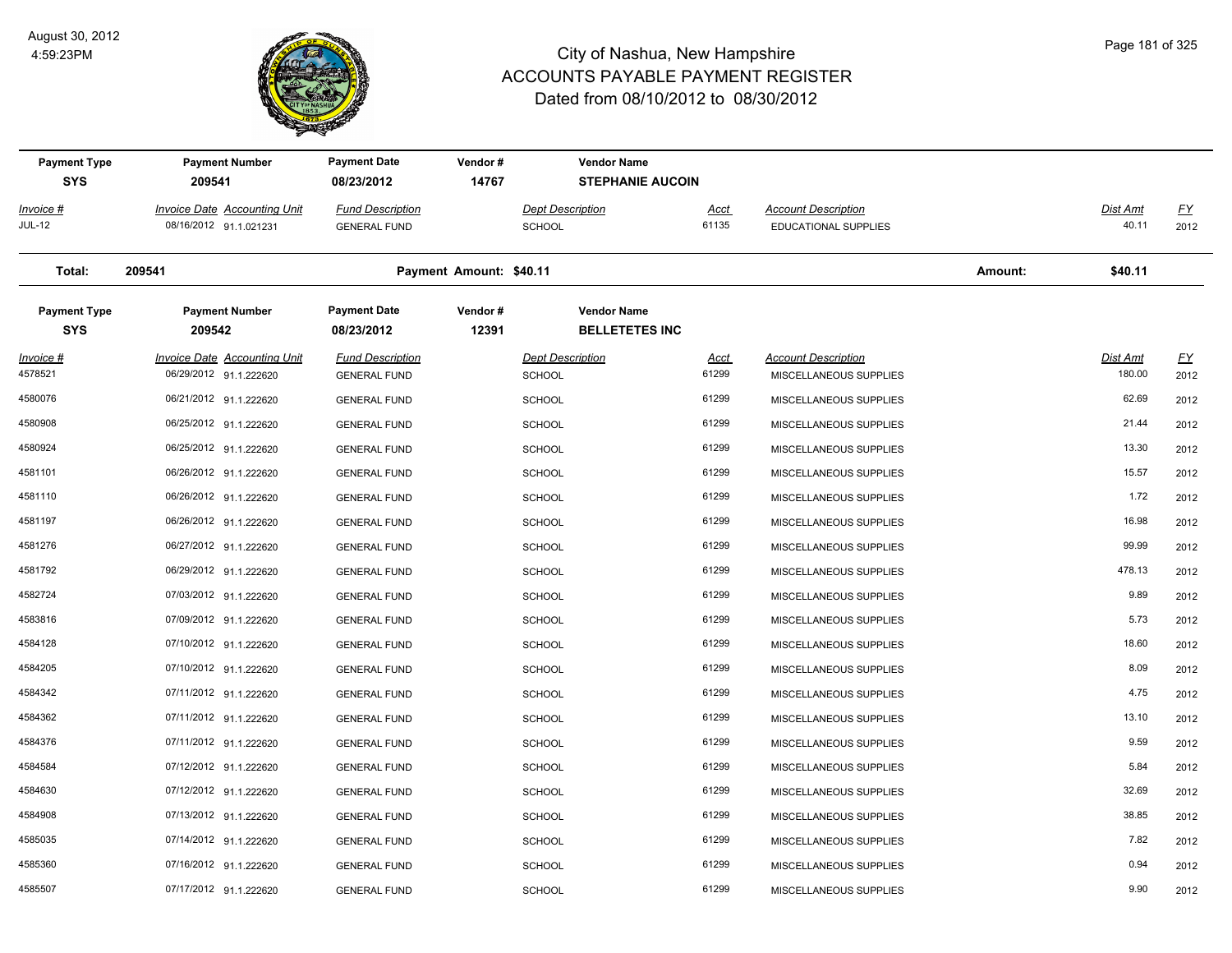

| Total:  | 209542                 |                     | Payment Amount: \$1,587.80 |       |                        | Amount: | \$1,587.80 |      |
|---------|------------------------|---------------------|----------------------------|-------|------------------------|---------|------------|------|
| 4589536 | 08/06/2012 91.1.222620 | <b>GENERAL FUND</b> | <b>SCHOOL</b>              | 61299 | MISCELLANEOUS SUPPLIES |         | 2.78       | 2012 |
| 4589502 | 08/06/2012 91.1.222620 | <b>GENERAL FUND</b> | <b>SCHOOL</b>              | 61299 | MISCELLANEOUS SUPPLIES |         | 3.95       | 2012 |
| 4588739 | 08/02/2012 91.1.222620 | <b>GENERAL FUND</b> | <b>SCHOOL</b>              | 61299 | MISCELLANEOUS SUPPLIES |         | 13.11      | 2012 |
| 4588713 | 08/02/2012 91.1.222620 | <b>GENERAL FUND</b> | <b>SCHOOL</b>              | 61299 | MISCELLANEOUS SUPPLIES |         | 13.18      | 2012 |
| 4588583 | 08/01/2012 91.1.222620 | <b>GENERAL FUND</b> | <b>SCHOOL</b>              | 61299 | MISCELLANEOUS SUPPLIES |         | 35.77      | 2012 |
| 4588578 | 08/01/2012 91.1.222620 | <b>GENERAL FUND</b> | <b>SCHOOL</b>              | 61299 | MISCELLANEOUS SUPPLIES |         | 8.09       | 2012 |
| 4588516 | 08/01/2012 91.1.222620 | <b>GENERAL FUND</b> | <b>SCHOOL</b>              | 61299 | MISCELLANEOUS SUPPLIES |         | 6.00       | 2012 |
| 4588410 | 07/31/2012 91.1.222620 | <b>GENERAL FUND</b> | <b>SCHOOL</b>              | 61299 | MISCELLANEOUS SUPPLIES |         | 35.98      | 2012 |
| 4588272 | 07/31/2012 91.1.222620 | <b>GENERAL FUND</b> | <b>SCHOOL</b>              | 61299 | MISCELLANEOUS SUPPLIES |         | 15.00      | 2012 |
| 4588085 | 07/30/2012 91.1.222620 | <b>GENERAL FUND</b> | <b>SCHOOL</b>              | 61299 | MISCELLANEOUS SUPPLIES |         | 25.17      | 2012 |
| 4587607 | 07/27/2012 91.1.222620 | <b>GENERAL FUND</b> | <b>SCHOOL</b>              | 61299 | MISCELLANEOUS SUPPLIES |         | 53.94      | 2012 |
| 4587234 | 07/25/2012 91.1.222620 | <b>GENERAL FUND</b> | <b>SCHOOL</b>              | 61299 | MISCELLANEOUS SUPPLIES |         | 13.12      | 2012 |
| 4587230 | 07/25/2012 91.1.222620 | <b>GENERAL FUND</b> | <b>SCHOOL</b>              | 61299 | MISCELLANEOUS SUPPLIES |         | 13.20      | 2012 |
| 4587191 | 07/25/2012 91.1.222620 | <b>GENERAL FUND</b> | <b>SCHOOL</b>              | 61299 | MISCELLANEOUS SUPPLIES |         | 34.31      | 2012 |
| 4587167 | 07/25/2012 91.1.222620 | <b>GENERAL FUND</b> | <b>SCHOOL</b>              | 61299 | MISCELLANEOUS SUPPLIES |         | 26.99      | 2012 |
| 4587115 | 07/25/2012 91.1.222620 | <b>GENERAL FUND</b> | <b>SCHOOL</b>              | 61299 | MISCELLANEOUS SUPPLIES |         | 20.00      | 2012 |
| 4586993 | 07/24/2012 91.1.222620 | <b>GENERAL FUND</b> | <b>SCHOOL</b>              | 61299 | MISCELLANEOUS SUPPLIES |         | 11.20      | 2012 |
| 4586942 | 07/24/2012 91.1.222620 | <b>GENERAL FUND</b> | <b>SCHOOL</b>              | 61299 | MISCELLANEOUS SUPPLIES |         | 22.51      | 2012 |
| 4586133 | 07/20/2012 91.1.222620 | <b>GENERAL FUND</b> | <b>SCHOOL</b>              | 61299 | MISCELLANEOUS SUPPLIES |         | 6.03       | 2012 |
| 4585948 | 07/19/2012 91.1.222620 | <b>GENERAL FUND</b> | <b>SCHOOL</b>              | 61299 | MISCELLANEOUS SUPPLIES |         | 14.39      | 2012 |
| 4585913 | 07/19/2012 91.1.222620 | <b>GENERAL FUND</b> | <b>SCHOOL</b>              | 61299 | MISCELLANEOUS SUPPLIES |         | 34.19      | 2012 |
| 4585808 | 07/18/2012 91.1.222620 | <b>GENERAL FUND</b> | <b>SCHOOL</b>              | 61299 | MISCELLANEOUS SUPPLIES |         | 5.39       | 2012 |
| 4585768 | 07/18/2012 91.1.222620 | <b>GENERAL FUND</b> | <b>SCHOOL</b>              | 61299 | MISCELLANEOUS SUPPLIES |         | 22.25      | 2012 |
| 4585763 | 07/18/2012 91.1.222620 | <b>GENERAL FUND</b> | <b>SCHOOL</b>              | 61299 | MISCELLANEOUS SUPPLIES |         | 27.17      | 2012 |
| 4585611 | 07/17/2012 91.1.222620 | <b>GENERAL FUND</b> | <b>SCHOOL</b>              | 61299 | MISCELLANEOUS SUPPLIES |         | 6.74       | 2012 |
| 4585566 | 07/17/2012 91.1.222620 | <b>GENERAL FUND</b> | <b>SCHOOL</b>              | 61299 | MISCELLANEOUS SUPPLIES |         | 27.13      | 2012 |
| 4585521 | 07/17/2012 91.1.222620 | <b>GENERAL FUND</b> | SCHOOL                     | 61299 | MISCELLANEOUS SUPPLIES |         | 28.40      | 2012 |
| 4585509 | 07/17/2012 91.1.222620 | <b>GENERAL FUND</b> | <b>SCHOOL</b>              | 61299 | MISCELLANEOUS SUPPLIES |         | 6.20       | 2012 |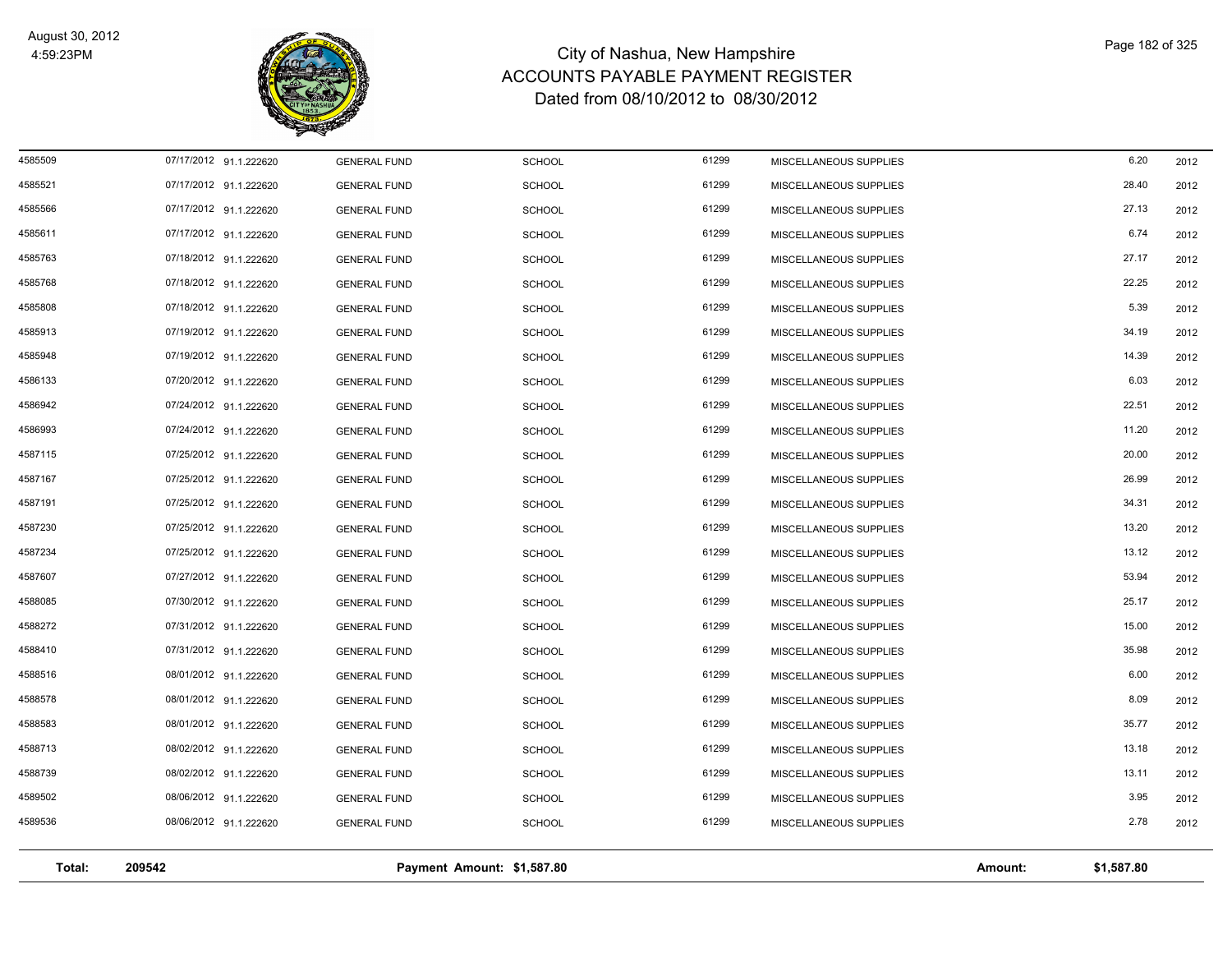

| <b>Payment Type</b><br><b>SYS</b>  | <b>Payment Number</b><br>209543                               | <b>Payment Date</b><br>08/23/2012              | Vendor#<br>13990         |                                   | <b>Vendor Name</b><br><b>AUBUCHON HARDWARE</b>              |               |                                                      | Payee Name<br><b>BLUE TARP FINANCIAL</b> |                    |                   |
|------------------------------------|---------------------------------------------------------------|------------------------------------------------|--------------------------|-----------------------------------|-------------------------------------------------------------|---------------|------------------------------------------------------|------------------------------------------|--------------------|-------------------|
| Invoice #<br>199066                | Invoice Date Accounting Unit<br>08/06/2012 91.1.222620        | <b>Fund Description</b><br><b>GENERAL FUND</b> |                          | <b>Dept Description</b><br>SCHOOL |                                                             | Acct<br>61299 | <b>Account Description</b><br>MISCELLANEOUS SUPPLIES |                                          | Dist Amt<br>125.76 | EY<br>2012        |
| Total:                             | 209543                                                        |                                                | Payment Amount: \$125.76 |                                   |                                                             |               |                                                      | Amount:                                  | \$125.76           |                   |
| <b>Payment Type</b><br><b>SYS</b>  | <b>Payment Number</b><br>209544                               | <b>Payment Date</b><br>08/23/2012              | Vendor#<br>11688         |                                   | <b>Vendor Name</b><br><b>MICHELE BORIS</b>                  |               |                                                      |                                          |                    |                   |
| <u> Invoice #</u><br><b>EDU550</b> | <b>Invoice Date Accounting Unit</b><br>08/15/2012 91.1.991160 | <b>Fund Description</b><br><b>GENERAL FUND</b> |                          | <b>Dept Description</b><br>SCHOOL |                                                             | Acct<br>52800 | <b>Account Description</b><br>EDUCATIONAL ASSISTANCE |                                          | Dist Amt<br>300.00 | <u>FY</u><br>2012 |
| Total:                             | 209544                                                        |                                                | Payment Amount: \$300.00 |                                   |                                                             |               |                                                      | Amount:                                  | \$300.00           |                   |
| <b>Payment Type</b><br><b>SYS</b>  | <b>Payment Number</b><br>209545                               | <b>Payment Date</b><br>08/23/2012              | Vendor#<br>14508         |                                   | <b>Vendor Name</b><br><b>NATIONAL GEOGRAPHIC SCHOOL PUB</b> |               |                                                      | Payee Name<br><b>CENGAGE LEARNING</b>    |                    |                   |
| Invoice #<br>96796379              | Invoice Date Accounting Unit<br>08/01/2012 91.1.031160        | <b>Fund Description</b>                        |                          | <b>Dept Description</b>           |                                                             | Acct<br>61135 | <b>Account Description</b>                           |                                          | Dist Amt<br>20.07  | EY<br>2012        |
|                                    |                                                               | <b>GENERAL FUND</b>                            |                          | SCHOOL                            |                                                             | 61135         | <b>EDUCATIONAL SUPPLIES</b>                          |                                          | 200.70             |                   |
| 96796379                           | 08/01/2012 91.1.031160                                        | <b>GENERAL FUND</b>                            |                          | <b>SCHOOL</b>                     |                                                             |               | EDUCATIONAL SUPPLIES                                 |                                          |                    | 2012              |
| 96823140                           | 08/01/2012 91.1.041160                                        | <b>GENERAL FUND</b>                            |                          | <b>SCHOOL</b>                     |                                                             | 61875         | <b>BOOKS</b>                                         |                                          | 20.07              | 2012              |
| 96823140                           | 08/01/2012 91.1.041160                                        | <b>GENERAL FUND</b>                            |                          | <b>SCHOOL</b>                     |                                                             | 61875         | <b>BOOKS</b>                                         |                                          | 200.70             | 2012              |
| 96829556                           | 08/02/2012 91.1.031160                                        | <b>GENERAL FUND</b>                            |                          | <b>SCHOOL</b>                     |                                                             | 61135         | <b>EDUCATIONAL SUPPLIES</b>                          |                                          | 20.07              | 2012              |
| 96829556                           | 08/02/2012 91.1.031160                                        | <b>GENERAL FUND</b>                            |                          | <b>SCHOOL</b>                     |                                                             | 61135         | EDUCATIONAL SUPPLIES                                 |                                          | 200.70             | 2012              |
| Total:                             | 209545                                                        |                                                | Payment Amount: \$662.31 |                                   |                                                             |               |                                                      | Amount:                                  | \$662.31           |                   |
| <b>Payment Type</b><br><b>SYS</b>  | <b>Payment Number</b><br>209546                               | <b>Payment Date</b><br>08/23/2012              | Vendor#<br>14769         |                                   | <b>Vendor Name</b><br><b>CHERYL CLEMENT</b>                 |               |                                                      |                                          |                    |                   |
| <u>Invoice #</u>                   | <b>Invoice Date Accounting Unit</b>                           | <b>Fund Description</b>                        |                          | <b>Dept Description</b>           |                                                             | Acct          | <b>Account Description</b>                           |                                          | Dist Amt           | <u>FY</u>         |
| <b>AUG-12</b>                      | 08/16/2012 91.1.201160                                        | <b>GENERAL FUND</b>                            |                          | SCHOOL                            |                                                             | 55607         | POSTAGE & DELIVERY                                   |                                          | 135.00             | 2012              |
| Total:                             | 209546                                                        |                                                | Payment Amount: \$135.00 |                                   |                                                             |               |                                                      | Amount:                                  | \$135.00           |                   |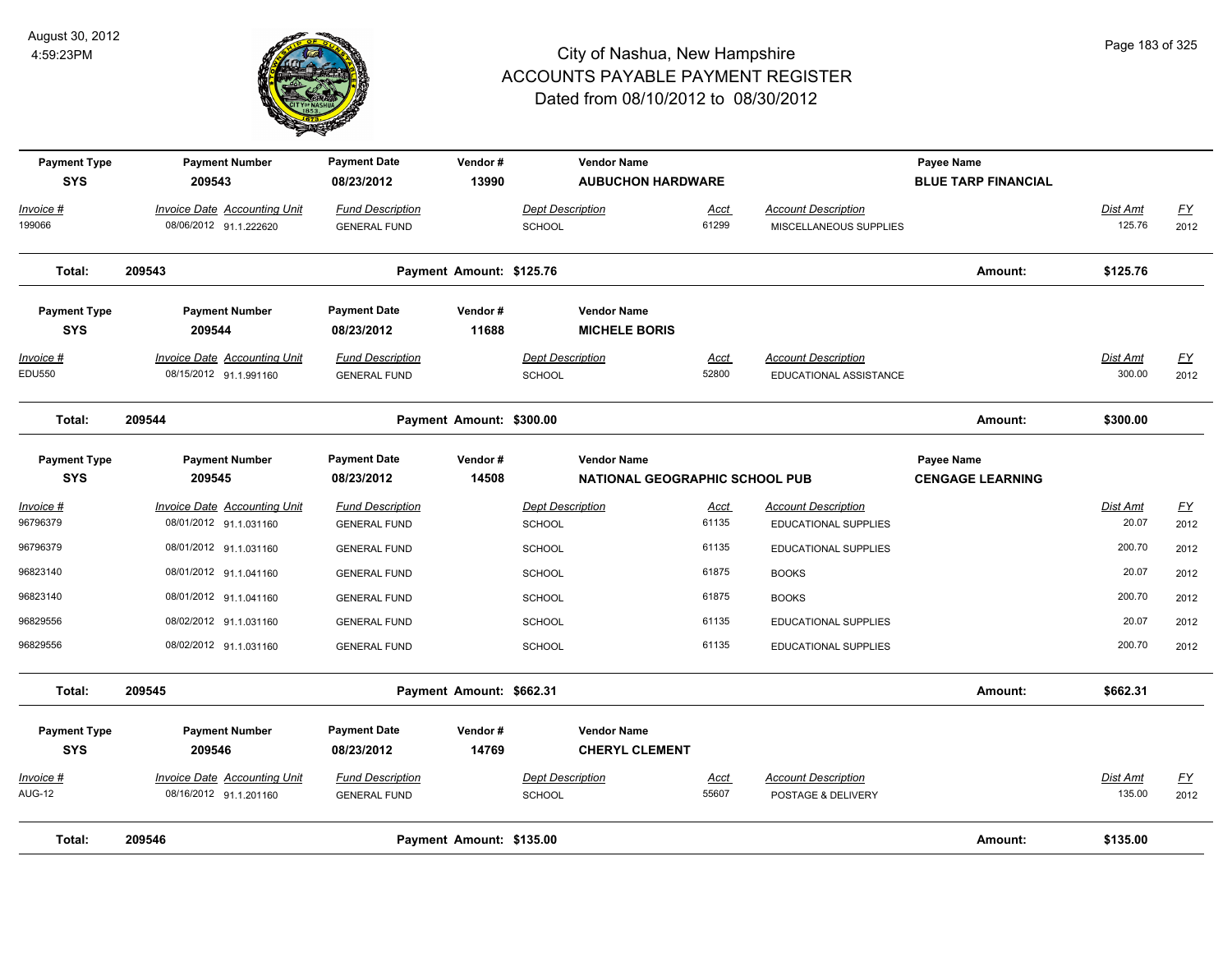

| <b>Payment Type</b><br><b>SYS</b> | <b>Payment Number</b><br>209547     | <b>Payment Date</b><br>08/23/2012 | Vendor#<br>12540 | <b>Vendor Name</b><br><b>COMPUTER HUT dba IT INSIDERS</b> |       |                                                      |                 |                 |           |
|-----------------------------------|-------------------------------------|-----------------------------------|------------------|-----------------------------------------------------------|-------|------------------------------------------------------|-----------------|-----------------|-----------|
| Invoice #                         | Invoice Date Accounting Unit        | <b>Fund Description</b>           |                  | <b>Dept Description</b>                                   | Acct  | <b>Account Description</b>                           | <b>Activity</b> | Dist Amt        | <u>FY</u> |
| 82539                             | 07/11/2012 91.1.992225              | <b>GENERAL FUND</b>               |                  | <b>SCHOOL</b>                                             | 71221 | <b>COMPUTER EQUIPMENT</b>                            |                 | 84,183.68       | 2012      |
| 82545                             | 07/11/2012 91.1.992225              | <b>GENERAL FUND</b>               |                  | <b>SCHOOL</b>                                             | 54487 | <b>EQUIPMENT REPAIRS &amp;</b><br>MAINTENANCE        |                 | 9,990.00        | 2012      |
| 82546                             | 07/12/2012 91.1.992225              | <b>GENERAL FUND</b>               |                  | <b>SCHOOL</b>                                             | 71221 | <b>COMPUTER EQUIPMENT</b>                            |                 | 375.82          | 2012      |
| 82555                             | 07/16/2012 91.1.992225              | <b>GENERAL FUND</b>               |                  | <b>SCHOOL</b>                                             | 71221 | <b>COMPUTER EQUIPMENT</b>                            |                 | 5,520.00        | 2012      |
| 82556                             | 07/16/2012 91.1.992225              | <b>GENERAL FUND</b>               |                  | <b>SCHOOL</b>                                             | 71221 | <b>COMPUTER EQUIPMENT</b>                            |                 | 3,660.00        | 2012      |
| 82571                             | 07/18/2012 91.1.992225              | <b>GENERAL FUND</b>               |                  | <b>SCHOOL</b>                                             | 71221 | <b>COMPUTER EQUIPMENT</b>                            |                 | 1,593.75        | 2012      |
| 82572                             | 07/18/2012 91.1.171160              | <b>GENERAL FUND</b>               |                  | <b>SCHOOL</b>                                             | 71999 | MISCELLANEOUS EQUIPMENT                              |                 | 1,380.00        | 2012      |
| 82593                             | 07/19/2012 91.1.992225              | <b>GENERAL FUND</b>               |                  | <b>SCHOOL</b>                                             | 54487 | <b>EQUIPMENT REPAIRS &amp;</b><br><b>MAINTENANCE</b> |                 | 1,731.25        | 2012      |
| 82643                             | 07/25/2012 91.1.992225              | <b>GENERAL FUND</b>               |                  | <b>SCHOOL</b>                                             | 54487 | <b>EQUIPMENT REPAIRS &amp;</b><br>MAINTENANCE        |                 | 95.80           | 2012      |
| 82644                             | 07/25/2012 91.1.992225              | <b>GENERAL FUND</b>               |                  | <b>SCHOOL</b>                                             | 54487 | <b>EQUIPMENT REPAIRS &amp;</b>                       |                 | 203.52          | 2012      |
| 82646                             | 07/25/2012 91.1.992225              | <b>GENERAL FUND</b>               |                  | <b>SCHOOL</b>                                             | 54487 | <b>MAINTENANCE</b><br><b>EQUIPMENT REPAIRS &amp;</b> |                 | 4,328.60        | 2012      |
| 82649                             | 07/25/2012 91.1.992225              | <b>GENERAL FUND</b>               |                  | <b>SCHOOL</b>                                             | 54487 | <b>MAINTENANCE</b><br><b>EQUIPMENT REPAIRS &amp;</b> |                 | 9,840.83        | 2012      |
| 82684                             | 07/27/2012 91.1.992225              | <b>GENERAL FUND</b>               |                  | <b>SCHOOL</b>                                             | 54487 | MAINTENANCE<br><b>EQUIPMENT REPAIRS &amp;</b>        |                 | 14,898.37       | 2012      |
| 82736                             | 08/02/2012 91.3800.991600           | <b>SCHOOL GRANTS FUND</b>         |                  | <b>SCHOOL</b>                                             | 71221 | <b>MAINTENANCE</b><br><b>COMPUTER EQUIPMENT</b>      | 91.03212.991600 | 699.95          | 2012      |
| 82737                             | 08/02/2012 91.1.992225              | <b>GENERAL FUND</b>               |                  | <b>SCHOOL</b>                                             | 54487 | <b>EQUIPMENT REPAIRS &amp;</b><br><b>MAINTENANCE</b> |                 | 95.80           | 2012      |
| Total:                            | 209547                              |                                   |                  | Payment Amount: \$138,597.37                              |       |                                                      | Amount:         | \$138,597.37    |           |
| <b>Payment Type</b><br><b>SYS</b> | <b>Payment Number</b><br>209548     | <b>Payment Date</b><br>08/23/2012 | Vendor#<br>12087 | <b>Vendor Name</b><br><b>DISCOVERY EDUCATION</b>          |       |                                                      |                 |                 |           |
| Invoice #                         | <b>Invoice Date Accounting Unit</b> | <b>Fund Description</b>           |                  | <b>Dept Description</b>                                   | Acct  | <b>Account Description</b>                           |                 | <b>Dist Amt</b> | <u>FY</u> |
| 90075807                          | 07/11/2012 91.1.992225              | <b>GENERAL FUND</b>               |                  | SCHOOL                                                    | 71228 | COMPUTER SOFTWARE                                    |                 | 67,198.50       | 2012      |
| Total:                            | 209548                              |                                   |                  | Payment Amount: \$67,198.50                               |       |                                                      | Amount:         | \$67,198.50     |           |
| <b>Payment Type</b>               | <b>Payment Number</b>               | <b>Payment Date</b>               | Vendor#          | <b>Vendor Name</b>                                        |       |                                                      |                 |                 |           |
| <b>SYS</b>                        | 209549                              | 08/23/2012                        | 14184            | <b>DANIEL DONOVAN</b>                                     |       |                                                      |                 |                 |           |
| Invoice #                         | <b>Invoice Date Accounting Unit</b> | <b>Fund Description</b>           |                  | <b>Dept Description</b>                                   | Acct  | <b>Account Description</b>                           |                 | Dist Amt        | <u>FY</u> |
| MILES-JUL                         | 08/20/2012 91.1.012320              | <b>GENERAL FUND</b>               |                  | SCHOOL                                                    | 55307 | MILEAGE REIMBURSEMENTS                               |                 | 9.82            | 2012      |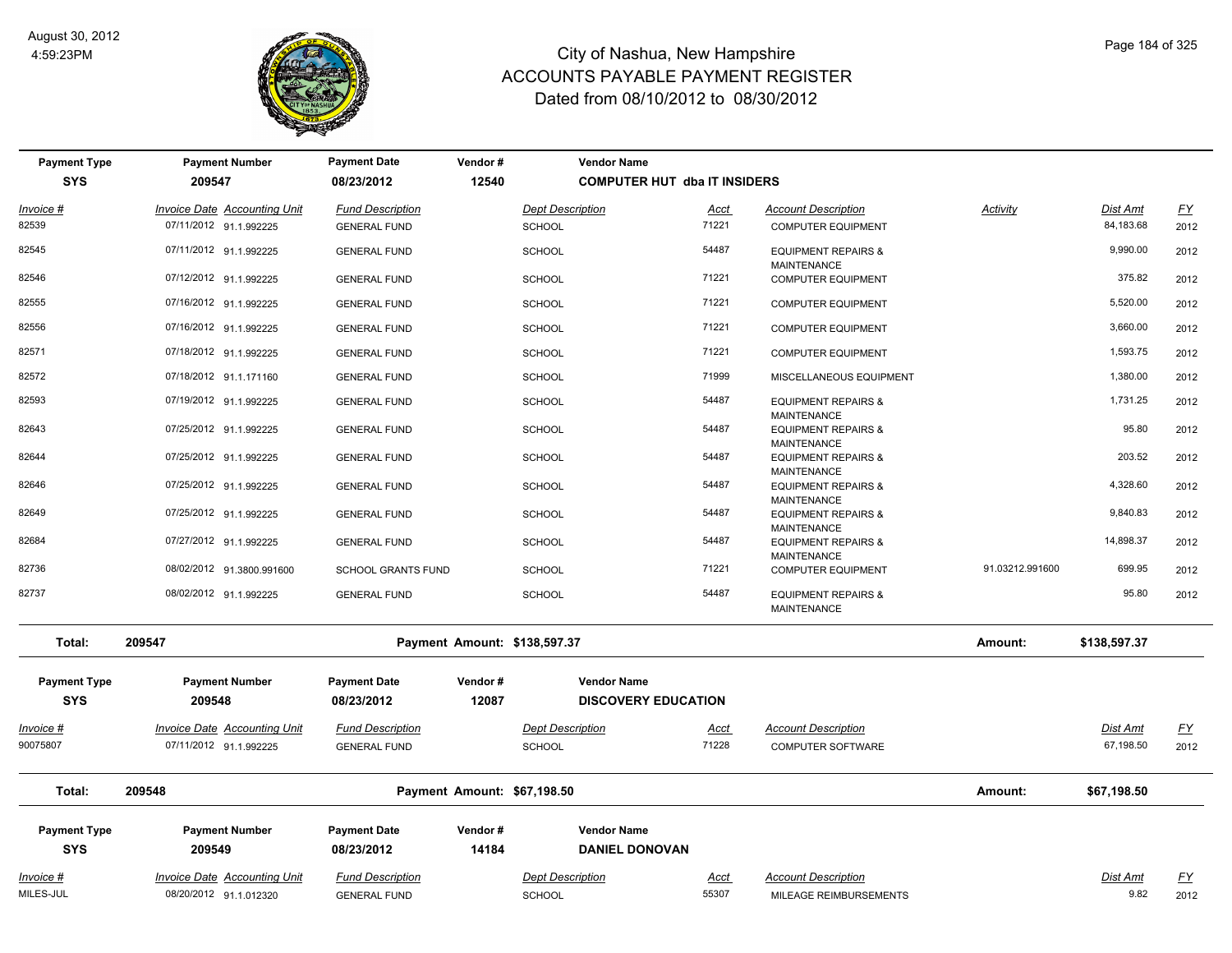

| Total:                            | 209549                                                           |                                                      | Payment Amount: \$9.82   |                                                 |                      |                                                           | Amount:                                          | \$9.82                   |                          |
|-----------------------------------|------------------------------------------------------------------|------------------------------------------------------|--------------------------|-------------------------------------------------|----------------------|-----------------------------------------------------------|--------------------------------------------------|--------------------------|--------------------------|
| <b>Payment Type</b><br><b>SYS</b> | <b>Payment Number</b><br>209550                                  | <b>Payment Date</b><br>08/23/2012                    | Vendor#<br>14201         | <b>Vendor Name</b><br><b>EAI EDUCATION</b>      |                      |                                                           | Payee Name<br><b>ERIC ARMIN INC</b>              |                          |                          |
| Invoice #<br>559470               | <b>Invoice Date Accounting Unit</b><br>07/13/2012 91.1.181160    | <b>Fund Description</b><br><b>GENERAL FUND</b>       |                          | <b>Dept Description</b><br><b>SCHOOL</b>        | <u>Acct</u><br>61135 | <b>Account Description</b><br><b>EDUCATIONAL SUPPLIES</b> |                                                  | <b>Dist Amt</b><br>38.89 | EY<br>2012               |
| Total:                            | 209550                                                           |                                                      | Payment Amount: \$38.89  |                                                 |                      |                                                           | Amount:                                          | \$38.89                  |                          |
| <b>Payment Type</b><br><b>SYS</b> | <b>Payment Number</b><br>209551                                  | <b>Payment Date</b><br>08/23/2012                    | Vendor#<br>14221         | <b>Vendor Name</b><br><b>RICHARD FARRENKOPF</b> |                      |                                                           |                                                  |                          |                          |
| Invoice #<br><b>AUG-12</b>        | <b>Invoice Date Accounting Unit</b><br>08/21/2012 91.1.992225    | <b>Fund Description</b><br><b>GENERAL FUND</b>       |                          | <b>Dept Description</b><br><b>SCHOOL</b>        | Acct<br>61299        | <b>Account Description</b><br>MISCELLANEOUS SUPPLIES      |                                                  | Dist Amt<br>111.16       | $\underline{FY}$<br>2012 |
| Total:                            | 209551                                                           |                                                      | Payment Amount: \$111.16 |                                                 |                      |                                                           | Amount:                                          | \$111.16                 |                          |
| <b>Payment Type</b><br><b>SYS</b> | <b>Payment Number</b><br>209552                                  | <b>Payment Date</b><br>08/23/2012                    | Vendor#<br>14222         | <b>Vendor Name</b><br><b>FASTENAL CO</b>        |                      |                                                           |                                                  |                          |                          |
| Invoice #<br>87044                | Invoice Date Accounting Unit<br>07/05/2012 91.1.222620           | <b>Fund Description</b><br><b>GENERAL FUND</b>       |                          | <b>Dept Description</b><br>SCHOOL               | Acct<br>61299        | <b>Account Description</b><br>MISCELLANEOUS SUPPLIES      |                                                  | Dist Amt<br>19.08        | <u>FY</u><br>2012        |
| Total:                            | 209552                                                           |                                                      | Payment Amount: \$19.08  |                                                 |                      |                                                           | Amount:                                          | \$19.08                  |                          |
| <b>Payment Type</b><br><b>SYS</b> | <b>Payment Number</b><br>209553                                  | <b>Payment Date</b><br>08/23/2012                    | Vendor#<br>11556         | <b>Vendor Name</b><br><b>BOYSTOWN PRESS</b>     |                      |                                                           | Payee Name<br><b>FATHER FLANAGAN'S BOYS HOME</b> |                          |                          |
| Invoice #<br>33666                | <b>Invoice Date Accounting Unit</b><br>07/17/2012 91.1.121160    | <b>Fund Description</b><br><b>GENERAL FUND</b>       |                          | <b>Dept Description</b><br><b>SCHOOL</b>        | Acct<br>61135        | <b>Account Description</b><br><b>EDUCATIONAL SUPPLIES</b> |                                                  | Dist Amt<br>8.50         | EY<br>2012               |
| 33666                             | 07/17/2012 91.1.122120                                           | <b>GENERAL FUND</b>                                  |                          | <b>SCHOOL</b>                                   | 61135                | <b>EDUCATIONAL SUPPLIES</b>                               |                                                  | 52.75                    | 2012                     |
| Total:                            | 209553                                                           |                                                      | Payment Amount: \$61.25  |                                                 |                      |                                                           | Amount:                                          | \$61.25                  |                          |
| <b>Payment Type</b><br><b>SYS</b> | <b>Payment Number</b><br>209554                                  | <b>Payment Date</b><br>08/23/2012                    | Vendor#<br>12616         | <b>Vendor Name</b><br><b>CAROL FOLEY</b>        |                      |                                                           |                                                  |                          |                          |
| <u>Invoice #</u><br>PV-070912     | <b>Invoice Date Accounting Unit</b><br>08/20/2012 91.3800.162210 | <b>Fund Description</b><br><b>SCHOOL GRANTS FUND</b> |                          | <b>Dept Description</b><br><b>SCHOOL</b>        | <u>Acct</u><br>55300 | <b>Account Description</b><br><b>TRAVEL</b>               | Activity<br>91.03542.162210                      | Dist Amt<br>443.98       | EY<br>2012               |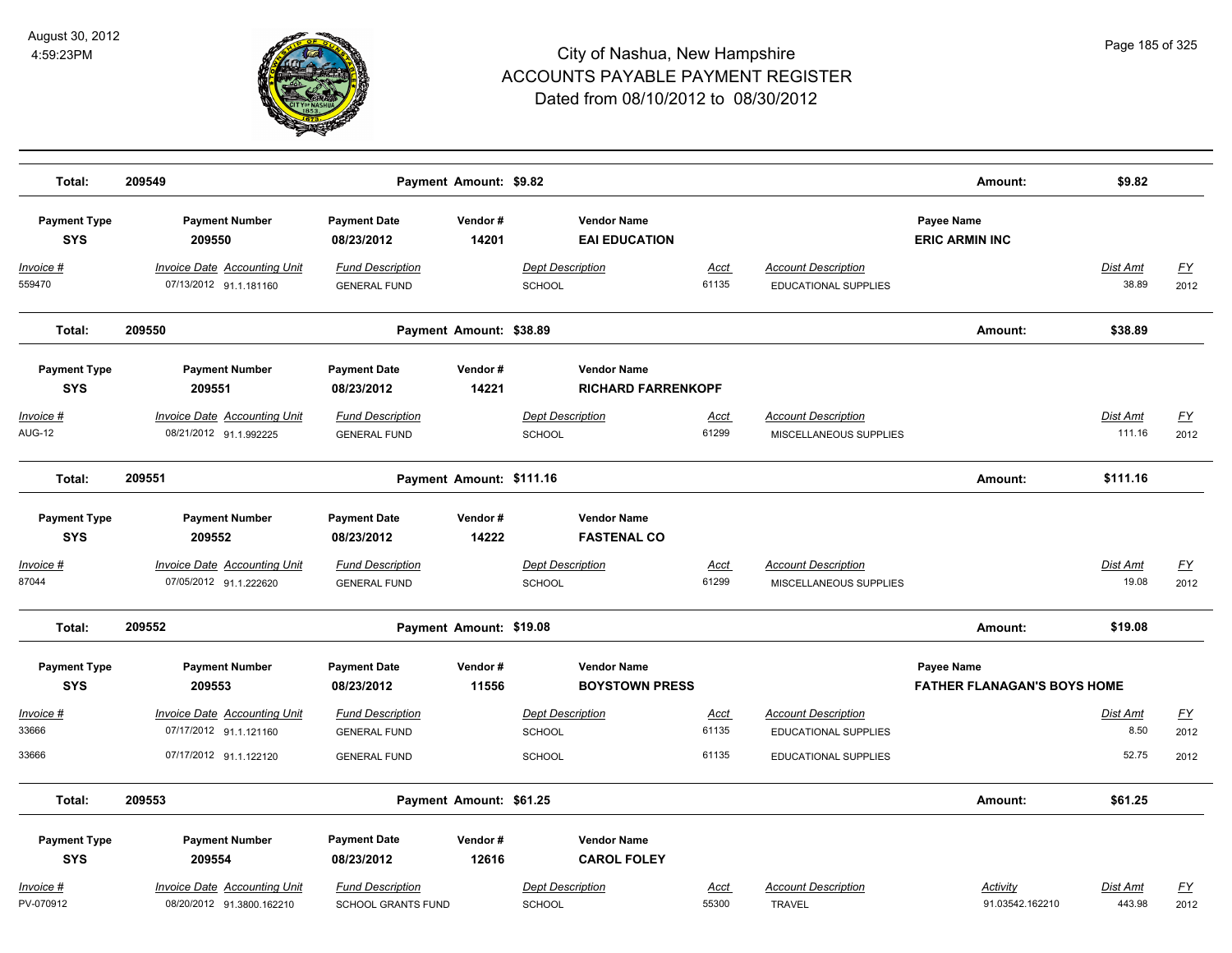

| Total:                            | 209554                                                           |                                                           | Payment Amount: \$443.98   |                                          |                                                        |                      |                                                                             | Amount:                     | \$443.98                 |                                   |
|-----------------------------------|------------------------------------------------------------------|-----------------------------------------------------------|----------------------------|------------------------------------------|--------------------------------------------------------|----------------------|-----------------------------------------------------------------------------|-----------------------------|--------------------------|-----------------------------------|
| <b>Payment Type</b><br><b>SYS</b> | <b>Payment Number</b><br>209555                                  | <b>Payment Date</b><br>08/23/2012                         | Vendor#<br>12735           |                                          | <b>Vendor Name</b><br><b>FOLLETT LIBRARY RESOURCES</b> |                      |                                                                             |                             |                          |                                   |
| Invoice #<br>605106F-6            | <b>Invoice Date Accounting Unit</b><br>05/22/2012 91.1.172220    | <b>Fund Description</b><br><b>GENERAL FUND</b>            |                            | <b>Dept Description</b><br>SCHOOL        |                                                        | Acct<br>61814        | <b>Account Description</b><br><b>MEDIA</b>                                  |                             | Dist Amt<br>256.84       | <u>FY</u><br>2012                 |
| Total:                            | 209555                                                           |                                                           | Payment Amount: \$256.84   |                                          |                                                        |                      |                                                                             | Amount:                     | \$256.84                 |                                   |
| <b>Payment Type</b><br><b>SYS</b> | <b>Payment Number</b><br>209556                                  | <b>Payment Date</b><br>08/23/2012                         | Vendor#<br>12745           |                                          | <b>Vendor Name</b><br><b>FRANKLIN PAINT CO INC</b>     |                      |                                                                             |                             |                          |                                   |
| Invoice #<br>114739               | <b>Invoice Date Accounting Unit</b><br>08/01/2012 91.1.222630    | <b>Fund Description</b><br><b>GENERAL FUND</b>            |                            | <b>Dept Description</b><br>SCHOOL        |                                                        | <u>Acct</u><br>61599 | <b>Account Description</b><br><b>GROUNDS MAINTENANCE</b><br><b>SUPPLIES</b> |                             | Dist Amt<br>3,097.50     | <u>FY</u><br>2012                 |
| Total:                            | 209556                                                           |                                                           | Payment Amount: \$3,097.50 |                                          |                                                        |                      |                                                                             | Amount:                     | \$3,097.50               |                                   |
| <b>Payment Type</b><br><b>SYS</b> | <b>Payment Number</b><br>209557                                  | <b>Payment Date</b><br>08/23/2012                         | Vendor#<br>14247           |                                          | <b>Vendor Name</b><br><b>GARELICK FARMS LYNN</b>       |                      |                                                                             |                             |                          |                                   |
| Invoice #<br>9644807              | <b>Invoice Date Accounting Unit</b><br>07/21/2012 91.2222.991490 | <b>Fund Description</b><br>AFTER SCHOOL PROGRAM           |                            | <b>Dept Description</b><br>SCHOOL        |                                                        | <u>Acct</u><br>61299 | <b>Account Description</b><br>MISCELLANEOUS SUPPLIES                        |                             | Dist Amt<br>70.32        | <u>FY</u><br>2012                 |
| Total:                            | 209557                                                           |                                                           | Payment Amount: \$70.32    |                                          |                                                        |                      |                                                                             | Amount:                     | \$70.32                  |                                   |
| <b>Payment Type</b><br><b>SYS</b> | <b>Payment Number</b><br>209558                                  | <b>Payment Date</b><br>08/23/2012                         | Vendor#<br>12762           |                                          | <b>Vendor Name</b><br><b>GATE CITY FENCE CO INC</b>    |                      |                                                                             |                             |                          |                                   |
| Invoice #<br>64903                | Invoice Date Accounting Unit<br>05/15/2012 91.1.222630           | <b>Fund Description</b><br><b>GENERAL FUND</b>            |                            | <b>Dept Description</b><br><b>SCHOOL</b> |                                                        | Acct<br>61599        | <b>Account Description</b><br><b>GROUNDS MAINTENANCE</b><br><b>SUPPLIES</b> |                             | Dist Amt<br>31.55        | $\underline{\mathsf{FY}}$<br>2012 |
| Total:                            | 209558                                                           |                                                           | Payment Amount: \$31.55    |                                          |                                                        |                      |                                                                             | Amount:                     | \$31.55                  |                                   |
| <b>Payment Type</b><br><b>SYS</b> | <b>Payment Number</b><br>209559                                  | <b>Payment Date</b><br>08/23/2012                         | Vendor#<br>14260           |                                          | <b>Vendor Name</b><br><b>GOPHER SPORTS</b>             |                      |                                                                             | Payee Name<br><b>GOPHER</b> |                          |                                   |
| Invoice #<br>8507590              | Invoice Date Accounting Unit<br>07/12/2012 TF91.7565             | <b>Fund Description</b><br>EDU-SCHOOL RELATED<br>PROG/ACT |                            | <b>Dept Description</b><br><b>SCHOOL</b> |                                                        | Acct<br>61299        | <b>Account Description</b><br>MISCELLANEOUS SUPPLIES                        |                             | <b>Dist Amt</b><br>35.04 | <u>FY</u><br>2012                 |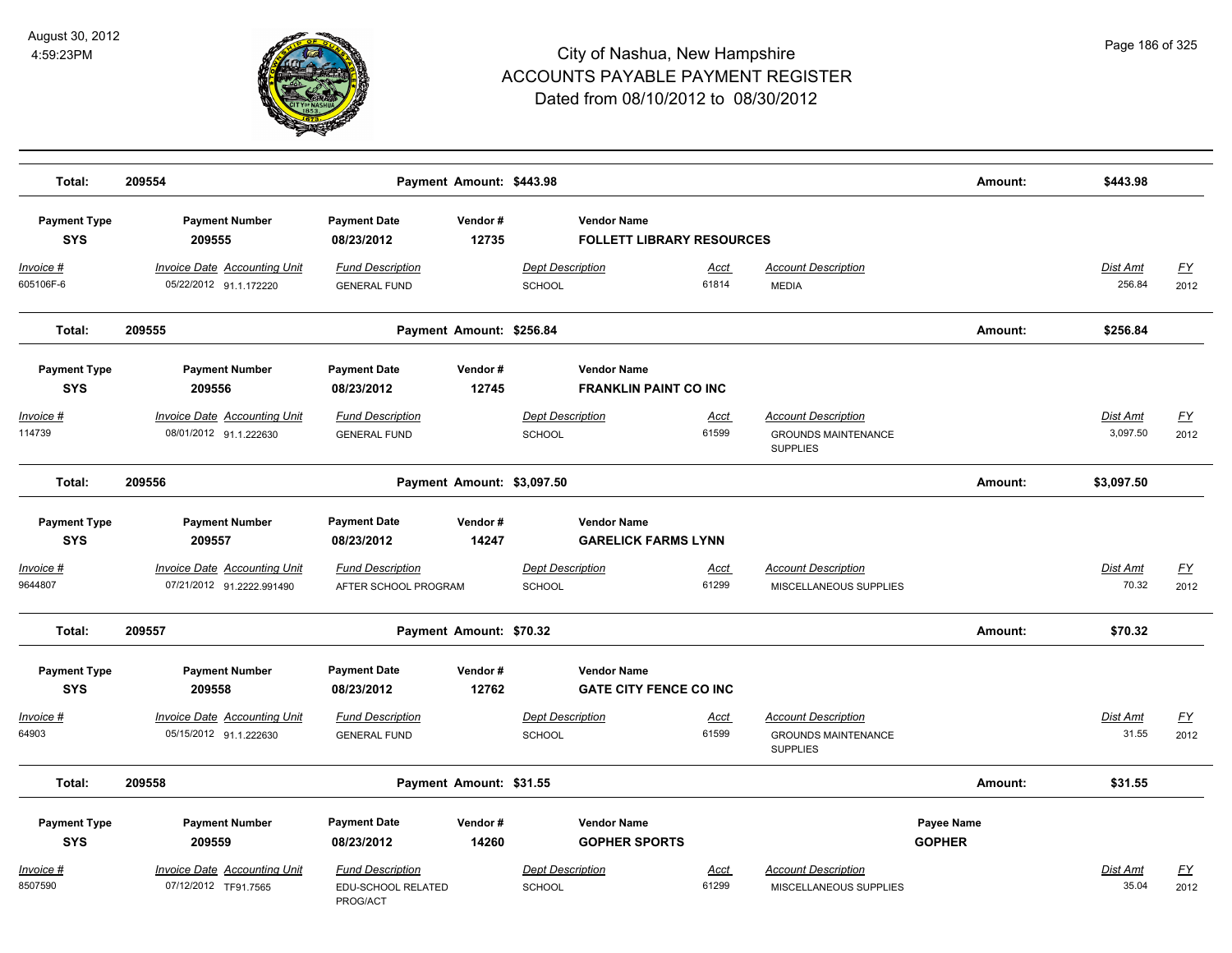

| Total:                            | 209559                                                           |                                                | Payment Amount: \$35.04  |                                          |                                                           |                      |                                                         | Amount:                                      | \$35.04                    |                   |
|-----------------------------------|------------------------------------------------------------------|------------------------------------------------|--------------------------|------------------------------------------|-----------------------------------------------------------|----------------------|---------------------------------------------------------|----------------------------------------------|----------------------------|-------------------|
| <b>Payment Type</b><br><b>SYS</b> | <b>Payment Number</b><br>209560                                  | <b>Payment Date</b><br>08/23/2012              | Vendor#<br>14282         |                                          | <b>Vendor Name</b><br><b>MUSIC EXPRESS MAGAZINE</b>       |                      |                                                         | Payee Name<br><b>HAL-LEONARD CORP.</b>       |                            |                   |
| <u> Invoice #</u><br>32605761     | <b>Invoice Date Accounting Unit</b><br>07/30/2012 91.1.161112    | <b>Fund Description</b><br><b>GENERAL FUND</b> |                          | <b>Dept Description</b><br>SCHOOL        |                                                           | Acct<br>61135        | <b>Account Description</b><br>EDUCATIONAL SUPPLIES      |                                              | <b>Dist Amt</b><br>195.00  | <u>FY</u><br>2012 |
| Total:                            | 209560                                                           |                                                | Payment Amount: \$195.00 |                                          |                                                           |                      |                                                         | Amount:                                      | \$195.00                   |                   |
| <b>Payment Type</b><br><b>SYS</b> | <b>Payment Number</b><br>209561                                  | <b>Payment Date</b><br>08/23/2012              | Vendor#<br>12849         |                                          | <b>Vendor Name</b><br><b>HEINEMANN</b>                    |                      |                                                         |                                              |                            |                   |
| <u> Invoice #</u><br>6063978      | <b>Invoice Date Accounting Unit</b><br>06/21/2012 91.3800.141271 | <b>Fund Description</b><br>SCHOOL GRANTS FUND  |                          | <b>Dept Description</b><br><b>SCHOOL</b> |                                                           | <u>Acct</u><br>61875 | <b>Account Description</b><br><b>BOOKS</b>              | <b>Activity</b><br>91.03762.141271           | <b>Dist Amt</b><br>$-0.02$ | <u>FY</u><br>2012 |
| 6063978                           | 06/21/2012 91.3800.141271                                        | SCHOOL GRANTS FUND                             |                          | <b>SCHOOL</b>                            |                                                           | 61875                | <b>BOOKS</b>                                            | 91.03762.141271                              | 866.27                     | 2012              |
| 6063983                           | 06/21/2012 91.3800.141271                                        | <b>SCHOOL GRANTS FUND</b>                      |                          | <b>SCHOOL</b>                            |                                                           | 61875                | <b>BOOKS</b>                                            | 91.03762.141271                              | 207.96                     | 2012              |
| 6063983                           | 06/21/2012 91.3800.141271                                        | <b>SCHOOL GRANTS FUND</b>                      |                          | <b>SCHOOL</b>                            |                                                           | 61830                | <b>SUBSCRIPTIONS</b>                                    | 91.03762.141271                              | 66.00                      | 2012              |
| 6063983                           | 06/21/2012 91.3800.141271                                        | SCHOOL GRANTS FUND                             |                          | <b>SCHOOL</b>                            |                                                           | 61299                | MISCELLANEOUS SUPPLIES                                  | 91.03762.141271                              | 2,692.96                   | 2012              |
| 6063983                           | 06/21/2012 91.3800.141271                                        | <b>SCHOOL GRANTS FUND</b>                      |                          | <b>SCHOOL</b>                            |                                                           | 61135                | <b>EDUCATIONAL SUPPLIES</b>                             | 91.03762.141271                              | 2,146.88                   | 2012              |
| 6066890                           | 06/29/2012 91.3800.141160                                        | <b>SCHOOL GRANTS FUND</b>                      |                          | <b>SCHOOL</b>                            |                                                           | 61299                | MISCELLANEOUS SUPPLIES                                  | 91.03362.141160                              | 4,212.00                   | 2012              |
| Total:                            | 209561                                                           |                                                |                          | Payment Amount: \$10,192.05              |                                                           |                      |                                                         | Amount:                                      | \$10,192.05                |                   |
| <b>Payment Type</b><br><b>SYS</b> | <b>Payment Number</b><br>209562                                  | <b>Payment Date</b><br>08/23/2012              | Vendor#<br>11454         |                                          | <b>Vendor Name</b><br><b>HEWLETT PACKARD GOV/ED SALES</b> |                      |                                                         | Payee Name<br><b>HEWLETT PACKARD COMPANY</b> |                            |                   |
|                                   |                                                                  |                                                |                          |                                          |                                                           |                      |                                                         |                                              |                            |                   |
| Invoice #<br>51512978             | <b>Invoice Date Accounting Unit</b><br>07/16/2012 91.1.992225    | <b>Fund Description</b><br><b>GENERAL FUND</b> |                          | <b>Dept Description</b><br>SCHOOL        |                                                           | Acct<br>71221        | <b>Account Description</b><br><b>COMPUTER EQUIPMENT</b> |                                              | Dist Amt<br>229,500.00     | <u>FY</u><br>2012 |
| Total:                            | 209562                                                           |                                                |                          | Payment Amount: \$229,500.00             |                                                           |                      |                                                         | Amount:                                      | \$229,500.00               |                   |
| <b>Payment Type</b>               | <b>Payment Number</b>                                            | <b>Payment Date</b>                            | Vendor#                  |                                          | <b>Vendor Name</b>                                        |                      |                                                         |                                              |                            |                   |
| <b>SYS</b>                        | 209563                                                           | 08/23/2012                                     | 14309                    |                                          | <b>HOME DEPOT CREDIT SERVICES</b>                         |                      |                                                         |                                              |                            |                   |
| Invoice #                         | <b>Invoice Date Accounting Unit</b>                              | <b>Fund Description</b>                        |                          | <b>Dept Description</b>                  |                                                           | <u>Acct</u>          | <b>Account Description</b>                              |                                              | Dist Amt                   | <u>FY</u>         |
| 1010264                           | 07/17/2012 91.1.222620                                           | <b>GENERAL FUND</b>                            |                          | <b>SCHOOL</b>                            |                                                           | 61299                | MISCELLANEOUS SUPPLIES                                  |                                              | 49.97                      | 2012              |
| 1010334                           | 07/17/2012 91.1.222620                                           | <b>GENERAL FUND</b>                            |                          | <b>SCHOOL</b>                            |                                                           | 61299                | MISCELLANEOUS SUPPLIES                                  |                                              | 14.30                      | 2012              |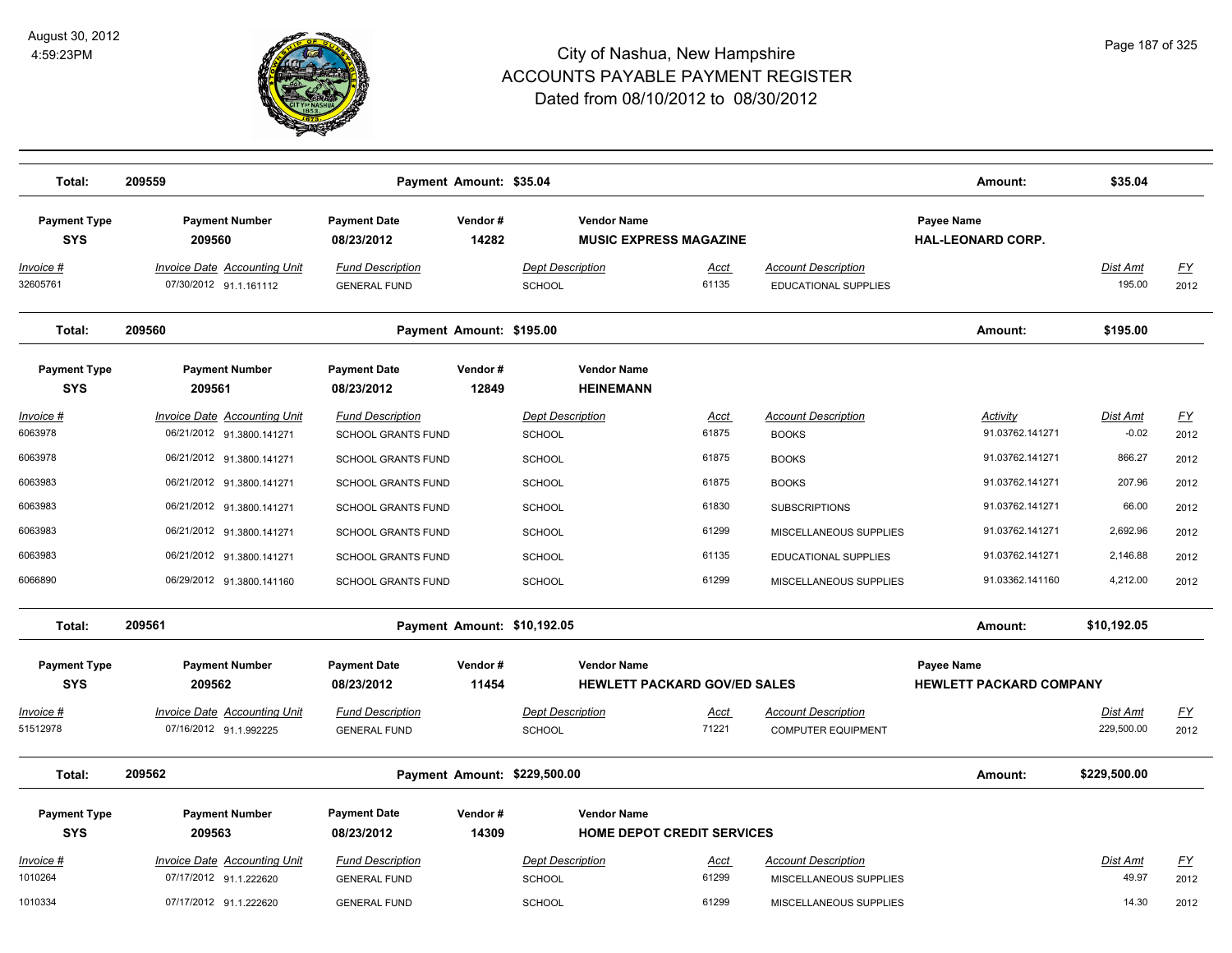

| 2562735                            | 07/26/2012 91.1.222620                                        | <b>GENERAL FUND</b>                            |                          | <b>SCHOOL</b>                                   | 61299                        | MISCELLANEOUS SUPPLIES                                                      |         | 29.70                    | 2012                      |
|------------------------------------|---------------------------------------------------------------|------------------------------------------------|--------------------------|-------------------------------------------------|------------------------------|-----------------------------------------------------------------------------|---------|--------------------------|---------------------------|
| 3025879                            | 07/25/2012 91.1.222620                                        | <b>GENERAL FUND</b>                            |                          | <b>SCHOOL</b>                                   | 61299                        | MISCELLANEOUS SUPPLIES                                                      |         | 90.18                    | 2012                      |
| 5013301                            | 08/02/2012 91.1.222620                                        | <b>GENERAL FUND</b>                            |                          | <b>SCHOOL</b>                                   | 61299                        | MISCELLANEOUS SUPPLIES                                                      |         | 98.96                    | 2012                      |
| 6053077                            | 08/01/2012 91.1.222620                                        | <b>GENERAL FUND</b>                            |                          | <b>SCHOOL</b>                                   | 61299                        | MISCELLANEOUS SUPPLIES                                                      |         | 122.85                   | 2012                      |
| 7995527                            | 07/11/2012 91.1.222620                                        | <b>GENERAL FUND</b>                            |                          | <b>SCHOOL</b>                                   | 61299                        | MISCELLANEOUS SUPPLIES                                                      |         | 410.74                   | 2012                      |
| 8563427                            | 07/30/2012 91.1.222620                                        | <b>GENERAL FUND</b>                            |                          | SCHOOL                                          | 61299                        | MISCELLANEOUS SUPPLIES                                                      |         | 2.98                     | 2012                      |
| Total:                             | 209563                                                        |                                                | Payment Amount: \$819.68 |                                                 |                              |                                                                             | Amount: | \$819.68                 |                           |
| <b>Payment Type</b><br><b>SYS</b>  | <b>Payment Number</b><br>209564                               | <b>Payment Date</b><br>08/23/2012              | Vendor#<br>12922         | <b>Vendor Name</b>                              | <b>JOHN DEERE LANDSCAPES</b> |                                                                             |         |                          |                           |
| <u>Invoice #</u><br>62239678       | <b>Invoice Date Accounting Unit</b><br>08/03/2012 91.1.222630 | <b>Fund Description</b><br><b>GENERAL FUND</b> |                          | <b>Dept Description</b><br><b>SCHOOL</b>        | <u>Acct</u><br>61599         | <b>Account Description</b><br><b>GROUNDS MAINTENANCE</b><br><b>SUPPLIES</b> |         | <b>Dist Amt</b><br>53.95 | <u>FY</u><br>2012         |
| Total:                             | 209564                                                        |                                                | Payment Amount: \$53.95  |                                                 |                              |                                                                             | Amount: | \$53.95                  |                           |
| <b>Payment Type</b><br><b>SYS</b>  | <b>Payment Number</b><br>209565                               | <b>Payment Date</b><br>08/23/2012              | Vendor#<br>14766         | <b>Vendor Name</b><br><b>MEGAN KELLEY</b>       |                              |                                                                             |         |                          |                           |
| <u> Invoice #</u><br><b>AUG-12</b> | <b>Invoice Date Accounting Unit</b><br>08/04/2012 91.1.021231 | <b>Fund Description</b>                        |                          | <b>Dept Description</b>                         | <u>Acct</u><br>61135         | <b>Account Description</b>                                                  |         | <b>Dist Amt</b><br>47.91 | $\underline{\mathsf{FY}}$ |
|                                    |                                                               | <b>GENERAL FUND</b>                            |                          | SCHOOL                                          |                              | <b>EDUCATIONAL SUPPLIES</b>                                                 |         |                          | 2012                      |
| Total:                             | 209565                                                        |                                                | Payment Amount: \$47.91  |                                                 |                              |                                                                             | Amount: | \$47.91                  |                           |
| <b>Payment Type</b><br><b>SYS</b>  | <b>Payment Number</b><br>209566                               | <b>Payment Date</b><br>08/23/2012              | Vendor#<br>14771         | <b>Vendor Name</b><br><b>KATIE LETTICH</b>      |                              |                                                                             |         |                          |                           |
| Invoice #<br>JUL/AUG12             | <b>Invoice Date Accounting Unit</b><br>08/21/2012 91.1.021232 | <b>Fund Description</b><br><b>GENERAL FUND</b> |                          | <b>Dept Description</b><br>SCHOOL               | <u>Acct</u><br>61135         | <b>Account Description</b><br>EDUCATIONAL SUPPLIES                          |         | <b>Dist Amt</b><br>58.52 | <u>FY</u><br>2012         |
| Total:                             | 209566                                                        |                                                | Payment Amount: \$58.52  |                                                 |                              |                                                                             | Amount: | \$58.52                  |                           |
| <b>Payment Type</b><br><b>SYS</b>  | <b>Payment Number</b><br>209567                               | <b>Payment Date</b><br>08/23/2012              | Vendor#<br>12070         | <b>Vendor Name</b><br><b>LORENZ CORPORATION</b> |                              |                                                                             |         |                          |                           |
| Invoice #<br>6005879               | <b>Invoice Date Accounting Unit</b><br>07/16/2012 91.1.171112 | <b>Fund Description</b><br><b>GENERAL FUND</b> |                          | <b>Dept Description</b><br>SCHOOL               | <b>Acct</b><br>61135         | <b>Account Description</b><br><b>EDUCATIONAL SUPPLIES</b>                   |         | Dist Amt<br>64.95        | <u>FY</u><br>2012         |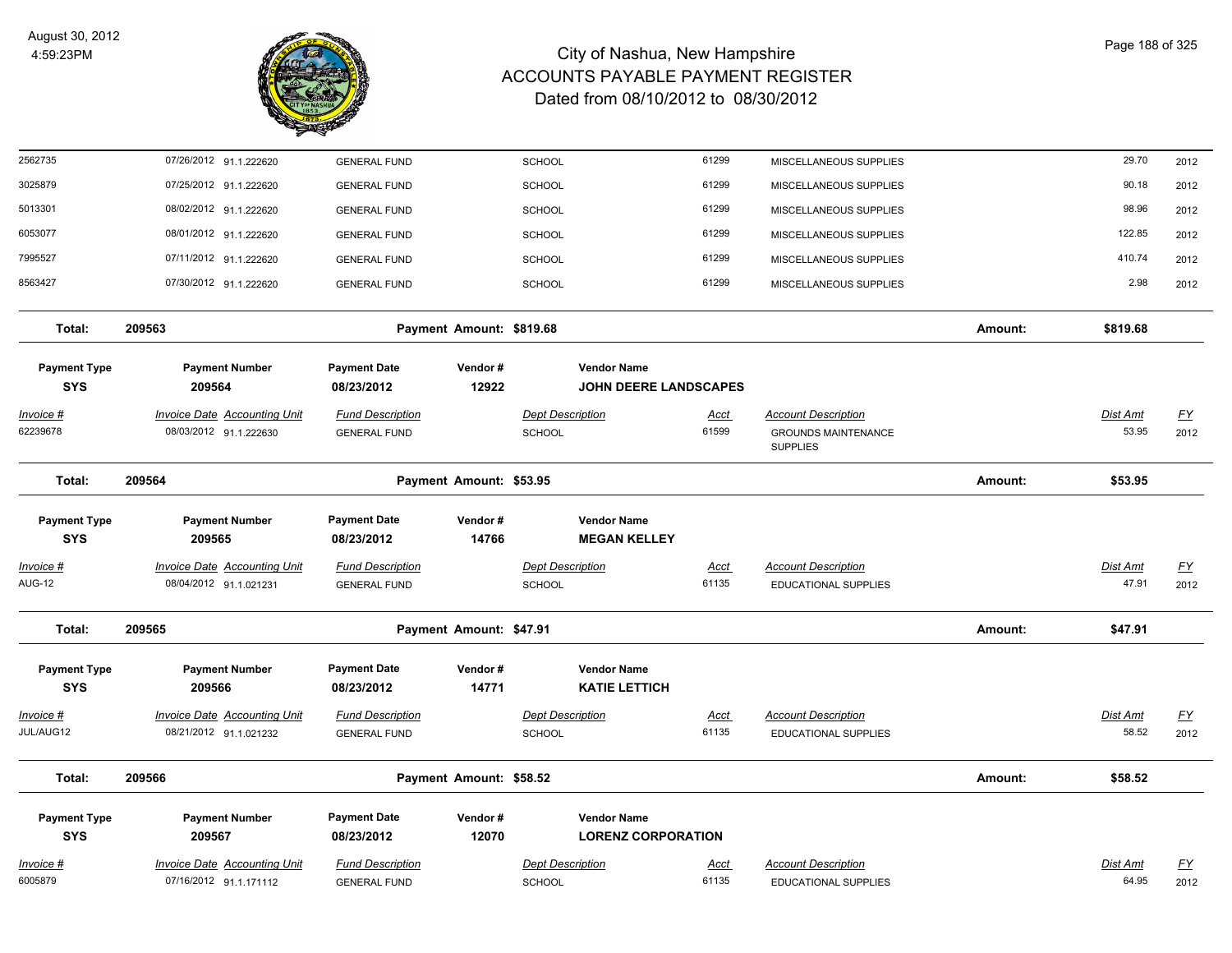

| Total:                            | 209567                                                        |                                                | Payment Amount: \$64.95  |                                   |                                                                 |                      |                                                           | Amount:         | \$64.95            |                           |
|-----------------------------------|---------------------------------------------------------------|------------------------------------------------|--------------------------|-----------------------------------|-----------------------------------------------------------------|----------------------|-----------------------------------------------------------|-----------------|--------------------|---------------------------|
| <b>Payment Type</b><br><b>SYS</b> | <b>Payment Number</b><br>209568                               | <b>Payment Date</b><br>08/23/2012              | Vendor#<br>13035         |                                   | <b>Vendor Name</b><br><b>M &amp; M ELECTRICAL SUPPLY CO INC</b> |                      |                                                           |                 |                    |                           |
| $Invoice$ #<br>26404              | <b>Invoice Date Accounting Unit</b><br>07/31/2012 91.1.222620 | <b>Fund Description</b><br><b>GENERAL FUND</b> |                          | <b>Dept Description</b><br>SCHOOL |                                                                 | <u>Acct</u><br>61407 | <b>Account Description</b><br>SUPPLIES, ELECTRICAL        |                 | Dist Amt<br>198.00 | <u>FY</u><br>2012         |
| 26407                             | 07/31/2012 91.1.222620                                        | <b>GENERAL FUND</b>                            |                          | <b>SCHOOL</b>                     |                                                                 | 61407                | SUPPLIES, ELECTRICAL                                      |                 | 8.68               | 2012                      |
| 26511                             | 08/02/2012 91.1.222620                                        | <b>GENERAL FUND</b>                            |                          | SCHOOL                            |                                                                 | 61407                | SUPPLIES, ELECTRICAL                                      |                 | 69.08              | 2012                      |
| 26550                             | 08/02/2012 91.1.222620                                        | <b>GENERAL FUND</b>                            |                          | SCHOOL                            |                                                                 | 61407                | SUPPLIES, ELECTRICAL                                      |                 | 8.79               | 2012                      |
| Total:                            | 209568                                                        |                                                | Payment Amount: \$284.55 |                                   |                                                                 |                      |                                                           | Amount:         | \$284.55           |                           |
| <b>Payment Type</b><br><b>SYS</b> | <b>Payment Number</b><br>209569                               | <b>Payment Date</b><br>08/23/2012              | Vendor#<br>11280         |                                   | <b>Vendor Name</b><br><b>MARKET BASKET ACCT 2589096</b>         |                      |                                                           |                 |                    |                           |
| Invoice #                         | Invoice Date Accounting Unit                                  | <b>Fund Description</b>                        |                          | <b>Dept Description</b>           |                                                                 | Acct                 | <b>Account Description</b>                                |                 | Dist Amt           | $\underline{FY}$          |
| 103235-103                        | 08/02/2012 91.2222.991490                                     | AFTER SCHOOL PROGRAM                           |                          | <b>SCHOOL</b>                     |                                                                 | 61299                | MISCELLANEOUS SUPPLIES                                    |                 | 28.87              | 2012                      |
| 106292-086                        | 07/30/2012 91.2222.991490                                     | AFTER SCHOOL PROGRAM                           |                          | <b>SCHOOL</b>                     |                                                                 | 61299                | MISCELLANEOUS SUPPLIES                                    |                 | 129.81             | 2012                      |
| 108883-151                        | 08/02/2012 91.2222.991490                                     | AFTER SCHOOL PROGRAM                           |                          | SCHOOL                            |                                                                 | 61299                | MISCELLANEOUS SUPPLIES                                    |                 | 10.96              | 2012                      |
| 127668-122                        | 07/30/2012 91.2204.991422                                     | SUMMER SCHOOL                                  |                          | <b>SCHOOL</b>                     |                                                                 | 53114                | ACCOUNTING/AUDITING                                       |                 | 99.66              | 2012                      |
| 133283-122                        | 08/02/2012 91.2204.991422                                     | SUMMER SCHOOL                                  |                          | SCHOOL                            |                                                                 | 53114                | <b>SERVICES</b><br>ACCOUNTING/AUDITING<br><b>SERVICES</b> |                 | 103.94             | 2012                      |
| Total:                            | 209569                                                        |                                                | Payment Amount: \$373.24 |                                   |                                                                 |                      |                                                           | Amount:         | \$373.24           |                           |
| <b>Payment Type</b><br><b>SYS</b> | <b>Payment Number</b><br>209570                               | <b>Payment Date</b><br>08/23/2012              | Vendor#<br>12819         |                                   | <b>Vendor Name</b><br><b>CAITLIN MAYNARD</b>                    |                      |                                                           |                 |                    |                           |
| <u> Invoice #</u>                 | <b>Invoice Date Accounting Unit</b>                           | <b>Fund Description</b>                        |                          | <b>Dept Description</b>           |                                                                 | <u>Acct</u>          | <b>Account Description</b>                                | Activity        | Dist Amt           | $\underline{\mathsf{FY}}$ |
| PV-070912                         | 08/15/2012 91.3800.182200                                     | SCHOOL GRANTS FUND                             |                          | SCHOOL                            |                                                                 | 55300                | <b>TRAVEL</b>                                             | 91.03542.182200 | 420.08             | 2012                      |
| Total:                            | 209570                                                        |                                                | Payment Amount: \$420.08 |                                   |                                                                 |                      |                                                           | Amount:         | \$420.08           |                           |
| <b>Payment Type</b><br><b>SYS</b> | <b>Payment Number</b><br>209571                               | <b>Payment Date</b><br>08/23/2012              | Vendor#<br>14453         |                                   | <b>Vendor Name</b><br><b>MCINTIRE BUSINESS PRODUCTS INC.</b>    |                      |                                                           |                 |                    |                           |
| Invoice #                         | <b>Invoice Date Accounting Unit</b>                           | <b>Fund Description</b>                        |                          | <b>Dept Description</b>           |                                                                 | Acct                 | <b>Account Description</b>                                |                 | <b>Dist Amt</b>    | FY                        |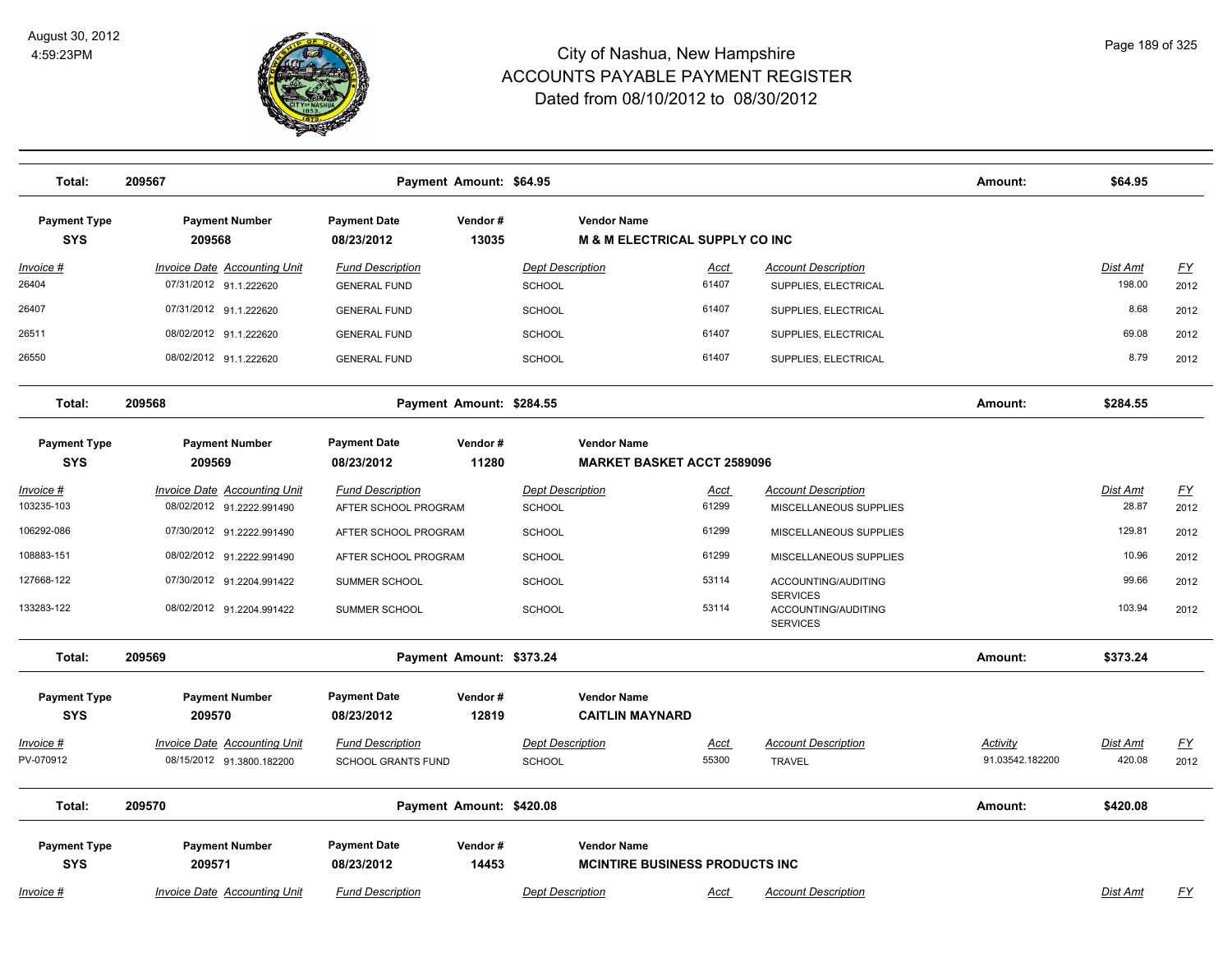

| ARIN037091                        | 07/31/2012 91.1.031160              | <b>GENERAL FUND</b>               |                            | <b>SCHOOL</b>           | 61135                                                       | EDUCATIONAL SUPPLIES                          |         | 183.92     | 2012      |
|-----------------------------------|-------------------------------------|-----------------------------------|----------------------------|-------------------------|-------------------------------------------------------------|-----------------------------------------------|---------|------------|-----------|
| ARIN037091                        | 07/31/2012 91.1.061160              | <b>GENERAL FUND</b>               |                            | <b>SCHOOL</b>           | 61135                                                       | EDUCATIONAL SUPPLIES                          |         | 275.88     | 2012      |
| ARIN037091                        | 07/31/2012 91.1.071160              | <b>GENERAL FUND</b>               |                            | <b>SCHOOL</b>           | 61135                                                       | EDUCATIONAL SUPPLIES                          |         | 183.92     | 2012      |
| ARIN037091                        | 07/31/2012 91.1.091160              | <b>GENERAL FUND</b>               |                            | <b>SCHOOL</b>           | 61135                                                       | EDUCATIONAL SUPPLIES                          |         | 137.94     | 2012      |
| ARIN037091                        | 07/31/2012 91.1.111160              | <b>GENERAL FUND</b>               |                            | <b>SCHOOL</b>           | 61135                                                       | EDUCATIONAL SUPPLIES                          |         | 275.88     | 2012      |
| ARIN037091                        | 07/31/2012 91.1.121160              | <b>GENERAL FUND</b>               |                            | <b>SCHOOL</b>           | 61135                                                       | EDUCATIONAL SUPPLIES                          |         | 321.86     | 2012      |
| ARIN037091                        | 07/31/2012 91.1.131160              | <b>GENERAL FUND</b>               |                            | <b>SCHOOL</b>           | 61135                                                       | EDUCATIONAL SUPPLIES                          |         | 551.76     | 2012      |
| ARIN037091                        | 07/31/2012 91.1.201160              | <b>GENERAL FUND</b>               |                            | <b>SCHOOL</b>           | 61135                                                       | EDUCATIONAL SUPPLIES                          |         | 689.70     | 2012      |
| ARIN037091                        | 07/31/2012 91.1.141160              | <b>GENERAL FUND</b>               |                            | <b>SCHOOL</b>           | 61135                                                       | EDUCATIONAL SUPPLIES                          |         | 689.70     | 2012      |
| ARIN037091                        | 07/31/2012 91.1.151160              | <b>GENERAL FUND</b>               |                            | <b>SCHOOL</b>           | 61135                                                       | EDUCATIONAL SUPPLIES                          |         | 367.84     | 2012      |
| ARIN037091                        | 07/31/2012 91.1.161160              | <b>GENERAL FUND</b>               |                            | <b>SCHOOL</b>           | 61135                                                       | EDUCATIONAL SUPPLIES                          |         | 597.74     | 2012      |
| ARIN037091                        | 07/31/2012 91.1.171160              | <b>GENERAL FUND</b>               |                            | <b>SCHOOL</b>           | 61135                                                       | EDUCATIONAL SUPPLIES                          |         | 551.76     | 2012      |
| ARIN037091                        | 07/31/2012 91.1.181160              | <b>GENERAL FUND</b>               |                            | <b>SCHOOL</b>           | 61135                                                       | EDUCATIONAL SUPPLIES                          |         | 689.70     | 2012      |
| ARIN037091                        | 07/31/2012 91.1.191160              | <b>GENERAL FUND</b>               |                            | <b>SCHOOL</b>           | 61135                                                       | EDUCATIONAL SUPPLIES                          |         | 459.80     | 2012      |
| Total:                            | 209571                              |                                   | Payment Amount: \$5,977.40 |                         |                                                             |                                               | Amount: | \$5,977.40 |           |
| <b>Payment Type</b><br><b>SYS</b> | <b>Payment Number</b><br>209572     | <b>Payment Date</b><br>08/23/2012 | Vendor#<br>13081           |                         | <b>Vendor Name</b><br><b>MCMASTER CARR SUPPLY CO</b>        |                                               |         |            |           |
| Invoice #                         | <b>Invoice Date Accounting Unit</b> | <b>Fund Description</b>           |                            | <b>Dept Description</b> | <u>Acct</u>                                                 | <b>Account Description</b>                    |         | Dist Amt   | <u>FY</u> |
| 33343360                          | 08/02/2012 91.1.222630              | <b>GENERAL FUND</b>               |                            | <b>SCHOOL</b>           | 61599                                                       | <b>GROUNDS MAINTENANCE</b><br><b>SUPPLIES</b> |         | 24.97      | 2012      |
| Total:                            | 209572                              |                                   | Payment Amount: \$24.97    |                         |                                                             |                                               | Amount: | \$24.97    |           |
| <b>Payment Type</b><br><b>SYS</b> | <b>Payment Number</b><br>209573     | <b>Payment Date</b><br>08/23/2012 | Vendor#<br>13119           |                         | <b>Vendor Name</b><br><b>MULTI STATE BILLING SERVICES L</b> |                                               |         |            |           |
| Invoice #                         | Invoice Date Accounting Unit        | <b>Fund Description</b>           |                            | <b>Dept Description</b> | Acct                                                        | <b>Account Description</b>                    |         | Dist Amt   | <u>FY</u> |
| NH127537                          | 07/17/2012 91.1.022332              | <b>GENERAL FUND</b>               |                            | <b>SCHOOL</b>           | 53628                                                       | CONTRACT SERVICES                             |         | 2,120.79   | 2012      |
| NH127541                          | 07/24/2012 91.1.022332              | <b>GENERAL FUND</b>               |                            | <b>SCHOOL</b>           | 53628                                                       | CONTRACT SERVICES                             |         | 775.20     | 2012      |
| NH127588                          | 07/31/2012 91.1.022332              | <b>GENERAL FUND</b>               |                            | <b>SCHOOL</b>           | 53628                                                       | CONTRACT SERVICES                             |         | 2,893.13   | 2012      |
| NH127666                          | 08/07/2012 91.1.022332              | <b>GENERAL FUND</b>               |                            | <b>SCHOOL</b>           | 53628                                                       | CONTRACT SERVICES                             |         | 825.06     | 2012      |
| NH127746                          | 08/14/2012 91.1.022332              | <b>GENERAL FUND</b>               |                            | SCHOOL                  | 53628                                                       | CONTRACT SERVICES                             |         | 4,479.93   | 2012      |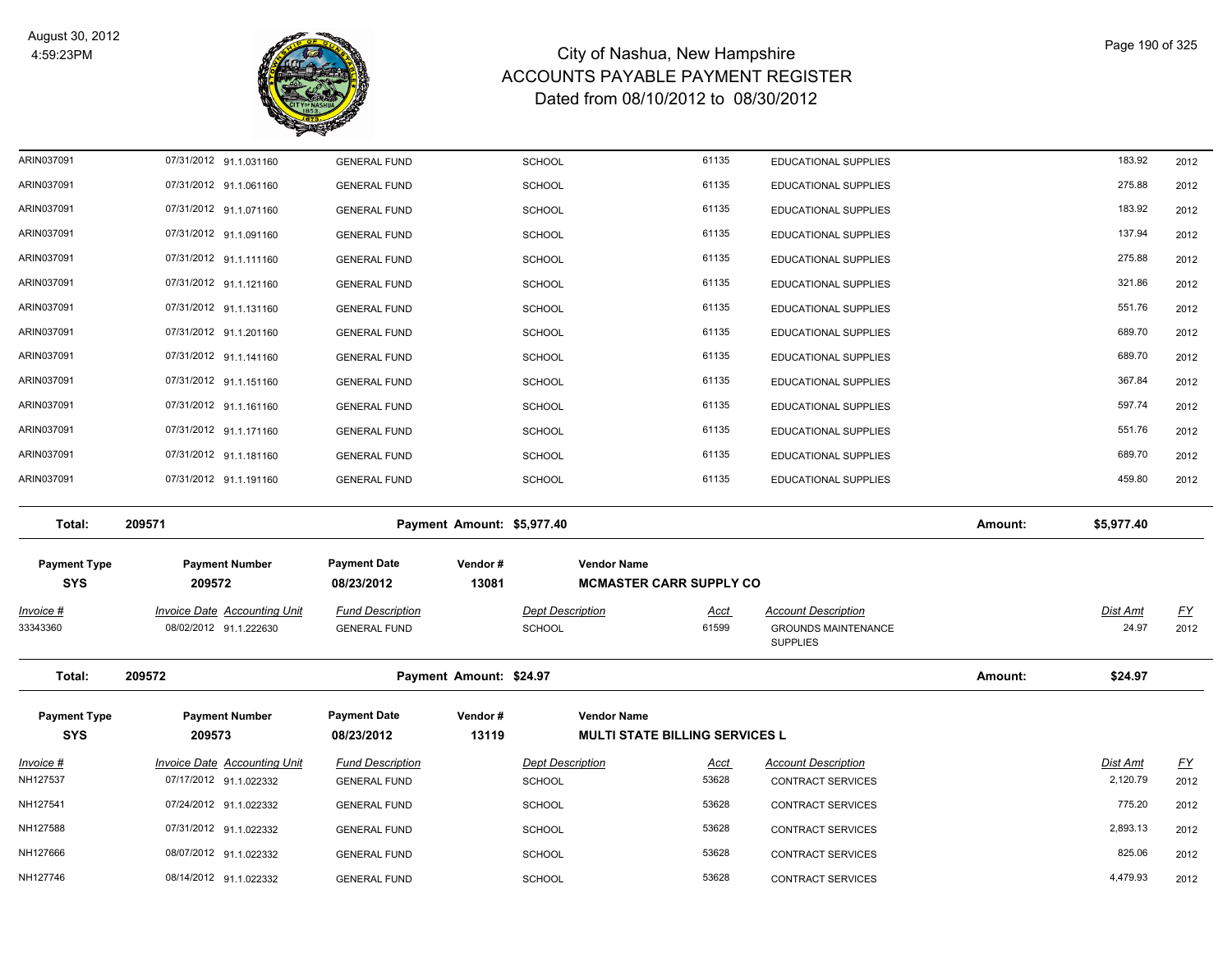

| Total:                            | 209573                                                        |                                                | Payment Amount: \$11,094.11 |                                          |                                        |                                                                  | Amount:                               | \$11,094.11                |                   |
|-----------------------------------|---------------------------------------------------------------|------------------------------------------------|-----------------------------|------------------------------------------|----------------------------------------|------------------------------------------------------------------|---------------------------------------|----------------------------|-------------------|
| <b>Payment Type</b><br><b>SYS</b> | <b>Payment Number</b><br>209574                               | <b>Payment Date</b><br>08/23/2012              | Vendor#<br>13133            | <b>Vendor Name</b><br><b>NASCO</b>       |                                        |                                                                  |                                       |                            |                   |
| Invoice #<br>471                  | <b>Invoice Date Accounting Unit</b><br>08/01/2012 91.1.051345 | <b>Fund Description</b><br><b>GENERAL FUND</b> |                             | <b>Dept Description</b><br><b>SCHOOL</b> | Acct<br>61135                          | <b>Account Description</b><br><b>EDUCATIONAL SUPPLIES</b>        |                                       | <b>Dist Amt</b><br>$-6.90$ | <u>FY</u><br>2012 |
| 471                               | 08/01/2012 91.1.051345                                        | <b>GENERAL FUND</b>                            |                             | SCHOOL                                   | 61135                                  | <b>EDUCATIONAL SUPPLIES</b>                                      |                                       | 69.00                      | 2012              |
| 983975-1                          | 07/31/2012 91.1.041102                                        | <b>GENERAL FUND</b>                            |                             | <b>SCHOOL</b>                            | 61135                                  | <b>EDUCATIONAL SUPPLIES</b>                                      |                                       | $-7.71$                    | 2012              |
| Total:                            | 209574                                                        |                                                | Payment Amount: \$54.39     |                                          |                                        |                                                                  | Amount:                               | \$54.39                    |                   |
| <b>Payment Type</b>               | <b>Payment Number</b>                                         | <b>Payment Date</b>                            | Vendor#                     | <b>Vendor Name</b>                       |                                        |                                                                  |                                       |                            |                   |
| <b>SYS</b>                        | 209575                                                        | 08/23/2012                                     | 13144                       |                                          | <b>NASHUA OUTDOOR POWER EQUIPMENT</b>  |                                                                  |                                       |                            |                   |
| <u> Invoice #</u>                 | <b>Invoice Date Accounting Unit</b>                           | <b>Fund Description</b>                        |                             | <b>Dept Description</b>                  | <u>Acct</u>                            | <b>Account Description</b>                                       |                                       | Dist Amt                   | $\underline{FY}$  |
| 377608                            | 07/30/2012 91.1.222630                                        | <b>GENERAL FUND</b>                            |                             | <b>SCHOOL</b>                            | 61599                                  | <b>GROUNDS MAINTENANCE</b>                                       |                                       | 7.56                       | 2012              |
| 377631                            | 07/30/2012 91.1.222630                                        | <b>GENERAL FUND</b>                            |                             | <b>SCHOOL</b>                            | 61599                                  | <b>SUPPLIES</b><br><b>GROUNDS MAINTENANCE</b><br><b>SUPPLIES</b> |                                       | 5.70                       | 2012              |
| 377670                            | 07/31/2012 91.1.222630                                        | <b>GENERAL FUND</b>                            |                             | <b>SCHOOL</b>                            | 61599                                  | <b>GROUNDS MAINTENANCE</b><br><b>SUPPLIES</b>                    |                                       | 1.81                       | 2012              |
| 377858                            | 08/02/2012 91.1.222630                                        | <b>GENERAL FUND</b>                            |                             | <b>SCHOOL</b>                            | 61599                                  | <b>GROUNDS MAINTENANCE</b><br><b>SUPPLIES</b>                    |                                       | 62.40                      | 2012              |
| Total:                            | 209575                                                        |                                                | Payment Amount: \$77.47     |                                          |                                        |                                                                  | Amount:                               | \$77.47                    |                   |
| <b>Payment Type</b>               | <b>Payment Number</b>                                         | <b>Payment Date</b>                            | Vendor#                     | <b>Vendor Name</b>                       |                                        |                                                                  |                                       |                            |                   |
| <b>SYS</b>                        | 209576                                                        | 08/23/2012                                     | 13151                       |                                          | <b>NASHUA WALLPAPER &amp; PAINT CO</b> |                                                                  |                                       |                            |                   |
| Invoice #                         | <b>Invoice Date Accounting Unit</b>                           | <b>Fund Description</b>                        |                             | <b>Dept Description</b>                  | <u>Acct</u>                            | <b>Account Description</b>                                       |                                       | Dist Amt                   | $\underline{FY}$  |
| 224976                            | 07/30/2012 91.1.222620                                        | <b>GENERAL FUND</b>                            |                             | <b>SCHOOL</b>                            | 61299                                  | MISCELLANEOUS SUPPLIES                                           |                                       | 7.99                       | 2012              |
| Total:                            | 209576                                                        |                                                | Payment Amount: \$7.99      |                                          |                                        |                                                                  | Amount:                               | \$7.99                     |                   |
| <b>Payment Type</b>               | <b>Payment Number</b>                                         | <b>Payment Date</b>                            | Vendor#                     | <b>Vendor Name</b>                       |                                        |                                                                  | <b>Payee Name</b>                     |                            |                   |
| <b>SYS</b>                        | 209577                                                        | 08/23/2012                                     | 12377                       |                                          | <b>NSTA LEARNING CENTER</b>            |                                                                  | <b>NATIONAL SCIENCE TEACHERS ASSO</b> |                            |                   |
| Invoice #                         | <b>Invoice Date Accounting Unit</b>                           | <b>Fund Description</b>                        |                             | <b>Dept Description</b>                  | Acct                                   | <b>Account Description</b>                                       |                                       | Dist Amt                   | $\underline{FY}$  |
| 26482399                          | 07/25/2012 91.1.992212                                        | <b>GENERAL FUND</b>                            |                             | <b>SCHOOL</b>                            | 61875                                  | <b>BOOKS</b>                                                     |                                       | 154.27                     | 2012              |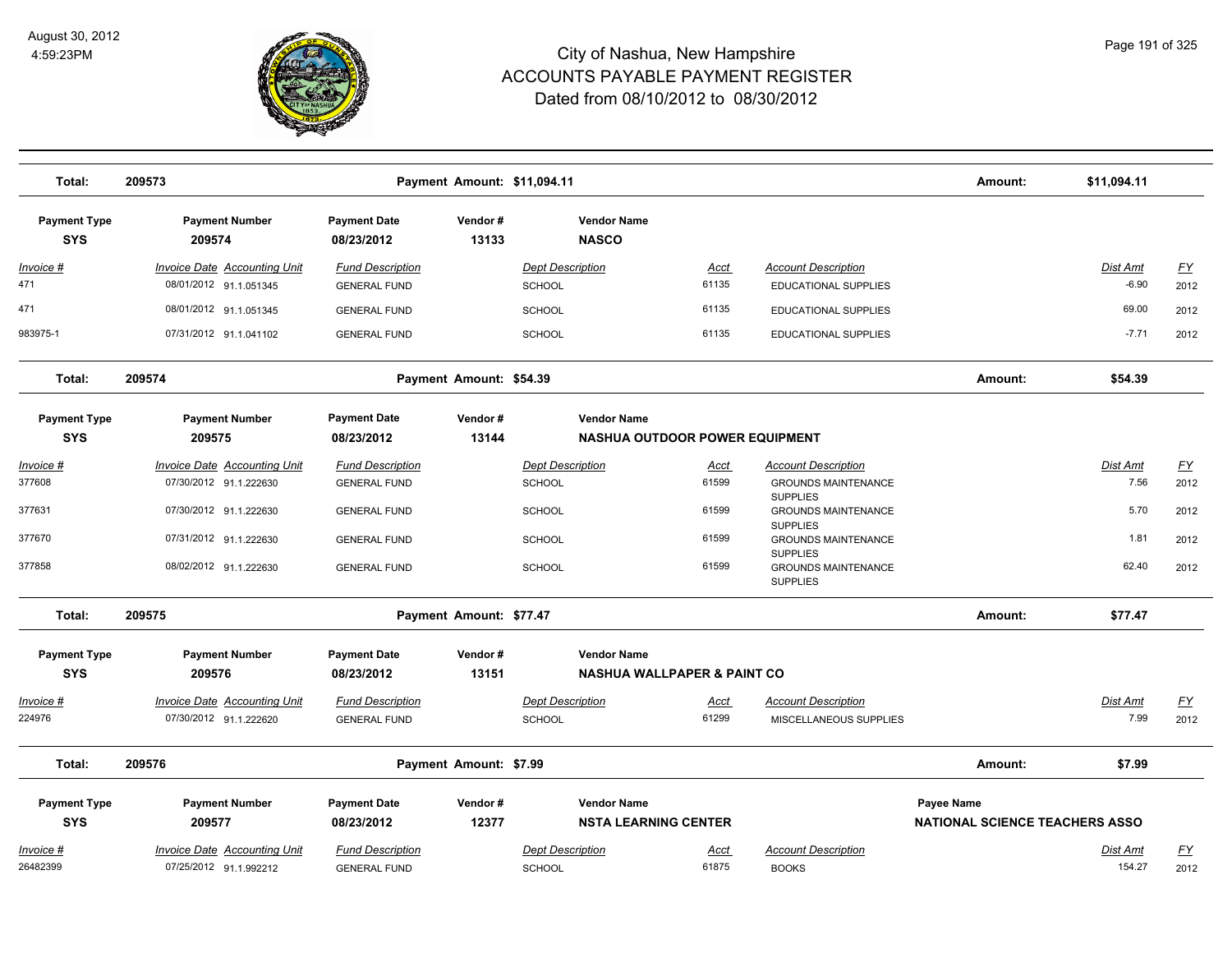

| Total:                                | 209577                                                                                  |                                                                       | Payment Amount: \$154.27 |                                                           |                                       |                                                                                | Amount:                                  | \$154.27                           |                           |
|---------------------------------------|-----------------------------------------------------------------------------------------|-----------------------------------------------------------------------|--------------------------|-----------------------------------------------------------|---------------------------------------|--------------------------------------------------------------------------------|------------------------------------------|------------------------------------|---------------------------|
| <b>Payment Type</b><br><b>SYS</b>     | <b>Payment Number</b><br>209578                                                         | <b>Payment Date</b><br>08/23/2012                                     | Vendor#<br>14513         | <b>Vendor Name</b>                                        | <b>NATIONWIDE SALES &amp; SERVICE</b> |                                                                                |                                          |                                    |                           |
| $Invoice$ #<br>178154                 | <b>Invoice Date Accounting Unit</b><br>08/03/2012 91.1.222620                           | <b>Fund Description</b><br><b>GENERAL FUND</b>                        |                          | <b>Dept Description</b><br><b>SCHOOL</b>                  | <b>Acct</b><br>61428                  | <b>Account Description</b><br><b>JANITORIAL SUPPLIES</b>                       |                                          | Dist Amt<br>80.28                  | <u>FY</u><br>2012         |
| Total:                                | 209578                                                                                  |                                                                       | Payment Amount: \$80.28  |                                                           |                                       |                                                                                | Amount:                                  | \$80.28                            |                           |
| <b>Payment Type</b><br><b>SYS</b>     | <b>Payment Number</b><br>209579                                                         | <b>Payment Date</b><br>08/23/2012                                     | Vendor#<br>13192         | <b>Vendor Name</b>                                        | <b>NORTHEAST FOUNDATION FOR CHILD</b> |                                                                                |                                          |                                    |                           |
| Invoice #<br>3-00050718<br>3-00050718 | <b>Invoice Date Accounting Unit</b><br>08/02/2012 91.1.021210<br>08/02/2012 91.1.021210 | <b>Fund Description</b><br><b>GENERAL FUND</b><br><b>GENERAL FUND</b> |                          | <b>Dept Description</b><br><b>SCHOOL</b><br><b>SCHOOL</b> | <b>Acct</b><br>61299<br>61299         | <b>Account Description</b><br>MISCELLANEOUS SUPPLIES<br>MISCELLANEOUS SUPPLIES |                                          | <b>Dist Amt</b><br>12.24<br>244.80 | <u>FY</u><br>2012<br>2012 |
| Total:                                | 209579                                                                                  |                                                                       | Payment Amount: \$257.04 |                                                           |                                       |                                                                                | Amount:                                  | \$257.04                           |                           |
| <b>Payment Type</b><br><b>SYS</b>     | <b>Payment Number</b><br>209580                                                         | <b>Payment Date</b><br>08/23/2012                                     | Vendor#<br>14730         | <b>Vendor Name</b>                                        | <b>NORTHEAST RECORD RETENTION</b>     |                                                                                |                                          |                                    |                           |
| Invoice #<br>90870                    | Invoice Date Accounting Unit<br>07/30/2012 91.1.031160                                  | <b>Fund Description</b><br><b>GENERAL FUND</b>                        |                          | <b>Dept Description</b><br><b>SCHOOL</b>                  | Acct<br>53628                         | <b>Account Description</b><br><b>CONTRACT SERVICES</b>                         |                                          | <b>Dist Amt</b><br>281.50          | <u>FY</u><br>2012         |
| Total:                                | 209580                                                                                  |                                                                       | Payment Amount: \$281.50 |                                                           |                                       |                                                                                | Amount:                                  | \$281.50                           |                           |
| <b>Payment Type</b><br><b>SYS</b>     | <b>Payment Number</b><br>209581                                                         | <b>Payment Date</b><br>08/23/2012                                     | Vendor#<br>13226         | <b>Vendor Name</b>                                        | <b>ORIENTAL TRADING CO INC.</b>       |                                                                                | Payee Name<br><b>ORIENTAL TRADING CO</b> |                                    |                           |
| Invoice #<br>652026245-01             | Invoice Date Accounting Unit<br>07/12/2012 91.1.171215                                  | <b>Fund Description</b><br><b>GENERAL FUND</b>                        |                          | <b>Dept Description</b><br><b>SCHOOL</b>                  | <u>Acct</u><br>61135                  | <b>Account Description</b><br><b>EDUCATIONAL SUPPLIES</b>                      |                                          | Dist Amt<br>6.99                   | <u>FY</u><br>2012         |
| 652026245-01                          | 07/12/2012 91.1.171215                                                                  | <b>GENERAL FUND</b>                                                   |                          | <b>SCHOOL</b>                                             | 61135                                 | <b>EDUCATIONAL SUPPLIES</b>                                                    |                                          | 19.49                              | 2012                      |
| Total:                                | 209581                                                                                  |                                                                       | Payment Amount: \$26.48  |                                                           |                                       |                                                                                | Amount:                                  | \$26.48                            |                           |
| <b>Payment Type</b><br><b>SYS</b>     | <b>Payment Number</b><br>209582                                                         | <b>Payment Date</b><br>08/23/2012                                     | Vendor#<br>13276         | <b>Vendor Name</b>                                        | PEABODY SUPPLY CO                     |                                                                                |                                          |                                    |                           |
| Invoice #                             | Invoice Date Accounting Unit                                                            | <b>Fund Description</b>                                               |                          | <b>Dept Description</b>                                   | Acct                                  | <b>Account Description</b>                                                     |                                          | Dist Amt                           | FΥ                        |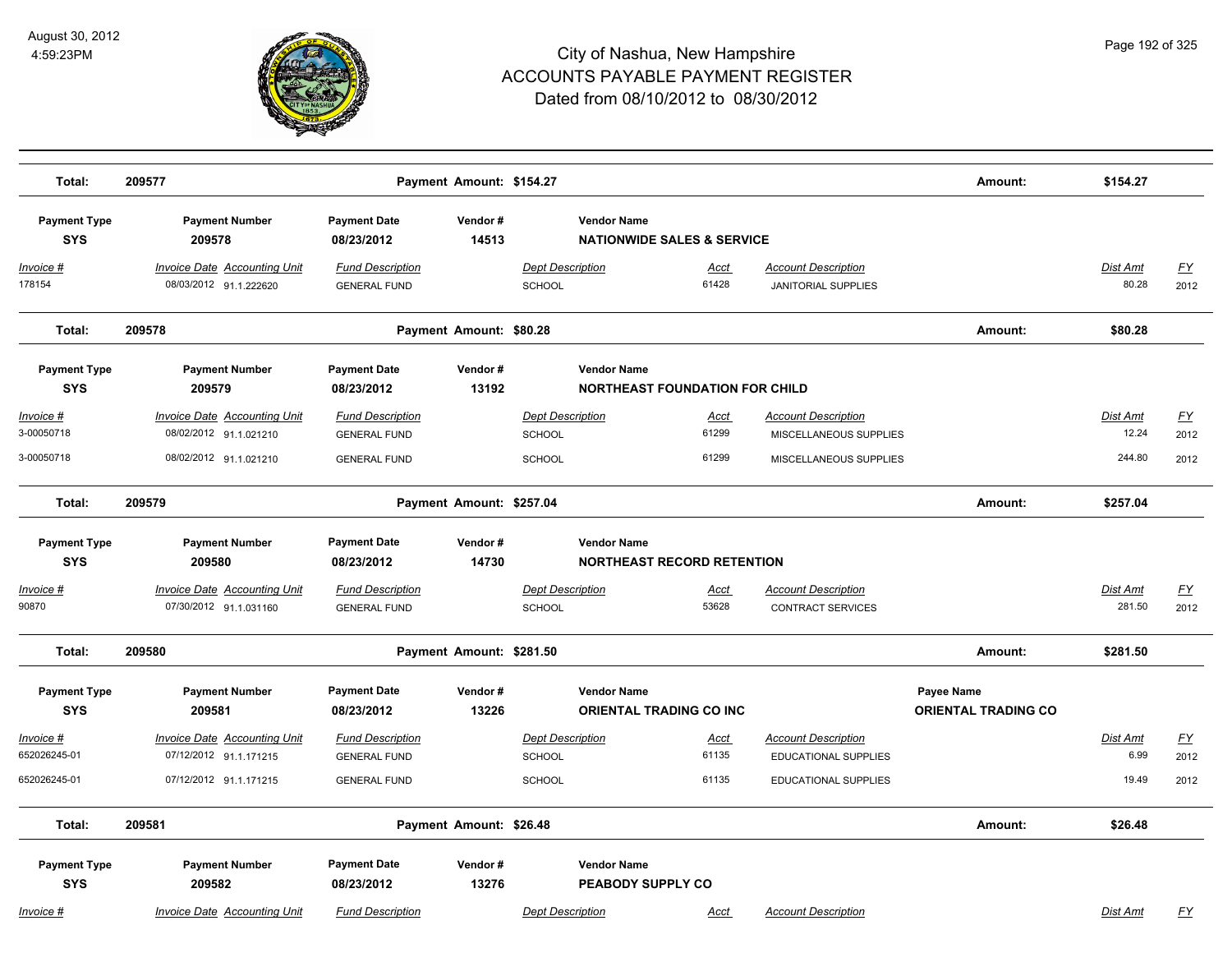

| 994680-R                          | 07/25/2012 91.1.222620                                        | <b>GENERAL FUND</b>                            |                            | SCHOOL                                   |                                                     | 61414                | SUPPLIES, PLUMBING                                        |                                            | 85.04                   | 2012              |
|-----------------------------------|---------------------------------------------------------------|------------------------------------------------|----------------------------|------------------------------------------|-----------------------------------------------------|----------------------|-----------------------------------------------------------|--------------------------------------------|-------------------------|-------------------|
| Total:                            | 209582                                                        |                                                | Payment Amount: \$85.04    |                                          |                                                     |                      |                                                           | Amount:                                    | \$85.04                 |                   |
| <b>Payment Type</b><br><b>SYS</b> | <b>Payment Number</b><br>209583                               | <b>Payment Date</b><br>08/23/2012              | Vendor#<br>13280           |                                          | <b>Vendor Name</b><br><b>PEARSON LEARNING GROUP</b> |                      |                                                           | Payee Name<br><b>PEARSON EDUCATION INC</b> |                         |                   |
| <u> Invoice #</u><br>4021620999   | <b>Invoice Date Accounting Unit</b><br>07/28/2012 91.1.041160 | <b>Fund Description</b><br><b>GENERAL FUND</b> |                            | <b>Dept Description</b><br>SCHOOL        |                                                     | <u>Acct</u><br>61875 | <b>Account Description</b><br><b>BOOKS</b>                |                                            | <b>Dist Amt</b><br>3.75 | <u>FY</u><br>2012 |
| 4021620999                        | 07/28/2012 91.1.041160                                        | <b>GENERAL FUND</b>                            |                            | SCHOOL                                   |                                                     | 61875                | <b>BOOKS</b>                                              |                                            | 145.53                  | 2012              |
| Total:                            | 209583                                                        |                                                | Payment Amount: \$149.28   |                                          |                                                     |                      |                                                           | Amount:                                    | \$149.28                |                   |
| <b>Payment Type</b><br><b>SYS</b> | <b>Payment Number</b><br>209584                               | <b>Payment Date</b><br>08/23/2012              | Vendor#<br>13322           |                                          | <b>Vendor Name</b><br>PITNEY BOWES GLOBAL FIN SRVS  |                      |                                                           | Payee Name<br><b>PITNEY BOWES</b>          |                         |                   |
| <u> Invoice #</u><br>5501990714   | <b>Invoice Date Accounting Unit</b><br>08/08/2012 91.1.012320 | <b>Fund Description</b><br><b>GENERAL FUND</b> |                            | <b>Dept Description</b><br><b>SCHOOL</b> |                                                     | <u>Acct</u><br>61100 | <b>Account Description</b><br>OFFICE SUPPLIES             |                                            | Dist Amt<br>194.47      | EY<br>2012        |
| Total:                            | 209584                                                        |                                                | Payment Amount: \$194.47   |                                          |                                                     |                      |                                                           | Amount:                                    | \$194.47                |                   |
| <b>Payment Type</b><br><b>SYS</b> | <b>Payment Number</b><br>209585                               | <b>Payment Date</b><br>08/23/2012              | Vendor#<br>13325           |                                          | <b>Vendor Name</b><br>PLANK ROAD PUBLISHING INC     |                      |                                                           |                                            |                         |                   |
| Invoice #<br>13-004007            | <b>Invoice Date Accounting Unit</b><br>07/27/2012 91.1.151112 | <b>Fund Description</b><br><b>GENERAL FUND</b> |                            | <b>Dept Description</b><br><b>SCHOOL</b> |                                                     | <u>Acct</u><br>61135 | <b>Account Description</b><br><b>EDUCATIONAL SUPPLIES</b> |                                            | <b>Dist Amt</b><br>2.50 | EY<br>2012        |
| 13-004007                         | 07/27/2012 91.1.151112                                        | <b>GENERAL FUND</b>                            |                            | <b>SCHOOL</b>                            |                                                     | 61135                | <b>EDUCATIONAL SUPPLIES</b>                               |                                            | 449.67                  | 2012              |
| Total:                            | 209585                                                        |                                                | Payment Amount: \$452.17   |                                          |                                                     |                      |                                                           | Amount:                                    | \$452.17                |                   |
| <b>Payment Type</b><br><b>SYS</b> | <b>Payment Number</b><br>209586                               | <b>Payment Date</b><br>08/23/2012              | Vendor#<br>13347           |                                          | <b>Vendor Name</b><br><b>PREMIER AGENDAS</b>        |                      |                                                           |                                            |                         |                   |
| Invoice #<br>204500262598         | Invoice Date Accounting Unit<br>07/28/2012 91.1.051160        | <b>Fund Description</b><br><b>GENERAL FUND</b> |                            | <b>Dept Description</b><br><b>SCHOOL</b> |                                                     | <u>Acct</u><br>55600 | <b>Account Description</b><br><b>PRINTING</b>             |                                            | Dist Amt<br>4,134.00    | <u>FY</u><br>2012 |
| 204500267901                      | 08/02/2012 91.1.071160                                        | <b>GENERAL FUND</b>                            |                            | <b>SCHOOL</b>                            |                                                     | 55600                | <b>PRINTING</b>                                           |                                            | 1,819.00                | 2012              |
| Total:                            | 209586                                                        |                                                | Payment Amount: \$5,953.00 |                                          |                                                     |                      |                                                           | Amount:                                    | \$5,953.00              |                   |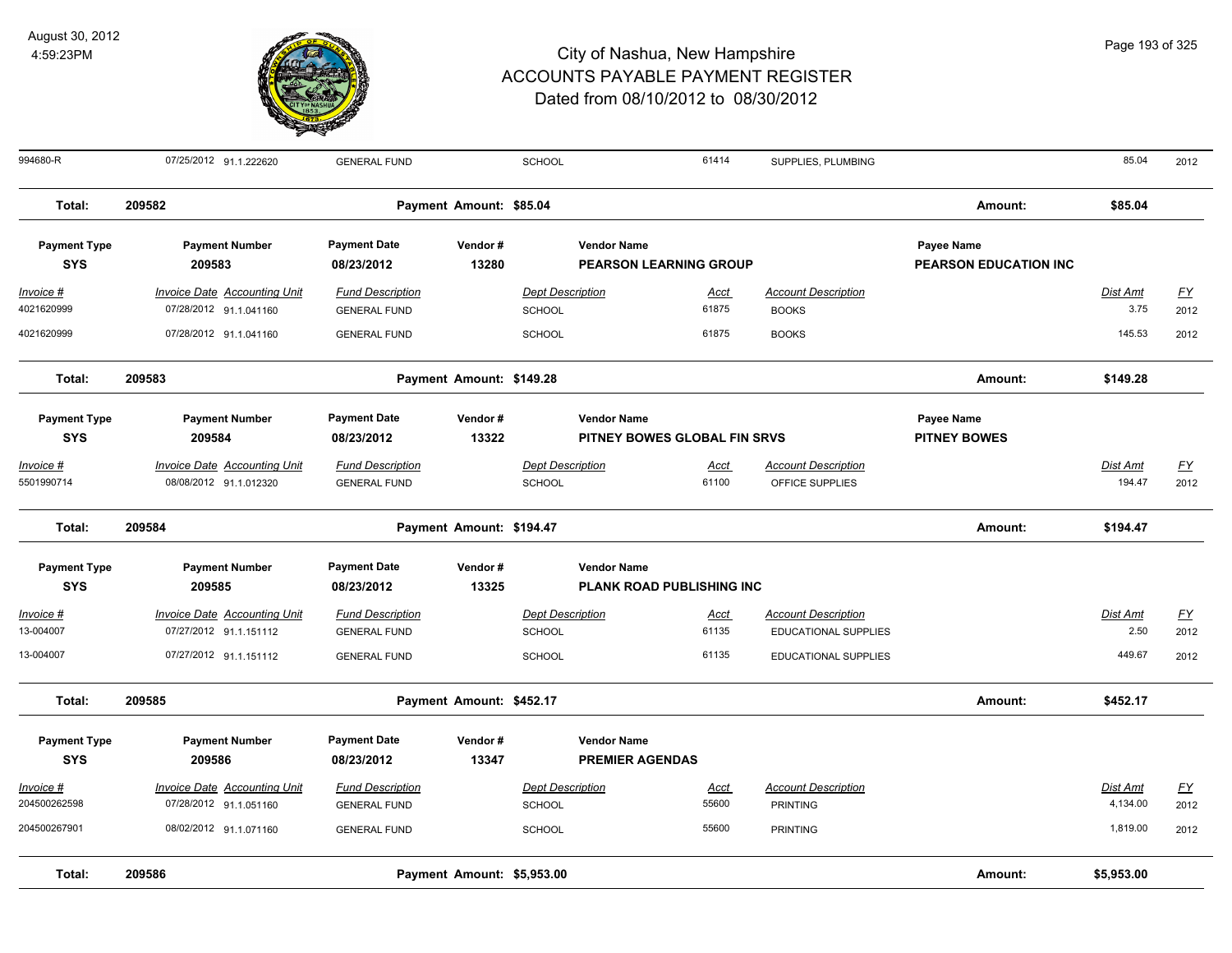

| <b>Payment Type</b><br><b>SYS</b> | <b>Payment Number</b><br>209587     | <b>Payment Date</b><br>08/23/2012 | Vendor#<br>13410         | <b>Vendor Name</b>          | <b>REALLY GOOD STUFF INC</b>     |                                            |         |                 |           |
|-----------------------------------|-------------------------------------|-----------------------------------|--------------------------|-----------------------------|----------------------------------|--------------------------------------------|---------|-----------------|-----------|
| Invoice #                         | Invoice Date Accounting Unit        | <b>Fund Description</b>           |                          | <b>Dept Description</b>     | <u>Acct</u>                      | <b>Account Description</b>                 |         | Dist Amt        | <u>FY</u> |
| 3925129                           | 07/13/2012 91.1.161121              | <b>GENERAL FUND</b>               |                          | <b>SCHOOL</b>               | 61135                            | <b>EDUCATIONAL SUPPLIES</b>                |         | 64.59           | 2012      |
| 3925132                           | 07/13/2012 91.1.111122              | <b>GENERAL FUND</b>               |                          | <b>SCHOOL</b>               | 61135                            | <b>EDUCATIONAL SUPPLIES</b>                |         | 240.49          | 2012      |
| 3925132                           | 07/13/2012 BS1000                   | <b>GENERAL FUND</b>               |                          | <b>GENERAL FUND</b>         | 29185                            | <b>LAWSON INVENTORY</b><br><b>SUSPENSE</b> |         | 41.83           | 2012      |
| 3925148                           | 07/13/2012 91.1.171119              | <b>GENERAL FUND</b>               |                          | SCHOOL                      | 61135                            | <b>EDUCATIONAL SUPPLIES</b>                |         | 40.93           | 2012      |
| Total:                            | 209587                              |                                   | Payment Amount: \$387.84 |                             |                                  |                                            | Amount: | \$387.84        |           |
| <b>Payment Type</b>               | <b>Payment Number</b>               | <b>Payment Date</b>               | Vendor#                  | <b>Vendor Name</b>          |                                  |                                            |         |                 |           |
| <b>SYS</b>                        | 209588                              | 08/23/2012                        | 13414                    |                             | <b>RED HOT SPORTS PROMOTIONS</b> |                                            |         |                 |           |
| <u>Invoice #</u>                  | <b>Invoice Date Accounting Unit</b> | <b>Fund Description</b>           |                          | <b>Dept Description</b>     | <b>Acct</b>                      | <b>Account Description</b>                 |         | <b>Dist Amt</b> | EY        |
| 2469                              | 07/17/2012 91.1.171108              | <b>GENERAL FUND</b>               |                          | SCHOOL                      | 61135                            | <b>EDUCATIONAL SUPPLIES</b>                |         | 45.00           | 2012      |
| Total:                            | 209588                              |                                   | Payment Amount: \$45.00  |                             |                                  |                                            | Amount: | \$45.00         |           |
| <b>Payment Type</b>               | <b>Payment Number</b>               | <b>Payment Date</b>               | Vendor#                  | <b>Vendor Name</b>          |                                  |                                            |         |                 |           |
| <b>SYS</b>                        | 209589                              | 08/23/2012                        | 13418                    | <b>REDLON &amp; JOHNSON</b> |                                  |                                            |         |                 |           |
| Invoice #                         | <b>Invoice Date Accounting Unit</b> | <b>Fund Description</b>           |                          | <b>Dept Description</b>     | <u>Acct</u>                      | <b>Account Description</b>                 |         | Dist Amt        | <u>FY</u> |
| 942491                            | 08/01/2012 91.1.222620              | <b>GENERAL FUND</b>               |                          | SCHOOL                      | 61414                            | SUPPLIES, PLUMBING                         |         | 114.44          | 2012      |
| 943363                            | 08/02/2012 91.1.222620              | <b>GENERAL FUND</b>               |                          | SCHOOL                      | 61414                            | SUPPLIES, PLUMBING                         |         | 32.81           | 2012      |
| Total:                            | 209589                              |                                   | Payment Amount: \$147.25 |                             |                                  |                                            | Amount: | \$147.25        |           |
| <b>Payment Type</b>               | <b>Payment Number</b>               | <b>Payment Date</b>               | Vendor#                  | <b>Vendor Name</b>          |                                  |                                            |         |                 |           |
| <b>SYS</b>                        | 209590                              | 08/23/2012                        | 13462                    | <b>ROCHESTER 100 INC</b>    |                                  |                                            |         |                 |           |
| Invoice #                         | <b>Invoice Date Accounting Unit</b> | <b>Fund Description</b>           |                          | <b>Dept Description</b>     | <u>Acct</u>                      | <b>Account Description</b>                 |         | <b>Dist Amt</b> | <u>FY</u> |
| K58661                            | 08/02/2012 91.1.141160              | <b>GENERAL FUND</b>               |                          | <b>SCHOOL</b>               | 61135                            | EDUCATIONAL SUPPLIES                       |         | 420.00          | 2012      |
| Total:                            | 209590                              |                                   | Payment Amount: \$420.00 |                             |                                  |                                            | Amount: | \$420.00        |           |
| <b>Payment Type</b>               | <b>Payment Number</b>               | <b>Payment Date</b>               | Vendor#                  | <b>Vendor Name</b>          |                                  |                                            |         |                 |           |
| <b>SYS</b>                        | 209591                              | 08/23/2012                        | 13504                    |                             | <b>SANEL AUTO PARTS CO</b>       |                                            |         |                 |           |
| Invoice #                         | <b>Invoice Date Accounting Unit</b> | <b>Fund Description</b>           |                          | <b>Dept Description</b>     | <u>Acct</u>                      | <b>Account Description</b>                 |         | Dist Amt        | <u>FY</u> |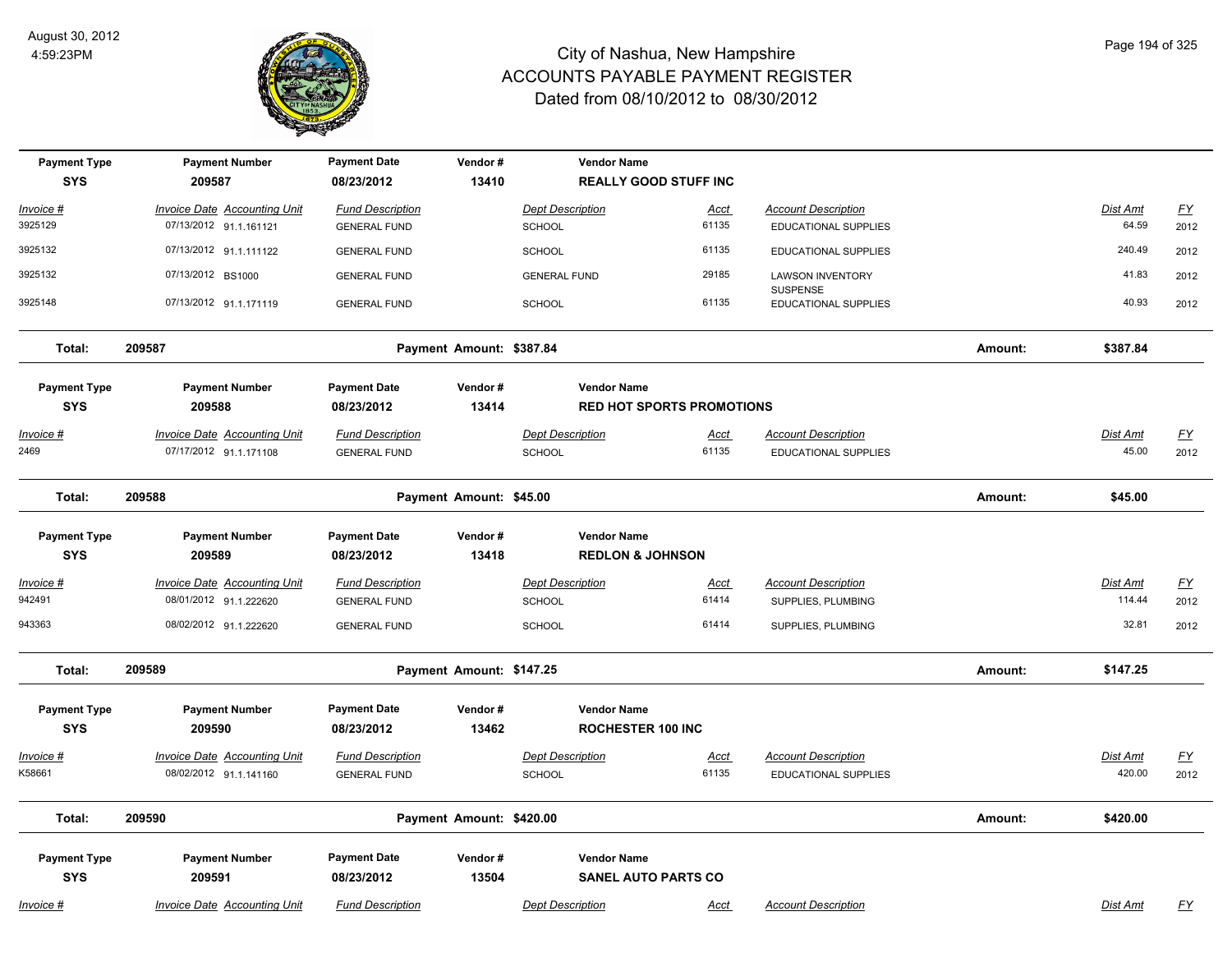

| 02M17191            | 06/13/2012 91.1.222620              | <b>GENERAL FUND</b>     |                              | <b>SCHOOL</b>           |                             | 54600       | <b>VEHICLE REPAIRS &amp;</b>                |         | 2.05            | 2012      |
|---------------------|-------------------------------------|-------------------------|------------------------------|-------------------------|-----------------------------|-------------|---------------------------------------------|---------|-----------------|-----------|
| 02MD0540            | 06/04/2012 91.1.222620              | <b>GENERAL FUND</b>     |                              | <b>SCHOOL</b>           |                             | 54600       | MAINTENANCE<br><b>VEHICLE REPAIRS &amp;</b> |         | 18.31           | 2012      |
|                     |                                     |                         |                              |                         |                             |             | <b>MAINTENANCE</b>                          |         |                 |           |
| 02MG9777            | 06/11/2012 91.1.222620              | <b>GENERAL FUND</b>     |                              | SCHOOL                  |                             | 54600       | <b>VEHICLE REPAIRS &amp;</b>                |         | 1.49            | 2012      |
|                     |                                     |                         |                              |                         |                             |             | <b>MAINTENANCE</b>                          |         |                 |           |
| 02MH1834            | 07/30/2012 91.1.222620              | <b>GENERAL FUND</b>     |                              | <b>SCHOOL</b>           |                             | 54600       | <b>VEHICLE REPAIRS &amp;</b>                |         | 17.94           | 2012      |
|                     |                                     |                         |                              |                         |                             |             | <b>MAINTENANCE</b>                          |         |                 |           |
| 02MK8572            | 06/18/2012 91.1.222620              | <b>GENERAL FUND</b>     |                              | <b>SCHOOL</b>           |                             | 54600       | <b>VEHICLE REPAIRS &amp;</b>                |         | 7.17            | 2012      |
|                     |                                     |                         |                              |                         |                             |             | <b>MAINTENANCE</b>                          |         |                 |           |
| 02ML7716            | 06/19/2012 91.1.222620              | <b>GENERAL FUND</b>     |                              | <b>SCHOOL</b>           |                             | 54600       | <b>VEHICLE REPAIRS &amp;</b>                |         | 5.99            | 2012      |
|                     |                                     |                         |                              |                         |                             |             | <b>MAINTENANCE</b>                          |         |                 |           |
| 02MQ6246            | 06/28/2012 91.1.222620              | <b>GENERAL FUND</b>     |                              | <b>SCHOOL</b>           |                             | 54600       | <b>VEHICLE REPAIRS &amp;</b>                |         | 7.94            | 2012      |
|                     |                                     |                         |                              |                         |                             |             | MAINTENANCE                                 |         |                 |           |
| 02MX1447            | 07/11/2012 91.1.222620              | <b>GENERAL FUND</b>     |                              | <b>SCHOOL</b>           |                             | 54600       | <b>VEHICLE REPAIRS &amp;</b>                |         | 24.30           | 2012      |
|                     |                                     |                         |                              |                         |                             |             | <b>MAINTENANCE</b>                          |         |                 |           |
| 02MX6489            | 07/12/2012 91.1.222620              | <b>GENERAL FUND</b>     |                              | <b>SCHOOL</b>           |                             | 54600       | <b>VEHICLE REPAIRS &amp;</b>                |         | 4.04            | 2012      |
|                     |                                     |                         |                              |                         |                             |             | <b>MAINTENANCE</b>                          |         |                 |           |
| 02MY0875            | 07/12/2012 91.1.222620              | <b>GENERAL FUND</b>     |                              | <b>SCHOOL</b>           |                             | 54600       | <b>VEHICLE REPAIRS &amp;</b>                |         | 8.80            | 2012      |
|                     |                                     |                         |                              |                         |                             |             | <b>MAINTENANCE</b>                          |         |                 |           |
| 02MZ5189            | 07/16/2012 91.1.222620              | <b>GENERAL FUND</b>     |                              | <b>SCHOOL</b>           |                             | 54600       | <b>VEHICLE REPAIRS &amp;</b>                |         | 3.74            | 2012      |
|                     |                                     |                         |                              |                         |                             |             | <b>MAINTENANCE</b>                          |         |                 |           |
| 02ND7760            | 07/24/2012 91.1.222620              | <b>GENERAL FUND</b>     |                              | <b>SCHOOL</b>           |                             | 54600       | <b>VEHICLE REPAIRS &amp;</b>                |         | 46.39           | 2012      |
|                     |                                     |                         |                              |                         |                             |             | <b>MAINTENANCE</b>                          |         |                 |           |
| 02NF4539            | 07/26/2012 91.1.222620              | <b>GENERAL FUND</b>     |                              | <b>SCHOOL</b>           |                             | 54600       | <b>VEHICLE REPAIRS &amp;</b>                |         | 11.08           | 2012      |
|                     |                                     |                         |                              |                         |                             |             | <b>MAINTENANCE</b>                          |         |                 |           |
| 02NF5402            | 07/26/2012 91.1.222620              | <b>GENERAL FUND</b>     |                              | <b>SCHOOL</b>           |                             | 54600       | <b>VEHICLE REPAIRS &amp;</b>                |         | 4.40            | 2012      |
|                     |                                     |                         |                              |                         |                             |             | <b>MAINTENANCE</b>                          |         |                 |           |
| 02NG8168            | 07/30/2012 91.1.222620              | <b>GENERAL FUND</b>     |                              | <b>SCHOOL</b>           |                             | 54600       | <b>VEHICLE REPAIRS &amp;</b>                |         | 80.85           | 2012      |
|                     |                                     |                         |                              |                         |                             |             | <b>MAINTENANCE</b>                          |         |                 |           |
| Total:              | 209591                              |                         | Payment Amount: \$244.49     |                         |                             |             |                                             | Amount: | \$244.49        |           |
| <b>Payment Type</b> | <b>Payment Number</b>               | <b>Payment Date</b>     | Vendor#                      |                         | <b>Vendor Name</b>          |             |                                             |         |                 |           |
|                     |                                     |                         |                              |                         |                             |             |                                             |         |                 |           |
| <b>SYS</b>          | 209592                              | 08/23/2012              | 13517                        |                         | <b>SCHIAVI LEASING CORP</b> |             |                                             |         |                 |           |
| <u>Invoice #</u>    | <b>Invoice Date Accounting Unit</b> | <b>Fund Description</b> |                              | <b>Dept Description</b> |                             | <u>Acct</u> | <b>Account Description</b>                  |         | <b>Dist Amt</b> | <u>FY</u> |
| <b>JUN-12</b>       | 06/30/2012 91.1.052600              | <b>GENERAL FUND</b>     |                              | <b>SCHOOL</b>           |                             | 81200       | <b>BUILDINGS AND</b>                        |         | 225,000.00      | 2012      |
|                     |                                     |                         |                              |                         |                             |             | <b>IMPROVEMENTS</b>                         |         |                 |           |
| <b>JUN-2012</b>     | 06/30/2012 91.1.052620              | <b>GENERAL FUND</b>     |                              | <b>SCHOOL</b>           |                             | 54807       | <b>BUILDING RENTAL</b>                      |         | 8,310.00        | 2012      |
|                     |                                     |                         |                              |                         |                             |             |                                             |         |                 |           |
| Total:              | 209592                              |                         | Payment Amount: \$233,310.00 |                         |                             |             |                                             | Amount: | \$233,310.00    |           |
| <b>Payment Type</b> | <b>Payment Number</b>               | <b>Payment Date</b>     | Vendor#                      |                         | <b>Vendor Name</b>          |             |                                             |         |                 |           |
|                     |                                     |                         |                              |                         |                             |             |                                             |         |                 |           |
| <b>SYS</b>          | 209593                              | 08/23/2012              | 14770                        |                         | <b>KARYN SCHNEIDER</b>      |             |                                             |         |                 |           |
| Invoice #           | <b>Invoice Date Accounting Unit</b> | <b>Fund Description</b> |                              | <b>Dept Description</b> |                             | Acct        | <b>Account Description</b>                  |         | Dist Amt        | <u>FY</u> |
|                     |                                     |                         |                              |                         |                             |             |                                             |         |                 |           |
| <b>AUG-12</b>       | 08/08/2012 91.1.021232              | <b>GENERAL FUND</b>     |                              | SCHOOL                  |                             | 61135       | <b>EDUCATIONAL SUPPLIES</b>                 |         | 80.27           | 2012      |
|                     |                                     |                         |                              |                         |                             |             |                                             |         |                 |           |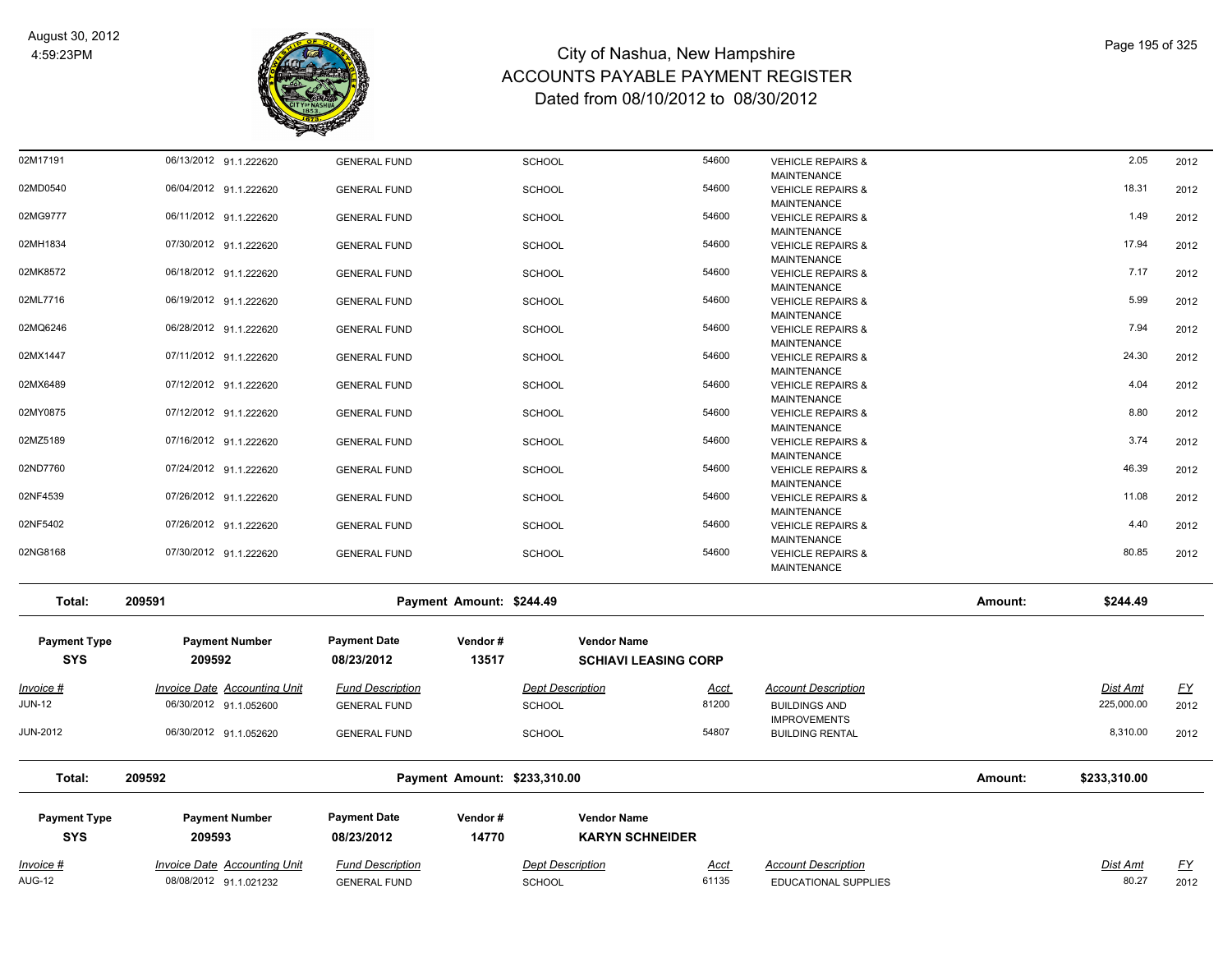

| Total:                            | 209593                                                        |                                                | Payment Amount: \$80.27 |                                                    |                      |                                                           | Amount:                               | \$80.27                  |                   |
|-----------------------------------|---------------------------------------------------------------|------------------------------------------------|-------------------------|----------------------------------------------------|----------------------|-----------------------------------------------------------|---------------------------------------|--------------------------|-------------------|
| <b>Payment Type</b><br><b>SYS</b> | <b>Payment Number</b><br>209594                               | <b>Payment Date</b><br>08/23/2012              | Vendor#<br>13511        | <b>Vendor Name</b><br><b>SAX ARTS &amp; CRAFTS</b> |                      |                                                           | Payee Name<br><b>SCHOOL SPECIALTY</b> |                          |                   |
| Invoice #<br>208108778313         | <b>Invoice Date Accounting Unit</b><br>08/01/2012 91.1.101119 | <b>Fund Description</b><br><b>GENERAL FUND</b> |                         | <b>Dept Description</b><br><b>SCHOOL</b>           | Acct<br>61135        | <b>Account Description</b><br>EDUCATIONAL SUPPLIES        |                                       | <u>Dist Amt</u><br>75.27 | <u>FY</u><br>2012 |
| Total:                            | 209594                                                        |                                                | Payment Amount: \$75.27 |                                                    |                      |                                                           | Amount:                               | \$75.27                  |                   |
| <b>Payment Type</b><br><b>SYS</b> | <b>Payment Number</b><br>209595                               | <b>Payment Date</b><br>08/23/2012              | Vendor#<br>13526        | <b>Vendor Name</b><br><b>SCHOOL SPECIALTY</b>      |                      |                                                           |                                       |                          |                   |
| Invoice #<br>208108516348         | <b>Invoice Date Accounting Unit</b><br>07/11/2012 91.1.131215 | <b>Fund Description</b><br><b>GENERAL FUND</b> |                         | <b>Dept Description</b><br><b>SCHOOL</b>           | <u>Acct</u><br>61135 | <b>Account Description</b><br><b>EDUCATIONAL SUPPLIES</b> |                                       | Dist Amt<br>233.81       | <u>FY</u><br>2012 |
| 208108604909                      | 07/19/2012 91.1.121124                                        | <b>GENERAL FUND</b>                            |                         | <b>SCHOOL</b>                                      | 61135                | EDUCATIONAL SUPPLIES                                      |                                       | 229.27                   | 2012              |
| 208108619519                      | 07/20/2012 91.1.121122                                        | <b>GENERAL FUND</b>                            |                         | <b>SCHOOL</b>                                      | 61135                | EDUCATIONAL SUPPLIES                                      |                                       | 18.24                    | 2012              |
| 208108669672                      | 07/24/2012 91.1.131215                                        | <b>GENERAL FUND</b>                            |                         | <b>SCHOOL</b>                                      | 61135                | <b>EDUCATIONAL SUPPLIES</b>                               |                                       | 54.27                    | 2012              |
| 208108697193                      | 07/26/2012 91.1.161120                                        | <b>GENERAL FUND</b>                            |                         | <b>SCHOOL</b>                                      | 61135                | EDUCATIONAL SUPPLIES                                      |                                       | 2.31                     | 2012              |
| 208108697196                      | 07/26/2012 91.1.161102                                        | <b>GENERAL FUND</b>                            |                         | <b>SCHOOL</b>                                      | 61135                | <b>EDUCATIONAL SUPPLIES</b>                               |                                       | 15.12                    | 2012              |
| 208108697198                      | 07/26/2012 91.1.141160                                        | <b>GENERAL FUND</b>                            |                         | <b>SCHOOL</b>                                      | 61135                | EDUCATIONAL SUPPLIES                                      |                                       | 3.20                     | 2012              |
| 208108697200                      | 07/26/2012 91.1.171112                                        | <b>GENERAL FUND</b>                            |                         | <b>SCHOOL</b>                                      | 61135                | <b>EDUCATIONAL SUPPLIES</b>                               |                                       | 3.20                     | 2012              |
| 208108697202                      | 07/26/2012 91.1.131215                                        | <b>GENERAL FUND</b>                            |                         | <b>SCHOOL</b>                                      | 61135                | EDUCATIONAL SUPPLIES                                      |                                       | 11.56                    | 2012              |
| 208108734561                      | 07/27/2012 91.1.111117                                        | <b>GENERAL FUND</b>                            |                         | <b>SCHOOL</b>                                      | 61135                | EDUCATIONAL SUPPLIES                                      |                                       | 15.12                    | 2012              |
| 208108734563                      | 07/27/2012 91.1.041160                                        | <b>GENERAL FUND</b>                            |                         | <b>SCHOOL</b>                                      | 61135                | EDUCATIONAL SUPPLIES                                      |                                       | 112.20                   | 2012              |
| 208108734568                      | 07/27/2012 91.1.161117                                        | <b>GENERAL FUND</b>                            |                         | <b>SCHOOL</b>                                      | 61135                | EDUCATIONAL SUPPLIES                                      |                                       | 2.13                     | 2012              |
| 208108734569                      | 07/27/2012 91.1.051160                                        | <b>GENERAL FUND</b>                            |                         | <b>SCHOOL</b>                                      | 61135                | EDUCATIONAL SUPPLIES                                      |                                       | 35.00                    | 2012              |
| 208108734570                      | 07/27/2012 91.1.181160                                        | <b>GENERAL FUND</b>                            |                         | <b>SCHOOL</b>                                      | 61135                | <b>EDUCATIONAL SUPPLIES</b>                               |                                       | 160.66                   | 2012              |
| 208108734572                      | 07/27/2012 91.1.172410                                        | <b>GENERAL FUND</b>                            |                         | <b>SCHOOL</b>                                      | 61100                | OFFICE SUPPLIES                                           |                                       | 7.80                     | 2012              |
| 208108734574                      | 07/27/2012 91.1.131121                                        | <b>GENERAL FUND</b>                            |                         | <b>SCHOOL</b>                                      | 61135                | EDUCATIONAL SUPPLIES                                      |                                       | 4.89                     | 2012              |
| 208108734575                      | 07/27/2012 91.1.131122                                        | <b>GENERAL FUND</b>                            |                         | <b>SCHOOL</b>                                      | 61135                | <b>EDUCATIONAL SUPPLIES</b>                               |                                       | 15.12                    | 2012              |
| 208108745434                      | 07/28/2012 91.1.111117                                        | <b>GENERAL FUND</b>                            |                         | <b>SCHOOL</b>                                      | 61135                | EDUCATIONAL SUPPLIES                                      |                                       | 222.32                   | 2012              |
| 208108745437                      | 07/28/2012 91.1.101119                                        | <b>GENERAL FUND</b>                            |                         | <b>SCHOOL</b>                                      | 61135                | EDUCATIONAL SUPPLIES                                      |                                       | 94.82                    | 2012              |
| 208108745439                      | 07/28/2012 91.1.101120                                        | <b>GENERAL FUND</b>                            |                         | SCHOOL                                             | 61135                | EDUCATIONAL SUPPLIES                                      |                                       | 109.76                   | 2012              |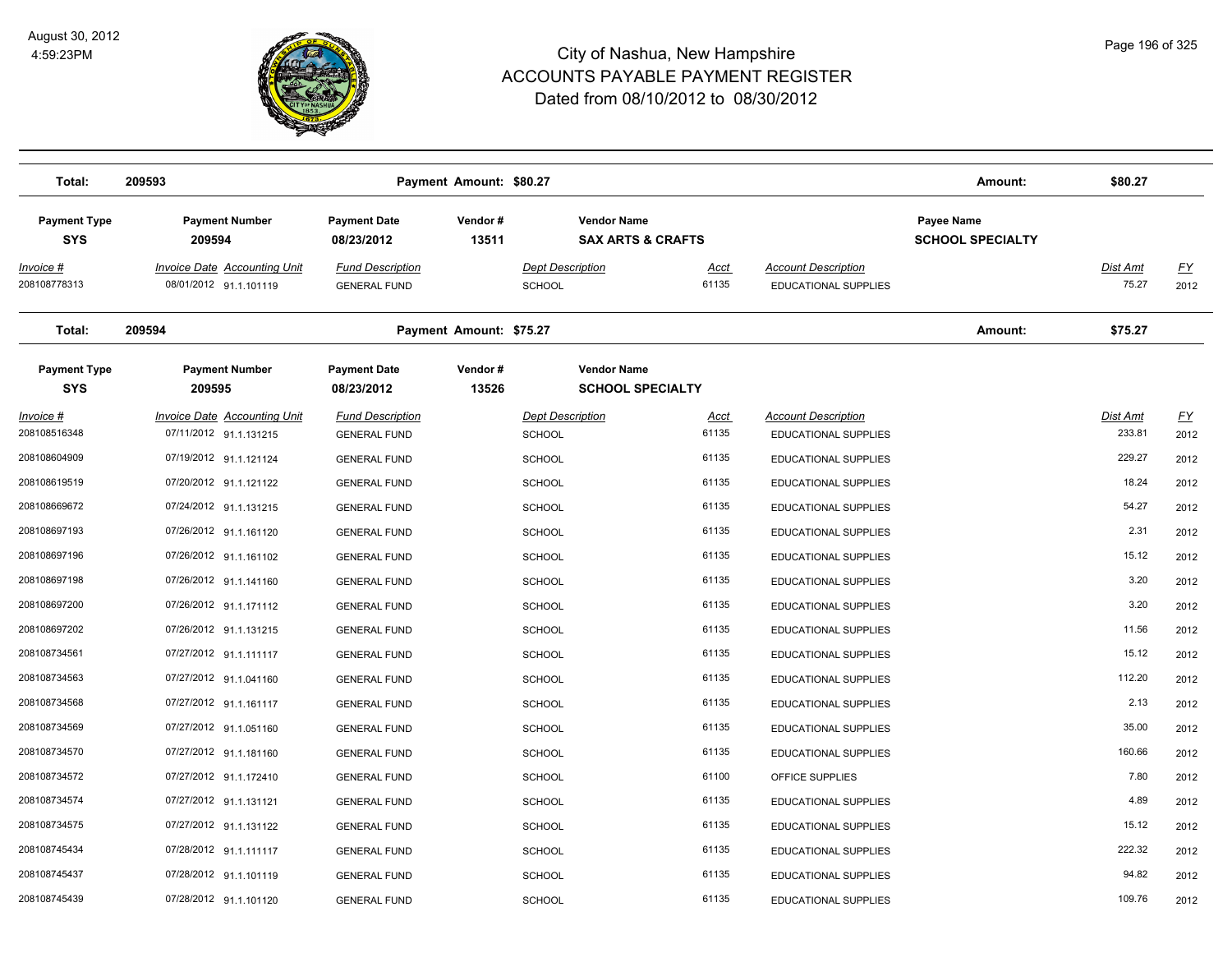

| 208108745440 | 07/28/2012 91.1.161117 | <b>GENERAL FUND</b> | <b>SCHOOL</b> | 61135 | EDUCATIONAL SUPPLIES        | 153.82 | 2012 |
|--------------|------------------------|---------------------|---------------|-------|-----------------------------|--------|------|
| 208108745442 | 07/28/2012 91.1.161120 | <b>GENERAL FUND</b> | <b>SCHOOL</b> | 61135 | EDUCATIONAL SUPPLIES        | 211.87 | 2012 |
| 208108745444 | 07/27/2012 91.1.051160 | <b>GENERAL FUND</b> | <b>SCHOOL</b> | 61135 | EDUCATIONAL SUPPLIES        | 87.15  | 2012 |
| 208108745446 | 07/28/2012 91.1.151122 | <b>GENERAL FUND</b> | <b>SCHOOL</b> | 61135 | EDUCATIONAL SUPPLIES        | 186.92 | 2012 |
| 208108745447 | 07/28/2012 91.1.151121 | <b>GENERAL FUND</b> | <b>SCHOOL</b> | 61135 | EDUCATIONAL SUPPLIES        | 186.46 | 2012 |
| 208108745448 | 07/28/2012 91.1.151124 | <b>GENERAL FUND</b> | <b>SCHOOL</b> | 61135 | <b>EDUCATIONAL SUPPLIES</b> | 204.02 | 2012 |
| 208108745450 | 07/28/2012 91.1.151121 | <b>GENERAL FUND</b> | <b>SCHOOL</b> | 61135 | EDUCATIONAL SUPPLIES        | 125.41 | 2012 |
| 208108745451 | 07/28/2012 91.1.151120 | <b>GENERAL FUND</b> | <b>SCHOOL</b> | 61135 | EDUCATIONAL SUPPLIES        | 186.45 | 2012 |
| 208108745454 | 07/28/2012 91.1.151119 | <b>GENERAL FUND</b> | <b>SCHOOL</b> | 61135 | <b>EDUCATIONAL SUPPLIES</b> | 194.76 | 2012 |
| 208108745455 | 07/28/2012 91.1.151119 | <b>GENERAL FUND</b> | <b>SCHOOL</b> | 61135 | EDUCATIONAL SUPPLIES        | 186.87 | 2012 |
| 208108745456 | 07/28/2012 91.1.151120 | <b>GENERAL FUND</b> | <b>SCHOOL</b> | 61135 | EDUCATIONAL SUPPLIES        | 189.24 | 2012 |
| 208108745457 | 07/28/2012 91.1.151121 | <b>GENERAL FUND</b> | <b>SCHOOL</b> | 61135 | <b>EDUCATIONAL SUPPLIES</b> | 191.17 | 2012 |
| 208108745458 | 07/27/2012 91.1.151124 | <b>GENERAL FUND</b> | <b>SCHOOL</b> | 61135 | EDUCATIONAL SUPPLIES        | 169.47 | 2012 |
| 208108745459 | 07/28/2012 91.1.151260 | <b>GENERAL FUND</b> | <b>SCHOOL</b> | 61135 | EDUCATIONAL SUPPLIES        | 783.52 | 2012 |
| 208108745460 | 07/28/2012 91.1.151160 | <b>GENERAL FUND</b> | <b>SCHOOL</b> | 61135 | EDUCATIONAL SUPPLIES        | 106.08 | 2012 |
| 208108745461 | 07/28/2012 91.1.151117 | <b>GENERAL FUND</b> | <b>SCHOOL</b> | 61135 | EDUCATIONAL SUPPLIES        | 191.80 | 2012 |
| 208108745462 | 07/28/2012 91.1.151117 | <b>GENERAL FUND</b> | <b>SCHOOL</b> | 61135 | EDUCATIONAL SUPPLIES        | 183.37 | 2012 |
| 208108745463 | 07/28/2012 91.1.151119 | <b>GENERAL FUND</b> | <b>SCHOOL</b> | 61135 | EDUCATIONAL SUPPLIES        | 204.31 | 2012 |
| 208108745464 | 07/28/2012 91.1.151121 | <b>GENERAL FUND</b> | <b>SCHOOL</b> | 61135 | <b>EDUCATIONAL SUPPLIES</b> | 195.52 | 2012 |
| 208108745465 | 07/28/2012 91.1.151122 | <b>GENERAL FUND</b> | <b>SCHOOL</b> | 61135 | EDUCATIONAL SUPPLIES        | 195.80 | 2012 |
| 208108745466 | 07/28/2012 91.1.151124 | <b>GENERAL FUND</b> | <b>SCHOOL</b> | 61135 | EDUCATIONAL SUPPLIES        | 189.03 | 2012 |
| 208108745467 | 07/28/2012 91.1.151160 | <b>GENERAL FUND</b> | <b>SCHOOL</b> | 61135 | <b>EDUCATIONAL SUPPLIES</b> | 72.81  | 2012 |
| 208108745468 | 07/28/2012 91.1.151108 | <b>GENERAL FUND</b> | <b>SCHOOL</b> | 61135 | EDUCATIONAL SUPPLIES        | 230.05 | 2012 |
| 208108745469 | 07/28/2012 91.1.151119 | <b>GENERAL FUND</b> | <b>SCHOOL</b> | 61135 | EDUCATIONAL SUPPLIES        | 196.53 | 2012 |
| 208108745470 | 07/28/2012 91.1.151117 | <b>GENERAL FUND</b> | <b>SCHOOL</b> | 61135 | <b>EDUCATIONAL SUPPLIES</b> | 208.93 | 2012 |
| 208108745471 | 07/28/2012 91.1.151122 | <b>GENERAL FUND</b> | <b>SCHOOL</b> | 61135 | EDUCATIONAL SUPPLIES        | 193.42 | 2012 |
| 208108745472 | 07/28/2012 91.1.151160 | <b>GENERAL FUND</b> | <b>SCHOOL</b> | 61135 | EDUCATIONAL SUPPLIES        | 412.35 | 2012 |
| 208108745473 | 07/28/2012 91.1.151119 | <b>GENERAL FUND</b> | <b>SCHOOL</b> | 61135 | <b>EDUCATIONAL SUPPLIES</b> | 161.44 | 2012 |
| 208108745474 | 07/28/2012 91.1.111119 | <b>GENERAL FUND</b> | <b>SCHOOL</b> | 61135 | EDUCATIONAL SUPPLIES        | 173.91 | 2012 |
| 208108745475 | 07/28/2012 91.1.111215 | <b>GENERAL FUND</b> | <b>SCHOOL</b> | 61135 | EDUCATIONAL SUPPLIES        | 187.24 | 2012 |
| 208108745476 | 07/28/2012 91.1.111122 | <b>GENERAL FUND</b> | <b>SCHOOL</b> | 61135 | <b>EDUCATIONAL SUPPLIES</b> | 90.58  | 2012 |
|              |                        |                     |               |       |                             |        |      |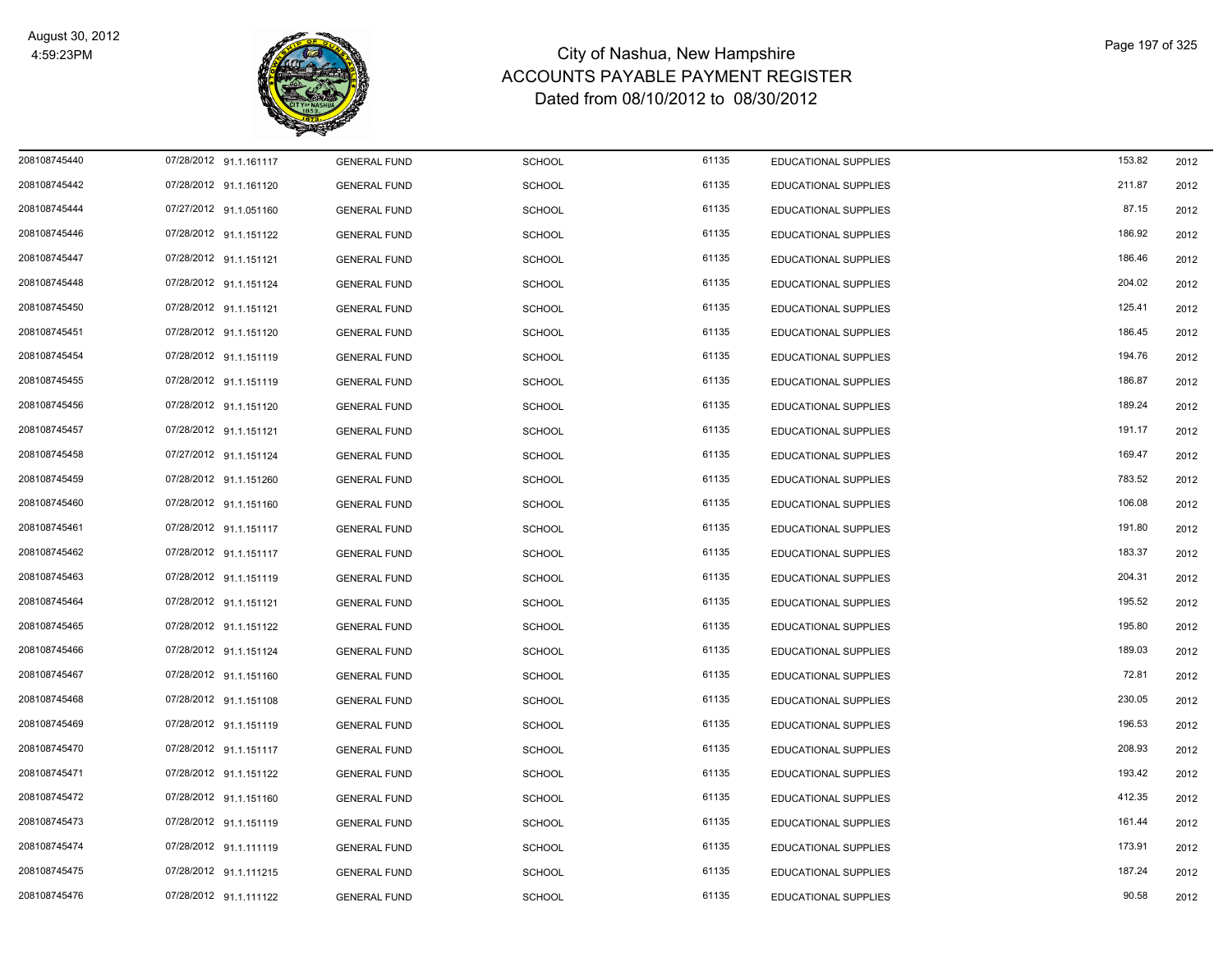

Page 198 of 325

*Activity*

| <b>Payment Type</b><br><b>SYS</b> | <b>Payment Number</b><br>209596 | <b>Payment Date</b><br>08/23/2012 | Vendor#<br>14560            | <b>Vendor Name</b><br><b>SENIOR BEACON</b> |                      |                        |      |
|-----------------------------------|---------------------------------|-----------------------------------|-----------------------------|--------------------------------------------|----------------------|------------------------|------|
| Total:                            | 209595                          |                                   | Payment Amount: \$11,182.23 |                                            |                      | \$11,182.23<br>Amount: |      |
| 994680-CM                         | 07/25/2012 91.1.222620          | <b>GENERAL FUND</b>               | <b>SCHOOL</b>               | 61414                                      | SUPPLIES, PLUMBING   | $-85.04$               | 2012 |
| 208108811992                      | 08/03/2012 91.1.121117          | <b>GENERAL FUND</b>               | <b>SCHOOL</b>               | 61135                                      | EDUCATIONAL SUPPLIES | 13.34                  | 2012 |
| 208108811991                      | 08/03/2012 91.1.151124          | <b>GENERAL FUND</b>               | <b>SCHOOL</b>               | 61135                                      | EDUCATIONAL SUPPLIES | 1.13                   | 2012 |
| 208108799665                      | 08/02/2012 91.1.111160          | <b>GENERAL FUND</b>               | <b>SCHOOL</b>               | 61135                                      | EDUCATIONAL SUPPLIES | 254.49                 | 2012 |
| 208108799655                      | 08/02/2012 91.1.121210          | <b>GENERAL FUND</b>               | <b>SCHOOL</b>               | 61135                                      | EDUCATIONAL SUPPLIES | 21.34                  | 2012 |
| 208108799654                      | 08/02/2012 91.1.111215          | <b>GENERAL FUND</b>               | <b>SCHOOL</b>               | 61135                                      | EDUCATIONAL SUPPLIES | 1.92                   | 2012 |
| 208108799649                      | 08/02/2012 91.1.151121          | <b>GENERAL FUND</b>               | <b>SCHOOL</b>               | 61135                                      | EDUCATIONAL SUPPLIES | 4.20                   | 2012 |
| 208108778336                      | 08/01/2012 91.1.181160          | <b>GENERAL FUND</b>               | <b>SCHOOL</b>               | 61135                                      | EDUCATIONAL SUPPLIES | 8.89                   | 2012 |
| 208108778333                      | 08/01/2012 91.1.181160          | <b>GENERAL FUND</b>               | <b>SCHOOL</b>               | 61135                                      | EDUCATIONAL SUPPLIES | 165.37                 | 2012 |
| 208108778325                      | 08/01/2012 91.1.121124          | <b>GENERAL FUND</b>               | <b>SCHOOL</b>               | 61135                                      | EDUCATIONAL SUPPLIES | 19.57                  | 2012 |
| 208108778319                      | 08/01/2012 91.1.151160          | <b>GENERAL FUND</b>               | <b>SCHOOL</b>               | 61135                                      | EDUCATIONAL SUPPLIES | 8.89                   | 2012 |
| 208108778317                      | 08/01/2012 91.1.102410          | <b>GENERAL FUND</b>               | <b>SCHOOL</b>               | 61100                                      | OFFICE SUPPLIES      | 62.70                  | 2012 |
| 208108768866                      | 07/31/2012 91.1.102410          | <b>GENERAL FUND</b>               | <b>SCHOOL</b>               | 61100                                      | OFFICE SUPPLIES      | 13.34                  | 2012 |
| 208108755200                      | 07/30/2012 91.1.151160          | <b>GENERAL FUND</b>               | <b>SCHOOL</b>               | 61135                                      | EDUCATIONAL SUPPLIES | 1,249.52               | 2012 |
| 208108745489                      | 07/27/2012 91.1.172410          | <b>GENERAL FUND</b>               | <b>SCHOOL</b>               | 61100                                      | OFFICE SUPPLIES      | 359.20                 | 2012 |
| 208108745488                      | 07/28/2012 91.1.171122          | <b>GENERAL FUND</b>               | <b>SCHOOL</b>               | 61135                                      | EDUCATIONAL SUPPLIES | 674.86                 | 2012 |
| 208108745487                      | 07/28/2012 91.1.171119          | <b>GENERAL FUND</b>               | <b>SCHOOL</b>               | 61135                                      | EDUCATIONAL SUPPLIES | 71.19                  | 2012 |
| 208108745485                      | 07/28/2012 91.1.181160          | <b>GENERAL FUND</b>               | <b>SCHOOL</b>               | 61135                                      | EDUCATIONAL SUPPLIES | 290.89                 | 2012 |
| 208108745482                      | 07/28/2012 91.1.181160          | <b>GENERAL FUND</b>               | <b>SCHOOL</b>               | 61135                                      | EDUCATIONAL SUPPLIES | 3.46                   | 2012 |
| 208108745481                      | 07/28/2012 91.1.121220          | <b>GENERAL FUND</b>               | <b>SCHOOL</b>               | 61135                                      | EDUCATIONAL SUPPLIES | 4.26                   | 2012 |
| 208108745479                      | 07/28/2012 91.1.111117          | <b>GENERAL FUND</b>               | <b>SCHOOL</b>               | 61135                                      | EDUCATIONAL SUPPLIES | 188.42                 | 2012 |
| 208108745478                      | 07/28/2012 91.1.112150          | <b>GENERAL FUND</b>               | <b>SCHOOL</b>               | 61135                                      | EDUCATIONAL SUPPLIES | 30.71                  | 2012 |
| 208108745477                      | 07/28/2012 91.1.111119          | <b>GENERAL FUND</b>               | <b>SCHOOL</b>               | 61135                                      | EDUCATIONAL SUPPLIES | 218.48                 | 2012 |

*Invoice # Invoice Date Accounting Unit Fund Description Dept Description Acct Account Description Dist Amt FY*

AUGUST 2012 07/31/2012 91.3800.991600 SCHOOL GRANTS FUND SCHOOL 55500 ADVERTISING 91.03533.991600 140.00 2012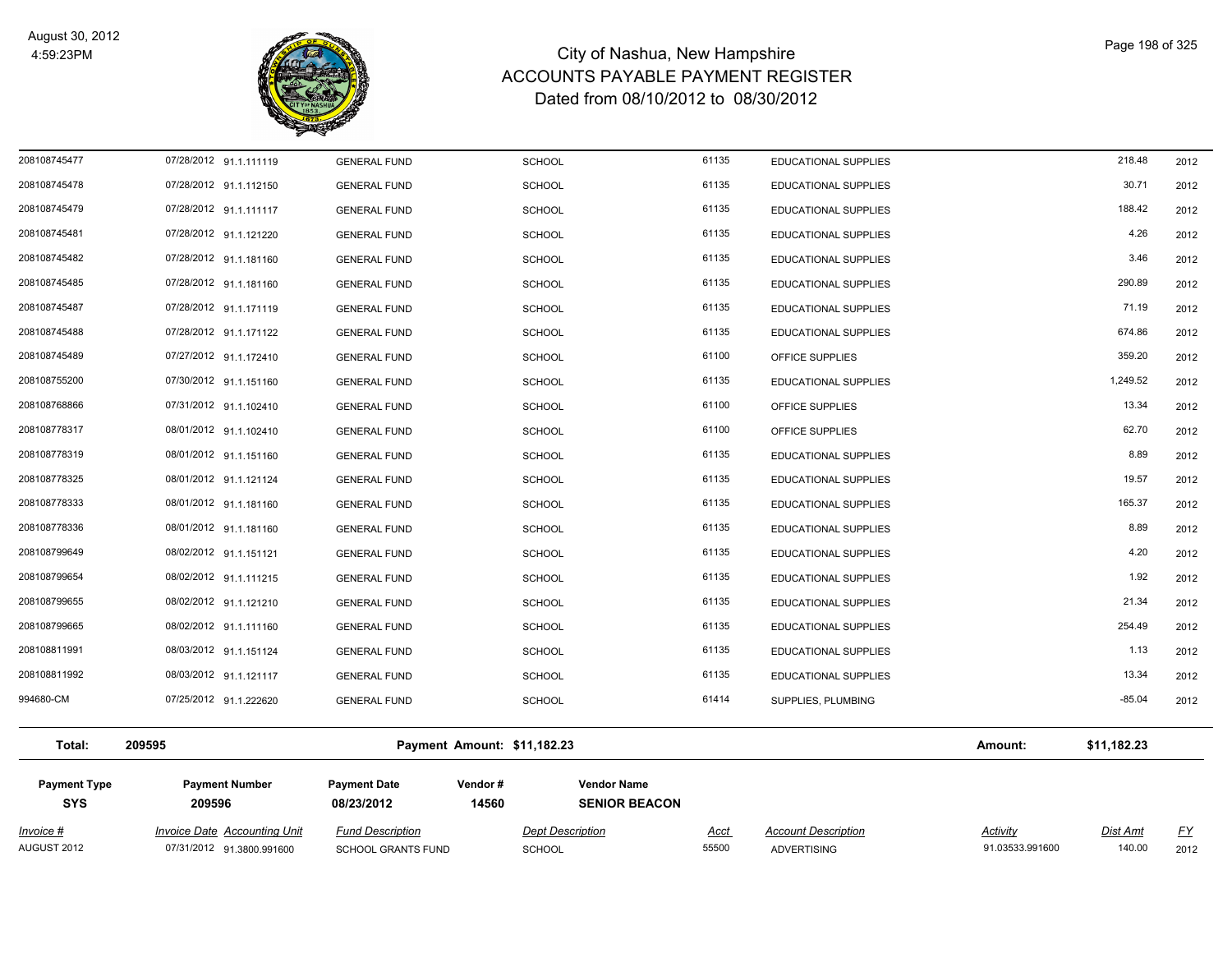

| Total:                            | 209596                                                        |                                                | Payment Amount: \$140.00                 |                                                         |                                                      | Amount: | \$140.00                    |                   |
|-----------------------------------|---------------------------------------------------------------|------------------------------------------------|------------------------------------------|---------------------------------------------------------|------------------------------------------------------|---------|-----------------------------|-------------------|
| <b>Payment Type</b><br><b>SYS</b> | <b>Payment Number</b><br>209597                               | <b>Payment Date</b><br>08/23/2012              | Vendor#<br>11963                         | <b>Vendor Name</b><br><b>STAPLES BUSINESS ADVANTAGE</b> |                                                      |         |                             |                   |
| <u>Invoice #</u><br>3179201764    | <b>Invoice Date Accounting Unit</b><br>07/28/2012 91.1.012320 | <b>Fund Description</b><br><b>GENERAL FUND</b> | <b>Dept Description</b><br><b>SCHOOL</b> | <u>Acct</u><br>61100                                    | <b>Account Description</b><br>OFFICE SUPPLIES        |         | <b>Dist Amt</b><br>$-14.71$ | <u>FY</u><br>2012 |
| 3179201764                        | 07/28/2012 91.1.012320                                        | <b>GENERAL FUND</b>                            | <b>SCHOOL</b>                            | 61100                                                   | OFFICE SUPPLIES                                      |         | 490.42                      | 2012              |
| 3179213330                        | 07/29/2012 91.1.031160                                        | <b>GENERAL FUND</b>                            | <b>SCHOOL</b>                            | 61135                                                   | <b>EDUCATIONAL SUPPLIES</b>                          |         | 78.09                       | 2012              |
| 3179213331                        | 07/29/2012 91.1.031160                                        | <b>GENERAL FUND</b>                            | <b>SCHOOL</b>                            | 61135                                                   | EDUCATIONAL SUPPLIES                                 |         | $-17.37$                    | 2012              |
| 3179213332                        | 07/29/2012 91.1.031160                                        | <b>GENERAL FUND</b>                            | <b>SCHOOL</b>                            | 61135                                                   | <b>EDUCATIONAL SUPPLIES</b>                          |         | 51.78                       | 2012              |
| 3179255829                        | 07/31/2012 91.1.121117                                        | <b>GENERAL FUND</b>                            | <b>SCHOOL</b>                            | 61135                                                   | <b>EDUCATIONAL SUPPLIES</b>                          |         | $-0.79$                     | 2012              |
| 3179255829                        | 07/31/2012 91.1.121117                                        | <b>GENERAL FUND</b>                            | <b>SCHOOL</b>                            | 61135                                                   | <b>EDUCATIONAL SUPPLIES</b>                          |         | 26.47                       | 2012              |
| 3179255829                        | 07/31/2012 91.1.121119                                        | <b>GENERAL FUND</b>                            | <b>SCHOOL</b>                            | 61135                                                   | EDUCATIONAL SUPPLIES                                 |         | $-2.18$                     | 2012              |
| 3179255829                        | 07/31/2012 91.1.121119                                        | <b>GENERAL FUND</b>                            | <b>SCHOOL</b>                            | 61135                                                   | <b>EDUCATIONAL SUPPLIES</b>                          |         | 72.62                       | 2012              |
| 3179255829                        | 07/31/2012 91.1.121120                                        | <b>GENERAL FUND</b>                            | <b>SCHOOL</b>                            | 61135                                                   | <b>EDUCATIONAL SUPPLIES</b>                          |         | $-0.42$                     | 2012              |
| 3179255829                        | 07/31/2012 91.1.121120                                        | <b>GENERAL FUND</b>                            | <b>SCHOOL</b>                            | 61135                                                   | EDUCATIONAL SUPPLIES                                 |         | 13.96                       | 2012              |
| 3179255829                        | 07/31/2012 91.1.121121                                        | <b>GENERAL FUND</b>                            | <b>SCHOOL</b>                            | 61135                                                   | <b>EDUCATIONAL SUPPLIES</b>                          |         | $-0.19$                     | 2012              |
| 3179255829                        | 07/31/2012 91.1.121121                                        | <b>GENERAL FUND</b>                            | <b>SCHOOL</b>                            | 61135                                                   | <b>EDUCATIONAL SUPPLIES</b>                          |         | 6.49                        | 2012              |
| 3179255829                        | 07/31/2012 91.1.121124                                        | <b>GENERAL FUND</b>                            | <b>SCHOOL</b>                            | 61135                                                   | <b>EDUCATIONAL SUPPLIES</b>                          |         | $-0.62$                     | 2012              |
| 3179255829                        | 07/31/2012 91.1.121124                                        | <b>GENERAL FUND</b>                            | <b>SCHOOL</b>                            | 61135                                                   | EDUCATIONAL SUPPLIES                                 |         | 19.94                       | 2012              |
| 3179255829                        | 07/31/2012 91.1.121210                                        | <b>GENERAL FUND</b>                            | <b>SCHOOL</b>                            | 61135                                                   | EDUCATIONAL SUPPLIES                                 |         | $-0.87$                     | 2012              |
| 3179255829                        | 07/31/2012 91.1.121210                                        | <b>GENERAL FUND</b>                            | <b>SCHOOL</b>                            | 61135                                                   | EDUCATIONAL SUPPLIES                                 |         | 29.29                       | 2012              |
| 3179255829                        | 07/31/2012 91.1.121220                                        | <b>GENERAL FUND</b>                            | <b>SCHOOL</b>                            | 61135                                                   | EDUCATIONAL SUPPLIES                                 |         | $-0.24$                     | 2012              |
| 3179255829                        | 07/31/2012 91.1.121220                                        | <b>GENERAL FUND</b>                            | <b>SCHOOL</b>                            | 61135                                                   | EDUCATIONAL SUPPLIES                                 |         | 8.21                        | 2012              |
| 3179255829                        | 07/31/2012 91.1.122410                                        | <b>GENERAL FUND</b>                            | <b>SCHOOL</b>                            | 61100                                                   | OFFICE SUPPLIES                                      |         | $-0.96$                     | 2012              |
| 3179255829                        | 07/31/2012 91.1.122410                                        | <b>GENERAL FUND</b>                            | <b>SCHOOL</b>                            | 61100                                                   | OFFICE SUPPLIES                                      |         | 32.15                       | 2012              |
| 3179255835                        | 07/31/2012 91.2207.991600                                     | ADULT ED/CONTINUING ED                         | <b>SCHOOL</b>                            | 71999                                                   | MISCELLANEOUS EQUIPMENT                              |         | $-6.90$                     | 2012              |
| 3179255835                        | 07/31/2012 91.2207.991600                                     | ADULT ED/CONTINUING ED                         | <b>SCHOOL</b>                            | 71999                                                   | MISCELLANEOUS EQUIPMENT                              |         | 229.99                      | 2012              |
| 3179255837                        | 07/31/2012 91.1.041160                                        | <b>GENERAL FUND</b>                            | <b>SCHOOL</b>                            | 61135                                                   | <b>EDUCATIONAL SUPPLIES</b>                          |         | $-7.40$                     | 2012              |
| 3179255837                        | 07/31/2012 91.1.041160                                        | <b>GENERAL FUND</b>                            | <b>SCHOOL</b>                            | 61135                                                   | <b>EDUCATIONAL SUPPLIES</b>                          |         | 246.58                      | 2012              |
| 3179320376                        | 08/01/2012 91.1.992225                                        | <b>GENERAL FUND</b>                            | <b>SCHOOL</b>                            | 54487                                                   | <b>EQUIPMENT REPAIRS &amp;</b><br><b>MAINTENANCE</b> |         | $-11.42$                    | 2012              |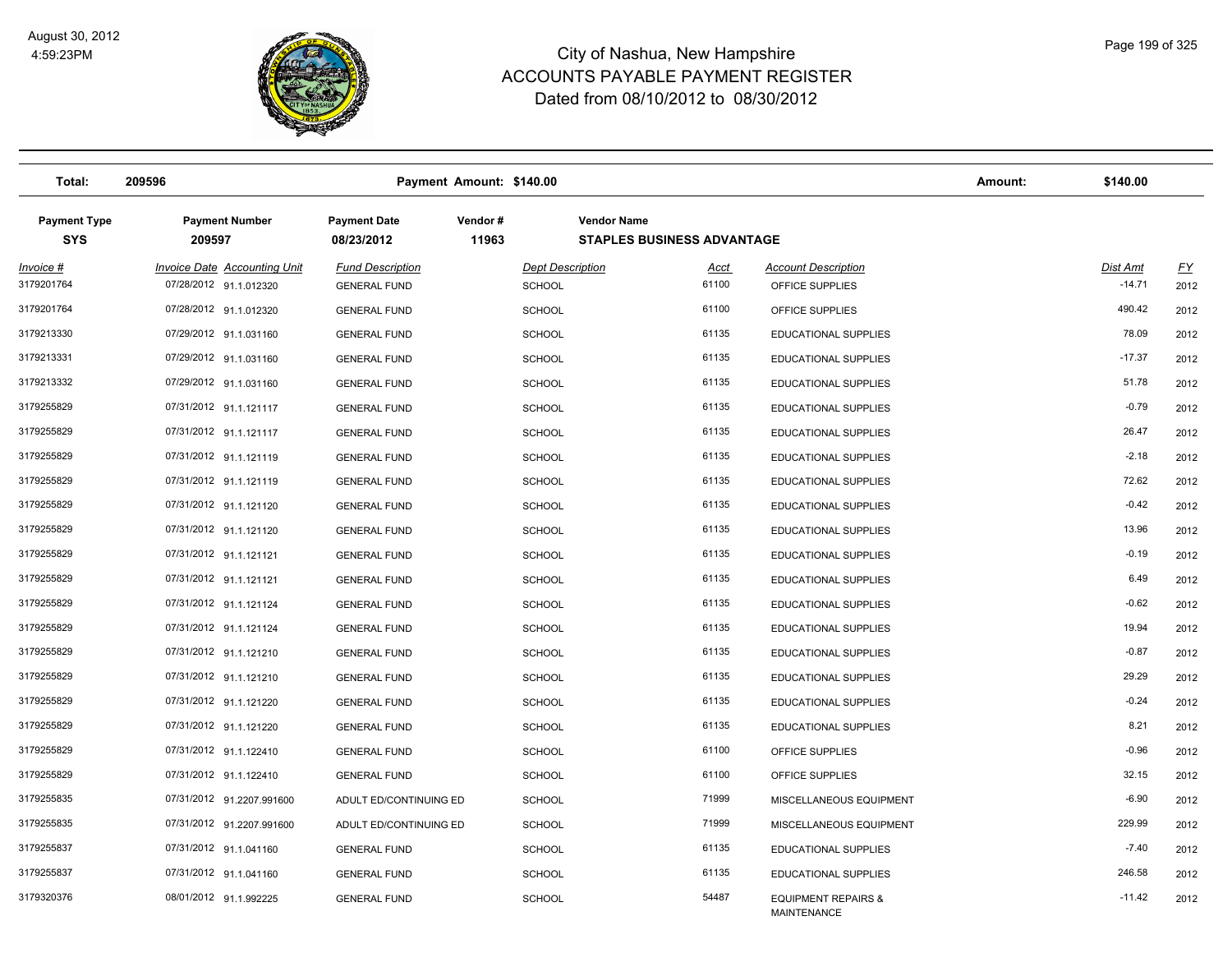

| Total:                            | 209601                                                 |                                                     | Payment Amount: \$431.00   |                                                             |                                |                                                                     | Amount: | \$431.00           |                                   |
|-----------------------------------|--------------------------------------------------------|-----------------------------------------------------|----------------------------|-------------------------------------------------------------|--------------------------------|---------------------------------------------------------------------|---------|--------------------|-----------------------------------|
| Invoice #<br>353244CLAIM          | Invoice Date Accounting Unit<br>08/09/2012 28.6500.895 | <b>Fund Description</b><br>PROPERTY & CASUALTY FUND |                            | <b>Dept Description</b><br>RISK MGMT-PROPERTY &<br>CASUALTY | Acct<br>59207                  | <b>Account Description</b><br>WORKERS COMPENSATION<br><b>CLAIMS</b> |         | Dist Amt<br>431.00 | $\underline{\mathsf{FY}}$<br>2012 |
| <b>SYS</b>                        | 209601                                                 | 08/23/2012                                          | 12339                      | <b>APPLE NASHUA LLC</b>                                     |                                |                                                                     |         |                    |                                   |
| <b>Payment Type</b>               | <b>Payment Number</b>                                  | <b>Payment Date</b>                                 | Vendor#                    | <b>Vendor Name</b>                                          |                                |                                                                     |         |                    |                                   |
| Total:                            | 209600                                                 |                                                     | Payment Amount: \$63.00    |                                                             |                                |                                                                     | Amount: | \$63.00            |                                   |
| 4669916                           | 07/17/2012 91.1.202220                                 | <b>GENERAL FUND</b>                                 |                            | SCHOOL                                                      | 61135                          | <b>EDUCATIONAL SUPPLIES</b>                                         |         | 63.00              | 2012                              |
| Invoice #                         | Invoice Date Accounting Unit                           | <b>Fund Description</b>                             |                            | <b>Dept Description</b>                                     | Acct                           | <b>Account Description</b>                                          |         | Dist Amt           | $\underline{\mathsf{FY}}$         |
| <b>Payment Type</b><br><b>SYS</b> | <b>Payment Number</b><br>209600                        | <b>Payment Date</b><br>08/23/2012                   | Vendor#<br>13809           | <b>Vendor Name</b><br><b>UPSTART</b>                        |                                |                                                                     |         |                    |                                   |
| Total:                            | 209599                                                 |                                                     | Payment Amount: \$3,422.09 |                                                             |                                |                                                                     | Amount: | \$3,422.09         |                                   |
| 134208-001 7-SEPT                 | 08/16/2012 91.1.992322                                 | <b>GENERAL FUND</b>                                 |                            | <b>SCHOOL</b>                                               | 52300                          | <b>BENEFITS</b>                                                     |         | 1,922.23           | 2012                              |
| 134208+001 7-SEPT12               | 08/16/2012 91.1.992322                                 | <b>GENERAL FUND</b>                                 |                            | SCHOOL                                                      | 52300                          | <b>BENEFITS</b>                                                     |         | 1,499.86           | 2012                              |
| <u>Invoice #</u>                  | <b>Invoice Date Accounting Unit</b>                    | <b>Fund Description</b>                             |                            | <b>Dept Description</b>                                     | <u>Acct</u>                    | <b>Account Description</b>                                          |         | <b>Dist Amt</b>    | $\underline{FY}$                  |
| <b>Payment Type</b><br><b>SYS</b> | <b>Payment Number</b><br>209599                        | <b>Payment Date</b><br>08/23/2012                   | Vendor#<br>13808           | <b>Vendor Name</b>                                          | UNUM LIFE INSURANCE CO OF AMER |                                                                     |         |                    |                                   |
| Total:                            | 209598                                                 |                                                     | Payment Amount: \$153.00   |                                                             |                                |                                                                     | Amount: | \$153.00           |                                   |
| AUG-2012                          | 08/21/2012 91.1.012320                                 | <b>GENERAL FUND</b>                                 |                            | SCHOOL                                                      | 53628                          | <b>CONTRACT SERVICES</b>                                            |         | 153.00             | 2012                              |
| Invoice #                         | <b>Invoice Date Accounting Unit</b>                    | <b>Fund Description</b>                             |                            | <b>Dept Description</b>                                     | <u>Acct</u>                    | <b>Account Description</b>                                          |         | Dist Amt           | <u>FY</u>                         |
| <b>Payment Type</b><br><b>SYS</b> | <b>Payment Number</b><br>209598                        | <b>Payment Date</b><br>08/23/2012                   | Vendor#<br>13648           | <b>Vendor Name</b>                                          | STATE OF NH CRIMINAL RECORDS   |                                                                     |         |                    |                                   |
| Total:                            | 209597                                                 |                                                     | Payment Amount: \$1,532.46 |                                                             |                                |                                                                     | Amount: | \$1,532.46         |                                   |
| 3179945713                        | 08/11/2012 91.1.992225                                 | <b>GENERAL FUND</b>                                 |                            | <b>SCHOOL</b>                                               | 61299                          | MISCELLANEOUS SUPPLIES                                              |         | $-131.88$          | 2012                              |
| 3179416711                        | 08/03/2012 91.1.012338                                 | <b>GENERAL FUND</b>                                 |                            | SCHOOL                                                      | 61100                          | OFFICE SUPPLIES                                                     |         | 41.60              | 2012                              |
| 3179320376                        | 08/01/2012 91.1.992225                                 | <b>GENERAL FUND</b>                                 |                            | <b>SCHOOL</b>                                               | 54487                          | <b>EQUIPMENT REPAIRS &amp;</b><br><b>MAINTENANCE</b>                |         | 380.82             | 2012                              |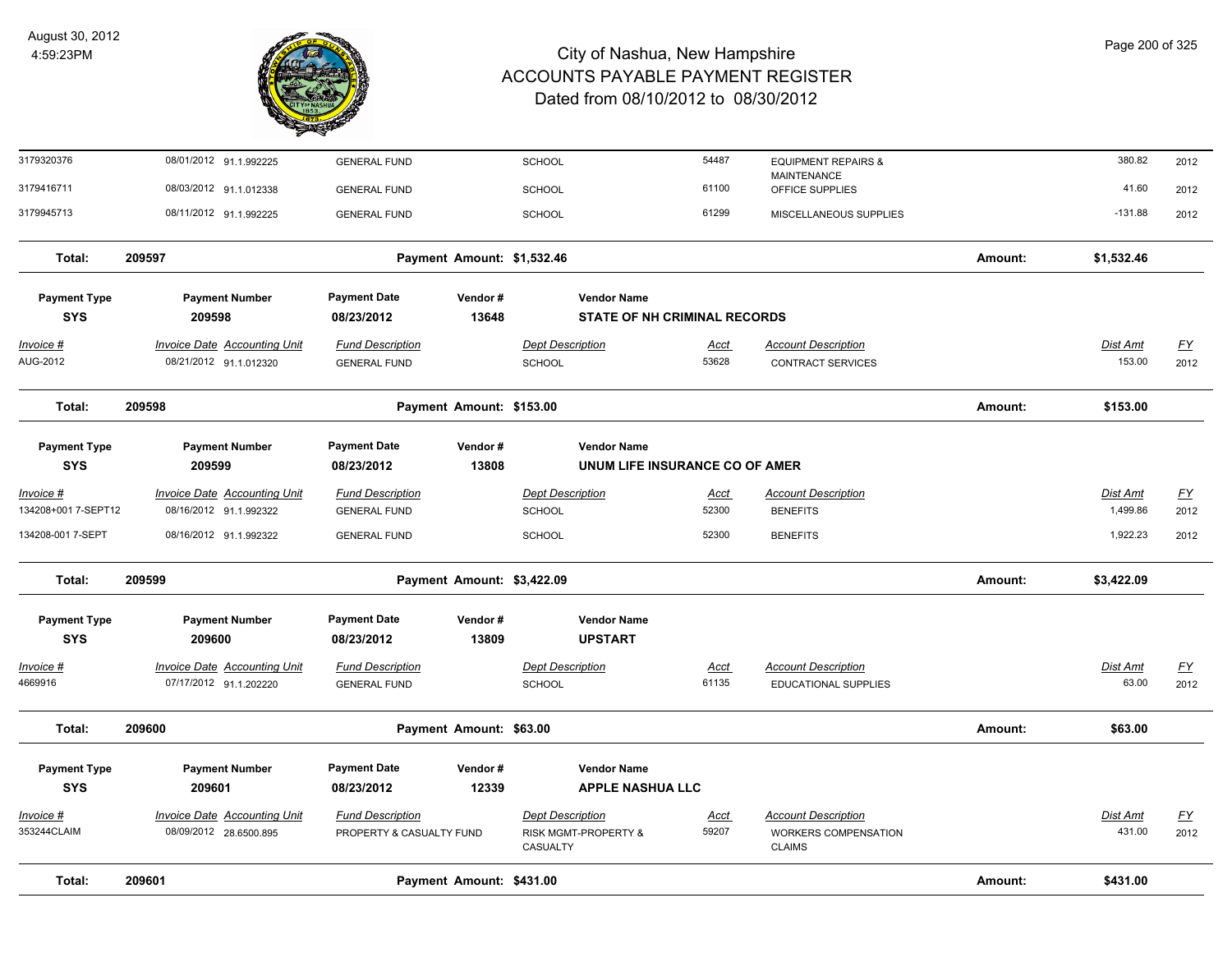

| <b>Payment Type</b>      | <b>Payment Number</b>               | <b>Payment Date</b>      | Vendor#                    | <b>Vendor Name</b>                           |             |                                       |                                       |                 |                  |
|--------------------------|-------------------------------------|--------------------------|----------------------------|----------------------------------------------|-------------|---------------------------------------|---------------------------------------|-----------------|------------------|
| <b>SYS</b>               | 209602                              | 08/23/2012               | 12350                      | <b>ASSOCIATED RADIOLOGISTS PA</b>            |             |                                       |                                       |                 |                  |
| Invoice #                | <b>Invoice Date Accounting Unit</b> | <b>Fund Description</b>  |                            | <b>Dept Description</b>                      | <u>Acct</u> | <b>Account Description</b>            |                                       | Dist Amt        | EY               |
| 7071194-A                | 08/08/2012 28.6500.890              | PROPERTY & CASUALTY FUND |                            | RISK MGMT-PROPERTY &                         | 59207       | WORKERS COMPENSATION                  |                                       | 181.00          | 2012             |
| 7075567                  | 08/08/2012 28.6500.890              | PROPERTY & CASUALTY FUND |                            | CASUALTY<br>RISK MGMT-PROPERTY &             | 59207       | <b>CLAIMS</b><br>WORKERS COMPENSATION |                                       | 31.00           | 2012             |
|                          |                                     |                          |                            | CASUALTY                                     |             | <b>CLAIMS</b>                         |                                       |                 |                  |
| Total:                   | 209602                              |                          | Payment Amount: \$212.00   |                                              |             |                                       | Amount:                               | \$212.00        |                  |
| <b>Payment Type</b>      | <b>Payment Number</b>               | <b>Payment Date</b>      | Vendor#                    | <b>Vendor Name</b>                           |             |                                       |                                       |                 |                  |
| <b>SYS</b>               | 209603                              | 08/23/2012               | 12679                      | <b>ELLIOT HOSPITAL</b>                       |             |                                       |                                       |                 |                  |
| <u> Invoice #</u>        | <b>Invoice Date Accounting Unit</b> | <b>Fund Description</b>  |                            | <b>Dept Description</b>                      | <b>Acct</b> | <b>Account Description</b>            |                                       | <b>Dist Amt</b> | <u>FY</u>        |
| 623665800                | 08/13/2012 28.6500.895              | PROPERTY & CASUALTY FUND |                            | RISK MGMT-PROPERTY &<br>CASUALTY             | 59207       | WORKERS COMPENSATION<br><b>CLAIMS</b> |                                       | 876.55          | 2012             |
| Total:                   | 209603                              |                          | Payment Amount: \$876.55   |                                              |             |                                       | Amount:                               | \$876.55        |                  |
| <b>Payment Type</b>      | <b>Payment Number</b>               | <b>Payment Date</b>      | Vendor#                    | <b>Vendor Name</b>                           |             |                                       |                                       |                 |                  |
| <b>SYS</b>               | 209604                              | 08/23/2012               | 12741                      | <b>FOUNDATION MEDICAL PARTNERS</b>           |             |                                       |                                       |                 |                  |
| <u> Invoice #</u>        | <b>Invoice Date Accounting Unit</b> | <b>Fund Description</b>  |                            | <b>Dept Description</b>                      | Acct        | <b>Account Description</b>            |                                       | Dist Amt        | <u>FY</u>        |
| 5089147                  | 07/24/2012 28.6500.890              | PROPERTY & CASUALTY FUND |                            | RISK MGMT-PROPERTY &<br>CASUALTY             | 59207       | WORKERS COMPENSATION<br><b>CLAIMS</b> |                                       | 241.00          | 2012             |
| Total:                   | 209604                              |                          | Payment Amount: \$241.00   |                                              |             |                                       | Amount:                               | \$241.00        |                  |
| <b>Payment Type</b>      | <b>Payment Number</b>               | <b>Payment Date</b>      | Vendor#                    | <b>Vendor Name</b>                           |             |                                       | Payee Name                            |                 |                  |
| <b>SYS</b>               | 209605                              | 08/23/2012               | 12743                      | <b>FOUR SEASONS ORTHOPAEDIC CTR P</b>        |             |                                       | <b>FOUR SEASONS ORTHOPEDIC CENTER</b> |                 |                  |
| <u> Invoice #</u>        | <b>Invoice Date Accounting Unit</b> | <b>Fund Description</b>  |                            | <b>Dept Description</b>                      | <b>Acct</b> | <b>Account Description</b>            |                                       | Dist Amt        | <u>FY</u>        |
| 10051447                 | 08/07/2012 28.6500.890              | PROPERTY & CASUALTY FUND |                            | RISK MGMT-PROPERTY &                         | 59225       | <b>GENERAL LIABILITY CLAIMS</b>       |                                       | 584.00          | 2012             |
| PRE-PAY FOR PI<br>RATING | 08/09/2012 28.6500.895              | PROPERTY & CASUALTY FUND |                            | CASUALTY<br>RISK MGMT-PROPERTY &<br>CASUALTY | 59207       | WORKERS COMPENSATION<br><b>CLAIMS</b> |                                       | 500.00          | 2012             |
| Total:                   | 209605                              |                          | Payment Amount: \$1,084.00 |                                              |             |                                       | Amount:                               | \$1,084.00      |                  |
| <b>Payment Type</b>      | <b>Payment Number</b>               | <b>Payment Date</b>      | Vendor#                    | <b>Vendor Name</b>                           |             |                                       |                                       |                 |                  |
| <b>SYS</b>               | 209606                              | 08/23/2012               | 12805                      | <b>GREATER NASHUA EMERGENCY PHYS</b>         |             |                                       |                                       |                 |                  |
|                          |                                     |                          |                            |                                              |             |                                       |                                       |                 |                  |
| Invoice #                | Invoice Date Accounting Unit        | <b>Fund Description</b>  |                            | <b>Dept Description</b>                      | Acct        | <b>Account Description</b>            |                                       | Dist Amt        | $\underline{FY}$ |
| B2800388                 | 08/09/2012 28.6500.890              | PROPERTY & CASUALTY FUND |                            | RISK MGMT-PROPERTY &<br>CASUALTY             | 59207       | WORKERS COMPENSATION<br><b>CLAIMS</b> |                                       | 213.00          | 2012             |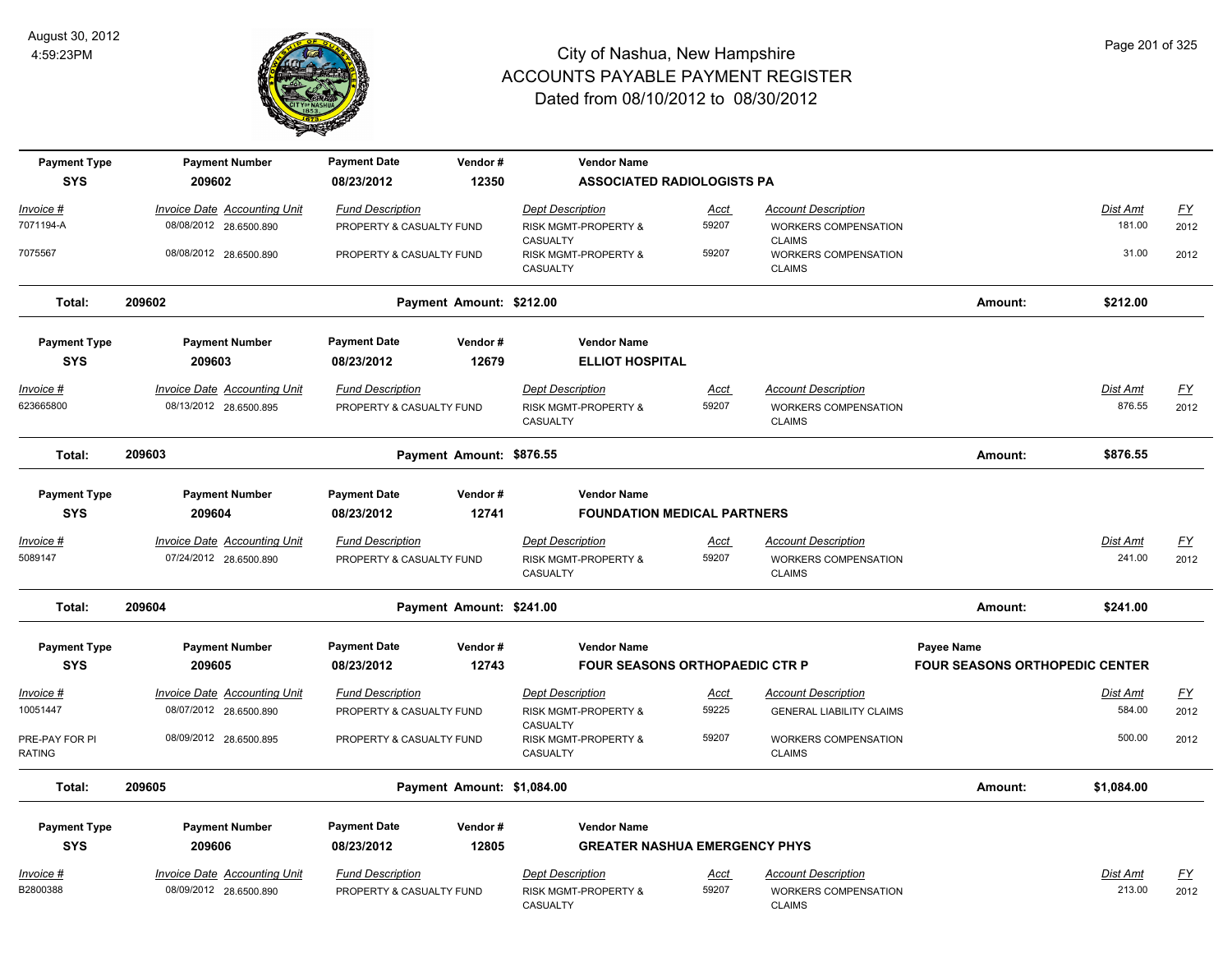

| Total:                                | 209606                                                                                  |                                                                                 | Payment Amount: \$213.00   |                                                                                                                       |                        |                                                                                                                     | Amount: | \$213.00                     |                           |
|---------------------------------------|-----------------------------------------------------------------------------------------|---------------------------------------------------------------------------------|----------------------------|-----------------------------------------------------------------------------------------------------------------------|------------------------|---------------------------------------------------------------------------------------------------------------------|---------|------------------------------|---------------------------|
| <b>Payment Type</b><br><b>SYS</b>     | <b>Payment Number</b><br>209607                                                         | <b>Payment Date</b><br>08/23/2012                                               | Vendor#<br>13063           | <b>Vendor Name</b><br><b>MARVELL PLATE GLASS INC</b>                                                                  |                        |                                                                                                                     |         |                              |                           |
| Invoice #<br>3663                     | <b>Invoice Date Accounting Unit</b><br>08/08/2012 28.6500.890                           | <b>Fund Description</b><br>PROPERTY & CASUALTY FUND                             |                            | <b>Dept Description</b><br>RISK MGMT-PROPERTY &                                                                       | <u>Acct</u><br>59225   | <b>Account Description</b><br><b>GENERAL LIABILITY CLAIMS</b>                                                       |         | <u>Dist Amt</u><br>265.00    | <u>FY</u><br>2012         |
| 3664                                  | 08/08/2012 28.6500.890                                                                  | PROPERTY & CASUALTY FUND                                                        |                            | CASUALTY<br>RISK MGMT-PROPERTY &                                                                                      | 59250                  | PROPERTY CLAIMS                                                                                                     |         | 425.00                       | 2012                      |
| 3665                                  | 08/08/2012 28.6500.890                                                                  | PROPERTY & CASUALTY FUND                                                        |                            | CASUALTY<br>RISK MGMT-PROPERTY &<br>CASUALTY                                                                          | 59250                  | PROPERTY CLAIMS                                                                                                     |         | 249.97                       | 2012                      |
| Total:                                | 209607                                                                                  |                                                                                 | Payment Amount: \$939.97   |                                                                                                                       |                        |                                                                                                                     | Amount: | \$939.97                     |                           |
| <b>Payment Type</b><br><b>SYS</b>     | <b>Payment Number</b><br>209608                                                         | <b>Payment Date</b><br>08/23/2012                                               | Vendor#<br>12006           | <b>Vendor Name</b><br><b>ROCKINGHAM FAMILY HEALTHCARE</b>                                                             |                        |                                                                                                                     |         |                              |                           |
| Invoice #                             | Invoice Date Accounting Unit                                                            | <b>Fund Description</b>                                                         |                            | <b>Dept Description</b>                                                                                               | Acct                   | <b>Account Description</b>                                                                                          |         | Dist Amt                     | <u>FY</u>                 |
| LARJA000 39533                        | 08/10/2012 28.6500.895                                                                  | PROPERTY & CASUALTY FUND                                                        |                            | RISK MGMT-PROPERTY &<br>CASUALTY                                                                                      | 59207                  | WORKERS COMPENSATION<br><b>CLAIMS</b>                                                                               |         | 100.00                       | 2012                      |
| Total:                                | 209608                                                                                  |                                                                                 | Payment Amount: \$100.00   |                                                                                                                       |                        |                                                                                                                     | Amount: | \$100.00                     |                           |
| <b>Payment Type</b><br><b>SYS</b>     | <b>Payment Number</b><br>209609                                                         | <b>Payment Date</b><br>08/23/2012                                               | Vendor#<br>13597           | <b>Vendor Name</b><br>SO NH REGIONAL MEDICAL CENTER                                                                   |                        |                                                                                                                     |         |                              |                           |
| Invoice #<br>SRN2445085<br>SRN2445100 | <b>Invoice Date Accounting Unit</b><br>08/13/2012 28.6500.890<br>08/13/2012 28.6500.890 | <b>Fund Description</b><br>PROPERTY & CASUALTY FUND<br>PROPERTY & CASUALTY FUND |                            | <b>Dept Description</b><br><b>RISK MGMT-PROPERTY &amp;</b><br>CASUALTY<br><b>RISK MGMT-PROPERTY &amp;</b><br>CASUALTY | Acct<br>59207<br>59207 | <b>Account Description</b><br>WORKERS COMPENSATION<br><b>CLAIMS</b><br><b>WORKERS COMPENSATION</b><br><b>CLAIMS</b> |         | Dist Amt<br>233.80<br>867.54 | <u>FY</u><br>2012<br>2012 |
| Total:                                | 209609                                                                                  |                                                                                 | Payment Amount: \$1,101.34 |                                                                                                                       |                        |                                                                                                                     | Amount: | \$1,101.34                   |                           |
| <b>Payment Type</b><br><b>SYS</b>     | <b>Payment Number</b><br>209610                                                         | <b>Payment Date</b><br>08/23/2012                                               | Vendor#<br>13635           | <b>Vendor Name</b><br><b>ST JOSEPHS HOSPITAL</b>                                                                      |                        |                                                                                                                     |         |                              |                           |
| Invoice #<br>12208-00478              | Invoice Date Accounting Unit<br>08/09/2012 28.6500.890                                  | <b>Fund Description</b><br>PROPERTY & CASUALTY FUND                             |                            | <b>Dept Description</b><br>RISK MGMT-PROPERTY &<br>CASUALTY                                                           | Acct<br>59207          | <b>Account Description</b><br>WORKERS COMPENSATION<br><b>CLAIMS</b>                                                 |         | Dist Amt<br>1,424.75         | <u>FY</u><br>2012         |
| Total:                                | 209610                                                                                  |                                                                                 | Payment Amount: \$1,424.75 |                                                                                                                       |                        |                                                                                                                     | Amount: | \$1,424.75                   |                           |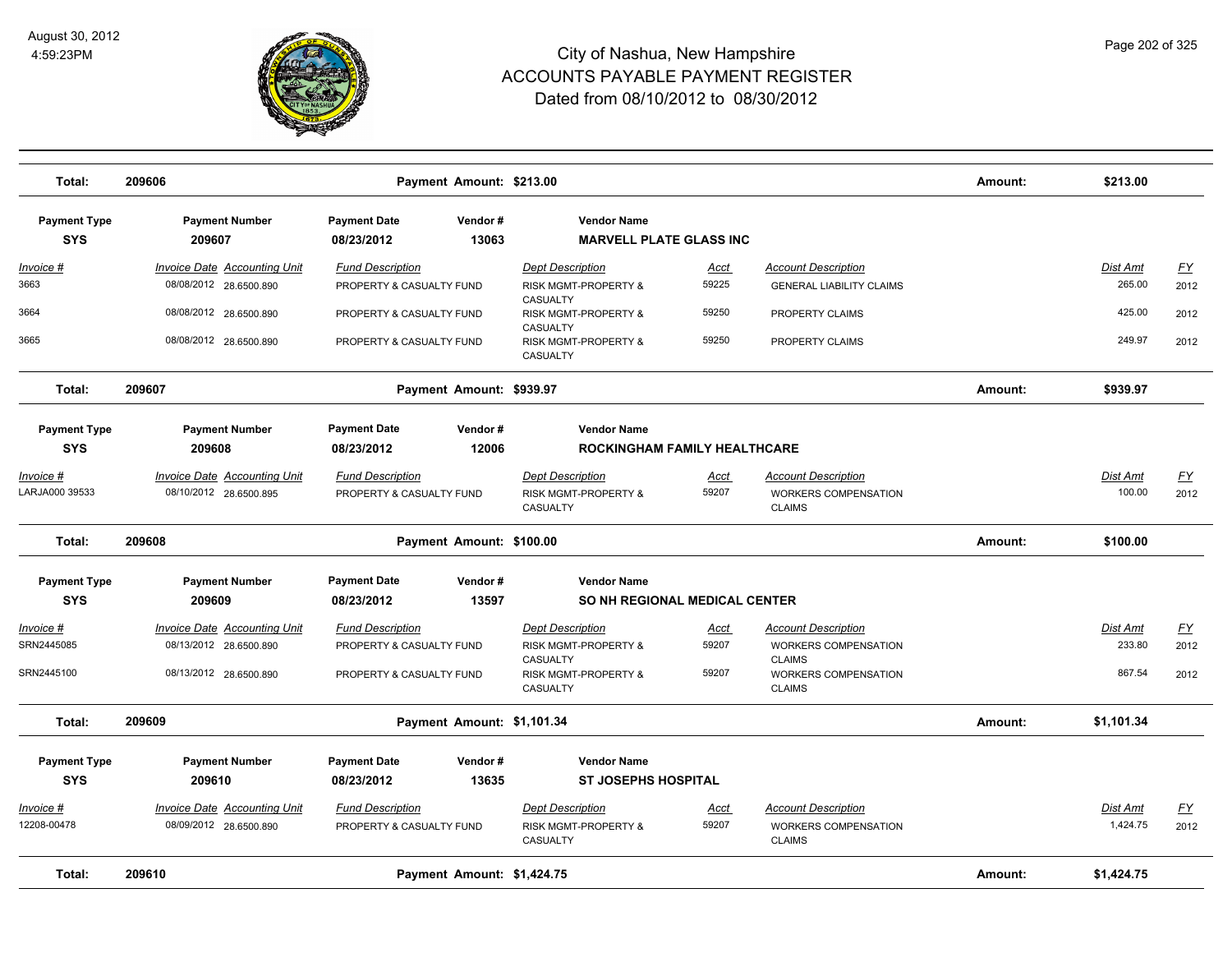

| <b>Payment Type</b><br><b>SYS</b>                | <b>Payment Number</b><br>209611                                                 | <b>Payment Date</b><br>08/23/2012                                                                 | Vendor#<br>10892         | <b>Vendor Name</b><br><b>CAROLYN MORTELLARO</b>                         |                               |                                                                          |         |                              |                                  |
|--------------------------------------------------|---------------------------------------------------------------------------------|---------------------------------------------------------------------------------------------------|--------------------------|-------------------------------------------------------------------------|-------------------------------|--------------------------------------------------------------------------|---------|------------------------------|----------------------------------|
| <u> Invoice #</u><br>8/23/12 REIMB               | <b>Invoice Date Accounting Unit</b><br>08/23/2012 01.1.500                      | <b>Fund Description</b><br><b>GENERAL FUND</b>                                                    |                          | <b>Dept Description</b><br><b>MAYOR</b>                                 | <u>Acct</u><br>68300          | <b>Account Description</b><br>MAYORS EXPENSE ACCOUNT                     |         | Dist Amt<br>68.00            | <u>FY</u><br>2012                |
| Total:                                           | 209611                                                                          |                                                                                                   | Payment Amount: \$68.00  |                                                                         |                               |                                                                          | Amount: | \$68.00                      |                                  |
| <b>Payment Type</b><br><b>SYS</b>                | <b>Payment Number</b><br>209612                                                 | <b>Payment Date</b><br>08/25/2012                                                                 | Vendor#<br>10127         | <b>Vendor Name</b><br><b>EMILY BOOTS</b>                                |                               |                                                                          |         |                              |                                  |
| <u> Invoice #</u><br>VOLLEYBALL CAMP-<br>8/6/1   | <b>Invoice Date Accounting Unit</b><br>08/13/2012 77.2503                       | <b>Fund Description</b><br>PARKS & REC PROGRAMS<br><b>FUND</b>                                    |                          | <b>Dept Description</b><br>PARKS & REC PROGRAMS                         | <u>Acct</u><br>51400          | <b>Account Description</b><br>WAGES TEMP-SEASONAL                        |         | <b>Dist Amt</b><br>300.00    | EY<br>2012                       |
| Total:                                           | 209612                                                                          |                                                                                                   | Payment Amount: \$300.00 |                                                                         |                               |                                                                          | Amount: | \$300.00                     |                                  |
| <b>Payment Type</b><br><b>SYS</b>                | <b>Payment Number</b><br>209613                                                 | <b>Payment Date</b><br>08/25/2012                                                                 | Vendor#<br>14587         | <b>Vendor Name</b><br><b>ELIZABETH BRESETT</b>                          |                               |                                                                          |         |                              |                                  |
| Invoice #<br>7/16/12-7/20/15<br>VOLLEYBALL CAMP- | <b>Invoice Date Accounting Unit</b><br>07/23/2012 77.2503<br>08/13/2012 77.2503 | <b>Fund Description</b><br>PARKS & REC PROGRAMS<br><b>FUND</b><br><b>PARKS &amp; REC PROGRAMS</b> |                          | <b>Dept Description</b><br>PARKS & REC PROGRAMS<br>PARKS & REC PROGRAMS | <u>Acct</u><br>51400<br>51400 | <b>Account Description</b><br>WAGES TEMP-SEASONAL<br>WAGES TEMP-SEASONAL |         | Dist Amt<br>300.00<br>300.00 | $\underline{FY}$<br>2012<br>2012 |
| 8/6/1<br>Total:                                  | 209613                                                                          | <b>FUND</b>                                                                                       | Payment Amount: \$600.00 |                                                                         |                               |                                                                          | Amount: | \$600.00                     |                                  |
| <b>Payment Type</b><br><b>SYS</b>                | <b>Payment Number</b><br>209614                                                 | <b>Payment Date</b><br>08/25/2012                                                                 | Vendor#<br>12714         | <b>Vendor Name</b><br><b>JULIE FIERLEY</b>                              |                               |                                                                          |         |                              |                                  |
| Invoice #<br>VOLLEYBALL CAMP-<br>8/6/1           | <b>Invoice Date Accounting Unit</b><br>08/13/2012 77.2503                       | <b>Fund Description</b><br>PARKS & REC PROGRAMS<br><b>FUND</b>                                    |                          | <b>Dept Description</b><br>PARKS & REC PROGRAMS                         | <u>Acct</u><br>51400          | <b>Account Description</b><br>WAGES TEMP-SEASONAL                        |         | Dist Amt<br>300.00           | <u>FY</u><br>2012                |
| Total:                                           | 209614                                                                          |                                                                                                   | Payment Amount: \$300.00 |                                                                         |                               |                                                                          | Amount: | \$300.00                     |                                  |
| <b>Payment Type</b><br><b>SYS</b>                | <b>Payment Number</b><br>209615                                                 | <b>Payment Date</b><br>08/25/2012                                                                 | Vendor#<br>12755         | <b>Vendor Name</b><br><b>GERALD GADBOIS</b>                             |                               |                                                                          |         |                              |                                  |
| Invoice #<br>OFFICIAL 7/1/12-7/14/1              | <b>Invoice Date Accounting Unit</b><br>08/13/2012 77.1.655                      | <b>Fund Description</b><br><b>GENERAL FUND</b>                                                    |                          | <b>Dept Description</b><br>PARKS & RECREATION                           | <b>Acct</b><br>55642          | <b>Account Description</b><br><b>GAME OFFICIALS</b>                      |         | Dist Amt<br>280.00           | <u>FY</u><br>2012                |

Page 203 of 325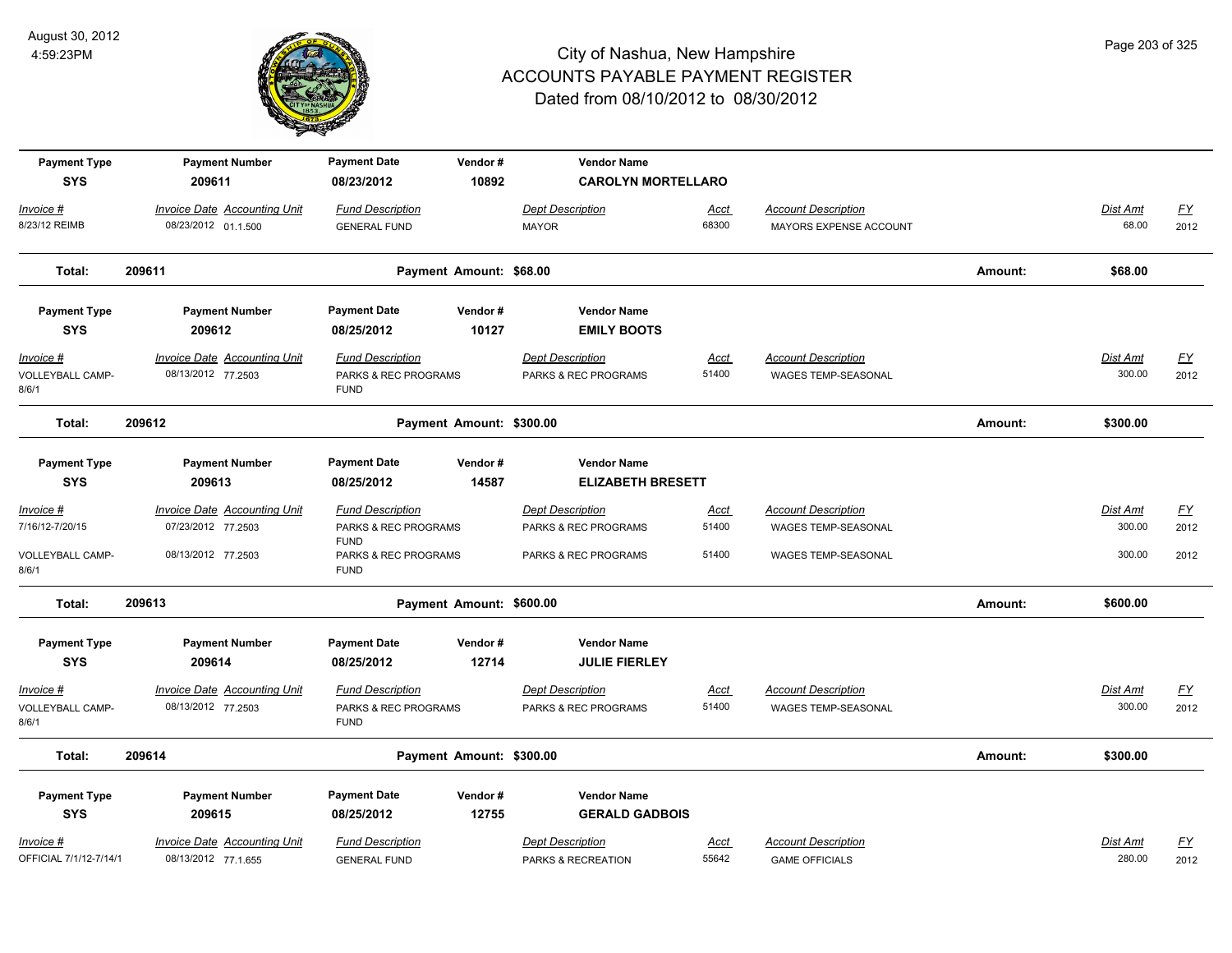

| Total:                                 | 209615                                                    | Payment Amount: \$280.00                                                  |                                                            |                      |                                                          | Amount: | \$280.00                  |                   |
|----------------------------------------|-----------------------------------------------------------|---------------------------------------------------------------------------|------------------------------------------------------------|----------------------|----------------------------------------------------------|---------|---------------------------|-------------------|
| <b>Payment Type</b><br><b>SYS</b>      | <b>Payment Number</b><br>209616                           | <b>Payment Date</b><br>Vendor#<br>12848<br>08/25/2012                     | <b>Vendor Name</b><br><b>MELANIE HEDLUND</b>               |                      |                                                          |         |                           |                   |
| Invoice #<br>TENNIS CAMP- 8/6/12       | <b>Invoice Date Accounting Unit</b><br>08/13/2012 77.2503 | <b>Fund Description</b><br><b>PARKS &amp; REC PROGRAMS</b><br><b>FUND</b> | <b>Dept Description</b><br><b>PARKS &amp; REC PROGRAMS</b> | Acct<br>51400        | <b>Account Description</b><br><b>WAGES TEMP-SEASONAL</b> |         | <b>Dist Amt</b><br>405.00 | <u>FY</u><br>2012 |
| Total:                                 | 209616                                                    | Payment Amount: \$405.00                                                  |                                                            |                      |                                                          | Amount: | \$405.00                  |                   |
| <b>Payment Type</b><br><b>SYS</b>      | <b>Payment Number</b><br>209617                           | <b>Payment Date</b><br>Vendor#<br>08/25/2012<br>12949                     | <b>Vendor Name</b><br><b>DANIEL KELLY</b>                  |                      |                                                          |         |                           |                   |
| Invoice #<br>TENNIS CAMP- 8/6/12       | <b>Invoice Date Accounting Unit</b><br>08/13/2012 77.2503 | <b>Fund Description</b><br>PARKS & REC PROGRAMS<br><b>FUND</b>            | <b>Dept Description</b><br>PARKS & REC PROGRAMS            | <b>Acct</b><br>51400 | <b>Account Description</b><br>WAGES TEMP-SEASONAL        |         | Dist Amt<br>405.00        | <u>FY</u><br>2012 |
| Total:                                 | 209617                                                    | Payment Amount: \$405.00                                                  |                                                            |                      |                                                          | Amount: | \$405.00                  |                   |
| <b>Payment Type</b>                    | <b>Payment Number</b>                                     | <b>Payment Date</b><br>Vendor#                                            | <b>Vendor Name</b>                                         |                      |                                                          |         |                           |                   |
| <b>SYS</b>                             | 209618                                                    | 08/25/2012<br>14589                                                       | <b>MOLLY KEPNER</b>                                        |                      |                                                          |         |                           |                   |
| Invoice #<br>VOLLEYBALL CAMP-<br>8/6/1 | Invoice Date Accounting Unit<br>08/13/2012 77.2503        | <b>Fund Description</b><br>PARKS & REC PROGRAMS<br><b>FUND</b>            | <b>Dept Description</b><br>PARKS & REC PROGRAMS            | <b>Acct</b><br>51400 | <b>Account Description</b><br>WAGES TEMP-SEASONAL        |         | Dist Amt<br>300.00        | <u>FY</u><br>2012 |
| Total:                                 | 209618                                                    | Payment Amount: \$300.00                                                  |                                                            |                      |                                                          | Amount: | \$300.00                  |                   |
| <b>Payment Type</b><br><b>SYS</b>      | <b>Payment Number</b><br>209619                           | <b>Payment Date</b><br>Vendor#<br>08/25/2012<br>14739                     | <b>Vendor Name</b><br><b>STACY LAMOUNTAIN</b>              |                      |                                                          |         |                           |                   |
| Invoice #<br>VOLLEYBALL CAMP-<br>8/6/1 | Invoice Date Accounting Unit<br>08/13/2012 77.2503        | <b>Fund Description</b><br>PARKS & REC PROGRAMS<br><b>FUND</b>            | <b>Dept Description</b><br>PARKS & REC PROGRAMS            | Acct<br>51400        | <b>Account Description</b><br>WAGES TEMP-SEASONAL        |         | Dist Amt<br>450.00        | <u>FY</u><br>2012 |
| Total:                                 | 209619                                                    | Payment Amount: \$450.00                                                  |                                                            |                      |                                                          | Amount: | \$450.00                  |                   |
| <b>Payment Type</b><br><b>SYS</b>      | <b>Payment Number</b><br>209620                           | <b>Payment Date</b><br>Vendor#<br>08/25/2012<br>14801                     | <b>Vendor Name</b><br><b>GUY JEAN LETARTE</b>              |                      |                                                          |         |                           |                   |
| Invoice #<br>HOCKEY CAMP-8/3/12        | Invoice Date Accounting Unit<br>08/13/2012 77.2503        | <b>Fund Description</b><br>PARKS & REC PROGRAMS<br><b>FUND</b>            | <b>Dept Description</b><br>PARKS & REC PROGRAMS            | <u>Acct</u><br>51400 | <b>Account Description</b><br><b>WAGES TEMP-SEASONAL</b> |         | Dist Amt<br>600.00        | <u>FY</u><br>2012 |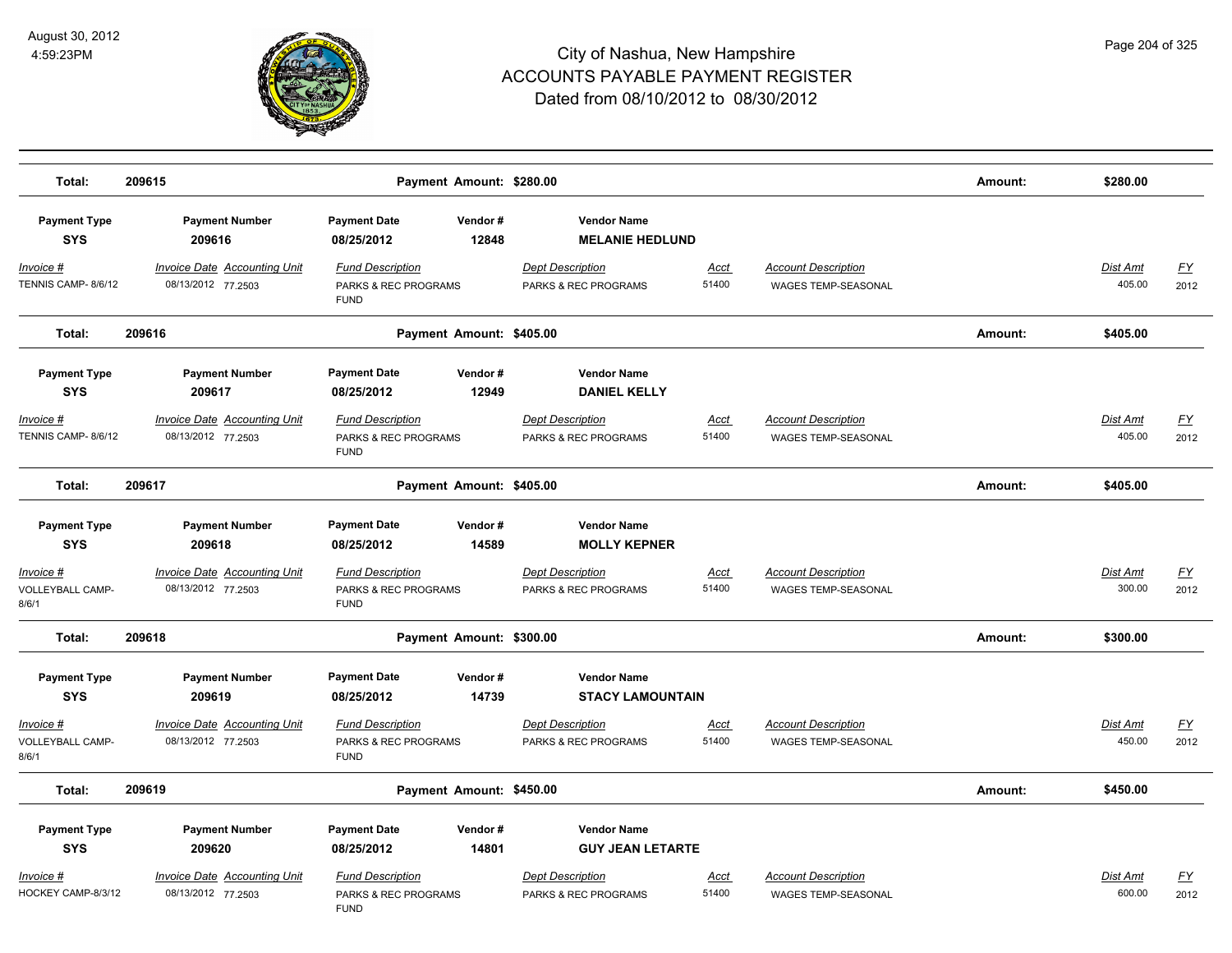

| Total:                                               | 209620<br>Payment Amount: \$600.00                         |                                                                |                          |                                                 |                      |                                                     | Amount: | \$600.00                  |                   |
|------------------------------------------------------|------------------------------------------------------------|----------------------------------------------------------------|--------------------------|-------------------------------------------------|----------------------|-----------------------------------------------------|---------|---------------------------|-------------------|
| <b>Payment Type</b><br><b>SYS</b>                    | <b>Payment Number</b><br>209621                            | <b>Payment Date</b><br>08/25/2012                              | Vendor#<br>999000973     | <b>Vendor Name</b><br><b>MARYANNE KALARSKY</b>  |                      |                                                     |         |                           |                   |
| <b>Invoice #</b><br>WICKED COOL CAMP<br><b>REFUN</b> | <b>Invoice Date Accounting Unit</b><br>08/13/2012 77.2503  | <b>Fund Description</b><br>PARKS & REC PROGRAMS<br><b>FUND</b> |                          | <b>Dept Description</b><br>PARKS & REC PROGRAMS | <u>Acct</u><br>44549 | <b>Account Description</b><br><b>CAMPS</b>          |         | <b>Dist Amt</b><br>100.00 | <u>FY</u><br>2012 |
| Total:                                               | 209621                                                     |                                                                | Payment Amount: \$100.00 |                                                 |                      |                                                     | Amount: | \$100.00                  |                   |
| <b>Payment Type</b><br><b>SYS</b>                    | <b>Payment Number</b><br>209622                            | <b>Payment Date</b><br>08/25/2012                              | Vendor#<br>14588         | <b>Vendor Name</b><br><b>BRIDGET MCCARTHY</b>   |                      |                                                     |         |                           |                   |
| Invoice #<br>7/16/12-7/20/16                         | <b>Invoice Date Accounting Unit</b><br>07/23/2012 77.2503  | <b>Fund Description</b><br>PARKS & REC PROGRAMS<br><b>FUND</b> |                          | <b>Dept Description</b><br>PARKS & REC PROGRAMS | Acct<br>51400        | <b>Account Description</b><br>WAGES TEMP-SEASONAL   |         | Dist Amt<br>300.00        | FY<br>2012        |
| Total:                                               | 209622                                                     |                                                                | Payment Amount: \$300.00 |                                                 |                      |                                                     | Amount: | \$300.00                  |                   |
| <b>Payment Type</b><br><b>SYS</b>                    | <b>Payment Number</b><br>209623                            | <b>Payment Date</b><br>08/25/2012                              | Vendor#<br>13074         | <b>Vendor Name</b><br><b>SCOTT MCDOUGALD</b>    |                      |                                                     |         |                           |                   |
| Invoice #<br>TENNIS CAMP-8/6/12                      | <b>Invoice Date Accounting Unit</b><br>08/13/2012 77.2503  | <b>Fund Description</b><br>PARKS & REC PROGRAMS<br><b>FUND</b> |                          | <b>Dept Description</b><br>PARKS & REC PROGRAMS | <u>Acct</u><br>51400 | <b>Account Description</b><br>WAGES TEMP-SEASONAL   |         | Dist Amt<br>960.00        | <u>FY</u><br>2012 |
| Total:                                               | 209623                                                     |                                                                | Payment Amount: \$960.00 |                                                 |                      |                                                     | Amount: | \$960.00                  |                   |
| <b>Payment Type</b><br><b>SYS</b>                    | <b>Payment Number</b><br>209624                            | <b>Payment Date</b><br>08/25/2012                              | Vendor#<br>13087         | <b>Vendor Name</b><br><b>DENNIS MELANSON</b>    |                      |                                                     |         |                           |                   |
| Invoice #<br>OFFICIAL-7/31/12                        | <b>Invoice Date Accounting Unit</b><br>08/13/2012 77.1.655 | <b>Fund Description</b><br><b>GENERAL FUND</b>                 |                          | <b>Dept Description</b><br>PARKS & RECREATION   | Acct<br>55642        | <b>Account Description</b><br><b>GAME OFFICIALS</b> |         | <b>Dist Amt</b><br>100.00 | <u>FY</u><br>2012 |
| Total:                                               | 209624                                                     |                                                                | Payment Amount: \$100.00 |                                                 |                      |                                                     | Amount: | \$100.00                  |                   |
| <b>Payment Type</b><br><b>SYS</b>                    | <b>Payment Number</b><br>209625                            | <b>Payment Date</b><br>08/25/2012                              | Vendor#<br>10296         | <b>Vendor Name</b><br><b>ABBEY MILLER</b>       |                      |                                                     |         |                           |                   |
| Invoice #<br>VOLLEYBALL CAMP-<br>8/6/1               | <b>Invoice Date Accounting Unit</b><br>08/13/2012 77.2503  | <b>Fund Description</b><br>PARKS & REC PROGRAMS<br><b>FUND</b> |                          | <b>Dept Description</b><br>PARKS & REC PROGRAMS | <u>Acct</u><br>51400 | <b>Account Description</b><br>WAGES TEMP-SEASONAL   |         | Dist Amt<br>300.00        | <u>FY</u><br>2012 |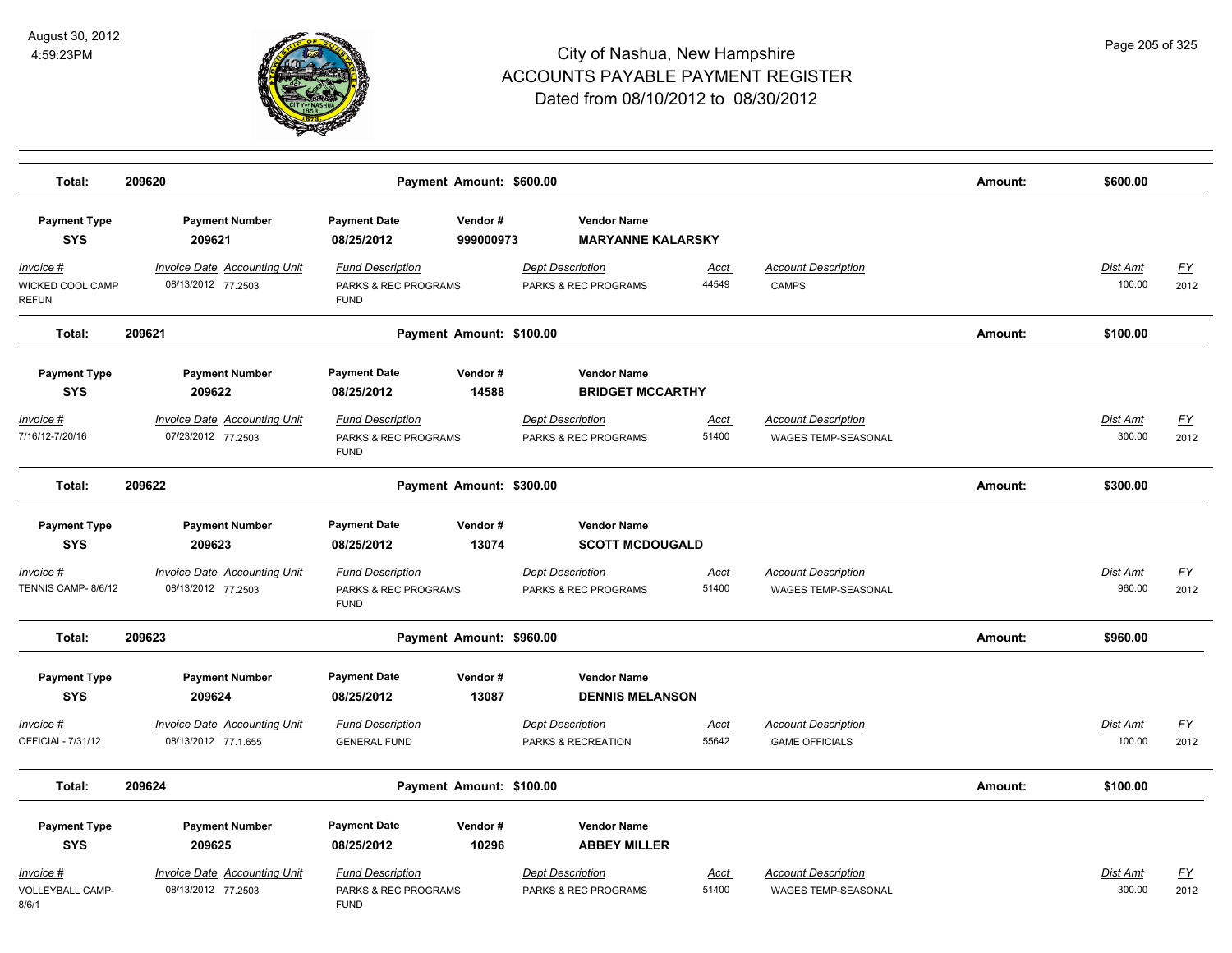

| Total:                                 | 209625                                                    | Payment Amount: \$300.00                                       |                                                   |                      |                                                          | Amount: | \$300.00                  |                   |
|----------------------------------------|-----------------------------------------------------------|----------------------------------------------------------------|---------------------------------------------------|----------------------|----------------------------------------------------------|---------|---------------------------|-------------------|
| <b>Payment Type</b><br><b>SYS</b>      | <b>Payment Number</b><br>209626                           | <b>Payment Date</b><br>Vendor#<br>14582<br>08/25/2012          | <b>Vendor Name</b><br><b>BRIDGET MURPHY</b>       |                      |                                                          |         |                           |                   |
| <u>Invoice #</u><br>7/16/12-7/20/12    | <b>Invoice Date Accounting Unit</b><br>07/23/2012 77.2503 | <b>Fund Description</b><br>PARKS & REC PROGRAMS<br><b>FUND</b> | <b>Dept Description</b><br>PARKS & REC PROGRAMS   | Acct<br>51400        | <b>Account Description</b><br>WAGES TEMP-SEASONAL        |         | Dist Amt<br>150.00        | <u>FY</u><br>2012 |
| Total:                                 | 209626                                                    | Payment Amount: \$150.00                                       |                                                   |                      |                                                          | Amount: | \$150.00                  |                   |
| <b>Payment Type</b><br><b>SYS</b>      | <b>Payment Number</b><br>209627                           | <b>Payment Date</b><br>Vendor#<br>10578<br>08/25/2012          | <b>Vendor Name</b><br><b>MELISSA PARDO</b>        |                      |                                                          |         |                           |                   |
| Invoice #<br>VOLLEYBALL CAMP-<br>8/6/1 | <b>Invoice Date Accounting Unit</b><br>08/13/2012 77.2503 | <b>Fund Description</b><br>PARKS & REC PROGRAMS<br><b>FUND</b> | <b>Dept Description</b><br>PARKS & REC PROGRAMS   | Acct<br>51400        | <b>Account Description</b><br><b>WAGES TEMP-SEASONAL</b> |         | Dist Amt<br>300.00        | <u>FY</u><br>2012 |
| Total:                                 | 209627                                                    | Payment Amount: \$300.00                                       |                                                   |                      |                                                          | Amount: | \$300.00                  |                   |
| <b>Payment Type</b><br><b>SYS</b>      | <b>Payment Number</b><br>209628                           | <b>Payment Date</b><br>Vendor#<br>08/25/2012<br>10611          | <b>Vendor Name</b><br><b>KATHERINE M PRZYSTAC</b> |                      |                                                          |         |                           |                   |
| Invoice #<br>VOLLEYBALL CAMP-<br>8/6/1 | <b>Invoice Date Accounting Unit</b><br>08/13/2012 77.2503 | <b>Fund Description</b><br>PARKS & REC PROGRAMS<br><b>FUND</b> | <b>Dept Description</b><br>PARKS & REC PROGRAMS   | <u>Acct</u><br>51400 | <b>Account Description</b><br>WAGES TEMP-SEASONAL        |         | Dist Amt<br>300.00        | <u>FY</u><br>2012 |
| Total:                                 | 209628                                                    | Payment Amount: \$300.00                                       |                                                   |                      |                                                          | Amount: | \$300.00                  |                   |
| <b>Payment Type</b><br><b>SYS</b>      | <b>Payment Number</b><br>209629                           | <b>Payment Date</b><br>Vendor#<br>08/25/2012<br>10639          | <b>Vendor Name</b><br><b>KATELYN ROESER</b>       |                      |                                                          |         |                           |                   |
| Invoice #<br>VOLLEYBALL CAMP-<br>8/6/1 | <b>Invoice Date Accounting Unit</b><br>08/13/2012 77.2503 | <b>Fund Description</b><br>PARKS & REC PROGRAMS<br><b>FUND</b> | <b>Dept Description</b><br>PARKS & REC PROGRAMS   | Acct<br>51400        | <b>Account Description</b><br>WAGES TEMP-SEASONAL        |         | Dist Amt<br>300.00        | <u>FY</u><br>2012 |
| Total:                                 | 209629                                                    | Payment Amount: \$300.00                                       |                                                   |                      |                                                          | Amount: | \$300.00                  |                   |
| <b>Payment Type</b><br><b>SYS</b>      | <b>Payment Number</b><br>209630                           | <b>Payment Date</b><br>Vendor#<br>08/25/2012<br>13482          | <b>Vendor Name</b><br><b>THOMAS RUSSO</b>         |                      |                                                          |         |                           |                   |
| Invoice #<br>TENNIS CAMP- 8/6/12       | <b>Invoice Date Accounting Unit</b><br>08/13/2012 77.2503 | <b>Fund Description</b><br>PARKS & REC PROGRAMS<br><b>FUND</b> | <b>Dept Description</b><br>PARKS & REC PROGRAMS   | <u>Acct</u><br>51400 | <b>Account Description</b><br><b>WAGES TEMP-SEASONAL</b> |         | <b>Dist Amt</b><br>200.00 | <u>FY</u><br>2012 |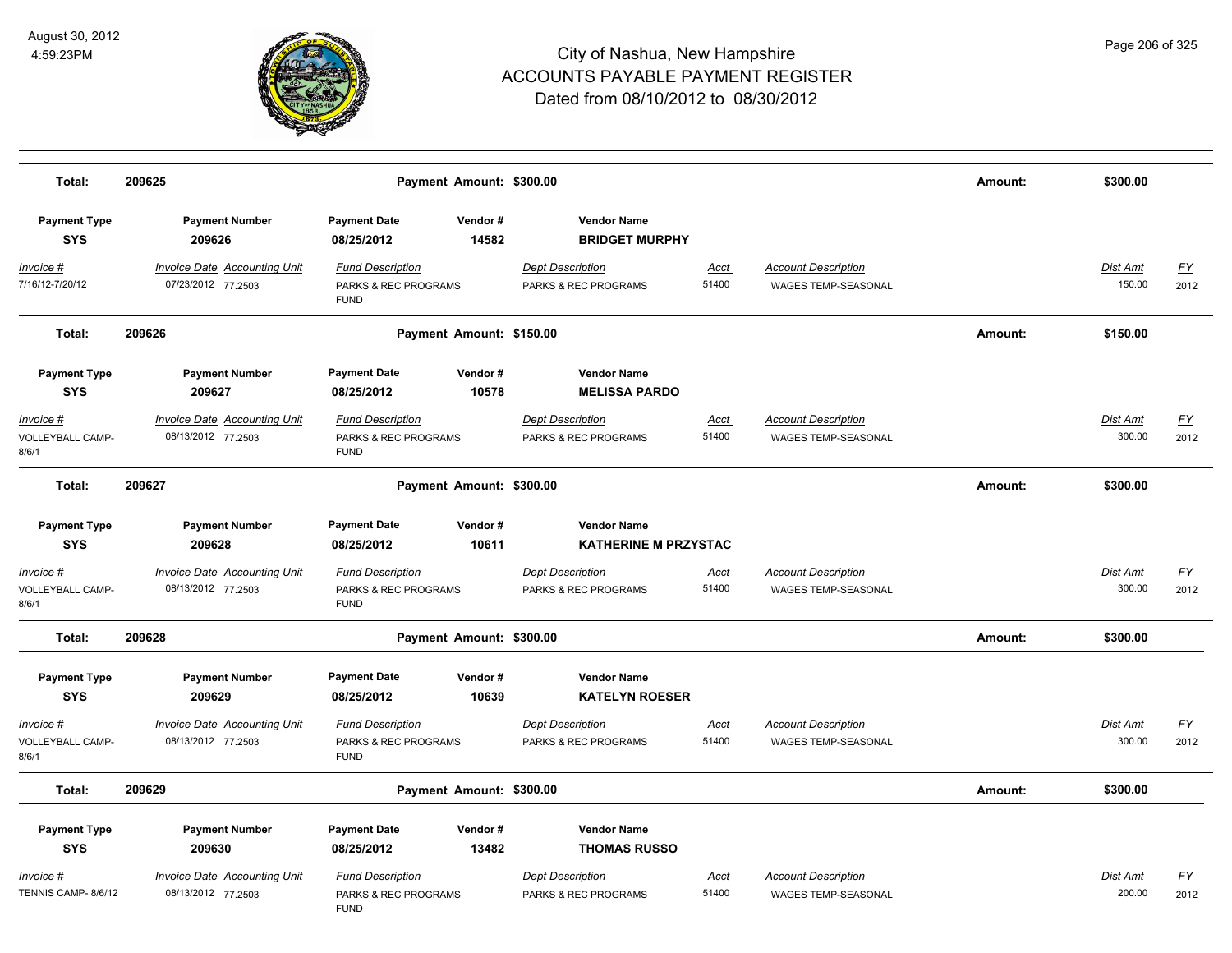

| Total:                                         | 209630                                                    | Payment Amount: \$200.00                                                  |                                                            |                      |                                                          | Amount: | \$200.00                  |                                   |
|------------------------------------------------|-----------------------------------------------------------|---------------------------------------------------------------------------|------------------------------------------------------------|----------------------|----------------------------------------------------------|---------|---------------------------|-----------------------------------|
| <b>Payment Type</b><br><b>SYS</b>              | <b>Payment Number</b><br>209631                           | <b>Payment Date</b><br>Vendor#<br>10657<br>08/25/2012                     | <b>Vendor Name</b><br><b>LAURA SERCEL</b>                  |                      |                                                          |         |                           |                                   |
| <u>Invoice #</u><br>TENNIS CAMP-8/6/12         | <b>Invoice Date Accounting Unit</b><br>08/13/2012 77.2503 | <b>Fund Description</b><br>PARKS & REC PROGRAMS<br><b>FUND</b>            | <b>Dept Description</b><br>PARKS & REC PROGRAMS            | <u>Acct</u><br>51400 | <b>Account Description</b><br>WAGES TEMP-SEASONAL        |         | Dist Amt<br>450.00        | $\underline{\mathsf{FY}}$<br>2012 |
| Total:                                         | 209631                                                    | Payment Amount: \$450.00                                                  |                                                            |                      |                                                          | Amount: | \$450.00                  |                                   |
| <b>Payment Type</b><br><b>SYS</b>              | <b>Payment Number</b><br>209632                           | <b>Payment Date</b><br>Vendor#<br>14590<br>08/25/2012                     | <b>Vendor Name</b><br><b>KARA SIEGEL</b>                   |                      |                                                          |         |                           |                                   |
| <u> Invoice #</u><br>VOLLEYBALL CAMP-<br>8/6/1 | <b>Invoice Date Accounting Unit</b><br>08/13/2012 77.2503 | <b>Fund Description</b><br>PARKS & REC PROGRAMS<br><b>FUND</b>            | <b>Dept Description</b><br>PARKS & REC PROGRAMS            | Acct<br>51400        | <b>Account Description</b><br>WAGES TEMP-SEASONAL        |         | <b>Dist Amt</b><br>300.00 | <u>FY</u><br>2012                 |
| Total:                                         | 209632                                                    | Payment Amount: \$300.00                                                  |                                                            |                      |                                                          | Amount: | \$300.00                  |                                   |
| <b>Payment Type</b><br><b>SYS</b>              | <b>Payment Number</b><br>209633                           | <b>Payment Date</b><br>Vendor#<br>08/25/2012<br>14578                     | <b>Vendor Name</b><br><b>KRISTINE M TINGLEY</b>            |                      |                                                          |         |                           |                                   |
| Invoice #<br>7/16/12-7/20/12                   | Invoice Date Accounting Unit<br>07/23/2012 77.2503        | <b>Fund Description</b><br>PARKS & REC PROGRAMS<br><b>FUND</b>            | <b>Dept Description</b><br>PARKS & REC PROGRAMS            | Acct<br>51400        | <b>Account Description</b><br>WAGES TEMP-SEASONAL        |         | Dist Amt<br>650.00        | $\underline{FY}$<br>2012          |
| Total:                                         | 209633                                                    | Payment Amount: \$650.00                                                  |                                                            |                      |                                                          | Amount: | \$650.00                  |                                   |
| <b>Payment Type</b><br><b>SYS</b>              | <b>Payment Number</b><br>209634                           | <b>Payment Date</b><br>Vendor#<br>08/25/2012<br>10716                     | <b>Vendor Name</b><br><b>LIAN Y TUMAS</b>                  |                      |                                                          |         |                           |                                   |
| Invoice #<br>TENNIS CAMP-8/6/12                | Invoice Date Accounting Unit<br>08/13/2012 77.2503        | <b>Fund Description</b><br>PARKS & REC PROGRAMS<br><b>FUND</b>            | <b>Dept Description</b><br>PARKS & REC PROGRAMS            | Acct<br>51400        | <b>Account Description</b><br>WAGES TEMP-SEASONAL        |         | <b>Dist Amt</b><br>170.00 | EY<br>2012                        |
| Total:                                         | 209634                                                    | Payment Amount: \$170.00                                                  |                                                            |                      |                                                          | Amount: | \$170.00                  |                                   |
| <b>Payment Type</b><br><b>SYS</b>              | <b>Payment Number</b><br>209635                           | <b>Payment Date</b><br>Vendor#<br>08/25/2012<br>14692                     | <b>Vendor Name</b><br><b>KARA UPTON</b>                    |                      |                                                          |         |                           |                                   |
| Invoice #<br>CAMP STAFF-<br>7/30/12-8/         | <b>Invoice Date Accounting Unit</b><br>08/06/2012 77.2503 | <b>Fund Description</b><br><b>PARKS &amp; REC PROGRAMS</b><br><b>FUND</b> | <b>Dept Description</b><br><b>PARKS &amp; REC PROGRAMS</b> | <u>Acct</u><br>51400 | <b>Account Description</b><br><b>WAGES TEMP-SEASONAL</b> |         | Dist Amt<br>150.00        | <u>FY</u><br>2012                 |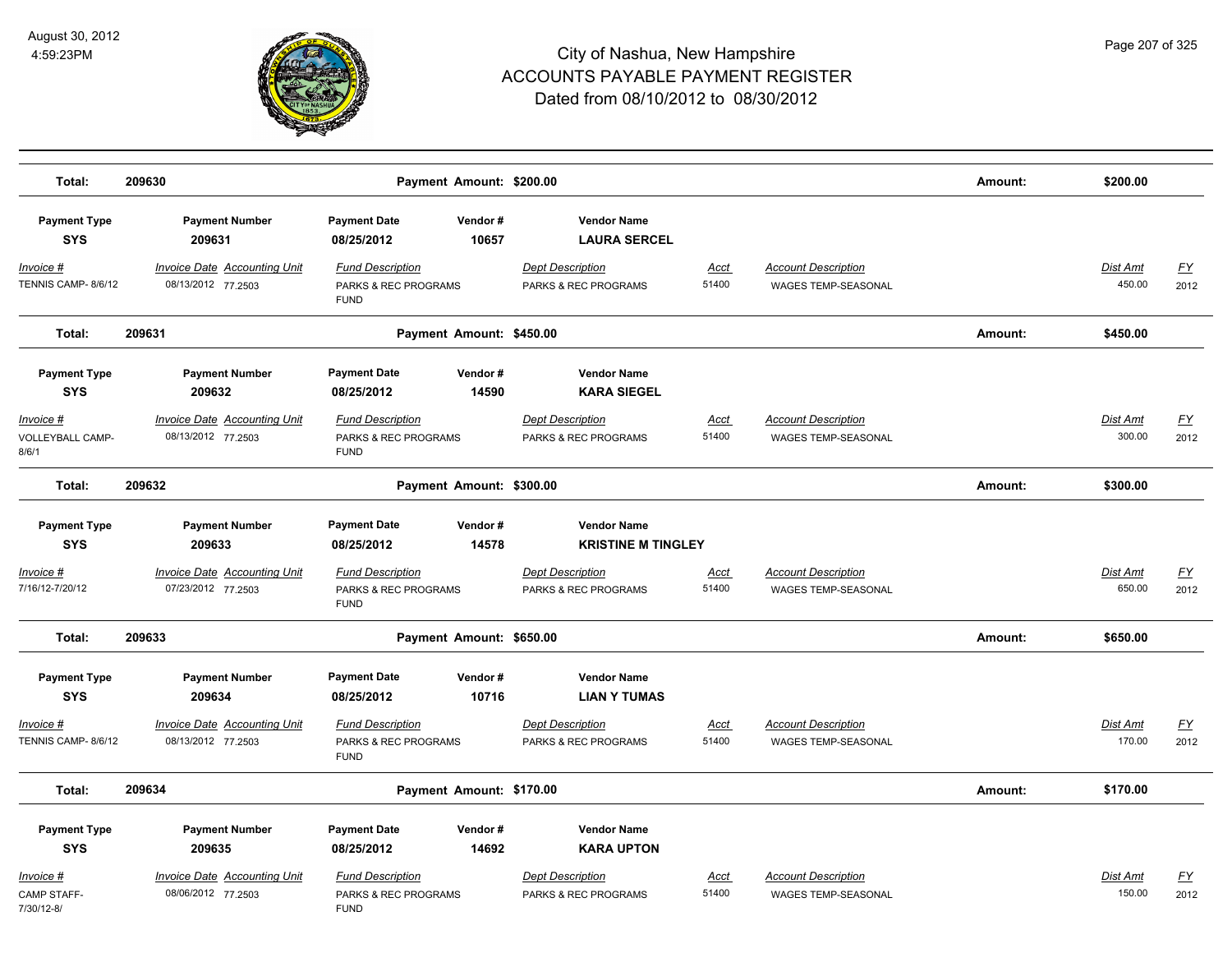

| Total:                            | 209635                                                   |                                                | Amount:                    | \$150.00                                          |                      |                                                |         |                   |                   |
|-----------------------------------|----------------------------------------------------------|------------------------------------------------|----------------------------|---------------------------------------------------|----------------------|------------------------------------------------|---------|-------------------|-------------------|
| <b>Payment Type</b><br><b>SYS</b> | <b>Payment Number</b><br>209636                          | <b>Payment Date</b><br>08/23/2012              | Vendor#<br>999000915       | <b>Vendor Name</b><br><b>11 GRANITE ST LLC</b>    |                      |                                                |         |                   |                   |
| <u> Invoice #</u><br>2750         | <b>Invoice Date Accounting Unit</b><br>08/20/2012 BS1000 | <b>Fund Description</b><br><b>GENERAL FUND</b> |                            | <b>Dept Description</b><br><b>GENERAL FUND</b>    | <u>Acct</u><br>11500 | <b>Account Description</b><br>Overlay-Interest |         | Dist Amt<br>20.24 | <u>FY</u><br>2012 |
| 2750                              | 08/20/2012 BS1000                                        | <b>GENERAL FUND</b>                            |                            | <b>GENERAL FUND</b>                               | 11500                | Overlay-Prior Year                             |         | 490.70            | 2012              |
| Total:                            | 209636                                                   |                                                | Payment Amount: \$510.94   |                                                   |                      |                                                | Amount: | \$510.94          |                   |
| <b>Payment Type</b><br><b>SYS</b> | <b>Payment Number</b><br>209637                          | <b>Payment Date</b><br>08/23/2012              | Vendor#<br>999000916       | <b>Vendor Name</b><br><b>3 QUARRY RD LLC</b>      |                      |                                                |         |                   |                   |
| Invoice #                         | <b>Invoice Date Accounting Unit</b>                      | <b>Fund Description</b>                        |                            | <b>Dept Description</b>                           | Acct                 | <b>Account Description</b>                     |         | Dist Amt          | <u>FY</u>         |
| 49013                             | 08/20/2012 BS1000                                        | <b>GENERAL FUND</b>                            |                            | <b>GENERAL FUND</b>                               | 11500                | Overlay-Interest                               |         | 30.09             | 2012              |
| 49013                             | 08/20/2012 BS1000                                        | <b>GENERAL FUND</b>                            |                            | <b>GENERAL FUND</b>                               | 11500                | Overlay-Prior Year                             |         | 1,050.60          | 2012              |
| Total:                            | 209637                                                   |                                                | Payment Amount: \$1,080.69 |                                                   |                      |                                                | Amount: | \$1,080.69        |                   |
| <b>Payment Type</b><br><b>SYS</b> | <b>Payment Number</b><br>209638                          | <b>Payment Date</b><br>08/23/2012              | Vendor#<br>999000917       | <b>Vendor Name</b><br><b>32 B REAL ESTATE LLC</b> |                      |                                                |         |                   |                   |
| Invoice #                         | <b>Invoice Date Accounting Unit</b>                      | <b>Fund Description</b>                        |                            | <b>Dept Description</b>                           | <u>Acct</u>          | <b>Account Description</b>                     |         | Dist Amt          | <u>FY</u>         |
| 28944                             | 08/20/2012 BS1000                                        | <b>GENERAL FUND</b>                            |                            | <b>GENERAL FUND</b>                               | 11500                | Overlay-Interest                               |         | 12.65             | 2012              |
| 28944                             | 08/20/2012 BS1000                                        | <b>GENERAL FUND</b>                            |                            | <b>GENERAL FUND</b>                               | 11500                | Overlay-Prior Year                             |         | 293.58            | 2012              |
| Total:                            | 209638                                                   |                                                | Payment Amount: \$306.23   |                                                   |                      |                                                | Amount: | \$306.23          |                   |
| <b>Payment Type</b>               | <b>Payment Number</b>                                    | <b>Payment Date</b>                            | Vendor#                    | <b>Vendor Name</b>                                |                      |                                                |         |                   |                   |
| <b>SYS</b>                        | 209639                                                   | 08/23/2012                                     | 999000918                  | <b>46 LEDGEWOOD HILLS LP</b>                      |                      |                                                |         |                   |                   |
| Invoice #                         | <b>Invoice Date Accounting Unit</b>                      | <b>Fund Description</b>                        |                            | <b>Dept Description</b>                           | <u>Acct</u>          | <b>Account Description</b>                     |         | Dist Amt          | <u>FY</u>         |
| 42692-MULTI                       | 08/20/2012 BS1000                                        | <b>GENERAL FUND</b>                            |                            | <b>GENERAL FUND</b>                               | 11500                | Overlay-Interest                               |         | 93.96             | 2012              |
| 42692-MULTI                       | 08/20/2012 BS1000                                        | <b>GENERAL FUND</b>                            |                            | <b>GENERAL FUND</b>                               | 11500                | Overlay-Prior Year                             |         | 2,189.26          | 2012              |
| Total:                            | 209639<br>Payment Amount: \$2,283.22                     |                                                |                            |                                                   |                      |                                                | Amount: | \$2,283.22        |                   |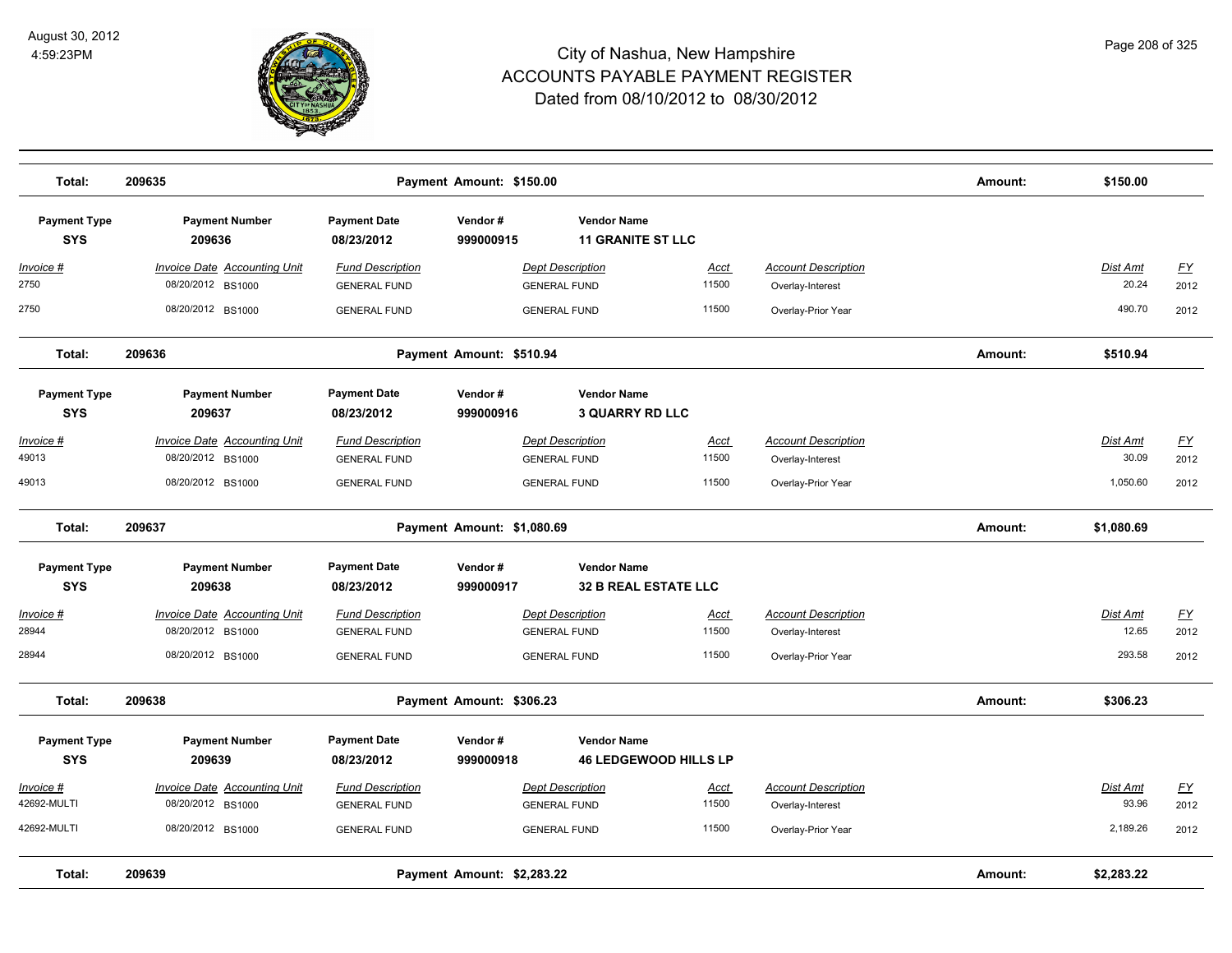

| <b>Payment Type</b>               | <b>Payment Number</b>                                    | <b>Payment Date</b>                            | Vendor#                    | <b>Vendor Name</b>                             |                                       |                                                |         |                  |                                   |
|-----------------------------------|----------------------------------------------------------|------------------------------------------------|----------------------------|------------------------------------------------|---------------------------------------|------------------------------------------------|---------|------------------|-----------------------------------|
| <b>SYS</b>                        | 209640                                                   | 08/23/2012                                     | 999000919                  |                                                | <b>BENJAMIN &amp; TRACY DAIGLE</b>    |                                                |         |                  |                                   |
| Invoice #                         | <b>Invoice Date Accounting Unit</b>                      | <b>Fund Description</b>                        |                            | <b>Dept Description</b>                        | <u>Acct</u>                           | <b>Account Description</b>                     |         | Dist Amt         | <u>FY</u>                         |
| 50397                             | 08/20/2012 BS1000                                        | <b>GENERAL FUND</b>                            |                            | <b>GENERAL FUND</b>                            | 11500                                 | Overlay-Interest                               |         | 31.32            | 2012                              |
| 50397                             | 08/20/2012 BS1000                                        | <b>GENERAL FUND</b>                            |                            | <b>GENERAL FUND</b>                            | 11500                                 | Overlay-Prior Year                             |         | 717.17           | 2012                              |
| Total:                            | 209640                                                   |                                                | Payment Amount: \$748.49   |                                                |                                       |                                                | Amount: | \$748.49         |                                   |
| <b>Payment Type</b>               | <b>Payment Number</b>                                    | <b>Payment Date</b>                            | Vendor#                    | <b>Vendor Name</b>                             |                                       |                                                |         |                  |                                   |
| <b>SYS</b>                        | 209641                                                   | 08/23/2012                                     | 999000920                  |                                                | <b>BENJAMIN MERCURI NH REAL ESTAT</b> |                                                |         |                  |                                   |
| Invoice #<br>25516                | <b>Invoice Date Accounting Unit</b><br>08/20/2012 BS1000 | <b>Fund Description</b><br><b>GENERAL FUND</b> |                            | <b>Dept Description</b><br><b>GENERAL FUND</b> | <u>Acct</u><br>11500                  | <b>Account Description</b><br>Overlay-Interest |         | Dist Amt<br>9.32 | $\underline{\mathsf{FY}}$<br>2012 |
| 25516                             | 08/20/2012 BS1000                                        | <b>GENERAL FUND</b>                            |                            | <b>GENERAL FUND</b>                            | 11500                                 | Overlay-Prior Year                             |         | 253.74           | 2012                              |
| Total:                            | 209641                                                   |                                                | Payment Amount: \$263.06   |                                                |                                       |                                                | Amount: | \$263.06         |                                   |
| <b>Payment Type</b><br><b>SYS</b> | <b>Payment Number</b><br>209642                          | <b>Payment Date</b><br>08/23/2012              | Vendor#<br>999000921       | <b>Vendor Name</b><br><b>CAITLIN DUFRESNE</b>  |                                       |                                                |         |                  |                                   |
| <u> Invoice #</u>                 | <b>Invoice Date Accounting Unit</b>                      | <b>Fund Description</b>                        |                            | <b>Dept Description</b>                        | Acct                                  | <b>Account Description</b>                     |         | Dist Amt         | $\underline{\mathsf{FY}}$         |
| 30130                             | 08/20/2012 BS1000                                        | <b>GENERAL FUND</b>                            |                            | <b>GENERAL FUND</b>                            | 11500                                 | Overlay-Interest                               |         | 8.85             | 2012                              |
| 30130                             | 08/20/2012 BS1000                                        | <b>GENERAL FUND</b>                            |                            | <b>GENERAL FUND</b>                            | 11500                                 | Overlay-Prior Year                             |         | 287.29           | 2012                              |
| Total:                            | 209642                                                   |                                                | Payment Amount: \$296.14   |                                                |                                       |                                                | Amount: | \$296.14         |                                   |
| <b>Payment Type</b><br><b>SYS</b> | <b>Payment Number</b><br>209643                          | <b>Payment Date</b><br>08/23/2012              | Vendor#<br>999000922       | <b>Vendor Name</b><br><b>CECILE BURKE</b>      |                                       |                                                |         |                  |                                   |
| <u> Invoice #</u>                 | <b>Invoice Date Accounting Unit</b>                      | <b>Fund Description</b>                        |                            | <b>Dept Description</b>                        | <u>Acct</u>                           | <b>Account Description</b>                     |         | Dist Amt         | <u>FY</u>                         |
| 5426                              | 08/20/2012 BS1000                                        | <b>GENERAL FUND</b>                            |                            | <b>GENERAL FUND</b>                            | 11500                                 | Overlay-Interest                               |         | 62.16            | 2012                              |
| 5426                              | 08/20/2012 BS1000                                        | <b>GENERAL FUND</b>                            |                            | <b>GENERAL FUND</b>                            | 11500                                 | Overlay-Prior Year                             |         | 1,461.61         | 2012                              |
| Total:                            | 209643                                                   |                                                | Payment Amount: \$1,523.77 |                                                |                                       |                                                | Amount: | \$1,523.77       |                                   |
| <b>Payment Type</b>               | <b>Payment Number</b>                                    | <b>Payment Date</b>                            | Vendor#                    | <b>Vendor Name</b>                             |                                       |                                                |         |                  |                                   |
| <b>SYS</b>                        | 209644                                                   | 08/23/2012                                     | 999000923                  | <b>CHRISTOPHER OBRIEN</b>                      |                                       |                                                |         |                  |                                   |
| <u> Invoice #</u>                 | <b>Invoice Date Accounting Unit</b>                      | <b>Fund Description</b>                        |                            | <b>Dept Description</b>                        | <u>Acct</u>                           | <b>Account Description</b>                     |         | Dist Amt         | $\underline{\mathsf{FY}}$         |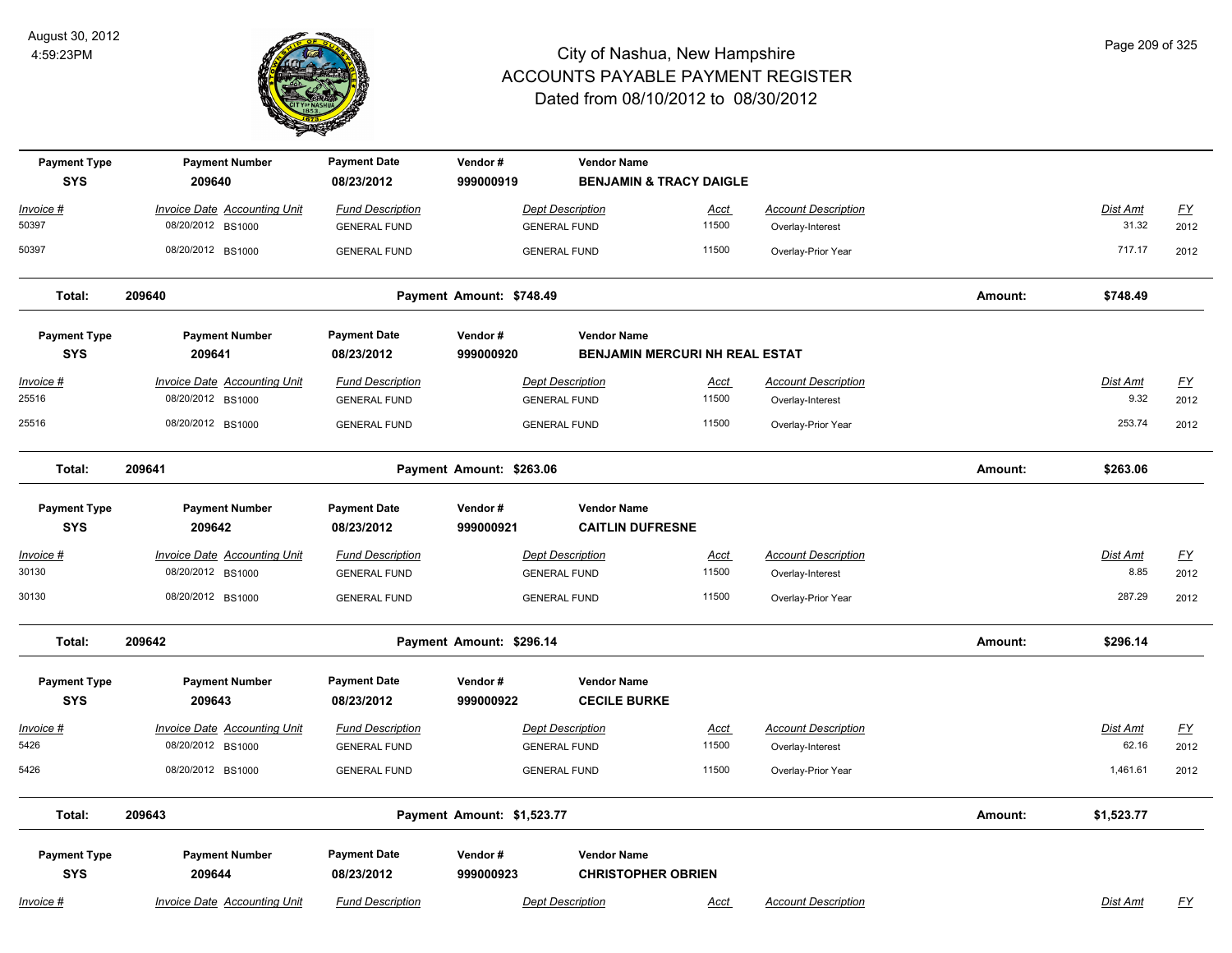

| Page 210 of 325 |
|-----------------|
|-----------------|

| MV REFUND-473653                  | 08/21/2012 BS1000                                        | <b>GENERAL FUND</b>                            |                            | <b>GENERAL FUND</b>                                  | 21914                            | <b>TRAFFIC VIOLATION</b><br><b>REFUNDS</b>     |         | 20.00                    | 2012                     |
|-----------------------------------|----------------------------------------------------------|------------------------------------------------|----------------------------|------------------------------------------------------|----------------------------------|------------------------------------------------|---------|--------------------------|--------------------------|
| Total:                            | 209644                                                   |                                                | Payment Amount: \$20.00    |                                                      |                                  |                                                | Amount: | \$20.00                  |                          |
| <b>Payment Type</b><br><b>SYS</b> | <b>Payment Number</b><br>209645                          | <b>Payment Date</b><br>08/23/2012              | Vendor#<br>999000924       | <b>Vendor Name</b>                                   | <b>COLEEN &amp; THOMAS NAUSS</b> |                                                |         |                          |                          |
| Invoice #<br>7666                 | <b>Invoice Date Accounting Unit</b>                      | <b>Fund Description</b>                        |                            | <b>Dept Description</b>                              | <b>Acct</b><br>11500             | <b>Account Description</b>                     |         | <b>Dist Amt</b><br>50.73 | <u>FY</u>                |
| 7666                              | 08/20/2012 BS1000<br>08/20/2012 BS1000                   | <b>GENERAL FUND</b><br><b>GENERAL FUND</b>     |                            | <b>GENERAL FUND</b><br><b>GENERAL FUND</b>           | 11500                            | Overlay-Interest<br>Overlay-Prior Year         |         | 1,132.38                 | 2012<br>2012             |
| Total:                            | 209645                                                   |                                                | Payment Amount: \$1,183.11 |                                                      |                                  |                                                | Amount: | \$1,183.11               |                          |
| <b>Payment Type</b><br><b>SYS</b> | <b>Payment Number</b><br>209646                          | <b>Payment Date</b><br>08/23/2012              | Vendor#<br>999000925       | <b>Vendor Name</b><br><b>DAVID &amp; SUSAN DAVIS</b> |                                  |                                                |         |                          |                          |
| Invoice #<br>25144                | <b>Invoice Date Accounting Unit</b><br>08/20/2012 BS1000 | <b>Fund Description</b><br><b>GENERAL FUND</b> |                            | <b>Dept Description</b><br><b>GENERAL FUND</b>       | <u>Acct</u><br>11500             | <b>Account Description</b><br>Overlay-Interest |         | Dist Amt<br>7.83         | $\underline{FY}$<br>2012 |
| 25144                             | 08/20/2012 BS1000                                        | <b>GENERAL FUND</b>                            |                            | <b>GENERAL FUND</b>                                  | 11500                            | Overlay-Prior Year                             |         | 186.63                   | 2012                     |
| Total:                            | 209646                                                   |                                                | Payment Amount: \$194.46   |                                                      |                                  |                                                | Amount: | \$194.46                 |                          |
| <b>Payment Type</b><br><b>SYS</b> | <b>Payment Number</b><br>209647                          | <b>Payment Date</b><br>08/23/2012              | Vendor#<br>999000926       | <b>Vendor Name</b>                                   | <b>DEEPAK &amp; SHUBHEA GARG</b> |                                                |         |                          |                          |
| Invoice #<br>44681                | Invoice Date Accounting Unit<br>08/20/2012 BS1000        | <b>Fund Description</b><br><b>GENERAL FUND</b> |                            | <b>Dept Description</b><br><b>GENERAL FUND</b>       | Acct<br>11500                    | <b>Account Description</b><br>Overlay-Interest |         | Dist Amt<br>6.00         | $\underline{FY}$<br>2012 |
| 44681                             | 08/20/2012 BS1000                                        | <b>GENERAL FUND</b>                            |                            | <b>GENERAL FUND</b>                                  | 11500                            | Overlay-Prior Year                             |         | 211.80                   | 2012                     |
| Total:                            | 209647                                                   |                                                | Payment Amount: \$217.80   |                                                      |                                  |                                                | Amount: | \$217.80                 |                          |
| <b>Payment Type</b><br><b>SYS</b> | <b>Payment Number</b><br>209648                          | <b>Payment Date</b><br>08/23/2012              | Vendor#<br>999000927       | <b>Vendor Name</b>                                   | <b>ESTATE OF STANLEY URBAN</b>   |                                                |         |                          |                          |
| Invoice #<br>34678                | Invoice Date Accounting Unit<br>08/20/2012 BS1000        | <b>Fund Description</b><br><b>GENERAL FUND</b> |                            | <b>Dept Description</b><br><b>GENERAL FUND</b>       | <u>Acct</u><br>11500             | <b>Account Description</b><br>Overlay-Interest |         | Dist Amt<br>15.78        | <u>FY</u><br>2012        |
| 34678                             | 08/20/2012 BS1000                                        | <b>GENERAL FUND</b>                            |                            | <b>GENERAL FUND</b>                                  | 11500                            | Overlay-Prior Year                             |         | 350.20                   | 2012                     |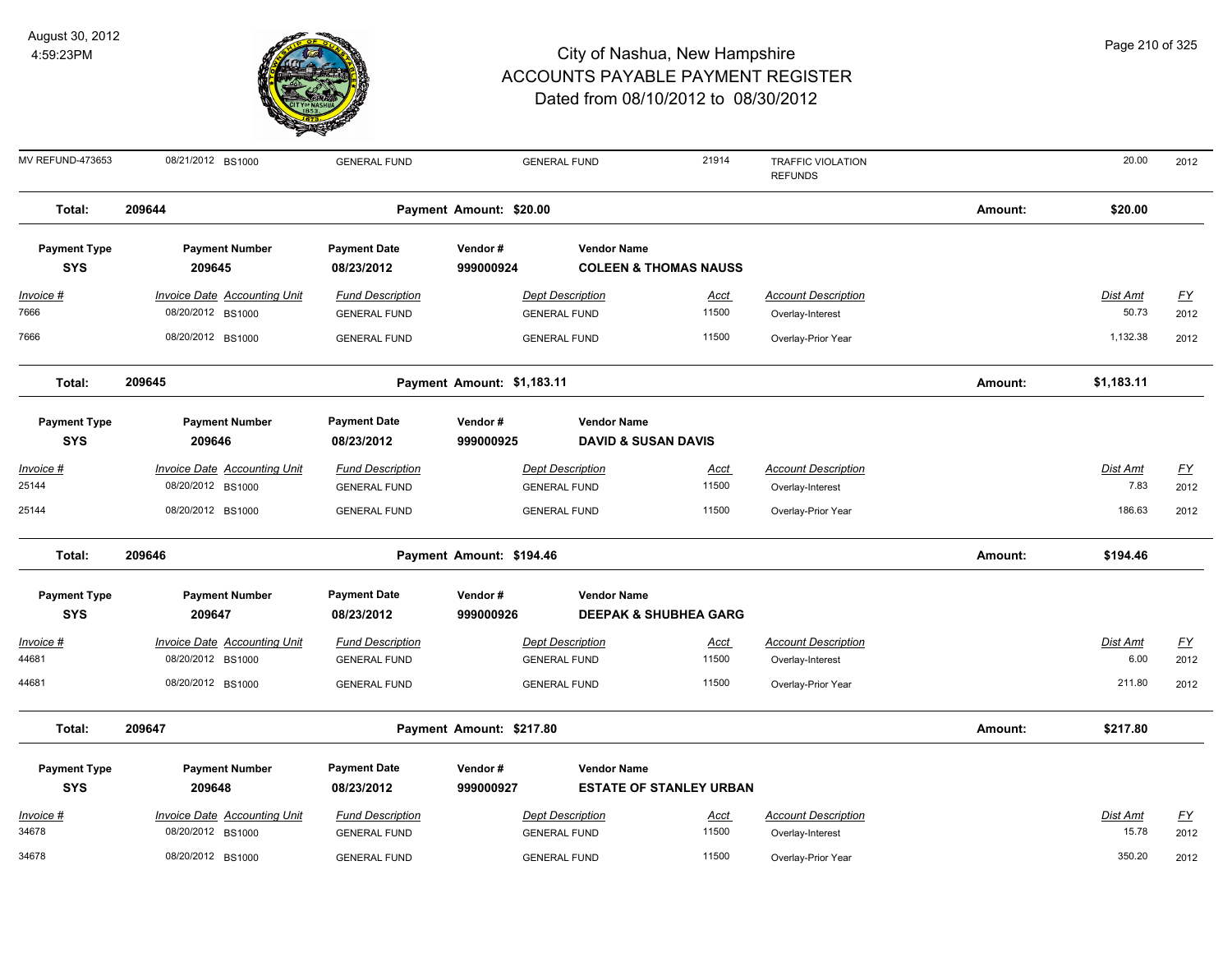

| Total:                            | 209648                                                   |                                                | Amount:                  | \$365.98                                           |                      |                                                     |         |                          |                          |
|-----------------------------------|----------------------------------------------------------|------------------------------------------------|--------------------------|----------------------------------------------------|----------------------|-----------------------------------------------------|---------|--------------------------|--------------------------|
| <b>Payment Type</b><br><b>SYS</b> | <b>Payment Number</b><br>209649                          | <b>Payment Date</b><br>08/23/2012              | Vendor#<br>999000928     | <b>Vendor Name</b><br><b>FRANCIS MCFARLAND III</b> |                      |                                                     |         |                          |                          |
| <u>Invoice #</u><br>35276         | <b>Invoice Date Accounting Unit</b><br>08/20/2012 BS1000 | <b>Fund Description</b><br><b>GENERAL FUND</b> |                          | <b>Dept Description</b><br><b>GENERAL FUND</b>     | <u>Acct</u><br>11500 | <b>Account Description</b><br>Overlay-Interest      |         | <b>Dist Amt</b><br>33.93 | EY<br>2012               |
| 35276                             | 08/20/2012 BS1000                                        | <b>GENERAL FUND</b>                            |                          | <b>GENERAL FUND</b>                                | 11500                | Overlay-Prior Year                                  |         | 798.96                   | 2012                     |
| Total:                            | 209649                                                   |                                                | Payment Amount: \$832.89 |                                                    |                      |                                                     | Amount: | \$832.89                 |                          |
| <b>Payment Type</b><br><b>SYS</b> | <b>Payment Number</b><br>209650                          | <b>Payment Date</b><br>08/23/2012              | Vendor#<br>999000929     | <b>Vendor Name</b><br><b>GERARD BEAULIEU</b>       |                      |                                                     |         |                          |                          |
| <u>Invoice #</u><br>28518         | <b>Invoice Date Accounting Unit</b><br>08/20/2012 BS1000 | <b>Fund Description</b><br><b>GENERAL FUND</b> |                          | <b>Dept Description</b><br><b>GENERAL FUND</b>     | <u>Acct</u><br>11500 | <b>Account Description</b><br>Overlay-Interest      |         | Dist Amt<br>25.30        | <u>FY</u><br>2012        |
| 28518                             | 08/20/2012 BS1000                                        | <b>GENERAL FUND</b>                            |                          | <b>GENERAL FUND</b>                                | 11500                | Overlay-Prior Year                                  |         | 603.94                   | 2012                     |
| Total:                            | 209650                                                   |                                                | Payment Amount: \$629.24 |                                                    |                      |                                                     | Amount: | \$629.24                 |                          |
| <b>Payment Type</b><br><b>SYS</b> | <b>Payment Number</b><br>209651                          | <b>Payment Date</b><br>08/23/2012              | Vendor#<br>999000930     | <b>Vendor Name</b><br><b>GLEN LAFOREST</b>         |                      |                                                     |         |                          |                          |
| Invoice #<br>MV REFUND-1393322    | <b>Invoice Date Accounting Unit</b><br>08/21/2012 BS1000 | <b>Fund Description</b><br><b>GENERAL FUND</b> |                          | <b>Dept Description</b><br><b>GENERAL FUND</b>     | <u>Acct</u><br>21907 | <b>Account Description</b><br>MOTOR VEHICLE REFUNDS |         | Dist Amt<br>128.20       | $\underline{FY}$<br>2012 |
| Total:                            | 209651                                                   |                                                | Payment Amount: \$128.20 |                                                    |                      |                                                     | Amount: | \$128.20                 |                          |
| <b>Payment Type</b><br><b>SYS</b> | <b>Payment Number</b><br>209652                          | <b>Payment Date</b><br>08/23/2012              | Vendor#<br>999000931     | <b>Vendor Name</b><br><b>GLORIA AIKENS</b>         |                      |                                                     |         |                          |                          |
| <u>Invoice #</u><br>48926         | <b>Invoice Date Accounting Unit</b><br>08/20/2012 BS1000 | <b>Fund Description</b><br><b>GENERAL FUND</b> |                          | <b>Dept Description</b><br><b>GENERAL FUND</b>     | <u>Acct</u><br>11500 | <b>Account Description</b><br>Overlay-Interest      |         | <b>Dist Amt</b><br>49.59 | <u>FY</u><br>2012        |
| 48926                             | 08/20/2012 BS1000                                        | <b>GENERAL FUND</b>                            |                          | <b>GENERAL FUND</b>                                | 11500                | Overlay-Prior Year                                  |         | 1,161.74                 | 2012                     |
| Total:                            | 209652<br>Payment Amount: \$1,211.33                     |                                                |                          |                                                    |                      |                                                     | Amount: | \$1,211.33               |                          |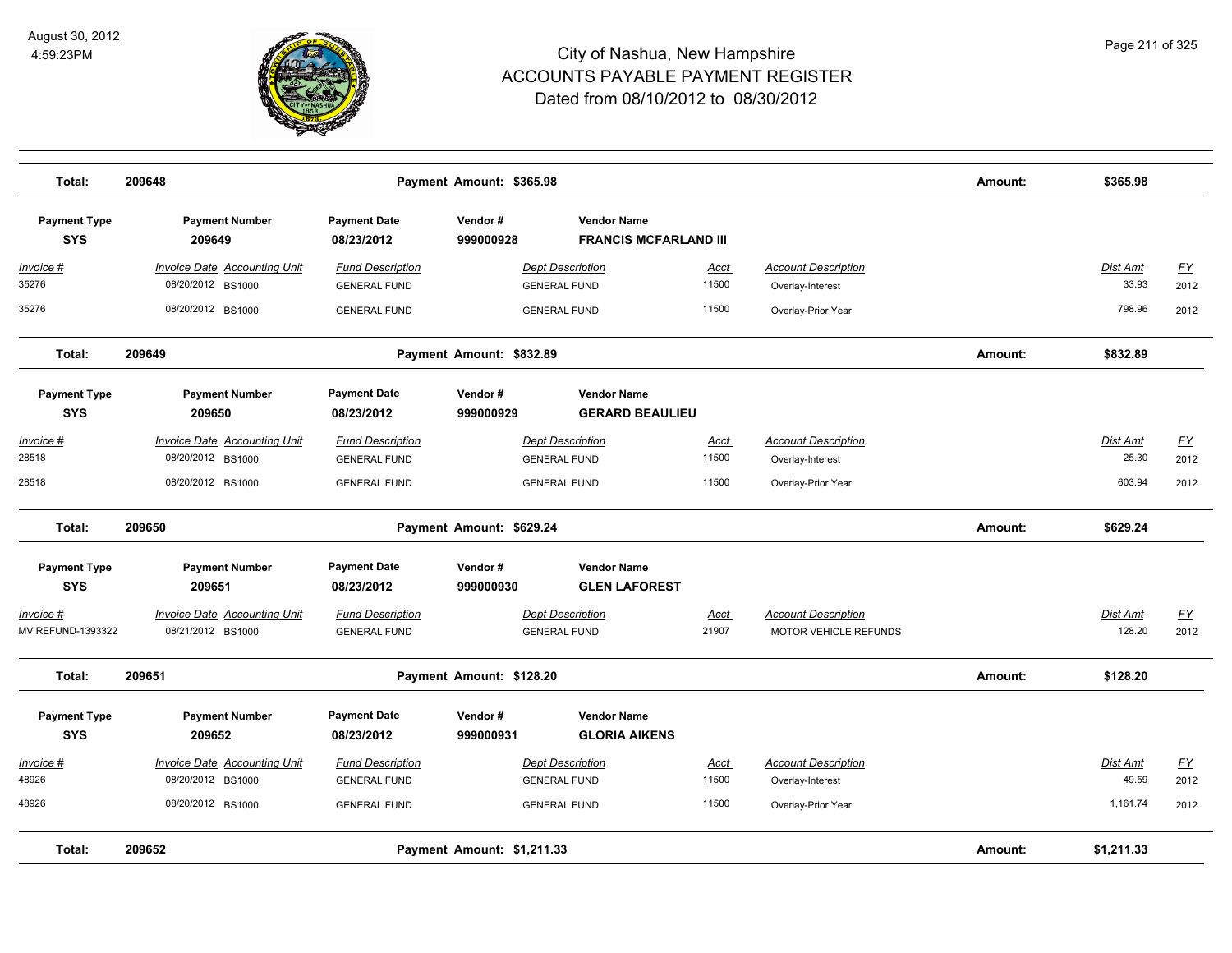

| <b>Payment Type</b> | <b>Payment Number</b>               | <b>Payment Date</b>     | Vendor#                    | <b>Vendor Name</b>                 |             |                              |         |                 |                           |
|---------------------|-------------------------------------|-------------------------|----------------------------|------------------------------------|-------------|------------------------------|---------|-----------------|---------------------------|
| <b>SYS</b>          | 209653                              | 08/23/2012              | 999000932                  | <b>HAMPSHIRE DRIVING SCHOOL</b>    |             |                              |         |                 |                           |
| Invoice #           | <b>Invoice Date Accounting Unit</b> | <b>Fund Description</b> |                            | <b>Dept Description</b>            | Acct        | <b>Account Description</b>   |         | Dist Amt        | $\underline{FY}$          |
| MV REFUND-1036029   | 08/21/2012 26.1.585                 | <b>GENERAL FUND</b>     |                            | <b>FINANCIAL SERVICES</b>          | 42200       | <b>MOTOR VEHICLE PERMITS</b> |         | 35.00           | 2012                      |
| Total:              | 209653                              |                         | Payment Amount: \$35.00    |                                    |             |                              | Amount: | \$35.00         |                           |
| <b>Payment Type</b> | <b>Payment Number</b>               | <b>Payment Date</b>     | Vendor#                    | <b>Vendor Name</b>                 |             |                              |         |                 |                           |
| <b>SYS</b>          | 209654                              | 08/23/2012              | 999000933                  | <b>HIAQUAN YAO &amp; YAN ZHANG</b> |             |                              |         |                 |                           |
| Invoice #           | <b>Invoice Date Accounting Unit</b> | <b>Fund Description</b> |                            | <b>Dept Description</b>            | <u>Acct</u> | <b>Account Description</b>   |         | <b>Dist Amt</b> | $\underline{\mathsf{FY}}$ |
| 40211               | 08/20/2012 BS1000                   | <b>GENERAL FUND</b>     |                            | <b>GENERAL FUND</b>                | 11500       | Overlay-Interest             |         | 46.98           | 2012                      |
| 40211               | 08/20/2012 BS1000                   | <b>GENERAL FUND</b>     |                            | <b>GENERAL FUND</b>                | 11500       | Overlay-Prior Year           |         | 1,073.66        | 2012                      |
| Total:              | 209654                              |                         | Payment Amount: \$1,120.64 |                                    |             |                              | Amount: | \$1,120.64      |                           |
| <b>Payment Type</b> | <b>Payment Number</b>               | <b>Payment Date</b>     | Vendor#                    | <b>Vendor Name</b>                 |             |                              |         |                 |                           |
| <b>SYS</b>          | 209655                              | 08/23/2012              | 999000934                  | <b>HOLDEN CONSTRUCTION</b>         |             |                              |         |                 |                           |
| Invoice #           | <b>Invoice Date Accounting Unit</b> | <b>Fund Description</b> |                            | <b>Dept Description</b>            | <u>Acct</u> | <b>Account Description</b>   |         | Dist Amt        | $\underline{FY}$          |
| MV REFUND-CE07782   | 08/21/2012 BS1000                   | <b>GENERAL FUND</b>     |                            | <b>GENERAL FUND</b>                | 21907       | MOTOR VEHICLE REFUNDS        |         | 42.00           | 2012                      |
| Total:              | 209655                              |                         | Payment Amount: \$42.00    |                                    |             |                              | Amount: | \$42.00         |                           |
| <b>Payment Type</b> | <b>Payment Number</b>               | <b>Payment Date</b>     | Vendor#                    | <b>Vendor Name</b>                 |             |                              |         |                 |                           |
| <b>SYS</b>          | 209656                              | 08/23/2012              | 999000935                  | <b>HOPE LACASSE</b>                |             |                              |         |                 |                           |
| Invoice #           | <b>Invoice Date Accounting Unit</b> | <b>Fund Description</b> |                            | <b>Dept Description</b>            | <u>Acct</u> | <b>Account Description</b>   |         | Dist Amt        | $\underline{FY}$          |
| 49938               | 08/20/2012 BS1000                   | <b>GENERAL FUND</b>     |                            | <b>GENERAL FUND</b>                | 11500       | Overlay-Interest             |         | 60.50           | 2012                      |
| 49938               | 08/20/2012 BS1000                   | <b>GENERAL FUND</b>     |                            | <b>GENERAL FUND</b>                | 11500       | Overlay-Prior Year           |         | 1,348.37        | 2012                      |
| Total:              | 209656                              |                         | Payment Amount: \$1,408.87 |                                    |             |                              | Amount: | \$1,408.87      |                           |
| <b>Payment Type</b> | <b>Payment Number</b>               | <b>Payment Date</b>     | Vendor#                    | <b>Vendor Name</b>                 |             |                              |         |                 |                           |
| <b>SYS</b>          | 209657                              | 08/23/2012              | 999000936                  | <b>JAMES PANAGOULIAS REALTY</b>    |             |                              |         |                 |                           |
| Invoice #           | <b>Invoice Date Accounting Unit</b> | <b>Fund Description</b> |                            | <b>Dept Description</b>            | <u>Acct</u> | <b>Account Description</b>   |         | Dist Amt        | $\underline{FY}$          |
| 16780               | 08/20/2012 BS1000                   | <b>GENERAL FUND</b>     |                            | <b>GENERAL FUND</b>                | 11500       | Overlay-Interest             |         | 33.15           | 2012                      |
| 16780               | 08/20/2012 BS1000                   | <b>GENERAL FUND</b>     |                            | <b>GENERAL FUND</b>                | 11500       | Overlay-Prior Year           |         | 771.70          | 2012                      |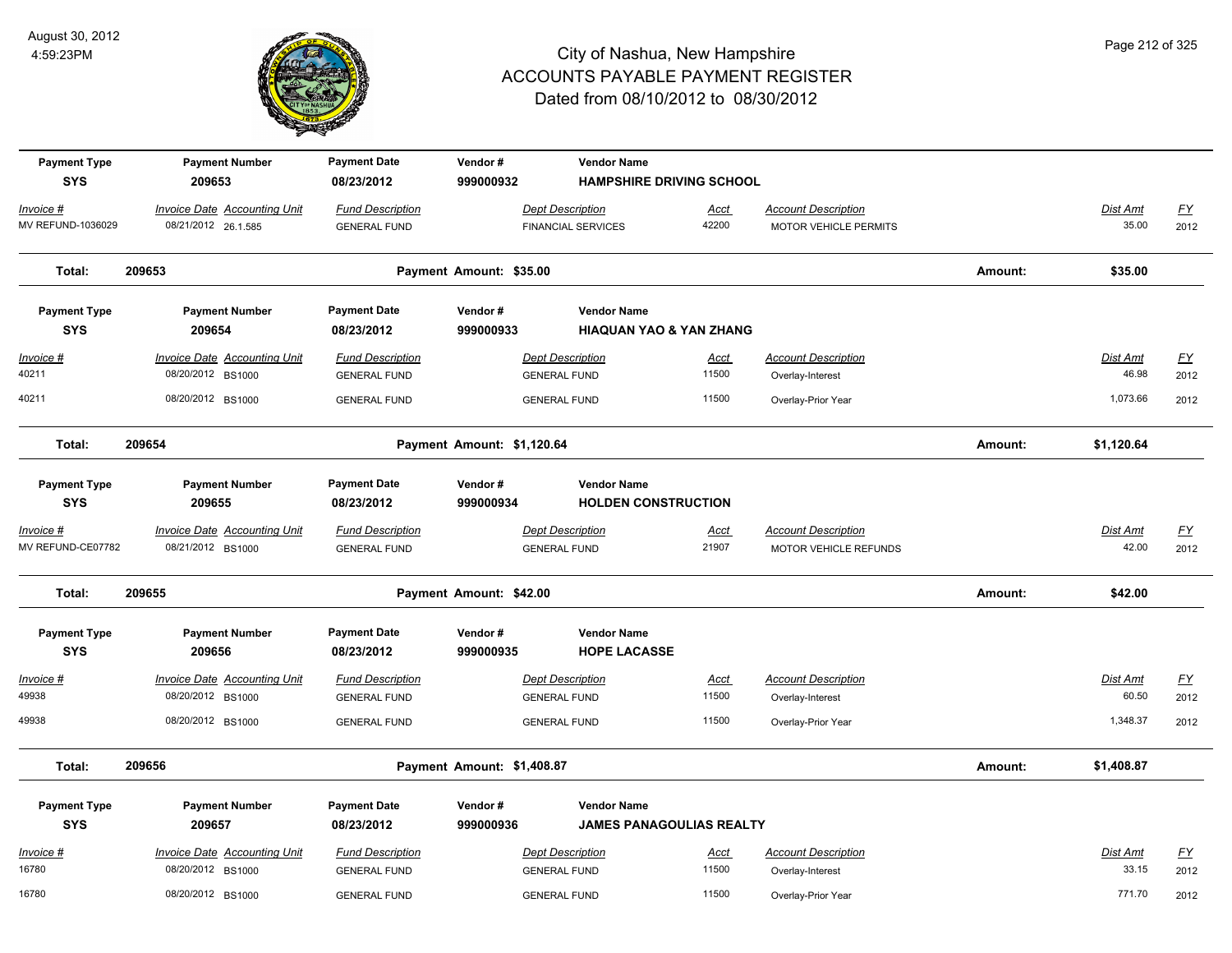

| Total:                            | 209657                                                                 |                                                                       | Payment Amount: \$804.85 |                                                                       |                        |                                                                      | Amount: | \$804.85                    |                           |
|-----------------------------------|------------------------------------------------------------------------|-----------------------------------------------------------------------|--------------------------|-----------------------------------------------------------------------|------------------------|----------------------------------------------------------------------|---------|-----------------------------|---------------------------|
| <b>Payment Type</b><br><b>SYS</b> | <b>Payment Number</b><br>209658                                        | <b>Payment Date</b><br>08/23/2012                                     | Vendor#<br>999000937     | <b>Vendor Name</b><br><b>JAMIE TEAGUE</b>                             |                        |                                                                      |         |                             |                           |
| $Invoice$ #<br>MV REFUND-2323806  | <b>Invoice Date Accounting Unit</b><br>08/21/2012 BS1000               | <b>Fund Description</b><br><b>GENERAL FUND</b>                        |                          | <b>Dept Description</b><br><b>GENERAL FUND</b>                        | <b>Acct</b><br>21907   | <b>Account Description</b><br>MOTOR VEHICLE REFUNDS                  |         | <b>Dist Amt</b><br>25.00    | <u>FY</u><br>2012         |
| Total:                            | 209658                                                                 |                                                                       | Payment Amount: \$25.00  |                                                                       |                        |                                                                      | Amount: | \$25.00                     |                           |
| <b>Payment Type</b><br><b>SYS</b> | <b>Payment Number</b><br>209659                                        | <b>Payment Date</b><br>08/23/2012                                     | Vendor#<br>999000938     | <b>Vendor Name</b><br><b>JANE COLBY</b>                               |                        |                                                                      |         |                             |                           |
| Invoice #<br>7298<br>7298         | Invoice Date Accounting Unit<br>08/20/2012 BS1000<br>08/20/2012 BS1000 | <b>Fund Description</b><br><b>GENERAL FUND</b><br><b>GENERAL FUND</b> |                          | <b>Dept Description</b><br><b>GENERAL FUND</b><br><b>GENERAL FUND</b> | Acct<br>11500<br>11500 | <b>Account Description</b><br>Overlay-Interest<br>Overlay-Prior Year |         | Dist Amt<br>13.79<br>421.50 | <u>FY</u><br>2012<br>2012 |
| Total:                            | 209659                                                                 |                                                                       | Payment Amount: \$435.29 |                                                                       |                        |                                                                      | Amount: | \$435.29                    |                           |
| <b>Payment Type</b><br><b>SYS</b> | <b>Payment Number</b><br>209660                                        | <b>Payment Date</b><br>08/23/2012                                     | Vendor#<br>999000939     | <b>Vendor Name</b><br><b>JASON DARWELL</b>                            |                        |                                                                      |         |                             |                           |
| Invoice #<br>MV REFUND-2307889    | <b>Invoice Date Accounting Unit</b><br>08/21/2012 BS1000               | <b>Fund Description</b><br><b>GENERAL FUND</b>                        |                          | <b>Dept Description</b><br><b>GENERAL FUND</b>                        | <u>Acct</u><br>21907   | <b>Account Description</b><br>MOTOR VEHICLE REFUNDS                  |         | Dist Amt<br>20.00           | <u>FY</u><br>2012         |
| Total:                            | 209660                                                                 |                                                                       | Payment Amount: \$20.00  |                                                                       |                        |                                                                      | Amount: | \$20.00                     |                           |
| <b>Payment Type</b><br><b>SYS</b> | <b>Payment Number</b><br>209661                                        | <b>Payment Date</b><br>08/23/2012                                     | Vendor#<br>999000940     | <b>Vendor Name</b><br><b>JOANNA L SIEGEL</b>                          |                        |                                                                      |         |                             |                           |
| Invoice #<br>41481                | <b>Invoice Date Accounting Unit</b><br>08/20/2012 BS1000               | <b>Fund Description</b><br><b>GENERAL FUND</b>                        |                          | <b>Dept Description</b><br><b>GENERAL FUND</b>                        | <b>Acct</b><br>11500   | <b>Account Description</b><br>Overlay-Interest                       |         | Dist Amt<br>15.12           | <u>FY</u><br>2012         |
| 41481                             | 08/20/2012 BS1000                                                      | <b>GENERAL FUND</b>                                                   |                          | <b>GENERAL FUND</b>                                                   | 11500                  | Overlay-Prior Year                                                   |         | 348.10                      | 2012                      |
| Total:                            | 209661                                                                 |                                                                       | Payment Amount: \$363.22 |                                                                       |                        |                                                                      | Amount: | \$363.22                    |                           |
| <b>Payment Type</b><br><b>SYS</b> | <b>Payment Number</b><br>209662                                        | <b>Payment Date</b><br>08/23/2012                                     | Vendor#<br>999000941     | <b>Vendor Name</b><br><b>JOAO C BARBIERI</b>                          |                        |                                                                      |         |                             |                           |
| Invoice #                         | <b>Invoice Date Accounting Unit</b>                                    | <b>Fund Description</b>                                               |                          | <b>Dept Description</b>                                               | <b>Acct</b>            | <b>Account Description</b>                                           |         | <b>Dist Amt</b>             | <u>FY</u>                 |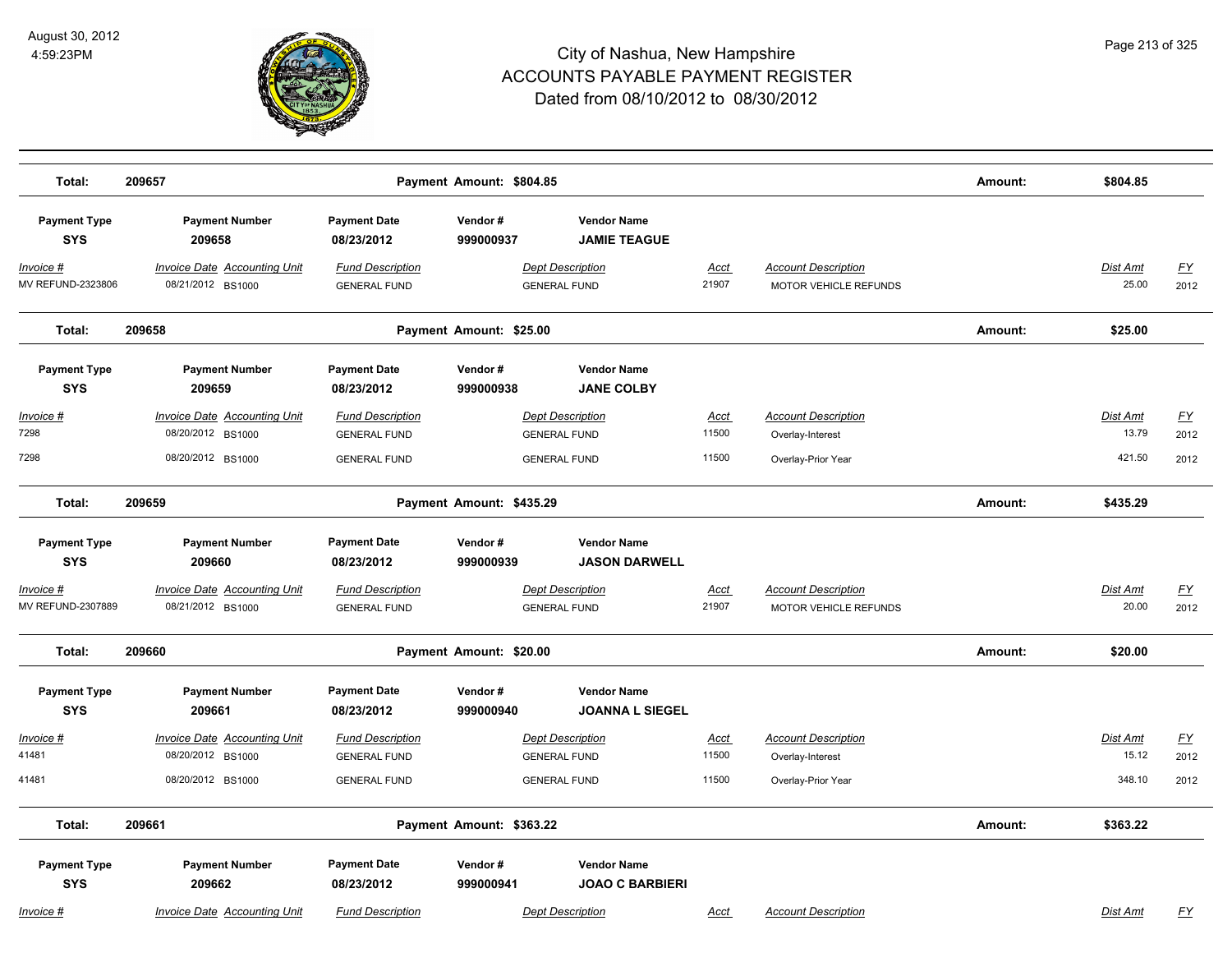

| 20894                             | 08/20/2012 BS1000                                        | <b>GENERAL FUND</b>                            |                          | <b>GENERAL FUND</b>                                  | 11500                | Overlay-Interest                                    |         | 26.10                    | 2012              |
|-----------------------------------|----------------------------------------------------------|------------------------------------------------|--------------------------|------------------------------------------------------|----------------------|-----------------------------------------------------|---------|--------------------------|-------------------|
| 20894                             | 08/20/2012 BS1000                                        | <b>GENERAL FUND</b>                            |                          | <b>GENERAL FUND</b>                                  | 11500                | Overlay-Prior Year                                  |         | 633.29                   | 2012              |
| Total:                            | 209662                                                   |                                                | Payment Amount: \$659.39 |                                                      |                      |                                                     | Amount: | \$659.39                 |                   |
| <b>Payment Type</b><br><b>SYS</b> | <b>Payment Number</b><br>209663                          | <b>Payment Date</b><br>08/23/2012              | Vendor#<br>999000942     | <b>Vendor Name</b><br><b>JOHN &amp; LAURIE RILEY</b> |                      |                                                     |         |                          |                   |
| $Invoice$ #<br>36992              | <b>Invoice Date Accounting Unit</b><br>08/20/2012 BS1000 | <b>Fund Description</b><br><b>GENERAL FUND</b> |                          | <b>Dept Description</b><br><b>GENERAL FUND</b>       | <b>Acct</b><br>11500 | <b>Account Description</b><br>Overlay-Interest      |         | <b>Dist Amt</b><br>8.25  | <u>FY</u><br>2012 |
| 36992                             | 08/20/2012 BS1000                                        | <b>GENERAL FUND</b>                            |                          | <b>GENERAL FUND</b>                                  | 11500                | Overlay-Prior Year                                  |         | 211.80                   | 2012              |
| Total:                            | 209663                                                   |                                                | Payment Amount: \$220.05 |                                                      |                      |                                                     | Amount: | \$220.05                 |                   |
| <b>Payment Type</b><br><b>SYS</b> | <b>Payment Number</b><br>209664                          | <b>Payment Date</b><br>08/23/2012              | Vendor#<br>999000943     | <b>Vendor Name</b><br><b>JOYCE MCGRATH</b>           |                      |                                                     |         |                          |                   |
| Invoice #<br>MV REFUND-GDLVSU     | Invoice Date Accounting Unit<br>08/21/2012 BS1000        | <b>Fund Description</b><br><b>GENERAL FUND</b> |                          | <b>Dept Description</b><br><b>GENERAL FUND</b>       | <u>Acct</u><br>21907 | <b>Account Description</b><br>MOTOR VEHICLE REFUNDS |         | Dist Amt<br>20.00        | <u>FY</u><br>2012 |
| Total:                            | 209664                                                   |                                                | Payment Amount: \$20.00  |                                                      |                      |                                                     | Amount: | \$20.00                  |                   |
| <b>Payment Type</b><br><b>SYS</b> | <b>Payment Number</b><br>209665                          | <b>Payment Date</b><br>08/23/2012              | Vendor#<br>999000944     | <b>Vendor Name</b><br><b>KAREN WEIDNER</b>           |                      |                                                     |         |                          |                   |
| Invoice #<br>10664                | Invoice Date Accounting Unit<br>08/20/2012 BS1000        | <b>Fund Description</b><br><b>GENERAL FUND</b> |                          | <b>Dept Description</b><br><b>GENERAL FUND</b>       | <u>Acct</u><br>11500 | <b>Account Description</b><br>Overlay-Interest      |         | Dist Amt<br>15.66        | <u>FY</u><br>2012 |
| 10664                             | 08/20/2012 BS1000                                        | <b>GENERAL FUND</b>                            |                          | <b>GENERAL FUND</b>                                  | 11500                | Overlay-Prior Year                                  |         | 387.95                   | 2012              |
| Total:                            | 209665                                                   |                                                | Payment Amount: \$403.61 |                                                      |                      |                                                     | Amount: | \$403.61                 |                   |
| <b>Payment Type</b><br><b>SYS</b> | <b>Payment Number</b><br>209666                          | <b>Payment Date</b><br>08/23/2012              | Vendor#<br>999000945     | <b>Vendor Name</b><br><b>KUDALIS LIVING TRUST</b>    |                      |                                                     |         |                          |                   |
| Invoice #<br>18376                | <b>Invoice Date Accounting Unit</b><br>08/20/2012 BS1000 | <b>Fund Description</b><br><b>GENERAL FUND</b> |                          | <b>Dept Description</b><br><b>GENERAL FUND</b>       | Acct<br>11500        | <b>Account Description</b><br>Overlay-Interest      |         | <b>Dist Amt</b><br>10.44 | <u>FY</u><br>2012 |
| 18376                             | 08/20/2012 BS1000                                        | <b>GENERAL FUND</b>                            |                          | <b>GENERAL FUND</b>                                  | 11500                | Overlay-Prior Year                                  |         | 228.57                   | 2012              |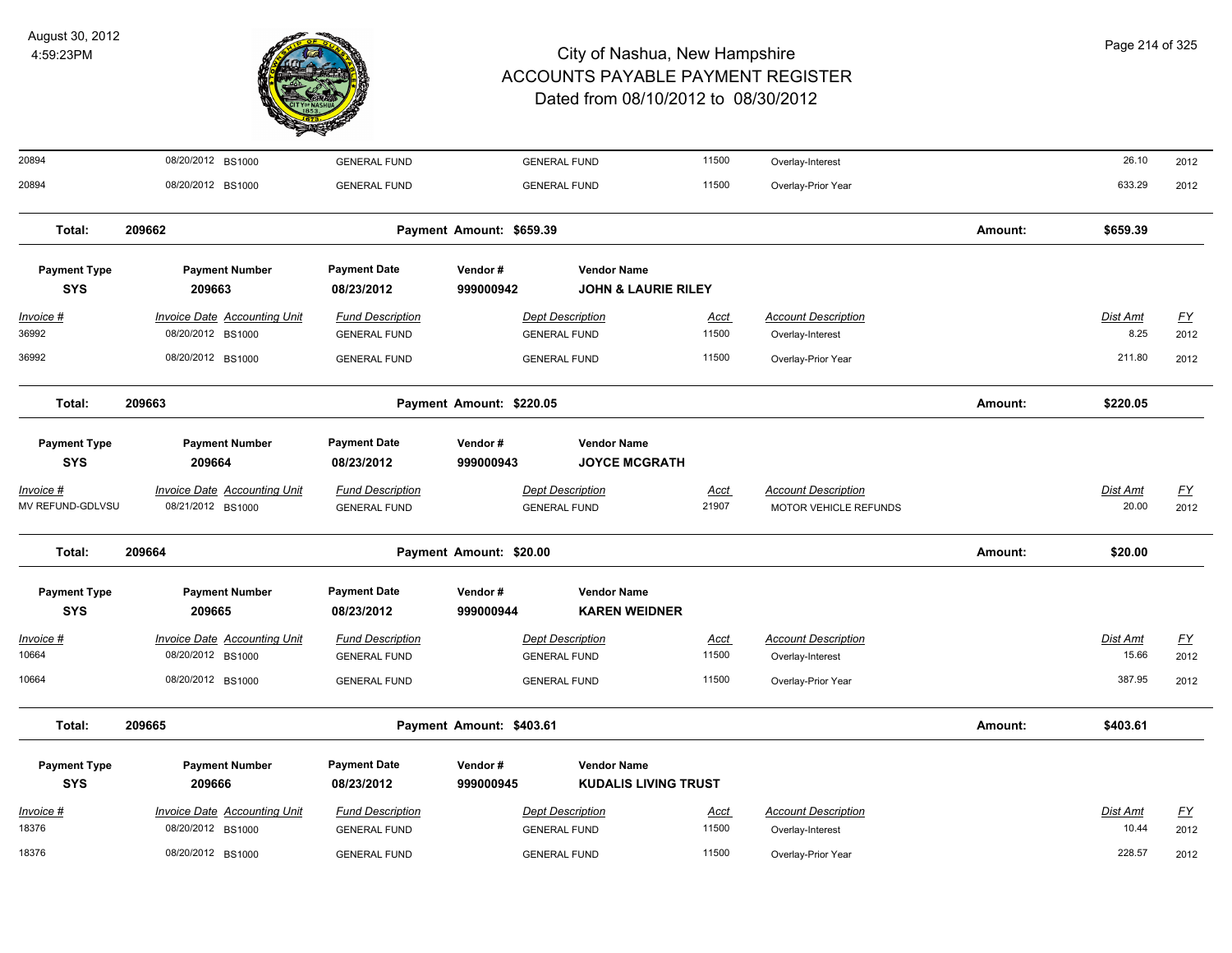

| Total:                              | 209666                                                                        |                                                                       | Payment Amount: \$239.01 |                                                                       |                                         |                                                                      | Amount: | \$239.01                    |                                  |
|-------------------------------------|-------------------------------------------------------------------------------|-----------------------------------------------------------------------|--------------------------|-----------------------------------------------------------------------|-----------------------------------------|----------------------------------------------------------------------|---------|-----------------------------|----------------------------------|
| <b>Payment Type</b><br><b>SYS</b>   | <b>Payment Number</b><br>209667                                               | <b>Payment Date</b><br>08/23/2012                                     | Vendor#<br>999000946     | <b>Vendor Name</b><br><b>LAURA FRANCOEUR</b>                          |                                         |                                                                      |         |                             |                                  |
| Invoice #<br>MV REFUND-2828131      | <b>Invoice Date Accounting Unit</b><br>08/21/2012 BS1000                      | <b>Fund Description</b><br><b>GENERAL FUND</b>                        |                          | <b>Dept Description</b><br><b>GENERAL FUND</b>                        | Acct<br>21907                           | <b>Account Description</b><br><b>MOTOR VEHICLE REFUNDS</b>           |         | Dist Amt<br>8.00            | <u>FY</u><br>2012                |
| Total:                              | 209667                                                                        |                                                                       | Payment Amount: \$8.00   |                                                                       |                                         |                                                                      | Amount: | \$8.00                      |                                  |
| <b>Payment Type</b><br><b>SYS</b>   | <b>Payment Number</b><br>209668                                               | <b>Payment Date</b><br>08/23/2012                                     | Vendor#<br>999000947     | <b>Vendor Name</b><br><b>LK41 REAL ESTATE LLC</b>                     |                                         |                                                                      |         |                             |                                  |
| Invoice #<br>31494<br>31494         | Invoice Date Accounting Unit<br>08/20/2012 BS1000<br>08/20/2012 BS1000        | <b>Fund Description</b><br><b>GENERAL FUND</b><br><b>GENERAL FUND</b> |                          | <b>Dept Description</b><br><b>GENERAL FUND</b><br><b>GENERAL FUND</b> | Acct<br>11500<br>11500                  | <b>Account Description</b><br>Overlay-Interest<br>Overlay-Prior Year |         | Dist Amt<br>30.36<br>723.47 | <u>FY</u><br>2012<br>2012        |
| Total:                              | 209668                                                                        |                                                                       | Payment Amount: \$753.83 |                                                                       |                                         |                                                                      | Amount: | \$753.83                    |                                  |
| <b>Payment Type</b><br><b>SYS</b>   | <b>Payment Number</b><br>209669                                               | <b>Payment Date</b><br>08/23/2012                                     | Vendor#<br>999000948     | <b>Vendor Name</b><br><b>MARIANNA ROSATO</b>                          |                                         |                                                                      |         |                             |                                  |
| <u> Invoice #</u><br>45863<br>45863 | <b>Invoice Date Accounting Unit</b><br>08/20/2012 BS1000<br>08/20/2012 BS1000 | <b>Fund Description</b><br><b>GENERAL FUND</b><br><b>GENERAL FUND</b> |                          | <b>Dept Description</b><br><b>GENERAL FUND</b><br><b>GENERAL FUND</b> | <u>Acct</u><br>11500<br>11500           | <b>Account Description</b><br>Overlay-Interest<br>Overlay-Prior Year |         | Dist Amt<br>39.15<br>884.93 | $\underline{FY}$<br>2012<br>2012 |
| Total:                              | 209669                                                                        |                                                                       | Payment Amount: \$924.08 |                                                                       |                                         |                                                                      | Amount: | \$924.08                    |                                  |
| <b>Payment Type</b><br><b>SYS</b>   | <b>Payment Number</b><br>209670                                               | <b>Payment Date</b><br>08/23/2012                                     | Vendor#<br>999000949     | <b>Vendor Name</b>                                                    | <b>MICHAEL &amp; CHRISTINE BEAULIEU</b> |                                                                      |         |                             |                                  |
| <u> Invoice #</u><br>25390          | <b>Invoice Date Accounting Unit</b><br>08/20/2012 BS1000                      | <b>Fund Description</b><br><b>GENERAL FUND</b>                        |                          | <b>Dept Description</b><br><b>GENERAL FUND</b>                        | <u>Acct</u><br>11500                    | <b>Account Description</b><br>Overlay-Interest                       |         | Dist Amt<br>13.05           | $\underline{FY}$<br>2012         |
| 25390<br>Total:                     | 08/20/2012 BS1000<br>209670                                                   | <b>GENERAL FUND</b>                                                   | Payment Amount: \$300.34 | <b>GENERAL FUND</b>                                                   | 11500                                   | Overlay-Prior Year                                                   | Amount: | 287.29<br>\$300.34          | 2012                             |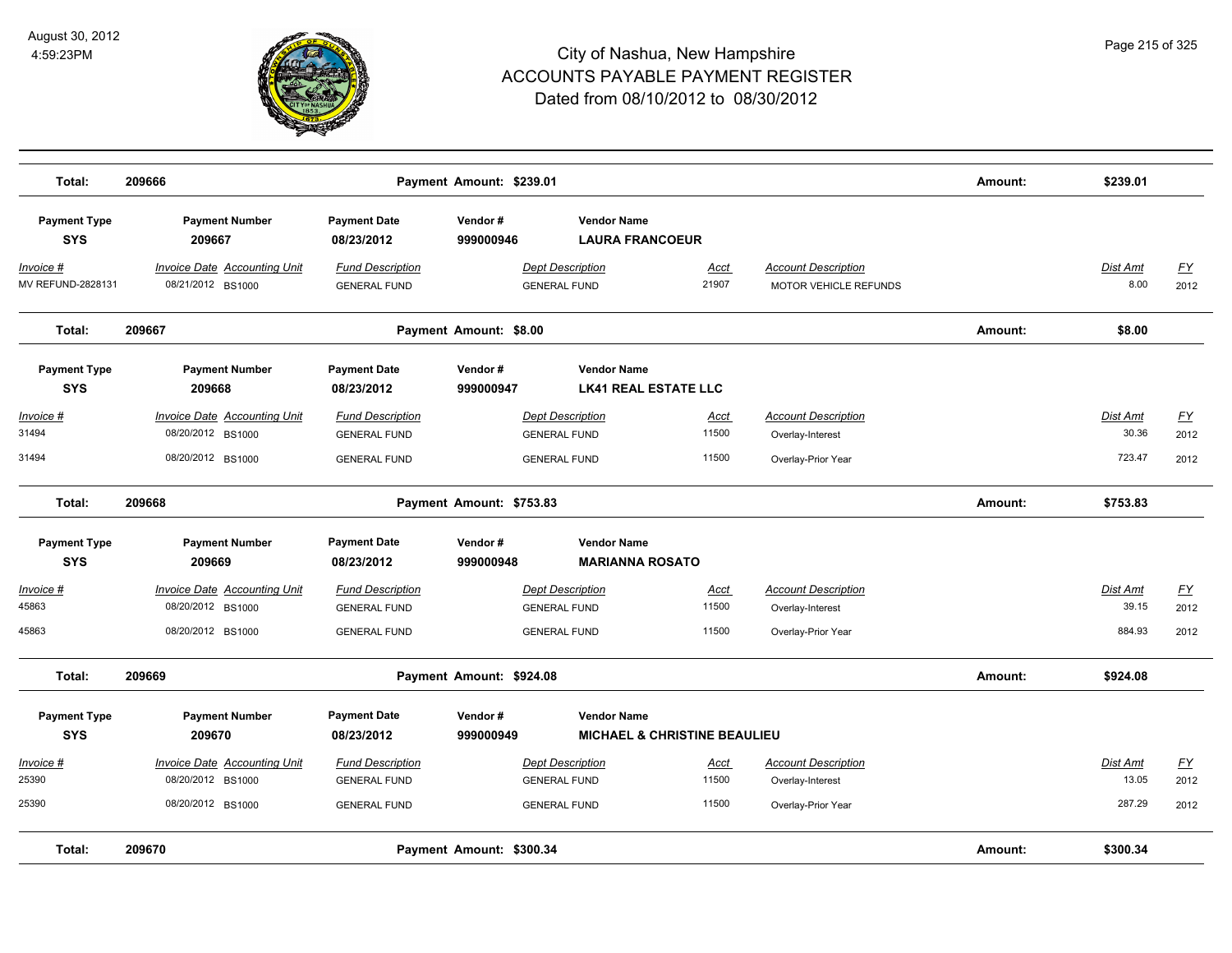

| <b>Payment Type</b>               | <b>Payment Number</b><br>209671                          | <b>Payment Date</b><br>08/23/2012              | Vendor#                  | <b>Vendor Name</b>                                        |                      |                                                |         |                   |                           |
|-----------------------------------|----------------------------------------------------------|------------------------------------------------|--------------------------|-----------------------------------------------------------|----------------------|------------------------------------------------|---------|-------------------|---------------------------|
| <b>SYS</b>                        |                                                          |                                                | 999000950                | <b>MICHAEL &amp; JANE BIZEUR</b>                          |                      |                                                |         |                   |                           |
| Invoice #                         | <b>Invoice Date Accounting Unit</b>                      | <b>Fund Description</b>                        |                          | <b>Dept Description</b>                                   | <u>Acct</u>          | <b>Account Description</b>                     |         | Dist Amt          | $\underline{\mathsf{FY}}$ |
| 41494                             | 08/20/2012 BS1000                                        | <b>GENERAL FUND</b>                            |                          | <b>GENERAL FUND</b>                                       | 11500                | Overlay-Interest                               |         | 31.56             | 2012                      |
| 41494                             | 08/20/2012 BS1000                                        | <b>GENERAL FUND</b>                            |                          | <b>GENERAL FUND</b>                                       | 11500                | Overlay-Prior Year                             |         | 702.50            | 2012                      |
| Total:                            | 209671<br>Payment Amount: \$734.06                       |                                                |                          |                                                           |                      |                                                | Amount: | \$734.06          |                           |
| <b>Payment Type</b><br><b>SYS</b> | <b>Payment Number</b><br>209672                          | <b>Payment Date</b><br>08/23/2012              | Vendor#<br>999000951     | <b>Vendor Name</b><br><b>MICHAEL DEPALMA</b>              |                      |                                                |         |                   |                           |
| Invoice #                         | <b>Invoice Date Accounting Unit</b>                      | <b>Fund Description</b>                        |                          | <b>Dept Description</b>                                   | Acct                 | <b>Account Description</b>                     |         | Dist Amt          | <u>FY</u>                 |
| 28336                             | 08/20/2012 BS1000                                        | <b>GENERAL FUND</b>                            |                          | <b>GENERAL FUND</b>                                       | 11500                | Overlay-Interest                               |         | 18.27             | 2012                      |
| 28336                             | 08/20/2012 BS1000                                        | <b>GENERAL FUND</b>                            |                          | <b>GENERAL FUND</b>                                       | 11500                | Overlay-Prior Year                             |         | 408.92            | 2012                      |
| Total:                            | 209672                                                   |                                                | Payment Amount: \$427.19 |                                                           |                      |                                                | Amount: | \$427.19          |                           |
| <b>Payment Type</b><br><b>SYS</b> | <b>Payment Number</b><br>209673                          | <b>Payment Date</b><br>08/23/2012              | Vendor#<br>999000952     | <b>Vendor Name</b><br><b>MONUMENT CONSTRUCTION LLC</b>    |                      |                                                |         |                   |                           |
| <u>Invoice #</u>                  | <b>Invoice Date Accounting Unit</b>                      | <b>Fund Description</b>                        |                          | <b>Dept Description</b>                                   | <u>Acct</u>          | <b>Account Description</b>                     |         | Dist Amt          | <u>FY</u>                 |
| MV REFUND-3061880                 | 08/21/2012 BS1000                                        | <b>GENERAL FUND</b>                            |                          | <b>GENERAL FUND</b>                                       | 21907                | MOTOR VEHICLE REFUNDS                          |         | 10.00             | 2012                      |
| Total:                            | 209673<br>Payment Amount: \$10.00                        |                                                |                          |                                                           |                      |                                                | Amount: | \$10.00           |                           |
| <b>Payment Type</b><br><b>SYS</b> | <b>Payment Number</b><br>209674                          | <b>Payment Date</b><br>08/23/2012              | Vendor#<br>999000953     | <b>Vendor Name</b><br><b>OLIVER &amp; MARIE LAPOINTE</b>  |                      |                                                |         |                   |                           |
| Invoice #                         | <b>Invoice Date Accounting Unit</b>                      | <b>Fund Description</b>                        |                          | <b>Dept Description</b>                                   | <u>Acct</u>          | <b>Account Description</b>                     |         | Dist Amt          | $\underline{FY}$          |
| 34236                             | 08/20/2012 BS1000                                        | <b>GENERAL FUND</b>                            |                          | <b>GENERAL FUND</b>                                       | 11500                | Overlay-Interest                               |         | 40.80             | 2012                      |
| 34236                             | 08/20/2012 BS1000                                        | <b>GENERAL FUND</b>                            |                          | <b>GENERAL FUND</b>                                       | 11500                | Overlay-Prior Year                             |         | 977.20            | 2012                      |
| Total:                            | 209674<br>Payment Amount: \$1,018.00                     |                                                |                          |                                                           |                      |                                                | Amount: | \$1,018.00        |                           |
| <b>Payment Type</b><br><b>SYS</b> | <b>Payment Number</b><br>209675                          | <b>Payment Date</b><br>08/23/2012              | Vendor#<br>999000954     | <b>Vendor Name</b><br><b>RAM RAJ &amp; BIJAYA POKHREL</b> |                      |                                                |         |                   |                           |
| Invoice #<br>41237                | <b>Invoice Date Accounting Unit</b><br>08/20/2012 BS1000 | <b>Fund Description</b><br><b>GENERAL FUND</b> |                          | <b>Dept Description</b><br><b>GENERAL FUND</b>            | <u>Acct</u><br>11500 | <b>Account Description</b><br>Overlay-Interest |         | Dist Amt<br>33.93 | <u>FY</u><br>2012         |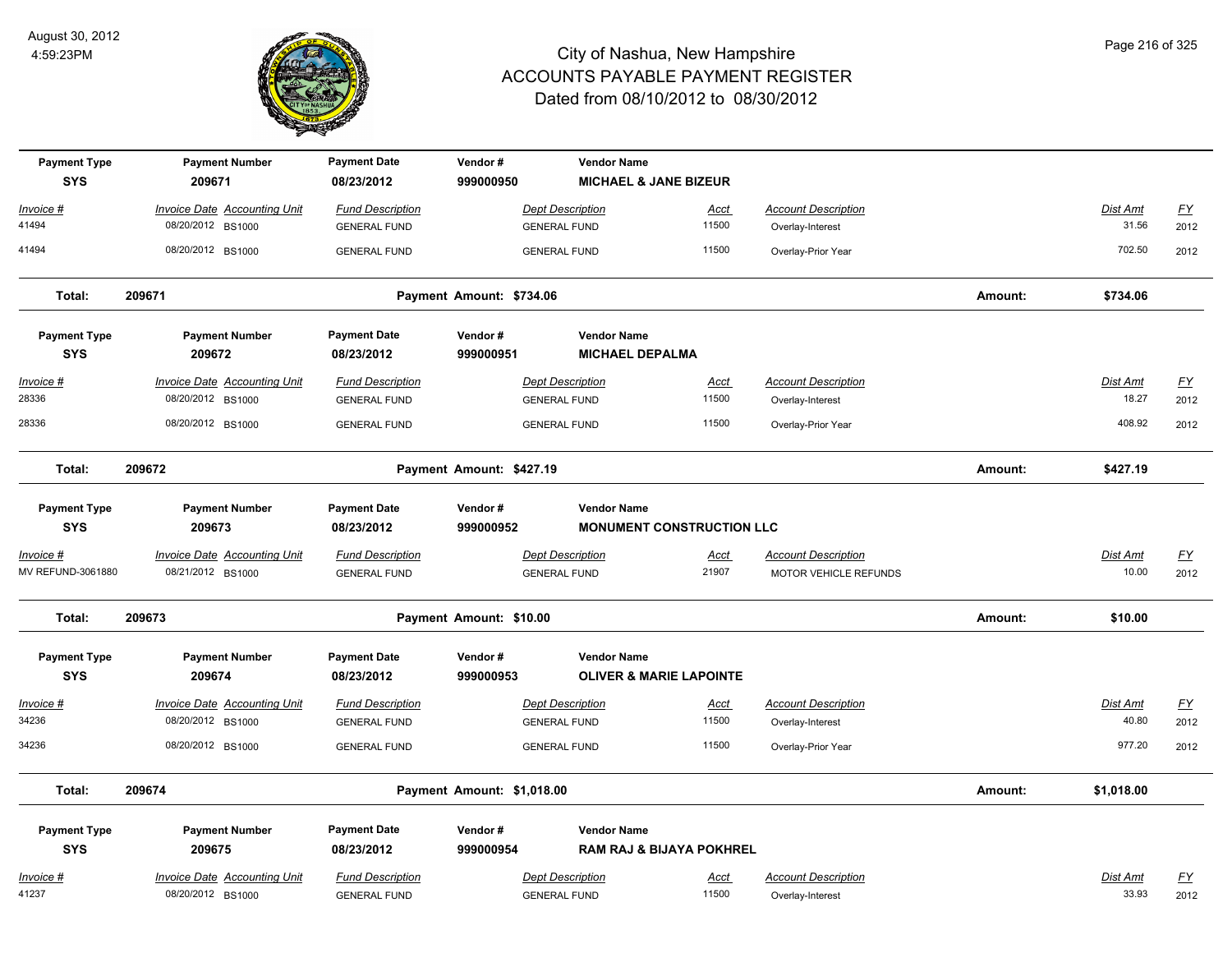

|  | Page 217 of 325 |  |
|--|-----------------|--|

| 41237                             | 08/20/2012 BS1000                                        | <b>GENERAL FUND</b>                            |                            | <b>GENERAL FUND</b>                                             | 11500         | Overlay-Prior Year                                  |         | 775.89             | 2012              |
|-----------------------------------|----------------------------------------------------------|------------------------------------------------|----------------------------|-----------------------------------------------------------------|---------------|-----------------------------------------------------|---------|--------------------|-------------------|
| Total:                            | 209675                                                   |                                                | Payment Amount: \$809.82   |                                                                 |               |                                                     | Amount: | \$809.82           |                   |
| <b>Payment Type</b><br><b>SYS</b> | <b>Payment Number</b><br>209676                          | <b>Payment Date</b><br>08/23/2012              | Vendor#<br>999000955       | <b>Vendor Name</b><br><b>RICARDO MENDOZA &amp; JOEL MENDOZA</b> |               |                                                     |         |                    |                   |
| $Invoice$ #<br>26022              | <b>Invoice Date Accounting Unit</b><br>08/20/2012 BS1000 | <b>Fund Description</b><br><b>GENERAL FUND</b> |                            | <b>Dept Description</b><br><b>GENERAL FUND</b>                  | Acct<br>11500 | <b>Account Description</b><br>Overlay-Interest      |         | Dist Amt<br>7.83   | EY<br>2012        |
| 26022                             | 08/20/2012 BS1000                                        | <b>GENERAL FUND</b>                            |                            | <b>GENERAL FUND</b>                                             | 11500         | Overlay-Prior Year                                  |         | 171.95             | 2012              |
| Total:                            | 209676                                                   |                                                | Payment Amount: \$179.78   |                                                                 |               |                                                     | Amount: | \$179.78           |                   |
| <b>Payment Type</b><br><b>SYS</b> | <b>Payment Number</b><br>209677                          | <b>Payment Date</b><br>08/23/2012              | Vendor#<br>999000956       | <b>Vendor Name</b><br><b>ROBERT &amp; GAIL BROWN</b>            |               |                                                     |         |                    |                   |
| Invoice #<br>5194                 | Invoice Date Accounting Unit<br>08/20/2012 BS1000        | <b>Fund Description</b><br><b>GENERAL FUND</b> |                            | <b>Dept Description</b><br><b>GENERAL FUND</b>                  | Acct<br>11500 | <b>Account Description</b><br>Overlay-Interest      |         | Dist Amt<br>52.20  | FY<br>2012        |
| 5194                              | 08/20/2012 BS1000                                        | <b>GENERAL FUND</b>                            |                            | <b>GENERAL FUND</b>                                             | 11500         | Overlay-Prior Year                                  |         | 1,207.87           | 2012              |
| Total:                            | 209677                                                   |                                                | Payment Amount: \$1,260.07 |                                                                 |               |                                                     | Amount: | \$1,260.07         |                   |
| <b>Payment Type</b><br><b>SYS</b> | <b>Payment Number</b><br>209678                          | <b>Payment Date</b><br>08/23/2012              | Vendor#<br>999000957       | <b>Vendor Name</b><br><b>ROBERT AMICO</b>                       |               |                                                     |         |                    |                   |
| Invoice #<br>MV REFUND-1838781    | Invoice Date Accounting Unit<br>08/21/2012 BS1000        | <b>Fund Description</b><br><b>GENERAL FUND</b> |                            | <b>Dept Description</b><br><b>GENERAL FUND</b>                  | Acct<br>21907 | <b>Account Description</b><br>MOTOR VEHICLE REFUNDS |         | Dist Amt<br>144.20 | FY<br>2012        |
| Total:                            | 209678                                                   |                                                | Payment Amount: \$144.20   |                                                                 |               |                                                     | Amount: | \$144.20           |                   |
| <b>Payment Type</b><br><b>SYS</b> | <b>Payment Number</b><br>209679                          | <b>Payment Date</b><br>08/23/2012              | Vendor#<br>999000958       | <b>Vendor Name</b><br><b>ROWAN DASILVA</b>                      |               |                                                     |         |                    |                   |
| Invoice #<br>43855-MULTI          | Invoice Date Accounting Unit<br>08/20/2012 BS1000        | <b>Fund Description</b><br><b>GENERAL FUND</b> |                            | <b>Dept Description</b><br><b>GENERAL FUND</b>                  | Acct<br>11500 | <b>Account Description</b><br>Overlay-Interest      |         | Dist Amt<br>23.09  | <u>FY</u><br>2012 |
| 43855-MULTI                       | 08/20/2012 BS1000                                        | <b>GENERAL FUND</b>                            |                            | <b>GENERAL FUND</b>                                             | 11500         | Overlay-Prior Year                                  |         | 562.00             | 2012              |
| Total:                            | 209679                                                   |                                                | Payment Amount: \$585.09   |                                                                 |               |                                                     | Amount: | \$585.09           |                   |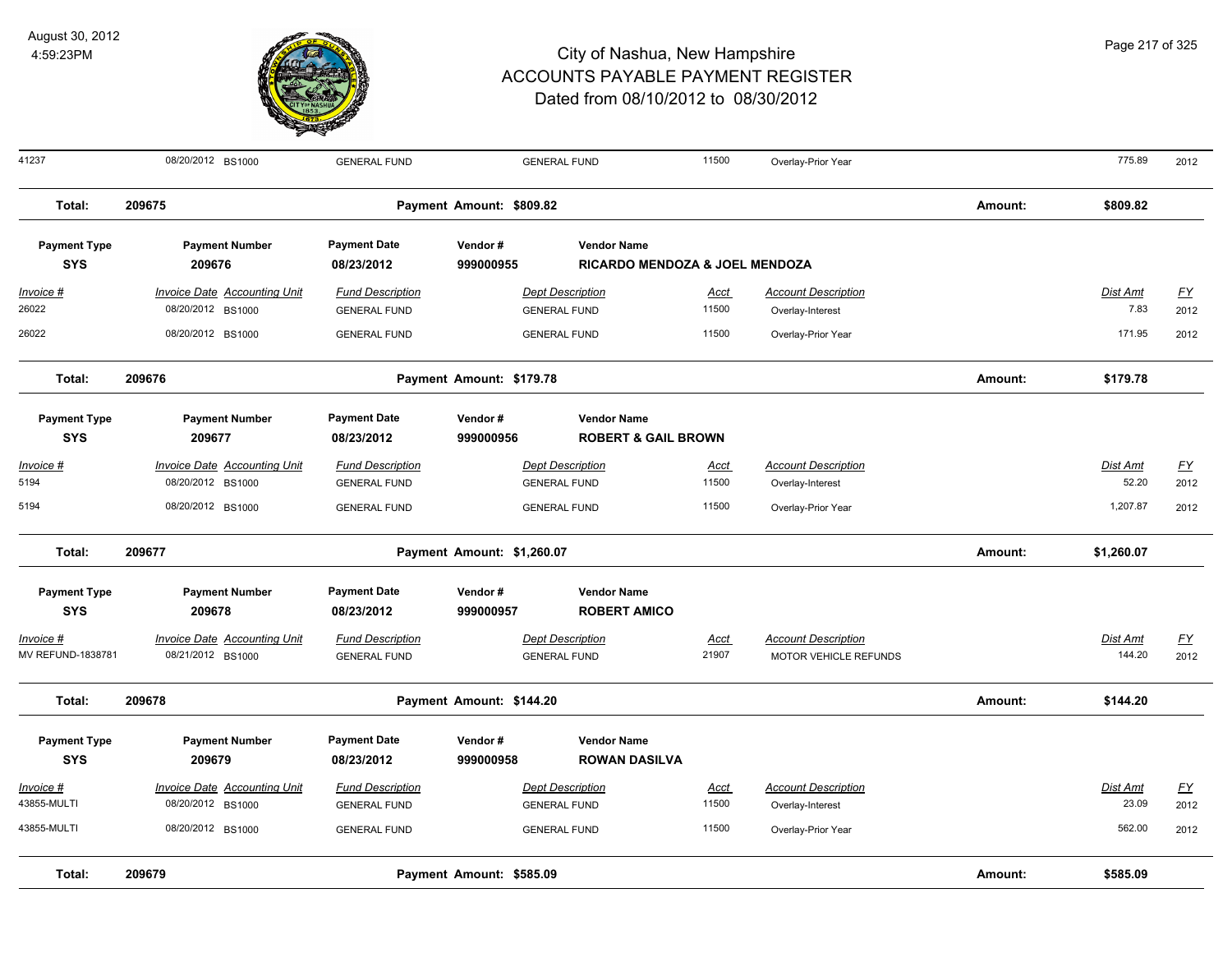

| <b>Payment Type</b>               | <b>Payment Number</b>                                    | <b>Payment Date</b>                            | Vendor#                  | <b>Vendor Name</b>                                       |                      |                                                |         |                   |                           |
|-----------------------------------|----------------------------------------------------------|------------------------------------------------|--------------------------|----------------------------------------------------------|----------------------|------------------------------------------------|---------|-------------------|---------------------------|
| <b>SYS</b>                        | 209680                                                   | 08/23/2012                                     | 999000959                | <b>SAMUEL &amp; MARILENE GRANO</b>                       |                      |                                                |         |                   |                           |
| Invoice #                         | <b>Invoice Date Accounting Unit</b>                      | <b>Fund Description</b>                        |                          | <b>Dept Description</b>                                  | Acct                 | <b>Account Description</b>                     |         | Dist Amt          | $\underline{\mathsf{FY}}$ |
| 5344                              | 08/20/2012 BS1000                                        | <b>GENERAL FUND</b>                            |                          | <b>GENERAL FUND</b>                                      | 11500                | Overlay-Interest                               |         | 38.50             | 2012                      |
| 5344                              | 08/20/2012 BS1000                                        | <b>GENERAL FUND</b>                            |                          | <b>GENERAL FUND</b>                                      | 11500                | Overlay-Prior Year                             |         | 880.74            | 2012                      |
| Total:                            | 209680                                                   |                                                | Payment Amount: \$919.24 |                                                          |                      |                                                | Amount: | \$919.24          |                           |
| <b>Payment Type</b>               | <b>Payment Number</b>                                    | <b>Payment Date</b>                            | Vendor#                  | <b>Vendor Name</b>                                       |                      |                                                |         |                   |                           |
| <b>SYS</b>                        | 209681                                                   | 08/23/2012                                     | 999000960                | <b>SHURAN CHEN &amp; BANGKE ZHENG</b>                    |                      |                                                |         |                   |                           |
| Invoice #                         | <b>Invoice Date Accounting Unit</b>                      | <b>Fund Description</b>                        |                          | <b>Dept Description</b>                                  | Acct                 | <b>Account Description</b>                     |         | <b>Dist Amt</b>   | <u>FY</u>                 |
| 25792                             | 08/20/2012 BS1000                                        | <b>GENERAL FUND</b>                            |                          | <b>GENERAL FUND</b>                                      | 11500                | Overlay-Interest                               |         | 29.59             | 2012                      |
| 25792                             | 08/20/2012 BS1000                                        | <b>GENERAL FUND</b>                            |                          | <b>GENERAL FUND</b>                                      | 11500                | Overlay-Prior Year                             |         | 696.20            | 2012                      |
| Total:                            | 209681                                                   |                                                | Payment Amount: \$725.79 |                                                          |                      |                                                | Amount: | \$725.79          |                           |
| <b>Payment Type</b><br><b>SYS</b> | <b>Payment Number</b><br>209682                          | <b>Payment Date</b><br>08/23/2012              | Vendor#<br>999000961     | <b>Vendor Name</b><br><b>STEPEHN &amp; MARY KEISLING</b> |                      |                                                |         |                   |                           |
| Invoice #                         | <b>Invoice Date Accounting Unit</b>                      | <b>Fund Description</b>                        |                          | <b>Dept Description</b>                                  | <b>Acct</b>          | <b>Account Description</b>                     |         | Dist Amt          | <u>FY</u>                 |
| 3722                              | 08/20/2012 BS1000                                        | <b>GENERAL FUND</b>                            |                          | <b>GENERAL FUND</b>                                      | 11500                | Overlay-Interest                               |         | 13.05             | 2012                      |
| 3722                              | 08/20/2012 BS1000                                        | <b>GENERAL FUND</b>                            |                          | <b>GENERAL FUND</b>                                      | 11500                | Overlay-Prior Year                             |         | 322.94            | 2012                      |
| Total:                            | 209682                                                   |                                                | Payment Amount: \$335.99 |                                                          |                      |                                                | Amount: | \$335.99          |                           |
| <b>Payment Type</b><br><b>SYS</b> | <b>Payment Number</b><br>209683                          | <b>Payment Date</b><br>08/23/2012              | Vendor#<br>999000962     | <b>Vendor Name</b><br><b>STEPHEN ONDUS</b>               |                      |                                                |         |                   |                           |
| Invoice #                         | <b>Invoice Date Accounting Unit</b>                      | <b>Fund Description</b>                        |                          | <b>Dept Description</b>                                  | <u>Acct</u>          | <b>Account Description</b>                     |         | Dist Amt          | <u>FY</u>                 |
| MV REFUND-3140094                 | 08/21/2012 26.1.585                                      | <b>GENERAL FUND</b>                            |                          | <b>FINANCIAL SERVICES</b>                                | 42200                | <b>MOTOR VEHICLE PERMITS</b>                   |         | 95.00             | 2012                      |
| Total:                            | 209683                                                   |                                                | Payment Amount: \$95.00  |                                                          |                      |                                                | Amount: | \$95.00           |                           |
| <b>Payment Type</b><br><b>SYS</b> | <b>Payment Number</b><br>209684                          | <b>Payment Date</b><br>08/23/2012              | Vendor#<br>999000963     | <b>Vendor Name</b><br><b>STEVEN SOUCY</b>                |                      |                                                |         |                   |                           |
| <u> Invoice #</u><br>11004        | <b>Invoice Date Accounting Unit</b><br>08/20/2012 BS1000 | <b>Fund Description</b><br><b>GENERAL FUND</b> |                          | <b>Dept Description</b><br><b>GENERAL FUND</b>           | <b>Acct</b><br>11500 | <b>Account Description</b><br>Overlay-Interest |         | Dist Amt<br>35.42 | <u>FY</u><br>2012         |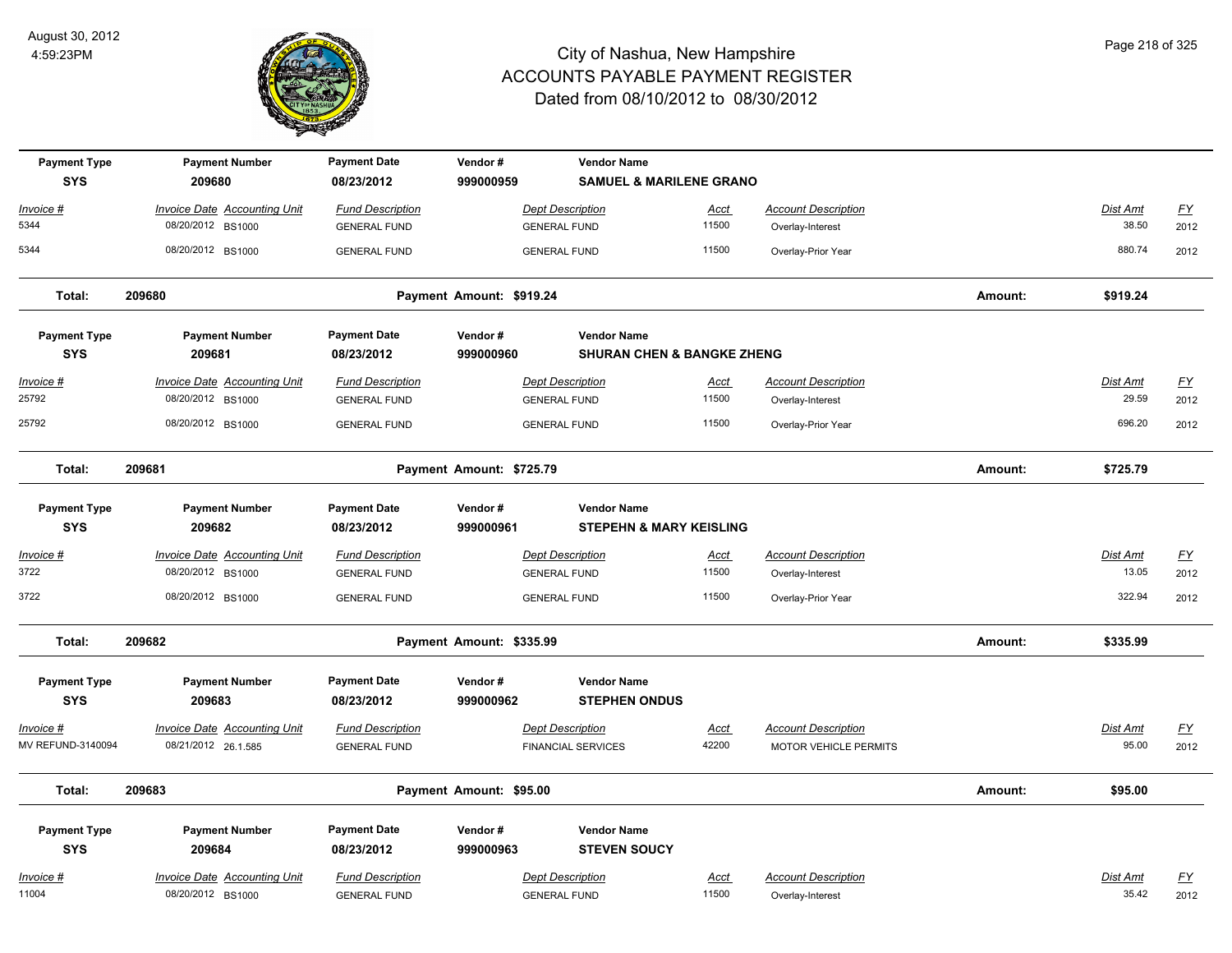

11004 08/20/2012 BS1000 GENERAL FUND GENERAL FUND 11500 Overlay-Prior Year 826.22 2012

**Total: 209684 Payment Amount: \$861.64 Amount: \$861.64 Payment Type Payment Number Payment Date Vendor # Vendor Name SYS 08/23/2012** *Invoice # Invoice Date Accounting Unit Fund Description Dept Description Acct Account Description Dist Amt FY*  **209685 999000964 STEVEN SOUCY & DOLORES BRIAND** 30824 08/20/2012 BS1000 GENERAL FUND GENERAL FUND 11500 Overlay-Interest 66.04 2012 30824 08/20/2012 BS1000 GENERAL FUND GENERAL FUND 11500 Overlay-Prior Year 1,606.30 2012 **Total: 209685 Payment Amount: \$1,672.34 Amount: \$1,672.34 Payment Type Payment Number Payment Date Vendor # Vendor Name SYS 08/23/2012** *Invoice # Invoice Date Accounting Unit Fund Description Dept Description Acct Account Description Dist Amt FY*  **209686 999000965 SUNIL SUD** 4388-MULTI 08/20/2012 BS1000 GENERAL FUND GENERAL FUND 11500 Overlay-Interest 64.39 2012 4388-MULTI 08/20/2012 BS1000 GENERAL FUND GENERAL FUND 11500 Overlay-Prior Year 1,514.04 2012 **Total: 209686 Payment Amount: \$1,578.43 Amount: \$1,578.43 Payment Type Payment Number Payment Date Vendor # Vendor Name SYS 08/23/2012** *Invoice # Invoice Date Accounting Unit Fund Description Dept Description Acct Account Description Dist Amt FY*  **209687 999000966 T31 REAL ESTATE LLC** 4432 08/20/2012 BS1000 GENERAL FUND GENERAL FUND 11500 Overlay-Interest 53.13 2012 4432 08/20/2012 BS1000 GENERAL FUND GENERAL FUND 11500 Overlay-Prior Year 1,260.30 2012 **Total: 209687 Payment Amount: \$1,313.43 Amount: \$1,313.43 Payment Type Payment Number Payment Date Vendor # Vendor Name SYS 08/23/2012** *Invoice # Invoice Date Accounting Unit Fund Description Dept Description Acct Account Description Dist Amt FY*  **209688 999000967 TIMOTHY & KATHRYN DOLAN** 19,032 33,960 08/20/2012 BS1000 GENERAL FUND GENERAL FUND 11500 Overlay-Interest 75.69 2012 19,032 33,960 08/20/2012 BS1000 GENERAL FUND 11500 Overlay-Prior Year 1,730.03 2012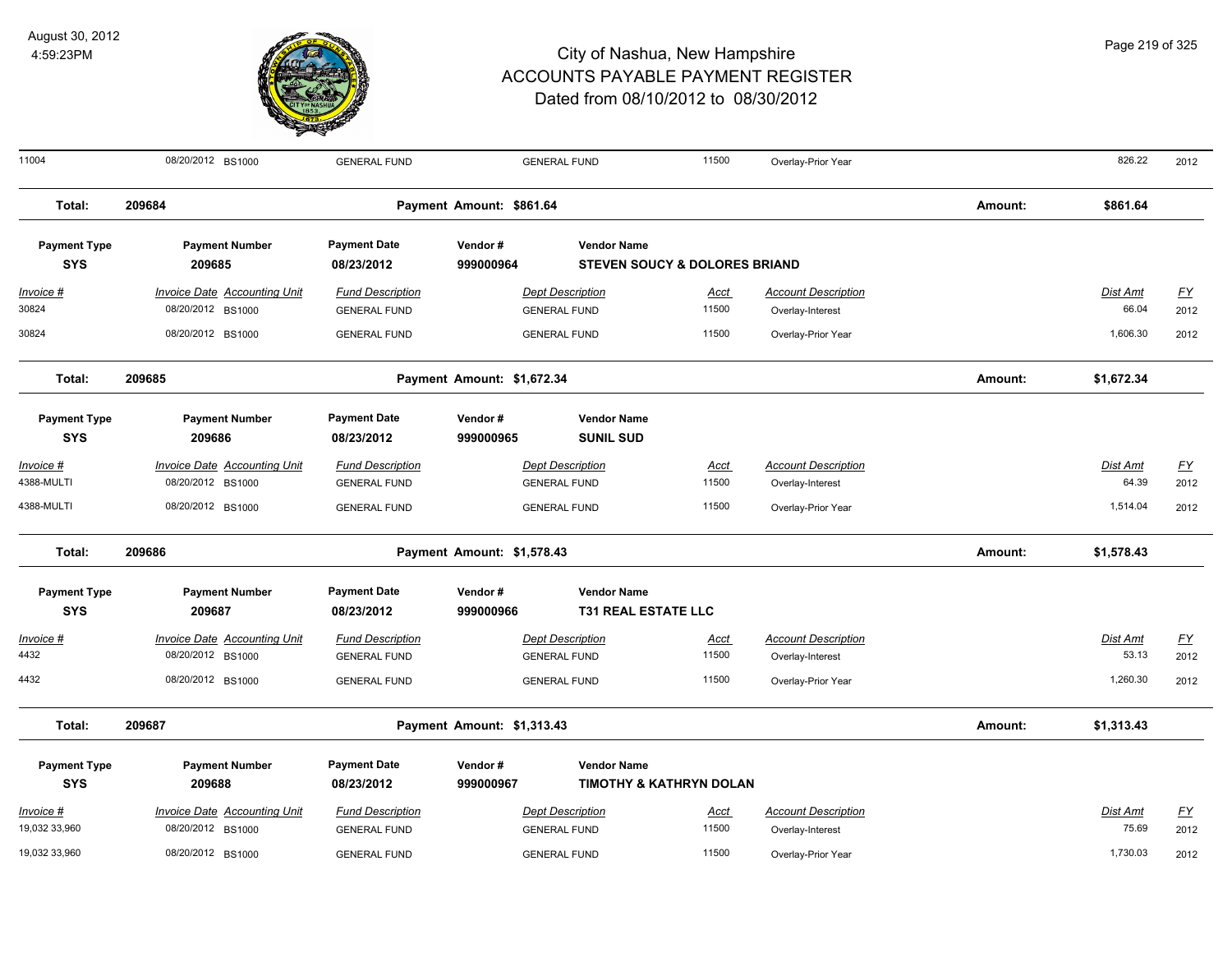

| Total:                            | 209688                                                   | Payment Amount: \$1,805.72                     |                            |                                                                 |                      |                                                |         |                         |                   |
|-----------------------------------|----------------------------------------------------------|------------------------------------------------|----------------------------|-----------------------------------------------------------------|----------------------|------------------------------------------------|---------|-------------------------|-------------------|
| <b>Payment Type</b><br><b>SYS</b> | <b>Payment Number</b><br>209689                          | <b>Payment Date</b><br>08/23/2012              | Vendor#<br>999000968       | <b>Vendor Name</b><br><b>TIMOTHY O'CONNORS &amp; ERIN HUGHE</b> |                      |                                                |         |                         |                   |
| <u>Invoice #</u><br>38069         | <b>Invoice Date Accounting Unit</b><br>08/20/2012 BS1000 | <b>Fund Description</b><br><b>GENERAL FUND</b> |                            | <b>Dept Description</b><br><b>GENERAL FUND</b>                  | <u>Acct</u><br>11500 | <b>Account Description</b><br>Overlay-Interest |         | <u>Dist Amt</u><br>5.12 | <u>FY</u><br>2012 |
| 38069                             | 08/20/2012 BS1000                                        | <b>GENERAL FUND</b>                            |                            | <b>GENERAL FUND</b>                                             | 11500                | Overlay-Prior Year                             |         | 136.31                  | 2012              |
| Total:                            | 209689                                                   |                                                | Payment Amount: \$141.43   |                                                                 |                      |                                                | Amount: | \$141.43                |                   |
| <b>Payment Type</b><br><b>SYS</b> | <b>Payment Number</b><br>209690                          | <b>Payment Date</b><br>08/23/2012              | Vendor#<br>999000969       | <b>Vendor Name</b><br><b>TWENTY ONE GILLIS ST LLC</b>           |                      |                                                |         |                         |                   |
| Invoice #                         | <b>Invoice Date Accounting Unit</b>                      | <b>Fund Description</b>                        |                            | <b>Dept Description</b>                                         | <u>Acct</u>          | <b>Account Description</b>                     |         | Dist Amt                | $FY$              |
| 24896                             | 08/20/2012 BS1000                                        | <b>GENERAL FUND</b>                            |                            | <b>GENERAL FUND</b>                                             | 11500                | Overlay-Interest                               |         | 41.76                   | 2012              |
| 24896                             | 08/20/2012 BS1000                                        | <b>GENERAL FUND</b>                            |                            | <b>GENERAL FUND</b>                                             | 11500                | Overlay-Prior Year                             |         | 981.40                  | 2012              |
| Total:                            | 209690                                                   |                                                | Payment Amount: \$1,023.16 |                                                                 |                      |                                                | Amount: | \$1,023.16              |                   |
| <b>Payment Type</b><br><b>SYS</b> | <b>Payment Number</b><br>209691                          | <b>Payment Date</b><br>08/23/2012              | Vendor#<br>999000970       | <b>Vendor Name</b><br><b>TYLER ROBISON &amp; SARAH FILLION</b>  |                      |                                                |         |                         |                   |
| Invoice #                         | <b>Invoice Date Accounting Unit</b>                      | <b>Fund Description</b>                        |                            | <b>Dept Description</b>                                         | <u>Acct</u>          | <b>Account Description</b>                     |         | Dist Amt                | $\underline{FY}$  |
| 43257                             | 08/20/2012 BS1000                                        | <b>GENERAL FUND</b>                            |                            | <b>GENERAL FUND</b>                                             | 11500                | Overlay-Interest                               |         | 11.08                   | 2012              |
| 43257                             | 08/20/2012 BS1000                                        | <b>GENERAL FUND</b>                            |                            | <b>GENERAL FUND</b>                                             | 11500                | Overlay-Prior Year                             |         | 243.25                  | 2012              |
| Total:                            | 209691                                                   |                                                | Payment Amount: \$254.33   |                                                                 |                      |                                                | Amount: | \$254.33                |                   |
| <b>Payment Type</b><br><b>SYS</b> | <b>Payment Number</b><br>209692                          | <b>Payment Date</b><br>08/23/2012              | Vendor#<br>999000971       | <b>Vendor Name</b><br><b>VAN ANAGNOST</b>                       |                      |                                                |         |                         |                   |
| Invoice #                         | Invoice Date Accounting Unit                             | <b>Fund Description</b>                        |                            | <b>Dept Description</b>                                         | Acct                 | <b>Account Description</b>                     |         | Dist Amt                | <u>FY</u>         |
| MV REFUND-760504                  | 08/21/2012 26.1.585                                      | <b>GENERAL FUND</b>                            |                            | <b>FINANCIAL SERVICES</b>                                       | 42200                | <b>MOTOR VEHICLE PERMITS</b>                   |         | 42.00                   | 2012              |
| Total:                            | 209692                                                   |                                                | Payment Amount: \$42.00    |                                                                 |                      |                                                | Amount: | \$42.00                 |                   |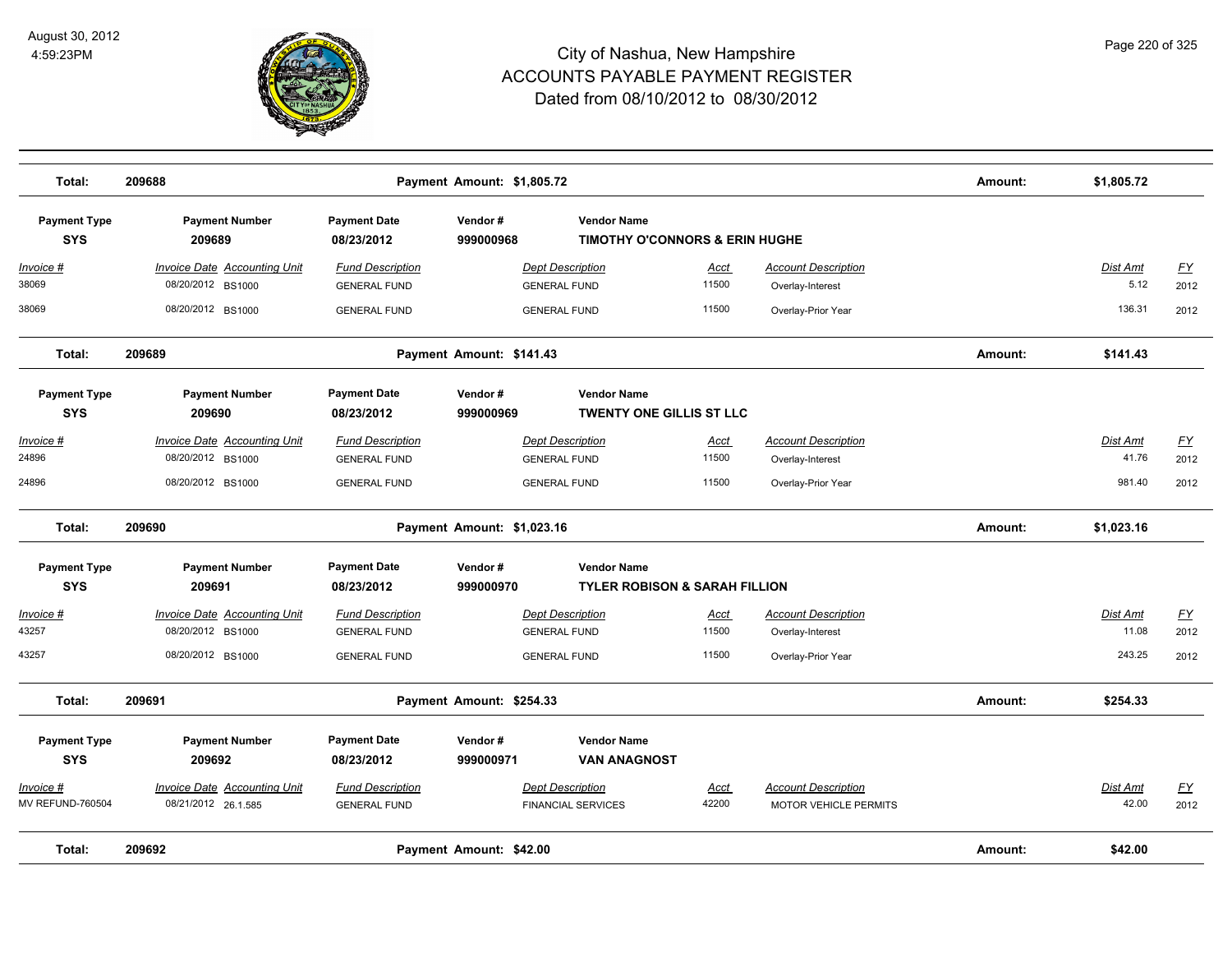

| <b>Payment Type</b><br><b>SYS</b> | <b>Payment Number</b><br>209693     | <b>Payment Date</b><br>08/23/2012 | Vendor#<br>999000972       |                         | <b>Vendor Name</b><br><b>WALTER JAREK</b> |             |                            |         |                 |                  |
|-----------------------------------|-------------------------------------|-----------------------------------|----------------------------|-------------------------|-------------------------------------------|-------------|----------------------------|---------|-----------------|------------------|
| Invoice #                         | <b>Invoice Date Accounting Unit</b> | <b>Fund Description</b>           |                            | <b>Dept Description</b> |                                           | Acct        | <b>Account Description</b> |         | Dist Amt        | $\underline{FY}$ |
| MV REFUND-219M                    | 08/21/2012 BS1000                   | <b>GENERAL FUND</b>               |                            | <b>GENERAL FUND</b>     |                                           | 21907       | MOTOR VEHICLE REFUNDS      |         | 2.40            | 2012             |
| Total:                            | 209693                              |                                   | Payment Amount: \$2.40     |                         |                                           |             |                            | Amount: | \$2.40          |                  |
| <b>Payment Type</b>               | <b>Payment Number</b>               | <b>Void Date</b>                  | Vendor#                    |                         | <b>Vendor Name</b>                        |             |                            |         |                 |                  |
| <b>SYS</b>                        | 209694                              | 08/24/2012                        | 999000979                  |                         | <b>ADDISON HANSCOM AND</b>                |             |                            |         |                 |                  |
| Invoice #                         | <b>Invoice Date Accounting Unit</b> | <b>Fund Description</b>           |                            | <b>Dept Description</b> |                                           | <u>Acct</u> | <b>Account Description</b> |         | <b>Dist Amt</b> | <u>FY</u>        |
| 2012 SCHOLARSHIP                  | 08/24/2012 TF91.8613                | WILLIAM H & EDITH E KEENAN        |                            | SCHOOL                  |                                           | 68370       | <b>SCHOLARSHIPS</b>        |         | 1,000.00        | 2012             |
| Total:                            | 209694                              |                                   | Payment Amount: \$1,000.00 |                         |                                           |             |                            | Amount: | \$1,000.00      |                  |
| <b>Payment Type</b>               | <b>Payment Number</b>               | <b>Payment Date</b>               | Vendor#                    |                         | <b>Vendor Name</b>                        |             |                            |         |                 |                  |
| <b>SYS</b>                        | 209695                              | 08/24/2012                        | 999000974                  |                         | <b>CHARLES ADLER AND</b>                  |             |                            |         |                 |                  |
| Invoice #                         | <b>Invoice Date Accounting Unit</b> | <b>Fund Description</b>           |                            | <b>Dept Description</b> |                                           | <u>Acct</u> | <b>Account Description</b> |         | Dist Amt        | <u>FY</u>        |
| 2012 SCHOLARSHIP                  | 08/24/2012 TF91.8613                | WILLIAM H & EDITH E KEENAN        |                            | SCHOOL                  |                                           | 68370       | <b>SCHOLARSHIPS</b>        |         | 1,000.00        | 2012             |
| Total:                            | 209695                              |                                   | Payment Amount: \$1,000.00 |                         |                                           |             |                            | Amount: | \$1,000.00      |                  |
| <b>Payment Type</b>               | <b>Payment Number</b>               | <b>Void Date</b>                  | Vendor#                    |                         | <b>Vendor Name</b>                        |             |                            |         |                 |                  |
| <b>SYS</b>                        | 209696                              | 08/24/2012                        | 999000982                  |                         | <b>ERIN RICHARDSON AND</b>                |             |                            |         |                 |                  |
| Invoice #                         | <b>Invoice Date Accounting Unit</b> | <b>Fund Description</b>           |                            | <b>Dept Description</b> |                                           | Acct        | <b>Account Description</b> |         | Dist Amt        | $\underline{FY}$ |
| 2012 SCHOLARSHIP                  | 08/24/2012 TF91.8613                | WILLIAM H & EDITH E KEENAN        |                            | SCHOOL                  |                                           | 68370       | <b>SCHOLARSHIPS</b>        |         | 1,000.00        | 2012             |
| Total:                            | 209696                              |                                   | Payment Amount: \$1,000.00 |                         |                                           |             |                            | Amount: | \$1,000.00      |                  |
| <b>Payment Type</b>               | <b>Payment Number</b>               | <b>Payment Date</b>               | Vendor#                    |                         | <b>Vendor Name</b>                        |             |                            |         |                 |                  |
| <b>SYS</b>                        | 209697                              | 08/24/2012                        | 999000977                  |                         | <b>KARL ENGELHART AND</b>                 |             |                            |         |                 |                  |
| Invoice #                         | <b>Invoice Date Accounting Unit</b> | <b>Fund Description</b>           |                            | <b>Dept Description</b> |                                           | <u>Acct</u> | <b>Account Description</b> |         | <b>Dist Amt</b> | <u>FY</u>        |
| 2012 SCHOLARSHIP                  | 08/24/2012 TF91.8613                | WILLIAM H & EDITH E KEENAN        |                            | SCHOOL                  |                                           | 68370       | <b>SCHOLARSHIPS</b>        |         | 1,000.00        | 2012             |
| Total:                            | 209697                              |                                   | Payment Amount: \$1,000.00 |                         |                                           |             |                            | Amount: | \$1,000.00      |                  |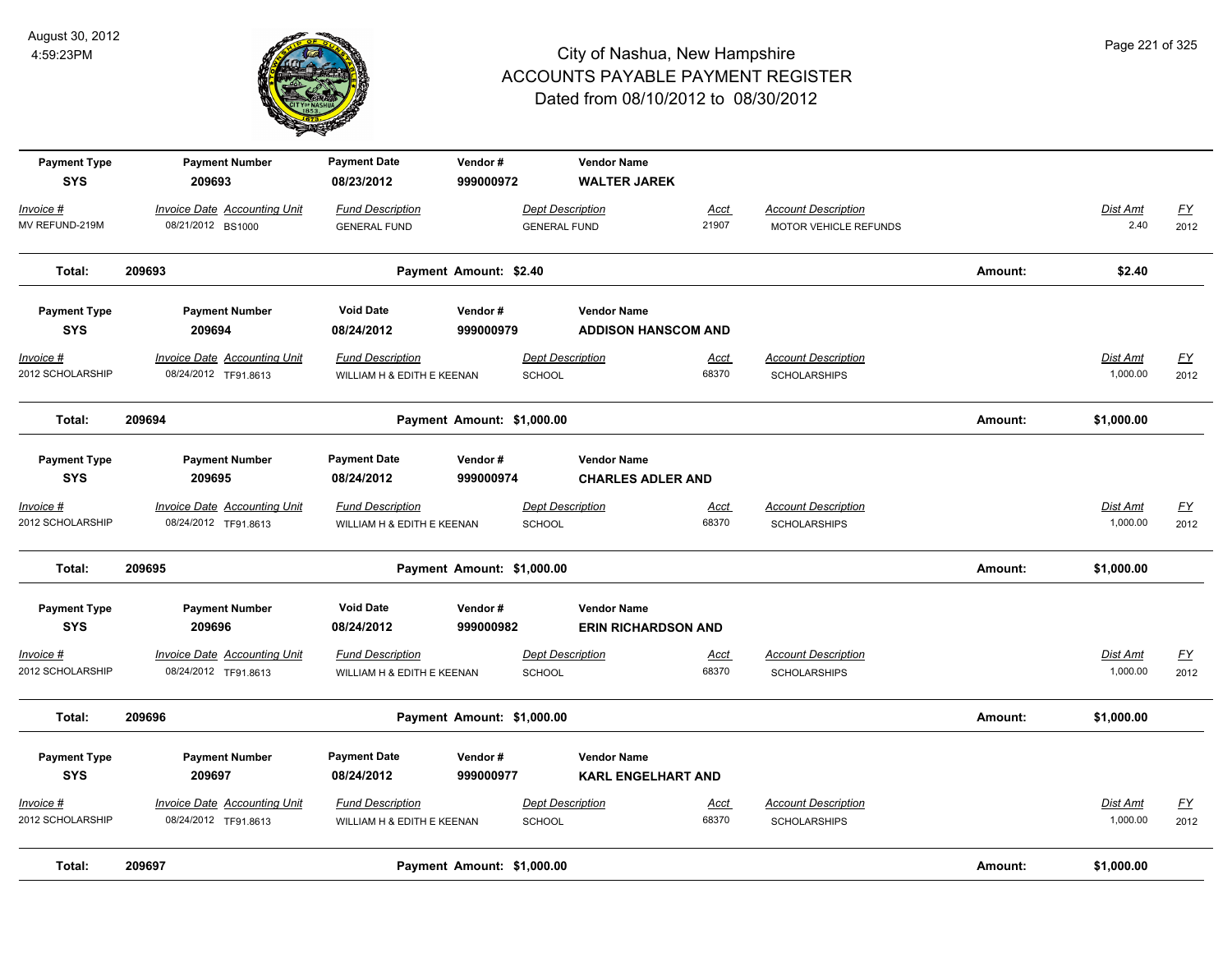

| Total:                            | 209702                                                      |                                                       | Payment Amount: \$1,000.00 |                                          |                                                 |                      |                                                   | Amount: | \$1,000.00                  |                          |
|-----------------------------------|-------------------------------------------------------------|-------------------------------------------------------|----------------------------|------------------------------------------|-------------------------------------------------|----------------------|---------------------------------------------------|---------|-----------------------------|--------------------------|
| Invoice #<br>2012 SCHOLARSHIP     | <b>Invoice Date Accounting Unit</b><br>08/24/2012 TF91.8613 | <b>Fund Description</b><br>WILLIAM H & EDITH E KEENAN |                            | <b>Dept Description</b><br>SCHOOL        |                                                 | <u>Acct</u><br>68370 | <b>Account Description</b><br><b>SCHOLARSHIPS</b> |         | Dist Amt<br>1,000.00        | <u>FY</u><br>2012        |
| <b>Payment Type</b><br><b>SYS</b> | <b>Payment Number</b><br>209702                             | <b>Payment Date</b><br>08/24/2012                     | Vendor#<br>999000980       |                                          | <b>Vendor Name</b><br><b>SAMUEL IRWIN AND</b>   |                      |                                                   |         |                             |                          |
| Total:                            | 209701                                                      |                                                       | Payment Amount: \$1,000.00 |                                          |                                                 |                      |                                                   | Amount: | \$1,000.00                  |                          |
| Invoice #<br>2012 SCHOLARSHIP     | <b>Invoice Date Accounting Unit</b><br>08/24/2012 TF91.8613 | <b>Fund Description</b><br>WILLIAM H & EDITH E KEENAN |                            | <b>Dept Description</b><br><b>SCHOOL</b> |                                                 | <b>Acct</b><br>68370 | <b>Account Description</b><br><b>SCHOLARSHIPS</b> |         | <b>Dist Amt</b><br>1,000.00 | <u>FY</u><br>2012        |
| <b>Payment Type</b><br><b>SYS</b> | <b>Payment Number</b><br>209701                             | <b>Payment Date</b><br>08/24/2012                     | Vendor#<br>999000981       |                                          | <b>Vendor Name</b><br><b>MOLLY KEPNER AND</b>   |                      |                                                   |         |                             |                          |
| Total:                            | 209700                                                      |                                                       | Payment Amount: \$1,000.00 |                                          |                                                 |                      |                                                   | Amount: | \$1,000.00                  |                          |
| Invoice #<br>2012 SCHOLARSHIP     | <b>Invoice Date Accounting Unit</b><br>08/24/2012 TF91.8613 | <b>Fund Description</b><br>WILLIAM H & EDITH E KEENAN |                            | <b>Dept Description</b><br><b>SCHOOL</b> |                                                 | <b>Acct</b><br>68370 | <b>Account Description</b><br><b>SCHOLARSHIPS</b> |         | <b>Dist Amt</b><br>1,000.00 | $\underline{FY}$<br>2012 |
| <b>Payment Type</b><br><b>SYS</b> | <b>Payment Number</b><br>209700                             | <b>Payment Date</b><br>08/24/2012                     | Vendor#<br>999000976       |                                          | <b>Vendor Name</b><br><b>MELISSA DONGO AND</b>  |                      |                                                   |         |                             |                          |
| Total:                            | 209699                                                      |                                                       | Payment Amount: \$1,000.00 |                                          |                                                 |                      |                                                   | Amount: | \$1,000.00                  |                          |
| Invoice #<br>2012 SCHOLARSHIP     | <b>Invoice Date Accounting Unit</b><br>08/24/2012 TF91.8613 | <b>Fund Description</b><br>WILLIAM H & EDITH E KEENAN |                            | <b>Dept Description</b><br>SCHOOL        |                                                 | Acct<br>68370        | <b>Account Description</b><br><b>SCHOLARSHIPS</b> |         | <b>Dist Amt</b><br>1,000.00 | <u>FY</u><br>2012        |
| <b>Payment Type</b><br><b>SYS</b> | <b>Payment Number</b><br>209699                             | <b>Payment Date</b><br>08/24/2012                     | Vendor#<br>999000978       |                                          | <b>Vendor Name</b><br><b>MATTHEW FOWLER AND</b> |                      |                                                   |         |                             |                          |
| Total:                            | 209698                                                      |                                                       | Payment Amount: \$1,000.00 |                                          |                                                 |                      |                                                   | Amount: | \$1,000.00                  |                          |
| Invoice #<br>2012 SCHOLARSHIP     | <b>Invoice Date Accounting Unit</b><br>08/24/2012 TF91.8613 | <b>Fund Description</b><br>WILLIAM H & EDITH E KEENAN |                            | <b>Dept Description</b><br><b>SCHOOL</b> |                                                 | <u>Acct</u><br>68370 | <b>Account Description</b><br><b>SCHOLARSHIPS</b> |         | Dist Amt<br>1,000.00        | $\underline{FY}$<br>2012 |
| <b>Payment Type</b><br><b>SYS</b> | <b>Payment Number</b><br>209698                             | <b>Payment Date</b><br>08/24/2012                     | Vendor#<br>999000975       |                                          | <b>Vendor Name</b><br><b>LIA BROUILLARD AND</b> |                      |                                                   |         |                             |                          |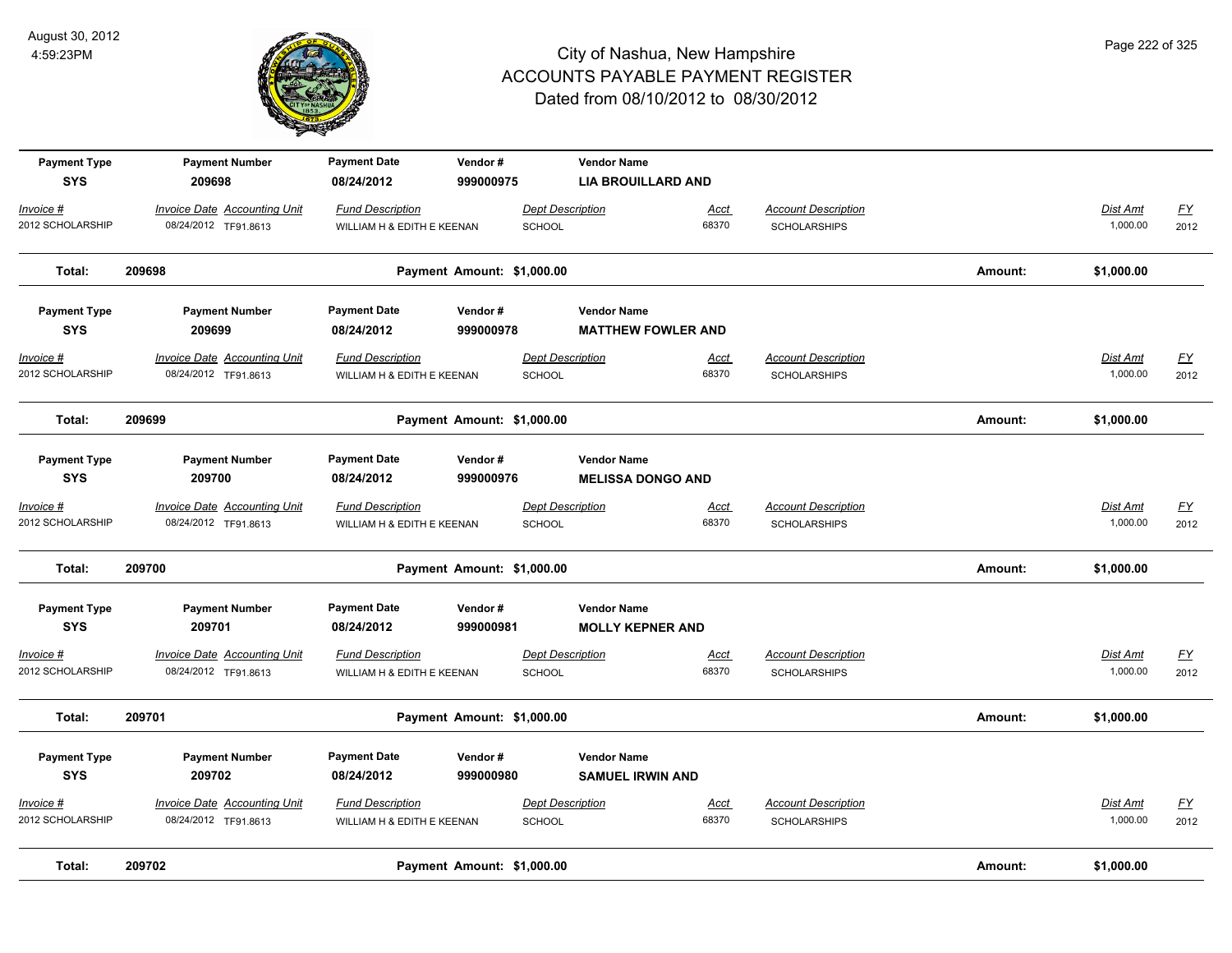

| <b>Payment Type</b><br><b>SYS</b> | <b>Payment Number</b><br>209703     | <b>Payment Date</b><br>08/24/2012 | Vendor#<br>999000983     |                         | <b>Vendor Name</b><br><b>SAMUEL STORER AND</b> |             |                                           |         |                 |                           |
|-----------------------------------|-------------------------------------|-----------------------------------|--------------------------|-------------------------|------------------------------------------------|-------------|-------------------------------------------|---------|-----------------|---------------------------|
| Invoice #                         | <b>Invoice Date Accounting Unit</b> | <b>Fund Description</b>           |                          | <b>Dept Description</b> |                                                | Acct        | <b>Account Description</b>                |         | Dist Amt        | <u>FY</u>                 |
| 2012 SCHOLARSHIP                  | 08/24/2012 TF91.8629                | NHS SOUTH GEN SCHOL               |                          | <b>SCHOOL</b>           |                                                | 68370       | <b>SCHOLARSHIPS</b>                       |         | 500.00          | 2012                      |
| Total:                            | 209703                              |                                   | Payment Amount: \$500.00 |                         |                                                |             |                                           | Amount: | \$500.00        |                           |
| <b>Payment Type</b>               | <b>Payment Number</b>               | <b>Payment Date</b>               | Vendor#                  |                         | <b>Vendor Name</b>                             |             |                                           |         |                 |                           |
| <b>SYS</b>                        | 209704                              | 08/24/2012                        | 999000984                |                         | <b>SHEA VORBACH AND</b>                        |             |                                           |         |                 |                           |
| $Invoice$ #                       | <b>Invoice Date Accounting Unit</b> | <b>Fund Description</b>           |                          | <b>Dept Description</b> |                                                | <u>Acct</u> | <b>Account Description</b>                |         | <b>Dist Amt</b> | $\underline{\mathsf{FY}}$ |
| 2012 SCHOLARSHIP                  | 08/24/2012 TF91.8629                | NHS SOUTH GEN SCHOL               |                          | <b>SCHOOL</b>           |                                                | 68370       | <b>SCHOLARSHIPS</b>                       |         | 500.00          | 2012                      |
| Total:                            | 209704                              |                                   | Payment Amount: \$500.00 |                         |                                                |             |                                           | Amount: | \$500.00        |                           |
| <b>Payment Type</b>               | <b>Payment Number</b>               | <b>Payment Date</b>               | Vendor#                  |                         | <b>Vendor Name</b>                             |             |                                           |         |                 |                           |
| <b>SYS</b>                        | 209705                              | 08/29/2012                        | 14837                    |                         | <b>PETER PROVENCHER</b>                        |             |                                           |         |                 |                           |
| $Invoice$ #                       | <b>Invoice Date Accounting Unit</b> | <b>Fund Description</b>           |                          | <b>Dept Description</b> |                                                | Acct        | <b>Account Description</b>                |         | Dist Amt        | EY                        |
| <b>AUTO REPAIR</b>                | 08/29/2012 28.6500.890              | PROPERTY & CASUALTY FUND          |                          | CASUALTY                | RISK MGMT-PROPERTY &                           | 59275       | AUTOMOBILE CLAIMS                         |         | 440.00          | 2012                      |
| Total:                            | 209705                              |                                   | Payment Amount: \$440.00 |                         |                                                |             |                                           | Amount: | \$440.00        |                           |
| <b>Payment Type</b>               | <b>Payment Number</b>               | <b>Payment Date</b>               | Vendor#                  |                         | <b>Vendor Name</b>                             |             |                                           |         |                 |                           |
| <b>SYS</b>                        | 209706                              | 08/30/2012                        | 13961                    |                         | <b>CRAIG ALLARD</b>                            |             |                                           |         |                 |                           |
| $Invoice$ #                       | <b>Invoice Date Accounting Unit</b> | <b>Fund Description</b>           |                          | <b>Dept Description</b> |                                                | <u>Acct</u> | <b>Account Description</b>                |         | Dist Amt        | EY                        |
| 9/24+9/25-MEALS                   | 08/27/2012 50.1.635                 | <b>GENERAL FUND</b>               |                          | <b>POLICE</b>           |                                                | 55400       | <b>CONFERENCES AND</b><br><b>SEMINARS</b> |         | 70.00           | 2012                      |
| Total:                            | 209706                              |                                   | Payment Amount: \$70.00  |                         |                                                |             |                                           | Amount: | \$70.00         |                           |
| <b>Payment Type</b>               | <b>Payment Number</b>               | <b>Payment Date</b>               | Vendor#                  |                         | <b>Vendor Name</b>                             |             |                                           |         |                 |                           |
| <b>SYS</b>                        | 209707                              | 08/30/2012                        | 11751                    |                         | <b>PHILIP BELMONT</b>                          |             |                                           |         |                 |                           |
| Invoice #                         | <b>Invoice Date Accounting Unit</b> | <b>Fund Description</b>           |                          | <b>Dept Description</b> |                                                | Acct        | <b>Account Description</b>                |         | Dist Amt        | <u>FY</u>                 |
| 8/17-MILEAGE                      | 08/17/2012 50.1.500                 | <b>GENERAL FUND</b>               |                          | <b>POLICE</b>           |                                                | 55307       | MILEAGE REIMBURSEMENTS                    |         | 44.40           | 2012                      |
| Total:                            | 209707                              |                                   | Payment Amount: \$44.40  |                         |                                                |             |                                           | Amount: | \$44.40         |                           |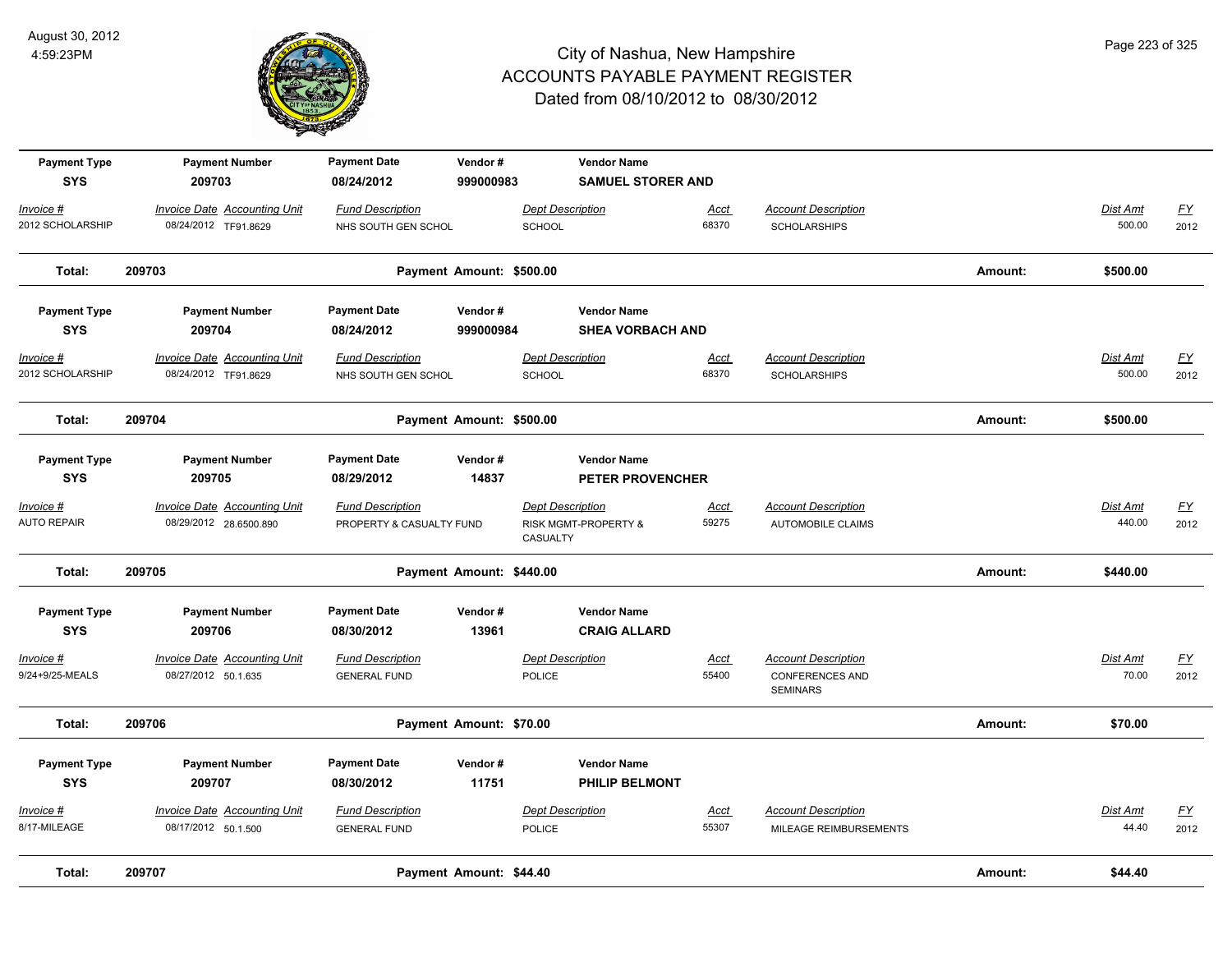

| <b>Payment Type</b><br><b>SYS</b>   | <b>Payment Number</b><br>209708                            | <b>Payment Date</b><br>08/30/2012                                     | Vendor#<br>11834         | <b>Vendor Name</b><br><b>STEVEN BERRY</b>                             |                      |                                                                         |                           |                           |                          |
|-------------------------------------|------------------------------------------------------------|-----------------------------------------------------------------------|--------------------------|-----------------------------------------------------------------------|----------------------|-------------------------------------------------------------------------|---------------------------|---------------------------|--------------------------|
| Invoice #<br>9/25 - 9/27 - MEALS    | <b>Invoice Date Accounting Unit</b><br>08/21/2012 50.1.635 | <b>Fund Description</b><br><b>GENERAL FUND</b>                        |                          | <b>Dept Description</b><br><b>POLICE</b>                              | <b>Acct</b><br>55400 | <b>Account Description</b><br><b>CONFERENCES AND</b><br><b>SEMINARS</b> |                           | Dist Amt<br>175.00        | $\underline{FY}$<br>2012 |
| Total:                              | 209708                                                     |                                                                       | Payment Amount: \$175.00 |                                                                       |                      |                                                                         | Amount:                   | \$175.00                  |                          |
| <b>Payment Type</b><br><b>SYS</b>   | <b>Payment Number</b><br>209709                            | <b>Payment Date</b><br>08/30/2012                                     | Vendor#<br>14843         | <b>Vendor Name</b><br><b>JENNIFER CARTIER</b>                         |                      |                                                                         |                           |                           |                          |
| Invoice #<br>8/22-REIMBURSEMEN<br>Т | <b>Invoice Date Accounting Unit</b><br>08/22/2012 50.1.500 | <b>Fund Description</b><br><b>GENERAL FUND</b>                        |                          | <b>Dept Description</b><br><b>POLICE</b>                              | Acct<br>61107        | <b>Account Description</b><br><b>CLOTHING &amp; UNIFORMS</b>            |                           | <b>Dist Amt</b><br>586.54 | <u>FY</u><br>2012        |
| Total:                              | 209709                                                     |                                                                       | Payment Amount: \$586.54 |                                                                       |                      |                                                                         | Amount:                   | \$586.54                  |                          |
| <b>Payment Type</b><br><b>SYS</b>   | <b>Payment Number</b><br>209710                            | <b>Payment Date</b><br>08/30/2012                                     | Vendor#<br>11407         | <b>Vendor Name</b><br><b>JOHN CINELLI</b>                             |                      |                                                                         |                           |                           |                          |
| Invoice #<br>6/27-8/21-TUITION      | <b>Invoice Date Accounting Unit</b><br>08/28/2012 50.1.635 | <b>Fund Description</b><br><b>GENERAL FUND</b>                        |                          | <b>Dept Description</b><br><b>POLICE</b>                              | <b>Acct</b><br>52800 | <b>Account Description</b><br>EDUCATIONAL ASSISTANCE                    |                           | Dist Amt<br>480.00        | <u>FY</u><br>2012        |
| Total:                              | 209710                                                     |                                                                       | Payment Amount: \$480.00 |                                                                       |                      |                                                                         | Amount:                   | \$480.00                  |                          |
| <b>Payment Type</b><br><b>SYS</b>   | <b>Payment Number</b><br>209711                            | <b>Payment Date</b><br>08/30/2012                                     | Vendor#<br>12174         | <b>Vendor Name</b><br><b>JAMES CIULLA</b>                             |                      |                                                                         |                           |                           |                          |
| Invoice #<br>8/8-MILEAGE            | Invoice Date Accounting Unit<br>08/08/2012 50.1.500        | <b>Fund Description</b><br><b>GENERAL FUND</b>                        |                          | <b>Dept Description</b><br><b>POLICE</b>                              | <u>Acct</u><br>55307 | <b>Account Description</b><br>MILEAGE REIMBURSEMENTS                    |                           | Dist Amt<br>16.17         | $\underline{FY}$<br>2012 |
| Total:                              | 209711                                                     |                                                                       | Payment Amount: \$16.17  |                                                                       |                      |                                                                         | Amount:                   | \$16.17                   |                          |
| <b>Payment Type</b><br><b>SYS</b>   | <b>Payment Number</b><br>209712                            | <b>Payment Date</b><br>08/30/2012                                     | Vendor#<br>14129         | <b>Vendor Name</b><br><b>ASHLEY CONLEY</b>                            |                      |                                                                         |                           |                           |                          |
| Invoice #<br>7/1 - 8/26 - MILEAGE   | <b>Invoice Date Accounting Unit</b><br>08/20/2012 71.3068  | <b>Fund Description</b><br><b>COMMUNITY SERVICES</b><br><b>GRANTS</b> |                          | <b>Dept Description</b><br><b>COMMUNITY SERVICES</b><br><b>GRANTS</b> | <u>Acct</u><br>55300 | <b>Account Description</b><br><b>TRAVEL</b>                             | Activity<br>71.1004.13.01 | Dist Amt<br>251.20        | <u>FY</u><br>2012        |
| 8/16-MILEAGE VT                     | 08/20/2012 71.3068                                         | <b>COMMUNITY SERVICES</b><br><b>GRANTS</b>                            |                          | <b>COMMUNITY SERVICES</b><br><b>GRANTS</b>                            | 55300                | <b>TRAVEL</b>                                                           | 71.1004.13.01             | 129.87                    | 2012                     |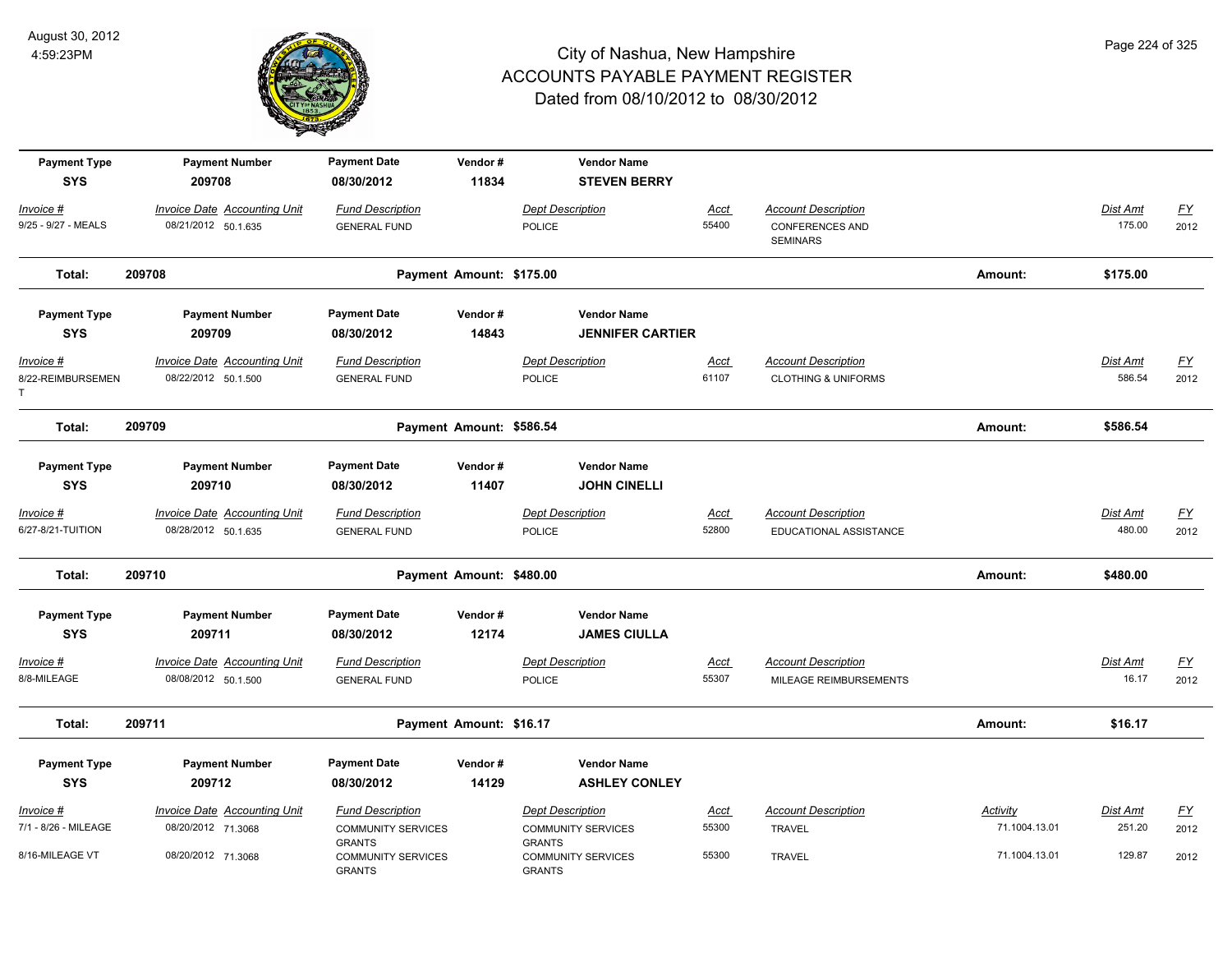

| Total:                                        | 209712                                                     |                                                                       | Payment Amount: \$381.07   |                                                                       |                      |                                                              | Amount:                          | \$381.07                  |                           |
|-----------------------------------------------|------------------------------------------------------------|-----------------------------------------------------------------------|----------------------------|-----------------------------------------------------------------------|----------------------|--------------------------------------------------------------|----------------------------------|---------------------------|---------------------------|
| <b>Payment Type</b><br><b>SYS</b>             | <b>Payment Number</b><br>209713                            | <b>Payment Date</b><br>08/30/2012                                     | Vendor#<br>14169           | <b>Vendor Name</b><br><b>CORINN DEMBKOSKI</b>                         |                      |                                                              |                                  |                           |                           |
| <u> Invoice #</u><br>8/15-17-TOBACCO<br>CONF. | <b>Invoice Date Accounting Unit</b><br>08/17/2012 71.3068  | <b>Fund Description</b><br><b>COMMUNITY SERVICES</b><br><b>GRANTS</b> |                            | <b>Dept Description</b><br><b>COMMUNITY SERVICES</b><br><b>GRANTS</b> | <u>Acct</u><br>55421 | <b>Account Description</b><br>TRAINING & CERTIFICATIONS      | <u>Activity</u><br>71.1001.13.01 | <b>Dist Amt</b><br>125.89 | <u>FY</u><br>2012         |
| Total:                                        | 209713                                                     |                                                                       | Payment Amount: \$125.89   |                                                                       |                      |                                                              | Amount:                          | \$125.89                  |                           |
| <b>Payment Type</b><br><b>SYS</b>             | <b>Payment Number</b><br>209714                            | <b>Payment Date</b><br>08/30/2012                                     | Vendor#<br>14186           | <b>Vendor Name</b><br><b>STEPHEN DOOKRAN</b>                          |                      |                                                              |                                  |                           |                           |
| <u>Invoice #</u>                              | <b>Invoice Date Accounting Unit</b>                        | <b>Fund Description</b>                                               |                            | <b>Dept Description</b>                                               | <u>Acct</u>          | <b>Account Description</b>                                   |                                  | Dist Amt                  | $\underline{\mathsf{FY}}$ |
| APWA 8/26/12                                  | 08/18/2012 69.6200.540                                     | <b>WASTEWATER FUND</b>                                                |                            | <b>WASTEWATER</b>                                                     | 55400                | <b>CONFERENCES AND</b>                                       |                                  | 358.07                    | 2012                      |
| APWA 8/26/12                                  | 08/18/2012 68.6000.500                                     | SOLID WASTE FUND                                                      |                            | <b>SOLID WASTE</b>                                                    | 55400                | <b>SEMINARS</b><br><b>CONFERENCES AND</b>                    |                                  | 358.06                    | 2012                      |
| APWA 8/26/12                                  | 08/18/2012 60.1.665                                        | <b>GENERAL FUND</b>                                                   |                            | <b>PUBLIC</b><br>WORKS-ADMIN/ENGINEERIN                               | 55400                | <b>SEMINARS</b><br><b>CONFERENCES AND</b><br><b>SEMINARS</b> |                                  | 358.07                    | 2012                      |
| Total:                                        | 209714                                                     |                                                                       | Payment Amount: \$1,074.20 |                                                                       |                      |                                                              | Amount:                          | \$1,074.20                |                           |
| <b>Payment Type</b>                           | <b>Payment Number</b>                                      | <b>Payment Date</b>                                                   | Vendor#                    | <b>Vendor Name</b>                                                    |                      |                                                              |                                  |                           |                           |
| <b>SYS</b>                                    | 209715                                                     | 08/30/2012                                                            | 14844                      | <b>JOSEPH FAY</b>                                                     |                      |                                                              |                                  |                           |                           |
| Invoice #<br>9/24+9/25-MEALS                  | <b>Invoice Date Accounting Unit</b><br>08/27/2012 50.1.635 | <b>Fund Description</b><br><b>GENERAL FUND</b>                        |                            | <b>Dept Description</b><br><b>POLICE</b>                              | <u>Acct</u><br>55400 | <b>Account Description</b><br><b>CONFERENCES AND</b>         |                                  | Dist Amt<br>70.00         | <u>FY</u><br>2012         |
|                                               |                                                            |                                                                       |                            |                                                                       |                      | <b>SEMINARS</b>                                              |                                  |                           |                           |
| Total:                                        | 209715                                                     |                                                                       | Payment Amount: \$70.00    |                                                                       |                      |                                                              | Amount:                          | \$70.00                   |                           |
| <b>Payment Type</b><br><b>SYS</b>             | <b>Payment Number</b><br>209716                            | <b>Payment Date</b><br>08/30/2012                                     | Vendor#<br>14246           | <b>Vendor Name</b><br><b>CLARK GAPHARDT</b>                           |                      |                                                              |                                  |                           |                           |
| Invoice #                                     | Invoice Date Accounting Unit                               | <b>Fund Description</b>                                               |                            | <b>Dept Description</b>                                               | Acct                 | <b>Account Description</b>                                   |                                  | Dist Amt                  | EY                        |
| AMAZON.COM-8/13                               | 08/14/2012 50.1.500                                        | <b>GENERAL FUND</b>                                                   |                            | <b>POLICE</b>                                                         | 61107                | <b>CLOTHING &amp; UNIFORMS</b>                               |                                  | 80.26                     | 2012                      |
| BR FACTORY-8/11                               | 08/11/2012 50.1.500                                        | <b>GENERAL FUND</b>                                                   |                            | <b>POLICE</b>                                                         | 61107                | <b>CLOTHING &amp; UNIFORMS</b>                               |                                  | 19.99                     | 2012                      |
| KOHL'S-8/17/2012                              | 08/17/2012 50.1.500                                        | <b>GENERAL FUND</b>                                                   |                            | <b>POLICE</b>                                                         | 61107                | <b>CLOTHING &amp; UNIFORMS</b>                               |                                  | 20.25                     | 2012                      |
| MACY"S-8/16/2012                              | 08/16/2012 50.1.500                                        | <b>GENERAL FUND</b>                                                   |                            | <b>POLICE</b>                                                         | 61107                | <b>CLOTHING &amp; UNIFORMS</b>                               |                                  | 49.99                     | 2012                      |
| <b>MACYS-8/12</b>                             | 08/12/2012 50.1.500                                        | <b>GENERAL FUND</b>                                                   |                            | <b>POLICE</b>                                                         | 61107                | <b>CLOTHING &amp; UNIFORMS</b>                               |                                  | 130.49                    | 2012                      |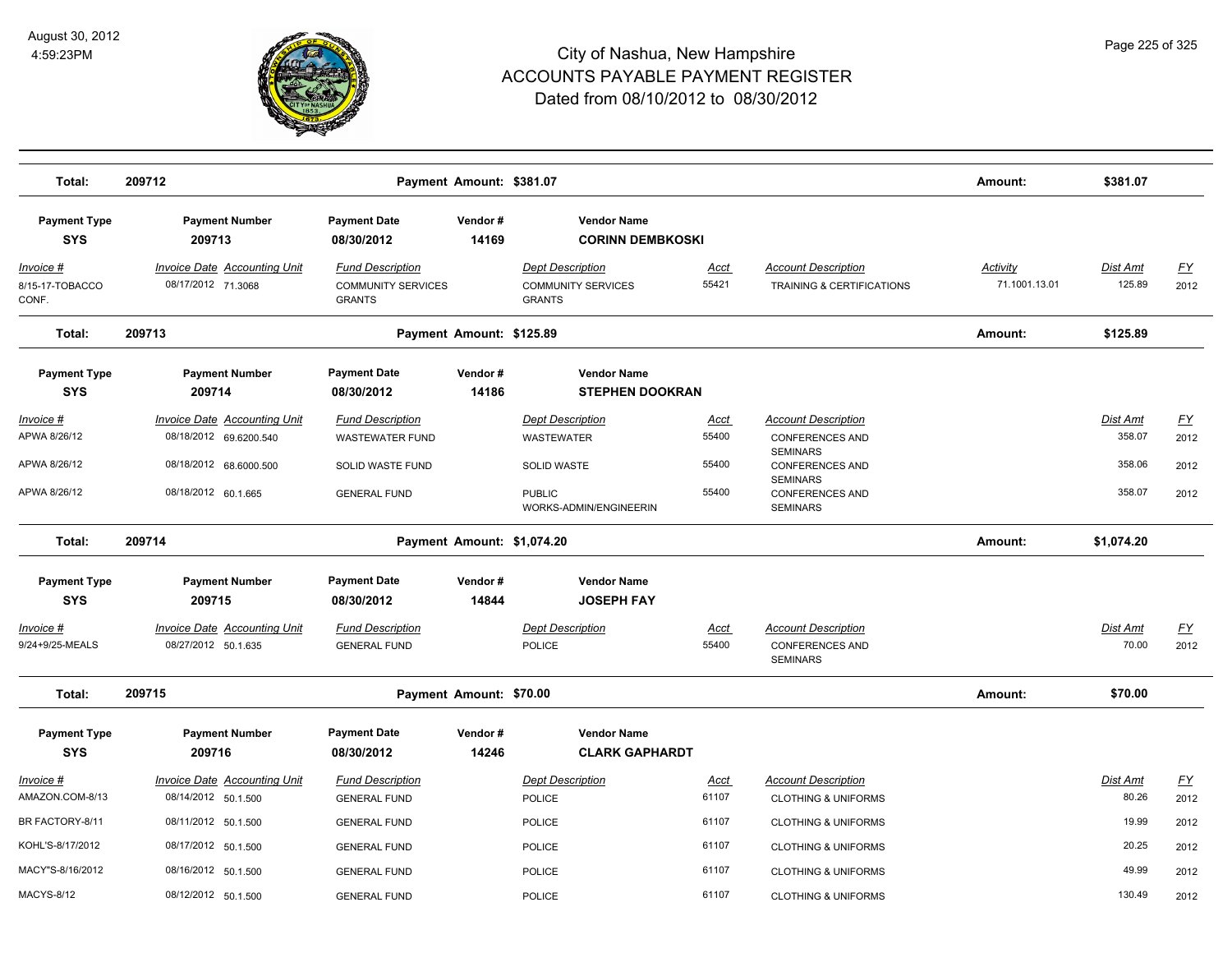

| Total:                            | 209716                                                     |                                                                   | Payment Amount: \$300.98 |                                                                 |                      |                                                                                 | Amount:                   | \$300.98                 |                          |
|-----------------------------------|------------------------------------------------------------|-------------------------------------------------------------------|--------------------------|-----------------------------------------------------------------|----------------------|---------------------------------------------------------------------------------|---------------------------|--------------------------|--------------------------|
| <b>Payment Type</b><br><b>SYS</b> | <b>Payment Number</b><br>209717                            | <b>Payment Date</b><br>08/30/2012                                 | Vendor#<br>12086         | <b>Vendor Name</b><br><b>KATHY GODIN</b>                        |                      |                                                                                 |                           |                          |                          |
| Invoice #<br>8/23-MILEAGE         | <b>Invoice Date Accounting Unit</b><br>08/23/2012 07.1.565 | <b>Fund Description</b><br><b>GENERAL FUND</b>                    |                          | <b>Dept Description</b><br><b>CITY CLERK</b>                    | Acct<br>55307        | <b>Account Description</b><br>MILEAGE REIMBURSEMENTS                            |                           | <b>Dist Amt</b><br>44.40 | <u>FY</u><br>2012        |
| Total:                            | 209717                                                     |                                                                   | Payment Amount: \$44.40  |                                                                 |                      |                                                                                 | Amount:                   | \$44.40                  |                          |
| <b>Payment Type</b><br><b>SYS</b> | <b>Payment Number</b><br>209718                            | <b>Payment Date</b><br>08/30/2012                                 | Vendor#<br>11752         | <b>Vendor Name</b><br><b>ROBERT GOODWIN</b>                     |                      |                                                                                 |                           |                          |                          |
| Invoice #<br>7/19-M&N SPORTS      | <b>Invoice Date Accounting Unit</b><br>07/19/2012 50.1.500 | <b>Fund Description</b><br><b>GENERAL FUND</b>                    |                          | <b>Dept Description</b><br><b>POLICE</b>                        | <u>Acct</u><br>61107 | <b>Account Description</b><br><b>CLOTHING &amp; UNIFORMS</b>                    |                           | Dist Amt<br>47.85        | $\underline{FY}$<br>2012 |
| Total:                            | 209718                                                     |                                                                   | Payment Amount: \$47.85  |                                                                 |                      |                                                                                 | Amount:                   | \$47.85                  |                          |
| <b>Payment Type</b><br><b>SYS</b> | <b>Payment Number</b><br>209719                            | <b>Payment Date</b><br>08/30/2012                                 | Vendor#<br>14839         | <b>Vendor Name</b><br><b>ANDREW KARLIS</b>                      |                      |                                                                                 |                           |                          |                          |
| Invoice #<br>GALLS-7/26/2012      | <b>Invoice Date Accounting Unit</b><br>07/27/2012 50.1.500 | <b>Fund Description</b><br><b>GENERAL FUND</b>                    |                          | <b>Dept Description</b><br><b>POLICE</b>                        | <b>Acct</b><br>61107 | <b>Account Description</b><br><b>CLOTHING &amp; UNIFORMS</b>                    |                           | Dist Amt<br>84.98        | $\underline{FY}$<br>2012 |
| Total:                            | 209719                                                     |                                                                   | Payment Amount: \$84.98  |                                                                 |                      |                                                                                 | Amount:                   | \$84.98                  |                          |
| <b>Payment Type</b><br><b>SYS</b> | <b>Payment Number</b><br>209720                            | <b>Payment Date</b><br>08/30/2012                                 | Vendor#<br>14799         | <b>Vendor Name</b><br><b>JOHN KILLORAN</b>                      |                      |                                                                                 |                           |                          |                          |
| Invoice #<br>8/6-8/16/2012        | <b>Invoice Date Accounting Unit</b><br>08/16/2012 22.5010  | <b>Fund Description</b><br>CAP PROJECTS-INFO<br><b>TECHNOLOGY</b> |                          | <b>Dept Description</b><br>CAPITAL PROJECTS-INFO<br><b>TECH</b> | <b>Acct</b><br>81342 | <b>Account Description</b><br><b>COMPUTER SOFTWARE &amp;</b><br><b>HARDWARE</b> | Activity<br>1010.22.01.30 | Dist Amt<br>274.67       | $\underline{FY}$<br>2012 |
| Total:                            | 209720                                                     |                                                                   | Payment Amount: \$274.67 |                                                                 |                      |                                                                                 | Amount:                   | \$274.67                 |                          |
| <b>Payment Type</b><br><b>SYS</b> | <b>Payment Number</b><br>209721                            | <b>Payment Date</b><br>08/30/2012                                 | Vendor#<br>14385         | <b>Vendor Name</b><br><b>PETER LAROCHE</b>                      |                      |                                                                                 |                           |                          |                          |
| Invoice #<br>8/25-27-MEALS/FUEL   | Invoice Date Accounting Unit<br>08/21/2012 50.1.635        | <b>Fund Description</b><br><b>GENERAL FUND</b>                    |                          | Dept Description<br><b>POLICE</b>                               | Acct<br>55400        | <b>Account Description</b><br><b>CONFERENCES AND</b><br><b>SEMINARS</b>         |                           | Dist Amt<br>425.00       | <u>FY</u><br>2012        |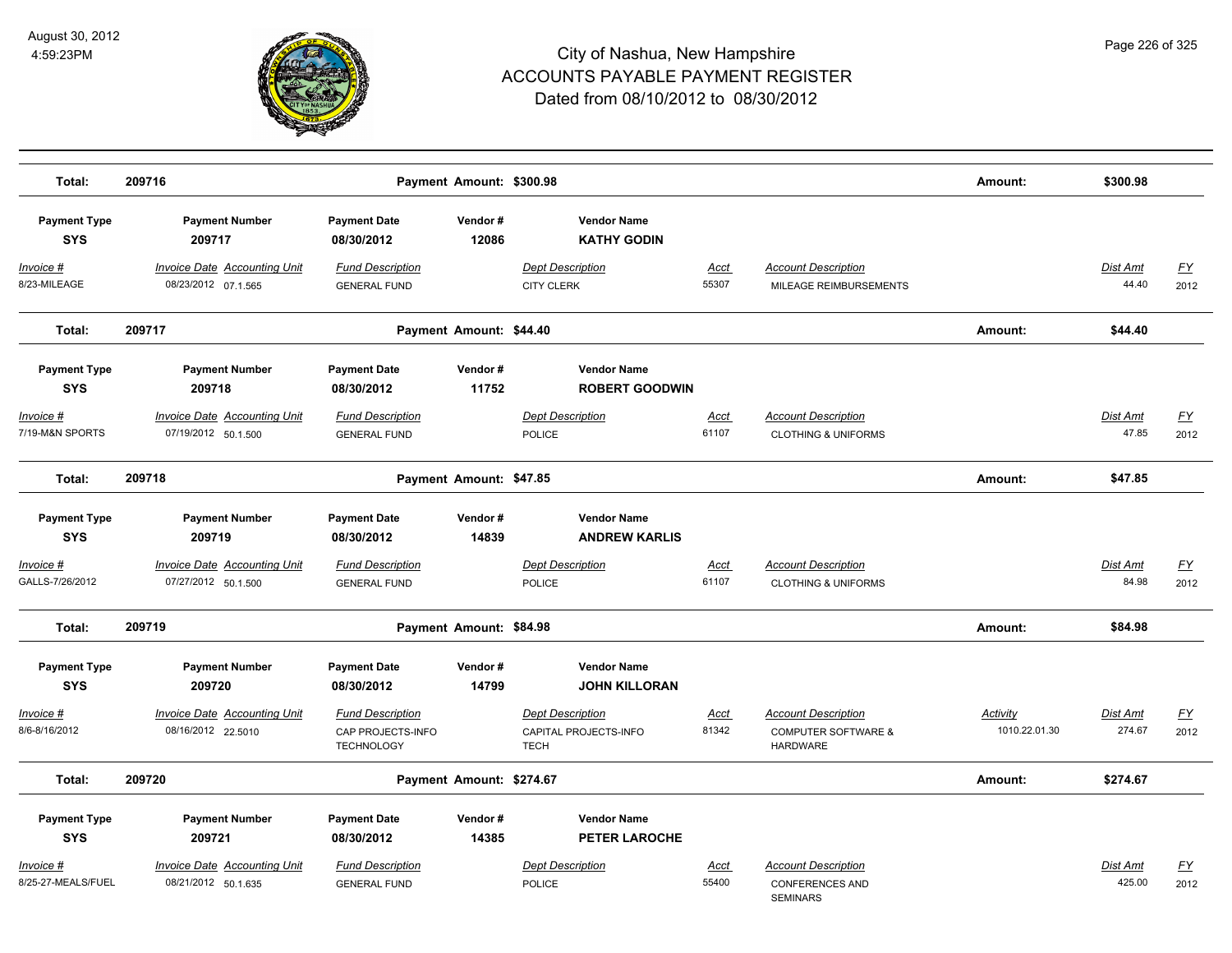

| Total:                                       | 209721                                                      |                                                                       | Payment Amount: \$425.00 |                                                                       |                      |                                                                         | Amount:                   | \$425.00                 |                   |
|----------------------------------------------|-------------------------------------------------------------|-----------------------------------------------------------------------|--------------------------|-----------------------------------------------------------------------|----------------------|-------------------------------------------------------------------------|---------------------------|--------------------------|-------------------|
| <b>Payment Type</b><br><b>SYS</b>            | <b>Payment Number</b><br>209722                             | <b>Payment Date</b><br>08/30/2012                                     | Vendor#<br>14795         | <b>Vendor Name</b><br><b>DAVID LAVOIE</b>                             |                      |                                                                         |                           |                          |                   |
| $Invoice$ #<br>8/8-8/9-MILEAGE               | <b>Invoice Date Accounting Unit</b><br>08/20/2012 50.1.635  | <b>Fund Description</b><br><b>GENERAL FUND</b>                        |                          | <b>Dept Description</b><br>POLICE                                     | Acct<br>55400        | <b>Account Description</b><br><b>CONFERENCES AND</b><br><b>SEMINARS</b> |                           | <b>Dist Amt</b><br>82.70 | <u>FY</u><br>2012 |
| Total:                                       | 209722                                                      |                                                                       | Payment Amount: \$82.70  |                                                                       |                      |                                                                         | Amount:                   | \$82.70                  |                   |
| <b>Payment Type</b><br><b>SYS</b>            | <b>Payment Number</b><br>209723                             | <b>Payment Date</b><br>08/30/2012                                     | Vendor#<br>14845         | <b>Vendor Name</b><br><b>JONATHAN LEHTO</b>                           |                      |                                                                         |                           |                          |                   |
| Invoice #<br>9/24+9/25-MEALS                 | <b>Invoice Date Accounting Unit</b><br>08/27/2012 50.1.635  | <b>Fund Description</b><br><b>GENERAL FUND</b>                        |                          | <b>Dept Description</b><br>POLICE                                     | Acct<br>55400        | <b>Account Description</b><br><b>CONFERENCES AND</b><br><b>SEMINARS</b> |                           | Dist Amt<br>70.00        | FY<br>2012        |
| Total:                                       | 209723                                                      |                                                                       | Payment Amount: \$70.00  |                                                                       |                      |                                                                         | Amount:                   | \$70.00                  |                   |
| <b>Payment Type</b><br><b>SYS</b>            | <b>Payment Number</b><br>209724                             | <b>Payment Date</b><br>08/30/2012                                     | Vendor#<br>14437         | <b>Vendor Name</b><br><b>RUSS MARCUM</b>                              |                      |                                                                         |                           |                          |                   |
| Invoice #<br>CODE BOOK<br><b>PURCHASE</b>    | <b>Invoice Date Accounting Unit</b><br>08/27/2012 53.1.730  | <b>Fund Description</b><br><b>GENERAL FUND</b>                        |                          | <b>Dept Description</b><br><b>BUILDING INSPECTION</b>                 | Acct<br>61807        | <b>Account Description</b><br><b>PUBLICATIONS</b>                       |                           | Dist Amt<br>18.00        | <u>FY</u><br>2012 |
| Total:                                       | 209724                                                      |                                                                       | Payment Amount: \$18.00  |                                                                       |                      |                                                                         | Amount:                   | \$18.00                  |                   |
| <b>Payment Type</b><br><b>SYS</b>            | <b>Payment Number</b><br>209725                             | <b>Payment Date</b><br>08/30/2012                                     | Vendor#<br>11427         | <b>Vendor Name</b><br><b>LINDA PANNY</b>                              |                      |                                                                         |                           |                          |                   |
| <u> Invoice #</u><br>TUITION-INFO TECH       | <b>Invoice Date Accounting Unit</b><br>08/21/2012 TF11.7020 | <b>Fund Description</b><br><b>UAW EDUCATIONAL</b><br>ASSISTANCE       |                          | <b>Dept Description</b><br><b>UAW EDUCATIONAL</b><br>ASSISTANCE       | <u>Acct</u><br>51607 | <b>Account Description</b><br>EDUCATIONAL INCENTIVE                     |                           | Dist Amt<br>720.00       | <u>FY</u><br>2012 |
| Total:                                       | 209725                                                      |                                                                       | Payment Amount: \$720.00 |                                                                       |                      |                                                                         | Amount:                   | \$720.00                 |                   |
| <b>Payment Type</b><br><b>SYS</b>            | <b>Payment Number</b><br>209726                             | <b>Payment Date</b><br>08/30/2012                                     | Vendor#<br>13303         | <b>Vendor Name</b><br><b>PETTY CASH</b>                               |                      |                                                                         |                           |                          |                   |
| <u> Invoice #</u><br>PETTY<br>CASH-8/22/2012 | <b>Invoice Date Accounting Unit</b><br>08/22/2012 71.3068   | <b>Fund Description</b><br><b>COMMUNITY SERVICES</b><br><b>GRANTS</b> |                          | <b>Dept Description</b><br><b>COMMUNITY SERVICES</b><br><b>GRANTS</b> | Acct<br>61917        | <b>Account Description</b><br>MEETING EXPENSES                          | Activity<br>71.1099.12.02 | Dist Amt<br>5.98         | <u>FY</u><br>2012 |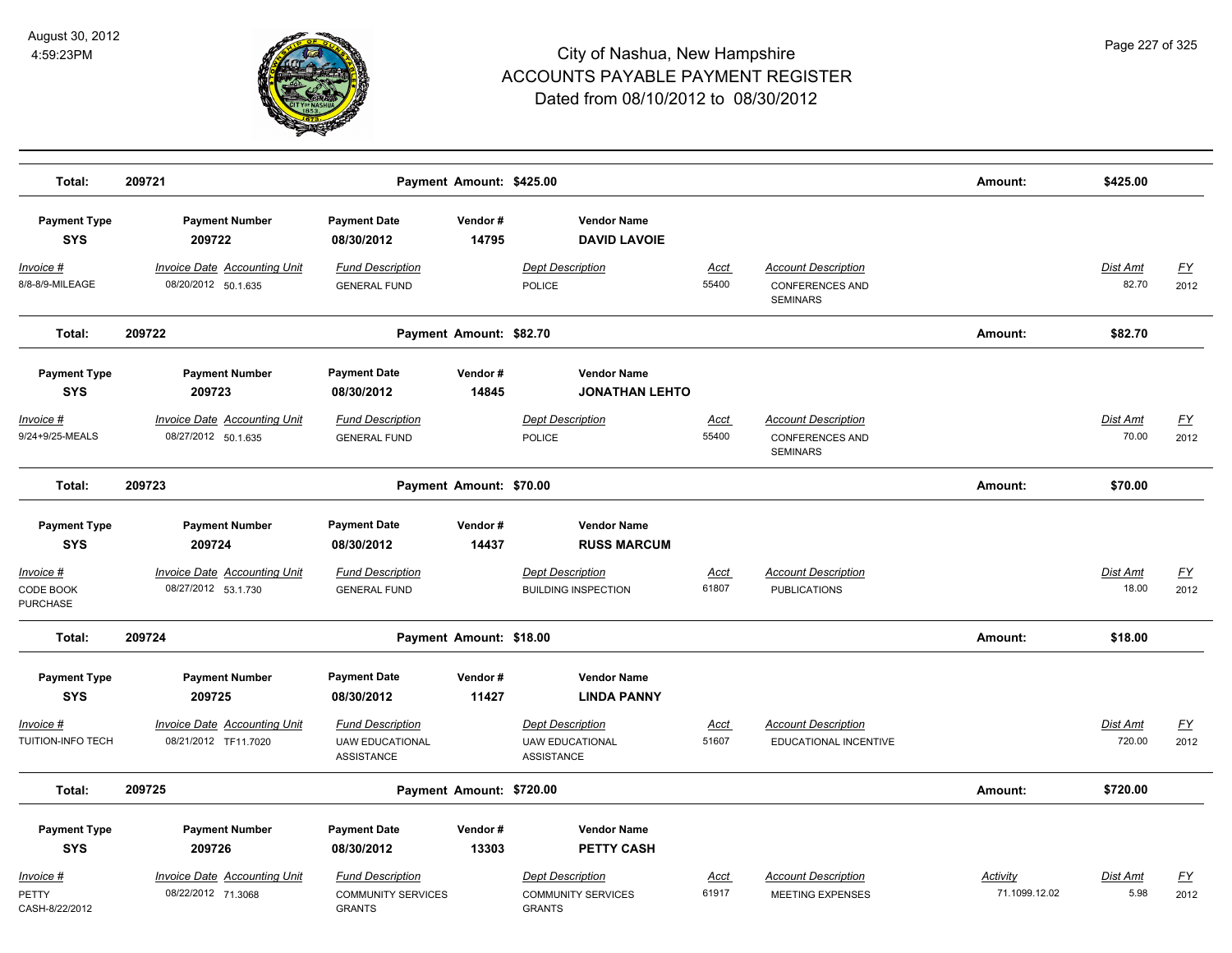

| Total:                                    | 209729                                                      |                                                   | Payment Amount: \$96.15            |                                                   |                      |                                                        | Amount:       | \$96.15           |                   |
|-------------------------------------------|-------------------------------------------------------------|---------------------------------------------------|------------------------------------|---------------------------------------------------|----------------------|--------------------------------------------------------|---------------|-------------------|-------------------|
| 023561 08/30/2012<br><b>DCAP</b>          | 08/30/2012 BS1000                                           | <b>GENERAL FUND</b>                               |                                    | <b>GENERAL FUND</b>                               | 21460                | 125 DEPENDENT CARE                                     |               | 96.15             | 2012              |
| Invoice #                                 | <b>Invoice Date Accounting Unit</b>                         | <b>Fund Description</b>                           |                                    | <b>Dept Description</b>                           | <u>Acct</u>          | <b>Account Description</b>                             |               | Dist Amt          | $\underline{FY}$  |
| <b>Payment Type</b><br><b>SYS</b>         | <b>Payment Number</b><br>209729                             | <b>Payment Date</b><br>08/30/2012                 | Vendor#<br>11212                   | <b>Vendor Name</b><br><b>JILL STANSFIELD</b>      |                      |                                                        |               |                   |                   |
| Total:                                    | 209728                                                      |                                                   | Payment Amount: \$88.80            |                                                   |                      |                                                        | Amount:       | \$88.80           |                   |
| Invoice #<br>8/13+8/23-MILEAGE            | Invoice Date Accounting Unit<br>08/13/2012 50.1.500         | <b>Fund Description</b><br><b>GENERAL FUND</b>    |                                    | <b>Dept Description</b><br><b>POLICE</b>          | <u>Acct</u><br>55307 | <b>Account Description</b><br>MILEAGE REIMBURSEMENTS   |               | Dist Amt<br>88.80 | <u>FY</u><br>2012 |
| <b>SYS</b>                                | 209728                                                      | 08/30/2012                                        | 11522                              | <b>GEOFFREY ROGAN</b>                             |                      |                                                        |               |                   |                   |
| Total:<br><b>Payment Type</b>             | 209727<br><b>Payment Number</b>                             | <b>Payment Date</b>                               | Payment Amount: \$46.40<br>Vendor# | <b>Vendor Name</b>                                |                      |                                                        | Amount:       | \$46.40           |                   |
|                                           |                                                             | <b>HEALTH</b>                                     |                                    | <b>HEALTH</b>                                     |                      |                                                        |               |                   |                   |
| Invoice #<br>8/22-PETTY CASH              | <b>Invoice Date Accounting Unit</b><br>08/22/2012 TF72.7526 | <b>Fund Description</b><br>CHAIRMAN FUND-BOARD OF |                                    | <b>Dept Description</b><br>CHAIRMAN FUND-BOARD OF | Acct<br>61910        | <b>Account Description</b><br><b>MEALS - FUNCTIONS</b> |               | Dist Amt<br>46.40 | <u>FY</u><br>2012 |
| <b>Payment Type</b><br><b>SYS</b>         | <b>Payment Number</b><br>209727                             | <b>Payment Date</b><br>08/30/2012                 | Vendor#<br>13303                   | <b>Vendor Name</b><br><b>PETTY CASH</b>           |                      |                                                        |               |                   |                   |
| Total:                                    | 209726                                                      |                                                   | Payment Amount: \$211.23           |                                                   |                      |                                                        | Amount:       | \$211.23          |                   |
| CASH-8/22/2012                            |                                                             |                                                   |                                    |                                                   |                      |                                                        |               |                   |                   |
| PETTY                                     | 08/22/2012 72.1.500                                         | <b>GENERAL FUND</b>                               |                                    | <b>COMMUNITY HEALTH</b>                           | 55307                | MILEAGE REIMBURSEMENTS                                 |               | 28.31             | 2012              |
| CASH-8/22/2012<br>PETTY<br>CASH-8/22/2012 | 08/22/2012 72.1.500                                         | <b>GENERAL FUND</b>                               |                                    | <b>COMMUNITY HEALTH</b>                           | 55307                | MILEAGE REIMBURSEMENTS                                 |               | 1.66              | 2012              |
| CASH-8/22/2012<br>PETTY                   | 08/22/2012 75.1.500                                         | <b>FUND</b><br><b>GENERAL FUND</b>                |                                    | <b>GRANTS FUND</b><br><b>WELFARE ASSISTANCE</b>   | 55800                | <b>GENERAL ASSISTANCE</b>                              |               | 4.00              | 2012              |
| CASH-8/22/2012<br>PETTY                   | 08/22/2012 72.3070                                          | <b>FUND</b><br>COMMUNITY HEALTH GRANTS            |                                    | <b>GRANTS FUND</b><br><b>COMMUNITY HEALTH</b>     | 55300                | <b>TRAVEL</b>                                          | 72.1003.13.01 | 24.98             | 2012              |
| CASH-8/22/2012<br>PETTY                   | 08/22/2012 72.3070                                          | <b>FUND</b><br><b>COMMUNITY HEALTH GRANTS</b>     |                                    | <b>GRANTS FUND</b><br><b>COMMUNITY HEALTH</b>     | 55300                | <b>TRAVEL</b>                                          | 72.1002.13.01 | 6.10              | 2012              |
| CASH-8/22/2012<br>PETTY                   | 08/22/2012 72.3070                                          | <b>GRANTS</b><br><b>COMMUNITY HEALTH GRANTS</b>   |                                    | <b>GRANTS</b><br>COMMUNITY HEALTH                 | 55300                | <b>TRAVEL</b>                                          | 72.1003.13.01 | 40.40             | 2012              |
| PETTY                                     | 08/22/2012 71.3068                                          | <b>COMMUNITY SERVICES</b>                         |                                    | <b>COMMUNITY SERVICES</b>                         | 55300                | <b>TRAVEL</b>                                          | 71.1004.13.01 | 37.19             | 2012              |
| PETTY<br>CASH-8/22/2012                   | 08/22/2012 71.3068                                          | <b>COMMUNITY SERVICES</b><br><b>GRANTS</b>        |                                    | <b>COMMUNITY SERVICES</b><br><b>GRANTS</b>        | 55300                | <b>TRAVEL</b>                                          | 71.1004.13.01 | 62.61             | 2012              |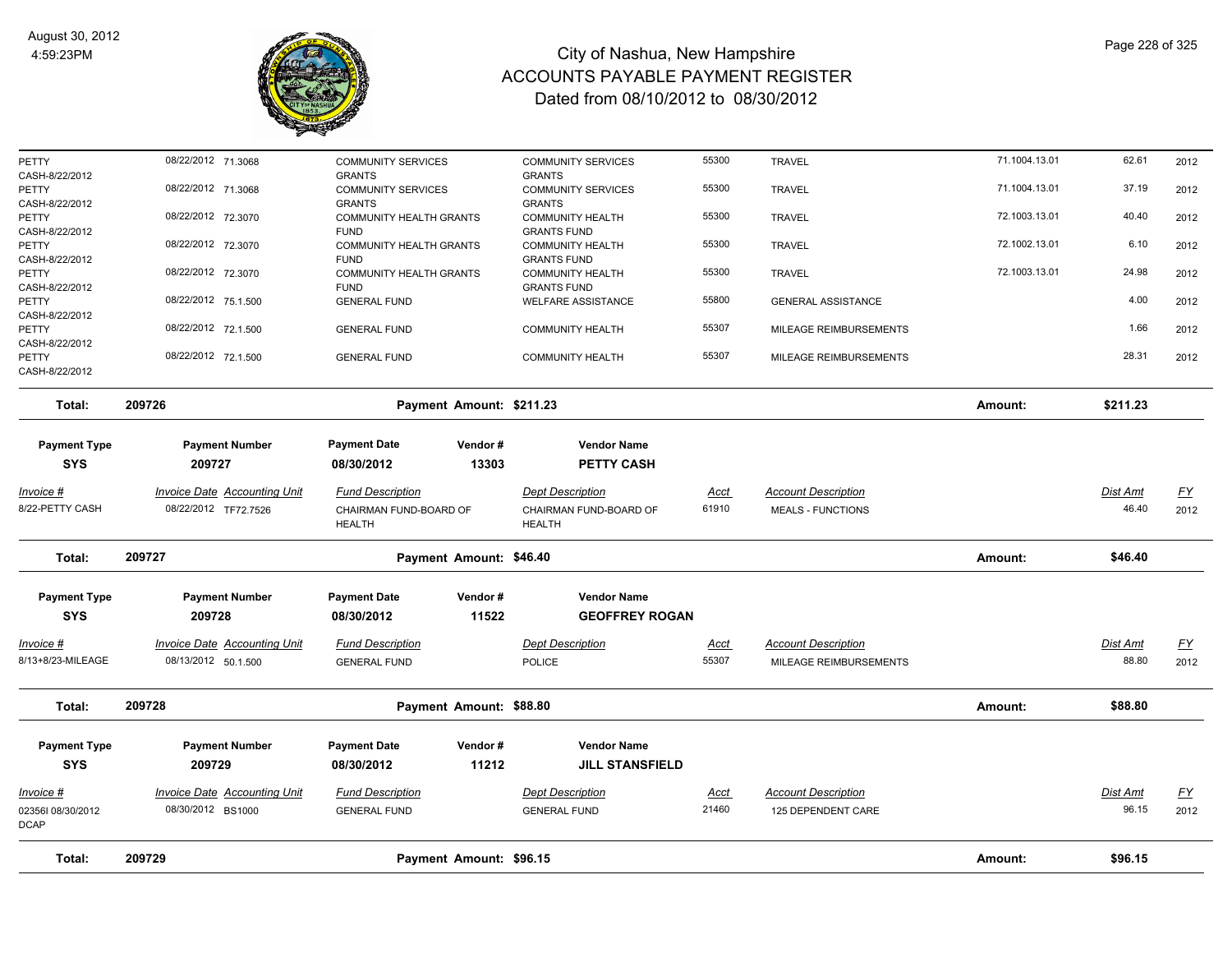

| <b>Payment Type</b><br><b>SYS</b> | <b>Payment Number</b><br>209730                             | <b>Payment Date</b><br>08/30/2012                               | Vendor#<br>11212         | <b>Vendor Name</b><br><b>JILL STANSFIELD</b>                    |                      |                                                                         |                                    |                           |                          |
|-----------------------------------|-------------------------------------------------------------|-----------------------------------------------------------------|--------------------------|-----------------------------------------------------------------|----------------------|-------------------------------------------------------------------------|------------------------------------|---------------------------|--------------------------|
| Invoice #<br>AUG 12 MILEAGE       | <b>Invoice Date Accounting Unit</b><br>08/29/2012 66.1.500  | <b>Fund Description</b><br><b>GENERAL FUND</b>                  |                          | <b>Dept Description</b><br>PARKING LOTS                         | <b>Acct</b><br>55307 | <b>Account Description</b><br>MILEAGE REIMBURSEMENTS                    |                                    | Dist Amt<br>25.97         | <u>FY</u><br>2012        |
| Total:                            | 209730                                                      |                                                                 | Payment Amount: \$25.97  |                                                                 |                      |                                                                         | Amount:                            | \$25.97                   |                          |
| <b>Payment Type</b><br><b>SYS</b> | <b>Payment Number</b><br>209731                             | <b>Payment Date</b><br>08/30/2012                               | Vendor#<br>11212         | <b>Vendor Name</b><br><b>JILL STANSFIELD</b>                    |                      |                                                                         |                                    |                           |                          |
| Invoice #<br>TUITION-AM.POLITICS  | <b>Invoice Date Accounting Unit</b><br>08/21/2012 TF11.7020 | <b>Fund Description</b><br><b>UAW EDUCATIONAL</b><br>ASSISTANCE |                          | <b>Dept Description</b><br><b>UAW EDUCATIONAL</b><br>ASSISTANCE | <b>Acct</b><br>51607 | <b>Account Description</b><br>EDUCATIONAL INCENTIVE                     |                                    | <b>Dist Amt</b><br>720.00 | EY<br>2012               |
| Total:                            | 209731                                                      |                                                                 | Payment Amount: \$720.00 |                                                                 |                      |                                                                         | Amount:                            | \$720.00                  |                          |
| <b>Payment Type</b><br><b>SYS</b> | <b>Payment Number</b><br>209732                             | <b>Payment Date</b><br>08/30/2012                               | Vendor#<br>13724         | <b>Vendor Name</b><br><b>JAMES TESTAVERDE</b>                   |                      |                                                                         |                                    |                           |                          |
| Invoice #<br>9/24+9/25-MEALS      | <b>Invoice Date Accounting Unit</b><br>08/27/2012 50.1.635  | <b>Fund Description</b><br><b>GENERAL FUND</b>                  |                          | <b>Dept Description</b><br><b>POLICE</b>                        | <u>Acct</u><br>55400 | <b>Account Description</b><br><b>CONFERENCES AND</b><br><b>SEMINARS</b> |                                    | <b>Dist Amt</b><br>70.00  | $\underline{FY}$<br>2012 |
| Total:                            | 209732                                                      |                                                                 | Payment Amount: \$70.00  |                                                                 |                      |                                                                         | Amount:                            | \$70.00                   |                          |
| <b>Payment Type</b><br><b>SYS</b> | <b>Payment Number</b><br>209733                             | <b>Payment Date</b><br>08/30/2012                               | Vendor#<br>14846         | <b>Vendor Name</b><br><b>JOSEPH WILSON</b>                      |                      |                                                                         |                                    |                           |                          |
| Invoice #<br>8/21-REFUND          | <b>Invoice Date Accounting Unit</b><br>08/21/2012 11.1.500  | <b>Fund Description</b><br><b>GENERAL FUND</b>                  |                          | <b>Dept Description</b><br><b>HUMAN RESOURCES</b>               | <b>Acct</b><br>55425 | <b>Account Description</b><br>EMPLOYMENT BACKGROUND<br><b>CHECKS</b>    |                                    | <b>Dist Amt</b><br>25.00  | $\underline{FY}$<br>2012 |
| Total:                            | 209733                                                      |                                                                 | Payment Amount: \$25.00  |                                                                 |                      |                                                                         | Amount:                            | \$25.00                   |                          |
| <b>Payment Type</b><br><b>SYS</b> | <b>Payment Number</b><br>209734                             | <b>Payment Date</b><br>08/30/2012                               | Vendor#<br>13967         | <b>Vendor Name</b><br><b>AMAZON.COM</b>                         |                      |                                                                         | <b>Payee Name</b><br><b>AMAZON</b> |                           |                          |
| Invoice #<br>014035040758         | <b>Invoice Date Accounting Unit</b><br>07/17/2012 79.1.760  | <b>Fund Description</b><br><b>GENERAL FUND</b>                  |                          | <b>Dept Description</b><br><b>LIBRARY</b>                       | <u>Acct</u><br>61807 | <b>Account Description</b><br><b>PUBLICATIONS</b>                       |                                    | Dist Amt<br>10.40         | EY<br>2012               |
| 014035636430                      | 07/17/2012 79.1.760                                         | <b>GENERAL FUND</b>                                             |                          | <b>LIBRARY</b>                                                  | 61807                | <b>PUBLICATIONS</b>                                                     |                                    | 19.83                     | 2012                     |
| 024385051930                      | 08/03/2012 22.1.500                                         | <b>GENERAL FUND</b>                                             |                          | <b>INFORMATION TECHNOLOGY</b>                                   | 61100                | OFFICE SUPPLIES                                                         |                                    | 39.93                     | 2012                     |
| 053785731270                      | 07/14/2012 79.1.760                                         | <b>GENERAL FUND</b>                                             |                          | LIBRARY                                                         | 61807                | <b>PUBLICATIONS</b>                                                     |                                    | 32.27                     | 2012                     |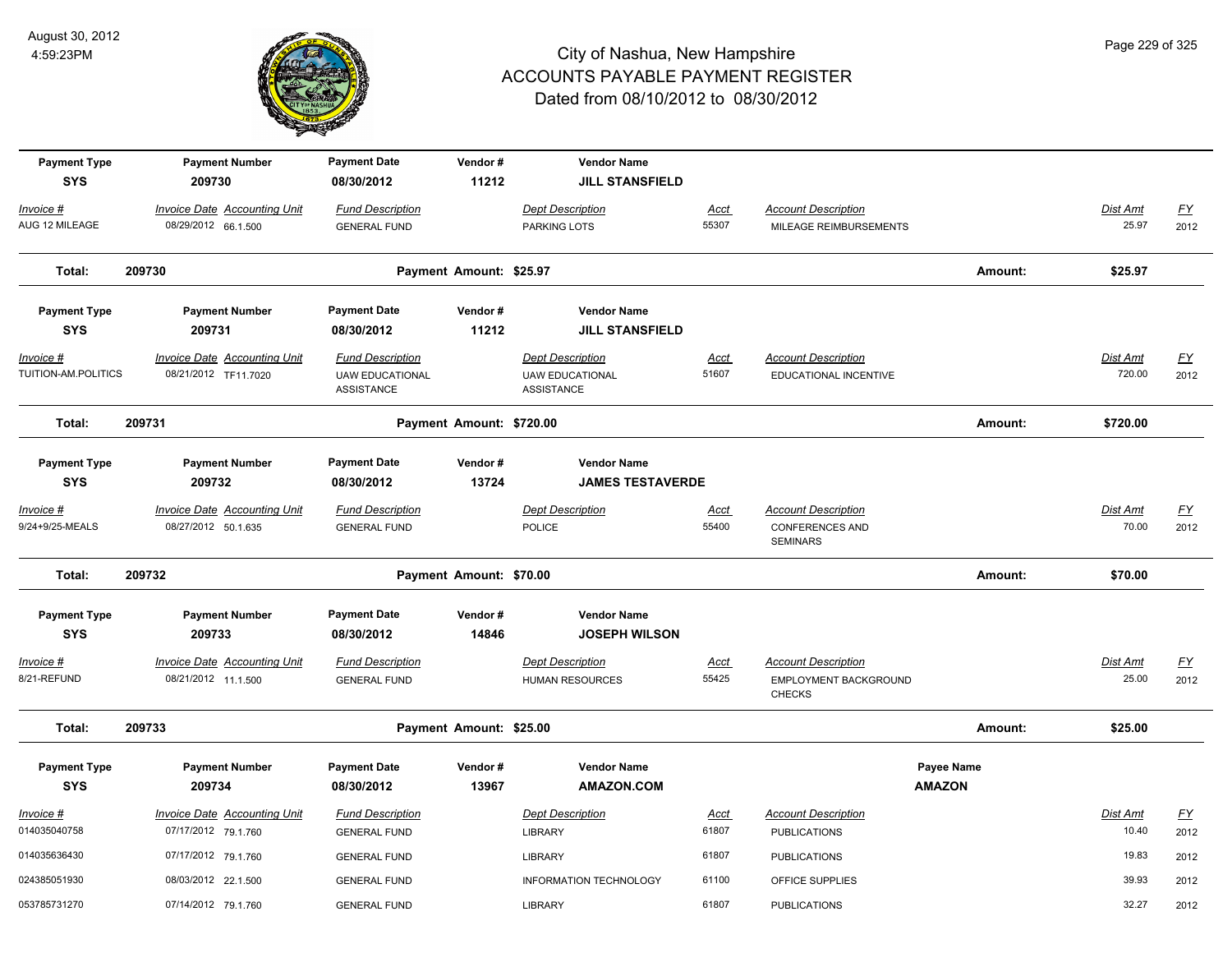

| 058637466678                                  | 08/03/2012 22.2505                                         | <b>GOVT &amp; EDUCATION</b>                         |                  | <b>GOV'T &amp; EDUCATION</b>                                | 81100                | CAPITAL IMPROVEMENTS                                 |                           | 79.96              | 2012              |
|-----------------------------------------------|------------------------------------------------------------|-----------------------------------------------------|------------------|-------------------------------------------------------------|----------------------|------------------------------------------------------|---------------------------|--------------------|-------------------|
| 068884147427                                  | 07/11/2012 81.1.500                                        | <b>CHANNELS FUND</b><br><b>GENERAL FUND</b>         |                  | <b>CHANNELS</b><br><b>COMMUNITY DEVELOPMENT</b>             | 61100                | OFFICE SUPPLIES                                      |                           | 5.05               | 2012              |
| 068884147427                                  | 07/11/2012 81.1.500                                        | <b>GENERAL FUND</b>                                 |                  | <b>COMMUNITY DEVELOPMENT</b>                                | 61100                | OFFICE SUPPLIES                                      |                           | 6.93               | 2012              |
| 081302491174                                  | 08/06/2012 22.2505                                         | <b>GOVT &amp; EDUCATION</b>                         |                  | <b>GOV'T &amp; EDUCATION</b>                                | 81100                | CAPITAL IMPROVEMENTS                                 |                           | 4,068.62           | 2012              |
| 081304213231                                  | 08/07/2012 22.2505                                         | <b>CHANNELS FUND</b><br><b>GOVT &amp; EDUCATION</b> |                  | <b>CHANNELS</b><br><b>GOV'T &amp; EDUCATION</b>             | 81100                | CAPITAL IMPROVEMENTS                                 |                           | 753.18             | 2012              |
| 081306901130                                  | 08/06/2012 22.2505                                         | <b>CHANNELS FUND</b><br><b>GOVT &amp; EDUCATION</b> |                  | <b>CHANNELS</b><br><b>GOV'T &amp; EDUCATION</b>             | 81100                | CAPITAL IMPROVEMENTS                                 |                           | 439.96             | 2012              |
| 081390071383                                  | 07/25/2012 79.1.760                                        | <b>CHANNELS FUND</b><br><b>GENERAL FUND</b>         |                  | <b>CHANNELS</b><br><b>LIBRARY</b>                           | 61807                | <b>PUBLICATIONS</b>                                  |                           | 35.57              | 2012              |
| 173313225760                                  | 07/11/2012 79.1.760                                        | <b>GENERAL FUND</b>                                 |                  | <b>LIBRARY</b>                                              | 61807                | <b>PUBLICATIONS</b>                                  |                           | 32.21              | 2012              |
| 173319631713                                  | 07/10/2012 79.1.760                                        | <b>GENERAL FUND</b>                                 |                  | <b>LIBRARY</b>                                              | 61807                | <b>PUBLICATIONS</b>                                  |                           | 23.85              | 2012              |
| 189565958093                                  | 08/03/2012 22.2505                                         | <b>GOVT &amp; EDUCATION</b>                         |                  | <b>GOV'T &amp; EDUCATION</b>                                | 81100                | CAPITAL IMPROVEMENTS                                 |                           | 215.56             | 2012              |
| 224299188006                                  | 07/10/2012 79.1.760                                        | <b>CHANNELS FUND</b><br><b>GENERAL FUND</b>         |                  | <b>CHANNELS</b><br><b>LIBRARY</b>                           | 61807                | <b>PUBLICATIONS</b>                                  |                           | 4.00               | 2012              |
| Total:                                        | 209734                                                     | Payment Amount: \$5,767.32                          |                  |                                                             |                      |                                                      | Amount:                   | \$5,767.32         |                   |
| <b>Payment Type</b><br><b>SYS</b>             | <b>Payment Number</b><br>209735                            | <b>Payment Date</b><br>08/30/2012                   | Vendor#<br>12336 | <b>Vendor Name</b><br><b>APCO INTERNATIONAL INC</b>         |                      |                                                      |                           |                    |                   |
| <u>Invoice #</u><br>CAHILL JEN/ VAMEX<br>JASO | <b>Invoice Date Accounting Unit</b><br>08/28/2012 52.1.635 | <b>Fund Description</b><br><b>GENERAL FUND</b>      |                  | <b>Dept Description</b><br><b>FIRE</b>                      | <u>Acct</u><br>52800 | <b>Account Description</b><br>EDUCATIONAL ASSISTANCE |                           | Dist Amt<br>858.00 | <u>FY</u><br>2012 |
| Total:                                        | 209735                                                     | Payment Amount: \$858.00                            |                  |                                                             |                      |                                                      | Amount:                   | \$858.00           |                   |
| <b>Payment Type</b><br><b>SYS</b>             | <b>Payment Number</b><br>209736                            | <b>Payment Date</b><br>08/30/2012                   | Vendor#<br>12536 | <b>Vendor Name</b><br><b>COMCAST CABLE COMMUNICATIONS I</b> |                      |                                                      |                           |                    |                   |
| Invoice #                                     | Invoice Date Accounting Unit                               | <b>Fund Description</b>                             |                  | <b>Dept Description</b>                                     | <u>Acct</u>          | <b>Account Description</b>                           |                           | Dist Amt           | <u>FY</u>         |
| 8773200811384480<br>AUG13                     | 08/09/2012 50.1.500                                        | <b>GENERAL FUND</b>                                 |                  | <b>POLICE</b>                                               | 54849                | <b>TELEPHONE LEASE</b>                               |                           | 115.47             | 2012              |
| Total:                                        | 209736                                                     | Payment Amount: \$115.47                            |                  |                                                             |                      |                                                      | Amount:                   | \$115.47           |                   |
| <b>Payment Type</b>                           | <b>Payment Number</b>                                      | <b>Payment Date</b>                                 | Vendor#          | <b>Vendor Name</b>                                          |                      |                                                      |                           |                    |                   |
| <b>SYS</b>                                    | 209737                                                     | 08/30/2012                                          | 14693            | <b>EVENTS YOUR WAY LLC</b>                                  |                      |                                                      |                           |                    |                   |
| Invoice #<br><b>REGISTER - 10/15/12</b>       | Invoice Date Accounting Unit                               | <b>Fund Description</b>                             |                  | <b>Dept Description</b>                                     | Acct<br>55421        | <b>Account Description</b>                           | Activity<br>1092.84.10.50 | Dist Amt<br>40.00  | <u>FY</u>         |
|                                               | 08/10/2012 84.3090                                         | <b>URBAN PROGRAM GRANTS</b>                         |                  | <b>URBAN PROGRAM GRANTS</b>                                 |                      | TRAINING & CERTIFICATIONS                            |                           |                    | 2012              |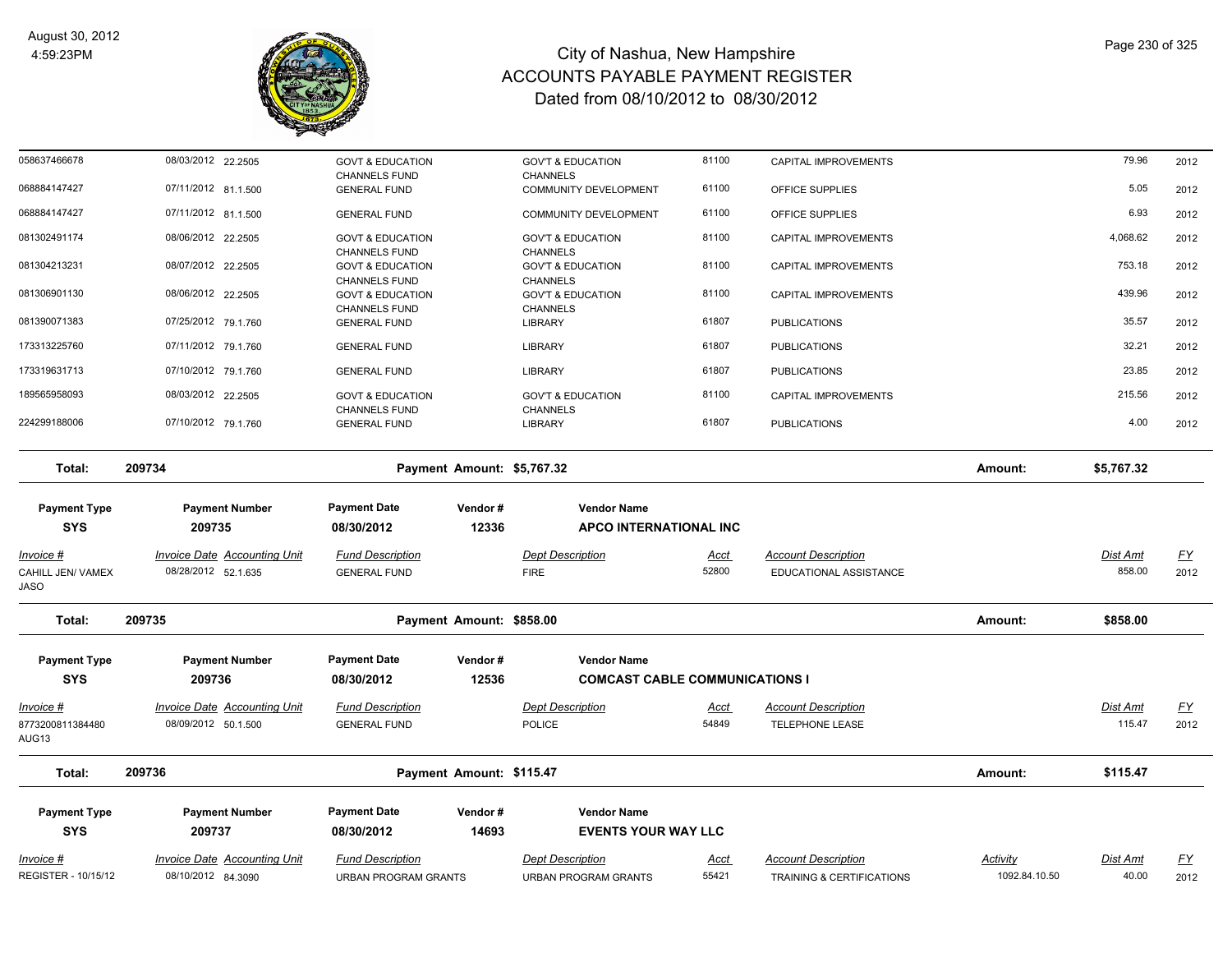

| Total:                                                                  | 209737                                                                                        |                                                                                       | Payment Amount: \$40.00     |                                                                                                                  |                      |                                                     | Amount:                                                | \$40.00                   |                          |
|-------------------------------------------------------------------------|-----------------------------------------------------------------------------------------------|---------------------------------------------------------------------------------------|-----------------------------|------------------------------------------------------------------------------------------------------------------|----------------------|-----------------------------------------------------|--------------------------------------------------------|---------------------------|--------------------------|
| <b>Payment Type</b><br><b>SYS</b>                                       | <b>Payment Number</b><br>209738                                                               | <b>Payment Date</b><br>08/30/2012                                                     | Vendor#<br>14216            | <b>Vendor Name</b><br><b>FAIRPOINT COMMUNICATIONS</b>                                                            |                      |                                                     |                                                        |                           |                          |
| Invoice #<br>136 097 7416 7-AUG13                                       | <b>Invoice Date Accounting Unit</b><br>08/15/2012 20.1.555                                    | <b>Fund Description</b><br><b>GENERAL FUND</b>                                        |                             | <b>Dept Description</b><br>TELECOMMUNICATIONS                                                                    | <u>Acct</u><br>55109 | <b>Account Description</b><br>TELEPHONE-VOICE       |                                                        | Dist Amt<br>32.79         | EY<br>2012               |
| 136 098 2761 5-AUG13                                                    | 08/15/2012 20.1.555                                                                           | <b>GENERAL FUND</b>                                                                   |                             | <b>TELECOMMUNICATIONS</b>                                                                                        | 55109                | TELEPHONE-VOICE                                     |                                                        | 32.79                     | 2012                     |
| Total:                                                                  | 209738                                                                                        |                                                                                       | Payment Amount: \$65.58     |                                                                                                                  |                      |                                                     | Amount:                                                | \$65.58                   |                          |
| <b>Payment Type</b><br><b>SYS</b>                                       | <b>Payment Number</b><br>209739                                                               | <b>Payment Date</b><br>08/30/2012                                                     | Vendor#<br>12707            | <b>Vendor Name</b><br><b>FEDEX</b>                                                                               |                      |                                                     |                                                        |                           |                          |
| Invoice #<br>7-974-52949                                                | <b>Invoice Date Accounting Unit</b><br>08/06/2012 93.1.900                                    | <b>Fund Description</b><br><b>GENERAL FUND</b>                                        |                             | <b>Dept Description</b><br><b>DEBT SERVICE</b>                                                                   | <b>Acct</b><br>75300 | <b>Account Description</b><br><b>ISSUANCE COSTS</b> |                                                        | Dist Amt<br>28.98         | EY<br>2012               |
| Total:                                                                  | 209739                                                                                        |                                                                                       | Payment Amount: \$28.98     |                                                                                                                  |                      |                                                     | Amount:                                                | \$28.98                   |                          |
| <b>Payment Type</b><br><b>SYS</b><br><u> Invoice #</u><br>2347274       | <b>Payment Number</b><br>209740<br><b>Invoice Date Accounting Unit</b><br>08/09/2012 86.3120  | <b>Payment Date</b><br>08/30/2012<br><b>Fund Description</b><br><b>TRANSIT GRANTS</b> | Vendor#<br>10833            | <b>Vendor Name</b><br><b>GLOBAL MONTELLO GROUP CORP</b><br><b>Dept Description</b><br><b>GRANT FUNDS-TRANSIT</b> | <u>Acct</u><br>61307 | <b>Account Description</b><br>FUEL, DIESEL          | Activity<br>86.800.13.20.01                            | Dist Amt<br>33,787.74     | $\underline{FY}$<br>2012 |
| Total:                                                                  | 209740                                                                                        |                                                                                       | Payment Amount: \$33,787.74 |                                                                                                                  |                      |                                                     | Amount:                                                | \$33,787.74               |                          |
| <b>Payment Type</b><br><b>SYS</b><br>Invoice #<br>10/1/12-9/30/13-20111 | <b>Payment Number</b><br>209741<br><b>Invoice Date Accounting Unit</b><br>07/27/2012 79.1.500 | <b>Payment Date</b><br>08/30/2012<br><b>Fund Description</b><br><b>GENERAL FUND</b>   | Vendor#<br>14273            | <b>Vendor Name</b><br><b>GREATER NASHUA CHAMBER OF COMM</b><br><b>Dept Description</b><br><b>LIBRARY</b>         | <u>Acct</u><br>55200 | <b>Account Description</b><br>DUES AND MEMBERSHIPS  |                                                        | <b>Dist Amt</b><br>300.00 | <u>FY</u><br>2012        |
| Total:                                                                  | 209741                                                                                        |                                                                                       | Payment Amount: \$300.00    |                                                                                                                  |                      |                                                     | Amount:                                                | \$300.00                  |                          |
| <b>Payment Type</b><br><b>SYS</b>                                       | <b>Payment Number</b><br>209742                                                               | <b>Payment Date</b><br>08/30/2012                                                     | Vendor#<br>14830            | <b>Vendor Name</b><br><b>HEALTH RESOURCES IN ACTION INC</b>                                                      |                      |                                                     | <b>Payee Name</b><br><b>HEALTH RESOURCES IN ACTION</b> |                           |                          |
| Invoice #                                                               | Invoice Date Accounting Unit                                                                  | <b>Fund Description</b>                                                               |                             | <b>Dept Description</b>                                                                                          | <u>Acct</u>          | <b>Account Description</b>                          | Activity                                               | Dist Amt                  | <u>FY</u>                |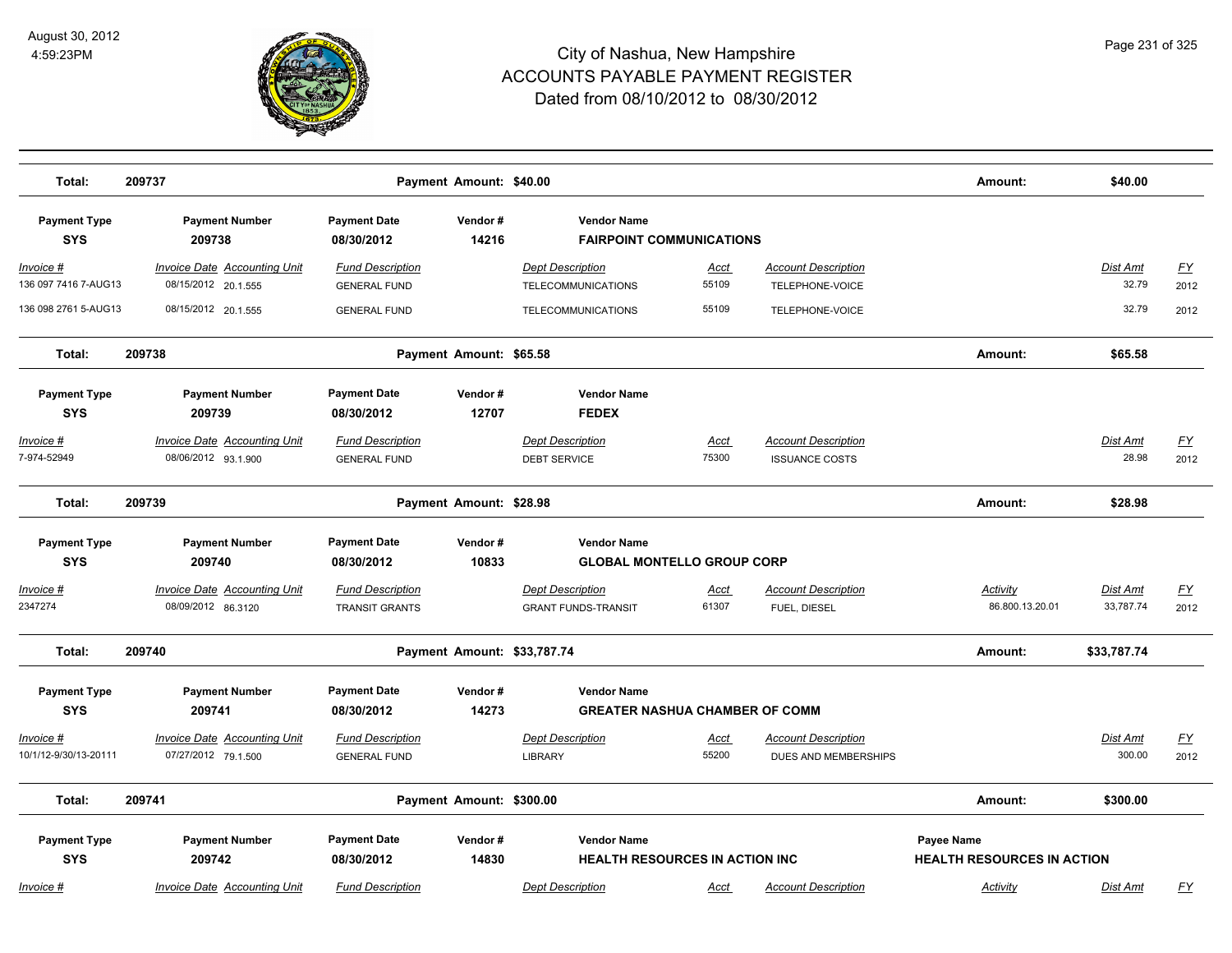

| 10/3-5-CONFEREREN<br>CE                               | 08/22/2012 71.3068                                              | <b>COMMUNITY SERVICES</b><br><b>GRANTS</b>     |                          | <b>COMMUNITY SERVICES</b><br><b>GRANTS</b>            | 55300                | <b>TRAVEL</b>                                                           | 71.1004.13.01 | 250.00                    | 2012                     |
|-------------------------------------------------------|-----------------------------------------------------------------|------------------------------------------------|--------------------------|-------------------------------------------------------|----------------------|-------------------------------------------------------------------------|---------------|---------------------------|--------------------------|
| Total:                                                | 209742                                                          |                                                | Payment Amount: \$250.00 |                                                       |                      |                                                                         | Amount:       | \$250.00                  |                          |
| <b>Payment Type</b><br><b>SYS</b>                     | <b>Payment Number</b><br>209743                                 | <b>Payment Date</b><br>08/30/2012              | Vendor#<br>14778         | <b>Vendor Name</b><br><b>ITTS INC</b>                 |                      |                                                                         |               |                           |                          |
| <u> Invoice #</u><br><b>TODD</b><br>MORIARTY-10/15-17 | <b>Invoice Date Accounting Unit</b><br>08/15/2012 50.1.635      | <b>Fund Description</b><br><b>GENERAL FUND</b> |                          | <b>Dept Description</b><br>POLICE                     | <u>Acct</u><br>55400 | <b>Account Description</b><br><b>CONFERENCES AND</b><br><b>SEMINARS</b> |               | <u>Dist Amt</u><br>550.00 | <u>FY</u><br>2012        |
| Total:                                                | 209743                                                          |                                                | Payment Amount: \$550.00 |                                                       |                      |                                                                         | Amount:       | \$550.00                  |                          |
| <b>Payment Type</b><br><b>SYS</b>                     | <b>Payment Number</b><br>209744                                 | <b>Payment Date</b><br>08/30/2012              | Vendor#<br>14509         | <b>Vendor Name</b><br><b>NATIONAL GRID</b>            |                      |                                                                         |               |                           |                          |
| Invoice #<br>5733218910JUL13                          | <b>Invoice Date Accounting Unit</b><br>08/02/2012 52.1.720.8182 | <b>Fund Description</b><br><b>GENERAL FUND</b> |                          | <b>Dept Description</b><br><b>FIRE</b>                | <u>Acct</u><br>54114 | <b>Account Description</b><br><b>HEATING GAS</b>                        |               | Dist Amt<br>48.83         | $\underline{FY}$<br>2012 |
| 5734017040JUL13                                       | 08/02/2012 52.1.720.8175                                        | <b>GENERAL FUND</b>                            |                          | <b>FIRE</b>                                           | 54114                | <b>HEATING GAS</b>                                                      |               | 249.95                    | 2012                     |
| 5734820590JUL13                                       | 04/02/2012 TF79.7534                                            | LIBRARY-CHANDLER MEM LIB<br><b>FUND</b>        |                          | LIBRARY-CHANDLER MEM<br>LIB FUND                      | 54114                | <b>HEATING GAS</b>                                                      |               | 47.32                     | 2012                     |
| 5734820620JUL13                                       | 08/02/2012 TF79.7534                                            | LIBRARY-CHANDLER MEM LIB<br><b>FUND</b>        |                          | LIBRARY-CHANDLER MEM<br>LIB FUND                      | 54114                | <b>HEATING GAS</b>                                                      |               | 46.18                     | 2012                     |
| Total:                                                | 209744                                                          |                                                | Payment Amount: \$392.28 |                                                       |                      |                                                                         | Amount:       | \$392.28                  |                          |
| <b>Payment Type</b><br><b>SYS</b>                     | <b>Payment Number</b><br>209745                                 | <b>Payment Date</b><br>08/30/2012              | Vendor#<br>13283         | <b>Vendor Name</b><br><b>PEARSON VUE</b>              |                      |                                                                         |               |                           |                          |
| <u> Invoice #</u><br>8/27/2012                        | <b>Invoice Date Accounting Unit</b><br>08/27/2012 53.1.730      | <b>Fund Description</b><br><b>GENERAL FUND</b> |                          | <b>Dept Description</b><br><b>BUILDING INSPECTION</b> | <u>Acct</u><br>55421 | <b>Account Description</b><br>TRAINING & CERTIFICATIONS                 |               | Dist Amt<br>630.00        | <u>FY</u><br>2012        |
| Total:                                                | 209745                                                          |                                                | Payment Amount: \$630.00 |                                                       |                      |                                                                         | Amount:       | \$630.00                  |                          |
| <b>Payment Type</b>                                   | <b>Payment Number</b>                                           | <b>Payment Date</b>                            | Vendor#                  | <b>Vendor Name</b>                                    |                      |                                                                         |               |                           |                          |
| <b>SYS</b>                                            | 209746                                                          | 08/30/2012                                     | 13291                    | PENNICHUCK WATER WORKS INC                            |                      |                                                                         |               |                           |                          |
| <u> Invoice #</u>                                     | <b>Invoice Date Accounting Unit</b>                             | <b>Fund Description</b>                        |                          | <b>Dept Description</b>                               | <u>Acct</u>          | <b>Account Description</b>                                              |               | Dist Amt                  | <u>FY</u>                |
| 100024221-32166JUL<br>13                              | 08/16/2012 77.1.650                                             | <b>GENERAL FUND</b>                            |                          | PARKS & RECREATION                                    | 54141                | <b>WATER &amp; SEWER</b>                                                |               | 355.91                    | 2012                     |
| Total:                                                | 209746                                                          |                                                | Payment Amount: \$355.91 |                                                       |                      |                                                                         | Amount:       | \$355.91                  |                          |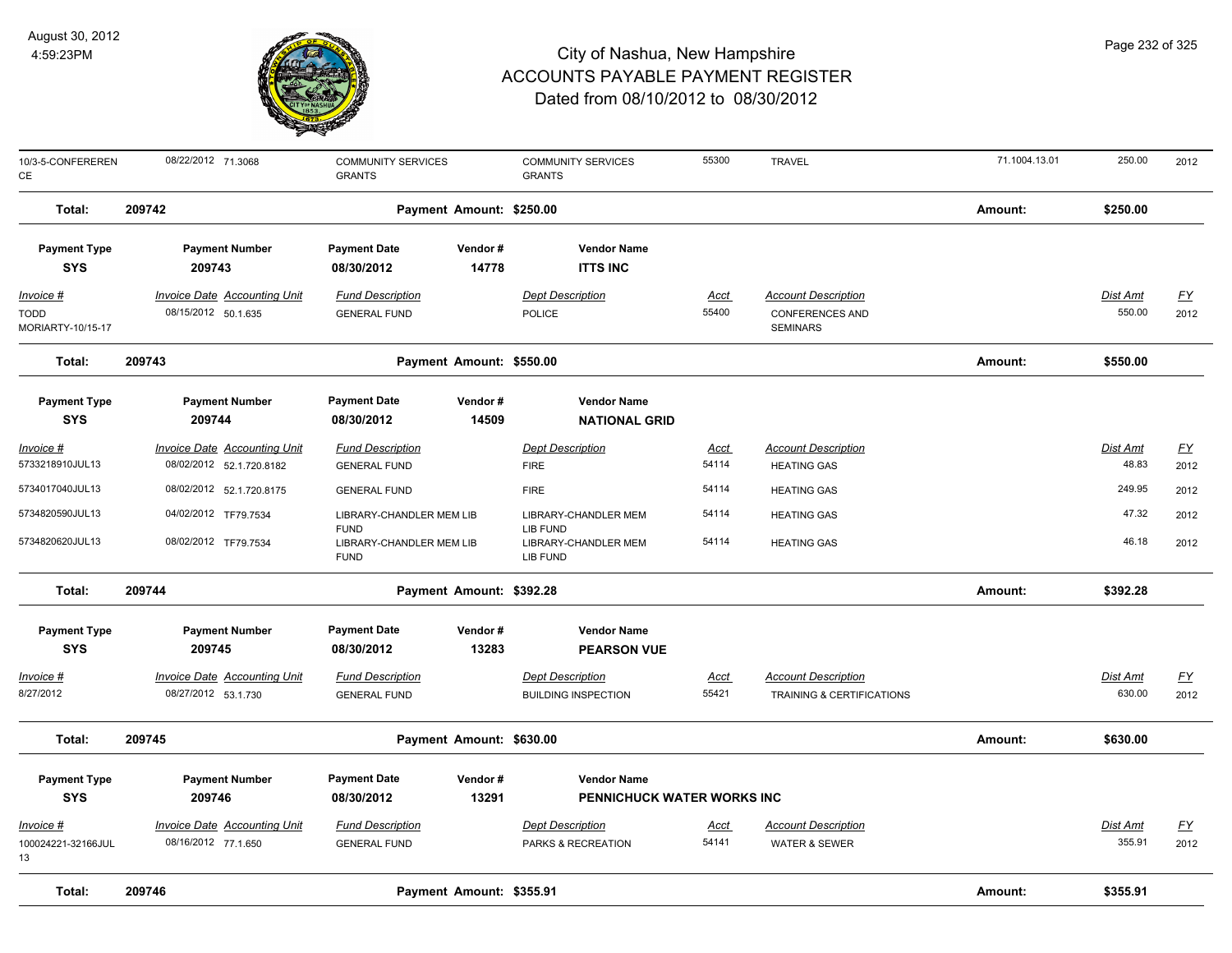

| <b>Payment Type</b><br><b>SYS</b> | <b>Payment Number</b><br>209747     | <b>Payment Date</b><br>08/30/2012  | Vendor#<br>13372            | <b>Vendor Name</b><br><b>PSNH</b>                  |             |                            |         |                 |           |
|-----------------------------------|-------------------------------------|------------------------------------|-----------------------------|----------------------------------------------------|-------------|----------------------------|---------|-----------------|-----------|
| Invoice #                         | Invoice Date Accounting Unit        | <b>Fund Description</b>            |                             | <b>Dept Description</b>                            | <b>Acct</b> | <b>Account Description</b> |         | Dist Amt        | <u>FY</u> |
| 56265401000JUL                    | 08/10/2012 50.1.500                 | <b>GENERAL FUND</b>                |                             | <b>POLICE</b>                                      | 54100       | <b>ELECTRICITY</b>         |         | 347.32          | 2012      |
| 56273695098AUG13                  | 08/14/2012 77.1.650                 | <b>GENERAL FUND</b>                |                             | PARKS & RECREATION                                 | 54100       | <b>ELECTRICITY</b>         |         | 132.43          | 2012      |
| 56276606084AUG13                  | 08/03/2012 77.1.650                 | <b>GENERAL FUND</b>                |                             | PARKS & RECREATION                                 | 54100       | <b>ELECTRICITY</b>         |         | 98.26           | 2012      |
| 56747875060JUL13                  | 08/06/2012 50.4020                  | POLICE DRUG ENFORCEMENT            |                             | POLICE DRUG                                        | 54899       | <b>RENTALS</b>             |         | 170.90          | 2012      |
| 56900841008JUL13                  | 08/07/2012 57.1.620                 | <b>FUND</b><br><b>GENERAL FUND</b> |                             | <b>ENFORCEMENT FUND</b><br>CITYWIDE COMMUNICATIONS | 54100       | <b>ELECTRICITY</b>         |         | 465.28          | 2012      |
| 8000183-08-2-9AUG13               | 08/10/2012 71.1.500                 | <b>GENERAL FUND</b>                |                             | <b>COMMUNITY SERVICES</b>                          | 54100       | <b>ELECTRICITY</b>         |         | 1,536.23        | 2012      |
| Total:                            | 209747                              |                                    | Payment Amount: \$2,750.42  |                                                    |             |                            | Amount: | \$2,750.42      |           |
| <b>Payment Type</b><br><b>SYS</b> | <b>Payment Number</b><br>209748     | <b>Payment Date</b><br>08/30/2012  | Vendor#<br>13372            | <b>Vendor Name</b><br><b>PSNH</b>                  |             |                            |         |                 |           |
| Invoice #                         | <b>Invoice Date Accounting Unit</b> | <b>Fund Description</b>            |                             | <b>Dept Description</b>                            | <b>Acct</b> | <b>Account Description</b> |         | <b>Dist Amt</b> | <u>FY</u> |
| 8000183-01-6-7JUL13               | 07/09/2012 29.1.720.8162            | <b>GENERAL FUND</b>                |                             | <b>CITY BUILDINGS</b>                              | 54100       | <b>ELECTRICITY</b>         |         | 7,258.25        | 2012      |
| 8000183-06-6-2JUL13               | 08/11/2012 69.6200.670              | <b>WASTEWATER FUND</b>             |                             | <b>WASTEWATER</b>                                  | 54100       | <b>ELECTRICITY</b>         |         | 38,317.91       | 2012      |
| 8000183-11-5-7JUL13               | 07/09/2012 66.1.500                 | <b>GENERAL FUND</b>                |                             | PARKING LOTS                                       | 54100       | <b>ELECTRICITY</b>         |         | 590.66          | 2012      |
| 8005211-01-0-5JUL13               | 07/09/2012 66.1.500                 | <b>GENERAL FUND</b>                |                             | PARKING LOTS                                       | 54100       | <b>ELECTRICITY</b>         |         | 1,005.79        | 2012      |
| Total:                            | 209748                              |                                    | Payment Amount: \$47,172.61 |                                                    |             |                            | Amount: | \$47,172.61     |           |
| <b>Payment Type</b>               | <b>Payment Number</b>               | <b>Payment Date</b>                | Vendor#                     | <b>Vendor Name</b>                                 |             |                            |         |                 |           |
| <b>SYS</b>                        | 209749                              | 08/30/2012                         | 11887                       | <b>SHATTUCK MALONE OIL CO</b>                      |             |                            |         |                 |           |
| Invoice #                         | <b>Invoice Date Accounting Unit</b> | <b>Fund Description</b>            |                             | <b>Dept Description</b>                            | Acct        | <b>Account Description</b> |         | Dist Amt        | <u>FY</u> |
| 524089                            | 08/17/2012 68.6000.692              | SOLID WASTE FUND                   |                             | SOLID WASTE                                        | 61307       | FUEL, DIESEL               |         | 201.96          | 2012      |
| 524089                            | 08/17/2012 68.6000.540              | SOLID WASTE FUND                   |                             | <b>SOLID WASTE</b>                                 | 61307       | FUEL, DIESEL               |         | 175.62          | 2012      |
| 524089                            | 08/17/2012 68.6000.695              | SOLID WASTE FUND                   |                             | SOLID WASTE                                        | 61307       | FUEL, DIESEL               |         | 61.46           | 2012      |
| 527089                            | 08/20/2012 68.6000.692              | SOLID WASTE FUND                   |                             | SOLID WASTE                                        | 61307       | FUEL, DIESEL               |         | 245.33          | 2012      |
| 527089                            | 08/20/2012 68.6000.540              | SOLID WASTE FUND                   |                             | <b>SOLID WASTE</b>                                 | 61307       | FUEL, DIESEL               |         | 213.33          | 2012      |
| 527089                            | 08/20/2012 68.6000.695              | SOLID WASTE FUND                   |                             | <b>SOLID WASTE</b>                                 | 61307       | FUEL, DIESEL               |         | 74.67           | 2012      |
| Total:                            | 209749                              |                                    | Payment Amount: \$972.37    |                                                    |             |                            | Amount: | \$972.37        |           |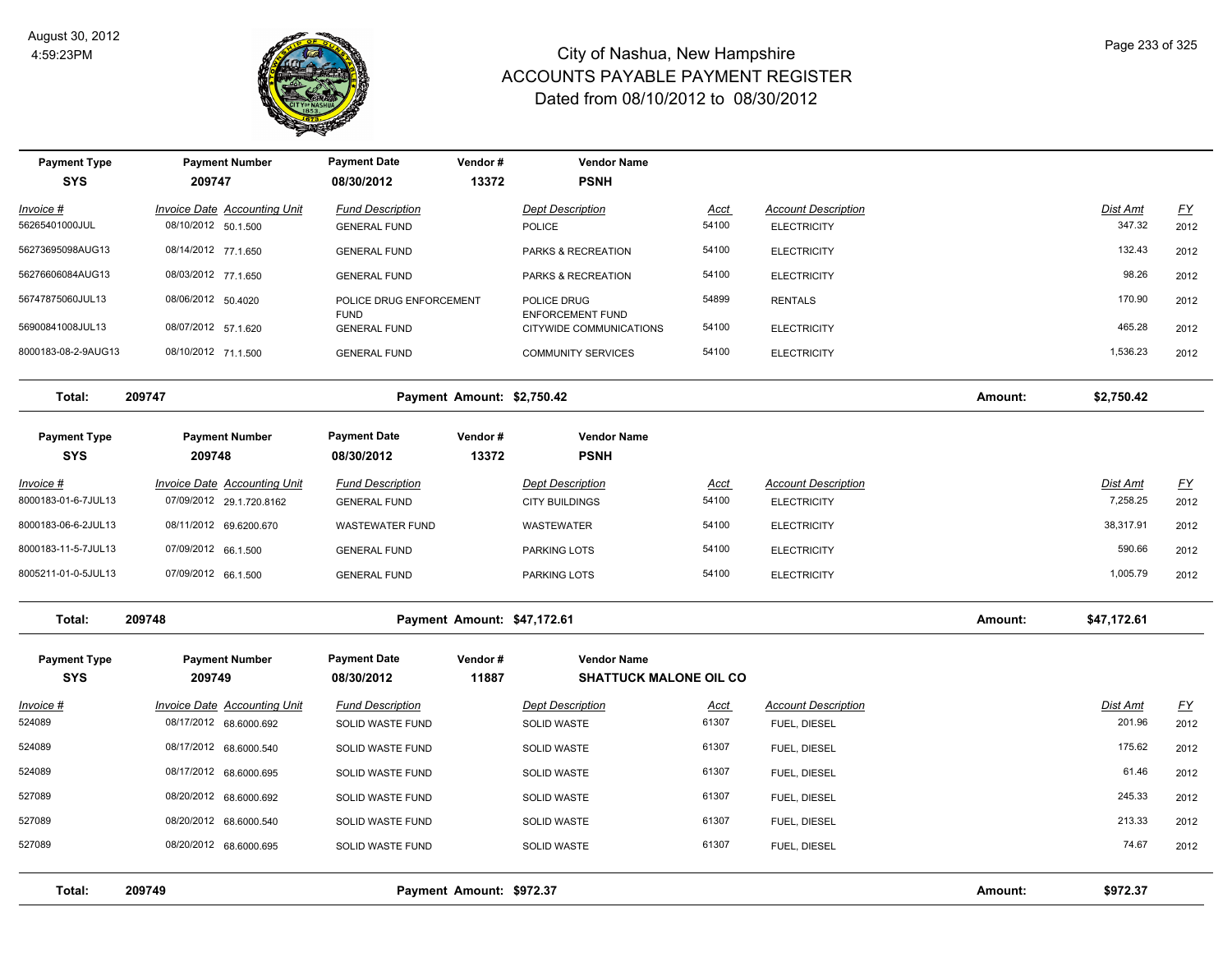

| <b>Payment Type</b><br><b>SYS</b>                         | <b>Payment Number</b><br>209750                                                  | <b>Payment Date</b><br>08/30/2012                                       | Vendor#<br>13584         | <b>Vendor Name</b><br><b>SKILLPATH SEMINARS</b>                         |                               |                                                                                                        |                                    |                                   |                                   |
|-----------------------------------------------------------|----------------------------------------------------------------------------------|-------------------------------------------------------------------------|--------------------------|-------------------------------------------------------------------------|-------------------------------|--------------------------------------------------------------------------------------------------------|------------------------------------|-----------------------------------|-----------------------------------|
| Invoice #<br>10486383                                     | <b>Invoice Date Accounting Unit</b><br>08/27/2012 69.6200.540                    | <b>Fund Description</b><br><b>WASTEWATER FUND</b>                       |                          | <b>Dept Description</b><br><b>WASTEWATER</b>                            | <b>Acct</b><br>55500          | <b>Account Description</b><br><b>ADVERTISING</b>                                                       |                                    | Dist Amt<br>149.00                | <u>FY</u><br>2012                 |
| Total:                                                    | 209750                                                                           |                                                                         | Payment Amount: \$149.00 |                                                                         |                               |                                                                                                        | Amount:                            | \$149.00                          |                                   |
| <b>Payment Type</b><br><b>SYS</b>                         | <b>Payment Number</b><br>209751                                                  | <b>Payment Date</b><br>08/30/2012                                       | Vendor#<br>13627         | <b>Vendor Name</b><br><b>SPRINT NEXTEL</b>                              |                               |                                                                                                        |                                    |                                   |                                   |
| $Invoice$ #<br>354775221-110 JUL13<br>354775221-110 JUL13 | <b>Invoice Date Accounting Unit</b><br>07/29/2012 86.3120<br>07/29/2012 64.1.705 | <b>Fund Description</b><br><b>TRANSIT GRANTS</b><br><b>GENERAL FUND</b> |                          | <b>Dept Description</b><br><b>GRANT FUNDS-TRANSIT</b><br><b>TRAFFIC</b> | <b>Acct</b><br>54600<br>55118 | <b>Account Description</b><br><b>VEHICLE REPAIRS &amp;</b><br><b>MAINTENANCE</b><br>TELEPHONE-CELLULAR | <b>Activity</b><br>86.800.12.40.01 | <b>Dist Amt</b><br>601.04<br>7.57 | EY<br>2012<br>2012                |
| 354775221-110A<br>JUL13                                   | 07/29/2012 69.6200.540                                                           | <b>WASTEWATER FUND</b>                                                  |                          | <b>WASTEWATER</b>                                                       | 55109                         | TELEPHONE-VOICE                                                                                        |                                    | $-12.81$                          | 2012                              |
| Total:                                                    | 209751                                                                           |                                                                         | Payment Amount: \$595.80 |                                                                         |                               |                                                                                                        | Amount:                            | \$595.80                          |                                   |
| <b>Payment Type</b><br><b>SYS</b>                         | <b>Payment Number</b><br>209752                                                  | <b>Payment Date</b><br>08/30/2012                                       | Vendor#<br>11206         | <b>Vendor Name</b><br><b>THOMPSON MEDIA GROUP LLC</b>                   |                               |                                                                                                        |                                    |                                   |                                   |
| Invoice #<br>5511970-RENEW SUB.                           | <b>Invoice Date Accounting Unit</b><br>08/22/2012 11.1.500                       | <b>Fund Description</b><br><b>GENERAL FUND</b>                          |                          | <b>Dept Description</b><br><b>HUMAN RESOURCES</b>                       | Acct<br>55200                 | <b>Account Description</b><br>DUES AND MEMBERSHIPS                                                     |                                    | Dist Amt<br>438.50                | <u>FY</u><br>2012                 |
| Total:                                                    | 209752                                                                           |                                                                         | Payment Amount: \$438.50 |                                                                         |                               |                                                                                                        | Amount:                            | \$438.50                          |                                   |
| <b>Payment Type</b><br><b>SYS</b>                         | <b>Payment Number</b><br>209753                                                  | <b>Payment Date</b><br>08/30/2012                                       | Vendor#<br>13764         | <b>Vendor Name</b><br><b>TREASURER STATE OF NH</b>                      |                               |                                                                                                        |                                    |                                   |                                   |
| Invoice #<br>R1783                                        | <b>Invoice Date Accounting Unit</b><br>08/17/2012 50.1.500                       | <b>Fund Description</b><br><b>GENERAL FUND</b>                          |                          | <b>Dept Description</b><br>POLICE                                       | <u>Acct</u><br>54487          | <b>Account Description</b><br><b>EQUIPMENT REPAIRS &amp;</b><br><b>MAINTENANCE</b>                     |                                    | <b>Dist Amt</b><br>187.50         | $\underline{\mathsf{FY}}$<br>2012 |
| Total:                                                    | 209753                                                                           |                                                                         | Payment Amount: \$187.50 |                                                                         |                               |                                                                                                        | Amount:                            | \$187.50                          |                                   |
| <b>Payment Type</b><br><b>SYS</b>                         | <b>Payment Number</b><br>209754                                                  | <b>Payment Date</b><br>08/30/2012                                       | Vendor#<br>13764         | <b>Vendor Name</b><br><b>TREASURER STATE OF NH</b>                      |                               |                                                                                                        |                                    |                                   |                                   |
| Invoice #<br>000275273                                    | Invoice Date Accounting Unit<br>08/08/2012 28.6500.895                           | <b>Fund Description</b><br>PROPERTY & CASUALTY FUND                     |                          | <b>Dept Description</b><br>RISK MGMT-PROPERTY &<br>CASUALTY             | <u>Acct</u><br>59207          | <b>Account Description</b><br>WORKERS COMPENSATION<br><b>CLAIMS</b>                                    |                                    | Dist Amt<br>53,464.09             | $\underline{FY}$<br>2012          |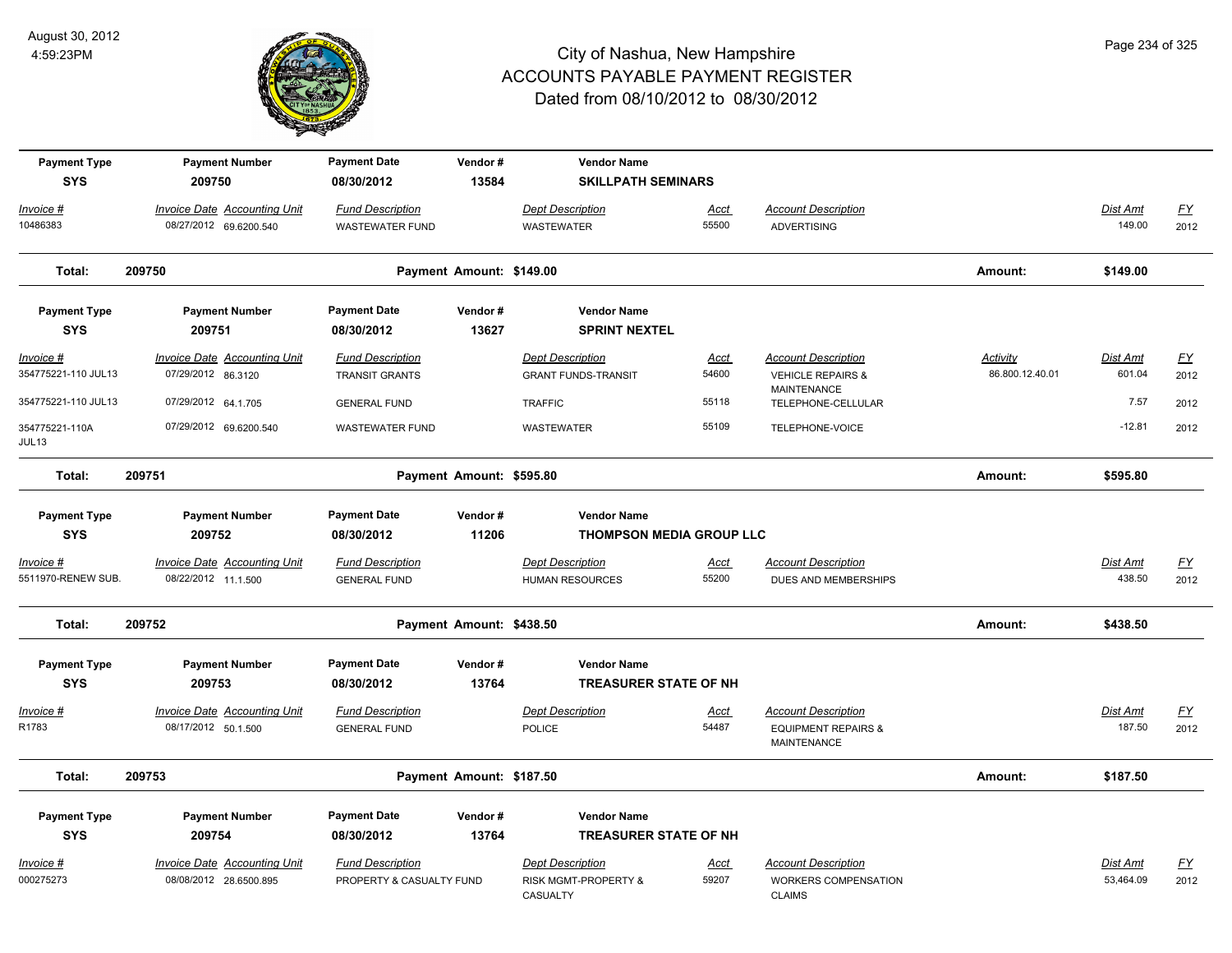

| Total:                            | 209754                                                     |                                                | Payment Amount: \$53,464.09 |                                                      |                      |                                                   | Amount:                                  | \$53,464.09        |                   |
|-----------------------------------|------------------------------------------------------------|------------------------------------------------|-----------------------------|------------------------------------------------------|----------------------|---------------------------------------------------|------------------------------------------|--------------------|-------------------|
| <b>Payment Type</b><br><b>SYS</b> | <b>Payment Number</b><br>209755                            | <b>Payment Date</b><br>08/30/2012              | Vendor#<br>13801            | <b>Vendor Name</b><br><b>UNITED PARCEL SERVICE</b>   |                      |                                                   |                                          |                    |                   |
| Invoice #<br>0000571YY8332        | <b>Invoice Date Accounting Unit</b><br>08/18/2012 50.1.500 | <b>Fund Description</b><br><b>GENERAL FUND</b> |                             | <b>Dept Description</b><br>POLICE                    | <u>Acct</u><br>55607 | <b>Account Description</b><br>POSTAGE & DELIVERY  |                                          | Dist Amt<br>33.72  | <u>FY</u><br>2012 |
| Total:                            | 209755                                                     |                                                | Payment Amount: \$33.72     |                                                      |                      |                                                   | Amount:                                  | \$33.72            |                   |
| <b>Payment Type</b><br><b>SYS</b> | <b>Payment Number</b><br>209756                            | <b>Payment Date</b><br>08/30/2012              | Vendor#<br>13788            | <b>Vendor Name</b><br><b>US BANK</b>                 |                      |                                                   |                                          |                    |                   |
| Invoice #<br>203922166 5/21/12    | <b>Invoice Date Accounting Unit</b><br>07/01/2012 71.1.500 | <b>Fund Description</b><br><b>GENERAL FUND</b> |                             | <b>Dept Description</b><br><b>COMMUNITY SERVICES</b> | Acct<br>54828        | <b>Account Description</b><br>PHOTOCOPIER LEASE   |                                          | Dist Amt<br>110.00 | <u>FY</u><br>2012 |
| 205411705 06/13/12                | 07/01/2012 71.1.500                                        | <b>GENERAL FUND</b>                            |                             | <b>COMMUNITY SERVICES</b>                            | 54828                | PHOTOCOPIER LEASE                                 |                                          | 293.80             | 2012              |
| 207654344                         | 07/14/2012 71.1.500                                        | <b>GENERAL FUND</b>                            |                             | <b>COMMUNITY SERVICES</b>                            | 54828                | PHOTOCOPIER LEASE                                 |                                          | 356.49             | 2012              |
| 209338862                         | 08/08/2012 30.1.500                                        | <b>GENERAL FUND</b>                            |                             | <b>PURCHASING</b>                                    | 54828                | PHOTOCOPIER LEASE                                 |                                          | 376.75             | 2012              |
| 209624022                         | 08/13/2012 77.1.500                                        | <b>GENERAL FUND</b>                            |                             | PARKS & RECREATION                                   | 71900                | OFFICE EQUIPMENT                                  |                                          | 83.85              | 2012              |
| 209624121                         | 08/14/2012 71.1.500                                        | <b>GENERAL FUND</b>                            |                             | <b>COMMUNITY SERVICES</b>                            | 54828                | PHOTOCOPIER LEASE                                 |                                          | 356.49             | 2012              |
| Total:                            | 209756                                                     |                                                | Payment Amount: \$1,577.38  |                                                      |                      |                                                   | Amount:                                  | \$1,577.38         |                   |
| <b>Payment Type</b><br><b>SYS</b> | <b>Payment Number</b><br>209757                            | <b>Payment Date</b><br>08/30/2012              | Vendor#<br>13833            | <b>Vendor Name</b><br><b>VERIZON WIRELESS</b>        |                      |                                                   | Payee Name<br>VERIZON WIRELESS-581499451 |                    |                   |
| Invoice #                         | Invoice Date Accounting Unit                               | <b>Fund Description</b>                        |                             | <b>Dept Description</b>                              | Acct                 | <b>Account Description</b>                        |                                          | Dist Amt           | <u>FY</u>         |
| 2782884364                        | 08/07/2012 57.1.620                                        | <b>GENERAL FUND</b>                            |                             | CITYWIDE COMMUNICATIONS                              | 55118                | TELEPHONE-CELLULAR                                |                                          | 74.81              | 2012              |
| 2782884364                        | 08/07/2012 50.1.500                                        | <b>GENERAL FUND</b>                            |                             | POLICE                                               | 54849                | <b>TELEPHONE LEASE</b>                            |                                          | 575.78             | 2012              |
| Total:                            | 209757                                                     |                                                | Payment Amount: \$650.59    |                                                      |                      |                                                   | Amount:                                  | \$650.59           |                   |
| <b>Payment Type</b><br><b>SYS</b> | <b>Payment Number</b><br>209758                            | <b>Payment Date</b><br>08/30/2012              | Vendor#<br>14688            | <b>Vendor Name</b><br><b>ABDO PUBLISHING CO</b>      |                      |                                                   |                                          |                    |                   |
| Invoice #<br>165630               | <b>Invoice Date Accounting Unit</b><br>08/15/2012 79.1.760 | <b>Fund Description</b><br><b>GENERAL FUND</b> |                             | <b>Dept Description</b><br><b>LIBRARY</b>            | Acct<br>61807        | <b>Account Description</b><br><b>PUBLICATIONS</b> |                                          | Dist Amt<br>210.76 | <u>FY</u><br>2012 |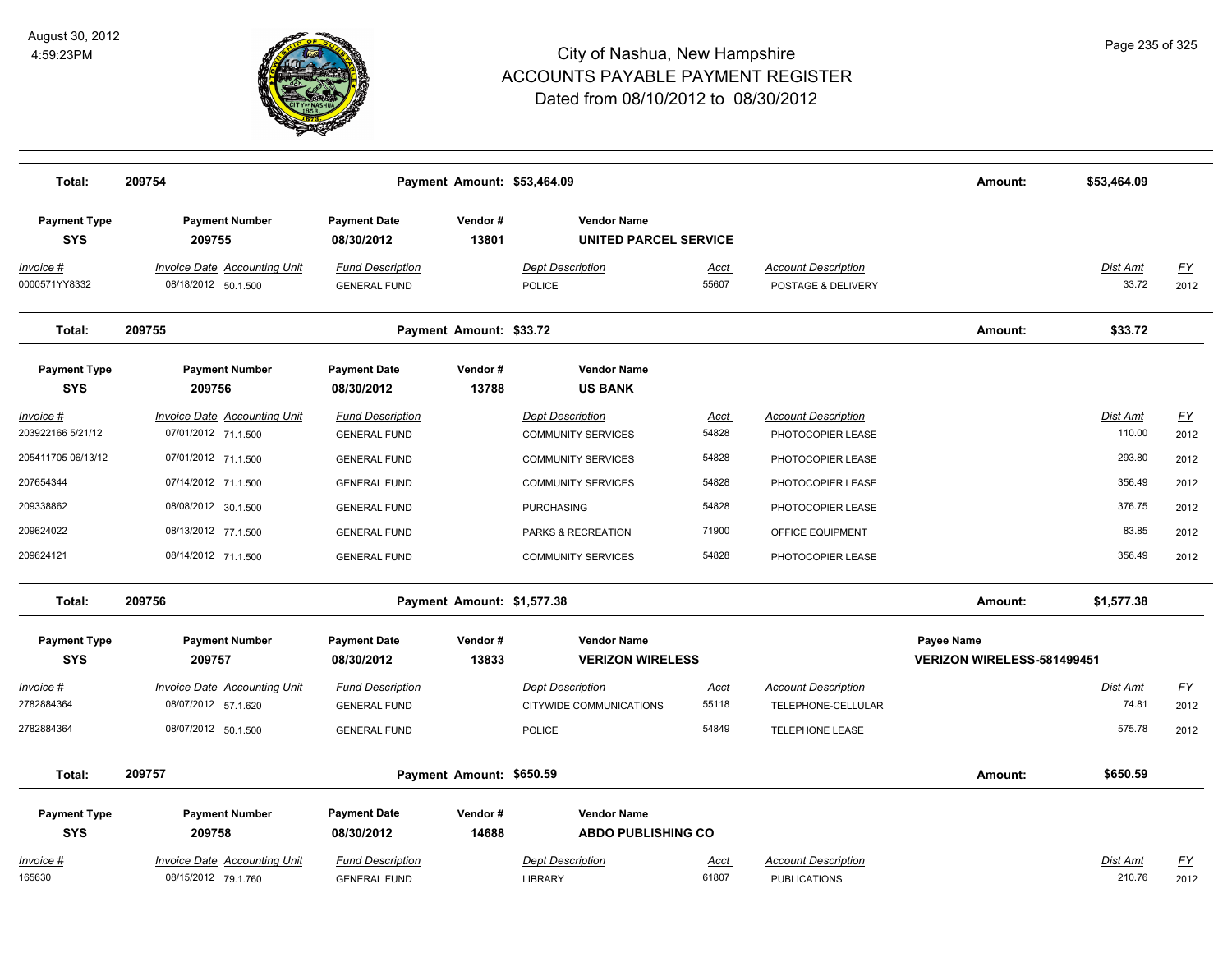

| Total:                            | 209758                                                        |                                                                         | Payment Amount: \$210.76   |                                                                            |                      |                                                                                    | Amount:                     | \$210.76                  |                   |
|-----------------------------------|---------------------------------------------------------------|-------------------------------------------------------------------------|----------------------------|----------------------------------------------------------------------------|----------------------|------------------------------------------------------------------------------------|-----------------------------|---------------------------|-------------------|
| <b>Payment Type</b><br><b>SYS</b> | <b>Payment Number</b><br>209759                               | <b>Payment Date</b><br>08/30/2012                                       | Vendor#<br>12272           | <b>Vendor Name</b><br><b>ACCESS AV</b>                                     |                      |                                                                                    |                             |                           |                   |
| Invoice #<br>20122190             | <b>Invoice Date Accounting Unit</b><br>08/14/2012 22.2505     | <b>Fund Description</b><br><b>GOVT &amp; EDUCATION</b><br>CHANNELS FUND |                            | <b>Dept Description</b><br><b>GOV'T &amp; EDUCATION</b><br><b>CHANNELS</b> | <b>Acct</b><br>81100 | <b>Account Description</b><br>CAPITAL IMPROVEMENTS                                 |                             | <b>Dist Amt</b><br>118.00 | <u>FY</u><br>2012 |
| Total:                            | 209759                                                        |                                                                         | Payment Amount: \$118.00   |                                                                            |                      |                                                                                    | Amount:                     | \$118.00                  |                   |
| <b>Payment Type</b><br><b>SYS</b> | <b>Payment Number</b><br>209760                               | <b>Payment Date</b><br>08/30/2012                                       | Vendor#<br>11849           | <b>Vendor Name</b><br><b>ACCOUNTEMPS</b>                                   |                      |                                                                                    |                             |                           |                   |
| Invoice #<br>36146937             | <b>Invoice Date Accounting Unit</b><br>08/20/2012 22.5010     | <b>Fund Description</b><br>CAP PROJECTS-INFO<br><b>TECHNOLOGY</b>       |                            | <b>Dept Description</b><br>CAPITAL PROJECTS-INFO<br><b>TECH</b>            | <u>Acct</u><br>81342 | <b>Account Description</b><br><b>COMPUTER SOFTWARE &amp;</b><br><b>HARDWARE</b>    | Activity<br>1010.22.01.30   | Dist Amt<br>862.40        | <u>FY</u><br>2012 |
| Total:                            | 209760                                                        |                                                                         | Payment Amount: \$862.40   |                                                                            |                      |                                                                                    | Amount:                     | \$862.40                  |                   |
| <b>Payment Type</b><br><b>SYS</b> | <b>Payment Number</b><br>209761                               | <b>Payment Date</b><br>08/30/2012                                       | Vendor#<br>12276           | <b>Vendor Name</b><br>ACE NE FIRE PROTECTION LLC                           |                      |                                                                                    |                             |                           |                   |
| Invoice #<br>2034A                | <b>Invoice Date Accounting Unit</b><br>06/14/2012 69.6200.670 | <b>Fund Description</b><br><b>WASTEWATER FUND</b>                       |                            | <b>Dept Description</b><br><b>WASTEWATER</b>                               | <u>Acct</u><br>54487 | <b>Account Description</b><br><b>EQUIPMENT REPAIRS &amp;</b><br><b>MAINTENANCE</b> |                             | Dist Amt<br>2,506.00      | <u>FY</u><br>2012 |
| Total:                            | 209761                                                        |                                                                         | Payment Amount: \$2,506.00 |                                                                            |                      |                                                                                    | Amount:                     | \$2,506.00                |                   |
| <b>Payment Type</b><br><b>SYS</b> | <b>Payment Number</b><br>209762                               | <b>Payment Date</b><br>08/30/2012                                       | Vendor#<br>10089           | <b>Vendor Name</b><br>ADT SECURITY SERVICES INC                            |                      |                                                                                    |                             |                           |                   |
| <u>Invoice #</u><br>69011281      | <b>Invoice Date Accounting Unit</b><br>04/07/2012 86.3120     | <b>Fund Description</b><br><b>TRANSIT GRANTS</b>                        |                            | <b>Dept Description</b><br><b>GRANT FUNDS-TRANSIT</b>                      | <u>Acct</u><br>55699 | <b>Account Description</b><br>OTHER CONTRACTED<br><b>SERVICES</b>                  | Activity<br>86.800.13.40.01 | <b>Dist Amt</b><br>470.59 | EY<br>2012        |
| Total:                            | 209762                                                        |                                                                         | Payment Amount: \$470.59   |                                                                            |                      |                                                                                    | Amount:                     | \$470.59                  |                   |
| <b>Payment Type</b><br><b>SYS</b> | <b>Payment Number</b><br>209763                               | <b>Payment Date</b><br>08/30/2012                                       | Vendor#<br>13957           | <b>Vendor Name</b><br>AE MECHANICAL INC                                    |                      |                                                                                    |                             |                           |                   |
| <b>Invoice #</b><br>31785         | Invoice Date Accounting Unit<br>08/05/2012 52.1.720           | <b>Fund Description</b><br><b>GENERAL FUND</b>                          |                            | <b>Dept Description</b><br><b>FIRE</b>                                     | Acct<br>54280        | <b>Account Description</b><br><b>BUILDING/GROUNDS</b><br><b>MAINTENANCE</b>        |                             | Dist Amt<br>3,500.00      | <u>FY</u><br>2012 |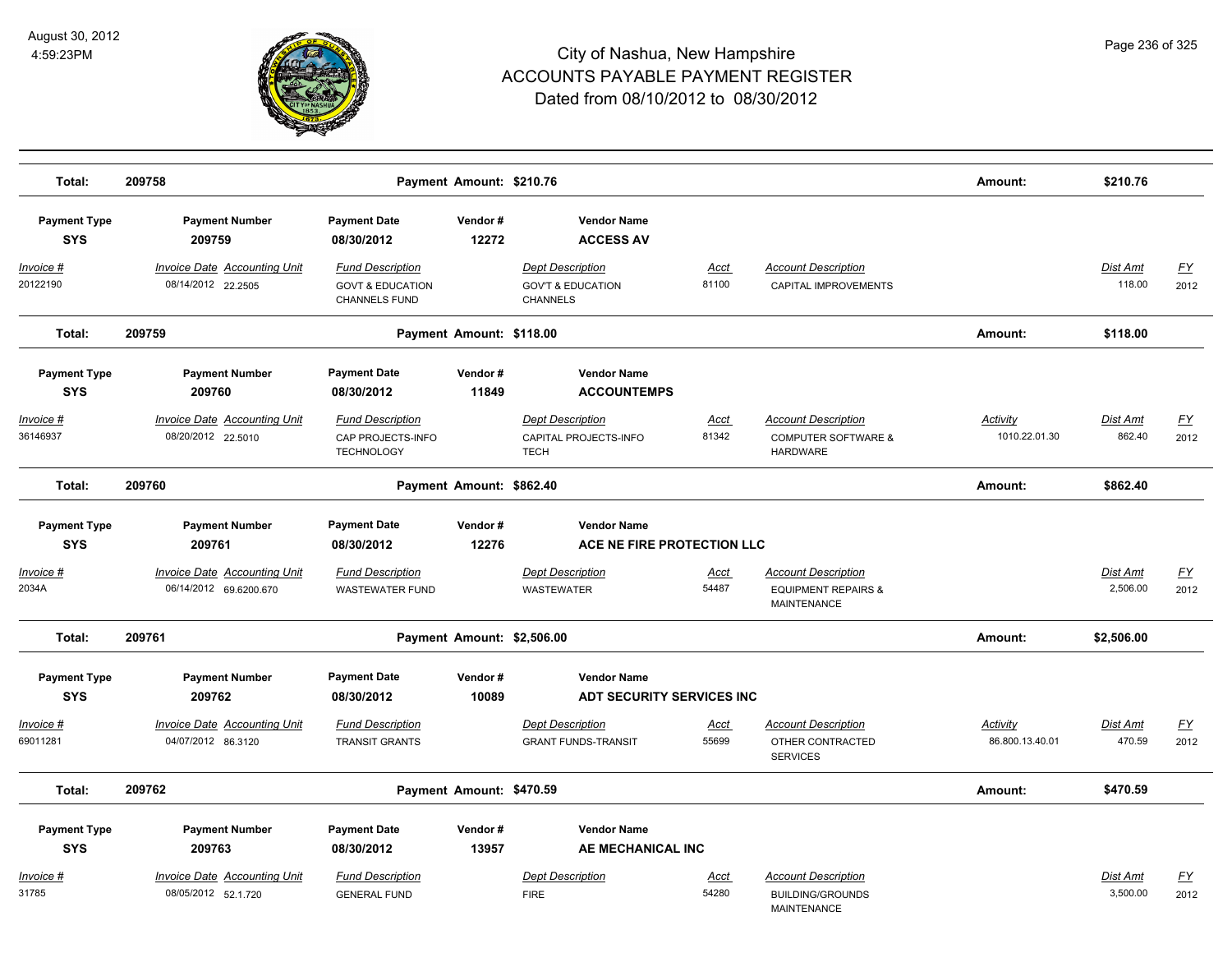

| Total:                            | 209767                                                        |                                             | Payment Amount: \$147.00    |                                                             |               |                                                                   | Amount:         | \$147.00           |                   |
|-----------------------------------|---------------------------------------------------------------|---------------------------------------------|-----------------------------|-------------------------------------------------------------|---------------|-------------------------------------------------------------------|-----------------|--------------------|-------------------|
| Invoice #<br>161A                 | <b>Invoice Date Accounting Unit</b><br>06/11/2012 68.6000.695 | <b>Fund Description</b><br>SOLID WASTE FUND |                             | <b>Dept Description</b><br><b>SOLID WASTE</b>               | Acct<br>55699 | <b>Account Description</b><br>OTHER CONTRACTED<br><b>SERVICES</b> |                 | Dist Amt<br>147.00 | <u>FY</u><br>2012 |
| <b>SYS</b>                        | 209767                                                        | 08/30/2012                                  | 12319                       | <b>AMHERST APPLIANCE REPAIR</b>                             |               |                                                                   |                 |                    |                   |
| <b>Payment Type</b>               | <b>Payment Number</b>                                         | <b>Payment Date</b>                         | Vendor#                     | <b>Vendor Name</b>                                          |               |                                                                   |                 |                    |                   |
| Total:                            | 209766                                                        |                                             | Payment Amount: \$632.22    |                                                             |               |                                                                   | Amount:         | \$632.22           |                   |
| 6180279                           | 08/02/2012 72.3070                                            | COMMUNITY HEALTH GRANTS<br><b>FUND</b>      |                             | <b>COMMUNITY HEALTH</b><br><b>GRANTS FUND</b>               | 61135         | <b>EDUCATIONAL SUPPLIES</b>                                       | 72.1003.12.01   | 574.75             | 2012              |
| 6180279                           | 08/02/2012 72.3070                                            | COMMUNITY HEALTH GRANTS<br><b>FUND</b>      |                             | <b>COMMUNITY HEALTH</b><br><b>GRANTS FUND</b>               | 61135         | <b>EDUCATIONAL SUPPLIES</b>                                       | 72.1003.12.01   | 57.47              | 2012              |
| <u> Invoice #</u>                 | <b>Invoice Date Accounting Unit</b>                           | <b>Fund Description</b>                     |                             | <b>Dept Description</b>                                     | <u>Acct</u>   | <b>Account Description</b>                                        | <b>Activity</b> | <b>Dist Amt</b>    | $\underline{FY}$  |
| <b>SYS</b>                        | 209766                                                        | 08/30/2012                                  | 11398                       | <b>AMERICAN ACADEMY OF PEDIATRICS</b>                       |               |                                                                   |                 |                    |                   |
| <b>Payment Type</b>               | <b>Payment Number</b>                                         | <b>Payment Date</b>                         | Vendor#                     | <b>Vendor Name</b>                                          |               |                                                                   |                 |                    |                   |
| Total:                            | 209765                                                        |                                             | Payment Amount: \$1,641.05  |                                                             |               |                                                                   | Amount:         | \$1,641.05         |                   |
| 3321                              | 05/07/2012 BS1000                                             | <b>GENERAL FUND</b>                         |                             | <b>GENERAL FUND</b>                                         | 11500         | Overlay-Other                                                     |                 | 1,641.05           | 2012              |
| <u> Invoice #</u>                 | <b>Invoice Date Accounting Unit</b>                           | <b>Fund Description</b>                     |                             | <b>Dept Description</b>                                     | <u>Acct</u>   | <b>Account Description</b>                                        |                 | <b>Dist Amt</b>    | <u>FY</u>         |
| <b>Payment Type</b><br><b>SYS</b> | <b>Payment Number</b><br>209765                               | <b>Payment Date</b><br>08/30/2012           | Vendor#<br>12100            | <b>Vendor Name</b><br><b>ANTHONY M AMBRIANO ESQ</b>         |               |                                                                   |                 |                    |                   |
| Total:                            |                                                               |                                             | Payment Amount: \$20,242.00 |                                                             |               |                                                                   | Amount:         |                    |                   |
|                                   | 209764                                                        |                                             |                             |                                                             |               |                                                                   |                 | \$20,242.00        |                   |
| 15174332                          | 07/02/2012 22.1.535                                           | <b>GENERAL FUND</b>                         |                             | <b>INFORMATION TECHNOLOGY</b>                               | 54428         | TECHNOLOGY OPERATIONS                                             |                 | 20,242.00          | 2012              |
| <u>Invoice #</u>                  | <b>Invoice Date Accounting Unit</b>                           | <b>Fund Description</b>                     |                             | <b>Dept Description</b>                                     | <u>Acct</u>   | <b>Account Description</b>                                        |                 | <b>Dist Amt</b>    | <u>FY</u>         |
| <b>Payment Type</b><br><b>SYS</b> | <b>Payment Number</b><br>209764                               | <b>Payment Date</b><br>08/30/2012           | Vendor#<br>12288            | <b>Vendor Name</b><br><b>AFFILIATED COMPUTER SERVICES I</b> |               |                                                                   |                 |                    |                   |
| Total:                            | 209763                                                        |                                             | Payment Amount: \$6,372.50  |                                                             |               |                                                                   | Amount:         | \$6,372.50         |                   |
| 31831                             | 08/01/2012 52.1.720                                           | <b>GENERAL FUND</b>                         |                             | <b>FIRE</b>                                                 | 54243         | <b>HVAC MAINTENANCE</b>                                           |                 | 1,073.75           | 2012              |
| 31785                             | 08/05/2012 52.1.720                                           | <b>GENERAL FUND</b>                         |                             | <b>FIRE</b>                                                 | 54243         | <b>HVAC MAINTENANCE</b>                                           |                 | 1,798.75           | 2012              |
|                                   |                                                               |                                             |                             |                                                             |               |                                                                   |                 |                    |                   |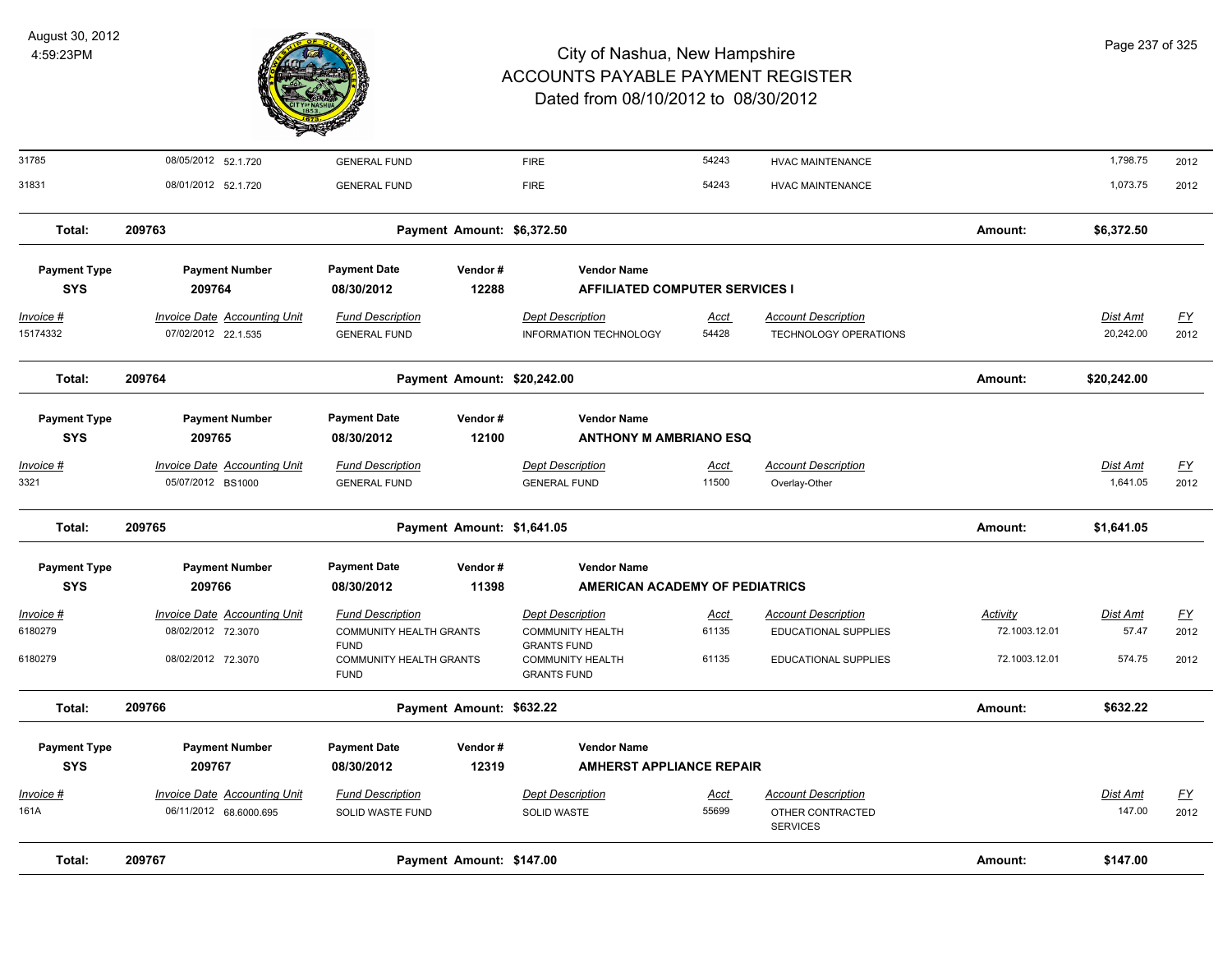

| <b>Payment Type</b><br><b>SYS</b> | <b>Payment Number</b><br>209768     | <b>Payment Date</b><br>08/30/2012 | Vendor#<br>12343           | <b>Vendor Name</b><br><b>ARCSOURCE INC</b> |             |                                                                            |                 |                 |                  |
|-----------------------------------|-------------------------------------|-----------------------------------|----------------------------|--------------------------------------------|-------------|----------------------------------------------------------------------------|-----------------|-----------------|------------------|
| Invoice #                         | <b>Invoice Date Accounting Unit</b> | <b>Fund Description</b>           |                            | <b>Dept Description</b>                    | Acct        | <b>Account Description</b>                                                 | Activity        | Dist Amt        | $\underline{FY}$ |
| 678449                            | 07/31/2012 86.3120                  | <b>TRANSIT GRANTS</b>             |                            | <b>GRANT FUNDS-TRANSIT</b>                 | 61299       | MISCELLANEOUS SUPPLIES                                                     | 86.800.13.40.01 | 180.00          | 2012             |
| 678695                            | 07/30/2012 69.6200.670              | <b>WASTEWATER FUND</b>            |                            | <b>WASTEWATER</b>                          | 61166       | <b>GASES</b>                                                               |                 | 30.00           | 2012             |
| Total:                            | 209768                              |                                   | Payment Amount: \$210.00   |                                            |             |                                                                            | Amount:         | \$210.00        |                  |
| <b>Payment Type</b>               | <b>Payment Number</b>               | <b>Payment Date</b>               | Vendor#                    | <b>Vendor Name</b>                         |             |                                                                            |                 |                 |                  |
| <b>SYS</b>                        | 209769                              | 08/30/2012                        | 11426                      | <b>ATCO INTERNATIONAL</b>                  |             |                                                                            |                 |                 |                  |
| <u>Invoice #</u>                  | <b>Invoice Date Accounting Unit</b> | <b>Fund Description</b>           |                            | <b>Dept Description</b>                    | <u>Acct</u> | <b>Account Description</b>                                                 |                 | <b>Dist Amt</b> | <u>FY</u>        |
| 119230                            | 07/27/2012 69.6200.670              | <b>WASTEWATER FUND</b>            |                            | <b>WASTEWATER</b>                          | 54487       | <b>EQUIPMENT REPAIRS &amp;</b>                                             |                 | 672.80          | 2012             |
| 119231                            | 07/27/2012 69.6200.670              | <b>WASTEWATER FUND</b>            |                            | WASTEWATER                                 | 54487       | <b>MAINTENANCE</b><br><b>EQUIPMENT REPAIRS &amp;</b><br><b>MAINTENANCE</b> |                 | 627.20          | 2012             |
| Total:                            | 209769                              |                                   | Payment Amount: \$1,300.00 |                                            |             |                                                                            | Amount:         | \$1,300.00      |                  |
| <b>Payment Type</b>               | <b>Payment Number</b>               | <b>Payment Date</b>               | Vendor#                    | <b>Vendor Name</b>                         |             |                                                                            |                 |                 |                  |
| <b>SYS</b>                        | 209770                              | 08/30/2012                        | 10424                      | <b>ALTERNATIVE VEHICLE SERVICE GR</b>      |             |                                                                            |                 |                 |                  |
| Invoice #                         | <b>Invoice Date Accounting Unit</b> | <b>Fund Description</b>           |                            | <b>Dept Description</b>                    | Acct        | <b>Account Description</b>                                                 |                 | Dist Amt        | $\underline{FY}$ |
| 812-30-8                          | 08/01/2012 77.1.650                 | <b>GENERAL FUND</b>               |                            | PARKS & RECREATION                         | 61310       | FUEL, COMPRESSED<br>NATURAL GAS                                            |                 | 349.35          | 2012             |
| 812-30-8                          | 08/01/2012 68.6000.692              | SOLID WASTE FUND                  |                            | <b>SOLID WASTE</b>                         | 61310       | FUEL, COMPRESSED                                                           |                 | $-7,432.50$     | 2012             |
| 812-30-8                          | 08/01/2012 68.6000.692              | SOLID WASTE FUND                  |                            | <b>SOLID WASTE</b>                         | 61310       | <b>NATURAL GAS</b><br>FUEL, COMPRESSED                                     |                 | 7,432.50        | 2012             |
|                                   |                                     |                                   |                            |                                            |             | NATURAL GAS                                                                |                 |                 |                  |
| 812-30-8                          | 08/01/2012 68.6000.540              | SOLID WASTE FUND                  |                            | <b>SOLID WASTE</b>                         | 61310       | FUEL, COMPRESSED<br>NATURAL GAS                                            |                 | 7,432.50        | 2012             |
| 812-30-8                          | 08/01/2012 68.6000.695              | SOLID WASTE FUND                  |                            | <b>SOLID WASTE</b>                         | 61310       | FUEL, COMPRESSED                                                           |                 | 451.08          | 2012             |
| 812-30-8                          | 08/01/2012 69.6200.540              | <b>WASTEWATER FUND</b>            |                            | <b>WASTEWATER</b>                          | 61310       | NATURAL GAS<br>FUEL, COMPRESSED                                            |                 | 415.89          | 2012             |
|                                   |                                     |                                   |                            |                                            |             | NATURAL GAS                                                                |                 |                 |                  |
| 812-30-8                          | 08/01/2012 60.1.665                 | <b>GENERAL FUND</b>               |                            | <b>PUBLIC</b><br>WORKS-ADMIN/ENGINEERIN    | 61310       | FUEL, COMPRESSED<br>NATURAL GAS                                            |                 | 10.15           | 2012             |
| 812-30-8                          | 08/01/2012 61.1.700                 | <b>GENERAL FUND</b>               |                            | <b>STREETS</b>                             | 61310       | FUEL, COMPRESSED<br>NATURAL GAS                                            |                 | 80.00           | 2012             |
| Total:                            | 209770                              |                                   | Payment Amount: \$8,738.97 |                                            |             |                                                                            | Amount:         | \$8,738.97      |                  |
| <b>Payment Type</b>               | <b>Payment Number</b>               | <b>Payment Date</b>               | Vendor#                    | <b>Vendor Name</b>                         |             |                                                                            |                 |                 |                  |
| <b>SYS</b>                        | 209771                              | 08/30/2012                        | 12361                      | <b>BAIN PEST CONTROL SERVICE INC</b>       |             |                                                                            |                 |                 |                  |
| Invoice #                         | Invoice Date Accounting Unit        | <b>Fund Description</b>           |                            | <b>Dept Description</b>                    | Acct        | <b>Account Description</b>                                                 |                 | Dist Amt        | <u>FY</u>        |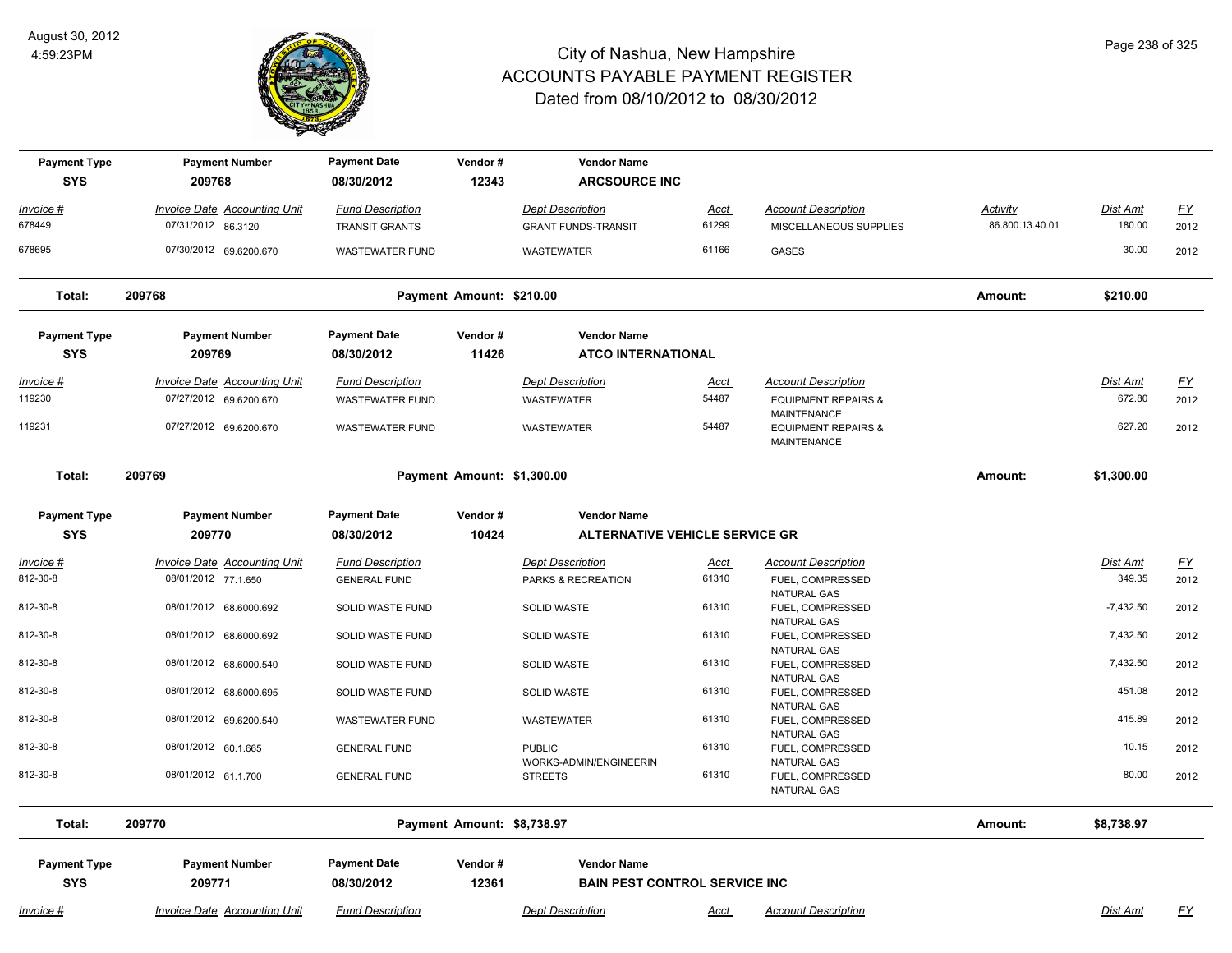

 08/01/2012 29.1.720.8165 GENERAL FUND CITY BUILDINGS 54228 PEST CONTROL SERVICES 75.00 2012 **Total: 209771 Payment Amount: \$75.00 Amount: \$75.00 Payment Type Payment Number Payment Date Vendor # Vendor Name SYS 08/30/2012** *Invoice # Invoice Date Accounting Unit Fund Description Dept Description Acct Account Description Dist Amt FY*  **209772 12362 BAKER & TAYLOR** 07/27/2012 79.1.760 GENERAL FUND LIBRARY 61807 PUBLICATIONS 26.91 2012 08/01/2012 79.1.760 GENERAL FUND LIBRARY 61807 PUBLICATIONS 14.43 2012 08/01/2012 79.1.760 GENERAL FUND LIBRARY 61807 PUBLICATIONS 35.00 2012 08/01/2012 79.1.760 GENERAL FUND LIBRARY 61807 PUBLICATIONS 30.58 2012 08/01/2012 79.1.760 GENERAL FUND LIBRARY 61807 PUBLICATIONS 43.01 2012 3018081590 08/01/2012 79.1.760 GENERAL FUND PUBLICATIONS 42.47 2012 08/01/2012 79.1.760 GENERAL FUND LIBRARY 61807 PUBLICATIONS 10.16 2012 08/01/2012 79.1.760 GENERAL FUND LIBRARY 61807 PUBLICATIONS 37.55 2012 08/01/2012 79.1.760 GENERAL FUND LIBRARY 61807 PUBLICATIONS 10.95 2012 08/01/2012 79.1.760 GENERAL FUND LIBRARY 61807 PUBLICATIONS 9.73 2012 08/01/2012 79.1.760 GENERAL FUND LIBRARY 61807 PUBLICATIONS 10.34 2012 08/01/2012 79.1.760 GENERAL FUND LIBRARY 61807 PUBLICATIONS 16.32 2012 08/01/2012 79.1.760 GENERAL FUND LIBRARY 61807 PUBLICATIONS 33.56 2012 08/01/2012 79.1.760 GENERAL FUND LIBRARY 61807 PUBLICATIONS 428.21 2012 3018082280 08/01/2012 79.1.760 GENERAL FUND LIBRARY PUBLICATIONS 68.72 2012 08/01/2012 79.1.760 GENERAL FUND LIBRARY 61807 PUBLICATIONS 25.48 2012 08/01/2012 79.1.760 GENERAL FUND LIBRARY 61807 PUBLICATIONS 365.26 2012 08/01/2012 79.1.760 GENERAL FUND LIBRARY 61807 PUBLICATIONS 34.73 2012 08/01/2012 79.1.760 GENERAL FUND LIBRARY 61807 PUBLICATIONS 14.16 2012 08/01/2012 79.1.760 GENERAL FUND LIBRARY 61807 PUBLICATIONS 9.14 2012 08/01/2012 79.1.760 GENERAL FUND LIBRARY 61807 PUBLICATIONS 10.34 2012 08/01/2012 79.1.760 GENERAL FUND LIBRARY 61807 PUBLICATIONS 192.18 2012 08/01/2012 79.1.760 GENERAL FUND LIBRARY 61807 PUBLICATIONS 17.07 2012 3018082289 08/01/2012 79.1.760 GENERAL FUND PUBLICATIONS 139.54 2012 08/01/2012 79.1.760 GENERAL FUND LIBRARY 61807 PUBLICATIONS 219.14 2012

Page 239 of 325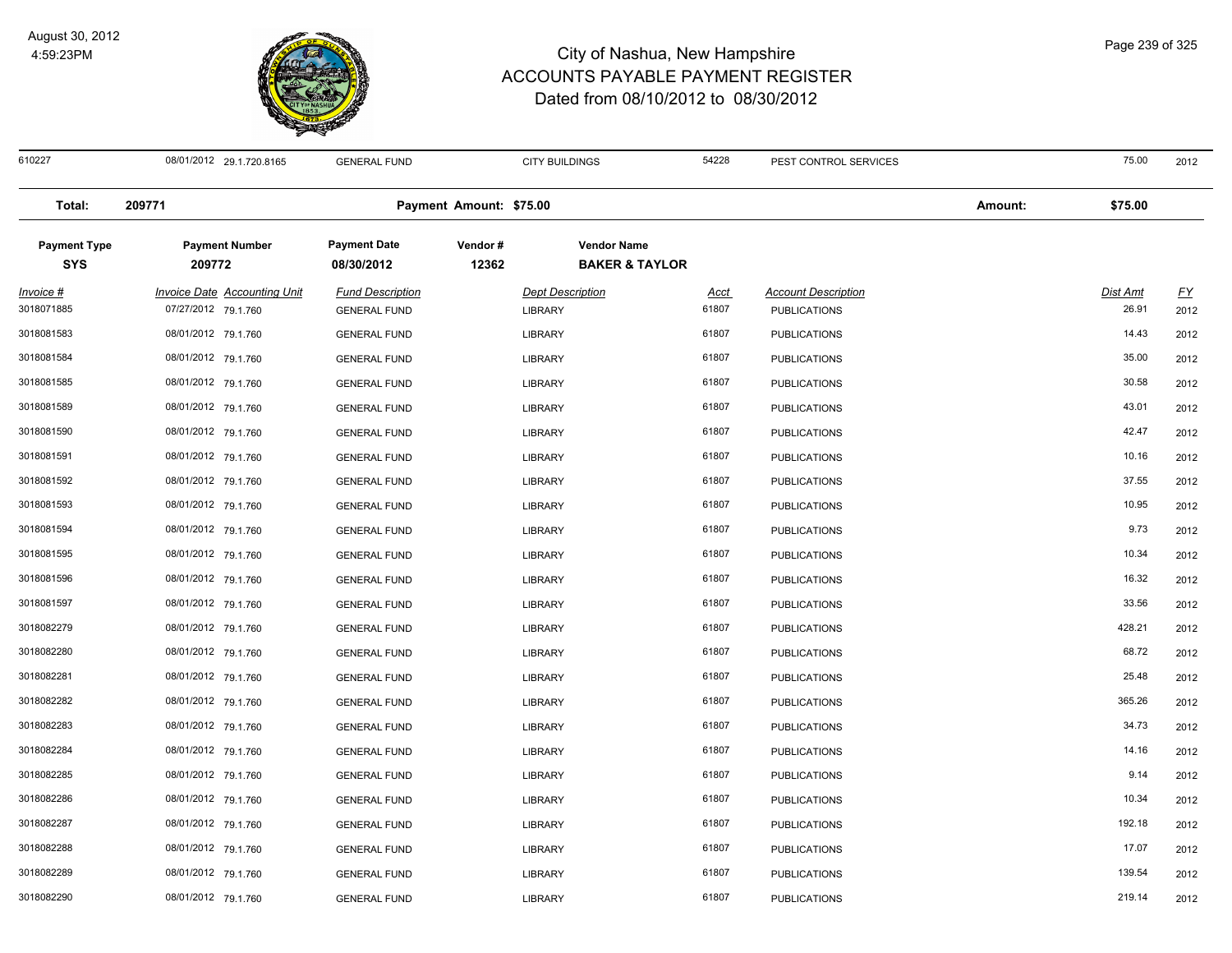

| Total:                   | 209772                                     |                                            | Payment Amount: \$3,696.55       |                |                                            | Amount: | \$3,696.55     |              |
|--------------------------|--------------------------------------------|--------------------------------------------|----------------------------------|----------------|--------------------------------------------|---------|----------------|--------------|
|                          |                                            |                                            |                                  |                |                                            |         |                |              |
| 3018088671               | 08/06/2012 79.1.760                        | <b>GENERAL FUND</b>                        | <b>LIBRARY</b>                   | 61807          | <b>PUBLICATIONS</b>                        |         | 5.19           | 2012         |
| 3018088670               | 08/06/2012 79.1.760                        | <b>GENERAL FUND</b>                        | <b>LIBRARY</b>                   | 61807          | <b>PUBLICATIONS</b>                        |         | 5.19           | 2012         |
| 3018088669               | 08/06/2012 79.1.760                        | <b>GENERAL FUND</b>                        | <b>LIBRARY</b>                   | 61807          | <b>PUBLICATIONS</b>                        |         | 16.35          | 2012         |
| 3018088668               | 08/06/2012 79.1.760                        | <b>GENERAL FUND</b>                        | <b>LIBRARY</b>                   | 61807          | <b>PUBLICATIONS</b>                        |         | 15.23          | 2012         |
| 3018088667               | 08/06/2012 79.1.760                        | <b>GENERAL FUND</b>                        | <b>LIBRARY</b>                   | 61807          | <b>PUBLICATIONS</b>                        |         | 15.22          | 2012         |
| 3018088666               | 08/06/2012 79.1.760                        | <b>GENERAL FUND</b>                        | <b>LIBRARY</b>                   | 61807          | <b>PUBLICATIONS</b>                        |         | 12.75          | 2012         |
| 3018088665               | 08/06/2012 79.1.760                        | <b>GENERAL FUND</b>                        | <b>LIBRARY</b>                   | 61807          | <b>PUBLICATIONS</b>                        |         | 15.23          | 2012         |
| 3018088664               | 08/06/2012 79.1.760                        | <b>GENERAL FUND</b>                        | <b>LIBRARY</b>                   | 61807          | <b>PUBLICATIONS</b>                        |         | 22.49          | 2012         |
| 3018088663               | 08/06/2012 79.1.760<br>08/06/2012 79.1.760 | <b>GENERAL FUND</b><br><b>GENERAL FUND</b> | <b>LIBRARY</b><br><b>LIBRARY</b> | 61807          | <b>PUBLICATIONS</b><br><b>PUBLICATIONS</b> |         | 104.59         | 2012<br>2012 |
| 3018088661<br>3018088662 | 08/06/2012 79.1.760                        | <b>GENERAL FUND</b>                        | <b>LIBRARY</b>                   | 61807<br>61807 | <b>PUBLICATIONS</b>                        |         | 16.96<br>14.72 | 2012         |
| 3018088660               | 08/01/2012 79.1.760                        | <b>GENERAL FUND</b>                        | <b>LIBRARY</b>                   | 61807          | <b>PUBLICATIONS</b>                        |         | 10.49          | 2012         |
| 3018082305               | 08/01/2012 79.1.760                        | <b>GENERAL FUND</b>                        | <b>LIBRARY</b>                   | 61807          | <b>PUBLICATIONS</b>                        |         | 77.23          | 2012         |
| 3018082304               | 08/01/2012 79.1.760                        | <b>GENERAL FUND</b>                        | <b>LIBRARY</b>                   | 61807          | <b>PUBLICATIONS</b>                        |         | 9.75           | 2012         |
| 3018082303               | 08/01/2012 79.1.760                        | <b>GENERAL FUND</b>                        | <b>LIBRARY</b>                   | 61807          | <b>PUBLICATIONS</b>                        |         | 16.35          | 2012         |
| 3018082302               | 08/01/2012 79.1.760                        | <b>GENERAL FUND</b>                        | <b>LIBRARY</b>                   | 61807          | <b>PUBLICATIONS</b>                        |         | 81.34          | 2012         |
| 3018082301               | 08/01/2012 79.1.760                        | <b>GENERAL FUND</b>                        | <b>LIBRARY</b>                   | 61807          | <b>PUBLICATIONS</b>                        |         | 15.57          | 2012         |
| 3018082300               | 08/01/2012 79.1.760                        | <b>GENERAL FUND</b>                        | <b>LIBRARY</b>                   | 61807          | <b>PUBLICATIONS</b>                        |         | 304.91         | 2012         |
| 3018082299               | 08/01/2012 79.1.760                        | <b>GENERAL FUND</b>                        | <b>LIBRARY</b>                   | 61807          | <b>PUBLICATIONS</b>                        |         | 195.70         | 2012         |
| 3018082298               | 08/01/2012 79.1.760                        | <b>GENERAL FUND</b>                        | <b>LIBRARY</b>                   | 61807          | <b>PUBLICATIONS</b>                        |         | 428.58         | 2012         |
| 3018082297               | 08/01/2012 79.1.760                        | <b>GENERAL FUND</b>                        | <b>LIBRARY</b>                   | 61807          | <b>PUBLICATIONS</b>                        |         | 135.44         | 2012         |
| 3018082296               | 08/01/2012 79.1.760                        | <b>GENERAL FUND</b>                        | LIBRARY                          | 61807          | <b>PUBLICATIONS</b>                        |         | 75.08          | 2012         |
| 3018082295               | 08/01/2012 79.1.760                        | <b>GENERAL FUND</b>                        | <b>LIBRARY</b>                   | 61807          | <b>PUBLICATIONS</b>                        |         | 75.08          | 2012         |
| 3018082294               | 08/01/2012 79.1.760                        | <b>GENERAL FUND</b>                        | LIBRARY                          | 61807          | <b>PUBLICATIONS</b>                        |         | 12.17          | 2012         |
| 3018082293               | 08/01/2012 79.1.760                        | <b>GENERAL FUND</b>                        | <b>LIBRARY</b>                   | 61807          | <b>PUBLICATIONS</b>                        |         | 80.58          | 2012         |
| 3018082292               | 08/01/2012 79.1.760                        | <b>GENERAL FUND</b>                        | <b>LIBRARY</b>                   | 61807          | <b>PUBLICATIONS</b>                        |         | 23.92          | 2012         |
| 3018082291               | 08/01/2012 79.1.760                        | <b>GENERAL FUND</b>                        | <b>LIBRARY</b>                   | 61807          | <b>PUBLICATIONS</b>                        |         | 65.46          | 2012         |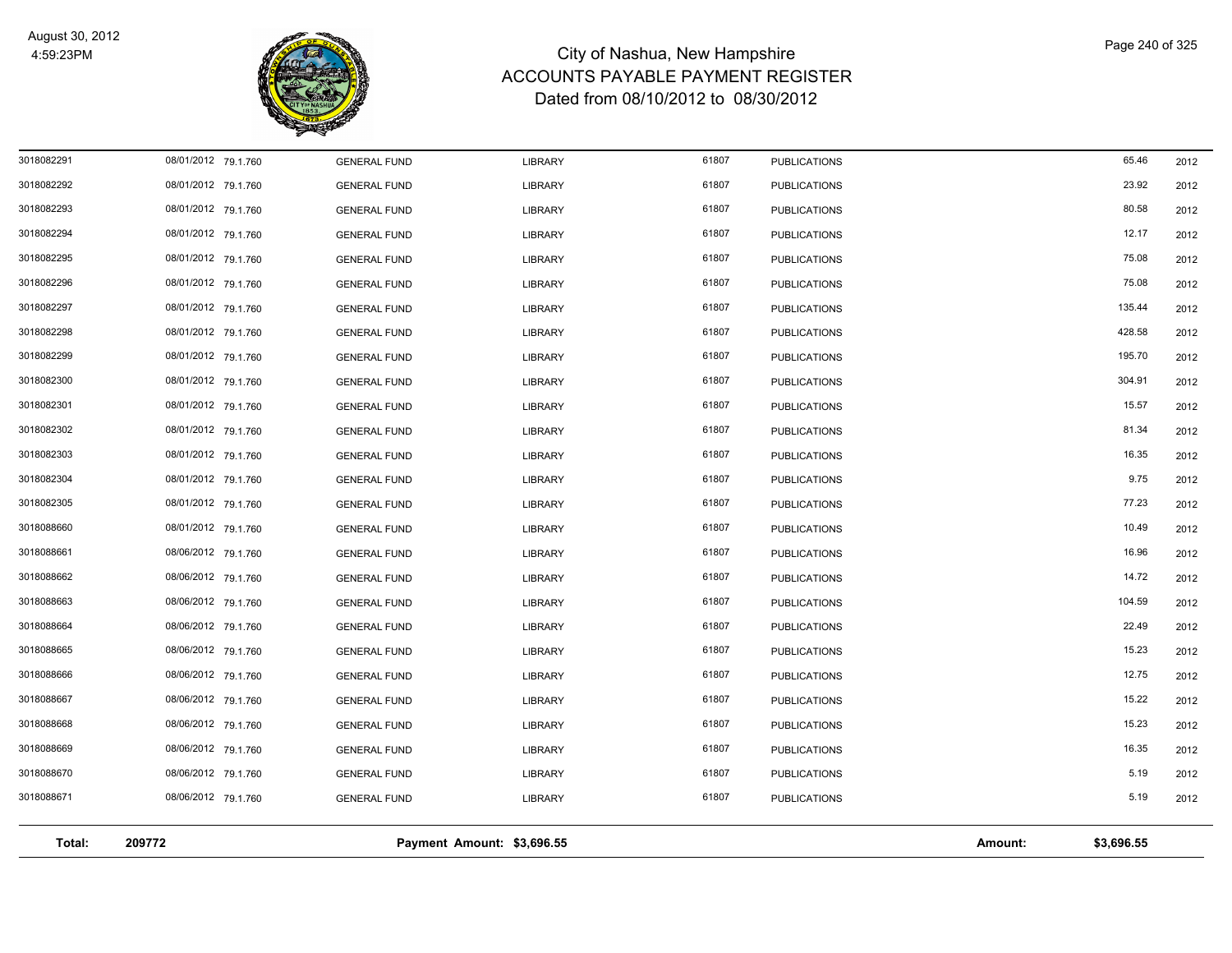

| <b>Payment Type</b><br><b>SYS</b> | <b>Payment Number</b><br>209773                            | <b>Payment Date</b><br>08/30/2012              | Vendor#<br>12379           |                                          | <b>Vendor Name</b><br><b>BATTERIES PLUS</b> |                      |                                                              |         |                          |                   |
|-----------------------------------|------------------------------------------------------------|------------------------------------------------|----------------------------|------------------------------------------|---------------------------------------------|----------------------|--------------------------------------------------------------|---------|--------------------------|-------------------|
| <u> Invoice #</u>                 | <b>Invoice Date Accounting Unit</b>                        | <b>Fund Description</b>                        |                            | <b>Dept Description</b>                  |                                             | <u>Acct</u>          | <b>Account Description</b>                                   |         | <b>Dist Amt</b>          | $\underline{FY}$  |
| 100883-01                         | 08/01/2012 52.1.620                                        | <b>GENERAL FUND</b>                            |                            | <b>FIRE</b>                              |                                             | 54487                | <b>EQUIPMENT REPAIRS &amp;</b><br>MAINTENANCE                |         | 179.94                   | 2012              |
| 225095                            | 07/30/2012 52.1.620                                        | <b>GENERAL FUND</b>                            |                            | <b>FIRE</b>                              |                                             | 54487                | <b>EQUIPMENT REPAIRS &amp;</b><br>MAINTENANCE                |         | 105.12                   | 2012              |
| Total:                            | 209773                                                     |                                                | Payment Amount: \$285.06   |                                          |                                             |                      |                                                              | Amount: | \$285.06                 |                   |
| <b>Payment Type</b><br><b>SYS</b> | <b>Payment Number</b><br>209774                            | <b>Payment Date</b><br>08/30/2012              | Vendor#<br>12395           |                                          | <b>Vendor Name</b><br><b>BENS UNIFORMS</b>  |                      |                                                              |         |                          |                   |
| Invoice #<br>34750                | <b>Invoice Date Accounting Unit</b><br>07/20/2012 50.1.500 | <b>Fund Description</b><br><b>GENERAL FUND</b> |                            | <b>Dept Description</b><br><b>POLICE</b> |                                             | <u>Acct</u><br>61107 | <b>Account Description</b><br><b>CLOTHING &amp; UNIFORMS</b> |         | <b>Dist Amt</b><br>18.00 | <u>FY</u><br>2012 |
| 34796                             | 07/27/2012 50.1.500                                        | <b>GENERAL FUND</b>                            |                            | <b>POLICE</b>                            |                                             | 61107                | <b>CLOTHING &amp; UNIFORMS</b>                               |         | 139.99                   | 2012              |
| 35006                             | 07/31/2012 50.1.500                                        | <b>GENERAL FUND</b>                            |                            | <b>POLICE</b>                            |                                             | 61107                | <b>CLOTHING &amp; UNIFORMS</b>                               |         | 110.00                   | 2012              |
| 35675                             | 08/23/2012 50.1.500                                        | <b>GENERAL FUND</b>                            |                            | <b>POLICE</b>                            |                                             | 61107                | <b>CLOTHING &amp; UNIFORMS</b>                               |         | 50.00                    | 2012              |
| 37089                             | 07/03/2012 50.1.500                                        | <b>GENERAL FUND</b>                            |                            | <b>POLICE</b>                            |                                             | 61107                | <b>CLOTHING &amp; UNIFORMS</b>                               |         | 86.00                    | 2012              |
| Total:                            | 209774                                                     |                                                | Payment Amount: \$403.99   |                                          |                                             |                      |                                                              | Amount: | \$403.99                 |                   |
| <b>Payment Type</b>               | <b>Payment Number</b>                                      | <b>Payment Date</b>                            | Vendor#                    |                                          | <b>Vendor Name</b>                          |                      |                                                              |         |                          |                   |
| <b>SYS</b>                        |                                                            |                                                |                            |                                          |                                             |                      |                                                              |         |                          |                   |
|                                   | 209775                                                     | 08/30/2012                                     | 12397                      |                                          | <b>BERGERON PROTECTIVE CLOTHING</b>         |                      |                                                              |         |                          |                   |
| Invoice #                         | <b>Invoice Date Accounting Unit</b>                        | <b>Fund Description</b>                        |                            | <b>Dept Description</b>                  |                                             | <u>Acct</u>          | <b>Account Description</b>                                   |         | Dist Amt                 | <u>FY</u>         |
| 118011                            | 05/02/2012 52.1.625                                        | <b>GENERAL FUND</b>                            |                            | <b>FIRE</b>                              |                                             | 71432                | FIRE APPARATUS EQUIPMENT                                     |         | 0.25                     | 2012              |
| 118011                            | 05/02/2012 52.1.625                                        | <b>GENERAL FUND</b>                            |                            | <b>FIRE</b>                              |                                             | 71432                | FIRE APPARATUS EQUIPMENT                                     |         | 182.50                   | 2012              |
| 118068                            | 05/09/2012 52.1.625                                        | <b>GENERAL FUND</b>                            |                            | <b>FIRE</b>                              |                                             | 71432                | FIRE APPARATUS EQUIPMENT                                     |         | 0.15                     | 2012              |
| 118068                            | 05/09/2012 52.1.625                                        | <b>GENERAL FUND</b>                            |                            | <b>FIRE</b>                              |                                             | 71432                | FIRE APPARATUS EQUIPMENT                                     |         | 181.50                   | 2012              |
| 122601                            | 08/01/2012 52.1.625                                        | <b>GENERAL FUND</b>                            |                            | <b>FIRE</b>                              |                                             | 61110                | PROTECTIVE CLOTHING                                          |         | 973.00                   | 2012              |
| Total:                            | 209775                                                     |                                                | Payment Amount: \$1,337.40 |                                          |                                             |                      |                                                              | Amount: | \$1,337.40               |                   |
| <b>Payment Type</b><br><b>SYS</b> | <b>Payment Number</b><br>209776                            | <b>Payment Date</b><br>08/30/2012              | Vendor#<br>12402           |                                          | <b>Vendor Name</b><br><b>BEST FORD</b>      |                      |                                                              |         |                          |                   |
| Invoice #                         | <b>Invoice Date Accounting Unit</b>                        | <b>Fund Description</b>                        |                            | <b>Dept Description</b>                  |                                             | Acct                 | <b>Account Description</b>                                   |         | Dist Amt                 | <u>FY</u>         |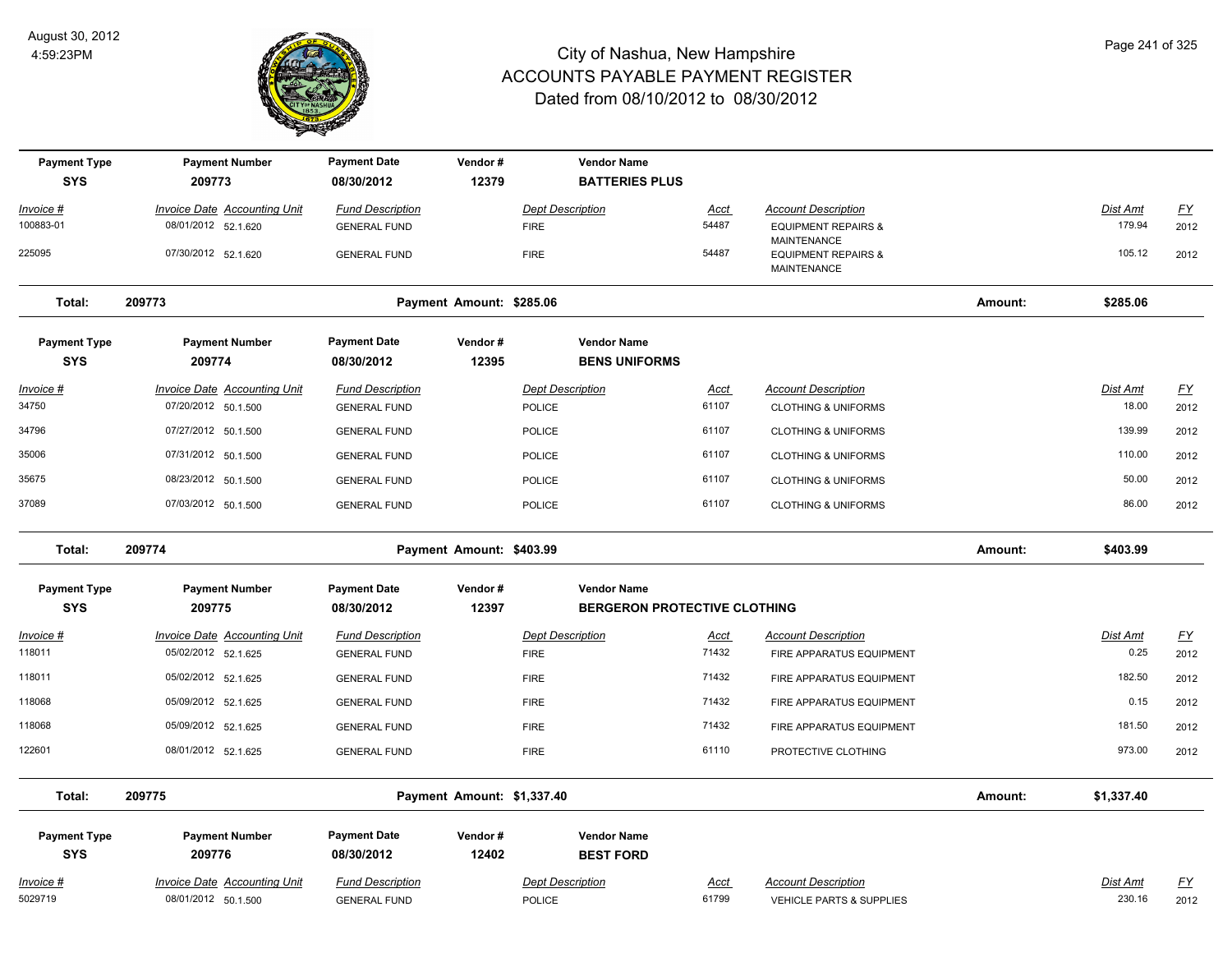

| Total:                               | 209776                                                          |                                                   | Payment Amount: \$230.16   |                                                       |                             |                                                                             | Amount:                                  | \$230.16                  |                   |
|--------------------------------------|-----------------------------------------------------------------|---------------------------------------------------|----------------------------|-------------------------------------------------------|-----------------------------|-----------------------------------------------------------------------------|------------------------------------------|---------------------------|-------------------|
| <b>Payment Type</b><br><b>SYS</b>    | <b>Payment Number</b><br>209777                                 | <b>Payment Date</b><br>08/30/2012                 | Vendor#<br>13990           | <b>Vendor Name</b><br><b>AUBUCHON HARDWARE</b>        |                             |                                                                             | Payee Name<br><b>BLUE TARP FINANCIAL</b> |                           |                   |
| <u> Invoice #</u><br>199265          | <b>Invoice Date Accounting Unit</b><br>08/22/2012 29.1.720.8162 | <b>Fund Description</b><br><b>GENERAL FUND</b>    |                            | <b>Dept Description</b><br><b>CITY BUILDINGS</b>      | <u>Acct</u><br>54487        | <b>Account Description</b><br><b>EQUIPMENT REPAIRS &amp;</b><br>MAINTENANCE |                                          | <u>Dist Amt</u><br>4.60   | <u>FY</u><br>2012 |
| Total:                               | 209777                                                          |                                                   | Payment Amount: \$4.60     |                                                       |                             |                                                                             | Amount:                                  | \$4.60                    |                   |
| <b>Payment Type</b><br><b>SYS</b>    | <b>Payment Number</b><br>209778                                 | <b>Payment Date</b><br>08/30/2012                 | Vendor#<br>14057           | <b>Vendor Name</b><br><b>BROX INDUSTRIES INC</b>      |                             |                                                                             |                                          |                           |                   |
| Invoice #<br>350071                  | <b>Invoice Date Accounting Unit</b><br>07/20/2012 69.6200.540   | <b>Fund Description</b><br><b>WASTEWATER FUND</b> |                            | <b>Dept Description</b><br>WASTEWATER                 | Acct<br>54300               | <b>Account Description</b><br>SEWER MAINTENANCE                             |                                          | Dist Amt<br>1,256.40      | <u>FY</u><br>2012 |
| 350071                               | 07/20/2012 61.1.675                                             | <b>GENERAL FUND</b>                               |                            | <b>STREETS</b>                                        | 61507                       | <b>ASPHALT</b>                                                              |                                          | 179.28                    | 2012              |
| 350127                               | 07/20/2012 69.6200.540                                          | <b>WASTEWATER FUND</b>                            |                            | WASTEWATER                                            | 54300                       | SEWER MAINTENANCE                                                           |                                          | 216.95                    | 2012              |
| 350127                               | 07/20/2012 61.1.675                                             | <b>GENERAL FUND</b>                               |                            | <b>STREETS</b>                                        | 61535                       | <b>GRAVEL/LOAM</b>                                                          |                                          | 384.69                    | 2012              |
| 351784                               | 08/07/2012 69.6200.540                                          | <b>WASTEWATER FUND</b>                            |                            | WASTEWATER                                            | 54300                       | SEWER MAINTENANCE                                                           |                                          | 1,641.60                  | 2012              |
| 351784                               | 08/07/2012 61.1.675                                             | <b>GENERAL FUND</b>                               |                            | <b>STREETS</b>                                        | 61507                       | <b>ASPHALT</b>                                                              |                                          | 1,626.48                  | 2012              |
| 351839                               | 08/07/2012 69.6200.540                                          | <b>WASTEWATER FUND</b>                            |                            | <b>WASTEWATER</b>                                     | 54300                       | SEWER MAINTENANCE                                                           |                                          | 50.00                     | 2012              |
| Total:                               | 209778                                                          |                                                   | Payment Amount: \$5,355.40 |                                                       |                             |                                                                             | Amount:                                  | \$5,355.40                |                   |
| <b>Payment Type</b>                  | <b>Payment Number</b>                                           | <b>Payment Date</b>                               | Vendor#                    | <b>Vendor Name</b>                                    |                             |                                                                             |                                          |                           |                   |
| <b>SYS</b>                           | 209779                                                          | 08/30/2012                                        | 11196                      | <b>CALEA</b>                                          |                             |                                                                             |                                          |                           |                   |
| <u> Invoice #</u><br><b>INV06206</b> | <b>Invoice Date Accounting Unit</b><br>12/05/2011 50.1.635      | <b>Fund Description</b><br><b>GENERAL FUND</b>    |                            | <b>Dept Description</b><br>POLICE                     | <u>Acct</u><br>53450        | <b>Account Description</b><br>RECRUITMENT/HIRING<br><b>SERVICES</b>         |                                          | <u>Dist Amt</u><br>150.00 | <u>FY</u><br>2012 |
| Total:                               | 209779                                                          |                                                   | Payment Amount: \$150.00   |                                                       |                             |                                                                             | Amount:                                  | \$150.00                  |                   |
| <b>Payment Type</b><br><b>SYS</b>    | <b>Payment Number</b><br>209780                                 | <b>Payment Date</b><br>08/30/2012                 | Vendor#<br>14075           | <b>Vendor Name</b>                                    | <b>CAMEROTA TRUCK PARTS</b> |                                                                             |                                          |                           |                   |
| Invoice #<br>4039574                 | <b>Invoice Date Accounting Unit</b><br>07/27/2012 86.3120       | <b>Fund Description</b><br><b>TRANSIT GRANTS</b>  |                            | <b>Dept Description</b><br><b>GRANT FUNDS-TRANSIT</b> | <u>Acct</u><br>61799        | <b>Account Description</b><br><b>VEHICLE PARTS &amp; SUPPLIES</b>           | Activity<br>86.800.13.30.01              | Dist Amt<br>4,252.40      | <u>FY</u><br>2012 |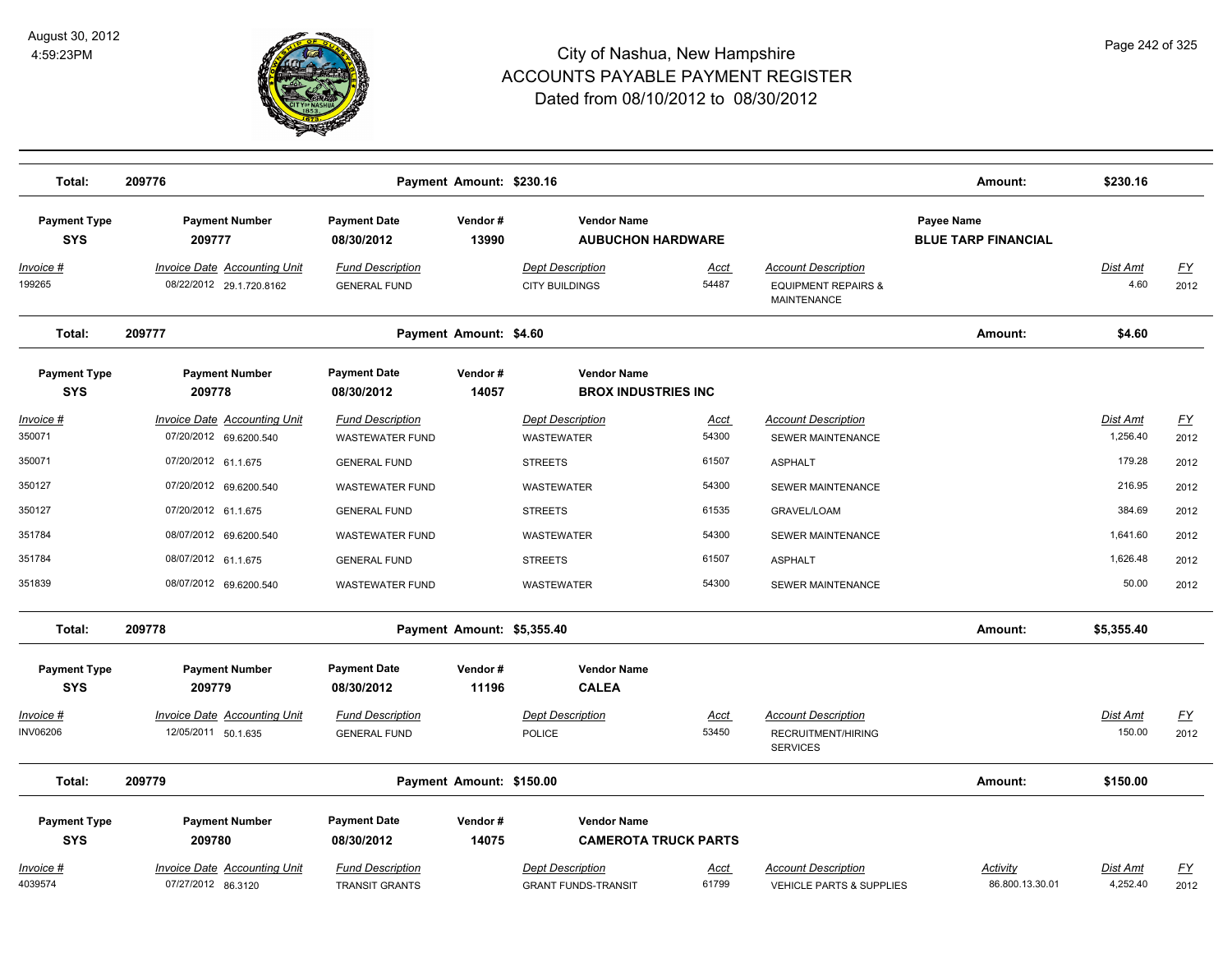

| 4039574             | 07/27/2012 86.3120                  | <b>TRANSIT GRANTS</b>                  |                            | <b>GRANT FUNDS-TRANSIT</b>           | 54600       | <b>VEHICLE REPAIRS &amp;</b><br>MAINTENANCE       | 86.800.13.30.01                   | 336.00          | 2012             |
|---------------------|-------------------------------------|----------------------------------------|----------------------------|--------------------------------------|-------------|---------------------------------------------------|-----------------------------------|-----------------|------------------|
| Total:              | 209780                              |                                        | Payment Amount: \$4,588.40 |                                      |             |                                                   | Amount:                           | \$4,588.40      |                  |
| <b>Payment Type</b> | <b>Payment Number</b>               | <b>Payment Date</b>                    | Vendor#                    | <b>Vendor Name</b>                   |             |                                                   |                                   |                 |                  |
| <b>SYS</b>          | 209781                              | 08/30/2012                             | 12470                      | <b>CAREER CONNECTIONS</b>            |             |                                                   |                                   |                 |                  |
| Invoice #           | <b>Invoice Date Accounting Unit</b> | <b>Fund Description</b>                |                            | <b>Dept Description</b>              | <u>Acct</u> | <b>Account Description</b>                        | <b>Activity</b>                   | <b>Dist Amt</b> | <u>FY</u>        |
| 35712               | 08/14/2012 22.5010                  | CAP PROJECTS-INFO<br><b>TECHNOLOGY</b> |                            | CAPITAL PROJECTS-INFO<br><b>TECH</b> | 81342       | <b>COMPUTER SOFTWARE &amp;</b><br><b>HARDWARE</b> | 1010.22.01.30                     | 431.32          | 2012             |
| 35736               | 08/21/2012 22.5010                  | CAP PROJECTS-INFO<br><b>TECHNOLOGY</b> |                            | CAPITAL PROJECTS-INFO<br><b>TECH</b> | 81342       | <b>COMPUTER SOFTWARE &amp;</b><br><b>HARDWARE</b> | 1010.22.01.30                     | 841.60          | 2012             |
| Total:              | 209781                              |                                        | Payment Amount: \$1,272.92 |                                      |             |                                                   | Amount:                           | \$1,272.92      |                  |
| <b>Payment Type</b> | <b>Payment Number</b>               | <b>Payment Date</b>                    | Vendor#                    | <b>Vendor Name</b>                   |             |                                                   |                                   |                 |                  |
| <b>SYS</b>          | 209782                              | 08/30/2012                             | 12493                      | <b>CENTRAL PAPER PRODUCTS CO</b>     |             |                                                   |                                   |                 |                  |
| Invoice #           | <b>Invoice Date Accounting Unit</b> | <b>Fund Description</b>                |                            | <b>Dept Description</b>              | Acct        | <b>Account Description</b>                        |                                   | Dist Amt        | <u>FY</u>        |
| 1191307             | 08/08/2012 50.1.500                 | <b>GENERAL FUND</b>                    |                            | <b>POLICE</b>                        | 61428       | <b>JANITORIAL SUPPLIES</b>                        |                                   | 267.57          | 2012             |
| 1191941             | 08/10/2012 50.1.500                 | <b>GENERAL FUND</b>                    |                            | <b>POLICE</b>                        | 61428       | <b>JANITORIAL SUPPLIES</b>                        |                                   | 38.51           | 2012             |
| Total:              | 209782                              |                                        | Payment Amount: \$306.08   |                                      |             |                                                   | Amount:                           | \$306.08        |                  |
| <b>Payment Type</b> | <b>Payment Number</b>               | <b>Payment Date</b>                    | Vendor#                    | <b>Vendor Name</b>                   |             |                                                   | Payee Name                        |                 |                  |
| <b>SYS</b>          | 209783                              | 08/30/2012                             | 14106                      | <b>CINTAS</b>                        |             |                                                   | <b>CINTAS DOCUMENT MANAGEMENT</b> |                 |                  |
| Invoice #           | Invoice Date Accounting Unit        | <b>Fund Description</b>                |                            | <b>Dept Description</b>              | Acct        | <b>Account Description</b>                        |                                   | Dist Amt        | <u>FY</u>        |
| DF21208050          | 07/31/2012 26.4010                  | MOTOR VEHICLE ADMIN FUND               |                            | MOTOR VEHICLE ADMIN<br><b>FUND</b>   | 55699       | OTHER CONTRACTED<br><b>SERVICES</b>               |                                   | 35.00           | 2012             |
| Total:              | 209783                              |                                        | Payment Amount: \$35.00    |                                      |             |                                                   | Amount:                           | \$35.00         |                  |
| <b>Payment Type</b> | <b>Payment Number</b>               | <b>Payment Date</b>                    | Vendor#                    | <b>Vendor Name</b>                   |             |                                                   |                                   |                 |                  |
| <b>SYS</b>          | 209784                              | 08/30/2012                             | 12033                      | <b>CITRIX ONLINE LLC</b>             |             |                                                   |                                   |                 |                  |
| Invoice #           | Invoice Date Accounting Unit        | <b>Fund Description</b>                |                            | <b>Dept Description</b>              | Acct        | <b>Account Description</b>                        |                                   | <b>Dist Amt</b> | $\underline{FY}$ |
| 1200567406          | 07/28/2012 22.1.535                 | <b>GENERAL FUND</b>                    |                            | INFORMATION TECHNOLOGY               | 54407       | SOFTWARE MAINTENANCE                              |                                   | 165.00          | 2012             |
| Total:              | 209784                              |                                        | Payment Amount: \$165.00   |                                      |             |                                                   | Amount:                           | \$165.00        |                  |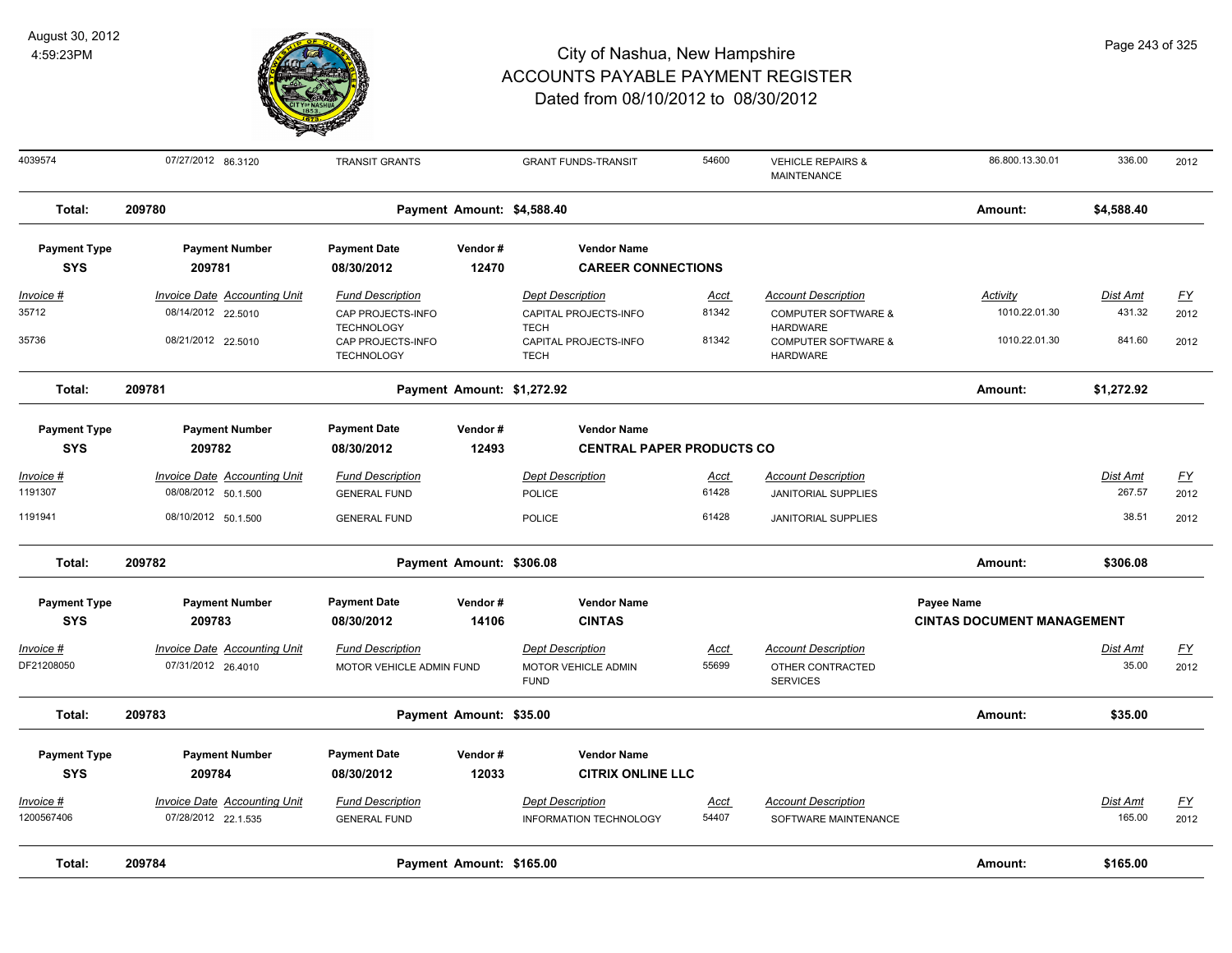

| <b>Payment Type</b> | <b>Payment Number</b>               | <b>Payment Date</b>                 | Vendor#                    | <b>Vendor Name</b>                  |             |                                          |         |                 |                           |
|---------------------|-------------------------------------|-------------------------------------|----------------------------|-------------------------------------|-------------|------------------------------------------|---------|-----------------|---------------------------|
| <b>SYS</b>          | 209785                              | 08/30/2012                          | 10310                      | <b>CKC PHOTOGRAPHY</b>              |             |                                          |         |                 |                           |
| Invoice #           | <b>Invoice Date Accounting Unit</b> | <b>Fund Description</b>             |                            | <b>Dept Description</b>             | <u>Acct</u> | <b>Account Description</b>               |         | Dist Amt        | $\underline{FY}$          |
| 248                 | 06/26/2012 50.4032                  | PISTOL PERMIT FEES                  |                            | PISTOL PERMIT FEES                  | 55699       | OTHER CONTRACTED<br><b>SERVICES</b>      |         | 481.80          | 2012                      |
| Total:              | 209785                              |                                     | Payment Amount: \$481.80   |                                     |             |                                          | Amount: | \$481.80        |                           |
| <b>Payment Type</b> | <b>Payment Number</b>               | <b>Payment Date</b>                 | Vendor#                    | <b>Vendor Name</b>                  |             |                                          |         |                 |                           |
| <b>SYS</b>          | 209786                              | 08/30/2012                          | 12526                      | THE COACH CO                        |             |                                          |         |                 |                           |
| Invoice #           | <b>Invoice Date Accounting Unit</b> | <b>Fund Description</b>             |                            | <b>Dept Description</b>             | <u>Acct</u> | <b>Account Description</b>               |         | <b>Dist Amt</b> | EY                        |
| CHARTER 031965      | 08/25/2012 77.2503                  | PARKS & REC PROGRAMS<br><b>FUND</b> |                            | PARKS & REC PROGRAMS                | 55658       | RECREATION PROGRAM<br><b>SERVICES</b>    |         | 1,101.60        | 2012                      |
| Total:              | 209786                              |                                     | Payment Amount: \$1,101.60 |                                     |             |                                          | Amount: | \$1,101.60      |                           |
| <b>Payment Type</b> | <b>Payment Number</b>               | <b>Payment Date</b>                 | Vendor#                    | <b>Vendor Name</b>                  |             |                                          |         |                 |                           |
| <b>SYS</b>          | 209787                              | 08/30/2012                          | 11952                      | <b>COLE-PARMER</b>                  |             |                                          |         |                 |                           |
| <u> Invoice #</u>   | <b>Invoice Date Accounting Unit</b> | <b>Fund Description</b>             |                            | <b>Dept Description</b>             | <u>Acct</u> | <b>Account Description</b>               |         | Dist Amt        | $\underline{FY}$          |
| 8247940             | 08/01/2012 69.6200.670              | <b>WASTEWATER FUND</b>              |                            | <b>WASTEWATER</b>                   | 61149       | <b>LABORATORY SUPPLIES</b>               |         | 7.80            | 2012                      |
| 8247940             | 08/01/2012 69.6200.670              | <b>WASTEWATER FUND</b>              |                            | WASTEWATER                          | 61149       | LABORATORY SUPPLIES                      |         | 164.00          | 2012                      |
| Total:              | 209787                              |                                     | Payment Amount: \$171.80   |                                     |             |                                          | Amount: | \$171.80        |                           |
| <b>Payment Type</b> | <b>Payment Number</b>               | <b>Payment Date</b>                 | Vendor#                    | <b>Vendor Name</b>                  |             |                                          |         |                 |                           |
| <b>SYS</b>          | 209788                              | 08/30/2012                          | 14794                      | <b>COMMUNITY EVENTS LLC</b>         |             |                                          |         |                 |                           |
| Invoice #           | <b>Invoice Date Accounting Unit</b> | <b>Fund Description</b>             |                            | <b>Dept Description</b>             | <u>Acct</u> | <b>Account Description</b>               |         | Dist Amt        | $\underline{FY}$          |
| 070912_POOL         | 08/06/2012 TF77.7551                | P&R-SUMMERFUN                       |                            | P&R-SUMMERFUN                       | 55650       | <b>ENRICHMENT PROGRAMS</b>               |         | 500.00          | 2012                      |
| Total:              | 209788                              |                                     | Payment Amount: \$500.00   |                                     |             |                                          | Amount: | \$500.00        |                           |
| <b>Payment Type</b> | <b>Payment Number</b>               | <b>Payment Date</b>                 | Vendor#                    | <b>Vendor Name</b>                  |             |                                          |         |                 |                           |
| <b>SYS</b>          | 209789                              | 08/30/2012                          | 12540                      | <b>COMPUTER HUT dba IT INSIDERS</b> |             |                                          |         |                 |                           |
| Invoice #           | <b>Invoice Date Accounting Unit</b> | <b>Fund Description</b>             |                            | <b>Dept Description</b>             | <u>Acct</u> | <b>Account Description</b>               |         | Dist Amt        | $\underline{\mathsf{FY}}$ |
| 47648               | 07/05/2012 69.6200.670              | <b>WASTEWATER FUND</b>              |                            | WASTEWATER                          | 53107       | ARCHITECT/ENGINEERING<br><b>SERVICES</b> |         | $-350.00$       | 2012                      |
| 47648               | 07/05/2012 69.6200.670              | <b>WASTEWATER FUND</b>              |                            | <b>WASTEWATER</b>                   | 53107       | ARCHITECT/ENGINEERING<br><b>SERVICES</b> |         | 350.00          | 2012                      |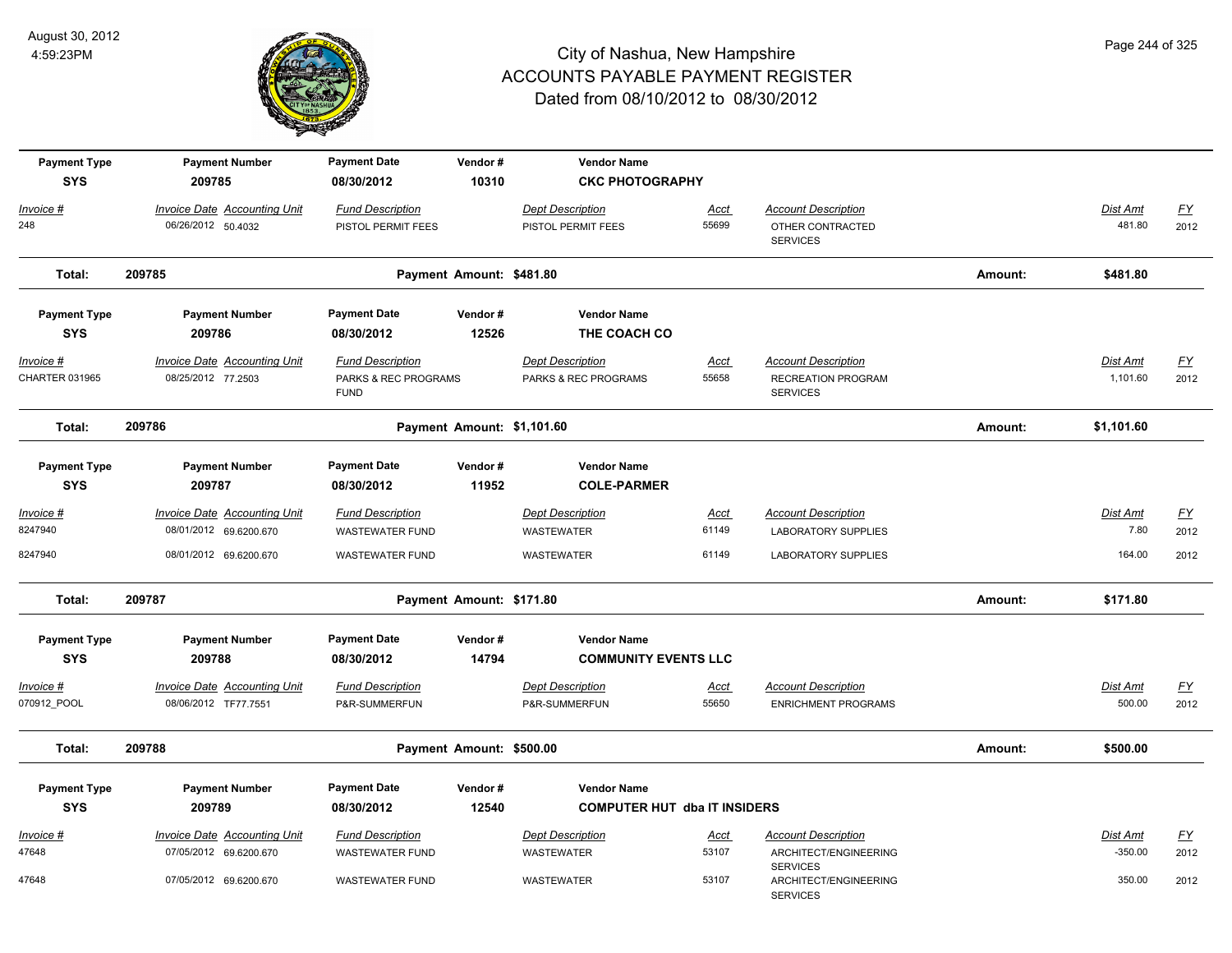

82842 08/17/2012 22.1.535 GENERAL FUND INFORMATION TECHNOLOGY 71221 COMPUTER EQUIPMENT 149.86 2012 **Total: 209789 Payment Amount: \$149.86 Amount: \$149.86 Payment Type Payment Number Payment Date Vendor # Vendor Name SYS 08/30/2012** *Invoice # Invoice Date Accounting Unit Fund Description Dept Description Acct Account Description Dist Amt FY*  **209790 14135 CONTINENTAL PAVING INC** 92945MB 08/07/2012 61.1.675 GENERAL FUND STREETS 61507 ASPHALT 160.85 2012 **Total: 209790 Payment Amount: \$160.85 Amount: \$160.85 Payment Type Payment Number Payment Date Vendor # Vendor Name SYS 08/30/2012** *Invoice # Invoice Date Accounting Unit Fund Description Dept Description Acct Account Description Dist Amt FY*  **209791 10490 CONWAY OFFICE PRODUCTS LLC** 52248A 08/20/2012 50.1.500 GENERAL FUND POLICE 61100 OFFICE SUPPLIES 597.03 2012 **Total: 209791 Payment Amount: \$597.03 Amount: \$597.03 Payment Type Payment Number Payment Date Vendor # Vendor Name Payee Name** *Activity* **SYS 08/30/2012** *Invoice # Invoice Date Accounting Unit Fund Description Dept Description Acct Account Description Dist Amt FY*  **209792 12588 CUMMINS NORTHEAST INC CUMMINS NORTHEAST LLC** 100-92329 08/06/2012 86.3120 TRANSIT GRANTS GRANT FUNDS-TRANSIT 61799 VEHICLE PARTS & SUPPLIES 86.800.13.30.01 124.67 2012 100-92474 08/07/2012 52.1.630 GENERAL FUND FIRE 61799 VEHICLE PARTS & SUPPLIES 410.90 2012 **Total: 209792 Payment Amount: \$535.57 Amount: \$535.57 Payment Type Payment Number Payment Date Vendor # Vendor Name SYS 08/30/2012** *Invoice # Invoice Date Accounting Unit Fund Description Dept Description Acct Account Description Dist Amt FY*  **209793 10446 CUMMINS-ALLISON CORP** 08/08/2012 66.1.500 GENERAL FUND PARKING LOTS 55699 OTHER CONTRACTED 2012 SERVICES 1171469 08/08/2012 66.1.500 GENERAL FUND PARKING LOTS 1,386.00 **Total: 209793 Payment Amount: \$1,386.00 Amount: \$1,386.00**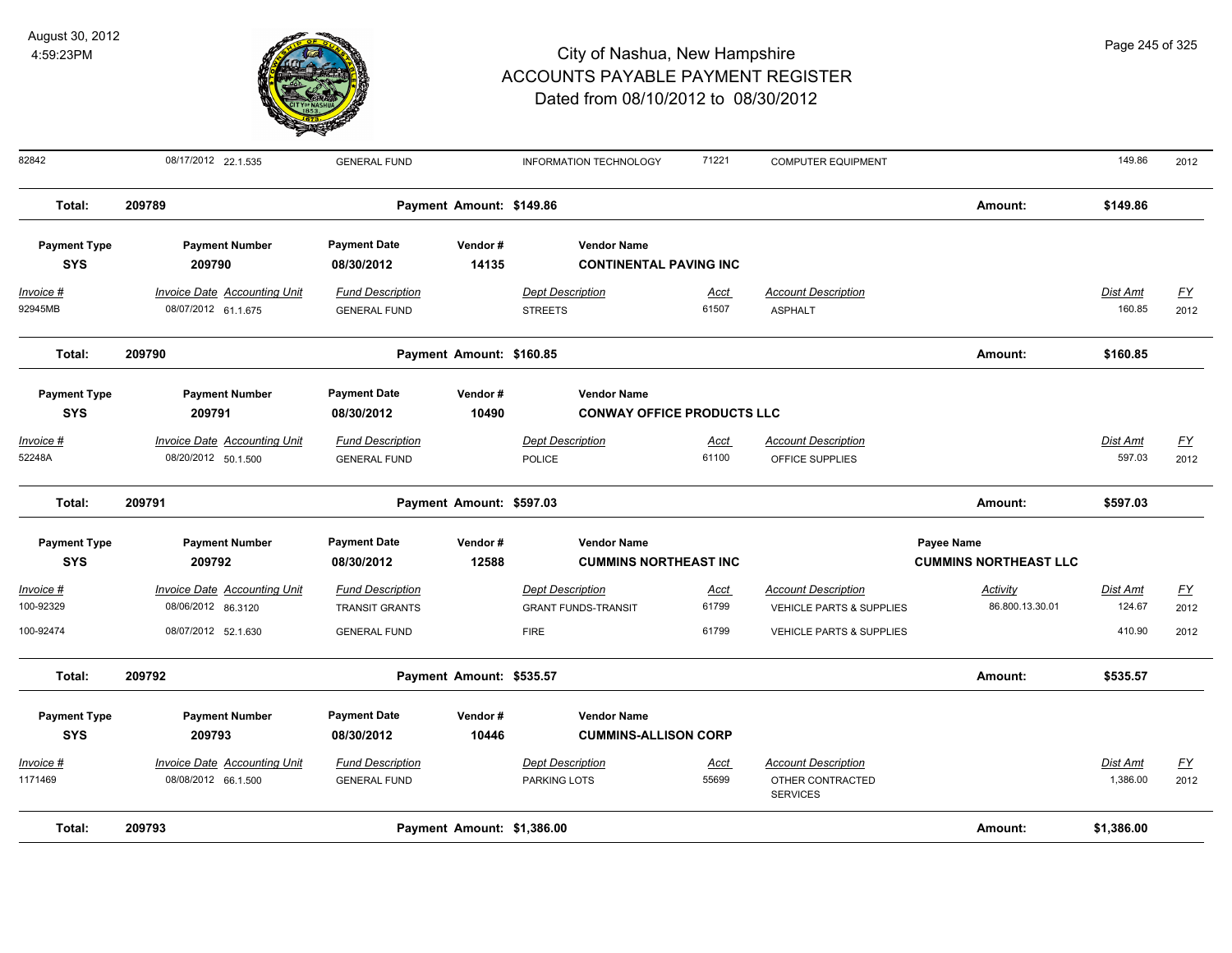

| <b>Payment Type</b><br><b>SYS</b> | <b>Payment Number</b><br>209794                               | <b>Payment Date</b><br>08/30/2012              | Vendor#<br>12097           | <b>Vendor Name</b><br><b>DAVES SEPTIC SERVICE INC</b>    |                      |                                                                             |                                    |                             |                                   |
|-----------------------------------|---------------------------------------------------------------|------------------------------------------------|----------------------------|----------------------------------------------------------|----------------------|-----------------------------------------------------------------------------|------------------------------------|-----------------------------|-----------------------------------|
| Invoice #<br>A-349041             | Invoice Date Accounting Unit<br>06/30/2012 77.1.650           | <b>Fund Description</b><br><b>GENERAL FUND</b> |                            | <b>Dept Description</b><br>PARKS & RECREATION            | Acct<br>54280        | <b>Account Description</b><br><b>BUILDING/GROUNDS</b><br><b>MAINTENANCE</b> |                                    | Dist Amt<br>350.00          | <u>FY</u><br>2012                 |
| Total:                            | 209794                                                        |                                                | Payment Amount: \$350.00   |                                                          |                      |                                                                             | Amount:                            | \$350.00                    |                                   |
| <b>Payment Type</b><br><b>SYS</b> | <b>Payment Number</b><br>209795                               | <b>Payment Date</b><br>08/30/2012              | Vendor#<br>12609           | <b>Vendor Name</b><br><b>DELL MARKETING LP</b>           |                      |                                                                             |                                    |                             |                                   |
| <u> Invoice #</u><br>XFW89X416    | <b>Invoice Date Accounting Unit</b><br>08/06/2012 22.1.500    | <b>Fund Description</b><br><b>GENERAL FUND</b> |                            | <b>Dept Description</b><br><b>INFORMATION TECHNOLOGY</b> | <b>Acct</b><br>71221 | <b>Account Description</b><br><b>COMPUTER EQUIPMENT</b>                     |                                    | <b>Dist Amt</b><br>1,100.16 | EY<br>2012                        |
| XFW8K27T3                         | 08/06/2012 22.1.500                                           | <b>GENERAL FUND</b>                            |                            | <b>INFORMATION TECHNOLOGY</b>                            | 71221                | <b>COMPUTER EQUIPMENT</b>                                                   |                                    | 15.99                       | 2012                              |
| XFW8K27T3                         | 08/06/2012 22.1.500                                           | <b>GENERAL FUND</b>                            |                            | <b>INFORMATION TECHNOLOGY</b>                            | 61607                | <b>COMPUTER SUPPLIES</b>                                                    |                                    | 30.58                       | 2012                              |
| Total:                            | 209795                                                        |                                                | Payment Amount: \$1,146.73 |                                                          |                      |                                                                             | Amount:                            | \$1,146.73                  |                                   |
| <b>Payment Type</b><br><b>SYS</b> | <b>Payment Number</b><br>209796                               | <b>Payment Date</b><br>08/30/2012              | Vendor#<br>10825           | <b>Vendor Name</b><br><b>DLT SOLUTIONS INC</b>           |                      |                                                                             | Payee Name<br><b>DLT SOLUTIONS</b> |                             |                                   |
| Invoice #<br>SI196519             | <b>Invoice Date Accounting Unit</b><br>08/03/2012 22.1.535    | <b>Fund Description</b><br><b>GENERAL FUND</b> |                            | <b>Dept Description</b><br><b>INFORMATION TECHNOLOGY</b> | Acct<br>54407        | <b>Account Description</b><br>SOFTWARE MAINTENANCE                          |                                    | Dist Amt<br>292.22          | <u>FY</u><br>2012                 |
| Total:                            | 209796                                                        |                                                | Payment Amount: \$292.22   |                                                          |                      |                                                                             | Amount:                            | \$292.22                    |                                   |
| <b>Payment Type</b><br><b>SYS</b> | <b>Payment Number</b><br>209797                               | <b>Payment Date</b><br>08/30/2012              | Vendor#<br>12633           | <b>Vendor Name</b><br><b>DOCULYNX INC</b>                |                      |                                                                             |                                    |                             |                                   |
| Invoice #<br>A307949              | <b>Invoice Date Accounting Unit</b><br>08/28/2012 91.1.012320 | <b>Fund Description</b><br><b>GENERAL FUND</b> |                            | <b>Dept Description</b><br><b>SCHOOL</b>                 | <u>Acct</u><br>53628 | <b>Account Description</b><br><b>CONTRACT SERVICES</b>                      |                                    | Dist Amt<br>44.73           | $\underline{\mathsf{FY}}$<br>2012 |
| A307949                           | 08/28/2012 69.6200.500                                        | WASTEWATER FUND                                |                            | <b>WASTEWATER</b>                                        | 54828                | PHOTOCOPIER LEASE                                                           |                                    | 360.66                      | 2012                              |
| A307949                           | 08/28/2012 68.6000.500                                        | SOLID WASTE FUND                               |                            | <b>SOLID WASTE</b>                                       | 54828                | PHOTOCOPIER LEASE                                                           |                                    | 9.81                        | 2012                              |
| A307949                           | 08/28/2012 26.1.500                                           | <b>GENERAL FUND</b>                            |                            | <b>FINANCIAL SERVICES</b>                                | 53479                | MICROFILM, MICROFICHE                                                       |                                    | 313.08                      | 2012                              |
| Total:                            | 209797                                                        |                                                | Payment Amount: \$728.28   |                                                          |                      |                                                                             | Amount:                            | \$728.28                    |                                   |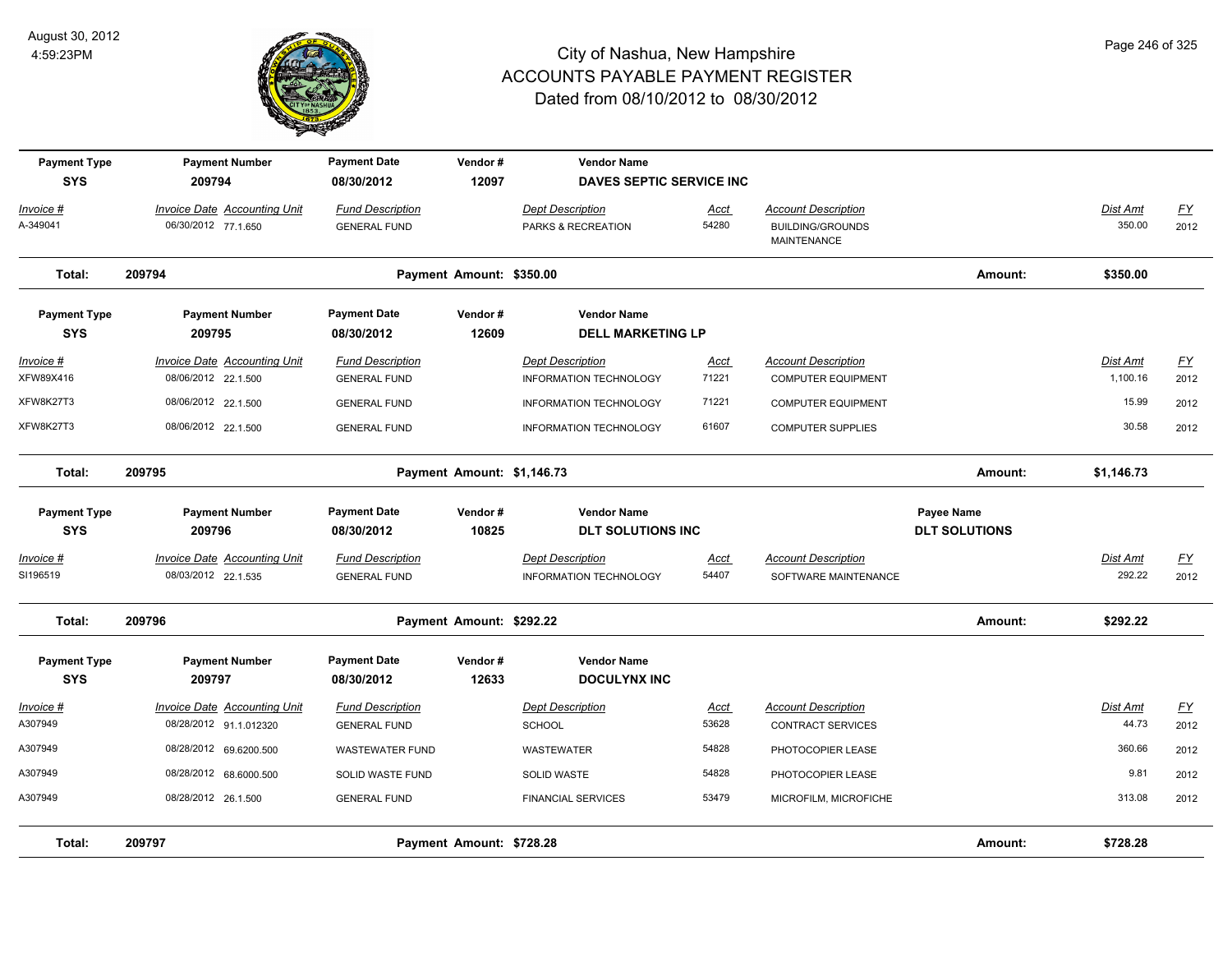

| <b>Payment Type</b><br><b>SYS</b> | <b>Payment Number</b><br>209798     | <b>Payment Date</b><br>08/30/2012 | Vendor#<br>12188           | <b>Vendor Name</b><br>DR POWER EQUIPMENT |             |                                          |                         |                  |                           |
|-----------------------------------|-------------------------------------|-----------------------------------|----------------------------|------------------------------------------|-------------|------------------------------------------|-------------------------|------------------|---------------------------|
| Invoice #                         | <b>Invoice Date Accounting Unit</b> | <b>Fund Description</b>           |                            | <b>Dept Description</b>                  | Acct        | <b>Account Description</b>               |                         | Dist Amt         | $\underline{FY}$          |
| 7/9/2012-ORDER                    | 07/09/2012 77.1.650                 | <b>GENERAL FUND</b>               |                            | PARKS & RECREATION                       | 54280       | <b>BUILDING/GROUNDS</b><br>MAINTENANCE   |                         | 91.98            | 2012                      |
| Total:                            | 209798                              |                                   | Payment Amount: \$91.98    |                                          |             |                                          | Amount:                 | \$91.98          |                           |
| <b>Payment Type</b>               | <b>Payment Number</b>               | <b>Payment Date</b>               | Vendor#                    | <b>Vendor Name</b>                       |             |                                          |                         |                  |                           |
| <b>SYS</b>                        | 209799                              | 08/30/2012                        | 12642                      | <b>DRAGON MOSQUITO CONTROL INC</b>       |             |                                          |                         |                  |                           |
| $Invoice$ #                       | <b>Invoice Date Accounting Unit</b> | <b>Fund Description</b>           |                            | <b>Dept Description</b>                  | <b>Acct</b> | <b>Account Description</b>               |                         | <b>Dist Amt</b>  | <u>FY</u>                 |
| 27506                             | 08/01/2012 73.1.500                 | <b>GENERAL FUND</b>               |                            | ENVIRONMENTAL HEALTH                     | 53142       | CONSULTING SERVICES                      |                         | 900.00           | 2012                      |
| Total:                            | 209799                              |                                   | Payment Amount: \$900.00   |                                          |             |                                          | Amount:                 | \$900.00         |                           |
| <b>Payment Type</b>               | <b>Payment Number</b>               | <b>Payment Date</b>               | Vendor#                    | <b>Vendor Name</b>                       |             |                                          |                         |                  |                           |
| <b>SYS</b>                        | 209800                              | 08/30/2012                        | 12660                      | THE DURKIN CO INC                        |             |                                          |                         |                  |                           |
| Invoice #                         | <b>Invoice Date Accounting Unit</b> | <b>Fund Description</b>           |                            | <b>Dept Description</b>                  | <b>Acct</b> | <b>Account Description</b>               |                         | Dist Amt         | $FY$                      |
| 0068695-IN                        | 07/27/2012 50.1.500                 | <b>GENERAL FUND</b>               |                            | <b>POLICE</b>                            | 61428       | <b>JANITORIAL SUPPLIES</b>               |                         | 380.99           | 2012                      |
| Total:                            | 209800                              |                                   | Payment Amount: \$380.99   |                                          |             |                                          | Amount:                 | \$380.99         |                           |
| <b>Payment Type</b>               | <b>Payment Number</b>               | <b>Payment Date</b>               | Vendor#                    | <b>Vendor Name</b>                       |             |                                          | Payee Name              |                  |                           |
| <b>SYS</b>                        | 209801                              | 08/30/2012                        | 12696                      | <b>EVERETT J PRESCOTT INC</b>            |             |                                          | <b>E J PRESCOTT INC</b> |                  |                           |
| Invoice #                         | Invoice Date Accounting Unit        | <b>Fund Description</b>           |                            | <b>Dept Description</b>                  | <b>Acct</b> | <b>Account Description</b>               | Activity                | Dist Amt         | <u>FY</u>                 |
| 4564665                           | 08/02/2012 61.1001                  | CAPITAL IMPROVEMENTS              |                            | STREETS-CAP IMP                          | 81100       | <b>CAPITAL IMPROVEMENTS</b>              |                         | 1000<br>1,503.00 | 2012                      |
| Total:                            | 209801                              |                                   | Payment Amount: \$1,503.00 |                                          |             |                                          | Amount:                 | \$1,503.00       |                           |
| <b>Payment Type</b>               | <b>Payment Number</b>               | <b>Payment Date</b>               | Vendor#                    | <b>Vendor Name</b>                       |             |                                          |                         |                  |                           |
| <b>SYS</b>                        | 209802                              | 08/30/2012                        | 12667                      | <b>EASTERN ANALYTICAL INC</b>            |             |                                          |                         |                  |                           |
| Invoice #                         | <b>Invoice Date Accounting Unit</b> | <b>Fund Description</b>           |                            | <b>Dept Description</b>                  | <b>Acct</b> | <b>Account Description</b>               |                         | Dist Amt         | $\underline{\mathsf{FY}}$ |
| 113822                            | 08/02/2012 69.6200.670              | <b>WASTEWATER FUND</b>            |                            | <b>WASTEWATER</b>                        | 53107       | ARCHITECT/ENGINEERING<br><b>SERVICES</b> |                         | 65.00            | 2012                      |
| Total:                            | 209802                              |                                   | Payment Amount: \$65.00    |                                          |             |                                          | Amount:                 | \$65.00          |                           |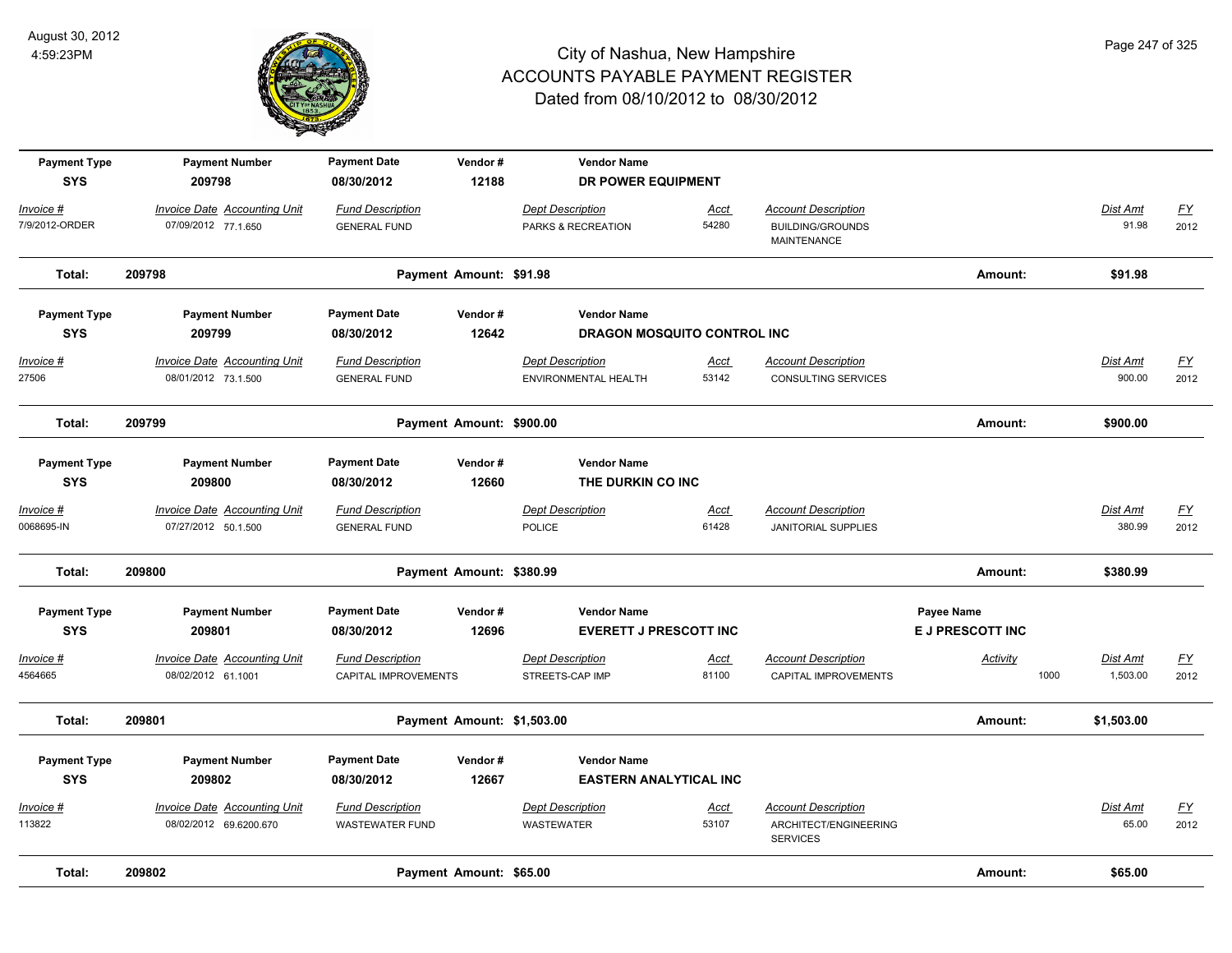

| <b>Payment Type</b>               | <b>Payment Number</b>                                                | <b>Payment Date</b>                                          | Vendor#                    | <b>Vendor Name</b>                                                    |                      |                                                                        |                                    |                          |                   |
|-----------------------------------|----------------------------------------------------------------------|--------------------------------------------------------------|----------------------------|-----------------------------------------------------------------------|----------------------|------------------------------------------------------------------------|------------------------------------|--------------------------|-------------------|
| <b>SYS</b><br>Invoice #<br>10797  | 209803<br><b>Invoice Date Accounting Unit</b><br>07/31/2012 64.1.705 | 08/30/2012<br><b>Fund Description</b><br><b>GENERAL FUND</b> | 12678                      | <b>ELECTRIC LIGHT CO</b><br><b>Dept Description</b><br><b>TRAFFIC</b> | Acct<br>54305        | <b>Account Description</b><br>TRAFFIC SIGNAL & CONTROL<br><b>MAINT</b> |                                    | Dist Amt<br>1,650.00     | <u>FY</u><br>2012 |
| Total:                            | 209803                                                               |                                                              | Payment Amount: \$1,650.00 |                                                                       |                      |                                                                        | Amount:                            | \$1,650.00               |                   |
| <b>Payment Type</b><br><b>SYS</b> | <b>Payment Number</b><br>209804                                      | <b>Payment Date</b><br>08/30/2012                            | Vendor#<br>14222           | <b>Vendor Name</b><br><b>FASTENAL CO</b>                              |                      |                                                                        |                                    |                          |                   |
| Invoice #<br><b>NHNAS87356</b>    | <b>Invoice Date Accounting Unit</b><br>07/27/2012 86.3120            | <b>Fund Description</b><br><b>TRANSIT GRANTS</b>             |                            | <b>Dept Description</b><br><b>GRANT FUNDS-TRANSIT</b>                 | <u>Acct</u><br>61799 | <b>Account Description</b><br><b>VEHICLE PARTS &amp; SUPPLIES</b>      | <u>Activity</u><br>86.800.13.30.04 | <u>Dist Amt</u><br>34.88 | <u>FY</u><br>2012 |
| Total:                            | 209804                                                               |                                                              | Payment Amount: \$34.88    |                                                                       |                      |                                                                        | Amount:                            | \$34.88                  |                   |
| <b>Payment Type</b><br><b>SYS</b> | <b>Payment Number</b><br>209805                                      | <b>Payment Date</b><br>08/30/2012                            | Vendor#<br>12715           | <b>Vendor Name</b><br><b>FILLION ASSOCIATES INC</b>                   |                      |                                                                        |                                    |                          |                   |
| Invoice #<br>16739                | <b>Invoice Date Accounting Unit</b><br>08/02/2012 77.1.660           | <b>Fund Description</b><br><b>GENERAL FUND</b>               |                            | <b>Dept Description</b><br>PARKS & RECREATION                         | Acct<br>61156        | <b>Account Description</b><br><b>CHEMICALS</b>                         |                                    | Dist Amt<br>3,477.00     | <u>FY</u><br>2012 |
| 3210                              | 08/02/2012 77.1.660                                                  | <b>GENERAL FUND</b>                                          |                            | PARKS & RECREATION                                                    | 61114                | POOL SUPPLIES                                                          |                                    | $-194.90$                | 2012              |
| Total:                            | 209805                                                               |                                                              | Payment Amount: \$3,282.10 |                                                                       |                      |                                                                        | Amount:                            | \$3,282.10               |                   |
| <b>Payment Type</b><br><b>SYS</b> | <b>Payment Number</b><br>209806                                      | <b>Payment Date</b><br>08/30/2012                            | Vendor#<br>12716           | <b>Vendor Name</b><br><b>FIMBEL PAUNET CORP</b>                       |                      |                                                                        |                                    |                          |                   |
| Invoice #<br>74703                | <b>Invoice Date Accounting Unit</b><br>07/31/2012 52.1.720           | <b>Fund Description</b><br><b>GENERAL FUND</b>               |                            | <b>Dept Description</b><br><b>FIRE</b>                                | Acct<br>54280        | <b>Account Description</b><br><b>BUILDING/GROUNDS</b><br>MAINTENANCE   |                                    | Dist Amt<br>150.00       | <u>FY</u><br>2012 |
| Total:                            | 209806                                                               |                                                              | Payment Amount: \$150.00   |                                                                       |                      |                                                                        | Amount:                            | \$150.00                 |                   |
| <b>Payment Type</b><br><b>SYS</b> | <b>Payment Number</b><br>209807                                      | <b>Payment Date</b><br>08/30/2012                            | Vendor#<br>12721           | <b>Vendor Name</b><br><b>FIRST TRANSIT INC</b>                        |                      |                                                                        |                                    |                          |                   |
| Invoice #                         | <b>Invoice Date Accounting Unit</b>                                  | <b>Fund Description</b>                                      |                            | <b>Dept Description</b>                                               | Acct                 | <b>Account Description</b>                                             | <b>Activity</b>                    | Dist Amt                 | <u>FY</u>         |
| 10706947                          | 08/02/2012 86.3120                                                   | <b>TRANSIT GRANTS</b>                                        |                            | <b>GRANT FUNDS-TRANSIT</b>                                            | 55699                | OTHER CONTRACTED<br><b>SERVICES</b>                                    | 86.800.13.20.01                    | 23,634.91                | 2012              |
| 10706947                          | 08/02/2012 86.3120                                                   | <b>TRANSIT GRANTS</b>                                        |                            | <b>GRANT FUNDS-TRANSIT</b>                                            | 55699                | OTHER CONTRACTED<br><b>SERVICES</b>                                    | 86.800.13.20.01                    | 72,550.82                | 2012              |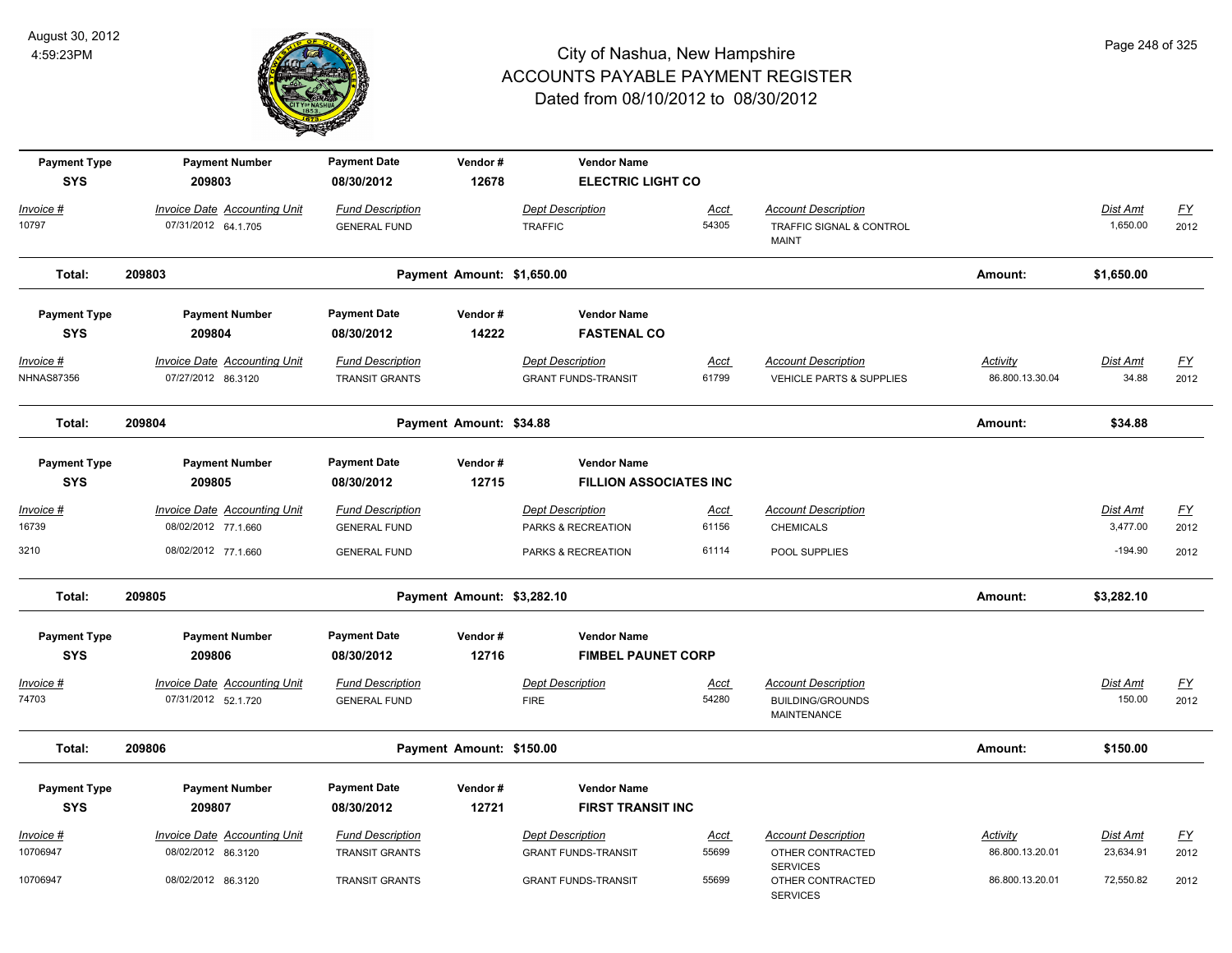

| 10706947                          | 08/02/2012 86.3120                  | <b>TRANSIT GRANTS</b>             |                              | <b>GRANT FUNDS-TRANSIT</b>                     | 55699       | OTHER CONTRACTED<br><b>SERVICES</b>         | 86.800.13.20.01 | 31,644.00       | 2012      |
|-----------------------------------|-------------------------------------|-----------------------------------|------------------------------|------------------------------------------------|-------------|---------------------------------------------|-----------------|-----------------|-----------|
| Total:                            | 209807                              |                                   | Payment Amount: \$127,829.73 |                                                |             |                                             | Amount:         | \$127,829.73    |           |
| <b>Payment Type</b>               | <b>Payment Number</b>               | <b>Payment Date</b>               | Vendor#                      | <b>Vendor Name</b>                             |             |                                             |                 |                 |           |
| <b>SYS</b>                        | 209808                              | 08/30/2012                        | 10210                        | <b>FISHER AUTO PARTS INC</b>                   |             |                                             |                 |                 |           |
| $Invoice$ #                       | <b>Invoice Date Accounting Unit</b> | <b>Fund Description</b>           |                              | <b>Dept Description</b>                        | <u>Acct</u> | <b>Account Description</b>                  |                 | <b>Dist Amt</b> | <u>FY</u> |
| 459-174837                        | 06/04/2012 50.1.500                 | <b>GENERAL FUND</b>               |                              | <b>POLICE</b>                                  | 61799       | <b>VEHICLE PARTS &amp; SUPPLIES</b>         |                 | $-12.00$        | 2012      |
| 459-183167                        | 08/06/2012 50.1.500                 | <b>GENERAL FUND</b>               |                              | <b>POLICE</b>                                  | 61799       | <b>VEHICLE PARTS &amp; SUPPLIES</b>         |                 | $-12.00$        | 2012      |
| 459-183471                        | 08/07/2012 50.1.500                 | <b>GENERAL FUND</b>               |                              | <b>POLICE</b>                                  | 61799       | <b>VEHICLE PARTS &amp; SUPPLIES</b>         |                 | 412.58          | 2012      |
| 459-183972                        | 08/10/2012 50.1.500                 | <b>GENERAL FUND</b>               |                              | <b>POLICE</b>                                  | 61799       | <b>VEHICLE PARTS &amp; SUPPLIES</b>         |                 | $-412.58$       | 2012      |
| 459-352739                        | 08/23/2012 50.1.500                 | <b>GENERAL FUND</b>               |                              | <b>POLICE</b>                                  | 61799       | <b>VEHICLE PARTS &amp; SUPPLIES</b>         |                 | 166.71          | 2012      |
| Total:                            | 209808                              |                                   | Payment Amount: \$142.71     |                                                |             |                                             | Amount:         | \$142.71        |           |
| <b>Payment Type</b><br><b>SYS</b> | <b>Payment Number</b><br>209809     | <b>Payment Date</b><br>08/30/2012 | Vendor#<br>10751             | <b>Vendor Name</b><br><b>FISHER SCIENTIFIC</b> |             |                                             |                 |                 |           |
| Invoice #                         | <b>Invoice Date Accounting Unit</b> | <b>Fund Description</b>           |                              | <b>Dept Description</b>                        | <u>Acct</u> | <b>Account Description</b>                  |                 | Dist Amt        | <u>FY</u> |
| 0495054                           | 05/22/2012 73.1.500                 | <b>GENERAL FUND</b>               |                              | ENVIRONMENTAL HEALTH                           | 61149       | <b>LABORATORY SUPPLIES</b>                  |                 | 185.02          | 2012      |
| Total:                            | 209809                              |                                   | Payment Amount: \$185.02     |                                                |             |                                             | Amount:         | \$185.02        |           |
| <b>Payment Type</b>               | <b>Payment Number</b>               | <b>Payment Date</b>               | Vendor#                      | <b>Vendor Name</b>                             |             |                                             |                 |                 |           |
| <b>SYS</b>                        | 209810                              | 08/30/2012                        | 14230                        | <b>FLEETPRIDE INC</b>                          |             |                                             |                 |                 |           |
| Invoice #                         | Invoice Date Accounting Unit        | <b>Fund Description</b>           |                              | <b>Dept Description</b>                        | Acct        | <b>Account Description</b>                  |                 | Dist Amt        | <u>FY</u> |
| 49096631                          | 07/31/2012 52.1.630                 | <b>GENERAL FUND</b>               |                              | <b>FIRE</b>                                    | 61799       | <b>VEHICLE PARTS &amp; SUPPLIES</b>         |                 | 837.08          | 2012      |
| 49127661                          | 08/01/2012 52.1.630                 | <b>GENERAL FUND</b>               |                              | <b>FIRE</b>                                    | 61799       | <b>VEHICLE PARTS &amp; SUPPLIES</b>         |                 | $-142.56$       | 2012      |
| Total:                            | 209810                              |                                   | Payment Amount: \$694.52     |                                                |             |                                             | Amount:         | \$694.52        |           |
| <b>Payment Type</b>               | <b>Payment Number</b>               | <b>Payment Date</b>               | Vendor#                      | <b>Vendor Name</b>                             |             |                                             |                 |                 |           |
| <b>SYS</b>                        | 209811                              | 08/30/2012                        | 14639                        | <b>FOLEY MARINE &amp; INDUST, ENGINES</b>      |             |                                             |                 |                 |           |
| Invoice #                         | <b>Invoice Date Accounting Unit</b> | <b>Fund Description</b>           |                              | <b>Dept Description</b>                        | <b>Acct</b> | <b>Account Description</b>                  |                 | Dist Amt        | <u>FY</u> |
| 153280                            | 08/06/2012 61.1.700                 | <b>GENERAL FUND</b>               |                              | <b>STREETS</b>                                 | 54600       | <b>VEHICLE REPAIRS &amp;</b><br>MAINTENANCE |                 | 420.00          | 2012      |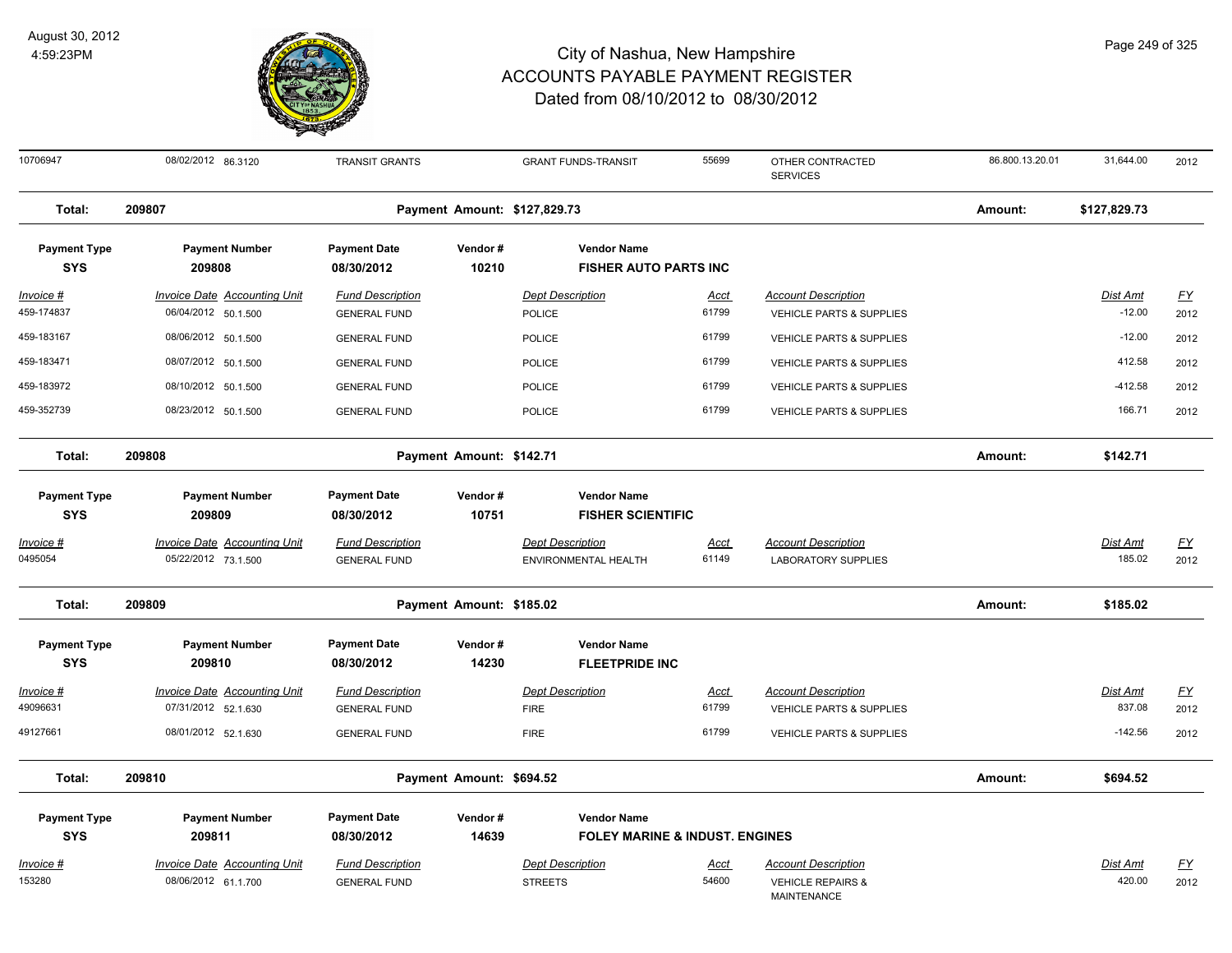

| Total:                            | 209811                                                     |                                                | Payment Amount: \$420.00 |                                               |                      |                                                                             | Amount:                   | \$420.00                  |                   |
|-----------------------------------|------------------------------------------------------------|------------------------------------------------|--------------------------|-----------------------------------------------|----------------------|-----------------------------------------------------------------------------|---------------------------|---------------------------|-------------------|
| <b>Payment Type</b><br><b>SYS</b> | <b>Payment Number</b><br>209812                            | <b>Payment Date</b><br>08/30/2012              | Vendor#<br>14241         | <b>Vendor Name</b><br><b>GALE GROUP INC</b>   |                      |                                                                             | Payee Name<br><b>GALE</b> |                           |                   |
| Invoice #<br>96840129             | <b>Invoice Date Accounting Unit</b><br>08/03/2012 79.1.760 | <b>Fund Description</b><br><b>GENERAL FUND</b> |                          | <b>Dept Description</b><br><b>LIBRARY</b>     | <u>Acct</u><br>61807 | <b>Account Description</b><br><b>PUBLICATIONS</b>                           |                           | <b>Dist Amt</b><br>228.72 | <u>FY</u><br>2012 |
| 96849200                          | 08/06/2012 79.1.760                                        | <b>GENERAL FUND</b>                            |                          | <b>LIBRARY</b>                                | 61807                | <b>PUBLICATIONS</b>                                                         |                           | 49.48                     | 2012              |
| Total:                            | 209812                                                     |                                                | Payment Amount: \$278.20 |                                               |                      |                                                                             | Amount:                   | \$278.20                  |                   |
| <b>Payment Type</b><br><b>SYS</b> | <b>Payment Number</b><br>209813                            | <b>Payment Date</b><br>08/30/2012              | Vendor#<br>14241         | <b>Vendor Name</b><br><b>GALE GROUP INC</b>   |                      |                                                                             |                           |                           |                   |
| Invoice #<br>96849260             | Invoice Date Accounting Unit<br>08/06/2012 79.1.760        | <b>Fund Description</b><br><b>GENERAL FUND</b> |                          | <b>Dept Description</b><br><b>LIBRARY</b>     | Acct<br>61807        | <b>Account Description</b><br><b>PUBLICATIONS</b>                           |                           | Dist Amt<br>47.23         | EY<br>2012        |
| Total:                            | 209813                                                     |                                                | Payment Amount: \$47.23  |                                               |                      |                                                                             | Amount:                   | \$47.23                   |                   |
| <b>Payment Type</b><br><b>SYS</b> | <b>Payment Number</b><br>209814                            | <b>Payment Date</b><br>08/30/2012              | Vendor#<br>11871         | <b>Vendor Name</b><br><b>GEMPLER'S</b>        |                      |                                                                             |                           |                           |                   |
| Invoice #<br>1018999980           | <b>Invoice Date Accounting Unit</b><br>08/06/2012 77.1.650 | <b>Fund Description</b><br><b>GENERAL FUND</b> |                          | <b>Dept Description</b><br>PARKS & RECREATION | Acct<br>54280        | <b>Account Description</b><br><b>BUILDING/GROUNDS</b><br><b>MAINTENANCE</b> |                           | Dist Amt<br>66.95         | EY<br>2012        |
| Total:                            | 209814                                                     |                                                | Payment Amount: \$66.95  |                                               |                      |                                                                             | Amount:                   | \$66.95                   |                   |
| <b>Payment Type</b><br><b>SYS</b> | <b>Payment Number</b><br>209815                            | <b>Payment Date</b><br>08/30/2012              | Vendor#<br>12773         | <b>Vendor Name</b><br><b>GEORGE'S APPAREL</b> |                      |                                                                             |                           |                           |                   |
| Invoice #<br>4751                 | <b>Invoice Date Accounting Unit</b><br>08/16/2012 50.1.500 | <b>Fund Description</b><br><b>GENERAL FUND</b> |                          | <b>Dept Description</b><br>POLICE             | Acct<br>61107        | <b>Account Description</b><br><b>CLOTHING &amp; UNIFORMS</b>                |                           | Dist Amt<br>99.00         | EY<br>2012        |
| 4930                              | 07/14/2012 50.1.500                                        | <b>GENERAL FUND</b>                            |                          | POLICE                                        | 61107                | <b>CLOTHING &amp; UNIFORMS</b>                                              |                           | 181.50                    | 2012              |
| 4936                              | 07/27/2012 50.1.500                                        | <b>GENERAL FUND</b>                            |                          | <b>POLICE</b>                                 | 61107                | <b>CLOTHING &amp; UNIFORMS</b>                                              |                           | 231.50                    | 2012              |
| 4950                              | 08/13/2012 50.1.500                                        | <b>GENERAL FUND</b>                            |                          | <b>POLICE</b>                                 | 61107                | <b>CLOTHING &amp; UNIFORMS</b>                                              |                           | 7.00                      | 2012              |
| Total:                            | 209815                                                     |                                                | Payment Amount: \$519.00 |                                               |                      |                                                                             | Amount:                   | \$519.00                  |                   |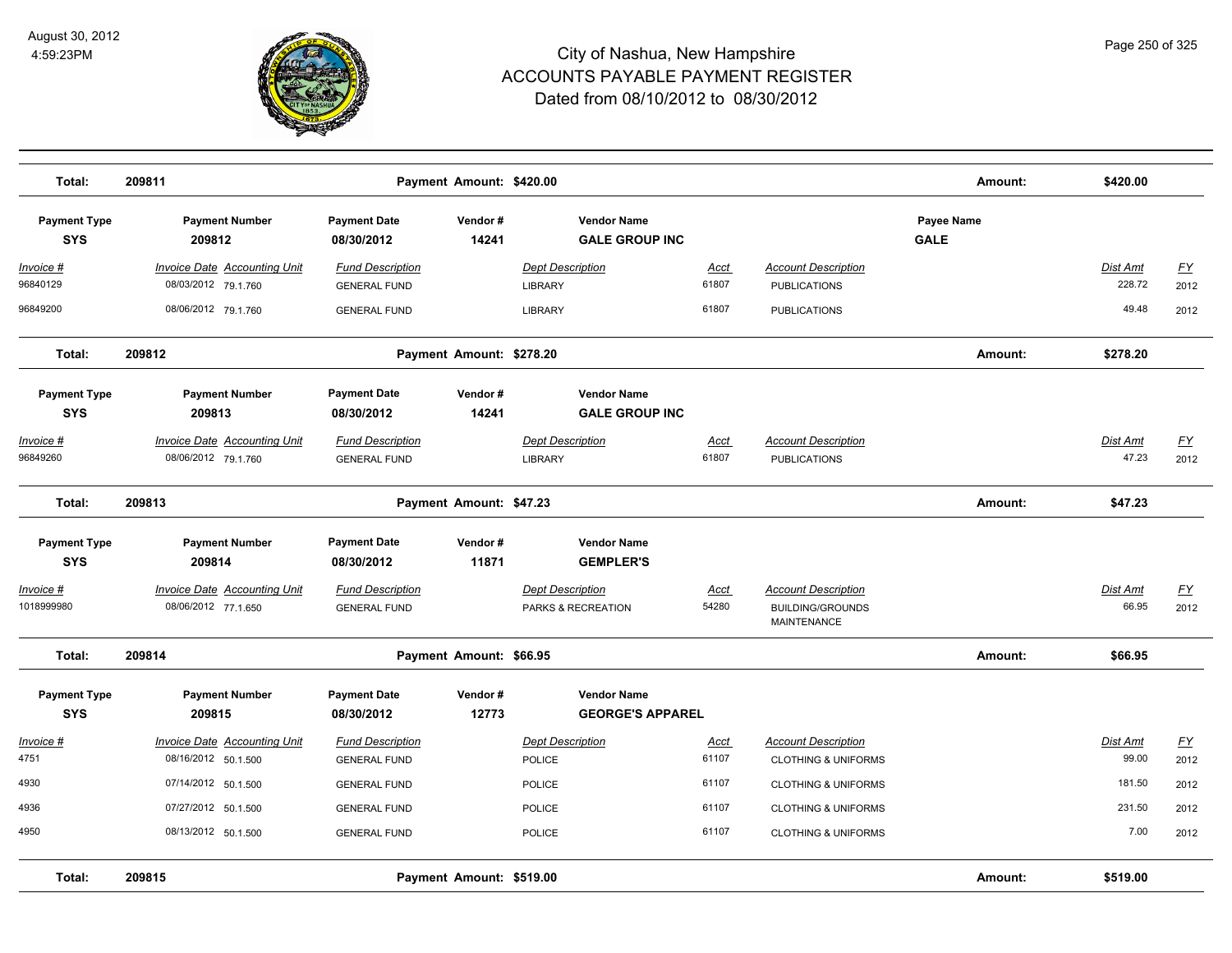

| <b>Payment Type</b><br><b>SYS</b> | <b>Payment Number</b><br>209816     | <b>Payment Date</b><br>08/30/2012 | Vendor#<br>12776           | <b>Vendor Name</b><br><b>GILLIG LLC</b>      |             |                                                      |                 |                 |           |
|-----------------------------------|-------------------------------------|-----------------------------------|----------------------------|----------------------------------------------|-------------|------------------------------------------------------|-----------------|-----------------|-----------|
| <u> Invoice #</u>                 | <b>Invoice Date Accounting Unit</b> | <b>Fund Description</b>           |                            | <b>Dept Description</b>                      | <b>Acct</b> | <b>Account Description</b>                           | <b>Activity</b> | <b>Dist Amt</b> | <u>FY</u> |
| 4837717                           | 08/07/2012 86.3120                  | <b>TRANSIT GRANTS</b>             |                            | <b>GRANT FUNDS-TRANSIT</b>                   | 61799       | VEHICLE PARTS & SUPPLIES                             | 86.800.13.30.01 | 123.72          | 2012      |
| Total:                            | 209816                              |                                   | Payment Amount: \$123.72   |                                              |             |                                                      | Amount:         | \$123.72        |           |
| <b>Payment Type</b><br><b>SYS</b> | <b>Payment Number</b><br>209817     | <b>Payment Date</b><br>08/30/2012 | Vendor#<br>12791           | <b>Vendor Name</b><br><b>DONNA GRAHAM</b>    |             |                                                      |                 |                 |           |
| <u> Invoice #</u>                 | <b>Invoice Date Accounting Unit</b> | <b>Fund Description</b>           |                            | <b>Dept Description</b>                      | <u>Acct</u> | <b>Account Description</b>                           |                 | Dist Amt        | <u>FY</u> |
| BDGT MTNGS 8/7/12                 | 08/14/2012 02.1.500                 | <b>GENERAL FUND</b>               |                            | <b>BOARD OF ALDERMEN</b>                     | 53428       | STENOGRAPHIC SERVICES                                |                 | 120.00          | 2012      |
| PENN 8/2/12                       | 08/02/2012 02.1.500                 | <b>GENERAL FUND</b>               |                            | <b>BOARD OF ALDERMEN</b>                     | 53428       | STENOGRAPHIC SERVICES                                |                 | 180.00          | 2012      |
| Total:                            | 209817                              |                                   | Payment Amount: \$300.00   |                                              |             |                                                      | Amount:         | \$300.00        |           |
| <b>Payment Type</b><br><b>SYS</b> | <b>Payment Number</b><br>209818     | <b>Payment Date</b><br>08/30/2012 | Vendor#<br>10853           | <b>Vendor Name</b><br><b>GRAINGER</b>        |             |                                                      |                 |                 |           |
| Invoice #                         | <b>Invoice Date Accounting Unit</b> | <b>Fund Description</b>           |                            | <b>Dept Description</b>                      | Acct        | <b>Account Description</b>                           | Activity        | Dist Amt        | <u>FY</u> |
| 9888969889                        | 07/30/2012 86.3120                  | <b>TRANSIT GRANTS</b>             |                            | <b>GRANT FUNDS-TRANSIT</b>                   | 61799       | <b>VEHICLE PARTS &amp; SUPPLIES</b>                  | 86.800.13.30.02 | 15.34           | 2012      |
| Total:                            | 209818                              |                                   | Payment Amount: \$15.34    |                                              |             |                                                      | Amount:         | \$15.34         |           |
| <b>Payment Type</b><br><b>SYS</b> | <b>Payment Number</b><br>209819     | <b>Payment Date</b><br>08/30/2012 | Vendor#<br>12801           | <b>Vendor Name</b><br><b>RICHARD NESMITH</b> |             |                                                      |                 |                 |           |
| Invoice #                         | <b>Invoice Date Accounting Unit</b> | <b>Fund Description</b>           |                            | <b>Dept Description</b>                      | Acct        | <b>Account Description</b>                           |                 | Dist Amt        | <u>FY</u> |
| 7956                              | 09/01/2012 30.1.500                 | <b>GENERAL FUND</b>               |                            | <b>PURCHASING</b>                            | 54487       | <b>EQUIPMENT REPAIRS &amp;</b><br><b>MAINTENANCE</b> |                 | 1,630.00        | 2012      |
| Total:                            | 209819                              |                                   | Payment Amount: \$1,630.00 |                                              |             |                                                      | Amount:         | \$1,630.00      |           |
| <b>Payment Type</b>               | <b>Payment Number</b>               | <b>Payment Date</b>               | Vendor#                    | <b>Vendor Name</b>                           |             |                                                      |                 |                 |           |
| <b>SYS</b>                        | 209820                              | 08/30/2012                        | 14300                      | <b>HIGHLAND POWER</b>                        |             |                                                      |                 |                 |           |
| Invoice #                         | <b>Invoice Date Accounting Unit</b> | <b>Fund Description</b>           |                            | <b>Dept Description</b>                      | Acct        | <b>Account Description</b>                           |                 | Dist Amt        | <u>FY</u> |
| 7121                              | 07/31/2012 69.6200.670              | <b>WASTEWATER FUND</b>            |                            | <b>WASTEWATER</b>                            | 54487       | <b>EQUIPMENT REPAIRS &amp;</b><br><b>MAINTENANCE</b> |                 | 2,509.70        | 2012      |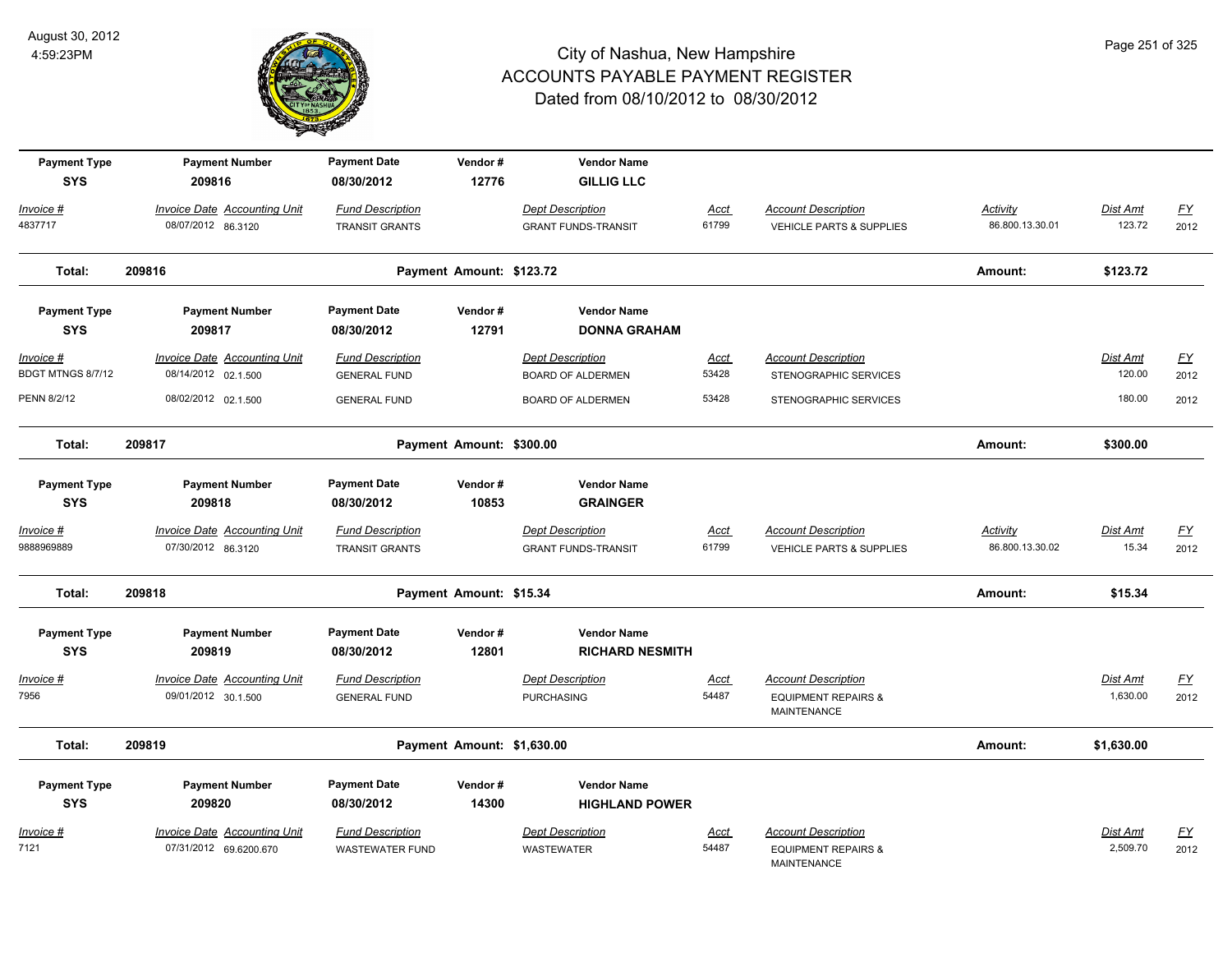

| Total:                            | 209820                                                          |                                                | Payment Amount: \$2,509.70 |                                                             |               |                                                                                  | Amount:                                             | \$2,509.70         |                   |
|-----------------------------------|-----------------------------------------------------------------|------------------------------------------------|----------------------------|-------------------------------------------------------------|---------------|----------------------------------------------------------------------------------|-----------------------------------------------------|--------------------|-------------------|
| <b>Payment Type</b><br><b>SYS</b> | <b>Payment Number</b><br>209821                                 | <b>Payment Date</b><br>08/30/2012              | Vendor#<br>14303           | <b>Vendor Name</b><br><b>HILLSBOROUGH COUNTY REGISTRY O</b> |               |                                                                                  |                                                     |                    |                   |
| Invoice #<br>576 LEGAL AUG13      | <b>Invoice Date Accounting Unit</b><br>08/01/2012 03.1.500      | <b>Fund Description</b><br><b>GENERAL FUND</b> |                            | <b>Dept Description</b><br><b>LEGAL</b>                     | Acct<br>55614 | <b>Account Description</b><br>FILING AND RECORDING<br><b>FEES</b>                |                                                     | Dist Amt<br>70.00  | <u>FY</u><br>2012 |
| Total:                            | 209821                                                          |                                                | Payment Amount: \$70.00    |                                                             |               |                                                                                  | Amount:                                             | \$70.00            |                   |
| <b>Payment Type</b><br><b>SYS</b> | <b>Payment Number</b>                                           | <b>Payment Date</b>                            | Vendor#                    | <b>Vendor Name</b>                                          |               |                                                                                  | <b>Payee Name</b>                                   |                    |                   |
|                                   | 209822                                                          | 08/30/2012                                     | 14309                      | <b>HOME DEPOT CREDIT SERVICES</b>                           |               |                                                                                  | <b>HOME DEPOT CREDIT SERVICE 3065</b>               |                    |                   |
| Invoice #<br>1052059              | <b>Invoice Date Accounting Unit</b><br>08/16/2012 29.1.720.8162 | <b>Fund Description</b><br><b>GENERAL FUND</b> |                            | <b>Dept Description</b><br><b>CITY BUILDINGS</b>            | Acct<br>54280 | <b>Account Description</b><br><b>BUILDING/GROUNDS</b><br><b>MAINTENANCE</b>      | Activity                                            | Dist Amt<br>123.16 | <u>FY</u><br>2012 |
| 3054311                           | 08/24/2012 86.3120                                              | <b>TRANSIT GRANTS</b>                          |                            | <b>GRANT FUNDS-TRANSIT</b>                                  | 61299         | MISCELLANEOUS SUPPLIES                                                           | 86.800.13.40.01                                     | 11.55              | 2012              |
| 4011794                           | 08/23/2012 86.3120                                              | <b>TRANSIT GRANTS</b>                          |                            | <b>GRANT FUNDS-TRANSIT</b>                                  | 61299         | MISCELLANEOUS SUPPLIES                                                           | 86.800.13.40.01                                     | 33.79              | 2012              |
| 4252308                           | 08/23/2012 86.3120                                              | TRANSIT GRANTS                                 |                            | <b>GRANT FUNDS-TRANSIT</b>                                  | 61299         | MISCELLANEOUS SUPPLIES                                                           | 86.800.13.40.01                                     | 133.96             | 2012              |
| 4252316                           | 08/23/2012 86.3120                                              | TRANSIT GRANTS                                 |                            | <b>GRANT FUNDS-TRANSIT</b>                                  | 61299         | MISCELLANEOUS SUPPLIES                                                           | 86.800.13.40.01                                     | $-125.00$          | 2012              |
| 6021727                           | 08/21/2012 42.1.720                                             | <b>GENERAL FUND</b>                            |                            | WOODLAWN CEMETERY                                           | 54280         | <b>BUILDING/GROUNDS</b>                                                          |                                                     | 33.04              | 2012              |
| 6053099                           | 08/01/2012 42.1.720                                             | <b>GENERAL FUND</b>                            |                            | WOODLAWN CEMETERY                                           | 54280         | <b>MAINTENANCE</b><br><b>BUILDING/GROUNDS</b><br><b>MAINTENANCE</b>              |                                                     | 70.25              | 2012              |
| Total:                            | 209822                                                          |                                                | Payment Amount: \$280.75   |                                                             |               |                                                                                  | Amount:                                             | \$280.75           |                   |
| <b>Payment Type</b><br><b>SYS</b> | <b>Payment Number</b><br>209823                                 | <b>Payment Date</b><br>08/30/2012              | Vendor#<br>14309           | <b>Vendor Name</b><br><b>HOME DEPOT CREDIT SERVICES</b>     |               |                                                                                  | Payee Name<br><b>HOME DEPOT CREDIT SERVICE 3073</b> |                    |                   |
| <u>Invoice #</u><br>5053715       | <b>Invoice Date Accounting Unit</b><br>08/22/2012 50.1.500      | <b>Fund Description</b><br><b>GENERAL FUND</b> |                            | <b>Dept Description</b><br><b>POLICE</b>                    | Acct<br>54280 | <b>Account Description</b><br><b>BUILDING/GROUNDS</b><br>MAINTENANCE             |                                                     | Dist Amt<br>69.44  | EY<br>2012        |
| Total:                            | 209823                                                          |                                                | Payment Amount: \$69.44    |                                                             |               |                                                                                  | Amount:                                             | \$69.44            |                   |
| <b>Payment Type</b><br><b>SYS</b> | <b>Payment Number</b><br>209824                                 | <b>Payment Date</b><br>08/30/2012              | Vendor#<br>12872           | <b>Vendor Name</b><br><b>HOWARD P FAIRFIELD LLC</b>         |               |                                                                                  |                                                     |                    |                   |
| Invoice #<br>172993               | <b>Invoice Date Accounting Unit</b><br>07/30/2012 61.1.700      | <b>Fund Description</b><br><b>GENERAL FUND</b> |                            | <b>Dept Description</b><br><b>STREETS</b>                   | Acct<br>54600 | <b>Account Description</b><br><b>VEHICLE REPAIRS &amp;</b><br><b>MAINTENANCE</b> |                                                     | Dist Amt<br>503.92 | <u>FY</u><br>2012 |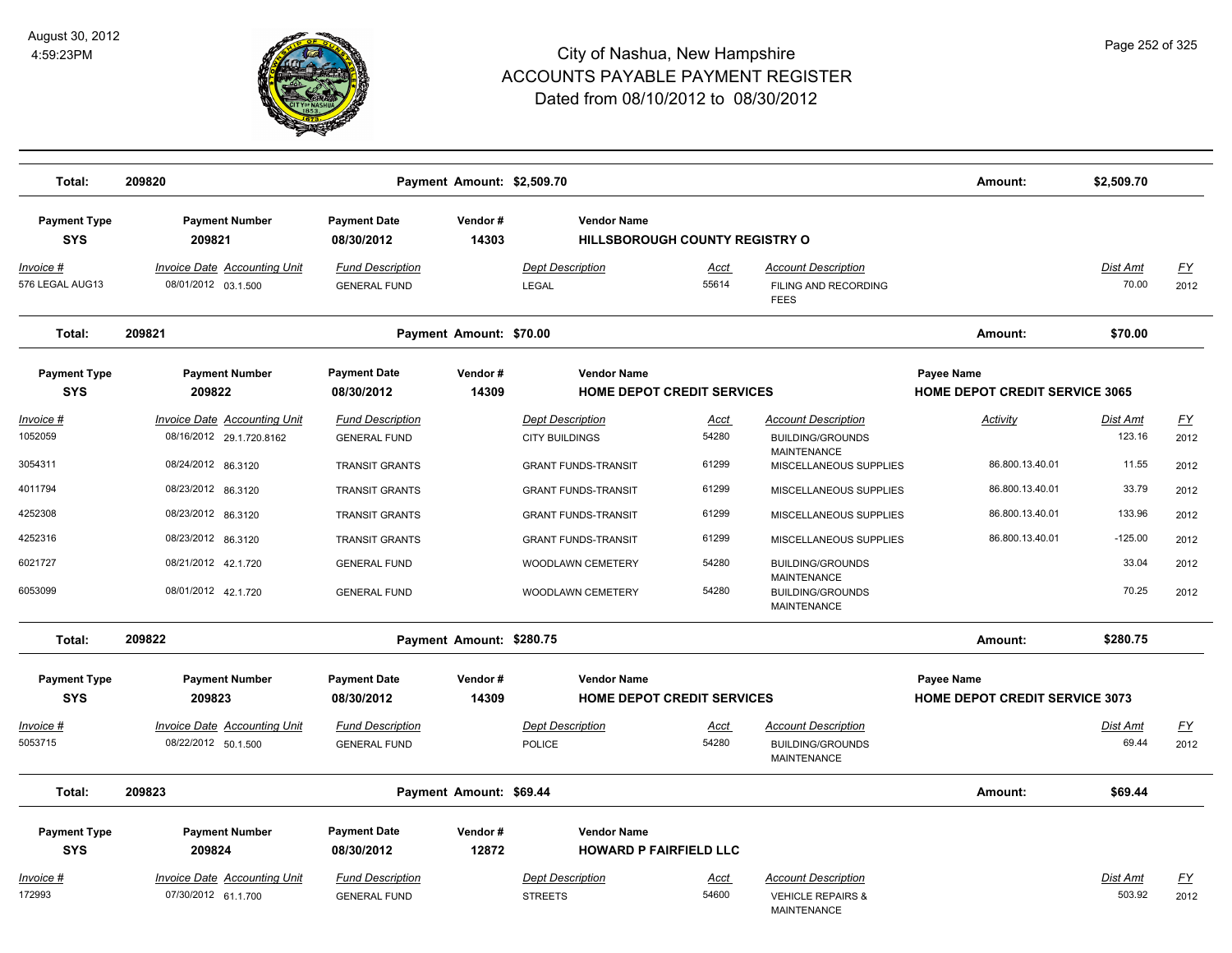

| Total:                            | 209824                                                        |                                                   | Payment Amount: \$503.92 |                                                                    |                      |                                                                             | Amount: | \$503.92                  |                   |
|-----------------------------------|---------------------------------------------------------------|---------------------------------------------------|--------------------------|--------------------------------------------------------------------|----------------------|-----------------------------------------------------------------------------|---------|---------------------------|-------------------|
| <b>Payment Type</b><br><b>SYS</b> | <b>Payment Number</b><br>209825                               | <b>Payment Date</b><br>08/30/2012                 | Vendor#<br>12876         | <b>Vendor Name</b><br><b>HUFF &amp; GAUTHIER INC</b>               |                      |                                                                             |         |                           |                   |
| <u> Invoice #</u><br>16207        | <b>Invoice Date Accounting Unit</b><br>08/03/2012 79.1.720    | <b>Fund Description</b><br><b>GENERAL FUND</b>    |                          | <b>Dept Description</b><br><b>LIBRARY</b>                          | <u>Acct</u><br>54280 | <b>Account Description</b><br><b>BUILDING/GROUNDS</b><br><b>MAINTENANCE</b> |         | <b>Dist Amt</b><br>668.00 | <u>FY</u><br>2012 |
| Total:                            | 209825                                                        |                                                   | Payment Amount: \$668.00 |                                                                    |                      |                                                                             | Amount: | \$668.00                  |                   |
| <b>Payment Type</b><br><b>SYS</b> | <b>Payment Number</b><br>209826                               | <b>Payment Date</b><br>08/30/2012                 | Vendor#<br>11189         | <b>Vendor Name</b><br><b>IDERA INC</b>                             |                      |                                                                             |         |                           |                   |
| Invoice #<br>22756R               | <b>Invoice Date Accounting Unit</b><br>05/02/2012 22.1.535    | <b>Fund Description</b><br><b>GENERAL FUND</b>    |                          | <b>Dept Description</b><br><b>INFORMATION TECHNOLOGY</b>           | <b>Acct</b><br>54407 | <b>Account Description</b><br>SOFTWARE MAINTENANCE                          |         | Dist Amt<br>59.00         | EY<br>2012        |
| Total:                            | 209826                                                        |                                                   | Payment Amount: \$59.00  |                                                                    |                      |                                                                             | Amount: | \$59.00                   |                   |
| <b>Payment Type</b><br><b>SYS</b> | <b>Payment Number</b><br>209827                               | <b>Payment Date</b><br>08/30/2012                 | Vendor#<br>12888         | <b>Vendor Name</b><br><b>IMTEK REPROGRAPHICS INC</b>               |                      |                                                                             |         |                           |                   |
| <u> Invoice #</u><br>806-44015    | <b>Invoice Date Accounting Unit</b><br>08/06/2012 60.1.500    | <b>Fund Description</b><br><b>GENERAL FUND</b>    |                          | <b>Dept Description</b><br><b>PUBLIC</b><br>WORKS-ADMIN/ENGINEERIN | Acct<br>61100        | <b>Account Description</b><br>OFFICE SUPPLIES                               |         | Dist Amt<br>225.00        | <u>FY</u><br>2012 |
| Total:                            | 209827                                                        |                                                   | Payment Amount: \$225.00 |                                                                    |                      |                                                                             | Amount: | \$225.00                  |                   |
| <b>Payment Type</b><br><b>SYS</b> | <b>Payment Number</b><br>209828                               | <b>Payment Date</b><br>08/30/2012                 | Vendor#<br>12889         | <b>Vendor Name</b><br><b>INDUSTRIAL PROTECTION SERVICES</b>        |                      |                                                                             |         |                           |                   |
| <u> Invoice #</u><br>126592-01    | <b>Invoice Date Accounting Unit</b><br>08/01/2012 69.6200.670 | <b>Fund Description</b><br><b>WASTEWATER FUND</b> |                          | <b>Dept Description</b><br><b>WASTEWATER</b>                       | Acct<br>61107        | <b>Account Description</b><br><b>CLOTHING &amp; UNIFORMS</b>                |         | Dist Amt<br>79.99         | <u>FY</u><br>2012 |
| Total:                            | 209828                                                        |                                                   | Payment Amount: \$79.99  |                                                                    |                      |                                                                             | Amount: | \$79.99                   |                   |
| <b>Payment Type</b><br><b>SYS</b> | <b>Payment Number</b><br>209829                               | <b>Payment Date</b><br>08/30/2012                 | Vendor#<br>12893         | <b>Vendor Name</b><br><b>INGRAM LIBRARY SERVICES</b>               |                      |                                                                             |         |                           |                   |
| Invoice #<br>05923848             | <b>Invoice Date Accounting Unit</b><br>08/02/2012 79.1.760    | <b>Fund Description</b><br><b>GENERAL FUND</b>    |                          | <b>Dept Description</b><br><b>LIBRARY</b>                          | <u>Acct</u><br>61807 | <b>Account Description</b><br><b>PUBLICATIONS</b>                           |         | Dist Amt<br>103.83        | <u>FY</u><br>2012 |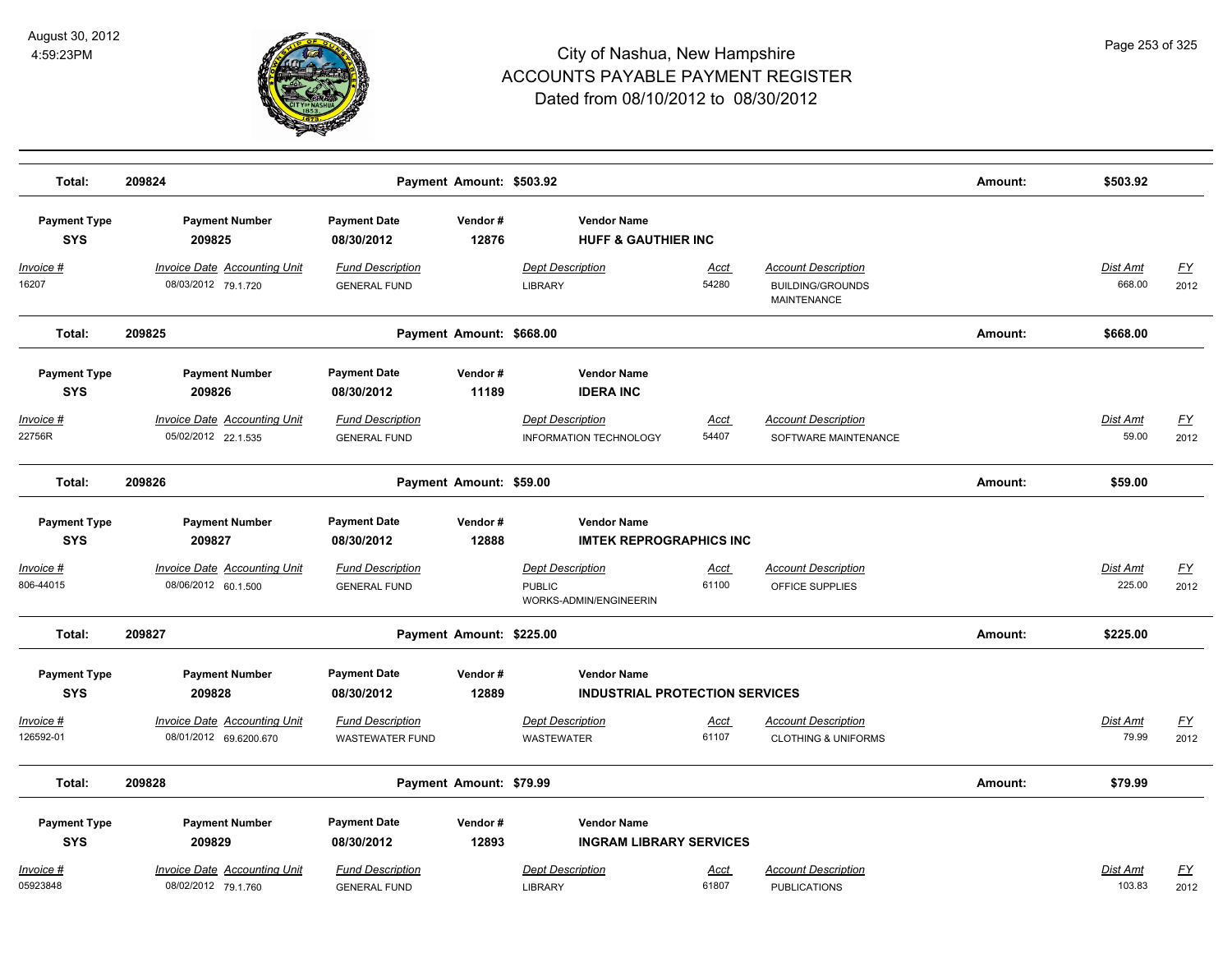

| 05923849                          | 08/02/2012 79.1.760                                        | <b>GENERAL FUND</b>                            |                            | <b>LIBRARY</b>                                | 61807                                 | <b>PUBLICATIONS</b>                                   |         | 42.18                     | 2012              |
|-----------------------------------|------------------------------------------------------------|------------------------------------------------|----------------------------|-----------------------------------------------|---------------------------------------|-------------------------------------------------------|---------|---------------------------|-------------------|
| 05957426                          | 08/05/2012 79.1.760                                        | <b>GENERAL FUND</b>                            |                            | <b>LIBRARY</b>                                | 61807                                 | <b>PUBLICATIONS</b>                                   |         | 8.42                      | 2012              |
| Total:                            | 209829                                                     |                                                | Payment Amount: \$154.43   |                                               |                                       |                                                       | Amount: | \$154.43                  |                   |
| <b>Payment Type</b><br><b>SYS</b> | <b>Payment Number</b><br>209830                            | <b>Payment Date</b><br>08/30/2012              | Vendor#<br>11346           | <b>Vendor Name</b>                            | <b>INNOVATIVE FIRE TRAINING</b>       |                                                       |         |                           |                   |
| $Invoice$ #<br>403                | <b>Invoice Date Accounting Unit</b><br>05/31/2012 52.1.625 | <b>Fund Description</b><br><b>GENERAL FUND</b> |                            | <b>Dept Description</b><br><b>FIRE</b>        | Acct<br>71999                         | <b>Account Description</b><br>MISCELLANEOUS EQUIPMENT |         | <b>Dist Amt</b><br>370.00 | <u>FY</u><br>2012 |
| Total:                            | 209830                                                     |                                                | Payment Amount: \$370.00   |                                               |                                       |                                                       | Amount: | \$370.00                  |                   |
| <b>Payment Type</b>               | <b>Payment Number</b>                                      | <b>Payment Date</b>                            | Vendor#                    | <b>Vendor Name</b>                            |                                       |                                                       |         |                           |                   |
| <b>SYS</b>                        | 209831                                                     | 08/30/2012                                     | 12906                      | <b>J LAWRENCE HALL INC</b>                    |                                       |                                                       |         |                           |                   |
| Invoice #                         | <b>Invoice Date Accounting Unit</b>                        | <b>Fund Description</b>                        |                            | <b>Dept Description</b>                       | <u>Acct</u>                           | <b>Account Description</b>                            |         | <b>Dist Amt</b>           | <u>FY</u>         |
| 56036                             | 08/02/2012 50.1.500                                        | <b>GENERAL FUND</b>                            |                            | <b>POLICE</b>                                 | 54487                                 | <b>EQUIPMENT REPAIRS &amp;</b><br><b>MAINTENANCE</b>  |         | 6,351.00                  | 2012              |
| 56363                             | 08/02/2012 29.1.720.8163                                   | <b>GENERAL FUND</b>                            |                            | <b>CITY BUILDINGS</b>                         | 54243                                 | <b>HVAC MAINTENANCE</b>                               |         | 1,301.56                  | 2012              |
| Total:                            | 209831                                                     |                                                | Payment Amount: \$7,652.56 |                                               |                                       |                                                       | Amount: | \$7,652.56                |                   |
| <b>Payment Type</b><br><b>SYS</b> | <b>Payment Number</b><br>209832                            | <b>Payment Date</b><br>08/30/2012              | Vendor#<br>12907           | <b>Vendor Name</b><br><b>JP PEST SERVICES</b> |                                       |                                                       |         |                           |                   |
| Invoice #                         | <b>Invoice Date Accounting Unit</b>                        | <b>Fund Description</b>                        |                            | <b>Dept Description</b>                       | <u>Acct</u>                           | <b>Account Description</b>                            |         | Dist Amt                  | EY                |
| 1058428                           | 08/01/2012 52.1.720                                        | <b>GENERAL FUND</b>                            |                            | <b>FIRE</b>                                   | 54228                                 | PEST CONTROL SERVICES                                 |         | 85.00                     | 2012              |
| Total:                            | 209832                                                     |                                                | Payment Amount: \$85.00    |                                               |                                       |                                                       | Amount: | \$85.00                   |                   |
| <b>Payment Type</b>               | <b>Payment Number</b>                                      | <b>Payment Date</b>                            | Vendor#                    | <b>Vendor Name</b>                            |                                       |                                                       |         |                           |                   |
| <b>SYS</b>                        | 209833                                                     | 08/30/2012                                     | 12911                      |                                               | <b>JAN PRO CLEANING SYSTEMS NORTH</b> |                                                       |         |                           |                   |
| Invoice #                         | Invoice Date Accounting Unit                               | <b>Fund Description</b>                        |                            | <b>Dept Description</b>                       | Acct                                  | <b>Account Description</b>                            |         | Dist Amt                  | $\underline{FY}$  |
| 17693                             | 08/01/2012 61.1.670                                        | <b>GENERAL FUND</b>                            |                            | <b>STREETS</b>                                | 54200                                 | <b>JANITORIAL SERVICES</b>                            |         | $-855.00$                 | 2012              |
| 17693                             | 08/01/2012 61.1.670                                        | <b>GENERAL FUND</b>                            |                            | <b>STREETS</b>                                | 54200                                 | <b>JANITORIAL SERVICES</b>                            |         | 855.00                    | 2012              |
| 17804                             | 07/30/2012 31.2506                                         | HUNT BLDG FACILITY<br><b>RENTALS</b>           |                            | HUNT BLDG FACILITY<br><b>RENTALS</b>          | 44590                                 | <b>FACILITIES RENTAL</b>                              |         | 100.00                    | 2012              |
| 17963                             | 08/01/2012 61.1.670                                        | <b>GENERAL FUND</b>                            |                            | <b>STREETS</b>                                | 54200                                 | <b>JANITORIAL SERVICES</b>                            |         | 855.00                    | 2012              |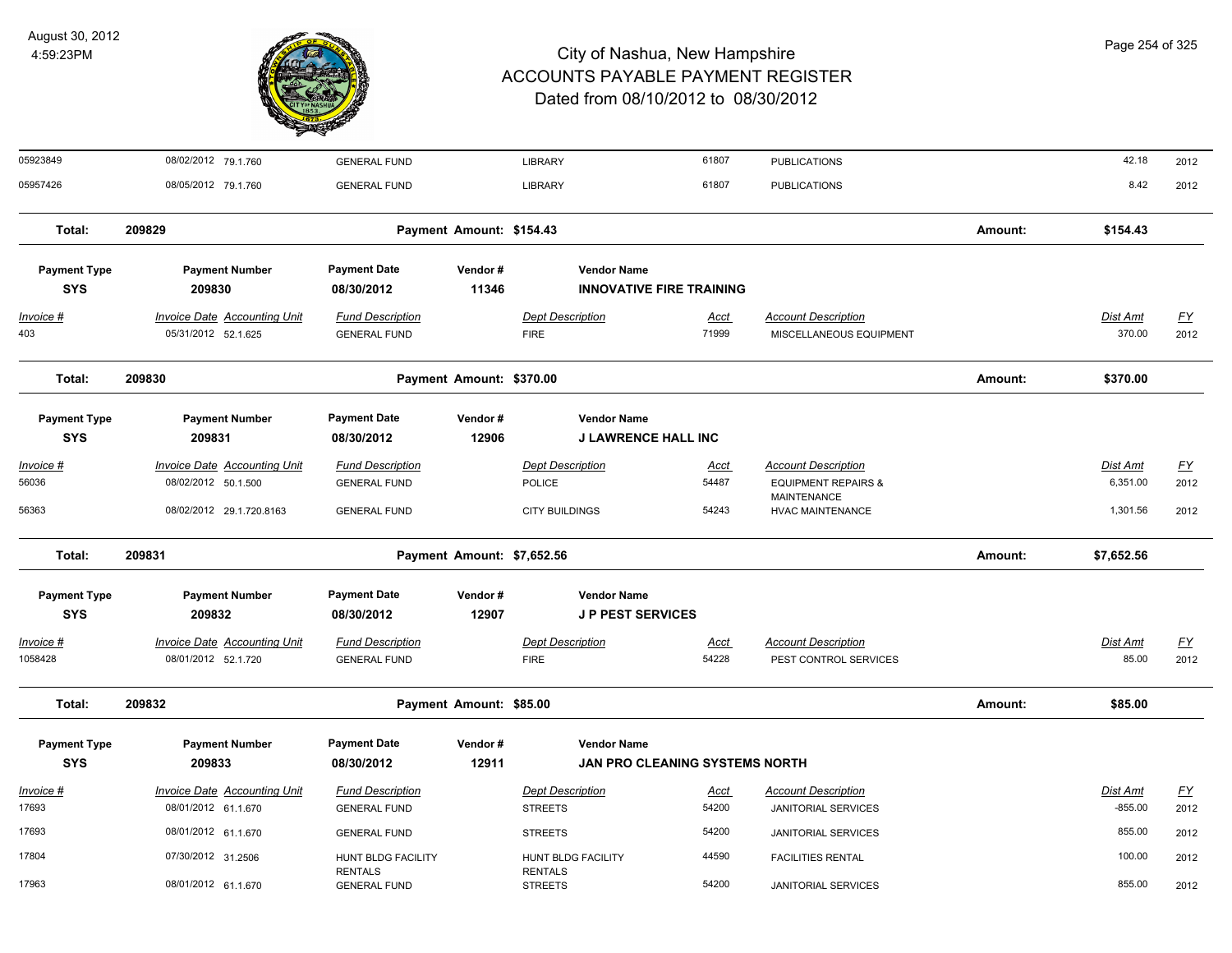

| Total:                            | 209833                                                        |                                                   | Payment Amount: \$955.00   |                                                      |                      |                                                                     | Amount:                               | \$955.00             |            |
|-----------------------------------|---------------------------------------------------------------|---------------------------------------------------|----------------------------|------------------------------------------------------|----------------------|---------------------------------------------------------------------|---------------------------------------|----------------------|------------|
| <b>Payment Type</b><br><b>SYS</b> | <b>Payment Number</b><br>209834                               | <b>Payment Date</b><br>08/30/2012                 | Vendor#<br>11040           | <b>Vendor Name</b><br><b>JCI JONES CHEMICALS INC</b> |                      |                                                                     |                                       |                      |            |
| <u> Invoice #</u><br>555612       | <b>Invoice Date Accounting Unit</b><br>08/05/2012 69.6200.670 | <b>Fund Description</b><br><b>WASTEWATER FUND</b> |                            | <b>Dept Description</b><br><b>WASTEWATER</b>         | <u>Acct</u><br>61156 | <b>Account Description</b><br><b>CHEMICALS</b>                      |                                       | Dist Amt<br>3,048.39 | EY<br>2012 |
| 555916                            | 08/07/2012 69.6200.670                                        | <b>WASTEWATER FUND</b>                            |                            | <b>WASTEWATER</b>                                    | 61156                | <b>CHEMICALS</b>                                                    |                                       | 2,541.00             | 2012       |
| Total:                            | 209834                                                        |                                                   | Payment Amount: \$5,589.39 |                                                      |                      |                                                                     | Amount:                               | \$5,589.39           |            |
| <b>Payment Type</b><br><b>SYS</b> | <b>Payment Number</b><br>209835                               | <b>Payment Date</b><br>08/30/2012                 | Vendor#<br>12925           | <b>Vendor Name</b><br><b>JOHNSON CONTROLS INC</b>    |                      |                                                                     | Payee Name<br><b>JOHNSON CONTROLS</b> |                      |            |
| <u> Invoice #</u>                 | <b>Invoice Date Accounting Unit</b>                           | <b>Fund Description</b>                           |                            | <b>Dept Description</b>                              | Acct                 | <b>Account Description</b>                                          |                                       | Dist Amt             | <u>FY</u>  |
| 1-5590915610                      | 08/02/2012 79.1.720                                           | <b>GENERAL FUND</b>                               |                            | <b>LIBRARY</b>                                       | 54243                | <b>HVAC MAINTENANCE</b>                                             |                                       | 3,687.00             | 2012       |
| Total:                            | 209835                                                        |                                                   | Payment Amount: \$3,687.00 |                                                      |                      |                                                                     | Amount:                               | \$3,687.00           |            |
| <b>Payment Type</b>               | <b>Payment Number</b>                                         | <b>Payment Date</b>                               | Vendor#                    | <b>Vendor Name</b>                                   |                      |                                                                     |                                       |                      |            |
| <b>SYS</b>                        | 209836                                                        | 08/30/2012                                        | 12927                      | <b>JOHNSONS ELECTRIC INC.</b>                        |                      |                                                                     |                                       |                      |            |
| <u>Invoice #</u>                  | <b>Invoice Date Accounting Unit</b>                           | <b>Fund Description</b>                           |                            | <b>Dept Description</b>                              | <u>Acct</u>          | <b>Account Description</b>                                          |                                       | <u>Dist Amt</u>      | <u>FY</u>  |
| 796                               | 07/28/2012 77.1.650                                           | <b>GENERAL FUND</b>                               |                            | PARKS & RECREATION                                   | 54280                | <b>BUILDING/GROUNDS</b>                                             |                                       | 78.00                | 2012       |
| 798                               | 07/28/2012 77.1.650                                           | <b>GENERAL FUND</b>                               |                            | PARKS & RECREATION                                   | 54280                | <b>MAINTENANCE</b><br><b>BUILDING/GROUNDS</b><br><b>MAINTENANCE</b> |                                       | 199.24               | 2012       |
| 799                               | 07/28/2012 TF77.7052                                          | MINE FALLS PARK ETF                               |                            | MINE FALLS PARK ETF                                  | 54280                | <b>BUILDING/GROUNDS</b>                                             |                                       | 251.30               | 2012       |
| 802                               | 07/28/2012 77.1.650                                           | <b>GENERAL FUND</b>                               |                            | PARKS & RECREATION                                   | 54280                | <b>MAINTENANCE</b><br><b>BUILDING/GROUNDS</b><br><b>MAINTENANCE</b> |                                       | 146.00               | 2012       |
| 810                               | 07/28/2012 77.1.720.8191                                      | <b>GENERAL FUND</b>                               |                            | PARKS & RECREATION                                   | 45307                | CELLULAR TOWER LEASE<br><b>FEES</b>                                 |                                       | 1,598.90             | 2012       |
| 811                               | 07/28/2012 77.1.650                                           | <b>GENERAL FUND</b>                               |                            | PARKS & RECREATION                                   | 54280                | <b>BUILDING/GROUNDS</b><br><b>MAINTENANCE</b>                       |                                       | 214.68               | 2012       |
| Total:                            | 209836                                                        |                                                   | Payment Amount: \$2,488.12 |                                                      |                      |                                                                     | Amount:                               | \$2,488.12           |            |
| <b>Payment Type</b>               | <b>Payment Number</b>                                         | <b>Payment Date</b>                               | Vendor#                    | <b>Vendor Name</b>                                   |                      |                                                                     |                                       |                      |            |
| <b>SYS</b>                        | 209837                                                        | 08/30/2012                                        | 14364                      | <b>JAMES W KIRK</b>                                  |                      |                                                                     |                                       |                      |            |
| Invoice #                         | Invoice Date Accounting Unit                                  | <b>Fund Description</b>                           |                            | <b>Dept Description</b>                              | Acct                 | <b>Account Description</b>                                          |                                       | Dist Amt             | <u>FY</u>  |
| 20190A 08/30/2012<br><b>DCAP</b>  | 08/30/2012 BS1000                                             | <b>GENERAL FUND</b>                               |                            | <b>GENERAL FUND</b>                                  | 21460                | 125 DEPENDENT CARE                                                  |                                       | 67.30                | 2012       |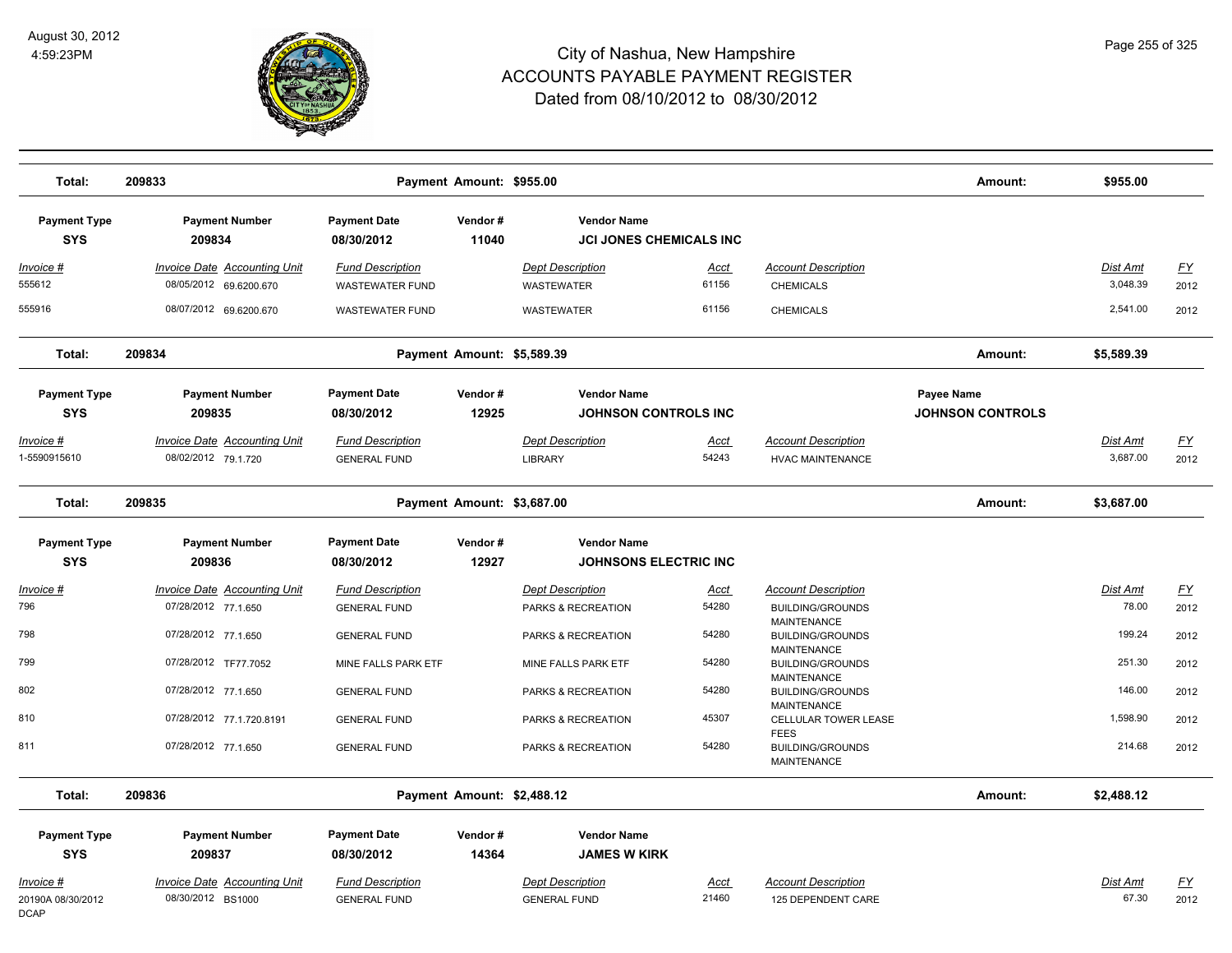

| Total:                            | 209837                                                     |                                                                   | Payment Amount: \$67.30  |                                                                   |                      |                                                     | Amount:         | \$67.30                   |                                   |
|-----------------------------------|------------------------------------------------------------|-------------------------------------------------------------------|--------------------------|-------------------------------------------------------------------|----------------------|-----------------------------------------------------|-----------------|---------------------------|-----------------------------------|
| <b>Payment Type</b>               | <b>Payment Number</b>                                      | <b>Payment Date</b>                                               | Vendor#                  | <b>Vendor Name</b>                                                |                      |                                                     |                 |                           |                                   |
| <b>SYS</b>                        | 209838                                                     | 08/30/2012                                                        | 11358                    | <b>LACROSSE UNLIMITED</b>                                         |                      |                                                     |                 |                           |                                   |
| <u>Invoice #</u><br>17277         | <b>Invoice Date Accounting Unit</b><br>05/29/2012 77.2503  | <b>Fund Description</b><br>PARKS & REC PROGRAMS<br><b>FUND</b>    |                          | <b>Dept Description</b><br>PARKS & REC PROGRAMS                   | <u>Acct</u><br>61128 | <b>Account Description</b><br>RECREATIONAL SUPPLIES |                 | Dist Amt<br>702.00        | <u>FY</u><br>2012                 |
| Total:                            | 209838                                                     |                                                                   | Payment Amount: \$702.00 |                                                                   |                      |                                                     | Amount:         | \$702.00                  |                                   |
| <b>Payment Type</b>               | <b>Payment Number</b>                                      | <b>Payment Date</b>                                               | Vendor#                  | <b>Vendor Name</b>                                                |                      |                                                     |                 |                           |                                   |
| <b>SYS</b>                        | 209839                                                     | 08/30/2012                                                        | 12997                    | <b>LAW ENFORCEMENT TARGETS INC</b>                                |                      |                                                     |                 |                           |                                   |
| Invoice #<br>0198325-IN           | <b>Invoice Date Accounting Unit</b><br>08/07/2012 50.1.635 | <b>Fund Description</b><br><b>GENERAL FUND</b>                    |                          | <b>Dept Description</b><br>POLICE                                 | <u>Acct</u><br>61121 | <b>Account Description</b><br><b>AMMUNITION</b>     |                 | Dist Amt<br>78.00         | $\underline{\mathsf{FY}}$<br>2012 |
| 0198325-IN                        | 08/07/2012 50.1.635                                        | <b>GENERAL FUND</b>                                               |                          | <b>POLICE</b>                                                     | 61121                | <b>AMMUNITION</b>                                   |                 | 372.00                    | 2012                              |
| Total:                            | 209839                                                     |                                                                   | Payment Amount: \$450.00 |                                                                   |                      |                                                     | Amount:         | \$450.00                  |                                   |
| <b>Payment Type</b>               | <b>Payment Number</b>                                      | <b>Payment Date</b>                                               | Vendor#                  | <b>Vendor Name</b>                                                |                      |                                                     |                 |                           |                                   |
| <b>SYS</b>                        | 209840                                                     | 08/30/2012                                                        | 12998                    | <b>LAW REALTY CO INC</b>                                          |                      |                                                     |                 |                           |                                   |
| <u> Invoice #</u><br>SEP13        | <b>Invoice Date Accounting Unit</b><br>08/21/2012 50.4020  | <b>Fund Description</b><br>POLICE DRUG ENFORCEMENT<br><b>FUND</b> |                          | <b>Dept Description</b><br>POLICE DRUG<br><b>ENFORCEMENT FUND</b> | <b>Acct</b><br>54899 | <b>Account Description</b><br><b>RENTALS</b>        |                 | Dist Amt<br>416.67        | <u>FY</u><br>2012                 |
| Total:                            | 209840                                                     |                                                                   | Payment Amount: \$416.67 |                                                                   |                      |                                                     | Amount:         | \$416.67                  |                                   |
| <b>Payment Type</b><br><b>SYS</b> | <b>Payment Number</b><br>209841                            | <b>Payment Date</b><br>08/30/2012                                 | Vendor#<br>14702         | <b>Vendor Name</b><br><b>LIBERTY UTILITIES</b>                    |                      |                                                     |                 |                           |                                   |
| Invoice #<br>5733325300JUL13      | <b>Invoice Date Accounting Unit</b><br>08/02/2012 79.1.720 | <b>Fund Description</b><br><b>GENERAL FUND</b>                    |                          | <b>Dept Description</b><br><b>LIBRARY</b>                         | <b>Acct</b><br>54114 | <b>Account Description</b><br><b>HEATING GAS</b>    | <b>Activity</b> | <u>Dist Amt</u><br>188.53 | <u>FY</u><br>2012                 |
| 5734226620AUG13                   | 08/06/2012 61.1.670                                        | <b>GENERAL FUND</b>                                               |                          | <b>STREETS</b>                                                    | 54114                | <b>HEATING GAS</b>                                  |                 | 138.52                    | 2012                              |
| 5733314742JUL13                   | 08/07/2012 29.1.720.8163                                   | <b>GENERAL FUND</b>                                               |                          | <b>CITY BUILDINGS</b>                                             | 54114                | <b>HEATING GAS</b>                                  |                 | 159.22                    | 2012                              |
| 5734210120JUL13                   | 08/06/2012 50.1.500                                        | <b>GENERAL FUND</b>                                               |                          | POLICE                                                            | 54114                | <b>HEATING GAS</b>                                  |                 | 763.98                    | 2012                              |
| 5734210152JUL13                   | 08/06/2012 22.2505                                         | <b>GOVT &amp; EDUCATION</b><br><b>CHANNELS FUND</b>               |                          | <b>GOV'T &amp; EDUCATION</b><br><b>CHANNELS</b>                   | 54114                | <b>HEATING GAS</b>                                  |                 | 4.62                      | 2012                              |
| 5734210152JUL13                   | 08/06/2012 86.3120                                         | <b>TRANSIT GRANTS</b>                                             |                          | <b>GRANT FUNDS-TRANSIT</b>                                        | 54114                | <b>HEATING GAS</b>                                  | 86.800.12.10.10 | 17.08                     | 2012                              |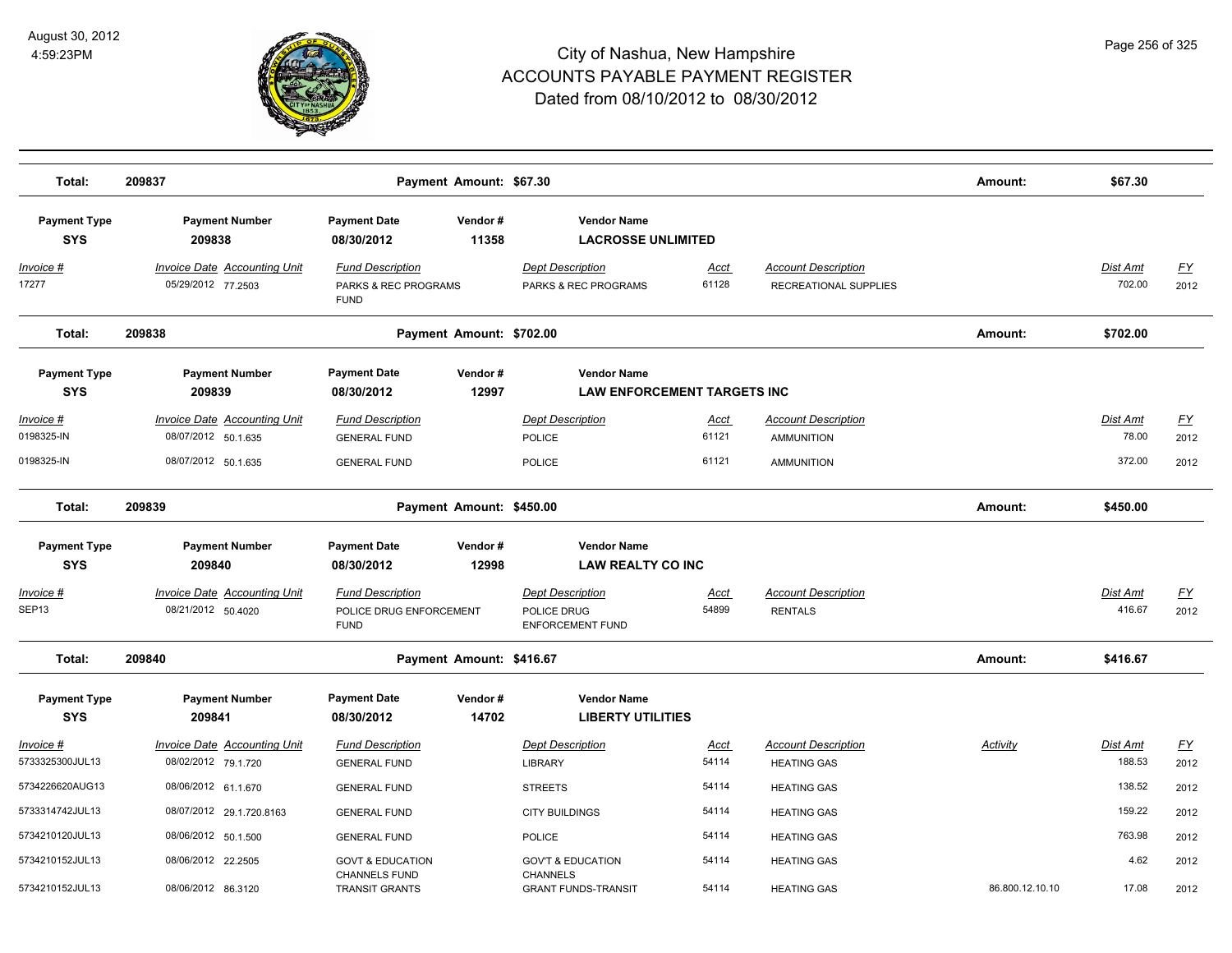

| $Invoice$ #                       | <b>Invoice Date Accounting Unit</b>                        | <b>Fund Description</b>                        |                            | <b>Dept Description</b>                             | <u>Acct</u>          | <b>Account Description</b>                            |                 | <b>Dist Amt</b>    | $\underline{\mathsf{FY}}$ |
|-----------------------------------|------------------------------------------------------------|------------------------------------------------|----------------------------|-----------------------------------------------------|----------------------|-------------------------------------------------------|-----------------|--------------------|---------------------------|
| <b>Payment Type</b><br><b>SYS</b> | <b>Payment Number</b><br>209843                            | <b>Payment Date</b><br>08/30/2012              | Vendor#<br>10521           | <b>Vendor Name</b><br><b>LITCHFIELD VANTAGE LLC</b> |                      |                                                       |                 |                    |                           |
| Total:                            | 209842                                                     |                                                | Payment Amount: \$674.70   |                                                     |                      |                                                       | Amount:         | \$674.70           |                           |
| Invoice #<br>3927575              | <b>Invoice Date Accounting Unit</b><br>07/03/2012 50.1.635 | <b>Fund Description</b><br><b>GENERAL FUND</b> |                            | <b>Dept Description</b><br><b>POLICE</b>            | <u>Acct</u><br>71999 | <b>Account Description</b><br>MISCELLANEOUS EQUIPMENT |                 | Dist Amt<br>674.70 | <u>FY</u><br>2012         |
| <b>Payment Type</b><br><b>SYS</b> | <b>Payment Number</b><br>209842                            | <b>Payment Date</b><br>08/30/2012              | Vendor#<br>11649           | <b>Vendor Name</b><br><b>LIFE FITNESS</b>           |                      |                                                       |                 |                    |                           |
| Total:                            | 209841                                                     |                                                | Payment Amount: \$2,758.03 |                                                     |                      |                                                       | Amount:         | \$2,758.03         |                           |
| 5739249570AUG13                   | 08/14/2012 52.1.720.8174                                   | <b>GENERAL FUND</b>                            |                            | <b>FIRE</b>                                         | 54114                | <b>HEATING GAS</b>                                    |                 | 57.72              | 2012                      |
| 5738610000AUG13                   | 08/08/2012 77.1.500                                        | <b>GENERAL FUND</b>                            |                            | PARKS & RECREATION                                  | 54114                | <b>HEATING GAS</b>                                    |                 | 100.71             | 2012                      |
| 5737619422AUG13                   | 08/08/2012 50.1.500                                        | <b>GENERAL FUND</b>                            |                            | <b>POLICE</b>                                       | 54114                | <b>HEATING GAS</b>                                    |                 | 42.51              | 2012                      |
| 5737030700AUG13                   | 08/08/2012 69.6200.670                                     | <b>WASTEWATER FUND</b>                         |                            | WASTEWATER                                          | 54114                | <b>HEATING GAS</b>                                    |                 | 42.37              | 2012                      |
| 5737030250AUG13                   | 08/08/2012 69.6200.670                                     | <b>WASTEWATER FUND</b>                         |                            | WASTEWATER                                          | 54114                | <b>HEATING GAS</b>                                    |                 | 42.37              | 2012                      |
| 5737030220AUG13                   | 08/09/2012 69.6200.670                                     | <b>WASTEWATER FUND</b>                         |                            | WASTEWATER                                          | 54114                | <b>HEATING GAS</b>                                    |                 | 41.42              | 2012                      |
| 5737030200AUG13                   | 08/09/2012 69.6200.670                                     | <b>WASTEWATER FUND</b>                         |                            | WASTEWATER                                          | 54114                | <b>HEATING GAS</b>                                    |                 | 127.18             | 2012                      |
| 5737030190AUG13                   | 08/09/2012 69.6200.670                                     | <b>WASTEWATER FUND</b>                         |                            | WASTEWATER                                          | 54114                | <b>HEATING GAS</b>                                    |                 | 157.91             | 2012                      |
| 5737030180AUG13                   | 08/09/2012 69.6200.670                                     | <b>WASTEWATER FUND</b>                         |                            | WASTEWATER                                          | 54114                | <b>HEATING GAS</b>                                    |                 | 123.10             | 2012                      |
| 5737030160AJG13                   | 08/08/2012 69.6200.670                                     | <b>WASTEWATER FUND</b>                         |                            | WASTEWATER                                          | 54114                | <b>HEATING GAS</b>                                    |                 | 121.12             | 2012                      |
| 5737017530AUG13                   | 08/09/2012 77.1.500                                        | <b>GENERAL FUND</b>                            |                            | PARKS & RECREATION                                  | 54114                | <b>HEATING GAS</b>                                    |                 | 42.10              | 2012                      |
| 5736819960AUG13                   | 08/10/2012 42.1.720                                        | <b>GENERAL FUND</b>                            |                            | WOODLAWN CEMETERY                                   | 54114                | <b>HEATING GAS</b>                                    |                 | 55.66              | 2012                      |
| 5736812700AUG13                   | 08/13/2012 69.6200.670                                     | <b>WASTEWATER FUND</b>                         |                            | WASTEWATER                                          | 54114                | <b>HEATING GAS</b>                                    |                 | 45.04              | 2012                      |
| 5735431780JUL13                   | 08/09/2012 50.1.500                                        | <b>GENERAL FUND</b>                            |                            | <b>POLICE</b>                                       | 54114                | <b>HEATING GAS</b>                                    |                 | 40.74              | 2012                      |
| 5734618460AUG13                   | 08/13/2012 52.1.720.8176                                   | <b>GENERAL FUND</b>                            |                            | <b>FIRE</b>                                         | 54114                | <b>HEATING GAS</b>                                    |                 | 65.69              | 2012                      |
| 5734415580AUG13                   | 08/09/2012 52.1.720.8178                                   | <b>GENERAL FUND</b>                            |                            | <b>FIRE</b>                                         | 54114                | <b>HEATING GAS</b>                                    |                 | 133.63             | 2012                      |
| 5734221100JAUG13                  | 08/10/2012 52.1.720.8173                                   | <b>GENERAL FUND</b>                            |                            | <b>FIRE</b>                                         | 54114                | <b>HEATING GAS</b>                                    |                 | 172.01             | 2012                      |
| 5734210410JUL13                   | 08/06/2012 86.3120                                         | <b>TRANSIT GRANTS</b>                          |                            | <b>GRANT FUNDS-TRANSIT</b>                          | 54114                | <b>HEATING GAS</b>                                    | 86.800.12.10.10 | 50.33              | 2012                      |
| 5734210152JUL13                   | 08/06/2012 50.1.500                                        | <b>GENERAL FUND</b>                            |                            | WORKS-ADMIN/ENGINEERIN<br><b>POLICE</b>             | 54114                | <b>HEATING GAS</b>                                    |                 | 7.85               | 2012                      |
| 5734210152JUL13                   | 08/06/2012 60.1.500                                        | <b>GENERAL FUND</b>                            |                            | <b>PUBLIC</b>                                       | 54114                | <b>HEATING GAS</b>                                    |                 | 16.62              | 2012                      |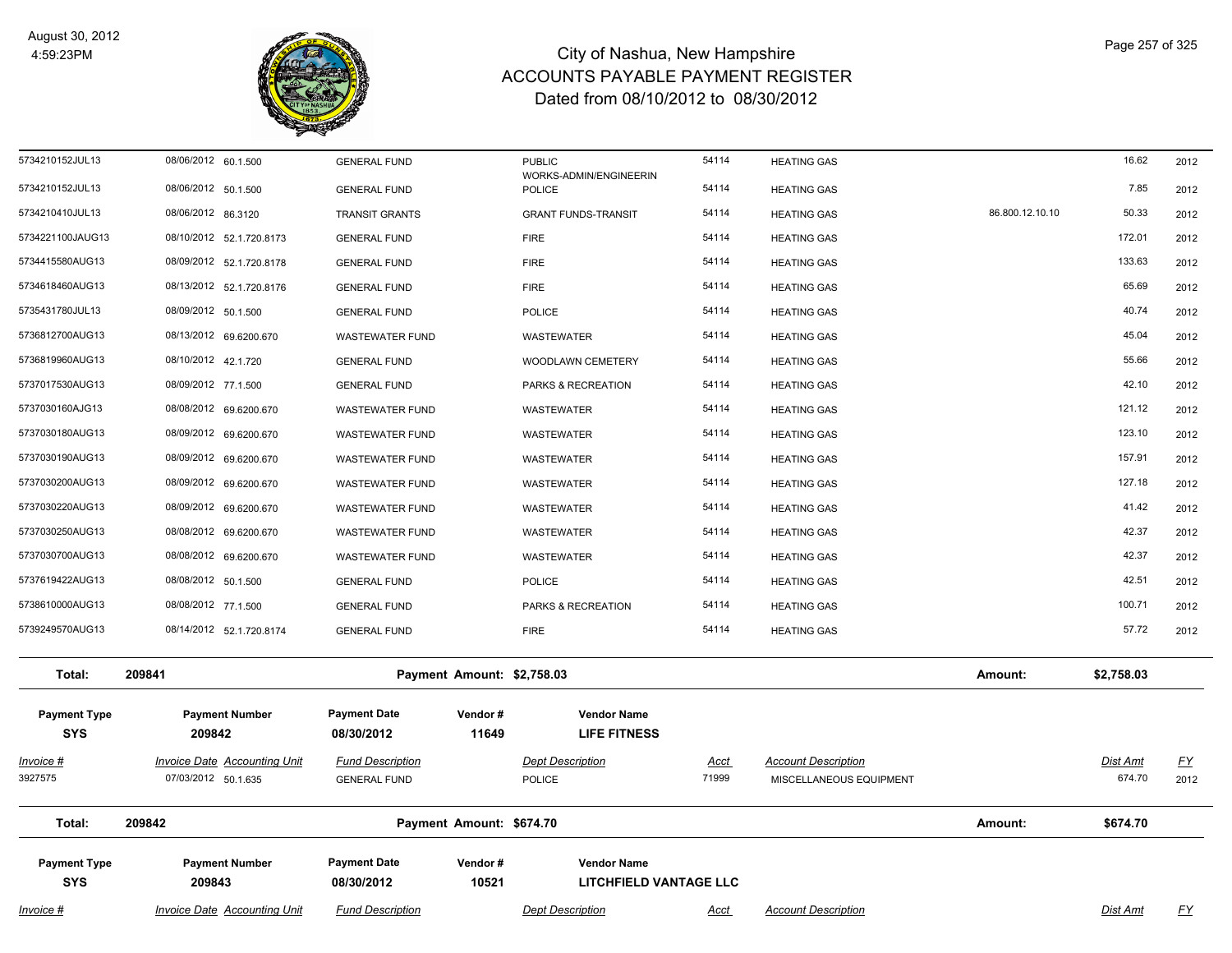

| SEP13                             | 08/21/2012 50.4020                                         | POLICE DRUG ENFORCEMENT<br><b>FUND</b>         |                  | POLICE DRUG<br><b>ENFORCEMENT FUND</b>                            | 54899                | <b>RENTALS</b>                                                             |                                           |      | 1,583.33                 | 2012       |
|-----------------------------------|------------------------------------------------------------|------------------------------------------------|------------------|-------------------------------------------------------------------|----------------------|----------------------------------------------------------------------------|-------------------------------------------|------|--------------------------|------------|
| Total:                            | 209843                                                     | Payment Amount: \$1,583.33                     |                  |                                                                   |                      |                                                                            | Amount:                                   |      | \$1,583.33               |            |
| <b>Payment Type</b><br><b>SYS</b> | <b>Payment Number</b><br>209844                            | <b>Payment Date</b><br>08/30/2012              | Vendor#<br>14415 | <b>Vendor Name</b><br><b>LOWES</b>                                |                      |                                                                            | <b>Payee Name</b><br><b>LOWE'S - 3502</b> |      |                          |            |
| <u> Invoice #</u><br>020903       | <b>Invoice Date Accounting Unit</b><br>08/20/2012 50.1.500 | <b>Fund Description</b><br><b>GENERAL FUND</b> |                  | <b>Dept Description</b><br><b>POLICE</b>                          | <u>Acct</u><br>61799 | <b>Account Description</b><br><b>VEHICLE PARTS &amp; SUPPLIES</b>          |                                           |      | <u>Dist Amt</u><br>15.17 | EY<br>2012 |
| 18656712                          | 08/22/2012 66.1.500                                        | <b>GENERAL FUND</b>                            |                  | <b>PARKING LOTS</b>                                               | 61299                | MISCELLANEOUS SUPPLIES                                                     |                                           |      | $-15.05$                 | 2012       |
| 2209772                           | 08/17/2012 50.1.500                                        | <b>GENERAL FUND</b>                            |                  | <b>POLICE</b>                                                     | 61799                | <b>VEHICLE PARTS &amp; SUPPLIES</b>                                        |                                           |      | 25.15                    | 2012       |
| 2645377                           | 08/22/2012 66.1.500                                        | <b>GENERAL FUND</b>                            |                  | <b>PARKING LOTS</b>                                               | 61299                | MISCELLANEOUS SUPPLIES                                                     |                                           |      | 176.41                   | 2012       |
| 88657403                          | 08/22/2012 66.1.500                                        | <b>GENERAL FUND</b>                            |                  | <b>PARKING LOTS</b>                                               | 61299                | MISCELLANEOUS SUPPLIES                                                     |                                           |      | 13.75                    | 2012       |
| Total:                            | 209844                                                     | Payment Amount: \$215.43                       |                  |                                                                   |                      |                                                                            | Amount:                                   |      | \$215.43                 |            |
| <b>Payment Type</b><br><b>SYS</b> | <b>Payment Number</b><br>209845                            | <b>Payment Date</b><br>08/30/2012              | Vendor#<br>13035 | <b>Vendor Name</b><br><b>M &amp; M ELECTRICAL SUPPLY CO INC</b>   |                      |                                                                            |                                           |      |                          |            |
| Invoice #                         | Invoice Date Accounting Unit                               | <b>Fund Description</b>                        |                  | <b>Dept Description</b>                                           | <u>Acct</u>          | <b>Account Description</b>                                                 | Activity                                  |      | Dist Amt                 | <u>FY</u>  |
| R 25368                           | 06/28/2012 29.1.720.8162                                   | <b>GENERAL FUND</b>                            |                  | <b>CITY BUILDINGS</b>                                             | 54280                | <b>BUILDING/GROUNDS</b>                                                    |                                           |      | 24.00                    | 2012       |
| R 25743                           | 07/23/2012 69.6200.670                                     | <b>WASTEWATER FUND</b>                         |                  | <b>WASTEWATER</b>                                                 | 54487                | <b>MAINTENANCE</b><br><b>EQUIPMENT REPAIRS &amp;</b><br><b>MAINTENANCE</b> |                                           |      | 140.80                   | 2012       |
| R 25788                           | 07/12/2012 29.1.720.8163                                   | <b>GENERAL FUND</b>                            |                  | <b>CITY BUILDINGS</b>                                             | 54280                | <b>BUILDING/GROUNDS</b><br><b>MAINTENANCE</b>                              |                                           |      | 107.17                   | 2012       |
| R 25841                           | 07/13/2012 29.1.720.8163                                   | <b>GENERAL FUND</b>                            |                  | <b>CITY BUILDINGS</b>                                             | 54280                | <b>BUILDING/GROUNDS</b>                                                    |                                           |      | 27.40                    | 2012       |
| R 26022                           | 07/19/2012 77.1.650                                        | <b>GENERAL FUND</b>                            |                  | PARKS & RECREATION                                                | 54280                | <b>MAINTENANCE</b><br><b>BUILDING/GROUNDS</b><br><b>MAINTENANCE</b>        |                                           |      | 36.54                    | 2012       |
| R 26072                           | 07/30/2012 69.6200.670                                     | <b>WASTEWATER FUND</b>                         |                  | <b>WASTEWATER</b>                                                 | 54487                | <b>EQUIPMENT REPAIRS &amp;</b>                                             |                                           |      | 205.84                   | 2012       |
| R 26213                           | 07/24/2012 TF77.7550                                       | P&R-GREELEY PARK JACKMAN                       |                  | P&R-GREELEY PARK                                                  | 54280                | <b>MAINTENANCE</b><br><b>BUILDING/GROUNDS</b>                              |                                           |      | 278.62                   | 2012       |
| R 26251                           | 07/25/2012 77.1.650                                        | <b>GENERAL FUND</b>                            |                  | <b>JACKMAN</b><br>PARKS & RECREATION                              | 54280                | <b>MAINTENANCE</b><br><b>BUILDING/GROUNDS</b>                              |                                           |      | 17.91                    | 2012       |
| R 26292                           | 07/26/2012 69.6200.540                                     | <b>WASTEWATER FUND</b>                         |                  | <b>WASTEWATER</b>                                                 | 54487                | <b>MAINTENANCE</b><br><b>EQUIPMENT REPAIRS &amp;</b>                       |                                           |      | 16.27                    | 2012       |
| R 26369-1                         | 07/30/2012 61.1001                                         | CAPITAL IMPROVEMENTS                           |                  | STREETS-CAP IMP                                                   | 81100                | <b>MAINTENANCE</b><br>CAPITAL IMPROVEMENTS                                 |                                           | 1000 | 0.80                     | 2012       |
| R 26420                           | 07/31/2012 69.6200.670                                     | <b>WASTEWATER FUND</b>                         |                  | WASTEWATER                                                        | 54487                | <b>EQUIPMENT REPAIRS &amp;</b>                                             |                                           |      | 17.44                    | 2012       |
| R 26458                           | 08/01/2012 60.1.500                                        | <b>GENERAL FUND</b>                            |                  | <b>PUBLIC</b>                                                     | 54280                | <b>MAINTENANCE</b><br><b>BUILDING/GROUNDS</b>                              |                                           |      | 89.02                    | 2012       |
| R 26472                           | 08/01/2012 60.1.500                                        | <b>GENERAL FUND</b>                            |                  | WORKS-ADMIN/ENGINEERIN<br><b>PUBLIC</b><br>WORKS-ADMIN/ENGINEERIN | 54280                | <b>MAINTENANCE</b><br><b>BUILDING/GROUNDS</b><br><b>MAINTENANCE</b>        |                                           |      | 58.50                    | 2012       |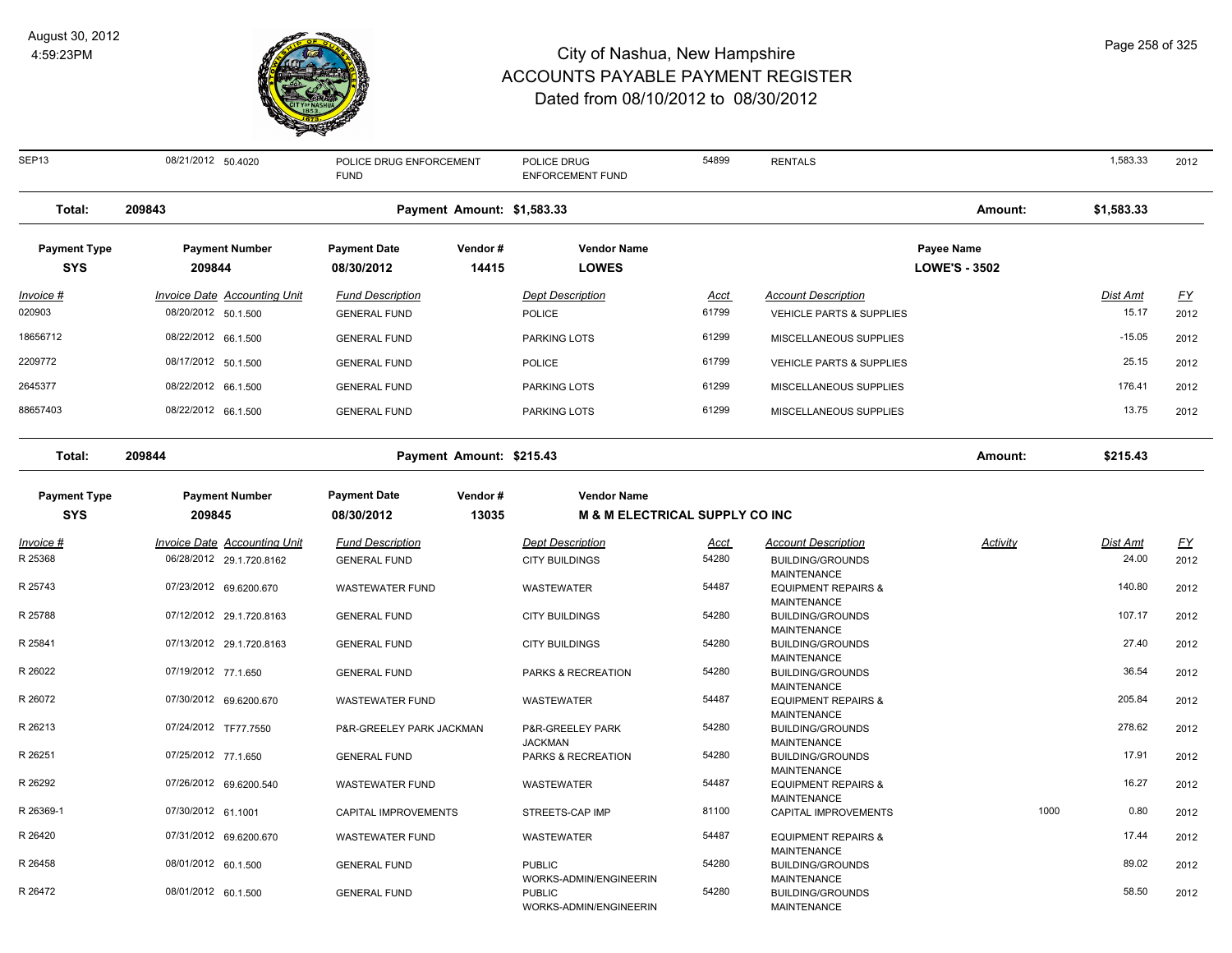

| Page 259 of 325 |  |  |  |
|-----------------|--|--|--|
|-----------------|--|--|--|

| R 26785                           | 08/09/2012 69.6200.670                                        | <b>WASTEWATER FUND</b>                                         |                            | <b>WASTEWATER</b>                                               | 54487                | <b>EQUIPMENT REPAIRS &amp;</b><br>MAINTENANCE                     |                                                 | 33.90                    | 2012                     |
|-----------------------------------|---------------------------------------------------------------|----------------------------------------------------------------|----------------------------|-----------------------------------------------------------------|----------------------|-------------------------------------------------------------------|-------------------------------------------------|--------------------------|--------------------------|
| Total:                            | 209845                                                        |                                                                | Payment Amount: \$1,054.21 |                                                                 |                      |                                                                   | Amount:                                         | \$1,054.21               |                          |
| <b>Payment Type</b><br><b>SYS</b> | <b>Payment Number</b><br>209846                               | <b>Payment Date</b><br>08/30/2012                              | Vendor#<br>13036           | <b>Vendor Name</b><br><b>M &amp; N SPORTS LLC</b>               |                      |                                                                   |                                                 |                          |                          |
| $Invoice$ #<br>18085              | <b>Invoice Date Accounting Unit</b><br>08/03/2012 68.6000.692 | <b>Fund Description</b><br>SOLID WASTE FUND                    |                            | <b>Dept Description</b><br>SOLID WASTE                          | <u>Acct</u><br>61107 | <b>Account Description</b><br><b>CLOTHING &amp; UNIFORMS</b>      |                                                 | <b>Dist Amt</b><br>67.90 | <u>FY</u><br>2012        |
| Total:                            | 209846                                                        |                                                                | Payment Amount: \$67.90    |                                                                 |                      |                                                                   | Amount:                                         | \$67.90                  |                          |
| <b>Payment Type</b><br><b>SYS</b> | <b>Payment Number</b><br>209847                               | <b>Payment Date</b><br>08/30/2012                              | Vendor#<br>13039           | <b>Vendor Name</b><br><b>MAC MULKIN CHEVROLET INC</b>           |                      |                                                                   |                                                 |                          |                          |
| Invoice #<br>376543               | <b>Invoice Date Accounting Unit</b><br>08/06/2012 77.1.690    | <b>Fund Description</b><br><b>GENERAL FUND</b>                 |                            | <b>Dept Description</b><br>PARKS & RECREATION                   | <u>Acct</u><br>61799 | <b>Account Description</b><br><b>VEHICLE PARTS &amp; SUPPLIES</b> |                                                 | Dist Amt<br>21.40        | EY<br>2012               |
| Total:                            | 209847                                                        |                                                                | Payment Amount: \$21.40    |                                                                 |                      |                                                                   | Amount:                                         | \$21.40                  |                          |
| <b>Payment Type</b><br><b>SYS</b> | <b>Payment Number</b><br>209848                               | <b>Payment Date</b><br>08/30/2012                              | Vendor#<br>13330           | <b>Vendor Name</b><br><b>PM MACKAY GROUP</b>                    |                      |                                                                   | <b>Payee Name</b><br><b>MACK-PRO CONTRACTOR</b> |                          |                          |
| Invoice #<br>00061                | <b>Invoice Date Accounting Unit</b><br>07/31/2012 TF77.7052   | <b>Fund Description</b><br>MINE FALLS PARK ETF                 |                            | <b>Dept Description</b><br>MINE FALLS PARK ETF                  | <b>Acct</b><br>54210 | <b>Account Description</b><br><b>CONSTRUCTION SERVICES</b>        |                                                 | Dist Amt<br>2,201.00     | $\underline{FY}$<br>2012 |
| Total:                            | 209848                                                        |                                                                | Payment Amount: \$2,201.00 |                                                                 |                      |                                                                   | Amount:                                         | \$2,201.00               |                          |
| <b>Payment Type</b><br><b>SYS</b> | <b>Payment Number</b><br>209849                               | <b>Payment Date</b><br>08/30/2012                              | Vendor #<br>13043          | <b>Vendor Name</b><br><b>MAD SCIENCE OF SOUTH NH &amp; NORT</b> |                      |                                                                   |                                                 |                          |                          |
| Invoice #<br><b>CMP1209</b>       | <b>Invoice Date Accounting Unit</b><br>08/21/2012 77.2503     | <b>Fund Description</b><br>PARKS & REC PROGRAMS<br><b>FUND</b> |                            | <b>Dept Description</b><br>PARKS & REC PROGRAMS                 | <b>Acct</b><br>51400 | <b>Account Description</b><br>WAGES TEMP-SEASONAL                 |                                                 | Dist Amt<br>1,975.00     | <u>FY</u><br>2012        |
| Total:                            | 209849                                                        |                                                                | Payment Amount: \$1,975.00 |                                                                 |                      |                                                                   | Amount:                                         | \$1,975.00               |                          |
| <b>Payment Type</b><br><b>SYS</b> | <b>Payment Number</b><br>209850                               | <b>Payment Date</b><br>08/30/2012                              | Vendor#<br>11879           | <b>Vendor Name</b><br><b>MAVRIKIS UPHOLSTERING &amp; FURN</b>   |                      |                                                                   |                                                 |                          |                          |
| Invoice #                         | <b>Invoice Date Accounting Unit</b>                           | <b>Fund Description</b>                                        |                            | <b>Dept Description</b>                                         | Acct                 | <b>Account Description</b>                                        |                                                 | Dist Amt                 | <u>FY</u>                |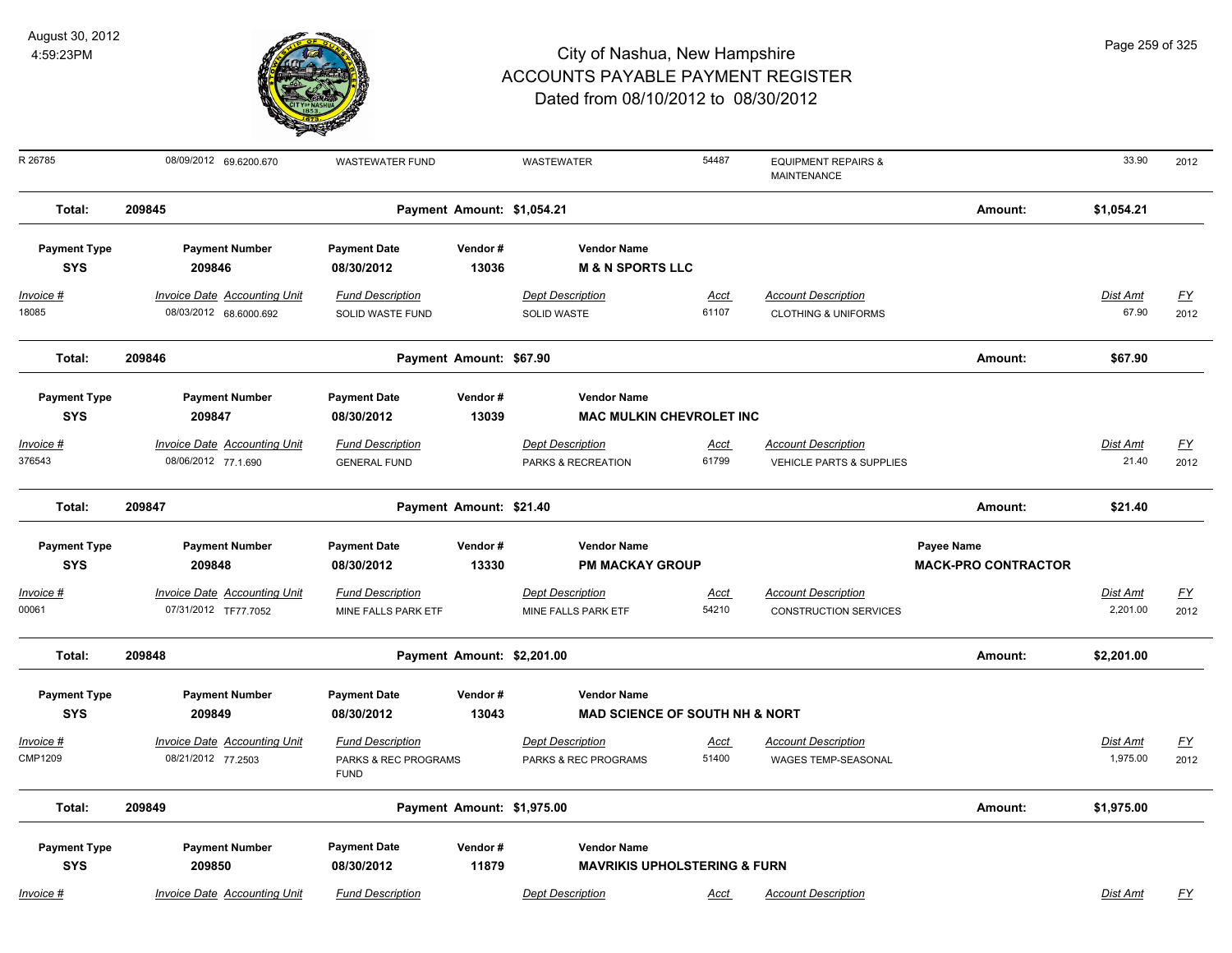

| Total:                            | 209854                              |                                   | Payment Amount: \$653.42   |                                                        |             |                                               | Amount: | \$653.42        |                  |
|-----------------------------------|-------------------------------------|-----------------------------------|----------------------------|--------------------------------------------------------|-------------|-----------------------------------------------|---------|-----------------|------------------|
| 44581                             | 08/14/2012 69.6200.540              | <b>WASTEWATER FUND</b>            |                            | WASTEWATER                                             | 54600       | <b>VEHICLE REPAIRS &amp;</b><br>MAINTENANCE   |         | 653.42          | 2012             |
| Invoice #                         | <b>Invoice Date Accounting Unit</b> | <b>Fund Description</b>           |                            | <b>Dept Description</b>                                | <b>Acct</b> | <b>Account Description</b>                    |         | Dist Amt        | $\underline{FY}$ |
| <b>SYS</b>                        | 209854                              | 08/30/2012                        | 13067                      | <b>MAYNARD &amp; LESIEUR INC</b>                       |             |                                               |         |                 |                  |
| <b>Payment Type</b>               | <b>Payment Number</b>               | <b>Payment Date</b>               | Vendor#                    | <b>Vendor Name</b>                                     |             |                                               |         |                 |                  |
| Total:                            | 209853                              |                                   | Payment Amount: \$22.70    |                                                        |             |                                               | Amount: | \$22.70         |                  |
| 44694                             | 08/15/2012 42.1.720                 | <b>GENERAL FUND</b>               |                            | <b>WOODLAWN CEMETERY</b>                               | 61705       | <b>TIRES</b>                                  |         | 22.70           | 2012             |
| Invoice #                         | <b>Invoice Date Accounting Unit</b> | <b>Fund Description</b>           |                            | <b>Dept Description</b>                                | <b>Acct</b> | <b>Account Description</b>                    |         | Dist Amt        | $\underline{FY}$ |
| <b>SYS</b>                        | 209853                              | 08/30/2012                        | 13067                      | <b>MAYNARD &amp; LESIEUR INC</b>                       |             |                                               |         |                 |                  |
| <b>Payment Type</b>               | <b>Payment Number</b>               | <b>Payment Date</b>               | Vendor#                    | <b>Vendor Name</b>                                     |             |                                               |         |                 |                  |
| Total:                            | 209852                              |                                   | Payment Amount: \$209.60   |                                                        |             |                                               | Amount: | \$209.60        |                  |
| 44069                             | 08/06/2012 77.1.690                 | <b>GENERAL FUND</b>               |                            | PARKS & RECREATION                                     | 61705       | <b>TIRES</b>                                  |         | 66.50           | 2012             |
| 43778                             | 08/02/2012 77.1.690                 | <b>GENERAL FUND</b>               |                            | PARKS & RECREATION                                     | 61705       | <b>TIRES</b>                                  |         | 143.10          | 2012             |
| Invoice #                         | <b>Invoice Date Accounting Unit</b> | <b>Fund Description</b>           |                            | <b>Dept Description</b>                                | <b>Acct</b> | <b>Account Description</b>                    |         | Dist Amt        | $\underline{FY}$ |
| <b>SYS</b>                        | 209852                              | 08/30/2012                        | 13067                      | <b>MAYNARD &amp; LESIEUR INC</b>                       |             |                                               |         |                 |                  |
| <b>Payment Type</b>               | <b>Payment Number</b>               | <b>Payment Date</b>               | Vendor#                    | <b>Vendor Name</b>                                     |             |                                               |         |                 |                  |
| Total:                            | 209851                              |                                   | Payment Amount: \$1,436.84 |                                                        |             |                                               | Amount: | \$1,436.84      |                  |
| 44407                             | 08/10/2012 52.1.630                 | <b>GENERAL FUND</b>               |                            | <b>FIRE</b>                                            | 61705       | <b>TIRES</b>                                  |         | 1,436.84        | 2012             |
| Invoice #                         | <b>Invoice Date Accounting Unit</b> | <b>Fund Description</b>           |                            | <b>Dept Description</b>                                | <u>Acct</u> | <b>Account Description</b>                    |         | <b>Dist Amt</b> | <u>FY</u>        |
| <b>Payment Type</b><br><b>SYS</b> | <b>Payment Number</b><br>209851     | <b>Payment Date</b><br>08/30/2012 | Vendor#<br>13067           | <b>Vendor Name</b><br><b>MAYNARD &amp; LESIEUR INC</b> |             |                                               |         |                 |                  |
|                                   |                                     |                                   |                            |                                                        |             |                                               |         |                 |                  |
| Total:                            | 209850                              |                                   | Payment Amount: \$720.00   |                                                        |             |                                               | Amount: | \$720.00        |                  |
| 25696                             | 07/26/2012 79.1.720                 | <b>GENERAL FUND</b>               |                            | <b>LIBRARY</b>                                         | 54280       | <b>BUILDING/GROUNDS</b><br><b>MAINTENANCE</b> |         | 720.00          | 2012             |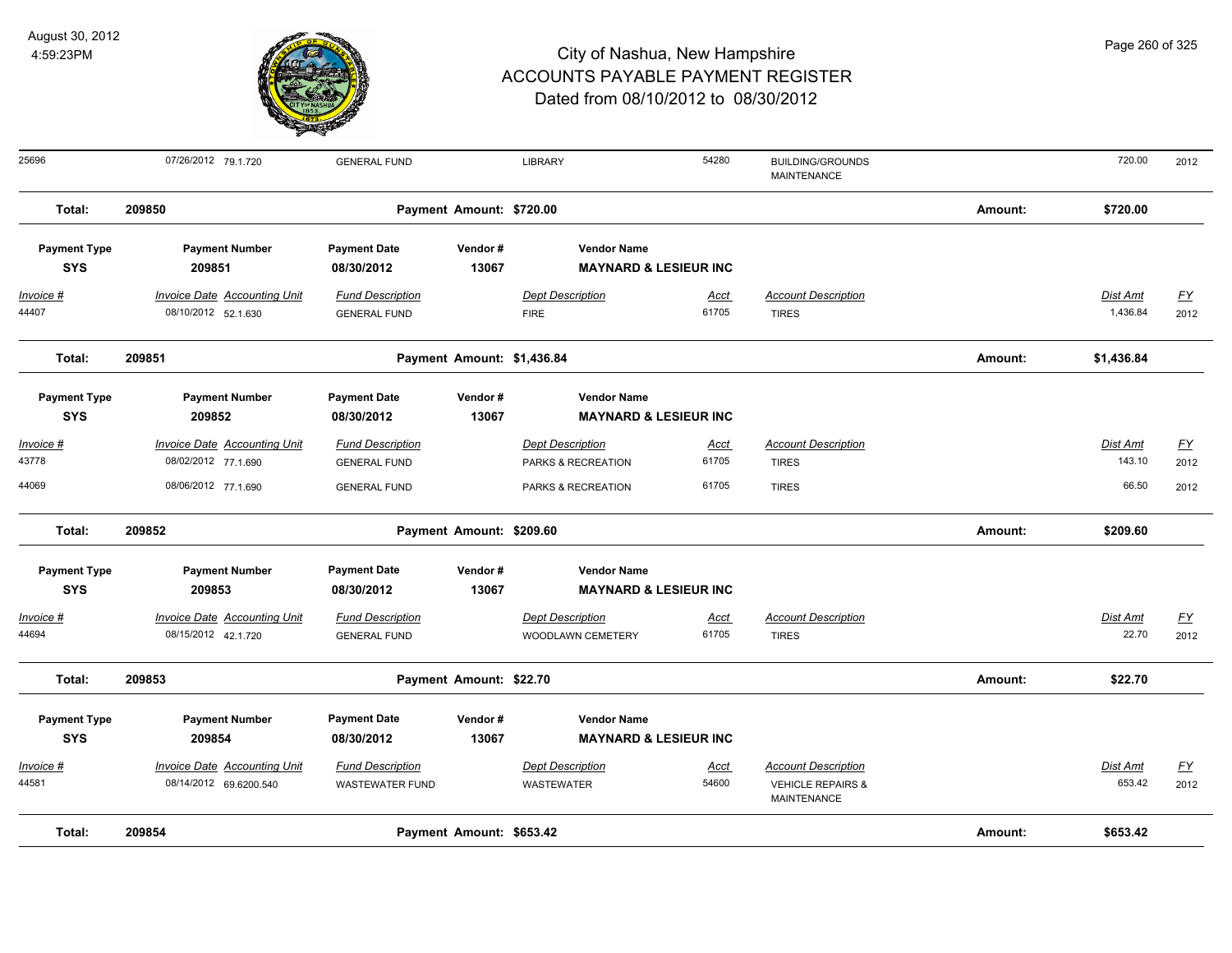

| <b>Payment Type</b><br><b>SYS</b> | <b>Payment Number</b><br>209855                            | <b>Payment Date</b><br>08/30/2012              | Vendor#<br>14471           | <b>Vendor Name</b><br><b>MHQ MUNICIPAL VEHICLES</b>      |                      |                                                    |           |                    |                           |
|-----------------------------------|------------------------------------------------------------|------------------------------------------------|----------------------------|----------------------------------------------------------|----------------------|----------------------------------------------------|-----------|--------------------|---------------------------|
| Invoice #                         | Invoice Date Accounting Unit                               | <b>Fund Description</b>                        |                            | <b>Dept Description</b>                                  | <u>Acct</u>          | <b>Account Description</b>                         | Activity  | Dist Amt           | EY                        |
| MV-077549                         | 07/27/2012 50.1.500                                        | <b>GENERAL FUND</b>                            |                            | POLICE                                                   | 61799                | VEHICLE PARTS & SUPPLIES                           |           | 24.80              | 2012                      |
| MV-078157                         | 07/22/2012 95.1.500                                        | <b>GENERAL FUND</b>                            |                            | <b>CERF EQUIPMENT</b><br><b>PURCHASES</b>                | 81300                | MACHINERY AND EQUIPMENT                            | CERF52.12 | 7,355.00           | 2012                      |
| Total:                            | 209855                                                     |                                                | Payment Amount: \$7,379.80 |                                                          |                      |                                                    | Amount:   | \$7,379.80         |                           |
| <b>Payment Type</b><br><b>SYS</b> | <b>Payment Number</b><br>209856                            | <b>Payment Date</b><br>08/30/2012              | Vendor#<br>13106           | <b>Vendor Name</b><br><b>MINUTEMAN TRUCKS INC</b>        |                      |                                                    |           |                    |                           |
| Invoice #                         | <b>Invoice Date Accounting Unit</b>                        | <b>Fund Description</b>                        |                            | <b>Dept Description</b>                                  | <u>Acct</u>          | <b>Account Description</b>                         |           | Dist Amt           | $\underline{\mathsf{FY}}$ |
| 932257                            | 08/06/2012 52.1.630                                        | <b>GENERAL FUND</b>                            |                            | <b>FIRE</b>                                              | 61799                | VEHICLE PARTS & SUPPLIES                           |           | 261.03             | 2012                      |
| 933592                            | 08/07/2012 52.1.630                                        | <b>GENERAL FUND</b>                            |                            | <b>FIRE</b>                                              | 61799                | <b>VEHICLE PARTS &amp; SUPPLIES</b>                |           | 55.20              | 2012                      |
| 933605                            | 08/07/2012 52.1.630                                        | <b>GENERAL FUND</b>                            |                            | <b>FIRE</b>                                              | 61799                | <b>VEHICLE PARTS &amp; SUPPLIES</b>                |           | 180.85             | 2012                      |
| Total:                            | 209856                                                     |                                                | Payment Amount: \$497.08   |                                                          |                      |                                                    | Amount:   | \$497.08           |                           |
| <b>Payment Type</b>               | <b>Payment Number</b>                                      | <b>Payment Date</b>                            | Vendor#                    | <b>Vendor Name</b>                                       |                      |                                                    |           |                    |                           |
| <b>SYS</b>                        | 209857                                                     | 08/30/2012                                     | 14610                      | <b>NACCHO</b>                                            |                      |                                                    |           |                    |                           |
| Invoice #                         | <b>Invoice Date Accounting Unit</b>                        | <b>Fund Description</b>                        |                            | <b>Dept Description</b>                                  | Acct                 | <b>Account Description</b>                         |           | <b>Dist Amt</b>    | $\underline{FY}$          |
| 73574                             | 04/17/2012 71.1.500                                        | <b>GENERAL FUND</b>                            |                            | <b>COMMUNITY SERVICES</b>                                | 55200                | DUES AND MEMBERSHIPS                               |           | 413.00             | 2012                      |
| Total:                            | 209857                                                     |                                                | Payment Amount: \$413.00   |                                                          |                      |                                                    | Amount:   | \$413.00           |                           |
| <b>Payment Type</b><br><b>SYS</b> | <b>Payment Number</b><br>209858                            | <b>Payment Date</b><br>08/30/2012              | Vendor#<br>11885           | <b>Vendor Name</b><br><b>NAMESCAPE CORP</b>              |                      |                                                    |           |                    |                           |
| Invoice #<br>4069                 | <b>Invoice Date Accounting Unit</b><br>07/28/2012 22.1.535 | <b>Fund Description</b><br><b>GENERAL FUND</b> |                            | <b>Dept Description</b><br><b>INFORMATION TECHNOLOGY</b> | <b>Acct</b><br>54407 | <b>Account Description</b><br>SOFTWARE MAINTENANCE |           | Dist Amt<br>328.00 | $\underline{FY}$<br>2012  |
| Total:                            | 209858                                                     |                                                | Payment Amount: \$328.00   |                                                          |                      |                                                    | Amount:   | \$328.00           |                           |
| <b>Payment Type</b><br><b>SYS</b> | <b>Payment Number</b><br>209859                            | <b>Payment Date</b><br>08/30/2012              | Vendor#<br>13131           | <b>Vendor Name</b><br><b>NAPA AUTO PARTS</b>             |                      |                                                    |           |                    |                           |
| Invoice #                         | <b>Invoice Date Accounting Unit</b>                        | <b>Fund Description</b>                        |                            | <b>Dept Description</b>                                  | <b>Acct</b>          | <b>Account Description</b>                         |           | Dist Amt           | <u>FY</u>                 |
| 844486                            | 08/01/2012 61.1.700                                        | <b>GENERAL FUND</b>                            |                            | <b>STREETS</b>                                           | 61299                | MISCELLANEOUS SUPPLIES                             |           | 131.76             | 2012                      |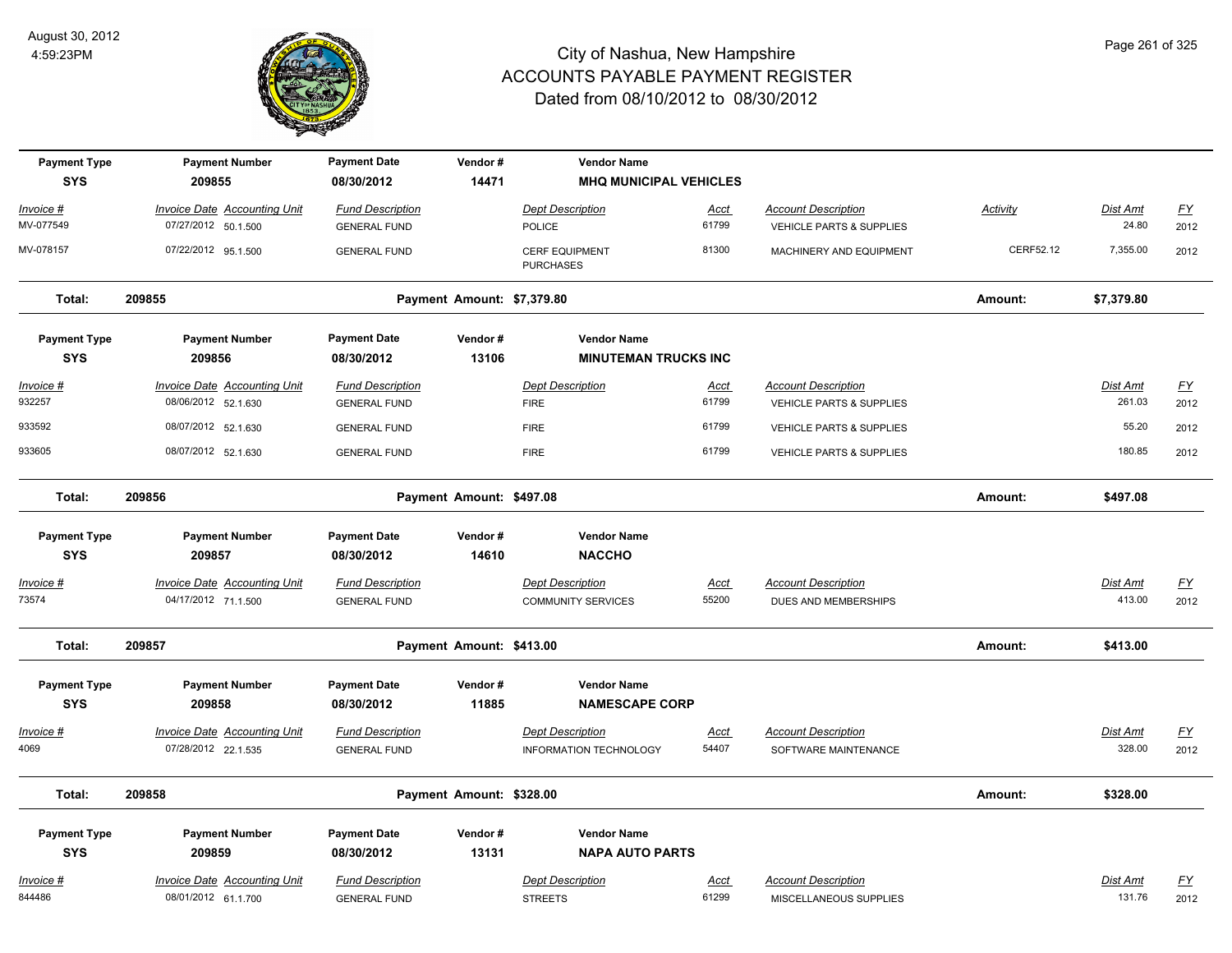

| 844539              | 08/01/2012 61.1.700                 | <b>GENERAL FUND</b>     |                          | <b>STREETS</b>                                | 54600                | <b>VEHICLE REPAIRS &amp;</b>                       |         | 169.75          | 2012              |
|---------------------|-------------------------------------|-------------------------|--------------------------|-----------------------------------------------|----------------------|----------------------------------------------------|---------|-----------------|-------------------|
| 844636              | 08/02/2012 61.1.700                 | <b>GENERAL FUND</b>     |                          | <b>STREETS</b>                                | 54600                | <b>MAINTENANCE</b><br><b>VEHICLE REPAIRS &amp;</b> |         | 74.52           | 2012              |
| 844668              | 08/02/2012 61.1.700                 | <b>GENERAL FUND</b>     |                          | <b>STREETS</b>                                | 61299                | <b>MAINTENANCE</b><br>MISCELLANEOUS SUPPLIES       |         | 3.48            | 2012              |
| 844694              | 08/02/2012 61.1.700                 | <b>GENERAL FUND</b>     |                          | <b>STREETS</b>                                | 61299                | MISCELLANEOUS SUPPLIES                             |         | 37.20           | 2012              |
| 844701              | 08/02/2012 61.1.700                 | <b>GENERAL FUND</b>     |                          | <b>STREETS</b>                                | 54600                | <b>VEHICLE REPAIRS &amp;</b>                       |         | 71.39           | 2012              |
| 844730              | 08/02/2012 61.1.700                 | <b>GENERAL FUND</b>     |                          | <b>STREETS</b>                                | 54600                | <b>MAINTENANCE</b><br><b>VEHICLE REPAIRS &amp;</b> |         | 35.10           | 2012              |
| 845134              | 08/06/2012 61.1.700                 | <b>GENERAL FUND</b>     |                          | <b>STREETS</b>                                | 54600                | MAINTENANCE<br><b>VEHICLE REPAIRS &amp;</b>        |         | 154.46          | 2012              |
|                     |                                     |                         |                          |                                               |                      | <b>MAINTENANCE</b>                                 |         |                 |                   |
| 845202              | 08/07/2012 61.1.700                 | <b>GENERAL FUND</b>     |                          | <b>STREETS</b>                                | 71025                | SMALL TOOLS                                        |         | 12.18           | 2012              |
| 845254              | 08/07/2012 61.1.700                 | <b>GENERAL FUND</b>     |                          | <b>STREETS</b>                                | 61299                | MISCELLANEOUS SUPPLIES                             |         | 83.66           | 2012              |
| Total:              | 209859                              |                         | Payment Amount: \$773.50 |                                               |                      |                                                    | Amount: | \$773.50        |                   |
| <b>Payment Type</b> | <b>Payment Number</b>               | <b>Payment Date</b>     | Vendor#                  | <b>Vendor Name</b>                            |                      |                                                    |         |                 |                   |
| <b>SYS</b>          | 209860                              | 08/30/2012              | 13131                    | <b>NAPA AUTO PARTS</b>                        |                      |                                                    |         |                 |                   |
| <u>Invoice #</u>    | <b>Invoice Date Accounting Unit</b> | <b>Fund Description</b> |                          | <b>Dept Description</b>                       | <u>Acct</u>          | <b>Account Description</b>                         |         | <b>Dist Amt</b> | <u>FY</u>         |
| 844470              | 08/01/2012 68.6000.540              | SOLID WASTE FUND        |                          | SOLID WASTE                                   | 55699                | OTHER CONTRACTED<br><b>SERVICES</b>                |         | 168.07          | 2012              |
| 844733              | 08/02/2012 68.6000.540              | SOLID WASTE FUND        |                          | SOLID WASTE                                   | 55699                | OTHER CONTRACTED<br><b>SERVICES</b>                |         | 11.06           | 2012              |
| Total:              | 209860                              |                         | Payment Amount: \$179.13 |                                               |                      |                                                    | Amount: | \$179.13        |                   |
| <b>Payment Type</b> | <b>Payment Number</b>               | <b>Payment Date</b>     | Vendor#                  | <b>Vendor Name</b>                            |                      |                                                    |         |                 |                   |
| <b>SYS</b>          | 209861                              | 08/30/2012              | 13131                    | <b>NAPA AUTO PARTS</b>                        |                      |                                                    |         |                 |                   |
| Invoice #           | <b>Invoice Date Accounting Unit</b> | <b>Fund Description</b> |                          | <b>Dept Description</b>                       | <u>Acct</u>          | <b>Account Description</b>                         |         | Dist Amt        | $\underline{FY}$  |
| 836729              | 06/06/2012 69.6200.540              | <b>WASTEWATER FUND</b>  |                          | <b>WASTEWATER</b>                             | 54600                | <b>VEHICLE REPAIRS &amp;</b>                       |         | $-24.51$        | 2012              |
| 845625              | 08/09/2012 69.6200.540              | <b>WASTEWATER FUND</b>  |                          | WASTEWATER                                    | 54600                | MAINTENANCE<br><b>VEHICLE REPAIRS &amp;</b>        |         | 47.80           | 2012              |
|                     |                                     |                         |                          |                                               |                      | MAINTENANCE                                        |         |                 |                   |
| Total:              | 209861                              |                         | Payment Amount: \$23.29  |                                               |                      |                                                    | Amount: | \$23.29         |                   |
| <b>Payment Type</b> | <b>Payment Number</b>               | <b>Payment Date</b>     | Vendor#                  | <b>Vendor Name</b>                            |                      |                                                    |         |                 |                   |
| <b>SYS</b>          | 209862                              | 08/30/2012              | 13144                    | <b>NASHUA OUTDOOR POWER EQUIPMENT</b>         |                      |                                                    |         |                 |                   |
|                     | Invoice Date Accounting Unit        | <b>Fund Description</b> |                          |                                               |                      | <b>Account Description</b>                         |         | Dist Amt        |                   |
| Invoice #<br>377685 | 07/31/2012 77.1.650                 | <b>GENERAL FUND</b>     |                          | <b>Dept Description</b><br>PARKS & RECREATION | <u>Acct</u><br>54487 | <b>EQUIPMENT REPAIRS &amp;</b>                     |         | 8.64            | <u>FY</u><br>2012 |
|                     |                                     |                         |                          |                                               |                      | <b>MAINTENANCE</b>                                 |         |                 |                   |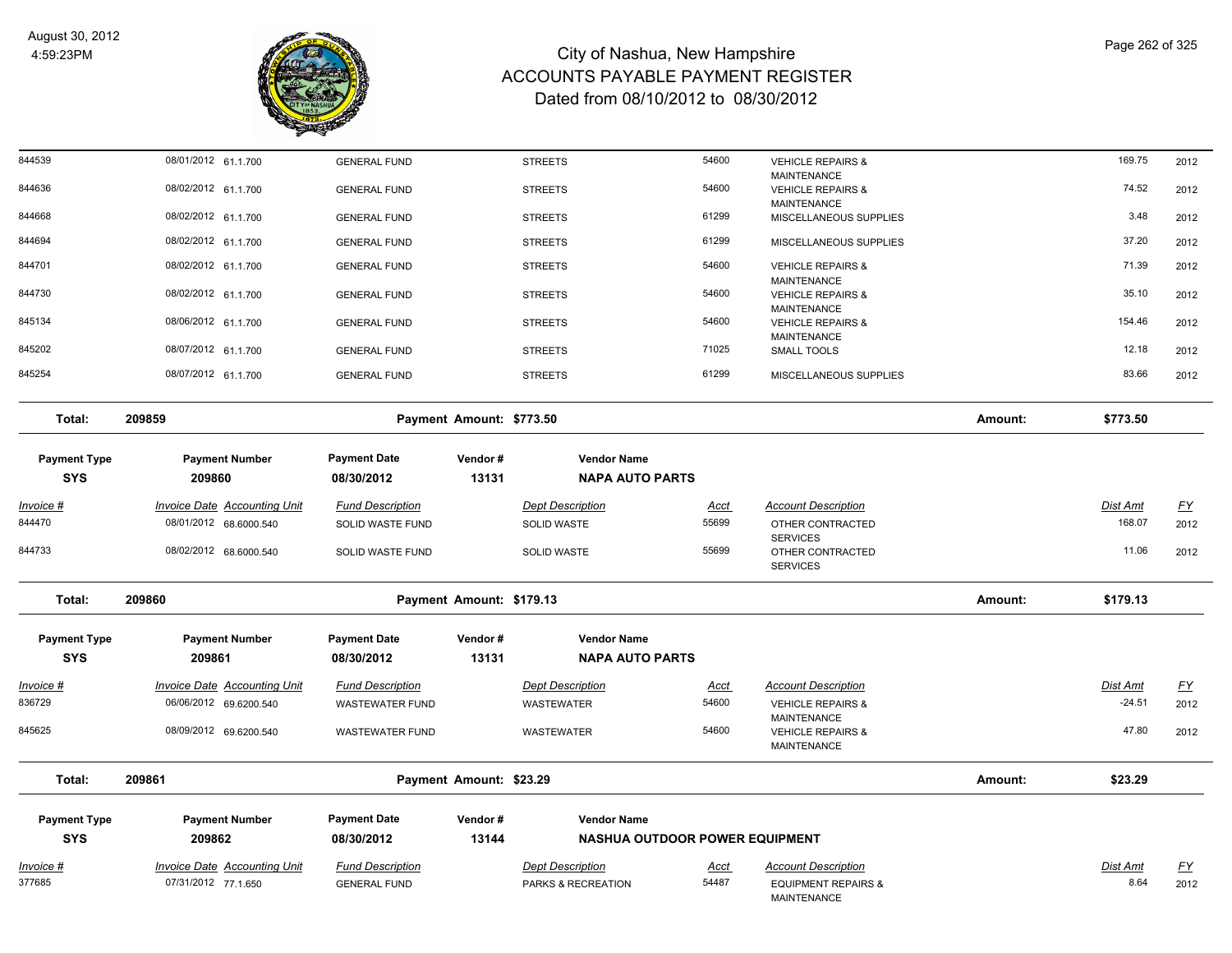

378276 08/08/2012 77.1.650 GENERAL FUND PARKS & RECREATION 71999 MISCELLANEOUS EQUIPMENT 414.40 2012

| 378592                            | 08/13/2012 42.1.720                                        | <b>GENERAL FUND</b>                             |                            | WOODLAWN CEMETERY                                               | 61709                | <b>LUBRICANTS</b>                                                           |         | 11.68                | 2012              |
|-----------------------------------|------------------------------------------------------------|-------------------------------------------------|----------------------------|-----------------------------------------------------------------|----------------------|-----------------------------------------------------------------------------|---------|----------------------|-------------------|
| Total:                            | 209862                                                     |                                                 | Payment Amount: \$434.72   |                                                                 |                      |                                                                             | Amount: | \$434.72             |                   |
| <b>Payment Type</b><br><b>SYS</b> | <b>Payment Number</b><br>209863                            | <b>Payment Date</b><br>08/30/2012               | Vendor#<br>13151           | <b>Vendor Name</b><br><b>NASHUA WALLPAPER &amp; PAINT CO</b>    |                      |                                                                             |         |                      |                   |
| Invoice #                         | <b>Invoice Date Accounting Unit</b>                        | <b>Fund Description</b>                         |                            | <b>Dept Description</b>                                         | <u>Acct</u>          | <b>Account Description</b>                                                  |         | <u>Dist Amt</u>      | <u>FY</u>         |
| 223848                            | 06/21/2012 TF31.7501                                       | <b>HUNT BUILDING</b><br><b>CONTRIBUTNS ETF</b>  |                            | <b>HUNT BUILDING</b><br><b>CONTRIBUTNS ETF</b>                  | 53999                | OTHER PROFESSIONAL<br><b>SERVICES</b>                                       |         | 2,450.00             | 2012              |
| 224735                            | 07/20/2012 TF77.7052                                       | MINE FALLS PARK ETF                             |                            | MINE FALLS PARK ETF                                             | 54280                | <b>BUILDING/GROUNDS</b>                                                     |         | 287.92               | 2012              |
| 224992                            | 07/30/2012 77.1.720.8191                                   | <b>GENERAL FUND</b>                             |                            | PARKS & RECREATION                                              | 54280                | <b>MAINTENANCE</b><br><b>BUILDING/GROUNDS</b>                               |         | 35.91                | 2012              |
| 225111                            | 08/01/2012 42.1.720                                        | <b>GENERAL FUND</b>                             |                            | WOODLAWN CEMETERY                                               | 61499                | <b>MAINTENANCE</b><br><b>GENERAL BUILDING</b><br><b>SUPPLIES</b>            |         | 387.92               | 2012              |
| 225180                            | 08/03/2012 TF77.7050                                       | <b>HOLMAN STADIUM</b><br><b>IMPROVEMNTS ETF</b> |                            | <b>HOLMAN STADIUM</b><br><b>IMPROVEMNTS ETF</b>                 | 54280                | <b>BUILDING/GROUNDS</b><br><b>MAINTENANCE</b>                               |         | 751.64               | 2012              |
| 225284                            | 08/07/2012 TF77.7050                                       | <b>HOLMAN STADIUM</b><br><b>IMPROVEMNTS ETF</b> |                            | <b>HOLMAN STADIUM</b><br><b>IMPROVEMNTS ETF</b>                 | 54280                | <b>BUILDING/GROUNDS</b><br><b>MAINTENANCE</b>                               |         | 53.98                | 2012              |
| 225386                            | 08/10/2012 77.1.650                                        | <b>GENERAL FUND</b>                             |                            | PARKS & RECREATION                                              | 54280                | <b>BUILDING/GROUNDS</b><br><b>MAINTENANCE</b>                               |         | 18.84                | 2012              |
| Total:                            | 209863                                                     |                                                 | Payment Amount: \$3,986.21 |                                                                 |                      |                                                                             | Amount: | \$3,986.21           |                   |
| <b>Payment Type</b><br><b>SYS</b> | <b>Payment Number</b><br>209864                            | <b>Payment Date</b><br>08/30/2012               | Vendor#<br>10543           | <b>Vendor Name</b><br><b>NATIONAL ENGINEERING &amp; TESTING</b> |                      |                                                                             |         |                      |                   |
| Invoice #<br>006072012            | <b>Invoice Date Accounting Unit</b><br>06/01/2012 52.1.625 | <b>Fund Description</b><br><b>GENERAL FUND</b>  |                            | <b>Dept Description</b><br><b>FIRE</b>                          | Acct<br>55699        | <b>Account Description</b><br>OTHER CONTRACTED<br><b>SERVICES</b>           |         | Dist Amt<br>3,150.00 | <u>FY</u><br>2012 |
| Total:                            | 209864                                                     |                                                 | Payment Amount: \$3,150.00 |                                                                 |                      |                                                                             | Amount: | \$3,150.00           |                   |
| <b>Payment Type</b>               | <b>Payment Number</b>                                      | <b>Payment Date</b>                             | Vendor#                    | <b>Vendor Name</b>                                              |                      |                                                                             |         |                      |                   |
| <b>SYS</b>                        | 209865                                                     | 08/30/2012                                      | 14808                      | <b>NEW ENGLAND BACKFLOW INC</b>                                 |                      |                                                                             |         |                      |                   |
| Invoice #<br>5143                 | <b>Invoice Date Accounting Unit</b><br>08/13/2012 52.1.720 | <b>Fund Description</b><br><b>GENERAL FUND</b>  |                            | <b>Dept Description</b><br><b>FIRE</b>                          | <u>Acct</u><br>54280 | <b>Account Description</b><br><b>BUILDING/GROUNDS</b><br><b>MAINTENANCE</b> |         | Dist Amt<br>332.50   | <u>FY</u><br>2012 |
| Total:                            | 209865                                                     |                                                 | Payment Amount: \$332.50   |                                                                 |                      |                                                                             | Amount: | \$332.50             |                   |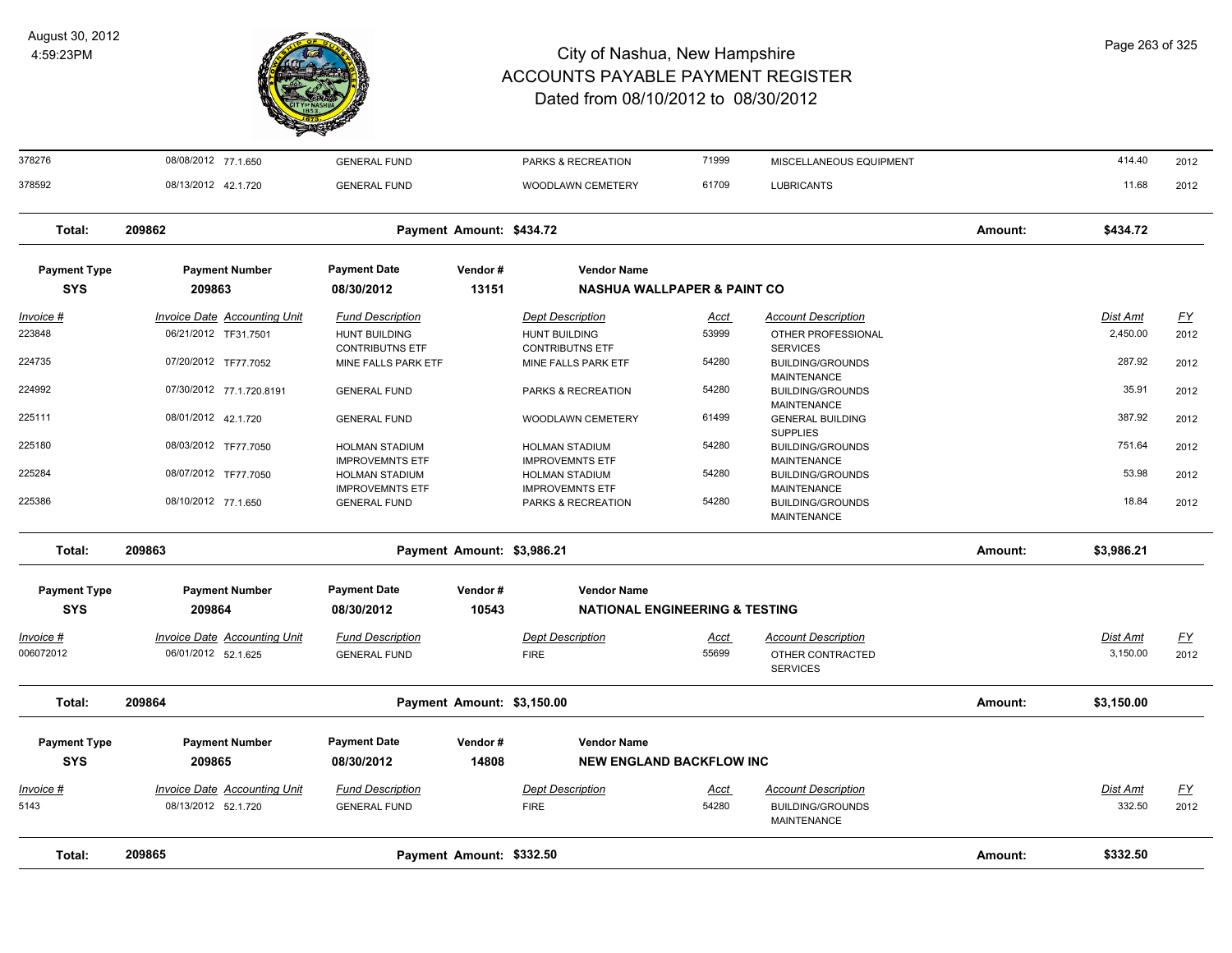

| <b>Payment Type</b><br><b>SYS</b> | <b>Payment Number</b><br>209866                            | <b>Payment Date</b><br>08/30/2012                                 | Vendor#<br>12217         | <b>Vendor Name</b><br><b>NEW HAMPSHIRE CPR</b>                     |                      |                                                                   |                             |                    |                          |
|-----------------------------------|------------------------------------------------------------|-------------------------------------------------------------------|--------------------------|--------------------------------------------------------------------|----------------------|-------------------------------------------------------------------|-----------------------------|--------------------|--------------------------|
| Invoice #<br>3601                 | <b>Invoice Date Accounting Unit</b><br>06/29/2012 52.1.500 | <b>Fund Description</b><br><b>GENERAL FUND</b>                    |                          | <b>Dept Description</b><br><b>FIRE</b>                             | Acct<br>55421        | <b>Account Description</b><br>TRAINING & CERTIFICATIONS           |                             | Dist Amt<br>100.00 | EY<br>2012               |
| Total:                            | 209866                                                     |                                                                   | Payment Amount: \$100.00 |                                                                    |                      |                                                                   | Amount:                     | \$100.00           |                          |
| <b>Payment Type</b><br><b>SYS</b> | <b>Payment Number</b><br>209867                            | <b>Payment Date</b><br>08/30/2012                                 | Vendor#<br>13345         | <b>Vendor Name</b><br><b>NH PUBLIC WORKS ASSOCIATION</b>           |                      |                                                                   |                             |                    |                          |
| $Invoice$ #<br>99-2012/13         | <b>Invoice Date Accounting Unit</b><br>07/16/2012 60.1.665 | <b>Fund Description</b><br><b>GENERAL FUND</b>                    |                          | <b>Dept Description</b><br><b>PUBLIC</b><br>WORKS-ADMIN/ENGINEERIN | Acct<br>55200        | <b>Account Description</b><br>DUES AND MEMBERSHIPS                |                             | Dist Amt<br>100.00 | <u>FY</u><br>2012        |
| Total:                            | 209867                                                     |                                                                   | Payment Amount: \$100.00 |                                                                    |                      |                                                                   | Amount:                     | \$100.00           |                          |
| <b>Payment Type</b><br><b>SYS</b> | <b>Payment Number</b><br>209868                            | <b>Payment Date</b><br>08/30/2012                                 | Vendor#<br>14552         | <b>Vendor Name</b><br><b>NNEREN</b>                                |                      |                                                                   |                             |                    |                          |
| Invoice #<br>12Q46314/0           | Invoice Date Accounting Unit<br>08/27/2012 32.1.600        | <b>Fund Description</b><br><b>GENERAL FUND</b>                    |                          | <b>Dept Description</b><br>ASSESSING                               | Acct<br>55200        | <b>Account Description</b><br>DUES AND MEMBERSHIPS                |                             | Dist Amt<br>54.00  | <u>FY</u><br>2012        |
| Total:                            | 209868                                                     |                                                                   | Payment Amount: \$54.00  |                                                                    |                      |                                                                   | Amount:                     | \$54.00            |                          |
| <b>Payment Type</b><br><b>SYS</b> | <b>Payment Number</b><br>209869                            | <b>Payment Date</b><br>08/30/2012                                 | Vendor#<br>13195         | <b>Vendor Name</b><br><b>NORTHERN BUS SALES INC</b>                |                      |                                                                   |                             |                    |                          |
| Invoice #<br>012676-10506         | <b>Invoice Date Accounting Unit</b><br>08/20/2012 86.3120  | <b>Fund Description</b><br><b>TRANSIT GRANTS</b>                  |                          | <b>Dept Description</b><br><b>GRANT FUNDS-TRANSIT</b>              | <u>Acct</u><br>61799 | <b>Account Description</b><br><b>VEHICLE PARTS &amp; SUPPLIES</b> | Activity<br>86.800.13.30.03 | Dist Amt<br>122.00 | <u>FY</u><br>2012        |
| 012676-10506                      | 08/20/2012 86.3120                                         | <b>TRANSIT GRANTS</b>                                             |                          | <b>GRANT FUNDS-TRANSIT</b>                                         | 61799                | <b>VEHICLE PARTS &amp; SUPPLIES</b>                               | 86.800.13.30.01             | 470.26             | 2012                     |
| 012739-11321                      | 08/24/2012 86.3120                                         | <b>TRANSIT GRANTS</b>                                             |                          | <b>GRANT FUNDS-TRANSIT</b>                                         | 61799                | VEHICLE PARTS & SUPPLIES                                          | 86.800.13.30.02             | 123.39             | 2012                     |
| Total:                            | 209869                                                     |                                                                   | Payment Amount: \$715.65 |                                                                    |                      |                                                                   | Amount:                     | \$715.65           |                          |
| <b>Payment Type</b>               | <b>Payment Number</b>                                      | <b>Payment Date</b>                                               | Vendor#                  | <b>Vendor Name</b>                                                 |                      |                                                                   |                             |                    |                          |
| <b>SYS</b>                        | 209870                                                     | 08/30/2012                                                        | 13196                    | <b>NORTHERN FOREIGN CAR PARTS INC</b>                              |                      |                                                                   |                             |                    |                          |
| Invoice #<br>225103               | <b>Invoice Date Accounting Unit</b><br>08/08/2012 50.4020  | <b>Fund Description</b><br>POLICE DRUG ENFORCEMENT<br><b>FUND</b> |                          | <b>Dept Description</b><br>POLICE DRUG<br><b>ENFORCEMENT FUND</b>  | <u>Acct</u><br>61799 | <b>Account Description</b><br><b>VEHICLE PARTS &amp; SUPPLIES</b> |                             | Dist Amt<br>112.37 | $\underline{FY}$<br>2012 |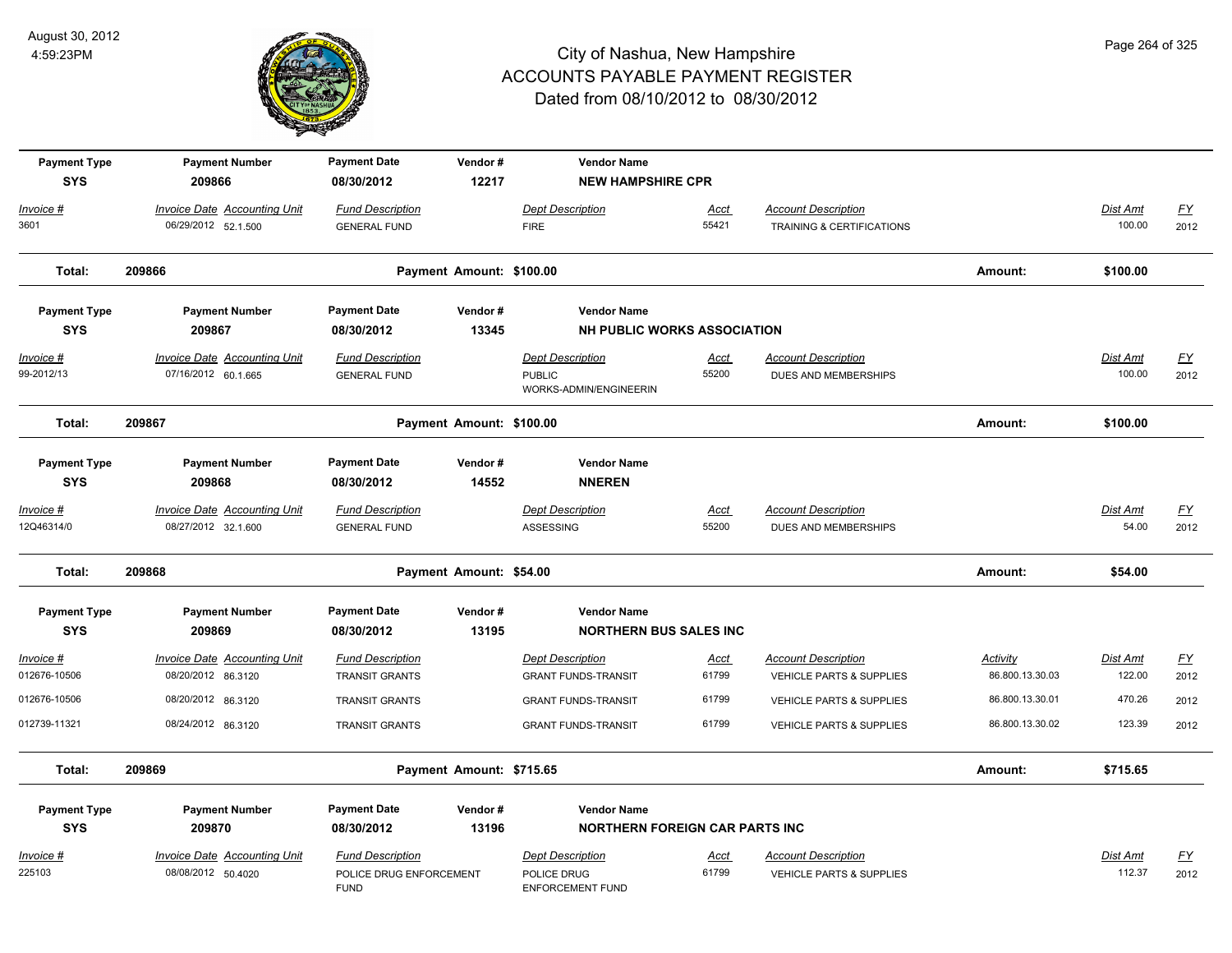

| Total:                                 | 209870                                                        |                                                                            | Payment Amount: \$112.37 |                                                                            |                      |                                                                                    | Amount: | \$112.37                 |                   |
|----------------------------------------|---------------------------------------------------------------|----------------------------------------------------------------------------|--------------------------|----------------------------------------------------------------------------|----------------------|------------------------------------------------------------------------------------|---------|--------------------------|-------------------|
| <b>Payment Type</b><br><b>SYS</b>      | <b>Payment Number</b><br>209871                               | <b>Payment Date</b><br>08/30/2012                                          | Vendor#<br>10576         | <b>Vendor Name</b><br><b>NORTHLAND INDUSTRIAL TRUCK CO</b>                 |                      |                                                                                    |         |                          |                   |
| <u> Invoice #</u><br>K53627            | <b>Invoice Date Accounting Unit</b><br>07/27/2012 44.1.720    | <b>Fund Description</b><br><b>GENERAL FUND</b>                             |                          | <b>Dept Description</b><br>EDGEWOOD CEMETERY                               | Acct<br>61799        | <b>Account Description</b><br>VEHICLE PARTS & SUPPLIES                             |         | <b>Dist Amt</b><br>75.44 | <u>FY</u><br>2012 |
| Total:                                 | 209871                                                        |                                                                            | Payment Amount: \$75.44  |                                                                            |                      |                                                                                    | Amount: | \$75.44                  |                   |
| <b>Payment Type</b>                    | <b>Payment Number</b>                                         | <b>Payment Date</b>                                                        | Vendor#                  | <b>Vendor Name</b>                                                         |                      |                                                                                    |         |                          |                   |
| <b>SYS</b>                             | 209872                                                        | 08/30/2012                                                                 | 13211                    | <b>OCCUPATIONAL DRUG TESTING LLC</b>                                       |                      |                                                                                    |         |                          |                   |
| <u> Invoice #</u><br>13903             | <b>Invoice Date Accounting Unit</b><br>07/31/2012 28.6500.500 | <b>Fund Description</b><br>PROPERTY & CASUALTY FUND                        |                          | <b>Dept Description</b><br>RISK MGMT-PROPERTY &<br>CASUALTY                | <u>Acct</u><br>61192 | <b>Account Description</b><br><b>SAFETY SUPPLIES</b>                               |         | Dist Amt<br>717.00       | <u>FY</u><br>2012 |
| Total:                                 | 209872                                                        |                                                                            | Payment Amount: \$717.00 |                                                                            |                      |                                                                                    | Amount: | \$717.00                 |                   |
| <b>Payment Type</b>                    | <b>Payment Number</b>                                         | <b>Payment Date</b>                                                        | Vendor#                  | <b>Vendor Name</b>                                                         |                      |                                                                                    |         |                          |                   |
| <b>SYS</b>                             | 209873                                                        | 08/30/2012                                                                 | 14831                    | <b>JONATHAN PARADISE</b>                                                   |                      |                                                                                    |         |                          |                   |
| Invoice #<br>8/23-JONATHAN<br>PARADISE | <b>Invoice Date Accounting Unit</b><br>08/23/2012 11.1.500    | <b>Fund Description</b><br><b>GENERAL FUND</b>                             |                          | <b>Dept Description</b><br><b>HUMAN RESOURCES</b>                          | <u>Acct</u><br>55425 | <b>Account Description</b><br>EMPLOYMENT BACKGROUND<br><b>CHECKS</b>               |         | Dist Amt<br>25.00        | <u>FY</u><br>2012 |
| Total:                                 | 209873                                                        |                                                                            | Payment Amount: \$25.00  |                                                                            |                      |                                                                                    | Amount: | \$25.00                  |                   |
| <b>Payment Type</b><br><b>SYS</b>      | <b>Payment Number</b><br>209874                               | <b>Payment Date</b><br>08/30/2012                                          | Vendor#<br>13265         | <b>Vendor Name</b><br>PARTAC PEAT CORPORATION                              |                      |                                                                                    |         |                          |                   |
| <u> Invoice #</u><br>2012-22922        | <b>Invoice Date Accounting Unit</b><br>07/30/2012 TF77.7050   | <b>Fund Description</b><br><b>HOLMAN STADIUM</b><br><b>IMPROVEMNTS ETF</b> |                          | <b>Dept Description</b><br><b>HOLMAN STADIUM</b><br><b>IMPROVEMNTS ETF</b> | <u>Acct</u><br>54280 | <b>Account Description</b><br><b>BUILDING/GROUNDS</b><br>MAINTENANCE               |         | Dist Amt<br>485.50       | <u>FY</u><br>2012 |
| Total:                                 | 209874                                                        |                                                                            | Payment Amount: \$485.50 |                                                                            |                      |                                                                                    | Amount: | \$485.50                 |                   |
| <b>Payment Type</b><br><b>SYS</b>      | <b>Payment Number</b><br>209875                               | <b>Payment Date</b><br>08/30/2012                                          | Vendor#<br>13276         | <b>Vendor Name</b><br>PEABODY SUPPLY CO                                    |                      |                                                                                    |         |                          |                   |
| <u> Invoice #</u><br>996827            | <b>Invoice Date Accounting Unit</b><br>07/31/2012 69.6200.670 | <b>Fund Description</b><br><b>WASTEWATER FUND</b>                          |                          | <b>Dept Description</b><br><b>WASTEWATER</b>                               | <u>Acct</u><br>54487 | <b>Account Description</b><br><b>EQUIPMENT REPAIRS &amp;</b><br><b>MAINTENANCE</b> |         | Dist Amt<br>80.00        | <u>FY</u><br>2012 |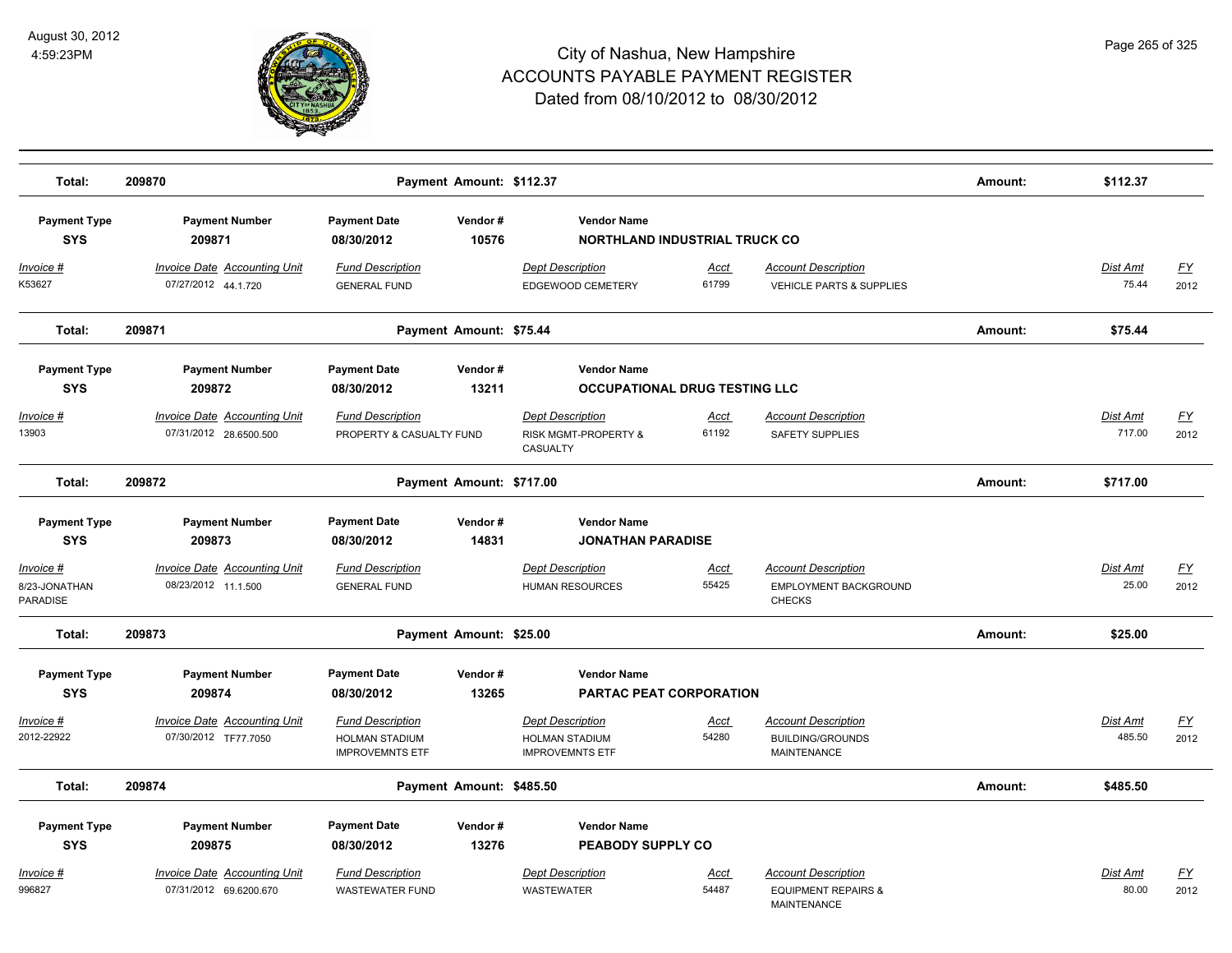

| 996827                            |                                     |                                   |                            |                                                     |             |                                                      |         |                 |                   |
|-----------------------------------|-------------------------------------|-----------------------------------|----------------------------|-----------------------------------------------------|-------------|------------------------------------------------------|---------|-----------------|-------------------|
|                                   | 07/31/2012 69.6200.670              | <b>WASTEWATER FUND</b>            |                            | <b>WASTEWATER</b>                                   | 54487       | <b>EQUIPMENT REPAIRS &amp;</b>                       |         | 2,760.87        | 2012              |
| 996828                            | 07/31/2012 69.6200.670              | <b>WASTEWATER FUND</b>            |                            | <b>WASTEWATER</b>                                   | 54487       | <b>MAINTENANCE</b><br><b>EQUIPMENT REPAIRS &amp;</b> |         | 17.71           | 2012              |
|                                   |                                     |                                   |                            |                                                     |             | <b>MAINTENANCE</b>                                   |         |                 |                   |
| 996829                            | 07/31/2012 69.6200.670              | <b>WASTEWATER FUND</b>            |                            | WASTEWATER                                          | 54487       | <b>EQUIPMENT REPAIRS &amp;</b><br><b>MAINTENANCE</b> |         | 12.64           | 2012              |
| Total:                            | 209875                              |                                   | Payment Amount: \$2,871.22 |                                                     |             |                                                      | Amount: | \$2,871.22      |                   |
|                                   |                                     |                                   |                            |                                                     |             |                                                      |         |                 |                   |
| <b>Payment Type</b>               | <b>Payment Number</b>               | <b>Payment Date</b>               | Vendor#                    | <b>Vendor Name</b>                                  |             |                                                      |         |                 |                   |
| <b>SYS</b>                        | 209876                              | 08/30/2012                        | 13319                      | <b>PINE MOTOR PARTS</b>                             |             |                                                      |         |                 |                   |
| <u> Invoice #</u>                 | <b>Invoice Date Accounting Unit</b> | <b>Fund Description</b>           |                            | <b>Dept Description</b>                             | <u>Acct</u> | <b>Account Description</b>                           |         | <u>Dist Amt</u> | <u>FY</u>         |
| 91306B                            | 07/31/2012 69.6200.670              | <b>WASTEWATER FUND</b>            |                            | <b>WASTEWATER</b>                                   | 54487       | <b>EQUIPMENT REPAIRS &amp;</b><br><b>MAINTENANCE</b> |         | 6.85            | 2012              |
| 91736B                            | 08/07/2012 69.6200.670              | <b>WASTEWATER FUND</b>            |                            | WASTEWATER                                          | 54487       | <b>EQUIPMENT REPAIRS &amp;</b><br><b>MAINTENANCE</b> |         | 184.68          | 2012              |
| 91811B                            | 08/08/2012 69.6200.670              | <b>WASTEWATER FUND</b>            |                            | WASTEWATER                                          | 54487       | <b>EQUIPMENT REPAIRS &amp;</b><br><b>MAINTENANCE</b> |         | 35.88           | 2012              |
| 92162B                            | 08/14/2012 69.6200.670              | <b>WASTEWATER FUND</b>            |                            | WASTEWATER                                          | 54487       | <b>EQUIPMENT REPAIRS &amp;</b><br><b>MAINTENANCE</b> |         | 48.86           | 2012              |
| 92247B                            | 08/15/2012 69.6200.670              | <b>WASTEWATER FUND</b>            |                            | <b>WASTEWATER</b>                                   | 54487       | <b>EQUIPMENT REPAIRS &amp;</b><br><b>MAINTENANCE</b> |         | 54.06           | 2012              |
|                                   |                                     |                                   | Payment Amount: \$330.33   |                                                     |             |                                                      | Amount: | \$330.33        |                   |
| Total:                            | 209876                              |                                   |                            |                                                     |             |                                                      |         |                 |                   |
| <b>Payment Type</b>               | <b>Payment Number</b>               | <b>Payment Date</b>               | Vendor#                    | <b>Vendor Name</b>                                  |             |                                                      |         |                 |                   |
| <b>SYS</b>                        | 209877                              | 08/30/2012                        | 13342                      | <b>POWER &amp; TELEPHONE SUPPLY CO</b>              |             |                                                      |         |                 |                   |
|                                   | Invoice Date Accounting Unit        | <b>Fund Description</b>           |                            | <b>Dept Description</b>                             | Acct        | <b>Account Description</b>                           |         | Dist Amt        |                   |
| Invoice #<br>5231958-00           | 07/30/2012 52.1.620                 | <b>GENERAL FUND</b>               |                            | <b>FIRE</b>                                         | 61699       | <b>EQUIPMENT MAINT SUPPLIES</b>                      |         | 512.50          | <u>FY</u><br>2012 |
|                                   |                                     |                                   |                            |                                                     |             |                                                      |         |                 |                   |
| Total:                            | 209877                              |                                   | Payment Amount: \$512.50   |                                                     |             |                                                      | Amount: | \$512.50        |                   |
|                                   |                                     |                                   |                            |                                                     |             |                                                      |         |                 |                   |
| <b>Payment Type</b><br><b>SYS</b> | <b>Payment Number</b><br>209878     | <b>Payment Date</b><br>08/30/2012 | Vendor#<br>13354           | <b>Vendor Name</b><br><b>PRINTGRAPHICS OF MAINE</b> |             |                                                      |         |                 |                   |
|                                   |                                     |                                   |                            |                                                     |             |                                                      |         |                 |                   |
| Invoice #                         | Invoice Date Accounting Unit        | <b>Fund Description</b>           |                            | <b>Dept Description</b>                             | <u>Acct</u> | <b>Account Description</b>                           |         | Dist Amt        | $\underline{FY}$  |
|                                   | 07/16/2012 26.1.580                 | <b>GENERAL FUND</b>               |                            | <b>FINANCIAL SERVICES</b>                           | 53467       | <b>BILLING &amp; MAILING SERVICES</b>                |         | 823.63          | 2012              |
| 34259<br>34259                    | 07/16/2012 26.4005                  | TRAFFIC VIOLATIONS FUND           |                            | TRAFFIC VIOLATIONS                                  | 55607       | POSTAGE & DELIVERY                                   |         | 70.94           | 2012              |
| 34259                             | 07/16/2012 26.1.500                 | <b>GENERAL FUND</b>               |                            | <b>FINANCIAL SERVICES</b>                           | 55607       | POSTAGE & DELIVERY                                   |         | 70.93           | 2012              |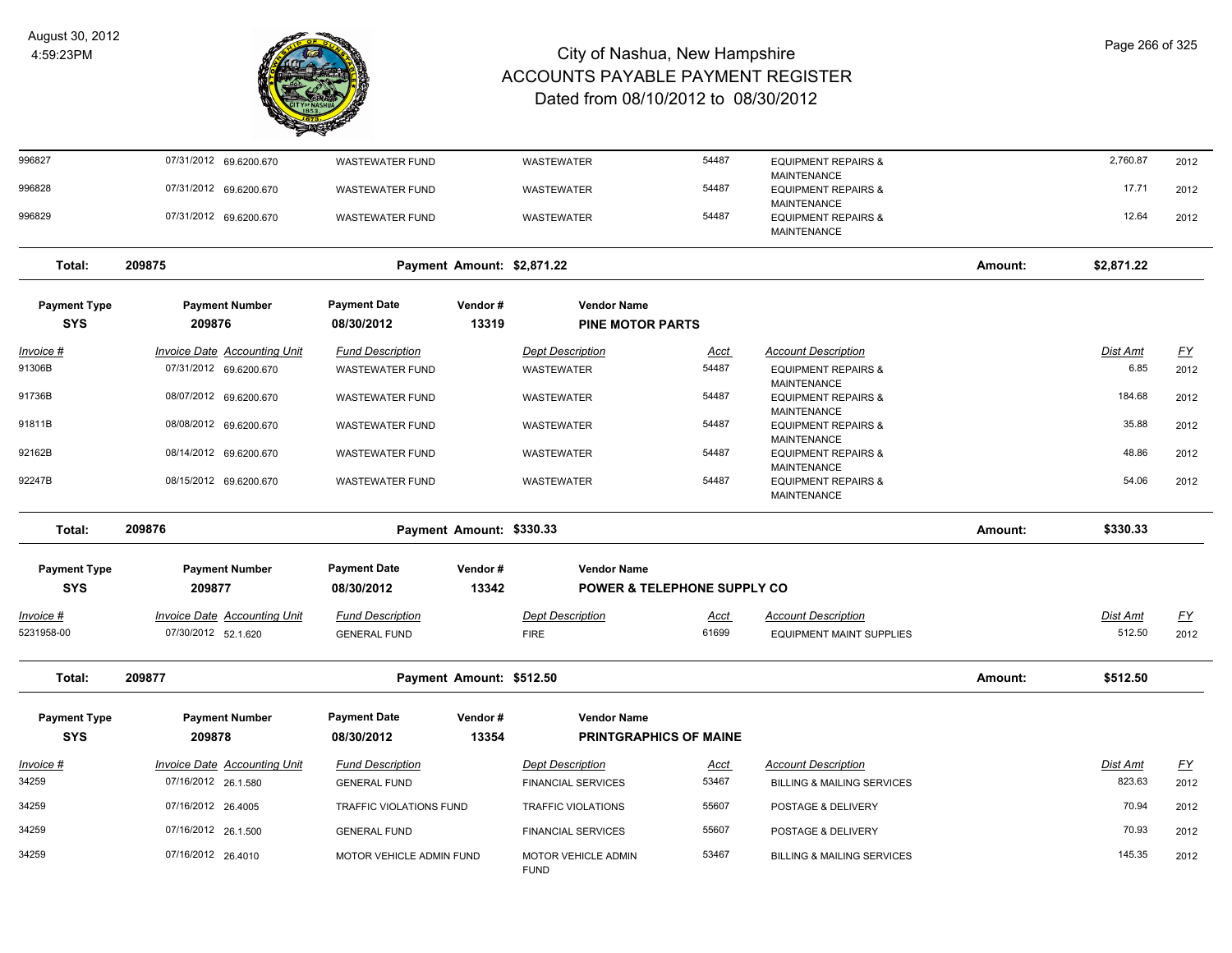

| Total:                                | 209878                                                     | Payment Amount: \$1,110.85                     |                  |                                                      |                      |                                                               | Amount:                          | \$1,110.85                |                   |
|---------------------------------------|------------------------------------------------------------|------------------------------------------------|------------------|------------------------------------------------------|----------------------|---------------------------------------------------------------|----------------------------------|---------------------------|-------------------|
| <b>Payment Type</b><br><b>SYS</b>     | <b>Payment Number</b><br>209879                            | <b>Payment Date</b><br>08/30/2012              | Vendor#<br>13374 | <b>Vendor Name</b><br><b>PSYCHOTHERAPY ASSOC INC</b> |                      |                                                               |                                  |                           |                   |
| <u> Invoice #</u><br>22351            | <b>Invoice Date Accounting Unit</b><br>08/20/2012 50.1.635 | <b>Fund Description</b><br><b>GENERAL FUND</b> |                  | <b>Dept Description</b><br><b>POLICE</b>             | <u>Acct</u><br>53135 | <b>Account Description</b><br><b>MEDICAL SERVICES</b>         |                                  | <b>Dist Amt</b><br>400.00 | EY<br>2012        |
| 22352                                 | 08/20/2012 50.1.635                                        | <b>GENERAL FUND</b>                            |                  | POLICE                                               | 53135                | <b>MEDICAL SERVICES</b>                                       |                                  | 400.00                    | 2012              |
| 22353                                 | 08/20/2012 50.1.635                                        | <b>GENERAL FUND</b>                            |                  | POLICE                                               | 53135                | <b>MEDICAL SERVICES</b>                                       |                                  | 400.00                    | 2012              |
| 22354 08/20/2012                      | 08/20/2012 50.1.635                                        | <b>GENERAL FUND</b>                            |                  | POLICE                                               | 53135                | <b>MEDICAL SERVICES</b>                                       |                                  | 400.00                    | 2012              |
| 22356                                 | 08/20/2012 50.1.635                                        | <b>GENERAL FUND</b>                            |                  | POLICE                                               | 53135                | <b>MEDICAL SERVICES</b>                                       |                                  | 400.00                    | 2012              |
| Total:                                | 209879                                                     | Payment Amount: \$2,000.00                     |                  |                                                      |                      |                                                               | Amount:                          | \$2,000.00                |                   |
| <b>Payment Type</b><br><b>SYS</b>     | <b>Payment Number</b><br>209880                            | <b>Payment Date</b><br>08/30/2012              | Vendor#<br>10646 | <b>Vendor Name</b><br><b>PYROTECHNICO</b>            |                      |                                                               | Payee Name<br><b>PYROTECHICO</b> |                           |                   |
| <u> Invoice #</u><br><b>INV-C8700</b> | <b>Invoice Date Accounting Unit</b><br>07/04/2012 77.1.655 | <b>Fund Description</b><br><b>GENERAL FUND</b> |                  | <b>Dept Description</b><br>PARKS & RECREATION        | <b>Acct</b><br>55660 | <b>Account Description</b><br>FIELD DAY & FIREWORKS           |                                  | Dist Amt<br>18,000.00     | <u>FY</u><br>2012 |
| Total:                                | 209880                                                     | Payment Amount: \$18,000.00                    |                  |                                                      |                      |                                                               | Amount:                          | \$18,000.00               |                   |
| <b>Payment Type</b><br><b>SYS</b>     | <b>Payment Number</b><br>209881                            | <b>Payment Date</b><br>08/30/2012              | Vendor#<br>14798 | <b>Vendor Name</b><br><b>HEATHER RAPAGLIA</b>        |                      |                                                               |                                  |                           |                   |
| Invoice #<br>REFUND-8/8/2012          | Invoice Date Accounting Unit<br>08/16/2012 11.1.500        | <b>Fund Description</b><br><b>GENERAL FUND</b> |                  | <b>Dept Description</b><br><b>HUMAN RESOURCES</b>    | Acct<br>55425        | <b>Account Description</b><br>EMPLOYMENT BACKGROUND<br>CHECKS |                                  | <b>Dist Amt</b><br>25.00  | <u>FY</u><br>2012 |
| Total:                                | 209881                                                     | Payment Amount: \$25.00                        |                  |                                                      |                      |                                                               | Amount:                          | \$25.00                   |                   |
| <b>Payment Type</b><br><b>SYS</b>     | <b>Payment Number</b><br>209882                            | <b>Payment Date</b><br>08/30/2012              | Vendor#<br>14658 | <b>Vendor Name</b><br><b>RECRYSTALLIZE.COM LLC</b>   |                      |                                                               |                                  |                           |                   |
| <u>Invoice #</u><br>10052             | Invoice Date Accounting Unit<br>08/13/2012 50.1.500        | <b>Fund Description</b><br><b>GENERAL FUND</b> |                  | <b>Dept Description</b><br><b>POLICE</b>             | <b>Acct</b><br>71228 | <b>Account Description</b><br><b>COMPUTER SOFTWARE</b>        |                                  | Dist Amt<br>495.00        | <u>FY</u><br>2012 |
| Total:                                | 209882                                                     | Payment Amount: \$495.00                       |                  |                                                      |                      |                                                               | Amount:                          | \$495.00                  |                   |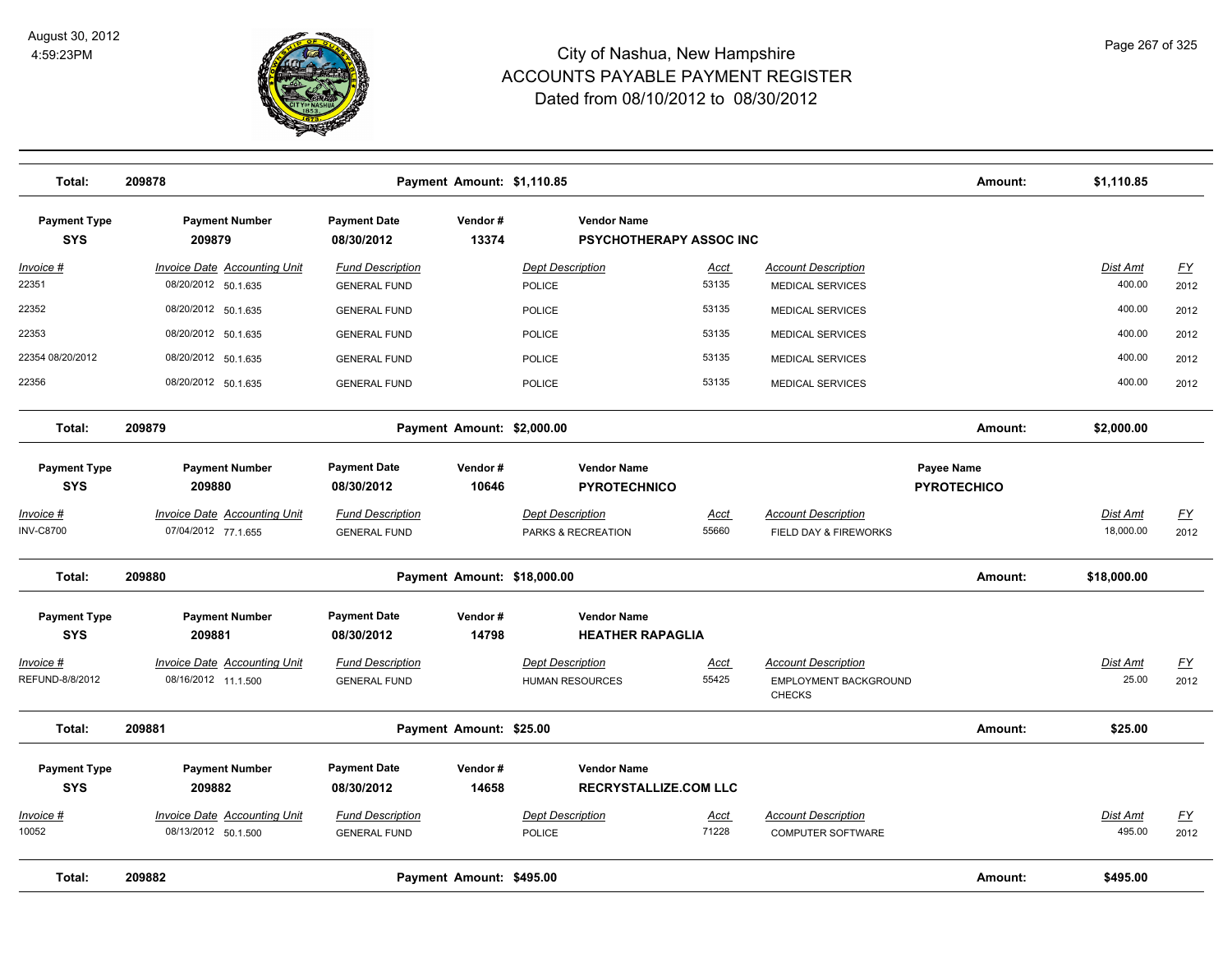

| <b>Payment Type</b><br><b>SYS</b> | <b>Payment Number</b><br>209883                               | <b>Payment Date</b><br>08/30/2012                 | Vendor#<br>13431            | <b>Vendor Name</b>                                    | <b>RESOURCE MANAGEMENT INC</b>       |                                                                       |                                             |                       |                          |
|-----------------------------------|---------------------------------------------------------------|---------------------------------------------------|-----------------------------|-------------------------------------------------------|--------------------------------------|-----------------------------------------------------------------------|---------------------------------------------|-----------------------|--------------------------|
| Invoice #<br>15408                | <b>Invoice Date Accounting Unit</b><br>07/31/2012 69.6200.670 | <b>Fund Description</b><br><b>WASTEWATER FUND</b> |                             | <b>Dept Description</b><br>WASTEWATER                 | <u>Acct</u><br>54221                 | <b>Account Description</b><br><b>DISPOSAL SERVICES</b>                |                                             | Dist Amt<br>27,780.55 | $\underline{FY}$<br>2012 |
| Total:                            | 209883                                                        |                                                   | Payment Amount: \$27,780.55 |                                                       | Discount:                            | 277.81                                                                | Amount:                                     | \$27,780.55           |                          |
| <b>Payment Type</b><br><b>SYS</b> | <b>Payment Number</b><br>209884                               | <b>Payment Date</b><br>08/30/2012                 | Vendor#<br>12119            | <b>Vendor Name</b>                                    | <b>RISING SUN LODGE #39 F&amp;AM</b> |                                                                       |                                             |                       |                          |
| Invoice #<br>$\mathbf{1}$         | <b>Invoice Date Accounting Unit</b><br>05/10/2012 TF77.7551   | <b>Fund Description</b><br>P&R-SUMMERFUN          |                             | <b>Dept Description</b><br>P&R-SUMMERFUN              | <u>Acct</u><br>55650                 | <b>Account Description</b><br><b>ENRICHMENT PROGRAMS</b>              |                                             | Dist Amt<br>300.00    | <u>FY</u><br>2012        |
| Total:                            | 209884                                                        |                                                   | Payment Amount: \$300.00    |                                                       |                                      |                                                                       | Amount:                                     | \$300.00              |                          |
| <b>Payment Type</b><br><b>SYS</b> | <b>Payment Number</b><br>209885                               | <b>Payment Date</b><br>08/30/2012                 | Vendor#<br>10878            | <b>Vendor Name</b>                                    | <b>ROCHESTER MIDLAND CORP</b>        |                                                                       | Payee Name<br>ROCHESTER MIDLAND CORPORATION |                       |                          |
| Invoice #<br>947547               | <b>Invoice Date Accounting Unit</b><br>07/17/2012 61.1.670    | <b>Fund Description</b><br><b>GENERAL FUND</b>    |                             | <b>Dept Description</b><br><b>STREETS</b>             | <u>Acct</u><br>61428                 | <b>Account Description</b><br><b>JANITORIAL SUPPLIES</b>              |                                             | Dist Amt<br>984.48    | $\underline{FY}$<br>2012 |
| Total:                            | 209885                                                        |                                                   | Payment Amount: \$984.48    |                                                       |                                      |                                                                       | Amount:                                     | \$984.48              |                          |
| <b>Payment Type</b><br><b>SYS</b> | <b>Payment Number</b><br>209886                               | <b>Payment Date</b><br>08/30/2012                 | Vendor#<br>11823            | <b>Vendor Name</b><br><b>SAFARILAND LLC</b>           |                                      |                                                                       |                                             |                       |                          |
| Invoice #<br>112-089072           | Invoice Date Accounting Unit<br>07/12/2012 50.1.500           | <b>Fund Description</b><br><b>GENERAL FUND</b>    |                             | <b>Dept Description</b><br>POLICE                     | Acct<br>61185                        | <b>Account Description</b><br>CRIME SCENE/EVIDENCE<br><b>SUPPLIES</b> |                                             | Dist Amt<br>70.81     | EY<br>2012               |
| I12-089073                        | 07/12/2012 50.1.500                                           | <b>GENERAL FUND</b>                               |                             | <b>POLICE</b>                                         | 61185                                | <b>CRIME SCENE/EVIDENCE</b><br><b>SUPPLIES</b>                        |                                             | 67.27                 | 2012                     |
| Total:                            | 209886                                                        |                                                   | Payment Amount: \$138.08    |                                                       |                                      |                                                                       | Amount:                                     | \$138.08              |                          |
| <b>Payment Type</b><br><b>SYS</b> | <b>Payment Number</b><br>209887                               | <b>Payment Date</b><br>08/30/2012                 | Vendor#<br>13495            | <b>Vendor Name</b>                                    | <b>SAFETY KLEEN SYSTEMS INC</b>      |                                                                       |                                             |                       |                          |
| Invoice #<br>58606571             | Invoice Date Accounting Unit<br>07/30/2012 86.3120            | <b>Fund Description</b><br><b>TRANSIT GRANTS</b>  |                             | <b>Dept Description</b><br><b>GRANT FUNDS-TRANSIT</b> | Acct<br>61709                        | <b>Account Description</b><br><b>LUBRICANTS</b>                       | Activity<br>86.800.13.20.01                 | Dist Amt<br>510.00    | $\underline{FY}$<br>2012 |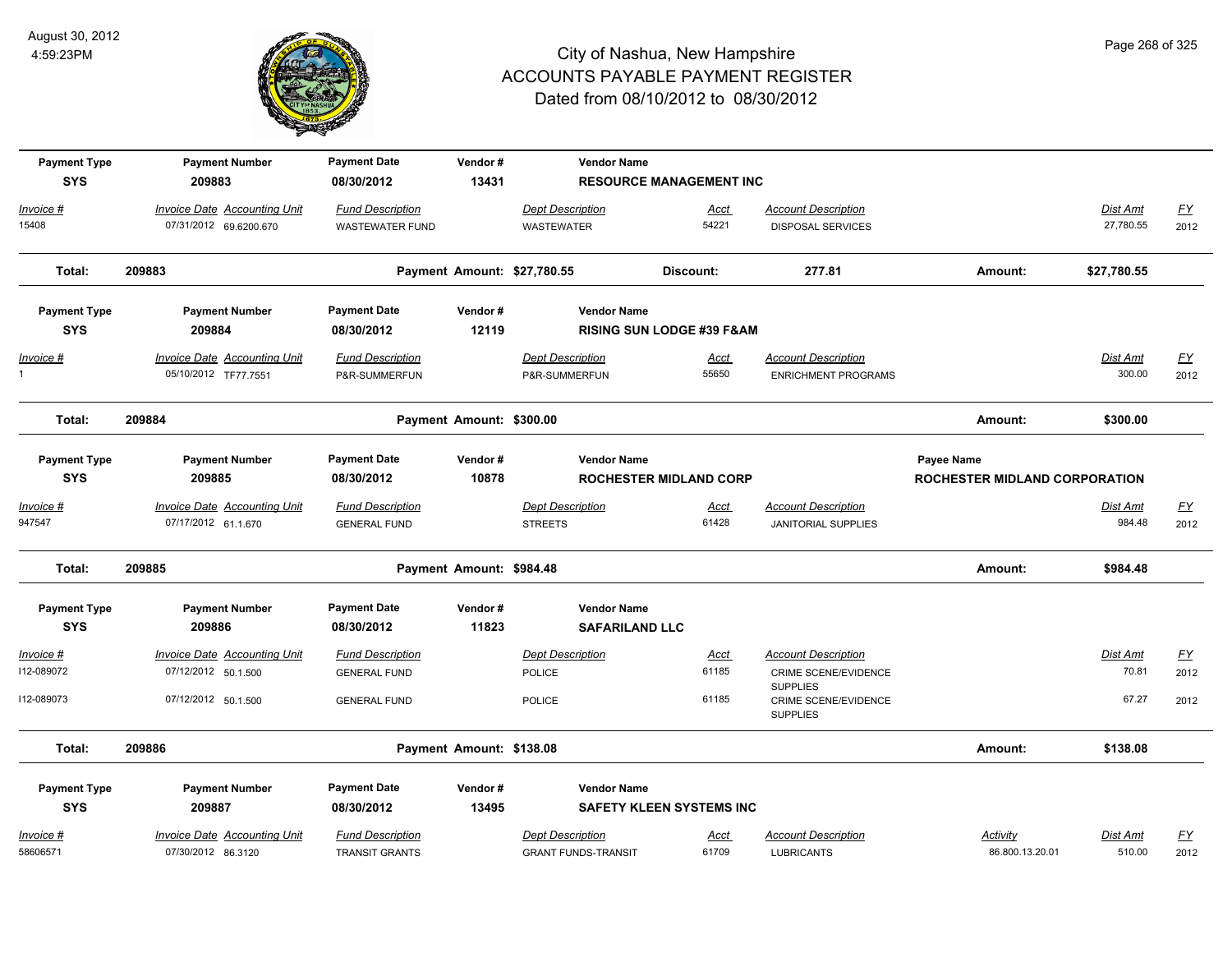

| Total:                            | 209887                                                        |                                                | Payment Amount: \$510.00 |                                                  |                      |                                                                   | Amount:                                     | \$510.00                 |                          |
|-----------------------------------|---------------------------------------------------------------|------------------------------------------------|--------------------------|--------------------------------------------------|----------------------|-------------------------------------------------------------------|---------------------------------------------|--------------------------|--------------------------|
| <b>Payment Type</b><br><b>SYS</b> | <b>Payment Number</b><br>209888                               | <b>Payment Date</b><br>08/30/2012              | Vendor#<br>13501         | <b>Vendor Name</b><br><b>SAM'S CLUB</b>          |                      |                                                                   | Payee Name<br><b>SAM'S CLUB DIRECT-0860</b> |                          |                          |
| Invoice #<br>000392               | <b>Invoice Date Accounting Unit</b><br>08/28/2012 01.1.500    | <b>Fund Description</b><br><b>GENERAL FUND</b> |                          | <b>Dept Description</b><br><b>MAYOR</b>          | <u>Acct</u><br>61910 | <b>Account Description</b><br><b>MEALS - FUNCTIONS</b>            |                                             | <b>Dist Amt</b><br>65.44 | <u>FY</u><br>2012        |
| Total:                            | 209888                                                        |                                                | Payment Amount: \$65.44  |                                                  |                      |                                                                   | Amount:                                     | \$65.44                  |                          |
| <b>Payment Type</b><br><b>SYS</b> | <b>Payment Number</b><br>209889                               | <b>Payment Date</b><br>08/30/2012              | Vendor#<br>13504         | <b>Vendor Name</b><br><b>SANEL AUTO PARTS CO</b> |                      |                                                                   |                                             |                          |                          |
| Invoice #<br>02NH7555             | <b>Invoice Date Accounting Unit</b><br>07/31/2012 68.6000.540 | <b>Fund Description</b><br>SOLID WASTE FUND    |                          | <b>Dept Description</b><br>SOLID WASTE           | Acct<br>55699        | <b>Account Description</b><br>OTHER CONTRACTED<br><b>SERVICES</b> |                                             | Dist Amt<br>15.78        | $\underline{FY}$<br>2012 |
| Total:                            | 209889                                                        |                                                | Payment Amount: \$15.78  |                                                  |                      |                                                                   | Amount:                                     | \$15.78                  |                          |
| <b>Payment Type</b><br><b>SYS</b> | <b>Payment Number</b><br>209890                               | <b>Payment Date</b><br>08/30/2012              | Vendor#<br>13504         | <b>Vendor Name</b><br><b>SANEL AUTO PARTS CO</b> |                      |                                                                   |                                             |                          |                          |
| Invoice #<br>02NH7059             | <b>Invoice Date Accounting Unit</b><br>07/31/2012 52.1.630    | <b>Fund Description</b><br><b>GENERAL FUND</b> |                          | <b>Dept Description</b><br><b>FIRE</b>           | Acct<br>61799        | <b>Account Description</b><br><b>VEHICLE PARTS &amp; SUPPLIES</b> |                                             | Dist Amt<br>5.46         | <u>FY</u><br>2012        |
| 02NI0360                          | 07/31/2012 52.1.630                                           | <b>GENERAL FUND</b>                            |                          | <b>FIRE</b>                                      | 71025                | <b>SMALL TOOLS</b>                                                |                                             | 73.09                    | 2012                     |
| 02NM4986                          | 08/08/2012 52.1.630                                           | <b>GENERAL FUND</b>                            |                          | <b>FIRE</b>                                      | 61799                | VEHICLE PARTS & SUPPLIES                                          |                                             | 9.88                     | 2012                     |
| 02NN1189                          | 08/09/2012 52.1.630                                           | <b>GENERAL FUND</b>                            |                          | <b>FIRE</b>                                      | 61799                | VEHICLE PARTS & SUPPLIES                                          |                                             | 15.03                    | 2012                     |
| 02NN1629                          | 08/09/2012 52.1.630                                           | <b>GENERAL FUND</b>                            |                          | <b>FIRE</b>                                      | 61799                | VEHICLE PARTS & SUPPLIES                                          |                                             | 15.03                    | 2012                     |
| 02NN3621                          | 08/09/2012 52.1.630                                           | <b>GENERAL FUND</b>                            |                          | <b>FIRE</b>                                      | 61799                | <b>VEHICLE PARTS &amp; SUPPLIES</b>                               |                                             | 52.65                    | 2012                     |
| 02NN4947                          | 08/10/2012 52.1.630                                           | <b>GENERAL FUND</b>                            |                          | <b>FIRE</b>                                      | 61799                | <b>VEHICLE PARTS &amp; SUPPLIES</b>                               |                                             | 32.99                    | 2012                     |
| 02NP                              | 08/15/2012 52.1.630                                           | <b>GENERAL FUND</b>                            |                          | <b>FIRE</b>                                      | 61799                | VEHICLE PARTS & SUPPLIES                                          |                                             | $-37.70$                 | 2012                     |
| 02NP3107                          | 08/14/2012 52.1.630                                           | <b>GENERAL FUND</b>                            |                          | <b>FIRE</b>                                      | 61799                | VEHICLE PARTS & SUPPLIES                                          |                                             | 37.70                    | 2012                     |
| 02NP3643                          | 08/14/2012 52.1.630                                           | <b>GENERAL FUND</b>                            |                          | <b>FIRE</b>                                      | 61799                | VEHICLE PARTS & SUPPLIES                                          |                                             | 75.40                    | 2012                     |
| 02NP7491                          | 08/15/2012 52.1.630                                           | <b>GENERAL FUND</b>                            |                          | <b>FIRE</b>                                      | 61799                | VEHICLE PARTS & SUPPLIES                                          |                                             | 17.06                    | 2012                     |
| 02NQ0494                          | 08/15/2012 52.1.630                                           | <b>GENERAL FUND</b>                            |                          | <b>FIRE</b>                                      | 61799                | <b>VEHICLE PARTS &amp; SUPPLIES</b>                               |                                             | 8.77                     | 2012                     |
| 02NQ3873                          | 08/16/2012 52.1.630                                           | <b>GENERAL FUND</b>                            |                          | <b>FIRE</b>                                      | 61799                | <b>VEHICLE PARTS &amp; SUPPLIES</b>                               |                                             | 5.68                     | 2012                     |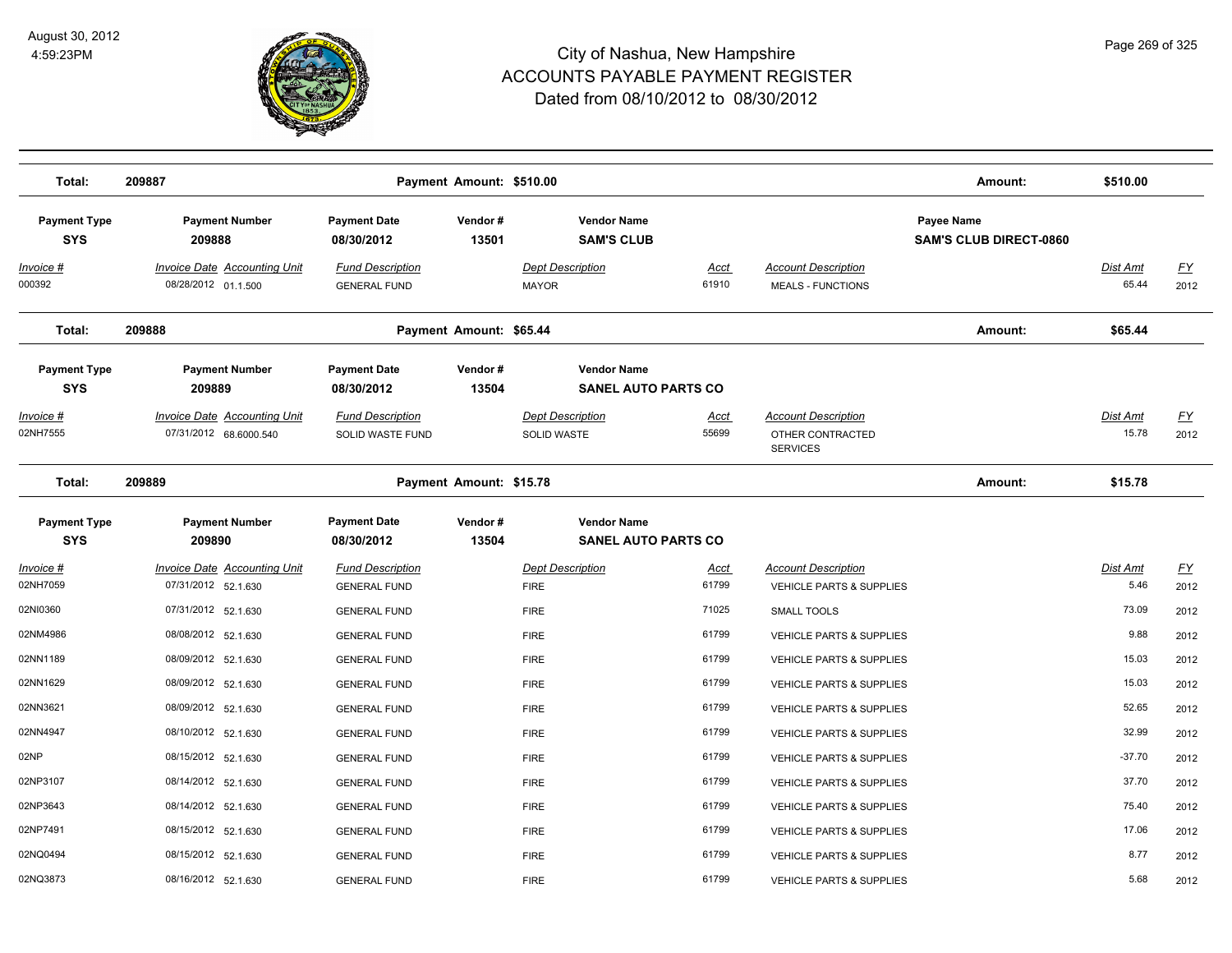

| Total:                            | 209890                              |                                   | Payment Amount: \$311.04 |                                                  |                                                           | Amount: | \$311.04        |           |
|-----------------------------------|-------------------------------------|-----------------------------------|--------------------------|--------------------------------------------------|-----------------------------------------------------------|---------|-----------------|-----------|
| <b>Payment Type</b><br><b>SYS</b> | <b>Payment Number</b><br>209891     | <b>Payment Date</b><br>08/30/2012 | Vendor#<br>13504         | <b>Vendor Name</b><br><b>SANEL AUTO PARTS CO</b> |                                                           |         |                 |           |
| Invoice #                         | <b>Invoice Date Accounting Unit</b> | <b>Fund Description</b>           | <b>Dept Description</b>  | <u>Acct</u>                                      | <b>Account Description</b>                                |         | <b>Dist Amt</b> | <u>FY</u> |
| 02NH2251                          | 07/30/2012 61.1.700                 | <b>GENERAL FUND</b>               | <b>STREETS</b>           | 61299                                            | MISCELLANEOUS SUPPLIES                                    |         | 18.36           | 2012      |
| 02NH8122                          | 07/31/2012 61.1.700                 | <b>GENERAL FUND</b>               | <b>STREETS</b>           | 54600                                            | <b>VEHICLE REPAIRS &amp;</b><br><b>MAINTENANCE</b>        |         | 151.20          | 2012      |
| 02NI4319                          | 08/01/2012 61.1.700                 | <b>GENERAL FUND</b>               | <b>STREETS</b>           | 61709                                            | <b>LUBRICANTS</b>                                         |         | 148.70          | 2012      |
| 02NI5340                          | 08/01/2012 61.1.700                 | <b>GENERAL FUND</b>               | <b>STREETS</b>           | 54600                                            | <b>VEHICLE REPAIRS &amp;</b><br><b>MAINTENANCE</b>        |         | $-63.64$        | 2012      |
| 02NI6265                          | 08/01/2012 61.1.700                 | <b>GENERAL FUND</b>               | <b>STREETS</b>           | 61299                                            | MISCELLANEOUS SUPPLIES                                    |         | 4.40            | 2012      |
| 02NJ0527                          | 08/02/2012 61.1.700                 | <b>GENERAL FUND</b>               | <b>STREETS</b>           | 61299                                            | MISCELLANEOUS SUPPLIES                                    |         | 1.60            | 2012      |
| 02NJ4129                          | 08/02/2012 61.1.700                 | <b>GENERAL FUND</b>               | <b>STREETS</b>           | 61299                                            | MISCELLANEOUS SUPPLIES                                    |         | 3.20            | 2012      |
| 02NJ4200                          | 08/02/2012 61.1.700                 | <b>GENERAL FUND</b>               | <b>STREETS</b>           | 61299                                            | MISCELLANEOUS SUPPLIES                                    |         | 35.05           | 2012      |
| 02NJ4222                          | 08/02/2012 61.1.700                 | <b>GENERAL FUND</b>               | <b>STREETS</b>           | 61299                                            | MISCELLANEOUS SUPPLIES                                    |         | 25.58           | 2012      |
| 02NL1288                          | 08/06/2012 61.1.700                 | <b>GENERAL FUND</b>               | <b>STREETS</b>           | 54600                                            | <b>VEHICLE REPAIRS &amp;</b>                              |         | 67.88           | 2012      |
| 02NL2124                          | 08/06/2012 61.1.700                 | <b>GENERAL FUND</b>               | <b>STREETS</b>           | 61799                                            | <b>MAINTENANCE</b><br><b>VEHICLE PARTS &amp; SUPPLIES</b> |         | 18.02           | 2012      |
| 02NL7054                          | 08/07/2012 61.1.700                 | <b>GENERAL FUND</b>               | <b>STREETS</b>           | 61799                                            | <b>VEHICLE PARTS &amp; SUPPLIES</b>                       |         | 4.30            | 2012      |
| 02NM0858                          | 08/08/2012 61.1.700                 | <b>GENERAL FUND</b>               | <b>STREETS</b>           | 61799                                            | <b>VEHICLE PARTS &amp; SUPPLIES</b>                       |         | 56.10           | 2012      |
| 02NM6186                          | 08/08/2012 61.1.700                 | <b>GENERAL FUND</b>               | <b>STREETS</b>           | 54600                                            | <b>VEHICLE REPAIRS &amp;</b><br><b>MAINTENANCE</b>        |         | 64.86           | 2012      |
| 02NM7875                          | 08/09/2012 61.1.700                 | <b>GENERAL FUND</b>               | <b>STREETS</b>           | 54600                                            | <b>VEHICLE REPAIRS &amp;</b>                              |         | 70.97           | 2012      |
| 02NN8623                          | 08/10/2012 61.1.700                 | <b>GENERAL FUND</b>               | <b>STREETS</b>           | 61799                                            | <b>MAINTENANCE</b><br><b>VEHICLE PARTS &amp; SUPPLIES</b> |         | 1.65            | 2012      |
| 02NP4623                          | 08/14/2012 61.1.700                 | <b>GENERAL FUND</b>               | <b>STREETS</b>           | 61299                                            | MISCELLANEOUS SUPPLIES                                    |         | 16.54           | 2012      |
| 02NP4991                          | 08/14/2012 61.1.700                 | <b>GENERAL FUND</b>               | <b>STREETS</b>           | 61799                                            | <b>VEHICLE PARTS &amp; SUPPLIES</b>                       |         | 3.74            | 2012      |
| Total:                            | 209891                              |                                   | Payment Amount: \$628.51 |                                                  |                                                           | Amount: | \$628.51        |           |

| <b>Payment Type</b><br><b>SYS</b> | <b>Payment Number</b><br>209892 | <b>Payment Date</b><br>08/30/2012 | Vendor#<br>13504 | <b>Vendor Name</b><br><b>SANEL AUTO PARTS CO</b> |             |                                     |                 |           |
|-----------------------------------|---------------------------------|-----------------------------------|------------------|--------------------------------------------------|-------------|-------------------------------------|-----------------|-----------|
| Invoice #                         | Invoice Date Accounting Unit    | <b>Fund Description</b>           |                  | <b>Dept Description</b>                          | <u>Acct</u> | <b>Account Description</b>          | <b>Dist Amt</b> | <u>FY</u> |
| 02NF9307                          | 07/27/2012 77.1.690             | <b>GENERAL FUND</b>               |                  | <b>PARKS &amp; RECREATION</b>                    | 61799       | <b>VEHICLE PARTS &amp; SUPPLIES</b> | 28.64           | 2012      |
| 02NN1439                          | 08/09/2012 77.1.690             | <b>GENERAL FUND</b>               |                  | <b>PARKS &amp; RECREATION</b>                    | 61799       | <b>VEHICLE PARTS &amp; SUPPLIES</b> | 36.24           | 2012      |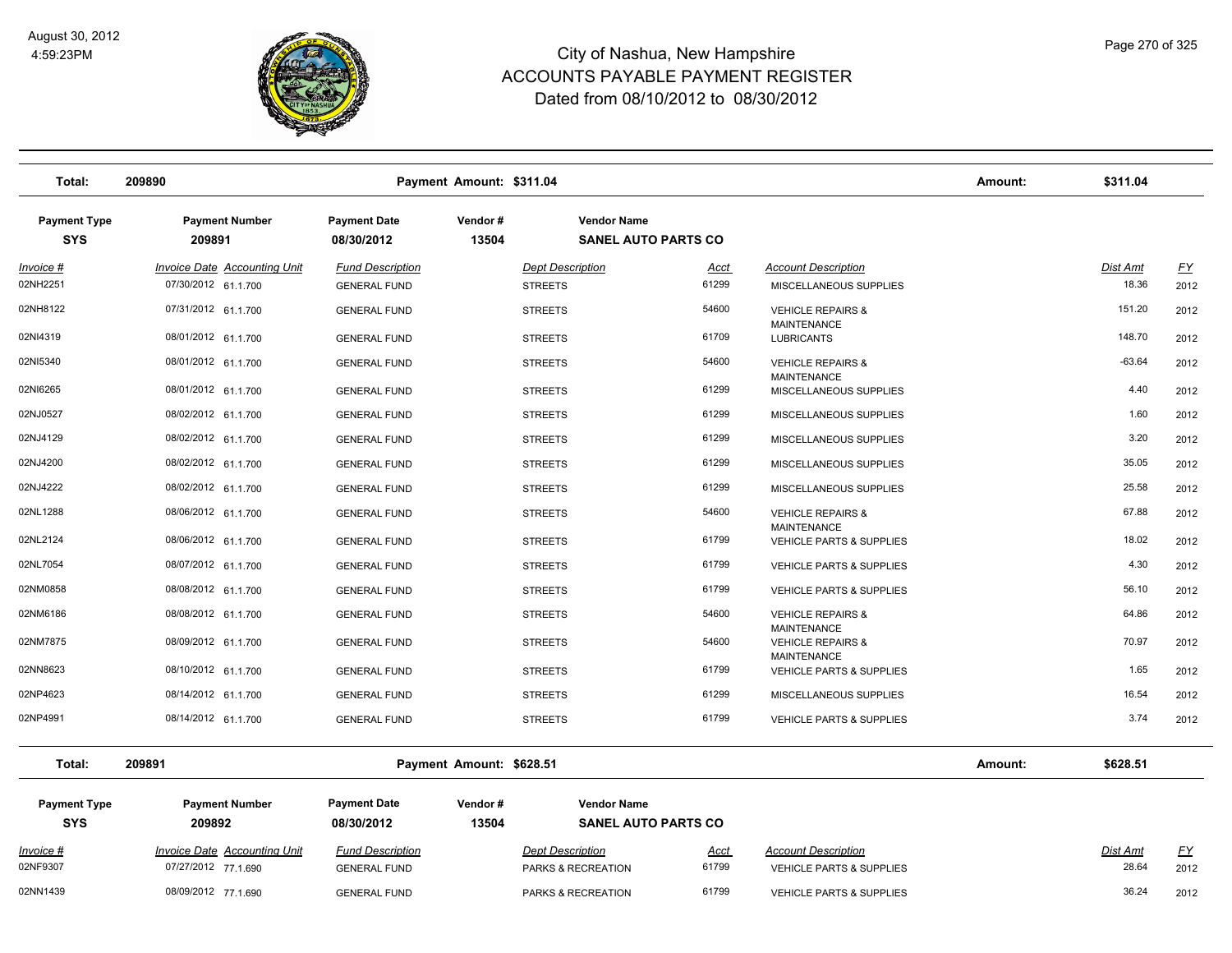

| Page 271 of 325 |  |  |  |
|-----------------|--|--|--|
|-----------------|--|--|--|

| 02NN1506                          | 08/09/2012 77.1.690                                           | <b>GENERAL FUND</b>                               |                            | PARKS & RECREATION                            | 61799                                | VEHICLE PARTS & SUPPLIES                                                  |                 | 210.42                    | 2012              |
|-----------------------------------|---------------------------------------------------------------|---------------------------------------------------|----------------------------|-----------------------------------------------|--------------------------------------|---------------------------------------------------------------------------|-----------------|---------------------------|-------------------|
| Total:                            | 209892                                                        |                                                   | Payment Amount: \$275.30   |                                               |                                      |                                                                           | Amount:         | \$275.30                  |                   |
| <b>Payment Type</b>               | <b>Payment Number</b>                                         | <b>Payment Date</b>                               | Vendor#                    | <b>Vendor Name</b>                            |                                      |                                                                           |                 |                           |                   |
| <b>SYS</b>                        | 209893                                                        | 08/30/2012                                        | 13504                      | <b>SANEL AUTO PARTS CO</b>                    |                                      |                                                                           |                 |                           |                   |
| $Invoice$ #<br>02NH7549           | <b>Invoice Date Accounting Unit</b><br>07/31/2012 69.6200.540 | <b>Fund Description</b><br><b>WASTEWATER FUND</b> |                            | <b>Dept Description</b><br><b>WASTEWATER</b>  | <b>Acct</b><br>54600                 | <b>Account Description</b><br><b>VEHICLE REPAIRS &amp;</b><br>MAINTENANCE |                 | <b>Dist Amt</b><br>31.28  | <u>FY</u><br>2012 |
| Total:                            | 209893                                                        |                                                   | Payment Amount: \$31.28    |                                               |                                      |                                                                           | Amount:         | \$31.28                   |                   |
| <b>Payment Type</b><br><b>SYS</b> | <b>Payment Number</b><br>209894                               | <b>Payment Date</b><br>08/30/2012                 | Vendor#<br>14809           | <b>Vendor Name</b><br>THE SEEDLING CAFE       |                                      |                                                                           |                 |                           |                   |
| Invoice #                         | <b>Invoice Date Accounting Unit</b>                           | <b>Fund Description</b>                           |                            | <b>Dept Description</b>                       | <u>Acct</u>                          | <b>Account Description</b>                                                | <b>Activity</b> | <u>Dist Amt</u>           | <u>FY</u>         |
| 8/20-HEAL MEETING                 | 08/20/2012 71.3068                                            | <b>COMMUNITY SERVICES</b><br><b>GRANTS</b>        |                            | <b>COMMUNITY SERVICES</b><br><b>GRANTS</b>    | 61917                                | <b>MEETING EXPENSES</b>                                                   | 71.1099.12.02   | 212.17                    | 2012              |
| Total:                            | 209894                                                        |                                                   | Payment Amount: \$212.17   |                                               |                                      |                                                                           | Amount:         | \$212.17                  |                   |
| <b>Payment Type</b><br><b>SYS</b> | <b>Payment Number</b><br>209895                               | <b>Payment Date</b><br>08/30/2012                 | Vendor#<br>13580           | <b>Vendor Name</b>                            | <b>SIRCHIE FINGERPRINT LABS</b>      |                                                                           |                 |                           |                   |
| Invoice #                         | <b>Invoice Date Accounting Unit</b>                           | <b>Fund Description</b>                           |                            | <b>Dept Description</b>                       | <u>Acct</u>                          | <b>Account Description</b>                                                |                 | <b>Dist Amt</b>           | <u>FY</u>         |
| 0088919-IN                        | 07/26/2012 50.1.500                                           | <b>GENERAL FUND</b>                               |                            | <b>POLICE</b>                                 | 61185                                | <b>CRIME SCENE/EVIDENCE</b>                                               |                 | 78.63                     | 2012              |
| 0088919-IN                        | 07/26/2012 50.1.500                                           | <b>GENERAL FUND</b>                               |                            | <b>POLICE</b>                                 | 61185                                | <b>SUPPLIES</b><br><b>CRIME SCENE/EVIDENCE</b><br><b>SUPPLIES</b>         |                 | 850.19                    | 2012              |
| 0090020-IN                        | 08/06/2012 50.1.500                                           | <b>GENERAL FUND</b>                               |                            | <b>POLICE</b>                                 | 61185                                | CRIME SCENE/EVIDENCE                                                      |                 | 14.81                     | 2012              |
| 0090020-IN                        | 08/06/2012 50.1.500                                           | <b>GENERAL FUND</b>                               |                            | <b>POLICE</b>                                 | 61185                                | <b>SUPPLIES</b><br><b>CRIME SCENE/EVIDENCE</b><br><b>SUPPLIES</b>         |                 | 219.00                    | 2012              |
| Total:                            | 209895                                                        |                                                   | Payment Amount: \$1,162.63 |                                               |                                      |                                                                           | Amount:         | \$1,162.63                |                   |
| <b>Payment Type</b><br><b>SYS</b> | <b>Payment Number</b><br>209896                               | <b>Payment Date</b><br>08/30/2012                 | Vendor#<br>14726           | <b>Vendor Name</b>                            | <b>SOCIETY OF AMERICAN MAGICIANS</b> |                                                                           |                 |                           |                   |
| Invoice #<br>#1                   | <b>Invoice Date Accounting Unit</b><br>07/25/2012 77.1.655    | <b>Fund Description</b><br><b>GENERAL FUND</b>    |                            | <b>Dept Description</b><br>PARKS & RECREATION | Acct<br>55654                        | <b>Account Description</b><br><b>CONCERTS</b>                             |                 | <b>Dist Amt</b><br>150.00 | <u>FY</u><br>2012 |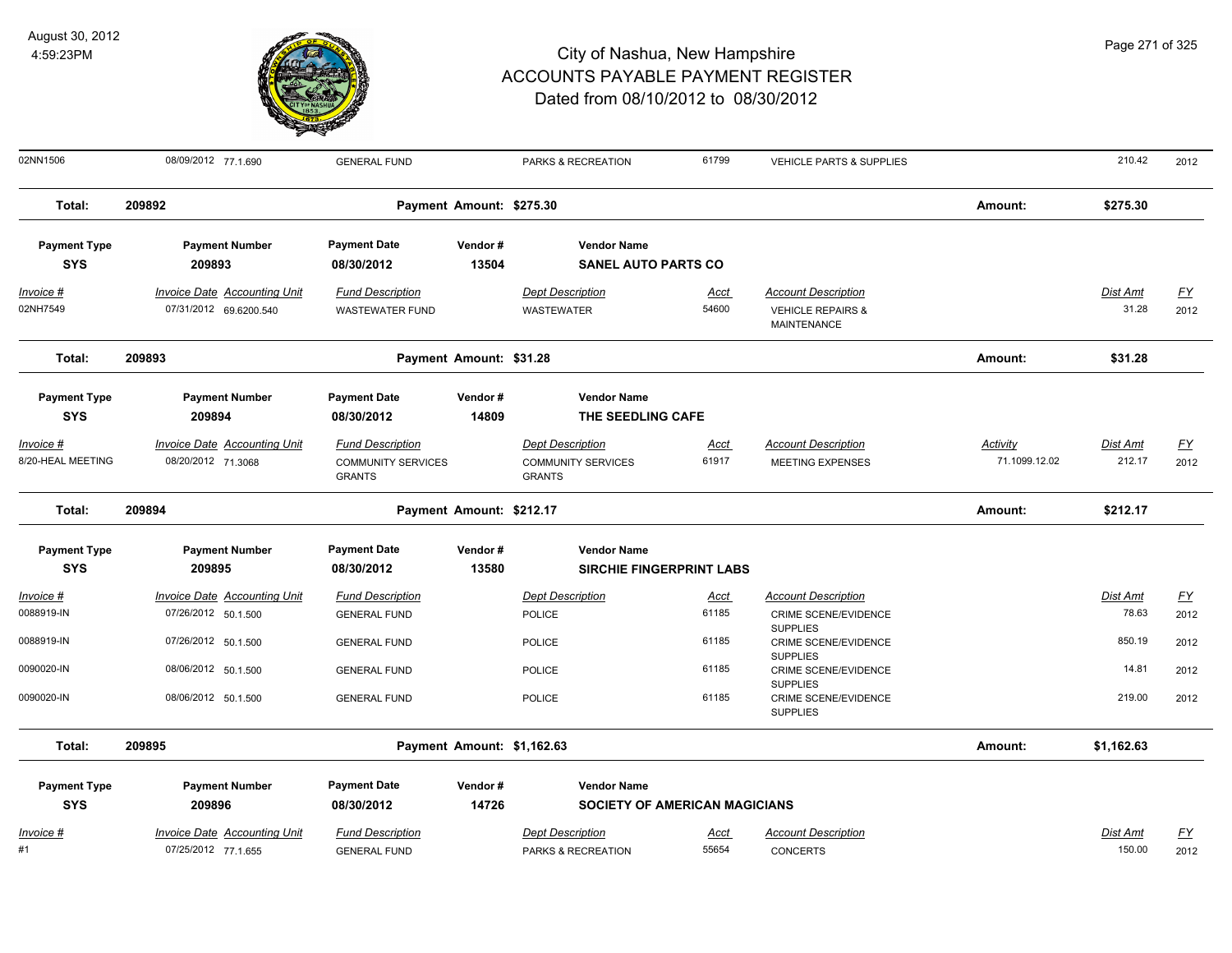

| Total:                            | 209896                                                     |                                                                   | Payment Amount: \$150.00 |                                                                   |                                        |                                                                                    | Amount:                                           | \$150.00                  |                          |
|-----------------------------------|------------------------------------------------------------|-------------------------------------------------------------------|--------------------------|-------------------------------------------------------------------|----------------------------------------|------------------------------------------------------------------------------------|---------------------------------------------------|---------------------------|--------------------------|
| <b>Payment Type</b><br><b>SYS</b> | <b>Payment Number</b><br>209897                            | <b>Payment Date</b><br>08/30/2012                                 | Vendor#<br>13634         | <b>Vendor Name</b>                                                | <b>ST JOSEPH BUSINESS &amp; HEALTH</b> |                                                                                    |                                                   |                           |                          |
| Invoice #<br>28663                | <b>Invoice Date Accounting Unit</b><br>08/02/2012 50.1.635 | <b>Fund Description</b><br><b>GENERAL FUND</b>                    |                          | <b>Dept Description</b><br>POLICE                                 | <u>Acct</u><br>53135                   | <b>Account Description</b><br>MEDICAL SERVICES                                     |                                                   | <b>Dist Amt</b><br>877.45 | <u>FY</u><br>2012        |
| Total:                            | 209897                                                     |                                                                   | Payment Amount: \$877.45 |                                                                   |                                        |                                                                                    | Amount:                                           | \$877.45                  |                          |
| <b>Payment Type</b><br><b>SYS</b> | <b>Payment Number</b><br>209898                            | <b>Payment Date</b><br>08/30/2012                                 | Vendor#<br>11963         | <b>Vendor Name</b>                                                | <b>STAPLES BUSINESS ADVANTAGE</b>      |                                                                                    |                                                   |                           |                          |
| <u>Invoice #</u><br>3178749737    | <b>Invoice Date Accounting Unit</b><br>07/27/2012 52.1.500 | <b>Fund Description</b><br><b>GENERAL FUND</b>                    |                          | <b>Dept Description</b><br><b>FIRE</b>                            | <u>Acct</u><br>61100                   | <b>Account Description</b><br>OFFICE SUPPLIES                                      |                                                   | Dist Amt<br>179.98        | $\underline{FY}$<br>2012 |
| Total:                            | 209898                                                     |                                                                   | Payment Amount: \$179.98 |                                                                   | Discount:                              | 1.80                                                                               | Amount:                                           | \$179.98                  |                          |
| <b>Payment Type</b><br><b>SYS</b> | <b>Payment Number</b><br>209899                            | <b>Payment Date</b><br>08/30/2012                                 | Vendor#<br>13646         | <b>Vendor Name</b>                                                | <b>STAR PACKER BADGES</b>              |                                                                                    |                                                   |                           |                          |
| Invoice #<br>70313NAS             | Invoice Date Accounting Unit<br>07/03/2012 50.1.500        | <b>Fund Description</b><br><b>GENERAL FUND</b>                    |                          | <b>Dept Description</b><br>POLICE                                 | Acct<br>61110                          | <b>Account Description</b><br>PROTECTIVE CLOTHING                                  |                                                   | Dist Amt<br>105.00        | <u>FY</u><br>2012        |
| Total:                            | 209899                                                     |                                                                   | Payment Amount: \$105.00 |                                                                   |                                        |                                                                                    | Amount:                                           | \$105.00                  |                          |
| <b>Payment Type</b><br><b>SYS</b> | <b>Payment Number</b><br>209900                            | <b>Payment Date</b><br>08/30/2012                                 | Vendor#<br>13679         | <b>Vendor Name</b><br><b>SULLIVAN TIRE INC</b>                    |                                        |                                                                                    | <b>Payee Name</b><br><b>SULLIVAN TIRE COMPANY</b> |                           |                          |
| Invoice #<br>104079               | <b>Invoice Date Accounting Unit</b><br>08/10/2012 50.4020  | <b>Fund Description</b><br>POLICE DRUG ENFORCEMENT<br><b>FUND</b> |                          | <b>Dept Description</b><br>POLICE DRUG<br><b>ENFORCEMENT FUND</b> | <u>Acct</u><br>61799                   | <b>Account Description</b><br><b>VEHICLE PARTS &amp; SUPPLIES</b>                  |                                                   | Dist Amt<br>42.00         | $\underline{FY}$<br>2012 |
| Total:                            | 209900                                                     |                                                                   | Payment Amount: \$42.00  |                                                                   |                                        |                                                                                    | Amount:                                           | \$42.00                   |                          |
| <b>Payment Type</b><br><b>SYS</b> | <b>Payment Number</b><br>209901                            | <b>Payment Date</b><br>08/30/2012                                 | Vendor#<br>11650         | <b>Vendor Name</b>                                                | <b>T BUCK CONSTRUCTION INC</b>         |                                                                                    |                                                   |                           |                          |
| <u> Invoice #</u><br>6575         | Invoice Date Accounting Unit<br>07/27/2012 69.6200.670     | <b>Fund Description</b><br><b>WASTEWATER FUND</b>                 |                          | <b>Dept Description</b><br><b>WASTEWATER</b>                      | Acct<br>54487                          | <b>Account Description</b><br><b>EQUIPMENT REPAIRS &amp;</b><br><b>MAINTENANCE</b> |                                                   | Dist Amt<br>6,428.00      | <u>FY</u><br>2012        |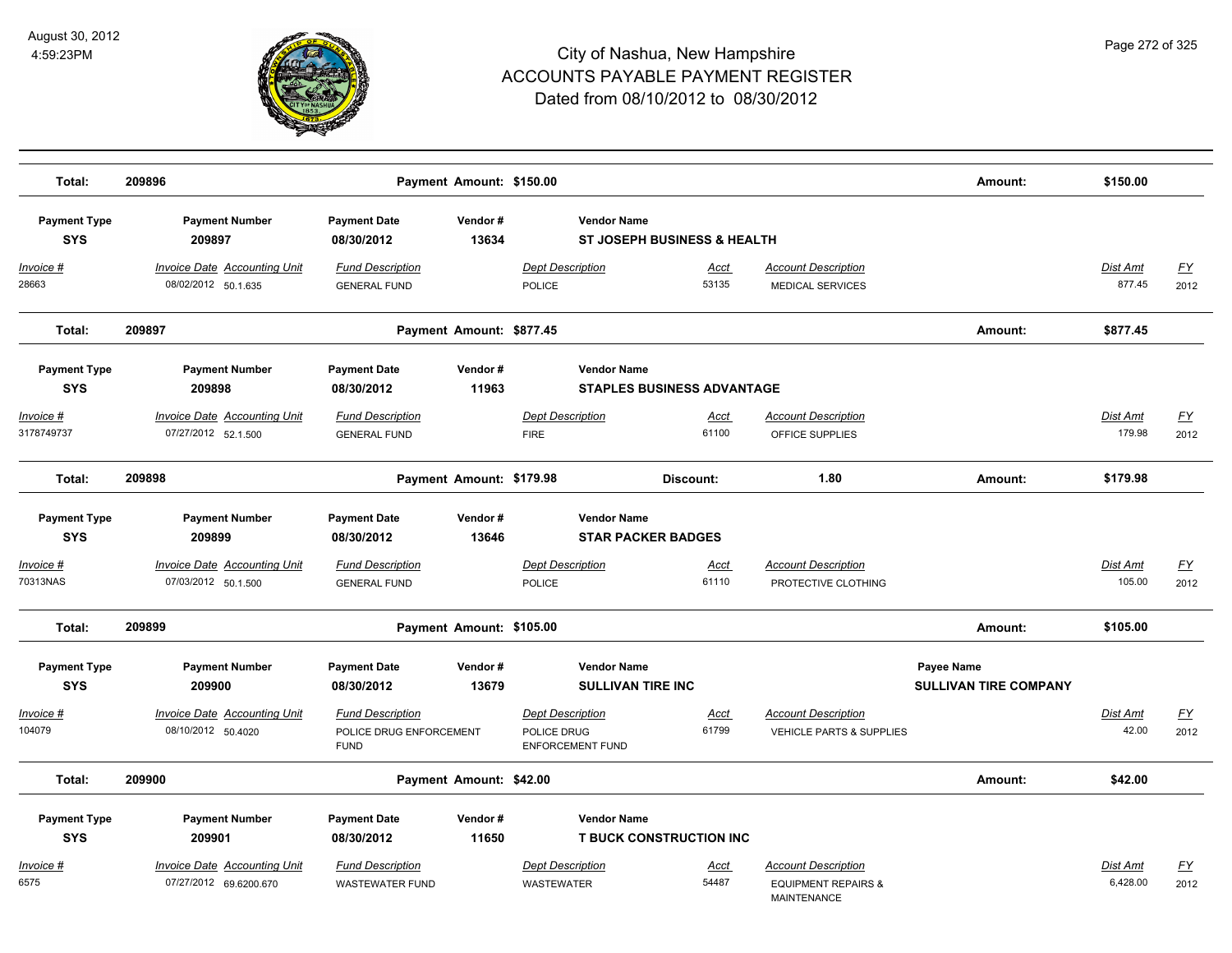

| Total:                                              | 209901                                                                            |                                                                       | Payment Amount: \$6,428.00 |                                                                     |                        |                                                                                    | Amount: | \$6,428.00                  |                           |
|-----------------------------------------------------|-----------------------------------------------------------------------------------|-----------------------------------------------------------------------|----------------------------|---------------------------------------------------------------------|------------------------|------------------------------------------------------------------------------------|---------|-----------------------------|---------------------------|
| <b>Payment Type</b><br><b>SYS</b>                   | <b>Payment Number</b><br>209902                                                   | <b>Payment Date</b><br>08/30/2012                                     | Vendor#<br>14832           | <b>Vendor Name</b><br><b>BETH TODGHAM</b>                           |                        |                                                                                    |         |                             |                           |
| Invoice #<br><b>EXPENSE</b><br><b>REIMBURSEMENT</b> | <b>Invoice Date Accounting Unit</b><br>08/15/2012 TF72.7527                       | <b>Fund Description</b><br>COMM HEALTH-CHILD CARE<br><b>PROGRMS</b>   |                            | <b>Dept Description</b><br>COMM HEALTH-CHILD CARE<br><b>PROGRMS</b> | Acct<br>55421          | <b>Account Description</b><br>TRAINING & CERTIFICATIONS                            |         | Dist Amt<br>117.75          | <u>FY</u><br>2012         |
| Total:                                              | 209902                                                                            |                                                                       | Payment Amount: \$117.75   |                                                                     |                        |                                                                                    | Amount: | \$117.75                    |                           |
| <b>Payment Type</b><br><b>SYS</b>                   | <b>Payment Number</b><br>209903                                                   | <b>Payment Date</b><br>08/30/2012                                     | Vendor#<br>13757           | <b>Vendor Name</b><br><b>TOWERS MOTOR PARTS CORP</b>                |                        |                                                                                    |         |                             |                           |
| Invoice #<br>689367<br>689852                       | <b>Invoice Date Accounting Unit</b><br>08/16/2012 50.1.500<br>08/22/2012 50.1.500 | <b>Fund Description</b><br><b>GENERAL FUND</b><br><b>GENERAL FUND</b> |                            | <b>Dept Description</b><br>POLICE<br>POLICE                         | Acct<br>61799<br>61799 | <b>Account Description</b><br>VEHICLE PARTS & SUPPLIES<br>VEHICLE PARTS & SUPPLIES |         | Dist Amt<br>415.45<br>10.99 | <u>FY</u><br>2012<br>2012 |
| Total:                                              | 209903                                                                            |                                                                       | Payment Amount: \$426.44   |                                                                     |                        |                                                                                    | Amount: | \$426.44                    |                           |
| <b>Payment Type</b>                                 | <b>Payment Number</b>                                                             | <b>Payment Date</b>                                                   | Vendor#                    | <b>Vendor Name</b>                                                  |                        |                                                                                    |         |                             |                           |
| <b>SYS</b>                                          | 209904                                                                            | 08/30/2012                                                            | 13773                      | <b>TRUE BLUE CLEANERS</b>                                           |                        |                                                                                    |         |                             |                           |
| <u> Invoice #</u>                                   | <b>Invoice Date Accounting Unit</b>                                               | <b>Fund Description</b>                                               |                            | <b>Dept Description</b>                                             | <b>Acct</b>            | <b>Account Description</b>                                                         |         | Dist Amt                    | <u>FY</u>                 |
| 114804                                              | 08/06/2012 52.1.625                                                               | <b>GENERAL FUND</b>                                                   |                            | <b>FIRE</b>                                                         | 55699                  | OTHER CONTRACTED                                                                   |         | 22.62                       | 2012                      |
| 118310                                              | 08/13/2012 52.1.625                                                               | <b>GENERAL FUND</b>                                                   |                            | <b>FIRE</b>                                                         | 55699                  | <b>SERVICES</b><br>OTHER CONTRACTED<br><b>SERVICES</b>                             |         | 30.16                       | 2012                      |
| 118314                                              | 08/13/2012 52.1.625                                                               | <b>GENERAL FUND</b>                                                   |                            | <b>FIRE</b>                                                         | 55699                  | OTHER CONTRACTED                                                                   |         | 30.16                       | 2012                      |
| 118317                                              | 08/13/2012 52.1.625                                                               | <b>GENERAL FUND</b>                                                   |                            | <b>FIRE</b>                                                         | 55699                  | <b>SERVICES</b><br>OTHER CONTRACTED                                                |         | 30.16                       | 2012                      |
| 118318                                              | 08/13/2012 52.1.625                                                               | <b>GENERAL FUND</b>                                                   |                            | <b>FIRE</b>                                                         | 55699                  | <b>SERVICES</b><br>OTHER CONTRACTED<br><b>SERVICES</b>                             |         | 15.08                       | 2012                      |
| Total:                                              | 209904                                                                            |                                                                       | Payment Amount: \$128.18   |                                                                     |                        |                                                                                    | Amount: | \$128.18                    |                           |
| <b>Payment Type</b>                                 | <b>Payment Number</b>                                                             | <b>Payment Date</b>                                                   | Vendor#                    | <b>Vendor Name</b>                                                  |                        |                                                                                    |         |                             |                           |
| <b>SYS</b>                                          | 209905                                                                            | 08/30/2012                                                            | 14849                      | <b>UNITED STATES TREASURER</b>                                      |                        |                                                                                    |         |                             |                           |
| Invoice #                                           | <b>Invoice Date Accounting Unit</b>                                               | <b>Fund Description</b>                                               |                            | <b>Dept Description</b>                                             | <u>Acct</u>            | <b>Account Description</b>                                                         |         | Dist Amt                    | <u>FY</u>                 |
| NASHPD-09-12                                        | 08/23/2012 50.1.635                                                               | <b>GENERAL FUND</b>                                                   |                            | POLICE                                                              | 55400                  | <b>CONFERENCES AND</b><br><b>SEMINARS</b>                                          |         | 800.00                      | 2012                      |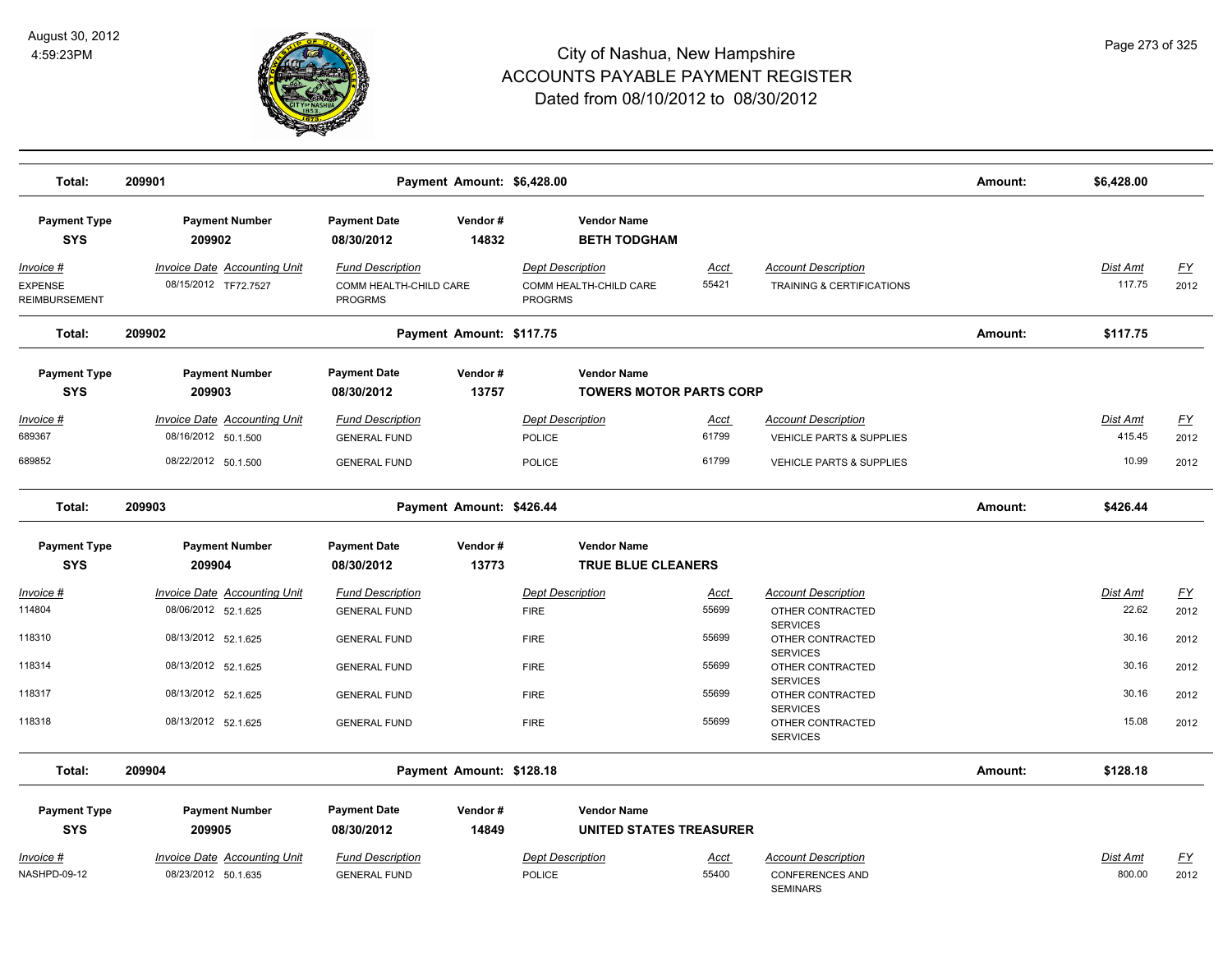

| Total:                               | 209905                                                        |                                                | Payment Amount: \$800.00   |                                                  |                      |                                                                   | Amount: | \$800.00             |                   |
|--------------------------------------|---------------------------------------------------------------|------------------------------------------------|----------------------------|--------------------------------------------------|----------------------|-------------------------------------------------------------------|---------|----------------------|-------------------|
| <b>Payment Type</b><br><b>SYS</b>    | <b>Payment Number</b><br>209906                               | <b>Payment Date</b><br>08/30/2012              | Vendor#<br>10722           | <b>Vendor Name</b><br>UNIVERSAL SIGNWORKS INC    |                      |                                                                   |         |                      |                   |
| Invoice #<br>07/30/2012-SWEEPER<br>S | Invoice Date Accounting Unit<br>07/30/2012 61.1.700           | <b>Fund Description</b><br><b>GENERAL FUND</b> |                            | <b>Dept Description</b><br><b>STREETS</b>        | Acct<br>55699        | <b>Account Description</b><br>OTHER CONTRACTED<br><b>SERVICES</b> |         | Dist Amt<br>1,090.00 | <u>FY</u><br>2012 |
| Total:                               | 209906                                                        |                                                | Payment Amount: \$1,090.00 |                                                  |                      |                                                                   | Amount: | \$1,090.00           |                   |
| <b>Payment Type</b><br><b>SYS</b>    | <b>Payment Number</b><br>209907                               | <b>Payment Date</b><br>08/30/2012              | Vendor#<br>13851           | <b>Vendor Name</b><br><b>W S DARLEY &amp; CO</b> |                      |                                                                   |         |                      |                   |
| Invoice #<br>17031828                | Invoice Date Accounting Unit<br>07/26/2012 52.1.625           | <b>Fund Description</b><br><b>GENERAL FUND</b> |                            | <b>Dept Description</b><br><b>FIRE</b>           | <b>Acct</b><br>71999 | <b>Account Description</b><br>MISCELLANEOUS EQUIPMENT             |         | Dist Amt<br>18.65    | <u>FY</u><br>2012 |
| 17031828                             | 07/26/2012 52.1.625                                           | <b>GENERAL FUND</b>                            |                            | <b>FIRE</b>                                      | 71999                | MISCELLANEOUS EQUIPMENT                                           |         | 194.95               | 2012              |
| Total:                               | 209907                                                        |                                                | Payment Amount: \$213.60   |                                                  |                      |                                                                   | Amount: | \$213.60             |                   |
| <b>Payment Type</b><br><b>SYS</b>    | <b>Payment Number</b><br>209908                               | <b>Payment Date</b><br>08/30/2012              | Vendor#<br>13920           | <b>Vendor Name</b><br>YANKEE TRUCK LLC           |                      |                                                                   |         |                      |                   |
| Invoice #<br>282831                  | Invoice Date Accounting Unit<br>08/09/2012 52.1.630           | <b>Fund Description</b><br><b>GENERAL FUND</b> |                            | <b>Dept Description</b><br><b>FIRE</b>           | Acct<br>61799        | <b>Account Description</b><br>VEHICLE PARTS & SUPPLIES            |         | Dist Amt<br>162.26   | <u>FY</u><br>2012 |
| 283043                               | 08/14/2012 52.1.630                                           | <b>GENERAL FUND</b>                            |                            | <b>FIRE</b>                                      | 61799                | VEHICLE PARTS & SUPPLIES                                          |         | 160.00               | 2012              |
| Total:                               | 209908                                                        |                                                | Payment Amount: \$322.26   |                                                  |                      |                                                                   | Amount: | \$322.26             |                   |
| <b>Payment Type</b><br><b>SYS</b>    | <b>Payment Number</b><br>209909                               | <b>Payment Date</b><br>08/30/2012              | Vendor#<br>14509           | <b>Vendor Name</b><br><b>NATIONAL GRID</b>       |                      |                                                                   |         |                      |                   |
| Invoice #<br>104492JUL               | <b>Invoice Date Accounting Unit</b><br>08/06/2012 91.1.052621 | <b>Fund Description</b><br><b>GENERAL FUND</b> |                            | <b>Dept Description</b><br>SCHOOL                | Acct<br>54114        | <b>Account Description</b><br><b>HEATING GAS</b>                  |         | Dist Amt<br>558.65   | EY<br>2012        |
| 521471JUL                            | 08/06/2012 91.1.032621                                        | <b>GENERAL FUND</b>                            |                            | <b>SCHOOL</b>                                    | 54114                | <b>HEATING GAS</b>                                                |         | 698.75               | 2012              |
| 5550096JUL                           | 08/02/2012 91.1.052621                                        | <b>GENERAL FUND</b>                            |                            | <b>SCHOOL</b>                                    | 54114                | <b>HEATING GAS</b>                                                |         | 139.25               | 2012              |
| Total:                               | 209909                                                        |                                                | Payment Amount: \$1,396.65 |                                                  |                      |                                                                   | Amount: | \$1,396.65           |                   |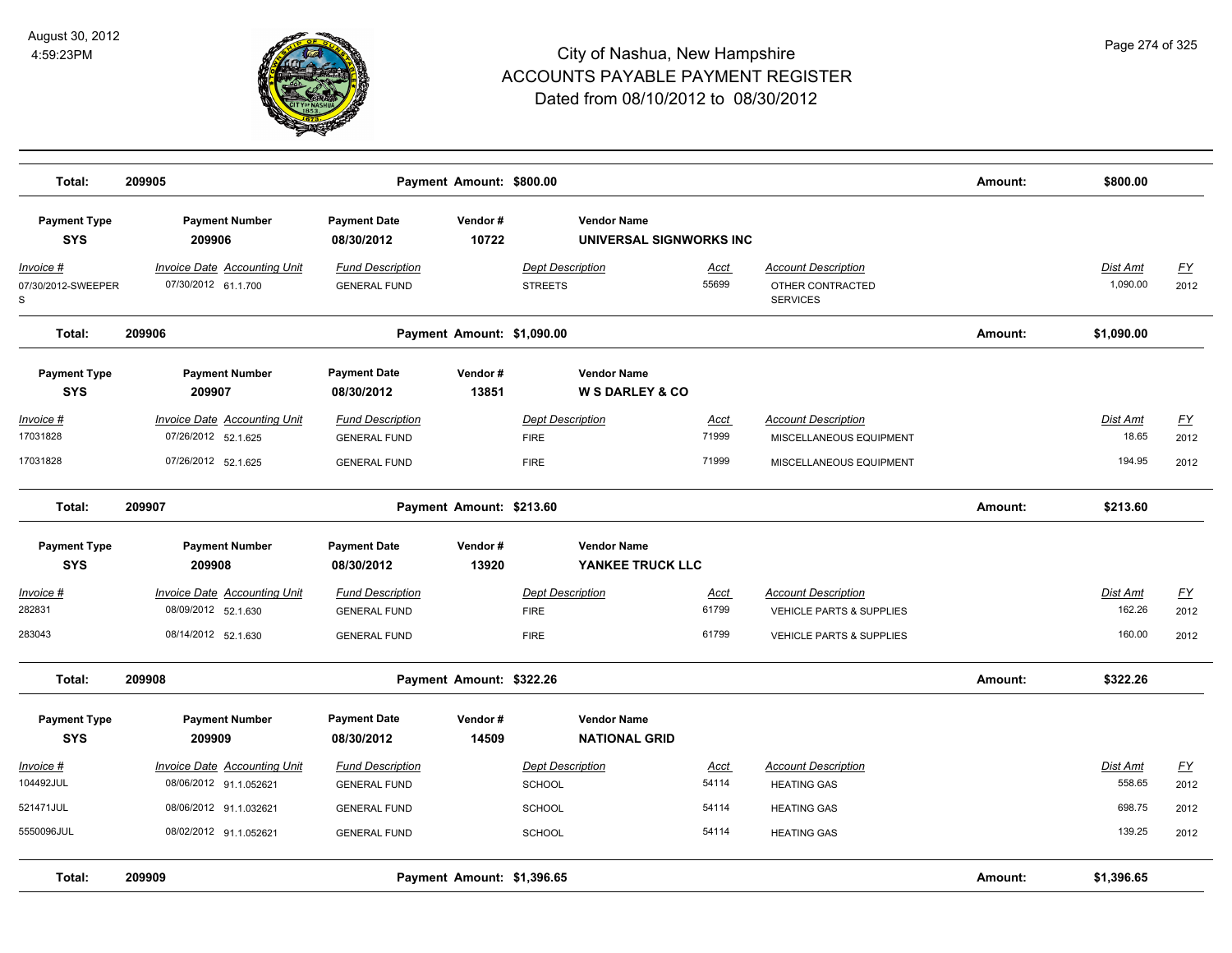

**Payment Type Payment Number Payment Date Vendor # Vendor Name**

| <b>SYS</b>                        | 209910                                                        | 08/30/2012                                     | 13291                      |                                   | PENNICHUCK WATER WORKS INC                     |                                                  |         |                           |                   |
|-----------------------------------|---------------------------------------------------------------|------------------------------------------------|----------------------------|-----------------------------------|------------------------------------------------|--------------------------------------------------|---------|---------------------------|-------------------|
| Invoice #                         | Invoice Date Accounting Unit                                  | <b>Fund Description</b>                        |                            | <b>Dept Description</b>           | Acct                                           | <b>Account Description</b>                       |         | Dist Amt                  | $\underline{FY}$  |
| 31505959JUL2                      | 08/16/2012 91.1.052621                                        | <b>GENERAL FUND</b>                            |                            | <b>SCHOOL</b>                     | 54141                                          | WATER & SEWER                                    |         | 157.27                    | 2012              |
| 31540724JUL2                      | 08/09/2012 91.1.072621                                        | <b>GENERAL FUND</b>                            |                            | <b>SCHOOL</b>                     | 54141                                          | <b>WATER &amp; SEWER</b>                         |         | 2,460.47                  | 2012              |
| 31550503JUL2                      | 08/16/2012 91.1.062621                                        | <b>GENERAL FUND</b>                            |                            | <b>SCHOOL</b>                     | 54141                                          | <b>WATER &amp; SEWER</b>                         |         | 163.03                    | 2012              |
| 31592028JUL2                      | 08/16/2012 91.1.202621                                        | <b>GENERAL FUND</b>                            |                            | <b>SCHOOL</b>                     | 54141                                          | <b>WATER &amp; SEWER</b>                         |         | 252.75                    | 2012              |
| 31886598JUL2                      | 08/16/2012 91.1.152621                                        | <b>GENERAL FUND</b>                            |                            | <b>SCHOOL</b>                     | 54141                                          | <b>WATER &amp; SEWER</b>                         |         | 282.48                    | 2012              |
| 49739743JUL2                      | 08/16/2012 91.1.052621                                        | <b>GENERAL FUND</b>                            |                            | <b>SCHOOL</b>                     | 54141                                          | <b>WATER &amp; SEWER</b>                         |         | 34.26                     | 2012              |
| 60012743JUL2                      | 08/09/2012 91.1.072621                                        | <b>GENERAL FUND</b>                            |                            | <b>SCHOOL</b>                     | 54141                                          | <b>WATER &amp; SEWER</b>                         |         | 503.83                    | 2012              |
| 60019172JUL2                      | 08/16/2012 91.1.102621                                        | <b>GENERAL FUND</b>                            |                            | <b>SCHOOL</b>                     | 54141                                          | <b>WATER &amp; SEWER</b>                         |         | 401.07                    | 2012              |
| 60030936JUL2                      | 08/16/2012 91.1.162621                                        | <b>GENERAL FUND</b>                            |                            | <b>SCHOOL</b>                     | 54141                                          | <b>WATER &amp; SEWER</b>                         |         | 315.32                    | 2012              |
| 60258680JUL2                      | 08/16/2012 91.1.142621                                        | <b>GENERAL FUND</b>                            |                            | <b>SCHOOL</b>                     | 54141                                          | <b>WATER &amp; SEWER</b>                         |         | 263.94                    | 2012              |
| 60424927JUL2                      | 08/16/2012 91.1.062621                                        | <b>GENERAL FUND</b>                            |                            | <b>SCHOOL</b>                     | 54141                                          | <b>WATER &amp; SEWER</b>                         |         | 1,279.91                  | 2012              |
| 60425372JUL2                      | 08/16/2012 91.1.012621                                        | <b>GENERAL FUND</b>                            |                            | <b>SCHOOL</b>                     | 54141                                          | <b>WATER &amp; SEWER</b>                         |         | 275.41                    | 2012              |
| 70093750JUL2                      | 08/09/2012 91.1.072621                                        | <b>GENERAL FUND</b>                            |                            | <b>SCHOOL</b>                     | 54141                                          | <b>WATER &amp; SEWER</b>                         |         | 401.07                    | 2012              |
| 70138172JUL2                      | 08/16/2012 91.1.052621                                        | <b>GENERAL FUND</b>                            |                            | <b>SCHOOL</b>                     | 54141                                          | <b>WATER &amp; SEWER</b>                         |         | 516.14                    | 2012              |
| ARLINGJUL2                        | 08/16/2012 91.1.142621                                        | <b>GENERAL FUND</b>                            |                            | <b>SCHOOL</b>                     | 54141                                          | <b>WATER &amp; SEWER</b>                         |         | 87.68                     | 2012              |
| CLEVELDJUL2                       | 08/16/2012 91.1.062621                                        | <b>GENERAL FUND</b>                            |                            | <b>SCHOOL</b>                     | 54141                                          | <b>WATER &amp; SEWER</b>                         |         | 128.93                    | 2012              |
| MANCHESTERJUL2                    | 08/09/2012 91.1.072621                                        | <b>GENERAL FUND</b>                            |                            | <b>SCHOOL</b>                     | 54141                                          | <b>WATER &amp; SEWER</b>                         |         | 86.86                     | 2012              |
| Total:                            | 209910                                                        |                                                | Payment Amount: \$7,610.42 |                                   |                                                |                                                  | Amount: | \$7,610.42                |                   |
| <b>Payment Type</b><br><b>SYS</b> | <b>Payment Number</b><br>209911                               | <b>Payment Date</b><br>08/30/2012              | Vendor#<br>14702           |                                   | <b>Vendor Name</b><br><b>LIBERTY UTILITIES</b> |                                                  |         |                           |                   |
| Invoice #<br>205653JUL            | <b>Invoice Date Accounting Unit</b><br>08/13/2012 91.1.112621 | <b>Fund Description</b><br><b>GENERAL FUND</b> |                            | <b>Dept Description</b><br>SCHOOL | <b>Acct</b><br>54114                           | <b>Account Description</b><br><b>HEATING GAS</b> |         | <b>Dist Amt</b><br>151.76 | <u>FY</u><br>2012 |
| 402899JUL                         | 08/07/2012 91.1.072621                                        | <b>GENERAL FUND</b>                            |                            | <b>SCHOOL</b>                     | 54114                                          | <b>HEATING GAS</b>                               |         | 194.00                    | 2012              |
| 5526702JUL                        | 08/10/2012 91.1.152621                                        | <b>GENERAL FUND</b>                            |                            | <b>SCHOOL</b>                     | 54114                                          | <b>HEATING GAS</b>                               |         | 165.73                    | 2012              |
| 5548167AUG                        | 08/13/2012 91.1.122621                                        | <b>GENERAL FUND</b>                            |                            | <b>SCHOOL</b>                     | 54114                                          | <b>HEATING GAS</b>                               |         | 151.40                    | 2012              |
| 554963JUL                         | 08/10/2012 91.1.062621                                        | <b>GENERAL FUND</b>                            |                            | <b>SCHOOL</b>                     | 54114                                          | <b>HEATING GAS</b>                               |         | 189.99                    | 2012              |
| 5550899JUL                        | 08/08/2012 91.1.202621                                        | <b>GENERAL FUND</b>                            |                            | <b>SCHOOL</b>                     | 54114                                          | <b>HEATING GAS</b>                               |         | 138.83                    | 2012              |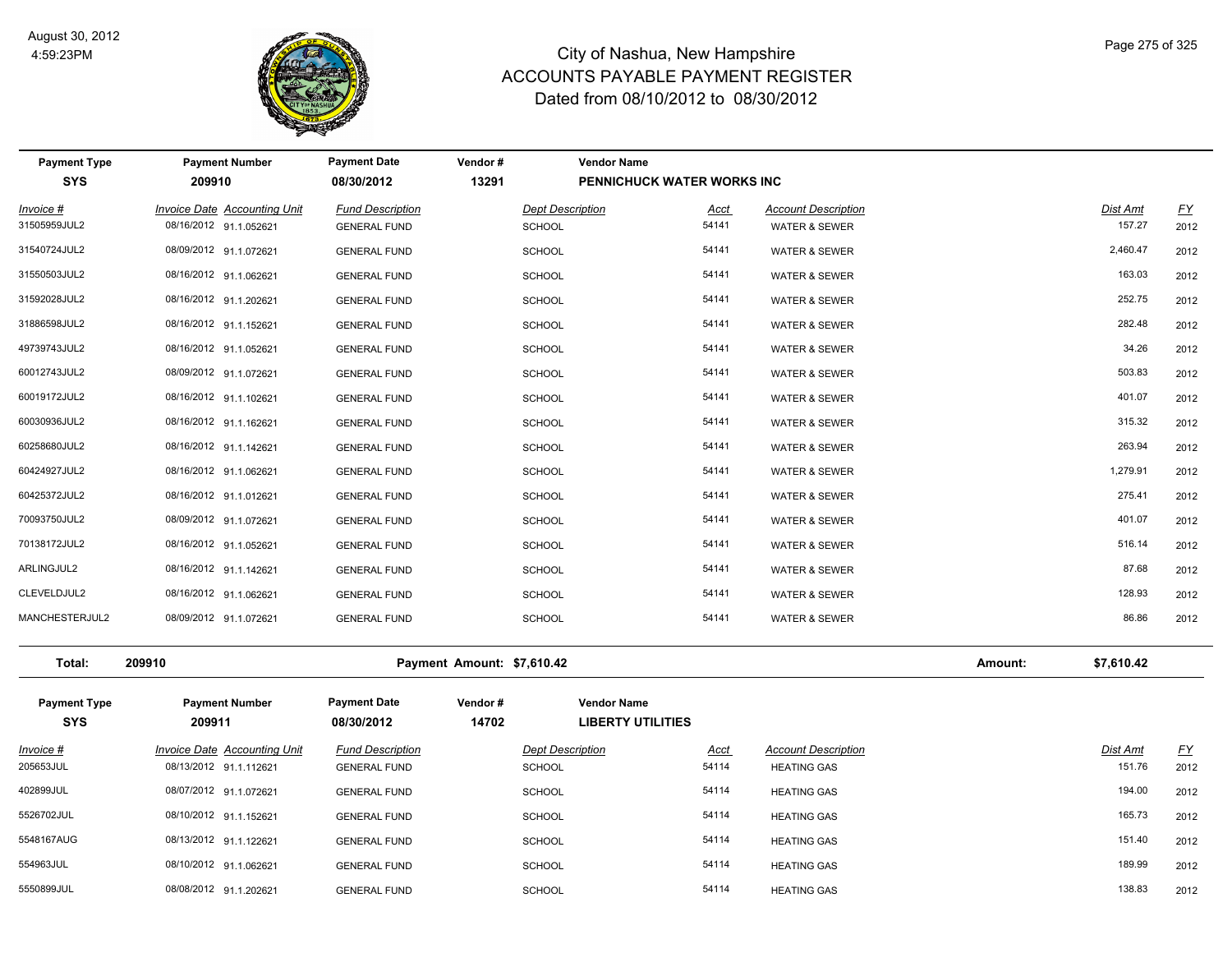

| 608275AUG                               | 08/14/2012 91.1.102621                                           | <b>GENERAL FUND</b>                            |                            | SCHOOL                                            | 54114                | <b>HEATING GAS</b>                                 |                             | 129.55                       | 2012              |
|-----------------------------------------|------------------------------------------------------------------|------------------------------------------------|----------------------------|---------------------------------------------------|----------------------|----------------------------------------------------|-----------------------------|------------------------------|-------------------|
| <b>H1321JUL</b>                         | 08/10/2012 91.1.162621                                           | <b>GENERAL FUND</b>                            |                            | SCHOOL                                            | 54114                | <b>HEATING GAS</b>                                 |                             | 147.19                       | 2012              |
| Total:                                  | 209911                                                           |                                                | Payment Amount: \$1,268.45 |                                                   |                      |                                                    | Amount:                     | \$1,268.45                   |                   |
| <b>Payment Type</b><br><b>SYS</b>       | <b>Payment Number</b><br>209912                                  | <b>Payment Date</b><br>08/30/2012              | Vendor#<br>13376           | <b>Vendor Name</b><br><b>PUBLIC SERVICE OF NH</b> |                      |                                                    |                             |                              |                   |
| Invoice #<br>240B0810B60000-004<br>4870 | <b>Invoice Date Accounting Unit</b><br>08/09/2012 91.1.032621    | <b>Fund Description</b><br><b>GENERAL FUND</b> |                            | <b>Dept Description</b><br><b>SCHOOL</b>          | <u>Acct</u><br>54100 | <b>Account Description</b><br><b>ELECTRICITY</b>   |                             | <b>Dist Amt</b><br>47,464.34 | <u>FY</u><br>2012 |
| 240B0813B60000-004<br>4872              | 08/09/2012 91.1.042621                                           | <b>GENERAL FUND</b>                            |                            | SCHOOL                                            | 54100                | <b>ELECTRICITY</b>                                 |                             | 49,450.41                    | 2012              |
| G10482821JUL                            | 08/09/2012 91.1.052621                                           | <b>GENERAL FUND</b>                            |                            | <b>SCHOOL</b>                                     | 54100                | <b>ELECTRICITY</b>                                 |                             | 5,236.38                     | 2012              |
| S64015954AUG                            | 08/14/2012 91.1.162621                                           | <b>GENERAL FUND</b>                            |                            | <b>SCHOOL</b>                                     | 54100                | <b>ELECTRICITY</b>                                 |                             | 3,023.21                     | 2012              |
| S89164649JUL                            | 08/08/2012 91.1.122621                                           | <b>GENERAL FUND</b>                            |                            | <b>SCHOOL</b>                                     | 54100                | <b>ELECTRICITY</b>                                 |                             | 1,538.94                     | 2012              |
| W01868271JUL                            | 08/09/2012 91.1.192621                                           | <b>GENERAL FUND</b>                            |                            | SCHOOL                                            | 54100                | <b>ELECTRICITY</b>                                 |                             | 2,296.17                     | 2012              |
| Total:                                  | 209912                                                           |                                                |                            | Payment Amount: \$109,009.45                      |                      |                                                    | Amount:                     | \$109,009.45                 |                   |
| <b>Payment Type</b>                     | <b>Payment Number</b>                                            | <b>Payment Date</b>                            | Vendor#                    | <b>Vendor Name</b>                                |                      |                                                    |                             |                              |                   |
| <b>SYS</b>                              | 209913                                                           | 08/30/2012                                     | 11694                      | <b>LRP PUBLICATIONS</b>                           |                      |                                                    |                             |                              |                   |
| Invoice #<br>4128700                    | <b>Invoice Date Accounting Unit</b><br>08/01/2012 91.3800.231240 | <b>Fund Description</b><br>SCHOOL GRANTS FUND  |                            | <b>Dept Description</b><br>SCHOOL                 | Acct<br>61830        | <b>Account Description</b><br><b>SUBSCRIPTIONS</b> | Activity<br>91.03763.231240 | Dist Amt<br>254.00           | <u>FY</u><br>2012 |
| Total:                                  | 209913                                                           |                                                | Payment Amount: \$254.00   |                                                   |                      |                                                    | Amount:                     | \$254.00                     |                   |
| <b>Payment Type</b><br><b>SYS</b>       | <b>Payment Number</b><br>209914                                  | <b>Payment Date</b><br>08/30/2012              | Vendor#<br>14509           | <b>Vendor Name</b><br><b>NATIONAL GRID</b>        |                      |                                                    |                             |                              |                   |
| Invoice #                               | Invoice Date Accounting Unit                                     | <b>Fund Description</b>                        |                            | <b>Dept Description</b>                           | <u>Acct</u>          | <b>Account Description</b>                         |                             | Dist Amt                     | <u>FY</u>         |
| 5320JUL                                 | 08/06/2012 91.1.042621                                           | <b>GENERAL FUND</b>                            |                            | <b>SCHOOL</b>                                     | 54114                | <b>HEATING GAS</b>                                 |                             | 627.63                       | 2012              |
| Total:                                  | 209914                                                           |                                                | Payment Amount: \$627.63   |                                                   |                      |                                                    | Amount:                     | \$627.63                     |                   |
| <b>Payment Type</b><br><b>SYS</b>       | <b>Payment Number</b><br>209915                                  | <b>Payment Date</b><br>08/30/2012              | Vendor#<br>13372           | <b>Vendor Name</b><br><b>PSNH</b>                 |                      |                                                    |                             |                              |                   |
| Invoice #                               | <b>Invoice Date Accounting Unit</b>                              | <b>Fund Description</b>                        |                            | <b>Dept Description</b>                           | <u>Acct</u>          | <b>Account Description</b>                         |                             | Dist Amt                     | <u>FY</u>         |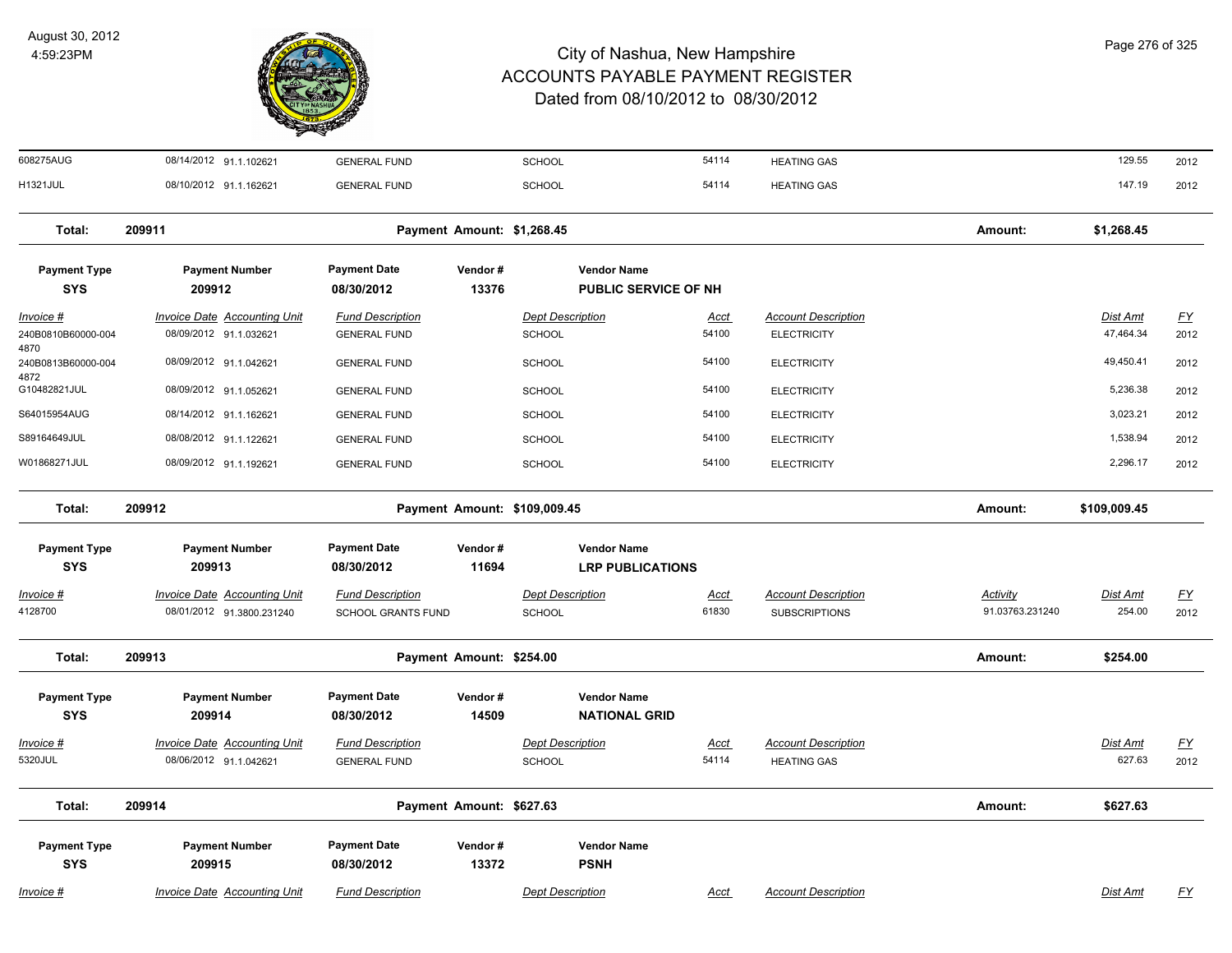

S65154403JUL 08/14/2012 91.1.012621 GENERAL FUND SCHOOL 54100 ELECTRICITY SCHOOL 54100 ELECTRICITY 2,385.38 2012

| Total:                             | 209915                                                                                        |                                                                                   | Payment Amount: \$2,385.38 |                                             |                                                           |                               |                                                                            | Amount:                                        | \$2,385.38                          |                    |
|------------------------------------|-----------------------------------------------------------------------------------------------|-----------------------------------------------------------------------------------|----------------------------|---------------------------------------------|-----------------------------------------------------------|-------------------------------|----------------------------------------------------------------------------|------------------------------------------------|-------------------------------------|--------------------|
| <b>Payment Type</b><br><b>SYS</b>  | <b>Payment Number</b><br>209916                                                               | Payment Date<br>08/30/2012                                                        | Vendor#<br>13430           |                                             | <b>Vendor Name</b><br><b>RESERVE ACCOUNT</b>              |                               |                                                                            |                                                |                                     |                    |
| <u>Invoice #</u><br>48970628-AUG12 | <b>Invoice Date Accounting Unit</b><br>08/30/2012 91.1.012320                                 | <b>Fund Description</b><br><b>GENERAL FUND</b>                                    |                            | <b>Dept Description</b><br>SCHOOL           |                                                           | <u>Acct</u><br>55607          | <b>Account Description</b><br>POSTAGE & DELIVERY                           |                                                | Dist Amt<br>2,000.00                | <u>FY</u><br>2012  |
| Total:                             | 209916                                                                                        |                                                                                   | Payment Amount: \$2,000.00 |                                             |                                                           |                               |                                                                            | Amount:                                        | \$2,000.00                          |                    |
| <b>Payment Type</b><br><b>SYS</b>  | <b>Payment Number</b><br>209917                                                               | Payment Date<br>08/30/2012                                                        | Vendor#<br>14736           |                                             | <b>Vendor Name</b><br><b>RESOURCES FOR EDUCATORS</b>      |                               |                                                                            |                                                |                                     |                    |
| Invoice #<br>1972019<br>1972021    | <b>Invoice Date Accounting Unit</b><br>08/02/2012 91.3800.231249<br>08/02/2012 91.3800.231249 | <b>Fund Description</b><br><b>SCHOOL GRANTS FUND</b><br><b>SCHOOL GRANTS FUND</b> |                            | <b>Dept Description</b><br>SCHOOL<br>SCHOOL |                                                           | <u>Acct</u><br>61830<br>61830 | <b>Account Description</b><br><b>SUBSCRIPTIONS</b><br><b>SUBSCRIPTIONS</b> | Activity<br>91.03763.231249<br>91.03763.231249 | <b>Dist Amt</b><br>338.00<br>164.00 | EY<br>2012<br>2012 |
| Total:                             | 209917                                                                                        |                                                                                   | Payment Amount: \$502.00   |                                             |                                                           |                               |                                                                            | Amount:                                        | \$502.00                            |                    |
| <b>Payment Type</b><br><b>SYS</b>  | <b>Payment Number</b><br>209918                                                               | <b>Payment Date</b><br>08/30/2012                                                 | Vendor#<br>13648           |                                             | <b>Vendor Name</b><br><b>STATE OF NH CRIMINAL RECORDS</b> |                               |                                                                            |                                                |                                     |                    |
| Invoice #<br>FP-AUG12              | <b>Invoice Date Accounting Unit</b><br>08/27/2012 91.1.012320                                 | <b>Fund Description</b><br><b>GENERAL FUND</b>                                    |                            | <b>Dept Description</b><br>SCHOOL           |                                                           | Acct<br>53628                 | <b>Account Description</b><br><b>CONTRACT SERVICES</b>                     |                                                | <b>Dist Amt</b><br>693.00           | <u>FY</u><br>2012  |
| Total:                             | 209918                                                                                        |                                                                                   | Payment Amount: \$693.00   |                                             |                                                           |                               |                                                                            | Amount:                                        | \$693.00                            |                    |
| <b>Payment Type</b><br><b>SYS</b>  | <b>Payment Number</b><br>209919                                                               | Payment Date<br>08/30/2012                                                        | Vendor#<br>13913           |                                             | <b>Vendor Name</b><br><b>WRIGHT GROUP MCGRAW HILL</b>     |                               |                                                                            | Payee Name<br><b>MCGRAW HILL COMPANIES</b>     |                                     |                    |
| Invoice #<br>68430232001           | <b>Invoice Date Accounting Unit</b><br>07/13/2012 91.1.141160                                 | <b>Fund Description</b><br><b>GENERAL FUND</b>                                    |                            | <b>Dept Description</b><br><b>SCHOOL</b>    |                                                           | Acct<br>61875                 | <b>Account Description</b><br><b>BOOKS</b>                                 |                                                | <b>Dist Amt</b><br>6,101.20         | <u>FY</u><br>2012  |
| 68445183001                        | 07/17/2012 91.1.161160                                                                        | <b>GENERAL FUND</b>                                                               |                            | SCHOOL                                      |                                                           | 61135                         | <b>EDUCATIONAL SUPPLIES</b>                                                |                                                | 8,169.59                            | 2012               |
| 68481254001                        | 07/18/2012 91.1.121160                                                                        | <b>GENERAL FUND</b>                                                               |                            | SCHOOL                                      |                                                           | 61135                         | <b>EDUCATIONAL SUPPLIES</b>                                                |                                                | 7.97                                | 2012               |
| 68481254001                        | 07/18/2012 91.1.121160                                                                        | <b>GENERAL FUND</b>                                                               |                            | SCHOOL                                      |                                                           | 61135                         | <b>EDUCATIONAL SUPPLIES</b>                                                |                                                | 6,587.71                            | 2012               |
| 68546162001                        | 07/23/2012 91.1.101160                                                                        | <b>GENERAL FUND</b>                                                               |                            | SCHOOL                                      |                                                           | 61135                         | <b>EDUCATIONAL SUPPLIES</b>                                                |                                                | 1,448.89                            | 2012               |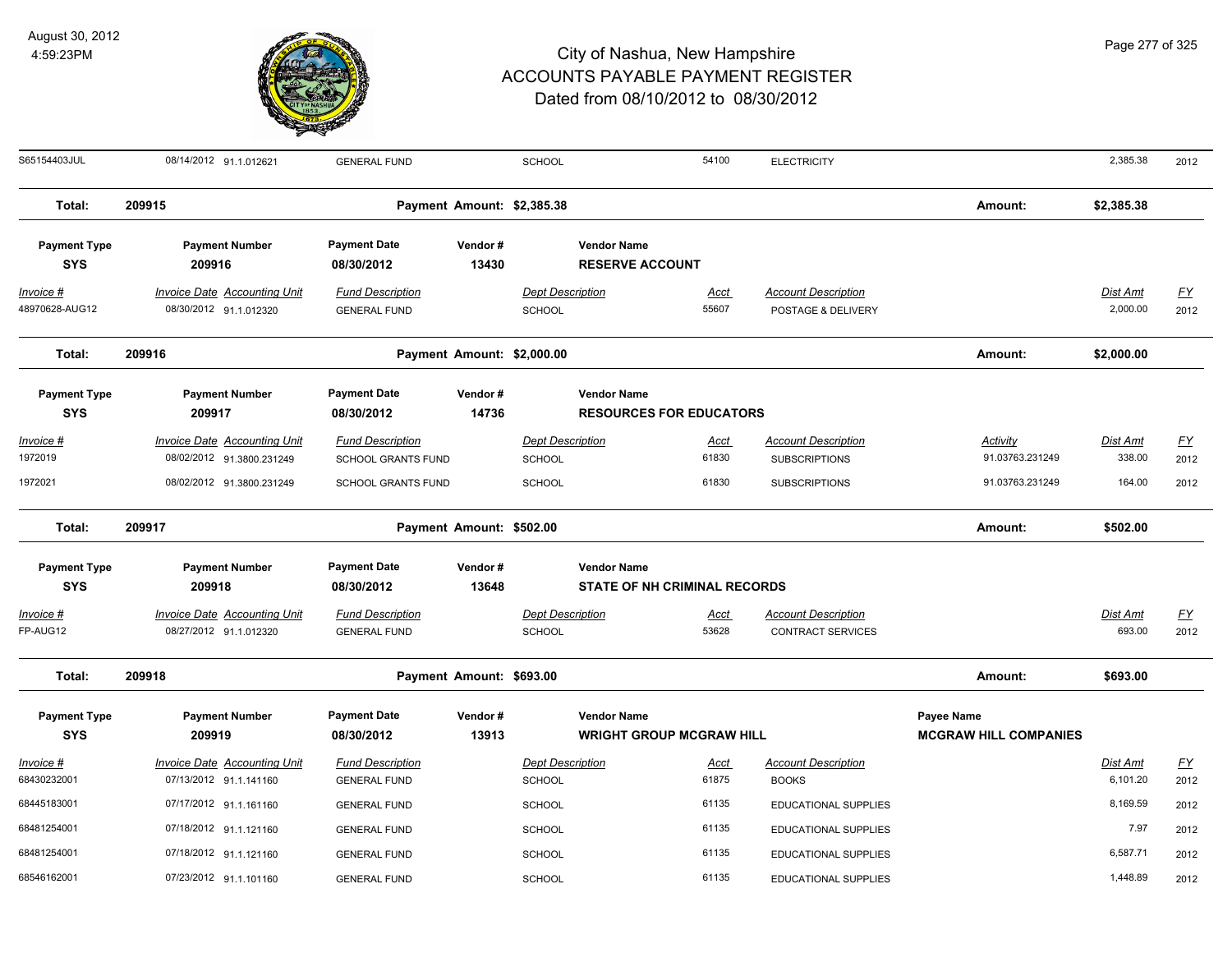

| Total:                            | 209919                                                           |                                                 |                  | Payment Amount: \$22,315.36                               |                      |                                                                             | Amount:         | \$22,315.36               |                          |
|-----------------------------------|------------------------------------------------------------------|-------------------------------------------------|------------------|-----------------------------------------------------------|----------------------|-----------------------------------------------------------------------------|-----------------|---------------------------|--------------------------|
| <b>Payment Type</b><br><b>SYS</b> | <b>Payment Number</b><br>209920                                  | <b>Payment Date</b><br>08/30/2012               | Vendor#<br>12532 | <b>Vendor Name</b><br>A - Z QUALITY REPAIR                |                      |                                                                             |                 |                           |                          |
| Invoice #<br>692003               | <b>Invoice Date Accounting Unit</b><br>07/25/2012 91.1.222620    | <b>Fund Description</b><br><b>GENERAL FUND</b>  |                  | <b>Dept Description</b><br>SCHOOL                         | Acct<br>54487        | <b>Account Description</b><br><b>EQUIPMENT REPAIRS &amp;</b><br>MAINTENANCE |                 | <b>Dist Amt</b><br>180.50 | EY<br>2012               |
| Total:                            | 209920                                                           | Payment Amount: \$180.50                        |                  |                                                           |                      |                                                                             | Amount:         | \$180.50                  |                          |
| <b>Payment Type</b><br><b>SYS</b> | <b>Payment Number</b><br>209921                                  | <b>Payment Date</b><br>08/30/2012               | Vendor#<br>13946 | <b>Vendor Name</b><br><b>AC MOORE INC</b>                 |                      |                                                                             |                 |                           |                          |
| Invoice #<br>5848                 | Invoice Date Accounting Unit<br>07/18/2012 91.2222.991490        | <b>Fund Description</b><br>AFTER SCHOOL PROGRAM |                  | <b>Dept Description</b><br>SCHOOL                         | Acct<br>61299        | <b>Account Description</b><br>MISCELLANEOUS SUPPLIES                        | Activity        | Dist Amt<br>44.97         | $\underline{FY}$<br>2012 |
| 6456                              | 07/24/2012 91.3800.991490                                        | SCHOOL GRANTS FUND                              |                  | <b>SCHOOL</b>                                             | 61299                | MISCELLANEOUS SUPPLIES                                                      | 91.03462.991490 | 19.86                     | 2012                     |
| Total:                            | 209921                                                           | Payment Amount: \$64.83                         |                  |                                                           |                      |                                                                             | Amount:         | \$64.83                   |                          |
| <b>Payment Type</b><br><b>SYS</b> | <b>Payment Number</b><br>209922                                  | <b>Payment Date</b><br>08/30/2012               | Vendor#<br>13948 | <b>Vendor Name</b><br><b>ACCURATE LABEL DESIGNS INC</b>   |                      |                                                                             |                 |                           |                          |
| Invoice #<br>112060               | <b>Invoice Date Accounting Unit</b><br>07/30/2012 91.1.151160    | <b>Fund Description</b><br><b>GENERAL FUND</b>  |                  | <b>Dept Description</b><br>SCHOOL                         | Acct<br>61135        | <b>Account Description</b><br><b>EDUCATIONAL SUPPLIES</b>                   |                 | Dist Amt<br>307.95        | <u>FY</u><br>2012        |
| Total:                            | 209922                                                           | Payment Amount: \$307.95                        |                  |                                                           |                      |                                                                             | Amount:         | \$307.95                  |                          |
| <b>Payment Type</b><br><b>SYS</b> | <b>Payment Number</b><br>209923                                  | <b>Payment Date</b><br>08/30/2012               | Vendor#<br>13950 | <b>Vendor Name</b><br><b>ACE PRINTING CO</b>              |                      |                                                                             |                 |                           |                          |
| <u> Invoice #</u><br>27699        | <b>Invoice Date Accounting Unit</b><br>07/31/2012 91.2100.993120 | <b>Fund Description</b><br><b>FOOD SERVICES</b> |                  | <b>Dept Description</b><br>SCHOOL                         | <u>Acct</u><br>55600 | <b>Account Description</b><br><b>PRINTING</b>                               |                 | <b>Dist Amt</b><br>548.00 | <u>FY</u><br>2012        |
| Total:                            | 209923                                                           | Payment Amount: \$548.00                        |                  |                                                           |                      |                                                                             | Amount:         | \$548.00                  |                          |
| <b>Payment Type</b><br><b>SYS</b> | <b>Payment Number</b><br>209924                                  | <b>Payment Date</b><br>08/30/2012               | Vendor#<br>12289 | <b>Vendor Name</b><br><b>AFFILIATED HVAC SERVICES LLC</b> |                      |                                                                             |                 |                           |                          |
| Invoice #                         | <b>Invoice Date Accounting Unit</b>                              | <b>Fund Description</b>                         |                  | <b>Dept Description</b>                                   | Acct                 | <b>Account Description</b>                                                  |                 | <b>Dist Amt</b>           | <b>FY</b>                |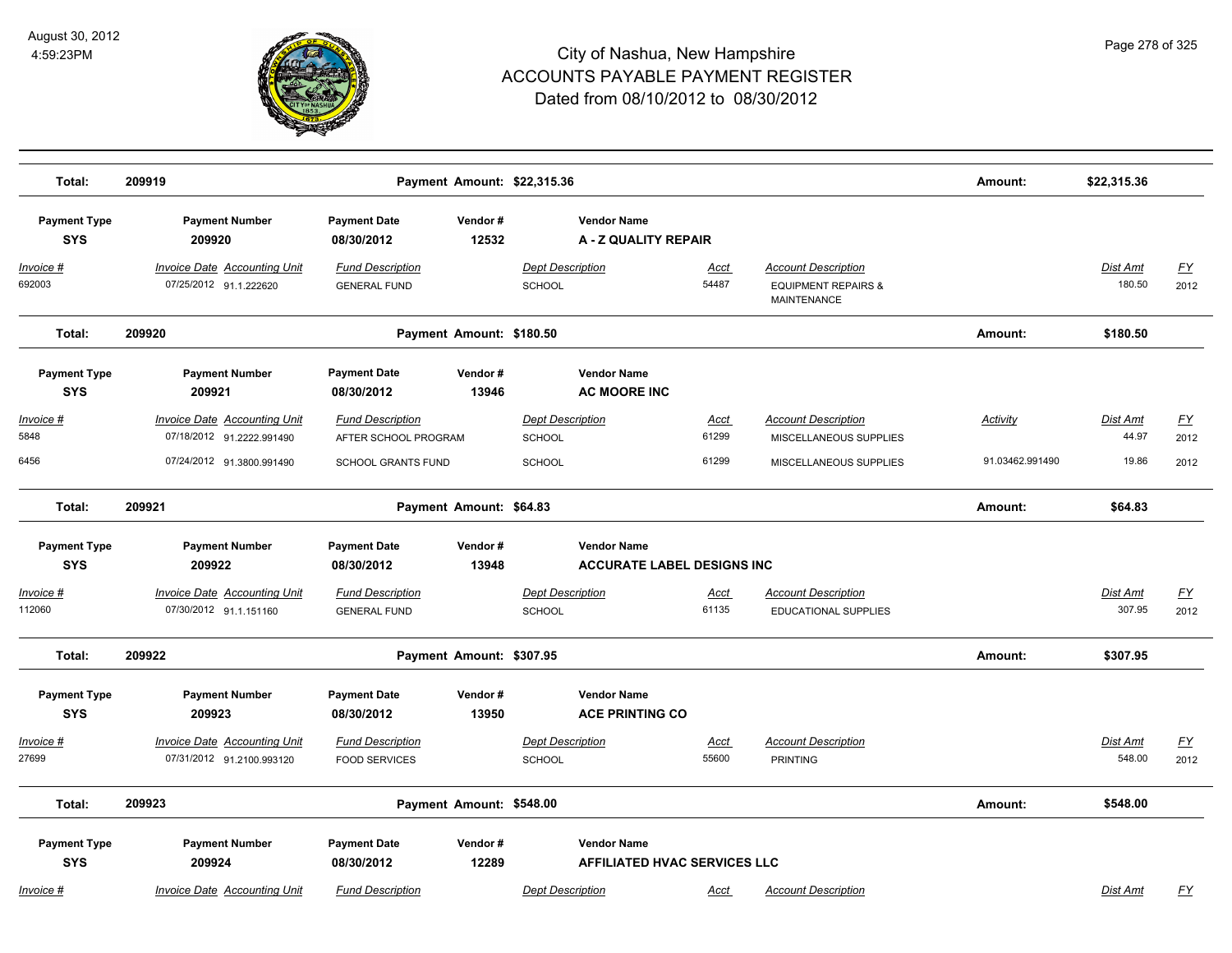

| 31136                             | 08/23/2012 91.2100.993120                                        | <b>FOOD SERVICES</b>                                 |                          | <b>SCHOOL</b>                     |                                                       | 54487                | <b>EQUIPMENT REPAIRS &amp;</b><br>MAINTENANCE                |                                    | 156.00                    | 2012                     |
|-----------------------------------|------------------------------------------------------------------|------------------------------------------------------|--------------------------|-----------------------------------|-------------------------------------------------------|----------------------|--------------------------------------------------------------|------------------------------------|---------------------------|--------------------------|
| 31154                             | 08/21/2012 91.2100.993120                                        | <b>FOOD SERVICES</b>                                 |                          | <b>SCHOOL</b>                     |                                                       | 54487                | <b>EQUIPMENT REPAIRS &amp;</b>                               |                                    | 318.00                    | 2012                     |
| 31181                             | 08/21/2012 91.2100.993120                                        | <b>FOOD SERVICES</b>                                 |                          | <b>SCHOOL</b>                     |                                                       | 54487                | MAINTENANCE<br><b>EQUIPMENT REPAIRS &amp;</b><br>MAINTENANCE |                                    | 223.00                    | 2012                     |
| Total:                            | 209924                                                           |                                                      | Payment Amount: \$697.00 |                                   |                                                       |                      |                                                              | Amount:                            | \$697.00                  |                          |
| <b>Payment Type</b><br><b>SYS</b> | <b>Payment Number</b><br>209925                                  | <b>Payment Date</b><br>08/30/2012                    | Vendor#<br>12295         |                                   | <b>Vendor Name</b><br><b>AIREX FILTER CORPORATION</b> |                      |                                                              |                                    |                           |                          |
| <u> Invoice #</u><br>186130       | <b>Invoice Date Accounting Unit</b><br>07/25/2012 91.1.222620    | <b>Fund Description</b><br><b>GENERAL FUND</b>       |                          | <b>Dept Description</b><br>SCHOOL |                                                       | <u>Acct</u><br>61421 | <b>Account Description</b><br>SUPPLIES, HVAC                 |                                    | <b>Dist Amt</b><br>19.10  | <u>FY</u><br>2012        |
| Total:                            | 209925                                                           |                                                      | Payment Amount: \$19.10  |                                   |                                                       |                      |                                                              | Amount:                            | \$19.10                   |                          |
| <b>Payment Type</b><br><b>SYS</b> | <b>Payment Number</b><br>209926                                  | <b>Payment Date</b><br>08/30/2012                    | Vendor#<br>13964         |                                   | <b>Vendor Name</b><br><b>SUSAN ALMEIDA</b>            |                      |                                                              |                                    |                           |                          |
| Invoice #<br><b>AUG-12</b>        | <b>Invoice Date Accounting Unit</b><br>08/24/2012 91.3800.991490 | <b>Fund Description</b><br><b>SCHOOL GRANTS FUND</b> |                          | <b>Dept Description</b><br>SCHOOL |                                                       | <u>Acct</u><br>61299 | <b>Account Description</b><br>MISCELLANEOUS SUPPLIES         | <b>Activity</b><br>91.03462.991490 | <b>Dist Amt</b><br>164.00 | <u>FY</u><br>2012        |
| Total:                            | 209926                                                           |                                                      | Payment Amount: \$164.00 |                                   |                                                       |                      |                                                              | Amount:                            | \$164.00                  |                          |
| <b>Payment Type</b><br><b>SYS</b> | <b>Payment Number</b><br>209927                                  | <b>Payment Date</b><br>08/30/2012                    | Vendor#<br>12308         |                                   | <b>Vendor Name</b><br><b>ALPHAGRAPHICS</b>            |                      |                                                              |                                    |                           |                          |
| <u> Invoice #</u><br>44785        | <b>Invoice Date Accounting Unit</b><br>08/16/2012 91.1.012338    | <b>Fund Description</b><br><b>GENERAL FUND</b>       |                          | <b>Dept Description</b><br>SCHOOL |                                                       | <u>Acct</u><br>55600 | <b>Account Description</b><br><b>PRINTING</b>                |                                    | Dist Amt<br>204.54        | $\underline{FY}$<br>2012 |
| Total:                            | 209927                                                           |                                                      | Payment Amount: \$204.54 |                                   |                                                       |                      |                                                              | Amount:                            | \$204.54                  |                          |
| <b>Payment Type</b><br><b>SYS</b> | <b>Payment Number</b><br>209928                                  | <b>Payment Date</b><br>08/30/2012                    | Vendor#<br>11449         |                                   | <b>Vendor Name</b><br><b>APPLE INC</b>                |                      |                                                              |                                    |                           |                          |
| <u>Invoice #</u>                  | <b>Invoice Date Accounting Unit</b>                              | <b>Fund Description</b>                              |                          | <b>Dept Description</b>           |                                                       | <u>Acct</u>          | <b>Account Description</b>                                   |                                    | <b>Dist Amt</b>           | EY                       |
| 4200905727                        | 08/07/2012 91.1.071135                                           | <b>GENERAL FUND</b>                                  |                          | SCHOOL                            |                                                       | 61135                | <b>EDUCATIONAL SUPPLIES</b>                                  |                                    | 68.00                     | 2012                     |
| 4200981787                        | 08/08/2012 91.2207.991600                                        | ADULT ED/CONTINUING ED                               |                          | <b>SCHOOL</b>                     |                                                       | 71221                | <b>COMPUTER EQUIPMENT</b>                                    |                                    | 729.00                    | 2012                     |
| 4201035744                        | 08/08/2012 91.1.071135                                           | <b>GENERAL FUND</b>                                  |                          | <b>SCHOOL</b>                     |                                                       | 71999                | MISCELLANEOUS EQUIPMENT                                      |                                    | 499.00                    | 2012                     |
| 9156788232                        | 07/11/2012 91.1.992225                                           | <b>GENERAL FUND</b>                                  |                          | SCHOOL                            |                                                       | 71228                | COMPUTER SOFTWARE                                            |                                    | 1,725.00                  | 2012                     |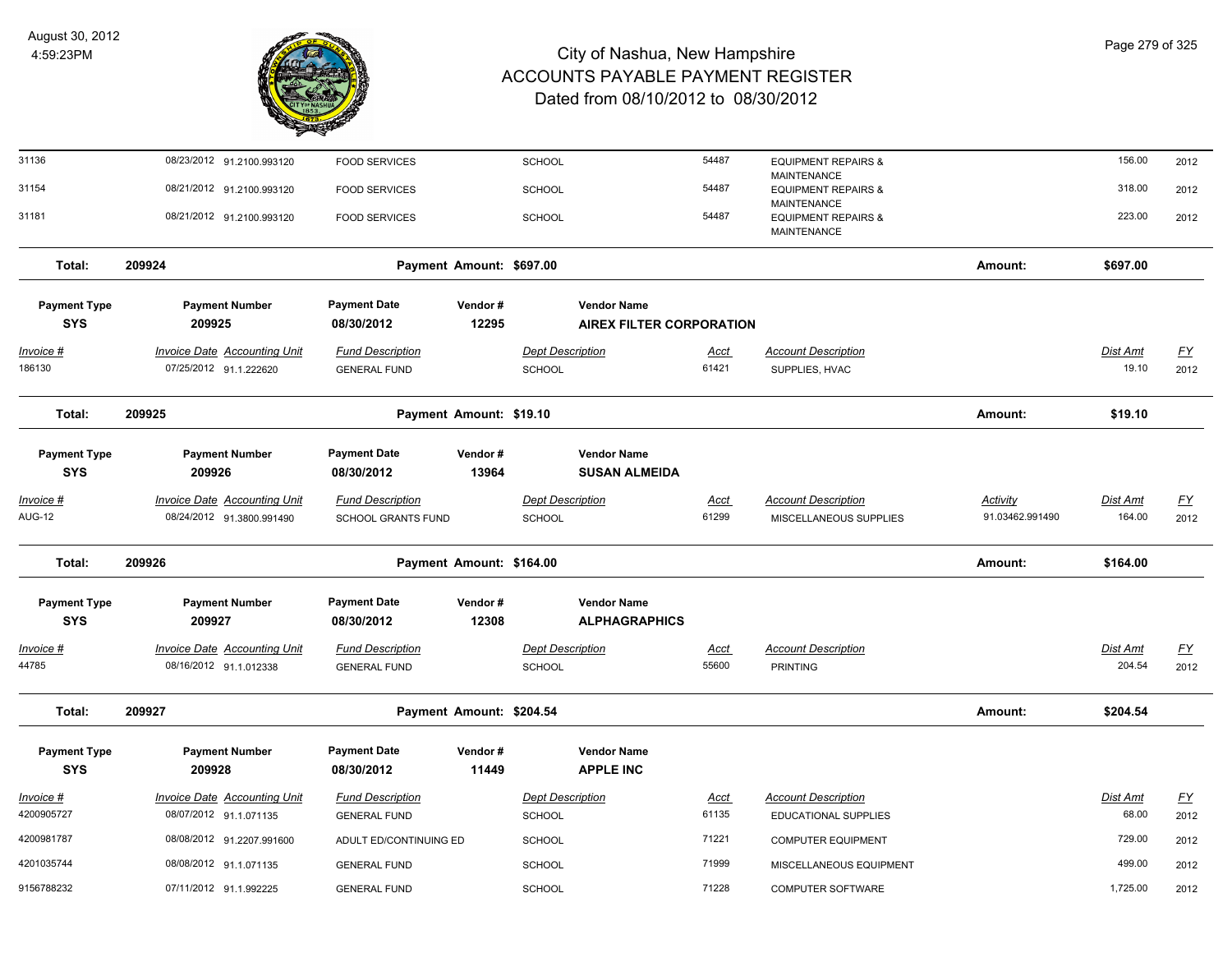

| Page 280 of 325 |  |  |  |
|-----------------|--|--|--|
|-----------------|--|--|--|

| 9156912879                        | 07/12/2012 91.1.181260                                        | <b>GENERAL FUND</b>                                  |                            | <b>SCHOOL</b>                                         | 61135          | EDUCATIONAL SUPPLIES                                 |                             | 998.00             | 2012                     |
|-----------------------------------|---------------------------------------------------------------|------------------------------------------------------|----------------------------|-------------------------------------------------------|----------------|------------------------------------------------------|-----------------------------|--------------------|--------------------------|
| Total:                            | 209928                                                        |                                                      | Payment Amount: \$4,019.00 |                                                       |                |                                                      | Amount:                     | \$4,019.00         |                          |
| <b>Payment Type</b><br><b>SYS</b> | <b>Payment Number</b><br>209929                               | <b>Payment Date</b><br>08/30/2012                    | Vendor#<br>12349           | <b>Vendor Name</b><br><b>ASCD</b>                     |                |                                                      |                             |                    |                          |
| $Invoice$ #                       | <b>Invoice Date Accounting Unit</b>                           | <b>Fund Description</b>                              |                            | <b>Dept Description</b>                               | Acct           | <b>Account Description</b>                           |                             | Dist Amt           | <u>FY</u>                |
| 10912819<br>1402826-JUL           | 07/30/2012 91.1.052410<br>07/09/2012 91.1.052410              | <b>GENERAL FUND</b><br><b>GENERAL FUND</b>           |                            | SCHOOL<br><b>SCHOOL</b>                               | 55200<br>55200 | DUES AND MEMBERSHIPS<br>DUES AND MEMBERSHIPS         |                             | 89.00<br>89.00     | 2012<br>2012             |
| Total:                            | 209929                                                        |                                                      | Payment Amount: \$178.00   |                                                       |                |                                                      | Amount:                     | \$178.00           |                          |
| <b>Payment Type</b><br><b>SYS</b> | <b>Payment Number</b><br>209930                               | <b>Payment Date</b><br>08/30/2012                    | Vendor#<br>12358           | <b>Vendor Name</b><br><b>B &amp; S LOCKSMITHS INC</b> |                |                                                      |                             |                    |                          |
| Invoice #<br>23201                | <b>Invoice Date Accounting Unit</b><br>07/26/2012 91.1.222620 | <b>Fund Description</b><br><b>GENERAL FUND</b>       |                            | <b>Dept Description</b><br><b>SCHOOL</b>              | Acct<br>61299  | <b>Account Description</b><br>MISCELLANEOUS SUPPLIES |                             | Dist Amt<br>16.72  | $\underline{FY}$<br>2012 |
| 23201                             | 07/26/2012 BS1000                                             | <b>GENERAL FUND</b>                                  |                            | <b>GENERAL FUND</b>                                   | 29185          | <b>LAWSON INVENTORY</b>                              |                             | 2.28               | 2012                     |
| 23259                             | 08/01/2012 91.1.222620                                        | <b>GENERAL FUND</b>                                  |                            | SCHOOL                                                | 61299          | SUSPENSE<br>MISCELLANEOUS SUPPLIES                   |                             | 16.72              | 2012                     |
| Total:                            | 209930                                                        |                                                      | Payment Amount: \$35.72    |                                                       |                |                                                      | Amount:                     | \$35.72            |                          |
| <b>Payment Type</b><br><b>SYS</b> | <b>Payment Number</b><br>209931                               | <b>Payment Date</b><br>08/30/2012                    | Vendor#<br>14841           | <b>Vendor Name</b><br><b>LAURA BABB</b>               |                |                                                      |                             |                    |                          |
| Invoice #<br><b>AUG-12</b>        | <b>Invoice Date Accounting Unit</b><br>08/06/2012 91.1.041410 | <b>Fund Description</b><br><b>GENERAL FUND</b>       |                            | <b>Dept Description</b><br>SCHOOL                     | Acct<br>53628  | <b>Account Description</b><br>CONTRACT SERVICES      |                             | Dist Amt<br>500.00 | <u>FY</u><br>2012        |
| Total:                            | 209931                                                        |                                                      | Payment Amount: \$500.00   |                                                       |                |                                                      | Amount:                     | \$500.00           |                          |
| <b>Payment Type</b><br><b>SYS</b> | <b>Payment Number</b><br>209932                               | <b>Payment Date</b><br>08/30/2012                    | Vendor#<br>11243           | <b>Vendor Name</b><br><b>ALEXIS BAKER</b>             |                |                                                      |                             |                    |                          |
| Invoice #<br>PV-070912            | Invoice Date Accounting Unit<br>08/23/2012 91.3800.162200     | <b>Fund Description</b><br><b>SCHOOL GRANTS FUND</b> |                            | <b>Dept Description</b><br><b>SCHOOL</b>              | Acct<br>55300  | <b>Account Description</b><br><b>TRAVEL</b>          | Activity<br>91.03542.162200 | Dist Amt<br>193.91 | <u>FY</u><br>2012        |
| Total:                            | 209932                                                        |                                                      | Payment Amount: \$193.91   |                                                       |                |                                                      | Amount:                     | \$193.91           |                          |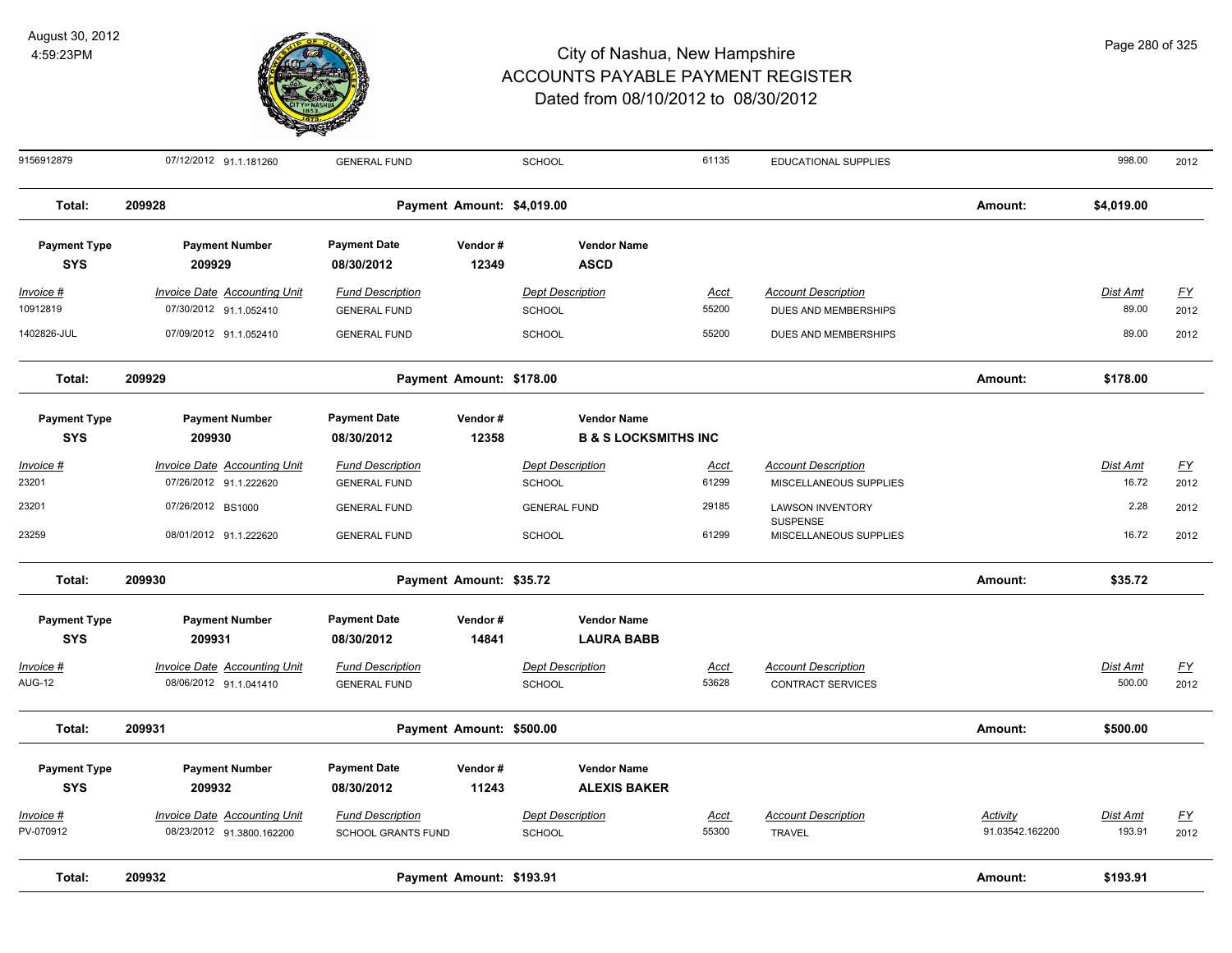

| <b>Payment Type</b><br><b>SYS</b> | <b>Payment Number</b><br>209933                               | <b>Payment Date</b><br>08/30/2012              | Vendor#<br>14817        |                                          | <b>Vendor Name</b><br><b>JOHN BELCHER</b>   |                      |                                                      |         |                   |                   |
|-----------------------------------|---------------------------------------------------------------|------------------------------------------------|-------------------------|------------------------------------------|---------------------------------------------|----------------------|------------------------------------------------------|---------|-------------------|-------------------|
| Invoice #                         | Invoice Date Accounting Unit                                  | <b>Fund Description</b>                        |                         | <b>Dept Description</b>                  |                                             | Acct                 | <b>Account Description</b>                           |         | Dist Amt          | <u>FY</u>         |
| <b>AUG-12</b>                     | 08/22/2012 91.1.012338                                        | <b>GENERAL FUND</b>                            |                         | <b>SCHOOL</b>                            |                                             | 55300                | <b>TRAVEL</b>                                        |         | 80.00             | 2012              |
| Total:                            | 209933                                                        |                                                | Payment Amount: \$80.00 |                                          |                                             |                      |                                                      | Amount: | \$80.00           |                   |
| <b>Payment Type</b><br><b>SYS</b> | <b>Payment Number</b><br>209934                               | <b>Payment Date</b><br>08/30/2012              | Vendor#<br>12391        |                                          | <b>Vendor Name</b><br><b>BELLETETES INC</b> |                      |                                                      |         |                   |                   |
| Invoice #<br>4582748              | <b>Invoice Date Accounting Unit</b><br>07/03/2012 91.1.222620 | <b>Fund Description</b><br><b>GENERAL FUND</b> |                         | <b>Dept Description</b><br><b>SCHOOL</b> |                                             | <u>Acct</u><br>61299 | <b>Account Description</b><br>MISCELLANEOUS SUPPLIES |         | Dist Amt<br>62.42 | <u>FY</u><br>2012 |
| 4583043                           | 07/05/2012 91.1.222620                                        | <b>GENERAL FUND</b>                            |                         | <b>SCHOOL</b>                            |                                             | 61299                | MISCELLANEOUS SUPPLIES                               |         | 50.15             | 2012              |
| 4583803                           | 07/09/2012 91.1.222620                                        | <b>GENERAL FUND</b>                            |                         | <b>SCHOOL</b>                            |                                             | 61299                | MISCELLANEOUS SUPPLIES                               |         | 40.39             | 2012              |
| 4584530                           | 07/12/2012 91.1.222620                                        | <b>GENERAL FUND</b>                            |                         | <b>SCHOOL</b>                            |                                             | 61299                | MISCELLANEOUS SUPPLIES                               |         | 253.21            | 2012              |
| 4585814                           | 07/18/2012 91.1.222620                                        | <b>GENERAL FUND</b>                            |                         | <b>SCHOOL</b>                            |                                             | 61299                | MISCELLANEOUS SUPPLIES                               |         | 44.58             | 2012              |
| 4587006                           | 07/24/2012 91.1.222620                                        | <b>GENERAL FUND</b>                            |                         | <b>SCHOOL</b>                            |                                             | 61299                | MISCELLANEOUS SUPPLIES                               |         | 60.46             | 2012              |
| 4587691                           | 07/27/2012 91.1.222620                                        | <b>GENERAL FUND</b>                            |                         | <b>SCHOOL</b>                            |                                             | 61299                | MISCELLANEOUS SUPPLIES                               |         | 89.40             | 2012              |
| 4588332                           | 07/31/2012 91.1.222620                                        | <b>GENERAL FUND</b>                            |                         | <b>SCHOOL</b>                            |                                             | 61299                | MISCELLANEOUS SUPPLIES                               |         | 62.87             | 2012              |
| 4588994                           | 08/03/2012 91.1.222620                                        | <b>GENERAL FUND</b>                            |                         | <b>SCHOOL</b>                            |                                             | 61299                | MISCELLANEOUS SUPPLIES                               |         | 69.96             | 2012              |
| 4589444                           | 08/06/2012 91.1.222620                                        | <b>GENERAL FUND</b>                            |                         | <b>SCHOOL</b>                            |                                             | 61299                | MISCELLANEOUS SUPPLIES                               |         | 360.82            | 2012              |
| 4589826                           | 08/07/2012 91.1.222620                                        | <b>GENERAL FUND</b>                            |                         | <b>SCHOOL</b>                            |                                             | 61299                | MISCELLANEOUS SUPPLIES                               |         | 34.29             | 2012              |
| 4589904                           | 08/08/2012 91.1.222620                                        | <b>GENERAL FUND</b>                            |                         | <b>SCHOOL</b>                            |                                             | 61299                | MISCELLANEOUS SUPPLIES                               |         | 13.07             | 2012              |
| 4590008                           | 08/08/2012 91.1.222620                                        | <b>GENERAL FUND</b>                            |                         | <b>SCHOOL</b>                            |                                             | 61299                | MISCELLANEOUS SUPPLIES                               |         | 21.58             | 2012              |
| 4590122                           | 08/09/2012 91.1.222620                                        | <b>GENERAL FUND</b>                            |                         | <b>SCHOOL</b>                            |                                             | 61299                | MISCELLANEOUS SUPPLIES                               |         | 63.88             | 2012              |
| 4590170                           | 08/09/2012 91.1.222620                                        | <b>GENERAL FUND</b>                            |                         | <b>SCHOOL</b>                            |                                             | 61299                | MISCELLANEOUS SUPPLIES                               |         | 2.78              | 2012              |
| 4590368                           | 08/10/2012 91.1.222620                                        | <b>GENERAL FUND</b>                            |                         | <b>SCHOOL</b>                            |                                             | 61299                | MISCELLANEOUS SUPPLIES                               |         | 9.89              | 2012              |
| 4590830                           | 08/13/2012 91.1.222620                                        | <b>GENERAL FUND</b>                            |                         | <b>SCHOOL</b>                            |                                             | 61299                | MISCELLANEOUS SUPPLIES                               |         | 6.29              | 2012              |
| 4590853                           | 08/13/2012 91.1.222620                                        | <b>GENERAL FUND</b>                            |                         | <b>SCHOOL</b>                            |                                             | 61299                | MISCELLANEOUS SUPPLIES                               |         | 9.11              | 2012              |
| 4590872                           | 08/13/2012 91.1.222620                                        | <b>GENERAL FUND</b>                            |                         | <b>SCHOOL</b>                            |                                             | 61299                | MISCELLANEOUS SUPPLIES                               |         | 69.34             | 2012              |
| 4590997                           | 08/14/2012 91.1.222620                                        | <b>GENERAL FUND</b>                            |                         | <b>SCHOOL</b>                            |                                             | 61299                | MISCELLANEOUS SUPPLIES                               |         | 30.00             | 2012              |
| 4591055                           | 08/14/2012 91.1.222620                                        | <b>GENERAL FUND</b>                            |                         | <b>SCHOOL</b>                            |                                             | 61299                | MISCELLANEOUS SUPPLIES                               |         | 30.00             | 2012              |
| 4591113                           | 08/14/2012 91.1.222620                                        | <b>GENERAL FUND</b>                            |                         | SCHOOL                                   |                                             | 61299                | MISCELLANEOUS SUPPLIES                               |         | 37.76             | 2012              |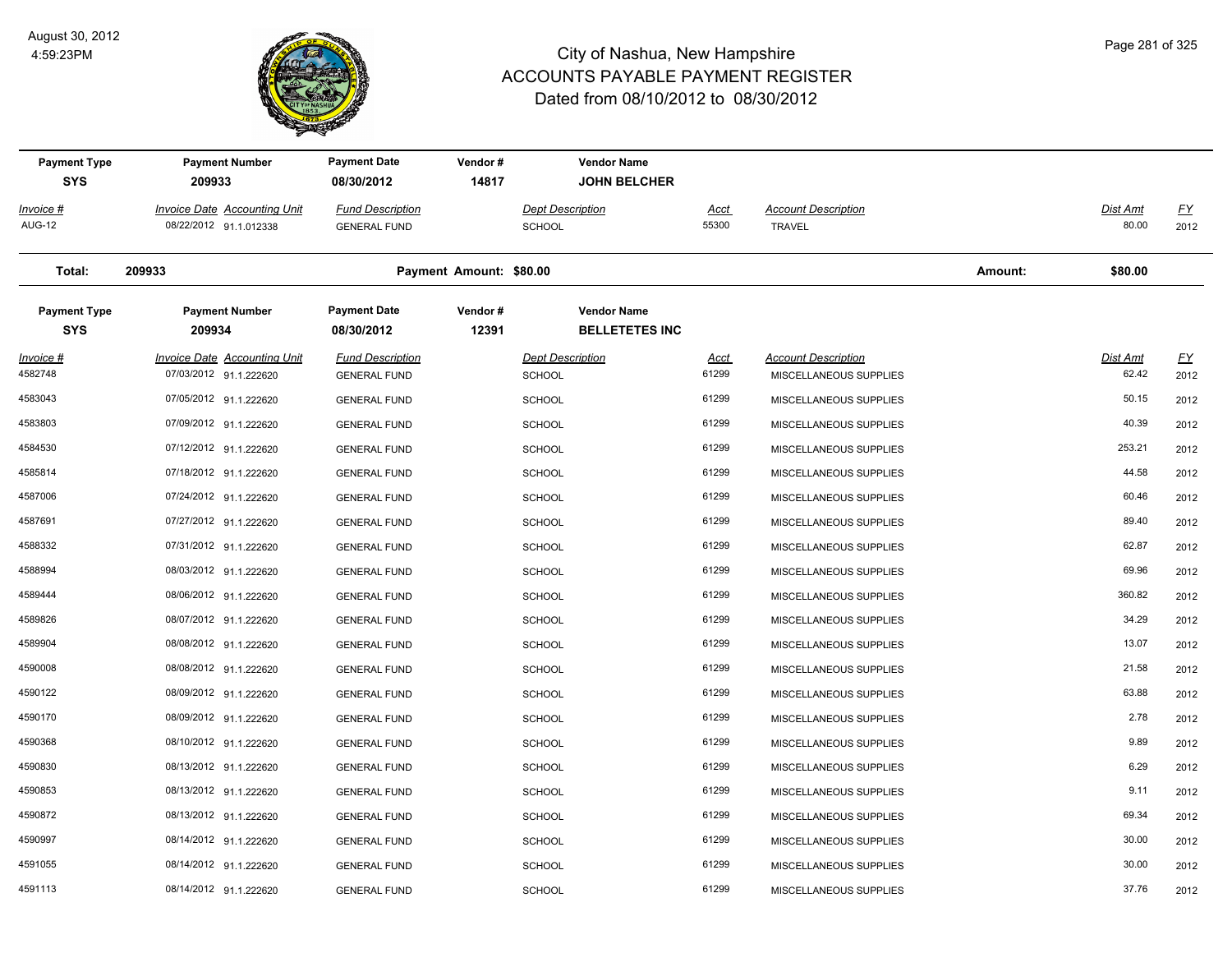

| 61135<br>1,092.75<br>07/31/2012 91.1.041102<br><b>GENERAL FUND</b><br><b>SCHOOL</b><br><b>EDUCATIONAL SUPPLIES</b><br>2012<br>61135<br>$-0.90$<br>08/01/2012 91.1.041102<br><b>GENERAL FUND</b><br><b>SCHOOL</b><br><b>EDUCATIONAL SUPPLIES</b><br>2012<br>61135<br>4.56<br>08/01/2012 91.1.041102<br><b>GENERAL FUND</b><br><b>SCHOOL</b><br><b>EDUCATIONAL SUPPLIES</b><br>2012<br>$-47.24$<br>08/03/2012 91.1.031102<br>61135<br><b>GENERAL FUND</b><br><b>SCHOOL</b><br><b>EDUCATIONAL SUPPLIES</b><br>2012<br>61135<br>284.33<br>912017<br>08/03/2012 91.1.031102<br><b>GENERAL FUND</b><br><b>SCHOOL</b><br><b>EDUCATIONAL SUPPLIES</b><br>2012<br>61135<br>1,101.54<br>08/04/2012 91.1.031102<br><b>GENERAL FUND</b><br><b>SCHOOL</b><br><b>EDUCATIONAL SUPPLIES</b><br>2012<br>\$2,580.72<br>Total:<br>209935<br>Payment Amount: \$2,580.72<br>Amount:<br><b>Payment Type</b><br><b>Payment Number</b><br><b>Payment Date</b><br>Vendor#<br><b>Vendor Name</b><br><b>SYS</b><br>209936<br><b>CAROLYN BOURQUE</b><br>08/30/2012<br>14044<br>Invoice Date Accounting Unit<br><b>Fund Description</b><br><b>Dept Description</b><br><b>Account Description</b><br>Dist Amt<br><u>FY</u><br><b>Acct</b><br>61135<br>08/17/2012 91.1.991260<br>60.73<br><b>GENERAL FUND</b><br><b>SCHOOL</b><br><b>EDUCATIONAL SUPPLIES</b><br>2012<br>Total:<br>209936<br>Payment Amount: \$60.73<br>Amount:<br>\$60.73<br><b>Payment Date</b><br><b>Vendor Name</b><br><b>Payment Type</b><br><b>Payment Number</b><br>Vendor#<br><b>SYS</b><br>209937<br>08/30/2012<br>14045<br><b>BRAINPOP LLC</b><br><b>Invoice Date Accounting Unit</b><br><b>Fund Description</b><br><b>Dept Description</b><br><b>Account Description</b><br>Dist Amt<br><u>FY</u><br><u>Acct</u><br>US76122<br>07/17/2012 91.1.201160<br>61135<br>295.00<br>EDUCATIONAL SUPPLIES<br>2012<br><b>GENERAL FUND</b><br>SCHOOL | 897364                     | 07/30/2012 91.1.041102 | <b>GENERAL FUND</b> | <b>SCHOOL</b> | 61135 | <b>EDUCATIONAL SUPPLIES</b> | 145.68 | <u>FY</u><br>2012 |
|---------------------------------------------------------------------------------------------------------------------------------------------------------------------------------------------------------------------------------------------------------------------------------------------------------------------------------------------------------------------------------------------------------------------------------------------------------------------------------------------------------------------------------------------------------------------------------------------------------------------------------------------------------------------------------------------------------------------------------------------------------------------------------------------------------------------------------------------------------------------------------------------------------------------------------------------------------------------------------------------------------------------------------------------------------------------------------------------------------------------------------------------------------------------------------------------------------------------------------------------------------------------------------------------------------------------------------------------------------------------------------------------------------------------------------------------------------------------------------------------------------------------------------------------------------------------------------------------------------------------------------------------------------------------------------------------------------------------------------------------------------------------------------------------------------------------------------------------------------------------------------------|----------------------------|------------------------|---------------------|---------------|-------|-----------------------------|--------|-------------------|
|                                                                                                                                                                                                                                                                                                                                                                                                                                                                                                                                                                                                                                                                                                                                                                                                                                                                                                                                                                                                                                                                                                                                                                                                                                                                                                                                                                                                                                                                                                                                                                                                                                                                                                                                                                                                                                                                                       | 902705                     |                        |                     |               |       |                             |        |                   |
|                                                                                                                                                                                                                                                                                                                                                                                                                                                                                                                                                                                                                                                                                                                                                                                                                                                                                                                                                                                                                                                                                                                                                                                                                                                                                                                                                                                                                                                                                                                                                                                                                                                                                                                                                                                                                                                                                       | 907007                     |                        |                     |               |       |                             |        |                   |
|                                                                                                                                                                                                                                                                                                                                                                                                                                                                                                                                                                                                                                                                                                                                                                                                                                                                                                                                                                                                                                                                                                                                                                                                                                                                                                                                                                                                                                                                                                                                                                                                                                                                                                                                                                                                                                                                                       | 907007                     |                        |                     |               |       |                             |        |                   |
|                                                                                                                                                                                                                                                                                                                                                                                                                                                                                                                                                                                                                                                                                                                                                                                                                                                                                                                                                                                                                                                                                                                                                                                                                                                                                                                                                                                                                                                                                                                                                                                                                                                                                                                                                                                                                                                                                       | 912017                     |                        |                     |               |       |                             |        |                   |
|                                                                                                                                                                                                                                                                                                                                                                                                                                                                                                                                                                                                                                                                                                                                                                                                                                                                                                                                                                                                                                                                                                                                                                                                                                                                                                                                                                                                                                                                                                                                                                                                                                                                                                                                                                                                                                                                                       |                            |                        |                     |               |       |                             |        |                   |
|                                                                                                                                                                                                                                                                                                                                                                                                                                                                                                                                                                                                                                                                                                                                                                                                                                                                                                                                                                                                                                                                                                                                                                                                                                                                                                                                                                                                                                                                                                                                                                                                                                                                                                                                                                                                                                                                                       |                            |                        |                     |               |       |                             |        |                   |
|                                                                                                                                                                                                                                                                                                                                                                                                                                                                                                                                                                                                                                                                                                                                                                                                                                                                                                                                                                                                                                                                                                                                                                                                                                                                                                                                                                                                                                                                                                                                                                                                                                                                                                                                                                                                                                                                                       | 915256                     |                        |                     |               |       |                             |        |                   |
|                                                                                                                                                                                                                                                                                                                                                                                                                                                                                                                                                                                                                                                                                                                                                                                                                                                                                                                                                                                                                                                                                                                                                                                                                                                                                                                                                                                                                                                                                                                                                                                                                                                                                                                                                                                                                                                                                       |                            |                        |                     |               |       |                             |        |                   |
|                                                                                                                                                                                                                                                                                                                                                                                                                                                                                                                                                                                                                                                                                                                                                                                                                                                                                                                                                                                                                                                                                                                                                                                                                                                                                                                                                                                                                                                                                                                                                                                                                                                                                                                                                                                                                                                                                       |                            |                        |                     |               |       |                             |        |                   |
|                                                                                                                                                                                                                                                                                                                                                                                                                                                                                                                                                                                                                                                                                                                                                                                                                                                                                                                                                                                                                                                                                                                                                                                                                                                                                                                                                                                                                                                                                                                                                                                                                                                                                                                                                                                                                                                                                       | Invoice #<br><b>AUG-12</b> |                        |                     |               |       |                             |        |                   |
|                                                                                                                                                                                                                                                                                                                                                                                                                                                                                                                                                                                                                                                                                                                                                                                                                                                                                                                                                                                                                                                                                                                                                                                                                                                                                                                                                                                                                                                                                                                                                                                                                                                                                                                                                                                                                                                                                       |                            |                        |                     |               |       |                             |        |                   |
|                                                                                                                                                                                                                                                                                                                                                                                                                                                                                                                                                                                                                                                                                                                                                                                                                                                                                                                                                                                                                                                                                                                                                                                                                                                                                                                                                                                                                                                                                                                                                                                                                                                                                                                                                                                                                                                                                       |                            |                        |                     |               |       |                             |        |                   |
|                                                                                                                                                                                                                                                                                                                                                                                                                                                                                                                                                                                                                                                                                                                                                                                                                                                                                                                                                                                                                                                                                                                                                                                                                                                                                                                                                                                                                                                                                                                                                                                                                                                                                                                                                                                                                                                                                       | Invoice #                  |                        |                     |               |       |                             |        |                   |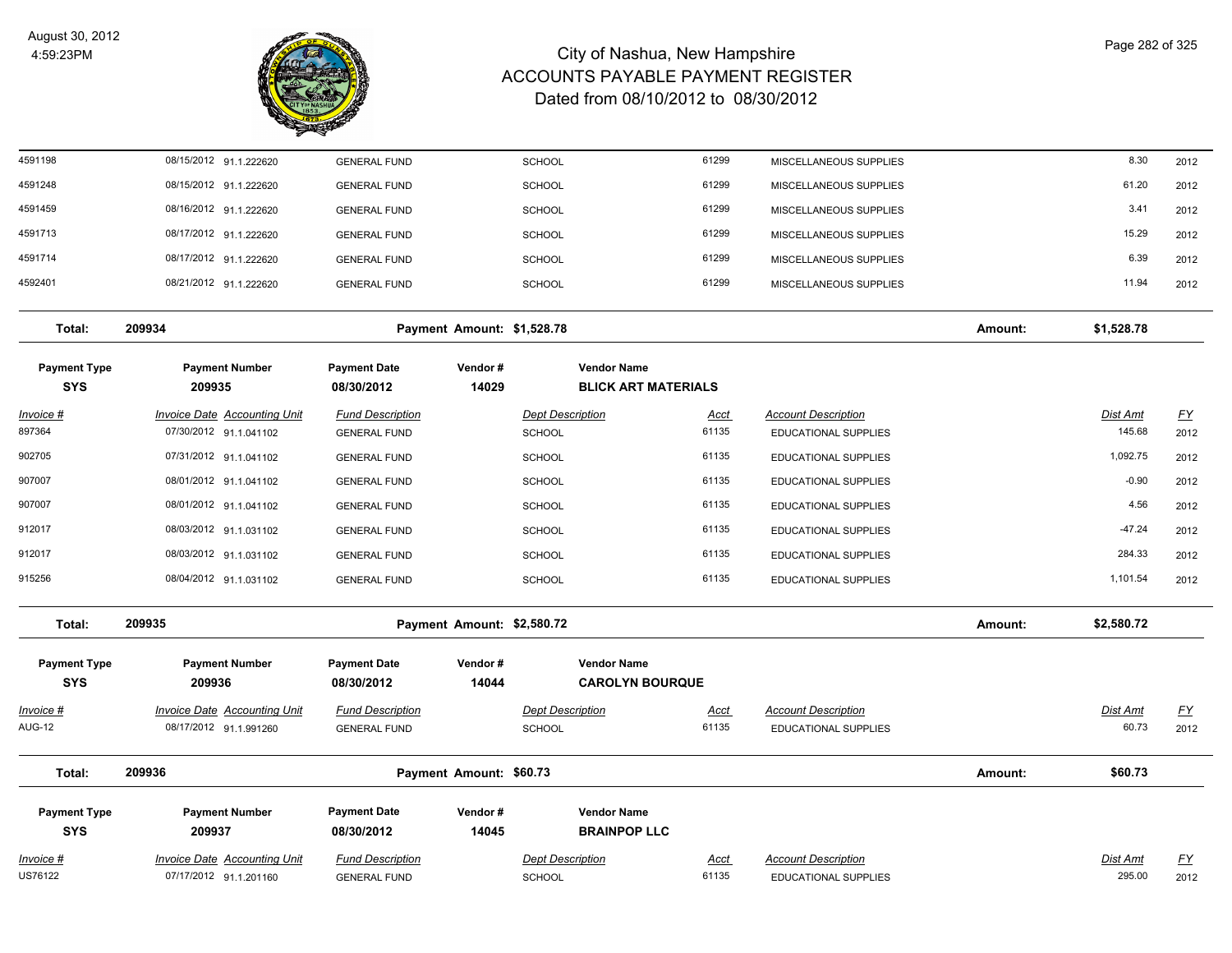

| Total:                            | 209937                                                        |                                                | Payment Amount: \$295.00    |                                          |                                       |                                                               | Amount:                                       | \$295.00                     |                   |
|-----------------------------------|---------------------------------------------------------------|------------------------------------------------|-----------------------------|------------------------------------------|---------------------------------------|---------------------------------------------------------------|-----------------------------------------------|------------------------------|-------------------|
| <b>Payment Type</b><br><b>SYS</b> | <b>Payment Number</b><br>209938                               | <b>Payment Date</b><br>08/30/2012              | Vendor#<br>11710            | <b>Vendor Name</b><br><b>CARLEX INC</b>  |                                       |                                                               |                                               |                              |                   |
| Invoice #<br>210807A              | <b>Invoice Date Accounting Unit</b><br>07/23/2012 91.1.051106 | <b>Fund Description</b><br><b>GENERAL FUND</b> |                             | Dept Description<br><b>SCHOOL</b>        | Acct<br>61135                         | <b>Account Description</b><br><b>EDUCATIONAL SUPPLIES</b>     |                                               | <b>Dist Amt</b><br>18.45     | <u>FY</u><br>2012 |
| Total:                            | 209938                                                        |                                                | Payment Amount: \$18.45     |                                          |                                       |                                                               | Amount:                                       | \$18.45                      |                   |
| <b>Payment Type</b><br><b>SYS</b> | <b>Payment Number</b><br>209939                               | <b>Payment Date</b><br>08/30/2012              | Vendor#<br>12474            | <b>Vendor Name</b>                       | <b>CAROLINA BIOLOGICAL SUPPLY CO</b>  |                                                               |                                               |                              |                   |
| Invoice #<br>48096472 RI          | <b>Invoice Date Accounting Unit</b><br>07/23/2012 91.1.031113 | <b>Fund Description</b><br><b>GENERAL FUND</b> |                             | <b>Dept Description</b><br><b>SCHOOL</b> | <u>Acct</u><br>61135                  | <b>Account Description</b><br><b>EDUCATIONAL SUPPLIES</b>     |                                               | Dist Amt<br>187.57           | <u>FY</u><br>2012 |
| Total:                            | 209939                                                        |                                                | Payment Amount: \$187.57    |                                          |                                       |                                                               | Amount:                                       | \$187.57                     |                   |
| <b>Payment Type</b><br><b>SYS</b> | <b>Payment Number</b><br>209940                               | <b>Payment Date</b><br>08/30/2012              | Vendor#<br>14087            | <b>Vendor Name</b>                       | <b>CARSON DELLOSA PUBLISHING CO L</b> |                                                               | Payee Name<br><b>CARSON-DELOSA PUBLISHING</b> |                              |                   |
| Invoice #<br>998815               | <b>Invoice Date Accounting Unit</b><br>07/30/2012 91.1.111117 | <b>Fund Description</b><br><b>GENERAL FUND</b> |                             | <b>Dept Description</b><br>SCHOOL        | <u>Acct</u><br>61135                  | <b>Account Description</b><br>EDUCATIONAL SUPPLIES            |                                               | Dist Amt<br>102.85           | EY<br>2012        |
| Total:                            | 209940                                                        |                                                | Payment Amount: \$102.85    |                                          |                                       |                                                               | Amount:                                       | \$102.85                     |                   |
| <b>Payment Type</b><br><b>SYS</b> | <b>Payment Number</b><br>209941                               | <b>Payment Date</b><br>08/30/2012              | Vendor#<br>12046            | <b>Vendor Name</b><br><b>CEN-COM</b>     |                                       |                                                               |                                               |                              |                   |
| Invoice #<br>28149                | <b>Invoice Date Accounting Unit</b><br>07/02/2012 91.1.991160 | <b>Fund Description</b><br><b>GENERAL FUND</b> |                             | <b>Dept Description</b><br>SCHOOL        | <b>Acct</b><br>71800                  | <b>Account Description</b><br><b>FURNITURE &amp; FIXTURES</b> |                                               | <b>Dist Amt</b><br>31,585.00 | <u>FY</u><br>2012 |
| Total:                            | 209941                                                        |                                                | Payment Amount: \$31,585.00 |                                          |                                       |                                                               | Amount:                                       | \$31,585.00                  |                   |
| <b>Payment Type</b><br><b>SYS</b> | <b>Payment Number</b><br>209942                               | <b>Payment Date</b><br>08/30/2012              | Vendor#<br>12493            | <b>Vendor Name</b>                       | <b>CENTRAL PAPER PRODUCTS CO</b>      |                                                               |                                               |                              |                   |
| Invoice #<br>1190416              | <b>Invoice Date Accounting Unit</b><br>08/03/2012 91.1.092410 | <b>Fund Description</b><br><b>GENERAL FUND</b> |                             | <b>Dept Description</b><br>SCHOOL        | <b>Acct</b><br>61100                  | <b>Account Description</b><br>OFFICE SUPPLIES                 |                                               | Dist Amt<br>60.09            | <u>FY</u><br>2012 |
| 1191939                           | 08/10/2012 91.1.222620                                        | <b>GENERAL FUND</b>                            |                             | SCHOOL                                   | 61428                                 | <b>JANITORIAL SUPPLIES</b>                                    |                                               | 1,536.10                     | 2012              |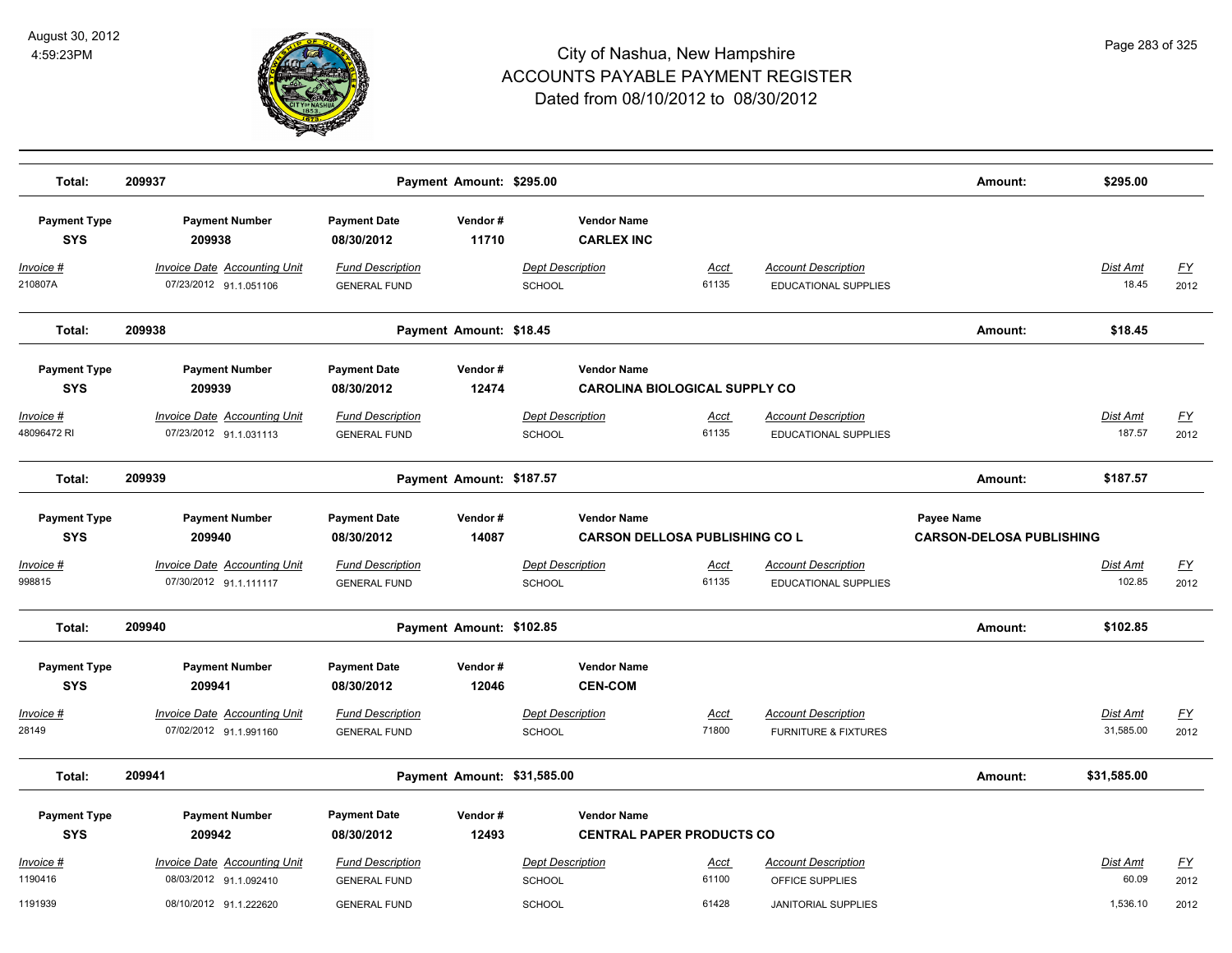

| 1191939CM                         | 08/24/2012 91.1.222620                                           | <b>GENERAL FUND</b>                               |                             | <b>SCHOOL</b>                     | 61428                                               |             | JANITORIAL SUPPLIES                                          |         | $-453.10$          | 2012                              |
|-----------------------------------|------------------------------------------------------------------|---------------------------------------------------|-----------------------------|-----------------------------------|-----------------------------------------------------|-------------|--------------------------------------------------------------|---------|--------------------|-----------------------------------|
| 1191940                           | 08/10/2012 91.1.222620                                           | <b>GENERAL FUND</b>                               |                             | <b>SCHOOL</b>                     | 61428                                               |             | <b>JANITORIAL SUPPLIES</b>                                   |         | 1,700.20           | 2012                              |
| 1191942                           | 08/10/2012 91.1.222620                                           | <b>GENERAL FUND</b>                               |                             | SCHOOL                            | 61428                                               |             | JANITORIAL SUPPLIES                                          |         | 1,406.25           | 2012                              |
| 1191949                           | 08/10/2012 91.1.222620                                           | <b>GENERAL FUND</b>                               |                             | SCHOOL                            | 61428                                               |             | <b>JANITORIAL SUPPLIES</b>                                   |         | 2,250.00           | 2012                              |
| 1191950                           | 08/10/2012 91.1.222620                                           | <b>GENERAL FUND</b>                               |                             | <b>SCHOOL</b>                     | 61428                                               |             | <b>JANITORIAL SUPPLIES</b>                                   |         | 1,567.16           | 2012                              |
| 1194344                           | 08/22/2012 91.2100.093120                                        | <b>FOOD SERVICES</b>                              |                             | SCHOOL                            | 61299                                               |             | MISCELLANEOUS SUPPLIES                                       |         | 826.36             | 2012                              |
| 1194345                           | 08/22/2012 91.1.222620                                           | <b>GENERAL FUND</b>                               |                             | <b>SCHOOL</b>                     | 61428                                               |             | <b>JANITORIAL SUPPLIES</b>                                   |         | 360.90             | 2012                              |
| 1194346                           | 08/22/2012 91.2100.133120                                        | <b>FOOD SERVICES</b>                              |                             | SCHOOL                            | 61299                                               |             | MISCELLANEOUS SUPPLIES                                       |         | 327.13             | 2012                              |
| 1194978                           | 08/24/2012 91.2100.073120                                        | <b>FOOD SERVICES</b>                              |                             | <b>SCHOOL</b>                     | 61299                                               |             | MISCELLANEOUS SUPPLIES                                       |         | 740.53             | 2012                              |
| 1194979                           | 08/24/2012 91.2100.183120                                        | <b>FOOD SERVICES</b>                              |                             | <b>SCHOOL</b>                     | 61299                                               |             | MISCELLANEOUS SUPPLIES                                       |         | 573.68             | 2012                              |
| 1194981                           | 08/24/2012 91.2100.033120                                        | <b>FOOD SERVICES</b>                              |                             | <b>SCHOOL</b>                     | 61299                                               |             | MISCELLANEOUS SUPPLIES                                       |         | 201.74             | 2012                              |
| 1194982                           | 08/24/2012 91.2100.173120                                        | <b>FOOD SERVICES</b>                              |                             | SCHOOL                            | 61299                                               |             | MISCELLANEOUS SUPPLIES                                       |         | 923.68             | 2012                              |
| 1194991                           | 08/24/2012 91.2100.203120                                        | <b>FOOD SERVICES</b>                              |                             | <b>SCHOOL</b>                     | 61299                                               |             | MISCELLANEOUS SUPPLIES                                       |         | 378.46             | 2012                              |
| 1194994                           | 08/24/2012 91.2100.193120                                        | <b>FOOD SERVICES</b>                              |                             | <b>SCHOOL</b>                     | 61299                                               |             | MISCELLANEOUS SUPPLIES                                       |         | 1,153.90           | 2012                              |
| Total:                            | 209942                                                           |                                                   | Payment Amount: \$13,553.08 |                                   |                                                     |             |                                                              | Amount: | \$13,553.08        |                                   |
| <b>Payment Type</b><br><b>SYS</b> | <b>Payment Number</b><br>209943                                  | <b>Payment Date</b><br>08/30/2012                 | Vendor#<br>10971            |                                   | <b>Vendor Name</b><br><b>CHAMPIONS CHOICE INC</b>   |             |                                                              |         |                    |                                   |
| <u>Invoice #</u><br>25936         | <b>Invoice Date Accounting Unit</b><br>08/14/2012 91.2212.991408 | <b>Fund Description</b><br>ATHLETICS REVENUE FUND |                             | <b>Dept Description</b><br>SCHOOL | 61107                                               | <u>Acct</u> | <b>Account Description</b><br><b>CLOTHING &amp; UNIFORMS</b> |         | Dist Amt<br>267.50 | $\underline{\mathsf{FY}}$<br>2012 |
| Total:                            | 209943                                                           |                                                   | Payment Amount: \$267.50    |                                   |                                                     |             |                                                              | Amount: | \$267.50           |                                   |
| <b>Payment Type</b><br><b>SYS</b> | <b>Payment Number</b><br>209944                                  | <b>Payment Date</b><br>08/30/2012                 | Vendor#<br>12514            |                                   | <b>Vendor Name</b><br><b>CLARK ASSOC</b>            |             |                                                              |         |                    |                                   |
| Invoice #                         | <b>Invoice Date Accounting Unit</b>                              | <b>Fund Description</b>                           |                             | <b>Dept Description</b>           |                                                     | <u>Acct</u> | <b>Account Description</b>                                   |         | Dist Amt           | <u>FY</u>                         |
| AUG-2012                          | 08/16/2012 91.1.022160                                           | <b>GENERAL FUND</b>                               |                             | SCHOOL                            | 53614                                               |             | PUPIL SUPPORT SERVICES                                       |         | 6,925.50           | 2012                              |
| Total:                            | 209944                                                           |                                                   | Payment Amount: \$6,925.50  |                                   |                                                     |             |                                                              | Amount: | \$6,925.50         |                                   |
| <b>Payment Type</b><br><b>SYS</b> | <b>Payment Number</b><br>209945                                  | <b>Payment Date</b><br>08/30/2012                 | Vendor#<br>11910            |                                   | <b>Vendor Name</b><br><b>CLEAR STREAM RECYCLING</b> |             |                                                              |         |                    |                                   |
| Invoice #                         | <b>Invoice Date Accounting Unit</b>                              | <b>Fund Description</b>                           |                             | <b>Dept Description</b>           |                                                     | <b>Acct</b> | <b>Account Description</b>                                   |         | Dist Amt           | <u>FY</u>                         |
|                                   |                                                                  |                                                   |                             |                                   |                                                     |             |                                                              |         |                    |                                   |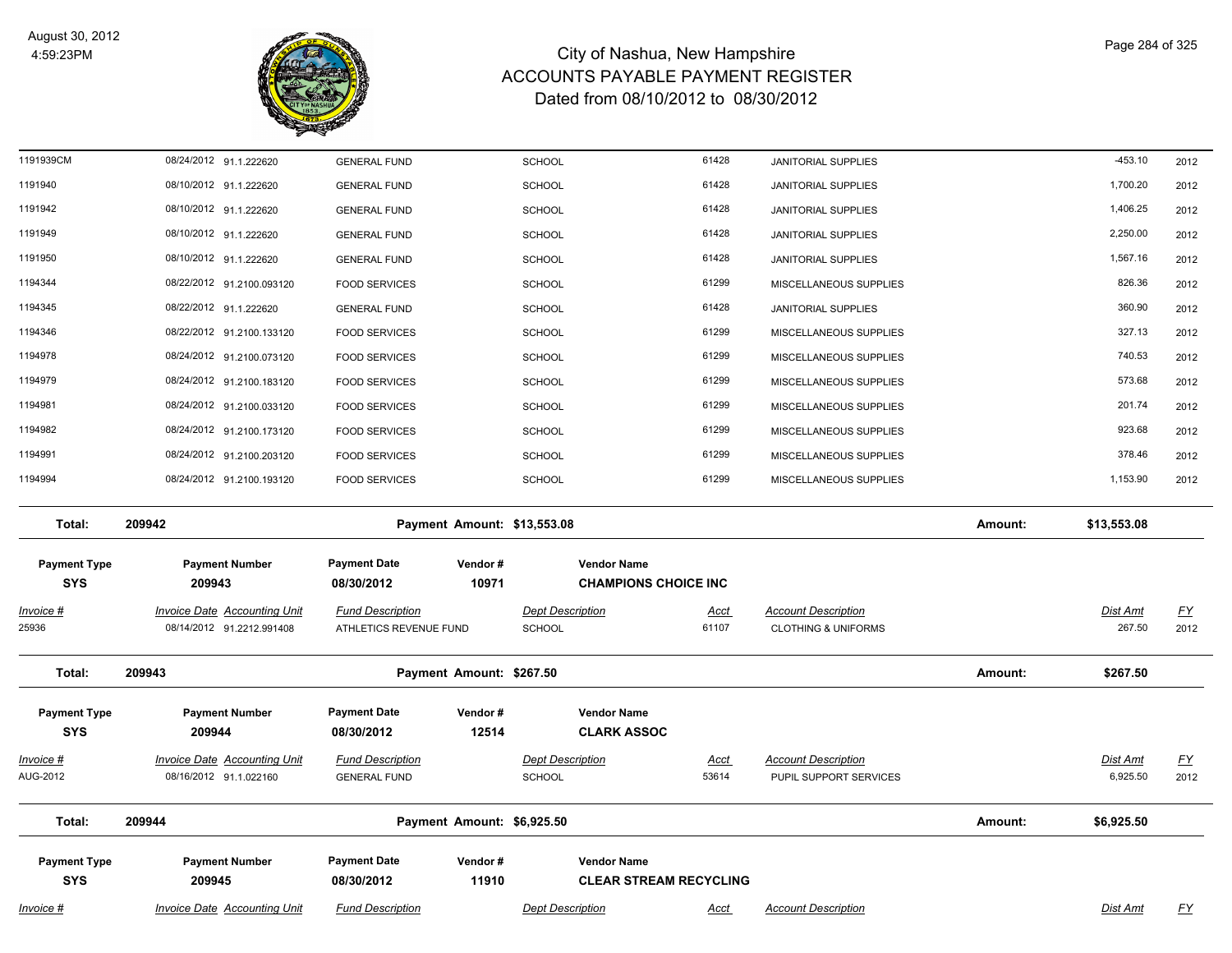

| 56980                             | 07/18/2012 91.1.111160              | <b>GENERAL FUND</b>               |                            | SCHOOL                  | 61135                               | <b>EDUCATIONAL SUPPLIES</b>    |         | 43.00      | 2012      |
|-----------------------------------|-------------------------------------|-----------------------------------|----------------------------|-------------------------|-------------------------------------|--------------------------------|---------|------------|-----------|
| Total:                            | 209945                              |                                   | Payment Amount: \$43.00    |                         |                                     |                                | Amount: | \$43.00    |           |
| <b>Payment Type</b><br><b>SYS</b> | <b>Payment Number</b><br>209946     | <b>Payment Date</b><br>08/30/2012 | Vendor#<br>12109           | <b>Vendor Name</b>      | <b>COASTAL PUBLISHING GROUP INC</b> |                                |         |            |           |
|                                   |                                     |                                   |                            |                         |                                     |                                |         |            |           |
| <u>Invoice #</u>                  | <b>Invoice Date Accounting Unit</b> | <b>Fund Description</b>           |                            | <b>Dept Description</b> | <u>Acct</u>                         | <b>Account Description</b>     |         | Dist Amt   | <u>FY</u> |
| 20492                             | 07/13/2012 91.1.191160              | <b>GENERAL FUND</b>               |                            | <b>SCHOOL</b>           | 61135                               | <b>EDUCATIONAL SUPPLIES</b>    |         | 568.00     | 2012      |
| Total:                            | 209946                              |                                   | Payment Amount: \$568.00   |                         |                                     |                                |         | \$568.00   |           |
| <b>Payment Type</b>               | <b>Payment Number</b>               | <b>Payment Date</b>               | Vendor#                    | <b>Vendor Name</b>      |                                     |                                |         |            |           |
| <b>SYS</b>                        | 209947                              | 08/30/2012                        | 14116                      |                         | <b>COCA COLA BOTTLING CO</b>        |                                |         |            |           |
| <u> Invoice #</u>                 | <b>Invoice Date Accounting Unit</b> | <b>Fund Description</b>           |                            | <b>Dept Description</b> | <u>Acct</u>                         | <b>Account Description</b>     |         | Dist Amt   | EY        |
| 0012515626                        | 08/22/2012 91.2100.043120           | <b>FOOD SERVICES</b>              |                            | SCHOOL                  | 61214                               | FOOD, FOOD SERVICE             |         | 864.40     | 2012      |
| 0012515647                        |                                     |                                   |                            |                         | 61214                               | PROGRAM                        |         | 850.50     |           |
|                                   | 08/23/2012 91.2100.033120           | <b>FOOD SERVICES</b>              |                            | <b>SCHOOL</b>           |                                     | FOOD, FOOD SERVICE<br>PROGRAM  |         |            | 2012      |
| 0012693636                        | 08/29/2012 91.2100.043120           | <b>FOOD SERVICES</b>              |                            | <b>SCHOOL</b>           | 61214                               | FOOD, FOOD SERVICE             |         | 213.50     | 2012      |
| 0012725973                        | 08/23/2012 91.2100.073120           | <b>FOOD SERVICES</b>              |                            | <b>SCHOOL</b>           | 61214                               | PROGRAM<br>FOOD, FOOD SERVICE  |         | 237.00     | 2012      |
|                                   |                                     |                                   |                            |                         |                                     | PROGRAM                        |         |            |           |
| Total:                            | 209947                              |                                   | Payment Amount: \$2,165.40 |                         |                                     |                                | Amount: | \$2,165.40 |           |
| <b>Payment Type</b>               | <b>Payment Number</b>               | <b>Payment Date</b>               | Vendor#                    | <b>Vendor Name</b>      |                                     |                                |         |            |           |
| <b>SYS</b>                        | 209948                              | 08/30/2012                        | 12540                      |                         | <b>COMPUTER HUT dba IT INSIDERS</b> |                                |         |            |           |
| Invoice #                         | <b>Invoice Date Accounting Unit</b> | <b>Fund Description</b>           |                            | <b>Dept Description</b> | <u>Acct</u>                         | <b>Account Description</b>     |         | Dist Amt   | <u>FY</u> |
| 82807                             | 08/13/2012 91.1.992225              | <b>GENERAL FUND</b>               |                            | SCHOOL                  | 54487                               | <b>EQUIPMENT REPAIRS &amp;</b> |         | 59.00      | 2012      |
|                                   |                                     |                                   |                            |                         |                                     | MAINTENANCE                    |         |            |           |
| Total:                            | 209948                              |                                   | Payment Amount: \$59.00    |                         |                                     |                                | Amount: | \$59.00    |           |
| <b>Payment Type</b>               | <b>Payment Number</b>               | <b>Payment Date</b>               | Vendor#                    | <b>Vendor Name</b>      |                                     |                                |         |            |           |
| <b>SYS</b>                        | 209949                              | 08/30/2012                        | 12555                      | THE COPY SHOP           |                                     |                                |         |            |           |
| Invoice #                         | <b>Invoice Date Accounting Unit</b> | <b>Fund Description</b>           |                            | <b>Dept Description</b> | <b>Acct</b>                         | <b>Account Description</b>     |         | Dist Amt   | EY        |
| 48472                             | 06/05/2012 91.1.031160              | <b>GENERAL FUND</b>               |                            | <b>SCHOOL</b>           | 55600                               | <b>PRINTING</b>                |         | 259.83     | 2012      |
| 48727                             | 07/25/2012 91.1.041160              | <b>GENERAL FUND</b>               |                            | <b>SCHOOL</b>           | 55600                               | <b>PRINTING</b>                |         | 423.00     | 2012      |
| 48804                             | 07/31/2012 91.1.012320              | <b>GENERAL FUND</b>               |                            | <b>SCHOOL</b>           | 55600                               | <b>PRINTING</b>                |         | 1,893.80   | 2012      |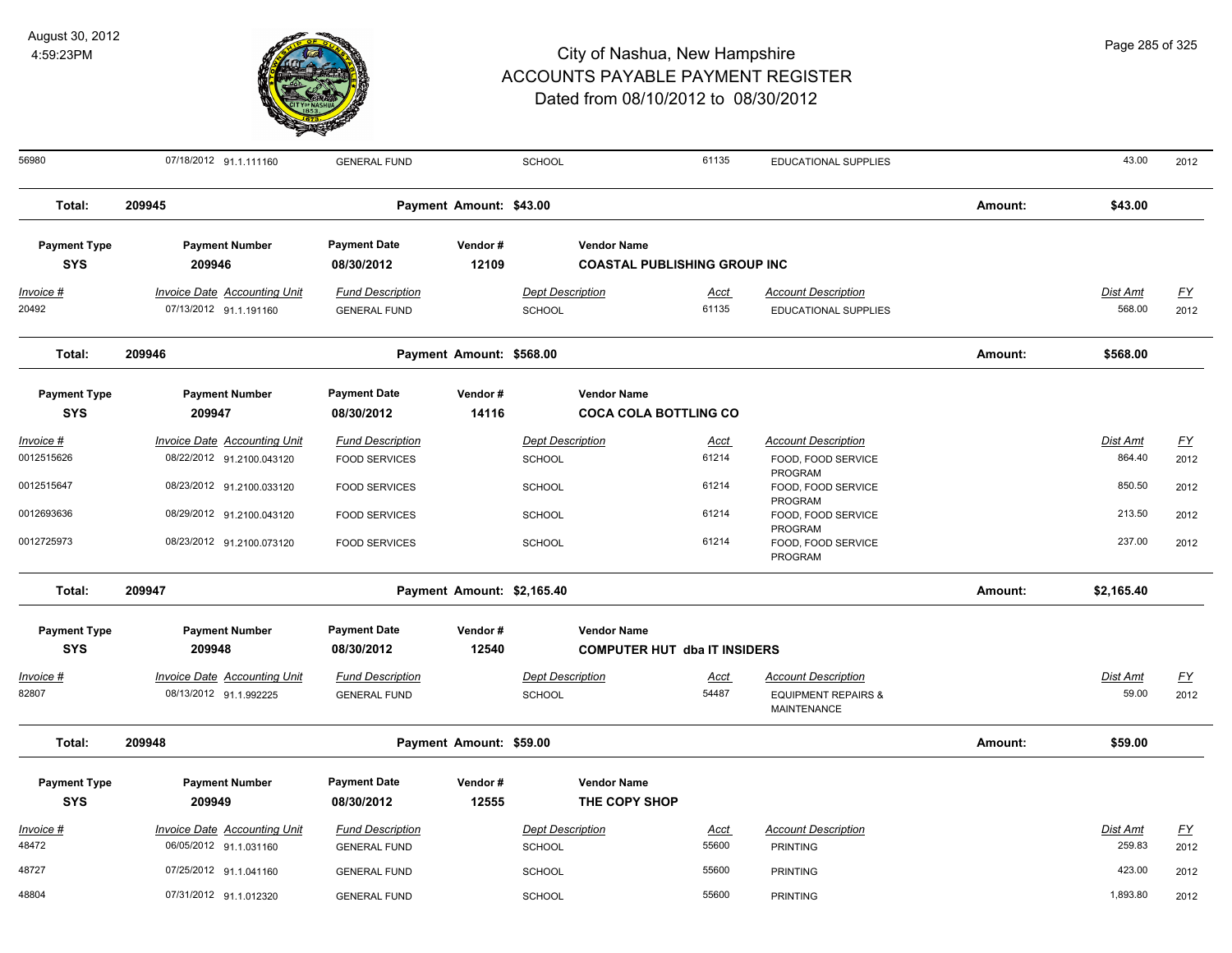

| 48819               | 07/31/2012 91.1.012320              | <b>GENERAL FUND</b>     | SCHOOL                     | 55600                                   | <b>PRINTING</b>                      |         | 711.78          | 2012      |
|---------------------|-------------------------------------|-------------------------|----------------------------|-----------------------------------------|--------------------------------------|---------|-----------------|-----------|
| 48820               | 07/31/2012 91.1.012320              | <b>GENERAL FUND</b>     | SCHOOL                     | 55600                                   | <b>PRINTING</b>                      |         | 835.16          | 2012      |
| 48821               | 07/31/2012 91.1.012320              | <b>GENERAL FUND</b>     | <b>SCHOOL</b>              | 55600                                   | <b>PRINTING</b>                      |         | 1,903.31        | 2012      |
| 48822               | 07/31/2012 91.1.012320              | <b>GENERAL FUND</b>     | <b>SCHOOL</b>              | 55600                                   | <b>PRINTING</b>                      |         | 360.76          | 2012      |
| 48823               | 07/31/2012 91.1.012320              | <b>GENERAL FUND</b>     | <b>SCHOOL</b>              | 55600                                   | <b>PRINTING</b>                      |         | 613.39          | 2012      |
| Total:              | 209949                              |                         | Payment Amount: \$7,001.03 |                                         |                                      | Amount: | \$7,001.03      |           |
| <b>Payment Type</b> | <b>Payment Number</b>               | <b>Payment Date</b>     | Vendor#                    | <b>Vendor Name</b>                      |                                      |         |                 |           |
| <b>SYS</b>          | 209950                              | 08/30/2012              | 14138                      | <b>COSTA FRUIT &amp; PRODUCE CO INC</b> |                                      |         |                 |           |
| <u>Invoice #</u>    | <b>Invoice Date Accounting Unit</b> | <b>Fund Description</b> | <b>Dept Description</b>    | <u>Acct</u>                             | <b>Account Description</b>           |         | <b>Dist Amt</b> | <u>FY</u> |
| 2707252             | 08/17/2012 91.2100.193120           | <b>FOOD SERVICES</b>    | <b>SCHOOL</b>              | 61214                                   | FOOD, FOOD SERVICE<br>PROGRAM        |         | 505.72          | 2012      |
| 2707252             | 08/17/2012 91.2100.203120           | <b>FOOD SERVICES</b>    | <b>SCHOOL</b>              | 61214                                   | FOOD, FOOD SERVICE<br>PROGRAM        |         | 592.16          | 2012      |
| 2707252             | 08/17/2012 91.2100.093120           | <b>FOOD SERVICES</b>    | <b>SCHOOL</b>              | 61214                                   | FOOD, FOOD SERVICE<br>PROGRAM        |         | 633.65          | 2012      |
| 2707252             | 08/17/2012 91.2100.103120           | <b>FOOD SERVICES</b>    | <b>SCHOOL</b>              | 61214                                   | FOOD, FOOD SERVICE                   |         | 741.72          | 2012      |
| 2707252             | 08/17/2012 91.2100.113120           | <b>FOOD SERVICES</b>    | <b>SCHOOL</b>              | 61214                                   | <b>PROGRAM</b><br>FOOD, FOOD SERVICE |         | 677.75          | 2012      |
| 2707252             | 08/17/2012 91.2100.123120           | <b>FOOD SERVICES</b>    | <b>SCHOOL</b>              | 61214                                   | <b>PROGRAM</b><br>FOOD, FOOD SERVICE |         | 492.75          | 2012      |
| 2707252             | 08/17/2012 91.2100.133120           | <b>FOOD SERVICES</b>    | <b>SCHOOL</b>              | 61214                                   | <b>PROGRAM</b><br>FOOD, FOOD SERVICE |         | 682.93          | 2012      |
| 2707252             | 08/17/2012 91.2100.143120           | <b>FOOD SERVICES</b>    | <b>SCHOOL</b>              | 61214                                   | PROGRAM<br>FOOD, FOOD SERVICE        |         | 941.41          | 2012      |
| 2707252             | 08/17/2012 91.2100.153120           | <b>FOOD SERVICES</b>    | <b>SCHOOL</b>              | 61214                                   | PROGRAM<br>FOOD, FOOD SERVICE        |         | 1,109.98        | 2012      |
| 2707252             | 08/17/2012 91.2100.163120           | <b>FOOD SERVICES</b>    | <b>SCHOOL</b>              | 61214                                   | PROGRAM<br>FOOD, FOOD SERVICE        |         | 1,013.16        | 2012      |
| 2707252             | 08/17/2012 91.2100.173120           | <b>FOOD SERVICES</b>    | <b>SCHOOL</b>              | 61214                                   | PROGRAM<br>FOOD, FOOD SERVICE        |         | 668.24          | 2012      |
| 2707252             | 08/17/2012 91.2100.183120           | <b>FOOD SERVICES</b>    | <b>SCHOOL</b>              | 61214                                   | PROGRAM<br>FOOD, FOOD SERVICE        |         | 585.25          | 2012      |
| 2755725             | 08/24/2012 91.2100.073120           |                         |                            | 61214                                   | <b>PROGRAM</b>                       |         | 2,743.92        |           |
|                     |                                     | <b>FOOD SERVICES</b>    | <b>SCHOOL</b>              |                                         | FOOD, FOOD SERVICE<br>PROGRAM        |         |                 | 2012      |
| 2756553             | 08/28/2012 91.2100.193120           | <b>FOOD SERVICES</b>    | <b>SCHOOL</b>              | 61214                                   | FOOD, FOOD SERVICE<br><b>PROGRAM</b> |         | 13.57           | 2012      |
| 2756553             | 08/28/2012 91.2100.203120           | <b>FOOD SERVICES</b>    | <b>SCHOOL</b>              | 61214                                   | FOOD, FOOD SERVICE<br>PROGRAM        |         | 15.89           | 2012      |
| 2756553             | 08/28/2012 91.2100.093120           | <b>FOOD SERVICES</b>    | <b>SCHOOL</b>              | 61214                                   | FOOD, FOOD SERVICE<br>PROGRAM        |         | 17.00           | 2012      |
| 2756553             | 08/28/2012 91.2100.103120           | <b>FOOD SERVICES</b>    | <b>SCHOOL</b>              | 61214                                   | FOOD, FOOD SERVICE<br>PROGRAM        |         | 19.90           | 2012      |
| 2756553             | 08/28/2012 91.2100.113120           | <b>FOOD SERVICES</b>    | <b>SCHOOL</b>              | 61214                                   | FOOD, FOOD SERVICE<br>PROGRAM        |         | 18.19           | 2012      |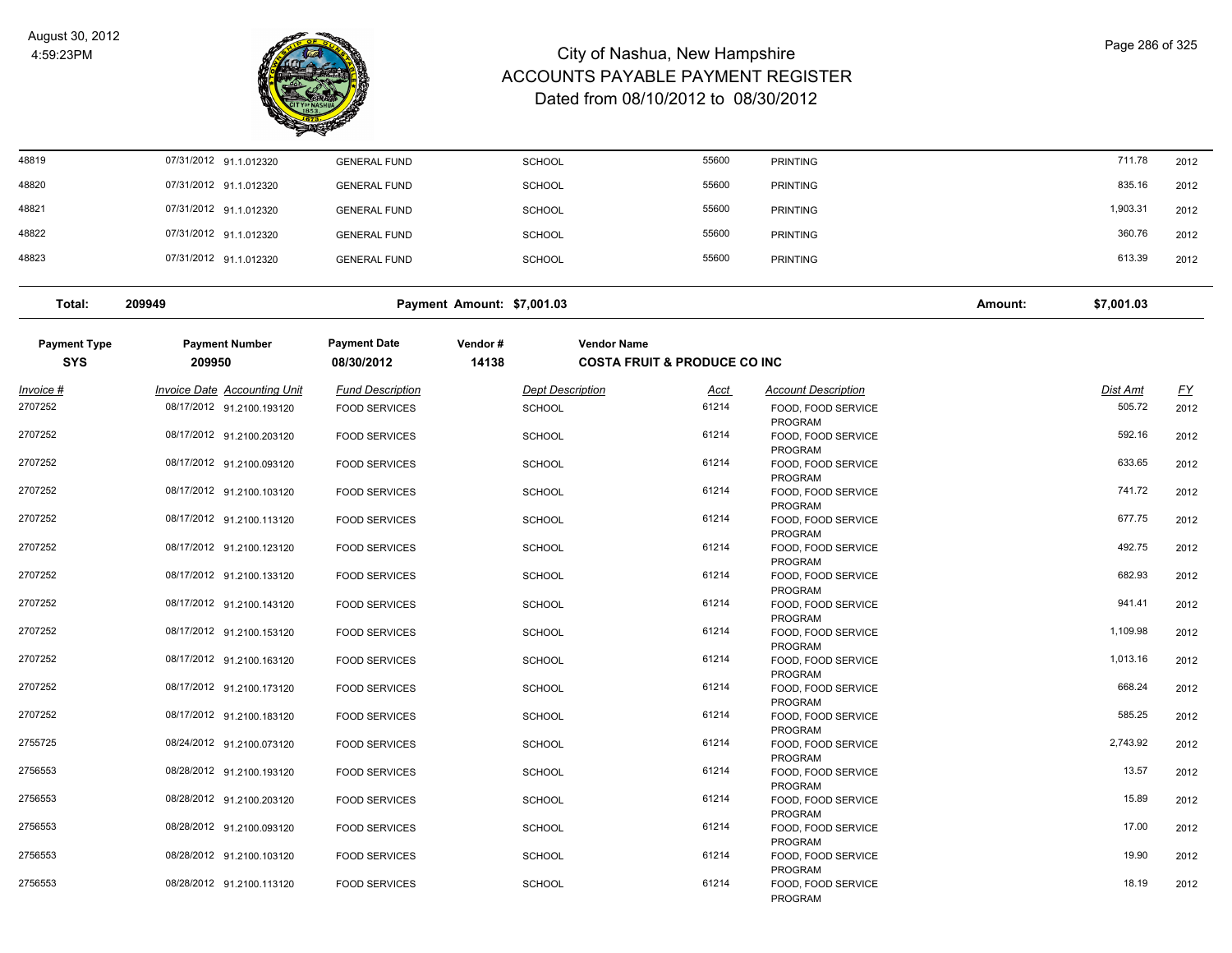

| 2756553                           | 08/28/2012 91.2100.123120           | <b>FOOD SERVICES</b>              |                             | <b>SCHOOL</b>           | 61214                                                      | FOOD, FOOD SERVICE<br>PROGRAM            |                                  | 13.22           | 2012                      |
|-----------------------------------|-------------------------------------|-----------------------------------|-----------------------------|-------------------------|------------------------------------------------------------|------------------------------------------|----------------------------------|-----------------|---------------------------|
| 2756553                           | 08/28/2012 91.2100.133120           | <b>FOOD SERVICES</b>              |                             | SCHOOL                  | 61214                                                      | FOOD, FOOD SERVICE<br>PROGRAM            |                                  | 18.33           | 2012                      |
| 2756553                           | 08/28/2012 91.2100.143120           | <b>FOOD SERVICES</b>              |                             | <b>SCHOOL</b>           | 61214                                                      | FOOD, FOOD SERVICE<br>PROGRAM            |                                  | 25.26           | 2012                      |
| 2756553                           | 08/28/2012 91.2100.153120           | <b>FOOD SERVICES</b>              |                             | <b>SCHOOL</b>           | 61214                                                      | FOOD, FOOD SERVICE<br>PROGRAM            |                                  | 29.79           | 2012                      |
| 2756553                           | 08/28/2012 91.2100.163120           | <b>FOOD SERVICES</b>              |                             | <b>SCHOOL</b>           | 61214                                                      | FOOD, FOOD SERVICE                       |                                  | 27.19           | 2012                      |
| 2756553                           | 08/28/2012 91.2100.173120           | <b>FOOD SERVICES</b>              |                             | <b>SCHOOL</b>           | 61214                                                      | PROGRAM<br>FOOD, FOOD SERVICE            |                                  | 17.93           | 2012                      |
| 2756553                           | 08/28/2012 91.2100.183120           | <b>FOOD SERVICES</b>              |                             | <b>SCHOOL</b>           | 61214                                                      | PROGRAM<br>FOOD, FOOD SERVICE            |                                  | 15.71           | 2012                      |
| CM717836                          | 07/13/2012 91.2120.993120           | SUMMER FEEDING PROGRAM            |                             | <b>SCHOOL</b>           | 61214                                                      | PROGRAM<br>FOOD, FOOD SERVICE<br>PROGRAM |                                  | $-17.27$        | 2012                      |
| Total:                            | 209950                              |                                   | Payment Amount: \$11,603.35 |                         |                                                            |                                          | Amount:                          | \$11,603.35     |                           |
| <b>Payment Type</b><br><b>SYS</b> | <b>Payment Number</b><br>209951     | <b>Payment Date</b><br>08/30/2012 | Vendor#<br>11691            |                         | <b>Vendor Name</b><br><b>COUNCIL OF ENVIRONMENTAL EDUC</b> |                                          |                                  |                 |                           |
| <u>Invoice #</u>                  | <b>Invoice Date Accounting Unit</b> | <b>Fund Description</b>           |                             | <b>Dept Description</b> | Acct                                                       | <b>Account Description</b>               |                                  | <u>Dist Amt</u> | <u>FY</u>                 |
| 20042891                          | 08/07/2012 91.1.992212              | <b>GENERAL FUND</b>               |                             | <b>SCHOOL</b>           | 61875                                                      | <b>BOOKS</b>                             |                                  | 913.92          | 2012                      |
|                                   |                                     |                                   |                             |                         |                                                            |                                          |                                  |                 |                           |
| Total:                            | 209951                              |                                   | Payment Amount: \$913.92    |                         |                                                            |                                          | Amount:                          | \$913.92        |                           |
| <b>Payment Type</b>               | <b>Payment Number</b>               | <b>Payment Date</b>               | Vendor#                     |                         | <b>Vendor Name</b>                                         |                                          | Payee Name                       |                 |                           |
| <b>SYS</b>                        | 209952                              | 08/30/2012                        | 14157                       |                         | <b>CURRICULUM ASSOC INC</b>                                |                                          | <b>CURRICULUM ASSOCIATES LLC</b> |                 |                           |
| Invoice #                         | <b>Invoice Date Accounting Unit</b> | <b>Fund Description</b>           |                             | <b>Dept Description</b> | <u>Acct</u>                                                | <b>Account Description</b>               |                                  | <b>Dist Amt</b> | $\underline{\mathsf{FY}}$ |
| 90163152                          | 07/16/2012 91.1.131160              | <b>GENERAL FUND</b>               |                             | <b>SCHOOL</b>           | 61135                                                      | <b>EDUCATIONAL SUPPLIES</b>              |                                  | 157.41          | 2012                      |
| 90163153                          | 07/16/2012 91.1.171160              | <b>GENERAL FUND</b>               |                             | <b>SCHOOL</b>           | 61807                                                      | <b>PUBLICATIONS</b>                      |                                  | 397.98          | 2012                      |
|                                   | 07/17/2012 91.1.121160              | <b>GENERAL FUND</b>               |                             | <b>SCHOOL</b>           | 61135                                                      | <b>EDUCATIONAL SUPPLIES</b>              |                                  | 209.80          | 2012                      |
| 90163658<br>90164100              | 07/18/2012 91.1.101119              | <b>GENERAL FUND</b>               |                             | <b>SCHOOL</b>           | 61135                                                      | <b>EDUCATIONAL SUPPLIES</b>              |                                  | 255.52          | 2012                      |
| Total:                            | 209952                              |                                   | Payment Amount: \$1,020.71  |                         |                                                            |                                          | Amount:                          | \$1,020.71      |                           |
| <b>Payment Type</b>               | <b>Payment Number</b>               | <b>Payment Date</b>               | Vendor#                     |                         | <b>Vendor Name</b>                                         |                                          |                                  |                 |                           |
| <b>SYS</b>                        | 209953                              | 08/30/2012                        | 12590                       |                         | <b>CUSTOM COMPUTER SPECIALIST INC</b>                      |                                          |                                  |                 |                           |
| Invoice #                         | <b>Invoice Date Accounting Unit</b> | <b>Fund Description</b>           |                             | <b>Dept Description</b> | <u>Acct</u>                                                | <b>Account Description</b>               |                                  | Dist Amt        | <u>FY</u>                 |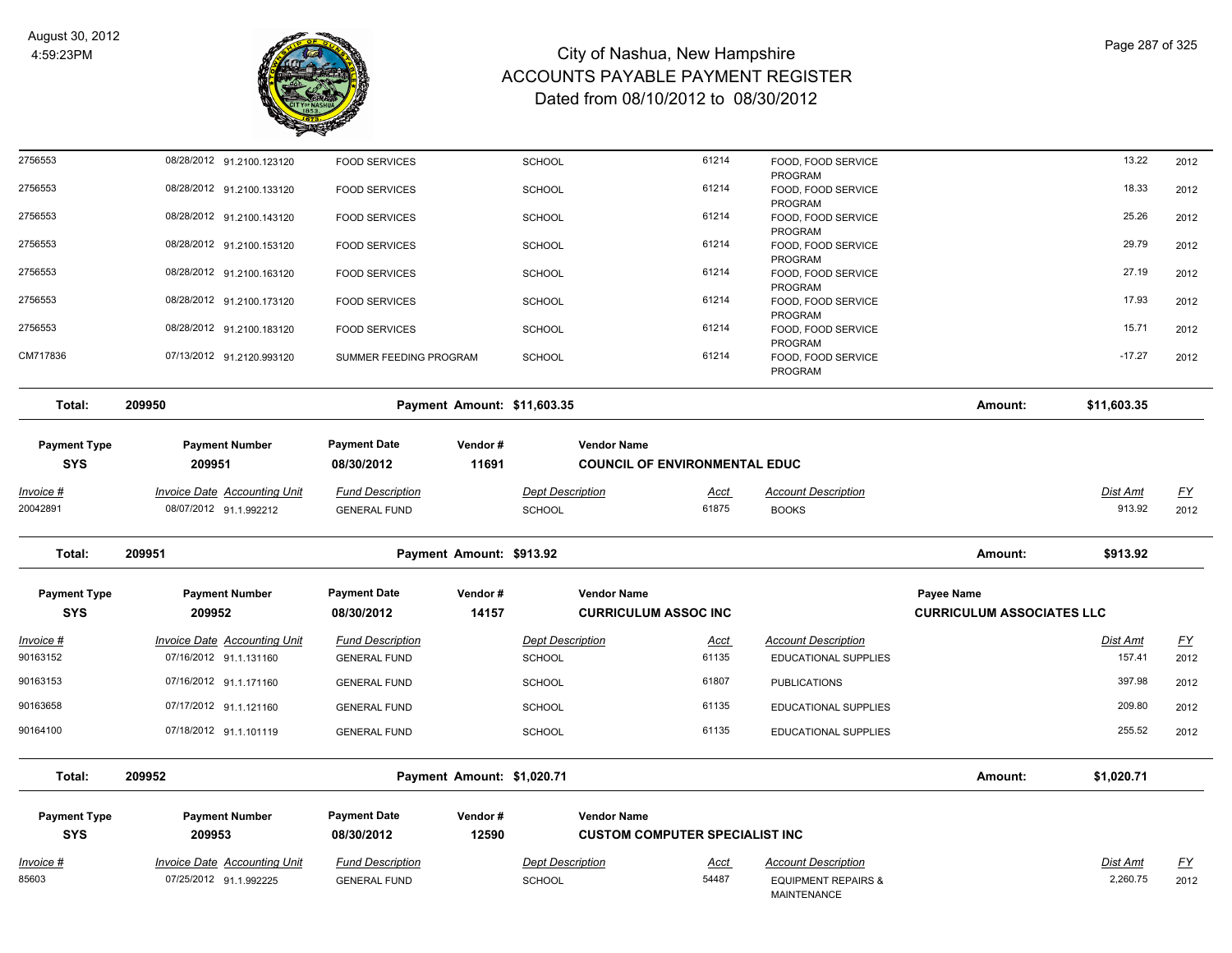

| 85614                             | 07/25/2012 91.1.992225                                           | <b>GENERAL FUND</b>                                               |                            | SCHOOL                                   |                                                   | 53628                | <b>CONTRACT SERVICES</b>                                                  |                                  | 1,075.25                  | 2012              |
|-----------------------------------|------------------------------------------------------------------|-------------------------------------------------------------------|----------------------------|------------------------------------------|---------------------------------------------------|----------------------|---------------------------------------------------------------------------|----------------------------------|---------------------------|-------------------|
| Total:                            | 209953                                                           |                                                                   | Payment Amount: \$3,336.00 |                                          |                                                   |                      |                                                                           | Amount:                          | \$3,336.00                |                   |
| <b>Payment Type</b><br><b>SYS</b> | <b>Payment Number</b><br>209954                                  | <b>Payment Date</b><br>08/30/2012                                 | Vendor#<br>14158           |                                          | <b>Vendor Name</b><br><b>CX ASSOCIATES LLC</b>    |                      |                                                                           |                                  |                           |                   |
| <u> Invoice #</u><br>985.06       | <b>Invoice Date Accounting Unit</b><br>07/31/2012 91.5800.134600 | <b>Fund Description</b><br>SCHOOL CAPITAL PROJECTS<br><b>FUND</b> |                            | <b>Dept Description</b><br><b>SCHOOL</b> |                                                   | <b>Acct</b><br>81200 | <b>Account Description</b><br><b>BUILDINGS AND</b><br><b>IMPROVEMENTS</b> | <b>Activity</b><br>1011.91.04.30 | <b>Dist Amt</b><br>885.00 | <u>FY</u><br>2012 |
| Total:                            | 209954                                                           |                                                                   | Payment Amount: \$885.00   |                                          |                                                   |                      |                                                                           | Amount:                          | \$885.00                  |                   |
| <b>Payment Type</b><br><b>SYS</b> | <b>Payment Number</b><br>209955                                  | <b>Payment Date</b><br>08/30/2012                                 | Vendor#<br>11341           |                                          | <b>Vendor Name</b><br>DAVE'S QUALITY DRY CLEANING |                      |                                                                           |                                  |                           |                   |
| Invoice #                         | <b>Invoice Date Accounting Unit</b>                              | <b>Fund Description</b>                                           |                            | <b>Dept Description</b>                  |                                                   | <u>Acct</u>          | <b>Account Description</b>                                                |                                  | Dist Amt                  | <u>FY</u>         |
| 14986                             | 08/01/2012 91.1.031410                                           | <b>GENERAL FUND</b>                                               |                            | <b>SCHOOL</b>                            |                                                   | 53628                | CONTRACT SERVICES                                                         |                                  | 918.00                    | 2012              |
| 14986                             | 08/01/2012 91.1.041410                                           | <b>GENERAL FUND</b>                                               |                            | SCHOOL                                   |                                                   | 55628                | <b>LAUNDRY &amp; CLEANING</b><br><b>SERVICES</b>                          |                                  | $-918.00$                 | 2012              |
| 14986                             | 08/01/2012 91.1.041410                                           | <b>GENERAL FUND</b>                                               |                            | <b>SCHOOL</b>                            |                                                   | 55628                | <b>LAUNDRY &amp; CLEANING</b><br><b>SERVICES</b>                          |                                  | 800.00                    | 2012              |
| Total:                            | 209955                                                           |                                                                   | Payment Amount: \$800.00   |                                          |                                                   |                      |                                                                           | Amount:                          | \$800.00                  |                   |
| <b>Payment Type</b><br><b>SYS</b> | <b>Payment Number</b><br>209956                                  | <b>Payment Date</b><br>08/30/2012                                 | Vendor#<br>12097           |                                          | <b>Vendor Name</b><br>DAVES SEPTIC SERVICE INC    |                      |                                                                           |                                  |                           |                   |
| Invoice #<br>A-352718             | <b>Invoice Date Accounting Unit</b><br>07/28/2012 91.1.012338    | <b>Fund Description</b><br><b>GENERAL FUND</b>                    |                            | <b>Dept Description</b><br>SCHOOL        |                                                   | <u>Acct</u><br>53628 | <b>Account Description</b><br><b>CONTRACT SERVICES</b>                    |                                  | Dist Amt<br>104.51        | <u>FY</u><br>2012 |
|                                   |                                                                  |                                                                   |                            |                                          |                                                   |                      |                                                                           |                                  |                           |                   |
| Total:                            | 209956                                                           |                                                                   | Payment Amount: \$104.51   |                                          |                                                   |                      |                                                                           | Amount:                          | \$104.51                  |                   |
| <b>Payment Type</b>               | <b>Payment Number</b>                                            | <b>Payment Date</b>                                               | Vendor#                    |                                          | <b>Vendor Name</b>                                |                      |                                                                           | Payee Name                       |                           |                   |
| <b>SYS</b>                        | 209957                                                           | 08/30/2012                                                        | 12615                      |                                          | <b>DEMCO INC</b>                                  |                      |                                                                           | <b>DEMCO</b>                     |                           |                   |
| Invoice #                         | <b>Invoice Date Accounting Unit</b>                              | <b>Fund Description</b>                                           |                            | <b>Dept Description</b>                  |                                                   | <u>Acct</u>          | <b>Account Description</b>                                                |                                  | Dist Amt                  | <u>FY</u>         |
| 4674398                           | 07/20/2012 91.1.042220                                           | <b>GENERAL FUND</b>                                               |                            | <b>SCHOOL</b>                            |                                                   | 61135                | EDUCATIONAL SUPPLIES                                                      |                                  | 234.89                    | 2012              |
| Total:                            | 209957                                                           |                                                                   | Payment Amount: \$234.89   |                                          |                                                   |                      |                                                                           | Amount:                          | \$234.89                  |                   |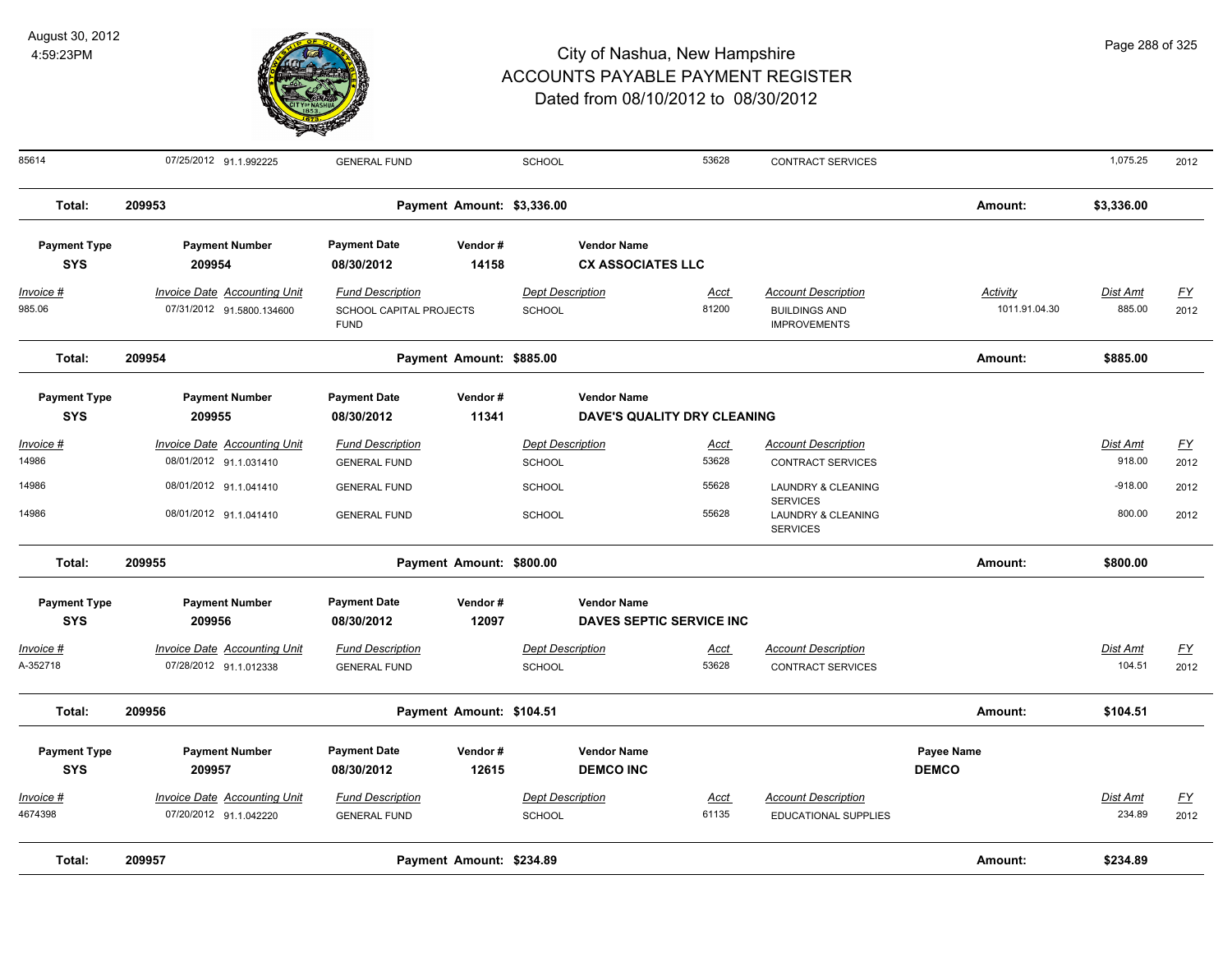

| <b>Payment Type</b><br><b>SYS</b> | <b>Payment Number</b><br>209958                                  | <b>Payment Date</b><br>08/30/2012                                 | Vendor#<br>14171           |                                          | <b>Vendor Name</b><br><b>MARSHALL DERRY</b>              |                      |                                                                           |                                  |                             |                          |
|-----------------------------------|------------------------------------------------------------------|-------------------------------------------------------------------|----------------------------|------------------------------------------|----------------------------------------------------------|----------------------|---------------------------------------------------------------------------|----------------------------------|-----------------------------|--------------------------|
| Invoice #                         |                                                                  |                                                                   |                            | <b>Dept Description</b>                  |                                                          |                      |                                                                           | <b>Activity</b>                  | Dist Amt                    |                          |
| 08/01-08/20                       | <b>Invoice Date Accounting Unit</b><br>08/22/2012 91.3800.042210 | <b>Fund Description</b><br><b>SCHOOL GRANTS FUND</b>              |                            | <b>SCHOOL</b>                            |                                                          | <u>Acct</u><br>53607 | <b>Account Description</b><br>PROGRAM IMPROVEMENT<br><b>SERVICES</b>      | 91.03902.042210                  | 500.00                      | $\underline{FY}$<br>2012 |
| Total:                            | 209958                                                           |                                                                   | Payment Amount: \$500.00   |                                          |                                                          |                      |                                                                           | Amount:                          | \$500.00                    |                          |
| <b>Payment Type</b><br><b>SYS</b> | <b>Payment Number</b><br>209959                                  | <b>Payment Date</b><br>08/30/2012                                 | Vendor#<br>11167           |                                          | <b>Vendor Name</b><br><b>DESMARAIS ENVIRONMENTAL INC</b> |                      |                                                                           |                                  |                             |                          |
| <u>Invoice #</u><br>7688          | <b>Invoice Date Accounting Unit</b><br>07/26/2012 91.5800.134600 | <b>Fund Description</b><br>SCHOOL CAPITAL PROJECTS<br><b>FUND</b> |                            | <b>Dept Description</b><br><b>SCHOOL</b> |                                                          | <u>Acct</u><br>81200 | <b>Account Description</b><br><b>BUILDINGS AND</b><br><b>IMPROVEMENTS</b> | <b>Activity</b><br>1011.91.04.30 | <u>Dist Amt</u><br>3,612.00 | EY<br>2012               |
| 7696                              | 08/16/2012 91.5800.134600                                        | SCHOOL CAPITAL PROJECTS<br><b>FUND</b>                            |                            | <b>SCHOOL</b>                            |                                                          | 81200                | <b>BUILDINGS AND</b><br><b>IMPROVEMENTS</b>                               | 1011.91.04.30                    | 480.00                      | 2012                     |
| Total:                            | 209959                                                           |                                                                   | Payment Amount: \$4,092.00 |                                          |                                                          |                      |                                                                           | Amount:                          | \$4,092.00                  |                          |
| <b>Payment Type</b>               | <b>Payment Number</b>                                            | <b>Payment Date</b>                                               | Vendor#                    |                                          | <b>Vendor Name</b>                                       |                      |                                                                           |                                  |                             |                          |
| <b>SYS</b>                        | 209960                                                           | 08/30/2012                                                        | 10180                      |                                          | <b>MICHAEL DETTORRE</b>                                  |                      |                                                                           |                                  |                             |                          |
| Invoice #<br><b>AUG-12</b>        | Invoice Date Accounting Unit<br>08/06/2012 91.1.041410           | <b>Fund Description</b><br><b>GENERAL FUND</b>                    |                            | <b>Dept Description</b><br>SCHOOL        |                                                          | Acct<br>53628        | <b>Account Description</b><br><b>CONTRACT SERVICES</b>                    |                                  | Dist Amt<br>500.00          | <u>FY</u><br>2012        |
| Total:                            | 209960                                                           |                                                                   | Payment Amount: \$500.00   |                                          |                                                          |                      |                                                                           | Amount:                          | \$500.00                    |                          |
| <b>Payment Type</b><br><b>SYS</b> | <b>Payment Number</b><br>209961                                  | <b>Payment Date</b><br>08/30/2012                                 | Vendor#<br>10187           |                                          | <b>Vendor Name</b><br><b>DISTRIBUTED WEBSITE CORP</b>    |                      |                                                                           |                                  |                             |                          |
| Invoice #<br>13061                | Invoice Date Accounting Unit<br>06/20/2012 91.1.012338           | <b>Fund Description</b><br><b>GENERAL FUND</b>                    |                            | <b>Dept Description</b><br><b>SCHOOL</b> |                                                          | <u>Acct</u><br>53628 | <b>Account Description</b><br><b>CONTRACT SERVICES</b>                    |                                  | Dist Amt<br>950.00          | $\underline{FY}$<br>2012 |
| Total:                            | 209961                                                           |                                                                   | Payment Amount: \$950.00   |                                          |                                                          |                      |                                                                           | Amount:                          | \$950.00                    |                          |
| <b>Payment Type</b>               | <b>Payment Number</b>                                            | <b>Payment Date</b>                                               | Vendor#                    |                                          | <b>Vendor Name</b>                                       |                      |                                                                           |                                  |                             |                          |
| <b>SYS</b>                        | 209962                                                           | 08/30/2012                                                        | 14816                      |                                          | <b>BONNY DUCHARME</b>                                    |                      |                                                                           |                                  |                             |                          |
| Invoice #<br>990226               | Invoice Date Accounting Unit<br>08/11/2012 91.1.012338           | <b>Fund Description</b><br><b>GENERAL FUND</b>                    |                            | <b>Dept Description</b><br><b>SCHOOL</b> |                                                          | Acct<br>55300        | <b>Account Description</b><br><b>TRAVEL</b>                               |                                  | Dist Amt<br>30.00           | $\underline{FY}$<br>2012 |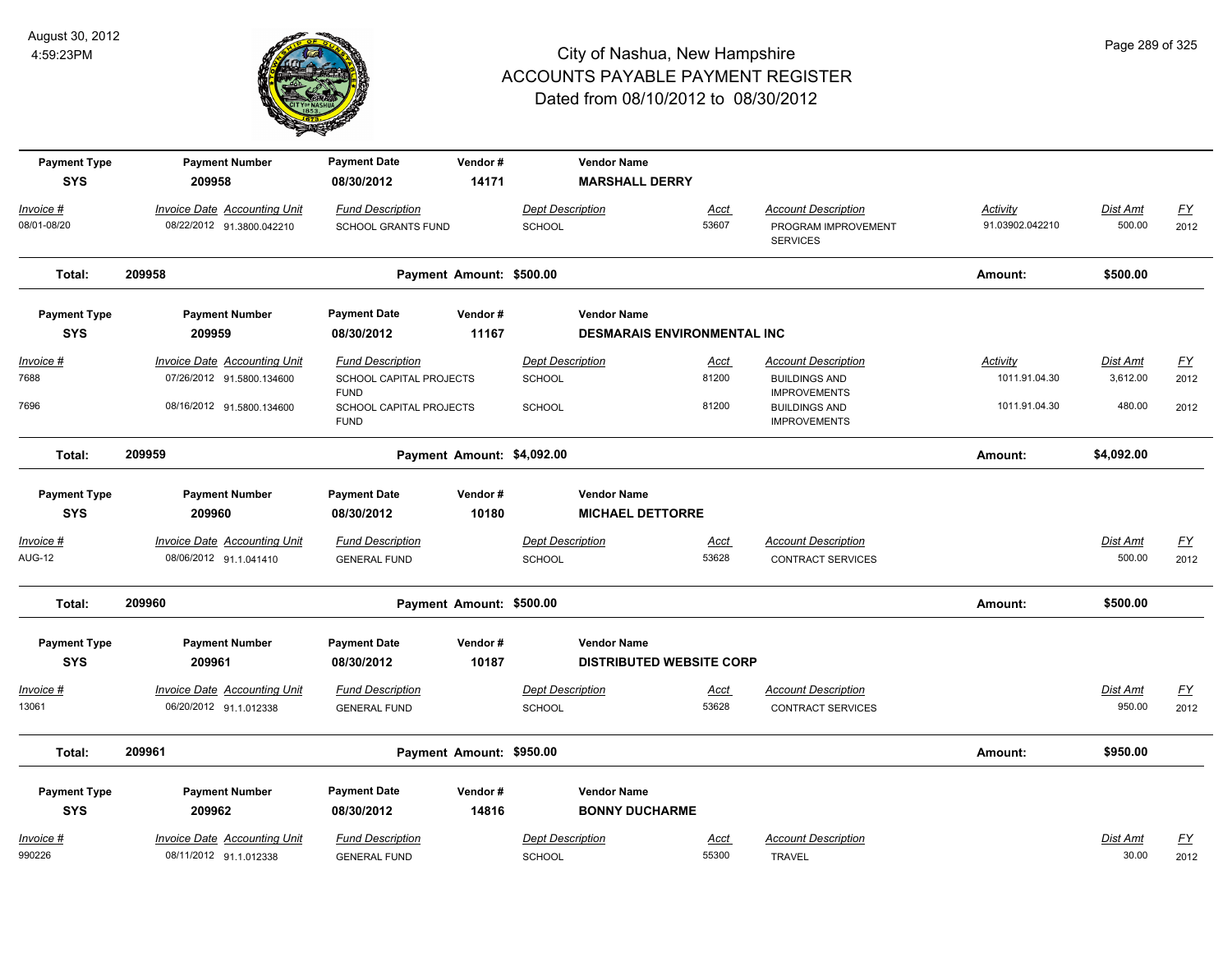

| Total:                            | 209962                                                           |                                                 | Payment Amount: \$30.00  |                                                             |                      |                                                           | Amount:                                             | \$30.00                   |                          |
|-----------------------------------|------------------------------------------------------------------|-------------------------------------------------|--------------------------|-------------------------------------------------------------|----------------------|-----------------------------------------------------------|-----------------------------------------------------|---------------------------|--------------------------|
| <b>Payment Type</b><br><b>SYS</b> | <b>Payment Number</b><br>209963                                  | <b>Payment Date</b><br>08/30/2012               | Vendor#<br>11331         | <b>Vendor Name</b><br><b>DAN DUPRAT</b>                     |                      |                                                           |                                                     |                           |                          |
| Invoice #<br>82212-03             | <b>Invoice Date Accounting Unit</b><br>08/22/2012 91.1.031441    | <b>Fund Description</b><br><b>GENERAL FUND</b>  |                          | <b>Dept Description</b><br>SCHOOL                           | <b>Acct</b><br>55642 | <b>Account Description</b><br><b>GAME OFFICIALS</b>       |                                                     | <b>Dist Amt</b><br>80.00  | <u>FY</u><br>2012        |
| Total:                            | 209963                                                           |                                                 | Payment Amount: \$80.00  |                                                             |                      |                                                           | Amount:                                             | \$80.00                   |                          |
| <b>Payment Type</b><br><b>SYS</b> | <b>Payment Number</b><br>209964                                  | <b>Payment Date</b><br>08/30/2012               | Vendor#<br>12674         | <b>Vendor Name</b><br><b>EDUCATORS PUBLISHING SERVICE I</b> |                      |                                                           |                                                     |                           |                          |
| Invoice #<br>10669793             | <b>Invoice Date Accounting Unit</b><br>08/07/2012 91.1.201128    | <b>Fund Description</b><br><b>GENERAL FUND</b>  |                          | <b>Dept Description</b><br><b>SCHOOL</b>                    | <u>Acct</u><br>61875 | <b>Account Description</b><br><b>BOOKS</b>                |                                                     | Dist Amt<br>262.68        | $\underline{FY}$<br>2012 |
| Total:                            | 209964                                                           |                                                 | Payment Amount: \$262.68 |                                                             |                      |                                                           | Amount:                                             | \$262.68                  |                          |
| <b>Payment Type</b><br><b>SYS</b> | <b>Payment Number</b><br>209965                                  | <b>Payment Date</b><br>08/30/2012               | Vendor#<br>11793         | <b>Vendor Name</b><br><b>ELAINE A VANDYKE</b>               |                      |                                                           |                                                     |                           |                          |
| Invoice #<br>HEALTHY EDGE         | <b>Invoice Date Accounting Unit</b><br>08/23/2012 91.2100.993120 | <b>Fund Description</b><br><b>FOOD SERVICES</b> |                          | <b>Dept Description</b><br><b>SCHOOL</b>                    | Acct<br>53628        | <b>Account Description</b><br><b>CONTRACT SERVICES</b>    |                                                     | Dist Amt<br>750.00        | <u>FY</u><br>2012        |
| Total:                            | 209965                                                           |                                                 | Payment Amount: \$750.00 |                                                             |                      |                                                           | Amount:                                             | \$750.00                  |                          |
| <b>Payment Type</b><br><b>SYS</b> | <b>Payment Number</b><br>209966                                  | <b>Payment Date</b><br>08/30/2012               | Vendor#<br>12674         | <b>Vendor Name</b><br><b>EDUCATORS PUBLISHING SERVICE I</b> |                      |                                                           | <b>Payee Name</b><br>EPS /SCHOOL SPECIALTY LITERACY |                           |                          |
| Invoice #<br>10669790             | <b>Invoice Date Accounting Unit</b><br>08/07/2012 91.1.131160    | <b>Fund Description</b><br><b>GENERAL FUND</b>  |                          | <b>Dept Description</b><br>SCHOOL                           | <u>Acct</u><br>61135 | <b>Account Description</b><br><b>EDUCATIONAL SUPPLIES</b> |                                                     | <b>Dist Amt</b><br>164.18 | EY<br>2012               |
| Total:                            | 209966                                                           |                                                 | Payment Amount: \$164.18 |                                                             |                      |                                                           | Amount:                                             | \$164.18                  |                          |
| <b>Payment Type</b><br><b>SYS</b> | <b>Payment Number</b><br>209967                                  | <b>Payment Date</b><br>08/30/2012               | Vendor#<br>12690         | <b>Vendor Name</b><br><b>EPS</b>                            |                      |                                                           | Payee Name<br><b>EPS/SCHOOL SEPCIALTY INTER</b>     |                           |                          |
| Invoice #<br>10669634             | <b>Invoice Date Accounting Unit</b><br>08/07/2012 91.1.181210    | <b>Fund Description</b><br><b>GENERAL FUND</b>  |                          | <b>Dept Description</b><br><b>SCHOOL</b>                    | Acct<br>61135        | <b>Account Description</b><br><b>EDUCATIONAL SUPPLIES</b> |                                                     | Dist Amt<br>180.18        | <u>FY</u><br>2012        |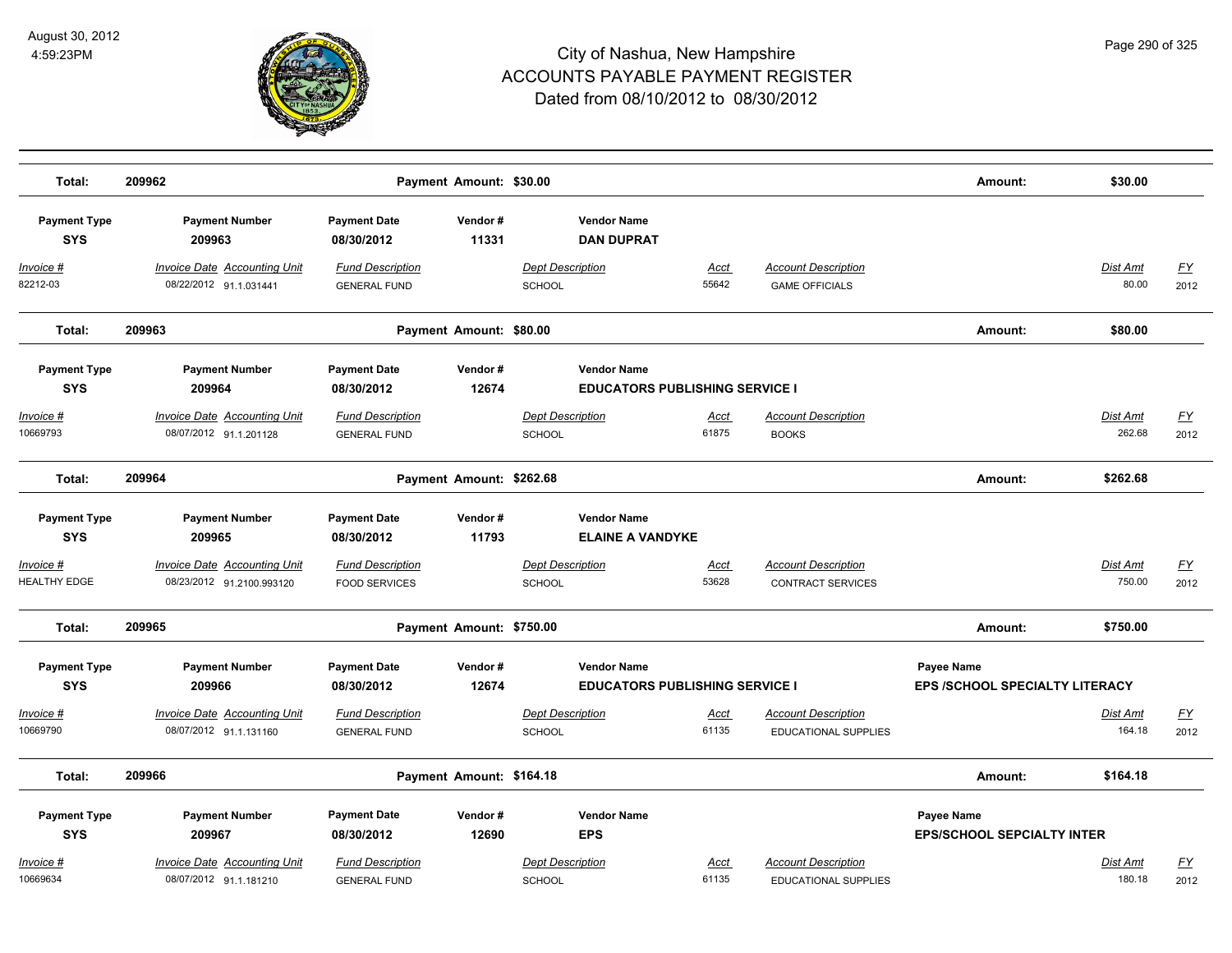

| Total:                            | 209967                                                        |                                                      | Payment Amount: \$180.18   |                                              |               |                                                                      | Amount:                     | \$180.18                  |                                   |
|-----------------------------------|---------------------------------------------------------------|------------------------------------------------------|----------------------------|----------------------------------------------|---------------|----------------------------------------------------------------------|-----------------------------|---------------------------|-----------------------------------|
| <b>Payment Type</b><br><b>SYS</b> | <b>Payment Number</b><br>209968                               | <b>Payment Date</b><br>08/30/2012                    | Vendor#<br>12073           | <b>Vendor Name</b><br><b>EQUICROSS</b>       |               |                                                                      |                             |                           |                                   |
| Invoice #<br>26137                | <b>Invoice Date Accounting Unit</b><br>07/13/2012 91.1.111160 | <b>Fund Description</b><br><b>GENERAL FUND</b>       |                            | <b>Dept Description</b><br><b>SCHOOL</b>     | Acct<br>71800 | <b>Account Description</b><br><b>FURNITURE &amp; FIXTURES</b>        |                             | <b>Dist Amt</b><br>264.26 | <u>FY</u><br>2012                 |
| Total:                            | 209968                                                        |                                                      | Payment Amount: \$264.26   |                                              |               |                                                                      | Amount:                     | \$264.26                  |                                   |
| <b>Payment Type</b><br><b>SYS</b> | <b>Payment Number</b><br>209969                               | <b>Payment Date</b><br>08/30/2012                    | Vendor#<br>11285           | <b>Vendor Name</b><br><b>GAYLE R ESTERLY</b> |               |                                                                      |                             |                           |                                   |
| Invoice #<br>06/26-08/20          | Invoice Date Accounting Unit<br>08/20/2012 91.3800.042210     | <b>Fund Description</b><br><b>SCHOOL GRANTS FUND</b> |                            | <b>Dept Description</b><br>SCHOOL            | Acct<br>53607 | <b>Account Description</b><br>PROGRAM IMPROVEMENT<br><b>SERVICES</b> | Activity<br>91.03902.042210 | Dist Amt<br>1,122.15      | $\underline{\mathsf{FY}}$<br>2012 |
| Total:                            | 209969                                                        |                                                      | Payment Amount: \$1,122.15 |                                              |               |                                                                      | Amount:                     | \$1,122.15                |                                   |
| <b>Payment Type</b><br><b>SYS</b> | <b>Payment Number</b><br>209970                               | <b>Payment Date</b><br>08/30/2012                    | Vendor#<br>12698           | <b>Vendor Name</b><br><b>FWWEBBCO</b>        |               |                                                                      |                             |                           |                                   |
| Invoice #<br>37135900             | Invoice Date Accounting Unit<br>07/10/2012 91.1.222620        | <b>Fund Description</b><br><b>GENERAL FUND</b>       |                            | <b>Dept Description</b><br><b>SCHOOL</b>     | Acct<br>61414 | <b>Account Description</b><br>SUPPLIES, PLUMBING                     |                             | Dist Amt<br>$-79.03$      | $\underline{\mathsf{FY}}$<br>2012 |
| 37166195                          | 07/12/2012 91.1.222620                                        | <b>GENERAL FUND</b>                                  |                            | <b>SCHOOL</b>                                | 61414         | SUPPLIES, PLUMBING                                                   |                             | 363.64                    | 2012                              |
| 37167809                          | 07/12/2012 91.1.222620                                        | <b>GENERAL FUND</b>                                  |                            | <b>SCHOOL</b>                                | 61414         | SUPPLIES, PLUMBING                                                   |                             | 98.52                     | 2012                              |
| 37173620-3                        | 07/12/2012 91.1.222620                                        | <b>GENERAL FUND</b>                                  |                            | <b>SCHOOL</b>                                | 61414         | SUPPLIES, PLUMBING                                                   |                             | 110.70                    | 2012                              |
| 37264904                          | 07/25/2012 91.1.222620                                        | <b>GENERAL FUND</b>                                  |                            | SCHOOL                                       | 61414         | SUPPLIES, PLUMBING                                                   |                             | 444.33                    | 2012                              |
| Total:                            | 209970                                                        |                                                      | Payment Amount: \$938.16   |                                              |               |                                                                      | Amount:                     | \$938.16                  |                                   |
| <b>Payment Type</b><br><b>SYS</b> | <b>Payment Number</b><br>209971                               | <b>Payment Date</b><br>08/30/2012                    | Vendor#<br>12703           | <b>Vendor Name</b><br><b>FILOMENO FARIA</b>  |               |                                                                      |                             |                           |                                   |
| Invoice #                         | <b>Invoice Date Accounting Unit</b>                           | <b>Fund Description</b>                              |                            | <b>Dept Description</b>                      | <b>Acct</b>   | <b>Account Description</b>                                           |                             | Dist Amt                  | $\underline{FY}$                  |
| 82412-03                          | 08/24/2012 91.1.031455                                        | <b>GENERAL FUND</b>                                  |                            | SCHOOL                                       | 55642         | <b>GAME OFFICIALS</b>                                                |                             | 80.00                     | 2012                              |
| 82412-03                          | 08/24/2012 91.1.031466                                        | <b>GENERAL FUND</b>                                  |                            | SCHOOL                                       | 55642         | <b>GAME OFFICIALS</b>                                                |                             | 50.00                     | 2012                              |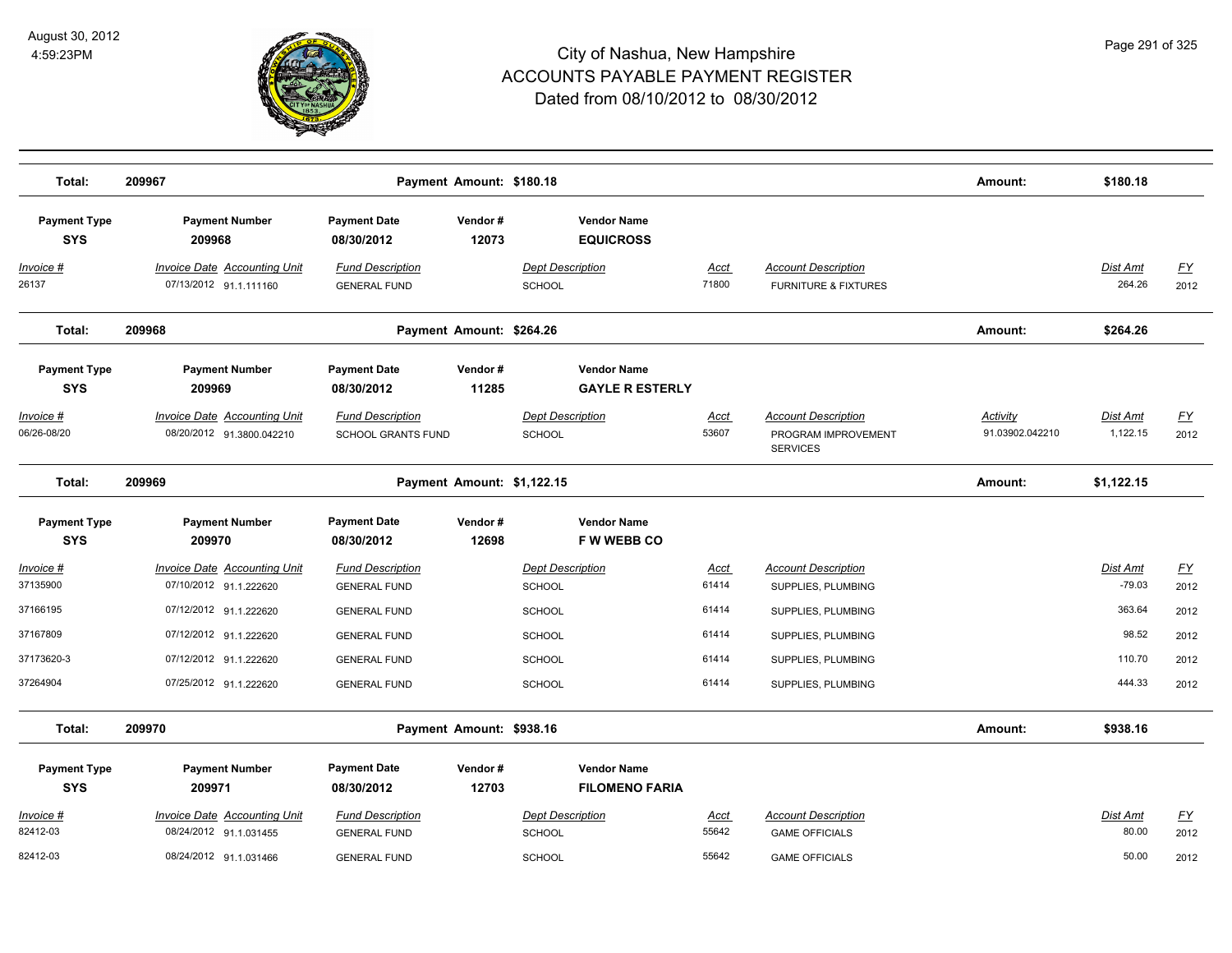

| Total:                            | 209971                                                        |                                                | Payment Amount: \$130.00 |                                                |                      |                                                              | Amount:  | \$130.00           |                          |
|-----------------------------------|---------------------------------------------------------------|------------------------------------------------|--------------------------|------------------------------------------------|----------------------|--------------------------------------------------------------|----------|--------------------|--------------------------|
| <b>Payment Type</b><br><b>SYS</b> | <b>Payment Number</b><br>209972                               | <b>Payment Date</b><br>08/30/2012              | Vendor#<br>14222         | <b>Vendor Name</b><br><b>FASTENAL CO</b>       |                      |                                                              |          |                    |                          |
| Invoice #                         | <b>Invoice Date Accounting Unit</b>                           | <b>Fund Description</b>                        |                          | <b>Dept Description</b>                        | Acct                 | <b>Account Description</b>                                   |          | <b>Dist Amt</b>    | <u>FY</u>                |
| 87160                             | 07/18/2012 91.1.222620                                        | <b>GENERAL FUND</b>                            |                          | SCHOOL                                         | 61299                | MISCELLANEOUS SUPPLIES                                       |          | 20.44              | 2012                     |
| 87213                             | 07/16/2012 91.1.222620                                        | <b>GENERAL FUND</b>                            |                          | <b>SCHOOL</b>                                  | 61299                | MISCELLANEOUS SUPPLIES                                       |          | 15.22              | 2012                     |
| 87258                             | 07/19/2012 91.1.222620                                        | <b>GENERAL FUND</b>                            |                          | <b>SCHOOL</b>                                  | 61299                | MISCELLANEOUS SUPPLIES                                       |          | 16.59              | 2012                     |
| 87342                             | 07/25/2012 91.1.222620                                        | <b>GENERAL FUND</b>                            |                          | <b>SCHOOL</b>                                  | 61299                | MISCELLANEOUS SUPPLIES                                       |          | 11.55              | 2012                     |
| 87349                             | 07/26/2012 91.1.222620                                        | <b>GENERAL FUND</b>                            |                          | SCHOOL                                         | 61299                | MISCELLANEOUS SUPPLIES                                       |          | 19.59              | 2012                     |
| Total:                            | 209972                                                        |                                                | Payment Amount: \$83.39  |                                                |                      |                                                              | Amount:  | \$83.39            |                          |
| <b>Payment Type</b><br><b>SYS</b> | <b>Payment Number</b><br>209973                               | <b>Payment Date</b><br>08/30/2012              | Vendor#<br>12707         | <b>Vendor Name</b><br><b>FEDEX</b>             |                      |                                                              |          |                    |                          |
|                                   |                                                               |                                                |                          |                                                |                      |                                                              |          |                    |                          |
| Invoice #<br>7-975-55615          | <b>Invoice Date Accounting Unit</b><br>08/06/2012 91.1.012320 | <b>Fund Description</b><br><b>GENERAL FUND</b> |                          | <b>Dept Description</b><br>SCHOOL              | <b>Acct</b><br>55607 | <b>Account Description</b><br>POSTAGE & DELIVERY             |          | Dist Amt<br>39.79  | <u>FY</u><br>2012        |
| Total:                            | 209973                                                        |                                                | Payment Amount: \$39.79  |                                                |                      |                                                              | Amount:  | \$39.79            |                          |
| <b>Payment Type</b>               | <b>Payment Number</b>                                         | <b>Payment Date</b>                            | Vendor#                  | <b>Vendor Name</b>                             |                      |                                                              |          |                    |                          |
| <b>SYS</b>                        | 209974                                                        | 08/30/2012                                     | 12071                    | <b>FIELDTEX PRODUCTS</b>                       |                      |                                                              |          |                    |                          |
| Invoice #<br>354975               | <b>Invoice Date Accounting Unit</b><br>07/23/2012 91.1.031160 | <b>Fund Description</b><br><b>GENERAL FUND</b> |                          | Dept Description<br>SCHOOL                     | Acct<br>61135        | <b>Account Description</b><br><b>EDUCATIONAL SUPPLIES</b>    |          | Dist Amt<br>314.58 | $\underline{FY}$<br>2012 |
| Total:                            | 209974                                                        |                                                | Payment Amount: \$314.58 |                                                |                      |                                                              | Amount:  | \$314.58           |                          |
| <b>Payment Type</b><br><b>SYS</b> | <b>Payment Number</b><br>209975                               | <b>Payment Date</b><br>08/30/2012              | Vendor#<br>14227         | <b>Vendor Name</b><br><b>FIRST STUDENT INC</b> |                      |                                                              |          |                    |                          |
| Invoice #                         | <b>Invoice Date Accounting Unit</b>                           | <b>Fund Description</b>                        |                          | <b>Dept Description</b>                        | Acct                 | <b>Account Description</b>                                   | Activity | Dist Amt           | <u>FY</u>                |
| 17746483                          | 08/24/2012 91.2222.992700                                     | AFTER SCHOOL PROGRAM                           |                          | SCHOOL                                         | 55690                | REGULAR TRANSPORTATION                                       |          | 562.66             | 2012                     |
| 17746534                          | 07/31/2012 91.2222.992700                                     | AFTER SCHOOL PROGRAM                           |                          | <b>SCHOOL</b>                                  | 55690                | <b>SERVICES</b><br>REGULAR TRANSPORTATION<br><b>SERVICES</b> |          | 409.65             | 2012                     |
| 17746540                          | 07/31/2012 91.2222.992700                                     | AFTER SCHOOL PROGRAM                           |                          | <b>SCHOOL</b>                                  | 55690                | REGULAR TRANSPORTATION<br><b>SERVICES</b>                    |          | 102.13             | 2012                     |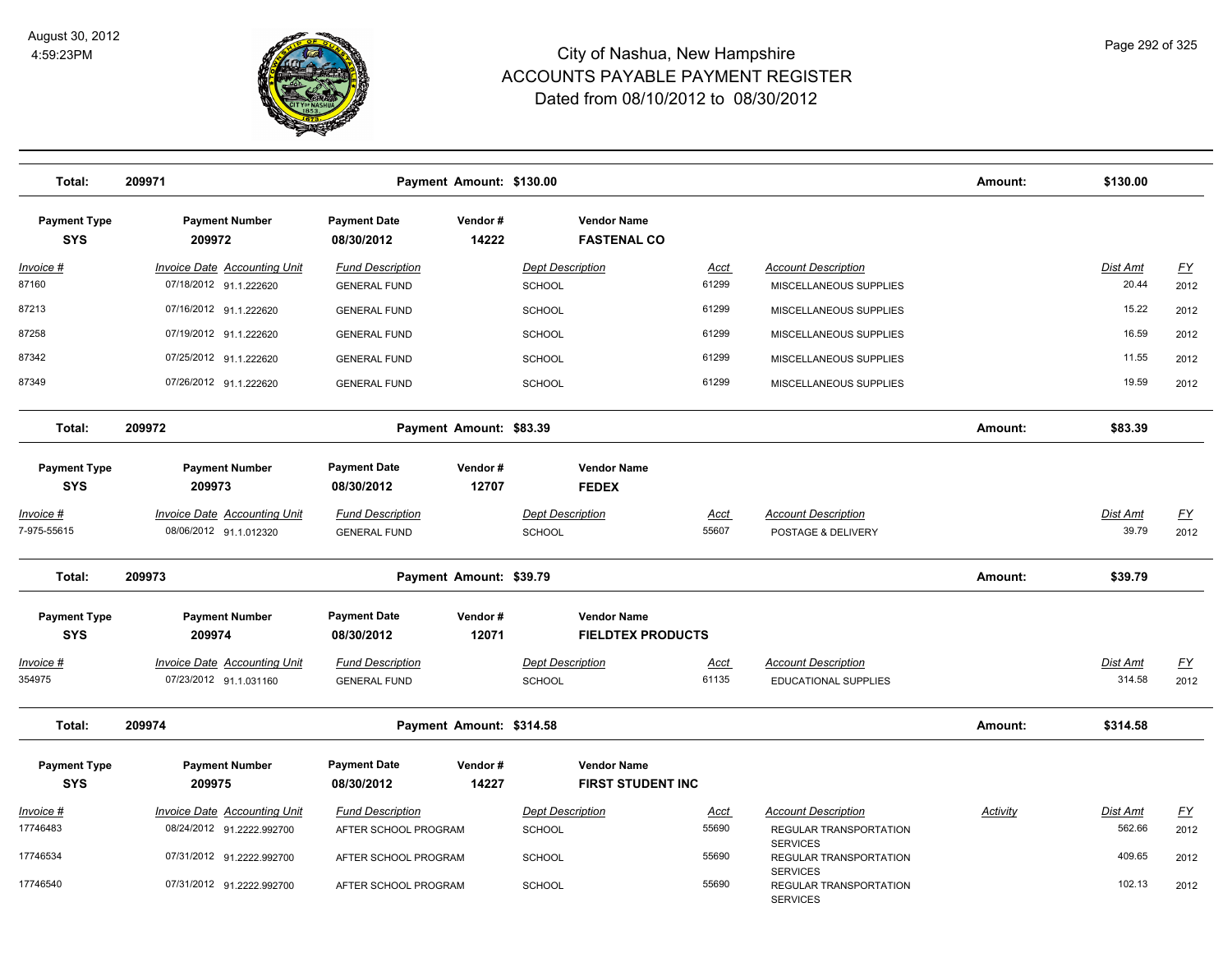

| 17746577                          | 08/14/2012 91.3800.992700                                     | <b>SCHOOL GRANTS FUND</b>                      |                             | <b>SCHOOL</b>                            |                                                        | 55690                | REGULAR TRANSPORTATION<br><b>SERVICES</b>              | 91.03463.992700                      | 457.36                    | 2012              |
|-----------------------------------|---------------------------------------------------------------|------------------------------------------------|-----------------------------|------------------------------------------|--------------------------------------------------------|----------------------|--------------------------------------------------------|--------------------------------------|---------------------------|-------------------|
| Total:                            | 209975                                                        |                                                | Payment Amount: \$1,531.80  |                                          |                                                        |                      |                                                        | Amount:                              | \$1,531.80                |                   |
| <b>Payment Type</b><br><b>SYS</b> | <b>Payment Number</b><br>209976                               | <b>Payment Date</b><br>08/30/2012              | Vendor#<br>12735            |                                          | <b>Vendor Name</b><br><b>FOLLETT LIBRARY RESOURCES</b> |                      |                                                        |                                      |                           |                   |
| <u>Invoice #</u><br>615713-1      | <b>Invoice Date Accounting Unit</b><br>06/01/2012 91.1.042220 | <b>Fund Description</b><br><b>GENERAL FUND</b> |                             | <b>Dept Description</b><br><b>SCHOOL</b> |                                                        | <b>Acct</b><br>61814 | <b>Account Description</b><br><b>MEDIA</b>             |                                      | <b>Dist Amt</b><br>395.89 | <u>FY</u><br>2012 |
| 615713F-0                         | 06/14/2012 91.1.042220                                        | <b>GENERAL FUND</b>                            |                             | <b>SCHOOL</b>                            |                                                        | 61814                | <b>MEDIA</b>                                           |                                      | 181.21                    | 2012              |
| 635117-5                          | 07/12/2012 91.1.142220                                        | <b>GENERAL FUND</b>                            |                             | <b>SCHOOL</b>                            |                                                        | 61814                | <b>MEDIA</b>                                           |                                      | 3.50                      | 2012              |
| 635117A-4                         | 07/18/2012 91.1.142220                                        | <b>GENERAL FUND</b>                            |                             | <b>SCHOOL</b>                            |                                                        | 61814                | <b>MEDIA</b>                                           |                                      | 1,396.56                  | 2012              |
| 635117F-4                         | 07/26/2012 91.1.142220                                        | <b>GENERAL FUND</b>                            |                             | <b>SCHOOL</b>                            |                                                        | 61814                | <b>MEDIA</b>                                           |                                      | 57.26                     | 2012              |
| 635170-1                          | 07/17/2012 91.1.172220                                        | <b>GENERAL FUND</b>                            |                             | SCHOOL                                   |                                                        | 61814                | <b>MEDIA</b>                                           |                                      | 1,962.05                  | 2012              |
| 636946F-2                         | 07/23/2012 91.1.122220                                        | <b>GENERAL FUND</b>                            |                             | <b>SCHOOL</b>                            |                                                        | 61814                | <b>MEDIA</b>                                           |                                      | 1,821.19                  | 2012              |
| 637098-1                          | 07/24/2012 91.1.112220                                        | <b>GENERAL FUND</b>                            |                             | <b>SCHOOL</b>                            |                                                        | 61814                | <b>MEDIA</b>                                           |                                      | 779.45                    | 2012              |
| Total:                            | 209976                                                        |                                                | Payment Amount: \$6,597.11  |                                          |                                                        |                      |                                                        | Amount:                              | \$6,597.11                |                   |
| <b>Payment Type</b>               | <b>Payment Number</b>                                         | <b>Payment Date</b>                            | Vendor#                     |                                          | <b>Vendor Name</b>                                     |                      |                                                        | Payee Name                           |                           |                   |
| <b>SYS</b>                        | 209977                                                        | 08/30/2012                                     | 12736                       |                                          | <b>FOLLETT SOFTWARE CO</b>                             |                      |                                                        | <b>FOLLETT SOFTWARE COMPANY</b>      |                           |                   |
| Invoice #<br>1021110              | <b>Invoice Date Accounting Unit</b><br>07/24/2012 91.1.992225 | <b>Fund Description</b><br><b>GENERAL FUND</b> |                             | <b>Dept Description</b><br>SCHOOL        |                                                        | <b>Acct</b><br>71228 | <b>Account Description</b><br><b>COMPUTER SOFTWARE</b> |                                      | Dist Amt<br>26,085.48     | <u>FY</u><br>2012 |
| Total:                            | 209977                                                        |                                                | Payment Amount: \$26,085.48 |                                          |                                                        |                      |                                                        | Amount:                              | \$26,085.48               |                   |
| <b>Payment Type</b><br><b>SYS</b> | <b>Payment Number</b><br>209978                               | <b>Payment Date</b><br>08/30/2012              | Vendor#<br>12698            |                                          | <b>Vendor Name</b><br><b>FWWEBBCO</b>                  |                      |                                                        | Payee Name<br><b>FW WEBB COMPANY</b> |                           |                   |
| Invoice #<br>37250794             | <b>Invoice Date Accounting Unit</b><br>07/24/2012 91.1.222620 | <b>Fund Description</b><br><b>GENERAL FUND</b> |                             | <b>Dept Description</b><br><b>SCHOOL</b> |                                                        | <u>Acct</u><br>61414 | <b>Account Description</b><br>SUPPLIES, PLUMBING       |                                      | Dist Amt<br>240.19        | <u>FY</u><br>2012 |
| 37262294                          | 07/25/2012 91.1.222620                                        | <b>GENERAL FUND</b>                            |                             | <b>SCHOOL</b>                            |                                                        | 61414                | SUPPLIES, PLUMBING                                     |                                      | 0.57                      | 2012              |
| 37289001                          | 07/27/2012 91.1.222620                                        | <b>GENERAL FUND</b>                            |                             | <b>SCHOOL</b>                            |                                                        | 61414                | SUPPLIES, PLUMBING                                     |                                      | 177.96                    | 2012              |
| 37292426                          | 07/30/2012 91.1.222620                                        | <b>GENERAL FUND</b>                            |                             | <b>SCHOOL</b>                            |                                                        | 61414                | SUPPLIES, PLUMBING                                     |                                      | 6.44                      | 2012              |
| 37302493                          | 07/31/2012 91.1.222620                                        | <b>GENERAL FUND</b>                            |                             | SCHOOL                                   |                                                        | 61414                | SUPPLIES, PLUMBING                                     |                                      | 152.78                    | 2012              |
| 37309359                          | 07/31/2012 91.1.222620                                        | <b>GENERAL FUND</b>                            |                             | <b>SCHOOL</b>                            |                                                        | 61414                | SUPPLIES, PLUMBING                                     |                                      | 23.76                     | 2012              |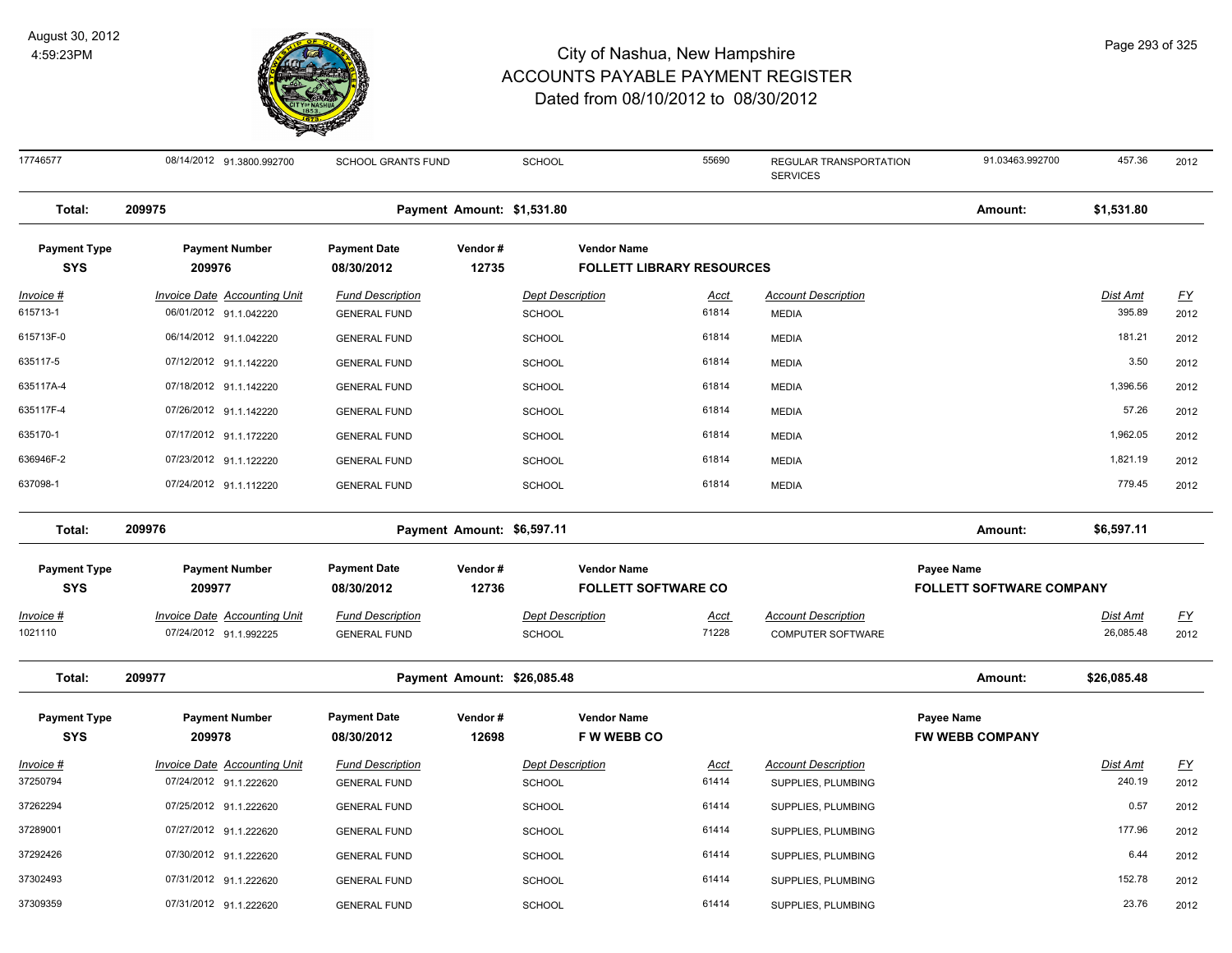

| 37311516                          | 08/01/2012 91.1.222620                                           | <b>GENERAL FUND</b>                                  |                          | <b>SCHOOL</b>                            |                                              | 61414                | SUPPLIES, PLUMBING                          |                                    | 12.12                    | 2012              |
|-----------------------------------|------------------------------------------------------------------|------------------------------------------------------|--------------------------|------------------------------------------|----------------------------------------------|----------------------|---------------------------------------------|------------------------------------|--------------------------|-------------------|
| 37312138                          | 08/01/2012 91.1.222620                                           | <b>GENERAL FUND</b>                                  |                          | <b>SCHOOL</b>                            |                                              | 61414                | SUPPLIES, PLUMBING                          |                                    | 10.48                    | 2012              |
| 37333624                          | 08/03/2012 91.1.222620                                           | <b>GENERAL FUND</b>                                  |                          | <b>SCHOOL</b>                            |                                              | 61414                | SUPPLIES, PLUMBING                          |                                    | 30.28                    | 2012              |
| 37333709                          | 08/03/2012 91.1.222620                                           | <b>GENERAL FUND</b>                                  |                          | <b>SCHOOL</b>                            |                                              | 61414                | SUPPLIES, PLUMBING                          |                                    | 161.48                   | 2012              |
| 37340869                          | 08/03/2012 91.1.222620                                           | <b>GENERAL FUND</b>                                  |                          | <b>SCHOOL</b>                            |                                              | 61414                | SUPPLIES, PLUMBING                          |                                    | 15.88                    | 2012              |
| 37341482                          | 08/06/2012 91.1.222620                                           | <b>GENERAL FUND</b>                                  |                          | <b>SCHOOL</b>                            |                                              | 61414                | SUPPLIES, PLUMBING                          |                                    | 36.78                    | 2012              |
| Total:                            | 209978                                                           |                                                      | Payment Amount: \$868.72 |                                          |                                              |                      |                                             | Amount:                            | \$868.72                 |                   |
| <b>Payment Type</b><br><b>SYS</b> | <b>Payment Number</b><br>209979                                  | <b>Payment Date</b><br>08/30/2012                    | Vendor#<br>12756         |                                          | <b>Vendor Name</b><br><b>PATRICIA GAGNON</b> |                      |                                             |                                    |                          |                   |
| <u>Invoice #</u><br>PV-070912     | <b>Invoice Date Accounting Unit</b><br>08/27/2012 91.3800.142200 | <b>Fund Description</b><br><b>SCHOOL GRANTS FUND</b> |                          | <b>Dept Description</b><br><b>SCHOOL</b> |                                              | <u>Acct</u><br>55300 | <b>Account Description</b><br><b>TRAVEL</b> | <b>Activity</b><br>91.03542.142200 | <b>Dist Amt</b><br>21.00 | <u>FY</u><br>2012 |
| Total:                            | 209979                                                           |                                                      | Payment Amount: \$21.00  |                                          |                                              |                      |                                             | Amount:                            | \$21.00                  |                   |
| <b>Payment Type</b>               | <b>Payment Number</b>                                            | <b>Payment Date</b>                                  | Vendor#                  |                                          | <b>Vendor Name</b>                           |                      |                                             |                                    |                          |                   |
| <b>SYS</b>                        | 209980                                                           | 08/30/2012                                           | 14247                    |                                          | <b>GARELICK FARMS LYNN</b>                   |                      |                                             |                                    |                          |                   |
| Invoice #                         | Invoice Date Accounting Unit                                     | <b>Fund Description</b>                              |                          | <b>Dept Description</b>                  |                                              | <u>Acct</u>          | <b>Account Description</b>                  |                                    | <b>Dist Amt</b>          | $\underline{FY}$  |
| 9644808                           | 07/21/2012 91.2222.991490                                        | AFTER SCHOOL PROGRAM                                 |                          | <b>SCHOOL</b>                            |                                              | 61299                | MISCELLANEOUS SUPPLIES                      |                                    | 43.53                    | 2012              |
| 9683762                           | 08/11/2012 91.2120.993120                                        | SUMMER FEEDING PROGRAM                               |                          | <b>SCHOOL</b>                            |                                              | 61214                | FOOD, FOOD SERVICE<br>PROGRAM               |                                    | 70.06                    | 2012              |
| 9683763                           | 08/11/2012 91.2120.993120                                        | SUMMER FEEDING PROGRAM                               |                          | SCHOOL                                   |                                              | 61214                | FOOD, FOOD SERVICE                          |                                    | 155.56                   | 2012              |
| 9683764                           | 08/11/2012 91.2120.993120                                        | SUMMER FEEDING PROGRAM                               |                          | <b>SCHOOL</b>                            |                                              | 61214                | PROGRAM<br>FOOD, FOOD SERVICE               |                                    | 83.90                    | 2012              |
| 9696713                           | 08/18/2012 91.2120.993120                                        | SUMMER FEEDING PROGRAM                               |                          | <b>SCHOOL</b>                            |                                              | 61214                | PROGRAM<br>FOOD, FOOD SERVICE               |                                    | 43.82                    | 2012              |
| 9696714                           | 08/18/2012 91.2100.193120                                        | <b>FOOD SERVICES</b>                                 |                          | <b>SCHOOL</b>                            |                                              | 61214                | PROGRAM<br>FOOD, FOOD SERVICE               |                                    | 160.88                   | 2012              |
| 9696714                           | 08/18/2012 91.2100.203120                                        | <b>FOOD SERVICES</b>                                 |                          | <b>SCHOOL</b>                            |                                              | 61214                | PROGRAM<br>FOOD, FOOD SERVICE               |                                    | 188.38                   | 2012              |
| 9696714                           | 08/18/2012 91.2100.093120                                        | <b>FOOD SERVICES</b>                                 |                          | <b>SCHOOL</b>                            |                                              | 61214                | PROGRAM<br>FOOD, FOOD SERVICE               |                                    | 201.55                   | 2012              |
| 9696714                           | 08/18/2012 91.2100.103120                                        | <b>FOOD SERVICES</b>                                 |                          | <b>SCHOOL</b>                            |                                              | 61214                | PROGRAM<br>FOOD, FOOD SERVICE               |                                    | 235.95                   | 2012              |
| 9696714                           | 08/18/2012 91.2100.113120                                        | <b>FOOD SERVICES</b>                                 |                          | <b>SCHOOL</b>                            |                                              | 61214                | PROGRAM<br>FOOD, FOOD SERVICE               |                                    | 215.60                   | 2012              |
|                                   |                                                                  |                                                      |                          |                                          |                                              |                      | PROGRAM                                     |                                    |                          |                   |
| 9696714                           | 08/18/2012 91.2100.123120                                        | <b>FOOD SERVICES</b>                                 |                          | <b>SCHOOL</b>                            |                                              | 61214                | FOOD, FOOD SERVICE<br><b>PROGRAM</b>        |                                    | 156.75                   | 2012              |
| 9696714                           | 08/18/2012 91.2100.133120                                        | <b>FOOD SERVICES</b>                                 |                          | SCHOOL                                   |                                              | 61214                | FOOD, FOOD SERVICE<br>PROGRAM               |                                    | 217.25                   | 2012              |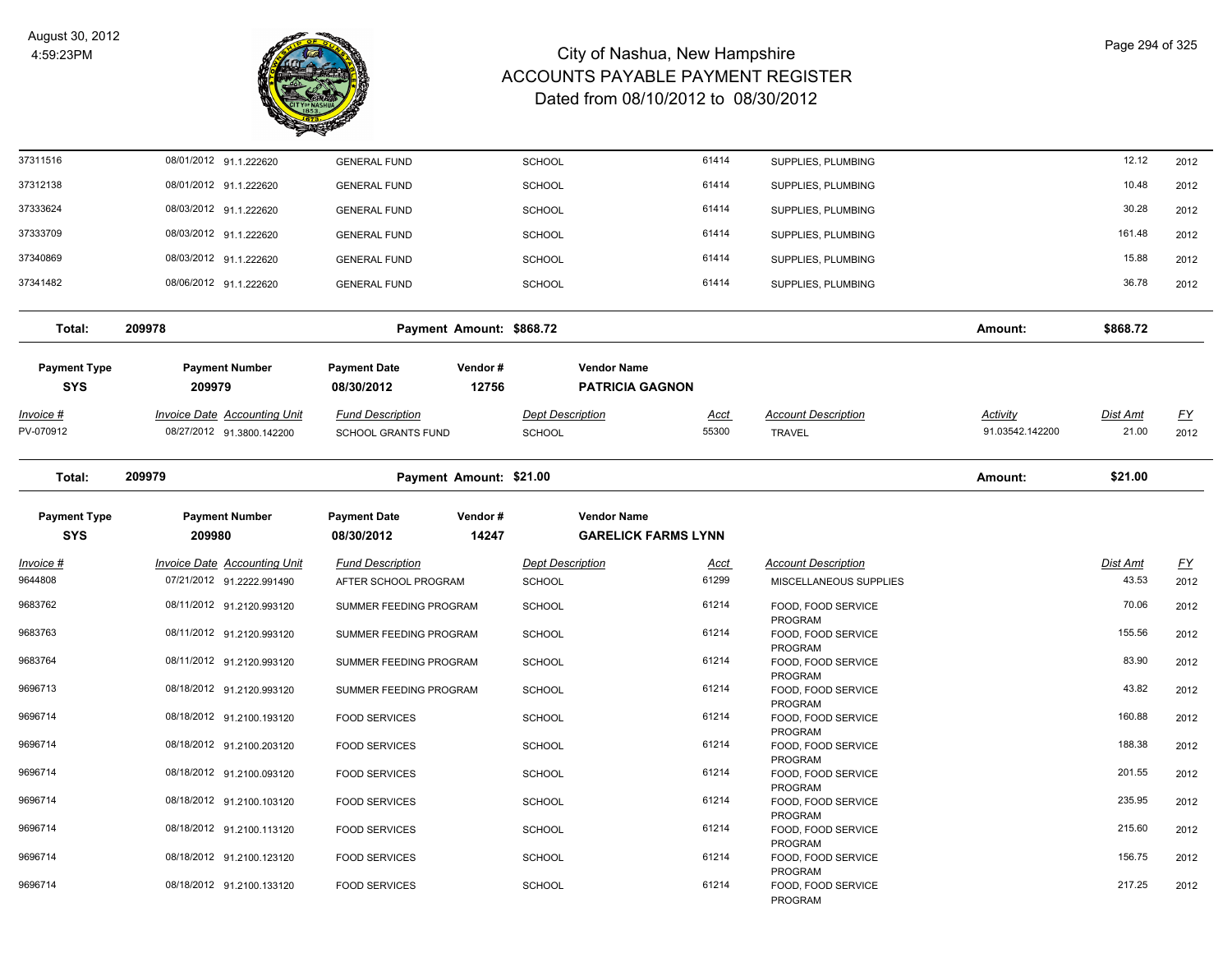

| Total:              | 209983                                                    |                                                   | Payment Amount: \$130.00   |                                          |                                  |                      |                                                             | Amount: | \$130.00           |                   |
|---------------------|-----------------------------------------------------------|---------------------------------------------------|----------------------------|------------------------------------------|----------------------------------|----------------------|-------------------------------------------------------------|---------|--------------------|-------------------|
| Invoice #<br>5312   | Invoice Date Accounting Unit<br>08/22/2012 91.2120.993120 | <b>Fund Description</b><br>SUMMER FEEDING PROGRAM |                            | <b>Dept Description</b><br><b>SCHOOL</b> |                                  | <u>Acct</u><br>61214 | <b>Account Description</b><br>FOOD, FOOD SERVICE<br>PROGRAM |         | Dist Amt<br>130.00 | <u>FY</u><br>2012 |
| <b>SYS</b>          | 209983                                                    | 08/30/2012                                        | 14255                      |                                          | <b>GILLS PIZZA CO</b>            |                      |                                                             |         |                    |                   |
| <b>Payment Type</b> | <b>Payment Number</b>                                     | <b>Payment Date</b>                               | Vendor#                    |                                          | <b>Vendor Name</b>               |                      |                                                             |         |                    |                   |
| Total:              | 209982                                                    |                                                   | Payment Amount: \$221.30   |                                          |                                  |                      |                                                             | Amount: | \$221.30           |                   |
| SO925564            | 06/18/2012 91.1.031300                                    | <b>GENERAL FUND</b>                               |                            | <b>SCHOOL</b>                            |                                  | 61135                | <b>EDUCATIONAL SUPPLIES</b>                                 |         | 99.80              | 2012              |
| 949049              | 08/06/2012 91.1.041300                                    | <b>GENERAL FUND</b>                               |                            | <b>SCHOOL</b>                            |                                  | 61135                | EDUCATIONAL SUPPLIES                                        |         | 41.50              | 2012              |
| 945498              | 07/30/2012 91.1.041300                                    | <b>GENERAL FUND</b>                               |                            | <b>SCHOOL</b>                            |                                  | 61135                | EDUCATIONAL SUPPLIES                                        |         | 40.00              | 2012              |
| Invoice #<br>941860 | 07/23/2012 91.1.041300                                    | <b>GENERAL FUND</b>                               |                            | SCHOOL                                   |                                  | <u>Acct</u><br>61135 | EDUCATIONAL SUPPLIES                                        |         | 40.00              | EY<br>2012        |
| <b>SYS</b>          | 209982<br>Invoice Date Accounting Unit                    | 08/30/2012<br><b>Fund Description</b>             | 12771                      | <b>Dept Description</b>                  | <b>GENERAL LINEN SERVICE INC</b> |                      | <b>Account Description</b>                                  |         | Dist Amt           |                   |
| <b>Payment Type</b> | <b>Payment Number</b>                                     | <b>Payment Date</b>                               | Vendor#                    |                                          | <b>Vendor Name</b>               |                      |                                                             |         |                    |                   |
| Total:              | 209981                                                    |                                                   | Payment Amount: \$4,110.00 |                                          |                                  |                      |                                                             | Amount: | \$4,110.00         |                   |
| 36586               | 07/30/2012 91.1.222620                                    | <b>GENERAL FUND</b>                               |                            | <b>SCHOOL</b>                            |                                  | 54280                | <b>BUILDING/GROUNDS</b><br>MAINTENANCE                      |         | 4,110.00           | 2012              |
| <u> Invoice #</u>   | <b>Invoice Date Accounting Unit</b>                       | <b>Fund Description</b>                           |                            | <b>Dept Description</b>                  |                                  | <u>Acct</u>          | <b>Account Description</b>                                  |         | <u>Dist Amt</u>    | <u>FY</u>         |
| <b>SYS</b>          | 209981                                                    | 08/30/2012                                        | 12762                      |                                          | <b>GATE CITY FENCE CO INC</b>    |                      |                                                             |         |                    |                   |
| <b>Payment Type</b> | <b>Payment Number</b>                                     | <b>Payment Date</b>                               | Vendor#                    |                                          | <b>Vendor Name</b>               |                      |                                                             |         |                    |                   |
| Total:              | 209980                                                    |                                                   | Payment Amount: \$3,146.87 |                                          |                                  |                      |                                                             | Amount: | \$3,146.87         |                   |
| 9696714             | 08/18/2012 91.2100.183120                                 | <b>FOOD SERVICES</b>                              |                            | <b>SCHOOL</b>                            |                                  | 61214                | FOOD, FOOD SERVICE<br>PROGRAM                               |         | 186.18             | 2012              |
| 9696714             | 08/18/2012 91.2100.173120                                 | <b>FOOD SERVICES</b>                              |                            | <b>SCHOOL</b>                            |                                  | 61214                | FOOD, FOOD SERVICE<br>PROGRAM                               |         | 212.58             | 2012              |
| 9696714             | 08/18/2012 91.2100.163120                                 | <b>FOOD SERVICES</b>                              |                            | <b>SCHOOL</b>                            |                                  | 61214                | FOOD, FOOD SERVICE<br>PROGRAM                               |         | 322.30             | 2012              |
| 9696714             | 08/18/2012 91.2100.153120                                 | <b>FOOD SERVICES</b>                              |                            | <b>SCHOOL</b>                            |                                  | 61214                | FOOD, FOOD SERVICE<br>PROGRAM                               |         | 353.10             | 2012              |
| 9696714             | 08/18/2012 91.2100.143120                                 | <b>FOOD SERVICES</b>                              |                            | <b>SCHOOL</b>                            |                                  | 61214                | FOOD, FOOD SERVICE<br>PROGRAM                               |         | 299.48             | 2012              |
|                     |                                                           |                                                   |                            |                                          |                                  |                      |                                                             |         |                    |                   |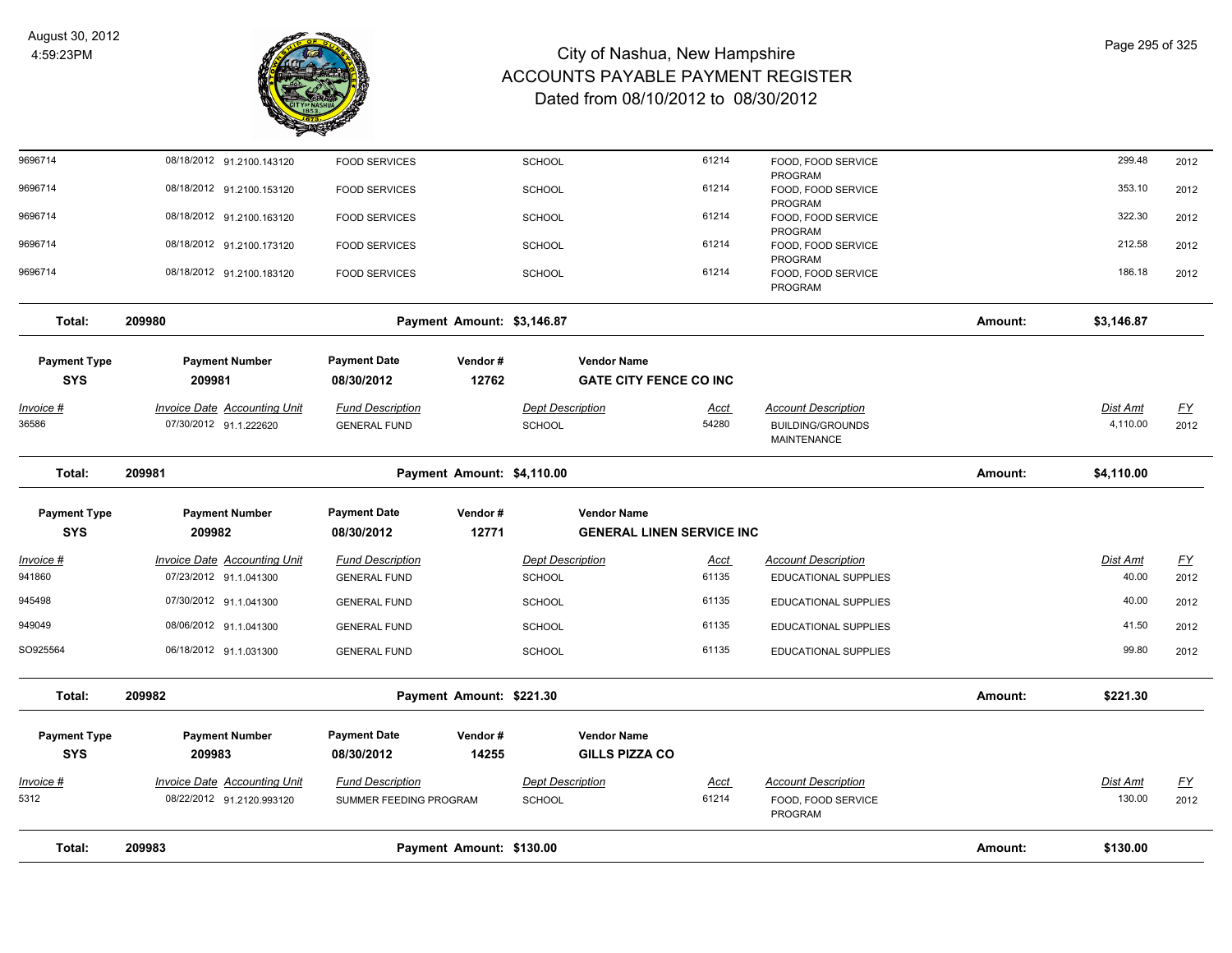

| <b>Payment Type</b><br><b>SYS</b> | <b>Payment Number</b><br>209984     | <b>Payment Date</b><br>08/30/2012 | Vendor#<br>10853            | <b>Vendor Name</b><br><b>GRAINGER</b> |                                       |                                                              |         |                 |                  |
|-----------------------------------|-------------------------------------|-----------------------------------|-----------------------------|---------------------------------------|---------------------------------------|--------------------------------------------------------------|---------|-----------------|------------------|
| <u> Invoice #</u>                 | <b>Invoice Date Accounting Unit</b> | <b>Fund Description</b>           |                             | <b>Dept Description</b>               | Acct                                  | <b>Account Description</b>                                   |         | <b>Dist Amt</b> | $\underline{FY}$ |
| 9873641469                        | 07/11/2012 91.1.222620              | <b>GENERAL FUND</b>               |                             | <b>SCHOOL</b>                         | 61421                                 | SUPPLIES, HVAC                                               |         | 332.10          | 2012             |
| 9885047069                        | 07/25/2012 91.1.222620              | <b>GENERAL FUND</b>               |                             | <b>SCHOOL</b>                         | 61421                                 | SUPPLIES, HVAC                                               |         | 32.84           | 2012             |
| 9886907865                        | 07/26/2012 91.1.222620              | <b>GENERAL FUND</b>               |                             | <b>SCHOOL</b>                         | 61421                                 | SUPPLIES, HVAC                                               |         | 126.63          | 2012             |
| Total:                            | 209984                              |                                   | Payment Amount: \$491.57    |                                       |                                       |                                                              | Amount: | \$491.57        |                  |
| <b>Payment Type</b><br><b>SYS</b> | <b>Payment Number</b><br>209985     | <b>Payment Date</b><br>08/30/2012 | Vendor#<br>14768            | <b>Vendor Name</b>                    | <b>GRANITE STATE PAPER &amp; TAPE</b> |                                                              |         |                 |                  |
| <u> Invoice #</u>                 | <b>Invoice Date Accounting Unit</b> | <b>Fund Description</b>           |                             | <b>Dept Description</b>               | <u>Acct</u>                           | <b>Account Description</b>                                   |         | <b>Dist Amt</b> | <u>FY</u>        |
| 2128                              | 08/10/2012 91.2212.041408           | ATHLETICS REVENUE FUND            |                             | <b>SCHOOL</b>                         | 61299                                 | MISCELLANEOUS SUPPLIES                                       |         | 233.85          | 2012             |
| Total:                            | 209985                              |                                   | Payment Amount: \$233.85    |                                       |                                       |                                                              | Amount: | \$233.85        |                  |
| <b>Payment Type</b>               | <b>Payment Number</b>               | <b>Payment Date</b>               | Vendor#                     | <b>Vendor Name</b>                    |                                       |                                                              |         |                 |                  |
| <b>SYS</b>                        | 209986                              | 08/30/2012                        | 14271                       |                                       | <b>GREAT STATE BEVERAGES INC</b>      |                                                              |         |                 |                  |
| <u> Invoice #</u>                 | <b>Invoice Date Accounting Unit</b> | <b>Fund Description</b>           |                             | <b>Dept Description</b>               | Acct                                  | <b>Account Description</b>                                   |         | Dist Amt        | $\underline{FY}$ |
| 0432414                           | 08/24/2012 91.2100.033120           | <b>FOOD SERVICES</b>              |                             | SCHOOL                                | 61214                                 | FOOD, FOOD SERVICE<br>PROGRAM                                |         | 554.48          | 2012             |
| Total:                            | 209986                              |                                   | Payment Amount: \$554.48    |                                       |                                       |                                                              | Amount: | \$554.48        |                  |
| <b>Payment Type</b>               | <b>Payment Number</b>               | <b>Payment Date</b>               | Vendor#                     | <b>Vendor Name</b>                    |                                       |                                                              |         |                 |                  |
| <b>SYS</b>                        | 209987                              | 08/30/2012                        | 12193                       |                                       | <b>GREGORY J FLOORING</b>             |                                                              |         |                 |                  |
| Invoice #                         | <b>Invoice Date Accounting Unit</b> | <b>Fund Description</b>           |                             | <b>Dept Description</b>               | <u>Acct</u>                           | <b>Account Description</b>                                   |         | Dist Amt        | $\underline{FY}$ |
| 13729                             | 05/25/2012 91.1.222620              | <b>GENERAL FUND</b>               |                             | SCHOOL                                | 54280                                 | <b>BUILDING/GROUNDS</b>                                      |         | 12,214.76       | 2012             |
| 13903                             | 07/20/2012 91.1.222620              | <b>GENERAL FUND</b>               |                             | SCHOOL                                | 54280                                 | MAINTENANCE<br><b>BUILDING/GROUNDS</b><br><b>MAINTENANCE</b> |         | 2,859.10        | 2012             |
| Total:                            | 209987                              |                                   | Payment Amount: \$15,073.86 |                                       |                                       |                                                              | Amount: | \$15,073.86     |                  |
| <b>Payment Type</b>               | <b>Payment Number</b>               | <b>Payment Date</b>               | Vendor#                     | <b>Vendor Name</b>                    |                                       |                                                              |         |                 |                  |
| <b>SYS</b>                        | 209988                              | 08/30/2012                        | 11946                       |                                       | <b>GROTH MUSIC COMPANY</b>            |                                                              |         |                 |                  |
| Invoice #                         | <b>Invoice Date Accounting Unit</b> | <b>Fund Description</b>           |                             | <b>Dept Description</b>               | <b>Acct</b>                           | <b>Account Description</b>                                   |         | Dist Amt        | <u>FY</u>        |
| 1940103                           | 07/13/2012 91.1.131112              | <b>GENERAL FUND</b>               |                             | <b>SCHOOL</b>                         | 61135                                 | <b>EDUCATIONAL SUPPLIES</b>                                  |         | 346.79          | 2012             |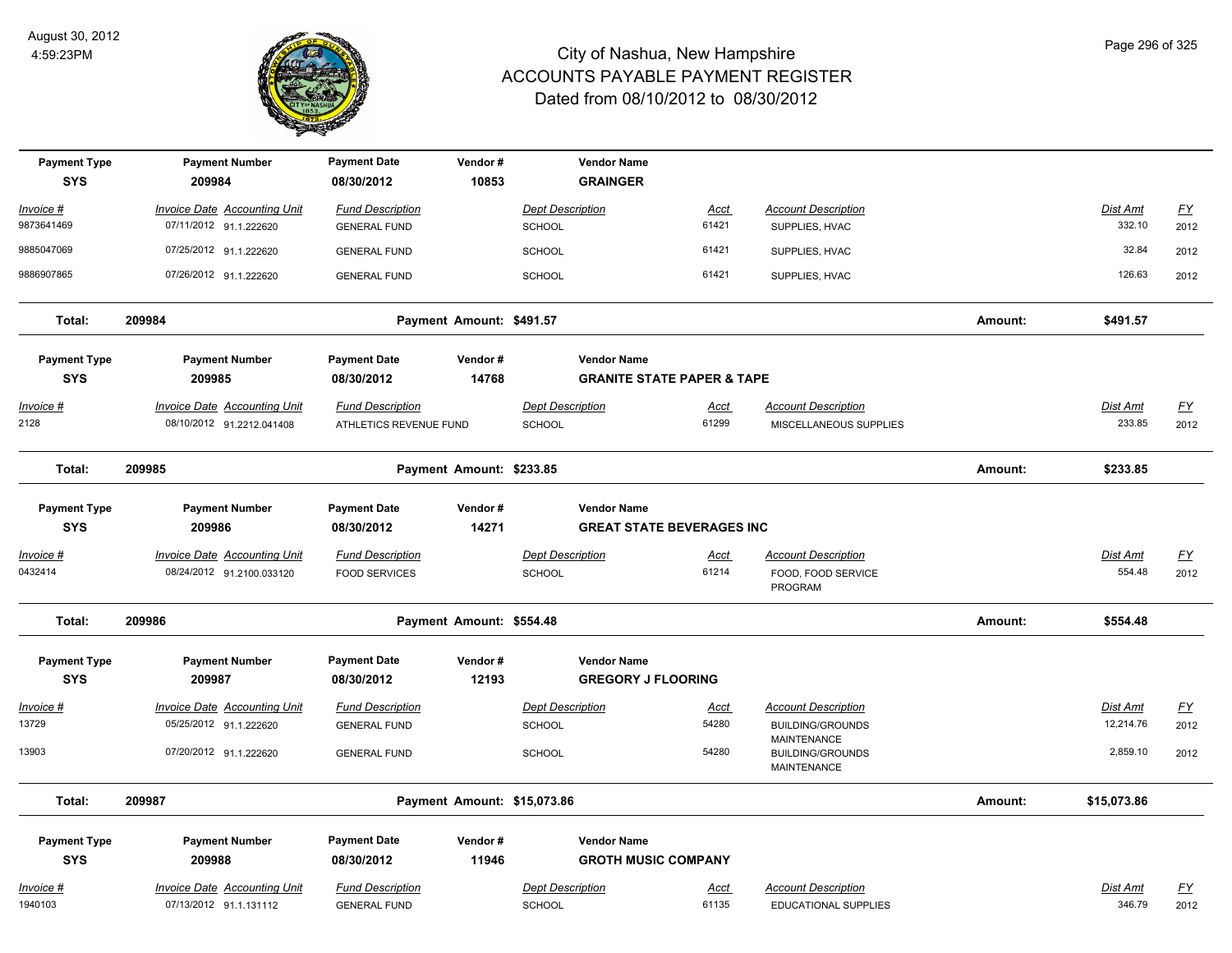

| Total:                            | 209988                                                           |                                                                          | Payment Amount: \$346.79   |                                   |                                                             |                      |                                                                           | Amount:                     | \$346.79               |                   |
|-----------------------------------|------------------------------------------------------------------|--------------------------------------------------------------------------|----------------------------|-----------------------------------|-------------------------------------------------------------|----------------------|---------------------------------------------------------------------------|-----------------------------|------------------------|-------------------|
| <b>Payment Type</b><br><b>SYS</b> | <b>Payment Number</b><br>209989                                  | <b>Payment Date</b><br>08/30/2012                                        | Vendor#<br>14814           |                                   | <b>Vendor Name</b><br><b>DARLENE HAMLOT</b>                 |                      |                                                                           |                             |                        |                   |
| Invoice #<br>SERVING IT SAFE      | <b>Invoice Date Accounting Unit</b><br>08/01/2012 91.2100.993120 | <b>Fund Description</b><br><b>FOOD SERVICES</b>                          |                            | <b>Dept Description</b><br>SCHOOL |                                                             | Acct<br>55400        | <b>Account Description</b><br><b>CONFERENCES AND</b><br><b>SEMINARS</b>   |                             | Dist Amt<br>75.00      | <u>FY</u><br>2012 |
| Total:                            | 209989                                                           |                                                                          | Payment Amount: \$75.00    |                                   |                                                             |                      |                                                                           | Amount:                     | \$75.00                |                   |
| <b>Payment Type</b><br><b>SYS</b> | <b>Payment Number</b><br>209990                                  | <b>Payment Date</b><br>08/30/2012                                        | Vendor#<br>10250           |                                   | <b>Vendor Name</b><br><b>HAMPSTEAD HOME HEALTH CARE INC</b> |                      |                                                                           |                             |                        |                   |
| <u> Invoice #</u><br>4635         | <b>Invoice Date Accounting Unit</b><br>07/27/2012 91.3800.022190 | <b>Fund Description</b><br><b>SCHOOL GRANTS FUND</b>                     |                            | <b>Dept Description</b><br>SCHOOL |                                                             | <u>Acct</u><br>53628 | <b>Account Description</b><br><b>CONTRACT SERVICES</b>                    | Activity<br>91.03953.022190 | Dist Amt<br>288.00     | <u>FY</u><br>2012 |
| 4668                              | 08/03/2012 91.3800.022190                                        | <b>SCHOOL GRANTS FUND</b>                                                |                            | <b>SCHOOL</b>                     |                                                             | 53628                | <b>CONTRACT SERVICES</b>                                                  | 91.03953.022190             | 675.00                 | 2012              |
| 4699                              | 08/10/2012 91.3800.022190                                        | <b>SCHOOL GRANTS FUND</b>                                                |                            | <b>SCHOOL</b>                     |                                                             | 53628                | <b>CONTRACT SERVICES</b>                                                  | 91.03953.022190             | 675.00                 | 2012              |
| 4752                              | 08/17/2012 91.3800.022190                                        | <b>SCHOOL GRANTS FUND</b>                                                |                            | SCHOOL                            |                                                             | 53628                | <b>CONTRACT SERVICES</b>                                                  | 91.03953.022190             | 675.00                 | 2012              |
| Total:                            | 209990                                                           |                                                                          | Payment Amount: \$2,313.00 |                                   |                                                             |                      |                                                                           | Amount:                     | \$2,313.00             |                   |
| <b>Payment Type</b><br><b>SYS</b> | <b>Payment Number</b><br>209991                                  | <b>Payment Date</b><br>08/30/2012                                        | Vendor#<br>14293           |                                   | <b>Vendor Name</b><br><b>HARVEY CONSTRUCTION CO</b>         |                      |                                                                           |                             |                        |                   |
| Invoice #<br>4                    | <b>Invoice Date Accounting Unit</b><br>08/15/2012 91.5800.134600 | <b>Fund Description</b><br><b>SCHOOL CAPITAL PROJECTS</b><br><b>FUND</b> |                            | <b>Dept Description</b><br>SCHOOL |                                                             | <u>Acct</u><br>81200 | <b>Account Description</b><br><b>BUILDINGS AND</b><br><b>IMPROVEMENTS</b> | Activity<br>1011.91.04.30   | Dist Amt<br>775,237.24 | EY<br>2012        |
| Total:                            | 209991                                                           |                                                                          |                            | Payment Amount: \$775,237.24      |                                                             |                      |                                                                           | Amount:                     | \$775,237.24           |                   |
| <b>Payment Type</b><br><b>SYS</b> | <b>Payment Number</b><br>209992                                  | <b>Payment Date</b><br>08/30/2012                                        | Vendor#<br>12844           |                                   | <b>Vendor Name</b><br><b>HEALTH EDCO</b>                    |                      |                                                                           |                             |                        |                   |
| Invoice #<br>969218               | <b>Invoice Date Accounting Unit</b><br>07/20/2012 91.1.051130    | <b>Fund Description</b><br><b>GENERAL FUND</b>                           |                            | <b>Dept Description</b><br>SCHOOL |                                                             | Acct<br>61135        | <b>Account Description</b><br>EDUCATIONAL SUPPLIES                        |                             | Dist Amt<br>6.40       | EY<br>2012        |
| 969218                            | 07/20/2012 91.1.051130                                           | <b>GENERAL FUND</b>                                                      |                            | <b>SCHOOL</b>                     |                                                             | 61135                | <b>EDUCATIONAL SUPPLIES</b>                                               |                             | 142.45                 | 2012              |
| Total:                            | 209992                                                           |                                                                          | Payment Amount: \$148.85   |                                   |                                                             |                      |                                                                           | Amount:                     | \$148.85               |                   |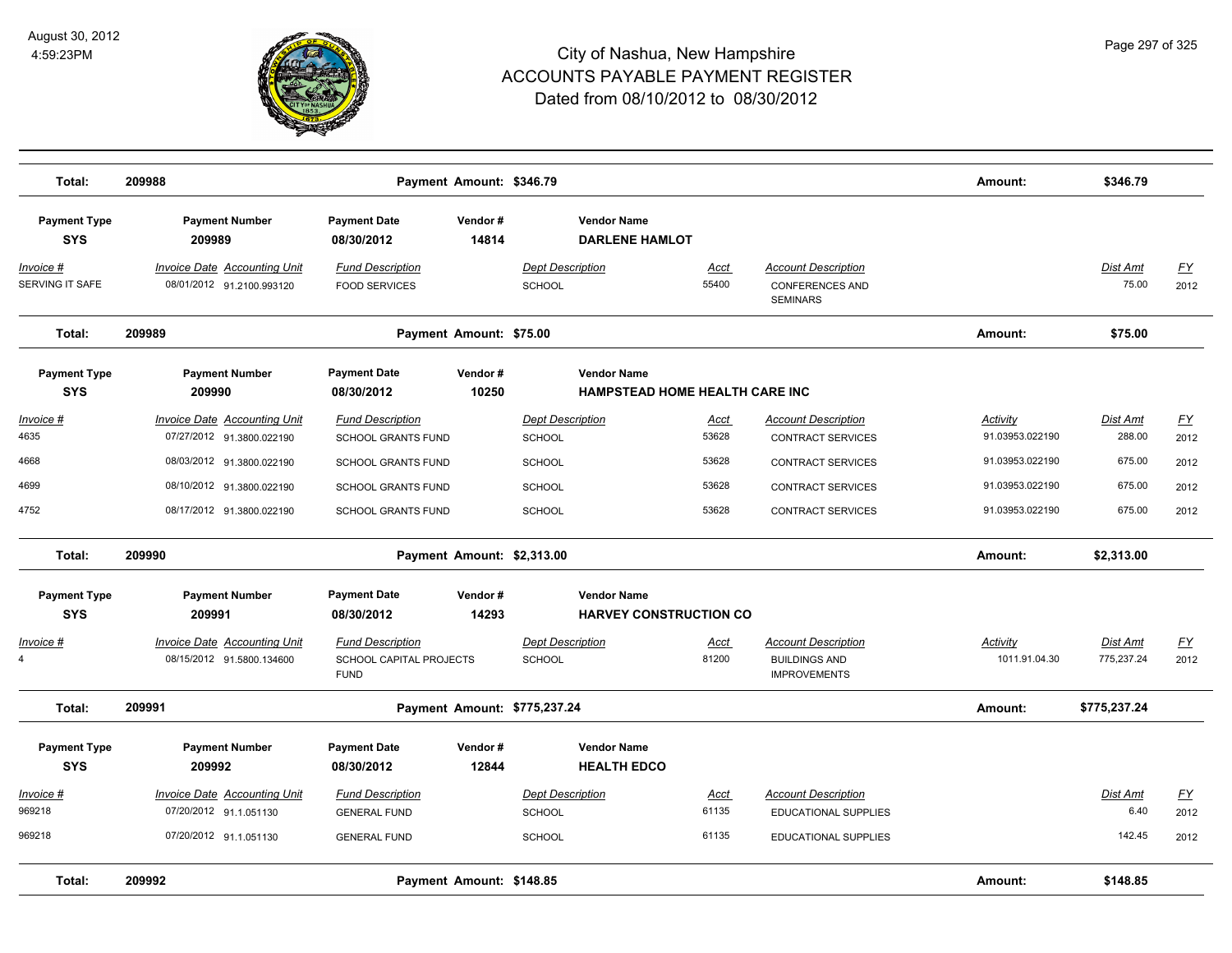

| <b>Payment Type</b><br><b>SYS</b> | <b>Payment Number</b><br>209993                                  | <b>Payment Date</b><br>08/30/2012                    | Vendor#<br>12849         | <b>Vendor Name</b><br><b>HEINEMANN</b>     |                                |                                                           |                                               |                           |                          |
|-----------------------------------|------------------------------------------------------------------|------------------------------------------------------|--------------------------|--------------------------------------------|--------------------------------|-----------------------------------------------------------|-----------------------------------------------|---------------------------|--------------------------|
| Invoice #<br>6077606              | <b>Invoice Date Accounting Unit</b><br>07/20/2012 91.1.131160    | <b>Fund Description</b><br><b>GENERAL FUND</b>       |                          | <b>Dept Description</b><br><b>SCHOOL</b>   | <u>Acct</u><br>61135           | <b>Account Description</b><br><b>EDUCATIONAL SUPPLIES</b> |                                               | Dist Amt<br>116.60        | $\underline{FY}$<br>2012 |
| Total:                            | 209993                                                           |                                                      | Payment Amount: \$116.60 |                                            |                                |                                                           | Amount:                                       | \$116.60                  |                          |
| <b>Payment Type</b><br><b>SYS</b> | <b>Payment Number</b><br>209994                                  | <b>Payment Date</b><br>08/30/2012                    | Vendor#<br>12857         | <b>Vendor Name</b><br><b>HIGHSMITH INC</b> |                                |                                                           |                                               |                           |                          |
| <u> Invoice #</u><br>4671747      | <b>Invoice Date Accounting Unit</b><br>07/18/2012 91.1.122220    | <b>Fund Description</b><br><b>GENERAL FUND</b>       |                          | <b>Dept Description</b><br><b>SCHOOL</b>   | <b>Acct</b><br>61135           | <b>Account Description</b><br><b>EDUCATIONAL SUPPLIES</b> |                                               | <b>Dist Amt</b><br>158.47 | EY<br>2012               |
| Total:                            | 209994                                                           |                                                      | Payment Amount: \$158.47 |                                            |                                |                                                           | Amount:                                       | \$158.47                  |                          |
| <b>Payment Type</b><br><b>SYS</b> | <b>Payment Number</b><br>209995                                  | <b>Payment Date</b><br>08/30/2012                    | Vendor#<br>13451         | <b>Vendor Name</b>                         | <b>RIVERSIDE PUBLISHING CO</b> |                                                           | Payee Name<br><b>HM RECEIVABLES CO II LLC</b> |                           |                          |
| Invoice #<br>948614033            | <b>Invoice Date Accounting Unit</b><br>08/09/2012 91.1.171210    | <b>Fund Description</b><br><b>GENERAL FUND</b>       |                          | <b>Dept Description</b><br><b>SCHOOL</b>   | <u>Acct</u><br>61249           | <b>Account Description</b><br><b>TESTING MATERIALS</b>    |                                               | Dist Amt<br>216.00        | $\underline{FY}$<br>2012 |
| 948614033                         | 08/09/2012 91.1.171215                                           | <b>GENERAL FUND</b>                                  |                          | <b>SCHOOL</b>                              | 61135                          | <b>EDUCATIONAL SUPPLIES</b>                               |                                               | 21.60                     | 2012                     |
| Total:                            | 209995                                                           |                                                      | Payment Amount: \$237.60 |                                            |                                |                                                           | Amount:                                       | \$237.60                  |                          |
| <b>Payment Type</b><br><b>SYS</b> | <b>Payment Number</b><br>209996                                  | <b>Payment Date</b><br>08/30/2012                    | Vendor#<br>11727         | <b>Vendor Name</b>                         | <b>HUMAN RELATIONS MEDIA</b>   |                                                           |                                               |                           |                          |
| <u> Invoice #</u><br>3137932      | <b>Invoice Date Accounting Unit</b><br>07/17/2012 91.1.051130    | <b>Fund Description</b><br><b>GENERAL FUND</b>       |                          | <b>Dept Description</b><br>SCHOOL          | <u>Acct</u><br>61135           | <b>Account Description</b><br>EDUCATIONAL SUPPLIES        |                                               | <b>Dist Amt</b><br>164.95 | $\underline{FY}$<br>2012 |
| Total:                            | 209996                                                           |                                                      | Payment Amount: \$164.95 |                                            |                                |                                                           | Amount:                                       | \$164.95                  |                          |
| <b>Payment Type</b><br><b>SYS</b> | <b>Payment Number</b><br>209997                                  | <b>Payment Date</b><br>08/30/2012                    | Vendor#<br>14803         | <b>Vendor Name</b><br><b>IRENE HUMEL</b>   |                                |                                                           |                                               |                           |                          |
| Invoice #<br>PV-070912            | <b>Invoice Date Accounting Unit</b><br>08/22/2012 91.3800.042210 | <b>Fund Description</b><br><b>SCHOOL GRANTS FUND</b> |                          | <b>Dept Description</b><br><b>SCHOOL</b>   | <b>Acct</b><br>55300           | <b>Account Description</b><br><b>TRAVEL</b>               | Activity<br>91.03902.042210                   | Dist Amt<br>580.45        | <u>FY</u><br>2012        |
| Total:                            | 209997                                                           |                                                      | Payment Amount: \$580.45 |                                            |                                |                                                           | Amount:                                       | \$580.45                  |                          |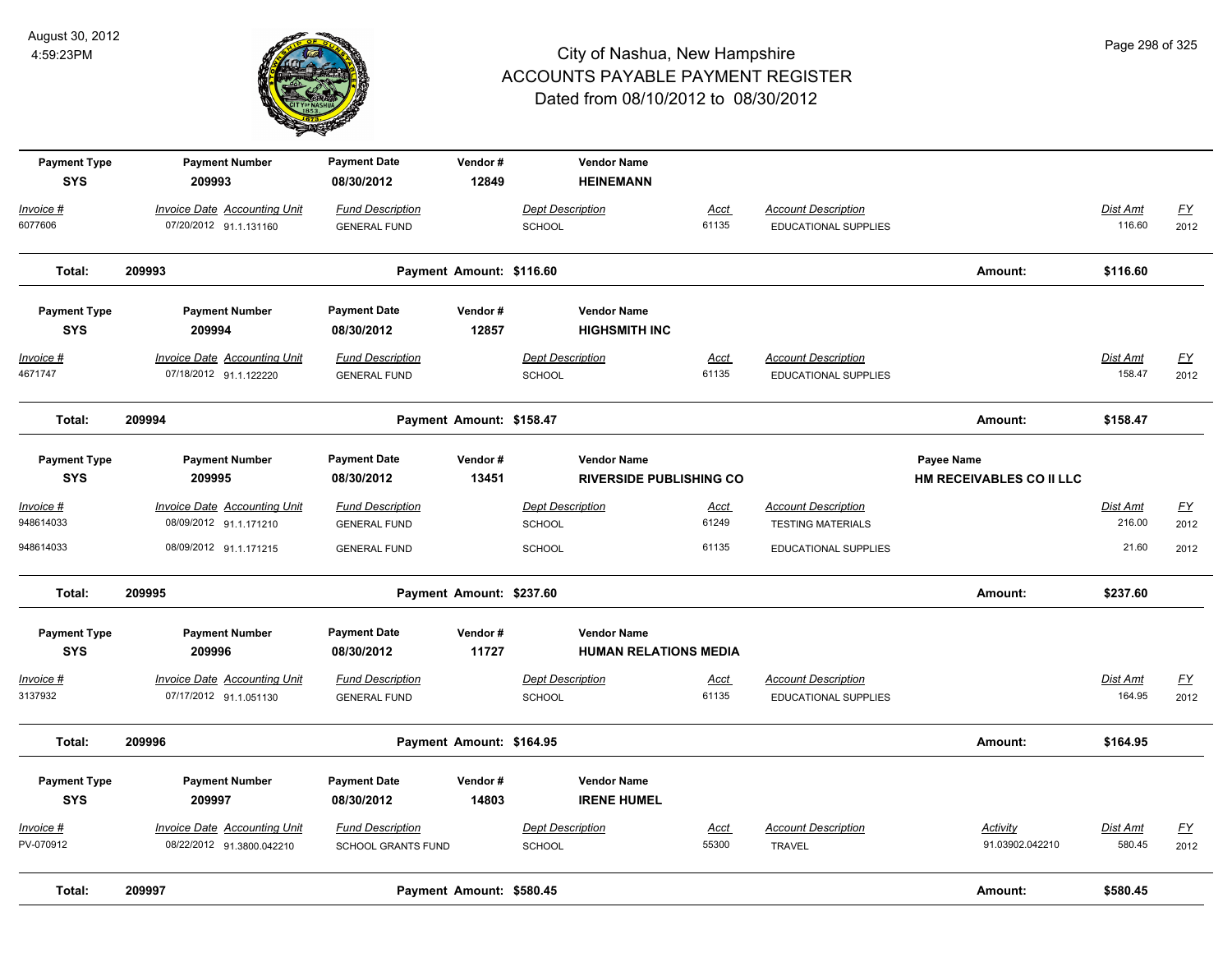

| <b>Payment Type</b><br><b>SYS</b> | <b>Payment Number</b><br>209998     | <b>Payment Date</b><br>08/30/2012 | Vendor#<br>14339         | <b>Vendor Name</b><br><b>KATHY JEAN</b> |                              |                                               |                 |                 |                  |
|-----------------------------------|-------------------------------------|-----------------------------------|--------------------------|-----------------------------------------|------------------------------|-----------------------------------------------|-----------------|-----------------|------------------|
| Invoice #                         | <b>Invoice Date Accounting Unit</b> | <b>Fund Description</b>           |                          | <b>Dept Description</b>                 | <b>Acct</b>                  | <b>Account Description</b>                    | <b>Activity</b> | <b>Dist Amt</b> | <u>FY</u>        |
| PV-070912                         | 08/17/2012 91.3800.142200           | SCHOOL GRANTS FUND                |                          | <b>SCHOOL</b>                           | 55300                        | <b>TRAVEL</b>                                 | 91.03542.142200 | 138.53          | 2012             |
| Total:                            | 209998                              |                                   | Payment Amount: \$138.53 |                                         |                              |                                               | Amount:         | \$138.53        |                  |
| <b>Payment Type</b>               | <b>Payment Number</b>               | <b>Payment Date</b>               | Vendor#                  | <b>Vendor Name</b>                      |                              |                                               |                 |                 |                  |
| <b>SYS</b>                        | 209999                              | 08/30/2012                        | 12922                    |                                         | <b>JOHN DEERE LANDSCAPES</b> |                                               |                 |                 |                  |
| $Invoice$ #                       | <b>Invoice Date Accounting Unit</b> | <b>Fund Description</b>           |                          | <b>Dept Description</b>                 | <b>Acct</b>                  | <b>Account Description</b>                    |                 | <b>Dist Amt</b> | EY               |
| 62305380                          | 08/09/2012 91.1.222630              | <b>GENERAL FUND</b>               |                          | <b>SCHOOL</b>                           | 61599                        | <b>GROUNDS MAINTENANCE</b><br><b>SUPPLIES</b> |                 | 124.68          | 2012             |
| 62435540                          | 08/22/2012 91.1.222630              | <b>GENERAL FUND</b>               |                          | <b>SCHOOL</b>                           | 61599                        | <b>GROUNDS MAINTENANCE</b><br><b>SUPPLIES</b> |                 | 100.92          | 2012             |
| Total:                            | 209999                              |                                   | Payment Amount: \$225.60 |                                         |                              |                                               | Amount:         | \$225.60        |                  |
| <b>Payment Type</b>               | <b>Payment Number</b>               | <b>Payment Date</b>               | Vendor#                  | <b>Vendor Name</b>                      |                              |                                               |                 |                 |                  |
| <b>SYS</b>                        | 210000                              | 08/30/2012                        | 14342                    | <b>LAURA JOHNSON</b>                    |                              |                                               |                 |                 |                  |
| Invoice #                         | <b>Invoice Date Accounting Unit</b> | <b>Fund Description</b>           |                          | <b>Dept Description</b>                 | Acct                         | <b>Account Description</b>                    |                 | Dist Amt        | <u>FY</u>        |
| LUNCH ACCOUNT                     | 08/22/2012 91.2100.19               | <b>FOOD SERVICES</b>              |                          | <b>SCHOOL</b>                           | 44503                        | <b>LUNCH SALES</b>                            |                 | 10.00           | 2012             |
| Total:                            | 210000                              |                                   | Payment Amount: \$10.00  |                                         |                              |                                               | Amount:         | \$10.00         |                  |
| <b>Payment Type</b>               | <b>Payment Number</b>               | <b>Payment Date</b>               | Vendor#                  | <b>Vendor Name</b>                      |                              |                                               |                 |                 |                  |
| <b>SYS</b>                        | 210001                              | 08/30/2012                        | 14348                    |                                         | <b>JUNIOR LIBRARY GUILD</b>  |                                               |                 |                 |                  |
| Invoice #                         | <b>Invoice Date Accounting Unit</b> | <b>Fund Description</b>           |                          | <b>Dept Description</b>                 | <u>Acct</u>                  | <b>Account Description</b>                    |                 | Dist Amt        | <u>FY</u>        |
| 157277                            | 08/15/2012 91.1.122220              | <b>GENERAL FUND</b>               |                          | <b>SCHOOL</b>                           | 61814                        | <b>MEDIA</b>                                  |                 | 171.00          | 2012             |
| 158220                            | 08/15/2012 91.1.112220              | <b>GENERAL FUND</b>               |                          | <b>SCHOOL</b>                           | 61814                        | <b>MEDIA</b>                                  |                 | 342.00          | 2012             |
| Total:                            | 210001                              |                                   | Payment Amount: \$513.00 |                                         |                              |                                               | Amount:         | \$513.00        |                  |
| <b>Payment Type</b>               | <b>Payment Number</b>               | <b>Payment Date</b>               | Vendor#                  | <b>Vendor Name</b>                      |                              |                                               |                 |                 |                  |
| <b>SYS</b>                        | 210002                              | 08/30/2012                        | 11147                    | <b>TARA KINSELLA</b>                    |                              |                                               |                 |                 |                  |
| Invoice #                         | Invoice Date Accounting Unit        | <b>Fund Description</b>           |                          | <b>Dept Description</b>                 | Acct                         | <b>Account Description</b>                    |                 | Dist Amt        | $\underline{FY}$ |
| MILESJUN-AUG                      | 08/24/2012 91.1.012320              | <b>GENERAL FUND</b>               |                          | <b>SCHOOL</b>                           | 55307                        | MILEAGE REIMBURSEMENTS                        |                 | 84.58           | 2012             |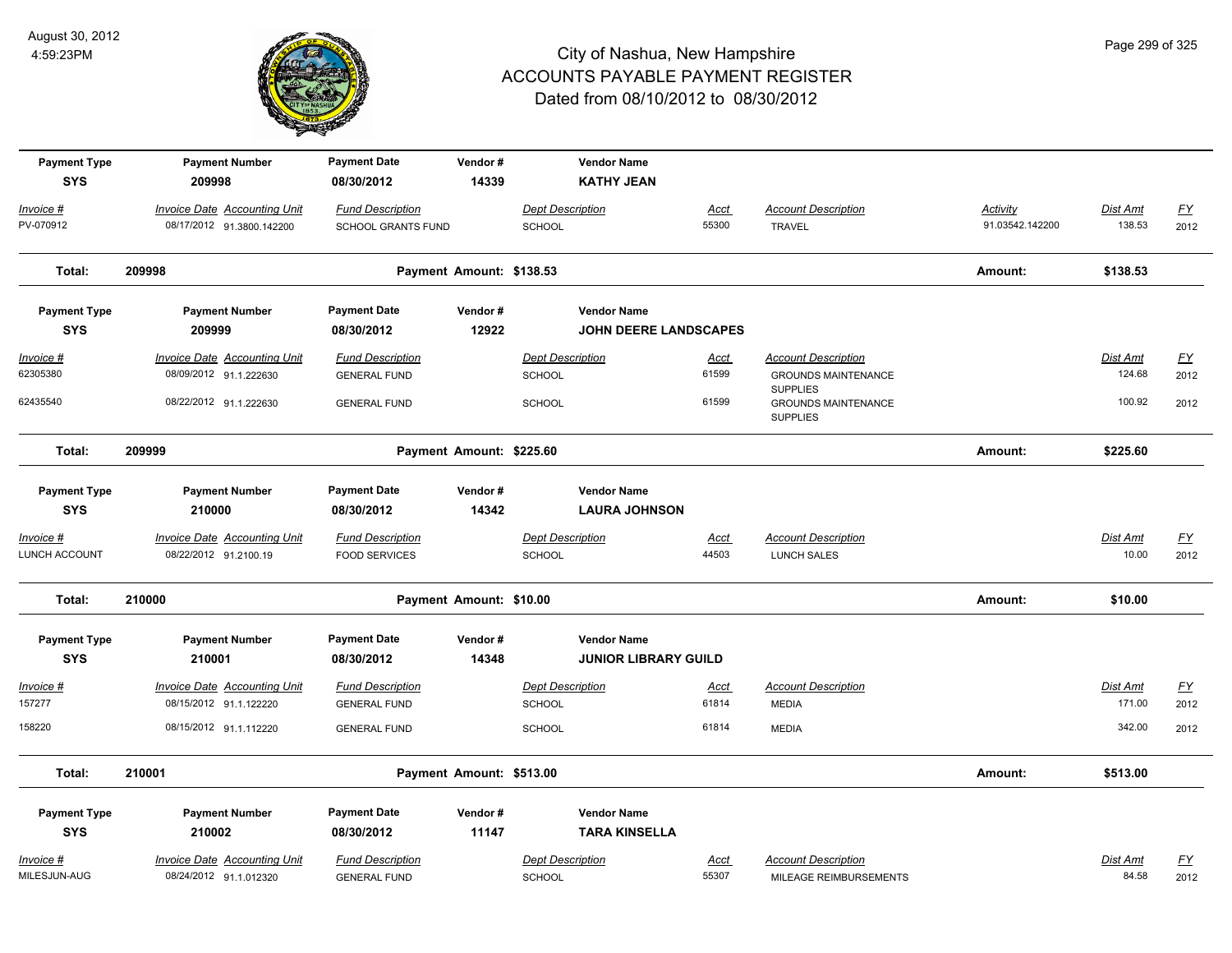

| Total:                            | 210002                                                           |                                                      | Payment Amount: \$84.58  |                                          |                                                                 |                      |                                                        | Amount:                            | \$84.58                   |                          |
|-----------------------------------|------------------------------------------------------------------|------------------------------------------------------|--------------------------|------------------------------------------|-----------------------------------------------------------------|----------------------|--------------------------------------------------------|------------------------------------|---------------------------|--------------------------|
| <b>Payment Type</b><br><b>SYS</b> | <b>Payment Number</b><br>210003                                  | <b>Payment Date</b><br>08/30/2012                    | Vendor#<br>14377         |                                          | <b>Vendor Name</b><br><b>LAKESHORE LEARNING MATERIALS</b>       |                      |                                                        |                                    |                           |                          |
| Invoice #<br>3063730812           | <b>Invoice Date Accounting Unit</b><br>08/08/2012 91.1.091160    | <b>Fund Description</b><br><b>GENERAL FUND</b>       |                          | <b>Dept Description</b><br>SCHOOL        |                                                                 | <u>Acct</u><br>61135 | <b>Account Description</b><br>EDUCATIONAL SUPPLIES     |                                    | <b>Dist Amt</b><br>100.97 | <u>FY</u><br>2012        |
| 3063750812                        | 08/08/2012 91.1.091160                                           | <b>GENERAL FUND</b>                                  |                          | <b>SCHOOL</b>                            |                                                                 | 61135                | EDUCATIONAL SUPPLIES                                   |                                    | 103.33                    | 2012                     |
| Total:                            | 210003                                                           |                                                      | Payment Amount: \$204.30 |                                          |                                                                 |                      |                                                        | Amount:                            | \$204.30                  |                          |
| <b>Payment Type</b><br><b>SYS</b> | <b>Payment Number</b><br>210004                                  | <b>Payment Date</b><br>08/30/2012                    | Vendor#<br>11261         |                                          | <b>Vendor Name</b><br><b>LEADERSHIP AND LEARNING CTR</b>        |                      |                                                        |                                    |                           |                          |
| Invoice #<br>80877                | <b>Invoice Date Accounting Unit</b><br>08/10/2012 91.3800.992210 | <b>Fund Description</b><br><b>SCHOOL GRANTS FUND</b> |                          | <b>Dept Description</b><br><b>SCHOOL</b> |                                                                 | Acct<br>53628        | <b>Account Description</b><br><b>CONTRACT SERVICES</b> | Activity<br>91.03502.992210        | Dist Amt<br>10,250.00     | <u>FY</u><br>2012        |
| Total:                            | 210004                                                           |                                                      |                          | Payment Amount: \$10,250.00              |                                                                 |                      |                                                        | Amount:                            | \$10,250.00               |                          |
| <b>Payment Type</b><br><b>SYS</b> | <b>Payment Number</b><br>210005                                  | <b>Payment Date</b><br>08/30/2012                    | Vendor#<br>11415         |                                          | <b>Vendor Name</b><br><b>LINGUISYSTEMS</b>                      |                      |                                                        |                                    |                           |                          |
| Invoice #<br>2702212              | <b>Invoice Date Accounting Unit</b><br>08/21/2012 91.3800.021210 | <b>Fund Description</b><br><b>SCHOOL GRANTS FUND</b> |                          | <b>Dept Description</b><br><b>SCHOOL</b> |                                                                 | <u>Acct</u><br>61875 | <b>Account Description</b><br><b>BOOKS</b>             | <b>Activity</b><br>91.03953.021210 | Dist Amt<br>333.65        | $\underline{FY}$<br>2012 |
| Total:                            | 210005                                                           |                                                      | Payment Amount: \$333.65 |                                          |                                                                 |                      |                                                        | Amount:                            | \$333.65                  |                          |
| <b>Payment Type</b><br><b>SYS</b> | <b>Payment Number</b><br>210006                                  | <b>Payment Date</b><br>08/30/2012                    | Vendor#<br>11812         |                                          | <b>Vendor Name</b><br><b>LYNNE LYNCH</b>                        |                      |                                                        |                                    |                           |                          |
| Invoice #<br><b>AUG-12</b>        | Invoice Date Accounting Unit<br>08/27/2012 91.1.072410           | <b>Fund Description</b><br><b>GENERAL FUND</b>       |                          | <b>Dept Description</b><br><b>SCHOOL</b> |                                                                 | Acct<br>61100        | <b>Account Description</b><br>OFFICE SUPPLIES          |                                    | Dist Amt<br>49.99         | <u>FY</u><br>2012        |
| Total:                            | 210006                                                           |                                                      | Payment Amount: \$49.99  |                                          |                                                                 |                      |                                                        | Amount:                            | \$49.99                   |                          |
| <b>Payment Type</b><br><b>SYS</b> | <b>Payment Number</b><br>210007                                  | <b>Payment Date</b><br>08/30/2012                    | Vendor#<br>13035         |                                          | <b>Vendor Name</b><br><b>M &amp; M ELECTRICAL SUPPLY CO INC</b> |                      |                                                        |                                    |                           |                          |
| Invoice #<br>25135                | <b>Invoice Date Accounting Unit</b><br>07/26/2012 91.1.222620    | <b>Fund Description</b><br><b>GENERAL FUND</b>       |                          | <b>Dept Description</b><br><b>SCHOOL</b> |                                                                 | <u>Acct</u><br>61407 | <b>Account Description</b><br>SUPPLIES, ELECTRICAL     |                                    | Dist Amt<br>8.79          | <u>FY</u><br>2012        |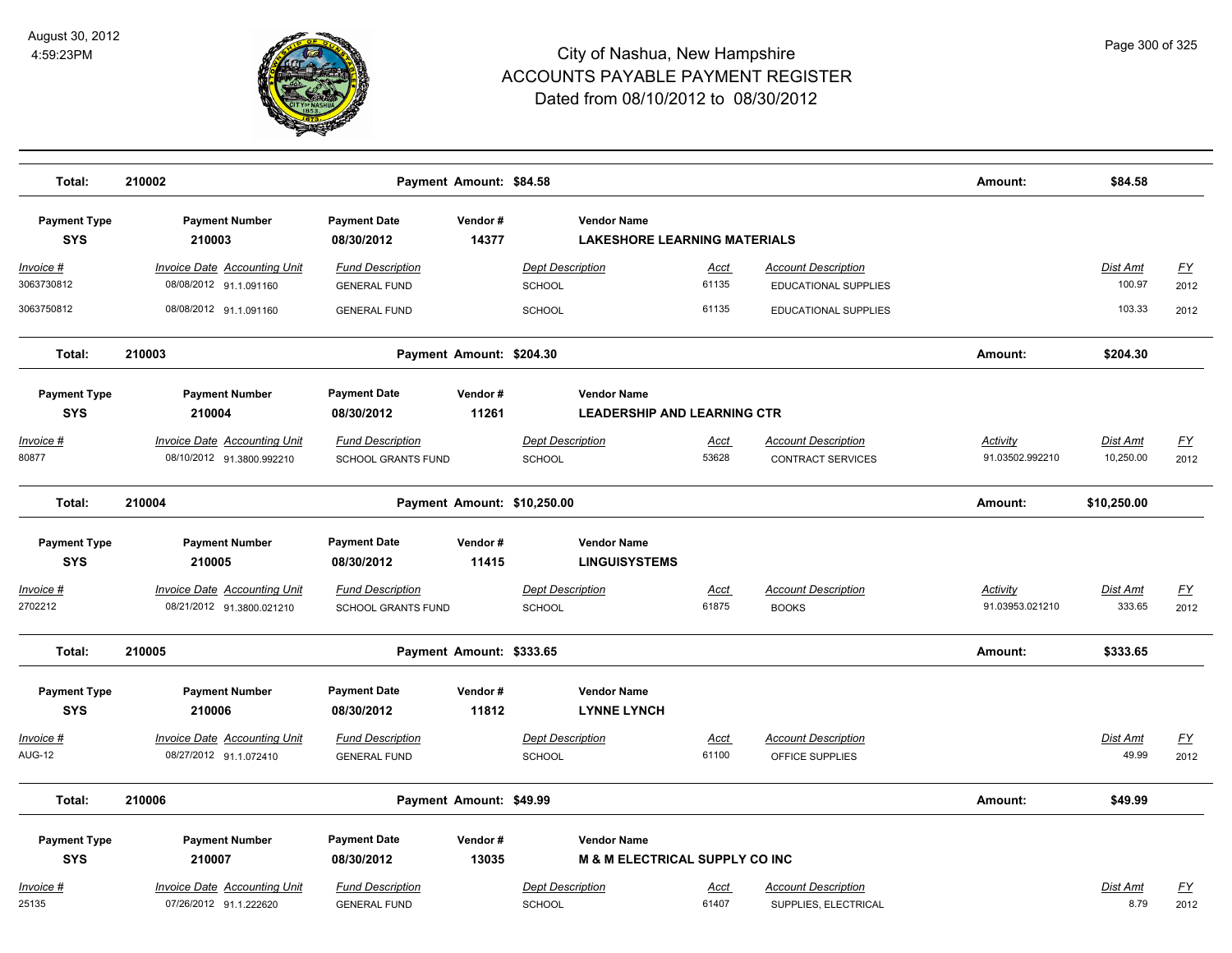

| 25135 | 07/26/2012 BS1000      | <b>GENERAL FUND</b> | <b>GENERAL FUND</b> | 29185 | <b>LAWSON INVENTORY</b><br><b>SUSPENSE</b>           | 304.85   | 2012 |
|-------|------------------------|---------------------|---------------------|-------|------------------------------------------------------|----------|------|
| 25284 | 07/25/2012 91.1.222620 | <b>GENERAL FUND</b> | <b>SCHOOL</b>       | 61407 | SUPPLIES, ELECTRICAL                                 | 32.84    | 2012 |
| 25284 | 07/25/2012 BS1000      | <b>GENERAL FUND</b> | <b>GENERAL FUND</b> | 29185 | <b>LAWSON INVENTORY</b><br><b>SUSPENSE</b>           | 497.71   | 2012 |
| 25286 | 07/25/2012 91.1.222620 | <b>GENERAL FUND</b> | <b>SCHOOL</b>       | 61407 | SUPPLIES, ELECTRICAL                                 | 133.06   | 2012 |
| 25286 | 07/25/2012 BS1000      | <b>GENERAL FUND</b> | <b>GENERAL FUND</b> | 29185 | <b>LAWSON INVENTORY</b><br><b>SUSPENSE</b>           | 156.94   | 2012 |
| 25287 | 07/25/2012 91.1.222620 | <b>GENERAL FUND</b> | <b>SCHOOL</b>       | 61407 | SUPPLIES, ELECTRICAL                                 | 1,220.05 | 2012 |
| 25790 | 07/13/2012 91.1.992225 | <b>GENERAL FUND</b> | <b>SCHOOL</b>       | 54487 | <b>EQUIPMENT REPAIRS &amp;</b><br><b>MAINTENANCE</b> | 517.04   | 2012 |
| 26154 | 07/24/2012 91.1.222620 | <b>GENERAL FUND</b> | <b>SCHOOL</b>       | 61407 | SUPPLIES, ELECTRICAL                                 | 266.60   | 2012 |
| 26171 | 07/26/2012 91.1.222620 | <b>GENERAL FUND</b> | <b>SCHOOL</b>       | 61407 | SUPPLIES, ELECTRICAL                                 | 359.85   | 2012 |
| 26533 | 08/08/2012 91.1.222620 | <b>GENERAL FUND</b> | <b>SCHOOL</b>       | 61407 | SUPPLIES, ELECTRICAL                                 | 119.00   | 2012 |
| 26560 | 08/02/2012 91.1.992225 | <b>GENERAL FUND</b> | <b>SCHOOL</b>       | 54487 | <b>EQUIPMENT REPAIRS &amp;</b><br><b>MAINTENANCE</b> | 129.26   | 2012 |
| 26594 | 08/03/2012 91.1.222620 | <b>GENERAL FUND</b> | <b>SCHOOL</b>       | 61407 | SUPPLIES, ELECTRICAL                                 | 110.45   | 2012 |
| 26619 | 08/06/2012 91.1.222620 | <b>GENERAL FUND</b> | <b>SCHOOL</b>       | 61407 | SUPPLIES, ELECTRICAL                                 | 56.71    | 2012 |
| 26720 | 08/08/2012 91.1.222620 | <b>GENERAL FUND</b> | <b>SCHOOL</b>       | 61407 | SUPPLIES, ELECTRICAL                                 | 46.85    | 2012 |
|       |                        |                     |                     |       |                                                      |          |      |

**Total: 210007 Payment Amount: \$3,960.00 Amount: \$3,960.00**

| <b>Payment Type</b><br><b>SYS</b> | <b>Payment Number</b><br>210008 | <b>Payment Date</b><br>Vendor#<br>08/30/2012 | <b>Vendor Name</b><br>14420<br><b>M SAUNDERS INC</b> |             |                                      |                 |          |           |
|-----------------------------------|---------------------------------|----------------------------------------------|------------------------------------------------------|-------------|--------------------------------------|-----------------|----------|-----------|
| $Invoice$ #                       | Invoice Date Accounting Unit    | <b>Fund Description</b>                      | <b>Dept Description</b>                              | <u>Acct</u> | <b>Account Description</b>           | <b>Activity</b> | Dist Amt | <u>FY</u> |
| 646906 - 1084                     | 08/09/2012 91.2120.993120       | SUMMER FEEDING PROGRAM                       | <b>SCHOOL</b>                                        | 61214       | FOOD, FOOD SERVICE<br><b>PROGRAM</b> |                 | 33.80    | 2012      |
| 648467 1072                       | 08/21/2012 91.2100.043120       | <b>FOOD SERVICES</b>                         | <b>SCHOOL</b>                                        | 61214       | FOOD, FOOD SERVICE<br>PROGRAM        |                 | 69.68    | 2012      |
| 648875 - 1089                     | 08/27/2012 91.2100.193120       | <b>FOOD SERVICES</b>                         | <b>SCHOOL</b>                                        | 61214       | FOOD, FOOD SERVICE<br>PROGRAM        |                 | 273.13   | 2012      |
| 649389 - 1078                     | 08/27/2012 91.2100.103120       | <b>FOOD SERVICES</b>                         | <b>SCHOOL</b>                                        | 61214       | FOOD, FOOD SERVICE<br>PROGRAM        |                 | 218.58   | 2012      |
| 649420 - 2120                     | 08/24/2012 91.3800.113120       | <b>SCHOOL GRANTS FUND</b>                    | <b>SCHOOL</b>                                        | 61214       | FOOD, FOOD SERVICE<br>PROGRAM        | 91.03092.113120 | 107.80   | 2012      |
| 649421 - 2120                     | 08/27/2012 91.3800.113120       | <b>SCHOOL GRANTS FUND</b>                    | <b>SCHOOL</b>                                        | 61214       | FOOD, FOOD SERVICE<br>PROGRAM        | 91.03092.113120 | 155.70   | 2012      |
| 649422 - 1072                     | 08/24/2012 91.2100.043120       | <b>FOOD SERVICES</b>                         | <b>SCHOOL</b>                                        | 61214       | FOOD, FOOD SERVICE<br>PROGRAM        |                 | 654.89   | 2012      |
| 649423 - 1076                     | 08/24/2012 91.2100.113120       | <b>FOOD SERVICES</b>                         | <b>SCHOOL</b>                                        | 61214       | FOOD, FOOD SERVICE<br><b>PROGRAM</b> |                 | 143.44   | 2012      |
| 649426 - 1072                     | 08/28/2012 91.2100.043120       | <b>FOOD SERVICES</b>                         | <b>SCHOOL</b>                                        | 61214       | FOOD, FOOD SERVICE<br><b>PROGRAM</b> |                 | 23.95    | 2012      |
| 649428 - 1076                     | 08/28/2012 91.2100.113120       | <b>FOOD SERVICES</b>                         | <b>SCHOOL</b>                                        | 61214       | FOOD, FOOD SERVICE<br><b>PROGRAM</b> |                 | 13.50    | 2012      |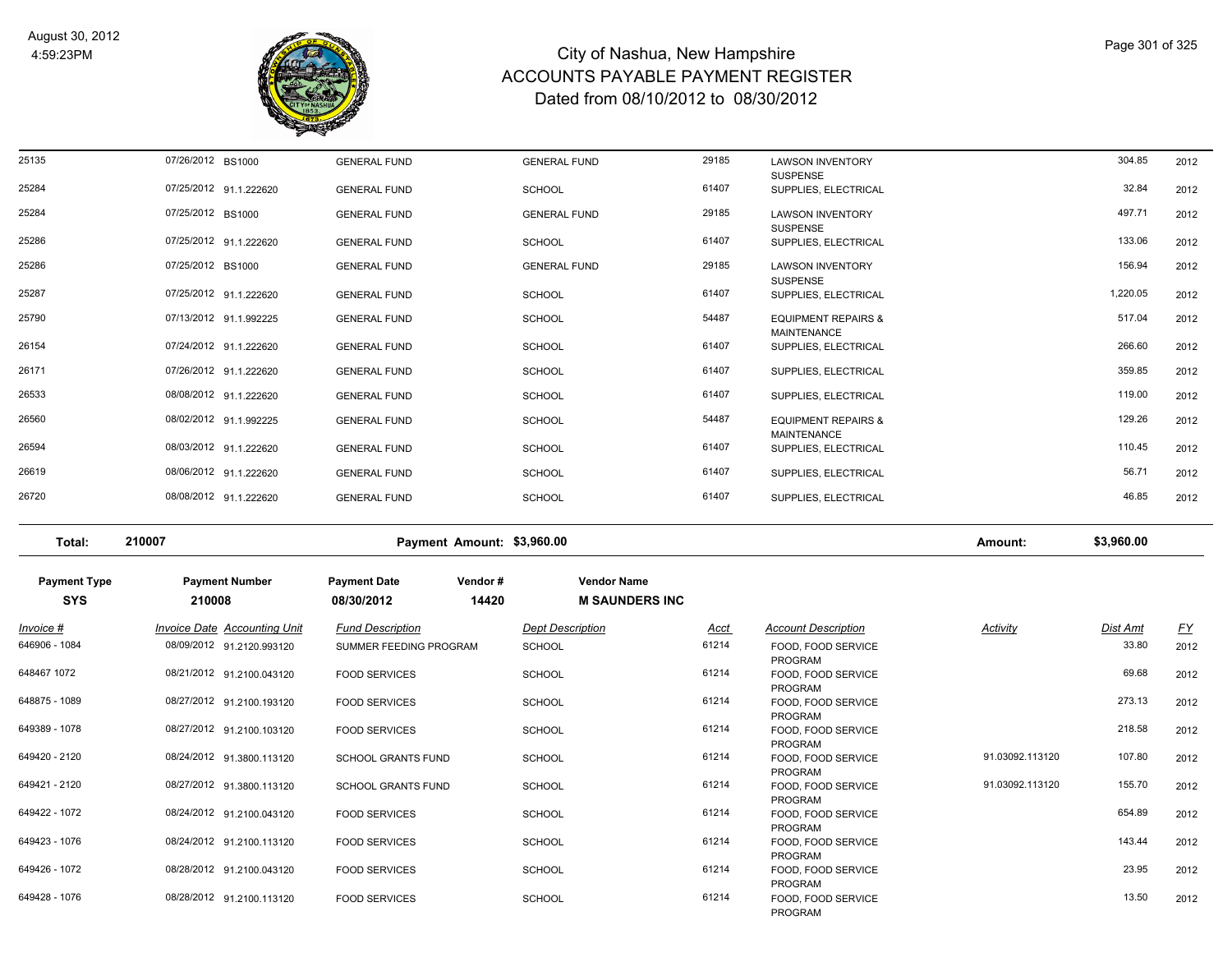

| 649435 - 1071                     | 08/27/2012 91.2100.033120                                        | <b>FOOD SERVICES</b>                            |                            | <b>SCHOOL</b>                     |                                                  | 61214                | FOOD, FOOD SERVICE<br>PROGRAM                        |                 | 268.38               | 2012                      |
|-----------------------------------|------------------------------------------------------------------|-------------------------------------------------|----------------------------|-----------------------------------|--------------------------------------------------|----------------------|------------------------------------------------------|-----------------|----------------------|---------------------------|
| 649483 - 1083                     | 08/27/2012 91.2100.073120                                        | <b>FOOD SERVICES</b>                            |                            | <b>SCHOOL</b>                     |                                                  | 61214                | FOOD, FOOD SERVICE<br>PROGRAM                        |                 | 257.76               | 2012                      |
| 650219 - 1072                     | 08/29/2012 91.2100.043120                                        | <b>FOOD SERVICES</b>                            |                            | SCHOOL                            |                                                  | 61214                | FOOD, FOOD SERVICE<br>PROGRAM                        |                 | 218.45               | 2012                      |
| Total:                            | 210008                                                           |                                                 | Payment Amount: \$2,439.06 |                                   |                                                  |                      |                                                      | Amount:         | \$2,439.06           |                           |
| <b>Payment Type</b>               | <b>Payment Number</b>                                            | <b>Payment Date</b>                             | Vendor#                    |                                   | <b>Vendor Name</b>                               |                      |                                                      |                 |                      |                           |
| <b>SYS</b>                        | 210009                                                           | 08/30/2012                                      | 14820                      |                                   | <b>COURTNEY MACDONALD</b>                        |                      |                                                      |                 |                      |                           |
| <u> Invoice #</u>                 | <b>Invoice Date Accounting Unit</b>                              | <b>Fund Description</b>                         |                            | <b>Dept Description</b>           |                                                  | <b>Acct</b>          | <b>Account Description</b>                           |                 | Dist Amt             | <u>FY</u>                 |
| AUG12                             | 08/28/2012 91.1.111117                                           | <b>GENERAL FUND</b>                             |                            | SCHOOL                            |                                                  | 61135                | <b>EDUCATIONAL SUPPLIES</b>                          |                 | 102.64               | 2012                      |
| Total:                            | 210009                                                           |                                                 | Payment Amount: \$102.64   |                                   |                                                  |                      |                                                      | Amount:         | \$102.64             |                           |
| <b>Payment Type</b>               | <b>Payment Number</b>                                            | <b>Payment Date</b>                             | Vendor#                    |                                   | <b>Vendor Name</b>                               |                      |                                                      |                 |                      |                           |
| <b>SYS</b>                        | 210010                                                           | 08/30/2012                                      | 11949                      |                                   | <b>MAKEMUSIC</b>                                 |                      |                                                      |                 |                      |                           |
| Invoice #                         | <b>Invoice Date Accounting Unit</b>                              | <b>Fund Description</b>                         |                            | <b>Dept Description</b>           |                                                  | <u>Acct</u>          | <b>Account Description</b>                           |                 | Dist Amt             | <u>FY</u>                 |
| 1485310                           | 07/25/2012 91.1.051112                                           | <b>GENERAL FUND</b>                             |                            | SCHOOL                            |                                                  | 61830                | <b>SUBSCRIPTIONS</b>                                 |                 | 9.95                 | 2012                      |
| 1485310                           | 07/25/2012 91.1.051112                                           | <b>GENERAL FUND</b>                             |                            | SCHOOL                            |                                                  | 61830                | <b>SUBSCRIPTIONS</b>                                 |                 | 176.00               | 2012                      |
| Total:                            | 210010                                                           |                                                 | Payment Amount: \$185.95   |                                   |                                                  |                      |                                                      | Amount:         | \$185.95             |                           |
| <b>Payment Type</b>               | <b>Payment Number</b>                                            | <b>Payment Date</b>                             | Vendor#                    |                                   | <b>Vendor Name</b>                               |                      |                                                      |                 |                      |                           |
| <b>SYS</b>                        | 210011                                                           | 08/30/2012                                      | 11280                      |                                   | <b>MARKET BASKET ACCT 2589096</b>                |                      |                                                      |                 |                      |                           |
| <u> Invoice #</u>                 | <b>Invoice Date Accounting Unit</b>                              | <b>Fund Description</b>                         |                            | <b>Dept Description</b>           |                                                  | <u>Acct</u>          | <b>Account Description</b>                           | <b>Activity</b> | <u>Dist Amt</u>      | $\underline{\mathsf{FY}}$ |
| 129322-150                        | 07/31/2012 91.3800.991490                                        | <b>SCHOOL GRANTS FUND</b>                       |                            | <b>SCHOOL</b>                     |                                                  | 61299                | MISCELLANEOUS SUPPLIES                               | 91.03462.991490 | 11.17                | 2012                      |
| 195014-134                        | 07/17/2012 91.2222.991490                                        | AFTER SCHOOL PROGRAM                            |                            | <b>SCHOOL</b>                     |                                                  | 61299                | MISCELLANEOUS SUPPLIES                               |                 | 20.56                | 2012                      |
| 195048-453                        | 07/19/2012 91.2222.991490                                        | AFTER SCHOOL PROGRAM                            |                            | <b>SCHOOL</b>                     |                                                  | 61299                | MISCELLANEOUS SUPPLIES                               |                 | 13.98                | 2012                      |
| Total:                            | 210011                                                           |                                                 | Payment Amount: \$45.71    |                                   |                                                  |                      |                                                      | Amount:         | \$45.71              |                           |
| <b>Payment Type</b><br><b>SYS</b> | <b>Payment Number</b><br>210012                                  | <b>Payment Date</b><br>08/30/2012               | Vendor#<br>12183           |                                   | <b>Vendor Name</b><br><b>MARKETING RESOURCES</b> |                      |                                                      |                 |                      |                           |
| <u>Invoice #</u><br><b>CLC012</b> | <b>Invoice Date Accounting Unit</b><br>07/06/2012 91.2222.991490 | <b>Fund Description</b><br>AFTER SCHOOL PROGRAM |                            | <b>Dept Description</b><br>SCHOOL |                                                  | <u>Acct</u><br>61299 | <b>Account Description</b><br>MISCELLANEOUS SUPPLIES |                 | Dist Amt<br>1,032.40 | <u>FY</u><br>2012         |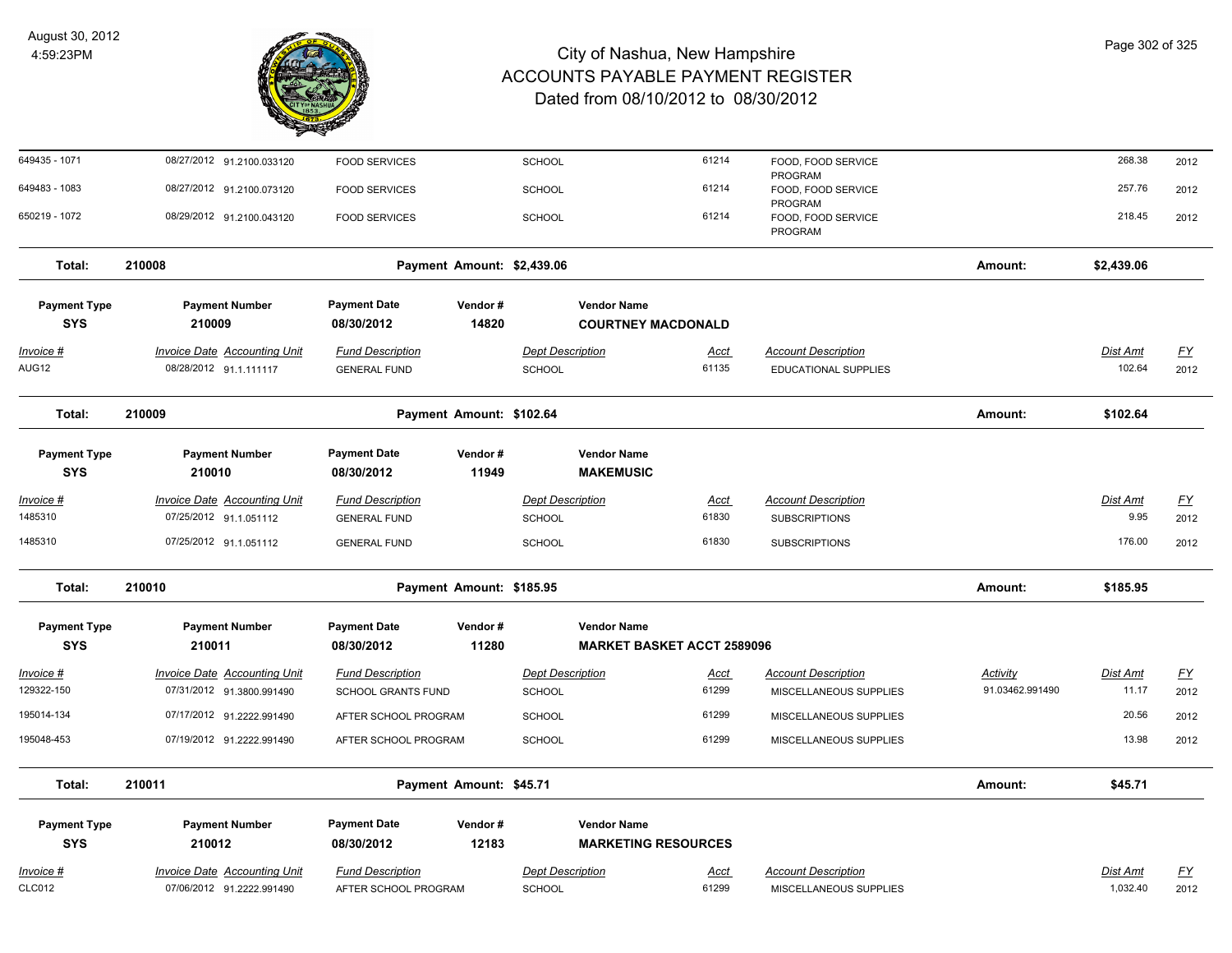

| Total:                            | 210012                                                           |                                                      |                          | Payment Amount: \$1,032.40                                   |                      |                                                           | Amount:                                         | \$1,032.40                  |                   |
|-----------------------------------|------------------------------------------------------------------|------------------------------------------------------|--------------------------|--------------------------------------------------------------|----------------------|-----------------------------------------------------------|-------------------------------------------------|-----------------------------|-------------------|
| <b>Payment Type</b><br><b>SYS</b> | <b>Payment Number</b><br>210013                                  | <b>Payment Date</b><br>08/30/2012                    | Vendor#<br>13077         | <b>Vendor Name</b><br><b>MCGRAW HILL COMPANIES</b>           |                      |                                                           |                                                 |                             |                   |
| Invoice #<br>68686067001          | <b>Invoice Date Accounting Unit</b><br>07/31/2012 91.1.051160    | <b>Fund Description</b><br><b>GENERAL FUND</b>       |                          | <b>Dept Description</b><br>SCHOOL                            | <u>Acct</u><br>61135 | <b>Account Description</b><br><b>EDUCATIONAL SUPPLIES</b> |                                                 | <b>Dist Amt</b><br>8,596.62 | <u>FY</u><br>2012 |
| 68787607001                       | 08/09/2012 91.1.171160                                           | <b>GENERAL FUND</b>                                  |                          | SCHOOL                                                       | 61135                | EDUCATIONAL SUPPLIES                                      |                                                 | 201.40                      | 2012              |
| Total:                            | 210013                                                           |                                                      |                          | Payment Amount: \$8,798.02                                   |                      |                                                           | Amount:                                         | \$8,798.02                  |                   |
| <b>Payment Type</b><br><b>SYS</b> | <b>Payment Number</b><br>210014                                  | <b>Payment Date</b><br>08/30/2012                    | Vendor#<br>12697         | <b>Vendor Name</b><br><b>EVERYDAY MATHEMATICS</b>            |                      |                                                           | <b>Payee Name</b><br><b>MCGRAW-HILL COMPANY</b> |                             |                   |
| Invoice #<br>68625445001          | <b>Invoice Date Accounting Unit</b><br>07/26/2012 91.1.191160    | <b>Fund Description</b><br><b>GENERAL FUND</b>       |                          | <b>Dept Description</b><br>SCHOOL                            | Acct<br>61135        | <b>Account Description</b><br>EDUCATIONAL SUPPLIES        |                                                 | <b>Dist Amt</b><br>4,650.03 | <u>FY</u><br>2012 |
| Total:                            | 210014                                                           |                                                      |                          | Payment Amount: \$4,650.03                                   |                      |                                                           | Amount:                                         | \$4,650.03                  |                   |
| <b>Payment Type</b><br><b>SYS</b> | <b>Payment Number</b><br>210015                                  | <b>Payment Date</b><br>08/30/2012                    | Vendor#<br>14453         | <b>Vendor Name</b><br><b>MCINTIRE BUSINESS PRODUCTS INC.</b> |                      |                                                           |                                                 |                             |                   |
| <u> Invoice #</u><br>037463       | <b>Invoice Date Accounting Unit</b><br>08/24/2012 91.3800.231249 | <b>Fund Description</b><br><b>SCHOOL GRANTS FUND</b> |                          | <b>Dept Description</b><br><b>SCHOOL</b>                     | Acct<br>61135        | <b>Account Description</b><br><b>EDUCATIONAL SUPPLIES</b> | <b>Activity</b><br>91.03763.231249              | Dist Amt<br>160.64          | EY<br>2012        |
| Total:                            | 210015                                                           |                                                      | Payment Amount: \$160.64 |                                                              |                      |                                                           | Amount:                                         | \$160.64                    |                   |
| <b>Payment Type</b><br><b>SYS</b> | <b>Payment Number</b><br>210016                                  | <b>Payment Date</b><br>08/30/2012                    | Vendor#<br>14468         | <b>Vendor Name</b><br><b>MERRIMACK BUILDING SUPPLY INC</b>   |                      |                                                           |                                                 |                             |                   |
| <u> Invoice #</u><br>33178        | <b>Invoice Date Accounting Unit</b><br>08/07/2012 91.1.222620    | <b>Fund Description</b><br><b>GENERAL FUND</b>       |                          | <b>Dept Description</b><br><b>SCHOOL</b>                     | <b>Acct</b><br>61299 | <b>Account Description</b><br>MISCELLANEOUS SUPPLIES      |                                                 | Dist Amt<br>14.04           | <u>FY</u><br>2012 |
| Total:                            | 210016                                                           |                                                      | Payment Amount: \$14.04  |                                                              |                      |                                                           | Amount:                                         | \$14.04                     |                   |
| <b>Payment Type</b><br><b>SYS</b> | <b>Payment Number</b><br>210017                                  | <b>Payment Date</b><br>08/30/2012                    | Vendor#<br>13133         | <b>Vendor Name</b><br><b>NASCO</b>                           |                      |                                                           |                                                 |                             |                   |
| <u>Invoice #</u><br>8411          | <b>Invoice Date Accounting Unit</b><br>08/06/2012 91.1.031102    | <b>Fund Description</b><br><b>GENERAL FUND</b>       |                          | <b>Dept Description</b><br>SCHOOL                            | Acct<br>61135        | <b>Account Description</b><br><b>EDUCATIONAL SUPPLIES</b> |                                                 | Dist Amt<br>225.36          | <u>FY</u><br>2012 |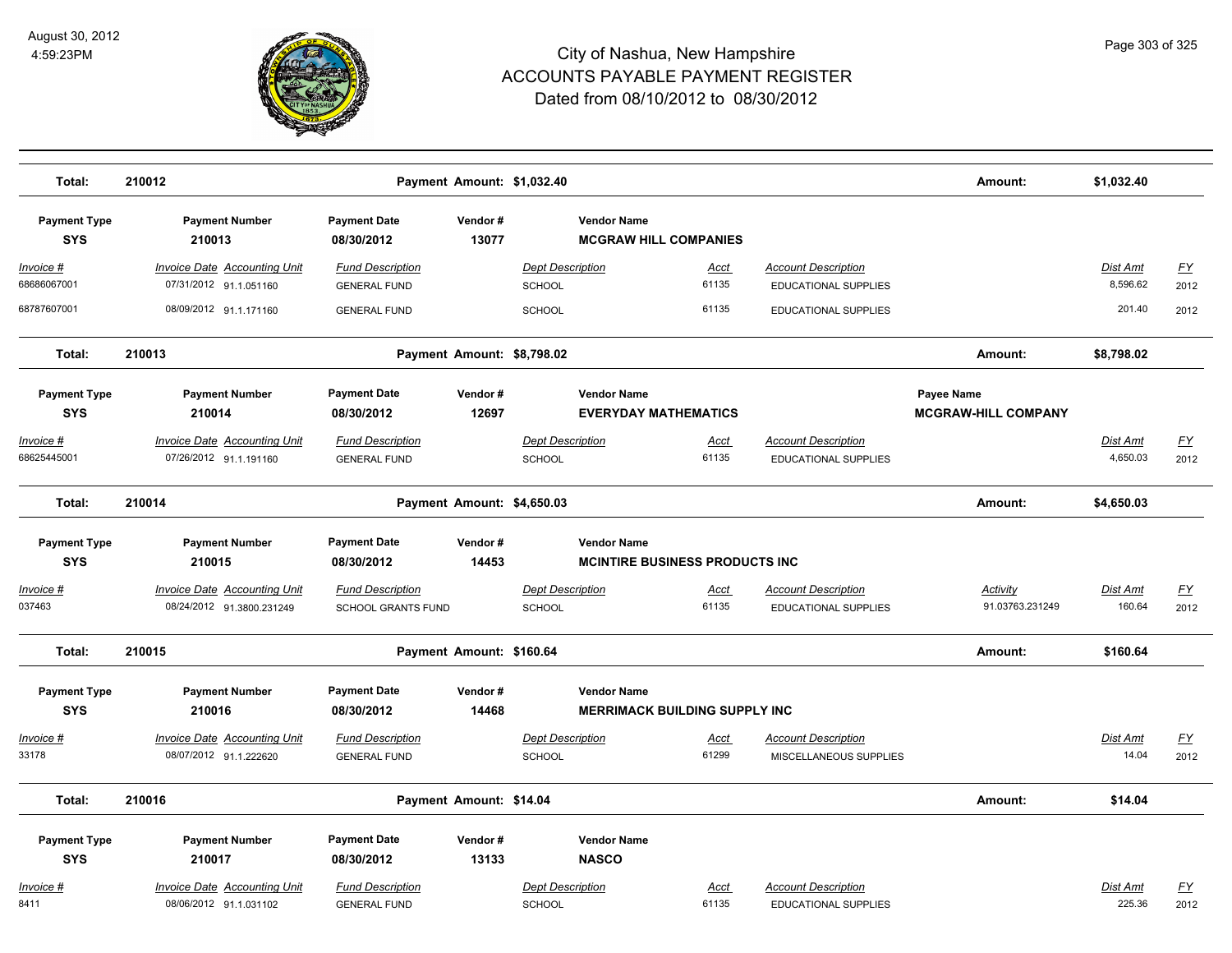

| 992465                            | 07/27/2012 91.1.041102                                        | <b>GENERAL FUND</b>                            |                            | <b>SCHOOL</b>                            |                                                              | 61135                | EDUCATIONAL SUPPLIES                                                        |         | 7.95                     | 2012                      |
|-----------------------------------|---------------------------------------------------------------|------------------------------------------------|----------------------------|------------------------------------------|--------------------------------------------------------------|----------------------|-----------------------------------------------------------------------------|---------|--------------------------|---------------------------|
| 992465                            | 07/27/2012 91.1.041102                                        | <b>GENERAL FUND</b>                            |                            | <b>SCHOOL</b>                            |                                                              | 61135                | EDUCATIONAL SUPPLIES                                                        |         | $-3.13$                  | 2012                      |
| 992465                            | 07/27/2012 91.1.041102                                        | <b>GENERAL FUND</b>                            |                            | <b>SCHOOL</b>                            |                                                              | 61135                | EDUCATIONAL SUPPLIES                                                        |         | 15.65                    | 2012                      |
| 995346                            | 07/30/2012 91.1.031102                                        | <b>GENERAL FUND</b>                            |                            | <b>SCHOOL</b>                            |                                                              | 61135                | EDUCATIONAL SUPPLIES                                                        |         | 2,656.60                 | 2012                      |
| Total:                            | 210017                                                        |                                                | Payment Amount: \$2,902.43 |                                          |                                                              |                      |                                                                             | Amount: | \$2,902.43               |                           |
| <b>Payment Type</b><br><b>SYS</b> | <b>Payment Number</b><br>210018                               | <b>Payment Date</b><br>08/30/2012              | Vendor#<br>13144           |                                          | <b>Vendor Name</b><br><b>NASHUA OUTDOOR POWER EQUIPMENT</b>  |                      |                                                                             |         |                          |                           |
| <u>Invoice #</u><br>378123        | <b>Invoice Date Accounting Unit</b><br>08/06/2012 91.1.222630 | <b>Fund Description</b><br><b>GENERAL FUND</b> |                            | <b>Dept Description</b><br><b>SCHOOL</b> |                                                              | <u>Acct</u><br>61599 | <b>Account Description</b><br><b>GROUNDS MAINTENANCE</b><br><b>SUPPLIES</b> |         | <b>Dist Amt</b><br>43.18 | <u>FY</u><br>2012         |
| Total:                            | 210018                                                        |                                                | Payment Amount: \$43.18    |                                          |                                                              |                      |                                                                             | Amount: | \$43.18                  |                           |
| <b>Payment Type</b><br><b>SYS</b> | <b>Payment Number</b><br>210019                               | <b>Payment Date</b><br>08/30/2012              | Vendor#<br>13151           |                                          | <b>Vendor Name</b><br><b>NASHUA WALLPAPER &amp; PAINT CO</b> |                      |                                                                             |         |                          |                           |
| Invoice #                         | <b>Invoice Date Accounting Unit</b>                           | <b>Fund Description</b>                        |                            | <b>Dept Description</b>                  |                                                              | Acct                 | <b>Account Description</b>                                                  |         | Dist Amt                 | <u>FY</u>                 |
| 224680                            | 07/18/2012 91.1.222620                                        | <b>GENERAL FUND</b>                            |                            | <b>SCHOOL</b>                            |                                                              | 61299                | MISCELLANEOUS SUPPLIES                                                      |         | 335.88                   | 2012                      |
| 224975                            | 07/30/2012 91.1.222620                                        | <b>GENERAL FUND</b>                            |                            | <b>SCHOOL</b>                            |                                                              | 61299                | MISCELLANEOUS SUPPLIES                                                      |         | 455.54                   | 2012                      |
| 224983                            | 07/30/2012 91.1.222620                                        | <b>GENERAL FUND</b>                            |                            | <b>SCHOOL</b>                            |                                                              | 61299                | MISCELLANEOUS SUPPLIES                                                      |         | 511.03                   | 2012                      |
| 224988                            | 07/30/2012 91.1.222620                                        | <b>GENERAL FUND</b>                            |                            | SCHOOL                                   |                                                              | 61299                | MISCELLANEOUS SUPPLIES                                                      |         | 268.49                   | 2012                      |
| Total:                            | 210019                                                        |                                                | Payment Amount: \$1,570.94 |                                          |                                                              |                      |                                                                             | Amount: | \$1,570.94               |                           |
| <b>Payment Type</b>               | <b>Payment Number</b>                                         | <b>Payment Date</b>                            | Vendor#                    |                                          | <b>Vendor Name</b>                                           |                      |                                                                             |         |                          |                           |
| <b>SYS</b>                        | 210020                                                        | 08/30/2012                                     | 14513                      |                                          | <b>NATIONWIDE SALES &amp; SERVICE</b>                        |                      |                                                                             |         |                          |                           |
| <u>Invoice #</u>                  | <b>Invoice Date Accounting Unit</b>                           | <b>Fund Description</b>                        |                            | <b>Dept Description</b>                  |                                                              | Acct                 | <b>Account Description</b>                                                  |         | Dist Amt                 | $\underline{\mathsf{FY}}$ |
| 178262                            | 08/07/2012 91.1.222620                                        | <b>GENERAL FUND</b>                            |                            | <b>SCHOOL</b>                            |                                                              | 61428                | <b>JANITORIAL SUPPLIES</b>                                                  |         | 1,339.95                 | 2012                      |
| Total:                            | 210020                                                        |                                                | Payment Amount: \$1,339.95 |                                          |                                                              |                      |                                                                             | Amount: | \$1,339.95               |                           |
| <b>Payment Type</b>               | <b>Payment Number</b>                                         | <b>Payment Date</b>                            | Vendor#                    |                                          | <b>Vendor Name</b>                                           |                      |                                                                             |         |                          |                           |
| <b>SYS</b>                        | 210021                                                        | 08/30/2012                                     | 14836                      |                                          | <b>ELISABETH NAULT</b>                                       |                      |                                                                             |         |                          |                           |
| <u>Invoice #</u>                  | <b>Invoice Date Accounting Unit</b>                           | <b>Fund Description</b>                        |                            | <b>Dept Description</b>                  |                                                              | <u>Acct</u>          | <b>Account Description</b>                                                  |         | Dist Amt                 | <u>FY</u>                 |
| 8/6-10/12                         | 08/28/2012 91.1.041410                                        | <b>GENERAL FUND</b>                            |                            | <b>SCHOOL</b>                            |                                                              | 53628                | <b>CONTRACT SERVICES</b>                                                    |         | 1,000.00                 | 2012                      |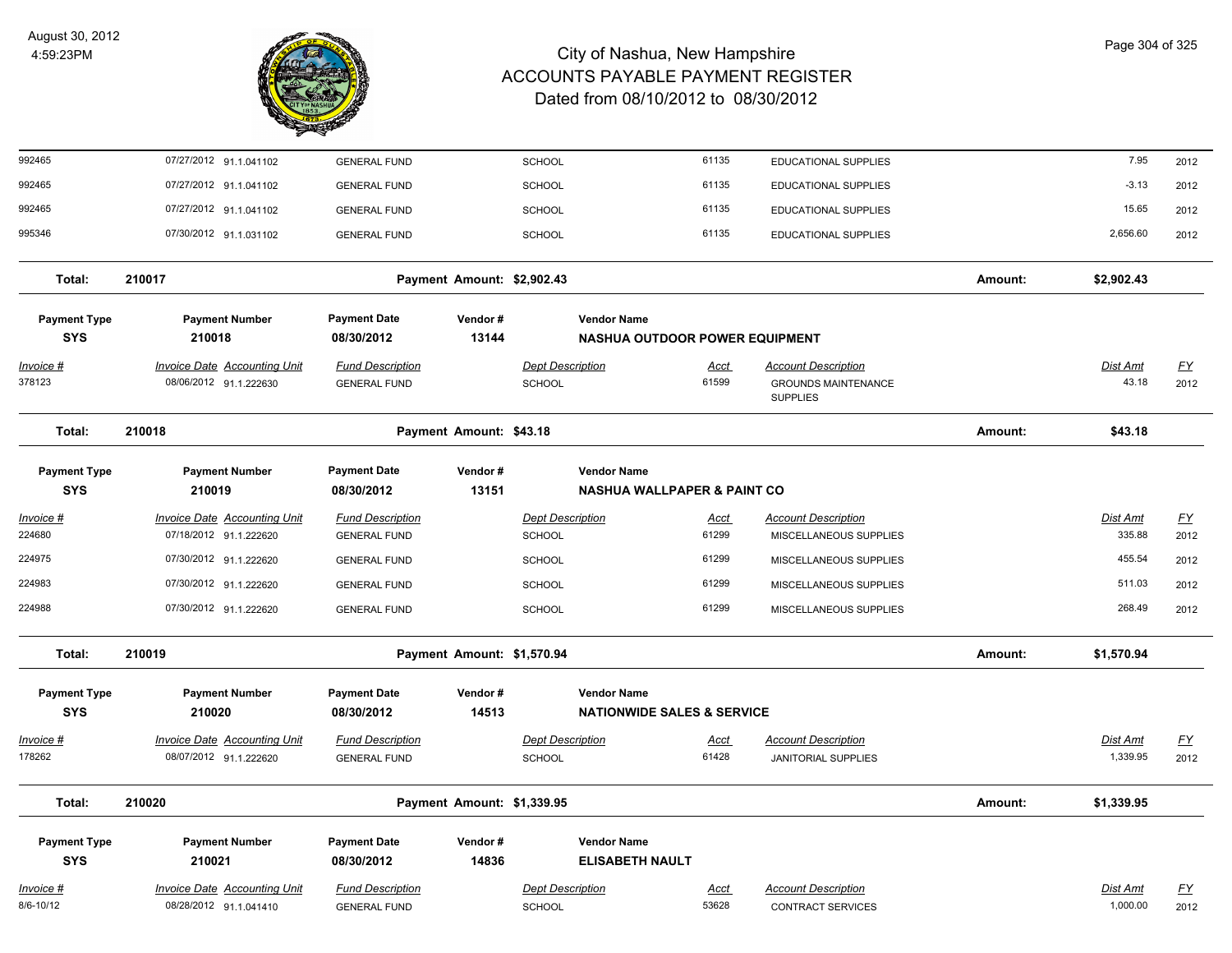

| Total:                            | 210021                                                           |                                                 | Payment Amount: \$1,000.00 |                                                 |                              |                                                             | Amount:                                         | \$1,000.00           |                                   |
|-----------------------------------|------------------------------------------------------------------|-------------------------------------------------|----------------------------|-------------------------------------------------|------------------------------|-------------------------------------------------------------|-------------------------------------------------|----------------------|-----------------------------------|
| <b>Payment Type</b><br><b>SYS</b> | <b>Payment Number</b><br>210022                                  | <b>Payment Date</b><br>08/30/2012               | Vendor#<br>14521           | <b>Vendor Name</b>                              | <b>NEW ENGLAND ICE CREAM</b> |                                                             |                                                 |                      |                                   |
| Invoice #<br>2291943              | <b>Invoice Date Accounting Unit</b><br>08/23/2012 91.2100.193120 | <b>Fund Description</b><br><b>FOOD SERVICES</b> |                            | <b>Dept Description</b><br><b>SCHOOL</b>        | Acct<br>61214                | <b>Account Description</b><br>FOOD, FOOD SERVICE<br>PROGRAM |                                                 | Dist Amt<br>199.59   | <u>FY</u><br>2012                 |
| Total:                            | 210022                                                           |                                                 | Payment Amount: \$199.59   |                                                 |                              |                                                             | Amount:                                         | \$199.59             |                                   |
| <b>Payment Type</b><br><b>SYS</b> | <b>Payment Number</b><br>210023                                  | <b>Payment Date</b><br>08/30/2012               | Vendor#<br>11061           | <b>Vendor Name</b><br><b>PETTY CASH SCHOOLS</b> |                              |                                                             | Payee Name<br><b>NEW SEARLES SCH PETTY CASH</b> |                      |                                   |
| Invoice #<br>$4 - 7$              | Invoice Date Accounting Unit<br>08/27/2012 91.1.191160           | <b>Fund Description</b><br><b>GENERAL FUND</b>  |                            | <b>Dept Description</b><br><b>SCHOOL</b>        | Acct<br>61135                | <b>Account Description</b><br>EDUCATIONAL SUPPLIES          |                                                 | Dist Amt<br>114.84   | $\underline{\mathsf{FY}}$<br>2012 |
| Total:                            | 210023                                                           |                                                 | Payment Amount: \$114.84   |                                                 |                              |                                                             | Amount:                                         | \$114.84             |                                   |
| <b>Payment Type</b><br><b>SYS</b> | <b>Payment Number</b><br>210024                                  | <b>Payment Date</b><br>08/30/2012               | Vendor#<br>14545           | <b>Vendor Name</b><br><b>NHIAA</b>              |                              |                                                             |                                                 |                      |                                   |
| Invoice #<br>2012/2013NORTH       | Invoice Date Accounting Unit<br>06/01/2012 91.1.012338           | <b>Fund Description</b><br><b>GENERAL FUND</b>  |                            | <b>Dept Description</b><br>SCHOOL               | Acct<br>55200                | <b>Account Description</b><br>DUES AND MEMBERSHIPS          |                                                 | Dist Amt<br>1,200.00 | $\underline{\mathsf{FY}}$<br>2012 |
| 2012/2013NORTH                    | 06/01/2012 91.1.031408                                           | <b>GENERAL FUND</b>                             |                            | <b>SCHOOL</b>                                   | 55200                        | DUES AND MEMBERSHIPS                                        |                                                 | 3,000.00             | 2012                              |
| 2012/2013SOUTH                    | 06/01/2012 91.1.012338                                           | <b>GENERAL FUND</b>                             |                            | <b>SCHOOL</b>                                   | 55200                        | DUES AND MEMBERSHIPS                                        |                                                 | 1,150.00             | 2012                              |
| 2012/2013SOUTH                    | 06/01/2012 91.1.031408                                           | <b>GENERAL FUND</b>                             |                            | <b>SCHOOL</b>                                   | 55200                        | <b>DUES AND MEMBERSHIPS</b>                                 |                                                 | 2,900.00             | 2012                              |
| COACHES ED 12-44                  | 08/22/2012 91.1.012338                                           | <b>GENERAL FUND</b>                             |                            | <b>SCHOOL</b>                                   | 55300                        | <b>TRAVEL</b>                                               |                                                 | 40.00                | 2012                              |
| Total:                            | 210024                                                           |                                                 | Payment Amount: \$8,290.00 |                                                 |                              |                                                             | Amount:                                         | \$8,290.00           |                                   |
| <b>Payment Type</b><br><b>SYS</b> | <b>Payment Number</b><br>210025                                  | <b>Payment Date</b><br>08/30/2012               | Vendor#<br>13186           | <b>Vendor Name</b><br><b>MORRIS NICHOLSON</b>   |                              |                                                             |                                                 |                      |                                   |
| Invoice #<br>82212-03             | Invoice Date Accounting Unit<br>08/22/2012 91.1.031441           | <b>Fund Description</b><br><b>GENERAL FUND</b>  |                            | <b>Dept Description</b><br><b>SCHOOL</b>        | Acct<br>55642                | <b>Account Description</b><br><b>GAME OFFICIALS</b>         |                                                 | Dist Amt<br>80.00    | EY<br>2012                        |
| Total:                            | 210025                                                           |                                                 | Payment Amount: \$80.00    |                                                 |                              |                                                             | Amount:                                         | \$80.00              |                                   |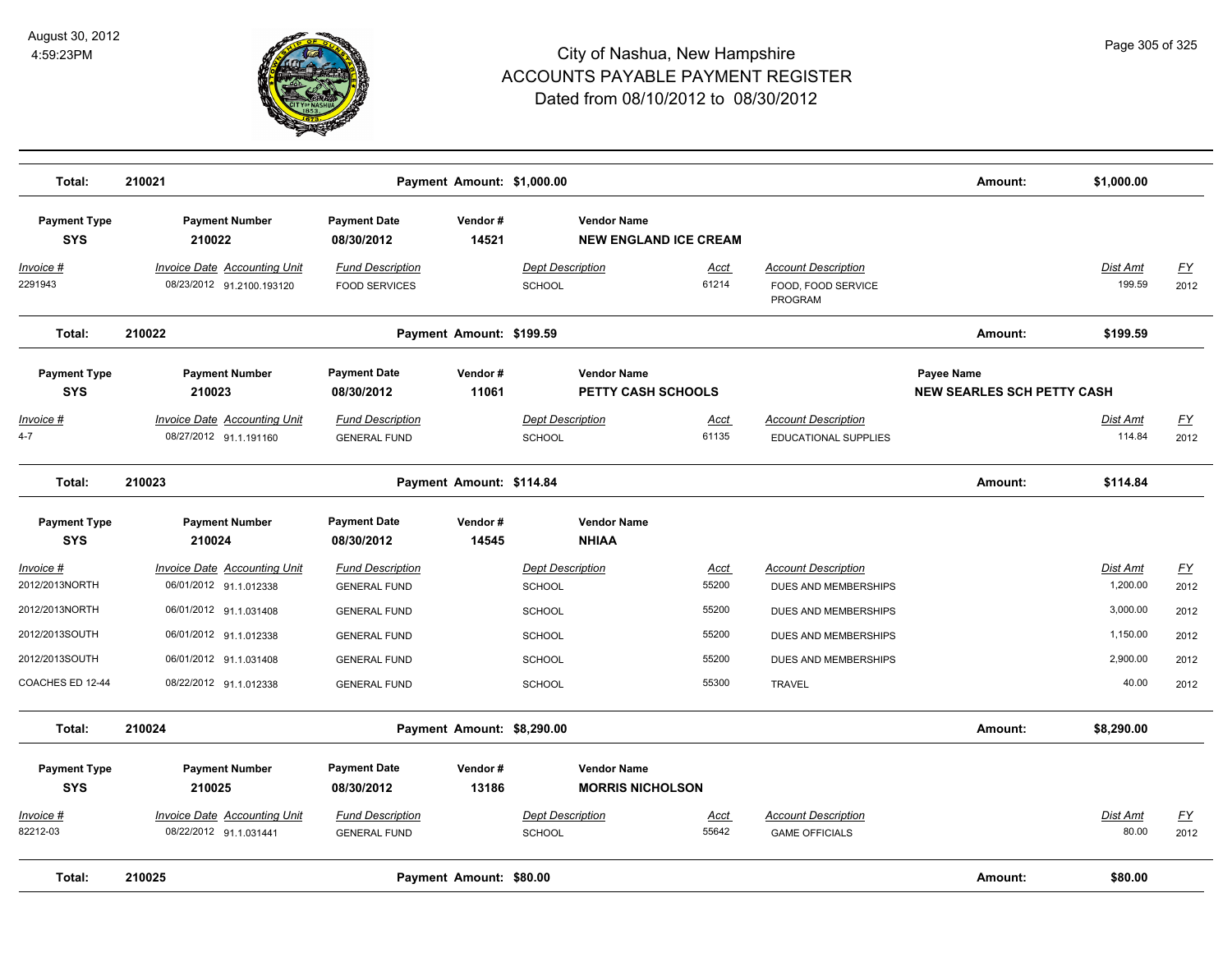

| <b>Payment Type</b><br><b>SYS</b> | <b>Payment Number</b><br>210026                               | <b>Payment Date</b><br>08/30/2012                                 | Vendor#<br>13376            |                                   | <b>Vendor Name</b><br><b>PUBLIC SERVICE OF NH</b>    |                                                                             | Payee Name<br><b>NORTHEAST UTILITIES</b>   |                           |                          |
|-----------------------------------|---------------------------------------------------------------|-------------------------------------------------------------------|-----------------------------|-----------------------------------|------------------------------------------------------|-----------------------------------------------------------------------------|--------------------------------------------|---------------------------|--------------------------|
| Invoice #<br>296467428            | Invoice Date Accounting Unit<br>08/10/2012 91.5800.054600     | <b>Fund Description</b><br>SCHOOL CAPITAL PROJECTS<br><b>FUND</b> |                             | <b>Dept Description</b><br>SCHOOL | Acct<br>81200                                        | <b>Account Description</b><br><b>BUILDINGS AND</b><br><b>IMPROVEMENTS</b>   | Activity<br>1011.91.01.30                  | Dist Amt<br>16,999.00     | $\underline{FY}$<br>2012 |
| Total:                            | 210026                                                        |                                                                   | Payment Amount: \$16,999.00 |                                   |                                                      |                                                                             | Amount:                                    | \$16,999.00               |                          |
| <b>Payment Type</b><br><b>SYS</b> | <b>Payment Number</b><br>210027                               | <b>Payment Date</b><br>08/30/2012                                 | Vendor#<br>10343            |                                   | <b>Vendor Name</b><br><b>OCE IMAGISTICS INC</b>      |                                                                             |                                            |                           |                          |
| <u>Invoice #</u><br>267446-2      | <b>Invoice Date Accounting Unit</b><br>06/26/2012 91.1.012320 | <b>Fund Description</b><br><b>GENERAL FUND</b>                    |                             | <b>Dept Description</b><br>SCHOOL | <u>Acct</u><br>54421                                 | <b>Account Description</b><br><b>COPIER MAINTENANCE</b><br><b>CONTRACTS</b> |                                            | <b>Dist Amt</b><br>915.23 | <u>FY</u><br>2012        |
| Total:                            | 210027                                                        |                                                                   | Payment Amount: \$915.23    |                                   |                                                      |                                                                             | Amount:                                    | \$915.23                  |                          |
| <b>Payment Type</b><br><b>SYS</b> | <b>Payment Number</b><br>210028                               | <b>Payment Date</b><br>08/30/2012                                 | Vendor#<br>11158            |                                   | <b>Vendor Name</b><br><b>PAGE STREET LEASING LLC</b> |                                                                             |                                            |                           |                          |
| Invoice #                         | Invoice Date Accounting Unit                                  | <b>Fund Description</b>                                           |                             | <b>Dept Description</b>           | Acct                                                 | <b>Account Description</b>                                                  | Activity                                   | Dist Amt                  | $\underline{FY}$         |
| 94428                             | 07/24/2012 91.5800.134600                                     | SCHOOL CAPITAL PROJECTS<br><b>FUND</b>                            |                             | SCHOOL                            | 81200                                                | <b>BUILDINGS AND</b><br><b>IMPROVEMENTS</b>                                 | 1011.91.04.30                              | 95.00                     | 2012                     |
| 94429                             | 07/24/2012 91.5800.134600                                     | SCHOOL CAPITAL PROJECTS<br><b>FUND</b>                            |                             | SCHOOL                            | 81200                                                | <b>BUILDINGS AND</b><br><b>IMPROVEMENTS</b>                                 | 1011.91.04.30                              | 95.00                     | 2012                     |
| 94513                             | 07/27/2012 91.5800.134600                                     | <b>SCHOOL CAPITAL PROJECTS</b><br><b>FUND</b>                     |                             | <b>SCHOOL</b>                     | 81200                                                | <b>BUILDINGS AND</b><br><b>IMPROVEMENTS</b>                                 | 1011.91.04.30                              | 95.00                     | 2012                     |
| 94894                             | 08/08/2012 91.5800.134600                                     | SCHOOL CAPITAL PROJECTS<br><b>FUND</b>                            |                             | <b>SCHOOL</b>                     | 81200                                                | <b>BUILDINGS AND</b><br><b>IMPROVEMENTS</b>                                 | 1011.91.04.30                              | 75.00                     | 2012                     |
| Total:                            | 210028                                                        |                                                                   | Payment Amount: \$360.00    |                                   |                                                      |                                                                             | Amount:                                    | \$360.00                  |                          |
| <b>Payment Type</b><br><b>SYS</b> | <b>Payment Number</b><br>210029                               | <b>Payment Date</b><br>08/30/2012                                 | Vendor#<br>14462            |                                   | <b>Vendor Name</b><br><b>MEDCO SUPPLY INC</b>        |                                                                             | Payee Name<br>PATTERSON MEDICAL SUPPLY INC |                           |                          |
|                                   |                                                               |                                                                   |                             |                                   |                                                      |                                                                             |                                            |                           |                          |
| Invoice #<br>41553332             | <b>Invoice Date Accounting Unit</b><br>08/09/2012 91.1.031210 | <b>Fund Description</b><br><b>GENERAL FUND</b>                    |                             | <b>Dept Description</b><br>SCHOOL | <u>Acct</u><br>61142                                 | <b>Account Description</b><br><b>MEDICAL SUPPLIES</b>                       |                                            | Dist Amt<br>315.41        | $\underline{FY}$<br>2012 |
| 41553332                          | 08/09/2012 91.1.041210                                        | <b>GENERAL FUND</b>                                               |                             | SCHOOL                            | 61142                                                | <b>MEDICAL SUPPLIES</b>                                                     |                                            | 4,000.00                  | 2012                     |
| Total:                            | 210029                                                        |                                                                   | Payment Amount: \$4,315.41  |                                   |                                                      |                                                                             | Amount:                                    | \$4,315.41                |                          |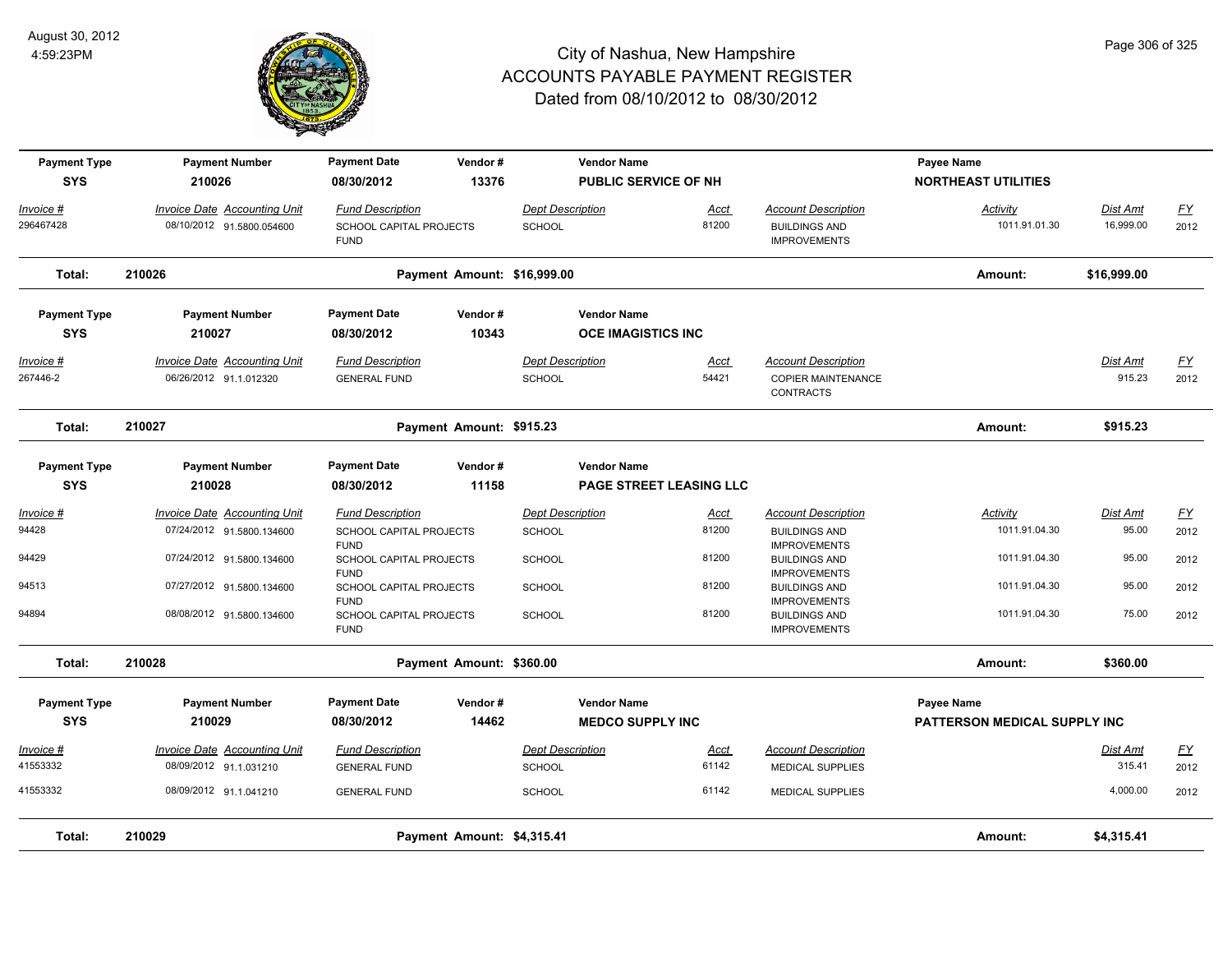

| <b>Payment Type</b><br><b>SYS</b> | <b>Payment Number</b><br>210030                               | <b>Payment Date</b><br>08/30/2012              | Vendor#<br>14822         |                                   | <b>Vendor Name</b><br><b>ANDREW PAUL</b>       |                      |                                                  |                              |                          |                  |
|-----------------------------------|---------------------------------------------------------------|------------------------------------------------|--------------------------|-----------------------------------|------------------------------------------------|----------------------|--------------------------------------------------|------------------------------|--------------------------|------------------|
| Invoice #<br>AUG12                | Invoice Date Accounting Unit<br>08/27/2012 91.1.012338        | <b>Fund Description</b><br><b>GENERAL FUND</b> |                          | <b>Dept Description</b><br>SCHOOL |                                                | Acct<br>61100        | <b>Account Description</b><br>OFFICE SUPPLIES    |                              | Dist Amt<br>104.79       | EY<br>2012       |
| Total:                            | 210030                                                        |                                                | Payment Amount: \$104.79 |                                   |                                                |                      |                                                  | Amount:                      | \$104.79                 |                  |
| <b>Payment Type</b>               | <b>Payment Number</b>                                         | <b>Payment Date</b>                            | Vendor#                  |                                   | <b>Vendor Name</b>                             |                      |                                                  |                              |                          |                  |
| <b>SYS</b>                        | 210031                                                        | 08/30/2012                                     | 13276                    |                                   | PEABODY SUPPLY CO                              |                      |                                                  |                              |                          |                  |
| $Invoice$ #<br>1022               | <b>Invoice Date Accounting Unit</b><br>08/10/2012 91.1.222620 | <b>Fund Description</b><br><b>GENERAL FUND</b> |                          | <b>Dept Description</b><br>SCHOOL |                                                | <u>Acct</u><br>61414 | <b>Account Description</b><br>SUPPLIES, PLUMBING |                              | <u>Dist Amt</u><br>48.19 | EY<br>2012       |
| 1023                              | 08/10/2012 91.1.222620                                        | <b>GENERAL FUND</b>                            |                          | <b>SCHOOL</b>                     |                                                | 61414                | SUPPLIES, PLUMBING                               |                              | 10.78                    | 2012             |
| 39                                | 08/08/2012 91.1.222620                                        | <b>GENERAL FUND</b>                            |                          | SCHOOL                            |                                                | 61414                | SUPPLIES, PLUMBING                               |                              | 145.82                   | 2012             |
| Total:                            | 210031                                                        |                                                | Payment Amount: \$204.79 |                                   |                                                |                      |                                                  | Amount:                      | \$204.79                 |                  |
| <b>Payment Type</b><br><b>SYS</b> | <b>Payment Number</b><br>210032                               | <b>Payment Date</b><br>08/30/2012              | Vendor#<br>13278         |                                   | <b>Vendor Name</b><br><b>PEARSON EDUCATION</b> |                      |                                                  |                              |                          |                  |
| Invoice #                         | Invoice Date Accounting Unit                                  | <b>Fund Description</b>                        |                          | <b>Dept Description</b>           |                                                | Acct                 | <b>Account Description</b>                       |                              | Dist Amt                 | $\underline{FY}$ |
| BK 66928843                       | 08/06/2012 91.1.041160                                        | <b>GENERAL FUND</b>                            |                          | SCHOOL                            |                                                | 61875                | <b>BOOKS</b>                                     |                              | 352.73                   | 2012             |
| Total:                            | 210032                                                        |                                                | Payment Amount: \$352.73 |                                   |                                                |                      |                                                  | Amount:                      | \$352.73                 |                  |
| <b>Payment Type</b>               | <b>Payment Number</b>                                         | <b>Payment Date</b>                            | Vendor#                  |                                   | <b>Vendor Name</b>                             |                      |                                                  | Payee Name                   |                          |                  |
| <b>SYS</b>                        | 210033                                                        | 08/30/2012                                     | 13282                    |                                   | <b>PEARSON SCOTT FORESMAN</b>                  |                      |                                                  | <b>PEARSON EDUCATION INC</b> |                          |                  |
| Invoice #                         | <b>Invoice Date Accounting Unit</b>                           | <b>Fund Description</b>                        |                          | <b>Dept Description</b>           |                                                | Acct                 | <b>Account Description</b>                       |                              | Dist Amt                 | $\underline{FY}$ |
| 4021650305                        | 08/06/2012 91.1.131160                                        | <b>GENERAL FUND</b>                            |                          | SCHOOL                            |                                                | 61135                | EDUCATIONAL SUPPLIES                             |                              | 640.53                   | 2012             |
| Total:                            | 210033                                                        |                                                | Payment Amount: \$640.53 |                                   |                                                |                      |                                                  | Amount:                      | \$640.53                 |                  |
| <b>Payment Type</b>               | <b>Payment Number</b>                                         | <b>Payment Date</b>                            | Vendor#                  |                                   | <b>Vendor Name</b>                             |                      |                                                  |                              |                          |                  |
| <b>SYS</b>                        | 210034                                                        | 08/30/2012                                     | 13355                    |                                   | <b>PRO AV SYSTEMS INC</b>                      |                      |                                                  |                              |                          |                  |
| Invoice #                         | <b>Invoice Date Accounting Unit</b>                           | <b>Fund Description</b>                        |                          | <b>Dept Description</b>           |                                                | <u>Acct</u>          | <b>Account Description</b>                       | <b>Activity</b>              | Dist Amt                 | $\underline{FY}$ |
| 17264                             | 07/19/2012 91.1.992225                                        | <b>GENERAL FUND</b>                            |                          | <b>SCHOOL</b>                     |                                                | 54487                | <b>EQUIPMENT REPAIRS &amp;</b>                   |                              | 3,414.00                 | 2012             |
| 17265                             | 07/19/2012 91.1.992225                                        | <b>GENERAL FUND</b>                            |                          | SCHOOL                            |                                                | 71221                | <b>MAINTENANCE</b><br><b>COMPUTER EQUIPMENT</b>  |                              | 3,271.00                 | 2012             |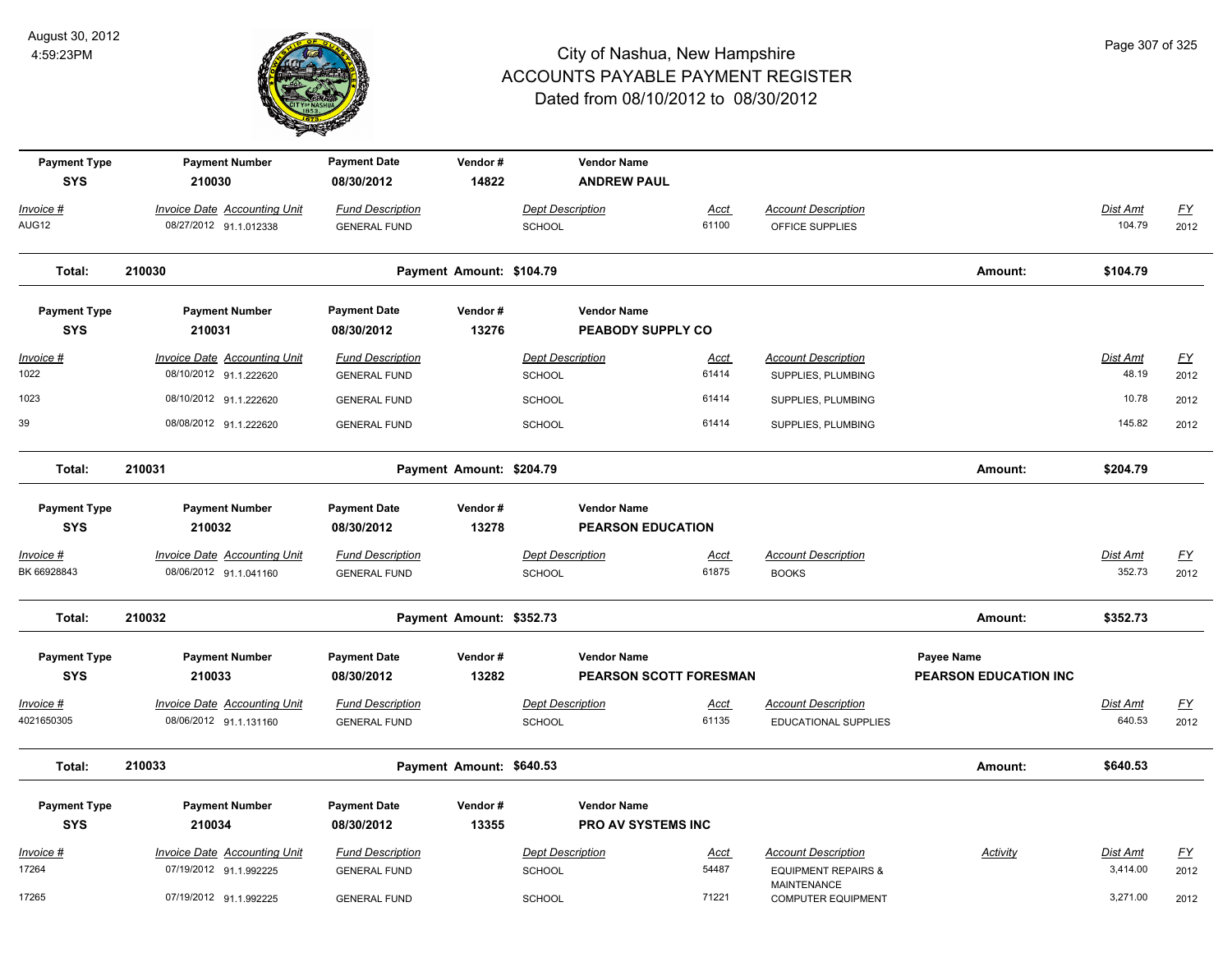

| 17289                             | 07/26/2012 91.3800.182210                                        | <b>SCHOOL GRANTS FUND</b>                            |                          | <b>SCHOOL</b>                            |                                                    | 71999                | MISCELLANEOUS EQUIPMENT                                                    | 91.03352.182210             | $-9,760.00$          | 2012              |
|-----------------------------------|------------------------------------------------------------------|------------------------------------------------------|--------------------------|------------------------------------------|----------------------------------------------------|----------------------|----------------------------------------------------------------------------|-----------------------------|----------------------|-------------------|
| 17289-R                           | 08/24/2012 91.1.992225                                           | <b>GENERAL FUND</b>                                  |                          | <b>SCHOOL</b>                            |                                                    | 71221                | <b>COMPUTER EQUIPMENT</b>                                                  |                             | 9,760.00             | 2012              |
| 17334                             | 08/09/2012 91.1.992225                                           | <b>GENERAL FUND</b>                                  |                          | <b>SCHOOL</b>                            |                                                    | 54487                | <b>EQUIPMENT REPAIRS &amp;</b>                                             |                             | 2,658.00             | 2012              |
| 17335                             | 08/09/2012 91.1.992225                                           | <b>GENERAL FUND</b>                                  |                          | <b>SCHOOL</b>                            |                                                    | 54487                | <b>MAINTENANCE</b><br><b>EQUIPMENT REPAIRS &amp;</b><br><b>MAINTENANCE</b> |                             | 2,657.00             | 2012              |
| Total:                            | 210034                                                           |                                                      |                          | Payment Amount: \$12,000.00              |                                                    |                      |                                                                            | Amount:                     | \$12,000.00          |                   |
| <b>Payment Type</b>               | <b>Payment Number</b>                                            | <b>Payment Date</b>                                  | Vendor#                  |                                          | <b>Vendor Name</b>                                 |                      |                                                                            |                             |                      |                   |
| <b>SYS</b>                        | 210035                                                           | 08/30/2012                                           | 13356                    |                                          | PRO ED CO                                          |                      |                                                                            |                             |                      |                   |
| <u> Invoice #</u><br>2073231      | <b>Invoice Date Accounting Unit</b><br>08/10/2012 91.1.061160    | <b>Fund Description</b><br><b>GENERAL FUND</b>       |                          | <b>Dept Description</b><br><b>SCHOOL</b> |                                                    | <u>Acct</u><br>61135 | <b>Account Description</b><br><b>EDUCATIONAL SUPPLIES</b>                  |                             | Dist Amt<br>179.30   | <u>FY</u><br>2012 |
| Total:                            | 210035                                                           |                                                      | Payment Amount: \$179.30 |                                          |                                                    |                      |                                                                            | Amount:                     | \$179.30             |                   |
| <b>Payment Type</b><br><b>SYS</b> | <b>Payment Number</b><br>210036                                  | <b>Payment Date</b><br>08/30/2012                    | Vendor#<br>13369         |                                          | <b>Vendor Name</b><br>THE PROVIDER ENTERPRISES INC |                      |                                                                            |                             |                      |                   |
| <u> Invoice #</u>                 | <b>Invoice Date Accounting Unit</b>                              | <b>Fund Description</b>                              |                          | <b>Dept Description</b>                  |                                                    | <b>Acct</b>          | <b>Account Description</b>                                                 |                             | <b>Dist Amt</b>      | $\underline{FY}$  |
| 29046                             | 08/20/2012 91.1.992700                                           | <b>GENERAL FUND</b>                                  |                          | <b>SCHOOL</b>                            |                                                    | 55690                | REGULAR TRANSPORTATION<br><b>SERVICES</b>                                  |                             | 16,412.00            | 2012              |
| 29047                             | 08/20/2012 91.1.992700                                           | <b>GENERAL FUND</b>                                  |                          | SCHOOL                                   |                                                    | 55690                | REGULAR TRANSPORTATION<br><b>SERVICES</b>                                  |                             | 675.00               | 2012              |
| 29048                             | 08/19/2012 91.1.992700                                           | <b>GENERAL FUND</b>                                  |                          | SCHOOL                                   |                                                    | 55690                | REGULAR TRANSPORTATION<br><b>SERVICES</b>                                  |                             | 744.00               | 2012              |
| Total:                            | 210036                                                           |                                                      |                          | Payment Amount: \$17,831.00              |                                                    |                      |                                                                            | Amount:                     | \$17,831.00          |                   |
| <b>Payment Type</b><br><b>SYS</b> | <b>Payment Number</b><br>210037                                  | <b>Payment Date</b><br>08/30/2012                    | Vendor#<br>13390         |                                          | <b>Vendor Name</b><br>R & L SUPPLY                 |                      |                                                                            |                             |                      |                   |
| <u>Invoice #</u><br>SM3101        | <b>Invoice Date Accounting Unit</b><br>08/02/2012 91.3800.231249 | <b>Fund Description</b><br><b>SCHOOL GRANTS FUND</b> |                          | <b>Dept Description</b><br>SCHOOL        |                                                    | <u>Acct</u><br>54450 | <b>Account Description</b><br>OFFICE EQUIP REPAIRS &<br><b>MAINTENANCE</b> | Activity<br>91.03763.231249 | Dist Amt<br>197.00   | EY<br>2012        |
| Total:                            | 210037                                                           |                                                      | Payment Amount: \$197.00 |                                          |                                                    |                      |                                                                            | Amount:                     | \$197.00             |                   |
| <b>Payment Type</b><br><b>SYS</b> | <b>Payment Number</b><br>210038                                  | <b>Payment Date</b><br>08/30/2012                    | Vendor#<br>13408         |                                          | <b>Vendor Name</b><br>THE READING FOUNDATION       |                      |                                                                            |                             |                      |                   |
| <u>Invoice #</u><br>13672         | <b>Invoice Date Accounting Unit</b><br>06/08/2012 91.3800.022190 | <b>Fund Description</b><br><b>SCHOOL GRANTS FUND</b> |                          | <b>Dept Description</b><br>SCHOOL        |                                                    | <u>Acct</u><br>53628 | <b>Account Description</b><br><b>CONTRACT SERVICES</b>                     | Activity<br>91.03953.022190 | Dist Amt<br>3,780.00 | <u>FY</u><br>2012 |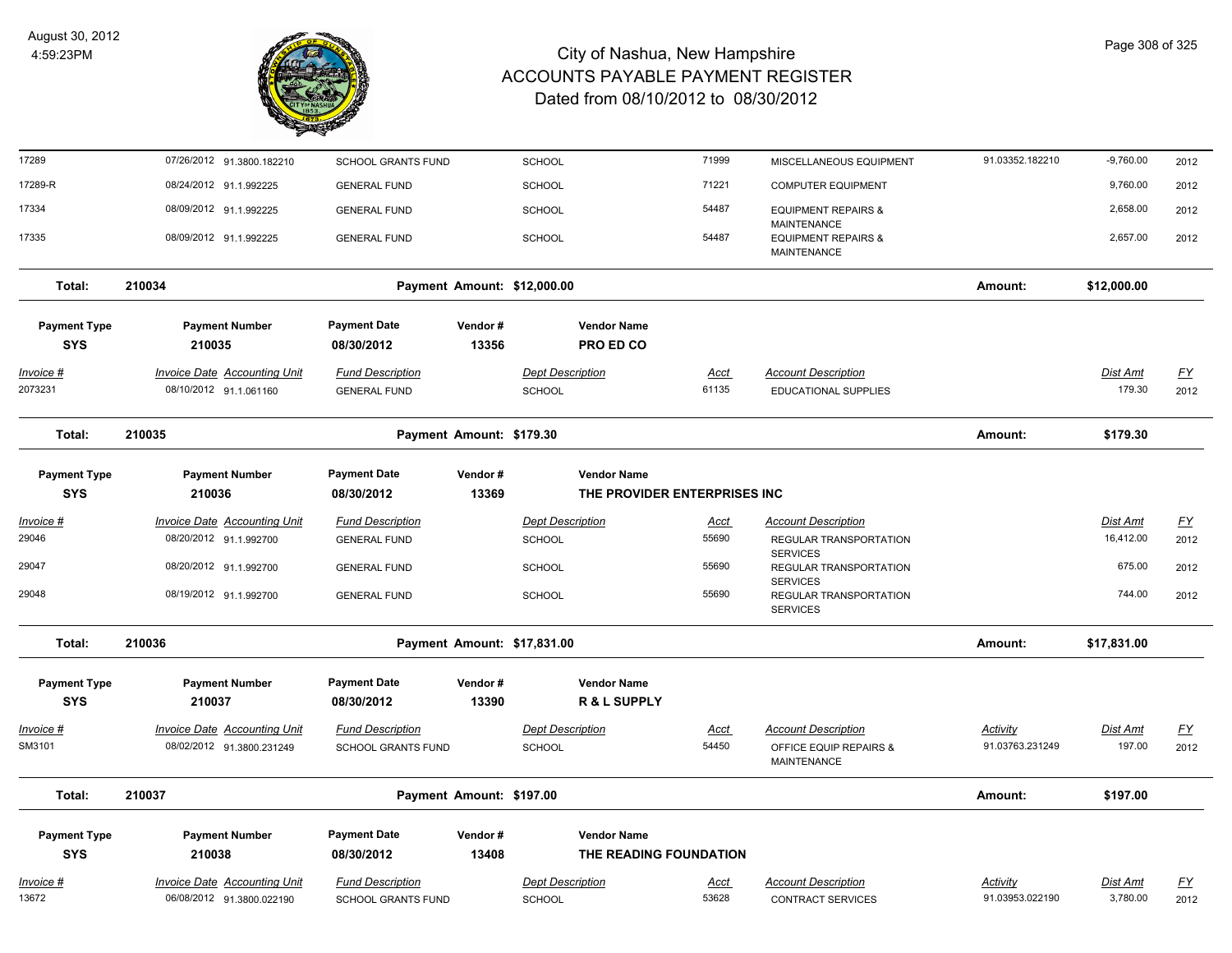

| Total:                            | 210038                                                           |                                                | Payment Amount: \$3,780.00 |                                          |                                                        |                                                      | Amount:                                             | \$3,780.00         |                   |
|-----------------------------------|------------------------------------------------------------------|------------------------------------------------|----------------------------|------------------------------------------|--------------------------------------------------------|------------------------------------------------------|-----------------------------------------------------|--------------------|-------------------|
| <b>Payment Type</b><br><b>SYS</b> | <b>Payment Number</b><br>210039                                  | <b>Payment Date</b><br>08/30/2012              | Vendor#<br>13414           |                                          | <b>Vendor Name</b><br><b>RED HOT SPORTS PROMOTIONS</b> |                                                      |                                                     |                    |                   |
| $Invoice$ #<br>2480               | <b>Invoice Date Accounting Unit</b><br>08/06/2012 91.1.171108    | <b>Fund Description</b><br><b>GENERAL FUND</b> |                            | <b>Dept Description</b><br><b>SCHOOL</b> | Acct<br>61135                                          | <b>Account Description</b><br>EDUCATIONAL SUPPLIES   |                                                     | Dist Amt<br>499.05 | <u>FY</u><br>2012 |
| Total:                            | 210039                                                           |                                                | Payment Amount: \$499.05   |                                          |                                                        |                                                      | Amount:                                             | \$499.05           |                   |
| <b>Payment Type</b><br><b>SYS</b> | <b>Payment Number</b><br>210040                                  | <b>Payment Date</b><br>08/30/2012              | Vendor#<br>13418           |                                          | <b>Vendor Name</b><br><b>REDLON &amp; JOHNSON</b>      |                                                      |                                                     |                    |                   |
| <u>Invoice #</u><br>941175        | <b>Invoice Date Accounting Unit</b><br>07/31/2012 91.1.222620    | <b>Fund Description</b><br><b>GENERAL FUND</b> |                            | <b>Dept Description</b><br>SCHOOL        | <u>Acct</u><br>61414                                   | <b>Account Description</b><br>SUPPLIES, PLUMBING     |                                                     | Dist Amt<br>234.75 | <u>FY</u><br>2012 |
| Total:                            | 210040                                                           |                                                | Payment Amount: \$234.75   |                                          |                                                        |                                                      | Amount:                                             | \$234.75           |                   |
| <b>Payment Type</b><br><b>SYS</b> | <b>Payment Number</b><br>210041                                  | <b>Payment Date</b><br>08/30/2012              | Vendor#<br>10631           |                                          | <b>Vendor Name</b><br><b>REGENCY NURSING CARE LLC</b>  |                                                      |                                                     |                    |                   |
| Invoice #                         | <b>Invoice Date Accounting Unit</b>                              | <b>Fund Description</b>                        |                            | <b>Dept Description</b>                  | Acct                                                   | <b>Account Description</b>                           | <b>Activity</b>                                     | <b>Dist Amt</b>    | <u>FY</u>         |
| 1264                              | 07/19/2012 91.3800.022190                                        | <b>SCHOOL GRANTS FUND</b>                      |                            | <b>SCHOOL</b>                            | 53628                                                  | <b>CONTRACT SERVICES</b>                             | 91.03953.022190                                     | 882.00             | 2012              |
| 1274                              | 07/27/2012 91.3800.022190                                        | SCHOOL GRANTS FUND                             |                            | <b>SCHOOL</b>                            | 53628                                                  | CONTRACT SERVICES                                    | 91.03953.022190                                     | 735.00             | 2012              |
| 1289                              | 08/02/2012 91.3800.022190                                        | <b>SCHOOL GRANTS FUND</b>                      |                            | <b>SCHOOL</b>                            | 53628                                                  | <b>CONTRACT SERVICES</b>                             | 91.03953.022190                                     | 637.00             | 2012              |
| Total:                            | 210041                                                           |                                                | Payment Amount: \$2,254.00 |                                          |                                                        |                                                      | Amount:                                             | \$2,254.00         |                   |
| <b>Payment Type</b><br><b>SYS</b> | <b>Payment Number</b><br>210042                                  | <b>Payment Date</b><br>08/30/2012              | Vendor#<br>13434           |                                          | <b>Vendor Name</b><br><b>MARGARET REYNOLDS</b>         |                                                      |                                                     |                    |                   |
| <u>Invoice #</u><br><b>AUG-12</b> | <b>Invoice Date Accounting Unit</b><br>08/15/2012 91.3800.042219 | <b>Fund Description</b><br>SCHOOL GRANTS FUND  |                            | <b>Dept Description</b><br>SCHOOL        | <u>Acct</u><br>61299                                   | <b>Account Description</b><br>MISCELLANEOUS SUPPLIES | Activity<br>91.03468.042219                         | Dist Amt<br>87.98  | <u>FY</u><br>2012 |
| Total:                            | 210042                                                           |                                                | Payment Amount: \$87.98    |                                          |                                                        |                                                      | Amount:                                             | \$87.98            |                   |
| <b>Payment Type</b><br><b>SYS</b> | <b>Payment Number</b><br>210043                                  | <b>Payment Date</b><br>08/30/2012              | Vendor#<br>11023           |                                          | <b>Vendor Name</b><br><b>ALL AMERICAN SPORTS CORP</b>  |                                                      | Payee Name<br><b>RIDDELL/ALL AMERICAN SPORTS CO</b> |                    |                   |
| Invoice #                         | <b>Invoice Date Accounting Unit</b>                              | <b>Fund Description</b>                        |                            | <b>Dept Description</b>                  | Acct                                                   | <b>Account Description</b>                           |                                                     | Dist Amt           | <u>FY</u>         |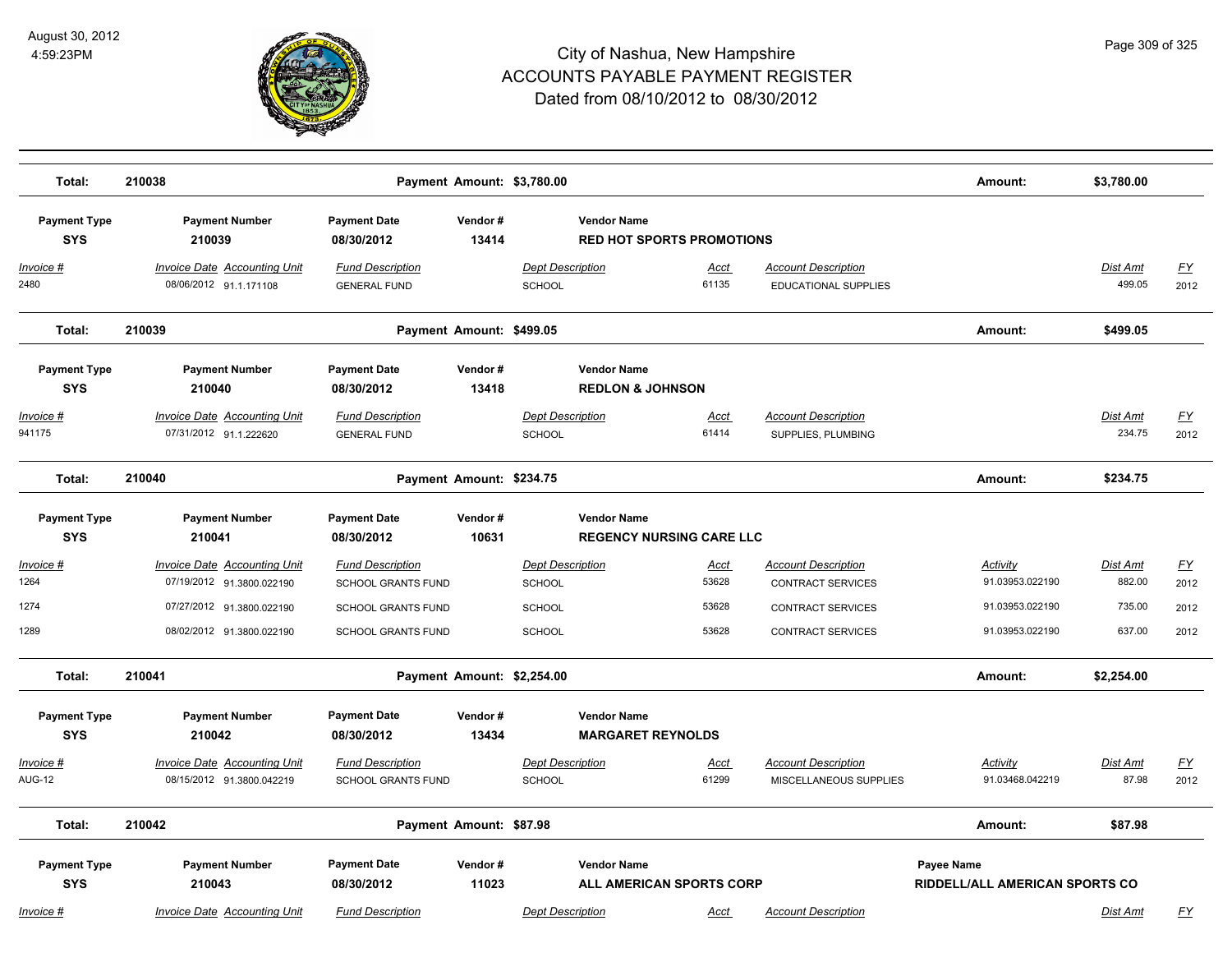

| 94814950            | 07/19/2012 91.1.041428              | <b>GENERAL FUND</b>       |                          | <b>SCHOOL</b>           |                            | 55628       | <b>LAUNDRY &amp; CLEANING</b>                      |                 | 24.00    | 2012             |
|---------------------|-------------------------------------|---------------------------|--------------------------|-------------------------|----------------------------|-------------|----------------------------------------------------|-----------------|----------|------------------|
| 94880932            | 08/07/2012 91.1.041428              | <b>GENERAL FUND</b>       |                          | <b>SCHOOL</b>           |                            | 55628       | <b>SERVICES</b><br>LAUNDRY & CLEANING              |                 | 7.50     | 2012             |
|                     |                                     |                           |                          |                         |                            |             | <b>SERVICES</b>                                    |                 |          |                  |
| 94880933            | 08/07/2012 91.1.041428              | <b>GENERAL FUND</b>       |                          | <b>SCHOOL</b>           |                            | 55628       | LAUNDRY & CLEANING<br><b>SERVICES</b>              |                 | 277.14   | 2012             |
| 94910173            | 08/15/2012 91.1.041428              | <b>GENERAL FUND</b>       |                          | <b>SCHOOL</b>           |                            | 55628       | LAUNDRY & CLEANING                                 |                 | 191.36   | 2012             |
|                     |                                     |                           |                          |                         |                            |             | <b>SERVICES</b>                                    |                 |          |                  |
| 94910173            | 08/15/2012 91.1.041429              | <b>GENERAL FUND</b>       |                          | <b>SCHOOL</b>           |                            | 54487       | <b>EQUIPMENT REPAIRS &amp;</b><br>MAINTENANCE      |                 | 74.55    | 2012             |
| Total:              | 210043                              |                           | Payment Amount: \$574.55 |                         |                            |             |                                                    | Amount:         | \$574.55 |                  |
| <b>Payment Type</b> | <b>Payment Number</b>               | <b>Payment Date</b>       | Vendor#                  |                         | <b>Vendor Name</b>         |             |                                                    |                 |          |                  |
| <b>SYS</b>          | 210044                              | 08/30/2012                | 11014                    |                         | <b>RIDE-AWAY CORP</b>      |             |                                                    |                 |          |                  |
| <u>Invoice #</u>    | <b>Invoice Date Accounting Unit</b> | <b>Fund Description</b>   |                          | <b>Dept Description</b> |                            | <u>Acct</u> | <b>Account Description</b>                         |                 | Dist Amt | <u>FY</u>        |
| 2682                | 08/09/2012 91.2201.041490           | DRIVERS EDUCATION         |                          | <b>SCHOOL</b>           |                            | 61799       | VEHICLE PARTS & SUPPLIES                           |                 | 90.00    | 2012             |
|                     |                                     |                           |                          |                         |                            |             |                                                    |                 |          |                  |
| Total:              | 210044                              |                           | Payment Amount: \$90.00  |                         |                            |             |                                                    | Amount:         | \$90.00  |                  |
|                     |                                     |                           |                          |                         |                            |             |                                                    |                 |          |                  |
| <b>Payment Type</b> | <b>Payment Number</b>               | <b>Payment Date</b>       | Vendor#                  |                         | <b>Vendor Name</b>         |             |                                                    |                 |          |                  |
| <b>SYS</b>          | 210045                              | 08/30/2012                | 13460                    |                         | <b>SUSAN ROCCA</b>         |             |                                                    |                 |          |                  |
| Invoice #           | <b>Invoice Date Accounting Unit</b> | <b>Fund Description</b>   |                          | <b>Dept Description</b> |                            | <u>Acct</u> | <b>Account Description</b>                         | <b>Activity</b> | Dist Amt | <u>FY</u>        |
| <b>AUG-12</b>       | 08/27/2012 91.3800.231249           | <b>SCHOOL GRANTS FUND</b> |                          | SCHOOL                  |                            | 61135       | EDUCATIONAL SUPPLIES                               | 91.03762.231249 | 215.99   | 2012             |
| Total:              | 210045                              |                           | Payment Amount: \$215.99 |                         |                            |             |                                                    | Amount:         | \$215.99 |                  |
|                     |                                     |                           |                          |                         |                            |             |                                                    |                 |          |                  |
| <b>Payment Type</b> | <b>Payment Number</b>               | <b>Payment Date</b>       | Vendor#                  |                         | <b>Vendor Name</b>         |             |                                                    |                 |          |                  |
| <b>SYS</b>          | 210046                              | 08/30/2012                | 13504                    |                         | <b>SANEL AUTO PARTS CO</b> |             |                                                    |                 |          |                  |
| <u>Invoice #</u>    | <b>Invoice Date Accounting Unit</b> | <b>Fund Description</b>   |                          | <b>Dept Description</b> |                            | <u>Acct</u> | <b>Account Description</b>                         |                 | Dist Amt | $\underline{FY}$ |
| 2MD9838             | 06/05/2012 91.1.222620              | <b>GENERAL FUND</b>       |                          | <b>SCHOOL</b>           |                            | 54600       | <b>VEHICLE REPAIRS &amp;</b>                       |                 | 45.69    | 2012             |
|                     |                                     |                           |                          |                         |                            |             | <b>MAINTENANCE</b>                                 |                 |          |                  |
| 2ME5756             | 06/06/2012 91.1.222620              | <b>GENERAL FUND</b>       |                          | <b>SCHOOL</b>           |                            | 54600       | <b>VEHICLE REPAIRS &amp;</b><br><b>MAINTENANCE</b> |                 | 38.46    | 2012             |
| 2MF5984             | 06/07/2012 91.1.222620              | <b>GENERAL FUND</b>       |                          | <b>SCHOOL</b>           |                            | 54600       | <b>VEHICLE REPAIRS &amp;</b>                       |                 | 106.94   | 2012             |
|                     |                                     |                           |                          |                         |                            |             | <b>MAINTENANCE</b>                                 |                 |          |                  |
| 2MH3635             | 06/11/2012 91.1.222620              | <b>GENERAL FUND</b>       |                          | <b>SCHOOL</b>           |                            | 54600       | <b>VEHICLE REPAIRS &amp;</b>                       |                 | 44.76    | 2012             |
| 2MH9551             | 06/12/2012 91.1.222620              | <b>GENERAL FUND</b>       |                          | <b>SCHOOL</b>           |                            | 54600       | <b>MAINTENANCE</b><br><b>VEHICLE REPAIRS &amp;</b> |                 | 50.60    | 2012             |
|                     |                                     |                           |                          |                         |                            |             | <b>MAINTENANCE</b>                                 |                 |          |                  |
| 2MQ5658             | 06/28/2012 91.1.222620              | <b>GENERAL FUND</b>       |                          | <b>SCHOOL</b>           |                            | 54600       | <b>VEHICLE REPAIRS &amp;</b>                       |                 | 3.63     | 2012             |
| 2MQ6236             | 06/28/2012 91.1.222620              | <b>GENERAL FUND</b>       |                          | <b>SCHOOL</b>           |                            | 54600       | <b>MAINTENANCE</b><br><b>VEHICLE REPAIRS &amp;</b> |                 | $-3.63$  | 2012             |
|                     |                                     |                           |                          |                         |                            |             | <b>MAINTENANCE</b>                                 |                 |          |                  |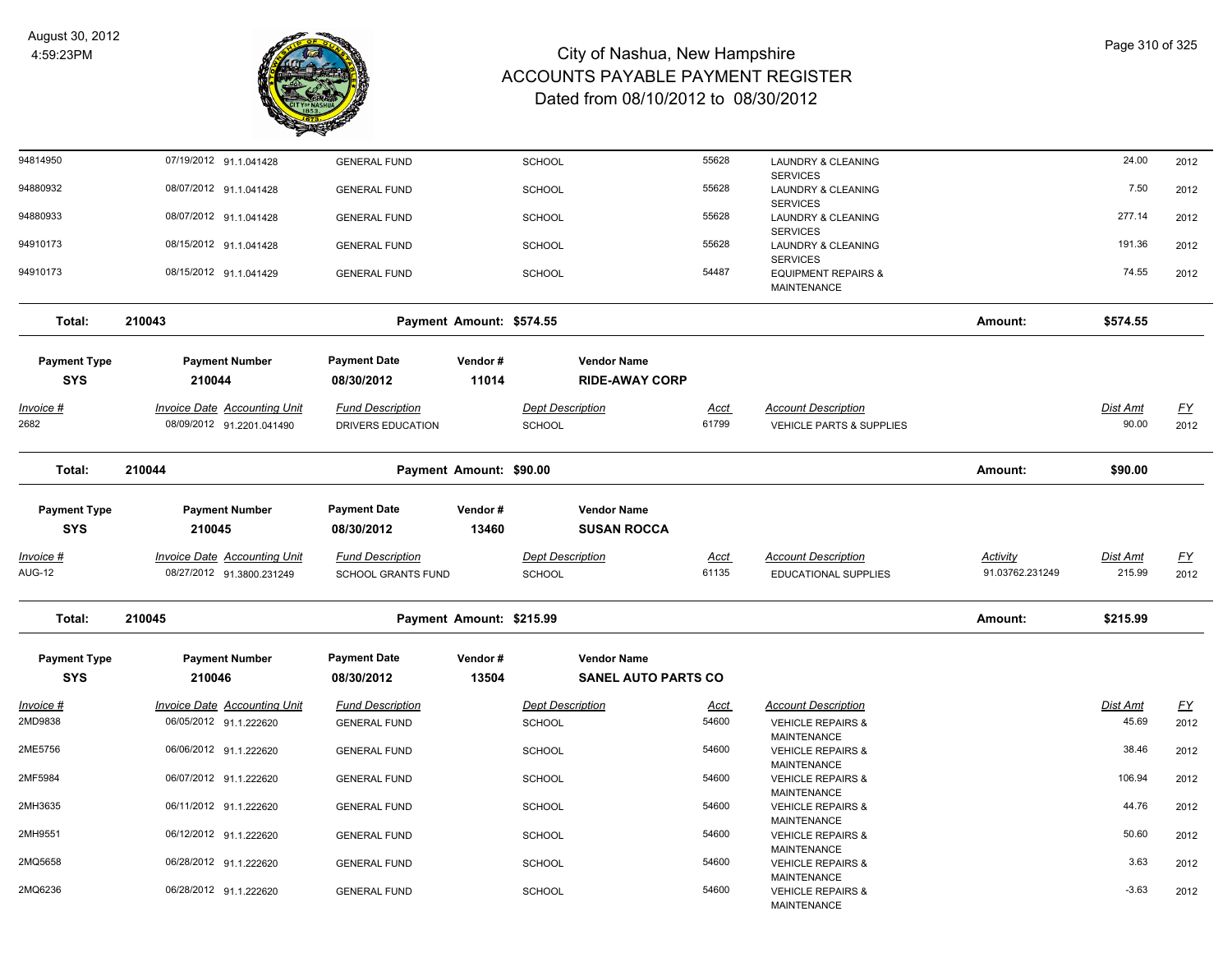

| Total:                            | 210049                                                       |                                                 | Payment Amount: \$227.27 |                                          |                                             |                      |                                                    | Amount:               | \$227.27                 |                   |
|-----------------------------------|--------------------------------------------------------------|-------------------------------------------------|--------------------------|------------------------------------------|---------------------------------------------|----------------------|----------------------------------------------------|-----------------------|--------------------------|-------------------|
|                                   |                                                              |                                                 |                          |                                          |                                             |                      |                                                    |                       |                          |                   |
| Invoice #<br>5181042              | Invoice Date Accounting Unit<br>08/01/2012 91.1.041160       | <b>Fund Description</b><br><b>GENERAL FUND</b>  |                          | <b>Dept Description</b><br><b>SCHOOL</b> |                                             | <b>Acct</b><br>61875 | <b>Account Description</b><br><b>BOOKS</b>         |                       | Dist Amt<br>227.27       | EY<br>2012        |
|                                   |                                                              | 08/30/2012                                      |                          |                                          |                                             |                      |                                                    |                       |                          |                   |
| <b>Payment Type</b><br><b>SYS</b> | <b>Payment Number</b><br>210049                              | <b>Payment Date</b>                             | Vendor#<br>11020         |                                          | <b>Vendor Name</b><br><b>SCHOLASTIC INC</b> |                      |                                                    |                       |                          |                   |
| Total:                            | 210048                                                       |                                                 | Payment Amount: \$227.27 |                                          |                                             |                      |                                                    | Amount:               | \$227.27                 |                   |
| Invoice #<br>5129271              | Invoice Date Accounting Unit<br>07/20/2012 91.1.031160       | <b>Fund Description</b><br><b>GENERAL FUND</b>  |                          | <b>Dept Description</b><br>SCHOOL        |                                             | <u>Acct</u><br>61135 | <b>Account Description</b><br>EDUCATIONAL SUPPLIES |                       | Dist Amt<br>227.27       | EY<br>2012        |
| <b>SYS</b>                        | 210048                                                       | 08/30/2012                                      | 13519                    |                                          | SCHOLASTIC CLASSROOM MAGAZINE               |                      |                                                    | <b>SCHOLASTIC INC</b> |                          |                   |
| <b>Payment Type</b>               | <b>Payment Number</b>                                        | <b>Payment Date</b>                             | Vendor#                  |                                          | <b>Vendor Name</b>                          |                      |                                                    | Payee Name            |                          |                   |
| Total:                            | 210047                                                       |                                                 | Payment Amount: \$139.70 |                                          |                                             |                      |                                                    | Amount:               | \$139.70                 |                   |
| <b>LUNCH ACCOUNT</b>              | 08/15/2012 91.2100.12                                        | <b>FOOD SERVICES</b>                            |                          | <b>SCHOOL</b>                            |                                             | 44503                | <b>LUNCH SALES</b>                                 |                       | 98.00                    | 2012              |
| Invoice #<br>LUNCH ACCOUNT        | <b>Invoice Date Accounting Unit</b><br>08/15/2012 91.2100.05 | <b>Fund Description</b><br><b>FOOD SERVICES</b> |                          | <b>Dept Description</b><br><b>SCHOOL</b> |                                             | <u>Acct</u><br>44503 | <b>Account Description</b><br><b>LUNCH SALES</b>   |                       | <b>Dist Amt</b><br>41.70 | <u>FY</u><br>2012 |
| <b>Payment Type</b><br><b>SYS</b> | <b>Payment Number</b><br>210047                              | <b>Payment Date</b><br>08/30/2012               | Vendor#<br>14812         |                                          | <b>Vendor Name</b><br><b>AWAN SAQUIB</b>    |                      |                                                    |                       |                          |                   |
| Total:                            | 210046                                                       |                                                 | Payment Amount: \$704.06 |                                          |                                             |                      |                                                    | Amount:               | \$704.06                 |                   |
| 2MX7748                           | 07/12/2012 91.1.222620                                       | <b>GENERAL FUND</b>                             |                          | <b>SCHOOL</b>                            |                                             | 54600                | <b>VEHICLE REPAIRS &amp;</b><br><b>MAINTENANCE</b> |                       | 33.96                    | 2012              |
| 2MX7093                           | 07/12/2012 91.1.222620                                       | <b>GENERAL FUND</b>                             |                          | <b>SCHOOL</b>                            |                                             | 54600                | <b>VEHICLE REPAIRS &amp;</b><br><b>MAINTENANCE</b> |                       | 40.99                    | 2012              |
| 2MX0789                           | 07/11/2012 91.1.222620                                       | <b>GENERAL FUND</b>                             |                          | <b>SCHOOL</b>                            |                                             | 54600                | <b>VEHICLE REPAIRS &amp;</b><br><b>MAINTENANCE</b> |                       | $-299.08$                | 2012              |
| 2MX0526                           | 07/11/2012 91.1.222620                                       | <b>GENERAL FUND</b>                             |                          | <b>SCHOOL</b>                            |                                             | 54600                | <b>VEHICLE REPAIRS &amp;</b><br>MAINTENANCE        |                       | 342.66                   | 2012              |
| 2MX0089                           | 07/11/2012 91.1.222620                                       | <b>GENERAL FUND</b>                             |                          | <b>SCHOOL</b>                            |                                             | 54600                | <b>VEHICLE REPAIRS &amp;</b><br><b>MAINTENANCE</b> |                       | $-161.08$                | 2012              |
| 2MX0082                           | 07/11/2012 91.1.222620                                       | <b>GENERAL FUND</b>                             |                          | SCHOOL                                   |                                             | 54600                | <b>VEHICLE REPAIRS &amp;</b><br><b>MAINTENANCE</b> |                       | 299.08                   | 2012              |
| 2MW9843                           | 07/11/2012 91.1.222620                                       | <b>GENERAL FUND</b>                             |                          | <b>SCHOOL</b>                            |                                             | 54600                | <b>VEHICLE REPAIRS &amp;</b><br><b>MAINTENANCE</b> |                       | 161.08                   | 2012              |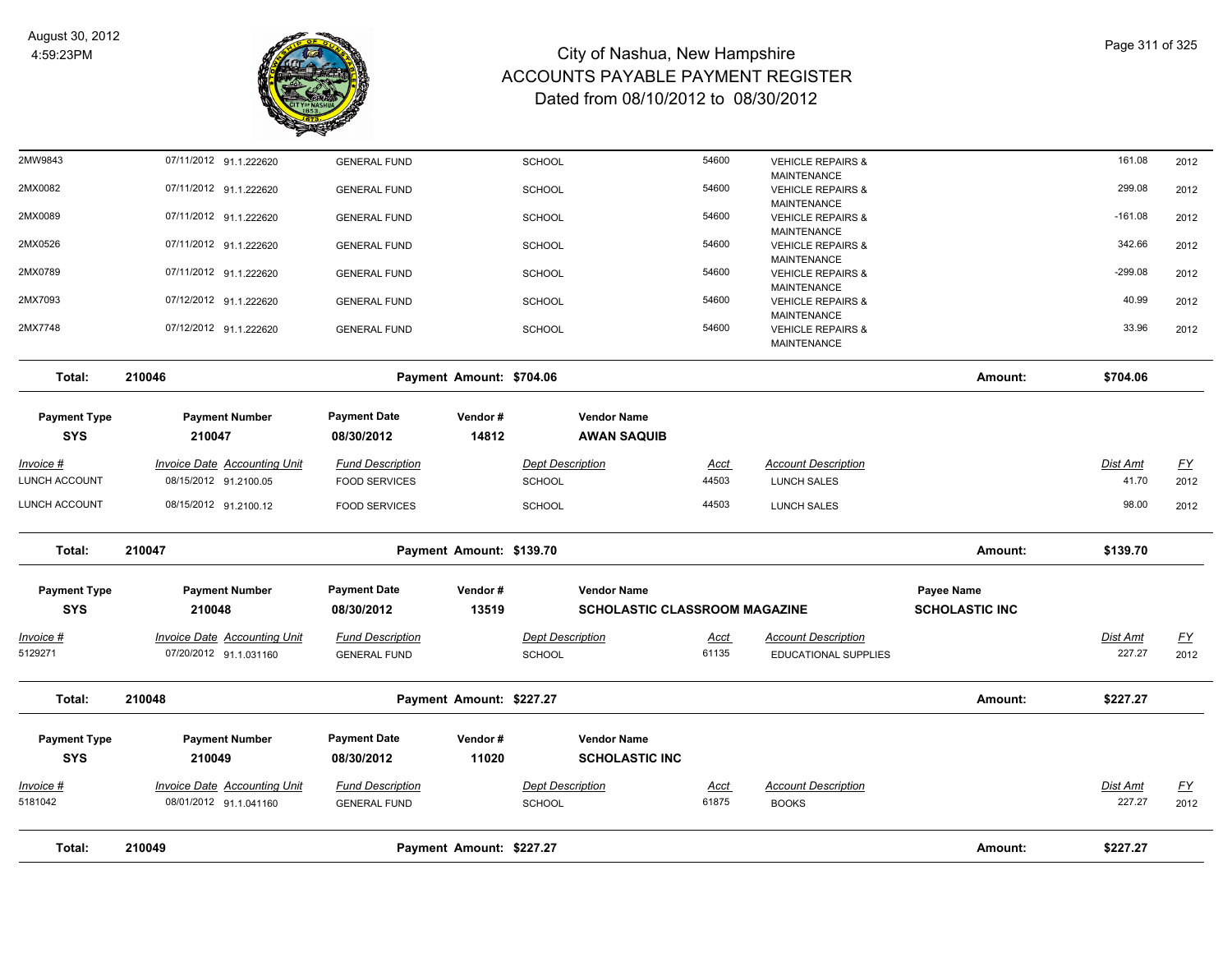

| <b>Payment Type</b><br><b>SYS</b> | <b>Payment Number</b><br>210050                               | <b>Payment Date</b><br>08/30/2012              | Vendor#<br>13524           | <b>Vendor Name</b>                       | <b>SCHOOL NURSE SUPPLY INC</b> |                                                               |                                       |                             |                   |
|-----------------------------------|---------------------------------------------------------------|------------------------------------------------|----------------------------|------------------------------------------|--------------------------------|---------------------------------------------------------------|---------------------------------------|-----------------------------|-------------------|
| Invoice #<br>400353-IN            | Invoice Date Accounting Unit<br>07/16/2012 91.1.132130        | <b>Fund Description</b><br><b>GENERAL FUND</b> |                            | <b>Dept Description</b><br>SCHOOL        | Acct<br>61142                  | <b>Account Description</b><br><b>MEDICAL SUPPLIES</b>         |                                       | Dist Amt<br>655.56          | <u>FY</u><br>2012 |
| Total:                            | 210050                                                        |                                                | Payment Amount: \$655.56   |                                          |                                |                                                               | Amount:                               | \$655.56                    |                   |
| <b>Payment Type</b><br><b>SYS</b> | <b>Payment Number</b><br>210051                               | <b>Payment Date</b><br>08/30/2012              | Vendor#<br>11045           | <b>Vendor Name</b>                       | <b>BRODHEAD GARRETT</b>        |                                                               | Payee Name<br><b>SCHOOL SPECIALTY</b> |                             |                   |
| <u>Invoice #</u><br>204100052959  | <b>Invoice Date Accounting Unit</b><br>07/31/2012 91.1.061160 | <b>Fund Description</b><br><b>GENERAL FUND</b> |                            | <b>Dept Description</b><br><b>SCHOOL</b> | <u>Acct</u><br>71800           | <b>Account Description</b><br><b>FURNITURE &amp; FIXTURES</b> |                                       | <b>Dist Amt</b><br>2,189.89 | EY<br>2012        |
| Total:                            | 210051                                                        |                                                | Payment Amount: \$2,189.89 |                                          |                                |                                                               | Amount:                               | \$2,189.89                  |                   |
| <b>Payment Type</b><br><b>SYS</b> | <b>Payment Number</b><br>210052                               | <b>Payment Date</b><br>08/30/2012              | Vendor#<br>13511           | <b>Vendor Name</b>                       | <b>SAX ARTS &amp; CRAFTS</b>   |                                                               | Payee Name<br><b>SCHOOL SPECIALTY</b> |                             |                   |
| Invoice #<br>208108755204         | Invoice Date Accounting Unit<br>07/30/2012 91.1.031102        | <b>Fund Description</b><br><b>GENERAL FUND</b> |                            | <b>Dept Description</b><br>SCHOOL        | Acct<br>61135                  | <b>Account Description</b><br>EDUCATIONAL SUPPLIES            |                                       | Dist Amt<br>1,207.98        | <u>FY</u><br>2012 |
| Total:                            | 210052                                                        |                                                | Payment Amount: \$1,207.98 |                                          |                                |                                                               | Amount:                               | \$1,207.98                  |                   |
| <b>Payment Type</b><br><b>SYS</b> | <b>Payment Number</b><br>210053                               | <b>Payment Date</b><br>08/30/2012              | Vendor#<br>13526           | <b>Vendor Name</b>                       | <b>SCHOOL SPECIALTY</b>        |                                                               |                                       |                             |                   |
| <u> Invoice #</u><br>20108876273  | <b>Invoice Date Accounting Unit</b><br>08/09/2012 91.1.061210 | <b>Fund Description</b><br><b>GENERAL FUND</b> |                            | <b>Dept Description</b><br><b>SCHOOL</b> | <u>Acct</u><br>61135           | <b>Account Description</b><br><b>EDUCATIONAL SUPPLIES</b>     |                                       | Dist Amt<br>145.03          | <u>FY</u><br>2012 |
| 208108377481                      | 06/26/2012 91.1.061160                                        | <b>GENERAL FUND</b>                            |                            | <b>SCHOOL</b>                            | 71800                          | <b>FURNITURE &amp; FIXTURES</b>                               |                                       | 212.97                      | 2012              |
| 208108423539                      | 07/02/2012 91.1.061102                                        | <b>GENERAL FUND</b>                            |                            | <b>SCHOOL</b>                            | 61135                          | EDUCATIONAL SUPPLIES                                          |                                       | 7.10                        | 2012              |
| 208108604883                      | 07/19/2012 91.1.101160                                        | <b>GENERAL FUND</b>                            |                            | <b>SCHOOL</b>                            | 61135                          | EDUCATIONAL SUPPLIES                                          |                                       | 516.60                      | 2012              |
| 208108604902                      | 07/19/2012 91.1.121128                                        | <b>GENERAL FUND</b>                            |                            | <b>SCHOOL</b>                            | 61135                          | EDUCATIONAL SUPPLIES                                          |                                       | 74.91                       | 2012              |
| 208108604902                      | 07/19/2012 91.1.121160                                        | <b>GENERAL FUND</b>                            |                            | <b>SCHOOL</b>                            | 61135                          | EDUCATIONAL SUPPLIES                                          |                                       | 27.86                       | 2012              |
| 208108604921                      | 07/19/2012 91.1.171215                                        | <b>GENERAL FUND</b>                            |                            | <b>SCHOOL</b>                            | 61135                          | EDUCATIONAL SUPPLIES                                          |                                       | 113.85                      | 2012              |
| 208108604929                      | 07/19/2012 91.1.171215                                        | <b>GENERAL FUND</b>                            |                            | <b>SCHOOL</b>                            | 61135                          | <b>EDUCATIONAL SUPPLIES</b>                                   |                                       | 58.22                       | 2012              |
| 208108604935                      | 07/19/2012 91.1.171112                                        | <b>GENERAL FUND</b>                            |                            | SCHOOL                                   | 61135                          | <b>EDUCATIONAL SUPPLIES</b>                                   |                                       | 51.20                       | 2012              |
| 208108697190                      | 07/26/2012 91.1.121210                                        | <b>GENERAL FUND</b>                            |                            | SCHOOL                                   | 61135                          | EDUCATIONAL SUPPLIES                                          |                                       | 6.67                        | 2012              |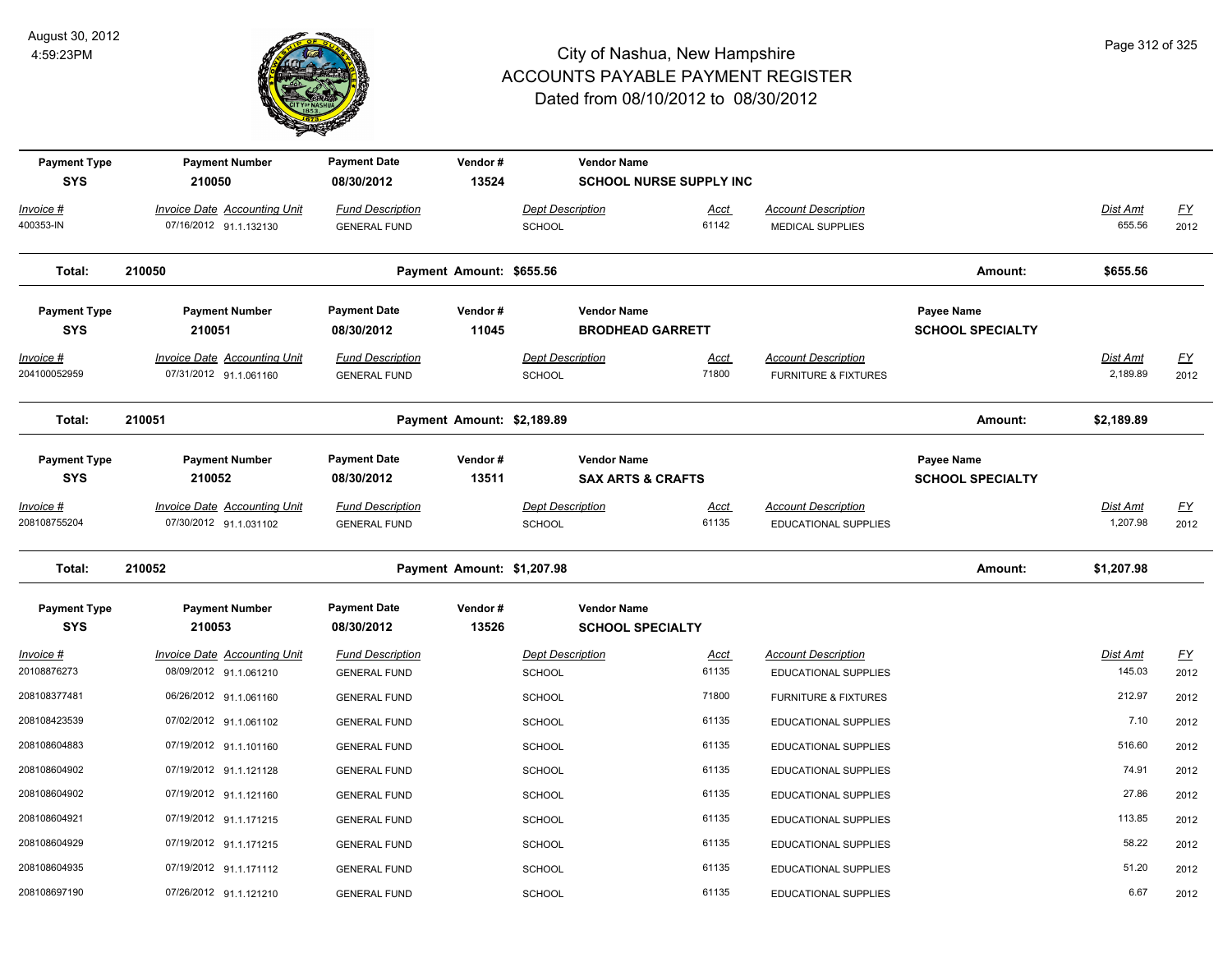

| 208108745484 | 07/28/2012 91.1.041102 | <b>GENERAL FUND</b> | <b>SCHOOL</b> | 61135 | EDUCATIONAL SUPPLIES        | 823.80   | 2012 |
|--------------|------------------------|---------------------|---------------|-------|-----------------------------|----------|------|
| 208108799658 | 08/02/2012 91.1.041102 | <b>GENERAL FUND</b> | <b>SCHOOL</b> | 61135 | EDUCATIONAL SUPPLIES        | 305.28   | 2012 |
| 208108830746 | 08/06/2012 91.1.041160 | <b>GENERAL FUND</b> | <b>SCHOOL</b> | 61135 | <b>EDUCATIONAL SUPPLIES</b> | 3.88     | 2012 |
| 208108830752 | 08/06/2012 91.1.151102 | <b>GENERAL FUND</b> | <b>SCHOOL</b> | 61135 | EDUCATIONAL SUPPLIES        | 72.70    | 2012 |
| 208108830757 | 08/06/2012 91.1.111122 | <b>GENERAL FUND</b> | <b>SCHOOL</b> | 61135 | EDUCATIONAL SUPPLIES        | 41.20    | 2012 |
| 208108830762 | 08/06/2012 91.1.181160 | <b>GENERAL FUND</b> | <b>SCHOOL</b> | 61135 | <b>EDUCATIONAL SUPPLIES</b> | 20.46    | 2012 |
| 208108846298 | 08/07/2012 91.1.121160 | <b>GENERAL FUND</b> | <b>SCHOOL</b> | 61135 | EDUCATIONAL SUPPLIES        | 115.44   | 2012 |
| 208108846298 | 08/07/2012 91.1.122410 | <b>GENERAL FUND</b> | <b>SCHOOL</b> | 61100 | OFFICE SUPPLIES             | 469.33   | 2012 |
| 208108846302 | 08/07/2012 91.1.151122 | <b>GENERAL FUND</b> | <b>SCHOOL</b> | 61135 | <b>EDUCATIONAL SUPPLIES</b> | 15.12    | 2012 |
| 208108846306 | 08/07/2012 91.1.151121 | <b>GENERAL FUND</b> | <b>SCHOOL</b> | 61135 | EDUCATIONAL SUPPLIES        | 7.34     | 2012 |
| 208108846308 | 08/07/2012 91.1.151121 | <b>GENERAL FUND</b> | <b>SCHOOL</b> | 61135 | EDUCATIONAL SUPPLIES        | 9.68     | 2012 |
| 208108846309 | 08/07/2012 91.1.151124 | <b>GENERAL FUND</b> | <b>SCHOOL</b> | 61135 | EDUCATIONAL SUPPLIES        | 15.12    | 2012 |
| 208108846310 | 08/07/2012 91.1.151117 | <b>GENERAL FUND</b> | <b>SCHOOL</b> | 61135 | EDUCATIONAL SUPPLIES        | 3.67     | 2012 |
| 208108846311 | 08/07/2012 91.1.151108 | <b>GENERAL FUND</b> | <b>SCHOOL</b> | 61135 | EDUCATIONAL SUPPLIES        | 3.67     | 2012 |
| 208108846312 | 08/07/2012 91.1.151102 | <b>GENERAL FUND</b> | <b>SCHOOL</b> | 61135 | EDUCATIONAL SUPPLIES        | 23.08    | 2012 |
| 208108846315 | 08/07/2012 91.1.111119 | <b>GENERAL FUND</b> | <b>SCHOOL</b> | 61135 | EDUCATIONAL SUPPLIES        | 7.27     | 2012 |
| 208108846319 | 08/07/2012 91.1.121220 | <b>GENERAL FUND</b> | <b>SCHOOL</b> | 61135 | EDUCATIONAL SUPPLIES        | 35.59    | 2012 |
| 208108846322 | 08/07/2012 91.1.171112 | <b>GENERAL FUND</b> | <b>SCHOOL</b> | 61135 | EDUCATIONAL SUPPLIES        | 6.02     | 2012 |
| 208108846324 | 08/07/2012 91.1.171122 | <b>GENERAL FUND</b> | <b>SCHOOL</b> | 61135 | EDUCATIONAL SUPPLIES        | 20.98    | 2012 |
| 208108846326 | 08/07/2012 91.1.172410 | <b>GENERAL FUND</b> | <b>SCHOOL</b> | 61100 | OFFICE SUPPLIES             | 16.80    | 2012 |
| 208108851948 | 08/08/2012 91.1.121124 | <b>GENERAL FUND</b> | <b>SCHOOL</b> | 61135 | <b>EDUCATIONAL SUPPLIES</b> | 6.32     | 2012 |
| 208108876227 | 08/09/2012 91.1.051105 | <b>GENERAL FUND</b> | <b>SCHOOL</b> | 61135 | EDUCATIONAL SUPPLIES        | 52.19    | 2012 |
| 208108876231 | 08/09/2012 91.1.051105 | <b>GENERAL FUND</b> | <b>SCHOOL</b> | 61135 | EDUCATIONAL SUPPLIES        | 15.12    | 2012 |
| 208108876241 | 08/09/2012 91.1.041160 | <b>GENERAL FUND</b> | <b>SCHOOL</b> | 61135 | <b>EDUCATIONAL SUPPLIES</b> | 175.50   | 2012 |
| 208108876248 | 08/09/2012 91.1.051160 | <b>GENERAL FUND</b> | <b>SCHOOL</b> | 61135 | EDUCATIONAL SUPPLIES        | 1,413.85 | 2012 |
| 208108876254 | 08/09/2012 91.1.201260 | <b>GENERAL FUND</b> | <b>SCHOOL</b> | 61135 | EDUCATIONAL SUPPLIES        | 10.76    | 2012 |
| 208108876266 | 08/09/2012 91.1.201108 | <b>GENERAL FUND</b> | <b>SCHOOL</b> | 61135 | EDUCATIONAL SUPPLIES        | 266.43   | 2012 |
| 208108876285 | 08/09/2012 91.1.061113 | <b>GENERAL FUND</b> | <b>SCHOOL</b> | 61135 | <b>EDUCATIONAL SUPPLIES</b> | 337.02   | 2012 |
| 208108876289 | 08/09/2012 91.1.061210 | <b>GENERAL FUND</b> | <b>SCHOOL</b> | 61135 | EDUCATIONAL SUPPLIES        | 267.47   | 2012 |
| 208108876290 | 08/09/2012 91.1.151120 | <b>GENERAL FUND</b> | <b>SCHOOL</b> | 61135 | EDUCATIONAL SUPPLIES        | 3.48     | 2012 |
| 208108876298 | 08/09/2012 91.1.151122 | <b>GENERAL FUND</b> | <b>SCHOOL</b> | 61135 | <b>EDUCATIONAL SUPPLIES</b> | 4.62     | 2012 |
|              |                        |                     |               |       |                             |          |      |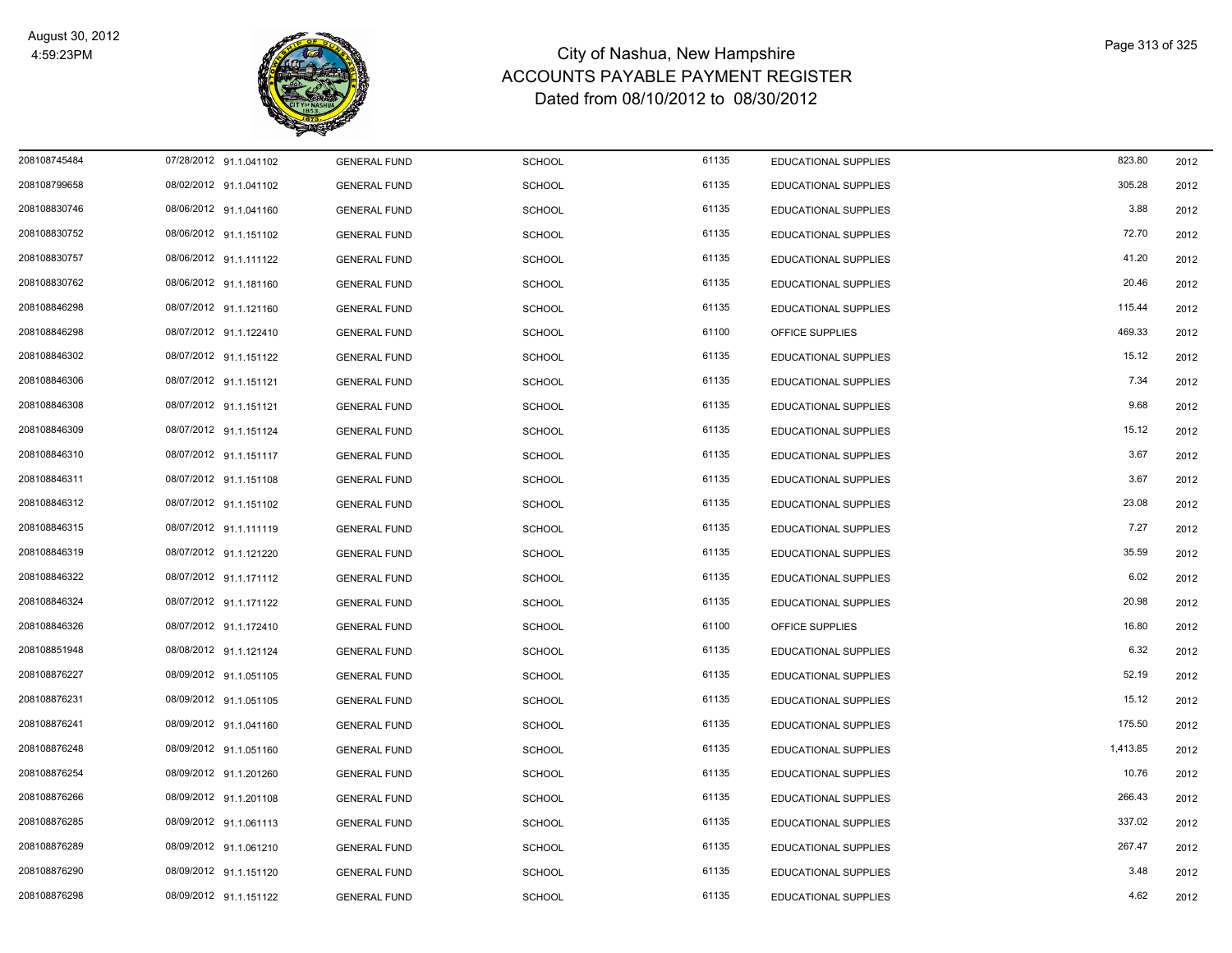

| <b>Invoice #</b><br><b>HANNA</b>  | <b>Invoice Date Accounting Unit</b><br>08/15/2012 91.2100.03 | <b>Fund Description</b><br><b>FOOD SERVICES</b> | <b>Dept Description</b><br><b>SCHOOL</b> |                                            | <u>Acct</u><br>44503 | <b>Account Description</b><br><b>LUNCH SALES</b> |         | Dist Amt<br>17.00 | <u>FY</u><br>2012 |
|-----------------------------------|--------------------------------------------------------------|-------------------------------------------------|------------------------------------------|--------------------------------------------|----------------------|--------------------------------------------------|---------|-------------------|-------------------|
| <b>Payment Type</b><br><b>SYS</b> | <b>Payment Number</b><br>210054                              | <b>Payment Date</b><br>08/30/2012               | Vendor #<br>14811                        | <b>Vendor Name</b><br><b>BARRY SHAPRIO</b> |                      |                                                  |         |                   |                   |
| Total:                            | 210053                                                       |                                                 | Payment Amount: \$18,331.51              |                                            |                      |                                                  | Amount: | \$18,331.51       |                   |
| 208108891402                      | 08/10/2012 91.1.131108                                       | <b>GENERAL FUND</b>                             | <b>SCHOOL</b>                            |                                            | 61135                | <b>EDUCATIONAL SUPPLIES</b>                      |         | 37.37             | 2012              |
| 208108891401                      | 08/10/2012 91.1.181160                                       | <b>GENERAL FUND</b>                             | <b>SCHOOL</b>                            |                                            | 61135                | <b>EDUCATIONAL SUPPLIES</b>                      |         | 124.58            | 2012              |
| 208108891400                      | 08/10/2012 91.1.201210                                       | <b>GENERAL FUND</b>                             | <b>SCHOOL</b>                            |                                            | 61135                | <b>EDUCATIONAL SUPPLIES</b>                      |         | 3.20              | 2012              |
| 208108891399                      | 08/10/2012 91.1.201119                                       | <b>GENERAL FUND</b>                             | <b>SCHOOL</b>                            |                                            | 61135                | EDUCATIONAL SUPPLIES                             |         | 286.91            | 2012              |
| 208108891398                      | 08/10/2012 91.1.201121                                       | <b>GENERAL FUND</b>                             | <b>SCHOOL</b>                            |                                            | 61135                | EDUCATIONAL SUPPLIES                             |         | 8.89              | 2012              |
| 208108891397                      | 08/10/2012 91.1.201260                                       | <b>GENERAL FUND</b>                             | <b>SCHOOL</b>                            |                                            | 61135                | EDUCATIONAL SUPPLIES                             |         | 64.88             | 2012              |
| 208108891395                      | 08/10/2012 91.1.201119                                       | <b>GENERAL FUND</b>                             | <b>SCHOOL</b>                            |                                            | 61135                | <b>EDUCATIONAL SUPPLIES</b>                      |         | 15.12             | 2012              |
| 208108891394                      | 08/10/2012 91.1.201122                                       | <b>GENERAL FUND</b>                             | <b>SCHOOL</b>                            |                                            | 61135                | <b>EDUCATIONAL SUPPLIES</b>                      |         | 216.52            | 2012              |
| 208108891393                      | 08/10/2012 91.1.202120                                       | <b>GENERAL FUND</b>                             | <b>SCHOOL</b>                            |                                            | 61135                | <b>EDUCATIONAL SUPPLIES</b>                      |         | 32.02             | 2012              |
| 208108891392                      | 08/10/2012 91.1.201121                                       | <b>GENERAL FUND</b>                             | SCHOOL                                   |                                            | 61135                | EDUCATIONAL SUPPLIES                             |         | 14.23             | 2012              |
| 208108891391                      | 08/10/2012 91.1.051160                                       | <b>GENERAL FUND</b>                             | <b>SCHOOL</b>                            |                                            | 71800                | <b>FURNITURE &amp; FIXTURES</b>                  |         | 202.27            | 2012              |
| 208108891391                      | 08/10/2012 91.1.051160                                       | <b>GENERAL FUND</b>                             | <b>SCHOOL</b>                            |                                            | 71800                | <b>FURNITURE &amp; FIXTURES</b>                  |         | 59.00             | 2012              |
| 208108891390                      | 08/10/2012 91.1.051160                                       | <b>GENERAL FUND</b>                             | <b>SCHOOL</b>                            |                                            | 61135                | <b>EDUCATIONAL SUPPLIES</b>                      |         | 5,642.58          | 2012              |
| 208108891389                      | 08/10/2012 91.1.051113                                       | <b>GENERAL FUND</b>                             | <b>SCHOOL</b>                            |                                            | 61135                | <b>EDUCATIONAL SUPPLIES</b>                      |         | 29.51             | 2012              |
| 208108891388                      | 08/10/2012 91.1.051160                                       | <b>GENERAL FUND</b>                             | <b>SCHOOL</b>                            |                                            | 61135                | EDUCATIONAL SUPPLIES                             |         | 248.84            | 2012              |
| 208108891387                      | 08/10/2012 91.1.051105                                       | <b>GENERAL FUND</b>                             | <b>SCHOOL</b>                            |                                            | 61135                | EDUCATIONAL SUPPLIES                             |         | 83.99             | 2012              |
| 208108891386                      | 08/10/2012 91.1.051111                                       | <b>GENERAL FUND</b>                             | SCHOOL                                   |                                            | 61135                | EDUCATIONAL SUPPLIES                             |         | 587.94            | 2012              |
| 208108891385                      | 08/10/2012 91.1.051160                                       | <b>GENERAL FUND</b>                             | <b>SCHOOL</b>                            |                                            | 61135                | <b>EDUCATIONAL SUPPLIES</b>                      |         | 1,686.24          | 2012              |
| 208108891384                      | 08/10/2012 91.1.051105                                       | <b>GENERAL FUND</b>                             | <b>SCHOOL</b>                            |                                            | 61135                | EDUCATIONAL SUPPLIES                             |         | 821.70            | 2012              |
| 208108876315                      | 08/09/2012 91.1.041160                                       | <b>GENERAL FUND</b>                             | <b>SCHOOL</b>                            |                                            | 61135                | EDUCATIONAL SUPPLIES                             |         | 135.92            | 2012              |
| 208108876314                      | 08/09/2012 91.1.041160                                       | <b>GENERAL FUND</b>                             | SCHOOL                                   |                                            | 61135                | EDUCATIONAL SUPPLIES                             |         | 645.77            | 2012              |
| 208108876313                      | 08/09/2012 91.1.131108                                       | <b>GENERAL FUND</b>                             | <b>SCHOOL</b>                            |                                            | 61135                | EDUCATIONAL SUPPLIES                             |         | 1,229.27          | 2012              |
| 208108876312                      | 08/09/2012 91.1.141160                                       | <b>GENERAL FUND</b>                             | SCHOOL                                   |                                            | 61135                | EDUCATIONAL SUPPLIES                             |         | 200.14            | 2012              |
| 208108876308                      | 08/09/2012 91.1.181160                                       | <b>GENERAL FUND</b>                             | <b>SCHOOL</b>                            |                                            | 61135                | <b>EDUCATIONAL SUPPLIES</b>                      |         | 95.48             | 2012              |
| 208108876306                      | 08/09/2012 91.1.091124                                       | <b>GENERAL FUND</b>                             | <b>SCHOOL</b>                            |                                            | 61135                | <b>EDUCATIONAL SUPPLIES</b>                      |         | 75.54             | 2012              |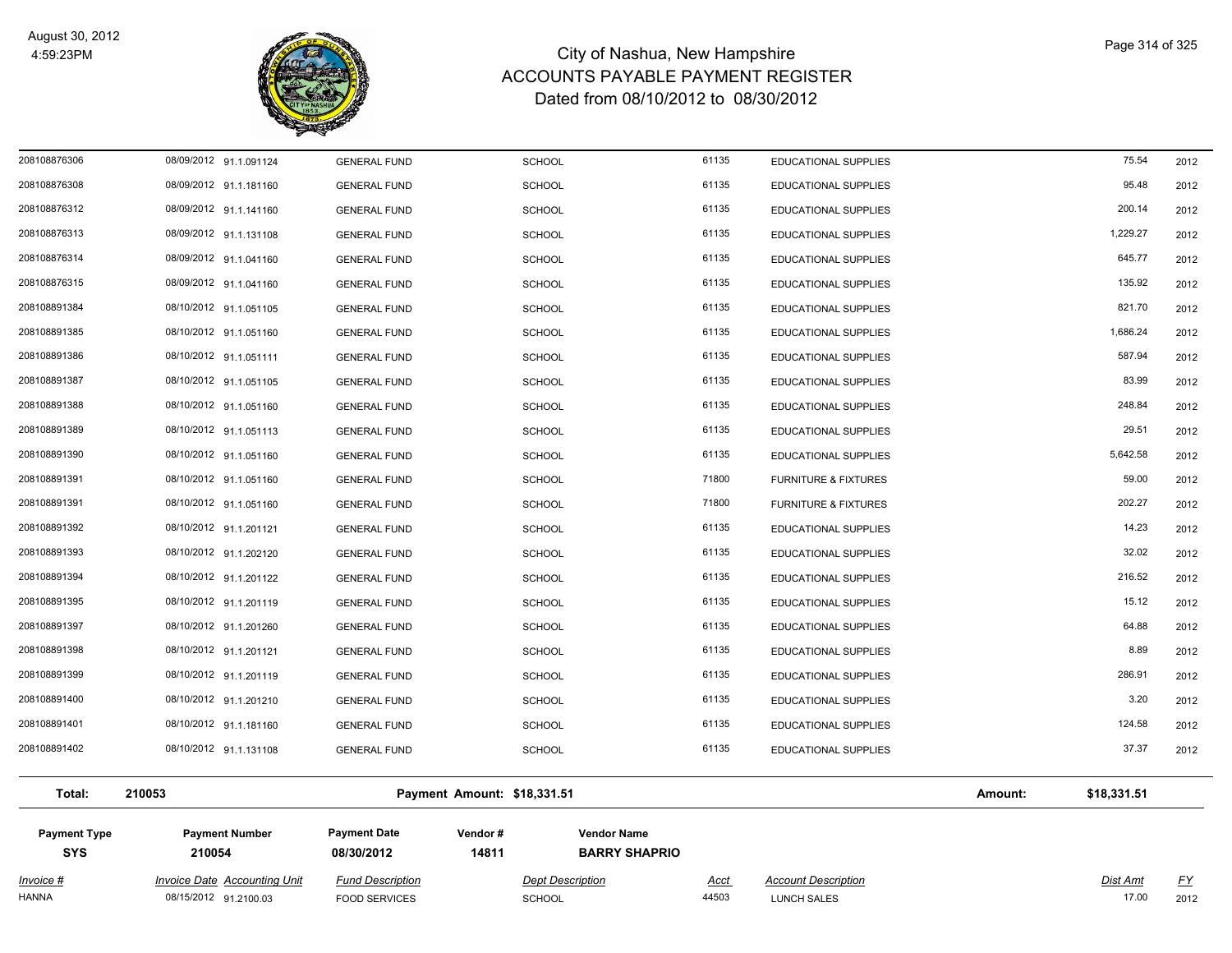

| Total:                                | 210054                                                                                  |                                                                       | Payment Amount: \$17.00  |                                                            |                               |                                                                                | Amount:                                   | \$17.00                             |                           |
|---------------------------------------|-----------------------------------------------------------------------------------------|-----------------------------------------------------------------------|--------------------------|------------------------------------------------------------|-------------------------------|--------------------------------------------------------------------------------|-------------------------------------------|-------------------------------------|---------------------------|
| <b>Payment Type</b><br><b>SYS</b>     | <b>Payment Number</b><br>210055                                                         | <b>Payment Date</b><br>08/30/2012                                     | Vendor#<br>13561         | <b>Vendor Name</b><br><b>ALTHEA SHEAFF</b>                 |                               |                                                                                |                                           |                                     |                           |
| Invoice #<br><b>AUG-12</b>            | <b>Invoice Date Accounting Unit</b><br>08/22/2012 91.1.992212                           | <b>Fund Description</b><br><b>GENERAL FUND</b>                        |                          | <b>Dept Description</b><br>SCHOOL                          | <b>Acct</b><br>61135          | <b>Account Description</b><br>EDUCATIONAL SUPPLIES                             |                                           | <b>Dist Amt</b><br>24.99            | <u>FY</u><br>2012         |
| Total:                                | 210055                                                                                  |                                                                       | Payment Amount: \$24.99  |                                                            |                               |                                                                                | Amount:                                   | \$24.99                             |                           |
| <b>Payment Type</b><br><b>SYS</b>     | <b>Payment Number</b><br>210056                                                         | <b>Payment Date</b><br>08/30/2012                                     | Vendor#<br>13564         | <b>Vendor Name</b><br>SHIFFLER EQUIPMENT SALES INC         |                               |                                                                                |                                           |                                     |                           |
| Invoice #<br>1219109800<br>1219109901 | <b>Invoice Date Accounting Unit</b><br>07/24/2012 91.1.222620<br>07/24/2012 91.1.222620 | <b>Fund Description</b><br><b>GENERAL FUND</b><br><b>GENERAL FUND</b> |                          | <b>Dept Description</b><br>SCHOOL<br>SCHOOL                | <u>Acct</u><br>61299<br>61299 | <b>Account Description</b><br>MISCELLANEOUS SUPPLIES<br>MISCELLANEOUS SUPPLIES |                                           | <b>Dist Amt</b><br>415.08<br>399.50 | <u>FY</u><br>2012<br>2012 |
| Total:                                | 210056                                                                                  |                                                                       | Payment Amount: \$814.58 |                                                            |                               |                                                                                | Amount:                                   | \$814.58                            |                           |
| <b>Payment Type</b><br><b>SYS</b>     | <b>Payment Number</b><br>210057                                                         | <b>Payment Date</b><br>08/30/2012                                     | Vendor#<br>13567         | <b>Vendor Name</b><br><b>SIEMENS BUILDING TECHNOLOGIES</b> |                               |                                                                                | Payee Name<br><b>SIEMENS INDUSTRY INC</b> |                                     |                           |
| Invoice #<br>5442497842               | Invoice Date Accounting Unit<br>07/24/2012 91.1.222620                                  | <b>Fund Description</b><br><b>GENERAL FUND</b>                        |                          | <b>Dept Description</b><br>SCHOOL                          | Acct<br>61421                 | <b>Account Description</b><br>SUPPLIES, HVAC                                   |                                           | Dist Amt<br>280.00                  | $\underline{FY}$<br>2012  |
| Total:                                | 210057                                                                                  |                                                                       | Payment Amount: \$280.00 |                                                            |                               |                                                                                | Amount:                                   | \$280.00                            |                           |
| <b>Payment Type</b><br><b>SYS</b>     | <b>Payment Number</b><br>210058                                                         | <b>Payment Date</b><br>08/30/2012                                     | Vendor#<br>11287         | <b>Vendor Name</b><br><b>NURSES PRN INC</b>                |                               |                                                                                | Payee Name<br><b>SILVER TOUCH HHC</b>     |                                     |                           |
| Invoice #<br>448486                   | <b>Invoice Date Accounting Unit</b><br>07/19/2012 91.3800.022190                        | <b>Fund Description</b><br><b>SCHOOL GRANTS FUND</b>                  |                          | <b>Dept Description</b><br><b>SCHOOL</b>                   | Acct<br>53628                 | <b>Account Description</b><br><b>CONTRACT SERVICES</b>                         | Activity<br>91.03953.022190               | Dist Amt<br>405.00                  | $\underline{FY}$<br>2012  |
| 448559                                | 07/26/2012 91.3800.022190                                                               | <b>SCHOOL GRANTS FUND</b>                                             |                          | SCHOOL                                                     | 53628                         | <b>CONTRACT SERVICES</b>                                                       | 91.03953.022190                           | 540.00                              | 2012                      |
| 448743                                | 08/02/2012 91.3800.022190                                                               | <b>SCHOOL GRANTS FUND</b>                                             |                          | <b>SCHOOL</b>                                              | 53628                         | CONTRACT SERVICES                                                              | 91.03953.022190                           | 540.00                              | 2012                      |
| 448793                                | 08/09/2012 91.3800.022190                                                               | <b>SCHOOL GRANTS FUND</b>                                             |                          | <b>SCHOOL</b>                                              | 53628                         | <b>CONTRACT SERVICES</b>                                                       | 91.03953.022190                           | 360.00                              | 2012                      |
| 448985                                | 08/15/2012 91.3800.022190                                                               | <b>SCHOOL GRANTS FUND</b>                                             |                          | <b>SCHOOL</b>                                              | 53628                         | CONTRACT SERVICES                                                              | 91.03953.022190                           | 540.00                              | 2012                      |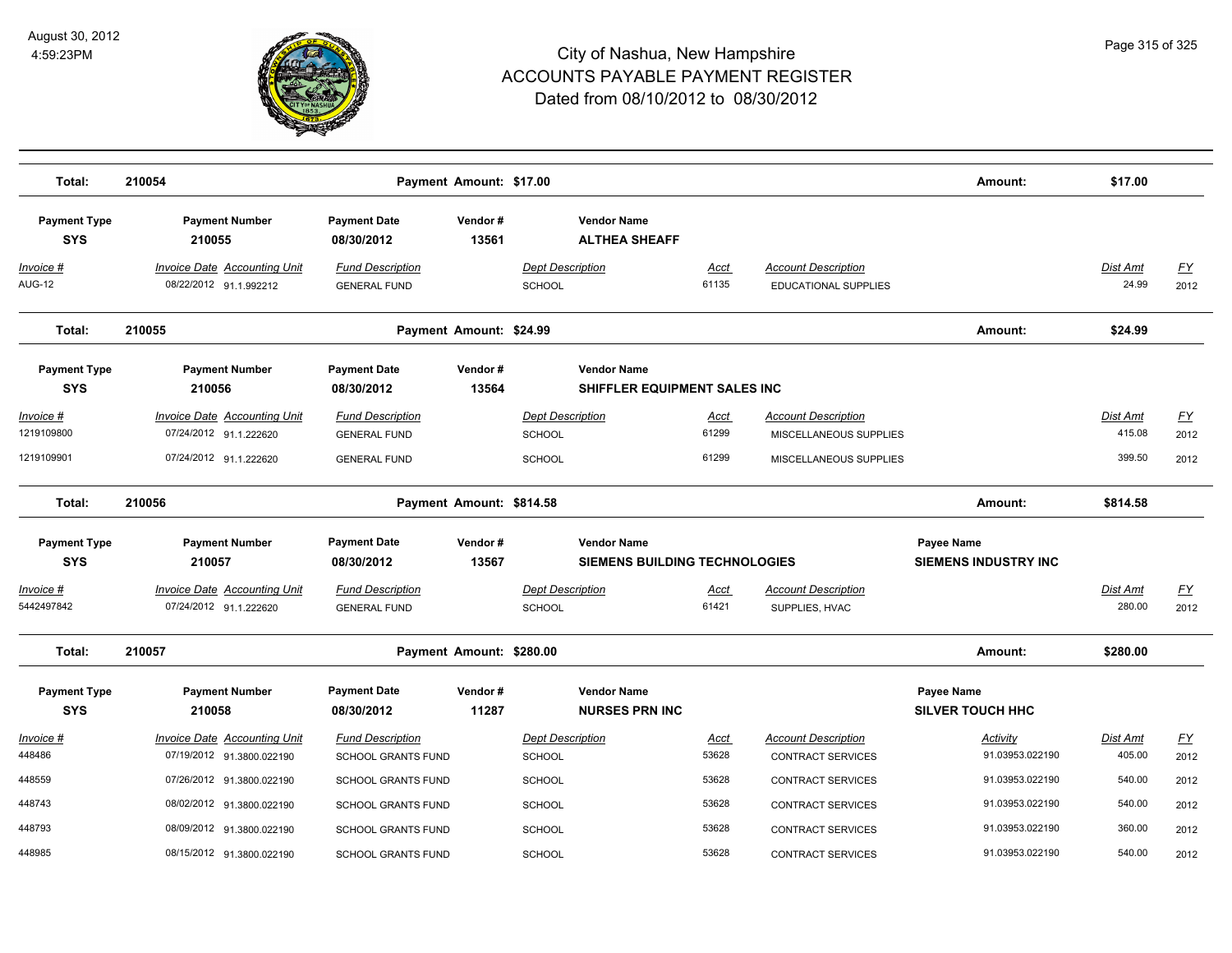

| Total:                            | 210058                                                           |                                                      | Payment Amount: \$2,385.00 |                                          |                                             |               |                                                      | Amount:                                    | \$2,385.00              |                   |
|-----------------------------------|------------------------------------------------------------------|------------------------------------------------------|----------------------------|------------------------------------------|---------------------------------------------|---------------|------------------------------------------------------|--------------------------------------------|-------------------------|-------------------|
| <b>Payment Type</b><br><b>SYS</b> | <b>Payment Number</b><br>210059                                  | <b>Payment Date</b><br>08/30/2012                    | Vendor#<br>14819           |                                          | <b>Vendor Name</b><br><b>DONNA SINTIRIS</b> |               |                                                      |                                            |                         |                   |
| Invoice #<br><b>AUG-12</b>        | <b>Invoice Date Accounting Unit</b><br>08/23/2012 91.3800.042219 | <b>Fund Description</b><br><b>SCHOOL GRANTS FUND</b> |                            | <b>Dept Description</b><br><b>SCHOOL</b> |                                             | Acct<br>61299 | <b>Account Description</b><br>MISCELLANEOUS SUPPLIES | Activity<br>91.03468.042219                | <b>Dist Amt</b><br>9.97 | <u>FY</u><br>2012 |
| Total:                            | 210059                                                           |                                                      | Payment Amount: \$9.97     |                                          |                                             |               |                                                      | Amount:                                    | \$9.97                  |                   |
| <b>Payment Type</b><br><b>SYS</b> | <b>Payment Number</b><br>210060                                  | <b>Payment Date</b><br>08/30/2012                    | Vendor#<br>10862           |                                          | <b>Vendor Name</b><br><b>MILTON CAT</b>     |               |                                                      | Payee Name<br><b>SOUTHWORTH-MILTON INC</b> |                         |                   |
| Invoice #                         | <b>Invoice Date Accounting Unit</b>                              | <b>Fund Description</b>                              |                            | <b>Dept Description</b>                  |                                             | <u>Acct</u>   | <b>Account Description</b>                           |                                            | Dist Amt                | <u>FY</u>         |
| Z2840701                          | 08/10/2012 91.1.222620                                           | <b>GENERAL FUND</b>                                  |                            | <b>SCHOOL</b>                            |                                             | 54243         | <b>HVAC MAINTENANCE</b>                              |                                            | 1,629.00                | 2012              |
| Z2840801                          | 08/10/2012 91.1.222620                                           | <b>GENERAL FUND</b>                                  |                            | <b>SCHOOL</b>                            |                                             | 54243         | <b>HVAC MAINTENANCE</b>                              |                                            | 1,629.00                | 2012              |
| Total:                            | 210060                                                           |                                                      | Payment Amount: \$3,258.00 |                                          |                                             |               |                                                      | Amount:                                    | \$3,258.00              |                   |
| <b>Payment Type</b>               | <b>Payment Number</b>                                            | <b>Payment Date</b>                                  | Vendor#                    |                                          | <b>Vendor Name</b>                          |               |                                                      |                                            |                         |                   |
| <b>SYS</b>                        | 210061                                                           | 08/30/2012                                           | 13628                      |                                          | <b>SPRINT SYSTEMS OF PHOTOGRAPHY</b>        |               |                                                      |                                            |                         |                   |
| Invoice #                         | <b>Invoice Date Accounting Unit</b>                              | <b>Fund Description</b>                              |                            | <b>Dept Description</b>                  |                                             | Acct          | <b>Account Description</b>                           |                                            | <b>Dist Amt</b>         | $\underline{FY}$  |
| 48520                             | 07/26/2012 91.1.031102                                           | <b>GENERAL FUND</b>                                  |                            | <b>SCHOOL</b>                            |                                             | 61135         | <b>EDUCATIONAL SUPPLIES</b>                          |                                            | 6.78                    | 2012              |
| 48520                             | 07/26/2012 91.1.031102                                           | <b>GENERAL FUND</b>                                  |                            | <b>SCHOOL</b>                            |                                             | 61135         | EDUCATIONAL SUPPLIES                                 |                                            | $-19.77$                | 2012              |
| 48520                             | 07/26/2012 91.1.031102                                           | <b>GENERAL FUND</b>                                  |                            | <b>SCHOOL</b>                            |                                             | 61135         | EDUCATIONAL SUPPLIES                                 |                                            | 445.38                  | 2012              |
| Total:                            | 210061                                                           |                                                      | Payment Amount: \$432.39   |                                          |                                             |               |                                                      | Amount:                                    | \$432.39                |                   |
| <b>Payment Type</b>               | <b>Payment Number</b>                                            | <b>Payment Date</b>                                  | Vendor#                    |                                          | <b>Vendor Name</b>                          |               |                                                      |                                            |                         |                   |
| <b>SYS</b>                        | 210062                                                           | 08/30/2012                                           | 13638                      |                                          | <b>STAMP FULFILLMENT SERVICES</b>           |               |                                                      |                                            |                         |                   |
| Invoice #                         | <b>Invoice Date Accounting Unit</b>                              | <b>Fund Description</b>                              |                            | <b>Dept Description</b>                  |                                             | Acct          | <b>Account Description</b>                           |                                            | Dist Amt                | <u>FY</u>         |
| <b>AUG-12</b>                     | 08/27/2012 91.1.051160                                           | <b>GENERAL FUND</b>                                  |                            | <b>SCHOOL</b>                            |                                             | 55607         | POSTAGE & DELIVERY                                   |                                            | 120.00                  | 2012              |
| Total:                            | 210062                                                           |                                                      | Payment Amount: \$120.00   |                                          |                                             |               |                                                      | Amount:                                    | \$120.00                |                   |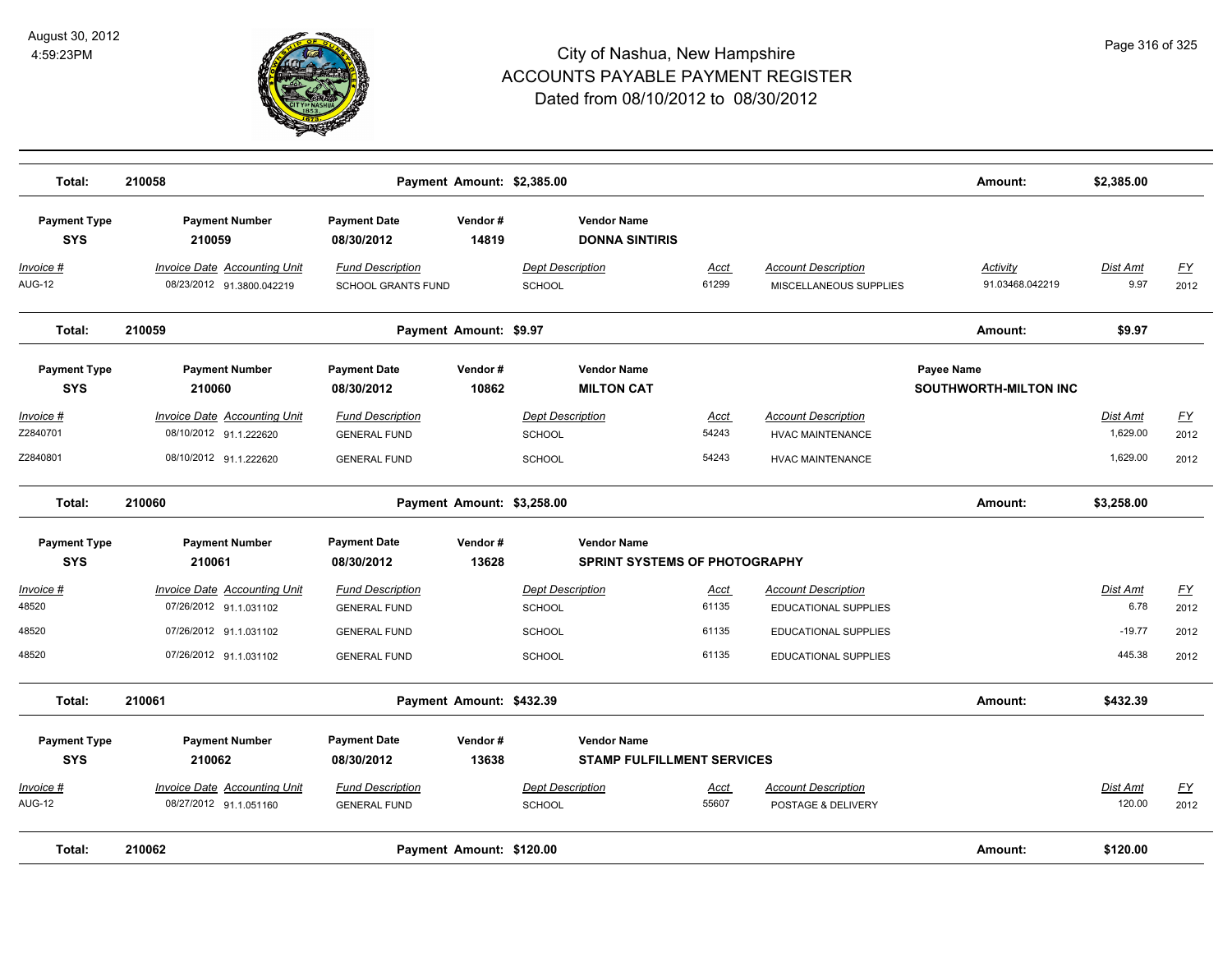

| <b>Payment Type</b><br><b>SYS</b> | <b>Payment Number</b><br>210063                               | <b>Payment Date</b><br>08/30/2012              | Vendor#<br>13638         |                                          | <b>Vendor Name</b><br><b>STAMP FULFILLMENT SERVICES</b> |                      |                                                    | Payee Name<br><b>STAMP FULFILLMENT</b> |                           |                   |
|-----------------------------------|---------------------------------------------------------------|------------------------------------------------|--------------------------|------------------------------------------|---------------------------------------------------------|----------------------|----------------------------------------------------|----------------------------------------|---------------------------|-------------------|
| Invoice #<br>E93215634-AUG        | <b>Invoice Date Accounting Unit</b><br>08/24/2012 91.1.051160 | <b>Fund Description</b><br><b>GENERAL FUND</b> |                          | <b>Dept Description</b><br><b>SCHOOL</b> |                                                         | <u>Acct</u><br>55607 | <b>Account Description</b><br>POSTAGE & DELIVERY   |                                        | Dist Amt<br>51.40         | <u>FY</u><br>2012 |
| Total:                            | 210063                                                        |                                                | Payment Amount: \$51.40  |                                          |                                                         |                      |                                                    | Amount:                                | \$51.40                   |                   |
| <b>Payment Type</b><br><b>SYS</b> | <b>Payment Number</b><br>210064                               | <b>Payment Date</b><br>08/30/2012              | Vendor#<br>11963         |                                          | <b>Vendor Name</b><br><b>STAPLES BUSINESS ADVANTAGE</b> |                      |                                                    |                                        |                           |                   |
| $Invoice$ #<br>3179646710         | <b>Invoice Date Accounting Unit</b><br>08/07/2012 91.1.041160 | <b>Fund Description</b><br><b>GENERAL FUND</b> |                          | <b>Dept Description</b><br><b>SCHOOL</b> |                                                         | <u>Acct</u><br>61135 | <b>Account Description</b><br>EDUCATIONAL SUPPLIES | <b>Activity</b>                        | <b>Dist Amt</b><br>37.20  | <u>FY</u><br>2012 |
| 3179646711                        | 08/07/2012 91.1.012320                                        | <b>GENERAL FUND</b>                            |                          | <b>SCHOOL</b>                            |                                                         | 61100                | OFFICE SUPPLIES                                    |                                        | 189.91                    | 2012              |
| 3179674475                        | 08/08/2012 91.1.012320                                        | <b>GENERAL FUND</b>                            |                          | <b>SCHOOL</b>                            |                                                         | 61100                | OFFICE SUPPLIES                                    |                                        | $-10.28$                  | 2012              |
| 3179674475                        | 08/08/2012 91.1.012320                                        | <b>GENERAL FUND</b>                            |                          | <b>SCHOOL</b>                            |                                                         | 61100                | OFFICE SUPPLIES                                    |                                        | 342.78                    | 2012              |
| 3179674476                        | 08/08/2012 91.1.142410                                        | <b>GENERAL FUND</b>                            |                          | <b>SCHOOL</b>                            |                                                         | 61100                | OFFICE SUPPLIES                                    |                                        | 184.20                    | 2012              |
| 3179701541                        | 08/09/2012 91.1.012320                                        | <b>GENERAL FUND</b>                            |                          | <b>SCHOOL</b>                            |                                                         | 61100                | OFFICE SUPPLIES                                    |                                        | $-3.68$                   | 2012              |
| 3179701541                        | 08/09/2012 91.1.012320                                        | <b>GENERAL FUND</b>                            |                          | <b>SCHOOL</b>                            |                                                         | 61100                | OFFICE SUPPLIES                                    |                                        | 122.46                    | 2012              |
| 3179701541                        | 08/09/2012 91.3800.992210                                     | <b>SCHOOL GRANTS FUND</b>                      |                          | <b>SCHOOL</b>                            |                                                         | 61299                | MISCELLANEOUS SUPPLIES                             | 91.03502.992210                        | $-4.20$                   | 2012              |
| 3179701541                        | 08/09/2012 91.3800.992210                                     | SCHOOL GRANTS FUND                             |                          | <b>SCHOOL</b>                            |                                                         | 61299                | MISCELLANEOUS SUPPLIES                             | 91.03502.992210                        | 140.18                    | 2012              |
| Total:                            | 210064                                                        |                                                | Payment Amount: \$998.57 |                                          |                                                         |                      |                                                    | Amount:                                | \$998.57                  |                   |
| <b>Payment Type</b>               | <b>Payment Number</b>                                         | <b>Payment Date</b>                            | Vendor#                  |                                          | <b>Vendor Name</b>                                      |                      |                                                    |                                        |                           |                   |
| <b>SYS</b>                        | 210065                                                        | 08/30/2012                                     | 14265                    |                                          | THE GRANITE GROUP                                       |                      |                                                    |                                        |                           |                   |
| Invoice #<br>6208918+00           | <b>Invoice Date Accounting Unit</b><br>07/31/2012 91.1.222620 | <b>Fund Description</b><br><b>GENERAL FUND</b> |                          | <b>Dept Description</b><br><b>SCHOOL</b> |                                                         | Acct<br>61414        | <b>Account Description</b><br>SUPPLIES, PLUMBING   |                                        | <b>Dist Amt</b><br>232.77 | <u>FY</u><br>2012 |
| Total:                            | 210065                                                        |                                                | Payment Amount: \$232.77 |                                          |                                                         |                      |                                                    | Amount:                                | \$232.77                  |                   |
| <b>Payment Type</b>               | <b>Payment Number</b>                                         | <b>Payment Date</b>                            | Vendor#                  |                                          | <b>Vendor Name</b>                                      |                      |                                                    | <b>Payee Name</b>                      |                           |                   |
| <b>SYS</b>                        | 210066                                                        | 08/30/2012                                     | 11950                    |                                          | THE SCHOOL BOX, INC                                     |                      |                                                    | THE SCHOOL BOX INC                     |                           |                   |
| Invoice #                         | <b>Invoice Date Accounting Unit</b>                           | <b>Fund Description</b>                        |                          | <b>Dept Description</b>                  |                                                         | <u>Acct</u>          | <b>Account Description</b>                         |                                        | Dist Amt                  | <u>FY</u>         |
| 9951324                           | 07/30/2012 91.1.051105                                        | <b>GENERAL FUND</b>                            |                          | SCHOOL                                   |                                                         | 61135                | <b>EDUCATIONAL SUPPLIES</b>                        |                                        | 7.99                      | 2012              |
| 9951324                           | 07/30/2012 91.1.051105                                        | <b>GENERAL FUND</b>                            |                          | SCHOOL                                   |                                                         | 61135                | EDUCATIONAL SUPPLIES                               |                                        | 17.56                     | 2012              |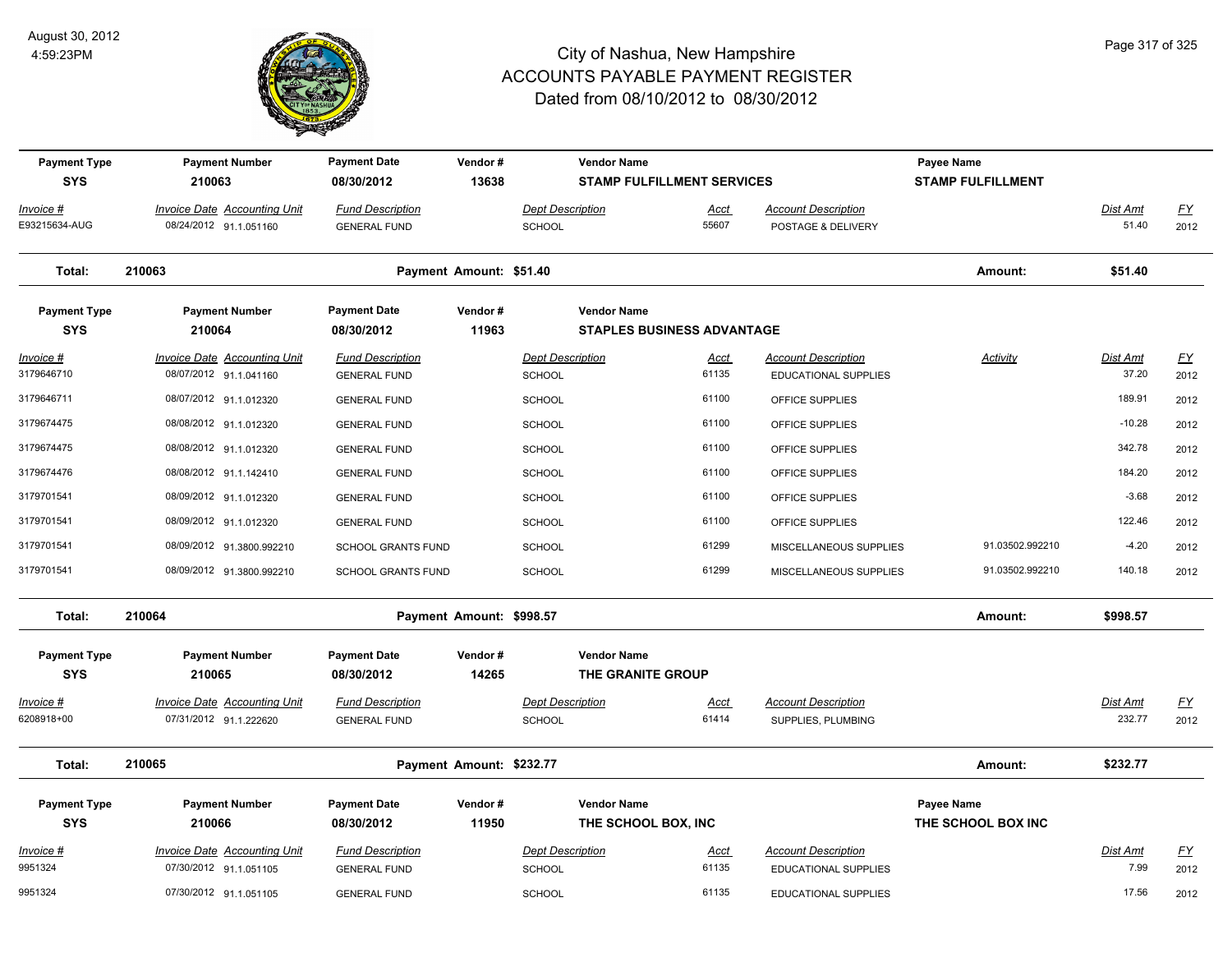

| Total:                            | 210066                                                           | Payment Amount: \$25.55                                           |                                            |                                    |                                                                                    | Amount:                   | \$25.55                   |                   |
|-----------------------------------|------------------------------------------------------------------|-------------------------------------------------------------------|--------------------------------------------|------------------------------------|------------------------------------------------------------------------------------|---------------------------|---------------------------|-------------------|
|                                   |                                                                  |                                                                   |                                            |                                    |                                                                                    |                           |                           |                   |
| <b>Payment Type</b><br><b>SYS</b> | <b>Payment Number</b><br>210067                                  | <b>Payment Date</b><br>Vendor#<br>14813<br>08/30/2012             | <b>Vendor Name</b><br><b>KAREN THERIEN</b> |                                    |                                                                                    |                           |                           |                   |
| Invoice #<br><b>LUNCH ACCOUNT</b> | <b>Invoice Date Accounting Unit</b><br>08/17/2012 91.2100.19     | <b>Fund Description</b><br><b>FOOD SERVICES</b>                   | <b>Dept Description</b><br>SCHOOL          | Acct<br>44503                      | <b>Account Description</b><br>LUNCH SALES                                          |                           | <b>Dist Amt</b><br>17.90  | <u>FY</u><br>2012 |
| Total:                            | 210067                                                           | Payment Amount: \$17.90                                           |                                            |                                    |                                                                                    | Amount:                   | \$17.90                   |                   |
| <b>Payment Type</b><br><b>SYS</b> | <b>Payment Number</b><br>210068                                  | <b>Payment Date</b><br>Vendor#<br>08/30/2012<br>14818             | <b>Vendor Name</b><br><b>MICHAELA TOPP</b> |                                    |                                                                                    |                           |                           |                   |
| <u>Invoice #</u><br><b>AUG-12</b> | <b>Invoice Date Accounting Unit</b><br>08/22/2012 91.1.181108    | <b>Fund Description</b><br><b>GENERAL FUND</b>                    | <b>Dept Description</b><br>SCHOOL          | <u>Acct</u><br>61135               | <b>Account Description</b><br><b>EDUCATIONAL SUPPLIES</b>                          |                           | <u>Dist Amt</u><br>217.99 | <u>FY</u><br>2012 |
| Total:                            | 210068                                                           | Payment Amount: \$217.99                                          |                                            |                                    |                                                                                    | Amount:                   | \$217.99                  |                   |
| <b>Payment Type</b><br><b>SYS</b> | <b>Payment Number</b><br>210069                                  | <b>Payment Date</b><br>Vendor#<br>13783<br>08/30/2012             | <b>Vendor Name</b>                         | <b>TURNER BUILDING SCIENCE LLC</b> |                                                                                    |                           |                           |                   |
|                                   |                                                                  |                                                                   |                                            |                                    |                                                                                    |                           |                           |                   |
| <u> Invoice #</u><br>5502         | <b>Invoice Date Accounting Unit</b><br>07/27/2012 91.5800.134600 | <b>Fund Description</b><br>SCHOOL CAPITAL PROJECTS<br><b>FUND</b> | <b>Dept Description</b><br><b>SCHOOL</b>   | Acct<br>81200                      | <b>Account Description</b><br><b>BUILDINGS AND</b><br><b>IMPROVEMENTS</b>          | Activity<br>1011.91.04.30 | Dist Amt<br>9,962.97      | <u>FY</u><br>2012 |
| Total:                            | 210069                                                           | Payment Amount: \$9,962.97                                        |                                            |                                    |                                                                                    | Amount:                   | \$9,962.97                |                   |
| <b>Payment Type</b><br><b>SYS</b> | <b>Payment Number</b><br>210070                                  | <b>Payment Date</b><br>Vendor#<br>13786<br>08/30/2012             | <b>Vendor Name</b><br><b>TWIN STATE</b>    |                                    |                                                                                    |                           |                           |                   |
| Invoice #<br>630311               | <b>Invoice Date Accounting Unit</b><br>08/16/2012 91.1.992225    | <b>Fund Description</b><br><b>GENERAL FUND</b>                    | <b>Dept Description</b><br>SCHOOL          | Acct<br>54487                      | <b>Account Description</b><br><b>EQUIPMENT REPAIRS &amp;</b><br><b>MAINTENANCE</b> |                           | Dist Amt<br>935.20        | <u>FY</u><br>2012 |
| Total:                            | 210070                                                           | Payment Amount: \$935.20                                          |                                            |                                    |                                                                                    | Amount:                   | \$935.20                  |                   |
| <b>Payment Type</b>               | <b>Payment Number</b>                                            | <b>Payment Date</b><br>Vendor#                                    | <b>Vendor Name</b>                         |                                    |                                                                                    |                           |                           |                   |
| <b>SYS</b>                        | 210071                                                           | 13857<br>08/30/2012                                               | <b>WAL-MART</b>                            |                                    |                                                                                    |                           |                           |                   |
| Invoice #<br>1367                 | <b>Invoice Date Accounting Unit</b><br>08/22/2012 91.2207.991600 | <b>Fund Description</b><br>ADULT ED/CONTINUING ED                 | <b>Dept Description</b><br><b>SCHOOL</b>   | <b>Acct</b><br>61299               | <b>Account Description</b><br>MISCELLANEOUS SUPPLIES                               |                           | <b>Dist Amt</b><br>74.84  | <u>FY</u><br>2012 |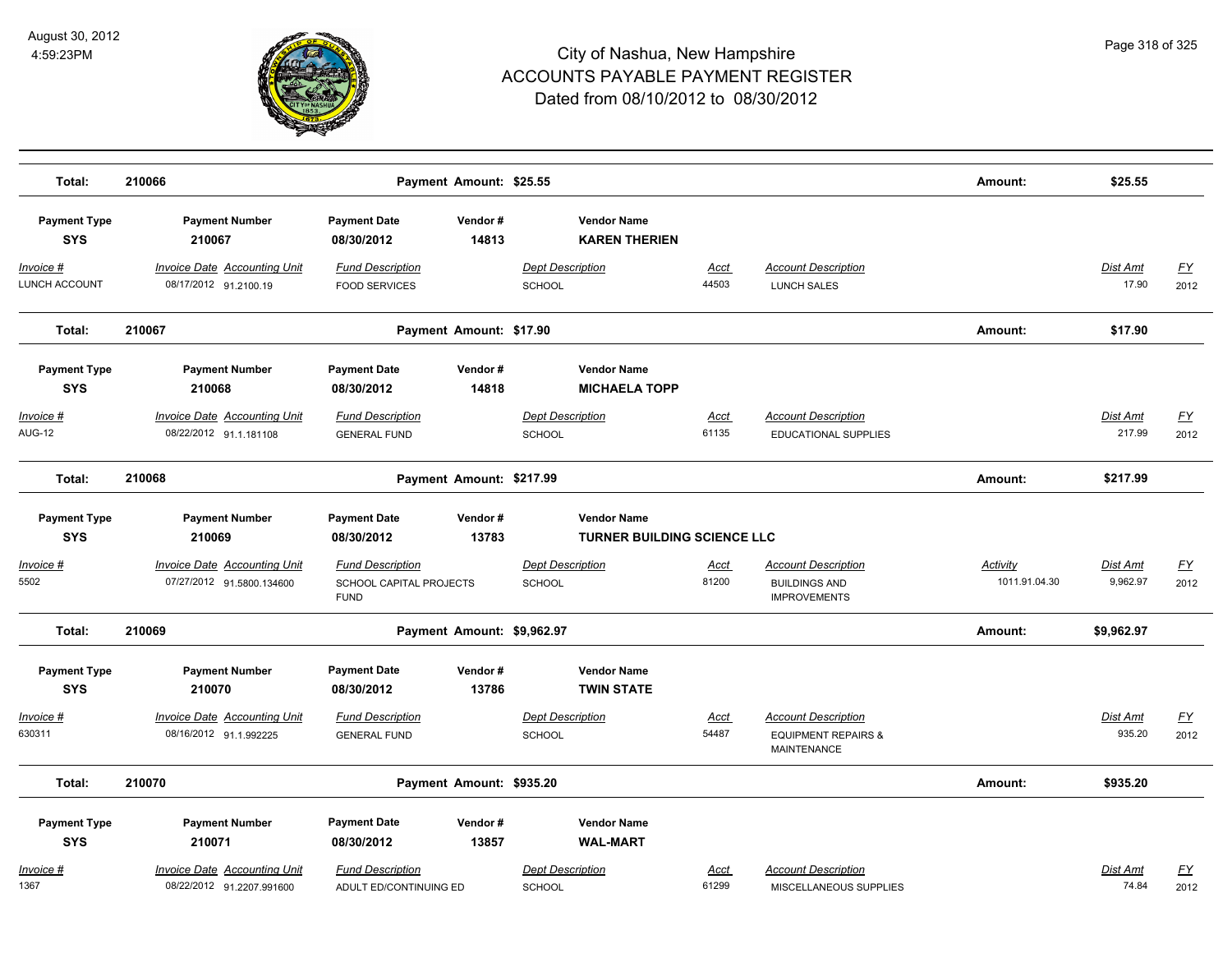

| 8199                              | 08/22/2012 91.2207.991600                                     | ADULT ED/CONTINUING ED                         |                            | <b>SCHOOL</b>                                        | 61299                | MISCELLANEOUS SUPPLIES                                  |         | 87.39                     | 2012              |
|-----------------------------------|---------------------------------------------------------------|------------------------------------------------|----------------------------|------------------------------------------------------|----------------------|---------------------------------------------------------|---------|---------------------------|-------------------|
| Total:                            | 210071                                                        |                                                | Payment Amount: \$162.23   |                                                      |                      |                                                         | Amount: | \$162.23                  |                   |
| <b>Payment Type</b><br><b>SYS</b> | <b>Payment Number</b><br>210072                               | <b>Payment Date</b><br>08/30/2012              | Vendor#<br>13864           | <b>Vendor Name</b><br><b>WB MASON CO INC</b>         |                      |                                                         |         |                           |                   |
| Invoice #<br>524419               | <b>Invoice Date Accounting Unit</b><br>07/26/2012 91.1.012320 | <b>Fund Description</b><br><b>GENERAL FUND</b> |                            | <b>Dept Description</b><br><b>SCHOOL</b>             | Acct<br>71999        | <b>Account Description</b><br>MISCELLANEOUS EQUIPMENT   |         | <b>Dist Amt</b><br>512.00 | <u>FY</u><br>2012 |
| 6293162                           | 07/20/2012 91.1.161160                                        | <b>GENERAL FUND</b>                            |                            | <b>SCHOOL</b>                                        | 61650                | <b>COPIER SUPPLIES</b>                                  |         | 1,451.50                  | 2012              |
| 6392741                           | 07/26/2012 91.1.101160                                        | <b>GENERAL FUND</b>                            |                            | <b>SCHOOL</b>                                        | 61100                | OFFICE SUPPLIES                                         |         | 2,322.40                  | 2012              |
| Total:                            | 210072                                                        |                                                | Payment Amount: \$4,285.90 |                                                      |                      |                                                         | Amount: | \$4,285.90                |                   |
| <b>Payment Type</b><br><b>SYS</b> | <b>Payment Number</b><br>210073                               | <b>Payment Date</b><br>08/30/2012              | Vendor#<br>11085           | <b>Vendor Name</b><br><b>PAUL J WESINGER</b>         |                      |                                                         |         |                           |                   |
| Invoice #<br><b>JUL-12</b>        | <b>Invoice Date Accounting Unit</b><br>07/29/2012 91.1.012338 | <b>Fund Description</b><br><b>GENERAL FUND</b> |                            | <b>Dept Description</b><br>SCHOOL                    | <u>Acct</u><br>61100 | <b>Account Description</b><br>OFFICE SUPPLIES           |         | Dist Amt<br>55.88         | EY<br>2012        |
| Total:                            | 210073                                                        |                                                | Payment Amount: \$55.88    |                                                      |                      |                                                         | Amount: | \$55.88                   |                   |
| <b>Payment Type</b><br><b>SYS</b> | <b>Payment Number</b><br>210074                               | <b>Payment Date</b><br>08/30/2012              | Vendor#<br>13929           | <b>Vendor Name</b><br><b>ZAX SIGNAGE</b>             |                      |                                                         |         |                           |                   |
| <u>Invoice #</u><br>25333         | <b>Invoice Date Accounting Unit</b><br>08/20/2012 91.1.122410 | <b>Fund Description</b><br><b>GENERAL FUND</b> |                            | <b>Dept Description</b><br>SCHOOL                    | <u>Acct</u><br>61100 | <b>Account Description</b><br>OFFICE SUPPLIES           |         | <b>Dist Amt</b><br>83.75  | <u>FY</u><br>2012 |
| Total:                            | 210074                                                        |                                                | Payment Amount: \$83.75    |                                                      |                      |                                                         | Amount: | \$83.75                   |                   |
| <b>Payment Type</b><br><b>SYS</b> | <b>Payment Number</b><br>210075                               | <b>Payment Date</b><br>08/30/2012              | Vendor#<br>13372           | <b>Vendor Name</b><br><b>PSNH</b>                    |                      |                                                         |         |                           |                   |
| Invoice #<br>31981-5908440        | <b>Invoice Date Accounting Unit</b><br>08/22/2012 75.1.500    | <b>Fund Description</b><br><b>GENERAL FUND</b> |                            | <b>Dept Description</b><br><b>WELFARE ASSISTANCE</b> | <u>Acct</u><br>55800 | <b>Account Description</b><br><b>GENERAL ASSISTANCE</b> |         | Dist Amt<br>123.98        | EY<br>2012        |
| 33419-5908447                     | 08/24/2012 75.1.500                                           | <b>GENERAL FUND</b>                            |                            | <b>WELFARE ASSISTANCE</b>                            | 55800                | <b>GENERAL ASSISTANCE</b>                               |         | 168.12                    | 2012              |
| 40045-6908771                     | 08/21/2012 75.1.500                                           | <b>GENERAL FUND</b>                            |                            | <b>WELFARE ASSISTANCE</b>                            | 55800                | <b>GENERAL ASSISTANCE</b>                               |         | 33.39                     | 2012              |
| 40359-6908750                     | 08/16/2012 75.1.500                                           | <b>GENERAL FUND</b>                            |                            | <b>WELFARE ASSISTANCE</b>                            | 55800                | <b>GENERAL ASSISTANCE</b>                               |         | 141.71                    | 2012              |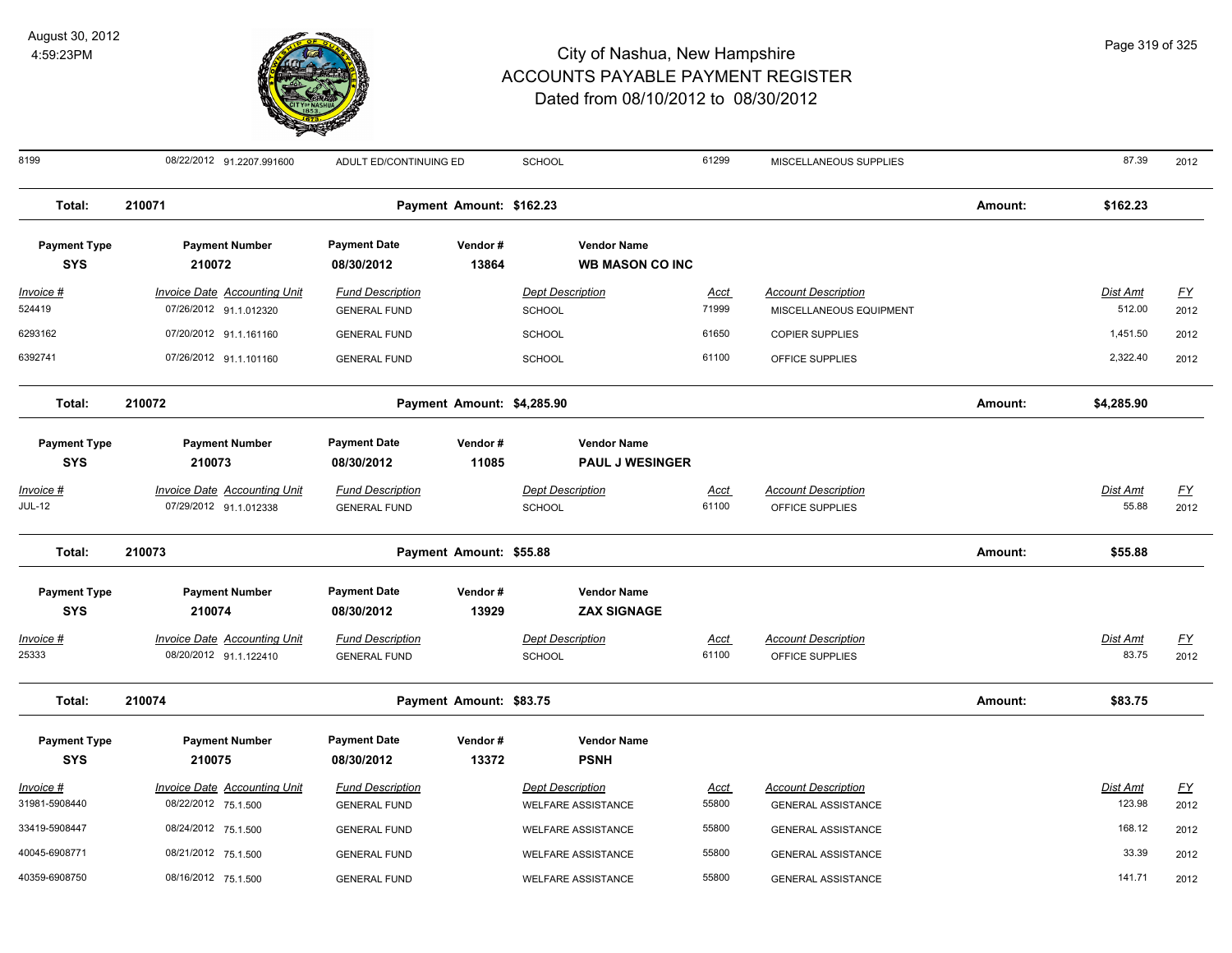

| Total:                            | 210075                                                     |                                                | Payment Amount: \$467.20 |                                                                 |                      |                                                 | Amount: | \$467.20                  |                   |
|-----------------------------------|------------------------------------------------------------|------------------------------------------------|--------------------------|-----------------------------------------------------------------|----------------------|-------------------------------------------------|---------|---------------------------|-------------------|
| <b>Payment Type</b><br><b>SYS</b> | <b>Payment Number</b><br>210076                            | <b>Payment Date</b><br>08/30/2012              | Vendor#<br>12253         | <b>Vendor Name</b><br><b>188 CONCORD ST LLC</b>                 |                      |                                                 |         |                           |                   |
| Invoice #<br>36642-6908765        | <b>Invoice Date Accounting Unit</b><br>08/20/2012 75.1.500 | <b>Fund Description</b><br><b>GENERAL FUND</b> |                          | <b>Dept Description</b><br><b>WELFARE ASSISTANCE</b>            | <u>Acct</u><br>55810 | <b>Account Description</b><br>RENTAL ASSISTANCE |         | Dist Amt<br>301.00        | <u>FY</u><br>2012 |
| Total:                            | 210076                                                     |                                                | Payment Amount: \$301.00 |                                                                 |                      |                                                 | Amount: | \$301.00                  |                   |
| <b>Payment Type</b><br><b>SYS</b> | <b>Payment Number</b><br>210077                            | <b>Payment Date</b><br>08/30/2012              | Vendor#<br>11501         | <b>Vendor Name</b><br><b>CLOCKTOWER PLACE</b>                   |                      |                                                 |         |                           |                   |
| Invoice #<br>40636-5908359        | <b>Invoice Date Accounting Unit</b><br>07/18/2012 75.1.500 | <b>Fund Description</b><br><b>GENERAL FUND</b> |                          | <b>Dept Description</b><br><b>WELFARE ASSISTANCE</b>            | Acct<br>55810        | <b>Account Description</b><br>RENTAL ASSISTANCE |         | Dist Amt<br>900.07        | <u>FY</u><br>2012 |
| Total:                            | 210077                                                     |                                                | Payment Amount: \$900.07 |                                                                 |                      |                                                 | Amount: | \$900.07                  |                   |
| <b>Payment Type</b><br><b>SYS</b> | <b>Payment Number</b><br>210078                            | <b>Payment Date</b><br>08/30/2012              | Vendor#<br>12563         | <b>Vendor Name</b><br><b>COUNTRY BARN MOTEL</b>                 |                      |                                                 |         |                           |                   |
| <u>Invoice #</u><br>41322-5908430 | <b>Invoice Date Accounting Unit</b><br>08/16/2012 75.1.500 | <b>Fund Description</b><br><b>GENERAL FUND</b> |                          | <b>Dept Description</b><br><b>WELFARE ASSISTANCE</b>            | <u>Acct</u><br>55810 | <b>Account Description</b><br>RENTAL ASSISTANCE |         | <b>Dist Amt</b><br>259.00 | <u>FY</u><br>2012 |
| Total:                            | 210078                                                     |                                                | Payment Amount: \$259.00 |                                                                 |                      |                                                 | Amount: | \$259.00                  |                   |
| <b>Payment Type</b><br><b>SYS</b> | <b>Payment Number</b><br>210079                            | <b>Payment Date</b><br>08/30/2012              | Vendor#<br>10212         | <b>Vendor Name</b><br><b>FISICHELLI BEACH &amp; BRAR DDS PA</b> |                      |                                                 |         |                           |                   |
| Invoice #<br>41541-6908783        | <b>Invoice Date Accounting Unit</b><br>08/24/2012 75.1.500 | <b>Fund Description</b><br><b>GENERAL FUND</b> |                          | <b>Dept Description</b><br><b>WELFARE ASSISTANCE</b>            | <u>Acct</u><br>55810 | <b>Account Description</b><br>RENTAL ASSISTANCE |         | <b>Dist Amt</b><br>675.00 | <u>FY</u><br>2012 |
| Total:                            | 210079                                                     |                                                | Payment Amount: \$675.00 |                                                                 |                      |                                                 | Amount: | \$675.00                  |                   |
| <b>Payment Type</b><br><b>SYS</b> | <b>Payment Number</b><br>210080                            | <b>Payment Date</b><br>08/30/2012              | Vendor#<br>14728         | <b>Vendor Name</b><br><b>FLOYD W GORVEATT</b>                   |                      |                                                 |         |                           |                   |
| Invoice #<br>41598-5908423        | <b>Invoice Date Accounting Unit</b><br>08/13/2012 75.1.500 | <b>Fund Description</b><br><b>GENERAL FUND</b> |                          | <b>Dept Description</b><br><b>WELFARE ASSISTANCE</b>            | Acct<br>55810        | <b>Account Description</b><br>RENTAL ASSISTANCE |         | Dist Amt<br>800.00        | <u>FY</u><br>2012 |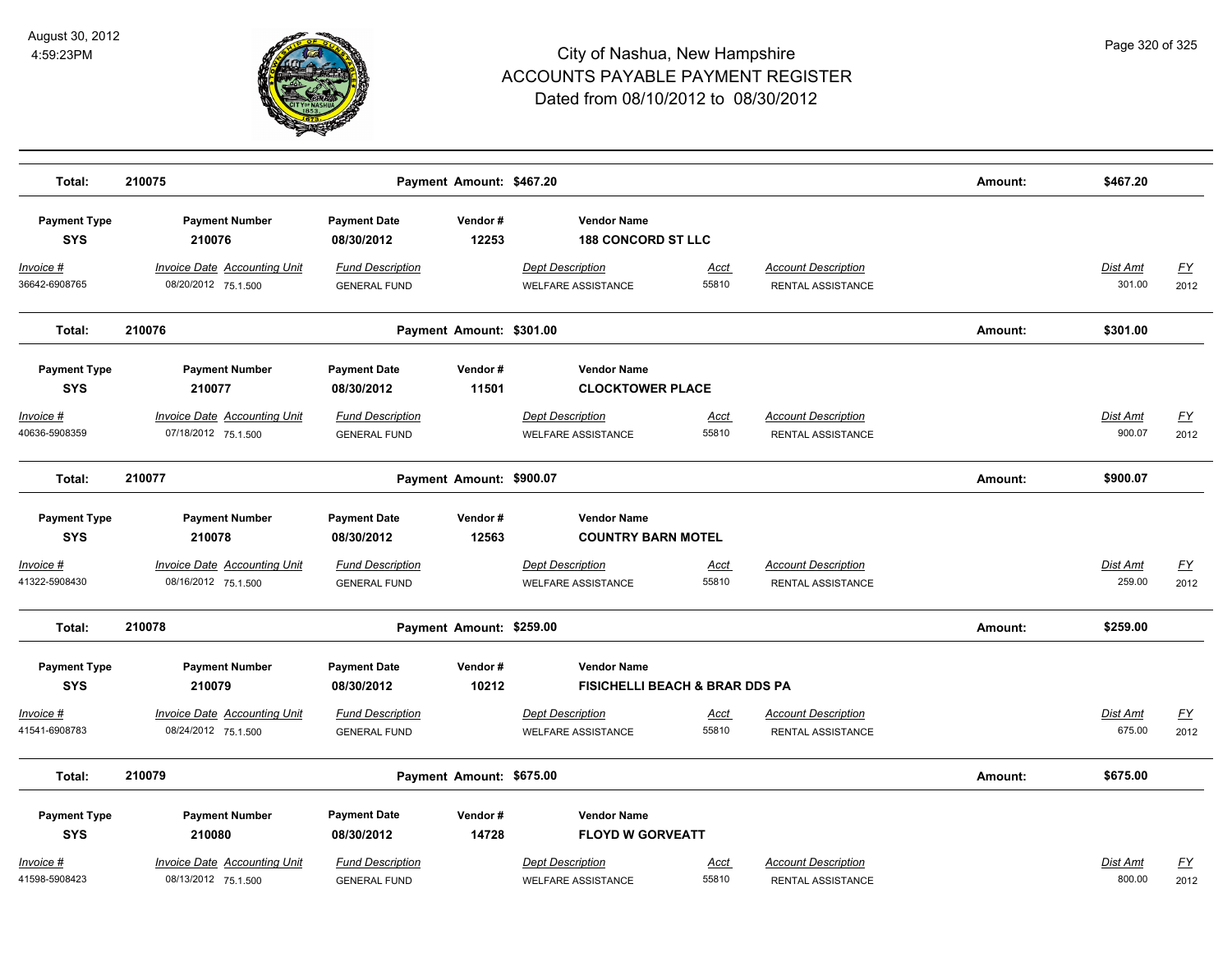

| Total:                                         | 210080                                                                 |                                                              | Payment Amount: \$800.00   |                                                                                            |                      |                                                        | Amount:                                        | \$800.00             |                   |
|------------------------------------------------|------------------------------------------------------------------------|--------------------------------------------------------------|----------------------------|--------------------------------------------------------------------------------------------|----------------------|--------------------------------------------------------|------------------------------------------------|----------------------|-------------------|
| <b>Payment Type</b><br><b>SYS</b>              | <b>Payment Number</b><br>210081                                        | <b>Payment Date</b><br>08/30/2012                            | Vendor#<br>12790           | <b>Vendor Name</b><br><b>GP NASHUA LIMITED PARTNERSHIP</b>                                 |                      |                                                        | Payee Name<br><b>GP NASHUA LTD PARTNERSHIP</b> |                      |                   |
| $Invoice$ #<br>41407-7901365                   | <b>Invoice Date Accounting Unit</b><br>08/22/2012 75.1.500             | <b>Fund Description</b><br><b>GENERAL FUND</b>               |                            | <b>Dept Description</b><br><b>WELFARE ASSISTANCE</b>                                       | <u>Acct</u><br>55810 | <b>Account Description</b><br>RENTAL ASSISTANCE        |                                                | Dist Amt<br>1,075.00 | <u>FY</u><br>2012 |
| Total:                                         | 210081                                                                 |                                                              | Payment Amount: \$1,075.00 |                                                                                            |                      |                                                        | Amount:                                        | \$1,075.00           |                   |
| <b>Payment Type</b><br><b>SYS</b>              | <b>Payment Number</b><br>210082                                        | <b>Payment Date</b><br>08/30/2012                            | Vendor#<br>13570           | <b>Vendor Name</b><br><b>MAURICE J LAFLOTTE</b>                                            |                      |                                                        |                                                |                      |                   |
| Invoice #<br>29867-5908364                     | <b>Invoice Date Accounting Unit</b><br>07/20/2012 75.1.500             | <b>Fund Description</b><br><b>GENERAL FUND</b>               |                            | <b>Dept Description</b><br><b>WELFARE ASSISTANCE</b>                                       | Acct<br>55810        | <b>Account Description</b><br>RENTAL ASSISTANCE        |                                                | Dist Amt<br>429.91   | EY<br>2012        |
| Total:                                         | 210082                                                                 |                                                              | Payment Amount: \$429.91   |                                                                                            |                      |                                                        | Amount:                                        | \$429.91             |                   |
| <b>Payment Type</b><br><b>SYS</b>              | <b>Payment Number</b><br>210083                                        | <b>Payment Date</b><br>08/30/2012                            | Vendor#<br>14787           | <b>Vendor Name</b><br><b>MATTHEW LAMBERT</b>                                               |                      |                                                        |                                                |                      |                   |
| <u> Invoice #</u><br>41220-6908772             | <b>Invoice Date Accounting Unit</b><br>08/21/2012 75.1.500             | <b>Fund Description</b><br><b>GENERAL FUND</b>               |                            | <b>Dept Description</b><br><b>WELFARE ASSISTANCE</b>                                       | Acct<br>55810        | <b>Account Description</b><br><b>RENTAL ASSISTANCE</b> |                                                | Dist Amt<br>900.97   | EY<br>2012        |
| Total:                                         | 210083                                                                 |                                                              | Payment Amount: \$900.97   |                                                                                            |                      |                                                        | Amount:                                        | \$900.97             |                   |
| <b>Payment Type</b><br><b>SYS</b><br>Invoice # | <b>Payment Number</b><br>210084<br><b>Invoice Date Accounting Unit</b> | <b>Payment Date</b><br>08/30/2012<br><b>Fund Description</b> | Vendor#<br>12983           | <b>Vendor Name</b><br><b>LAPOINTE OLIVER MARIE GABE &amp; D</b><br><b>Dept Description</b> | <u>Acct</u>          | <b>Account Description</b>                             |                                                | <b>Dist Amt</b>      | $\underline{FY}$  |
| 34075-7901324                                  | 08/07/2012 75.1.500                                                    | <b>GENERAL FUND</b>                                          |                            | <b>WELFARE ASSISTANCE</b>                                                                  | 55810                | RENTAL ASSISTANCE                                      |                                                | 465.00               | 2012              |
| Total:                                         | 210084                                                                 |                                                              | Payment Amount: \$465.00   |                                                                                            |                      |                                                        | Amount:                                        | \$465.00             |                   |
| <b>Payment Type</b><br><b>SYS</b>              | <b>Payment Number</b><br>210085                                        | <b>Payment Date</b><br>08/30/2012                            | Vendor#<br>13054           | <b>Vendor Name</b><br><b>CROTEAU MARANDOS</b>                                              |                      |                                                        |                                                |                      |                   |
| Invoice #<br>41456-7901325                     | Invoice Date Accounting Unit<br>08/07/2012 75.1.500                    | <b>Fund Description</b><br><b>GENERAL FUND</b>               |                            | <b>Dept Description</b><br><b>WELFARE ASSISTANCE</b>                                       | Acct<br>55810        | <b>Account Description</b><br>RENTAL ASSISTANCE        |                                                | Dist Amt<br>289.17   | EY<br>2012        |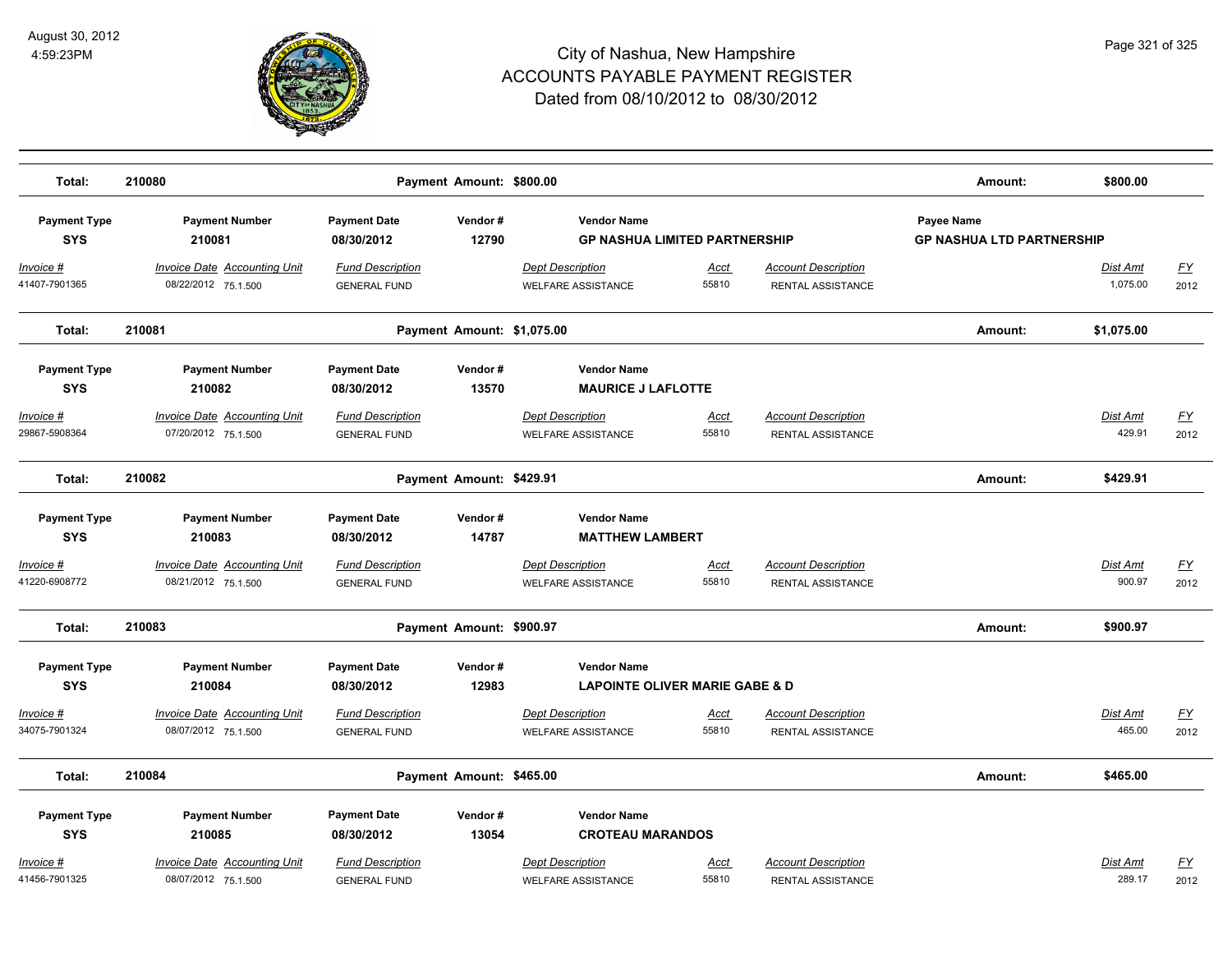

| Total:                             | 210085                                                     |                                                | Payment Amount: \$289.17 |                                                      |                      |                                                        | Amount: | \$289.17                  |                                   |
|------------------------------------|------------------------------------------------------------|------------------------------------------------|--------------------------|------------------------------------------------------|----------------------|--------------------------------------------------------|---------|---------------------------|-----------------------------------|
|                                    |                                                            |                                                |                          |                                                      |                      |                                                        |         |                           |                                   |
| <b>Payment Type</b><br><b>SYS</b>  | <b>Payment Number</b><br>210086                            | <b>Payment Date</b><br>08/30/2012              | Vendor#<br>10577         | <b>Vendor Name</b><br><b>PALM SQUARE LLC</b>         |                      |                                                        |         |                           |                                   |
| <u> Invoice #</u><br>35830-5908333 | <b>Invoice Date Accounting Unit</b><br>06/28/2012 75.1.500 | <b>Fund Description</b><br><b>GENERAL FUND</b> |                          | <b>Dept Description</b><br><b>WELFARE ASSISTANCE</b> | <u>Acct</u><br>55810 | <b>Account Description</b><br>RENTAL ASSISTANCE        |         | <b>Dist Amt</b><br>899.00 | <u>FY</u><br>2012                 |
| Total:                             | 210086                                                     |                                                | Payment Amount: \$899.00 |                                                      |                      |                                                        | Amount: | \$899.00                  |                                   |
| <b>Payment Type</b>                | <b>Payment Number</b>                                      | <b>Payment Date</b>                            | Vendor#                  | <b>Vendor Name</b>                                   |                      |                                                        |         |                           |                                   |
| <b>SYS</b>                         | 210087                                                     | 08/30/2012                                     | 13346                    | <b>PRA PROPERTIES LTD PARTNERSHIP</b>                |                      |                                                        |         |                           |                                   |
| <u> Invoice #</u><br>41615-6908709 | <b>Invoice Date Accounting Unit</b><br>07/23/2012 75.1.500 | <b>Fund Description</b><br><b>GENERAL FUND</b> |                          | <b>Dept Description</b><br><b>WELFARE ASSISTANCE</b> | <u>Acct</u><br>55810 | <b>Account Description</b><br>RENTAL ASSISTANCE        |         | Dist Amt<br>787.00        | $\underline{\mathsf{FY}}$<br>2012 |
| Total:                             | 210087                                                     |                                                | Payment Amount: \$787.00 |                                                      |                      |                                                        | Amount: | \$787.00                  |                                   |
| <b>Payment Type</b><br><b>SYS</b>  | <b>Payment Number</b><br>210088                            | <b>Payment Date</b><br>08/30/2012              | Vendor#<br>13465         | <b>Vendor Name</b><br><b>ROBERT N RODRIGUE</b>       |                      |                                                        |         |                           |                                   |
| <u> Invoice #</u><br>41553-5908441 | <b>Invoice Date Accounting Unit</b><br>08/22/2012 75.1.500 | <b>Fund Description</b><br><b>GENERAL FUND</b> |                          | <b>Dept Description</b><br><b>WELFARE ASSISTANCE</b> | <u>Acct</u><br>55810 | <b>Account Description</b><br><b>RENTAL ASSISTANCE</b> |         | Dist Amt<br>900.00        | EY<br>2012                        |
| Total:                             | 210088                                                     |                                                | Payment Amount: \$900.00 |                                                      |                      |                                                        | Amount: | \$900.00                  |                                   |
| <b>Payment Type</b><br><b>SYS</b>  | <b>Payment Number</b><br>210089                            | <b>Payment Date</b><br>08/30/2012              | Vendor#<br>13558         | <b>Vendor Name</b><br><b>SCOTT ROGERS</b>            |                      |                                                        |         |                           |                                   |
| <u> Invoice #</u><br>33991-5908410 | <b>Invoice Date Accounting Unit</b><br>08/08/2012 75.1.500 | <b>Fund Description</b><br><b>GENERAL FUND</b> |                          | <b>Dept Description</b><br><b>WELFARE ASSISTANCE</b> | <u>Acct</u><br>55810 | <b>Account Description</b><br>RENTAL ASSISTANCE        |         | <b>Dist Amt</b><br>477.37 | $\underline{FY}$<br>2012          |
| Total:                             | 210089                                                     |                                                | Payment Amount: \$477.37 |                                                      |                      |                                                        | Amount: | \$477.37                  |                                   |
| <b>Payment Type</b>                | <b>Payment Number</b>                                      | <b>Payment Date</b>                            | Vendor#                  | <b>Vendor Name</b>                                   |                      |                                                        |         |                           |                                   |
| <b>SYS</b>                         | 210090                                                     | 08/30/2012                                     | 11546                    | THE CALEB GROUP                                      |                      |                                                        |         |                           |                                   |
| Invoice #<br>37252-4945070         | <b>Invoice Date Accounting Unit</b><br>05/16/2012 75.1.500 | <b>Fund Description</b><br><b>GENERAL FUND</b> |                          | <b>Dept Description</b><br><b>WELFARE ASSISTANCE</b> | Acct<br>55810        | <b>Account Description</b><br>RENTAL ASSISTANCE        |         | Dist Amt<br>273.00        | $\underline{FY}$<br>2012          |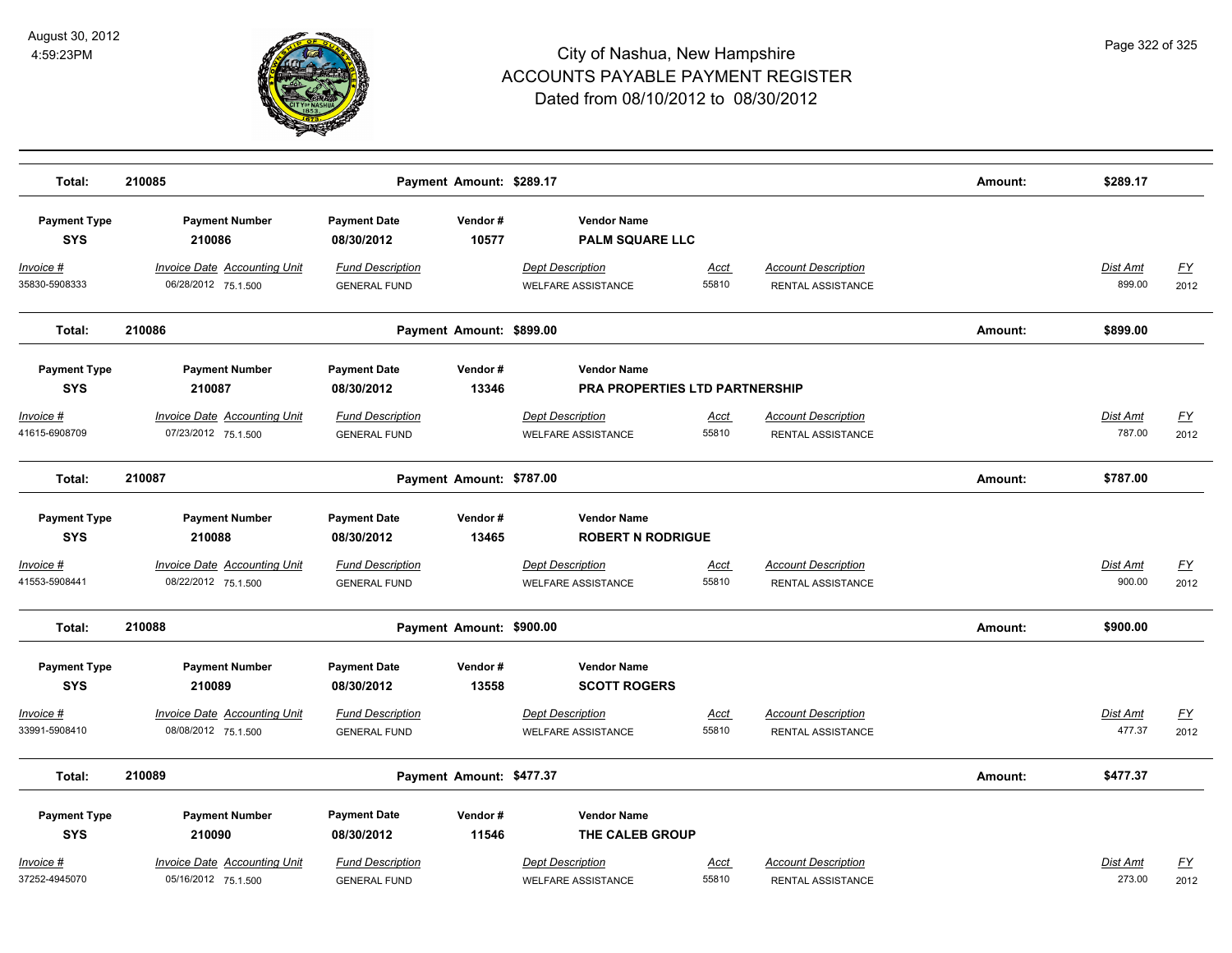

| Total:                               | 210090                                                      |                                                                | Payment Amount: \$273.00   |                                                  |                      |                                                   | Amount: | \$273.00                    |                   |
|--------------------------------------|-------------------------------------------------------------|----------------------------------------------------------------|----------------------------|--------------------------------------------------|----------------------|---------------------------------------------------|---------|-----------------------------|-------------------|
| <b>Payment Type</b><br><b>SYS</b>    | <b>Payment Number</b><br>210091                             | <b>Payment Date</b><br>08/30/2012                              | Vendor#<br>999000979       | <b>Vendor Name</b><br><b>ADDISON HANSCOM AND</b> |                      |                                                   |         |                             |                   |
| <u>Invoice #</u><br>2012 SCHOLARSHIP | <b>Invoice Date Accounting Unit</b><br>08/24/2012 TF91.8613 | <b>Fund Description</b><br>WILLIAM H & EDITH E KEENAN          |                            | <b>Dept Description</b><br><b>SCHOOL</b>         | <b>Acct</b><br>68370 | <b>Account Description</b><br><b>SCHOLARSHIPS</b> |         | <b>Dist Amt</b><br>1,000.00 | <u>FY</u><br>2012 |
| Total:                               | 210091                                                      |                                                                | Payment Amount: \$1,000.00 |                                                  |                      |                                                   | Amount: | \$1,000.00                  |                   |
| <b>Payment Type</b><br><b>SYS</b>    | <b>Payment Number</b><br>210092                             | <b>Payment Date</b><br>08/30/2012                              | Vendor#<br>999000763       | <b>Vendor Name</b><br><b>ANGELA JACKSON AND</b>  |                      |                                                   |         |                             |                   |
| Invoice #<br>2012 SCHOLARSHIP        | <b>Invoice Date Accounting Unit</b><br>08/27/2012 TF91.8621 | <b>Fund Description</b><br>STEPHEN GUILFOY MEM<br><b>SCHOL</b> |                            | <b>Dept Description</b><br><b>SCHOOL</b>         | Acct<br>68370        | <b>Account Description</b><br><b>SCHOLARSHIPS</b> |         | Dist Amt<br>1,000.00        | <u>FY</u><br>2012 |
| Total:                               | 210092                                                      |                                                                | Payment Amount: \$1,000.00 |                                                  |                      |                                                   | Amount: | \$1,000.00                  |                   |
| <b>Payment Type</b><br><b>SYS</b>    | <b>Payment Number</b><br>210093                             | <b>Payment Date</b><br>08/30/2012                              | Vendor#<br>999000985       | <b>Vendor Name</b><br><b>ARIEL BARRY AND</b>     |                      |                                                   |         |                             |                   |
| Invoice #<br>2012 SCHOLARSHIP        | Invoice Date Accounting Unit<br>08/24/2012 TF91.8609        | <b>Fund Description</b><br><b>ARTHUR J NAKOS</b>               |                            | <b>Dept Description</b><br>SCHOOL                | Acct<br>68370        | <b>Account Description</b><br><b>SCHOLARSHIPS</b> |         | Dist Amt<br>500.00          | <u>FY</u><br>2012 |
| Total:                               | 210093                                                      |                                                                | Payment Amount: \$500.00   |                                                  |                      |                                                   | Amount: | \$500.00                    |                   |
| <b>Payment Type</b><br><b>SYS</b>    | <b>Payment Number</b><br>210094                             | <b>Payment Date</b><br>08/30/2012                              | Vendor#<br>999000982       | <b>Vendor Name</b><br><b>ERIN RICHARDSON AND</b> |                      |                                                   |         |                             |                   |
| Invoice #<br>2012 SCHOLARSHIP        | <b>Invoice Date Accounting Unit</b><br>08/24/2012 TF91.8613 | <b>Fund Description</b><br>WILLIAM H & EDITH E KEENAN          |                            | <b>Dept Description</b><br><b>SCHOOL</b>         | <u>Acct</u><br>68370 | <b>Account Description</b><br><b>SCHOLARSHIPS</b> |         | Dist Amt<br>1,000.00        | <u>FY</u><br>2012 |
| Total:                               | 210094                                                      |                                                                | Payment Amount: \$1,000.00 |                                                  |                      |                                                   | Amount: | \$1,000.00                  |                   |
| <b>Payment Type</b><br><b>SYS</b>    | <b>Payment Number</b><br>210095                             | <b>Payment Date</b><br>08/30/2012                              | Vendor#<br>999000783       | <b>Vendor Name</b><br><b>REBECCA WUORIO AND</b>  |                      |                                                   |         |                             |                   |
| Invoice #<br>2012 SCHOLARSHIP        | <b>Invoice Date Accounting Unit</b><br>08/24/2012 TF91.8609 | <b>Fund Description</b><br>ARTHUR J NAKOS                      |                            | Dept Description<br><b>SCHOOL</b>                | Acct<br>68370        | <b>Account Description</b><br><b>SCHOLARSHIPS</b> |         | <b>Dist Amt</b><br>500.00   | <u>FY</u><br>2012 |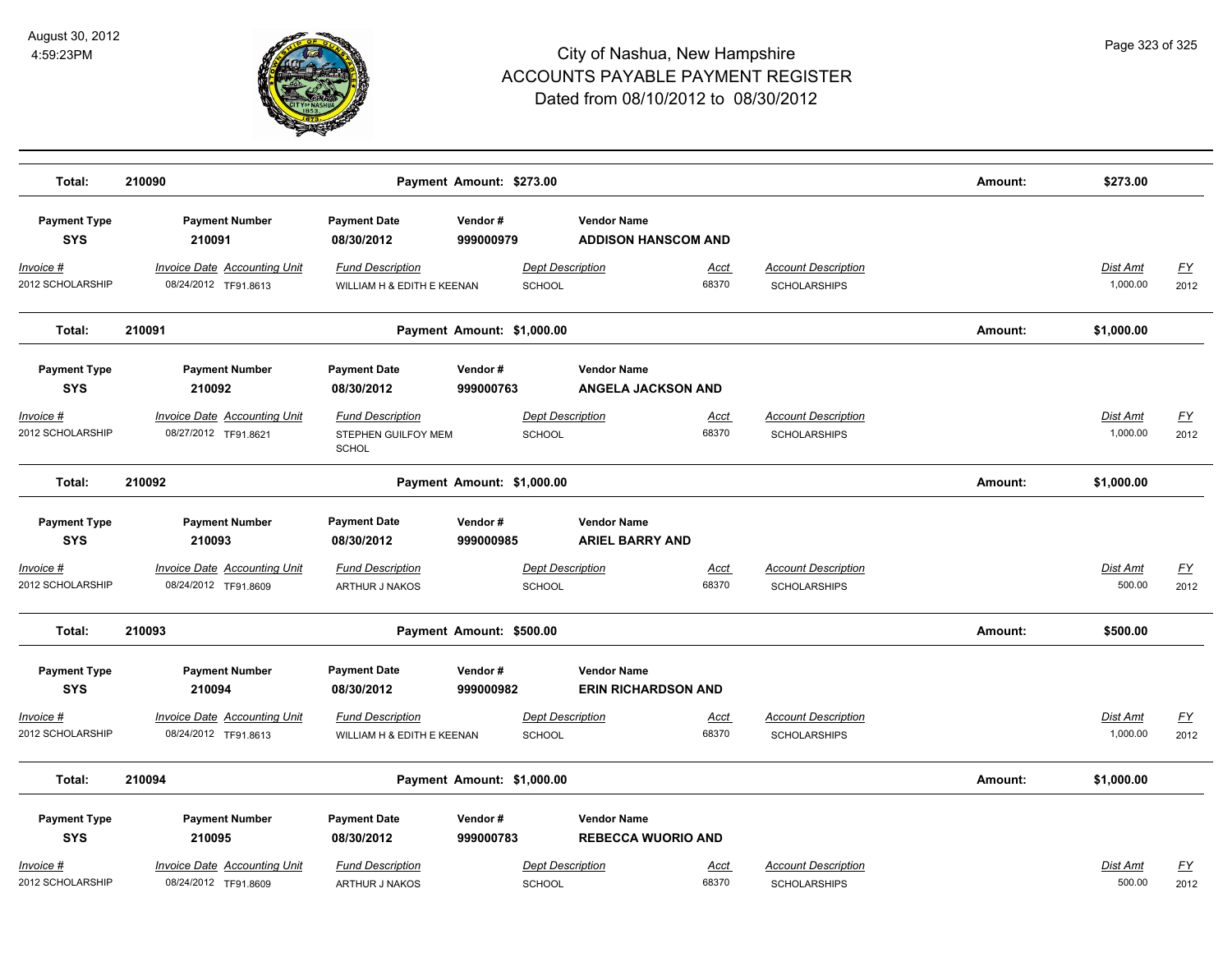

**Total: 210095 Payment Amount: \$500.00 Amount: \$500.00**